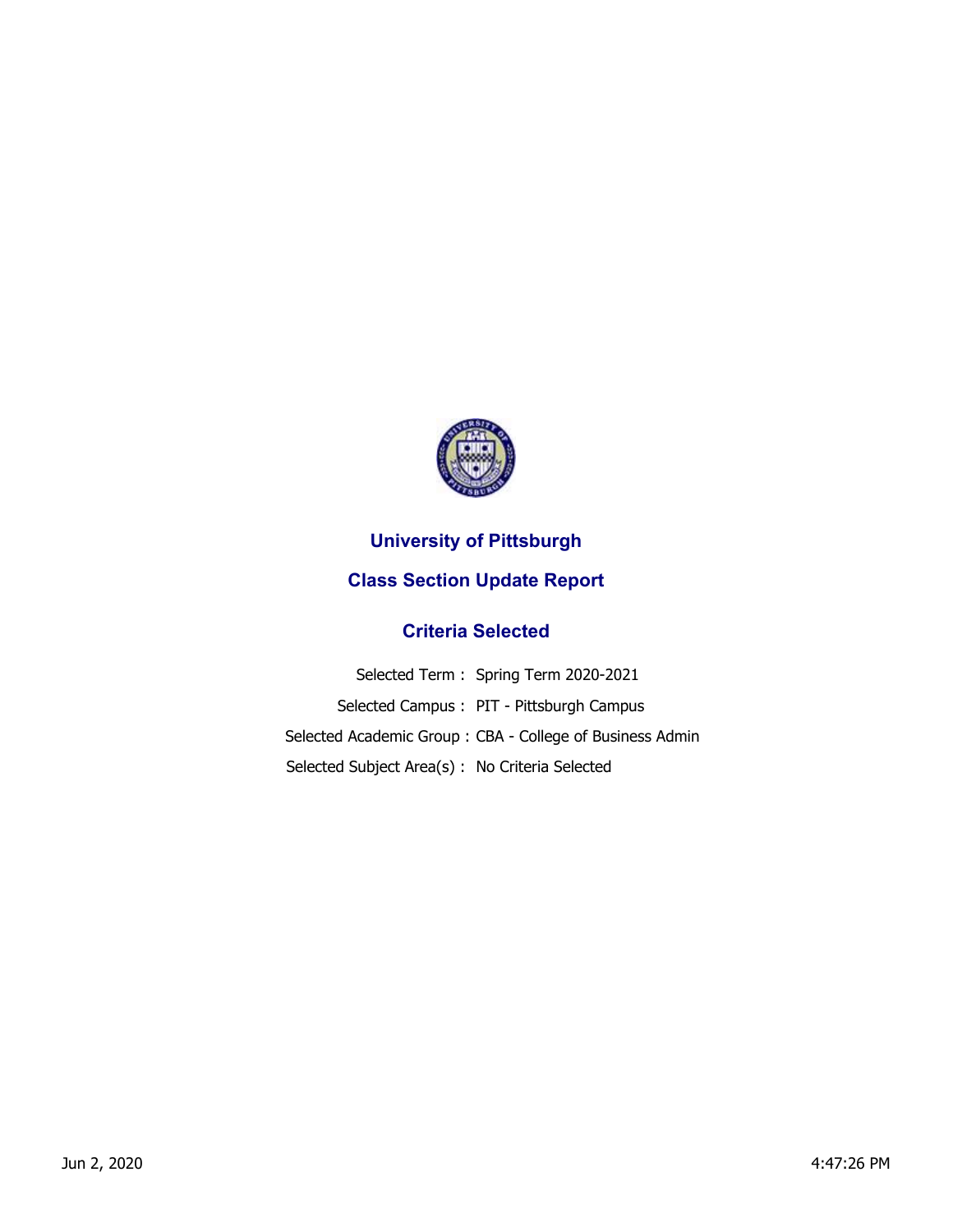Jun 2, 2020 4:47:26 PM Page 1 of 312 **Class Section Update Report** University of Pittsburgh Cancel | Change **Term:** 2214 **Campus:** PIT - Pittsburgh Campus **Academic Group:** CBA - College of Business Admin **Course ID:** 180241 **Subject Area:** BUS **Class Section:** 1020 **Minimum Maximum Component:** LEC - Lecture **Units: 1.00 Units: 1.00 Class Nbr:** 18551 **Class Type:** Enrollment Section **Academic Progress FA Units: Course Offering Nbr:** 1 **Units:** 1.00 1.00 **Academic Organization:** CBA-DEAN - Office of the Dean, CBA **Short Title:** YOUR CAREER SUCCESS **Free Format Topic: (30 Characters) Fee Type: Fee Amount: Session:** AT **Start Date:** 1/11/2021 **End Date:** 4/23/2021 **Associated Class:** 1020 **Location:** PGH **Schedule Instructor Instructor Role Instructor Name: Print:**  $Y$   $|Y/N|$  **ID:** 2900310 Primary Instructor Meaner, Christopher M **Facility ID: Room: Room Capacity:Mtg Start: Mtg End: Day: Start Date: End Date:** NEEDSAROOM 9:30 AM 10:45 AM Mo 1/11/2021 4/23/2021 **Consent: Grading Basis: Instructor Edit: Enrollment** No Special Consent Required Satisfactory/No Credit No Enrollment Choice **Capacity:** 28 **Course Course Combined Section Combined Section Combined Section Combined Section Attribute: Attribute Value: Subject: Catalog Nbr: Class Number: Enrollment Capacity: Room Characteristic** Media - Data Projector/Monitor PeopleSoft - Scheduled (PS) **Start Date Reserve Capacity Requirement Cap Enrl**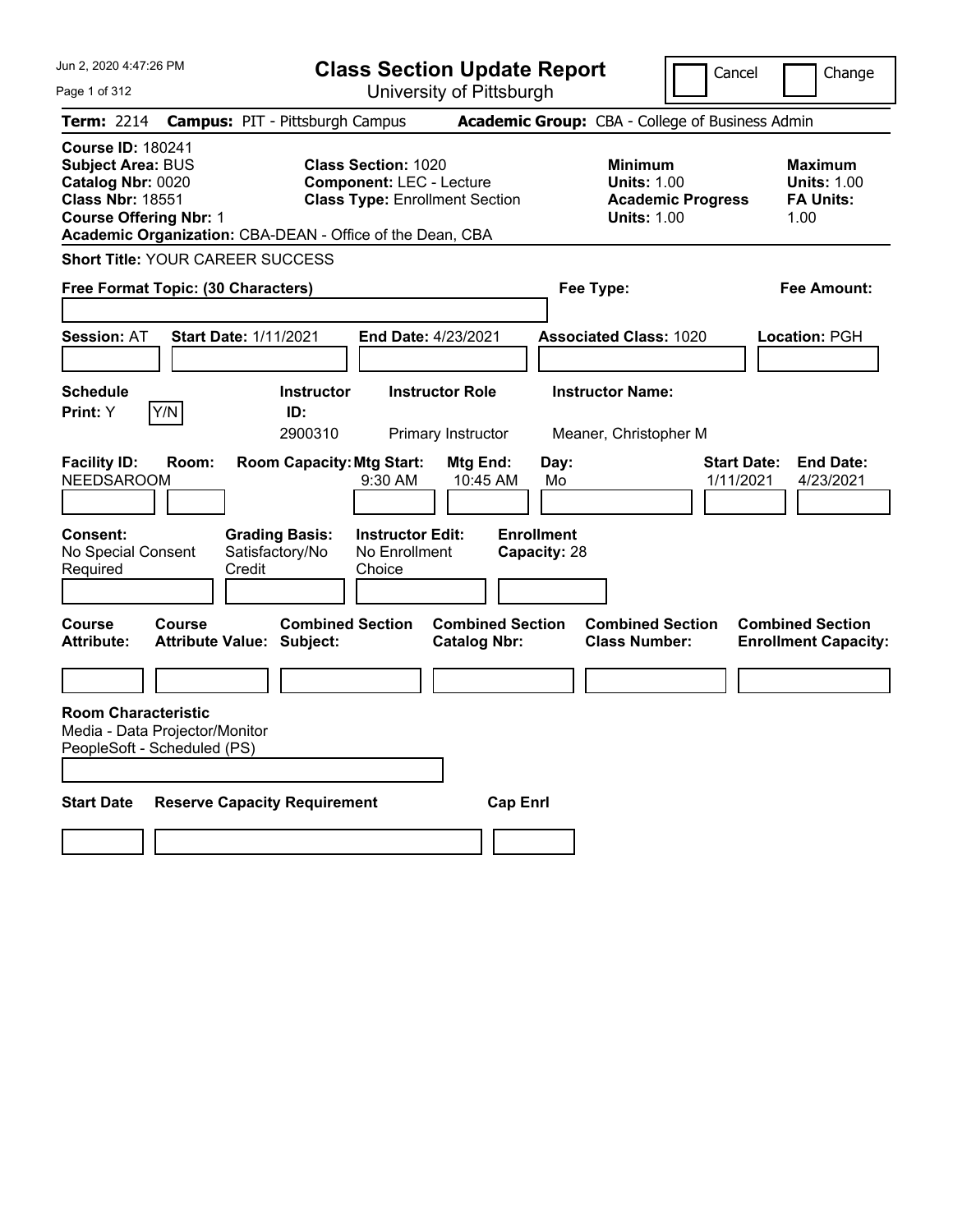Jun 2, 2020 4:47:26 PM Page 2 of 312 **Class Section Update Report** University of Pittsburgh Cancel Change **Term:** 2214 **Campus:** PIT - Pittsburgh Campus **Academic Group:** CBA - College of Business Admin **Course ID:** 180241 **Subject Area:** BUS **Class Section:** 1030 **Minimum Maximum Catalog Nbr:** 0020 **Component:** LEC - Lecture **Units:** 1.00 **Units:** 1.00 **Class Type: Enrollment Section <b>Academic Progress FA Units: Course Offering Nbr:** 1 **Units:** 1.00 1.00 **Academic Organization:** CBA-DEAN - Office of the Dean, CBA **Short Title:** YOUR CAREER SUCCESS **Free Format Topic: (30 Characters) Fee Type: Fee Amount: Session:** AT **Start Date:** 1/11/2021 **End Date:** 4/23/2021 **Associated Class:** 1030 **Location:** PGH **Schedule Instructor Instructor Role Instructor Name: Print:**  $Y$   $|Y/N|$  **ID:** 2953906 Primary Instructor Zalar, Allison Marie **Facility ID: Room: Room Capacity:Mtg Start: Mtg End: Day: Start Date: End Date:** NEEDSAROOM 11:00 AM 12:15 PM We 1/11/2021 4/23/2021 **Consent: Grading Basis: Instructor Edit: Enrollment** No Special Consent Required Satisfactory/No Credit No Enrollment Choice **Capacity:** 28 **Course Course Combined Section Combined Section Combined Section Combined Section Attribute: Attribute Value: Subject: Catalog Nbr: Class Number: Enrollment Capacity: Room Characteristic** Media - Data Projector/Monitor PeopleSoft - Scheduled (PS) **Start Date Reserve Capacity Requirement Cap Enrl**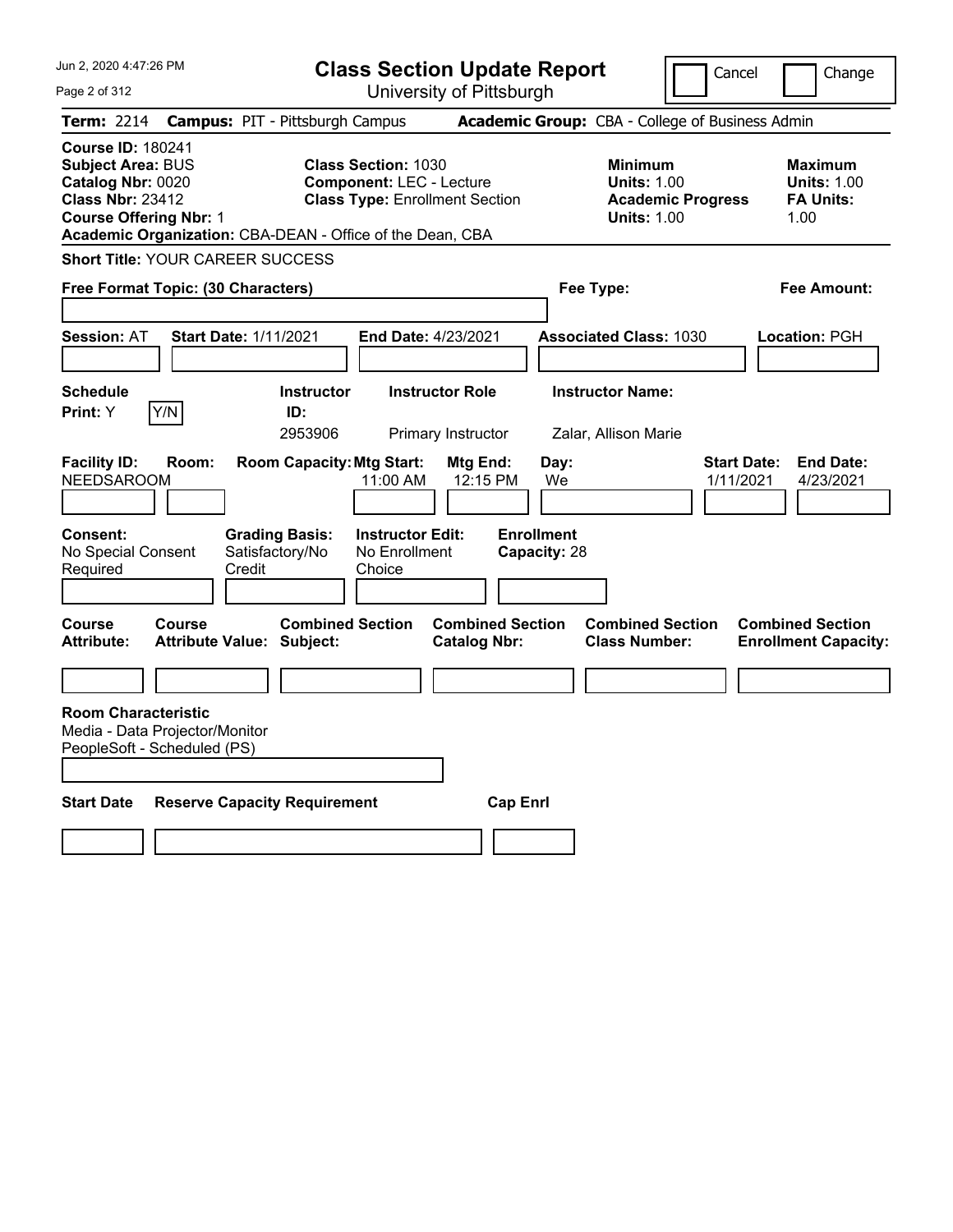Jun 2, 2020 4:47:26 PM Page 3 of 312 **Class Section Update Report** University of Pittsburgh Cancel Change **Term:** 2214 **Campus:** PIT - Pittsburgh Campus **Academic Group:** CBA - College of Business Admin **Course ID:** 180241 **Subject Area:** BUS **Class Section:** 1090 **Minimum Maximum Catalog Nbr:** 0020 **Component:** LEC - Lecture **Units:** 1.00 **Units:** 1.00 **Class Type: Enrollment Section <b>Academic Progress FA Units: Course Offering Nbr:** 1 **Units:** 1.00 1.00 **Academic Organization:** CBA-DEAN - Office of the Dean, CBA **Short Title:** YOUR CAREER SUCCESS **Free Format Topic: (30 Characters) Fee Type: Fee Amount: Session:** AT **Start Date:** 1/11/2021 **End Date:** 4/23/2021 **Associated Class:** 1090 **Location:** PGH **Schedule Instructor Instructor Role Instructor Name: Print:**  $Y$   $|Y/N|$  **ID:** 2936622 Primary Instructor Kijowski,Michael **Facility ID: Room: Room Capacity:Mtg Start: Mtg End: Day: Start Date: End Date:** NEEDSAROOM 3:30 PM 4:45 PM Tu 1/11/2021 4/23/2021 **Consent: Grading Basis: Instructor Edit: Enrollment** No Special Consent Required Satisfactory/No Credit No Enrollment Choice **Capacity:** 28 **Course Course Combined Section Combined Section Combined Section Combined Section Attribute: Attribute Value: Subject: Catalog Nbr: Class Number: Enrollment Capacity: Room Characteristic** Media - Data Projector/Monitor PeopleSoft - Scheduled (PS) **Start Date Reserve Capacity Requirement Cap Enrl**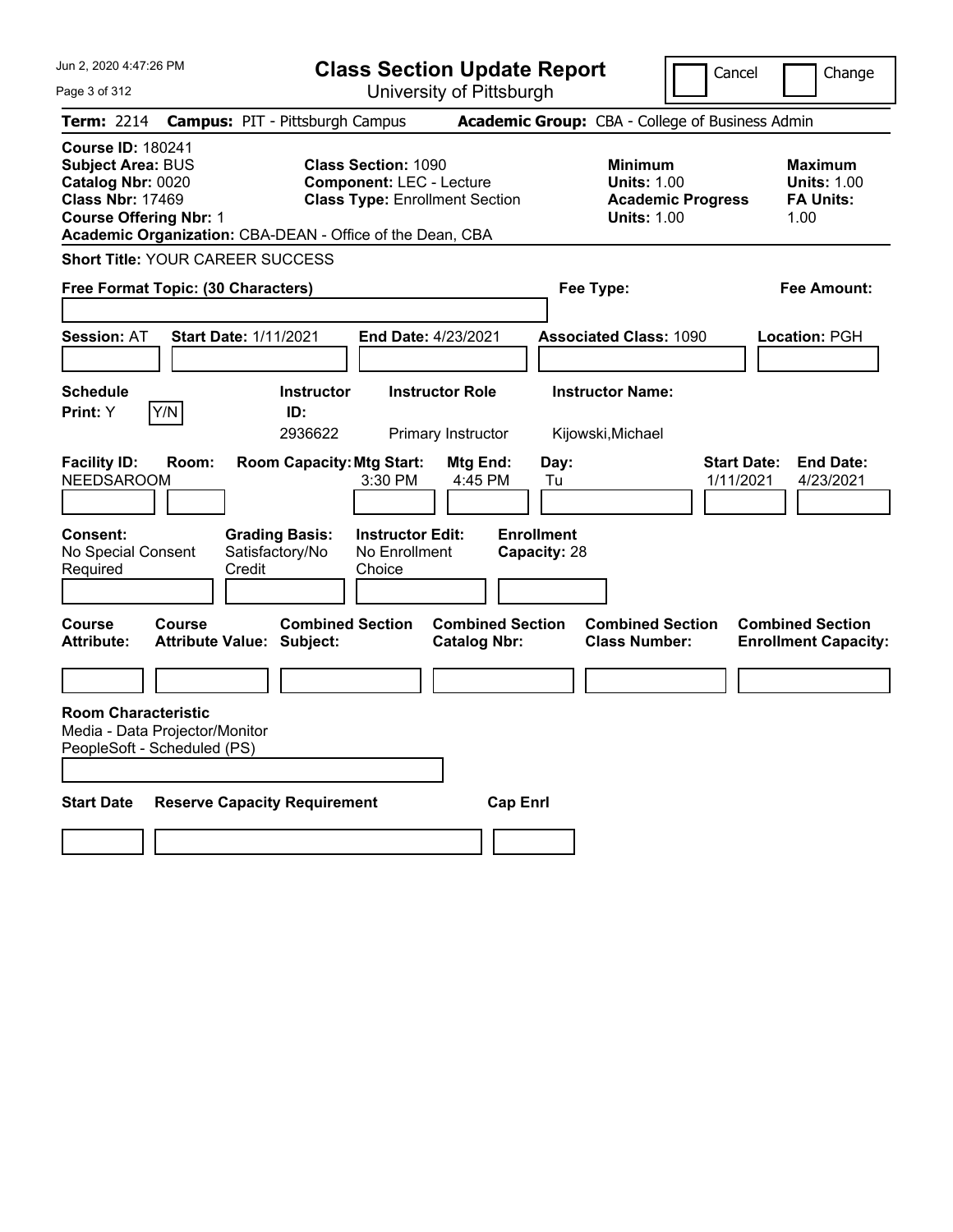| Jun 2, 2020 4:47:26 PM |  |
|------------------------|--|
|                        |  |

Page 4 of 312

**Class Section Update Report**

Cancel Change

|  | University of Pittsburgh |  |
|--|--------------------------|--|
|  |                          |  |

| <b>Term: 2214</b>                                                                                                                     |        | <b>Campus: PIT - Pittsburgh Campus</b>                      |                                                                                                                                                                     | Academic Group: CBA - College of Business Admin                                        |                                                                  |
|---------------------------------------------------------------------------------------------------------------------------------------|--------|-------------------------------------------------------------|---------------------------------------------------------------------------------------------------------------------------------------------------------------------|----------------------------------------------------------------------------------------|------------------------------------------------------------------|
| <b>Course ID: 180241</b><br><b>Subject Area: BUS</b><br>Catalog Nbr: 0020<br><b>Class Nbr: 21056</b><br><b>Course Offering Nbr: 1</b> |        |                                                             | <b>Class Section: 1100</b><br><b>Component: LEC - Lecture</b><br><b>Class Type: Enrollment Section</b><br>Academic Organization: CBA-DEAN - Office of the Dean, CBA | <b>Minimum</b><br><b>Units: 1.00</b><br><b>Academic Progress</b><br><b>Units: 1.00</b> | <b>Maximum</b><br><b>Units: 1.00</b><br><b>FA Units:</b><br>1.00 |
|                                                                                                                                       |        | <b>Short Title: YOUR CAREER SUCCESS</b>                     |                                                                                                                                                                     |                                                                                        |                                                                  |
| Free Format Topic: (30 Characters)                                                                                                    |        |                                                             |                                                                                                                                                                     | Fee Type:                                                                              | <b>Fee Amount:</b>                                               |
| Session: SE3                                                                                                                          |        | <b>Start Date: 1/11/2021</b>                                | End Date: 5/1/2021                                                                                                                                                  | <b>Associated Class: 1100</b>                                                          | Location: PGH                                                    |
| <b>Schedule</b><br>Print: Y                                                                                                           | Y/N    | <b>Instructor</b><br>ID:<br>2936622                         | <b>Instructor Role</b><br>Primary Instructor                                                                                                                        | <b>Instructor Name:</b><br>Kijowski, Michael                                           |                                                                  |
| <b>Facility ID:</b><br><b>NEEDSAROOM</b>                                                                                              | Room:  | <b>Room Capacity: Mtg Start:</b>                            | Mtg End:<br>6:30 PM<br>7:45 PM                                                                                                                                      | Day:<br>1/11/2021<br>Mo                                                                | <b>Start Date:</b><br><b>End Date:</b><br>5/1/2021               |
| <b>Consent:</b><br>No Special Consent<br>Required                                                                                     |        | <b>Grading Basis:</b><br>Satisfactory/No<br>Credit          | <b>Instructor Edit:</b><br>No Enrollment<br>Choice                                                                                                                  | <b>Enrollment</b><br>Capacity: 28                                                      |                                                                  |
| <b>Course</b><br><b>Attribute:</b>                                                                                                    | Course | <b>Combined Section</b><br><b>Attribute Value: Subject:</b> | <b>Catalog Nbr:</b>                                                                                                                                                 | <b>Combined Section</b><br><b>Combined Section</b><br><b>Class Number:</b>             | <b>Combined Section</b><br><b>Enrollment Capacity:</b>           |
| <b>Room Characteristic</b><br>Media - Data Projector/Monitor<br>PeopleSoft - Scheduled (PS)<br><b>Start Date</b>                      |        | <b>Reserve Capacity Requirement</b>                         |                                                                                                                                                                     | <b>Cap Enrl</b>                                                                        |                                                                  |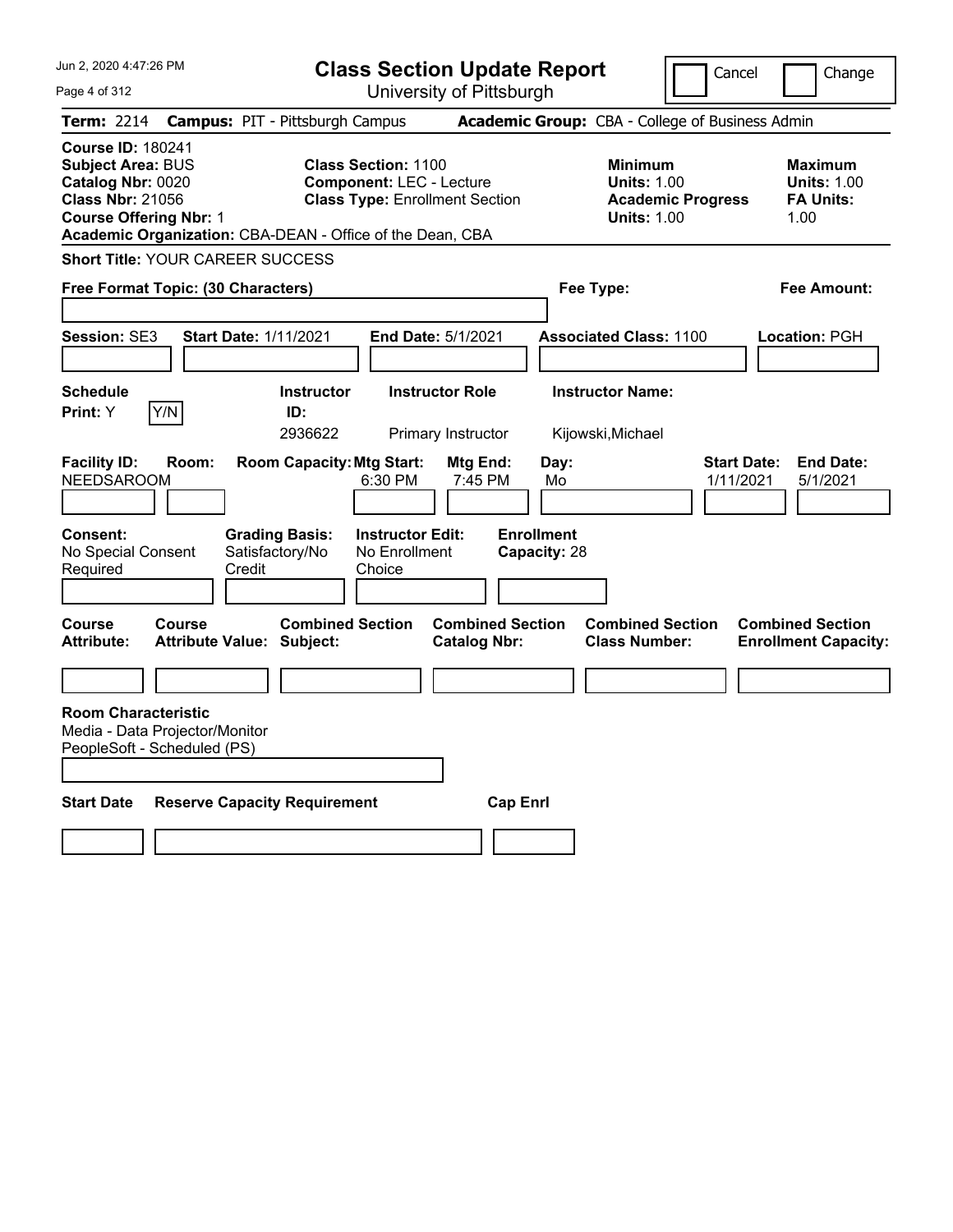| Jun 2, 2020 4:47:26 PM<br>Page 5 of 312                                                                                                                                                            | <b>Class Section Update Report</b><br>University of Pittsburgh                                         | Cancel                                                                                 | Change                                                           |
|----------------------------------------------------------------------------------------------------------------------------------------------------------------------------------------------------|--------------------------------------------------------------------------------------------------------|----------------------------------------------------------------------------------------|------------------------------------------------------------------|
| <b>Campus: PIT - Pittsburgh Campus</b><br><b>Term:</b> 2214                                                                                                                                        |                                                                                                        | Academic Group: CBA - College of Business Admin                                        |                                                                  |
| <b>Course ID: 180241</b><br><b>Subject Area: BUS</b><br>Catalog Nbr: 0020<br><b>Class Nbr: 17990</b><br><b>Course Offering Nbr: 1</b><br>Academic Organization: CBA-DEAN - Office of the Dean, CBA | <b>Class Section: 1150</b><br><b>Component: LEC - Lecture</b><br><b>Class Type: Enrollment Section</b> | <b>Minimum</b><br><b>Units: 1.00</b><br><b>Academic Progress</b><br><b>Units: 1.00</b> | <b>Maximum</b><br><b>Units: 1.00</b><br><b>FA Units:</b><br>1.00 |
| <b>Short Title: YOUR CAREER SUCCESS</b>                                                                                                                                                            |                                                                                                        |                                                                                        |                                                                  |
| Free Format Topic: (30 Characters)                                                                                                                                                                 |                                                                                                        | Fee Type:                                                                              | Fee Amount:                                                      |
| <b>Session: AT</b><br><b>Start Date: 1/11/2021</b>                                                                                                                                                 | End Date: 4/23/2021                                                                                    | <b>Associated Class: 1150</b>                                                          | Location: PGH                                                    |
| <b>Schedule</b><br>Y/N<br>Print: Y<br>ID:                                                                                                                                                          | <b>Instructor Role</b><br><b>Instructor</b><br>3682668<br>Primary Instructor                           | <b>Instructor Name:</b><br>Anselmi,Carli M                                             |                                                                  |
| <b>Facility ID:</b><br>Room:<br><b>NEEDSAROOM</b>                                                                                                                                                  | <b>Room Capacity: Mtg Start:</b><br>Mtg End:<br>9:30 AM<br>10:45 AM                                    | <b>Start Date:</b><br>Day:<br>We<br>1/11/2021                                          | <b>End Date:</b><br>4/23/2021                                    |
| <b>Grading Basis:</b><br><b>Consent:</b><br>No Special Consent<br>Satisfactory/No<br>Required<br>Credit                                                                                            | <b>Enrollment</b><br><b>Instructor Edit:</b><br>No Enrollment<br>Choice                                | Capacity: 28                                                                           |                                                                  |
| <b>Course</b><br><b>Course</b><br><b>Attribute:</b><br><b>Attribute Value: Subject:</b>                                                                                                            | <b>Combined Section</b><br><b>Combined Section</b><br><b>Catalog Nbr:</b>                              | <b>Combined Section</b><br><b>Class Number:</b>                                        | <b>Combined Section</b><br><b>Enrollment Capacity:</b>           |
|                                                                                                                                                                                                    |                                                                                                        |                                                                                        |                                                                  |
| <b>Room Characteristic</b><br>Media - Data Projector/Monitor<br>PeopleSoft - Scheduled (PS)                                                                                                        |                                                                                                        |                                                                                        |                                                                  |
| <b>Start Date</b><br><b>Reserve Capacity Requirement</b>                                                                                                                                           | <b>Cap Enri</b>                                                                                        |                                                                                        |                                                                  |
|                                                                                                                                                                                                    |                                                                                                        |                                                                                        |                                                                  |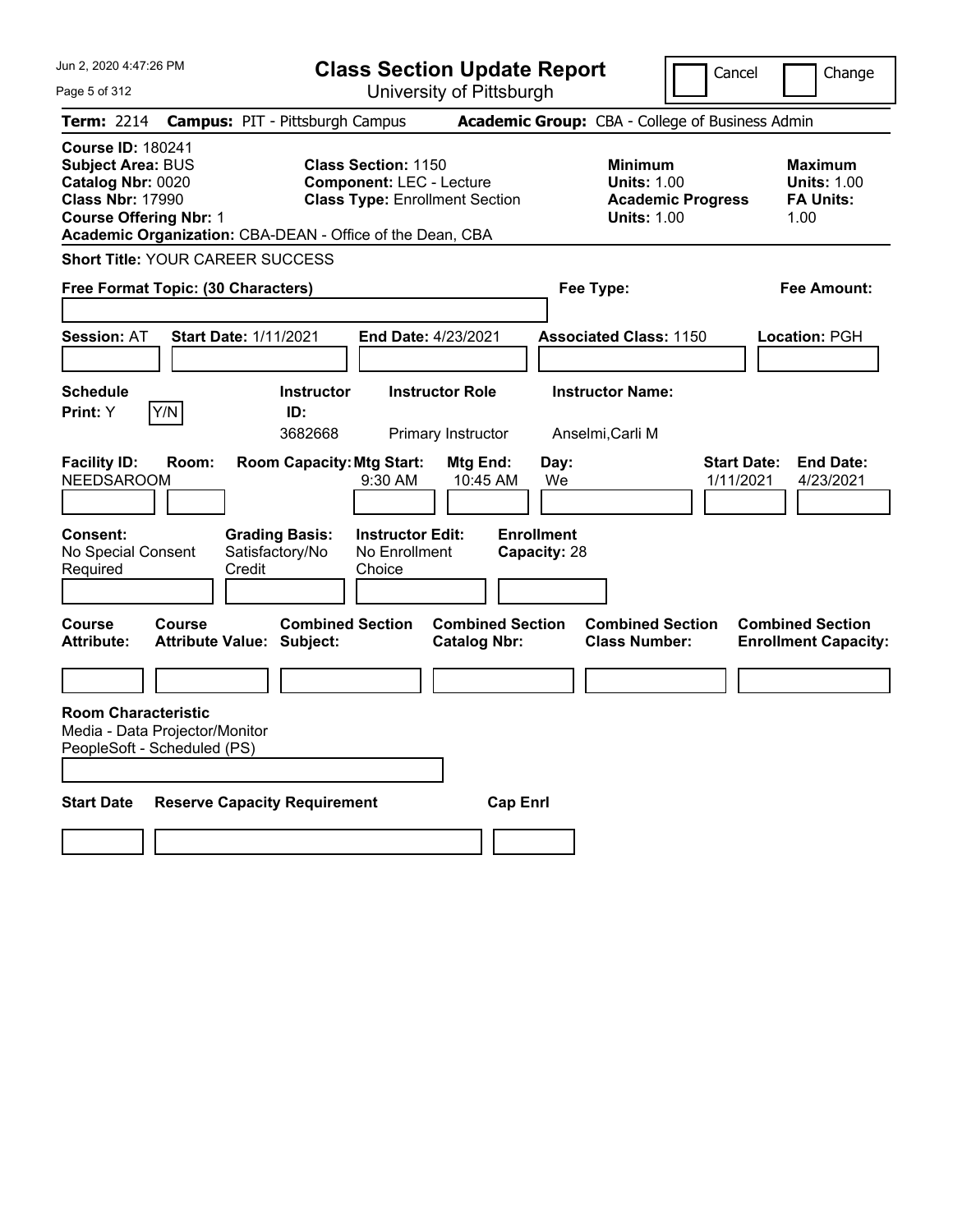| Jun 2, 2020 4:47:26 PM<br>Page 6 of 312                                                                                                                                                            | <b>Class Section Update Report</b><br>University of Pittsburgh                                         | Cancel                                                                                 | Change                                                           |
|----------------------------------------------------------------------------------------------------------------------------------------------------------------------------------------------------|--------------------------------------------------------------------------------------------------------|----------------------------------------------------------------------------------------|------------------------------------------------------------------|
| <b>Campus: PIT - Pittsburgh Campus</b><br><b>Term: 2214</b>                                                                                                                                        |                                                                                                        | Academic Group: CBA - College of Business Admin                                        |                                                                  |
| <b>Course ID: 180241</b><br><b>Subject Area: BUS</b><br>Catalog Nbr: 0020<br><b>Class Nbr: 17718</b><br><b>Course Offering Nbr: 1</b><br>Academic Organization: CBA-DEAN - Office of the Dean, CBA | <b>Class Section: 1210</b><br><b>Component: LEC - Lecture</b><br><b>Class Type: Enrollment Section</b> | <b>Minimum</b><br><b>Units: 1.00</b><br><b>Academic Progress</b><br><b>Units: 1.00</b> | <b>Maximum</b><br><b>Units: 1.00</b><br><b>FA Units:</b><br>1.00 |
| <b>Short Title: YOUR CAREER SUCCESS</b>                                                                                                                                                            |                                                                                                        |                                                                                        |                                                                  |
| Free Format Topic: (30 Characters)                                                                                                                                                                 |                                                                                                        | Fee Type:                                                                              | Fee Amount:                                                      |
| <b>Session: AT</b><br><b>Start Date: 1/11/2021</b>                                                                                                                                                 | End Date: 4/23/2021                                                                                    | <b>Associated Class: 1210</b>                                                          | Location: PGH                                                    |
| <b>Schedule</b><br>Y/N<br>Print: Y                                                                                                                                                                 | <b>Instructor Role</b><br><b>Instructor</b><br>ID:<br>2963328<br>Primary Instructor                    | <b>Instructor Name:</b><br>Rhoades, Rebecca Lynn                                       |                                                                  |
| <b>Facility ID:</b><br>Room:<br><b>NEEDSAROOM</b>                                                                                                                                                  | <b>Room Capacity: Mtg Start:</b><br>Mtg End:<br>3:30 PM<br>4:45 PM                                     | Day:<br>1/11/2021<br>Th                                                                | <b>Start Date:</b><br><b>End Date:</b><br>4/23/2021              |
| <b>Consent:</b><br><b>Grading Basis:</b><br>No Special Consent<br>Satisfactory/No<br>Required<br>Credit                                                                                            | <b>Instructor Edit:</b><br>No Enrollment<br>Choice                                                     | <b>Enrollment</b><br>Capacity: 28                                                      |                                                                  |
| <b>Course</b><br><b>Course</b><br><b>Attribute:</b><br><b>Attribute Value: Subject:</b>                                                                                                            | <b>Combined Section</b><br><b>Combined Section</b><br><b>Catalog Nbr:</b>                              | <b>Combined Section</b><br><b>Class Number:</b>                                        | <b>Combined Section</b><br><b>Enrollment Capacity:</b>           |
|                                                                                                                                                                                                    |                                                                                                        |                                                                                        |                                                                  |
| <b>Room Characteristic</b><br>Media - Data Projector/Monitor<br>PeopleSoft - Scheduled (PS)                                                                                                        |                                                                                                        |                                                                                        |                                                                  |
| <b>Start Date</b><br><b>Reserve Capacity Requirement</b>                                                                                                                                           |                                                                                                        | <b>Cap Enri</b>                                                                        |                                                                  |
|                                                                                                                                                                                                    |                                                                                                        |                                                                                        |                                                                  |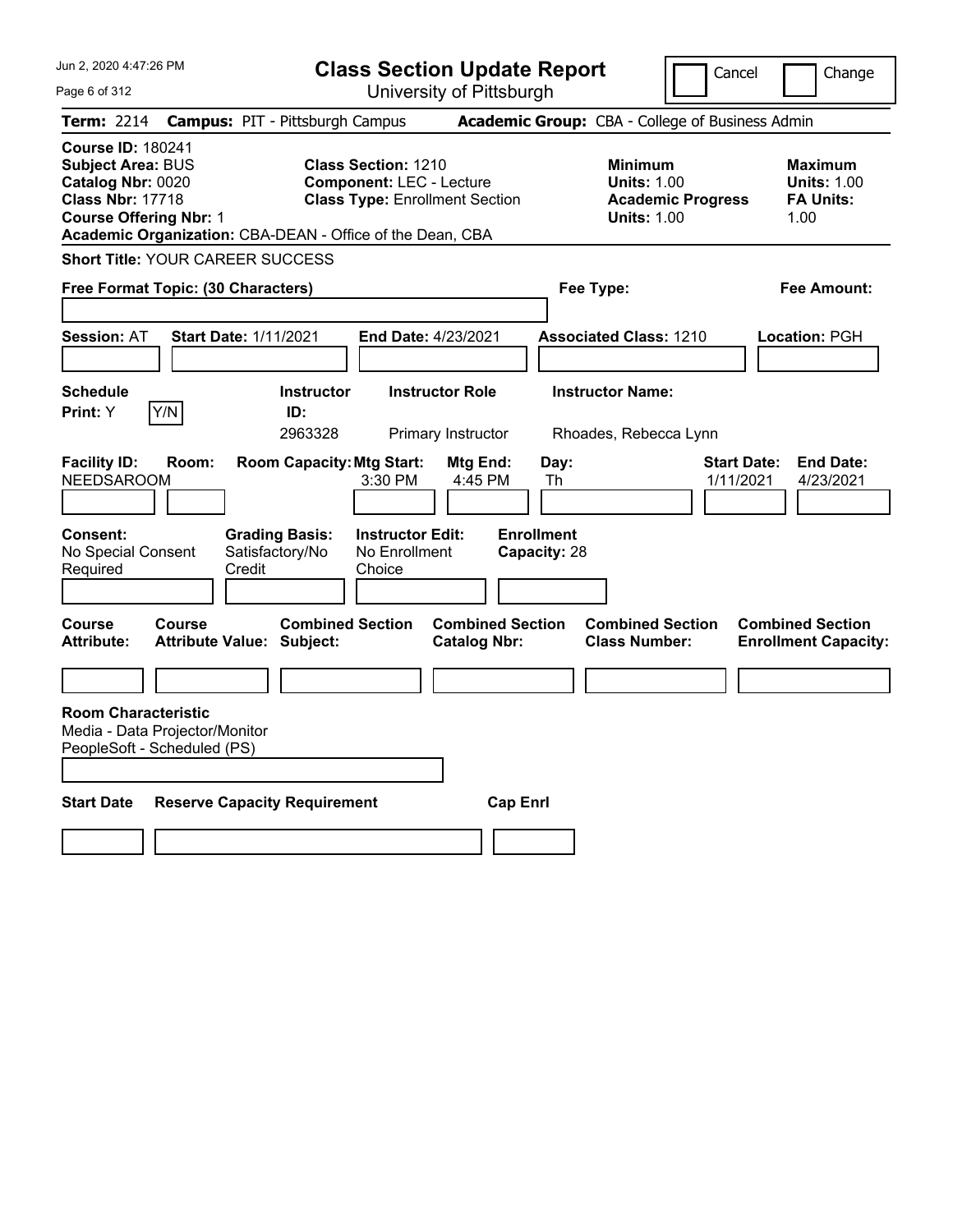Jun 2, 2020 4:47:26 PM Page 7 of 312 **Class Section Update Report** University of Pittsburgh Cancel Change **Term:** 2214 **Campus:** PIT - Pittsburgh Campus **Academic Group:** CBA - College of Business Admin **Course ID:** 185887 **Subject Area: BUS 6. Class Section: 1200 6. Class Maximum 1200 6. Minimum 1200 6. Maximum 1200 Catalog Nbr:** 1023 **Component:** LEC - Lecture **Units:** 1.00 **Units:** 1.00 **Class Nbr:** 23119 **Class Type:** Enrollment Section **Academic Progress FA Units: Course Offering Nbr:** 1 **Units:** 1.00 1.00 **Academic Organization:** CBA-DEAN - Office of the Dean, CBA **Short Title:** GLOBAL PERSPECTIVES **Free Format Topic: (30 Characters) Fee Type: Fee Amount: Session:** AT **Start Date:** 1/11/2021 **End Date:** 4/23/2021 **Associated Class:** 1200 **Location:** PGH **Schedule Instructor Instructor Role Instructor Name: Print:**  $Y$   $|Y/N|$  **ID:** 2949140 Primary Instructor Schultz, Bryan Paul 2911325 Primary Instructor Whitehead, Jeff R **Facility ID: Room: Room Capacity: Mtg Start: Mtg End: Day: Start Date: End Date: End Date: TBA 0<br>TBATBA TBA 0** TBATBA TBA 0 1/11/2021 4/23/2021 **Consent: Grading Basis: Instructor Edit: Enrollment** Department Consent Letter Grade No Enrollment<br>Required Letter Grade Choice **Choice Capacity:** 40 **Course Course Combined Section Combined Section Combined Section Combined Section**  Attribute: Attribute Value: Subject: Catalog Nbr: Class Number: Enrollment Capacity: SAB SAB UCIS GLBST **Room Characteristic** Media - Data Projector/Monitor **Start Date Reserve Capacity Requirement Cap Enrl**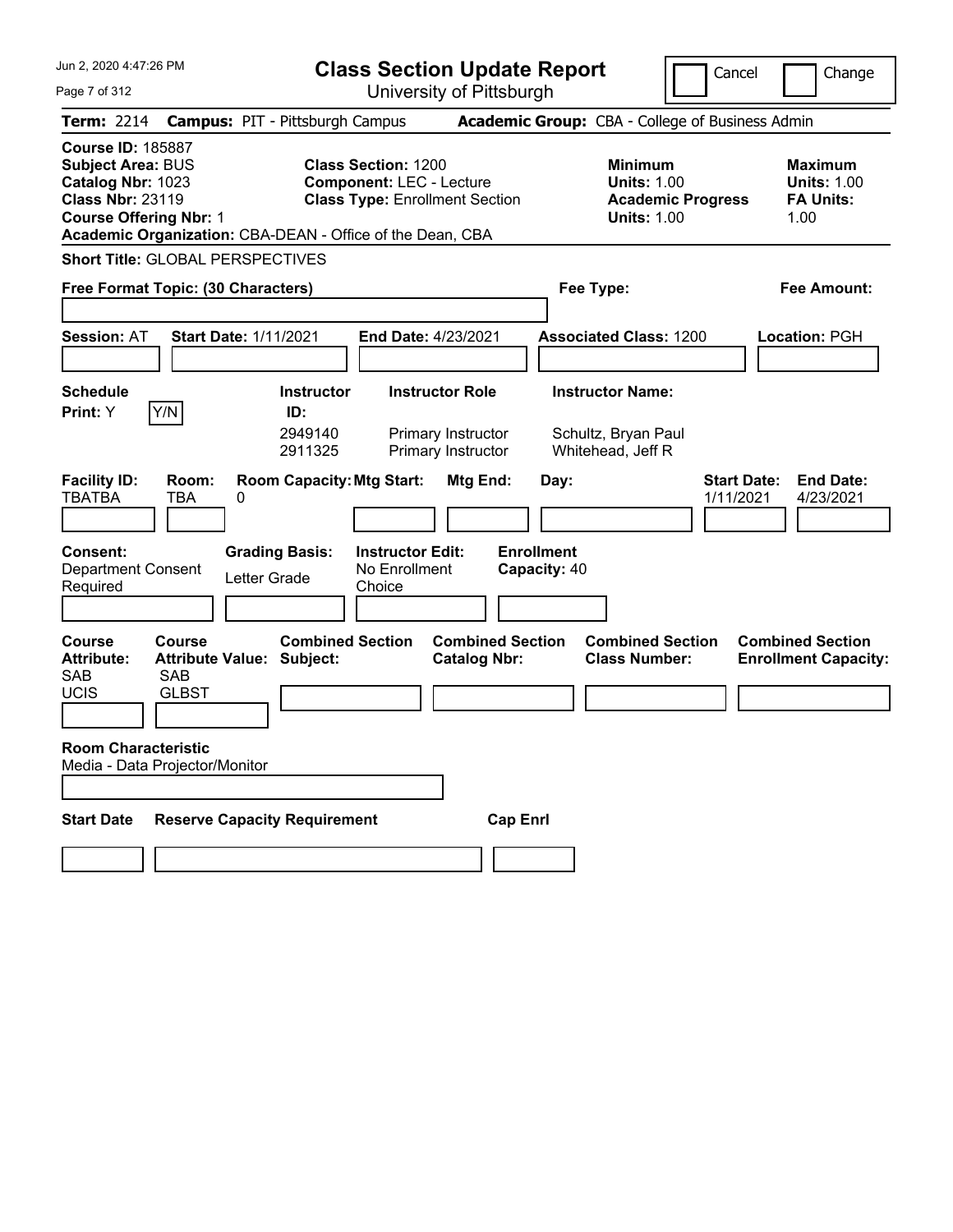| Jun 2, 2020 4:47:26 PM                                                                                                                                                                               | <b>Class Section Update Report</b>                                                                                    | Cancel                                                                                 | Change                                                           |
|------------------------------------------------------------------------------------------------------------------------------------------------------------------------------------------------------|-----------------------------------------------------------------------------------------------------------------------|----------------------------------------------------------------------------------------|------------------------------------------------------------------|
| Page 8 of 312                                                                                                                                                                                        | University of Pittsburgh                                                                                              |                                                                                        |                                                                  |
| <b>Term: 2214</b>                                                                                                                                                                                    | <b>Campus: PIT - Pittsburgh Campus</b>                                                                                | Academic Group: CBA - College of Business Admin                                        |                                                                  |
| <b>Course ID: 185888</b><br><b>Subject Area: BUS</b><br>Catalog Nbr: 1023IS<br><b>Class Nbr: 23120</b><br><b>Course Offering Nbr: 1</b><br>Academic Organization: CBA-DEAN - Office of the Dean, CBA | <b>Class Section: 1200</b><br><b>Component: LEC - Lecture</b><br><b>Class Type: Enrollment Section</b>                | <b>Minimum</b><br><b>Units: 0.00</b><br><b>Academic Progress</b><br><b>Units: 0.00</b> | <b>Maximum</b><br><b>Units: 0.00</b><br><b>FA Units:</b><br>0.00 |
| <b>Short Title: GLOBAL PERSPECTIVES - IS</b>                                                                                                                                                         |                                                                                                                       |                                                                                        |                                                                  |
| <b>Free Format Topic: (30 Characters)</b>                                                                                                                                                            |                                                                                                                       | Fee Type:                                                                              | Fee Amount:                                                      |
| <b>Session: AT</b><br><b>Start Date: 1/11/2021</b>                                                                                                                                                   | <b>End Date: 4/23/2021</b>                                                                                            | <b>Associated Class: 1200</b>                                                          | Location: PGH                                                    |
| <b>Schedule</b>                                                                                                                                                                                      | <b>Instructor Role</b><br><b>Instructor</b>                                                                           | <b>Instructor Name:</b>                                                                |                                                                  |
| Y/N<br><b>Print: N</b><br><b>Facility ID:</b><br>Room:<br><b>TBATBA</b><br>0<br>TBA                                                                                                                  | ID:<br>2949140<br>Primary Instructor<br>2911325<br>Primary Instructor<br><b>Room Capacity: Mtg Start:</b><br>Mtg End: | Schultz, Bryan Paul<br>Whitehead, Jeff R<br><b>Start Date:</b><br>Day:<br>1/11/2021    | <b>End Date:</b><br>4/23/2021                                    |
| Consent:<br><b>Grading Basis:</b><br>No Grade<br><b>Department Consent</b><br>Required<br>Required                                                                                                   | <b>Instructor Edit:</b><br>No Enrollment<br>Choice                                                                    | <b>Enrollment</b><br>Capacity: 40                                                      |                                                                  |
| <b>Course</b><br>Course<br><b>Attribute Value: Subject:</b><br><b>Attribute:</b><br><b>SAB</b><br><b>SABP</b><br><b>UCIS</b><br><b>GLBST</b><br><b>Room Characteristic</b>                           | <b>Combined Section</b><br><b>Combined Section</b><br><b>Catalog Nbr:</b>                                             | <b>Combined Section</b><br><b>Class Number:</b>                                        | <b>Combined Section</b><br><b>Enrollment Capacity:</b>           |
| Media - Data Projector/Monitor                                                                                                                                                                       |                                                                                                                       |                                                                                        |                                                                  |
| <b>Reserve Capacity Requirement</b><br><b>Start Date</b>                                                                                                                                             | <b>Cap Enrl</b>                                                                                                       |                                                                                        |                                                                  |
|                                                                                                                                                                                                      |                                                                                                                       |                                                                                        |                                                                  |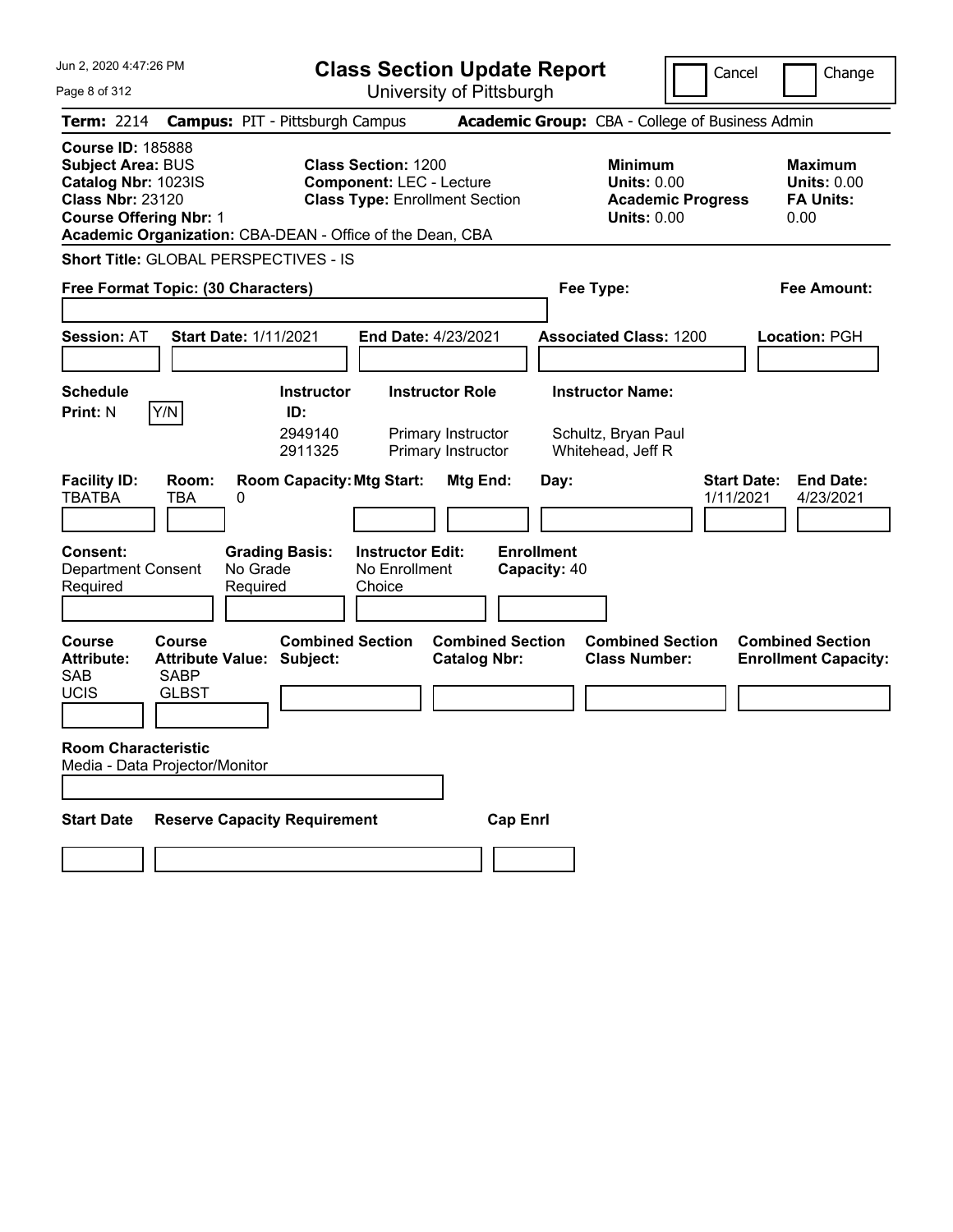| Jun 2, 2020 4:47:26 PM                                                                                                                                              | <b>Class Section Update Report</b>                                                                                                                                  | Cancel                                                                                 | Change                                                           |
|---------------------------------------------------------------------------------------------------------------------------------------------------------------------|---------------------------------------------------------------------------------------------------------------------------------------------------------------------|----------------------------------------------------------------------------------------|------------------------------------------------------------------|
| Page 9 of 312                                                                                                                                                       | University of Pittsburgh                                                                                                                                            |                                                                                        |                                                                  |
| <b>Term: 2214</b>                                                                                                                                                   | <b>Campus: PIT - Pittsburgh Campus</b>                                                                                                                              | Academic Group: CBA - College of Business Admin                                        |                                                                  |
| <b>Course ID: 185889</b><br><b>Subject Area: BUS</b><br>Catalog Nbr: 1023OS<br><b>Class Nbr: 23121</b><br><b>Course Offering Nbr: 1</b>                             | <b>Class Section: 1200</b><br><b>Component: LEC - Lecture</b><br><b>Class Type: Enrollment Section</b><br>Academic Organization: CBA-DEAN - Office of the Dean, CBA | <b>Minimum</b><br><b>Units: 0.00</b><br><b>Academic Progress</b><br><b>Units: 0.00</b> | <b>Maximum</b><br><b>Units: 0.00</b><br><b>FA Units:</b><br>0.00 |
| <b>Short Title: GLOBAL PERSPECTIVE- OS</b>                                                                                                                          |                                                                                                                                                                     |                                                                                        |                                                                  |
| Free Format Topic: (30 Characters)                                                                                                                                  |                                                                                                                                                                     | Fee Type:                                                                              | Fee Amount:                                                      |
| <b>Session: AT</b><br><b>Start Date: 1/11/2021</b>                                                                                                                  | <b>End Date: 4/23/2021</b>                                                                                                                                          | <b>Associated Class: 1200</b>                                                          | <b>Location: PGH</b>                                             |
| Schedule                                                                                                                                                            | <b>Instructor</b><br><b>Instructor Role</b>                                                                                                                         | <b>Instructor Name:</b>                                                                |                                                                  |
| <b>Print: N</b><br>Y/N<br><b>Facility ID:</b><br>Room:<br><b>TBATBA</b><br>0<br>TBA                                                                                 | ID:<br>2949140<br>Primary Instructor<br>2911325<br>Primary Instructor<br><b>Room Capacity: Mtg Start:</b><br>Mtg End:                                               | Schultz, Bryan Paul<br>Whitehead, Jeff R<br><b>Start Date:</b><br>Day:<br>1/11/2021    | <b>End Date:</b><br>4/23/2021                                    |
| <b>Consent:</b><br>No Grade<br><b>Department Consent</b><br>Required<br>Required                                                                                    | <b>Grading Basis:</b><br><b>Instructor Edit:</b><br>No Enrollment<br>Choice                                                                                         | <b>Enrollment</b><br>Capacity: 40                                                      |                                                                  |
| Course<br>Course<br><b>Attribute Value: Subject:</b><br><b>Attribute:</b><br><b>SAB</b><br><b>SABP</b><br><b>UCIS</b><br><b>GLBST</b><br><b>Room Characteristic</b> | <b>Combined Section</b><br><b>Combined Section</b><br><b>Catalog Nbr:</b>                                                                                           | <b>Combined Section</b><br><b>Class Number:</b>                                        | <b>Combined Section</b><br><b>Enrollment Capacity:</b>           |
| Media - Data Projector/Monitor                                                                                                                                      |                                                                                                                                                                     |                                                                                        |                                                                  |
| <b>Reserve Capacity Requirement</b><br><b>Start Date</b>                                                                                                            | <b>Cap Enrl</b>                                                                                                                                                     |                                                                                        |                                                                  |
|                                                                                                                                                                     |                                                                                                                                                                     |                                                                                        |                                                                  |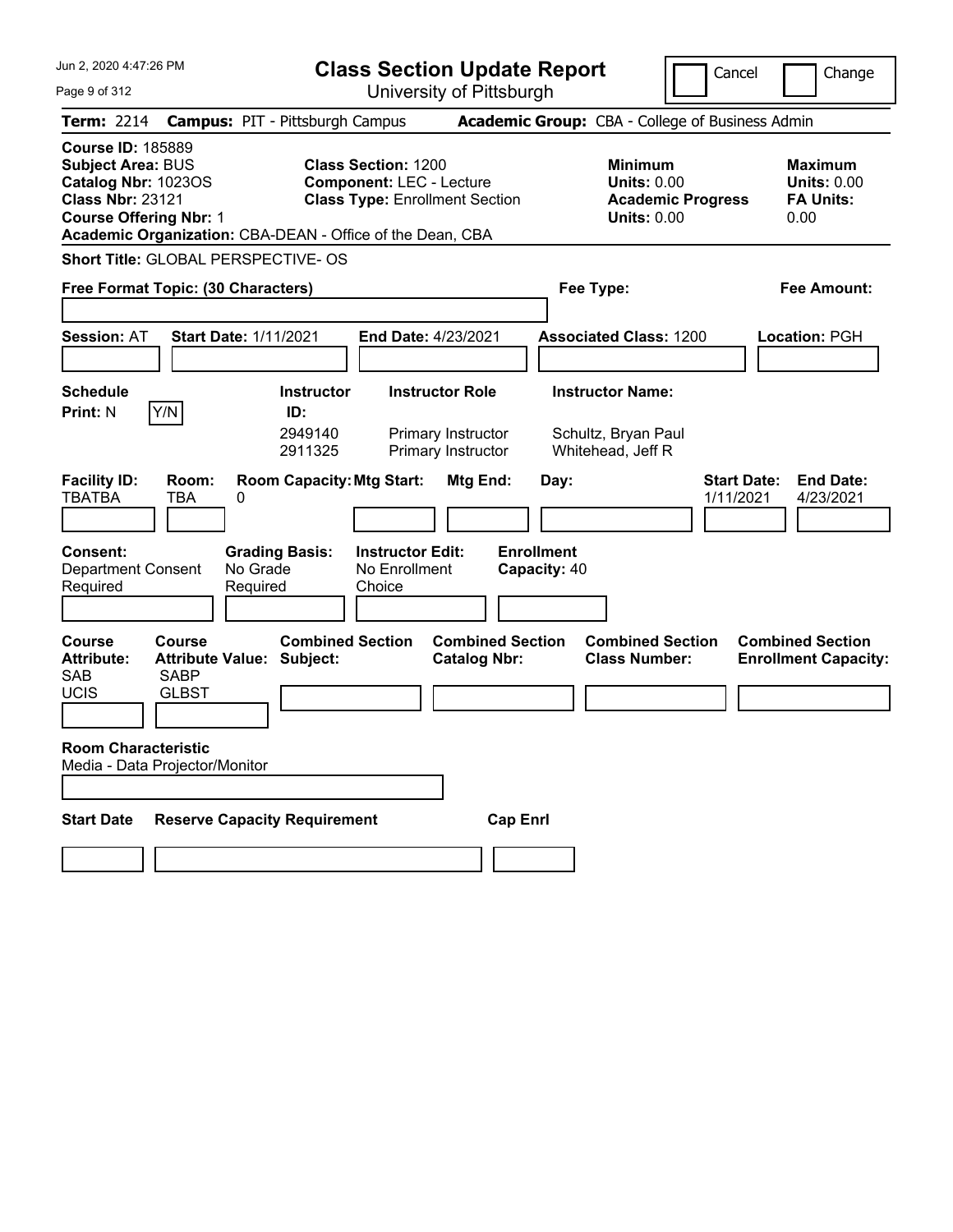| Jun 2, 2020 4:47:26 PM                                                                                                                                                                               | <b>Class Section Update Report</b>                                                                              |                                                       | Cancel                                                                                 | Change                                                           |
|------------------------------------------------------------------------------------------------------------------------------------------------------------------------------------------------------|-----------------------------------------------------------------------------------------------------------------|-------------------------------------------------------|----------------------------------------------------------------------------------------|------------------------------------------------------------------|
| Page 10 of 312                                                                                                                                                                                       |                                                                                                                 | University of Pittsburgh                              |                                                                                        |                                                                  |
| <b>Term: 2214</b>                                                                                                                                                                                    | <b>Campus: PIT - Pittsburgh Campus</b>                                                                          |                                                       | Academic Group: CBA - College of Business Admin                                        |                                                                  |
| <b>Course ID: 191170</b><br><b>Subject Area: BUS</b><br>Catalog Nbr: 1024IS<br><b>Class Nbr: 30220</b><br><b>Course Offering Nbr: 1</b><br>Academic Organization: CBA-DEAN - Office of the Dean, CBA | <b>Class Section: 1010</b><br><b>Component: SEM - Seminar</b><br><b>Class Type: Enrollment Section</b>          |                                                       | <b>Minimum</b><br><b>Units: 0.00</b><br><b>Academic Progress</b><br><b>Units: 0.00</b> | <b>Maximum</b><br><b>Units: 0.00</b><br><b>FA Units:</b><br>0.00 |
| Short Title: GLOBAL CONSULTING CAPSTONE IS                                                                                                                                                           |                                                                                                                 |                                                       |                                                                                        |                                                                  |
| Free Format Topic: (30 Characters)                                                                                                                                                                   |                                                                                                                 |                                                       | Fee Type:                                                                              | Fee Amount:                                                      |
| <b>Session: AT</b><br><b>Start Date: 1/11/2021</b>                                                                                                                                                   | End Date: 4/23/2021                                                                                             |                                                       | <b>Associated Class: 1010</b>                                                          | Location: PGH                                                    |
| <b>Schedule</b><br>Y/N<br><b>Print: N</b>                                                                                                                                                            | <b>Instructor Role</b><br><b>Instructor</b><br>ID:<br>2949140<br>Special                                        |                                                       | <b>Instructor Name:</b><br>Schultz, Bryan Paul                                         |                                                                  |
| <b>Facility ID:</b><br>Room:<br><b>TBATBA</b><br>TBA<br>0<br><b>Consent:</b><br><b>Department Consent</b><br>No Grade<br>Required<br>Required                                                        | <b>Room Capacity: Mtg Start:</b><br><b>Grading Basis:</b><br><b>Instructor Edit:</b><br>No Enrollment<br>Choice | Mtg End:<br>Day:<br><b>Enrollment</b><br>Capacity: 30 | 1/11/2021                                                                              | <b>Start Date:</b><br><b>End Date:</b><br>4/23/2021              |
| Course<br>Course<br><b>Attribute Value: Subject:</b><br>Attribute:<br><b>Room Characteristic</b>                                                                                                     | <b>Combined Section</b>                                                                                         | <b>Combined Section</b><br><b>Catalog Nbr:</b>        | <b>Combined Section</b><br><b>Class Number:</b>                                        | <b>Combined Section</b><br><b>Enrollment Capacity:</b>           |
| <b>Start Date</b><br><b>Reserve Capacity Requirement</b>                                                                                                                                             |                                                                                                                 | <b>Cap Enrl</b>                                       |                                                                                        |                                                                  |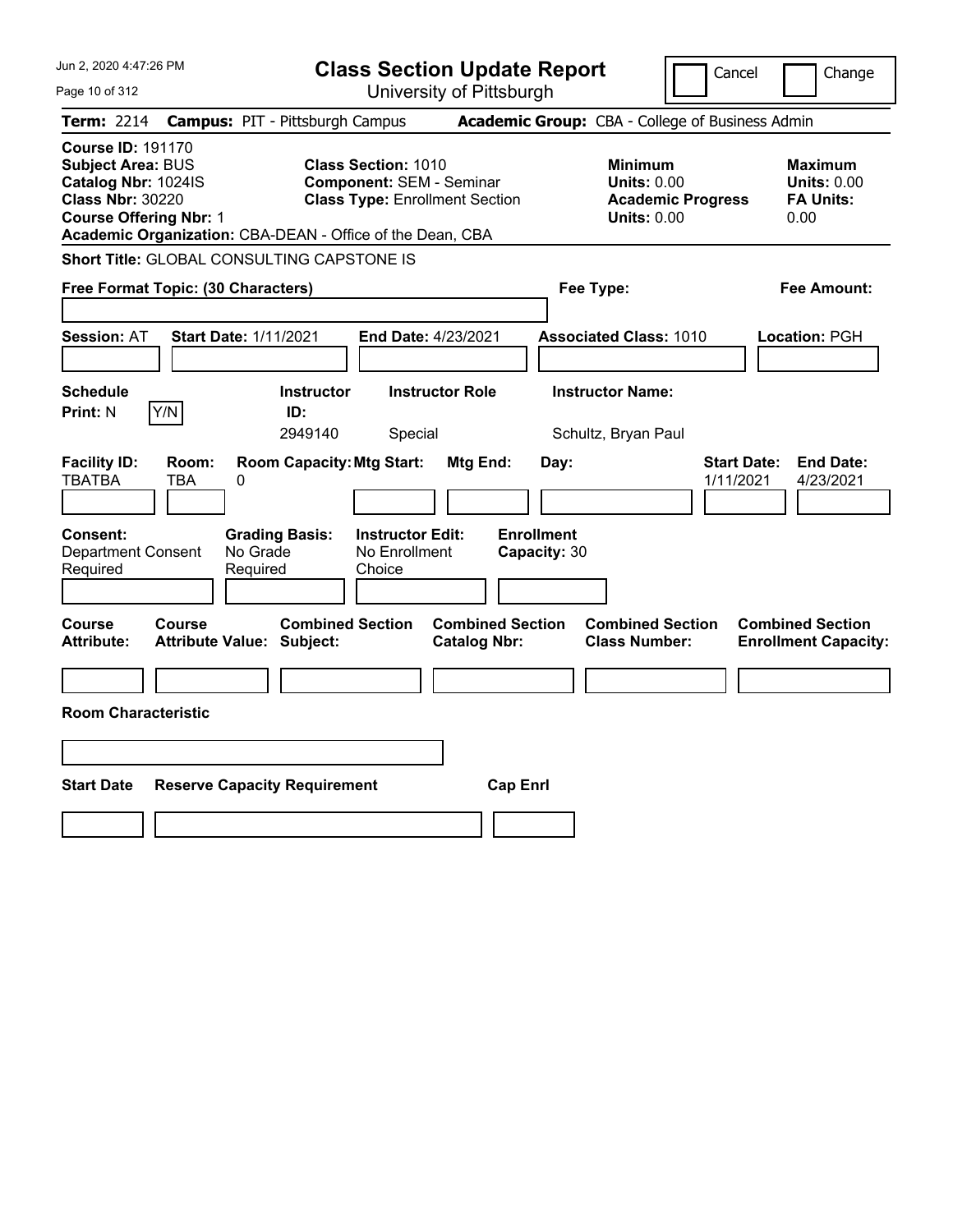| Jun 2, 2020 4:47:26 PM                                                                                                           | <b>Class Section Update Report</b>                                                                                                                                  |                                                                            | Cancel<br>Change                                                                             |
|----------------------------------------------------------------------------------------------------------------------------------|---------------------------------------------------------------------------------------------------------------------------------------------------------------------|----------------------------------------------------------------------------|----------------------------------------------------------------------------------------------|
| Page 11 of 312                                                                                                                   | University of Pittsburgh                                                                                                                                            |                                                                            |                                                                                              |
| <b>Term: 2214</b>                                                                                                                | <b>Campus: PIT - Pittsburgh Campus</b>                                                                                                                              | Academic Group: CBA - College of Business Admin                            |                                                                                              |
| <b>Course ID: 191171</b><br>Subject Area: BUS<br>Catalog Nbr: 1024OS<br><b>Class Nbr: 30221</b><br><b>Course Offering Nbr: 1</b> | <b>Class Section: 1010</b><br><b>Component: SEM - Seminar</b><br><b>Class Type: Enrollment Section</b><br>Academic Organization: CBA-DEAN - Office of the Dean, CBA | <b>Minimum</b><br><b>Units: 0.00</b><br><b>Units: 0.00</b>                 | <b>Maximum</b><br><b>Units: 0.00</b><br><b>FA Units:</b><br><b>Academic Progress</b><br>0.00 |
| Short Title: GLOBAL CONSULTING CAPSTONE OS                                                                                       |                                                                                                                                                                     |                                                                            |                                                                                              |
| Free Format Topic: (30 Characters)                                                                                               |                                                                                                                                                                     | Fee Type:                                                                  | Fee Amount:                                                                                  |
| Start Date: 1/11/2021<br><b>Session: AT</b>                                                                                      | End Date: 4/23/2021                                                                                                                                                 | <b>Associated Class: 1010</b>                                              | Location: PGH                                                                                |
| <b>Schedule</b><br>Y/N<br><b>Print: N</b>                                                                                        | <b>Instructor Role</b><br><b>Instructor</b><br>ID:<br>2949140<br>Special                                                                                            | <b>Instructor Name:</b><br>Schultz, Bryan Paul                             |                                                                                              |
| <b>Facility ID:</b><br>Room:<br><b>TBATBA</b><br><b>TBA</b><br>0                                                                 | <b>Room Capacity: Mtg Start:</b><br>Mtg End:                                                                                                                        | Day:                                                                       | <b>Start Date:</b><br><b>End Date:</b><br>1/11/2021<br>4/23/2021                             |
| Consent:<br>No Grade<br><b>Department Consent</b><br>Required<br>Required                                                        | <b>Grading Basis:</b><br><b>Instructor Edit:</b><br>No Enrollment<br>Choice                                                                                         | <b>Enrollment</b><br>Capacity: 30                                          |                                                                                              |
| Course<br>Course<br><b>Attribute Value: Subject:</b><br><b>Attribute:</b>                                                        | <b>Combined Section</b><br><b>Catalog Nbr:</b>                                                                                                                      | <b>Combined Section</b><br><b>Combined Section</b><br><b>Class Number:</b> | <b>Combined Section</b><br><b>Enrollment Capacity:</b>                                       |
|                                                                                                                                  |                                                                                                                                                                     |                                                                            |                                                                                              |
| <b>Room Characteristic</b>                                                                                                       |                                                                                                                                                                     |                                                                            |                                                                                              |
|                                                                                                                                  |                                                                                                                                                                     |                                                                            |                                                                                              |
| <b>Start Date</b><br><b>Reserve Capacity Requirement</b>                                                                         |                                                                                                                                                                     | <b>Cap Enrl</b>                                                            |                                                                                              |
|                                                                                                                                  |                                                                                                                                                                     |                                                                            |                                                                                              |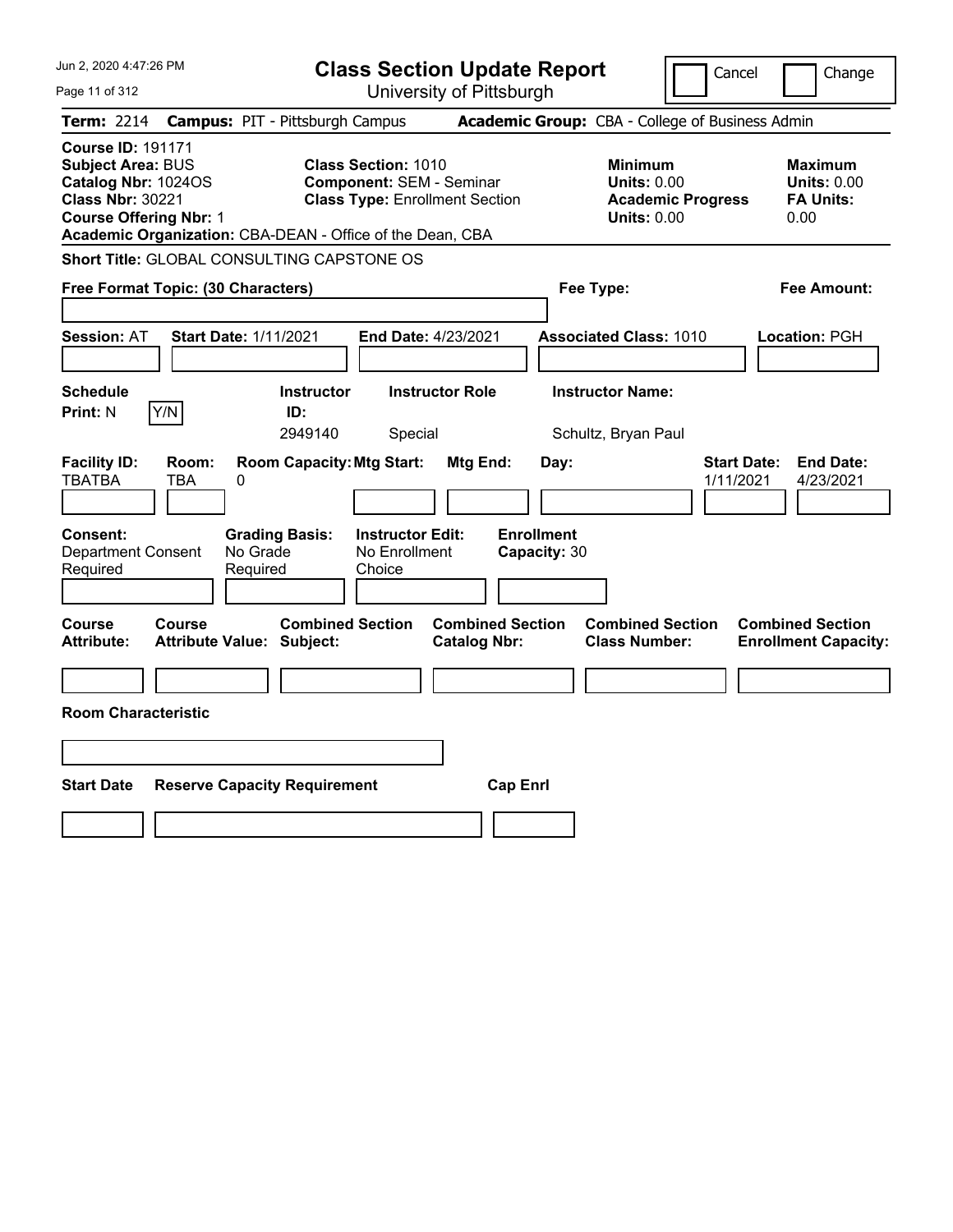| Jun 2, 2020 4:47:26 PM                                                                                                                                                                             | <b>Class Section Update Report</b>                                                                     | Cancel                                                                                  | Change                                                           |
|----------------------------------------------------------------------------------------------------------------------------------------------------------------------------------------------------|--------------------------------------------------------------------------------------------------------|-----------------------------------------------------------------------------------------|------------------------------------------------------------------|
| Page 12 of 312                                                                                                                                                                                     | University of Pittsburgh                                                                               |                                                                                         |                                                                  |
| <b>Term: 2214</b>                                                                                                                                                                                  | <b>Campus: PIT - Pittsburgh Campus</b>                                                                 | <b>Academic Group:</b> CBA - College of Business Admin                                  |                                                                  |
| <b>Course ID: 186438</b><br><b>Subject Area: BUS</b><br>Catalog Nbr: 1392<br><b>Class Nbr: 23772</b><br><b>Course Offering Nbr: 1</b><br>Academic Organization: CBA-DEAN - Office of the Dean, CBA | <b>Class Section: 1360</b><br><b>Component: LEC - Lecture</b><br><b>Class Type: Enrollment Section</b> | <b>Minimum</b><br><b>Units: 1.00</b><br><b>Academic Progress</b><br><b>Units: 1.00</b>  | <b>Maximum</b><br><b>Units: 1.00</b><br><b>FA Units:</b><br>1.00 |
| <b>Short Title: PERSONAL FINANCIAL PLANNING</b>                                                                                                                                                    |                                                                                                        |                                                                                         |                                                                  |
| Free Format Topic: (30 Characters)                                                                                                                                                                 |                                                                                                        | Fee Type:                                                                               | <b>Fee Amount:</b>                                               |
| <b>Session: SE3</b><br><b>Start Date: 1/11/2021</b>                                                                                                                                                | End Date: 5/1/2021                                                                                     | <b>Associated Class: 1360</b>                                                           | Location: PGH                                                    |
| <b>Schedule</b>                                                                                                                                                                                    | <b>Instructor</b><br><b>Instructor Role</b>                                                            | <b>Instructor Name:</b>                                                                 |                                                                  |
| Y/N<br>Print: Y                                                                                                                                                                                    | ID:<br>2966745<br>Primary Instructor<br>2906514<br>Special                                             | Hanson, Andrew<br>Sukits, Jay William                                                   |                                                                  |
| <b>Facility ID:</b><br>Room:<br><b>NEEDSAROOM</b>                                                                                                                                                  | <b>Room Capacity: Mtg Start:</b><br>Mtg End:<br>6:30 PM<br>7:45 PM                                     | <b>Start Date:</b><br>Day:<br>We<br>1/11/2021                                           | <b>End Date:</b><br>5/1/2021                                     |
| <b>Consent:</b><br><b>Grading Basis:</b><br>No Special Consent<br>Satisfactory/No<br>Credit<br>Required<br><b>Course</b><br><b>Course</b>                                                          | <b>Instructor Edit:</b><br>No Enrollment<br>Choice<br><b>Combined Section</b>                          | <b>Enrollment</b><br>Capacity: 38<br><b>Combined Section</b><br><b>Combined Section</b> | <b>Combined Section</b>                                          |
| <b>Attribute:</b><br><b>Attribute Value: Subject:</b>                                                                                                                                              | <b>Catalog Nbr:</b>                                                                                    | <b>Class Number:</b>                                                                    | <b>Enrollment Capacity:</b>                                      |
|                                                                                                                                                                                                    |                                                                                                        |                                                                                         |                                                                  |
| <b>Room Characteristic</b><br>Media - Data Projector/Monitor<br>PeopleSoft - Scheduled (PS)                                                                                                        |                                                                                                        |                                                                                         |                                                                  |
| <b>Reserve Capacity Requirement</b><br><b>Start Date</b>                                                                                                                                           |                                                                                                        | <b>Cap Enrl</b>                                                                         |                                                                  |
|                                                                                                                                                                                                    |                                                                                                        |                                                                                         |                                                                  |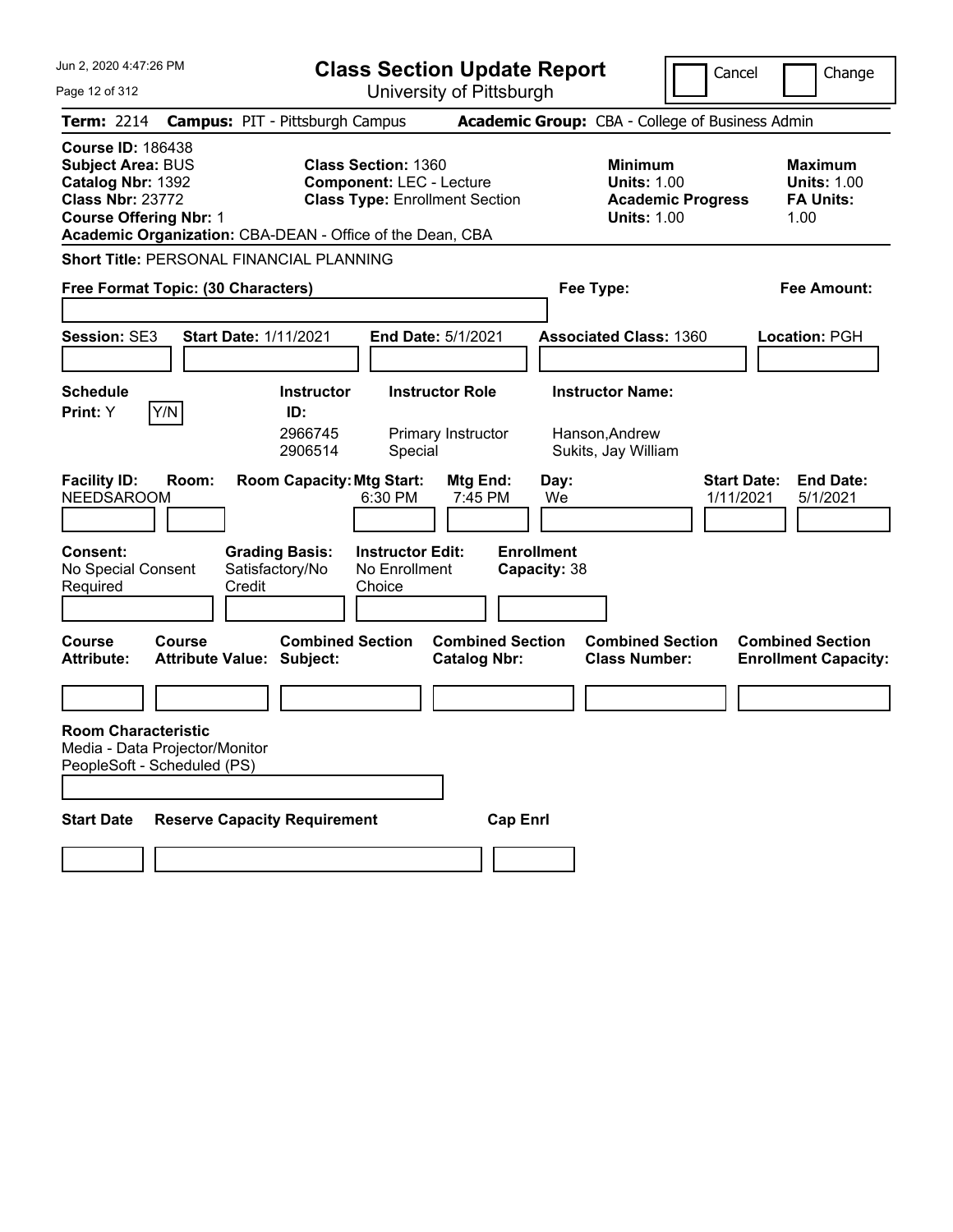| Jun 2, 2020 4:47:26 PM                                                                                                                                                                             | <b>Class Section Update Report</b>                                                                        |                                                                                        | Cancel<br>Change                                                 |
|----------------------------------------------------------------------------------------------------------------------------------------------------------------------------------------------------|-----------------------------------------------------------------------------------------------------------|----------------------------------------------------------------------------------------|------------------------------------------------------------------|
| Page 13 of 312                                                                                                                                                                                     | University of Pittsburgh                                                                                  |                                                                                        |                                                                  |
| <b>Term: 2214</b>                                                                                                                                                                                  | <b>Campus: PIT - Pittsburgh Campus</b>                                                                    | Academic Group: CBA - College of Business Admin                                        |                                                                  |
| <b>Course ID: 186438</b><br><b>Subject Area: BUS</b><br>Catalog Nbr: 1392<br><b>Class Nbr: 26462</b><br><b>Course Offering Nbr: 1</b><br>Academic Organization: CBA-DEAN - Office of the Dean, CBA | <b>Class Section: 1370</b><br><b>Component: LEC - Lecture</b><br><b>Class Type: Enrollment Section</b>    | <b>Minimum</b><br><b>Units: 1.00</b><br><b>Academic Progress</b><br><b>Units: 1.00</b> | <b>Maximum</b><br><b>Units: 1.00</b><br><b>FA Units:</b><br>1.00 |
| Short Title: PERSONAL FINANCIAL PLANNING                                                                                                                                                           |                                                                                                           |                                                                                        |                                                                  |
| Free Format Topic: (30 Characters)                                                                                                                                                                 |                                                                                                           | Fee Type:                                                                              | Fee Amount:                                                      |
| <b>Session: AT</b><br><b>Start Date: 1/11/2021</b>                                                                                                                                                 | <b>End Date: 4/23/2021</b>                                                                                | <b>Associated Class: 1370</b>                                                          | <b>Location: PGH</b>                                             |
| <b>Schedule</b><br>Y/N<br>Print: Y                                                                                                                                                                 | <b>Instructor Role</b><br><b>Instructor</b><br>ID:<br>2956110<br>Primary Instructor<br>2906514<br>Special | <b>Instructor Name:</b><br>Natali, Eugene Michael<br>Sukits, Jay William               |                                                                  |
| <b>Facility ID:</b><br>Room:<br><b>NEEDSAROOM</b>                                                                                                                                                  | <b>Room Capacity: Mtg Start:</b><br>Mtg End:<br>1:00 PM<br>2:15 PM                                        | Day:<br>Fr                                                                             | <b>Start Date:</b><br><b>End Date:</b><br>1/11/2021<br>4/23/2021 |
| <b>Consent:</b><br><b>Grading Basis:</b><br>No Special Consent<br>Satisfactory/No<br>Required<br>Credit                                                                                            | <b>Instructor Edit:</b><br>No Enrollment<br>Choice                                                        | <b>Enrollment</b><br>Capacity: 38                                                      |                                                                  |
| Course<br>Course<br><b>Attribute:</b><br><b>Attribute Value: Subject:</b>                                                                                                                          | <b>Combined Section</b><br><b>Combined Section</b><br><b>Catalog Nbr:</b>                                 | <b>Combined Section</b><br><b>Class Number:</b>                                        | <b>Combined Section</b><br><b>Enrollment Capacity:</b>           |
|                                                                                                                                                                                                    |                                                                                                           |                                                                                        |                                                                  |
| <b>Room Characteristic</b><br>PeopleSoft - Scheduled (PS)                                                                                                                                          |                                                                                                           |                                                                                        |                                                                  |
| <b>Start Date</b><br><b>Reserve Capacity Requirement</b>                                                                                                                                           |                                                                                                           | <b>Cap Enrl</b>                                                                        |                                                                  |
|                                                                                                                                                                                                    |                                                                                                           |                                                                                        |                                                                  |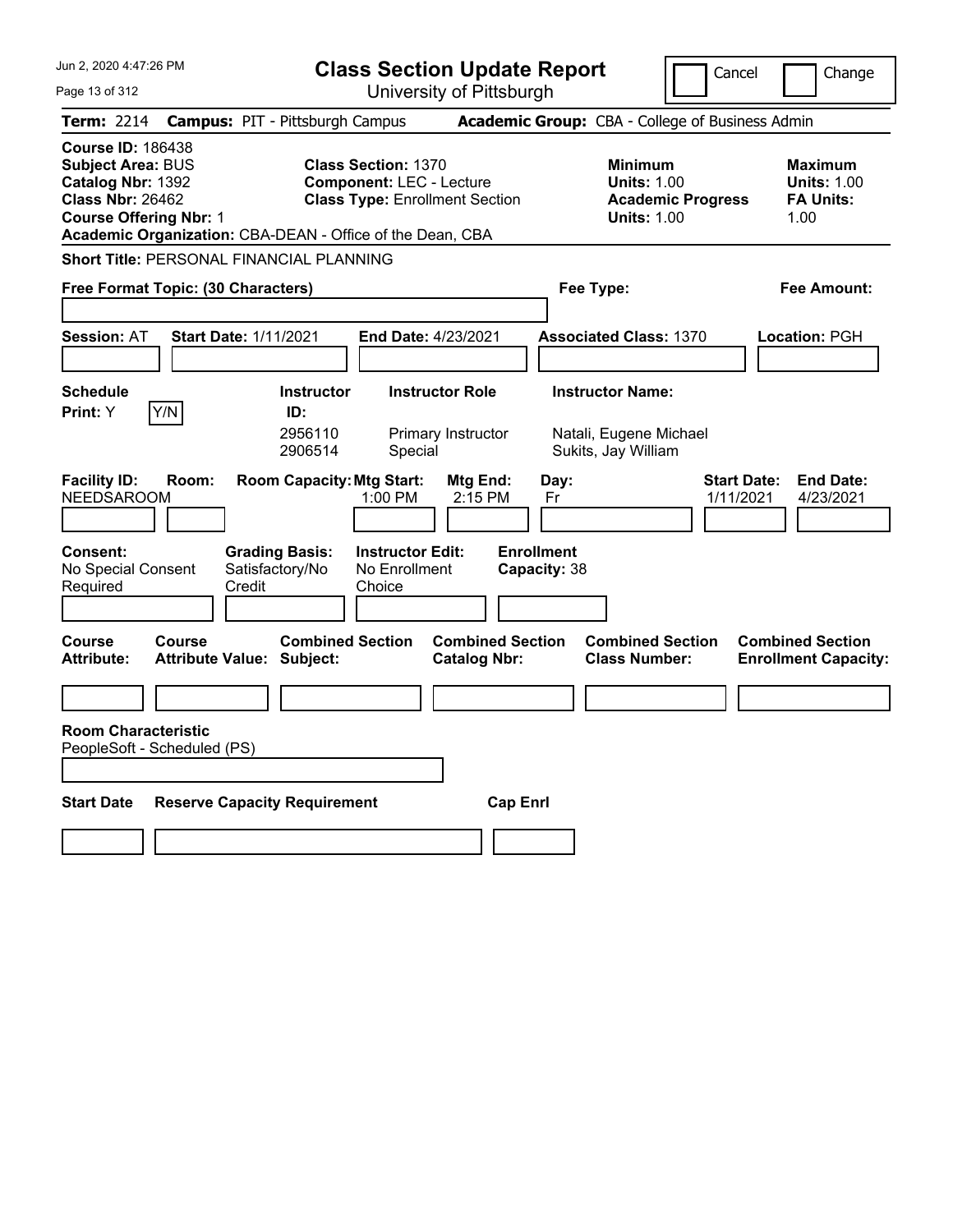| Jun 2, 2020 4:47:26 PM                                                                                                                |                                                               | <b>Class Section Update Report</b>                                                                                                                                  |                                                            | Cancel                   | Change                                                           |
|---------------------------------------------------------------------------------------------------------------------------------------|---------------------------------------------------------------|---------------------------------------------------------------------------------------------------------------------------------------------------------------------|------------------------------------------------------------|--------------------------|------------------------------------------------------------------|
| Page 14 of 312                                                                                                                        |                                                               | University of Pittsburgh                                                                                                                                            |                                                            |                          |                                                                  |
| <b>Term: 2214</b>                                                                                                                     | <b>Campus: PIT - Pittsburgh Campus</b>                        |                                                                                                                                                                     | Academic Group: CBA - College of Business Admin            |                          |                                                                  |
| <b>Course ID: 187550</b><br><b>Subject Area: BUS</b><br>Catalog Nbr: 1755<br><b>Class Nbr: 25133</b><br><b>Course Offering Nbr: 1</b> |                                                               | <b>Class Section: 1060</b><br><b>Component: LEC - Lecture</b><br><b>Class Type: Enrollment Section</b><br>Academic Organization: CBA-DEAN - Office of the Dean, CBA | <b>Minimum</b><br><b>Units: 3.00</b><br><b>Units: 3.00</b> | <b>Academic Progress</b> | <b>Maximum</b><br><b>Units: 3.00</b><br><b>FA Units:</b><br>3.00 |
|                                                                                                                                       | <b>Short Title: SERVICE LEARNING ORGANIZATIONS</b>            |                                                                                                                                                                     |                                                            |                          |                                                                  |
| Free Format Topic: (30 Characters)                                                                                                    |                                                               |                                                                                                                                                                     | Fee Type:                                                  |                          | <b>Fee Amount:</b>                                               |
|                                                                                                                                       |                                                               |                                                                                                                                                                     |                                                            |                          |                                                                  |
| <b>Session: AT</b>                                                                                                                    | <b>Start Date: 1/11/2021</b>                                  | End Date: 4/23/2021                                                                                                                                                 | <b>Associated Class: 1060</b>                              |                          | <b>Location: PGH</b>                                             |
| <b>Schedule</b>                                                                                                                       | <b>Instructor</b>                                             | <b>Instructor Role</b>                                                                                                                                              | <b>Instructor Name:</b>                                    |                          |                                                                  |
| Y/N<br>Print: Y<br><b>Facility ID:</b><br>Room:                                                                                       | ID:<br>2908763<br>2949140<br><b>Room Capacity: Mtg Start:</b> | Special<br>Primary Instructor<br>Mtg End:                                                                                                                           | Murrell, Audrey J<br>Schultz, Bryan Paul<br>Day:           | <b>Start Date:</b>       | <b>End Date:</b>                                                 |
| <b>NEEDSAROOM</b>                                                                                                                     |                                                               | 2:00 PM<br>3:15 PM                                                                                                                                                  | MoWe                                                       | 1/11/2021                | 4/23/2021                                                        |
| <b>Consent:</b><br><b>Department Consent</b><br>Required                                                                              | <b>Grading Basis:</b><br>Letter Grade                         | <b>Instructor Edit:</b><br>No Enrollment<br>Choice                                                                                                                  | <b>Enrollment</b><br>Capacity: 32                          |                          |                                                                  |
| <b>Course</b><br>Course<br><b>Attribute:</b><br><b>SAB</b><br>SAB<br><b>UCIS</b><br><b>GLBST</b>                                      | <b>Combined Section</b><br><b>Attribute Value: Subject:</b>   | <b>Combined Section</b><br><b>Catalog Nbr:</b>                                                                                                                      | <b>Combined Section</b><br><b>Class Number:</b>            |                          | <b>Combined Section</b><br><b>Enrollment Capacity:</b>           |
| <b>Room Characteristic</b><br>PeopleSoft - Scheduled (PS)                                                                             |                                                               |                                                                                                                                                                     |                                                            |                          |                                                                  |
| <b>Start Date</b>                                                                                                                     | <b>Reserve Capacity Requirement</b>                           |                                                                                                                                                                     | <b>Cap Enrl</b>                                            |                          |                                                                  |
|                                                                                                                                       |                                                               |                                                                                                                                                                     |                                                            |                          |                                                                  |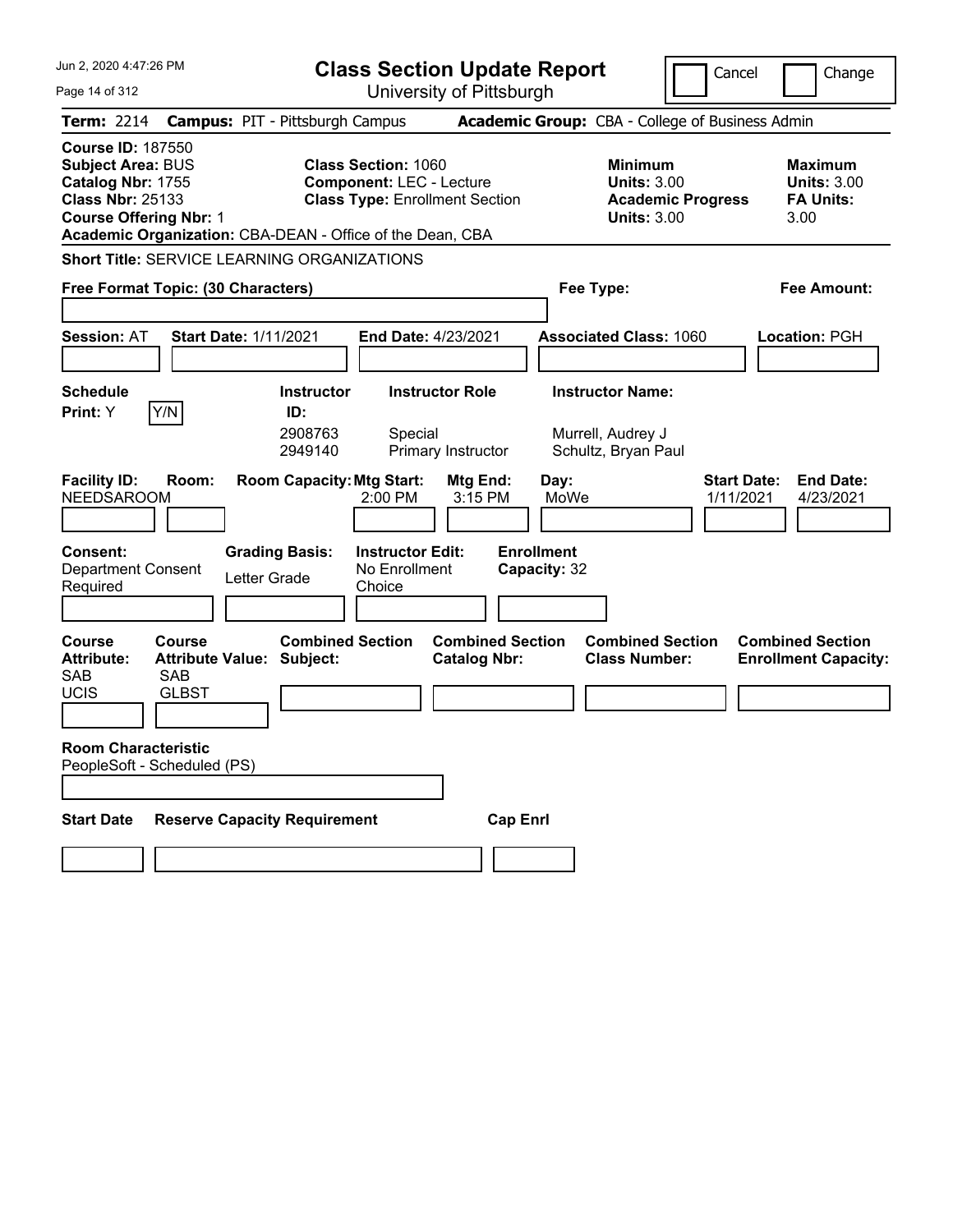| Jun 2, 2020 4:47:26 PM                                                                                                                                                                               | <b>Class Section Update Report</b>                                                                     |                                                                            | Cancel<br>Change                                                                      |
|------------------------------------------------------------------------------------------------------------------------------------------------------------------------------------------------------|--------------------------------------------------------------------------------------------------------|----------------------------------------------------------------------------|---------------------------------------------------------------------------------------|
| Page 15 of 312                                                                                                                                                                                       | University of Pittsburgh                                                                               |                                                                            |                                                                                       |
| <b>Term: 2214</b>                                                                                                                                                                                    | <b>Campus: PIT - Pittsburgh Campus</b>                                                                 | Academic Group: CBA - College of Business Admin                            |                                                                                       |
| <b>Course ID: 187577</b><br><b>Subject Area: BUS</b><br>Catalog Nbr: 1755IS<br><b>Class Nbr: 24978</b><br><b>Course Offering Nbr: 1</b><br>Academic Organization: CBA-DEAN - Office of the Dean, CBA | <b>Class Section: 1010</b><br><b>Component: LEC - Lecture</b><br><b>Class Type: Enrollment Section</b> | <b>Minimum</b><br><b>Units: 0.00</b><br><b>Units: 0.00</b>                 | Maximum<br><b>Units: 0.00</b><br><b>Academic Progress</b><br><b>FA Units:</b><br>0.00 |
| Short Title: SERVC LRNG ORGS: AKP - IS                                                                                                                                                               |                                                                                                        |                                                                            |                                                                                       |
| Free Format Topic: (30 Characters)                                                                                                                                                                   |                                                                                                        | Fee Type:                                                                  | Fee Amount:                                                                           |
| <b>Session: AT</b><br><b>Start Date: 1/11/2021</b>                                                                                                                                                   | <b>End Date: 4/23/2021</b>                                                                             | <b>Associated Class: 1010</b>                                              | Location: PGH                                                                         |
| <b>Schedule</b>                                                                                                                                                                                      | <b>Instructor</b><br><b>Instructor Role</b>                                                            | <b>Instructor Name:</b>                                                    |                                                                                       |
| Y/N<br>Print: N                                                                                                                                                                                      | ID:<br>0                                                                                               | No Instructor Assigned                                                     |                                                                                       |
| <b>Facility ID:</b><br>Room:<br>TBATBA<br>TBA<br>0<br><b>Consent:</b><br><b>Grading Basis:</b>                                                                                                       | <b>Room Capacity: Mtg Start:</b><br>Mtg End:<br><b>Instructor Edit:</b>                                | Day:<br><b>Enrollment</b>                                                  | <b>End Date:</b><br><b>Start Date:</b><br>1/11/2021<br>4/23/2021                      |
| Department Consent<br>No Grade<br>Required<br>Required                                                                                                                                               | No Enrollment<br>Choice                                                                                | Capacity: 35                                                               |                                                                                       |
| <b>Course</b><br><b>Course</b><br><b>Attribute Value: Subject:</b><br><b>Attribute:</b><br>SAB<br><b>SAB</b><br><b>UCIS</b><br><b>GLBST</b>                                                          | <b>Combined Section</b><br><b>Catalog Nbr:</b>                                                         | <b>Combined Section</b><br><b>Combined Section</b><br><b>Class Number:</b> | <b>Combined Section</b><br><b>Enrollment Capacity:</b>                                |
|                                                                                                                                                                                                      |                                                                                                        |                                                                            |                                                                                       |
| <b>Room Characteristic</b>                                                                                                                                                                           |                                                                                                        |                                                                            |                                                                                       |
|                                                                                                                                                                                                      |                                                                                                        |                                                                            |                                                                                       |
| <b>Start Date</b><br><b>Reserve Capacity Requirement</b>                                                                                                                                             |                                                                                                        | <b>Cap Enri</b>                                                            |                                                                                       |
|                                                                                                                                                                                                      |                                                                                                        |                                                                            |                                                                                       |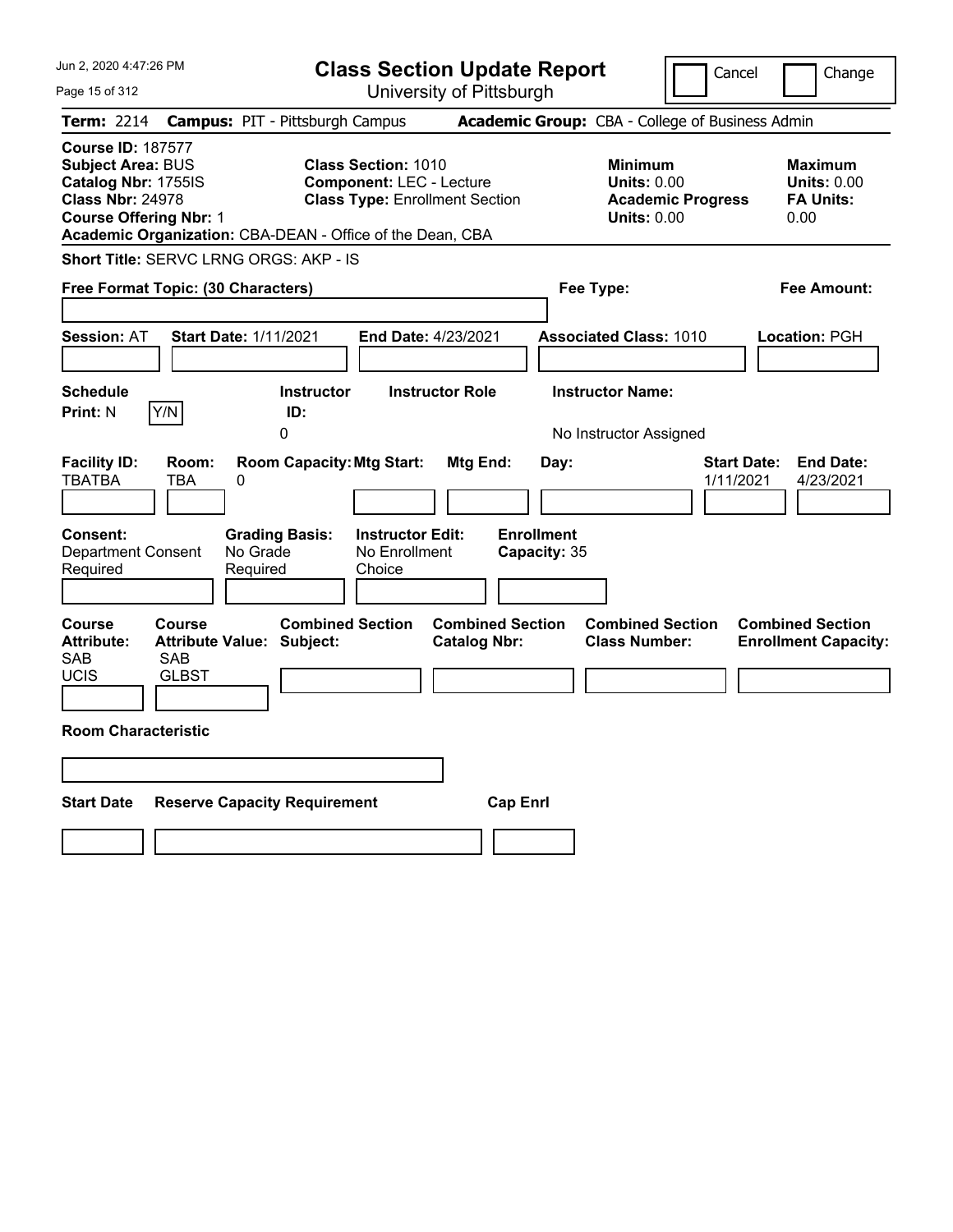| Jun 2, 2020 4:47:26 PM                                                                                                                                                                               | <b>Class Section Update Report</b>                                                                              |                                                       | Cancel                                                                                 | Change                                                           |
|------------------------------------------------------------------------------------------------------------------------------------------------------------------------------------------------------|-----------------------------------------------------------------------------------------------------------------|-------------------------------------------------------|----------------------------------------------------------------------------------------|------------------------------------------------------------------|
| Page 16 of 312                                                                                                                                                                                       | University of Pittsburgh                                                                                        |                                                       |                                                                                        |                                                                  |
| <b>Term: 2214</b>                                                                                                                                                                                    | <b>Campus: PIT - Pittsburgh Campus</b>                                                                          |                                                       | Academic Group: CBA - College of Business Admin                                        |                                                                  |
| <b>Course ID: 187576</b><br><b>Subject Area: BUS</b><br>Catalog Nbr: 1755OS<br><b>Class Nbr: 24979</b><br><b>Course Offering Nbr: 1</b><br>Academic Organization: CBA-DEAN - Office of the Dean, CBA | <b>Class Section: 1010</b><br><b>Component: LEC - Lecture</b><br><b>Class Type: Enrollment Section</b>          |                                                       | <b>Minimum</b><br><b>Units: 0.00</b><br><b>Academic Progress</b><br><b>Units: 0.00</b> | <b>Maximum</b><br><b>Units: 0.00</b><br><b>FA Units:</b><br>0.00 |
| <b>Short Title: SERVC LRNG ORGS: AKP - OS</b>                                                                                                                                                        |                                                                                                                 |                                                       |                                                                                        |                                                                  |
| Free Format Topic: (30 Characters)                                                                                                                                                                   |                                                                                                                 |                                                       | Fee Type:                                                                              | Fee Amount:                                                      |
| <b>Session: AT</b><br><b>Start Date: 1/11/2021</b>                                                                                                                                                   | <b>End Date: 4/23/2021</b>                                                                                      |                                                       | <b>Associated Class: 1010</b>                                                          | <b>Location: PGH</b>                                             |
| <b>Schedule</b>                                                                                                                                                                                      | <b>Instructor</b><br><b>Instructor Role</b>                                                                     |                                                       | <b>Instructor Name:</b>                                                                |                                                                  |
| Y/N<br><b>Print: N</b>                                                                                                                                                                               | ID:<br>0                                                                                                        |                                                       | No Instructor Assigned                                                                 |                                                                  |
| <b>Facility ID:</b><br>Room:<br><b>TBATBA</b><br>TBA<br>0<br>Consent:<br><b>Department Consent</b><br>No Grade<br>Required<br>Required                                                               | <b>Room Capacity: Mtg Start:</b><br><b>Grading Basis:</b><br><b>Instructor Edit:</b><br>No Enrollment<br>Choice | Mtg End:<br>Day:<br><b>Enrollment</b><br>Capacity: 35 | 1/11/2021                                                                              | <b>Start Date:</b><br><b>End Date:</b><br>4/23/2021              |
| <b>Course</b><br><b>Course</b><br><b>Attribute Value: Subject:</b><br><b>Attribute:</b><br>SAB<br><b>SAB</b><br><b>UCIS</b><br><b>GLBST</b>                                                          | <b>Combined Section</b>                                                                                         | <b>Combined Section</b><br><b>Catalog Nbr:</b>        | <b>Combined Section</b><br><b>Class Number:</b>                                        | <b>Combined Section</b><br><b>Enrollment Capacity:</b>           |
| <b>Room Characteristic</b>                                                                                                                                                                           |                                                                                                                 |                                                       |                                                                                        |                                                                  |
|                                                                                                                                                                                                      |                                                                                                                 |                                                       |                                                                                        |                                                                  |
| <b>Start Date</b><br><b>Reserve Capacity Requirement</b>                                                                                                                                             |                                                                                                                 | <b>Cap Enri</b>                                       |                                                                                        |                                                                  |
|                                                                                                                                                                                                      |                                                                                                                 |                                                       |                                                                                        |                                                                  |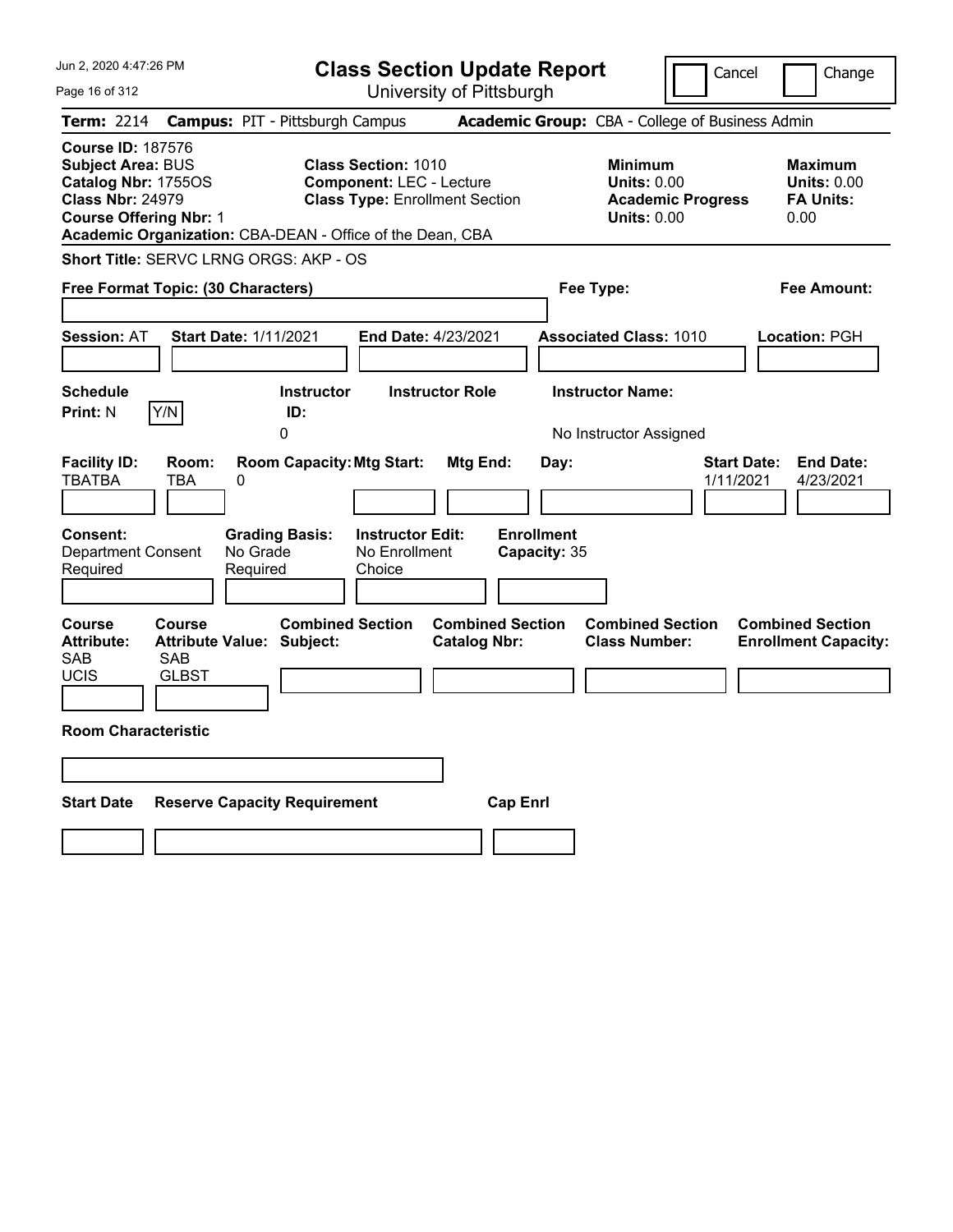| Jun 2, 2020 4:47:26 PM                                                                                                                                                                               | <b>Class Section Update Report</b>                                                                     | Cancel                                                                                 | Change                                                           |
|------------------------------------------------------------------------------------------------------------------------------------------------------------------------------------------------------|--------------------------------------------------------------------------------------------------------|----------------------------------------------------------------------------------------|------------------------------------------------------------------|
| Page 17 of 312                                                                                                                                                                                       | University of Pittsburgh                                                                               |                                                                                        |                                                                  |
| Term: 2214                                                                                                                                                                                           | <b>Campus: PIT - Pittsburgh Campus</b>                                                                 | Academic Group: CBA - College of Business Admin                                        |                                                                  |
| <b>Course ID: 187848</b><br><b>Subject Area: BUS</b><br>Catalog Nbr: 1756IS<br><b>Class Nbr: 25365</b><br><b>Course Offering Nbr: 1</b><br>Academic Organization: CBA-DEAN - Office of the Dean, CBA | <b>Class Section: 1010</b><br><b>Component: LEC - Lecture</b><br><b>Class Type: Enrollment Section</b> | <b>Minimum</b><br><b>Units: 0.00</b><br><b>Academic Progress</b><br><b>Units: 0.00</b> | <b>Maximum</b><br><b>Units: 0.00</b><br><b>FA Units:</b><br>0.00 |
| Short Title: SERVC LRNG ORGS: PBL - IS                                                                                                                                                               |                                                                                                        |                                                                                        |                                                                  |
| Free Format Topic: (30 Characters)                                                                                                                                                                   |                                                                                                        | Fee Type:                                                                              | Fee Amount:                                                      |
| <b>Start Date: 1/11/2021</b><br><b>Session: AT</b>                                                                                                                                                   | <b>End Date: 4/23/2021</b>                                                                             | <b>Associated Class: 1010</b>                                                          | Location: PGH                                                    |
| <b>Schedule</b><br>Y/N<br><b>Print: N</b>                                                                                                                                                            | <b>Instructor</b><br><b>Instructor Role</b><br>ID:<br>0                                                | <b>Instructor Name:</b><br>No Instructor Assigned                                      |                                                                  |
| <b>Facility ID:</b><br>Room:<br><b>TBATBA</b><br><b>TBA</b><br>0                                                                                                                                     | <b>Room Capacity: Mtg Start:</b><br>Mtg End:                                                           | <b>Start Date:</b><br>Day:<br>1/11/2021                                                | <b>End Date:</b><br>4/23/2021                                    |
| <b>Consent:</b><br><b>Grading Basis:</b><br><b>Department Consent</b><br>No Grade<br>Required<br>Required                                                                                            | <b>Instructor Edit:</b><br>No Enrollment<br>Choice                                                     | <b>Enrollment</b><br>Capacity: 35                                                      |                                                                  |
| Course<br><b>Course</b><br><b>Attribute:</b><br><b>Attribute Value: Subject:</b><br>SAB<br>SAB                                                                                                       | <b>Combined Section</b><br><b>Combined Section</b><br><b>Catalog Nbr:</b>                              | <b>Combined Section</b><br><b>Class Number:</b>                                        | <b>Combined Section</b><br><b>Enrollment Capacity:</b>           |
| <b>Room Characteristic</b>                                                                                                                                                                           |                                                                                                        |                                                                                        |                                                                  |
|                                                                                                                                                                                                      |                                                                                                        |                                                                                        |                                                                  |
| <b>Start Date</b><br><b>Reserve Capacity Requirement</b>                                                                                                                                             | <b>Cap Enrl</b>                                                                                        |                                                                                        |                                                                  |
|                                                                                                                                                                                                      |                                                                                                        |                                                                                        |                                                                  |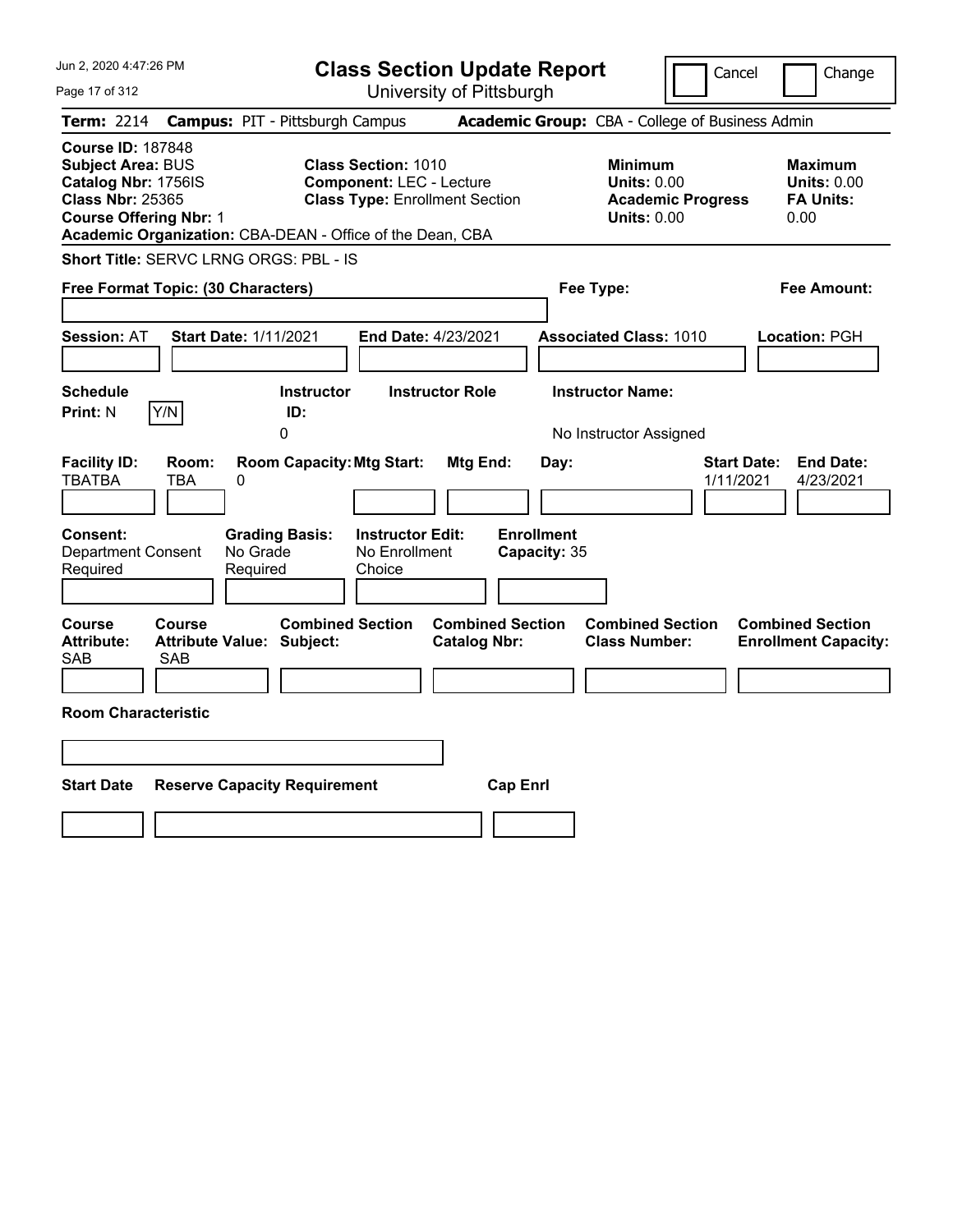| Jun 2, 2020 4:47:26 PM                                                                                                                                                                               | <b>Class Section Update Report</b>                                                                     |                                                                                                   | Cancel<br>Change                                                                             |
|------------------------------------------------------------------------------------------------------------------------------------------------------------------------------------------------------|--------------------------------------------------------------------------------------------------------|---------------------------------------------------------------------------------------------------|----------------------------------------------------------------------------------------------|
| Page 18 of 312                                                                                                                                                                                       | University of Pittsburgh                                                                               |                                                                                                   |                                                                                              |
| <b>Term: 2214</b>                                                                                                                                                                                    | <b>Campus: PIT - Pittsburgh Campus</b>                                                                 | Academic Group: CBA - College of Business Admin                                                   |                                                                                              |
| <b>Course ID: 187849</b><br><b>Subject Area: BUS</b><br>Catalog Nbr: 1756OS<br><b>Class Nbr: 25364</b><br><b>Course Offering Nbr: 1</b><br>Academic Organization: CBA-DEAN - Office of the Dean, CBA | <b>Class Section: 1010</b><br><b>Component: LEC - Lecture</b><br><b>Class Type: Enrollment Section</b> | <b>Minimum</b><br><b>Units: 0.00</b><br><b>Units: 0.00</b>                                        | <b>Maximum</b><br><b>Units: 0.00</b><br><b>FA Units:</b><br><b>Academic Progress</b><br>0.00 |
| Short Title: SERVC LRNG ORGS: PBL - OS                                                                                                                                                               |                                                                                                        |                                                                                                   |                                                                                              |
| Free Format Topic: (30 Characters)                                                                                                                                                                   |                                                                                                        | Fee Type:                                                                                         | Fee Amount:                                                                                  |
| <b>Session: AT</b><br><b>Start Date: 1/11/2021</b>                                                                                                                                                   | End Date: 4/23/2021                                                                                    | <b>Associated Class: 1010</b>                                                                     | Location: PGH                                                                                |
| <b>Schedule</b><br>Y/N<br><b>Print: N</b>                                                                                                                                                            | <b>Instructor</b><br><b>Instructor Role</b><br>ID:<br>0                                                | <b>Instructor Name:</b><br>No Instructor Assigned                                                 |                                                                                              |
| <b>Facility ID:</b><br>Room:<br><b>TBATBA</b><br><b>TBA</b><br>0                                                                                                                                     | <b>Room Capacity: Mtg Start:</b>                                                                       | Mtg End:<br>Day:                                                                                  | <b>Start Date:</b><br><b>End Date:</b><br>1/11/2021<br>4/23/2021                             |
| <b>Consent:</b><br><b>Department Consent</b><br>No Grade<br>Required<br>Required                                                                                                                     | <b>Instructor Edit:</b><br><b>Grading Basis:</b><br>No Enrollment<br>Choice                            | <b>Enrollment</b><br>Capacity: 35                                                                 |                                                                                              |
| <b>Course</b><br><b>Course</b><br><b>Attribute:</b><br><b>Attribute Value: Subject:</b><br><b>SAB</b><br><b>SAB</b>                                                                                  | <b>Combined Section</b>                                                                                | <b>Combined Section</b><br><b>Combined Section</b><br><b>Catalog Nbr:</b><br><b>Class Number:</b> | <b>Combined Section</b><br><b>Enrollment Capacity:</b>                                       |
| <b>Room Characteristic</b>                                                                                                                                                                           |                                                                                                        |                                                                                                   |                                                                                              |
|                                                                                                                                                                                                      |                                                                                                        |                                                                                                   |                                                                                              |
| <b>Start Date</b><br><b>Reserve Capacity Requirement</b>                                                                                                                                             |                                                                                                        | <b>Cap Enrl</b>                                                                                   |                                                                                              |
|                                                                                                                                                                                                      |                                                                                                        |                                                                                                   |                                                                                              |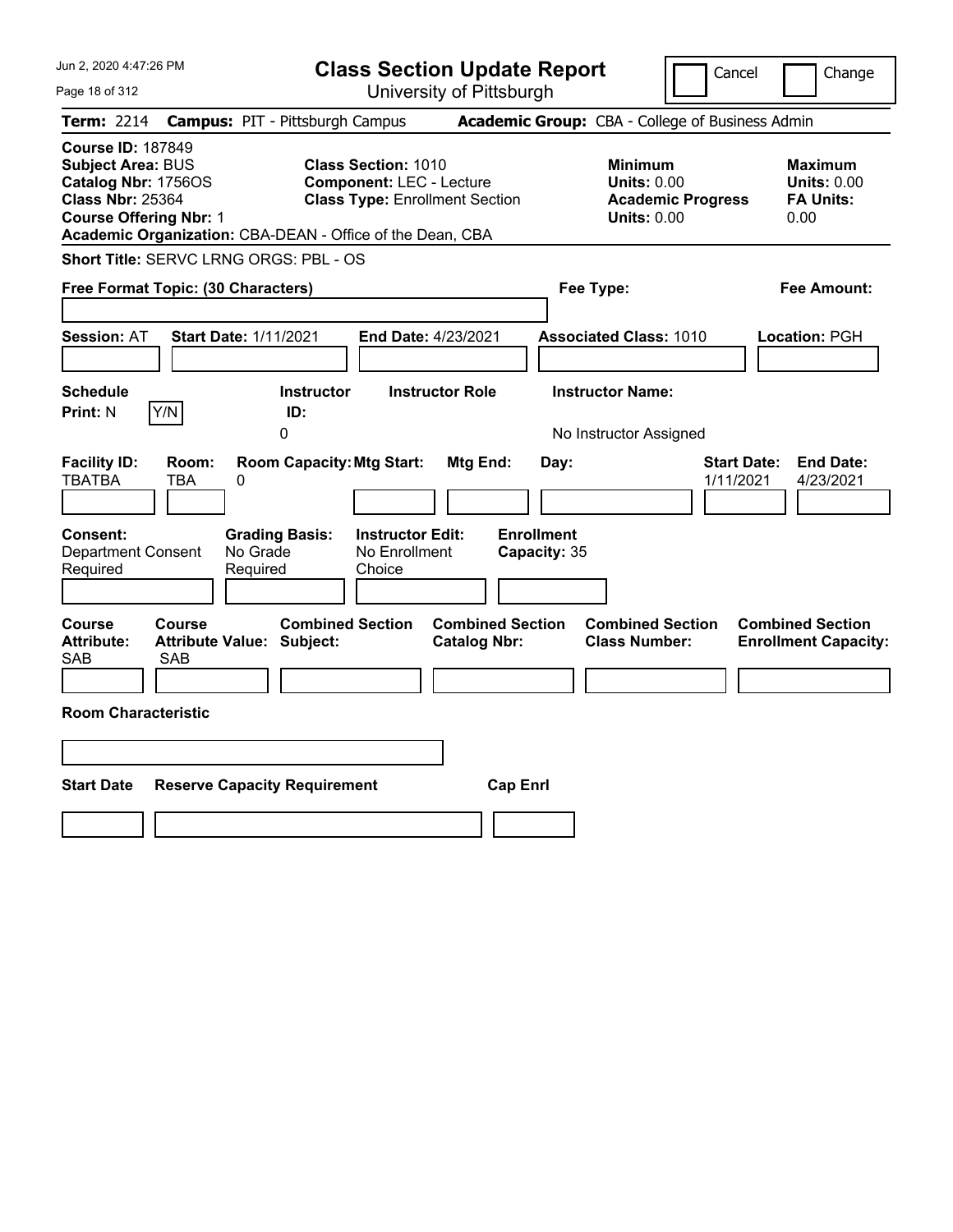| Jun 2, 2020 4:47:26 PM                                                                                                                                                                               | <b>Class Section Update Report</b>                                                                     |                                                                                        | Cancel<br>Change                                                 |
|------------------------------------------------------------------------------------------------------------------------------------------------------------------------------------------------------|--------------------------------------------------------------------------------------------------------|----------------------------------------------------------------------------------------|------------------------------------------------------------------|
| Page 19 of 312                                                                                                                                                                                       | University of Pittsburgh                                                                               |                                                                                        |                                                                  |
| <b>Term: 2214</b>                                                                                                                                                                                    | <b>Campus: PIT - Pittsburgh Campus</b>                                                                 | Academic Group: CBA - College of Business Admin                                        |                                                                  |
| <b>Course ID: 188712</b><br><b>Subject Area: BUS</b><br>Catalog Nbr: 1760IS<br><b>Class Nbr: 26675</b><br><b>Course Offering Nbr: 1</b><br>Academic Organization: CBA-DEAN - Office of the Dean, CBA | <b>Class Section: 1010</b><br><b>Component: SEM - Seminar</b><br><b>Class Type: Enrollment Section</b> | <b>Minimum</b><br><b>Units: 0.00</b><br><b>Academic Progress</b><br><b>Units: 0.00</b> | <b>Maximum</b><br><b>Units: 0.00</b><br><b>FA Units:</b><br>0.00 |
| <b>Short Title: SERVICE LRNG ORGANIZATIONS IS</b>                                                                                                                                                    |                                                                                                        |                                                                                        |                                                                  |
| Free Format Topic: (30 Characters)                                                                                                                                                                   |                                                                                                        | Fee Type:                                                                              | Fee Amount:                                                      |
| <b>Start Date: 1/11/2021</b><br><b>Session: AT</b>                                                                                                                                                   | End Date: 4/23/2021                                                                                    | <b>Associated Class: 1010</b>                                                          | Location: PGH                                                    |
| <b>Schedule</b><br>Y/N<br><b>Print: N</b>                                                                                                                                                            | <b>Instructor</b><br><b>Instructor Role</b><br>ID:<br>0                                                | <b>Instructor Name:</b><br>No Instructor Assigned                                      |                                                                  |
| <b>Facility ID:</b><br>Room:<br><b>TBATBA</b><br>TBA<br>0                                                                                                                                            | <b>Room Capacity: Mtg Start:</b><br>Mtg End:                                                           | Day:                                                                                   | <b>Start Date:</b><br><b>End Date:</b><br>1/11/2021<br>4/23/2021 |
| Consent:<br><b>Grading Basis:</b><br>No Grade<br><b>Department Consent</b><br>Required<br>Required                                                                                                   | <b>Instructor Edit:</b><br>No Enrollment<br>Choice                                                     | <b>Enrollment</b><br>Capacity: 50                                                      |                                                                  |
| Course<br><b>Course</b><br><b>Attribute:</b><br>Attribute Value: Subject:<br>SAB<br><b>SAB</b>                                                                                                       | <b>Combined Section</b><br><b>Combined Section</b><br><b>Catalog Nbr:</b>                              | <b>Combined Section</b><br><b>Class Number:</b>                                        | <b>Combined Section</b><br><b>Enrollment Capacity:</b>           |
| <b>Room Characteristic</b>                                                                                                                                                                           |                                                                                                        |                                                                                        |                                                                  |
|                                                                                                                                                                                                      |                                                                                                        |                                                                                        |                                                                  |
| <b>Start Date</b><br><b>Reserve Capacity Requirement</b>                                                                                                                                             |                                                                                                        | <b>Cap Enrl</b>                                                                        |                                                                  |
|                                                                                                                                                                                                      |                                                                                                        |                                                                                        |                                                                  |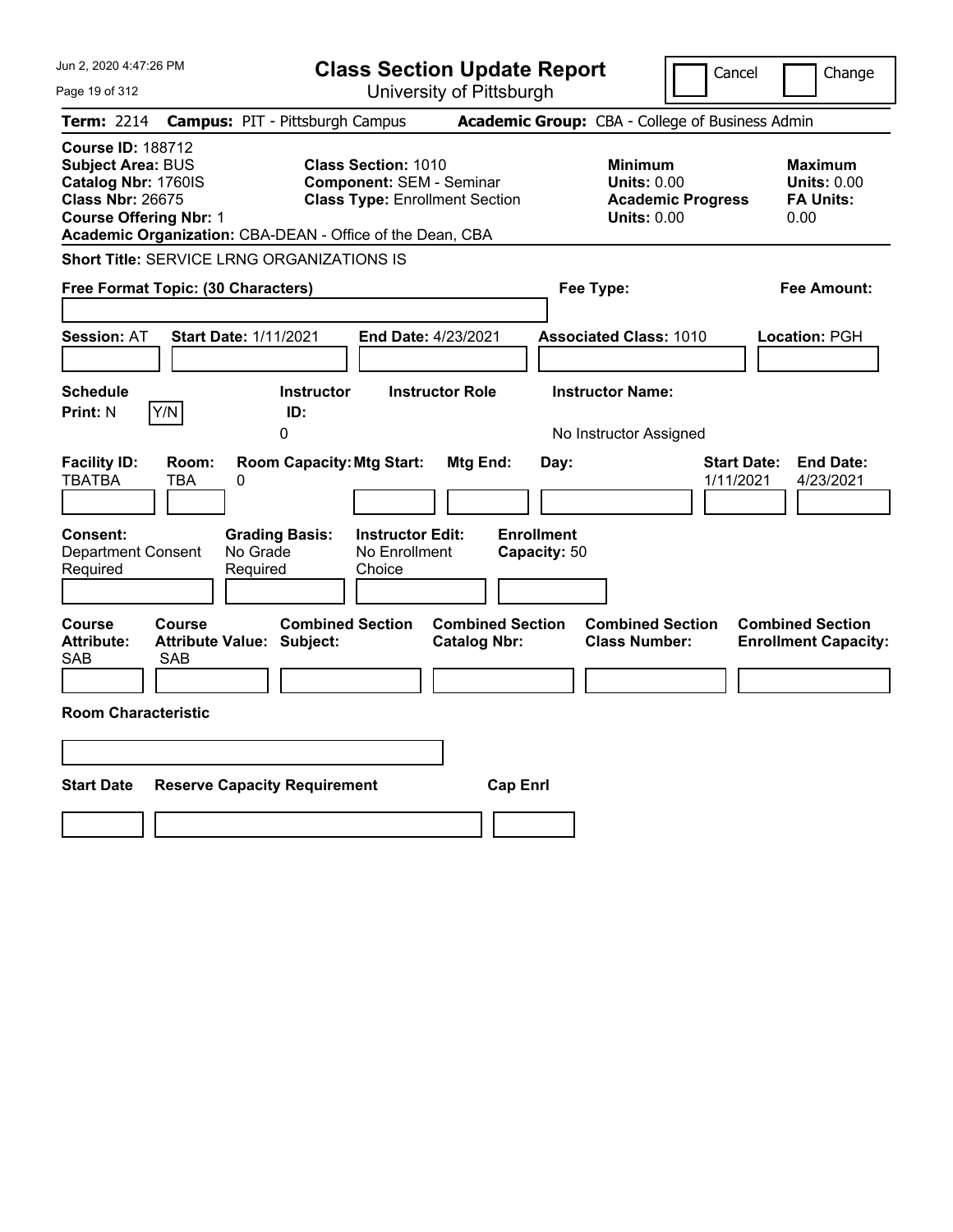| Jun 2, 2020 4:47:26 PM                                                                                                                                                                               | <b>Class Section Update Report</b>                                                                     | Cancel                                                                                 | Change                                                           |
|------------------------------------------------------------------------------------------------------------------------------------------------------------------------------------------------------|--------------------------------------------------------------------------------------------------------|----------------------------------------------------------------------------------------|------------------------------------------------------------------|
| Page 20 of 312                                                                                                                                                                                       | University of Pittsburgh                                                                               |                                                                                        |                                                                  |
| <b>Term: 2214</b>                                                                                                                                                                                    | <b>Campus: PIT - Pittsburgh Campus</b>                                                                 | Academic Group: CBA - College of Business Admin                                        |                                                                  |
| <b>Course ID: 188713</b><br><b>Subject Area: BUS</b><br>Catalog Nbr: 1760OS<br><b>Class Nbr: 26676</b><br><b>Course Offering Nbr: 1</b><br>Academic Organization: CBA-DEAN - Office of the Dean, CBA | <b>Class Section: 1010</b><br><b>Component: LEC - Lecture</b><br><b>Class Type: Enrollment Section</b> | <b>Minimum</b><br><b>Units: 0.00</b><br><b>Academic Progress</b><br><b>Units: 0.00</b> | <b>Maximum</b><br><b>Units: 0.00</b><br><b>FA Units:</b><br>0.00 |
| <b>Short Title: SERVICE LRNG ORGANIZATIONS OS</b>                                                                                                                                                    |                                                                                                        |                                                                                        |                                                                  |
| Free Format Topic: (30 Characters)                                                                                                                                                                   |                                                                                                        | Fee Type:                                                                              | Fee Amount:                                                      |
| Start Date: 1/11/2021<br><b>Session: AT</b><br><b>Schedule</b><br>Y/N<br><b>Print: N</b>                                                                                                             | End Date: 4/23/2021<br><b>Instructor Role</b><br><b>Instructor</b><br>ID:<br>0                         | <b>Associated Class: 1010</b><br><b>Instructor Name:</b><br>No Instructor Assigned     | Location: PGH                                                    |
| <b>Facility ID:</b><br>Room:<br><b>TBATBA</b><br>TBA<br>0<br><b>Consent:</b><br><b>Grading Basis:</b><br><b>Department Consent</b><br>No Grade<br>Required<br>Required                               | <b>Room Capacity: Mtg Start:</b><br>Mtg End:<br><b>Instructor Edit:</b><br>No Enrollment<br>Choice     | <b>Start Date:</b><br>Day:<br>1/11/2021<br><b>Enrollment</b><br>Capacity: 50           | <b>End Date:</b><br>4/23/2021                                    |
| Course<br><b>Course</b><br><b>Attribute:</b><br><b>Attribute Value: Subject:</b><br>SAB<br><b>SAB</b><br><b>Room Characteristic</b>                                                                  | <b>Combined Section</b><br><b>Combined Section</b><br><b>Catalog Nbr:</b>                              | <b>Combined Section</b><br><b>Class Number:</b>                                        | <b>Combined Section</b><br><b>Enrollment Capacity:</b>           |
| <b>Start Date</b><br><b>Reserve Capacity Requirement</b>                                                                                                                                             |                                                                                                        | <b>Cap Enrl</b>                                                                        |                                                                  |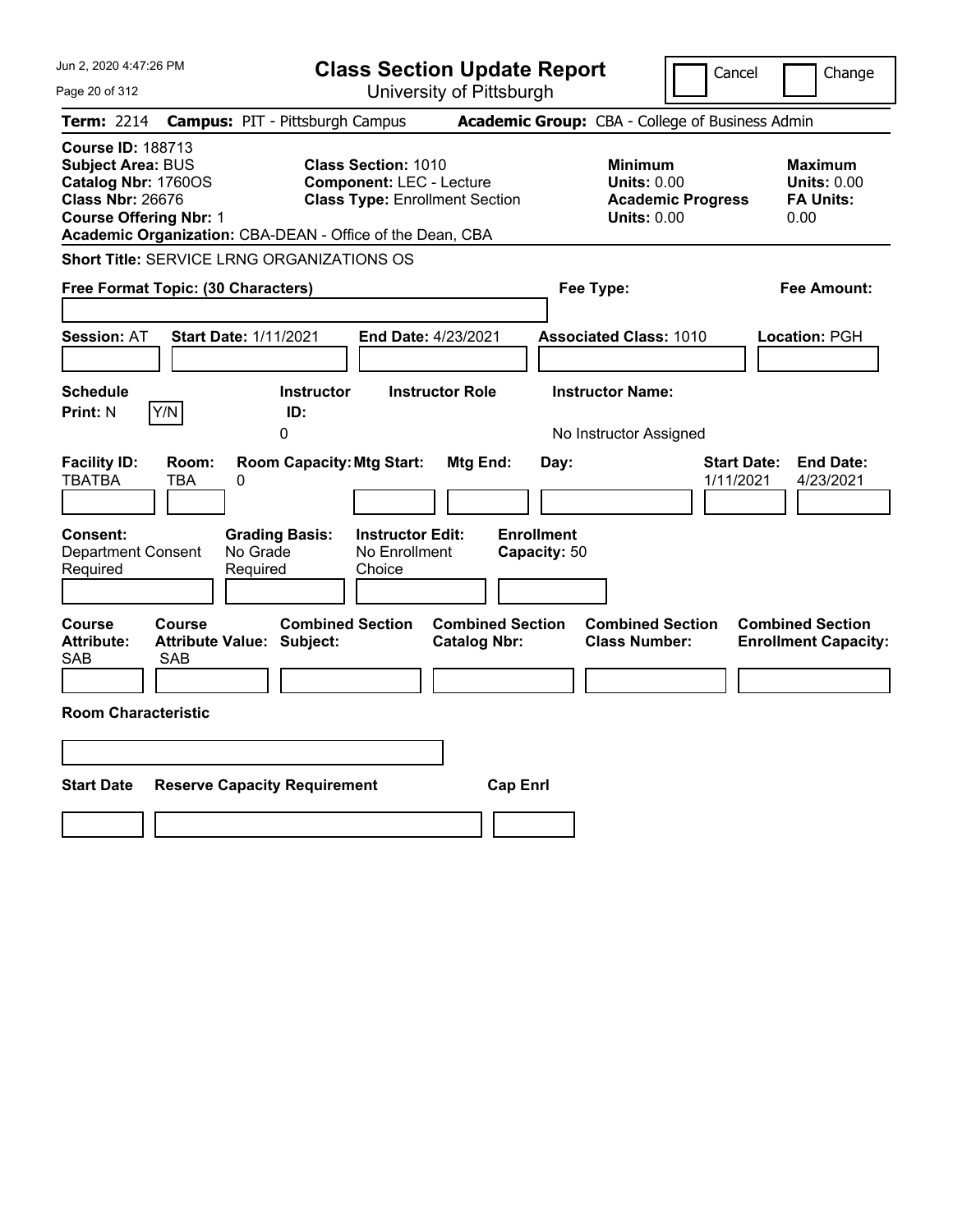| Jun 2, 2020 4:47:26 PM |  |
|------------------------|--|
|------------------------|--|

Page 21 of 312

**Class Section Update Report**

University of Pittsburgh

Cancel Change

| <b>Term: 2214</b>                                                                                                                     |                            | <b>Campus: PIT - Pittsburgh Campus</b>                      |                                                                  |                                                |                                   | Academic Group: CBA - College of Business Admin                                        |                                 |                                                                  |
|---------------------------------------------------------------------------------------------------------------------------------------|----------------------------|-------------------------------------------------------------|------------------------------------------------------------------|------------------------------------------------|-----------------------------------|----------------------------------------------------------------------------------------|---------------------------------|------------------------------------------------------------------|
| <b>Course ID: 103084</b><br><b>Subject Area: BUS</b><br>Catalog Nbr: 1900<br><b>Class Nbr: 12023</b><br><b>Course Offering Nbr: 1</b> |                            | Academic Organization: CBA-DEAN - Office of the Dean, CBA   | <b>Class Section: 1010</b><br><b>Component: INT - Internship</b> | <b>Class Type: Enrollment Section</b>          |                                   | <b>Minimum</b><br><b>Units: 1.00</b><br><b>Academic Progress</b><br><b>Units: 1.00</b> |                                 | <b>Maximum</b><br><b>Units: 3.00</b><br><b>FA Units:</b><br>1.00 |
| <b>Short Title: BUSINESS INTERNSHIP</b>                                                                                               |                            |                                                             |                                                                  |                                                |                                   |                                                                                        |                                 |                                                                  |
| Free Format Topic: (30 Characters)                                                                                                    |                            |                                                             |                                                                  |                                                |                                   | Fee Type:                                                                              |                                 | Fee Amount:                                                      |
| Session: AT                                                                                                                           |                            | <b>Start Date: 1/11/2021</b>                                |                                                                  | End Date: 4/23/2021                            |                                   | <b>Associated Class: 1010</b>                                                          |                                 | Location: PGH                                                    |
| <b>Schedule</b><br>Print: Y                                                                                                           | Y/N                        | <b>Instructor</b><br>ID:                                    |                                                                  | <b>Instructor Role</b>                         |                                   | <b>Instructor Name:</b>                                                                |                                 |                                                                  |
|                                                                                                                                       |                            | 2929194<br>2904729<br>2952740                               | Special                                                          | Primary Instructor<br>Primary Instructor       |                                   | Boyas, Elise A<br>Jones, Raymond E<br>McDonald, Derek B                                |                                 |                                                                  |
| <b>Facility ID:</b><br>SENSQ02600                                                                                                     | Room:<br>02600             | <b>Room Capacity: Mtg Start:</b><br>25                      |                                                                  | Mtg End:                                       | Day:                              |                                                                                        | <b>Start Date:</b><br>1/11/2021 | <b>End Date:</b><br>4/23/2021                                    |
| <b>Consent:</b><br><b>Department Consent</b><br>Required                                                                              |                            | <b>Grading Basis:</b><br>Satisfactory/No<br>Credit          | <b>Instructor Edit:</b><br>Class Instructor<br><b>Table Edit</b> |                                                | <b>Enrollment</b><br>Capacity: 25 |                                                                                        |                                 |                                                                  |
| Course<br><b>Attribute:</b><br><b>HIP</b>                                                                                             | Course<br><b>INTRNSHIP</b> | <b>Combined Section</b><br><b>Attribute Value: Subject:</b> |                                                                  | <b>Combined Section</b><br><b>Catalog Nbr:</b> |                                   | <b>Combined Section</b><br><b>Class Number:</b>                                        |                                 | <b>Combined Section</b><br><b>Enrollment Capacity:</b>           |
| <b>Room Characteristic</b><br>Media - Data Projector/Monitor                                                                          |                            |                                                             |                                                                  |                                                |                                   |                                                                                        |                                 |                                                                  |
| <b>Start Date</b>                                                                                                                     |                            | <b>Reserve Capacity Requirement</b>                         |                                                                  | <b>Cap Enrl</b>                                |                                   |                                                                                        |                                 |                                                                  |
|                                                                                                                                       |                            |                                                             |                                                                  |                                                |                                   |                                                                                        |                                 |                                                                  |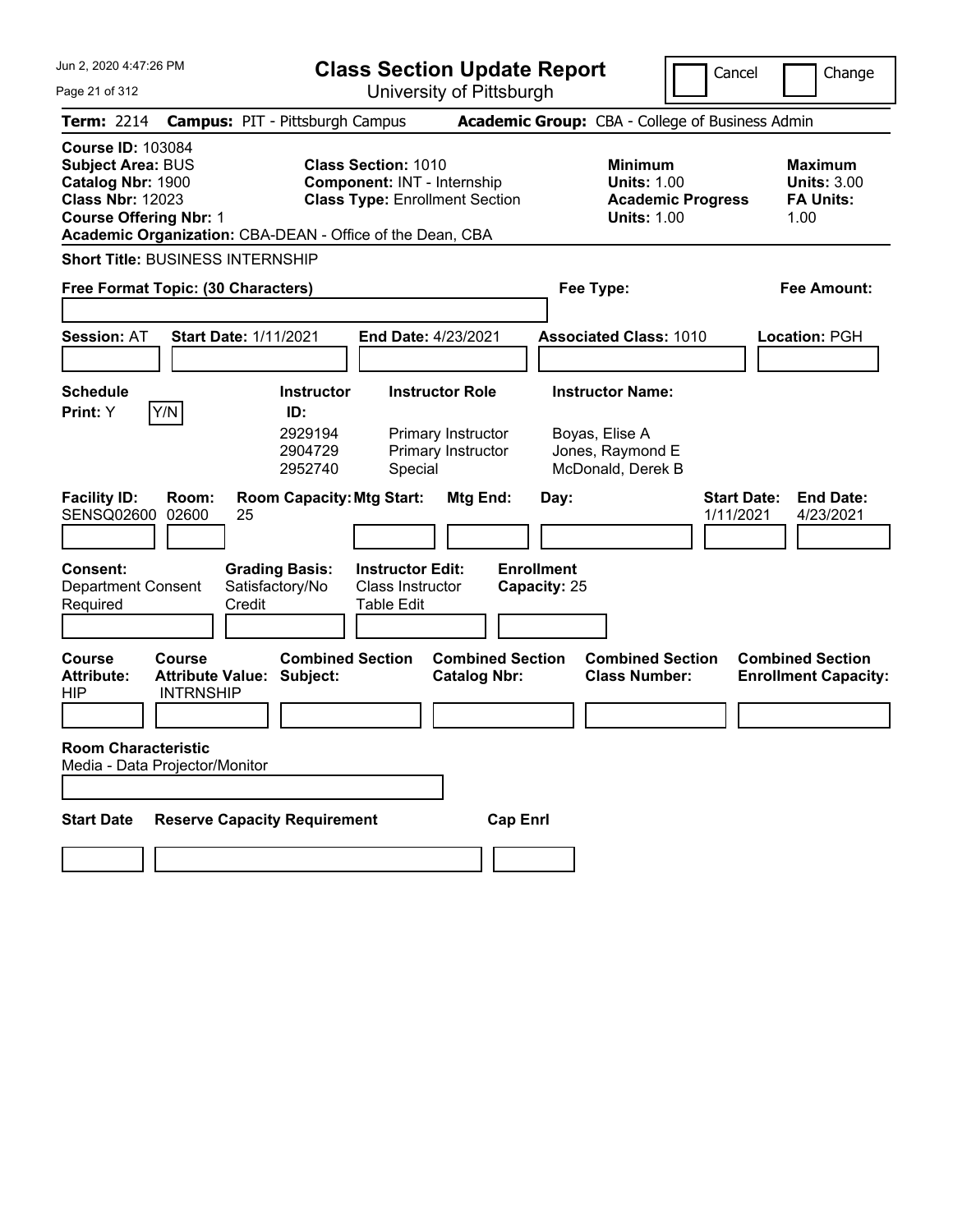| Jun 2, 2020 4:47:26 PM                                                                                                                                                                             | <b>Class Section Update Report</b>                                                                                  |                                                          | Cancel                                                                                 | Change                                                           |
|----------------------------------------------------------------------------------------------------------------------------------------------------------------------------------------------------|---------------------------------------------------------------------------------------------------------------------|----------------------------------------------------------|----------------------------------------------------------------------------------------|------------------------------------------------------------------|
| Page 22 of 312                                                                                                                                                                                     | University of Pittsburgh                                                                                            |                                                          |                                                                                        |                                                                  |
| <b>Term: 2214</b>                                                                                                                                                                                  | <b>Campus: PIT - Pittsburgh Campus</b>                                                                              | <b>Academic Group:</b> CBA - College of Business Admin   |                                                                                        |                                                                  |
| <b>Course ID: 103085</b><br><b>Subject Area: BUS</b><br>Catalog Nbr: 1901<br><b>Class Nbr: 12024</b><br><b>Course Offering Nbr: 1</b><br>Academic Organization: CBA-DEAN - Office of the Dean, CBA | <b>Class Section: 1010</b><br><b>Component: IND - Independent Study</b><br><b>Class Type: Enrollment Section</b>    |                                                          | <b>Minimum</b><br><b>Units: 1.00</b><br><b>Academic Progress</b><br><b>Units: 1.00</b> | <b>Maximum</b><br><b>Units: 3.00</b><br><b>FA Units:</b><br>1.00 |
| <b>Short Title: INDEPENDENT STUDY</b>                                                                                                                                                              |                                                                                                                     |                                                          |                                                                                        |                                                                  |
| Free Format Topic: (30 Characters)                                                                                                                                                                 |                                                                                                                     | Fee Type:                                                |                                                                                        | Fee Amount:                                                      |
|                                                                                                                                                                                                    |                                                                                                                     |                                                          |                                                                                        |                                                                  |
| <b>Session: AT</b><br><b>Start Date: 1/11/2021</b>                                                                                                                                                 | <b>End Date: 4/23/2021</b>                                                                                          |                                                          | <b>Associated Class: 1010</b>                                                          | Location: PGH                                                    |
| <b>Schedule</b>                                                                                                                                                                                    | <b>Instructor Role</b><br><b>Instructor</b>                                                                         | <b>Instructor Name:</b>                                  |                                                                                        |                                                                  |
| Y/N<br>Print: Y                                                                                                                                                                                    | ID:                                                                                                                 |                                                          |                                                                                        |                                                                  |
|                                                                                                                                                                                                    | 2901563<br>Primary Instructor<br>2966552<br>Primary Instructor<br>2911325<br>Primary Instructor                     | Atkin, Robert S<br>Pomeroy, H Blair<br>Whitehead, Jeff R |                                                                                        |                                                                  |
| <b>Facility ID:</b><br>Room:<br>02204<br>SENSQ02204<br>25                                                                                                                                          | <b>Room Capacity: Mtg Start:</b>                                                                                    | Mtg End:<br>Day:                                         | <b>Start Date:</b><br>1/11/2021                                                        | <b>End Date:</b><br>4/23/2021                                    |
| <b>Consent:</b><br><b>Department Consent</b><br>Required<br><b>Basis</b>                                                                                                                           | <b>Grading Basis:</b><br><b>Instructor Edit:</b><br><b>LG/SNC Elective</b><br><b>Class Instructor</b><br>Table Edit | <b>Enrollment</b><br>Capacity: 25                        |                                                                                        |                                                                  |
| <b>Course</b><br>Course<br><b>Attribute:</b><br><b>Attribute Value: Subject:</b>                                                                                                                   | <b>Combined Section</b>                                                                                             | <b>Combined Section</b><br><b>Catalog Nbr:</b>           | <b>Combined Section</b><br><b>Class Number:</b>                                        | <b>Combined Section</b><br><b>Enrollment Capacity:</b>           |
|                                                                                                                                                                                                    |                                                                                                                     |                                                          |                                                                                        |                                                                  |
| <b>Room Characteristic</b><br>Media - Data Projector/Monitor                                                                                                                                       |                                                                                                                     |                                                          |                                                                                        |                                                                  |
|                                                                                                                                                                                                    |                                                                                                                     |                                                          |                                                                                        |                                                                  |
| <b>Reserve Capacity Requirement</b><br><b>Start Date</b>                                                                                                                                           |                                                                                                                     | <b>Cap Enrl</b>                                          |                                                                                        |                                                                  |
|                                                                                                                                                                                                    |                                                                                                                     |                                                          |                                                                                        |                                                                  |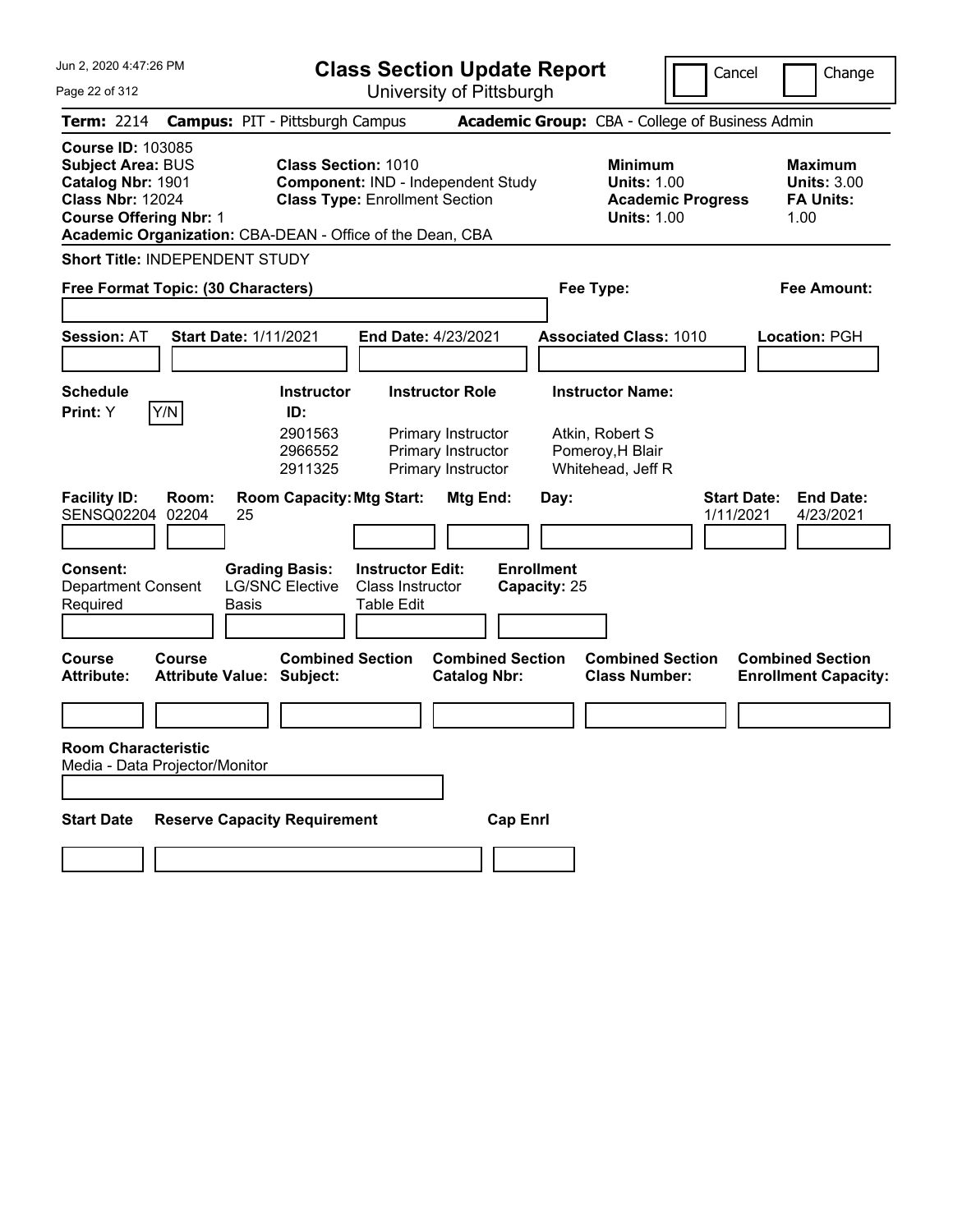| Jun 2, 2020 4:47:26 PM                                                                                                                |                                                           |                                                 | <b>Class Section Update Report</b>                                                 |                                                |                                   |                                                                     |                          | Cancel                          | Change                                                    |
|---------------------------------------------------------------------------------------------------------------------------------------|-----------------------------------------------------------|-------------------------------------------------|------------------------------------------------------------------------------------|------------------------------------------------|-----------------------------------|---------------------------------------------------------------------|--------------------------|---------------------------------|-----------------------------------------------------------|
| Page 23 of 312                                                                                                                        |                                                           |                                                 |                                                                                    | University of Pittsburgh                       |                                   |                                                                     |                          |                                 |                                                           |
| <b>Term:</b> 2214                                                                                                                     |                                                           | <b>Campus: PIT - Pittsburgh Campus</b>          |                                                                                    |                                                |                                   | Academic Group: CBA - College of Business Admin                     |                          |                                 |                                                           |
| <b>Course ID: 103085</b><br><b>Subject Area: BUS</b><br>Catalog Nbr: 1901<br><b>Class Nbr: 24573</b><br><b>Course Offering Nbr: 1</b> | Academic Organization: CBA-DEAN - Office of the Dean, CBA | <b>Class Section: 1015</b>                      | <b>Component: IND - Independent Study</b><br><b>Class Type: Enrollment Section</b> |                                                |                                   | <b>Minimum</b><br><b>Units: 1.00</b><br><b>Units: 1.00</b>          | <b>Academic Progress</b> |                                 | Maximum<br><b>Units: 3.00</b><br><b>FA Units:</b><br>1.00 |
|                                                                                                                                       | Short Title: INDEPENDENT STUDY                            |                                                 |                                                                                    |                                                |                                   |                                                                     |                          |                                 |                                                           |
|                                                                                                                                       | Free Format Topic: (30 Characters)                        |                                                 |                                                                                    |                                                |                                   | Fee Type:                                                           |                          |                                 | Fee Amount:                                               |
| <b>Session: AT</b>                                                                                                                    | <b>Start Date: 1/11/2021</b>                              |                                                 | <b>End Date: 4/23/2021</b>                                                         |                                                |                                   | <b>Associated Class: 1015</b>                                       |                          |                                 | Location: SHNGHI                                          |
| <b>Schedule</b><br>Print: Y                                                                                                           | Y/N                                                       | <b>Instructor</b><br>ID:<br>2949140<br>2911325  | Special                                                                            | <b>Instructor Role</b><br>Primary Instructor   |                                   | <b>Instructor Name:</b><br>Schultz, Bryan Paul<br>Whitehead, Jeff R |                          |                                 |                                                           |
| <b>Facility ID:</b><br><b>TBATBA</b>                                                                                                  | Room:<br><b>TBA</b><br>0                                  | <b>Room Capacity: Mtg Start:</b>                |                                                                                    | Mtg End:                                       | Day:                              |                                                                     |                          | <b>Start Date:</b><br>1/11/2021 | <b>End Date:</b><br>4/23/2021                             |
| <b>Consent:</b><br><b>Department Consent</b><br>Required                                                                              | Basis                                                     | <b>Grading Basis:</b><br><b>LG/SNC Elective</b> | <b>Instructor Edit:</b><br><b>Class Instructor</b><br>Table Edit                   |                                                | <b>Enrollment</b><br>Capacity: 35 |                                                                     |                          |                                 |                                                           |
| <b>Course</b><br><b>Attribute:</b><br><b>SAB</b>                                                                                      | Course<br><b>Attribute Value: Subject:</b><br>SAB         | <b>Combined Section</b>                         |                                                                                    | <b>Combined Section</b><br><b>Catalog Nbr:</b> |                                   | <b>Combined Section</b><br><b>Class Number:</b>                     |                          |                                 | <b>Combined Section</b><br><b>Enrollment Capacity:</b>    |
| <b>Room Characteristic</b>                                                                                                            | Media - Data Projector/Monitor                            |                                                 |                                                                                    |                                                |                                   |                                                                     |                          |                                 |                                                           |
| <b>Start Date</b>                                                                                                                     | <b>Reserve Capacity Requirement</b>                       |                                                 |                                                                                    |                                                | <b>Cap Enrl</b>                   |                                                                     |                          |                                 |                                                           |
|                                                                                                                                       |                                                           |                                                 |                                                                                    |                                                |                                   |                                                                     |                          |                                 |                                                           |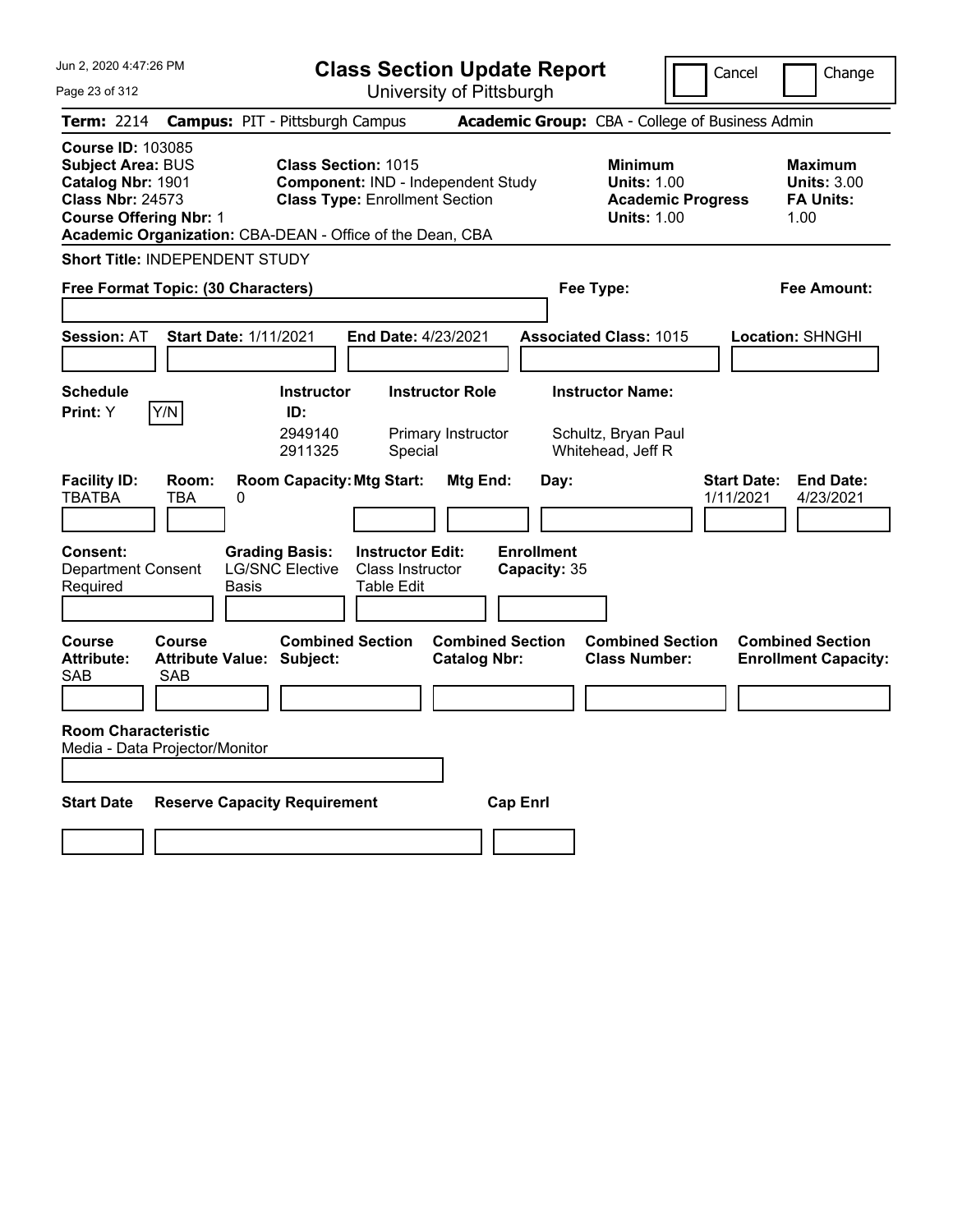| Jun 2, 2020 4:47:26 PM                                                                                                                                                                             | <b>Class Section Update Report</b>                                                                                       | Cancel<br>Change                                                                                                                                           |
|----------------------------------------------------------------------------------------------------------------------------------------------------------------------------------------------------|--------------------------------------------------------------------------------------------------------------------------|------------------------------------------------------------------------------------------------------------------------------------------------------------|
| Page 24 of 312                                                                                                                                                                                     | University of Pittsburgh                                                                                                 |                                                                                                                                                            |
| Term: 2214<br><b>Campus: PIT - Pittsburgh Campus</b>                                                                                                                                               |                                                                                                                          | Academic Group: CBA - College of Business Admin                                                                                                            |
| <b>Course ID: 103085</b><br><b>Subject Area: BUS</b><br>Catalog Nbr: 1901<br><b>Class Nbr: 27196</b><br><b>Course Offering Nbr: 1</b><br>Academic Organization: CBA-DEAN - Office of the Dean, CBA | <b>Class Section: 1020</b><br><b>Component: IND - Independent Study</b><br><b>Class Type: Enrollment Section</b>         | <b>Minimum</b><br><b>Maximum</b><br><b>Units: 1.00</b><br><b>Units: 3.00</b><br><b>FA Units:</b><br><b>Academic Progress</b><br><b>Units: 1.00</b><br>1.00 |
| Short Title: INDEPENDENT STUDY                                                                                                                                                                     |                                                                                                                          |                                                                                                                                                            |
| Free Format Topic: (30 Characters)                                                                                                                                                                 | Fee Type:                                                                                                                | Fee Amount:                                                                                                                                                |
| <b>Start Date: 1/11/2021</b><br><b>Session: AT</b>                                                                                                                                                 | End Date: 4/23/2021<br><b>Associated Class: 1020</b>                                                                     | Location: SHNGHI                                                                                                                                           |
| <b>Schedule</b><br>Y/N<br>Print: Y                                                                                                                                                                 | <b>Instructor Role</b><br><b>Instructor Name:</b><br><b>Instructor</b><br>ID:<br>2911325<br>Special<br>Whitehead, Jeff R |                                                                                                                                                            |
| <b>Facility ID:</b><br>Room:<br><b>TBATBA</b><br><b>TBA</b><br>0                                                                                                                                   | <b>Room Capacity: Mtg Start:</b><br>Mtg End:<br>Day:                                                                     | <b>Start Date:</b><br><b>End Date:</b><br>1/11/2021<br>4/23/2021                                                                                           |
| <b>Grading Basis:</b><br><b>Consent:</b><br><b>LG/SNC Elective</b><br><b>Department Consent</b><br>Required<br>Basis                                                                               | <b>Enrollment</b><br><b>Instructor Edit:</b><br>Class Instructor<br>Capacity: 25<br>Table Edit                           |                                                                                                                                                            |
| <b>Course</b><br><b>Course</b><br><b>Attribute:</b><br><b>Attribute Value: Subject:</b><br><b>SAB</b><br><b>SAB</b>                                                                                | <b>Combined Section</b><br><b>Combined Section</b><br><b>Catalog Nbr:</b>                                                | <b>Combined Section</b><br><b>Combined Section</b><br><b>Class Number:</b><br><b>Enrollment Capacity:</b>                                                  |
| <b>Room Characteristic</b>                                                                                                                                                                         |                                                                                                                          |                                                                                                                                                            |
|                                                                                                                                                                                                    |                                                                                                                          |                                                                                                                                                            |
| <b>Start Date</b><br><b>Reserve Capacity Requirement</b>                                                                                                                                           | <b>Cap Enrl</b>                                                                                                          |                                                                                                                                                            |
|                                                                                                                                                                                                    |                                                                                                                          |                                                                                                                                                            |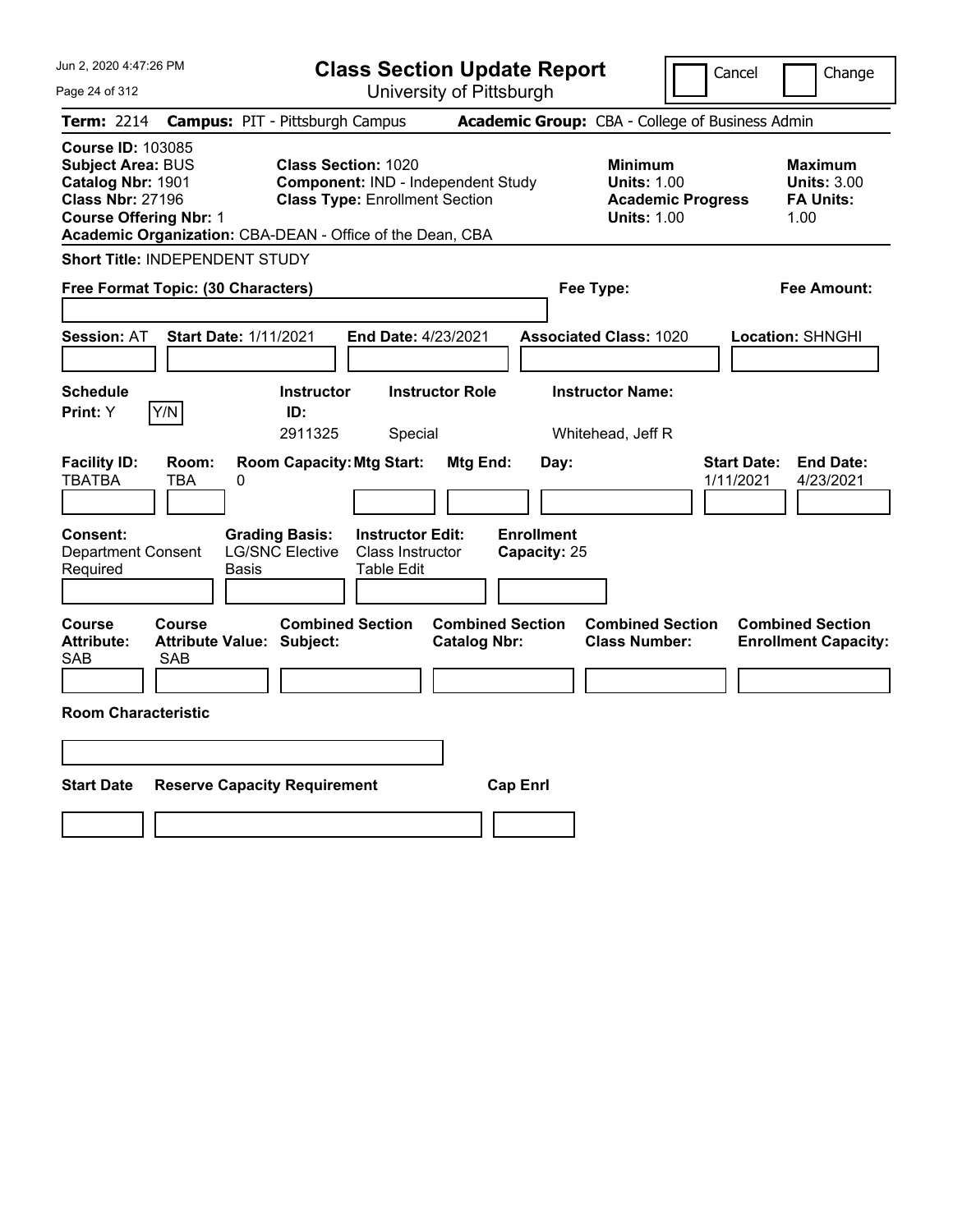| Jun 2, 2020 4:47:26 PM                                                                                                                                                                               |                                            |                                                |                                                    | <b>Class Section Update Report</b>                                 |                                   |                                                                     | Cancel                                          | Change                                                           |
|------------------------------------------------------------------------------------------------------------------------------------------------------------------------------------------------------|--------------------------------------------|------------------------------------------------|----------------------------------------------------|--------------------------------------------------------------------|-----------------------------------|---------------------------------------------------------------------|-------------------------------------------------|------------------------------------------------------------------|
| Page 25 of 312                                                                                                                                                                                       |                                            |                                                |                                                    | University of Pittsburgh                                           |                                   |                                                                     |                                                 |                                                                  |
| <b>Term: 2214</b>                                                                                                                                                                                    | <b>Campus: PIT - Pittsburgh Campus</b>     |                                                |                                                    |                                                                    |                                   |                                                                     | Academic Group: CBA - College of Business Admin |                                                                  |
| <b>Course ID: 185189</b><br><b>Subject Area: BUS</b><br>Catalog Nbr: 1901IS<br><b>Class Nbr: 22216</b><br><b>Course Offering Nbr: 1</b><br>Academic Organization: CBA-DEAN - Office of the Dean, CBA |                                            | <b>Class Section: 1050</b>                     | <b>Class Type: Enrollment Section</b>              | Component: IND - Independent Study                                 |                                   | <b>Minimum</b><br><b>Units: 0.00</b><br><b>Units: 0.00</b>          | <b>Academic Progress</b>                        | <b>Maximum</b><br><b>Units: 0.00</b><br><b>FA Units:</b><br>0.00 |
| Short Title: INDEPENDENT STUDY - IS                                                                                                                                                                  |                                            |                                                |                                                    |                                                                    |                                   |                                                                     |                                                 |                                                                  |
| Free Format Topic: (30 Characters)                                                                                                                                                                   |                                            |                                                |                                                    |                                                                    |                                   | Fee Type:                                                           |                                                 | Fee Amount:                                                      |
| <b>Session: AT</b>                                                                                                                                                                                   | <b>Start Date: 1/11/2021</b>               |                                                | <b>End Date: 4/23/2021</b>                         |                                                                    |                                   | <b>Associated Class: 1050</b>                                       |                                                 | Location: PGH                                                    |
| <b>Schedule</b><br>Y/N<br><b>Print: N</b>                                                                                                                                                            |                                            | <b>Instructor</b><br>ID:<br>2949140<br>2911325 |                                                    | <b>Instructor Role</b><br>Primary Instructor<br>Primary Instructor |                                   | <b>Instructor Name:</b><br>Schultz, Bryan Paul<br>Whitehead, Jeff R |                                                 |                                                                  |
| <b>Facility ID:</b><br><b>TBATBA</b>                                                                                                                                                                 | Room:<br><b>TBA</b><br>0                   | <b>Room Capacity: Mtg Start:</b>               |                                                    | Mtg End:                                                           | Day:                              |                                                                     | 1/11/2021                                       | <b>Start Date:</b><br><b>End Date:</b><br>4/23/2021              |
| <b>Consent:</b><br><b>Department Consent</b><br>Required                                                                                                                                             | No Grade<br>Required                       | <b>Grading Basis:</b>                          | <b>Instructor Edit:</b><br>No Enrollment<br>Choice |                                                                    | <b>Enrollment</b><br>Capacity: 35 |                                                                     |                                                 |                                                                  |
| Course<br><b>Attribute:</b><br><b>SAB</b><br>SAB                                                                                                                                                     | Course<br><b>Attribute Value: Subject:</b> | <b>Combined Section</b>                        |                                                    | <b>Combined Section</b><br><b>Catalog Nbr:</b>                     |                                   | <b>Combined Section</b><br><b>Class Number:</b>                     |                                                 | <b>Combined Section</b><br><b>Enrollment Capacity:</b>           |
| <b>Room Characteristic</b><br>Media - Data Projector/Monitor                                                                                                                                         |                                            |                                                |                                                    |                                                                    |                                   |                                                                     |                                                 |                                                                  |
| <b>Start Date</b>                                                                                                                                                                                    | <b>Reserve Capacity Requirement</b>        |                                                |                                                    |                                                                    | <b>Cap Enrl</b>                   |                                                                     |                                                 |                                                                  |
|                                                                                                                                                                                                      |                                            |                                                |                                                    |                                                                    |                                   |                                                                     |                                                 |                                                                  |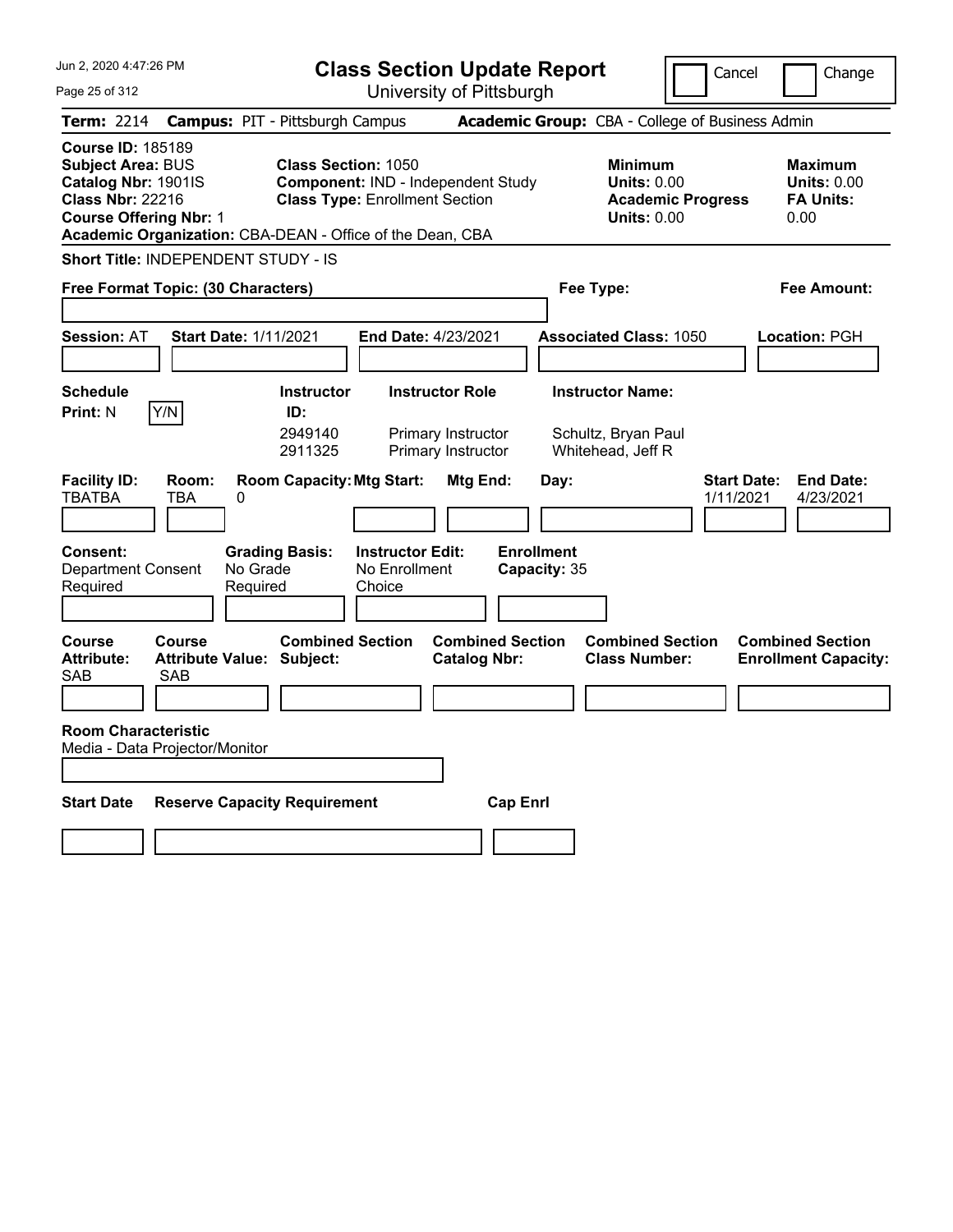| Jun 2, 2020 4:47:26 PM                                                                                                                                                                               |                                        |                                                |                                                    | <b>Class Section Update Report</b>                                 |                                   |                                                                                        | Cancel                          | Change                                                           |
|------------------------------------------------------------------------------------------------------------------------------------------------------------------------------------------------------|----------------------------------------|------------------------------------------------|----------------------------------------------------|--------------------------------------------------------------------|-----------------------------------|----------------------------------------------------------------------------------------|---------------------------------|------------------------------------------------------------------|
| Page 26 of 312                                                                                                                                                                                       |                                        |                                                |                                                    | University of Pittsburgh                                           |                                   |                                                                                        |                                 |                                                                  |
| <b>Term: 2214</b>                                                                                                                                                                                    | <b>Campus: PIT - Pittsburgh Campus</b> |                                                |                                                    |                                                                    |                                   | Academic Group: CBA - College of Business Admin                                        |                                 |                                                                  |
| <b>Course ID: 185187</b><br><b>Subject Area: BUS</b><br>Catalog Nbr: 1901OS<br><b>Class Nbr: 22215</b><br><b>Course Offering Nbr: 1</b><br>Academic Organization: CBA-DEAN - Office of the Dean, CBA |                                        | <b>Class Section: 1050</b>                     | <b>Class Type: Enrollment Section</b>              | <b>Component: IND - Independent Study</b>                          |                                   | <b>Minimum</b><br><b>Units: 0.00</b><br><b>Academic Progress</b><br><b>Units: 0.00</b> |                                 | <b>Maximum</b><br><b>Units: 0.00</b><br><b>FA Units:</b><br>0.00 |
| Short Title: INDEPENDENT STUDY - OS                                                                                                                                                                  |                                        |                                                |                                                    |                                                                    |                                   |                                                                                        |                                 |                                                                  |
| Free Format Topic: (30 Characters)                                                                                                                                                                   |                                        |                                                |                                                    |                                                                    |                                   | Fee Type:                                                                              |                                 | Fee Amount:                                                      |
| <b>Session: AT</b>                                                                                                                                                                                   | <b>Start Date: 1/11/2021</b>           |                                                | <b>End Date: 4/23/2021</b>                         |                                                                    |                                   | <b>Associated Class: 1050</b>                                                          |                                 | Location: PGH                                                    |
| <b>Schedule</b><br>Y/N<br>Print: N                                                                                                                                                                   |                                        | <b>Instructor</b><br>ID:<br>2949140<br>2911325 |                                                    | <b>Instructor Role</b><br>Primary Instructor<br>Primary Instructor |                                   | <b>Instructor Name:</b><br>Schultz, Bryan Paul<br>Whitehead, Jeff R                    |                                 |                                                                  |
| <b>Facility ID:</b><br>Room:<br><b>TBATBA</b><br><b>TBA</b>                                                                                                                                          | 0                                      | <b>Room Capacity: Mtg Start:</b>               |                                                    | Mtg End:                                                           | Day:                              |                                                                                        | <b>Start Date:</b><br>1/11/2021 | <b>End Date:</b><br>4/23/2021                                    |
| <b>Consent:</b><br><b>Department Consent</b><br>Required                                                                                                                                             | No Grade<br>Required                   | <b>Grading Basis:</b>                          | <b>Instructor Edit:</b><br>No Enrollment<br>Choice |                                                                    | <b>Enrollment</b><br>Capacity: 35 |                                                                                        |                                 |                                                                  |
| <b>Course</b><br>Course<br><b>Attribute:</b><br><b>SAB</b><br>SAB                                                                                                                                    | <b>Attribute Value: Subject:</b>       | <b>Combined Section</b>                        |                                                    | <b>Combined Section</b><br><b>Catalog Nbr:</b>                     |                                   | <b>Combined Section</b><br><b>Class Number:</b>                                        |                                 | <b>Combined Section</b><br><b>Enrollment Capacity:</b>           |
| <b>Room Characteristic</b><br>Media - Data Projector/Monitor                                                                                                                                         |                                        |                                                |                                                    |                                                                    |                                   |                                                                                        |                                 |                                                                  |
| <b>Start Date</b>                                                                                                                                                                                    | <b>Reserve Capacity Requirement</b>    |                                                |                                                    | <b>Cap Enrl</b>                                                    |                                   |                                                                                        |                                 |                                                                  |
|                                                                                                                                                                                                      |                                        |                                                |                                                    |                                                                    |                                   |                                                                                        |                                 |                                                                  |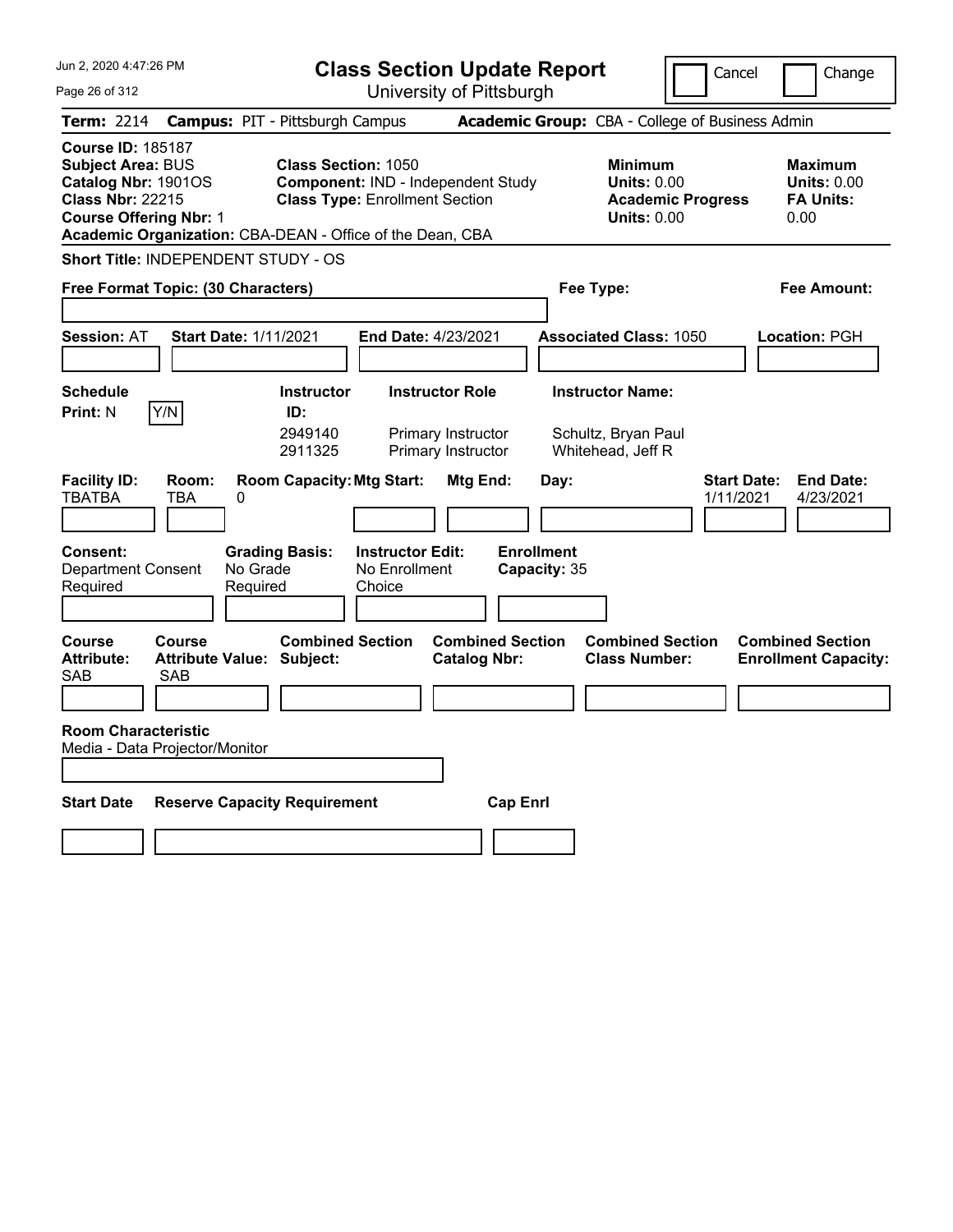Jun 2, 2020 4:47:26 PM Page 27 of 312 **Class Section Update Report** University of Pittsburgh Cancel | Change **Term:** 2214 **Campus:** PIT - Pittsburgh Campus **Academic Group:** CBA - College of Business Admin **Course ID:** 103087 **Subject Area:** BUS **Class Section:** 1010 **Minimum Maximum Catalog Nbr:** 1904 **Component:** INT - Internship **Units:** 1.00 **Units:** 1.00 **Class Nbr:** 12002 **Class Type:** Enrollment Section **Academic Progress FA Units: Course Offering Nbr:** 1 **Units:** 12.00 1.00 **Academic Organization:** CBA-DEAN - Office of the Dean, CBA **Short Title:** CBA FULL-TIME CO-OP **Free Format Topic: (30 Characters) Fee Type: Fee Amount: Session:** AT **Start Date:** 1/11/2021 **End Date:** 4/23/2021 **Associated Class:** 1010 **Location:** PGH **Schedule Instructor Instructor Role Instructor Name: Print:**  $Y$   $|Y/N|$  **ID:** 2929194 Primary Instructor Boyas, Elise A 2904729 Primary Instructor Jones, Raymond E **Facility ID: Room: Room Capacity:Mtg Start: Mtg End: Day: Start Date: End Date:** SENSQ02600 02600 25 1/11/2021 4/23/2021 **Consent: Grading Basis: Instructor Edit: Enrollment** Department Consent Required Satisfactory/No Credit Class Instructor Table Edit **Capacity:** 25 **Course Course Combined Section Combined Section Combined Section Combined Section**  Attribute: Attribute Value: Subject: Catalog Nbr: Class Number: Enrollment Capacity:<br>HIP MTRNSHIP **INTRNSHIP Room Characteristic** Media - Data Projector/Monitor **Start Date Reserve Capacity Requirement Cap Enrl**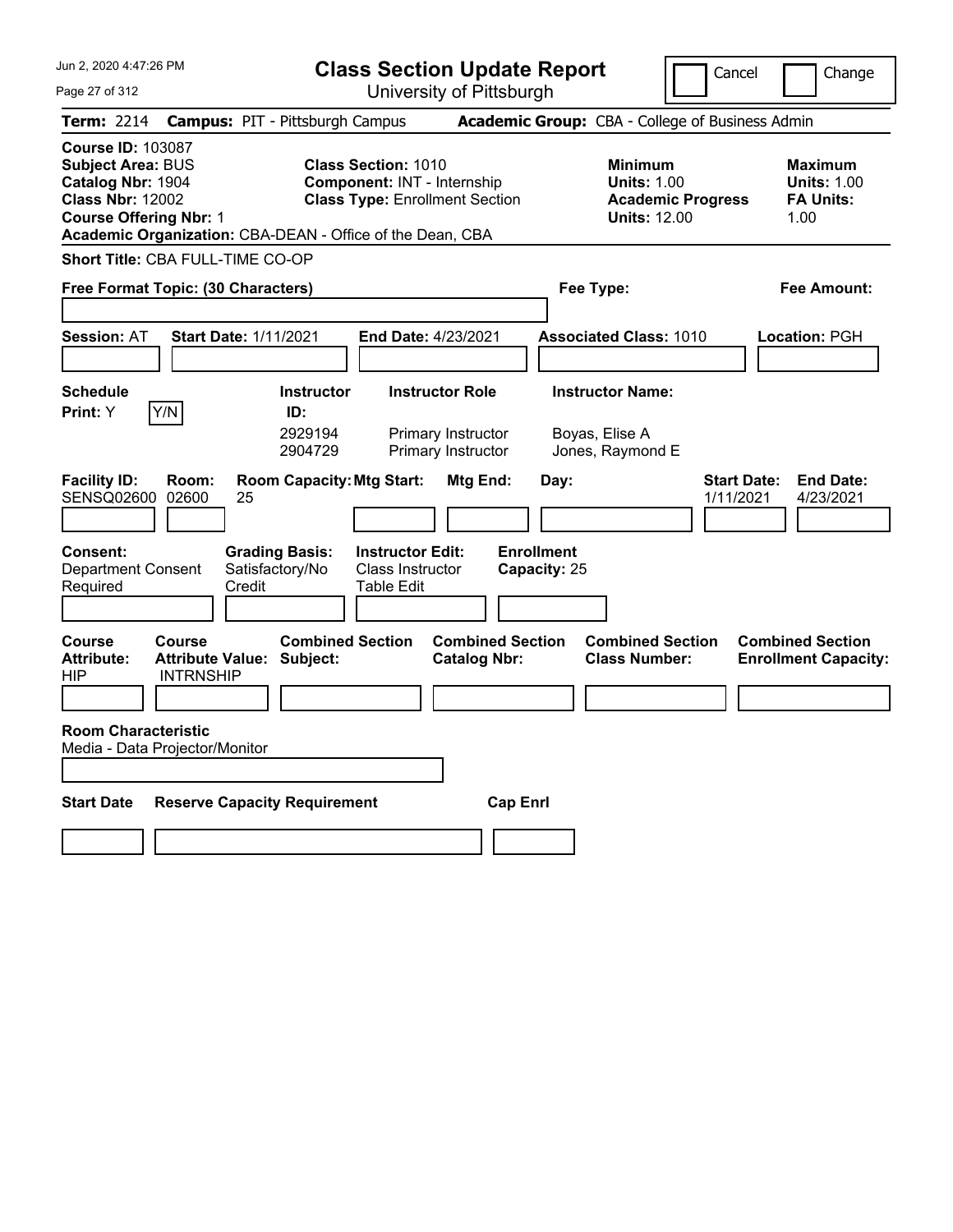| Jun 2, 2020 4:47:26 PM                                                                                                                                                                             |                                                                              | <b>Class Section Update Report</b>                      |                                                                                        | Cancel<br>Change                                                 |
|----------------------------------------------------------------------------------------------------------------------------------------------------------------------------------------------------|------------------------------------------------------------------------------|---------------------------------------------------------|----------------------------------------------------------------------------------------|------------------------------------------------------------------|
| Page 28 of 312                                                                                                                                                                                     |                                                                              | University of Pittsburgh                                |                                                                                        |                                                                  |
| <b>Term: 2214</b>                                                                                                                                                                                  | <b>Campus: PIT - Pittsburgh Campus</b>                                       |                                                         | Academic Group: CBA - College of Business Admin                                        |                                                                  |
| <b>Course ID: 103089</b><br><b>Subject Area: BUS</b><br>Catalog Nbr: 1906<br><b>Class Nbr: 24561</b><br><b>Course Offering Nbr: 1</b><br>Academic Organization: CBA-DEAN - Office of the Dean, CBA | <b>Class Section: 1010</b><br>Component: INT - Internship                    | <b>Class Type: Enrollment Section</b>                   | <b>Minimum</b><br><b>Units: 1.00</b><br><b>Academic Progress</b><br><b>Units: 1.00</b> | <b>Maximum</b><br><b>Units: 1.00</b><br><b>FA Units:</b><br>1.00 |
| <b>Short Title: CAREER EXPLORATION INTERNSHIP</b>                                                                                                                                                  |                                                                              |                                                         |                                                                                        |                                                                  |
| Free Format Topic: (30 Characters)                                                                                                                                                                 |                                                                              |                                                         | Fee Type:                                                                              | Fee Amount:                                                      |
| <b>Session: AT</b>                                                                                                                                                                                 | <b>Start Date: 1/11/2021</b>                                                 | End Date: 4/23/2021                                     | <b>Associated Class: 1010</b>                                                          | Location: PGH                                                    |
| <b>Schedule</b><br>Y/N<br>Print: Y                                                                                                                                                                 | <b>Instructor</b><br>ID:<br>2904729                                          | <b>Instructor Role</b><br>Primary Instructor            | <b>Instructor Name:</b><br>Jones, Raymond E                                            |                                                                  |
| <b>Facility ID:</b><br>Room:<br><b>TBATBA</b><br>TBA<br>0<br>Consent:<br><b>Department Consent</b>                                                                                                 | <b>Room Capacity: Mtg Start:</b><br><b>Grading Basis:</b><br>Satisfactory/No | Mtg End:<br><b>Instructor Edit:</b><br>Class Instructor | Day:<br><b>Enrollment</b><br>Capacity: 35                                              | <b>Start Date:</b><br><b>End Date:</b><br>1/11/2021<br>4/23/2021 |
| Required                                                                                                                                                                                           | Credit<br>Table Edit                                                         |                                                         |                                                                                        |                                                                  |
| Course<br>Course<br><b>Attribute:</b><br><b>INTRNSHIP</b><br>HIP                                                                                                                                   | <b>Combined Section</b><br><b>Attribute Value: Subject:</b>                  | <b>Combined Section</b><br><b>Catalog Nbr:</b>          | <b>Combined Section</b><br><b>Class Number:</b>                                        | <b>Combined Section</b><br><b>Enrollment Capacity:</b>           |
| <b>Room Characteristic</b><br>Media - Data Projector/Monitor                                                                                                                                       |                                                                              |                                                         |                                                                                        |                                                                  |
| <b>Start Date</b>                                                                                                                                                                                  | <b>Reserve Capacity Requirement</b>                                          | <b>Cap Enrl</b>                                         |                                                                                        |                                                                  |
|                                                                                                                                                                                                    |                                                                              |                                                         |                                                                                        |                                                                  |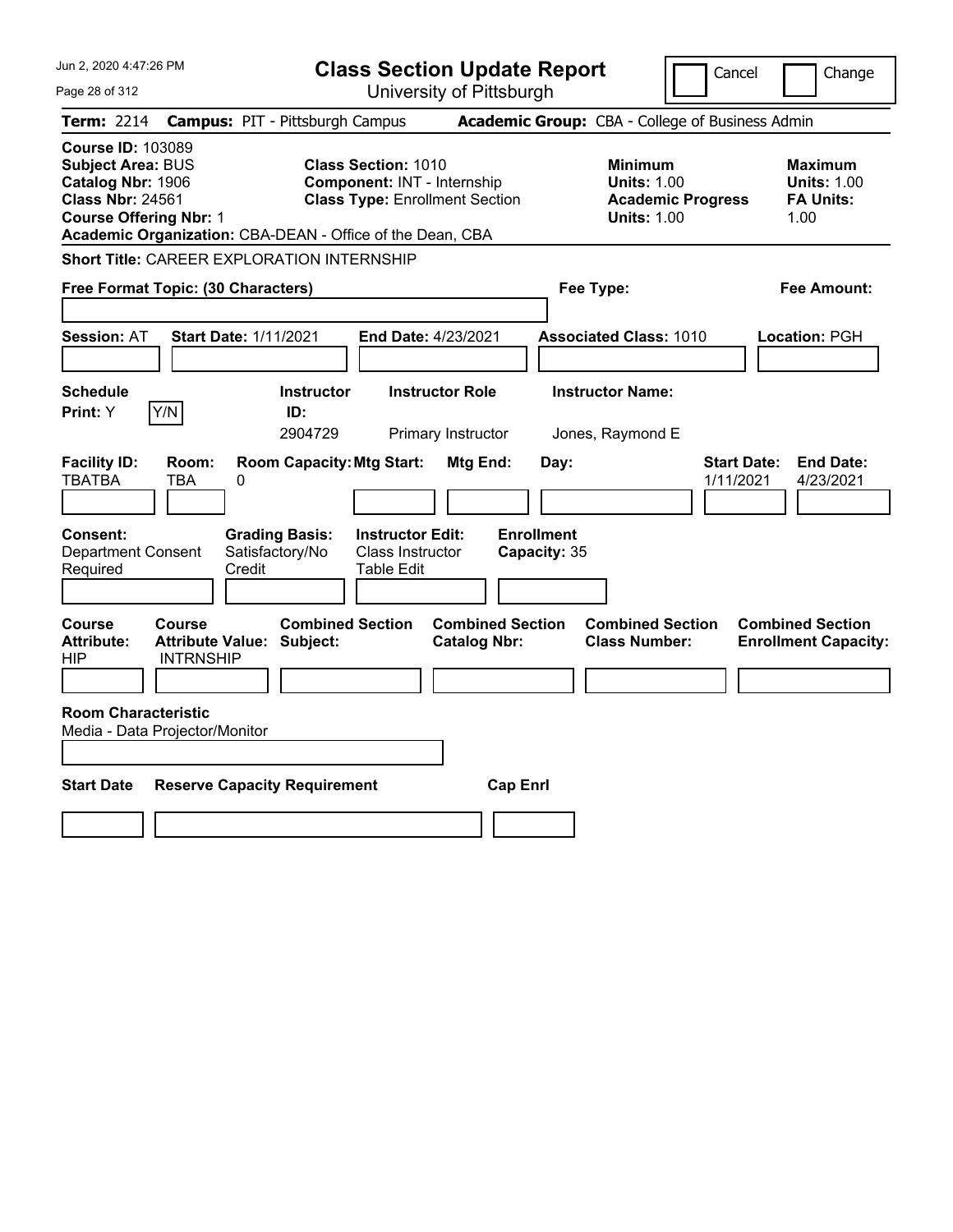| Jun 2, 2020 4:47:26 PM                                                                                                                | <b>Class Section Update Report</b>                                                                                                                                     |                                                                                        | Cancel<br>Change                                          |
|---------------------------------------------------------------------------------------------------------------------------------------|------------------------------------------------------------------------------------------------------------------------------------------------------------------------|----------------------------------------------------------------------------------------|-----------------------------------------------------------|
| Page 29 of 312                                                                                                                        | University of Pittsburgh                                                                                                                                               |                                                                                        |                                                           |
| <b>Term: 2214</b>                                                                                                                     | <b>Campus: PIT - Pittsburgh Campus</b>                                                                                                                                 | Academic Group: CBA - College of Business Admin                                        |                                                           |
| <b>Course ID: 185667</b><br><b>Subject Area: BUS</b><br>Catalog Nbr: 1910<br><b>Class Nbr: 25257</b><br><b>Course Offering Nbr: 1</b> | <b>Class Section: 1050</b><br><b>Component: INT - Internship</b><br><b>Class Type: Enrollment Section</b><br>Academic Organization: CBA-DEAN - Office of the Dean, CBA | <b>Minimum</b><br><b>Units: 3.00</b><br><b>Academic Progress</b><br><b>Units: 3.00</b> | Maximum<br><b>Units: 6.00</b><br><b>FA Units:</b><br>3.00 |
| Short Title: BUSINESS INT'L INTERNSHIP                                                                                                |                                                                                                                                                                        |                                                                                        |                                                           |
| Free Format Topic: (30 Characters)                                                                                                    |                                                                                                                                                                        | Fee Type:                                                                              | Fee Amount:                                               |
| <b>Start Date: 1/11/2021</b><br><b>Session: AT</b>                                                                                    | End Date: 4/23/2021                                                                                                                                                    | <b>Associated Class: 1050</b>                                                          | Location: SHNGHI                                          |
| <b>Schedule</b><br>Y/N<br>Print: Y<br>Room:                                                                                           | <b>Instructor Role</b><br><b>Instructor</b><br>ID:<br>1779862<br>Primary Instructor<br>2911325<br>Special<br><b>Room Capacity: Mtg Start:</b>                          | <b>Instructor Name:</b><br>Koller, Hillary J<br>Whitehead, Jeff R                      | <b>Start Date:</b><br><b>End Date:</b>                    |
| <b>Facility ID:</b><br><b>TBATBA</b><br><b>TBA</b><br>0                                                                               | Mtg End:                                                                                                                                                               | Day:                                                                                   | 1/11/2021<br>4/23/2021                                    |
| <b>Consent:</b><br><b>Department Consent</b><br>Credit<br>Required                                                                    | <b>Grading Basis:</b><br><b>Instructor Edit:</b><br>Satisfactory/No<br>No Enrollment<br>Choice                                                                         | <b>Enrollment</b><br>Capacity: 35                                                      |                                                           |
| <b>Course</b><br>Course<br><b>Attribute Value:</b><br><b>Attribute:</b><br><b>HIP</b><br><b>INTRNSHIP</b><br><b>SAB</b><br><b>SAB</b> | <b>Combined Section</b><br><b>Combined Section</b><br>Subject:<br><b>Catalog Nbr:</b>                                                                                  | <b>Combined Section</b><br><b>Class Number:</b>                                        | <b>Combined Section</b><br><b>Enrollment Capacity:</b>    |
| <b>Room Characteristic</b>                                                                                                            |                                                                                                                                                                        |                                                                                        |                                                           |
|                                                                                                                                       |                                                                                                                                                                        |                                                                                        |                                                           |
| <b>Reserve Capacity Requirement</b><br><b>Start Date</b>                                                                              |                                                                                                                                                                        | <b>Cap Enrl</b>                                                                        |                                                           |
|                                                                                                                                       |                                                                                                                                                                        |                                                                                        |                                                           |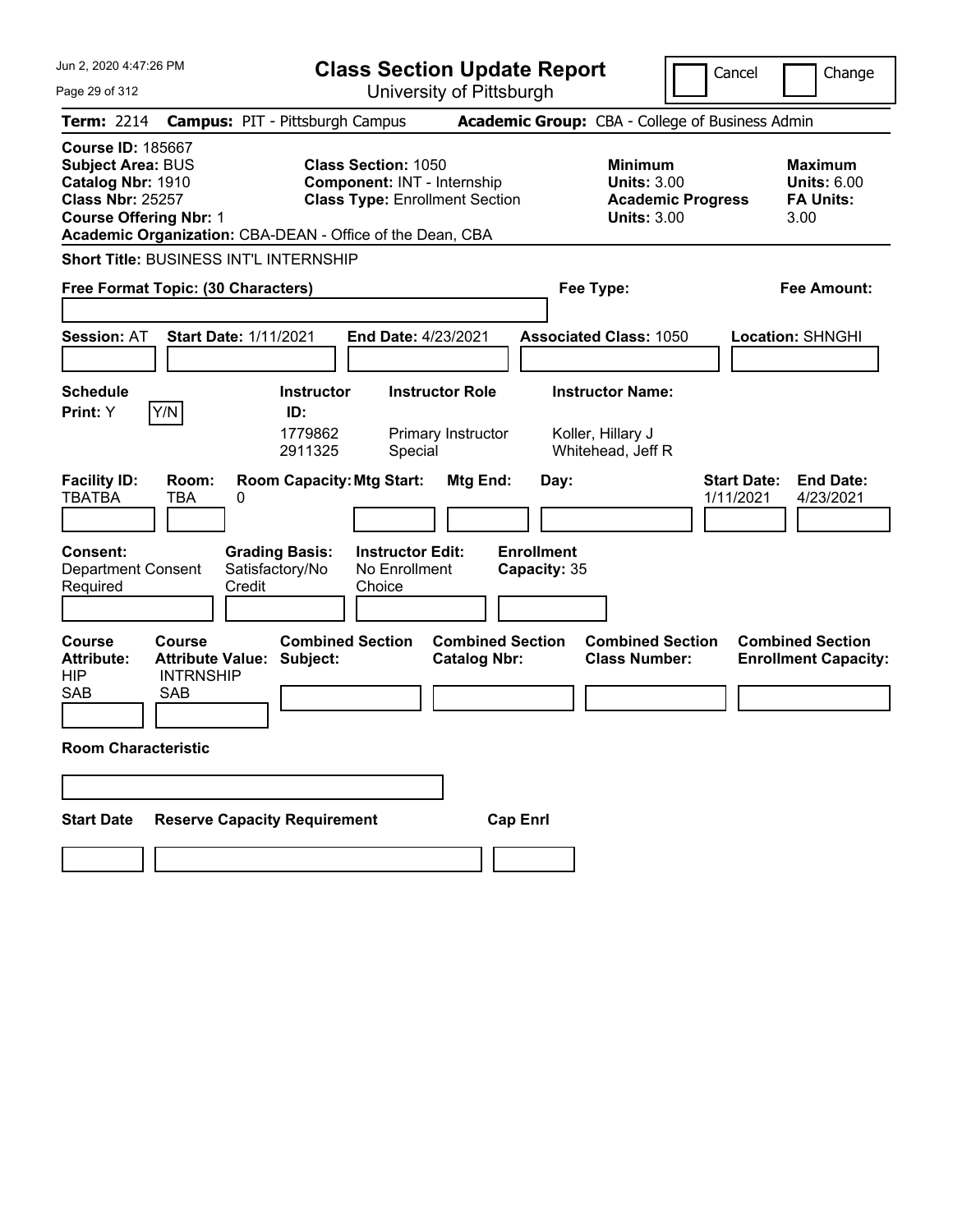| Jun 2, 2020 4:47:26 PM                                                                                                                                                                             |                                                                     |                                                    |                                                           | <b>Class Section Update Report</b>                                                                 |                                                                    |                                   |      |                                                                                        | Cancel                          | Change                                                           |
|----------------------------------------------------------------------------------------------------------------------------------------------------------------------------------------------------|---------------------------------------------------------------------|----------------------------------------------------|-----------------------------------------------------------|----------------------------------------------------------------------------------------------------|--------------------------------------------------------------------|-----------------------------------|------|----------------------------------------------------------------------------------------|---------------------------------|------------------------------------------------------------------|
| Page 30 of 312                                                                                                                                                                                     |                                                                     |                                                    |                                                           | University of Pittsburgh                                                                           |                                                                    |                                   |      |                                                                                        |                                 |                                                                  |
| <b>Term: 2214</b>                                                                                                                                                                                  |                                                                     |                                                    | <b>Campus: PIT - Pittsburgh Campus</b>                    |                                                                                                    |                                                                    |                                   |      | <b>Academic Group:</b> CBA - College of Business Admin                                 |                                 |                                                                  |
| <b>Course ID: 185667</b><br><b>Subject Area: BUS</b><br>Catalog Nbr: 1910<br><b>Class Nbr: 22817</b><br><b>Course Offering Nbr: 1</b><br>Academic Organization: CBA-DEAN - Office of the Dean, CBA |                                                                     |                                                    |                                                           | <b>Class Section: 1100</b><br>Component: INT - Internship<br><b>Class Type: Enrollment Section</b> |                                                                    |                                   |      | <b>Minimum</b><br><b>Units: 3.00</b><br><b>Academic Progress</b><br><b>Units: 3.00</b> |                                 | <b>Maximum</b><br><b>Units: 6.00</b><br><b>FA Units:</b><br>3.00 |
| Short Title: BUSINESS INT'L INTERNSHIP                                                                                                                                                             |                                                                     |                                                    |                                                           |                                                                                                    |                                                                    |                                   |      |                                                                                        |                                 |                                                                  |
| Free Format Topic: (30 Characters)                                                                                                                                                                 |                                                                     |                                                    |                                                           |                                                                                                    |                                                                    |                                   |      | Fee Type:                                                                              |                                 | Fee Amount:                                                      |
| <b>Session: AT</b>                                                                                                                                                                                 | <b>Start Date: 1/11/2021</b>                                        |                                                    |                                                           | End Date: 4/23/2021                                                                                |                                                                    |                                   |      | <b>Associated Class: 1100</b>                                                          |                                 | <b>Location: SYDNEY</b>                                          |
| <b>Schedule</b><br>Print: Y                                                                                                                                                                        | Y/N                                                                 |                                                    | <b>Instructor</b><br>ID:<br>2901563<br>2949140<br>2911325 | Special                                                                                            | <b>Instructor Role</b><br>Primary Instructor<br>Primary Instructor |                                   |      | <b>Instructor Name:</b><br>Atkin, Robert S<br>Schultz, Bryan Paul<br>Whitehead, Jeff R |                                 |                                                                  |
| <b>Facility ID:</b><br>SENSQ02600                                                                                                                                                                  | Room:<br>02600                                                      | 25                                                 |                                                           | <b>Room Capacity: Mtg Start:</b>                                                                   | Mtg End:                                                           |                                   | Day: |                                                                                        | <b>Start Date:</b><br>1/11/2021 | <b>End Date:</b><br>4/23/2021                                    |
| <b>Consent:</b><br><b>Department Consent</b><br>Required                                                                                                                                           |                                                                     | <b>Grading Basis:</b><br>Satisfactory/No<br>Credit |                                                           | <b>Instructor Edit:</b><br>No Enrollment<br>Choice                                                 |                                                                    | <b>Enrollment</b><br>Capacity: 25 |      |                                                                                        |                                 |                                                                  |
| <b>Course</b><br><b>Attribute:</b><br><b>HIP</b><br><b>SAB</b>                                                                                                                                     | Course<br><b>Attribute Value:</b><br><b>INTRNSHIP</b><br><b>SAB</b> |                                                    | <b>Combined Section</b><br>Subject:                       |                                                                                                    | <b>Combined Section</b><br><b>Catalog Nbr:</b>                     |                                   |      | <b>Combined Section</b><br><b>Class Number:</b>                                        |                                 | <b>Combined Section</b><br><b>Enrollment Capacity:</b>           |
| <b>Room Characteristic</b><br>Media - Data Projector/Monitor                                                                                                                                       |                                                                     |                                                    |                                                           |                                                                                                    |                                                                    |                                   |      |                                                                                        |                                 |                                                                  |
| <b>Start Date</b>                                                                                                                                                                                  | <b>Reserve Capacity Requirement</b>                                 |                                                    |                                                           |                                                                                                    |                                                                    | <b>Cap Enrl</b>                   |      |                                                                                        |                                 |                                                                  |
|                                                                                                                                                                                                    |                                                                     |                                                    |                                                           |                                                                                                    |                                                                    |                                   |      |                                                                                        |                                 |                                                                  |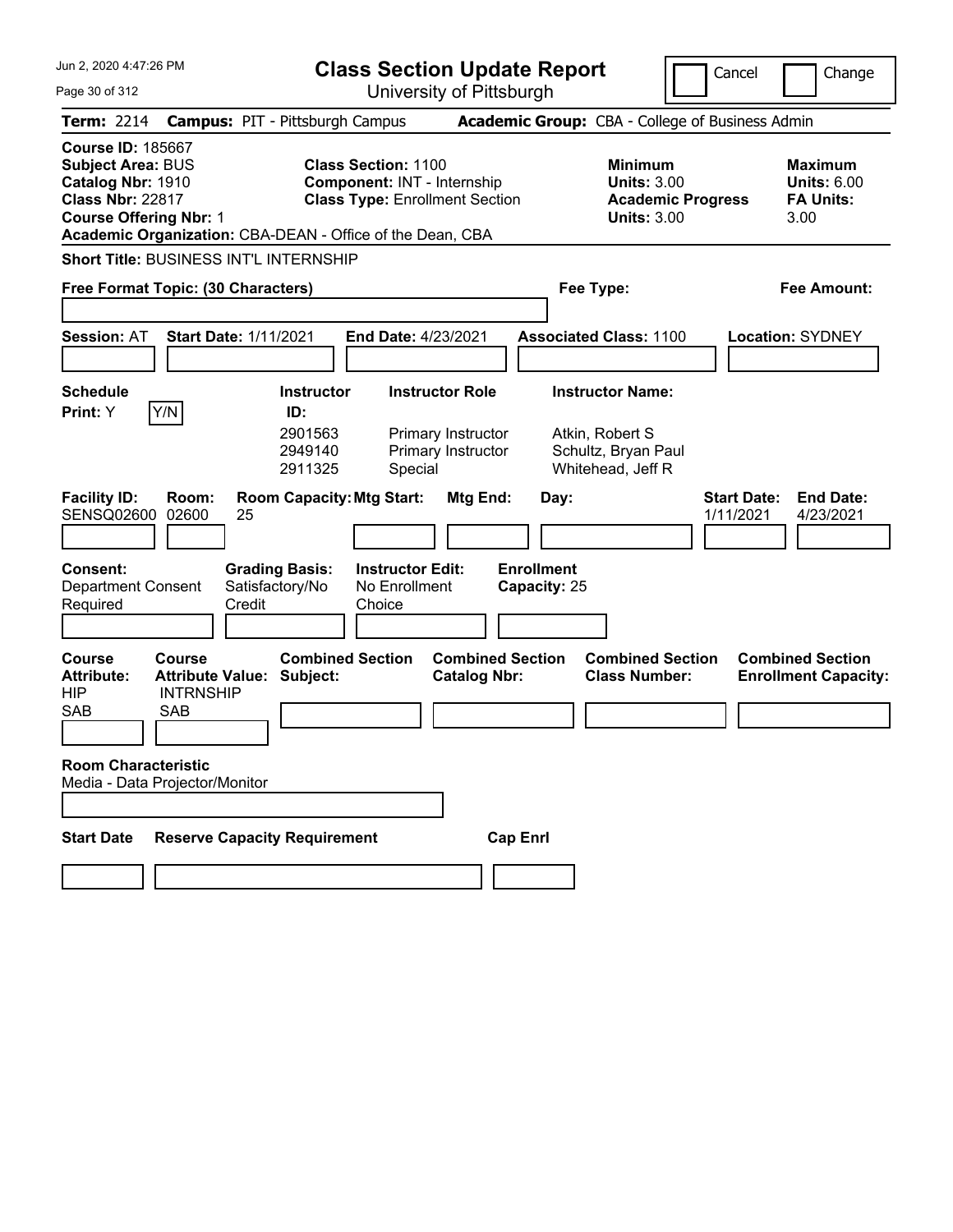| Jun 2, 2020 4:47:26 PM                                                                                                                                                                             | <b>Class Section Update Report</b>                                                                        |                                                                                                   | Cancel<br>Change                                                                             |
|----------------------------------------------------------------------------------------------------------------------------------------------------------------------------------------------------|-----------------------------------------------------------------------------------------------------------|---------------------------------------------------------------------------------------------------|----------------------------------------------------------------------------------------------|
| Page 31 of 312                                                                                                                                                                                     | University of Pittsburgh                                                                                  |                                                                                                   |                                                                                              |
| <b>Term: 2214</b>                                                                                                                                                                                  | <b>Campus: PIT - Pittsburgh Campus</b>                                                                    | Academic Group: CBA - College of Business Admin                                                   |                                                                                              |
| <b>Course ID: 185667</b><br><b>Subject Area: BUS</b><br>Catalog Nbr: 1910<br><b>Class Nbr: 22818</b><br><b>Course Offering Nbr: 1</b><br>Academic Organization: CBA-DEAN - Office of the Dean, CBA | <b>Class Section: 1110</b><br><b>Component: INT - Internship</b><br><b>Class Type: Enrollment Section</b> | <b>Minimum</b><br><b>Units: 3.00</b><br><b>Units: 3.00</b>                                        | <b>Maximum</b><br><b>Units: 6.00</b><br><b>FA Units:</b><br><b>Academic Progress</b><br>3.00 |
| <b>Short Title: BUSINESS INT'L INTERNSHIP</b>                                                                                                                                                      |                                                                                                           |                                                                                                   |                                                                                              |
| Free Format Topic: (30 Characters)                                                                                                                                                                 |                                                                                                           | Fee Type:                                                                                         | <b>Fee Amount:</b>                                                                           |
|                                                                                                                                                                                                    |                                                                                                           |                                                                                                   |                                                                                              |
| <b>Session: AT</b><br><b>Start Date: 1/11/2021</b>                                                                                                                                                 | End Date: 4/23/2021                                                                                       | <b>Associated Class: 1110</b>                                                                     | <b>Location: LONDN</b>                                                                       |
| <b>Schedule</b>                                                                                                                                                                                    | <b>Instructor Role</b><br><b>Instructor</b>                                                               | <b>Instructor Name:</b>                                                                           |                                                                                              |
| Y/N<br>Print: Y<br><b>Facility ID:</b><br>Room:                                                                                                                                                    | ID:<br>1779862<br>Primary Instructor<br>2911325<br>Special<br><b>Room Capacity: Mtg Start:</b>            | Koller, Hillary J<br>Whitehead, Jeff R                                                            | <b>Start Date:</b><br><b>End Date:</b>                                                       |
| SENSQ02600<br>02600<br>25                                                                                                                                                                          |                                                                                                           | Mtg End:<br>Day:                                                                                  | 1/11/2021<br>4/23/2021                                                                       |
| <b>Consent:</b><br><b>Department Consent</b><br>Credit<br>Required                                                                                                                                 | <b>Grading Basis:</b><br><b>Instructor Edit:</b><br>Satisfactory/No<br>No Enrollment<br>Choice            | <b>Enrollment</b><br>Capacity: 25                                                                 |                                                                                              |
| <b>Course</b><br>Course<br><b>Attribute Value:</b><br><b>Attribute:</b><br><b>HIP</b><br><b>INTRNSHIP</b><br>SAB<br><b>SAB</b>                                                                     | <b>Combined Section</b><br>Subject:                                                                       | <b>Combined Section</b><br><b>Combined Section</b><br><b>Class Number:</b><br><b>Catalog Nbr:</b> | <b>Combined Section</b><br><b>Enrollment Capacity:</b>                                       |
| <b>Room Characteristic</b><br>Media - Data Projector/Monitor                                                                                                                                       |                                                                                                           |                                                                                                   |                                                                                              |
| <b>Start Date</b>                                                                                                                                                                                  | <b>Reserve Capacity Requirement</b>                                                                       | <b>Cap Enrl</b>                                                                                   |                                                                                              |
|                                                                                                                                                                                                    |                                                                                                           |                                                                                                   |                                                                                              |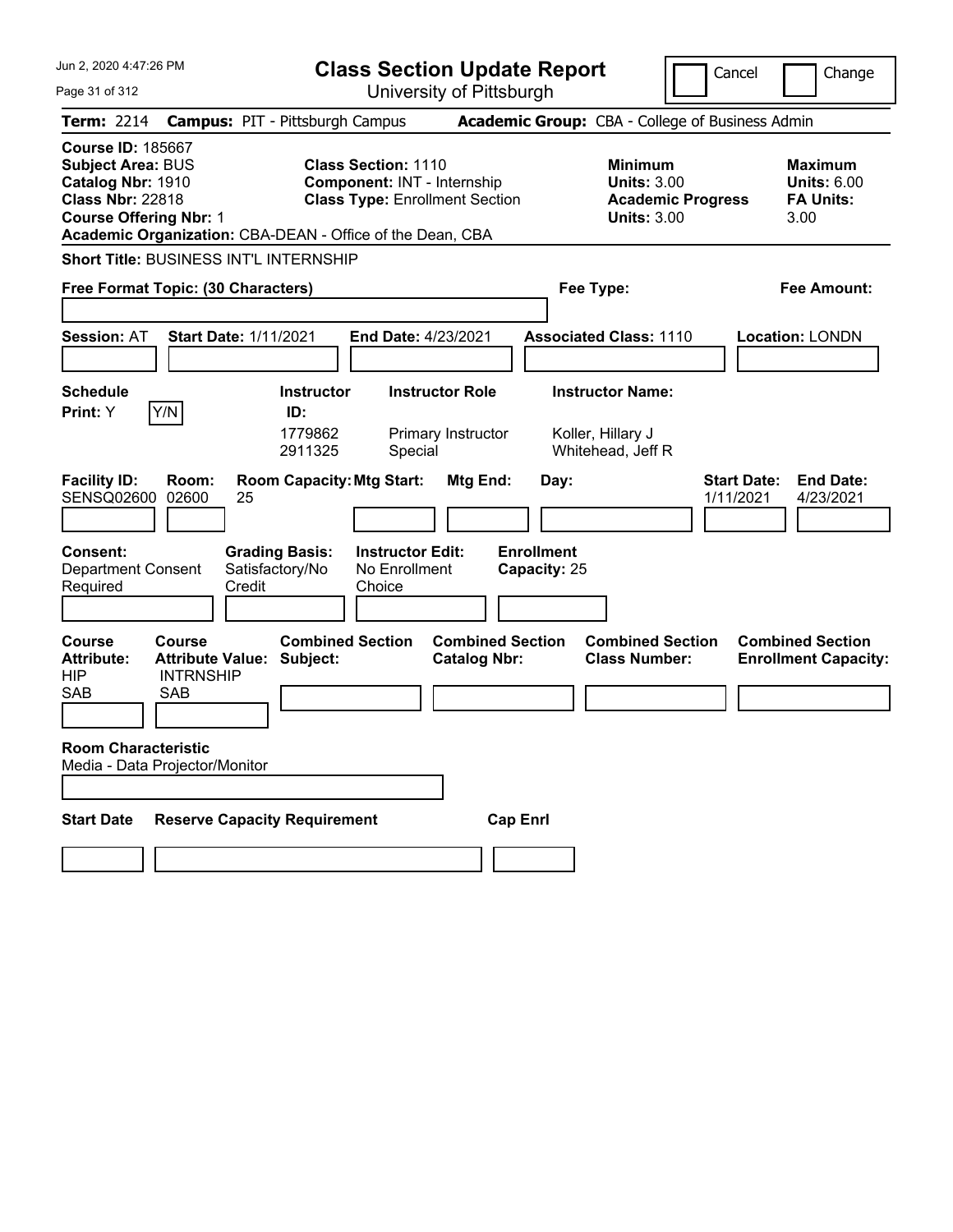| Jun 2, 2020 4:47:26 PM                                                                                                                                                                                | <b>Class Section Update Report</b>                                                                                                                                     |                                                                                 | Cancel<br>Change                                                                             |
|-------------------------------------------------------------------------------------------------------------------------------------------------------------------------------------------------------|------------------------------------------------------------------------------------------------------------------------------------------------------------------------|---------------------------------------------------------------------------------|----------------------------------------------------------------------------------------------|
| Page 32 of 312                                                                                                                                                                                        | University of Pittsburgh                                                                                                                                               |                                                                                 |                                                                                              |
| <b>Term: 2214</b>                                                                                                                                                                                     | <b>Campus: PIT - Pittsburgh Campus</b>                                                                                                                                 | <b>Academic Group:</b> CBA - College of Business Admin                          |                                                                                              |
| <b>Course ID: 185667</b><br><b>Subject Area: BUS</b><br>Catalog Nbr: 1910<br><b>Class Nbr: 23081</b><br><b>Course Offering Nbr: 1</b>                                                                 | <b>Class Section: 1120</b><br><b>Component: INT - Internship</b><br><b>Class Type: Enrollment Section</b><br>Academic Organization: CBA-DEAN - Office of the Dean, CBA | <b>Minimum</b><br><b>Units: 3.00</b><br><b>Units: 3.00</b>                      | <b>Maximum</b><br><b>Units: 6.00</b><br><b>FA Units:</b><br><b>Academic Progress</b><br>3.00 |
| <b>Short Title: BUSINESS INT'L INTERNSHIP</b>                                                                                                                                                         |                                                                                                                                                                        |                                                                                 |                                                                                              |
| Free Format Topic: (30 Characters)                                                                                                                                                                    |                                                                                                                                                                        | Fee Type:                                                                       | <b>Fee Amount:</b>                                                                           |
| <b>Start Date: 1/11/2021</b><br><b>Session: AT</b><br><b>Schedule</b><br>Y/N<br>Print: Y                                                                                                              | End Date: 4/23/2021<br><b>Instructor</b><br><b>Instructor Role</b><br>ID:<br>2949140<br>Primary Instructor                                                             | <b>Associated Class: 1120</b><br><b>Instructor Name:</b><br>Schultz, Bryan Paul | <b>Location: FLORNC</b>                                                                      |
| <b>Facility ID:</b><br>Room:<br><b>TBATBA</b><br><b>TBA</b><br>0<br><b>Consent:</b><br><b>Department Consent</b><br>Credit<br>Required                                                                | 2911325<br>Special<br><b>Room Capacity: Mtg Start:</b><br>Mtg End:<br><b>Grading Basis:</b><br><b>Instructor Edit:</b><br>Satisfactory/No<br>No Enrollment<br>Choice   | Whitehead, Jeff R<br>Day:<br><b>Enrollment</b><br>Capacity: 25                  | <b>Start Date:</b><br><b>End Date:</b><br>1/11/2021<br>4/23/2021                             |
| <b>Course</b><br><b>Course</b><br><b>Attribute Value:</b><br><b>Attribute:</b><br><b>HIP</b><br><b>INTRNSHIP</b><br><b>SAB</b><br>SAB<br><b>Room Characteristic</b><br>Media - Data Projector/Monitor | <b>Combined Section</b><br><b>Combined Section</b><br>Subject:<br><b>Catalog Nbr:</b>                                                                                  | <b>Combined Section</b><br><b>Class Number:</b>                                 | <b>Combined Section</b><br><b>Enrollment Capacity:</b>                                       |
| <b>Start Date</b>                                                                                                                                                                                     | <b>Reserve Capacity Requirement</b>                                                                                                                                    | <b>Cap Enrl</b>                                                                 |                                                                                              |
|                                                                                                                                                                                                       |                                                                                                                                                                        |                                                                                 |                                                                                              |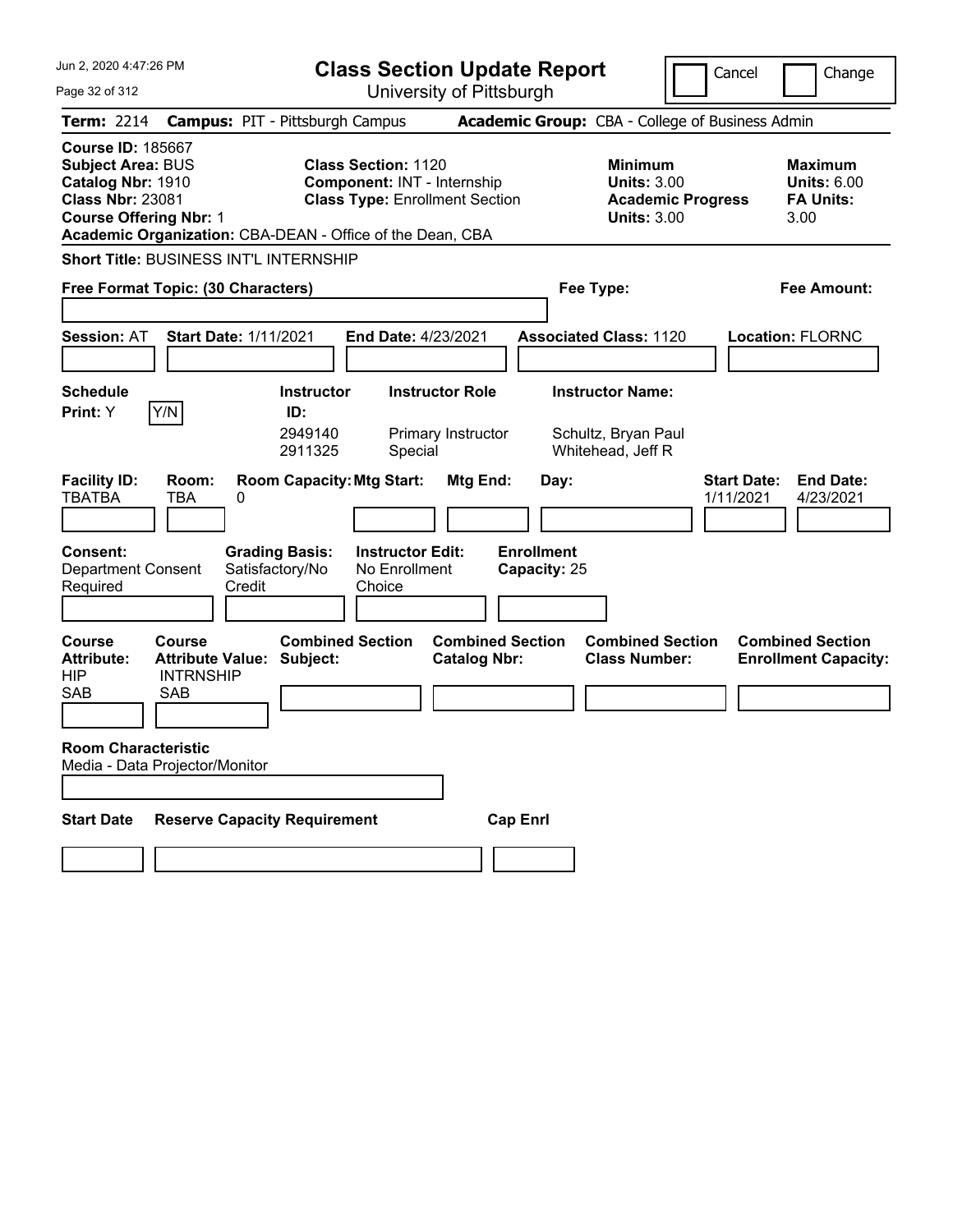| Jun 2, 2020 4:47:26 PM                                                                                                                                                                             | <b>Class Section Update Report</b>                                                                        |                                                                            | Cancel<br>Change                                                                             |
|----------------------------------------------------------------------------------------------------------------------------------------------------------------------------------------------------|-----------------------------------------------------------------------------------------------------------|----------------------------------------------------------------------------|----------------------------------------------------------------------------------------------|
| Page 33 of 312                                                                                                                                                                                     | University of Pittsburgh                                                                                  |                                                                            |                                                                                              |
| <b>Term: 2214</b>                                                                                                                                                                                  | <b>Campus: PIT - Pittsburgh Campus</b>                                                                    | <b>Academic Group:</b> CBA - College of Business Admin                     |                                                                                              |
| <b>Course ID: 185667</b><br><b>Subject Area: BUS</b><br>Catalog Nbr: 1910<br><b>Class Nbr: 25258</b><br><b>Course Offering Nbr: 1</b><br>Academic Organization: CBA-DEAN - Office of the Dean, CBA | <b>Class Section: 1130</b><br><b>Component: INT - Internship</b><br><b>Class Type: Enrollment Section</b> | <b>Minimum</b><br><b>Units: 3.00</b><br><b>Units: 3.00</b>                 | <b>Maximum</b><br><b>Units: 6.00</b><br><b>FA Units:</b><br><b>Academic Progress</b><br>3.00 |
| <b>Short Title: BUSINESS INT'L INTERNSHIP</b>                                                                                                                                                      |                                                                                                           |                                                                            |                                                                                              |
| Free Format Topic: (30 Characters)                                                                                                                                                                 |                                                                                                           | Fee Type:                                                                  | <b>Fee Amount:</b>                                                                           |
| <b>Start Date: 1/11/2021</b><br><b>Session: AT</b>                                                                                                                                                 | End Date: 4/23/2021                                                                                       | <b>Associated Class: 1130</b>                                              | <b>Location: BUEN AIRES</b>                                                                  |
| <b>Schedule</b>                                                                                                                                                                                    | <b>Instructor</b><br><b>Instructor Role</b>                                                               | <b>Instructor Name:</b>                                                    |                                                                                              |
| Y/N<br>Print: Y                                                                                                                                                                                    | ID:<br>1779862<br>Primary Instructor<br>2911325<br>Special                                                | Koller, Hillary J<br>Whitehead, Jeff R                                     |                                                                                              |
| <b>Facility ID:</b><br>Room:<br><b>TBATBA</b><br><b>TBA</b><br>0                                                                                                                                   | <b>Room Capacity: Mtg Start:</b><br>Mtg End:                                                              | Day:                                                                       | <b>Start Date:</b><br><b>End Date:</b><br>1/11/2021<br>4/23/2021                             |
| <b>Consent:</b><br>Satisfactory/No<br><b>Department Consent</b><br>Credit<br>Required                                                                                                              | <b>Grading Basis:</b><br><b>Instructor Edit:</b><br>No Enrollment<br>Choice                               | <b>Enrollment</b><br>Capacity: 35                                          |                                                                                              |
| <b>Course</b><br><b>Course</b><br><b>Attribute Value:</b><br><b>Attribute:</b><br><b>HIP</b><br><b>INTRNSHIP</b><br><b>SAB</b><br>SAB                                                              | <b>Combined Section</b><br>Subject:<br><b>Catalog Nbr:</b>                                                | <b>Combined Section</b><br><b>Combined Section</b><br><b>Class Number:</b> | <b>Combined Section</b><br><b>Enrollment Capacity:</b>                                       |
| <b>Room Characteristic</b>                                                                                                                                                                         |                                                                                                           |                                                                            |                                                                                              |
| <b>Reserve Capacity Requirement</b><br><b>Start Date</b>                                                                                                                                           |                                                                                                           | <b>Cap Enrl</b>                                                            |                                                                                              |
|                                                                                                                                                                                                    |                                                                                                           |                                                                            |                                                                                              |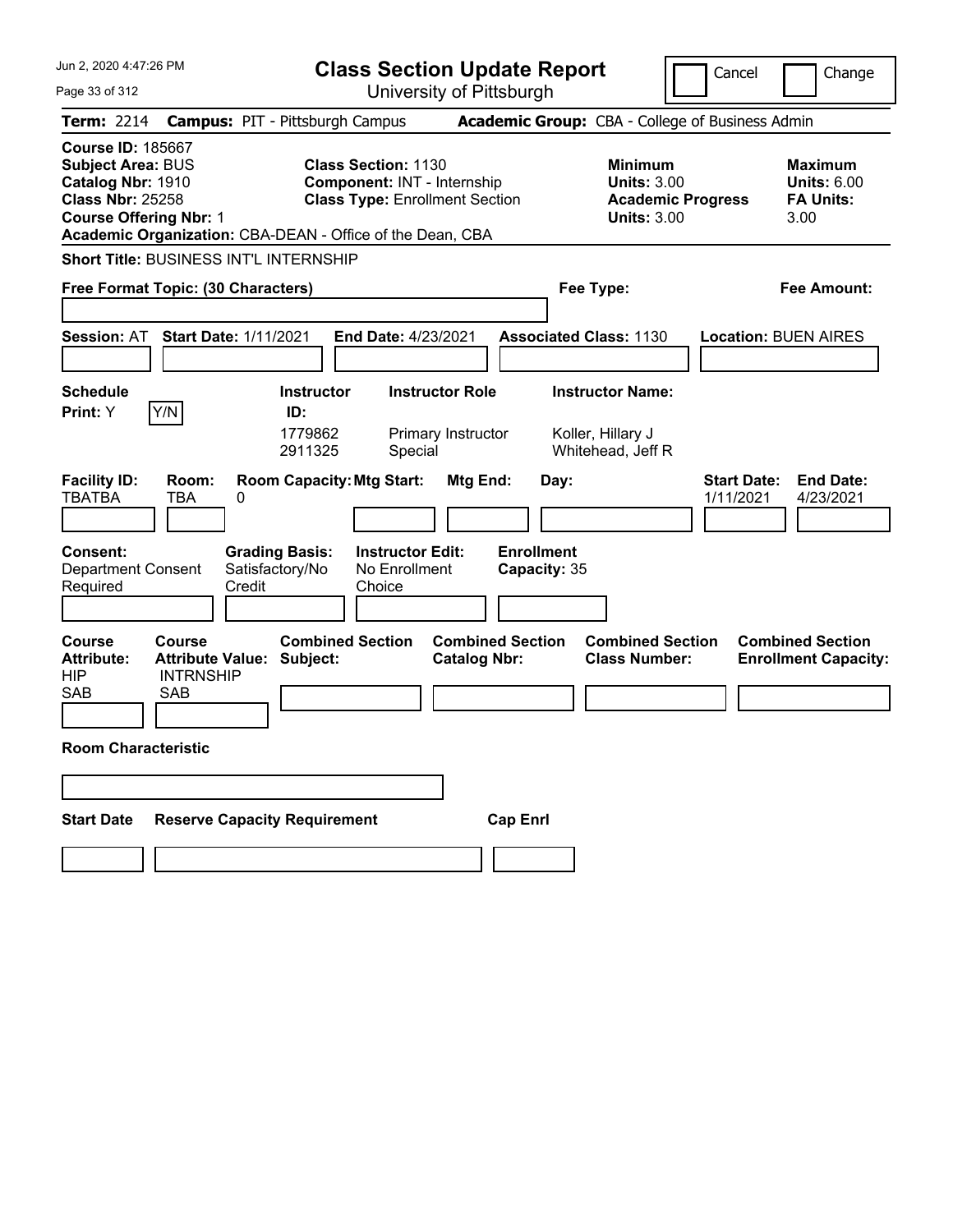| Jun 2, 2020 4:47:26 PM                                                                                                                                                                             | <b>Class Section Update Report</b>                                                                        |                                                                                        | Cancel<br>Change                                                 |
|----------------------------------------------------------------------------------------------------------------------------------------------------------------------------------------------------|-----------------------------------------------------------------------------------------------------------|----------------------------------------------------------------------------------------|------------------------------------------------------------------|
| Page 34 of 312                                                                                                                                                                                     | University of Pittsburgh                                                                                  |                                                                                        |                                                                  |
| <b>Term: 2214</b>                                                                                                                                                                                  | <b>Campus: PIT - Pittsburgh Campus</b>                                                                    | <b>Academic Group:</b> CBA - College of Business Admin                                 |                                                                  |
| <b>Course ID: 185667</b><br><b>Subject Area: BUS</b><br>Catalog Nbr: 1910<br><b>Class Nbr: 28423</b><br><b>Course Offering Nbr: 1</b><br>Academic Organization: CBA-DEAN - Office of the Dean, CBA | <b>Class Section: 1140</b><br><b>Component: INT - Internship</b><br><b>Class Type: Enrollment Section</b> | <b>Minimum</b><br><b>Units: 3.00</b><br><b>Academic Progress</b><br><b>Units: 3.00</b> | Maximum<br><b>Units: 6.00</b><br><b>FA Units:</b><br>3.00        |
| <b>Short Title: BUSINESS INT'L INTERNSHIP</b>                                                                                                                                                      |                                                                                                           |                                                                                        |                                                                  |
| Free Format Topic: (30 Characters)                                                                                                                                                                 |                                                                                                           | Fee Type:                                                                              | Fee Amount:                                                      |
| <b>Session: AT</b><br><b>Start Date: 1/11/2021</b>                                                                                                                                                 | End Date: 4/23/2021                                                                                       | <b>Associated Class: 1140</b>                                                          | <b>Location: SYDNEY</b>                                          |
| <b>Schedule</b><br>Y/N<br><b>Print:</b> Y                                                                                                                                                          | <b>Instructor Role</b><br><b>Instructor</b><br>ID:<br>1779862<br>Primary Instructor<br>2911325<br>Special | <b>Instructor Name:</b><br>Koller, Hillary J<br>Whitehead, Jeff R                      |                                                                  |
| <b>Facility ID:</b><br>Room:<br><b>TBATBA</b><br><b>TBA</b><br>0                                                                                                                                   | <b>Room Capacity: Mtg Start:</b><br>Mtg End:                                                              | Day:                                                                                   | <b>End Date:</b><br><b>Start Date:</b><br>1/11/2021<br>4/23/2021 |
| <b>Consent:</b><br><b>Grading Basis:</b><br>Satisfactory/No<br><b>Department Consent</b><br>Credit<br>Required                                                                                     | <b>Instructor Edit:</b><br>No Enrollment<br>Choice                                                        | <b>Enrollment</b><br>Capacity: 50                                                      |                                                                  |
| <b>Course</b><br>Course<br><b>Attribute Value: Subject:</b><br><b>Attribute:</b><br><b>HIP</b><br><b>INTRNSHIP</b><br><b>SAB</b><br><b>SAB</b>                                                     | <b>Combined Section</b><br><b>Combined Section</b><br><b>Catalog Nbr:</b>                                 | <b>Combined Section</b><br><b>Class Number:</b>                                        | <b>Combined Section</b><br><b>Enrollment Capacity:</b>           |
| <b>Room Characteristic</b>                                                                                                                                                                         |                                                                                                           |                                                                                        |                                                                  |
|                                                                                                                                                                                                    |                                                                                                           |                                                                                        |                                                                  |
| <b>Reserve Capacity Requirement</b><br><b>Start Date</b>                                                                                                                                           | <b>Cap Enrl</b>                                                                                           |                                                                                        |                                                                  |
|                                                                                                                                                                                                    |                                                                                                           |                                                                                        |                                                                  |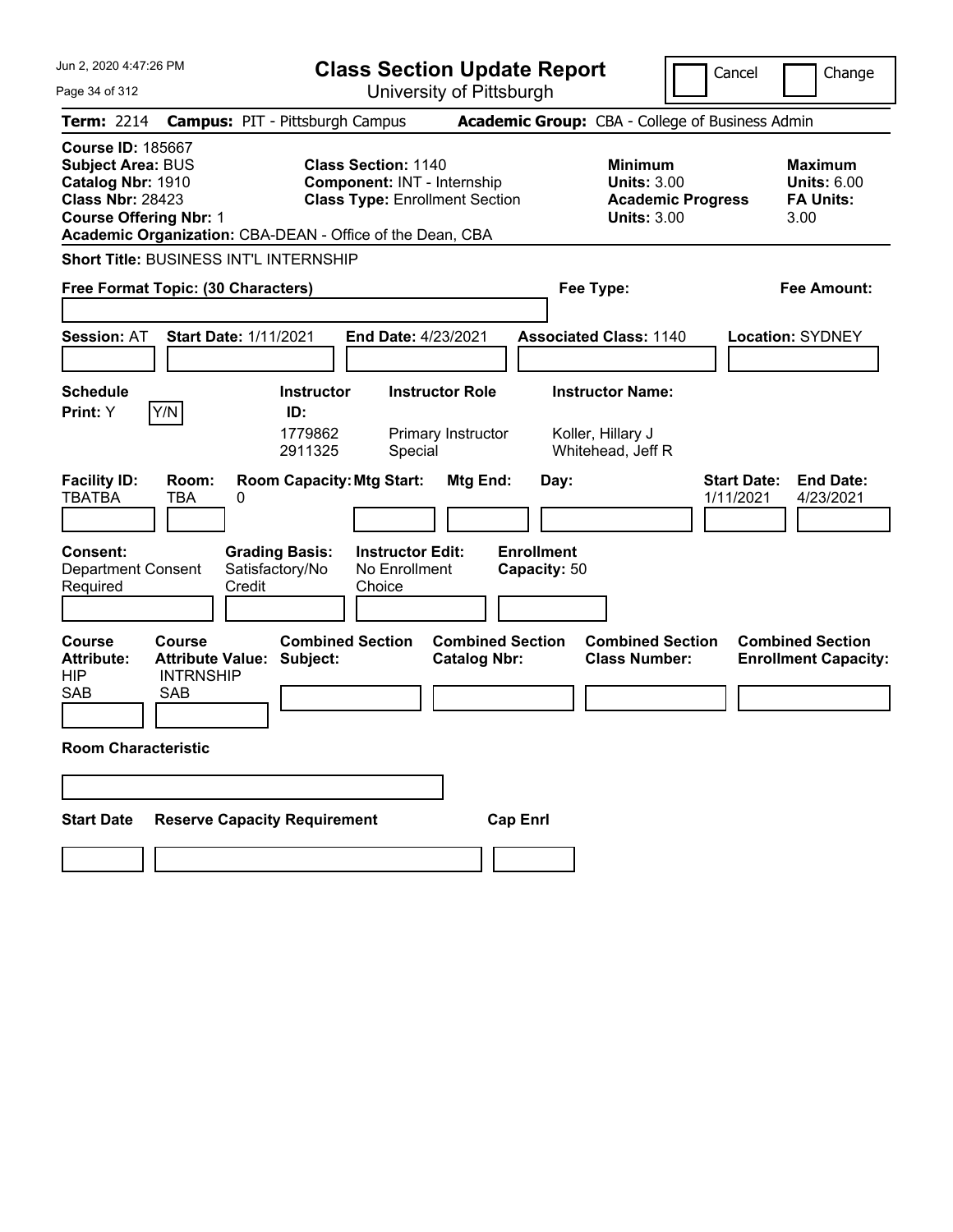| Jun 2, 2020 4:47:26 PM                                                                                                                | <b>Class Section Update Report</b>                                                                                                                                     |                                                            | Cancel<br>Change                                                                             |
|---------------------------------------------------------------------------------------------------------------------------------------|------------------------------------------------------------------------------------------------------------------------------------------------------------------------|------------------------------------------------------------|----------------------------------------------------------------------------------------------|
| Page 35 of 312                                                                                                                        | University of Pittsburgh                                                                                                                                               |                                                            |                                                                                              |
| Term: 2214                                                                                                                            | <b>Campus: PIT - Pittsburgh Campus</b>                                                                                                                                 | Academic Group: CBA - College of Business Admin            |                                                                                              |
| <b>Course ID: 187070</b><br><b>Subject Area: BUS</b><br>Catalog Nbr: 1915<br><b>Class Nbr: 24554</b><br><b>Course Offering Nbr: 1</b> | <b>Class Section: 1500</b><br>Component: IND - Independent Study<br><b>Class Type: Enrollment Section</b><br>Academic Organization: CBA-DEAN - Office of the Dean, CBA | <b>Minimum</b><br><b>Units: 3.00</b><br><b>Units: 3.00</b> | <b>Maximum</b><br><b>Units: 3.00</b><br><b>FA Units:</b><br><b>Academic Progress</b><br>3.00 |
| <b>Short Title: DIRECTED RESEARCH</b>                                                                                                 |                                                                                                                                                                        |                                                            |                                                                                              |
| Free Format Topic: (30 Characters)                                                                                                    |                                                                                                                                                                        | Fee Type:                                                  | Fee Amount:                                                                                  |
| <b>Start Date: 1/11/2021</b><br><b>Session: AT</b>                                                                                    | End Date: 4/23/2021                                                                                                                                                    | <b>Associated Class: 1500</b>                              | <b>Location: SYDNEY</b>                                                                      |
| <b>Schedule</b><br>Y/N<br>Print: Y                                                                                                    | <b>Instructor Role</b><br><b>Instructor</b><br>ID:<br>2911325<br>Special                                                                                               | <b>Instructor Name:</b><br>Whitehead, Jeff R               |                                                                                              |
| <b>Facility ID:</b><br>Room:<br><b>TBATBA</b><br>TBA<br>0                                                                             | <b>Room Capacity: Mtg Start:</b><br>Mtg End:                                                                                                                           | Day:                                                       | <b>End Date:</b><br><b>Start Date:</b><br>1/11/2021<br>4/23/2021                             |
| <b>Consent:</b><br><b>Department Consent</b><br>Letter Grade<br>Required                                                              | <b>Grading Basis:</b><br><b>Instructor Edit:</b><br>No Enrollment<br>Choice                                                                                            | <b>Enrollment</b><br>Capacity: 40                          |                                                                                              |
| Course<br><b>Course</b><br><b>Attribute:</b><br><b>Attribute Value: Subject:</b><br>SAB<br><b>SAB</b>                                 | <b>Combined Section</b><br><b>Combined Section</b><br><b>Catalog Nbr:</b>                                                                                              | <b>Combined Section</b><br><b>Class Number:</b>            | <b>Combined Section</b><br><b>Enrollment Capacity:</b>                                       |
|                                                                                                                                       |                                                                                                                                                                        |                                                            |                                                                                              |
| <b>Room Characteristic</b><br>Media - Data Projector/Monitor                                                                          |                                                                                                                                                                        |                                                            |                                                                                              |
|                                                                                                                                       |                                                                                                                                                                        |                                                            |                                                                                              |
| <b>Start Date</b><br><b>Reserve Capacity Requirement</b>                                                                              |                                                                                                                                                                        | <b>Cap Enrl</b>                                            |                                                                                              |
|                                                                                                                                       |                                                                                                                                                                        |                                                            |                                                                                              |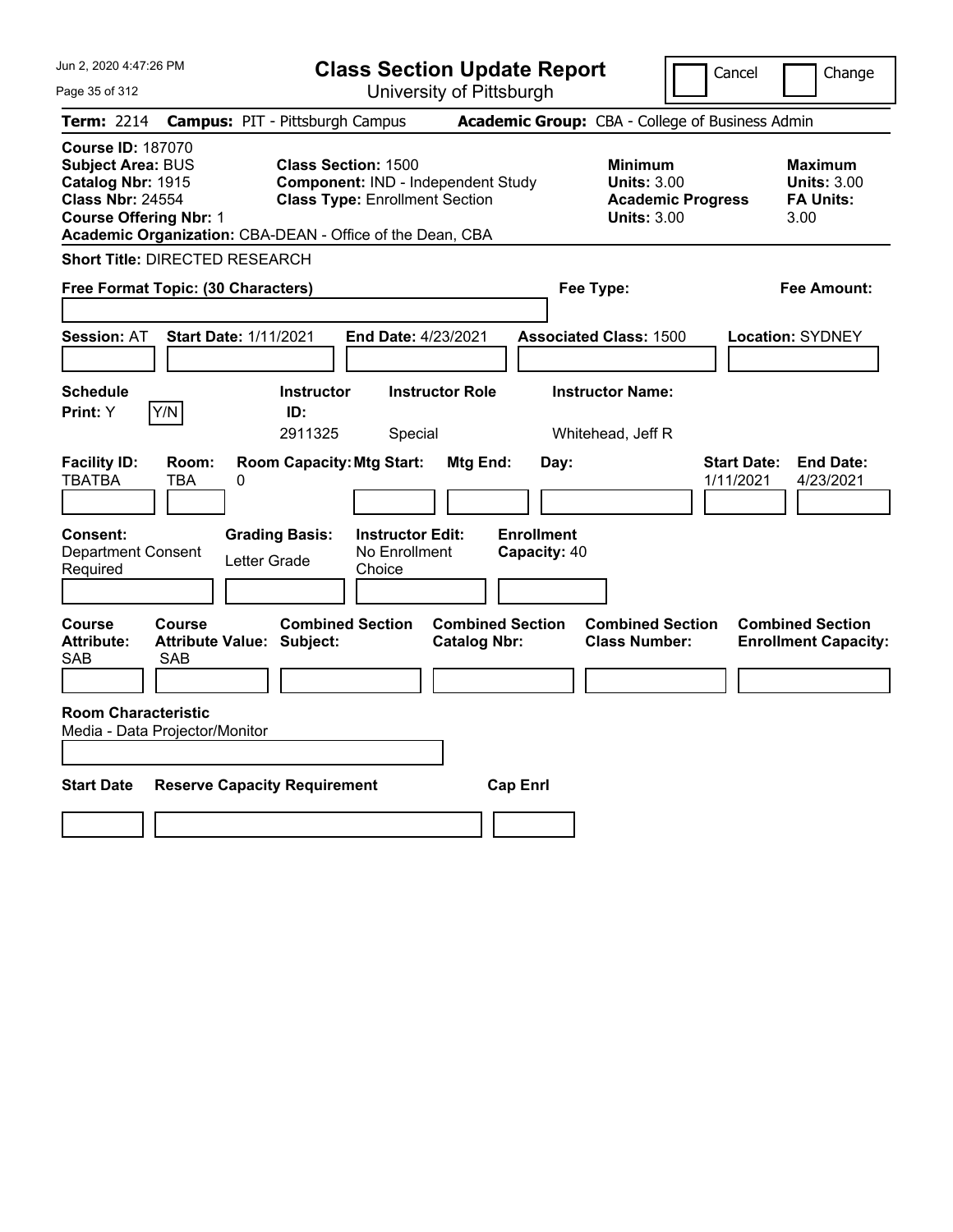|  | Jun 2, 2020 4:47:26 PM |
|--|------------------------|
|--|------------------------|

Page 36 of 312

**Class Section Update Report**

University of Pittsburgh

Cancel **Change** 

| uyu uu u u u u                                                                                                                        |                        |                                                                                                                                  |                                                    | UTIIVERSILY ULT ILLSDUIYIT                                         |                                   |                                                                                           |                                                                   |
|---------------------------------------------------------------------------------------------------------------------------------------|------------------------|----------------------------------------------------------------------------------------------------------------------------------|----------------------------------------------------|--------------------------------------------------------------------|-----------------------------------|-------------------------------------------------------------------------------------------|-------------------------------------------------------------------|
| <b>Term:</b> 2214                                                                                                                     |                        | <b>Campus: PIT - Pittsburgh Campus</b>                                                                                           |                                                    |                                                                    |                                   | <b>Academic Group:</b> CBA - College of Business Admin                                    |                                                                   |
| <b>Course ID: 103100</b><br><b>Subject Area: BUS</b><br>Catalog Nbr: 1940<br><b>Class Nbr: 11953</b><br><b>Course Offering Nbr: 1</b> |                        | <b>Class Section: 1010</b><br><b>Class Type: Enrollment Section</b><br>Academic Organization: CBA-DEAN - Office of the Dean, CBA |                                                    | Component: IND - Independent Study                                 |                                   | <b>Minimum</b><br><b>Units: 1.00</b><br><b>Academic Progress</b><br><b>Units: 1.00</b>    | <b>Maximum</b><br><b>Units: 18.00</b><br><b>FA Units:</b><br>1.00 |
| <b>Short Title: STUDY ABROAD</b>                                                                                                      |                        |                                                                                                                                  |                                                    |                                                                    |                                   |                                                                                           |                                                                   |
| Free Format Topic: (30 Characters)                                                                                                    |                        |                                                                                                                                  |                                                    |                                                                    |                                   | Fee Type:                                                                                 | Fee Amount:                                                       |
| Session: AT                                                                                                                           |                        | <b>Start Date: 1/11/2021</b>                                                                                                     | End Date: 4/23/2021                                |                                                                    |                                   | <b>Associated Class: 1010</b>                                                             | Location: PGH                                                     |
| <b>Schedule</b><br>Print: Y                                                                                                           | Y/N                    | <b>Instructor</b><br>ID:<br>1779862<br>2965977<br>2911325                                                                        | Special                                            | <b>Instructor Role</b><br>Primary Instructor<br>Primary Instructor |                                   | <b>Instructor Name:</b><br>Koller, Hillary J<br>Moslen, Rick Matthew<br>Whitehead, Jeff R |                                                                   |
| <b>Facility ID:</b><br><b>SENSQ02600</b>                                                                                              | Room:<br>02600         | <b>Room Capacity: Mtg Start:</b><br>25                                                                                           |                                                    | Mtg End:                                                           | Day:                              |                                                                                           | <b>Start Date:</b><br><b>End Date:</b><br>1/11/2021<br>4/23/2021  |
| <b>Consent:</b><br><b>Department Consent</b><br>Required                                                                              |                        | <b>Grading Basis:</b><br>Satisfactory/No<br>Credit                                                                               | <b>Instructor Edit:</b><br>No Enrollment<br>Choice |                                                                    | <b>Enrollment</b><br>Capacity: 25 |                                                                                           |                                                                   |
| <b>Course</b><br><b>Attribute:</b><br>SAB<br><b>Room Characteristic</b><br>Media - Data Projector/Monitor                             | <b>Course</b><br>SABNP | <b>Combined Section</b><br><b>Attribute Value: Subject:</b>                                                                      |                                                    | <b>Combined Section</b><br><b>Catalog Nbr:</b>                     |                                   | <b>Combined Section</b><br><b>Class Number:</b>                                           | <b>Combined Section</b><br><b>Enrollment Capacity:</b>            |
| <b>Start Date</b>                                                                                                                     |                        | <b>Reserve Capacity Requirement</b>                                                                                              |                                                    | <b>Cap Enrl</b>                                                    |                                   |                                                                                           |                                                                   |
|                                                                                                                                       |                        |                                                                                                                                  |                                                    |                                                                    |                                   |                                                                                           |                                                                   |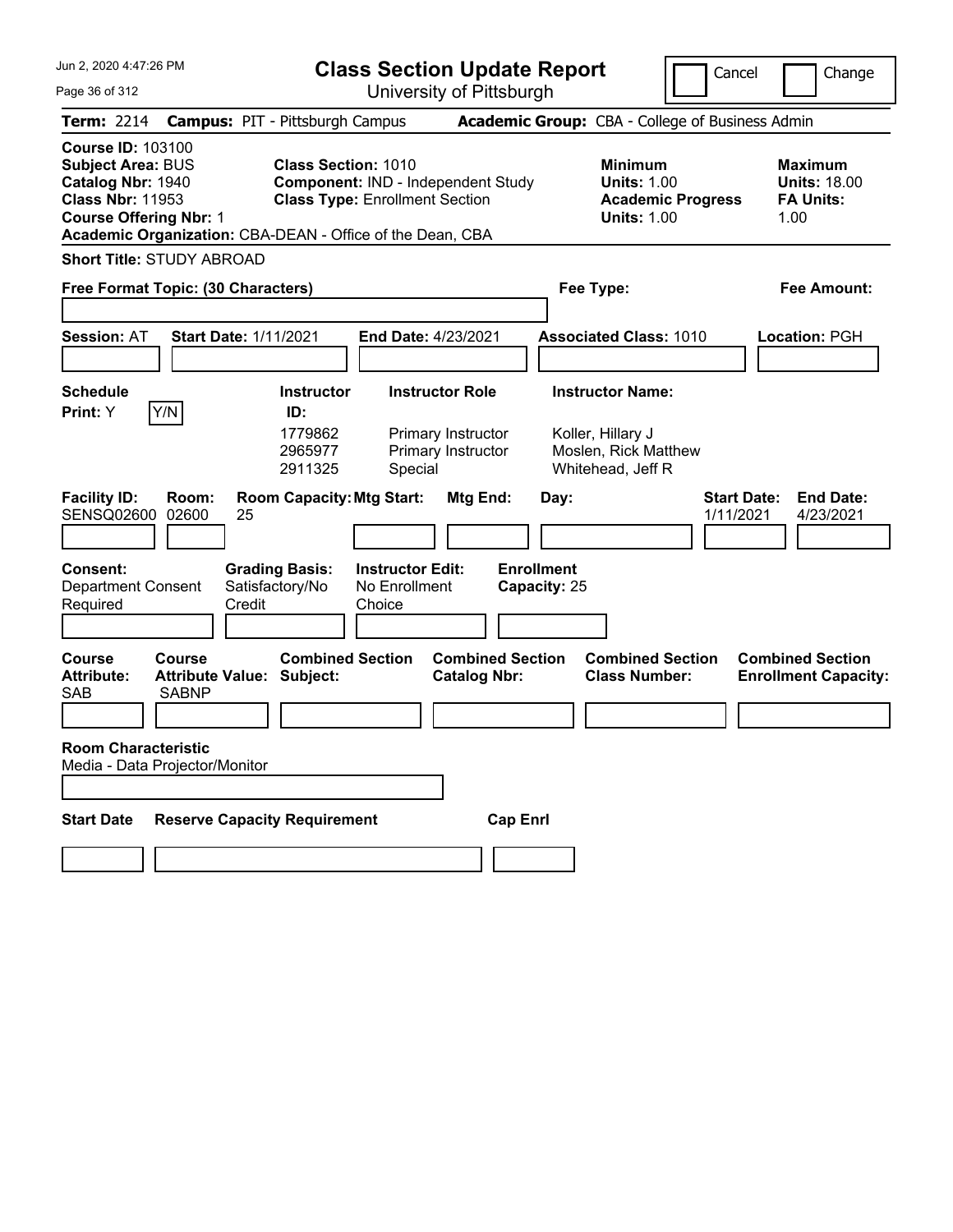| Jun 2, 2020 4:47:26 PM                                                                                                                                                                               |                                                             | <b>Class Section Update Report</b>                                                                     |                                                |                                                                                        | Cancel                          | Change                                                           |
|------------------------------------------------------------------------------------------------------------------------------------------------------------------------------------------------------|-------------------------------------------------------------|--------------------------------------------------------------------------------------------------------|------------------------------------------------|----------------------------------------------------------------------------------------|---------------------------------|------------------------------------------------------------------|
| Page 37 of 312                                                                                                                                                                                       |                                                             | University of Pittsburgh                                                                               |                                                |                                                                                        |                                 |                                                                  |
| Term: 2214                                                                                                                                                                                           | <b>Campus: PIT - Pittsburgh Campus</b>                      |                                                                                                        |                                                | Academic Group: CBA - College of Business Admin                                        |                                 |                                                                  |
| <b>Course ID: 187842</b><br><b>Subject Area: BUS</b><br>Catalog Nbr: 1950IS<br><b>Class Nbr: 25253</b><br><b>Course Offering Nbr: 1</b><br>Academic Organization: CBA-DEAN - Office of the Dean, CBA |                                                             | <b>Class Section: 1050</b><br><b>Component: LEC - Lecture</b><br><b>Class Type: Enrollment Section</b> |                                                | <b>Minimum</b><br><b>Units: 0.00</b><br><b>Academic Progress</b><br><b>Units: 0.00</b> |                                 | <b>Maximum</b><br><b>Units: 0.00</b><br><b>FA Units:</b><br>0.00 |
| <b>Short Title: GLBL BUS INSTIT: SHANGHAI - IS</b>                                                                                                                                                   |                                                             |                                                                                                        |                                                |                                                                                        |                                 |                                                                  |
| Free Format Topic: (30 Characters)                                                                                                                                                                   |                                                             |                                                                                                        |                                                | Fee Type:                                                                              |                                 | Fee Amount:                                                      |
| <b>Session: AT</b>                                                                                                                                                                                   | <b>Start Date: 1/11/2021</b>                                | End Date: 4/23/2021                                                                                    |                                                | <b>Associated Class: 1050</b>                                                          |                                 | <b>Location: PGH</b>                                             |
| <b>Schedule</b><br>Y/N<br><b>Print: N</b>                                                                                                                                                            | <b>Instructor</b><br>ID:<br>2911325                         | <b>Instructor Role</b><br>Special                                                                      |                                                | <b>Instructor Name:</b><br>Whitehead, Jeff R                                           |                                 |                                                                  |
| <b>Facility ID:</b><br>Room:<br>TBATBA<br>TBA                                                                                                                                                        | <b>Room Capacity: Mtg Start:</b><br>0                       |                                                                                                        | Mtg End:<br>Day:                               |                                                                                        | <b>Start Date:</b><br>1/11/2021 | <b>End Date:</b><br>4/23/2021                                    |
| <b>Consent:</b><br><b>Department Consent</b><br>Required                                                                                                                                             | <b>Grading Basis:</b><br>No Grade<br>Required               | <b>Instructor Edit:</b><br>No Enrollment<br>Choice                                                     | <b>Enrollment</b><br>Capacity: 50              |                                                                                        |                                 |                                                                  |
| <b>Course</b><br><b>Course</b><br><b>Attribute:</b><br>SAB<br><b>SAB</b><br><b>UCIS</b><br><b>ASP</b>                                                                                                | <b>Combined Section</b><br><b>Attribute Value: Subject:</b> |                                                                                                        | <b>Combined Section</b><br><b>Catalog Nbr:</b> | <b>Combined Section</b><br><b>Class Number:</b>                                        |                                 | <b>Combined Section</b><br><b>Enrollment Capacity:</b>           |
| <b>Room Characteristic</b>                                                                                                                                                                           |                                                             |                                                                                                        |                                                |                                                                                        |                                 |                                                                  |
|                                                                                                                                                                                                      |                                                             |                                                                                                        |                                                |                                                                                        |                                 |                                                                  |
| <b>Start Date</b>                                                                                                                                                                                    | <b>Reserve Capacity Requirement</b>                         |                                                                                                        | <b>Cap Enrl</b>                                |                                                                                        |                                 |                                                                  |
|                                                                                                                                                                                                      |                                                             |                                                                                                        |                                                |                                                                                        |                                 |                                                                  |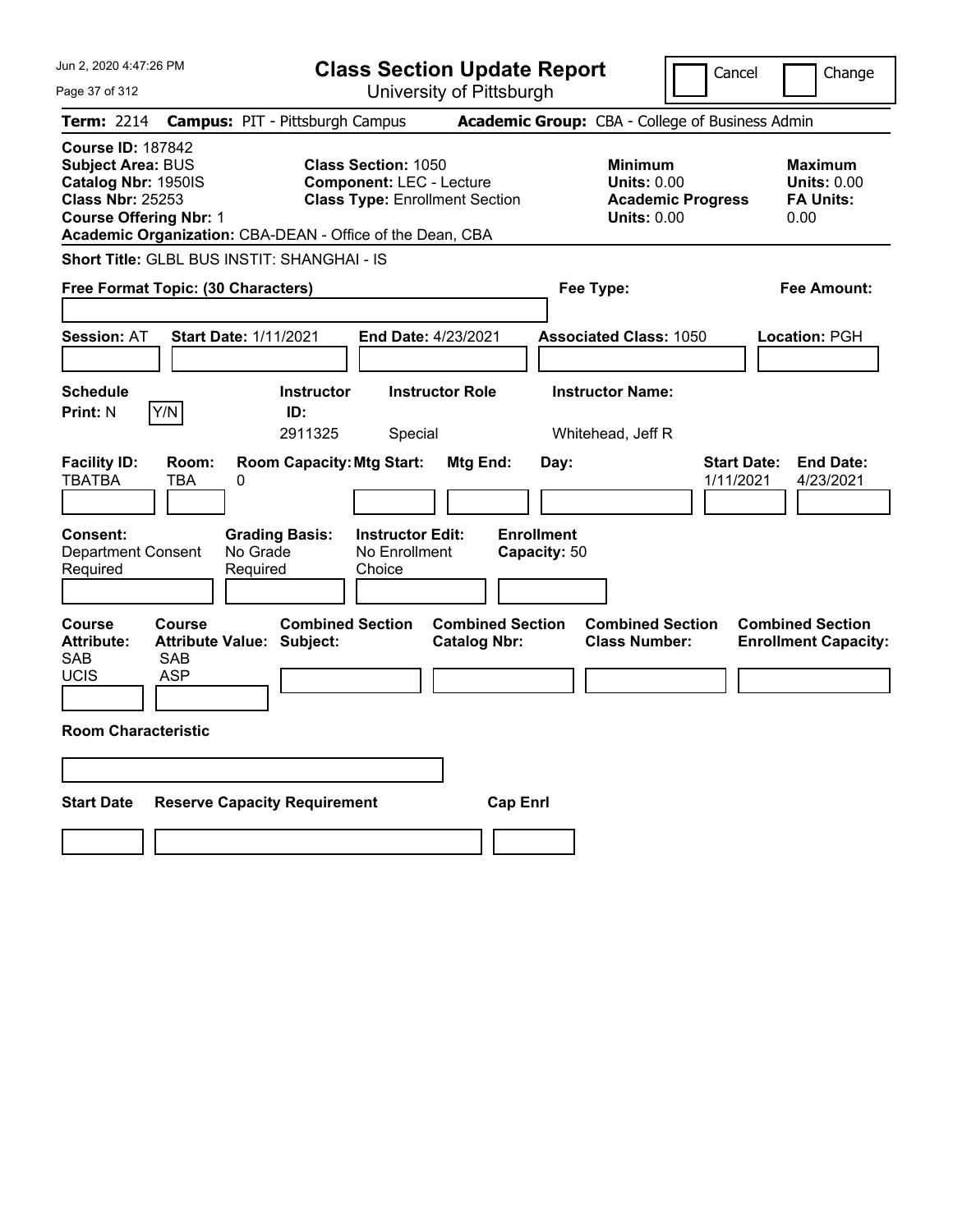| Jun 2, 2020 4:47:26 PM                                                                                                                                                                        | <b>Class Section Update Report</b>                                                                     |                                                                            | Cancel                          | Change                                                           |
|-----------------------------------------------------------------------------------------------------------------------------------------------------------------------------------------------|--------------------------------------------------------------------------------------------------------|----------------------------------------------------------------------------|---------------------------------|------------------------------------------------------------------|
| Page 38 of 312                                                                                                                                                                                | University of Pittsburgh                                                                               |                                                                            |                                 |                                                                  |
| Term: 2214                                                                                                                                                                                    | <b>Campus: PIT - Pittsburgh Campus</b>                                                                 | Academic Group: CBA - College of Business Admin                            |                                 |                                                                  |
| <b>Course ID: 187843</b><br>Subject Area: BUS<br>Catalog Nbr: 1950OS<br><b>Class Nbr: 25254</b><br><b>Course Offering Nbr: 1</b><br>Academic Organization: CBA-DEAN - Office of the Dean, CBA | <b>Class Section: 1050</b><br><b>Component: LEC - Lecture</b><br><b>Class Type: Enrollment Section</b> | <b>Minimum</b><br><b>Units: 0.00</b><br><b>Units: 0.00</b>                 | <b>Academic Progress</b>        | <b>Maximum</b><br><b>Units: 0.00</b><br><b>FA Units:</b><br>0.00 |
| Short Title: GLBL BUS INSTIT: SHANGHAI - OS                                                                                                                                                   |                                                                                                        |                                                                            |                                 |                                                                  |
| Free Format Topic: (30 Characters)                                                                                                                                                            |                                                                                                        | Fee Type:                                                                  |                                 | Fee Amount:                                                      |
| <b>Start Date: 1/11/2021</b><br><b>Session: AT</b>                                                                                                                                            | <b>End Date: 4/23/2021</b>                                                                             | <b>Associated Class: 1050</b>                                              |                                 | Location: PGH                                                    |
| <b>Schedule</b><br>Y/N<br><b>Print: N</b>                                                                                                                                                     | <b>Instructor</b><br><b>Instructor Role</b><br>ID:<br>2911325<br>Special                               | <b>Instructor Name:</b><br>Whitehead, Jeff R                               |                                 |                                                                  |
| <b>Facility ID:</b><br>Room:<br><b>TBATBA</b><br>TBA<br>0                                                                                                                                     | <b>Room Capacity: Mtg Start:</b>                                                                       | <b>Mtg End:</b><br>Day:                                                    | <b>Start Date:</b><br>1/11/2021 | <b>End Date:</b><br>4/23/2021                                    |
| <b>Grading Basis:</b><br><b>Consent:</b><br><b>Department Consent</b><br>No Grade<br>Required<br>Required                                                                                     | <b>Instructor Edit:</b><br>No Enrollment<br>Choice                                                     | <b>Enrollment</b><br>Capacity: 50                                          |                                 |                                                                  |
| <b>Course</b><br><b>Course</b><br><b>Attribute:</b><br><b>Attribute Value: Subject:</b><br>SAB<br>SAB<br><b>UCIS</b><br><b>ASP</b>                                                            | <b>Combined Section</b><br><b>Catalog Nbr:</b>                                                         | <b>Combined Section</b><br><b>Combined Section</b><br><b>Class Number:</b> |                                 | <b>Combined Section</b><br><b>Enrollment Capacity:</b>           |
| <b>Room Characteristic</b>                                                                                                                                                                    |                                                                                                        |                                                                            |                                 |                                                                  |
|                                                                                                                                                                                               |                                                                                                        |                                                                            |                                 |                                                                  |
| <b>Start Date</b><br><b>Reserve Capacity Requirement</b>                                                                                                                                      |                                                                                                        | <b>Cap Enrl</b>                                                            |                                 |                                                                  |
|                                                                                                                                                                                               |                                                                                                        |                                                                            |                                 |                                                                  |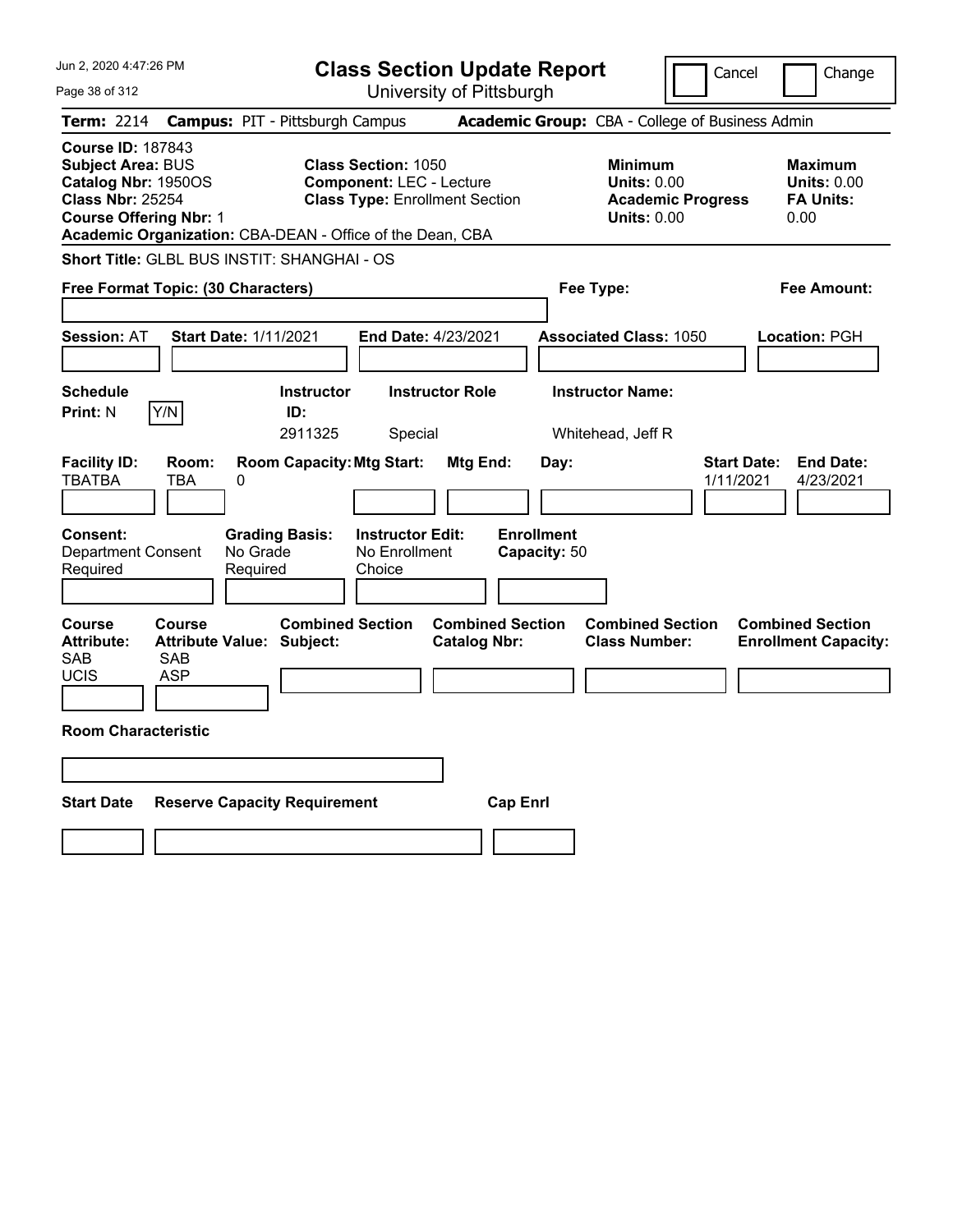| Jun 2, 2020 4:47:26 PM                                                                                                                | <b>Class Section Update Report</b>                                                                                                                                     |                                                                     | Cancel                                                               | Change                                                            |
|---------------------------------------------------------------------------------------------------------------------------------------|------------------------------------------------------------------------------------------------------------------------------------------------------------------------|---------------------------------------------------------------------|----------------------------------------------------------------------|-------------------------------------------------------------------|
| Page 39 of 312                                                                                                                        | University of Pittsburgh                                                                                                                                               |                                                                     |                                                                      |                                                                   |
| Term: 2214                                                                                                                            | <b>Campus: PIT - Pittsburgh Campus</b>                                                                                                                                 | Academic Group: CBA - College of Business Admin                     |                                                                      |                                                                   |
| <b>Course ID: 176418</b><br><b>Subject Area: BUS</b><br>Catalog Nbr: 1997<br><b>Class Nbr: 30412</b><br><b>Course Offering Nbr: 1</b> | <b>Class Section: 1020</b><br>Component: IND - Independent Study<br><b>Class Type: Enrollment Section</b><br>Academic Organization: CBA-DEAN - Office of the Dean, CBA | <b>Minimum</b>                                                      | <b>Units: 1.00</b><br><b>Academic Progress</b><br><b>Units: 1.00</b> | <b>Maximum</b><br><b>Units: 18.00</b><br><b>FA Units:</b><br>1.00 |
| Short Title: STUDY ABROAD: EXCHANGE PROGRAM                                                                                           |                                                                                                                                                                        |                                                                     |                                                                      |                                                                   |
| Free Format Topic: (30 Characters)                                                                                                    |                                                                                                                                                                        | Fee Type:                                                           |                                                                      | Fee Amount:                                                       |
| <b>Session: AT</b><br>Start Date: 1/11/2021                                                                                           | <b>End Date: 4/23/2021</b>                                                                                                                                             | <b>Associated Class: 1020</b>                                       |                                                                      | Location: PGH                                                     |
| <b>Schedule</b><br>Y/N<br>Print: Y                                                                                                    | <b>Instructor Role</b><br><b>Instructor</b><br>ID:<br>2949140<br>Primary Instructor<br>Primary Instructor<br>2961823                                                   | <b>Instructor Name:</b><br>Schultz, Bryan Paul<br>Schweber, Arielle |                                                                      |                                                                   |
| <b>Facility ID:</b><br>Room:<br><b>TBATBA</b><br>TBA<br>0                                                                             | <b>Room Capacity: Mtg Start:</b>                                                                                                                                       | Mtg End:<br>Day:                                                    | <b>Start Date:</b><br>1/11/2021                                      | <b>End Date:</b><br>4/23/2021                                     |
| <b>Consent:</b><br>No Special Consent<br>Credit<br>Required                                                                           | <b>Grading Basis:</b><br><b>Instructor Edit:</b><br>Satisfactory/No<br>No Enrollment<br>Choice                                                                         | <b>Enrollment</b><br>Capacity: 50                                   |                                                                      |                                                                   |
| <b>Course</b><br>Course<br><b>Attribute:</b><br><b>Attribute Value: Subject:</b>                                                      | <b>Combined Section</b>                                                                                                                                                | <b>Combined Section</b><br><b>Catalog Nbr:</b>                      | <b>Combined Section</b><br><b>Class Number:</b>                      | <b>Combined Section</b><br><b>Enrollment Capacity:</b>            |
|                                                                                                                                       |                                                                                                                                                                        |                                                                     |                                                                      |                                                                   |
| <b>Room Characteristic</b>                                                                                                            |                                                                                                                                                                        |                                                                     |                                                                      |                                                                   |
|                                                                                                                                       |                                                                                                                                                                        |                                                                     |                                                                      |                                                                   |
| <b>Start Date</b>                                                                                                                     | <b>Reserve Capacity Requirement</b>                                                                                                                                    | <b>Cap Enri</b>                                                     |                                                                      |                                                                   |
|                                                                                                                                       |                                                                                                                                                                        |                                                                     |                                                                      |                                                                   |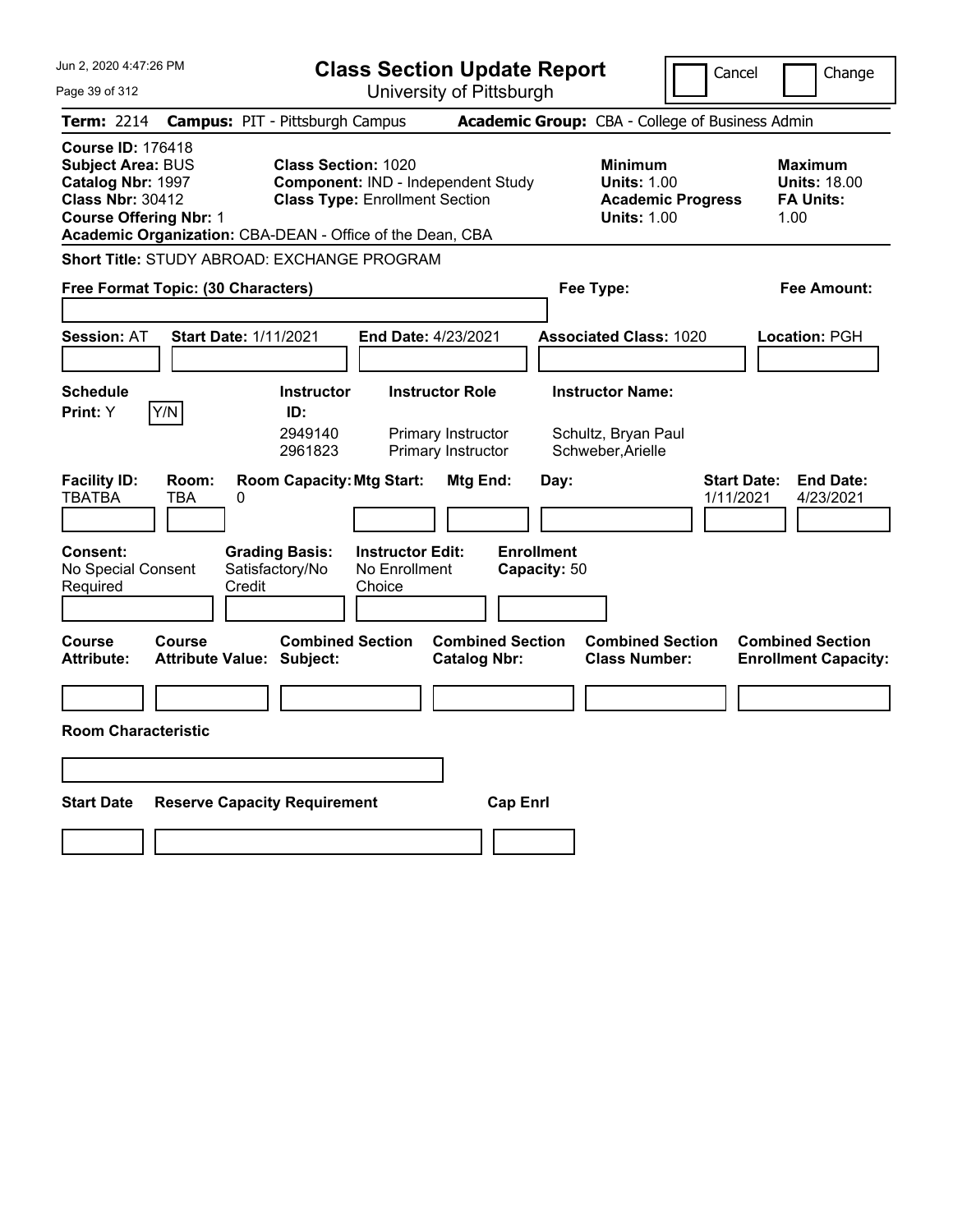| Jun 2, 2020 4:47:26 PM                                                                                                                                                                             |                                                             | <b>Class Section Update Report</b>                                          |                                                |                                   |                                                                                        | Cancel                          | Change                                                            |
|----------------------------------------------------------------------------------------------------------------------------------------------------------------------------------------------------|-------------------------------------------------------------|-----------------------------------------------------------------------------|------------------------------------------------|-----------------------------------|----------------------------------------------------------------------------------------|---------------------------------|-------------------------------------------------------------------|
| Page 40 of 312                                                                                                                                                                                     |                                                             |                                                                             | University of Pittsburgh                       |                                   |                                                                                        |                                 |                                                                   |
| <b>Term: 2214</b>                                                                                                                                                                                  | <b>Campus: PIT - Pittsburgh Campus</b>                      |                                                                             |                                                |                                   | Academic Group: CBA - College of Business Admin                                        |                                 |                                                                   |
| <b>Course ID: 176418</b><br><b>Subject Area: BUS</b><br>Catalog Nbr: 1997<br><b>Class Nbr: 15309</b><br><b>Course Offering Nbr: 1</b><br>Academic Organization: CBA-DEAN - Office of the Dean, CBA | <b>Class Section: 1090</b>                                  | Component: IND - Independent Study<br><b>Class Type: Enrollment Section</b> |                                                |                                   | <b>Minimum</b><br><b>Units: 1.00</b><br><b>Academic Progress</b><br><b>Units: 1.00</b> |                                 | <b>Maximum</b><br><b>Units: 18.00</b><br><b>FA Units:</b><br>1.00 |
| <b>Short Title: STUDY ABROAD: EXCHANGE PROGRAM</b>                                                                                                                                                 |                                                             |                                                                             |                                                |                                   |                                                                                        |                                 |                                                                   |
| Free Format Topic: (30 Characters)                                                                                                                                                                 |                                                             |                                                                             |                                                |                                   | Fee Type:                                                                              |                                 | Fee Amount:                                                       |
| <b>Session: AT</b>                                                                                                                                                                                 | <b>Start Date: 1/11/2021</b>                                | <b>End Date: 4/23/2021</b>                                                  |                                                |                                   | <b>Associated Class: 1090</b>                                                          |                                 | Location: PGH                                                     |
| <b>Schedule</b><br>Y/N<br>Print: Y                                                                                                                                                                 | <b>Instructor</b><br>ID:<br>1779862<br>2911325              | <b>Instructor Role</b>                                                      | Primary Instructor<br>Primary Instructor       |                                   | <b>Instructor Name:</b><br>Koller, Hillary J<br>Whitehead, Jeff R                      |                                 |                                                                   |
| <b>Facility ID:</b><br>Room:<br><b>SENSQ02600</b><br>02600                                                                                                                                         | <b>Room Capacity: Mtg Start:</b><br>25                      |                                                                             | <b>Mtg End:</b>                                | Day:                              |                                                                                        | <b>Start Date:</b><br>1/11/2021 | <b>End Date:</b><br>4/23/2021                                     |
| <b>Consent:</b><br>No Special Consent<br>Required                                                                                                                                                  | <b>Grading Basis:</b><br>Satisfactory/No<br>Credit          | <b>Instructor Edit:</b><br>No Enrollment<br>Choice                          |                                                | <b>Enrollment</b><br>Capacity: 25 |                                                                                        |                                 |                                                                   |
| Course<br><b>Course</b><br><b>Attribute:</b>                                                                                                                                                       | <b>Combined Section</b><br><b>Attribute Value: Subject:</b> |                                                                             | <b>Combined Section</b><br><b>Catalog Nbr:</b> |                                   | <b>Combined Section</b><br><b>Class Number:</b>                                        |                                 | <b>Combined Section</b><br><b>Enrollment Capacity:</b>            |
|                                                                                                                                                                                                    |                                                             |                                                                             |                                                |                                   |                                                                                        |                                 |                                                                   |
| <b>Room Characteristic</b><br>Media - Data Projector/Monitor                                                                                                                                       |                                                             |                                                                             |                                                |                                   |                                                                                        |                                 |                                                                   |
| <b>Start Date</b>                                                                                                                                                                                  | <b>Reserve Capacity Requirement</b>                         |                                                                             | <b>Cap Enrl</b>                                |                                   |                                                                                        |                                 |                                                                   |
|                                                                                                                                                                                                    |                                                             |                                                                             |                                                |                                   |                                                                                        |                                 |                                                                   |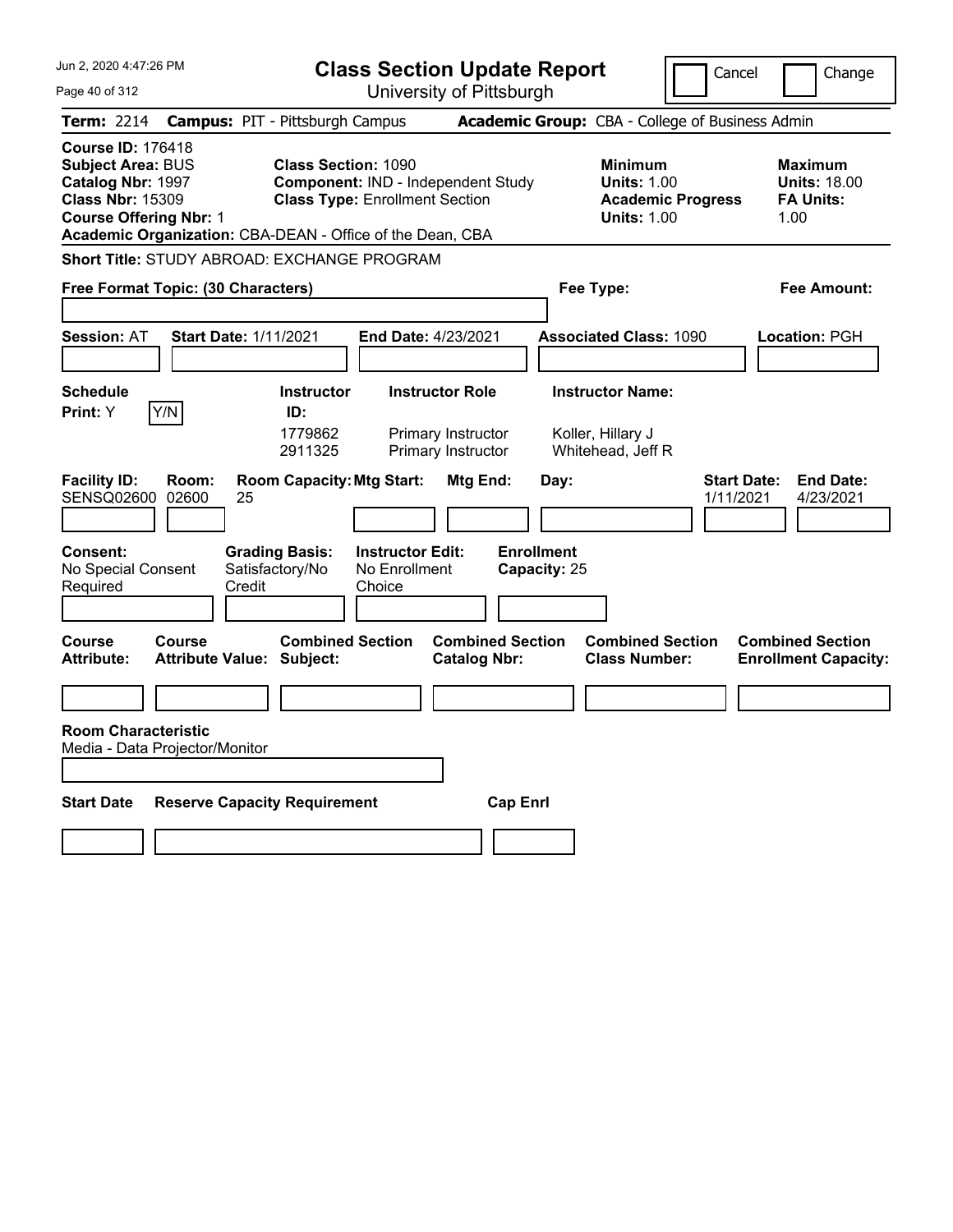| Jun 2, 2020 4:47:26 PM                                                                                                                   |                                                                                                                                                                     | <b>Class Section Update Report</b>                     |                                                                                        | Cancel<br>Change                                                 |
|------------------------------------------------------------------------------------------------------------------------------------------|---------------------------------------------------------------------------------------------------------------------------------------------------------------------|--------------------------------------------------------|----------------------------------------------------------------------------------------|------------------------------------------------------------------|
| Page 41 of 312                                                                                                                           |                                                                                                                                                                     | University of Pittsburgh                               |                                                                                        |                                                                  |
| Term: 2214                                                                                                                               | <b>Campus: PIT - Pittsburgh Campus</b>                                                                                                                              |                                                        | Academic Group: CBA - College of Business Admin                                        |                                                                  |
| <b>Course ID: 103168</b><br><b>Subject Area: BUSACC</b><br>Catalog Nbr: 0030<br><b>Class Nbr: 11956</b><br><b>Course Offering Nbr: 1</b> | <b>Class Section: 1040</b><br><b>Component: LEC - Lecture</b><br><b>Class Type: Enrollment Section</b><br>Academic Organization: CBA-DEAN - Office of the Dean, CBA |                                                        | <b>Minimum</b><br><b>Units: 3.00</b><br><b>Academic Progress</b><br><b>Units: 3.00</b> | <b>Maximum</b><br><b>Units: 3.00</b><br><b>FA Units:</b><br>3.00 |
| <b>Short Title: FINANCIAL ACCOUNTING</b>                                                                                                 |                                                                                                                                                                     |                                                        |                                                                                        |                                                                  |
| Free Format Topic: (30 Characters)                                                                                                       |                                                                                                                                                                     |                                                        | Fee Type:                                                                              | Fee Amount:                                                      |
| Session: SE3                                                                                                                             | <b>Start Date: 1/11/2021</b>                                                                                                                                        | <b>End Date: 5/1/2021</b>                              | <b>Associated Class: 1040</b>                                                          | Location: PGH                                                    |
| <b>Schedule</b><br>Y/N<br>Print: Y                                                                                                       | <b>Instructor</b><br>ID:<br>3545747                                                                                                                                 | <b>Instructor Role</b><br><b>Primary Instructor</b>    | <b>Instructor Name:</b><br>Yurko, Amy Jo                                               |                                                                  |
| <b>Facility ID:</b><br>Room:<br><b>NEEDSAROOM</b>                                                                                        | <b>Room Capacity: Mtg Start:</b><br>6:30 PM                                                                                                                         | Mtg End:<br>$9:00$ PM                                  | Day:<br>Tu                                                                             | <b>Start Date:</b><br><b>End Date:</b><br>1/11/2021<br>5/1/2021  |
| <b>Consent:</b><br>No Special Consent<br>Required                                                                                        | <b>Grading Basis:</b><br><b>Instructor Edit:</b><br>No Enrollment<br>Letter Grade<br>Choice                                                                         |                                                        | <b>Enrollment</b><br>Capacity: 70                                                      |                                                                  |
| Course<br><b>Course</b><br><b>Attribute:</b>                                                                                             | <b>Combined Section</b><br><b>Attribute Value: Subject:</b><br><b>CDACCT</b>                                                                                        | <b>Combined Section</b><br><b>Catalog Nbr:</b><br>6030 | <b>Combined Section</b><br><b>Class Number:</b><br>12068                               | <b>Combined Section</b><br><b>Enrollment Capacity:</b><br>10     |
| <b>Room Characteristic</b><br>Media - Data Projector/Monitor<br>PeopleSoft - Scheduled (PS)<br><b>Start Date</b>                         | <b>Reserve Capacity Requirement</b>                                                                                                                                 | <b>Cap Enrl</b>                                        |                                                                                        |                                                                  |
|                                                                                                                                          |                                                                                                                                                                     |                                                        |                                                                                        |                                                                  |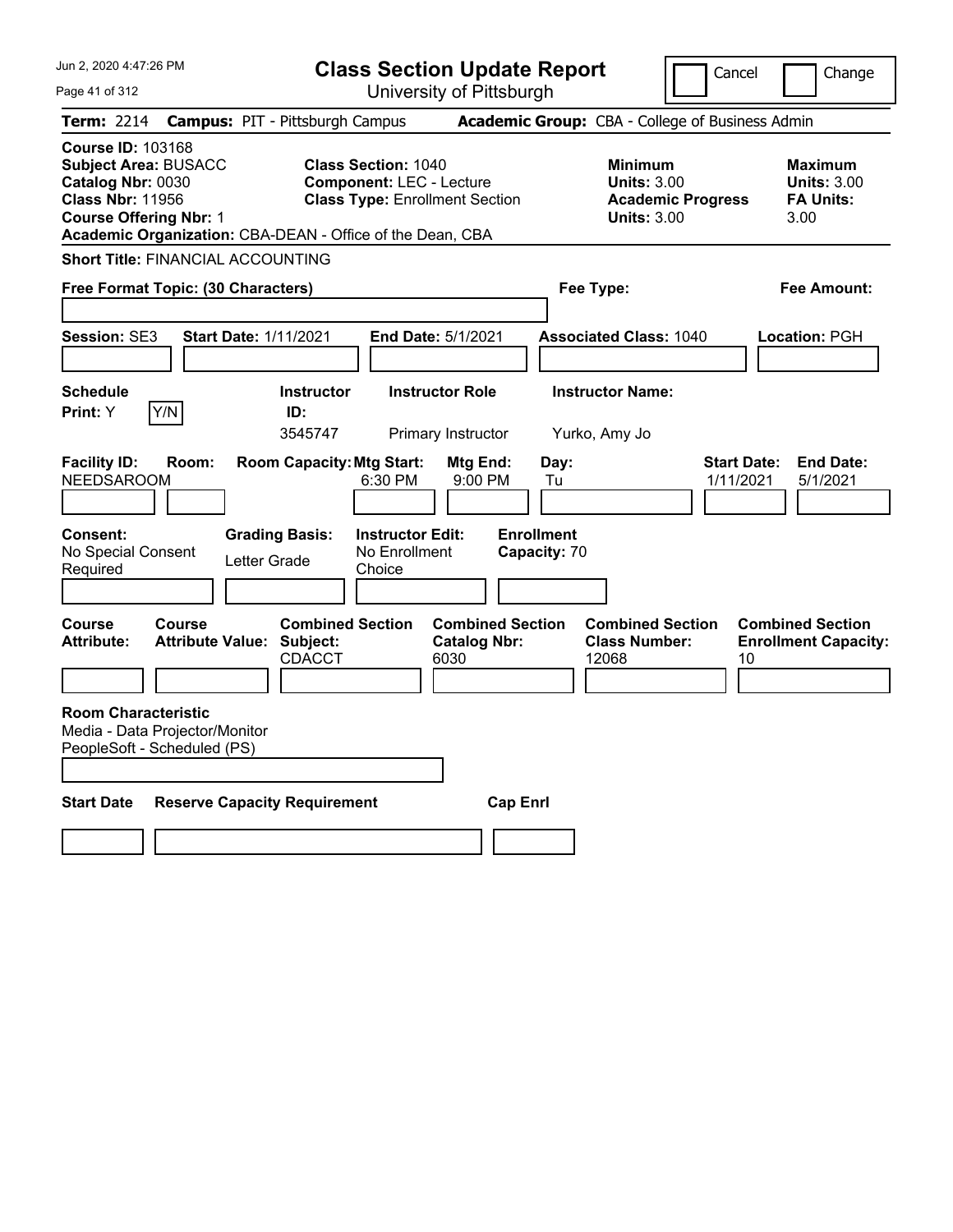| Jun 2, 2020 4:47:26 PM<br>Page 42 of 312                                                                                                                                                              | <b>Class Section Update Report</b><br>University of Pittsburgh                                                |                                                                                        | Cancel<br>Change                                                 |
|-------------------------------------------------------------------------------------------------------------------------------------------------------------------------------------------------------|---------------------------------------------------------------------------------------------------------------|----------------------------------------------------------------------------------------|------------------------------------------------------------------|
| <b>Term: 2214</b>                                                                                                                                                                                     | <b>Campus: PIT - Pittsburgh Campus</b>                                                                        | Academic Group: CBA - College of Business Admin                                        |                                                                  |
| <b>Course ID: 103168</b><br><b>Subject Area: BUSACC</b><br>Catalog Nbr: 0030<br><b>Class Nbr: 12009</b><br><b>Course Offering Nbr: 1</b><br>Academic Organization: CBA-DEAN - Office of the Dean, CBA | <b>Class Section: 1050</b><br><b>Component: REC - Recitation</b><br><b>Class Type: Non-Enrollment Section</b> | <b>Minimum</b><br><b>Units: 3.00</b><br><b>Academic Progress</b><br><b>Units: 3.00</b> | <b>Maximum</b><br><b>Units: 3.00</b><br><b>FA Units:</b><br>3.00 |
| <b>Short Title: FINANCIAL ACCOUNTING</b>                                                                                                                                                              |                                                                                                               |                                                                                        |                                                                  |
| Free Format Topic: (30 Characters)                                                                                                                                                                    |                                                                                                               | Fee Type:                                                                              | Fee Amount:                                                      |
| Session: SE3<br><b>Start Date: 1/11/2021</b>                                                                                                                                                          | End Date: 5/1/2021                                                                                            | <b>Associated Class: 1040</b>                                                          | Location: PGH                                                    |
| <b>Schedule</b><br>Y/N<br>Print: Y                                                                                                                                                                    | <b>Instructor Role</b><br><b>Instructor</b><br>ID:<br>3545747<br>Primary Instructor                           | <b>Instructor Name:</b><br>Yurko, Amy Jo                                               |                                                                  |
| <b>Facility ID:</b><br>Room:<br><b>NEEDSAROOM</b>                                                                                                                                                     | <b>Room Capacity: Mtg Start:</b><br>Mtg End:<br>$9:05$ PM<br>9:55 PM                                          | Day:<br>Tu                                                                             | <b>End Date:</b><br><b>Start Date:</b><br>1/11/2021<br>5/1/2021  |
| Consent:<br>No Special Consent<br>Letter Grade<br>Required                                                                                                                                            | <b>Grading Basis:</b><br><b>Instructor Edit:</b><br>No Enrollment<br>Choice                                   | <b>Enrollment</b><br>Capacity: 70                                                      |                                                                  |
| Course<br>Course<br><b>Attribute Value: Subject:</b><br><b>Attribute:</b>                                                                                                                             | <b>Combined Section</b><br><b>Combined Section</b><br><b>Catalog Nbr:</b><br>CDACCT<br>6030                   | <b>Combined Section</b><br><b>Class Number:</b><br>12095                               | <b>Combined Section</b><br><b>Enrollment Capacity:</b><br>10     |
| <b>Room Characteristic</b><br>Media - Data Projector/Monitor<br>PeopleSoft - Scheduled (PS)                                                                                                           |                                                                                                               |                                                                                        |                                                                  |
| <b>Start Date</b><br><b>Reserve Capacity Requirement</b>                                                                                                                                              |                                                                                                               | <b>Cap Enrl</b>                                                                        |                                                                  |
|                                                                                                                                                                                                       |                                                                                                               |                                                                                        |                                                                  |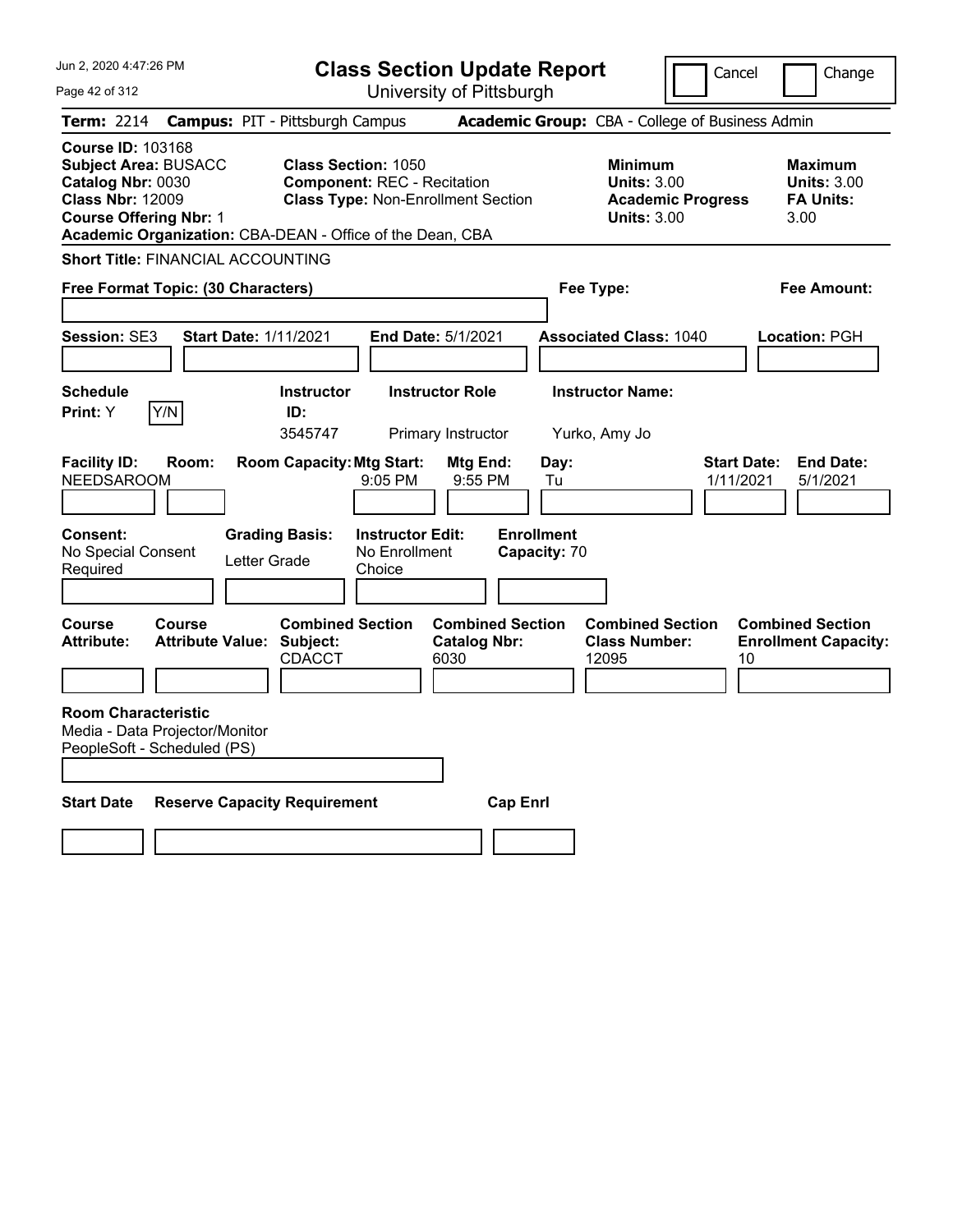| Jun 2, 2020 4:47:26 PM                                                                                                                                                                                |                                                                    |                                  |                                                               | <b>Class Section Update Report</b>             |                                    |                                                                                        | Cancel                          | Change                                                    |
|-------------------------------------------------------------------------------------------------------------------------------------------------------------------------------------------------------|--------------------------------------------------------------------|----------------------------------|---------------------------------------------------------------|------------------------------------------------|------------------------------------|----------------------------------------------------------------------------------------|---------------------------------|-----------------------------------------------------------|
| Page 43 of 312                                                                                                                                                                                        |                                                                    |                                  |                                                               | University of Pittsburgh                       |                                    |                                                                                        |                                 |                                                           |
| Term: 2214                                                                                                                                                                                            | <b>Campus: PIT - Pittsburgh Campus</b>                             |                                  |                                                               |                                                |                                    | Academic Group: CBA - College of Business Admin                                        |                                 |                                                           |
| <b>Course ID: 103168</b><br><b>Subject Area: BUSACC</b><br>Catalog Nbr: 0030<br><b>Class Nbr: 11955</b><br><b>Course Offering Nbr: 1</b><br>Academic Organization: CBA-DEAN - Office of the Dean, CBA |                                                                    |                                  | <b>Class Section: 1060</b><br><b>Component: LEC - Lecture</b> | <b>Class Type: Enrollment Section</b>          |                                    | <b>Minimum</b><br><b>Units: 3.00</b><br><b>Academic Progress</b><br><b>Units: 3.00</b> |                                 | Maximum<br><b>Units: 3.00</b><br><b>FA Units:</b><br>3.00 |
| <b>Short Title: FINANCIAL ACCOUNTING</b>                                                                                                                                                              |                                                                    |                                  |                                                               |                                                |                                    |                                                                                        |                                 |                                                           |
| Free Format Topic: (30 Characters)                                                                                                                                                                    |                                                                    |                                  |                                                               |                                                | Fee Type:                          |                                                                                        |                                 | Fee Amount:                                               |
| <b>Session: AT</b>                                                                                                                                                                                    | <b>Start Date: 1/11/2021</b>                                       |                                  | <b>End Date: 4/23/2021</b>                                    |                                                |                                    | <b>Associated Class: 1060</b>                                                          |                                 | Location: PGH                                             |
| <b>Schedule</b>                                                                                                                                                                                       |                                                                    | <b>Instructor</b>                |                                                               | <b>Instructor Role</b>                         |                                    | <b>Instructor Name:</b>                                                                |                                 |                                                           |
| Y/N<br>Print: Y                                                                                                                                                                                       |                                                                    | ID:<br>2929194                   |                                                               | Primary Instructor                             | Boyas, Elise A                     |                                                                                        |                                 |                                                           |
| <b>Facility ID:</b><br><b>NEEDSAROOM</b>                                                                                                                                                              | Room:                                                              | <b>Room Capacity: Mtg Start:</b> | 3:30 PM                                                       | Mtg End:<br>4:45 PM                            | Day:<br>TuTh                       |                                                                                        | <b>Start Date:</b><br>1/11/2021 | <b>End Date:</b><br>4/23/2021                             |
| <b>Consent:</b><br>No Special Consent<br>Required                                                                                                                                                     | Letter Grade                                                       | <b>Grading Basis:</b>            | <b>Instructor Edit:</b><br>No Enrollment<br>Choice            |                                                | <b>Enrollment</b><br>Capacity: 125 |                                                                                        |                                 |                                                           |
| <b>Course</b><br><b>Attribute:</b><br>FNL                                                                                                                                                             | <b>Course</b><br><b>Attribute Value: Subject:</b><br><b>DEPART</b> | <b>Combined Section</b>          |                                                               | <b>Combined Section</b><br><b>Catalog Nbr:</b> |                                    | <b>Combined Section</b><br><b>Class Number:</b>                                        |                                 | <b>Combined Section</b><br><b>Enrollment Capacity:</b>    |
| <b>Room Characteristic</b><br>Media - Data Projector/Monitor<br>PeopleSoft - Scheduled (PS)                                                                                                           |                                                                    |                                  |                                                               |                                                |                                    |                                                                                        |                                 |                                                           |
| <b>Start Date</b>                                                                                                                                                                                     | <b>Reserve Capacity Requirement</b>                                |                                  |                                                               | <b>Cap Enrl</b>                                |                                    |                                                                                        |                                 |                                                           |
|                                                                                                                                                                                                       |                                                                    |                                  |                                                               |                                                |                                    |                                                                                        |                                 |                                                           |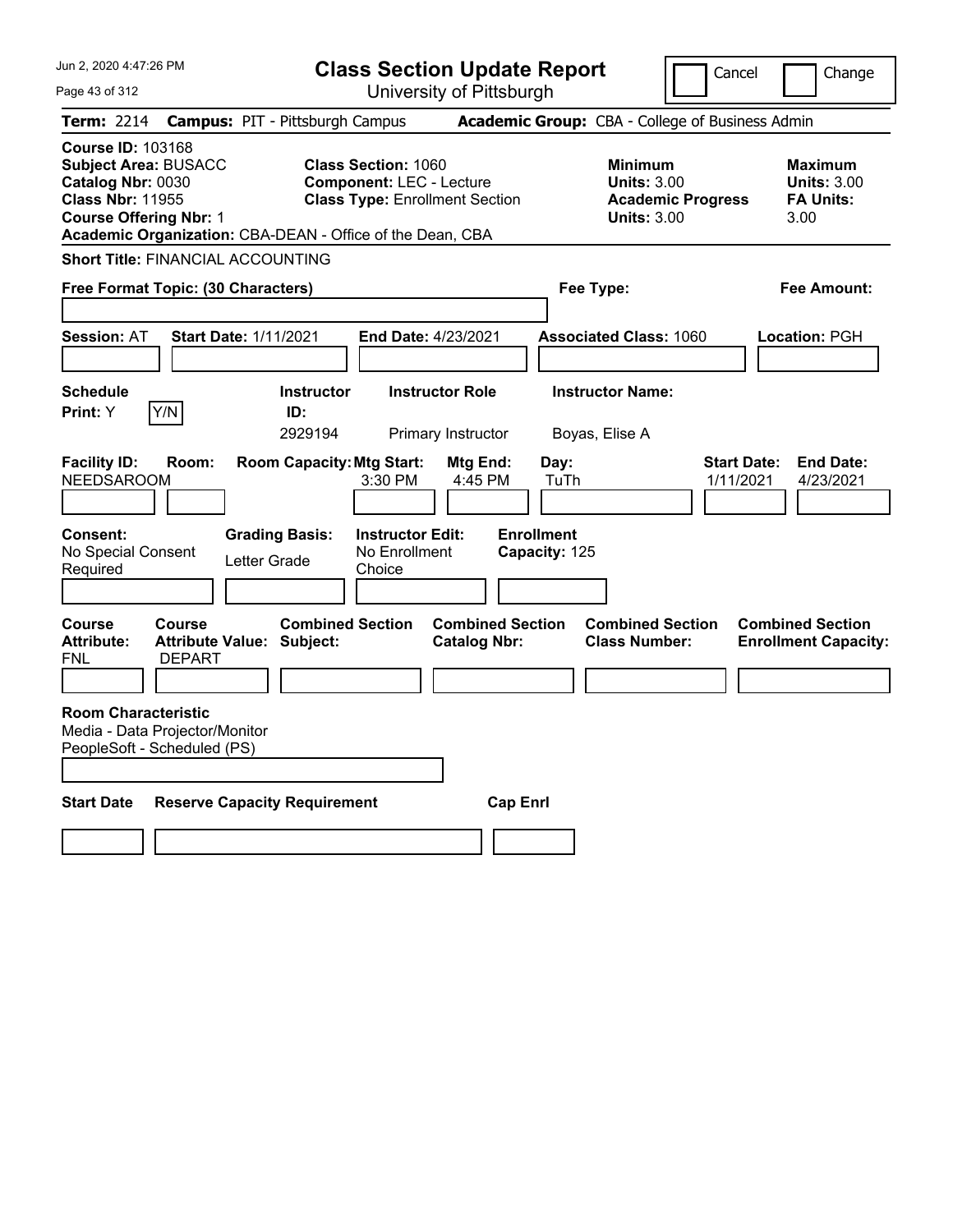| Jun 2, 2020 4:47:26 PM<br>Page 44 of 312                                                                                                                                                              | <b>Class Section Update Report</b>                                                                            | University of Pittsburgh                       |                                                                                        | Change<br>Cancel                                                 |
|-------------------------------------------------------------------------------------------------------------------------------------------------------------------------------------------------------|---------------------------------------------------------------------------------------------------------------|------------------------------------------------|----------------------------------------------------------------------------------------|------------------------------------------------------------------|
| <b>Term: 2214</b>                                                                                                                                                                                     | <b>Campus: PIT - Pittsburgh Campus</b>                                                                        |                                                | Academic Group: CBA - College of Business Admin                                        |                                                                  |
| <b>Course ID: 103168</b><br><b>Subject Area: BUSACC</b><br>Catalog Nbr: 0030<br><b>Class Nbr: 29649</b><br><b>Course Offering Nbr: 1</b><br>Academic Organization: CBA-DEAN - Office of the Dean, CBA | <b>Class Section: 1065</b><br><b>Component: REC - Recitation</b><br><b>Class Type: Non-Enrollment Section</b> |                                                | <b>Minimum</b><br><b>Units: 3.00</b><br><b>Academic Progress</b><br><b>Units: 3.00</b> | <b>Maximum</b><br><b>Units: 3.00</b><br><b>FA Units:</b><br>3.00 |
| <b>Short Title: FINANCIAL ACCOUNTING</b>                                                                                                                                                              |                                                                                                               |                                                |                                                                                        |                                                                  |
| Free Format Topic: (30 Characters)                                                                                                                                                                    |                                                                                                               |                                                | Fee Type:                                                                              | <b>Fee Amount:</b>                                               |
| <b>Session: AT</b><br><b>Start Date: 1/11/2021</b>                                                                                                                                                    | End Date: 4/23/2021                                                                                           |                                                | <b>Associated Class: 1060</b>                                                          | Location: PGH                                                    |
| <b>Schedule</b>                                                                                                                                                                                       | <b>Instructor</b><br><b>Instructor Role</b>                                                                   |                                                | <b>Instructor Name:</b>                                                                |                                                                  |
| Y/N<br><b>Print:</b> Y                                                                                                                                                                                | ID:<br>0                                                                                                      |                                                | No Instructor Assigned                                                                 |                                                                  |
| <b>Facility ID:</b><br>Room:<br><b>NEEDSAROOM</b>                                                                                                                                                     | <b>Room Capacity: Mtg Start:</b><br>11:00 AM                                                                  | Mtg End:<br>Day:<br>11:50 AM<br>Fr             |                                                                                        | <b>Start Date:</b><br><b>End Date:</b><br>1/11/2021<br>4/23/2021 |
| <b>Consent:</b><br>No Special Consent<br>Letter Grade<br>Required                                                                                                                                     | <b>Grading Basis:</b><br><b>Instructor Edit:</b><br>No Enrollment<br>Choice                                   | <b>Enrollment</b><br>Capacity: 35              |                                                                                        |                                                                  |
| <b>Course</b><br><b>Course</b><br><b>Attribute Value: Subject:</b><br><b>Attribute:</b>                                                                                                               | <b>Combined Section</b>                                                                                       | <b>Combined Section</b><br><b>Catalog Nbr:</b> | <b>Combined Section</b><br><b>Class Number:</b>                                        | <b>Combined Section</b><br><b>Enrollment Capacity:</b>           |
|                                                                                                                                                                                                       |                                                                                                               |                                                |                                                                                        |                                                                  |
| <b>Room Characteristic</b><br>PeopleSoft - Scheduled (PS)                                                                                                                                             |                                                                                                               |                                                |                                                                                        |                                                                  |
| <b>Start Date</b><br><b>Reserve Capacity Requirement</b>                                                                                                                                              |                                                                                                               | <b>Cap Enrl</b>                                |                                                                                        |                                                                  |
|                                                                                                                                                                                                       |                                                                                                               |                                                |                                                                                        |                                                                  |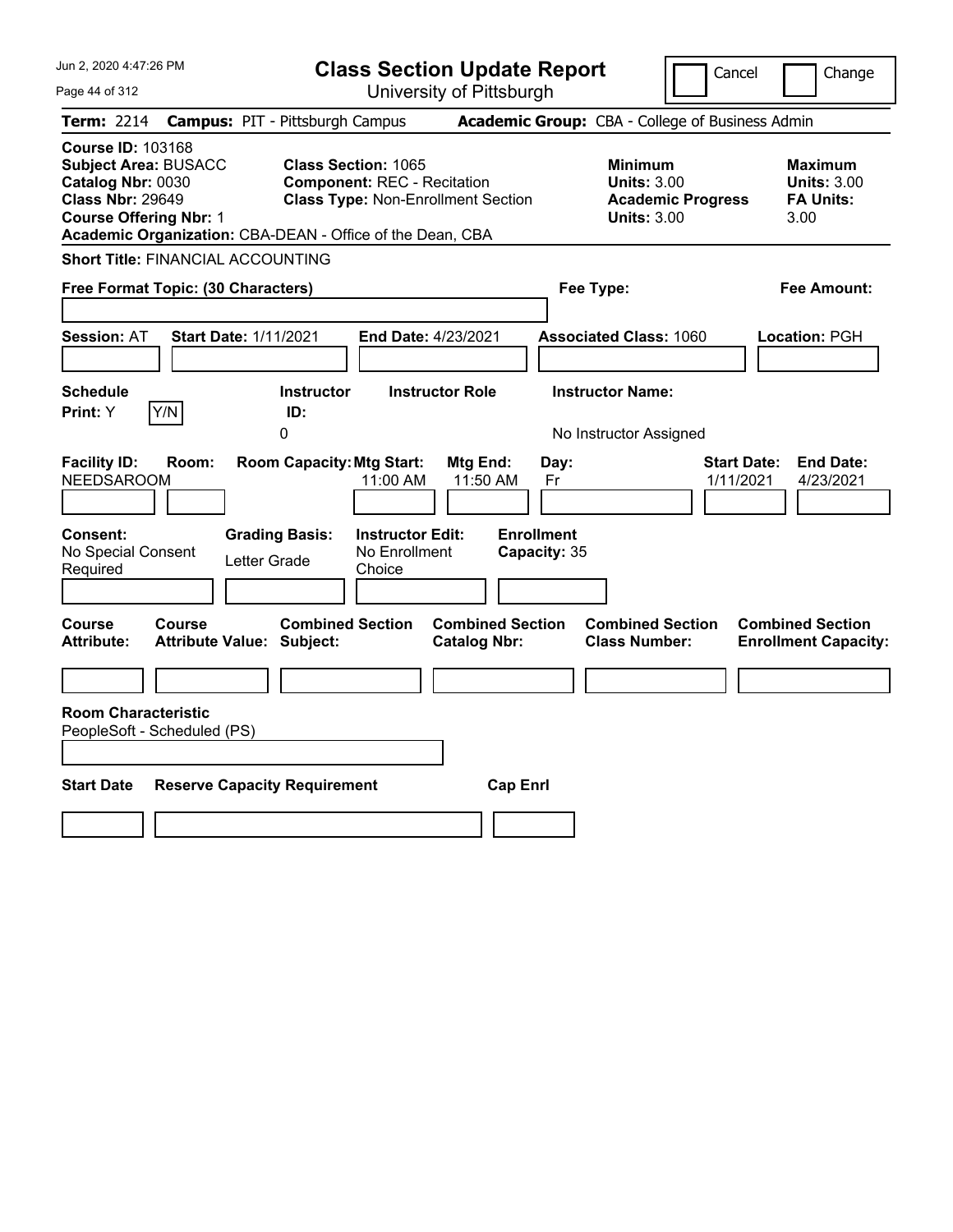| Jun 2, 2020 4:47:26 PM<br>Page 45 of 312                                                                                                                                                              | <b>Class Section Update Report</b><br>University of Pittsburgh                                                |                                                                                                   | Cancel                          | Change                                                           |
|-------------------------------------------------------------------------------------------------------------------------------------------------------------------------------------------------------|---------------------------------------------------------------------------------------------------------------|---------------------------------------------------------------------------------------------------|---------------------------------|------------------------------------------------------------------|
| <b>Term: 2214</b>                                                                                                                                                                                     | <b>Campus: PIT - Pittsburgh Campus</b>                                                                        | Academic Group: CBA - College of Business Admin                                                   |                                 |                                                                  |
| <b>Course ID: 103168</b><br><b>Subject Area: BUSACC</b><br>Catalog Nbr: 0030<br><b>Class Nbr: 27104</b><br><b>Course Offering Nbr: 1</b><br>Academic Organization: CBA-DEAN - Office of the Dean, CBA | <b>Class Section: 1070</b><br><b>Component: REC - Recitation</b><br><b>Class Type: Non-Enrollment Section</b> | <b>Minimum</b><br><b>Units: 3.00</b><br><b>Units: 3.00</b>                                        | <b>Academic Progress</b>        | <b>Maximum</b><br><b>Units: 3.00</b><br><b>FA Units:</b><br>3.00 |
| <b>Short Title: FINANCIAL ACCOUNTING</b><br>Free Format Topic: (30 Characters)                                                                                                                        |                                                                                                               | Fee Type:                                                                                         |                                 | Fee Amount:                                                      |
| <b>Start Date: 1/11/2021</b><br><b>Session: AT</b>                                                                                                                                                    | End Date: 4/23/2021                                                                                           | <b>Associated Class: 1060</b>                                                                     |                                 | Location: PGH                                                    |
| <b>Schedule</b><br>Y/N<br><b>Print:</b> Y                                                                                                                                                             | <b>Instructor</b><br><b>Instructor Role</b><br>ID:<br>0                                                       | <b>Instructor Name:</b><br>No Instructor Assigned                                                 |                                 |                                                                  |
| <b>Facility ID:</b><br>Room:<br>NEEDSAROOM                                                                                                                                                            | <b>Room Capacity: Mtg Start:</b><br>10:00 AM                                                                  | Mtg End:<br>Day:<br>10:50 AM<br>Fr                                                                | <b>Start Date:</b><br>1/11/2021 | <b>End Date:</b><br>4/23/2021                                    |
| Consent:<br>No Special Consent<br>Letter Grade<br>Required                                                                                                                                            | <b>Grading Basis:</b><br><b>Instructor Edit:</b><br>No Enrollment<br>Choice                                   | <b>Enrollment</b><br>Capacity: 35                                                                 |                                 |                                                                  |
| Course<br>Course<br><b>Attribute:</b><br><b>Attribute Value: Subject:</b>                                                                                                                             | <b>Combined Section</b>                                                                                       | <b>Combined Section</b><br><b>Combined Section</b><br><b>Class Number:</b><br><b>Catalog Nbr:</b> |                                 | <b>Combined Section</b><br><b>Enrollment Capacity:</b>           |
| <b>Room Characteristic</b><br>PeopleSoft - Scheduled (PS)                                                                                                                                             |                                                                                                               |                                                                                                   |                                 |                                                                  |
| <b>Start Date</b><br><b>Reserve Capacity Requirement</b>                                                                                                                                              |                                                                                                               | <b>Cap Enrl</b>                                                                                   |                                 |                                                                  |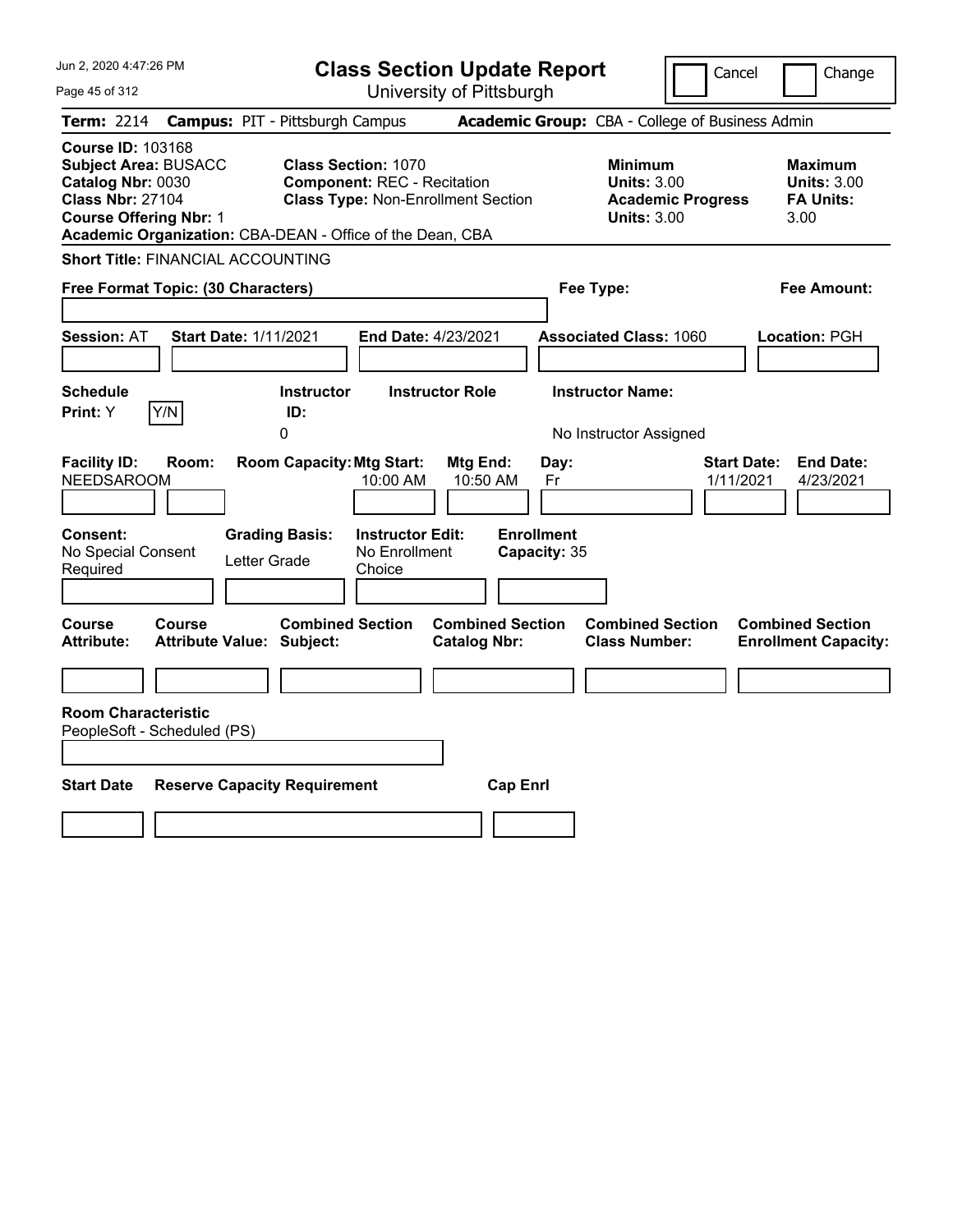| Jun 2, 2020 4:47:26 PM                                                                                                                   | <b>Class Section Update Report</b>                                                                                                                                         |                                                   | Cancel                                                               | Change                                                           |
|------------------------------------------------------------------------------------------------------------------------------------------|----------------------------------------------------------------------------------------------------------------------------------------------------------------------------|---------------------------------------------------|----------------------------------------------------------------------|------------------------------------------------------------------|
| Page 46 of 312                                                                                                                           | University of Pittsburgh                                                                                                                                                   |                                                   |                                                                      |                                                                  |
| Term: 2214                                                                                                                               | <b>Campus: PIT - Pittsburgh Campus</b>                                                                                                                                     | Academic Group: CBA - College of Business Admin   |                                                                      |                                                                  |
| <b>Course ID: 103168</b><br><b>Subject Area: BUSACC</b><br>Catalog Nbr: 0030<br><b>Class Nbr: 15679</b><br><b>Course Offering Nbr: 1</b> | <b>Class Section: 1080</b><br><b>Component: REC - Recitation</b><br><b>Class Type: Non-Enrollment Section</b><br>Academic Organization: CBA-DEAN - Office of the Dean, CBA | <b>Minimum</b>                                    | <b>Units: 3.00</b><br><b>Academic Progress</b><br><b>Units: 3.00</b> | <b>Maximum</b><br><b>Units: 3.00</b><br><b>FA Units:</b><br>3.00 |
| <b>Short Title: FINANCIAL ACCOUNTING</b>                                                                                                 |                                                                                                                                                                            |                                                   |                                                                      |                                                                  |
| Free Format Topic: (30 Characters)                                                                                                       |                                                                                                                                                                            | Fee Type:                                         |                                                                      | Fee Amount:                                                      |
| <b>Session: AT</b><br><b>Start Date: 1/11/2021</b>                                                                                       | End Date: 4/23/2021                                                                                                                                                        | <b>Associated Class: 1060</b>                     |                                                                      | Location: PGH                                                    |
| <b>Schedule</b><br>Y/N<br>Print: Y                                                                                                       | <b>Instructor Role</b><br><b>Instructor</b><br>ID:<br>0                                                                                                                    | <b>Instructor Name:</b><br>No Instructor Assigned |                                                                      |                                                                  |
| <b>Facility ID:</b><br>Room:<br><b>NEEDSAROOM</b>                                                                                        | <b>Room Capacity: Mtg Start:</b><br>Mtg End:<br>8:00 AM                                                                                                                    | Day:<br>8:50 AM<br>Fr                             | <b>Start Date:</b><br>1/11/2021                                      | <b>End Date:</b><br>4/23/2021                                    |
| <b>Consent:</b><br>No Special Consent<br>Required                                                                                        | <b>Grading Basis:</b><br><b>Instructor Edit:</b><br>No Enrollment<br>Letter Grade<br>Choice                                                                                | <b>Enrollment</b><br>Capacity: 35                 |                                                                      |                                                                  |
| Course<br><b>Course</b><br><b>Attribute:</b><br><b>Attribute Value: Subject:</b>                                                         | <b>Combined Section</b><br><b>Catalog Nbr:</b>                                                                                                                             | <b>Combined Section</b><br><b>Class Number:</b>   | <b>Combined Section</b>                                              | <b>Combined Section</b><br><b>Enrollment Capacity:</b>           |
|                                                                                                                                          |                                                                                                                                                                            |                                                   |                                                                      |                                                                  |
| <b>Room Characteristic</b><br>Media - Data Projector/Monitor<br>PeopleSoft - Scheduled (PS)                                              |                                                                                                                                                                            |                                                   |                                                                      |                                                                  |
| <b>Start Date</b>                                                                                                                        | <b>Reserve Capacity Requirement</b>                                                                                                                                        | <b>Cap Enrl</b>                                   |                                                                      |                                                                  |
|                                                                                                                                          |                                                                                                                                                                            |                                                   |                                                                      |                                                                  |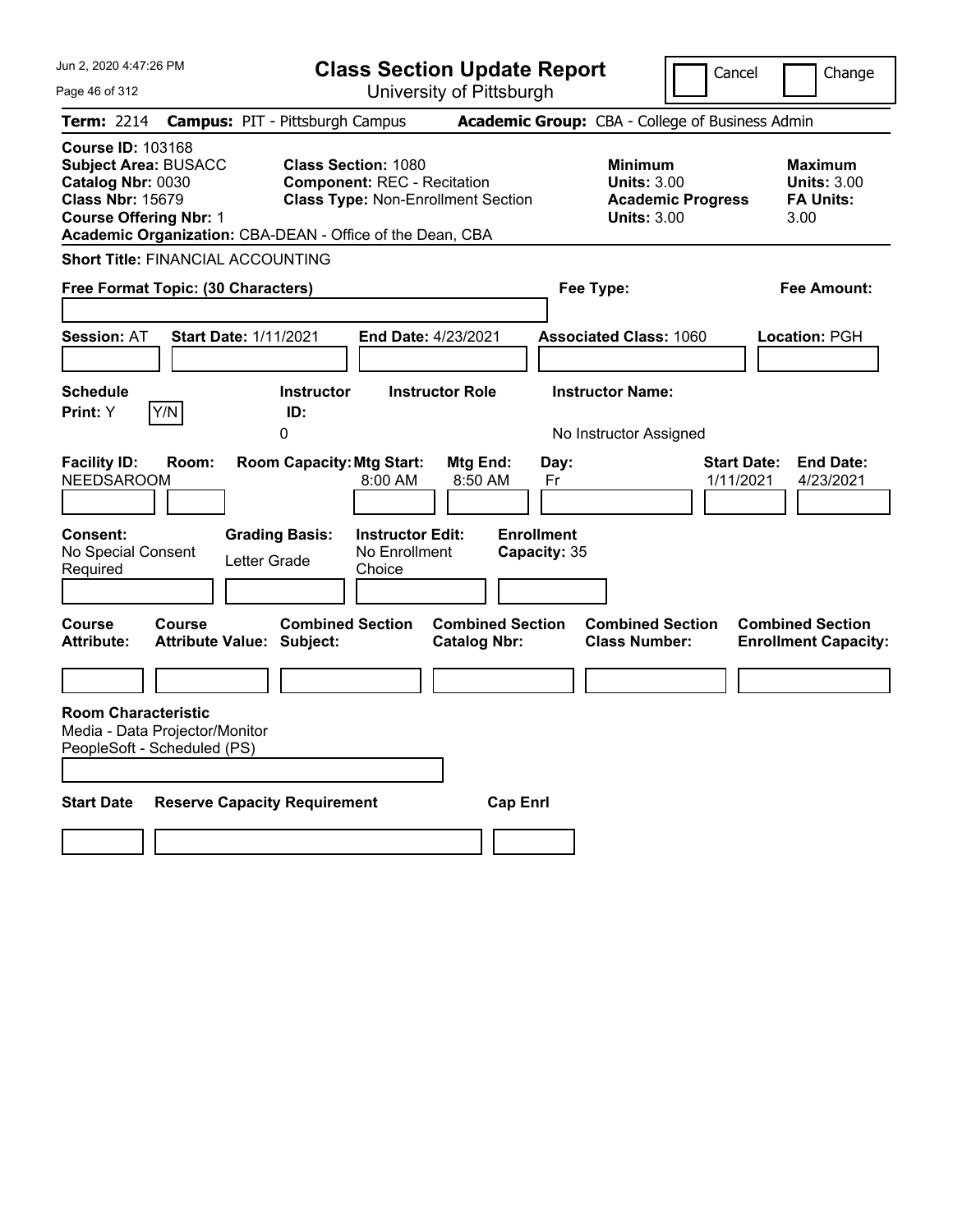| Jun 2, 2020 4:47:26 PM                                                                                                                                                                                | <b>Class Section Update Report</b>                                                                            |                                                            | Cancel                          | Change                                                           |
|-------------------------------------------------------------------------------------------------------------------------------------------------------------------------------------------------------|---------------------------------------------------------------------------------------------------------------|------------------------------------------------------------|---------------------------------|------------------------------------------------------------------|
| Page 47 of 312                                                                                                                                                                                        | University of Pittsburgh                                                                                      |                                                            |                                 |                                                                  |
| <b>Term: 2214</b>                                                                                                                                                                                     | <b>Campus: PIT - Pittsburgh Campus</b>                                                                        | Academic Group: CBA - College of Business Admin            |                                 |                                                                  |
| <b>Course ID: 103168</b><br><b>Subject Area: BUSACC</b><br>Catalog Nbr: 0030<br><b>Class Nbr: 11954</b><br><b>Course Offering Nbr: 1</b><br>Academic Organization: CBA-DEAN - Office of the Dean, CBA | <b>Class Section: 1090</b><br><b>Component: REC - Recitation</b><br><b>Class Type: Non-Enrollment Section</b> | <b>Minimum</b><br><b>Units: 3.00</b><br><b>Units: 3.00</b> | <b>Academic Progress</b>        | <b>Maximum</b><br><b>Units: 3.00</b><br><b>FA Units:</b><br>3.00 |
| <b>Short Title: FINANCIAL ACCOUNTING</b>                                                                                                                                                              |                                                                                                               |                                                            |                                 |                                                                  |
| Free Format Topic: (30 Characters)                                                                                                                                                                    |                                                                                                               | Fee Type:                                                  |                                 | Fee Amount:                                                      |
| <b>Session: AT</b><br><b>Start Date: 1/11/2021</b>                                                                                                                                                    | End Date: 4/23/2021                                                                                           | <b>Associated Class: 1060</b>                              |                                 | Location: PGH                                                    |
| <b>Schedule</b><br>Print: Y<br>Y/N                                                                                                                                                                    | <b>Instructor Role</b><br><b>Instructor</b><br>ID:<br>0                                                       | <b>Instructor Name:</b><br>No Instructor Assigned          |                                 |                                                                  |
| <b>Facility ID:</b><br>Room:<br><b>NEEDSAROOM</b>                                                                                                                                                     | Room Capacity: Mtg Start:<br>Mtg End:<br>$9:00$ AM                                                            | Day:<br>$9:50$ AM<br>Fr                                    | <b>Start Date:</b><br>1/11/2021 | <b>End Date:</b><br>4/23/2021                                    |
| <b>Consent:</b><br>No Special Consent<br>Letter Grade<br>Required                                                                                                                                     | <b>Grading Basis:</b><br><b>Instructor Edit:</b><br>No Enrollment<br>Choice                                   | <b>Enrollment</b><br>Capacity: 35                          |                                 |                                                                  |
| Course<br><b>Course</b><br><b>Attribute:</b><br><b>Attribute Value: Subject:</b>                                                                                                                      | <b>Combined Section</b><br><b>Catalog Nbr:</b>                                                                | <b>Combined Section</b><br><b>Class Number:</b>            | <b>Combined Section</b>         | <b>Combined Section</b><br><b>Enrollment Capacity:</b>           |
|                                                                                                                                                                                                       |                                                                                                               |                                                            |                                 |                                                                  |
| <b>Room Characteristic</b><br>Media - Data Projector/Monitor<br>PeopleSoft - Scheduled (PS)                                                                                                           |                                                                                                               |                                                            |                                 |                                                                  |
| <b>Start Date</b><br><b>Reserve Capacity Requirement</b>                                                                                                                                              |                                                                                                               | <b>Cap Enri</b>                                            |                                 |                                                                  |
|                                                                                                                                                                                                       |                                                                                                               |                                                            |                                 |                                                                  |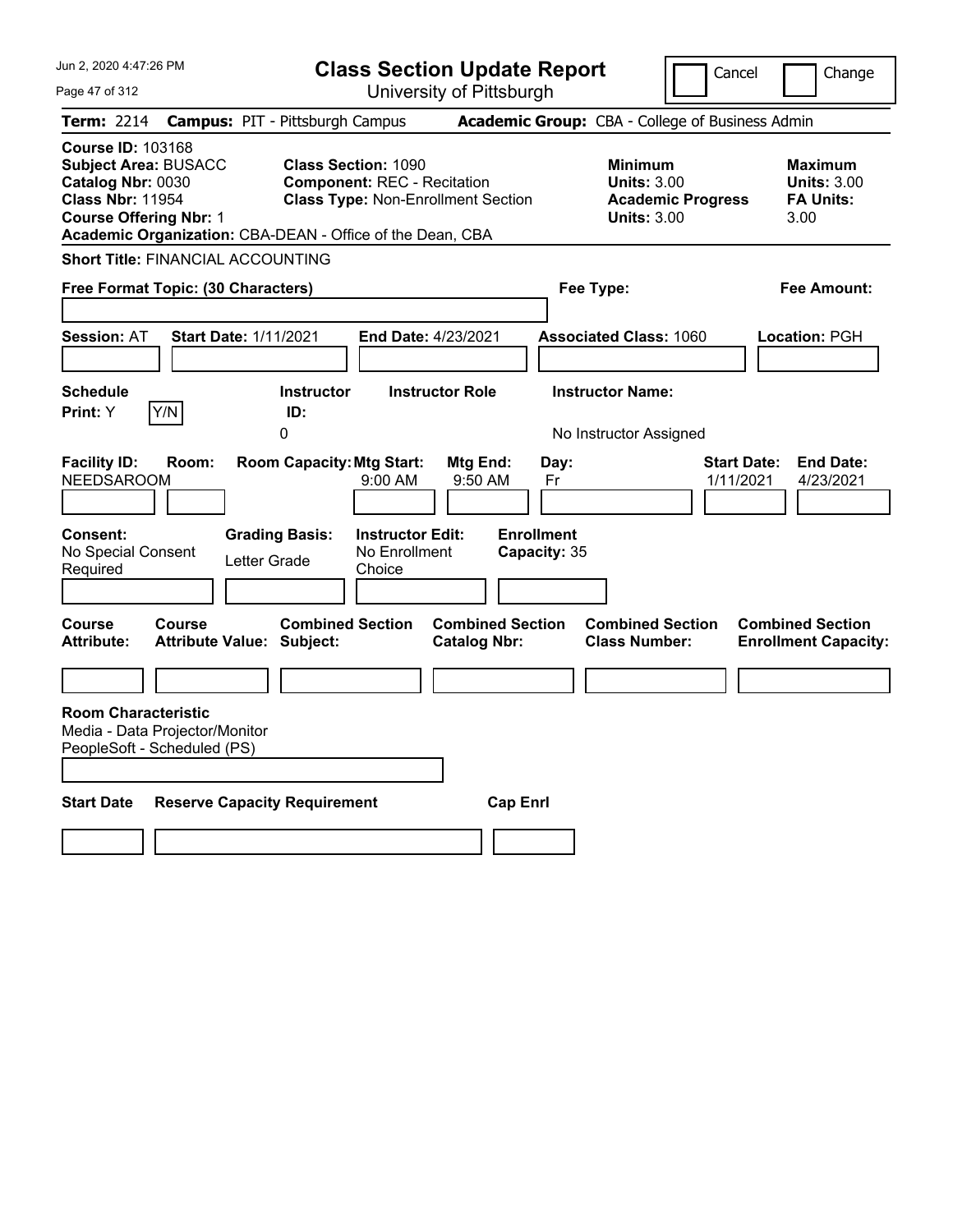| Jun 2, 2020 4:47:26 PM                                                                                                                                                                                |                                                             |                                     | <b>Class Section Update Report</b>                                                                     |                                                |                                   |                                                            | Cancel                                          | Change                                                           |
|-------------------------------------------------------------------------------------------------------------------------------------------------------------------------------------------------------|-------------------------------------------------------------|-------------------------------------|--------------------------------------------------------------------------------------------------------|------------------------------------------------|-----------------------------------|------------------------------------------------------------|-------------------------------------------------|------------------------------------------------------------------|
| Page 48 of 312                                                                                                                                                                                        |                                                             |                                     |                                                                                                        | University of Pittsburgh                       |                                   |                                                            |                                                 |                                                                  |
| Term: 2214                                                                                                                                                                                            | <b>Campus: PIT - Pittsburgh Campus</b>                      |                                     |                                                                                                        |                                                |                                   |                                                            | Academic Group: CBA - College of Business Admin |                                                                  |
| <b>Course ID: 103169</b><br><b>Subject Area: BUSACC</b><br>Catalog Nbr: 0040<br><b>Class Nbr: 12056</b><br><b>Course Offering Nbr: 1</b><br>Academic Organization: CBA-DEAN - Office of the Dean, CBA |                                                             |                                     | <b>Class Section: 1050</b><br><b>Component: LEC - Lecture</b><br><b>Class Type: Enrollment Section</b> |                                                |                                   | <b>Minimum</b><br><b>Units: 3.00</b><br><b>Units: 3.00</b> | <b>Academic Progress</b>                        | <b>Maximum</b><br><b>Units: 3.00</b><br><b>FA Units:</b><br>3.00 |
| <b>Short Title: MANAGERIAL ACCOUNTING</b>                                                                                                                                                             |                                                             |                                     |                                                                                                        |                                                |                                   |                                                            |                                                 |                                                                  |
| Free Format Topic: (30 Characters)                                                                                                                                                                    |                                                             |                                     |                                                                                                        | Fee Type:<br>Fee Amount:                       |                                   |                                                            |                                                 |                                                                  |
| <b>Session: AT</b>                                                                                                                                                                                    | <b>Start Date: 1/11/2021</b>                                |                                     | <b>End Date: 4/23/2021</b>                                                                             |                                                |                                   | <b>Associated Class: 1050</b>                              |                                                 | Location: PGH                                                    |
| <b>Schedule</b><br>Print: Y<br>Y/N                                                                                                                                                                    |                                                             | <b>Instructor</b><br>ID:<br>3722636 |                                                                                                        | <b>Instructor Role</b><br>Primary Instructor   | Lind, Gary D                      | <b>Instructor Name:</b>                                    |                                                 |                                                                  |
| <b>Facility ID:</b><br><b>NEEDSAROOM</b>                                                                                                                                                              | Room:                                                       | <b>Room Capacity: Mtg Start:</b>    | 3:30 PM                                                                                                | Mtg End:<br>4:45 PM                            | Day:<br>MoWe                      |                                                            | <b>Start Date:</b><br>1/11/2021                 | <b>End Date:</b><br>4/23/2021                                    |
| <b>Consent:</b><br>No Special Consent<br>Required                                                                                                                                                     | <b>Grading Basis:</b><br>Letter Grade                       |                                     | <b>Instructor Edit:</b><br>No Enrollment<br>Choice                                                     |                                                | <b>Enrollment</b><br>Capacity: 58 |                                                            |                                                 |                                                                  |
| Course<br><b>Attribute:</b><br>FNL                                                                                                                                                                    | Course<br><b>Attribute Value: Subject:</b><br><b>DEPART</b> | <b>Combined Section</b>             |                                                                                                        | <b>Combined Section</b><br><b>Catalog Nbr:</b> |                                   | <b>Combined Section</b><br><b>Class Number:</b>            |                                                 | <b>Combined Section</b><br><b>Enrollment Capacity:</b>           |
| <b>Room Characteristic</b><br>Media - Data Projector/Monitor<br>PeopleSoft - Scheduled (PS)                                                                                                           |                                                             |                                     |                                                                                                        |                                                |                                   |                                                            |                                                 |                                                                  |
| <b>Start Date</b>                                                                                                                                                                                     | <b>Reserve Capacity Requirement</b>                         |                                     |                                                                                                        |                                                | <b>Cap Enri</b>                   |                                                            |                                                 |                                                                  |
|                                                                                                                                                                                                       |                                                             |                                     |                                                                                                        |                                                |                                   |                                                            |                                                 |                                                                  |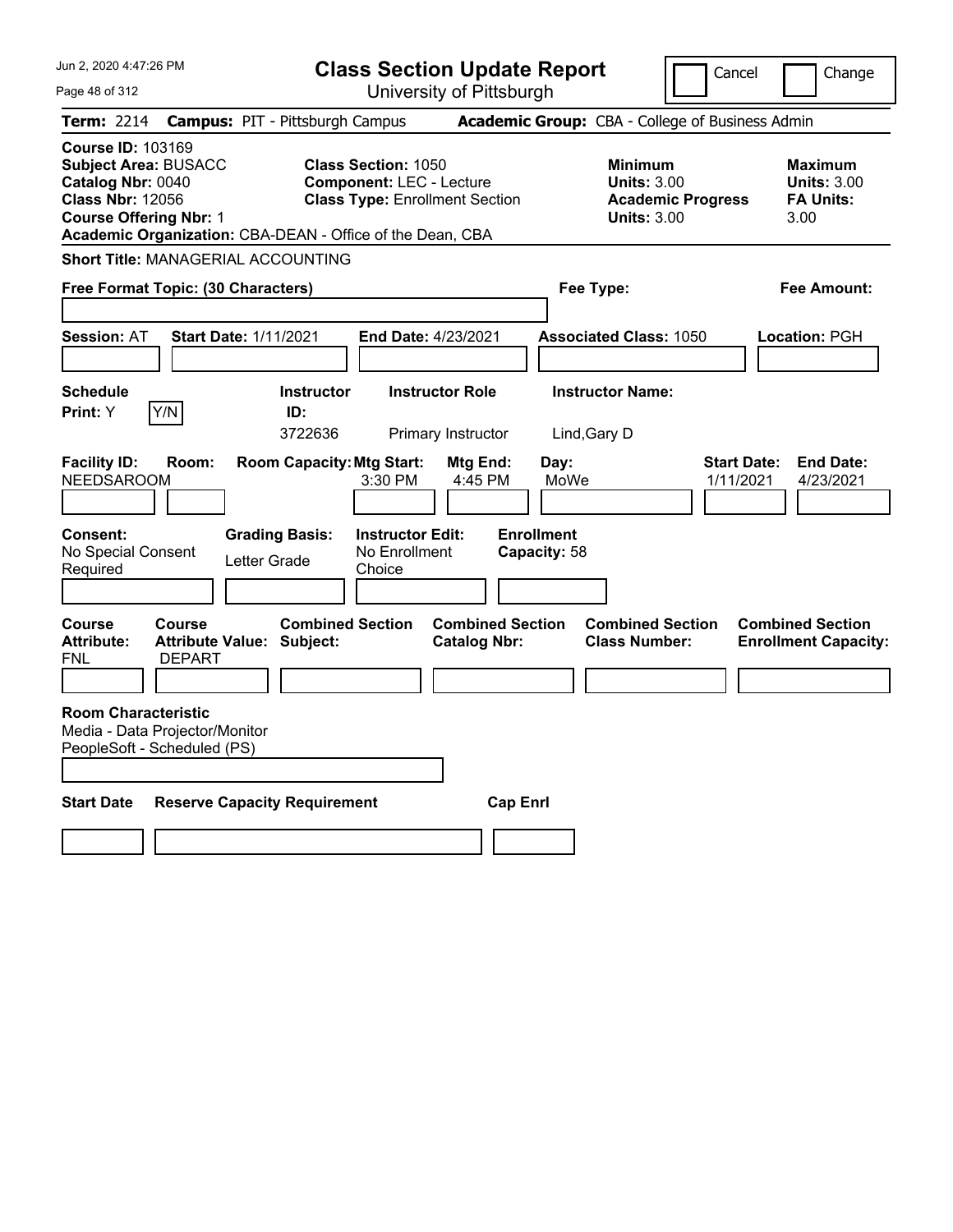| Jun 2, 2020 4:47:26 PM                                                                                                                   |                                                           |                                                           |                                                                  | <b>Class Section Update Report</b>             |                                                 |                                                            | Cancel                                          | Change                                                           |
|------------------------------------------------------------------------------------------------------------------------------------------|-----------------------------------------------------------|-----------------------------------------------------------|------------------------------------------------------------------|------------------------------------------------|-------------------------------------------------|------------------------------------------------------------|-------------------------------------------------|------------------------------------------------------------------|
| Page 49 of 312                                                                                                                           |                                                           |                                                           |                                                                  | University of Pittsburgh                       |                                                 |                                                            |                                                 |                                                                  |
| <b>Term: 2214</b>                                                                                                                        | <b>Campus: PIT - Pittsburgh Campus</b>                    |                                                           |                                                                  |                                                |                                                 |                                                            | Academic Group: CBA - College of Business Admin |                                                                  |
| <b>Course ID: 103169</b><br><b>Subject Area: BUSACC</b><br>Catalog Nbr: 0040<br><b>Class Nbr: 23399</b><br><b>Course Offering Nbr: 1</b> | Academic Organization: CBA-DEAN - Office of the Dean, CBA |                                                           | <b>Class Section: 1051</b><br><b>Component: REC - Recitation</b> | <b>Class Type: Non-Enrollment Section</b>      |                                                 | <b>Minimum</b><br><b>Units: 3.00</b><br><b>Units: 3.00</b> | <b>Academic Progress</b>                        | <b>Maximum</b><br><b>Units: 3.00</b><br><b>FA Units:</b><br>3.00 |
|                                                                                                                                          | <b>Short Title: MANAGERIAL ACCOUNTING</b>                 |                                                           |                                                                  |                                                |                                                 |                                                            |                                                 |                                                                  |
|                                                                                                                                          | Free Format Topic: (30 Characters)                        |                                                           |                                                                  |                                                |                                                 | Fee Type:                                                  |                                                 | Fee Amount:                                                      |
| <b>Session: AT</b>                                                                                                                       | Start Date: 1/11/2021                                     |                                                           | End Date: 4/23/2021                                              |                                                |                                                 | <b>Associated Class: 1060</b>                              |                                                 | Location: PGH                                                    |
| <b>Schedule</b>                                                                                                                          |                                                           | <b>Instructor</b>                                         |                                                                  | <b>Instructor Role</b>                         |                                                 | <b>Instructor Name:</b>                                    |                                                 |                                                                  |
| Print: Y                                                                                                                                 | Y/N                                                       | ID:<br>0                                                  |                                                                  |                                                |                                                 | No Instructor Assigned                                     |                                                 |                                                                  |
| <b>Facility ID:</b><br><b>NEEDSAROOM</b><br><b>Consent:</b><br>No Special Consent<br>Required                                            | Room:<br>Letter Grade                                     | <b>Room Capacity: Mtg Start:</b><br><b>Grading Basis:</b> | 9:00 AM<br><b>Instructor Edit:</b><br>No Enrollment<br>Choice    | Mtg End:<br>9:50 AM                            | Day:<br>Fr<br><b>Enrollment</b><br>Capacity: 35 |                                                            | <b>Start Date:</b><br>1/11/2021                 | <b>End Date:</b><br>4/23/2021                                    |
|                                                                                                                                          |                                                           |                                                           |                                                                  |                                                |                                                 |                                                            |                                                 |                                                                  |
| <b>Course</b><br><b>Attribute:</b>                                                                                                       | <b>Course</b><br>Attribute Value: Subject:                | <b>Combined Section</b>                                   |                                                                  | <b>Combined Section</b><br><b>Catalog Nbr:</b> |                                                 | <b>Combined Section</b><br><b>Class Number:</b>            |                                                 | <b>Combined Section</b><br><b>Enrollment Capacity:</b>           |
|                                                                                                                                          |                                                           |                                                           |                                                                  |                                                |                                                 |                                                            |                                                 |                                                                  |
| <b>Room Characteristic</b><br>PeopleSoft - Scheduled (PS)                                                                                | Media - Data Projector/Monitor                            |                                                           |                                                                  |                                                |                                                 |                                                            |                                                 |                                                                  |
| <b>Start Date</b>                                                                                                                        | <b>Reserve Capacity Requirement</b>                       |                                                           |                                                                  | <b>Cap Enrl</b>                                |                                                 |                                                            |                                                 |                                                                  |
|                                                                                                                                          |                                                           |                                                           |                                                                  |                                                |                                                 |                                                            |                                                 |                                                                  |
|                                                                                                                                          |                                                           |                                                           |                                                                  |                                                |                                                 |                                                            |                                                 |                                                                  |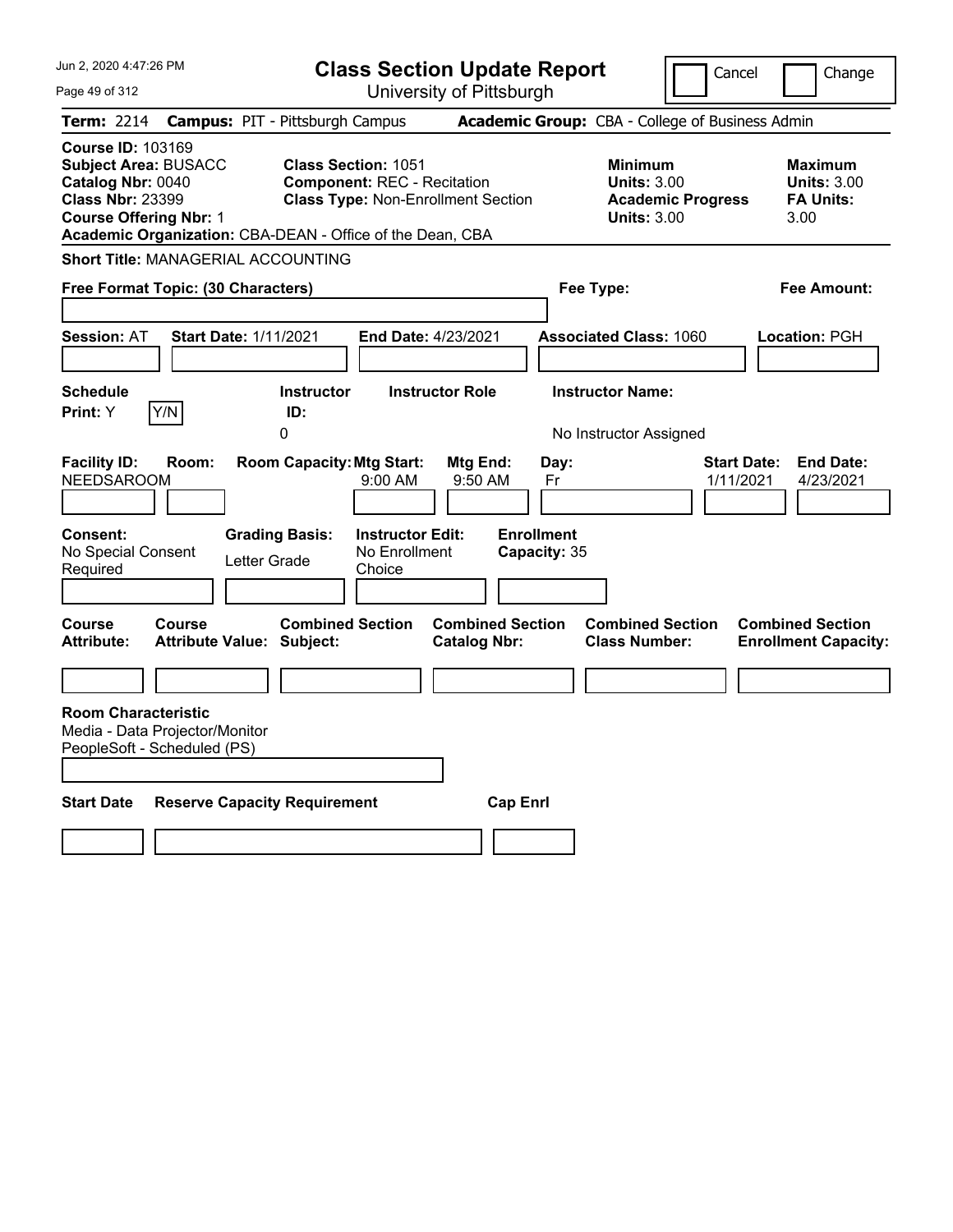| Jun 2, 2020 4:47:26 PM                                                                                                                   |                                                           |                                  |                                                                  | <b>Class Section Update Report</b>             |                                   |                                                                                        | Cancel                          | Change                                                    |
|------------------------------------------------------------------------------------------------------------------------------------------|-----------------------------------------------------------|----------------------------------|------------------------------------------------------------------|------------------------------------------------|-----------------------------------|----------------------------------------------------------------------------------------|---------------------------------|-----------------------------------------------------------|
| Page 50 of 312                                                                                                                           |                                                           |                                  |                                                                  | University of Pittsburgh                       |                                   |                                                                                        |                                 |                                                           |
| <b>Term: 2214</b>                                                                                                                        | <b>Campus: PIT - Pittsburgh Campus</b>                    |                                  |                                                                  |                                                |                                   | Academic Group: CBA - College of Business Admin                                        |                                 |                                                           |
| <b>Course ID: 103169</b><br><b>Subject Area: BUSACC</b><br>Catalog Nbr: 0040<br><b>Class Nbr: 17730</b><br><b>Course Offering Nbr: 1</b> | Academic Organization: CBA-DEAN - Office of the Dean, CBA |                                  | <b>Class Section: 1052</b><br><b>Component: REC - Recitation</b> | <b>Class Type: Non-Enrollment Section</b>      |                                   | <b>Minimum</b><br><b>Units: 3.00</b><br><b>Academic Progress</b><br><b>Units: 3.00</b> |                                 | Maximum<br><b>Units: 3.00</b><br><b>FA Units:</b><br>3.00 |
|                                                                                                                                          | <b>Short Title: MANAGERIAL ACCOUNTING</b>                 |                                  |                                                                  |                                                |                                   |                                                                                        |                                 |                                                           |
|                                                                                                                                          | Free Format Topic: (30 Characters)                        |                                  |                                                                  |                                                |                                   | Fee Type:                                                                              |                                 | Fee Amount:                                               |
| <b>Session: AT</b>                                                                                                                       | <b>Start Date: 1/11/2021</b>                              |                                  | End Date: 4/23/2021                                              |                                                |                                   | <b>Associated Class: 1060</b>                                                          |                                 | Location: PGH                                             |
| <b>Schedule</b><br>Print: Y                                                                                                              | Y/N                                                       | <b>Instructor</b><br>ID:<br>0    |                                                                  | <b>Instructor Role</b>                         |                                   | <b>Instructor Name:</b><br>No Instructor Assigned                                      |                                 |                                                           |
| <b>Facility ID:</b><br><b>NEEDSAROOM</b>                                                                                                 | Room:                                                     | <b>Room Capacity: Mtg Start:</b> | 10:00 AM                                                         | Mtg End:<br>10:50 AM                           | Day:<br>Fr                        |                                                                                        | <b>Start Date:</b><br>1/11/2021 | <b>End Date:</b><br>4/23/2021                             |
| Consent:<br>No Special Consent<br>Required                                                                                               | Letter Grade                                              | <b>Grading Basis:</b>            | <b>Instructor Edit:</b><br>No Enrollment<br>Choice               |                                                | <b>Enrollment</b><br>Capacity: 35 |                                                                                        |                                 |                                                           |
| Course<br><b>Attribute:</b>                                                                                                              | Course<br><b>Attribute Value: Subject:</b>                | <b>Combined Section</b>          |                                                                  | <b>Combined Section</b><br><b>Catalog Nbr:</b> |                                   | <b>Combined Section</b><br><b>Class Number:</b>                                        |                                 | <b>Combined Section</b><br><b>Enrollment Capacity:</b>    |
|                                                                                                                                          |                                                           |                                  |                                                                  |                                                |                                   |                                                                                        |                                 |                                                           |
| <b>Room Characteristic</b><br>PeopleSoft - Scheduled (PS)                                                                                | Media - Data Projector/Monitor                            |                                  |                                                                  |                                                |                                   |                                                                                        |                                 |                                                           |
| <b>Start Date</b>                                                                                                                        | <b>Reserve Capacity Requirement</b>                       |                                  |                                                                  | <b>Cap Enrl</b>                                |                                   |                                                                                        |                                 |                                                           |
|                                                                                                                                          |                                                           |                                  |                                                                  |                                                |                                   |                                                                                        |                                 |                                                           |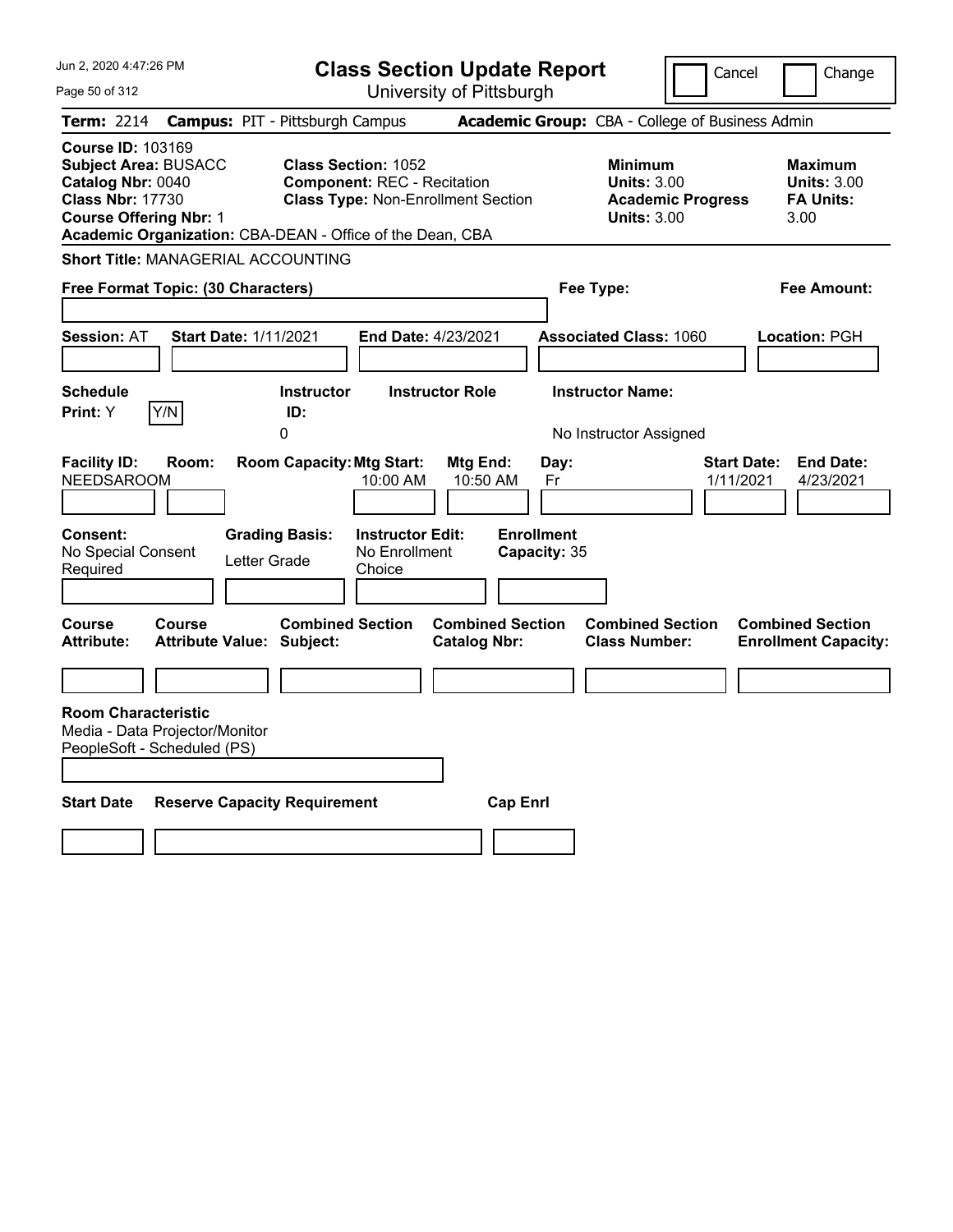| Jun 2, 2020 4:47:26 PM                                                                                                                                                                                |                                                                  | <b>Class Section Update Report</b>             |                                                            | Cancel                          | Change                                                           |
|-------------------------------------------------------------------------------------------------------------------------------------------------------------------------------------------------------|------------------------------------------------------------------|------------------------------------------------|------------------------------------------------------------|---------------------------------|------------------------------------------------------------------|
| Page 51 of 312                                                                                                                                                                                        |                                                                  | University of Pittsburgh                       |                                                            |                                 |                                                                  |
| <b>Term: 2214</b>                                                                                                                                                                                     | <b>Campus: PIT - Pittsburgh Campus</b>                           |                                                | Academic Group: CBA - College of Business Admin            |                                 |                                                                  |
| <b>Course ID: 103169</b><br><b>Subject Area: BUSACC</b><br>Catalog Nbr: 0040<br><b>Class Nbr: 17731</b><br><b>Course Offering Nbr: 1</b><br>Academic Organization: CBA-DEAN - Office of the Dean, CBA | <b>Class Section: 1054</b><br><b>Component: REC - Recitation</b> | <b>Class Type: Non-Enrollment Section</b>      | <b>Minimum</b><br><b>Units: 3.00</b><br><b>Units: 3.00</b> | <b>Academic Progress</b>        | <b>Maximum</b><br><b>Units: 3.00</b><br><b>FA Units:</b><br>3.00 |
| <b>Short Title: MANAGERIAL ACCOUNTING</b>                                                                                                                                                             |                                                                  |                                                |                                                            |                                 |                                                                  |
| Free Format Topic: (30 Characters)                                                                                                                                                                    |                                                                  |                                                | Fee Type:                                                  |                                 | Fee Amount:                                                      |
| <b>Session: AT</b>                                                                                                                                                                                    | Start Date: 1/11/2021                                            | End Date: 4/23/2021                            | <b>Associated Class: 1060</b>                              |                                 | Location: PGH                                                    |
| <b>Schedule</b><br>Y/N<br><b>Print:</b> Y                                                                                                                                                             | <b>Instructor</b><br>ID:<br>0                                    | <b>Instructor Role</b>                         | <b>Instructor Name:</b><br>No Instructor Assigned          |                                 |                                                                  |
| <b>Facility ID:</b><br>Room:<br><b>NEEDSAROOM</b>                                                                                                                                                     | <b>Room Capacity: Mtg Start:</b><br>11:00 AM                     | Mtg End:<br>11:50 AM                           | Day:<br>Fr                                                 | <b>Start Date:</b><br>1/11/2021 | <b>End Date:</b><br>4/23/2021                                    |
| <b>Consent:</b><br>No Special Consent<br>Required                                                                                                                                                     | <b>Grading Basis:</b><br>Letter Grade<br>Choice                  | <b>Instructor Edit:</b><br>No Enrollment       | <b>Enrollment</b><br>Capacity: 35                          |                                 |                                                                  |
| Course<br>Course<br><b>Attribute:</b>                                                                                                                                                                 | <b>Combined Section</b><br><b>Attribute Value: Subject:</b>      | <b>Combined Section</b><br><b>Catalog Nbr:</b> | <b>Combined Section</b><br><b>Class Number:</b>            |                                 | <b>Combined Section</b><br><b>Enrollment Capacity:</b>           |
|                                                                                                                                                                                                       |                                                                  |                                                |                                                            |                                 |                                                                  |
| <b>Room Characteristic</b><br>Media - Data Projector/Monitor<br>PeopleSoft - Scheduled (PS)                                                                                                           |                                                                  |                                                |                                                            |                                 |                                                                  |
| <b>Start Date</b>                                                                                                                                                                                     | <b>Reserve Capacity Requirement</b>                              | <b>Cap Enrl</b>                                |                                                            |                                 |                                                                  |
|                                                                                                                                                                                                       |                                                                  |                                                |                                                            |                                 |                                                                  |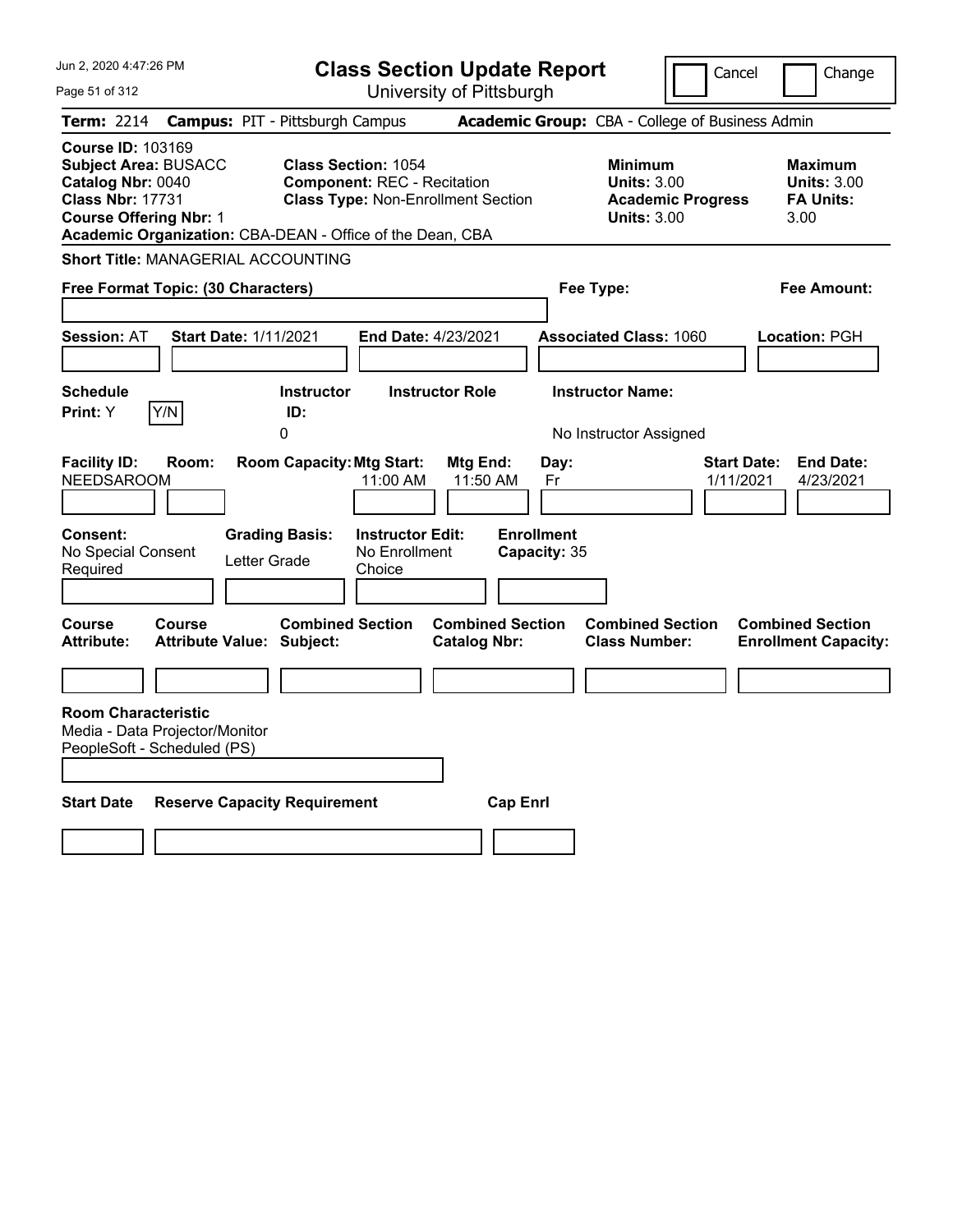| Jun 2, 2020 4:47:26 PM                                                                                                                                                                                |                                                                           | <b>Class Section Update Report</b>                                              |                                                |                                                 |                                                                                        | Cancel                          | Change                                                           |
|-------------------------------------------------------------------------------------------------------------------------------------------------------------------------------------------------------|---------------------------------------------------------------------------|---------------------------------------------------------------------------------|------------------------------------------------|-------------------------------------------------|----------------------------------------------------------------------------------------|---------------------------------|------------------------------------------------------------------|
| Page 52 of 312                                                                                                                                                                                        |                                                                           |                                                                                 | University of Pittsburgh                       |                                                 |                                                                                        |                                 |                                                                  |
| Term: 2214                                                                                                                                                                                            | <b>Campus: PIT - Pittsburgh Campus</b>                                    |                                                                                 |                                                |                                                 | Academic Group: CBA - College of Business Admin                                        |                                 |                                                                  |
| <b>Course ID: 103169</b><br><b>Subject Area: BUSACC</b><br>Catalog Nbr: 0040<br><b>Class Nbr: 23799</b><br><b>Course Offering Nbr: 1</b><br>Academic Organization: CBA-DEAN - Office of the Dean, CBA | <b>Class Section: 1055</b>                                                | <b>Component: REC - Recitation</b><br><b>Class Type: Non-Enrollment Section</b> |                                                |                                                 | <b>Minimum</b><br><b>Units: 3.00</b><br><b>Academic Progress</b><br><b>Units: 3.00</b> |                                 | <b>Maximum</b><br><b>Units: 3.00</b><br><b>FA Units:</b><br>3.00 |
| <b>Short Title: MANAGERIAL ACCOUNTING</b>                                                                                                                                                             |                                                                           |                                                                                 |                                                |                                                 |                                                                                        |                                 |                                                                  |
| Free Format Topic: (30 Characters)                                                                                                                                                                    |                                                                           |                                                                                 |                                                | Fee Type:                                       |                                                                                        |                                 | Fee Amount:                                                      |
| <b>Session: AT</b>                                                                                                                                                                                    | Start Date: 1/11/2021                                                     | End Date: 4/23/2021                                                             |                                                |                                                 | <b>Associated Class: 1060</b>                                                          |                                 | Location: PGH                                                    |
| <b>Schedule</b><br>Y/N<br>Print: Y                                                                                                                                                                    | <b>Instructor</b><br>ID:<br>0                                             | <b>Instructor Role</b>                                                          |                                                |                                                 | <b>Instructor Name:</b><br>No Instructor Assigned                                      |                                 |                                                                  |
| <b>Facility ID:</b><br>Room:<br><b>NEEDSAROOM</b><br><b>Consent:</b><br>No Special Consent<br>Required                                                                                                | <b>Room Capacity: Mtg Start:</b><br><b>Grading Basis:</b><br>Letter Grade | 8:00 AM<br><b>Instructor Edit:</b><br>No Enrollment<br>Choice                   | Mtg End:<br>8:50 AM                            | Day:<br>Fr<br><b>Enrollment</b><br>Capacity: 35 |                                                                                        | <b>Start Date:</b><br>1/11/2021 | <b>End Date:</b><br>4/23/2021                                    |
| <b>Course</b><br><b>Course</b><br><b>Attribute:</b>                                                                                                                                                   | <b>Combined Section</b><br>Attribute Value: Subject:                      |                                                                                 | <b>Combined Section</b><br><b>Catalog Nbr:</b> |                                                 | <b>Combined Section</b><br><b>Class Number:</b>                                        |                                 | <b>Combined Section</b><br><b>Enrollment Capacity:</b>           |
|                                                                                                                                                                                                       |                                                                           |                                                                                 |                                                |                                                 |                                                                                        |                                 |                                                                  |
| <b>Room Characteristic</b><br>Media - Data Projector/Monitor<br>PeopleSoft - Scheduled (PS)                                                                                                           |                                                                           |                                                                                 |                                                |                                                 |                                                                                        |                                 |                                                                  |
| <b>Start Date</b>                                                                                                                                                                                     | <b>Reserve Capacity Requirement</b>                                       |                                                                                 | <b>Cap Enrl</b>                                |                                                 |                                                                                        |                                 |                                                                  |
|                                                                                                                                                                                                       |                                                                           |                                                                                 |                                                |                                                 |                                                                                        |                                 |                                                                  |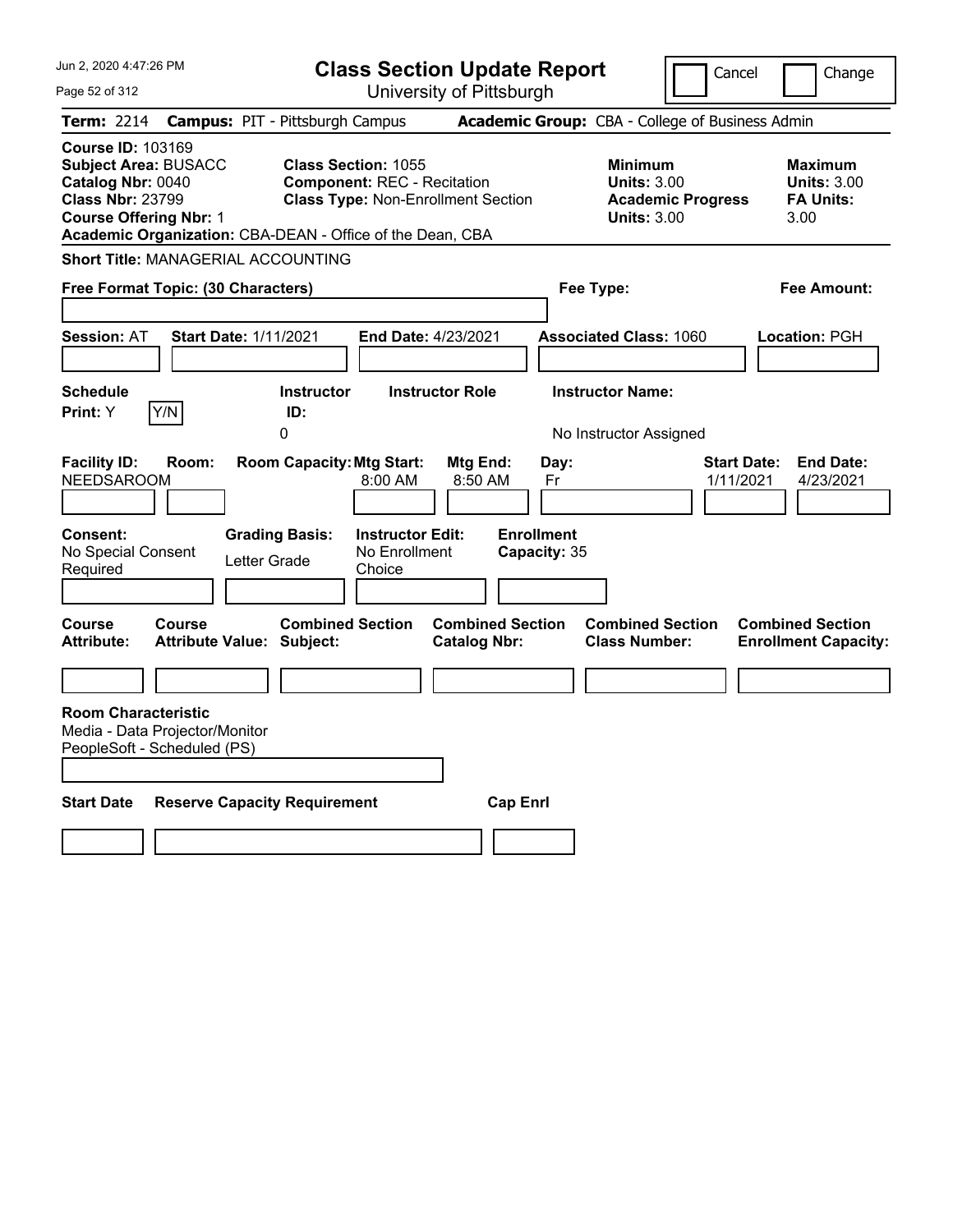| Jun 2, 2020 4:47:26 PM                                                                      |                                                                                                                                                                                                                                                                                                                 |                                                             | <b>Class Section Update Report</b>                 |                                                                                        |                                    |                                                           | Cancel    | Change                                                 |
|---------------------------------------------------------------------------------------------|-----------------------------------------------------------------------------------------------------------------------------------------------------------------------------------------------------------------------------------------------------------------------------------------------------------------|-------------------------------------------------------------|----------------------------------------------------|----------------------------------------------------------------------------------------|------------------------------------|-----------------------------------------------------------|-----------|--------------------------------------------------------|
| Page 53 of 312                                                                              |                                                                                                                                                                                                                                                                                                                 |                                                             |                                                    | University of Pittsburgh                                                               |                                    |                                                           |           |                                                        |
| <b>Term: 2214</b>                                                                           |                                                                                                                                                                                                                                                                                                                 | <b>Campus: PIT - Pittsburgh Campus</b>                      |                                                    |                                                                                        |                                    | Academic Group: CBA - College of Business Admin           |           |                                                        |
|                                                                                             | <b>Course ID: 103169</b><br><b>Class Section: 1060</b><br><b>Subject Area: BUSACC</b><br>Catalog Nbr: 0040<br><b>Component: LEC - Lecture</b><br><b>Class Nbr: 11957</b><br><b>Class Type: Enrollment Section</b><br><b>Course Offering Nbr: 1</b><br>Academic Organization: CBA-DEAN - Office of the Dean, CBA |                                                             |                                                    | <b>Minimum</b><br><b>Units: 3.00</b><br><b>Academic Progress</b><br><b>Units: 3.00</b> |                                    | Maximum<br><b>Units: 3.00</b><br><b>FA Units:</b><br>3.00 |           |                                                        |
|                                                                                             |                                                                                                                                                                                                                                                                                                                 | <b>Short Title: MANAGERIAL ACCOUNTING</b>                   |                                                    |                                                                                        |                                    |                                                           |           |                                                        |
| Free Format Topic: (30 Characters)                                                          |                                                                                                                                                                                                                                                                                                                 |                                                             |                                                    |                                                                                        |                                    | Fee Type:                                                 |           | Fee Amount:                                            |
| <b>Session: AT</b>                                                                          |                                                                                                                                                                                                                                                                                                                 | Start Date: 1/11/2021                                       | End Date: 4/23/2021                                |                                                                                        |                                    | <b>Associated Class: 1060</b>                             |           | Location: PGH                                          |
| <b>Schedule</b><br>Print: Y                                                                 | Y/N                                                                                                                                                                                                                                                                                                             | <b>Instructor</b><br>ID:<br>2907867                         |                                                    | <b>Instructor Role</b><br>Primary Instructor                                           |                                    | <b>Instructor Name:</b><br>Shastri, Karen Andrea          |           |                                                        |
| <b>Facility ID:</b><br><b>NEEDSAROOM</b>                                                    | Room:                                                                                                                                                                                                                                                                                                           | <b>Room Capacity: Mtg Start:</b>                            | 12:30 PM                                           | Mtg End:<br>1:45 PM                                                                    | Day:<br>TuTh                       |                                                           | 1/11/2021 | <b>Start Date:</b><br><b>End Date:</b><br>4/23/2021    |
| <b>Consent:</b><br>No Special Consent<br>Required                                           |                                                                                                                                                                                                                                                                                                                 | <b>Grading Basis:</b><br>Letter Grade                       | <b>Instructor Edit:</b><br>No Enrollment<br>Choice |                                                                                        | <b>Enrollment</b><br>Capacity: 125 |                                                           |           |                                                        |
| <b>Course</b><br><b>Attribute:</b><br>FNL                                                   | <b>Course</b><br><b>DEPART</b>                                                                                                                                                                                                                                                                                  | <b>Combined Section</b><br><b>Attribute Value: Subject:</b> |                                                    | <b>Combined Section</b><br><b>Catalog Nbr:</b>                                         |                                    | <b>Combined Section</b><br><b>Class Number:</b>           |           | <b>Combined Section</b><br><b>Enrollment Capacity:</b> |
| <b>Room Characteristic</b><br>Media - Data Projector/Monitor<br>PeopleSoft - Scheduled (PS) |                                                                                                                                                                                                                                                                                                                 |                                                             |                                                    |                                                                                        |                                    |                                                           |           |                                                        |
| <b>Start Date</b>                                                                           |                                                                                                                                                                                                                                                                                                                 | <b>Reserve Capacity Requirement</b>                         |                                                    | <b>Cap Enri</b>                                                                        |                                    |                                                           |           |                                                        |
|                                                                                             |                                                                                                                                                                                                                                                                                                                 |                                                             |                                                    |                                                                                        |                                    |                                                           |           |                                                        |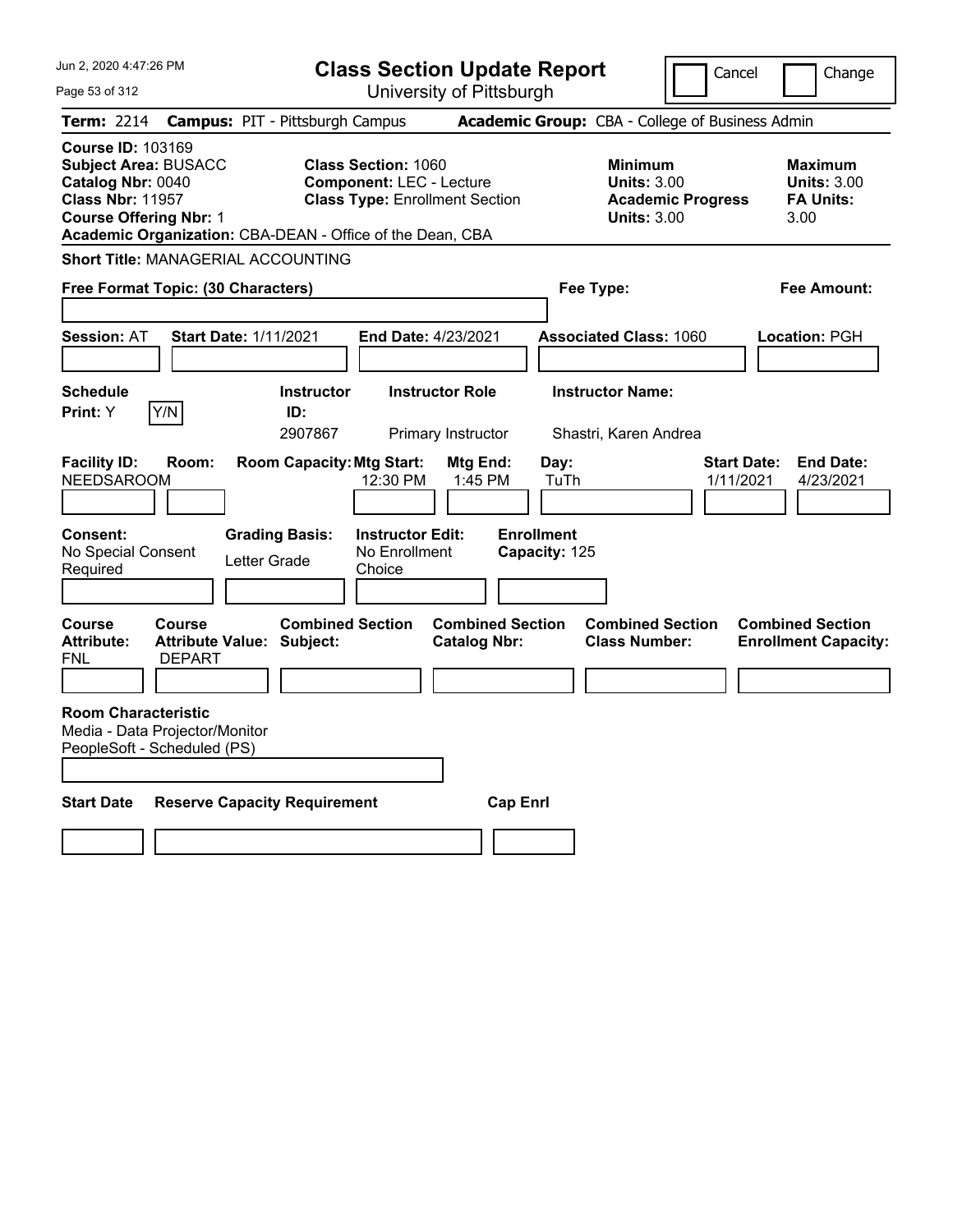| Jun 2, 2020 4:47:26 PM                                                                                                                                                                                | <b>Class Section Update Report</b>                                                                                         |                                                            | Cancel                          | Change                                                           |
|-------------------------------------------------------------------------------------------------------------------------------------------------------------------------------------------------------|----------------------------------------------------------------------------------------------------------------------------|------------------------------------------------------------|---------------------------------|------------------------------------------------------------------|
| Page 54 of 312                                                                                                                                                                                        | University of Pittsburgh                                                                                                   |                                                            |                                 |                                                                  |
| Term: 2214<br><b>Campus: PIT - Pittsburgh Campus</b>                                                                                                                                                  |                                                                                                                            | Academic Group: CBA - College of Business Admin            |                                 |                                                                  |
| <b>Course ID: 103169</b><br><b>Subject Area: BUSACC</b><br>Catalog Nbr: 0040<br><b>Class Nbr: 23800</b><br><b>Course Offering Nbr: 1</b><br>Academic Organization: CBA-DEAN - Office of the Dean, CBA | <b>Class Section: 1061</b><br><b>Component: REC - Recitation</b><br><b>Class Type: Non-Enrollment Section</b>              | <b>Minimum</b><br><b>Units: 3.00</b><br><b>Units: 3.00</b> | <b>Academic Progress</b>        | <b>Maximum</b><br><b>Units: 3.00</b><br><b>FA Units:</b><br>3.00 |
| <b>Short Title: MANAGERIAL ACCOUNTING</b>                                                                                                                                                             |                                                                                                                            |                                                            |                                 |                                                                  |
| Free Format Topic: (30 Characters)                                                                                                                                                                    |                                                                                                                            | Fee Type:                                                  |                                 | Fee Amount:                                                      |
| <b>Session: AT</b><br><b>Start Date: 1/11/2021</b>                                                                                                                                                    | <b>End Date: 4/23/2021</b>                                                                                                 | <b>Associated Class: 1180</b>                              |                                 | Location: PGH                                                    |
| <b>Schedule</b>                                                                                                                                                                                       | <b>Instructor</b><br><b>Instructor Role</b>                                                                                | <b>Instructor Name:</b>                                    |                                 |                                                                  |
| Y/N<br>Print: Y<br>ID:<br>0                                                                                                                                                                           |                                                                                                                            | No Instructor Assigned                                     |                                 |                                                                  |
| <b>Facility ID:</b><br>Room:<br><b>NEEDSAROOM</b><br><b>Consent:</b><br><b>Grading Basis:</b><br>No Special Consent<br>Letter Grade<br>Required                                                       | <b>Room Capacity: Mtg Start:</b><br>Mtg End:<br>10:50 AM<br>10:00 AM<br><b>Instructor Edit:</b><br>No Enrollment<br>Choice | Day:<br>Fr<br><b>Enrollment</b><br>Capacity: 38            | <b>Start Date:</b><br>1/11/2021 | <b>End Date:</b><br>4/23/2021                                    |
|                                                                                                                                                                                                       |                                                                                                                            |                                                            |                                 |                                                                  |
| Course<br><b>Course</b><br><b>Attribute:</b><br>Attribute Value: Subject:                                                                                                                             | <b>Combined Section</b><br><b>Combined Section</b><br><b>Catalog Nbr:</b>                                                  | <b>Combined Section</b><br><b>Class Number:</b>            |                                 | <b>Combined Section</b><br><b>Enrollment Capacity:</b>           |
|                                                                                                                                                                                                       |                                                                                                                            |                                                            |                                 |                                                                  |
| <b>Room Characteristic</b><br>Media - Data Projector/Monitor<br>PeopleSoft - Scheduled (PS)                                                                                                           |                                                                                                                            |                                                            |                                 |                                                                  |
| <b>Start Date</b><br><b>Reserve Capacity Requirement</b>                                                                                                                                              |                                                                                                                            | <b>Cap Enri</b>                                            |                                 |                                                                  |
|                                                                                                                                                                                                       |                                                                                                                            |                                                            |                                 |                                                                  |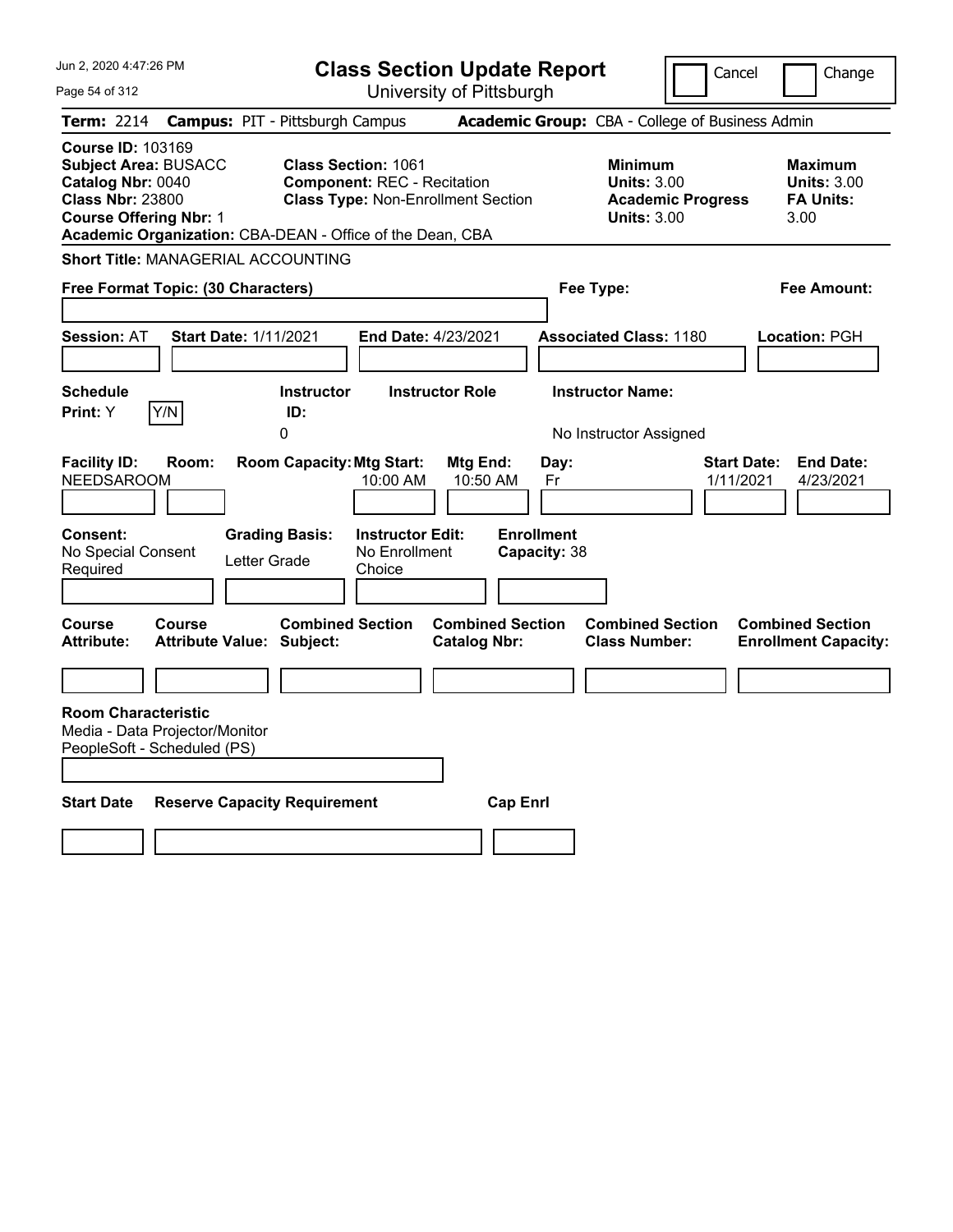| Jun 2, 2020 4:47:26 PM                                                                                                                                                                                |                                            |                                  |                                                                  | <b>Class Section Update Report</b>             |                                   |                                                                                        | Cancel                          | Change                                                           |
|-------------------------------------------------------------------------------------------------------------------------------------------------------------------------------------------------------|--------------------------------------------|----------------------------------|------------------------------------------------------------------|------------------------------------------------|-----------------------------------|----------------------------------------------------------------------------------------|---------------------------------|------------------------------------------------------------------|
| Page 55 of 312                                                                                                                                                                                        |                                            |                                  |                                                                  | University of Pittsburgh                       |                                   |                                                                                        |                                 |                                                                  |
| <b>Term: 2214</b>                                                                                                                                                                                     | <b>Campus: PIT - Pittsburgh Campus</b>     |                                  |                                                                  |                                                |                                   | Academic Group: CBA - College of Business Admin                                        |                                 |                                                                  |
| <b>Course ID: 103169</b><br><b>Subject Area: BUSACC</b><br>Catalog Nbr: 0040<br><b>Class Nbr: 17732</b><br><b>Course Offering Nbr: 1</b><br>Academic Organization: CBA-DEAN - Office of the Dean, CBA |                                            |                                  | <b>Class Section: 1064</b><br><b>Component: REC - Recitation</b> | <b>Class Type: Non-Enrollment Section</b>      |                                   | <b>Minimum</b><br><b>Units: 3.00</b><br><b>Academic Progress</b><br><b>Units: 3.00</b> |                                 | <b>Maximum</b><br><b>Units: 3.00</b><br><b>FA Units:</b><br>3.00 |
| <b>Short Title: MANAGERIAL ACCOUNTING</b>                                                                                                                                                             |                                            |                                  |                                                                  |                                                |                                   |                                                                                        |                                 |                                                                  |
| Free Format Topic: (30 Characters)                                                                                                                                                                    |                                            |                                  |                                                                  |                                                | Fee Type:                         |                                                                                        |                                 | Fee Amount:                                                      |
| <b>Session: AT</b>                                                                                                                                                                                    | Start Date: 1/11/2021                      |                                  | End Date: 4/23/2021                                              |                                                |                                   | <b>Associated Class: 1180</b>                                                          |                                 | <b>Location: PGH</b>                                             |
| <b>Schedule</b><br>Y/N<br><b>Print:</b> Y                                                                                                                                                             |                                            | <b>Instructor</b><br>ID:<br>0    |                                                                  | <b>Instructor Role</b>                         |                                   | <b>Instructor Name:</b><br>No Instructor Assigned                                      |                                 |                                                                  |
| <b>Facility ID:</b><br><b>NEEDSAROOM</b>                                                                                                                                                              | Room:                                      | <b>Room Capacity: Mtg Start:</b> | 12:00 PM                                                         | Mtg End:<br>12:50 PM                           | Day:<br>Fr                        |                                                                                        | <b>Start Date:</b><br>1/11/2021 | <b>End Date:</b><br>4/23/2021                                    |
| <b>Consent:</b><br>No Special Consent<br>Required                                                                                                                                                     | Letter Grade                               | <b>Grading Basis:</b>            | <b>Instructor Edit:</b><br>No Enrollment<br>Choice               |                                                | <b>Enrollment</b><br>Capacity: 38 |                                                                                        |                                 |                                                                  |
| Course<br><b>Attribute:</b>                                                                                                                                                                           | Course<br><b>Attribute Value: Subject:</b> | <b>Combined Section</b>          |                                                                  | <b>Combined Section</b><br><b>Catalog Nbr:</b> |                                   | <b>Combined Section</b><br><b>Class Number:</b>                                        |                                 | <b>Combined Section</b><br><b>Enrollment Capacity:</b>           |
|                                                                                                                                                                                                       |                                            |                                  |                                                                  |                                                |                                   |                                                                                        |                                 |                                                                  |
| <b>Room Characteristic</b><br>Media - Data Projector/Monitor<br>PeopleSoft - Scheduled (PS)                                                                                                           |                                            |                                  |                                                                  |                                                |                                   |                                                                                        |                                 |                                                                  |
| <b>Start Date</b>                                                                                                                                                                                     | <b>Reserve Capacity Requirement</b>        |                                  |                                                                  | <b>Cap Enrl</b>                                |                                   |                                                                                        |                                 |                                                                  |
|                                                                                                                                                                                                       |                                            |                                  |                                                                  |                                                |                                   |                                                                                        |                                 |                                                                  |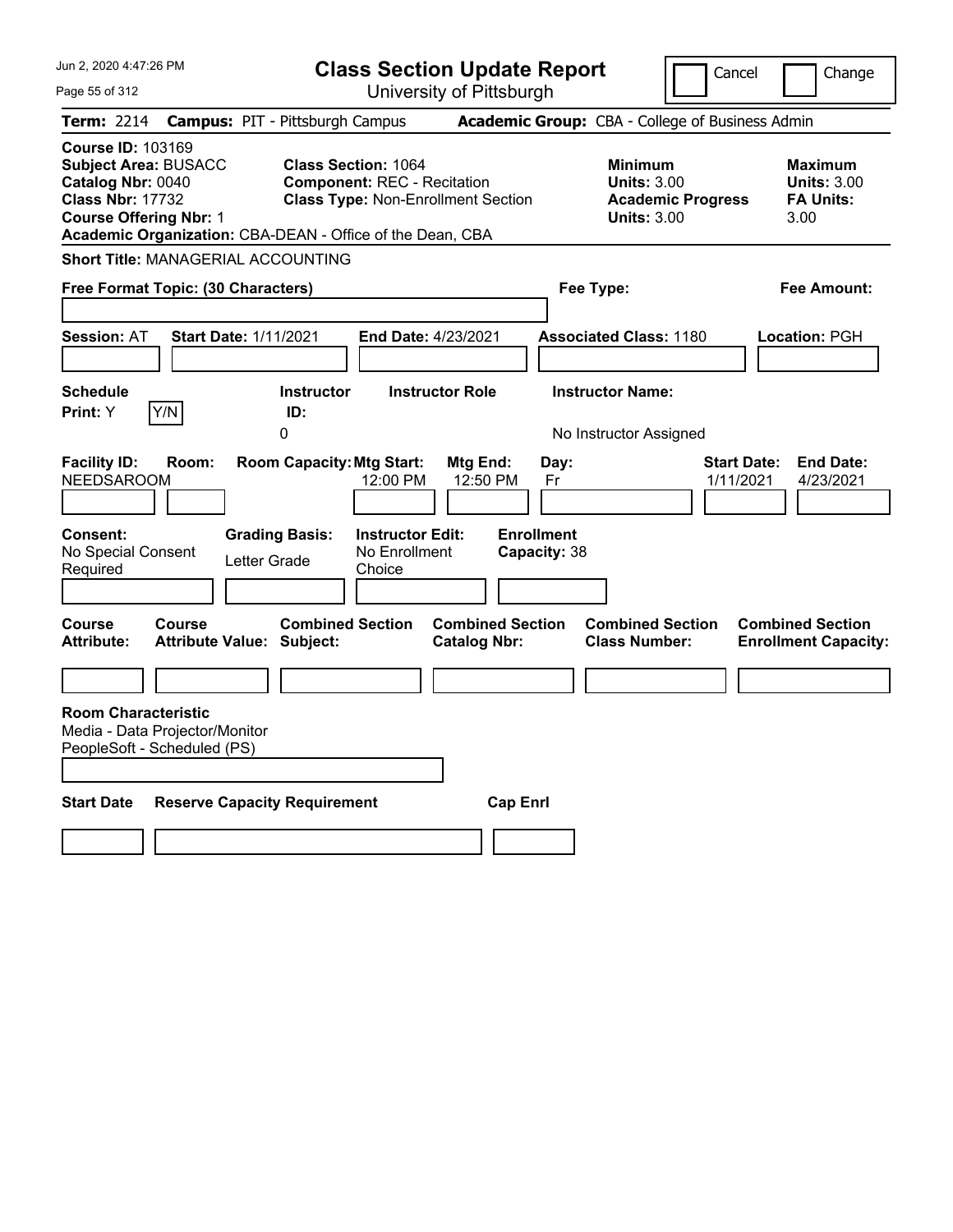| Jun 2, 2020 4:47:26 PM                                                                                                                                                                                | <b>Class Section Update Report</b>                                                                                          |                                                                                                   | Cancel                          | Change                                                           |
|-------------------------------------------------------------------------------------------------------------------------------------------------------------------------------------------------------|-----------------------------------------------------------------------------------------------------------------------------|---------------------------------------------------------------------------------------------------|---------------------------------|------------------------------------------------------------------|
| Page 56 of 312                                                                                                                                                                                        | University of Pittsburgh                                                                                                    |                                                                                                   |                                 |                                                                  |
| Term: 2214                                                                                                                                                                                            | <b>Campus: PIT - Pittsburgh Campus</b>                                                                                      | Academic Group: CBA - College of Business Admin                                                   |                                 |                                                                  |
| <b>Course ID: 103169</b><br><b>Subject Area: BUSACC</b><br>Catalog Nbr: 0040<br><b>Class Nbr: 23345</b><br><b>Course Offering Nbr: 1</b><br>Academic Organization: CBA-DEAN - Office of the Dean, CBA | <b>Class Section: 1065</b><br><b>Component: REC - Recitation</b><br><b>Class Type: Non-Enrollment Section</b>               | <b>Minimum</b><br><b>Units: 3.00</b><br><b>Units: 3.00</b>                                        | <b>Academic Progress</b>        | <b>Maximum</b><br><b>Units: 3.00</b><br><b>FA Units:</b><br>3.00 |
| <b>Short Title: MANAGERIAL ACCOUNTING</b>                                                                                                                                                             |                                                                                                                             |                                                                                                   |                                 |                                                                  |
| Free Format Topic: (30 Characters)                                                                                                                                                                    |                                                                                                                             | Fee Type:                                                                                         |                                 | Fee Amount:                                                      |
| <b>Session: AT</b><br><b>Start Date: 1/11/2021</b>                                                                                                                                                    | <b>End Date: 4/23/2021</b>                                                                                                  | <b>Associated Class: 1180</b>                                                                     |                                 | Location: PGH                                                    |
| <b>Schedule</b>                                                                                                                                                                                       | <b>Instructor</b><br><b>Instructor Role</b>                                                                                 | <b>Instructor Name:</b>                                                                           |                                 |                                                                  |
| Y/N<br>Print: Y                                                                                                                                                                                       | ID:<br>0                                                                                                                    | No Instructor Assigned                                                                            |                                 |                                                                  |
| <b>Facility ID:</b><br>Room:<br><b>NEEDSAROOM</b><br><b>Consent:</b><br>No Special Consent<br>Letter Grade<br>Required                                                                                | <b>Room Capacity: Mtg Start:</b><br>11:00 AM<br><b>Grading Basis:</b><br><b>Instructor Edit:</b><br>No Enrollment<br>Choice | Mtg End:<br>Day:<br>11:50 AM<br>Fr<br><b>Enrollment</b><br>Capacity: 38                           | <b>Start Date:</b><br>1/11/2021 | <b>End Date:</b><br>4/23/2021                                    |
|                                                                                                                                                                                                       |                                                                                                                             |                                                                                                   |                                 |                                                                  |
| Course<br><b>Course</b><br><b>Attribute:</b><br>Attribute Value: Subject:                                                                                                                             | <b>Combined Section</b>                                                                                                     | <b>Combined Section</b><br><b>Combined Section</b><br><b>Catalog Nbr:</b><br><b>Class Number:</b> |                                 | <b>Combined Section</b><br><b>Enrollment Capacity:</b>           |
|                                                                                                                                                                                                       |                                                                                                                             |                                                                                                   |                                 |                                                                  |
| <b>Room Characteristic</b><br>Media - Data Projector/Monitor<br>PeopleSoft - Scheduled (PS)                                                                                                           |                                                                                                                             |                                                                                                   |                                 |                                                                  |
| <b>Start Date</b><br><b>Reserve Capacity Requirement</b>                                                                                                                                              |                                                                                                                             | <b>Cap Enri</b>                                                                                   |                                 |                                                                  |
|                                                                                                                                                                                                       |                                                                                                                             |                                                                                                   |                                 |                                                                  |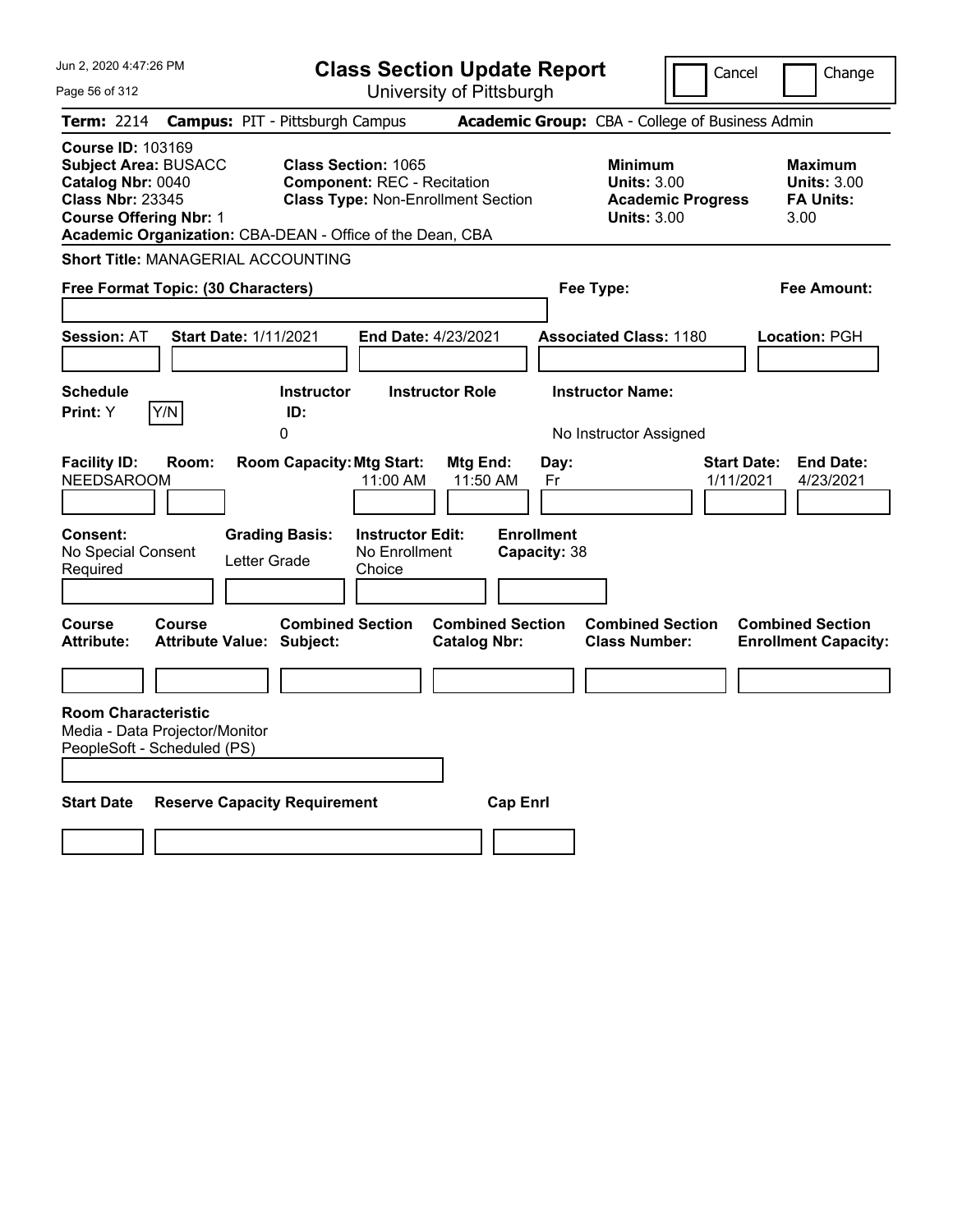| Jun 2, 2020 4:47:26 PM                                                                                                                                                                                | <b>Class Section Update Report</b>                                                                            |                                                                                         | Cancel<br>Change                                                                             |  |
|-------------------------------------------------------------------------------------------------------------------------------------------------------------------------------------------------------|---------------------------------------------------------------------------------------------------------------|-----------------------------------------------------------------------------------------|----------------------------------------------------------------------------------------------|--|
| Page 57 of 312                                                                                                                                                                                        | University of Pittsburgh                                                                                      |                                                                                         |                                                                                              |  |
| Term: 2214                                                                                                                                                                                            | <b>Campus: PIT - Pittsburgh Campus</b>                                                                        | Academic Group: CBA - College of Business Admin                                         |                                                                                              |  |
| <b>Course ID: 103169</b><br><b>Subject Area: BUSACC</b><br>Catalog Nbr: 0040<br><b>Class Nbr: 17733</b><br><b>Course Offering Nbr: 1</b><br>Academic Organization: CBA-DEAN - Office of the Dean, CBA | <b>Class Section: 1068</b><br><b>Component: REC - Recitation</b><br><b>Class Type: Non-Enrollment Section</b> | <b>Minimum</b><br><b>Units: 3.00</b><br><b>Units: 3.00</b>                              | <b>Maximum</b><br><b>Units: 3.00</b><br><b>Academic Progress</b><br><b>FA Units:</b><br>3.00 |  |
| <b>Short Title: MANAGERIAL ACCOUNTING</b>                                                                                                                                                             |                                                                                                               |                                                                                         |                                                                                              |  |
| Free Format Topic: (30 Characters)                                                                                                                                                                    |                                                                                                               | Fee Type:                                                                               | Fee Amount:                                                                                  |  |
| <b>Session: AT</b><br><b>Start Date: 1/11/2021</b>                                                                                                                                                    | End Date: 4/23/2021                                                                                           | <b>Associated Class: 1180</b>                                                           | <b>Location: PGH</b>                                                                         |  |
| <b>Schedule</b><br>Y/N<br><b>Print: Y</b>                                                                                                                                                             | <b>Instructor Role</b><br><b>Instructor</b><br>ID:<br>0                                                       | <b>Instructor Name:</b><br>No Instructor Assigned                                       |                                                                                              |  |
| <b>Facility ID:</b><br>Room:<br>NEEDSAROOM                                                                                                                                                            | <b>Room Capacity: Mtg Start:</b><br>Mtg End:<br>1:00 PM                                                       | Day:<br>1:50 PM<br>Fr                                                                   | <b>End Date:</b><br><b>Start Date:</b><br>1/11/2021<br>4/23/2021                             |  |
| Consent:<br>No Special Consent<br>Letter Grade<br>Required<br><b>Course</b><br><b>Course</b>                                                                                                          | <b>Grading Basis:</b><br><b>Instructor Edit:</b><br>No Enrollment<br>Choice<br><b>Combined Section</b>        | <b>Enrollment</b><br>Capacity: 38<br><b>Combined Section</b><br><b>Combined Section</b> | <b>Combined Section</b>                                                                      |  |
| <b>Attribute:</b><br><b>Attribute Value: Subject:</b>                                                                                                                                                 | <b>Catalog Nbr:</b>                                                                                           | <b>Class Number:</b>                                                                    | <b>Enrollment Capacity:</b>                                                                  |  |
|                                                                                                                                                                                                       |                                                                                                               |                                                                                         |                                                                                              |  |
| <b>Room Characteristic</b><br>Media - Data Projector/Monitor<br>PeopleSoft - Scheduled (PS)                                                                                                           |                                                                                                               |                                                                                         |                                                                                              |  |
| <b>Start Date</b><br><b>Reserve Capacity Requirement</b>                                                                                                                                              |                                                                                                               | <b>Cap Enri</b>                                                                         |                                                                                              |  |
|                                                                                                                                                                                                       |                                                                                                               |                                                                                         |                                                                                              |  |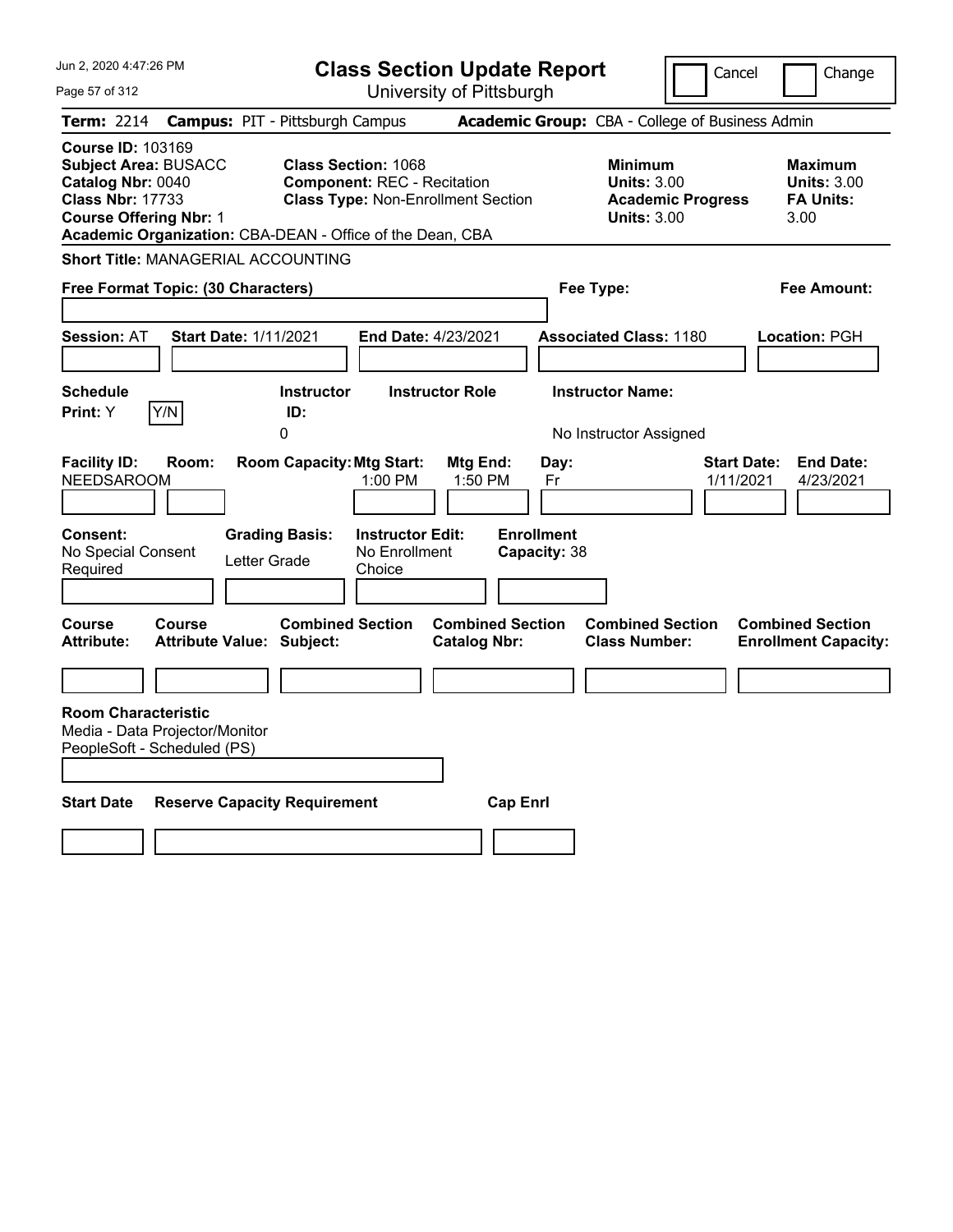| Jun 2, 2020 4:47:26 PM                                                                                                                                                                                |                                                             |                                        | <b>Class Section Update Report</b>                                                                     |                                                |                                                 |                                                            | Cancel                   | Change                                                    |
|-------------------------------------------------------------------------------------------------------------------------------------------------------------------------------------------------------|-------------------------------------------------------------|----------------------------------------|--------------------------------------------------------------------------------------------------------|------------------------------------------------|-------------------------------------------------|------------------------------------------------------------|--------------------------|-----------------------------------------------------------|
| Page 58 of 312                                                                                                                                                                                        |                                                             |                                        |                                                                                                        | University of Pittsburgh                       |                                                 |                                                            |                          |                                                           |
| Term: 2214                                                                                                                                                                                            |                                                             | <b>Campus: PIT - Pittsburgh Campus</b> |                                                                                                        |                                                | Academic Group: CBA - College of Business Admin |                                                            |                          |                                                           |
| <b>Course ID: 103169</b><br><b>Subject Area: BUSACC</b><br>Catalog Nbr: 0040<br><b>Class Nbr: 11962</b><br><b>Course Offering Nbr: 1</b><br>Academic Organization: CBA-DEAN - Office of the Dean, CBA |                                                             |                                        | <b>Class Section: 1180</b><br><b>Component: LEC - Lecture</b><br><b>Class Type: Enrollment Section</b> |                                                |                                                 | <b>Minimum</b><br><b>Units: 3.00</b><br><b>Units: 3.00</b> | <b>Academic Progress</b> | Maximum<br><b>Units: 3.00</b><br><b>FA Units:</b><br>3.00 |
| <b>Short Title: MANAGERIAL ACCOUNTING</b>                                                                                                                                                             |                                                             |                                        |                                                                                                        |                                                |                                                 |                                                            |                          |                                                           |
| Free Format Topic: (30 Characters)                                                                                                                                                                    |                                                             |                                        |                                                                                                        | Fee Type:<br>Fee Amount:                       |                                                 |                                                            |                          |                                                           |
| <b>Session: AT</b>                                                                                                                                                                                    | <b>Start Date: 1/11/2021</b>                                |                                        | <b>End Date: 4/23/2021</b>                                                                             |                                                |                                                 | <b>Associated Class: 1180</b>                              |                          | Location: PGH                                             |
| <b>Schedule</b><br>Print: Y                                                                                                                                                                           | Y/N                                                         | <b>Instructor</b><br>ID:<br>2907867    |                                                                                                        | <b>Instructor Role</b><br>Primary Instructor   |                                                 | <b>Instructor Name:</b><br>Shastri, Karen Andrea           |                          |                                                           |
| <b>Facility ID:</b><br><b>NEEDSAROOM</b>                                                                                                                                                              | Room:                                                       | <b>Room Capacity: Mtg Start:</b>       | 2:00 PM                                                                                                | Mtg End:<br>3:15 PM                            | Day:<br>TuTh                                    |                                                            | 1/11/2021                | <b>Start Date:</b><br><b>End Date:</b><br>4/23/2021       |
| <b>Consent:</b><br>No Special Consent<br>Required                                                                                                                                                     |                                                             | <b>Grading Basis:</b><br>Letter Grade  | <b>Instructor Edit:</b><br>No Enrollment<br>Choice                                                     |                                                | <b>Enrollment</b><br>Capacity: 125              |                                                            |                          |                                                           |
| Course<br><b>Attribute:</b><br>FNL                                                                                                                                                                    | Course<br><b>Attribute Value: Subject:</b><br><b>DEPART</b> | <b>Combined Section</b>                |                                                                                                        | <b>Combined Section</b><br><b>Catalog Nbr:</b> |                                                 | <b>Combined Section</b><br><b>Class Number:</b>            |                          | <b>Combined Section</b><br><b>Enrollment Capacity:</b>    |
| <b>Room Characteristic</b><br>Media - Data Projector/Monitor<br>PeopleSoft - Scheduled (PS)                                                                                                           |                                                             |                                        |                                                                                                        |                                                |                                                 |                                                            |                          |                                                           |
| <b>Start Date</b>                                                                                                                                                                                     |                                                             | <b>Reserve Capacity Requirement</b>    |                                                                                                        |                                                | <b>Cap Enri</b>                                 |                                                            |                          |                                                           |
|                                                                                                                                                                                                       |                                                             |                                        |                                                                                                        |                                                |                                                 |                                                            |                          |                                                           |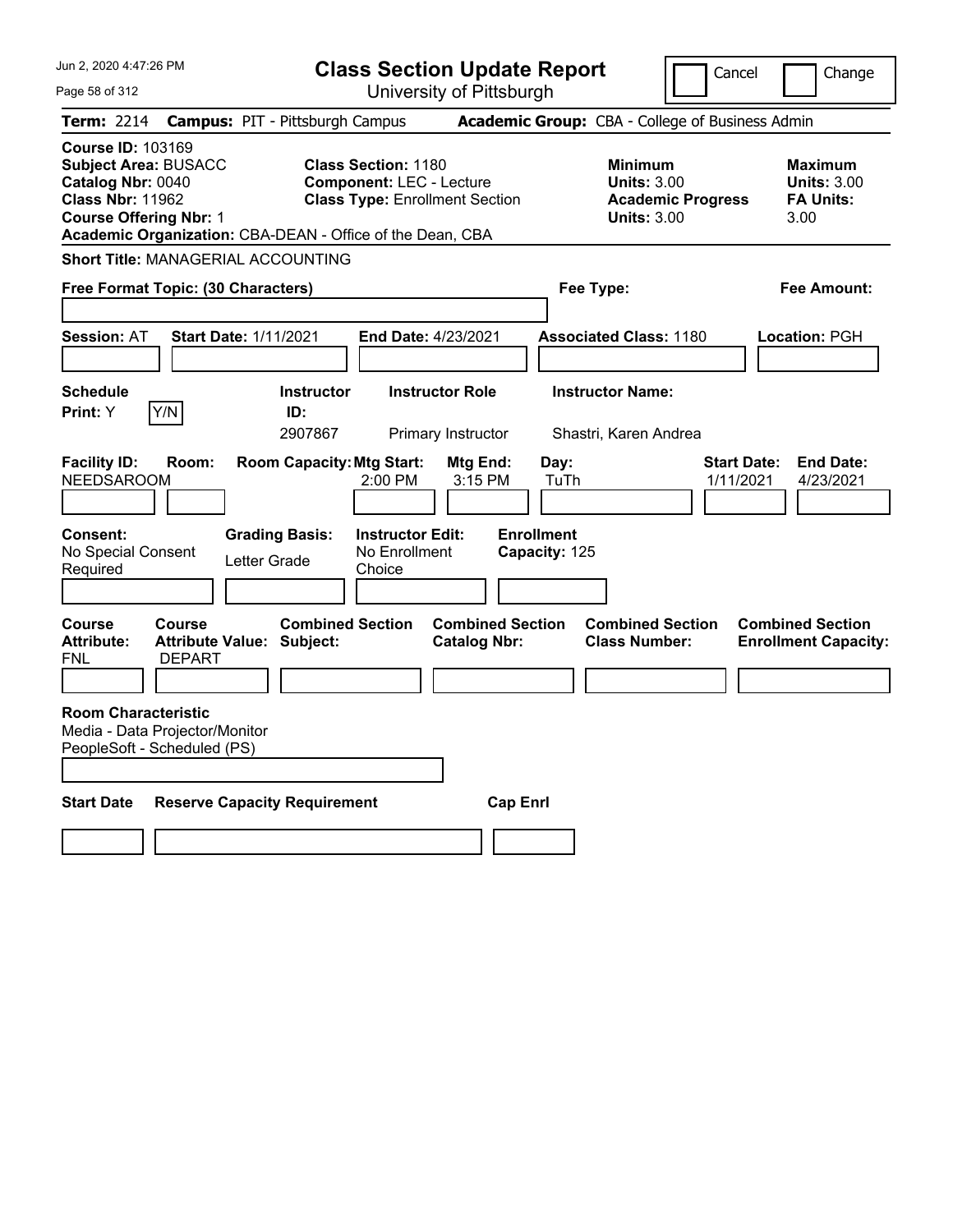| Jun 2, 2020 4:47:26 PM                                                                                                                                                                                |                                        |                                                  |                                                    | <b>Class Section Update Report</b>        |                                   |                                                                                        | Cancel                          | Change                                                           |
|-------------------------------------------------------------------------------------------------------------------------------------------------------------------------------------------------------|----------------------------------------|--------------------------------------------------|----------------------------------------------------|-------------------------------------------|-----------------------------------|----------------------------------------------------------------------------------------|---------------------------------|------------------------------------------------------------------|
| Page 59 of 312                                                                                                                                                                                        |                                        |                                                  |                                                    | University of Pittsburgh                  |                                   |                                                                                        |                                 |                                                                  |
| <b>Term: 2214</b>                                                                                                                                                                                     | <b>Campus: PIT - Pittsburgh Campus</b> |                                                  |                                                    |                                           |                                   | Academic Group: CBA - College of Business Admin                                        |                                 |                                                                  |
| <b>Course ID: 103169</b><br><b>Subject Area: BUSACC</b><br>Catalog Nbr: 0040<br><b>Class Nbr: 23801</b><br><b>Course Offering Nbr: 1</b><br>Academic Organization: CBA-DEAN - Office of the Dean, CBA |                                        | <b>Class Section: 1181</b>                       | <b>Component: REC - Recitation</b>                 | <b>Class Type: Non-Enrollment Section</b> |                                   | <b>Minimum</b><br><b>Units: 3.00</b><br><b>Academic Progress</b><br><b>Units: 3.00</b> |                                 | <b>Maximum</b><br><b>Units: 3.00</b><br><b>FA Units:</b><br>3.00 |
| <b>Short Title: MANAGERIAL ACCOUNTING</b>                                                                                                                                                             |                                        |                                                  |                                                    |                                           |                                   |                                                                                        |                                 |                                                                  |
| Free Format Topic: (30 Characters)                                                                                                                                                                    |                                        |                                                  |                                                    |                                           |                                   | Fee Type:                                                                              |                                 | Fee Amount:                                                      |
| <b>Session: AT</b>                                                                                                                                                                                    | <b>Start Date: 1/11/2021</b>           |                                                  | <b>End Date: 4/23/2021</b>                         |                                           |                                   | <b>Associated Class: 1050</b>                                                          |                                 | Location: PGH                                                    |
| <b>Schedule</b><br>Y/N<br>Print: Y                                                                                                                                                                    |                                        | <b>Instructor</b><br>ID:<br>0                    |                                                    | <b>Instructor Role</b>                    |                                   | <b>Instructor Name:</b><br>No Instructor Assigned                                      |                                 |                                                                  |
| <b>Facility ID:</b><br><b>NEEDSAROOM</b>                                                                                                                                                              | Room:                                  | <b>Room Capacity: Mtg Start:</b>                 | 12:00 PM                                           | Mtg End:<br>12:50 PM                      | Day:<br>Fr                        |                                                                                        | <b>Start Date:</b><br>1/11/2021 | <b>End Date:</b><br>4/23/2021                                    |
| <b>Consent:</b><br>No Special Consent<br>Required<br><b>Course</b>                                                                                                                                    | Letter Grade<br><b>Course</b>          | <b>Grading Basis:</b><br><b>Combined Section</b> | <b>Instructor Edit:</b><br>No Enrollment<br>Choice | <b>Combined Section</b>                   | <b>Enrollment</b><br>Capacity: 38 | <b>Combined Section</b>                                                                |                                 | <b>Combined Section</b>                                          |
| <b>Attribute:</b>                                                                                                                                                                                     | <b>Attribute Value: Subject:</b>       |                                                  |                                                    | <b>Catalog Nbr:</b>                       |                                   | <b>Class Number:</b>                                                                   |                                 | <b>Enrollment Capacity:</b>                                      |
|                                                                                                                                                                                                       |                                        |                                                  |                                                    |                                           |                                   |                                                                                        |                                 |                                                                  |
| <b>Room Characteristic</b><br>Media - Data Projector/Monitor<br>PeopleSoft - Scheduled (PS)                                                                                                           |                                        |                                                  |                                                    |                                           |                                   |                                                                                        |                                 |                                                                  |
| <b>Start Date</b>                                                                                                                                                                                     | <b>Reserve Capacity Requirement</b>    |                                                  |                                                    | <b>Cap Enri</b>                           |                                   |                                                                                        |                                 |                                                                  |
|                                                                                                                                                                                                       |                                        |                                                  |                                                    |                                           |                                   |                                                                                        |                                 |                                                                  |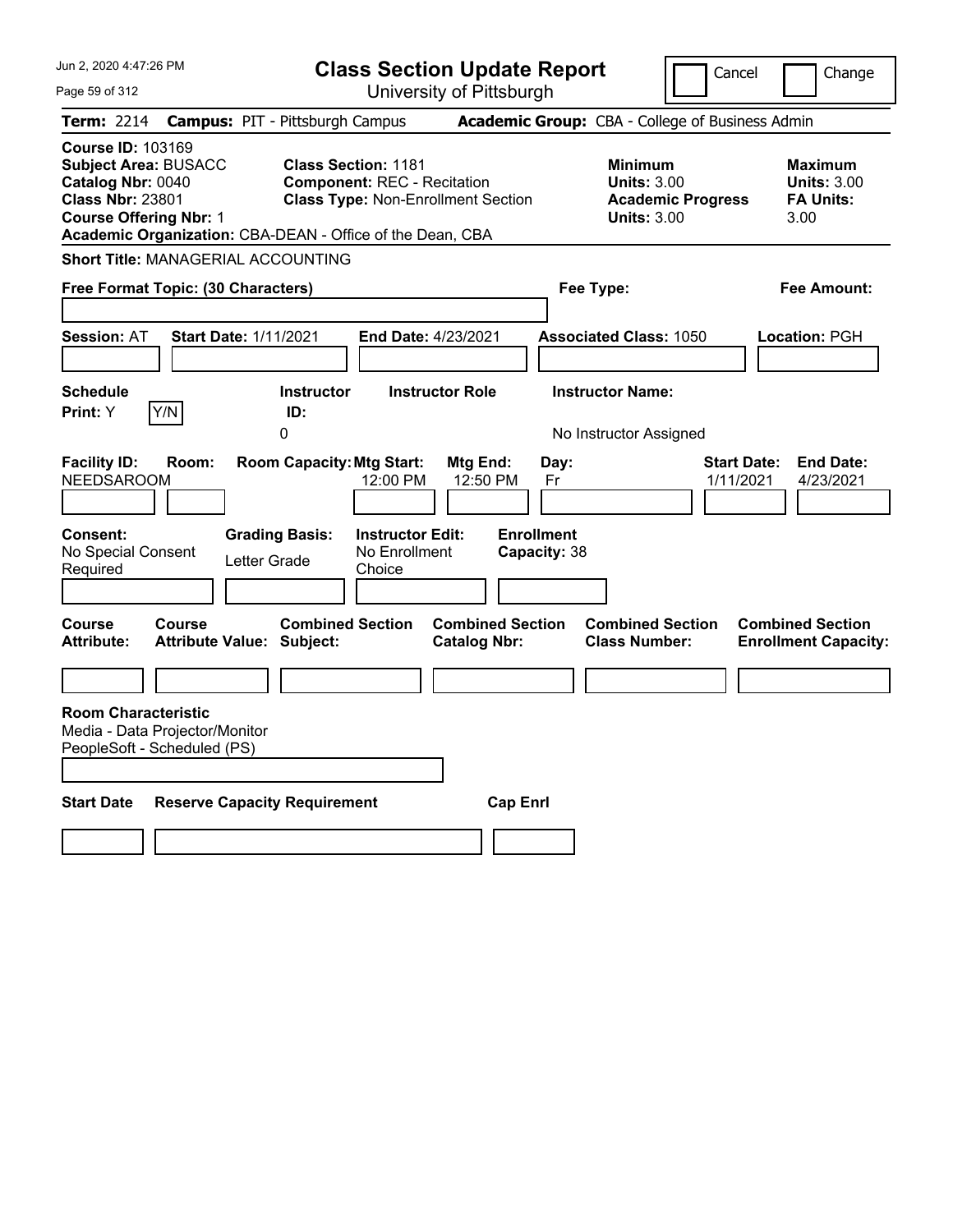| Jun 2, 2020 4:47:26 PM                                                                                                                                                                                | <b>Class Section Update Report</b>                                                                                                         |                                                                        | Cancel                                                                                 | Change                                                           |
|-------------------------------------------------------------------------------------------------------------------------------------------------------------------------------------------------------|--------------------------------------------------------------------------------------------------------------------------------------------|------------------------------------------------------------------------|----------------------------------------------------------------------------------------|------------------------------------------------------------------|
| Page 60 of 312                                                                                                                                                                                        |                                                                                                                                            | University of Pittsburgh                                               |                                                                                        |                                                                  |
| <b>Term: 2214</b>                                                                                                                                                                                     | <b>Campus: PIT - Pittsburgh Campus</b>                                                                                                     |                                                                        | Academic Group: CBA - College of Business Admin                                        |                                                                  |
| <b>Course ID: 103169</b><br><b>Subject Area: BUSACC</b><br>Catalog Nbr: 0040<br><b>Class Nbr: 23346</b><br><b>Course Offering Nbr: 1</b><br>Academic Organization: CBA-DEAN - Office of the Dean, CBA | <b>Class Section: 1182</b><br><b>Component: REC - Recitation</b><br><b>Class Type: Non-Enrollment Section</b>                              |                                                                        | <b>Minimum</b><br><b>Units: 3.00</b><br><b>Academic Progress</b><br><b>Units: 3.00</b> | <b>Maximum</b><br><b>Units: 3.00</b><br><b>FA Units:</b><br>3.00 |
| <b>Short Title: MANAGERIAL ACCOUNTING</b>                                                                                                                                                             |                                                                                                                                            |                                                                        |                                                                                        |                                                                  |
| Free Format Topic: (30 Characters)                                                                                                                                                                    |                                                                                                                                            |                                                                        | Fee Type:                                                                              | Fee Amount:                                                      |
| <b>Start Date: 1/11/2021</b><br><b>Session: AT</b>                                                                                                                                                    | End Date: 4/23/2021                                                                                                                        |                                                                        | <b>Associated Class: 1050</b>                                                          | Location: PGH                                                    |
| <b>Schedule</b>                                                                                                                                                                                       | <b>Instructor Role</b><br><b>Instructor</b>                                                                                                |                                                                        | <b>Instructor Name:</b>                                                                |                                                                  |
| Y/N<br><b>Print:</b> Y                                                                                                                                                                                | ID:<br>0                                                                                                                                   |                                                                        | No Instructor Assigned                                                                 |                                                                  |
| <b>Facility ID:</b><br>Room:<br><b>NEEDSAROOM</b><br><b>Consent:</b><br>No Special Consent<br>Required                                                                                                | <b>Room Capacity: Mtg Start:</b><br>1:00 PM<br><b>Grading Basis:</b><br><b>Instructor Edit:</b><br>No Enrollment<br>Letter Grade<br>Choice | Mtg End:<br>Day:<br>1:50 PM<br>Fr<br><b>Enrollment</b><br>Capacity: 38 |                                                                                        | <b>Start Date:</b><br><b>End Date:</b><br>1/11/2021<br>4/23/2021 |
|                                                                                                                                                                                                       |                                                                                                                                            |                                                                        |                                                                                        |                                                                  |
| Course<br>Course<br><b>Attribute:</b><br><b>Attribute Value: Subject:</b>                                                                                                                             | <b>Combined Section</b>                                                                                                                    | <b>Combined Section</b><br><b>Catalog Nbr:</b>                         | <b>Combined Section</b><br><b>Class Number:</b>                                        | <b>Combined Section</b><br><b>Enrollment Capacity:</b>           |
|                                                                                                                                                                                                       |                                                                                                                                            |                                                                        |                                                                                        |                                                                  |
| <b>Room Characteristic</b><br>Media - Data Projector/Monitor<br>PeopleSoft - Scheduled (PS)                                                                                                           |                                                                                                                                            |                                                                        |                                                                                        |                                                                  |
| <b>Start Date</b>                                                                                                                                                                                     | <b>Reserve Capacity Requirement</b>                                                                                                        | <b>Cap Enrl</b>                                                        |                                                                                        |                                                                  |
|                                                                                                                                                                                                       |                                                                                                                                            |                                                                        |                                                                                        |                                                                  |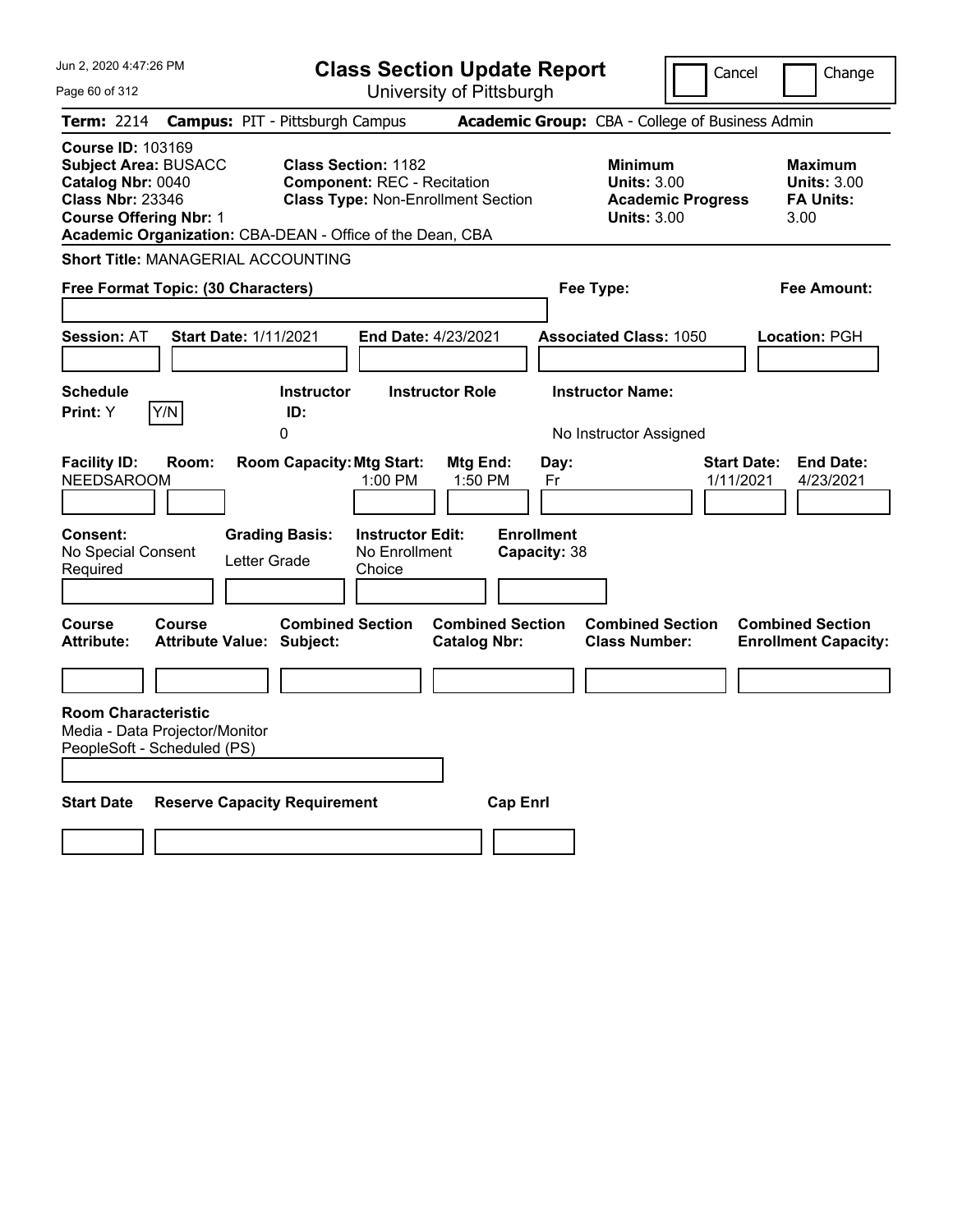| Jun 2, 2020 4:47:26 PM                                                                                                                                                                                |                                        |                                  |                                                                  | <b>Class Section Update Report</b>             |                                   |                                                            | Cancel                          | Change                                                           |  |
|-------------------------------------------------------------------------------------------------------------------------------------------------------------------------------------------------------|----------------------------------------|----------------------------------|------------------------------------------------------------------|------------------------------------------------|-----------------------------------|------------------------------------------------------------|---------------------------------|------------------------------------------------------------------|--|
| Page 61 of 312                                                                                                                                                                                        |                                        |                                  |                                                                  | University of Pittsburgh                       |                                   |                                                            |                                 |                                                                  |  |
| <b>Term: 2214</b>                                                                                                                                                                                     | <b>Campus: PIT - Pittsburgh Campus</b> |                                  |                                                                  |                                                |                                   | Academic Group: CBA - College of Business Admin            |                                 |                                                                  |  |
| <b>Course ID: 103169</b><br><b>Subject Area: BUSACC</b><br>Catalog Nbr: 0040<br><b>Class Nbr: 17729</b><br><b>Course Offering Nbr: 1</b><br>Academic Organization: CBA-DEAN - Office of the Dean, CBA |                                        |                                  | <b>Class Section: 1184</b><br><b>Component: REC - Recitation</b> | <b>Class Type: Non-Enrollment Section</b>      |                                   | <b>Minimum</b><br><b>Units: 3.00</b><br><b>Units: 3.00</b> | <b>Academic Progress</b>        | <b>Maximum</b><br><b>Units: 3.00</b><br><b>FA Units:</b><br>3.00 |  |
| <b>Short Title: MANAGERIAL ACCOUNTING</b>                                                                                                                                                             |                                        |                                  |                                                                  |                                                |                                   |                                                            |                                 |                                                                  |  |
| Free Format Topic: (30 Characters)                                                                                                                                                                    |                                        |                                  |                                                                  |                                                |                                   | Fee Type:                                                  |                                 | Fee Amount:                                                      |  |
| <b>Session: AT</b>                                                                                                                                                                                    | <b>Start Date: 1/11/2021</b>           |                                  | End Date: 4/23/2021                                              |                                                |                                   | <b>Associated Class: 1050</b>                              |                                 | <b>Location: PGH</b>                                             |  |
| <b>Schedule</b><br>Y/N<br><b>Print:</b> Y                                                                                                                                                             | 0                                      | <b>Instructor</b><br>ID:         |                                                                  | <b>Instructor Role</b>                         |                                   | <b>Instructor Name:</b><br>No Instructor Assigned          |                                 |                                                                  |  |
| <b>Facility ID:</b><br>Room:<br><b>NEEDSAROOM</b>                                                                                                                                                     |                                        | <b>Room Capacity: Mtg Start:</b> | 2:00 PM                                                          | Mtg End:<br>2:50 PM                            | Day:<br>Fr                        |                                                            | <b>Start Date:</b><br>1/11/2021 | <b>End Date:</b><br>4/23/2021                                    |  |
| <b>Consent:</b><br>No Special Consent<br>Required                                                                                                                                                     | <b>Grading Basis:</b><br>Letter Grade  |                                  | <b>Instructor Edit:</b><br>No Enrollment<br>Choice               |                                                | <b>Enrollment</b><br>Capacity: 38 |                                                            |                                 |                                                                  |  |
| Course<br>Course<br><b>Attribute:</b>                                                                                                                                                                 | <b>Attribute Value: Subject:</b>       | <b>Combined Section</b>          |                                                                  | <b>Combined Section</b><br><b>Catalog Nbr:</b> |                                   | <b>Combined Section</b><br><b>Class Number:</b>            |                                 | <b>Combined Section</b><br><b>Enrollment Capacity:</b>           |  |
|                                                                                                                                                                                                       |                                        |                                  |                                                                  |                                                |                                   |                                                            |                                 |                                                                  |  |
| <b>Room Characteristic</b><br>Media - Data Projector/Monitor<br>PeopleSoft - Scheduled (PS)                                                                                                           |                                        |                                  |                                                                  |                                                |                                   |                                                            |                                 |                                                                  |  |
| <b>Start Date</b>                                                                                                                                                                                     | <b>Reserve Capacity Requirement</b>    |                                  |                                                                  | <b>Cap Enrl</b>                                |                                   |                                                            |                                 |                                                                  |  |
|                                                                                                                                                                                                       |                                        |                                  |                                                                  |                                                |                                   |                                                            |                                 |                                                                  |  |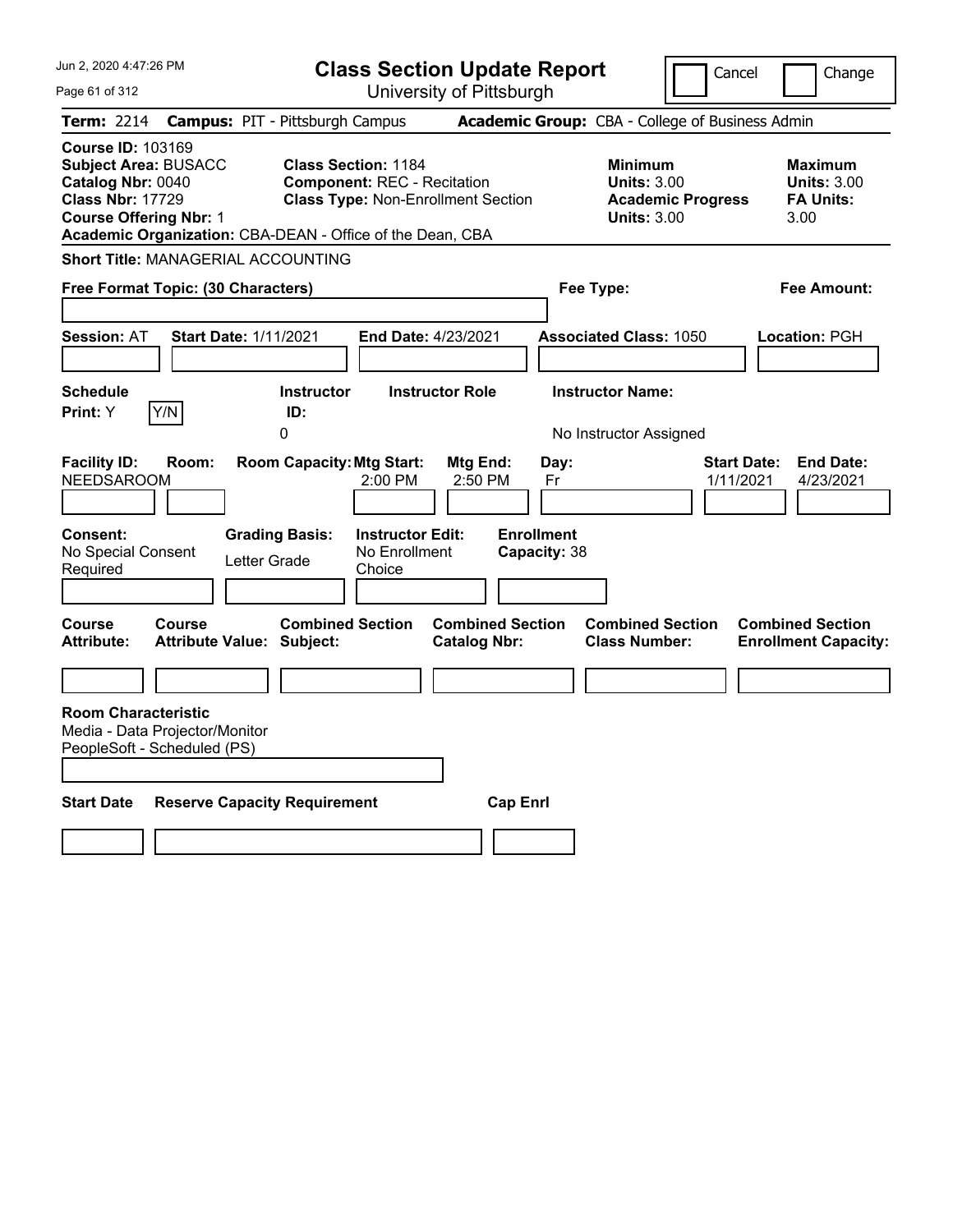| Jun 2, 2020 4:47:26 PM                                                                                                                                                                                |                                                   |                                          |                                                               | <b>Class Section Update Report</b>                     |                                   |                                                                                        | Cancel                          | Change                                                           |
|-------------------------------------------------------------------------------------------------------------------------------------------------------------------------------------------------------|---------------------------------------------------|------------------------------------------|---------------------------------------------------------------|--------------------------------------------------------|-----------------------------------|----------------------------------------------------------------------------------------|---------------------------------|------------------------------------------------------------------|
| Page 62 of 312                                                                                                                                                                                        |                                                   |                                          |                                                               | University of Pittsburgh                               |                                   |                                                                                        |                                 |                                                                  |
| Term: 2214                                                                                                                                                                                            | <b>Campus: PIT - Pittsburgh Campus</b>            |                                          |                                                               |                                                        |                                   | Academic Group: CBA - College of Business Admin                                        |                                 |                                                                  |
| <b>Course ID: 103169</b><br><b>Subject Area: BUSACC</b><br>Catalog Nbr: 0040<br><b>Class Nbr: 11958</b><br><b>Course Offering Nbr: 1</b><br>Academic Organization: CBA-DEAN - Office of the Dean, CBA |                                                   |                                          | <b>Class Section: 1230</b><br><b>Component: LEC - Lecture</b> | <b>Class Type: Enrollment Section</b>                  |                                   | <b>Minimum</b><br><b>Units: 3.00</b><br><b>Academic Progress</b><br><b>Units: 3.00</b> |                                 | <b>Maximum</b><br><b>Units: 3.00</b><br><b>FA Units:</b><br>3.00 |
| <b>Short Title: MANAGERIAL ACCOUNTING</b>                                                                                                                                                             |                                                   |                                          |                                                               |                                                        |                                   |                                                                                        |                                 |                                                                  |
| Free Format Topic: (30 Characters)                                                                                                                                                                    |                                                   |                                          |                                                               |                                                        | Fee Type:                         |                                                                                        |                                 | Fee Amount:                                                      |
| Session: SE3                                                                                                                                                                                          | <b>Start Date: 1/11/2021</b>                      |                                          |                                                               | End Date: 5/1/2021                                     |                                   | <b>Associated Class: 1230</b>                                                          |                                 | Location: PGH                                                    |
| <b>Schedule</b><br>Y/N<br>Print: Y                                                                                                                                                                    |                                                   | <b>Instructor</b><br>ID:<br>3722636      |                                                               | <b>Instructor Role</b><br>Primary Instructor           | Lind, Gary D                      | <b>Instructor Name:</b>                                                                |                                 |                                                                  |
| <b>Facility ID:</b><br><b>NEEDSAROOM</b>                                                                                                                                                              | Room:                                             | <b>Room Capacity: Mtg Start:</b>         | 6:30 PM                                                       | Mtg End:<br>9:00 PM                                    | Day:<br>We                        |                                                                                        | <b>Start Date:</b><br>1/11/2021 | <b>End Date:</b><br>5/1/2021                                     |
| <b>Consent:</b><br>No Special Consent<br>Required                                                                                                                                                     | Letter Grade                                      | <b>Grading Basis:</b>                    | <b>Instructor Edit:</b><br>No Enrollment<br>Choice            |                                                        | <b>Enrollment</b><br>Capacity: 48 |                                                                                        |                                 |                                                                  |
| Course<br><b>Attribute:</b>                                                                                                                                                                           | <b>Course</b><br><b>Attribute Value: Subject:</b> | <b>Combined Section</b><br><b>CDACCT</b> |                                                               | <b>Combined Section</b><br><b>Catalog Nbr:</b><br>6040 |                                   | <b>Combined Section</b><br><b>Class Number:</b><br>12069                               | 5                               | <b>Combined Section</b><br><b>Enrollment Capacity:</b>           |
| <b>Room Characteristic</b><br>Media - Data Projector/Monitor<br>PeopleSoft - Scheduled (PS)                                                                                                           |                                                   |                                          |                                                               |                                                        |                                   |                                                                                        |                                 |                                                                  |
| <b>Start Date</b>                                                                                                                                                                                     | <b>Reserve Capacity Requirement</b>               |                                          |                                                               | <b>Cap Enrl</b>                                        |                                   |                                                                                        |                                 |                                                                  |
|                                                                                                                                                                                                       |                                                   |                                          |                                                               |                                                        |                                   |                                                                                        |                                 |                                                                  |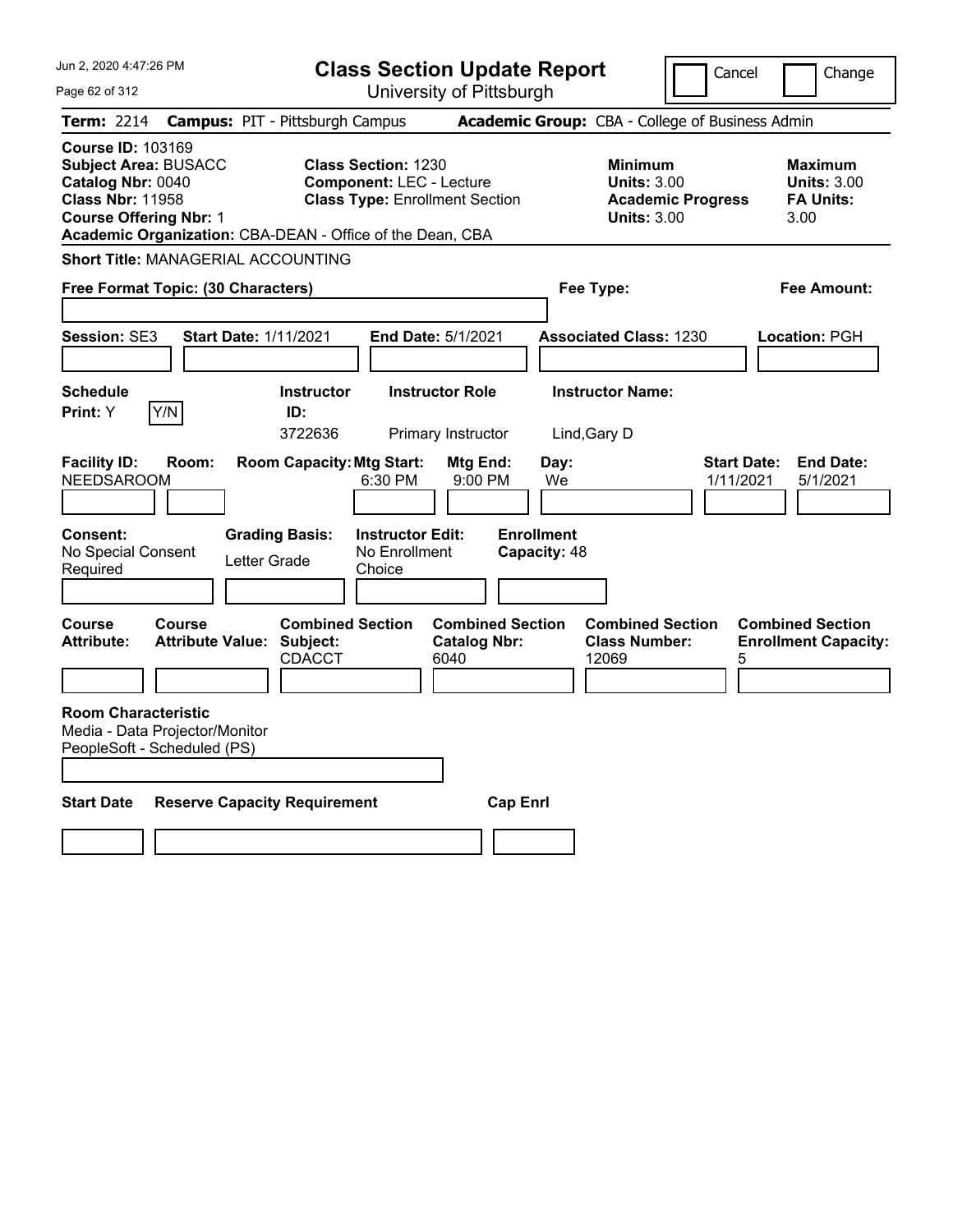| Jun 2, 2020 4:47:26 PM                                                                                                                   | <b>Class Section Update Report</b>                                                                                                                                         |                                                                               | Cancel                                                                                 | Change                                                           |
|------------------------------------------------------------------------------------------------------------------------------------------|----------------------------------------------------------------------------------------------------------------------------------------------------------------------------|-------------------------------------------------------------------------------|----------------------------------------------------------------------------------------|------------------------------------------------------------------|
| Page 63 of 312                                                                                                                           | University of Pittsburgh                                                                                                                                                   |                                                                               |                                                                                        |                                                                  |
| Term: 2214                                                                                                                               | <b>Campus: PIT - Pittsburgh Campus</b>                                                                                                                                     |                                                                               | Academic Group: CBA - College of Business Admin                                        |                                                                  |
| <b>Course ID: 103169</b><br><b>Subject Area: BUSACC</b><br>Catalog Nbr: 0040<br><b>Class Nbr: 12010</b><br><b>Course Offering Nbr: 1</b> | <b>Class Section: 1240</b><br><b>Component: REC - Recitation</b><br><b>Class Type: Non-Enrollment Section</b><br>Academic Organization: CBA-DEAN - Office of the Dean, CBA |                                                                               | <b>Minimum</b><br><b>Units: 3.00</b><br><b>Academic Progress</b><br><b>Units: 3.00</b> | <b>Maximum</b><br><b>Units: 3.00</b><br><b>FA Units:</b><br>3.00 |
| <b>Short Title: MANAGERIAL ACCOUNTING</b>                                                                                                |                                                                                                                                                                            |                                                                               |                                                                                        |                                                                  |
| Free Format Topic: (30 Characters)                                                                                                       |                                                                                                                                                                            | Fee Type:                                                                     |                                                                                        | Fee Amount:                                                      |
| Session: SE3                                                                                                                             | <b>Start Date: 1/11/2021</b><br><b>End Date: 5/1/2021</b>                                                                                                                  |                                                                               | <b>Associated Class: 1230</b>                                                          | Location: PGH                                                    |
| <b>Schedule</b><br>Y/N<br>Print: Y                                                                                                       | <b>Instructor</b><br><b>Instructor Role</b><br>ID:<br>3722636<br>Primary Instructor                                                                                        | Lind, Gary D                                                                  | <b>Instructor Name:</b>                                                                |                                                                  |
| <b>Facility ID:</b><br>Room:<br><b>NEEDSAROOM</b><br><b>Consent:</b><br>No Special Consent<br>Required                                   | <b>Room Capacity: Mtg Start:</b><br>9:05 PM<br><b>Grading Basis:</b><br><b>Instructor Edit:</b><br>No Enrollment<br>Letter Grade<br>Choice                                 | <b>Mtg End:</b><br>Day:<br>9:55 PM<br>We<br><b>Enrollment</b><br>Capacity: 48 | <b>Start Date:</b><br>1/11/2021                                                        | <b>End Date:</b><br>5/1/2021                                     |
| Course<br>Course<br><b>Attribute Value: Subject:</b><br><b>Attribute:</b>                                                                | <b>Combined Section</b><br><b>CDACCT</b><br>6040                                                                                                                           | <b>Combined Section</b><br><b>Catalog Nbr:</b>                                | <b>Combined Section</b><br><b>Class Number:</b><br>12096<br>10                         | <b>Combined Section</b><br><b>Enrollment Capacity:</b>           |
| <b>Room Characteristic</b><br>Media - Data Projector/Monitor<br>PeopleSoft - Scheduled (PS)                                              |                                                                                                                                                                            |                                                                               |                                                                                        |                                                                  |
| <b>Start Date</b>                                                                                                                        | <b>Reserve Capacity Requirement</b>                                                                                                                                        | <b>Cap Enrl</b>                                                               |                                                                                        |                                                                  |
|                                                                                                                                          |                                                                                                                                                                            |                                                                               |                                                                                        |                                                                  |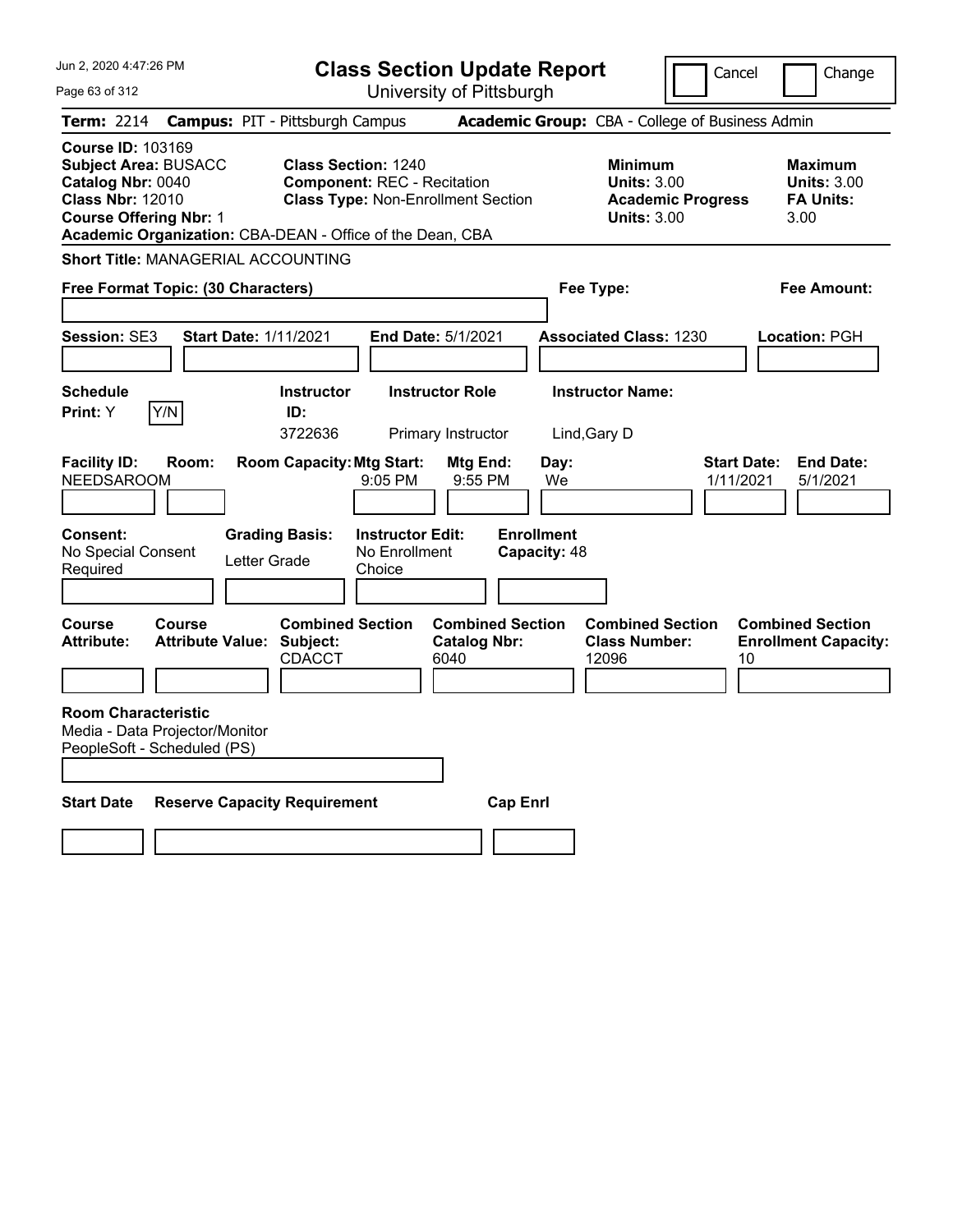| Jun 2, 2020 4:47:26 PM                                                                                                                   |        |                                                                       |                                                               | <b>Class Section Update Report</b>                     |                                   |                                                          | Cancel                          | Change                                                           |
|------------------------------------------------------------------------------------------------------------------------------------------|--------|-----------------------------------------------------------------------|---------------------------------------------------------------|--------------------------------------------------------|-----------------------------------|----------------------------------------------------------|---------------------------------|------------------------------------------------------------------|
| Page 64 of 312                                                                                                                           |        |                                                                       |                                                               | University of Pittsburgh                               |                                   |                                                          |                                 |                                                                  |
| <b>Term: 2214</b>                                                                                                                        |        | <b>Campus: PIT - Pittsburgh Campus</b>                                |                                                               |                                                        |                                   | Academic Group: CBA - College of Business Admin          |                                 |                                                                  |
| <b>Course ID: 103170</b><br><b>Subject Area: BUSACC</b><br>Catalog Nbr: 1204<br><b>Class Nbr: 11982</b><br><b>Course Offering Nbr: 1</b> |        | Academic Organization: CBA-DEAN - Office of the Dean, CBA             | <b>Class Section: 1040</b><br><b>Component: LEC - Lecture</b> | <b>Class Type: Enrollment Section</b>                  |                                   | Minimum<br><b>Units: 3.00</b><br><b>Units: 3.00</b>      | <b>Academic Progress</b>        | <b>Maximum</b><br><b>Units: 3.00</b><br><b>FA Units:</b><br>3.00 |
|                                                                                                                                          |        | Short Title: INTERMEDT FINANCL REPORTING 1                            |                                                               |                                                        |                                   |                                                          |                                 |                                                                  |
| Free Format Topic: (30 Characters)                                                                                                       |        |                                                                       |                                                               |                                                        |                                   | Fee Type:                                                |                                 | Fee Amount:                                                      |
| Session: SE3                                                                                                                             |        | <b>Start Date: 1/11/2021</b>                                          |                                                               | End Date: 5/1/2021                                     |                                   | <b>Associated Class: 1040</b>                            |                                 | Location: PGH                                                    |
|                                                                                                                                          |        |                                                                       |                                                               |                                                        |                                   |                                                          |                                 |                                                                  |
| <b>Schedule</b><br>Print: Y                                                                                                              | Y/N    | <b>Instructor</b><br>ID:<br>1121914                                   |                                                               | <b>Instructor Role</b><br>Primary Instructor           |                                   | <b>Instructor Name:</b><br>Kart, Todd R                  |                                 |                                                                  |
| <b>Facility ID:</b><br><b>NEEDSAROOM</b>                                                                                                 | Room:  | <b>Room Capacity: Mtg Start:</b>                                      | 6:30 PM                                                       | Mtg End:<br>9:00 PM                                    | Day:<br>Tu                        |                                                          | <b>Start Date:</b><br>1/11/2021 | <b>End Date:</b><br>5/1/2021                                     |
| Consent:<br>No Special Consent<br>Required                                                                                               |        | <b>Grading Basis:</b><br>Letter Grade                                 | <b>Instructor Edit:</b><br>No Enrollment<br>Choice            |                                                        | <b>Enrollment</b><br>Capacity: 32 |                                                          |                                 |                                                                  |
| Course<br><b>Attribute:</b>                                                                                                              | Course | <b>Combined Section</b><br><b>Attribute Value: Subject:</b><br>CDACCT |                                                               | <b>Combined Section</b><br><b>Catalog Nbr:</b><br>6204 |                                   | <b>Combined Section</b><br><b>Class Number:</b><br>12070 | 5                               | <b>Combined Section</b><br><b>Enrollment Capacity:</b>           |
| <b>Room Characteristic</b><br>Media - Data Projector/Monitor<br>PeopleSoft - Scheduled (PS)<br><b>Start Date</b>                         |        | <b>Reserve Capacity Requirement</b>                                   |                                                               | <b>Cap Enrl</b>                                        |                                   |                                                          |                                 |                                                                  |
|                                                                                                                                          |        |                                                                       |                                                               |                                                        |                                   |                                                          |                                 |                                                                  |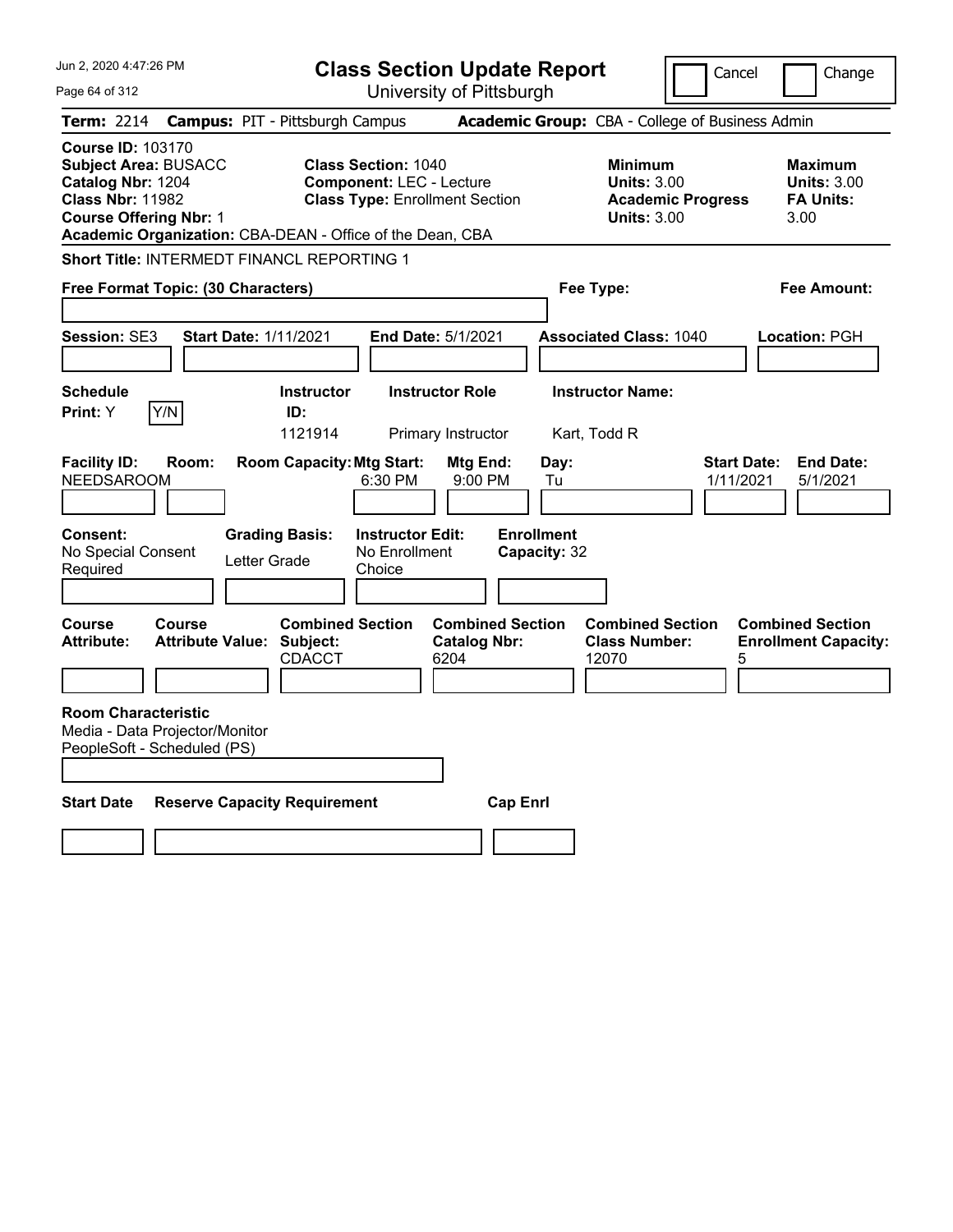| Jun 2, 2020 4:47:26 PM                                                                                                                                                                                | <b>Class Section Update Report</b>                                                                     | Cancel                                                                                 | Change                                                           |
|-------------------------------------------------------------------------------------------------------------------------------------------------------------------------------------------------------|--------------------------------------------------------------------------------------------------------|----------------------------------------------------------------------------------------|------------------------------------------------------------------|
| Page 65 of 312                                                                                                                                                                                        | University of Pittsburgh                                                                               |                                                                                        |                                                                  |
| <b>Campus: PIT - Pittsburgh Campus</b><br>Term: 2214                                                                                                                                                  |                                                                                                        | Academic Group: CBA - College of Business Admin                                        |                                                                  |
| <b>Course ID: 103170</b><br><b>Subject Area: BUSACC</b><br>Catalog Nbr: 1204<br><b>Class Nbr: 21122</b><br><b>Course Offering Nbr: 1</b><br>Academic Organization: CBA-DEAN - Office of the Dean, CBA | <b>Class Section: 1070</b><br><b>Component: LEC - Lecture</b><br><b>Class Type: Enrollment Section</b> | <b>Minimum</b><br><b>Units: 3.00</b><br><b>Academic Progress</b><br><b>Units: 3.00</b> | <b>Maximum</b><br><b>Units: 3.00</b><br><b>FA Units:</b><br>3.00 |
| Short Title: INTERMEDT FINANCL REPORTING 1                                                                                                                                                            |                                                                                                        |                                                                                        |                                                                  |
| Free Format Topic: (30 Characters)                                                                                                                                                                    |                                                                                                        | Fee Type:                                                                              | Fee Amount:                                                      |
| <b>Session: AT</b><br><b>Start Date: 1/11/2021</b>                                                                                                                                                    | <b>End Date: 4/23/2021</b>                                                                             | <b>Associated Class: 1070</b>                                                          | Location: PGH                                                    |
|                                                                                                                                                                                                       |                                                                                                        |                                                                                        |                                                                  |
| <b>Schedule</b><br>Print: Y<br>Y/N                                                                                                                                                                    | <b>Instructor Role</b><br><b>Instructor</b><br>ID:                                                     | <b>Instructor Name:</b>                                                                |                                                                  |
|                                                                                                                                                                                                       | 2952865<br>Primary Instructor                                                                          | Hogan, Brian                                                                           |                                                                  |
| <b>Facility ID:</b><br>Room:<br><b>NEEDSAROOM</b>                                                                                                                                                     | <b>Room Capacity: Mtg Start:</b><br>Mtg End:<br>11:00 AM<br>12:15 PM                                   | Day:<br><b>Start Date:</b><br>TuTh<br>1/11/2021                                        | <b>End Date:</b><br>4/23/2021                                    |
| <b>Consent:</b><br><b>Grading Basis:</b><br><b>Department Consent</b><br>Letter Grade<br>Required                                                                                                     | <b>Instructor Edit:</b><br>No Enrollment<br>Choice                                                     | <b>Enrollment</b><br>Capacity: 39                                                      |                                                                  |
| Course<br><b>Course</b><br><b>Attribute:</b><br>Attribute Value: Subject:<br><b>DEPART</b><br>FNL                                                                                                     | <b>Combined Section</b><br><b>Combined Section</b><br><b>Catalog Nbr:</b>                              | <b>Combined Section</b><br><b>Class Number:</b>                                        | <b>Combined Section</b><br><b>Enrollment Capacity:</b>           |
| <b>Room Characteristic</b><br>Media - Data Projector/Monitor<br>PeopleSoft - Scheduled (PS)                                                                                                           |                                                                                                        |                                                                                        |                                                                  |
| <b>Start Date</b><br><b>Reserve Capacity Requirement</b>                                                                                                                                              | <b>Cap Enri</b>                                                                                        |                                                                                        |                                                                  |
|                                                                                                                                                                                                       |                                                                                                        |                                                                                        |                                                                  |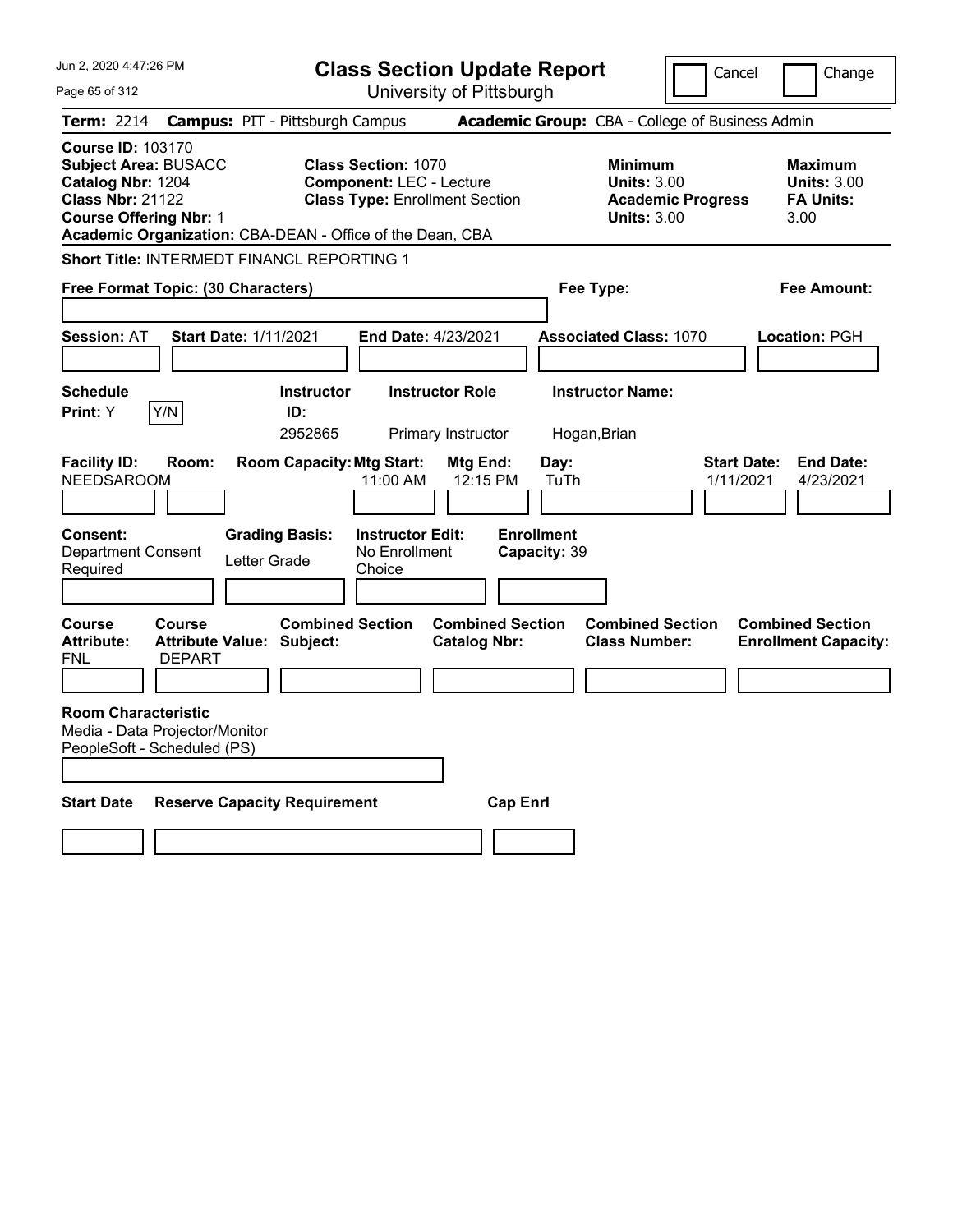| Jun 2, 2020 4:47:26 PM                                                                                                                   |                                                             |                                       | <b>Class Section Update Report</b>                                                                     |                                                |                                   |                                                                                        | Cancel                          | Change                                                           |
|------------------------------------------------------------------------------------------------------------------------------------------|-------------------------------------------------------------|---------------------------------------|--------------------------------------------------------------------------------------------------------|------------------------------------------------|-----------------------------------|----------------------------------------------------------------------------------------|---------------------------------|------------------------------------------------------------------|
| Page 66 of 312                                                                                                                           |                                                             |                                       |                                                                                                        | University of Pittsburgh                       |                                   |                                                                                        |                                 |                                                                  |
| <b>Term: 2214</b>                                                                                                                        | <b>Campus: PIT - Pittsburgh Campus</b>                      |                                       |                                                                                                        |                                                |                                   | Academic Group: CBA - College of Business Admin                                        |                                 |                                                                  |
| <b>Course ID: 103170</b><br><b>Subject Area: BUSACC</b><br>Catalog Nbr: 1204<br><b>Class Nbr: 24963</b><br><b>Course Offering Nbr: 1</b> | Academic Organization: CBA-DEAN - Office of the Dean, CBA   |                                       | <b>Class Section: 1075</b><br><b>Component: LEC - Lecture</b><br><b>Class Type: Enrollment Section</b> |                                                |                                   | <b>Minimum</b><br><b>Units: 3.00</b><br><b>Academic Progress</b><br><b>Units: 3.00</b> |                                 | <b>Maximum</b><br><b>Units: 3.00</b><br><b>FA Units:</b><br>3.00 |
|                                                                                                                                          | Short Title: INTERMEDT FINANCL REPORTING 1                  |                                       |                                                                                                        |                                                |                                   |                                                                                        |                                 |                                                                  |
|                                                                                                                                          | Free Format Topic: (30 Characters)                          |                                       |                                                                                                        |                                                | Fee Type:                         |                                                                                        |                                 | Fee Amount:                                                      |
| <b>Session: AT</b>                                                                                                                       | <b>Start Date: 1/11/2021</b>                                |                                       | <b>End Date: 4/23/2021</b>                                                                             |                                                |                                   | <b>Associated Class: 1075</b>                                                          |                                 | Location: PGH                                                    |
| <b>Schedule</b><br>Print: Y                                                                                                              | Y/N                                                         | <b>Instructor</b><br>ID:<br>2952865   |                                                                                                        | <b>Instructor Role</b><br>Primary Instructor   | Hogan, Brian                      | <b>Instructor Name:</b>                                                                |                                 |                                                                  |
| <b>Facility ID:</b><br><b>NEEDSAROOM</b>                                                                                                 | Room:                                                       | <b>Room Capacity: Mtg Start:</b>      | 12:30 PM                                                                                               | Mtg End:<br>1:45 PM                            | Day:<br>TuTh                      |                                                                                        | <b>Start Date:</b><br>1/11/2021 | <b>End Date:</b><br>4/23/2021                                    |
| <b>Consent:</b><br>No Special Consent<br>Required                                                                                        |                                                             | <b>Grading Basis:</b><br>Letter Grade | <b>Instructor Edit:</b><br>No Enrollment<br>Choice                                                     |                                                | <b>Enrollment</b><br>Capacity: 27 |                                                                                        |                                 |                                                                  |
| Course<br><b>Attribute:</b><br>FNL                                                                                                       | <b>Course</b><br>Attribute Value: Subject:<br><b>DEPART</b> | <b>Combined Section</b>               |                                                                                                        | <b>Combined Section</b><br><b>Catalog Nbr:</b> |                                   | <b>Combined Section</b><br><b>Class Number:</b>                                        |                                 | <b>Combined Section</b><br><b>Enrollment Capacity:</b>           |
| <b>Room Characteristic</b><br>PeopleSoft - Scheduled (PS)                                                                                | Media - Data Projector/Monitor                              |                                       |                                                                                                        |                                                |                                   |                                                                                        |                                 |                                                                  |
| <b>Start Date</b>                                                                                                                        | <b>Reserve Capacity Requirement</b>                         |                                       |                                                                                                        | <b>Cap Enri</b>                                |                                   |                                                                                        |                                 |                                                                  |
|                                                                                                                                          |                                                             |                                       |                                                                                                        |                                                |                                   |                                                                                        |                                 |                                                                  |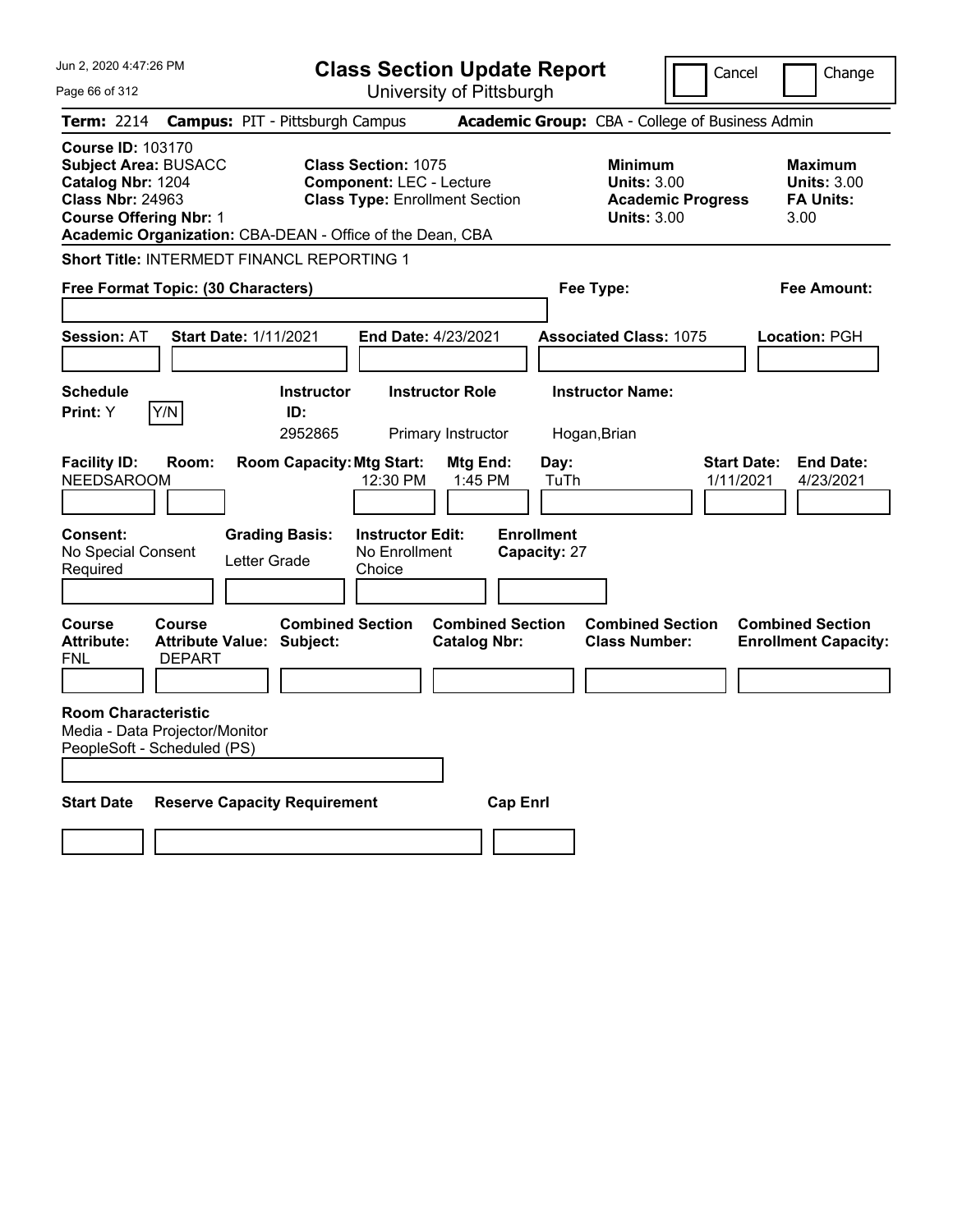| Jun 2, 2020 4:47:26 PM<br>Page 67 of 312                                                                                                                                                                                                                                                                  |                                        | <b>Class Section Update Report</b><br>University of Pittsburgh                                         |                     |                                                            | Cancel                          | Change                                                           |
|-----------------------------------------------------------------------------------------------------------------------------------------------------------------------------------------------------------------------------------------------------------------------------------------------------------|----------------------------------------|--------------------------------------------------------------------------------------------------------|---------------------|------------------------------------------------------------|---------------------------------|------------------------------------------------------------------|
| <b>Term: 2214</b>                                                                                                                                                                                                                                                                                         | <b>Campus: PIT - Pittsburgh Campus</b> |                                                                                                        |                     | Academic Group: CBA - College of Business Admin            |                                 |                                                                  |
| <b>Course ID: 103171</b><br><b>Subject Area: BUSACC</b><br>Catalog Nbr: 1205<br><b>Class Nbr: 11964</b><br><b>Course Offering Nbr: 1</b><br>Academic Organization: CBA-DEAN - Office of the Dean, CBA                                                                                                     |                                        | <b>Class Section: 1020</b><br><b>Component: LEC - Lecture</b><br><b>Class Type: Enrollment Section</b> |                     | <b>Minimum</b><br><b>Units: 3.00</b><br><b>Units: 3.00</b> | <b>Academic Progress</b>        | <b>Maximum</b><br><b>Units: 3.00</b><br><b>FA Units:</b><br>3.00 |
| Short Title: INTERMEDT FINANCL REPORTING 2<br>Free Format Topic: (30 Characters)                                                                                                                                                                                                                          |                                        |                                                                                                        |                     | Fee Type:                                                  |                                 | <b>Fee Amount:</b>                                               |
| <b>Session: AT</b>                                                                                                                                                                                                                                                                                        | <b>Start Date: 1/11/2021</b>           | End Date: 4/23/2021                                                                                    |                     | <b>Associated Class: 1020</b>                              |                                 | <b>Location: PGH</b>                                             |
| <b>Schedule</b><br>Y/N<br>Print: Y                                                                                                                                                                                                                                                                        | <b>Instructor</b><br>ID:<br>2955011    | <b>Instructor Role</b><br>Primary Instructor                                                           |                     | <b>Instructor Name:</b><br>Gunn, Joshua Lee                |                                 |                                                                  |
| <b>Facility ID:</b><br>Room:<br><b>NEEDSAROOM</b>                                                                                                                                                                                                                                                         | <b>Room Capacity: Mtg Start:</b>       | 3:30 PM                                                                                                | Mtg End:<br>4:45 PM | Day:<br>MoWe                                               | <b>Start Date:</b><br>1/11/2021 | <b>End Date:</b><br>4/23/2021                                    |
| <b>Consent:</b><br>No Special Consent<br>Required                                                                                                                                                                                                                                                         | <b>Grading Basis:</b><br>Letter Grade  | <b>Instructor Edit:</b><br>No Enrollment<br>Choice                                                     |                     | <b>Enrollment</b><br>Capacity: 40                          |                                 |                                                                  |
| <b>Combined Section</b><br><b>Combined Section</b><br><b>Combined Section</b><br><b>Combined Section</b><br><b>Course</b><br>Course<br><b>Attribute:</b><br><b>Attribute Value: Subject:</b><br><b>Class Number:</b><br><b>Catalog Nbr:</b><br><b>Enrollment Capacity:</b><br><b>DEPART</b><br><b>FNL</b> |                                        |                                                                                                        |                     |                                                            |                                 |                                                                  |
| <b>Room Characteristic</b><br>Media - Data Projector/Monitor<br>PeopleSoft - Scheduled (PS)                                                                                                                                                                                                               |                                        |                                                                                                        |                     |                                                            |                                 |                                                                  |
| <b>Start Date</b><br>1/1/2021<br><b>Restricted ACCT-MS</b><br>10/1/2020<br><b>Restricted ACCT-MS</b>                                                                                                                                                                                                      | <b>Reserve Capacity Requirement</b>    |                                                                                                        | <b>Cap Enrl</b>     | 0<br>5                                                     |                                 |                                                                  |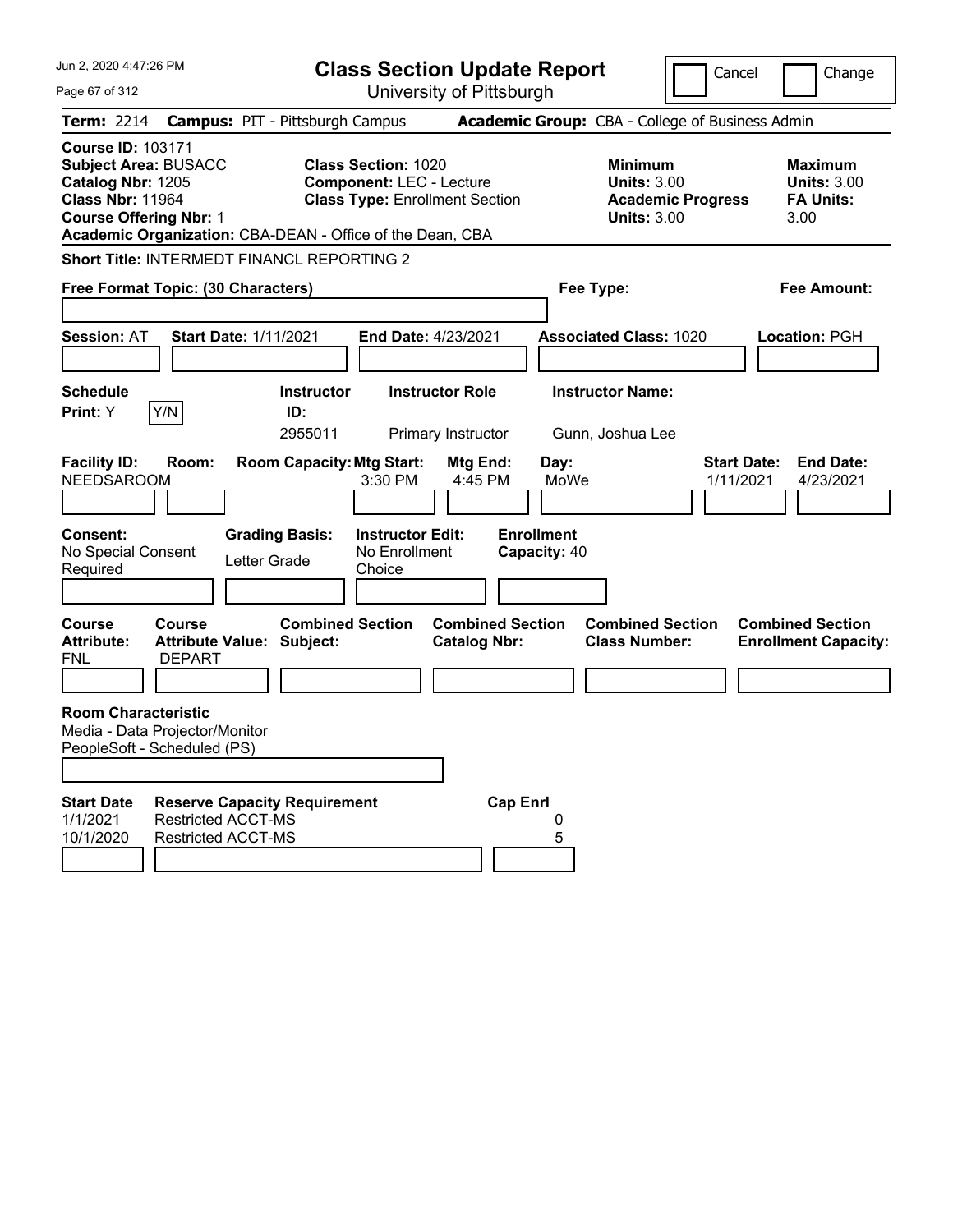| Jun 2, 2020 4:47:26 PM                                                                                                                                                                                |                                                                                                                                                                                                                                                       |                                                                           |                                                               | <b>Class Section Update Report</b>    |                                                   |                                                            | Cancel                   |                                 | Change                                                   |
|-------------------------------------------------------------------------------------------------------------------------------------------------------------------------------------------------------|-------------------------------------------------------------------------------------------------------------------------------------------------------------------------------------------------------------------------------------------------------|---------------------------------------------------------------------------|---------------------------------------------------------------|---------------------------------------|---------------------------------------------------|------------------------------------------------------------|--------------------------|---------------------------------|----------------------------------------------------------|
| Page 68 of 312                                                                                                                                                                                        |                                                                                                                                                                                                                                                       |                                                                           |                                                               | University of Pittsburgh              |                                                   |                                                            |                          |                                 |                                                          |
| <b>Term: 2214</b>                                                                                                                                                                                     | <b>Campus: PIT - Pittsburgh Campus</b>                                                                                                                                                                                                                |                                                                           |                                                               |                                       |                                                   | Academic Group: CBA - College of Business Admin            |                          |                                 |                                                          |
| <b>Course ID: 103171</b><br><b>Subject Area: BUSACC</b><br>Catalog Nbr: 1205<br><b>Class Nbr: 11963</b><br><b>Course Offering Nbr: 1</b><br>Academic Organization: CBA-DEAN - Office of the Dean, CBA |                                                                                                                                                                                                                                                       |                                                                           | <b>Class Section: 1030</b><br><b>Component: LEC - Lecture</b> | <b>Class Type: Enrollment Section</b> |                                                   | <b>Minimum</b><br><b>Units: 3.00</b><br><b>Units: 3.00</b> | <b>Academic Progress</b> | 3.00                            | <b>Maximum</b><br><b>Units: 3.00</b><br><b>FA Units:</b> |
| Short Title: INTERMEDT FINANCL REPORTING 2                                                                                                                                                            |                                                                                                                                                                                                                                                       |                                                                           |                                                               |                                       |                                                   |                                                            |                          |                                 |                                                          |
| Free Format Topic: (30 Characters)                                                                                                                                                                    |                                                                                                                                                                                                                                                       |                                                                           |                                                               |                                       |                                                   | Fee Type:                                                  |                          |                                 | <b>Fee Amount:</b>                                       |
| <b>Session: AT</b>                                                                                                                                                                                    | <b>Start Date: 1/11/2021</b>                                                                                                                                                                                                                          |                                                                           | <b>End Date: 4/23/2021</b>                                    |                                       |                                                   | <b>Associated Class: 1030</b>                              |                          |                                 | <b>Location: PGH</b>                                     |
| <b>Schedule</b>                                                                                                                                                                                       |                                                                                                                                                                                                                                                       | <b>Instructor</b>                                                         |                                                               | <b>Instructor Role</b>                |                                                   | <b>Instructor Name:</b>                                    |                          |                                 |                                                          |
| Y/N<br>Print: Y                                                                                                                                                                                       |                                                                                                                                                                                                                                                       | ID:<br>2955011                                                            |                                                               | Primary Instructor                    |                                                   | Gunn, Joshua Lee                                           |                          |                                 |                                                          |
| <b>Facility ID:</b><br><b>NEEDSAROOM</b><br><b>Consent:</b><br>No Special Consent<br>Required                                                                                                         | Room:                                                                                                                                                                                                                                                 | <b>Room Capacity: Mtg Start:</b><br><b>Grading Basis:</b><br>Letter Grade | 2:00 PM<br><b>Instructor Edit:</b><br>No Enrollment<br>Choice | Mtg End:<br>3:15 PM                   | Day:<br>MoWe<br><b>Enrollment</b><br>Capacity: 40 |                                                            |                          | <b>Start Date:</b><br>1/11/2021 | <b>End Date:</b><br>4/23/2021                            |
| <b>Course</b><br><b>Attribute:</b><br><b>FNL</b>                                                                                                                                                      | <b>Combined Section</b><br><b>Combined Section</b><br><b>Combined Section</b><br><b>Combined Section</b><br>Course<br><b>Attribute Value: Subject:</b><br><b>Class Number:</b><br><b>Catalog Nbr:</b><br><b>Enrollment Capacity:</b><br><b>DEPART</b> |                                                                           |                                                               |                                       |                                                   |                                                            |                          |                                 |                                                          |
| <b>Room Characteristic</b><br>Media - Data Projector/Monitor<br>PeopleSoft - Scheduled (PS)                                                                                                           |                                                                                                                                                                                                                                                       |                                                                           |                                                               |                                       |                                                   |                                                            |                          |                                 |                                                          |
| <b>Start Date</b><br>1/1/2021<br>10/1/2020                                                                                                                                                            | <b>Reserve Capacity Requirement</b><br><b>Restricted ACCT-MS</b><br><b>Restricted ACCT-MS</b>                                                                                                                                                         |                                                                           |                                                               | <b>Cap Enrl</b>                       | 0<br>5                                            |                                                            |                          |                                 |                                                          |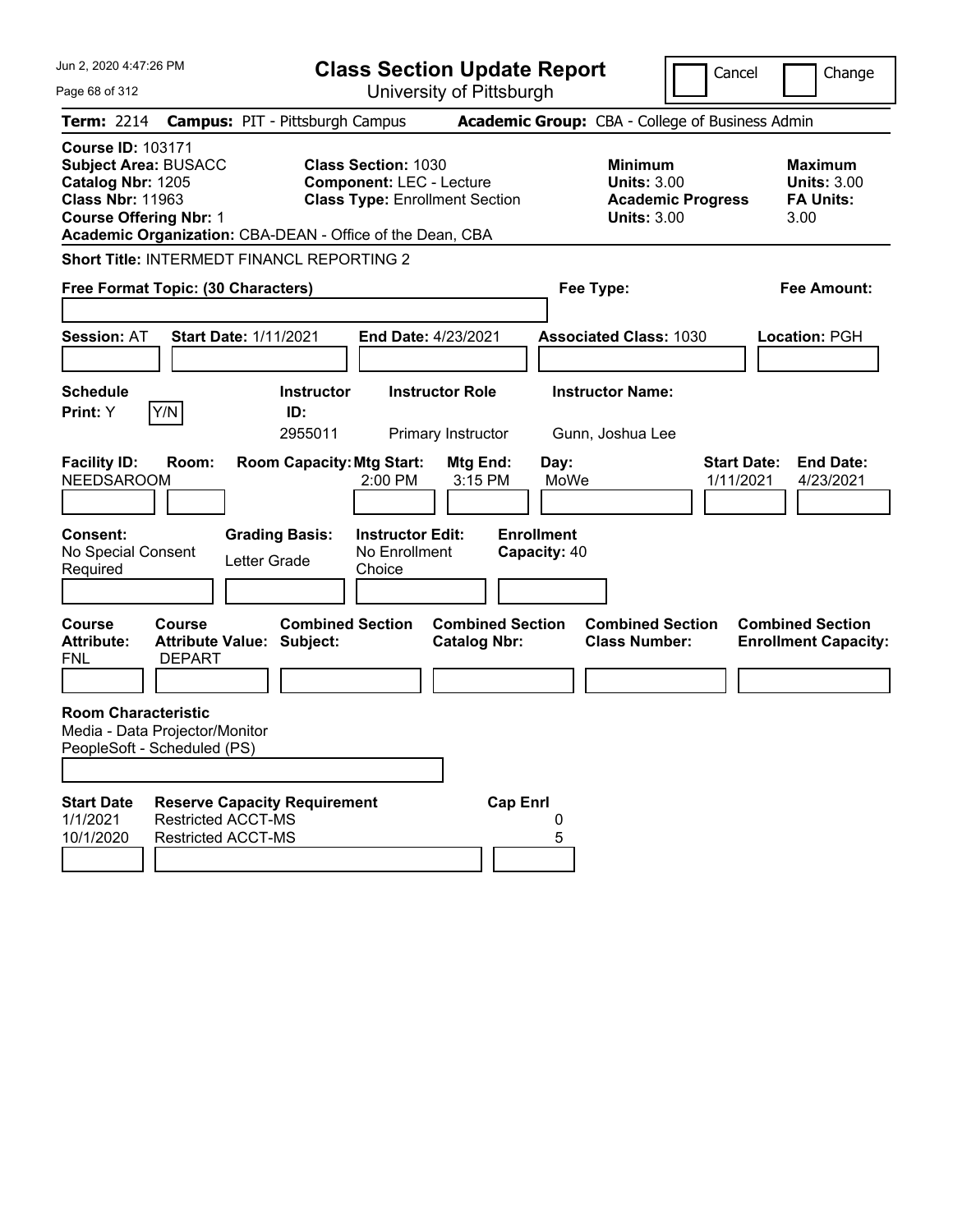| Jun 2, 2020 4:47:26 PM                                                                                                                   |                                                                              | <b>Class Section Update Report</b>                                                                     |                                                                                        | Cancel<br>Change                                                 |
|------------------------------------------------------------------------------------------------------------------------------------------|------------------------------------------------------------------------------|--------------------------------------------------------------------------------------------------------|----------------------------------------------------------------------------------------|------------------------------------------------------------------|
| Page 69 of 312                                                                                                                           |                                                                              | University of Pittsburgh                                                                               |                                                                                        |                                                                  |
| Term: 2214                                                                                                                               | <b>Campus: PIT - Pittsburgh Campus</b>                                       |                                                                                                        | Academic Group: CBA - College of Business Admin                                        |                                                                  |
| <b>Course ID: 103171</b><br><b>Subject Area: BUSACC</b><br>Catalog Nbr: 1205<br><b>Class Nbr: 12041</b><br><b>Course Offering Nbr: 1</b> | Academic Organization: CBA-DEAN - Office of the Dean, CBA                    | <b>Class Section: 1050</b><br><b>Component: LEC - Lecture</b><br><b>Class Type: Enrollment Section</b> | <b>Minimum</b><br><b>Units: 3.00</b><br><b>Academic Progress</b><br><b>Units: 3.00</b> | <b>Maximum</b><br><b>Units: 3.00</b><br><b>FA Units:</b><br>3.00 |
|                                                                                                                                          | <b>Short Title: INTERMEDT FINANCL REPORTING 2</b>                            |                                                                                                        |                                                                                        |                                                                  |
| Free Format Topic: (30 Characters)                                                                                                       |                                                                              |                                                                                                        | Fee Type:                                                                              | Fee Amount:                                                      |
| <b>Session: SE3</b>                                                                                                                      | <b>Start Date: 1/11/2021</b>                                                 | <b>End Date: 5/1/2021</b>                                                                              | <b>Associated Class: 1050</b>                                                          | Location: PGH                                                    |
| <b>Schedule</b><br>Y/N<br>Print: Y                                                                                                       | <b>Instructor</b><br>ID:<br>2961858                                          | <b>Instructor Role</b><br>Primary Instructor                                                           | <b>Instructor Name:</b><br>Cohen, Brian                                                |                                                                  |
| <b>Facility ID:</b><br>Room:<br><b>NEEDSAROOM</b>                                                                                        | <b>Room Capacity: Mtg Start:</b>                                             | Mtg End:<br>6:30 PM<br>9:00 PM                                                                         | Day:<br>Tu                                                                             | <b>End Date:</b><br><b>Start Date:</b><br>1/11/2021<br>5/1/2021  |
| <b>Consent:</b><br>No Special Consent<br>Required                                                                                        | <b>Grading Basis:</b><br>Letter Grade                                        | <b>Instructor Edit:</b><br>No Enrollment<br>Choice                                                     | <b>Enrollment</b><br>Capacity: 33                                                      |                                                                  |
| <b>Course</b><br><b>Course</b><br><b>Attribute:</b>                                                                                      | <b>Combined Section</b><br><b>Attribute Value: Subject:</b><br><b>CDACCT</b> | <b>Combined Section</b><br><b>Catalog Nbr:</b><br>6205                                                 | <b>Combined Section</b><br><b>Class Number:</b><br>12071                               | <b>Combined Section</b><br><b>Enrollment Capacity:</b><br>5      |
| <b>Room Characteristic</b><br>Media - Data Projector/Monitor<br>PeopleSoft - Scheduled (PS)                                              |                                                                              |                                                                                                        |                                                                                        |                                                                  |
| <b>Start Date</b>                                                                                                                        | <b>Reserve Capacity Requirement</b>                                          |                                                                                                        | <b>Cap Enrl</b>                                                                        |                                                                  |
|                                                                                                                                          |                                                                              |                                                                                                        |                                                                                        |                                                                  |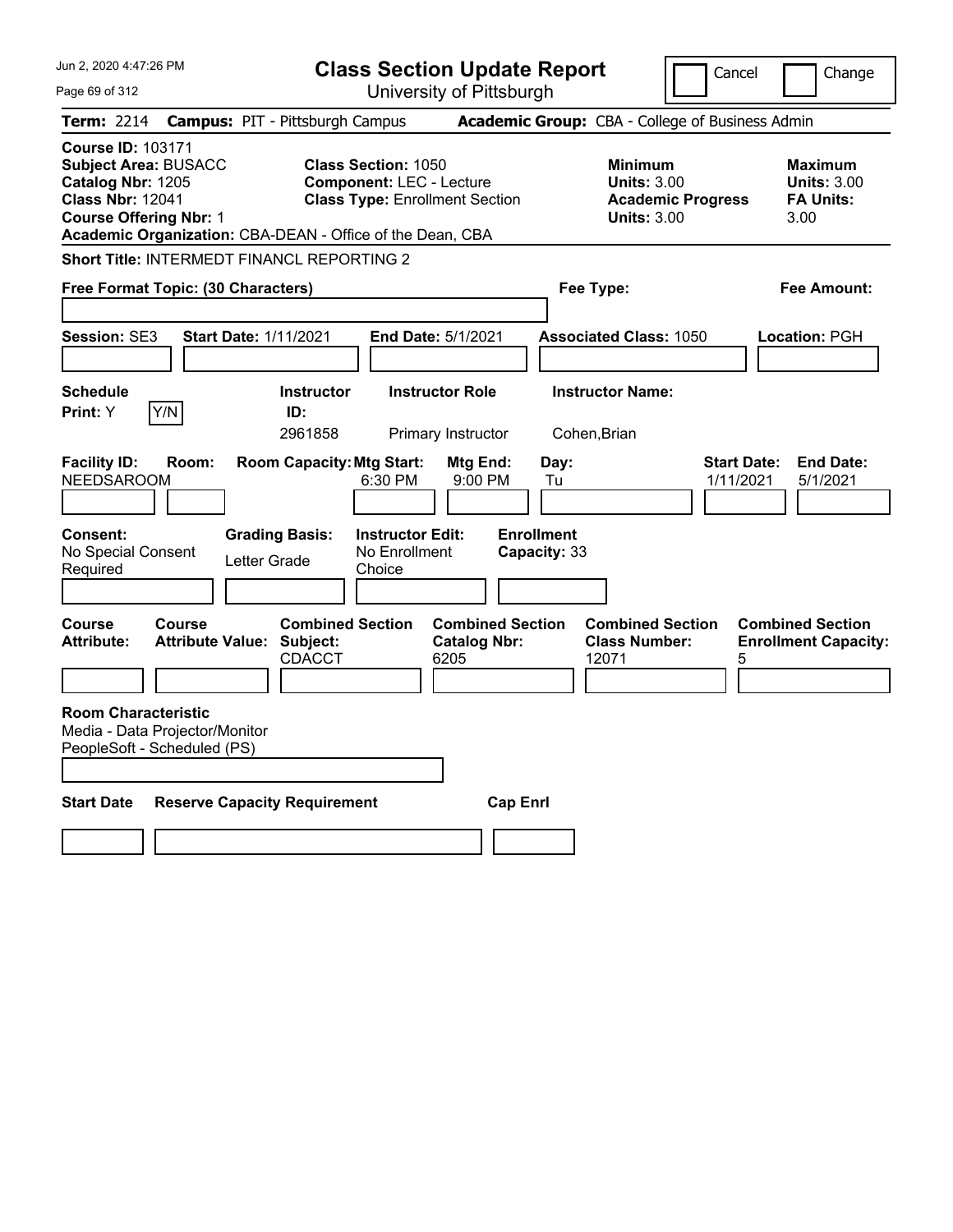| Jun 2, 2020 4:47:26 PM                                                                                                                                                                                | <b>Class Section Update Report</b>                                                                                       |                                                                                        | Cancel<br>Change                                                 |
|-------------------------------------------------------------------------------------------------------------------------------------------------------------------------------------------------------|--------------------------------------------------------------------------------------------------------------------------|----------------------------------------------------------------------------------------|------------------------------------------------------------------|
| Page 70 of 312                                                                                                                                                                                        | University of Pittsburgh                                                                                                 |                                                                                        |                                                                  |
| Term: 2214                                                                                                                                                                                            | <b>Campus: PIT - Pittsburgh Campus</b>                                                                                   | Academic Group: CBA - College of Business Admin                                        |                                                                  |
| <b>Course ID: 172066</b><br><b>Subject Area: BUSACC</b><br>Catalog Nbr: 1210<br><b>Class Nbr: 18342</b><br><b>Course Offering Nbr: 1</b><br>Academic Organization: CBA-DEAN - Office of the Dean, CBA | <b>Class Section: 1010</b><br><b>Component: LEC - Lecture</b><br><b>Class Type: Enrollment Section</b>                   | <b>Minimum</b><br><b>Units: 3.00</b><br><b>Academic Progress</b><br><b>Units: 3.00</b> | <b>Maximum</b><br><b>Units: 3.00</b><br><b>FA Units:</b><br>3.00 |
| <b>Short Title: FINANCIAL STATEMENT ANALYSIS</b>                                                                                                                                                      |                                                                                                                          |                                                                                        |                                                                  |
| Free Format Topic: (30 Characters)                                                                                                                                                                    |                                                                                                                          | Fee Type:                                                                              | Fee Amount:                                                      |
|                                                                                                                                                                                                       |                                                                                                                          |                                                                                        |                                                                  |
| <b>Session: AT</b><br><b>Start Date: 1/11/2021</b>                                                                                                                                                    | <b>End Date: 4/23/2021</b>                                                                                               | <b>Associated Class: 1010</b>                                                          | Location: PGH                                                    |
|                                                                                                                                                                                                       |                                                                                                                          |                                                                                        |                                                                  |
| <b>Schedule</b>                                                                                                                                                                                       | <b>Instructor Role</b><br><b>Instructor</b>                                                                              | <b>Instructor Name:</b>                                                                |                                                                  |
| Print: Y<br>Y/N                                                                                                                                                                                       | ID:<br>2904007<br>Primary Instructor                                                                                     | Carlin, Jocelyn Danielle                                                               |                                                                  |
| <b>Facility ID:</b><br>Room:<br><b>NEEDSAROOM</b><br>Consent:<br><b>Grading Basis:</b><br>No Special Consent<br>Letter Grade<br>Required                                                              | <b>Room Capacity: Mtg Start:</b><br>Mtg End:<br>5:00 PM<br>6:15 PM<br><b>Instructor Edit:</b><br>No Enrollment<br>Choice | Day:<br>TuTh<br><b>Enrollment</b><br>Capacity: 36                                      | <b>Start Date:</b><br><b>End Date:</b><br>1/11/2021<br>4/23/2021 |
| Course<br><b>Course</b><br><b>Attribute:</b><br><b>Attribute Value: Subject:</b><br><b>HOURLY</b><br>FNL                                                                                              | <b>Combined Section</b><br><b>Catalog Nbr:</b>                                                                           | <b>Combined Section</b><br><b>Combined Section</b><br><b>Class Number:</b>             | <b>Combined Section</b><br><b>Enrollment Capacity:</b>           |
| <b>Room Characteristic</b><br>Media - Data Projector/Monitor<br>PeopleSoft - Scheduled (PS)                                                                                                           |                                                                                                                          |                                                                                        |                                                                  |
| <b>Start Date</b><br><b>Reserve Capacity Requirement</b>                                                                                                                                              |                                                                                                                          | <b>Cap Enri</b>                                                                        |                                                                  |
|                                                                                                                                                                                                       |                                                                                                                          |                                                                                        |                                                                  |
|                                                                                                                                                                                                       |                                                                                                                          |                                                                                        |                                                                  |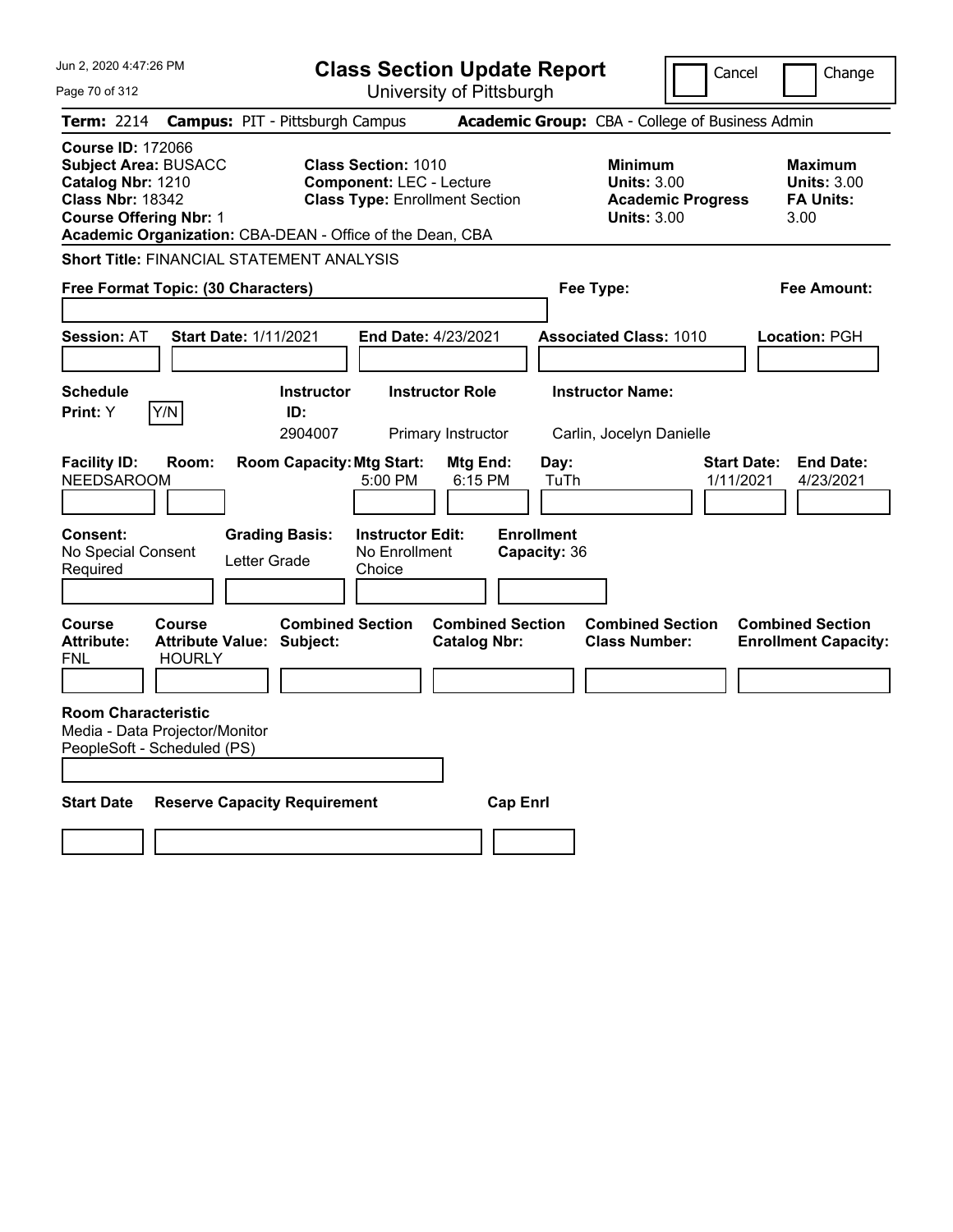| Jun 2, 2020 4:47:26 PM                                                                                                                                                                                                                          | <b>Class Section Update Report</b>                                                                                                                                                                                                                      | Cancel                                                                                                                                              | Change                                                                                 |
|-------------------------------------------------------------------------------------------------------------------------------------------------------------------------------------------------------------------------------------------------|---------------------------------------------------------------------------------------------------------------------------------------------------------------------------------------------------------------------------------------------------------|-----------------------------------------------------------------------------------------------------------------------------------------------------|----------------------------------------------------------------------------------------|
| Page 71 of 312                                                                                                                                                                                                                                  | University of Pittsburgh                                                                                                                                                                                                                                |                                                                                                                                                     |                                                                                        |
| Term: 2214                                                                                                                                                                                                                                      | <b>Campus: PIT - Pittsburgh Campus</b>                                                                                                                                                                                                                  | Academic Group: CBA - College of Business Admin                                                                                                     |                                                                                        |
| <b>Course ID: 172066</b><br><b>Subject Area: BUSACC</b><br>Catalog Nbr: 1210<br><b>Class Nbr: 16661</b><br><b>Course Offering Nbr: 1</b>                                                                                                        | <b>Class Section: 1030</b><br><b>Component: LEC - Lecture</b><br><b>Class Type: Enrollment Section</b><br>Academic Organization: CBA-DEAN - Office of the Dean, CBA                                                                                     | <b>Minimum</b><br><b>Units: 3.00</b><br><b>Academic Progress</b><br><b>Units: 3.00</b>                                                              | <b>Maximum</b><br><b>Units: 3.00</b><br><b>FA Units:</b><br>3.00                       |
| <b>Short Title: FINANCIAL STATEMENT ANALYSIS</b>                                                                                                                                                                                                |                                                                                                                                                                                                                                                         |                                                                                                                                                     |                                                                                        |
| Free Format Topic: (30 Characters)                                                                                                                                                                                                              |                                                                                                                                                                                                                                                         | Fee Type:                                                                                                                                           | Fee Amount:                                                                            |
|                                                                                                                                                                                                                                                 |                                                                                                                                                                                                                                                         |                                                                                                                                                     |                                                                                        |
| Session: SE3<br><b>Start Date: 1/11/2021</b>                                                                                                                                                                                                    | End Date: 5/1/2021                                                                                                                                                                                                                                      | <b>Associated Class: 1030</b>                                                                                                                       | Location: PGH                                                                          |
|                                                                                                                                                                                                                                                 |                                                                                                                                                                                                                                                         |                                                                                                                                                     |                                                                                        |
| <b>Schedule</b>                                                                                                                                                                                                                                 | <b>Instructor Role</b><br><b>Instructor</b>                                                                                                                                                                                                             | <b>Instructor Name:</b>                                                                                                                             |                                                                                        |
| Y/N<br>Print: Y                                                                                                                                                                                                                                 | ID:<br>2904007<br>Primary Instructor                                                                                                                                                                                                                    | Carlin, Jocelyn Danielle                                                                                                                            |                                                                                        |
| <b>Facility ID:</b><br>Room:<br><b>NEEDSAROOM</b><br><b>Consent:</b><br>No Special Consent<br>Letter Grade<br>Required<br><b>Course</b><br><b>Course</b><br><b>Attribute:</b><br><b>Attribute Value: Subject:</b><br><b>Room Characteristic</b> | <b>Room Capacity: Mtg Start:</b><br>Mtg End:<br>6:30 PM<br>9:00 PM<br><b>Grading Basis:</b><br><b>Instructor Edit:</b><br>No Enrollment<br>Choice<br><b>Combined Section</b><br><b>Combined Section</b><br><b>Catalog Nbr:</b><br><b>CDACCT</b><br>6210 | Day:<br><b>Start Date:</b><br>1/11/2021<br>Tu<br><b>Enrollment</b><br>Capacity: 30<br><b>Combined Section</b><br><b>Class Number:</b><br>18549<br>5 | <b>End Date:</b><br>5/1/2021<br><b>Combined Section</b><br><b>Enrollment Capacity:</b> |
| Media - Data Projector/Monitor<br>PeopleSoft - Scheduled (PS)                                                                                                                                                                                   |                                                                                                                                                                                                                                                         |                                                                                                                                                     |                                                                                        |
| <b>Start Date</b><br><b>Reserve Capacity Requirement</b><br><b>Cap Enrl</b>                                                                                                                                                                     |                                                                                                                                                                                                                                                         |                                                                                                                                                     |                                                                                        |
|                                                                                                                                                                                                                                                 |                                                                                                                                                                                                                                                         |                                                                                                                                                     |                                                                                        |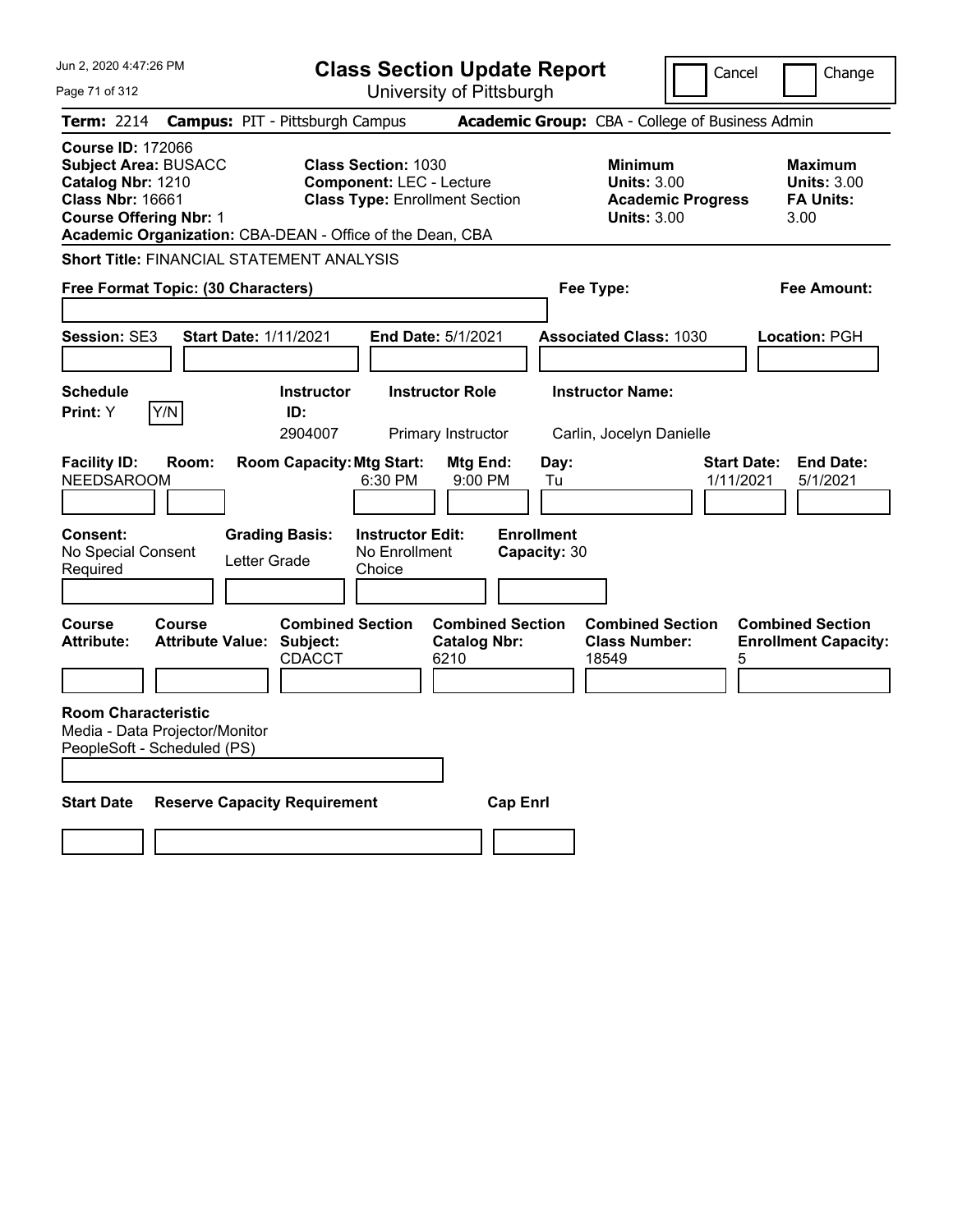| Jun 2, 2020 4:47:26 PM                                                                                                                   |                                                                    |                                     | <b>Class Section Update Report</b>                                                                     |                                                |                                   |                                                                                        | Cancel                          | Change                                                           |
|------------------------------------------------------------------------------------------------------------------------------------------|--------------------------------------------------------------------|-------------------------------------|--------------------------------------------------------------------------------------------------------|------------------------------------------------|-----------------------------------|----------------------------------------------------------------------------------------|---------------------------------|------------------------------------------------------------------|
| Page 72 of 312                                                                                                                           |                                                                    |                                     |                                                                                                        | University of Pittsburgh                       |                                   |                                                                                        |                                 |                                                                  |
| <b>Term: 2214</b>                                                                                                                        | <b>Campus: PIT - Pittsburgh Campus</b>                             |                                     |                                                                                                        |                                                |                                   | Academic Group: CBA - College of Business Admin                                        |                                 |                                                                  |
| <b>Course ID: 103173</b><br><b>Subject Area: BUSACC</b><br>Catalog Nbr: 1216<br><b>Class Nbr: 11983</b><br><b>Course Offering Nbr: 1</b> | Academic Organization: CBA-DEAN - Office of the Dean, CBA          |                                     | <b>Class Section: 1060</b><br><b>Component: LEC - Lecture</b><br><b>Class Type: Enrollment Section</b> |                                                |                                   | <b>Minimum</b><br><b>Units: 3.00</b><br><b>Academic Progress</b><br><b>Units: 3.00</b> |                                 | <b>Maximum</b><br><b>Units: 3.00</b><br><b>FA Units:</b><br>3.00 |
|                                                                                                                                          | Short Title: ADVANCED FINANCIAL ACCOUNTING                         |                                     |                                                                                                        |                                                |                                   |                                                                                        |                                 |                                                                  |
|                                                                                                                                          | Free Format Topic: (30 Characters)                                 |                                     |                                                                                                        |                                                | Fee Type:                         |                                                                                        |                                 | Fee Amount:                                                      |
| <b>Session: AT</b>                                                                                                                       | <b>Start Date: 1/11/2021</b>                                       |                                     | <b>End Date: 4/23/2021</b>                                                                             |                                                |                                   | <b>Associated Class: 1060</b>                                                          |                                 | Location: PGH                                                    |
| <b>Schedule</b><br>Print: Y                                                                                                              | Y/N                                                                | <b>Instructor</b><br>ID:<br>2942696 |                                                                                                        | <b>Instructor Role</b><br>Primary Instructor   |                                   | <b>Instructor Name:</b><br>Bartholomew, Heidi K                                        |                                 |                                                                  |
| <b>Facility ID:</b><br><b>NEEDSAROOM</b>                                                                                                 | Room:                                                              | <b>Room Capacity: Mtg Start:</b>    | $2:00$ PM                                                                                              | Mtg End:<br>3:15 PM                            | Day:<br>MoWe                      |                                                                                        | <b>Start Date:</b><br>1/11/2021 | <b>End Date:</b><br>4/23/2021                                    |
| <b>Consent:</b><br>No Special Consent<br>Required                                                                                        | Letter Grade                                                       | <b>Grading Basis:</b>               | <b>Instructor Edit:</b><br>No Enrollment<br>Choice                                                     |                                                | <b>Enrollment</b><br>Capacity: 38 |                                                                                        |                                 |                                                                  |
| Course<br><b>Attribute:</b><br>FNL                                                                                                       | <b>Course</b><br><b>Attribute Value: Subject:</b><br><b>HOURLY</b> | <b>Combined Section</b>             |                                                                                                        | <b>Combined Section</b><br><b>Catalog Nbr:</b> |                                   | <b>Combined Section</b><br><b>Class Number:</b>                                        |                                 | <b>Combined Section</b><br><b>Enrollment Capacity:</b>           |
| <b>Room Characteristic</b><br>PeopleSoft - Scheduled (PS)                                                                                | Media - Data Projector/Monitor                                     |                                     |                                                                                                        |                                                |                                   |                                                                                        |                                 |                                                                  |
| <b>Start Date</b>                                                                                                                        | <b>Reserve Capacity Requirement</b>                                |                                     |                                                                                                        | <b>Cap Enri</b>                                |                                   |                                                                                        |                                 |                                                                  |
|                                                                                                                                          |                                                                    |                                     |                                                                                                        |                                                |                                   |                                                                                        |                                 |                                                                  |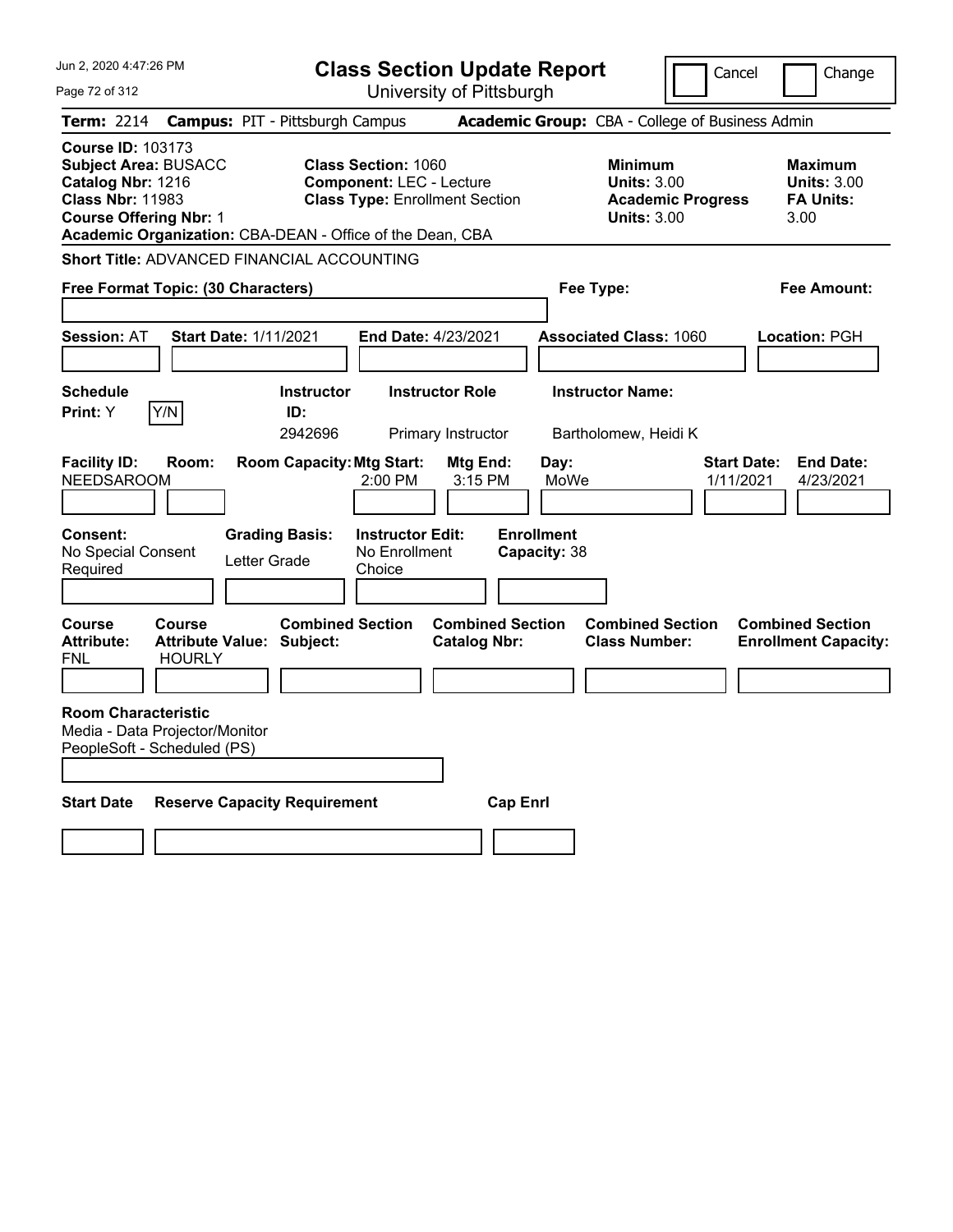| Jun 2, 2020 4:47:26 PM                                                                                                                                                                                |                                            |                                                           |                                                               | <b>Class Section Update Report</b>                     |                                                 |                                                          | Cancel                   | Change                                                      |
|-------------------------------------------------------------------------------------------------------------------------------------------------------------------------------------------------------|--------------------------------------------|-----------------------------------------------------------|---------------------------------------------------------------|--------------------------------------------------------|-------------------------------------------------|----------------------------------------------------------|--------------------------|-------------------------------------------------------------|
| Page 73 of 312                                                                                                                                                                                        |                                            |                                                           |                                                               | University of Pittsburgh                               |                                                 |                                                          |                          |                                                             |
| <b>Term: 2214</b>                                                                                                                                                                                     | <b>Campus: PIT - Pittsburgh Campus</b>     |                                                           |                                                               |                                                        |                                                 | Academic Group: CBA - College of Business Admin          |                          |                                                             |
| <b>Course ID: 103173</b><br><b>Subject Area: BUSACC</b><br>Catalog Nbr: 1216<br><b>Class Nbr: 16652</b><br><b>Course Offering Nbr: 1</b><br>Academic Organization: CBA-DEAN - Office of the Dean, CBA |                                            |                                                           | <b>Class Section: 1200</b><br><b>Component: LEC - Lecture</b> | <b>Class Type: Enrollment Section</b>                  |                                                 | Minimum<br><b>Units: 3.00</b><br><b>Units: 3.00</b>      | <b>Academic Progress</b> | Maximum<br><b>Units: 3.00</b><br><b>FA Units:</b><br>3.00   |
| Short Title: ADVANCED FINANCIAL ACCOUNTING                                                                                                                                                            |                                            |                                                           |                                                               |                                                        |                                                 |                                                          |                          |                                                             |
| Free Format Topic: (30 Characters)                                                                                                                                                                    |                                            |                                                           |                                                               |                                                        |                                                 | Fee Type:                                                |                          | Fee Amount:                                                 |
|                                                                                                                                                                                                       |                                            |                                                           |                                                               |                                                        |                                                 |                                                          |                          |                                                             |
| Session: SE3                                                                                                                                                                                          | <b>Start Date: 1/11/2021</b>               |                                                           |                                                               | End Date: 5/1/2021                                     |                                                 | <b>Associated Class: 1200</b>                            |                          | Location: PGH                                               |
|                                                                                                                                                                                                       |                                            |                                                           |                                                               |                                                        |                                                 |                                                          |                          |                                                             |
| <b>Schedule</b>                                                                                                                                                                                       |                                            | <b>Instructor</b>                                         |                                                               | <b>Instructor Role</b>                                 |                                                 | <b>Instructor Name:</b>                                  |                          |                                                             |
| Y/N<br><b>Print:</b> Y                                                                                                                                                                                |                                            | ID:<br>2952865                                            |                                                               | Primary Instructor                                     |                                                 | Hogan, Brian                                             |                          |                                                             |
| <b>Facility ID:</b><br><b>NEEDSAROOM</b><br><b>Consent:</b><br>No Special Consent<br>Required                                                                                                         | Room:<br>Letter Grade                      | <b>Room Capacity: Mtg Start:</b><br><b>Grading Basis:</b> | 6:30 PM<br><b>Instructor Edit:</b><br>No Enrollment<br>Choice | Mtg End:<br>9:00 PM                                    | Day:<br>We<br><b>Enrollment</b><br>Capacity: 33 |                                                          | 1/11/2021                | <b>Start Date:</b><br><b>End Date:</b><br>5/1/2021          |
| Course<br><b>Attribute:</b>                                                                                                                                                                           | Course<br><b>Attribute Value: Subject:</b> | <b>Combined Section</b><br>CDACCT                         |                                                               | <b>Combined Section</b><br><b>Catalog Nbr:</b><br>6216 |                                                 | <b>Combined Section</b><br><b>Class Number:</b><br>16682 |                          | <b>Combined Section</b><br><b>Enrollment Capacity:</b><br>5 |
| <b>Room Characteristic</b><br>Media - Data Projector/Monitor<br>PeopleSoft - Scheduled (PS)                                                                                                           |                                            |                                                           |                                                               |                                                        |                                                 |                                                          |                          |                                                             |
| <b>Start Date</b>                                                                                                                                                                                     | <b>Reserve Capacity Requirement</b>        |                                                           |                                                               |                                                        | <b>Cap Enrl</b>                                 |                                                          |                          |                                                             |
|                                                                                                                                                                                                       |                                            |                                                           |                                                               |                                                        |                                                 |                                                          |                          |                                                             |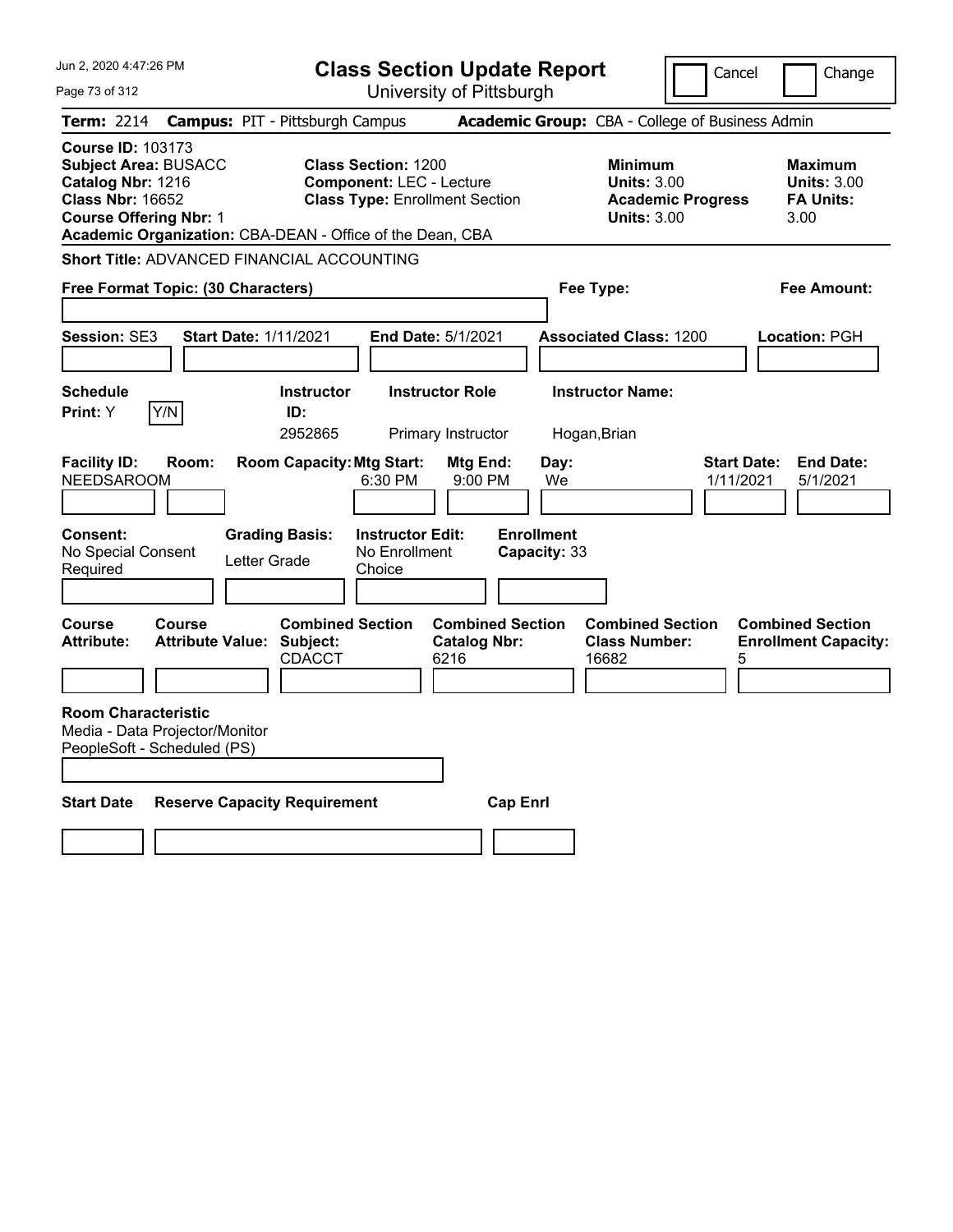| Jun 2, 2020 4:47:26 PM                                                                                                                                                                                | <b>Class Section Update Report</b>                                                                     | Cancel                                                                                 | Change                                                           |
|-------------------------------------------------------------------------------------------------------------------------------------------------------------------------------------------------------|--------------------------------------------------------------------------------------------------------|----------------------------------------------------------------------------------------|------------------------------------------------------------------|
| Page 74 of 312                                                                                                                                                                                        | University of Pittsburgh                                                                               |                                                                                        |                                                                  |
| <b>Term: 2214</b>                                                                                                                                                                                     | <b>Campus: PIT - Pittsburgh Campus</b>                                                                 | Academic Group: CBA - College of Business Admin                                        |                                                                  |
| <b>Course ID: 103174</b><br><b>Subject Area: BUSACC</b><br>Catalog Nbr: 1221<br><b>Class Nbr: 30531</b><br><b>Course Offering Nbr: 1</b><br>Academic Organization: CBA-DEAN - Office of the Dean, CBA | <b>Class Section: 1040</b><br><b>Component: LEC - Lecture</b><br><b>Class Type: Enrollment Section</b> | <b>Minimum</b><br><b>Units: 3.00</b><br><b>Academic Progress</b><br><b>Units: 3.00</b> | <b>Maximum</b><br><b>Units: 3.00</b><br><b>FA Units:</b><br>3.00 |
| <b>Short Title: STRATEGIC COST MANAGEMENT</b>                                                                                                                                                         |                                                                                                        |                                                                                        |                                                                  |
| Free Format Topic: (30 Characters)                                                                                                                                                                    |                                                                                                        | Fee Type:                                                                              | Fee Amount:                                                      |
| <b>Session: KMT</b><br><b>Start Date: 1/11/2021</b>                                                                                                                                                   | End Date: 5/1/2021                                                                                     | <b>Associated Class: 1040</b>                                                          | Location: PGH                                                    |
| <b>Schedule</b><br>Y/N<br>Print: Y                                                                                                                                                                    | <b>Instructor Role</b><br><b>Instructor</b><br>ID:<br>2900817<br>Primary Instructor                    | <b>Instructor Name:</b><br>Srinivasan, Dhinu                                           |                                                                  |
| <b>Facility ID:</b><br>Room:<br><b>NEEDSAROOM</b>                                                                                                                                                     | <b>Room Capacity: Mtg Start:</b><br>Mtg End:<br>12:15 PM<br>11:00 AM                                   | <b>Start Date:</b><br>Day:<br>MoWe<br>1/11/2021                                        | <b>End Date:</b><br>5/1/2021                                     |
| <b>Consent:</b><br>No Special Consent<br>Letter Grade<br>Required                                                                                                                                     | <b>Enrollment</b><br><b>Instructor Edit:</b><br><b>Grading Basis:</b><br>No Enrollment<br>Choice       | Capacity: 20                                                                           |                                                                  |
| <b>Course</b><br><b>Course</b><br>Attribute Value: Subject:<br><b>Attribute:</b>                                                                                                                      | <b>Combined Section</b><br><b>Combined Section</b><br><b>Catalog Nbr:</b><br><b>BACC</b><br>2258       | <b>Combined Section</b><br><b>Class Number:</b><br>18282<br>18                         | <b>Combined Section</b><br><b>Enrollment Capacity:</b>           |
| <b>Room Characteristic</b><br>PeopleSoft - Scheduled (PS)                                                                                                                                             |                                                                                                        |                                                                                        |                                                                  |
| <b>Start Date</b><br><b>Reserve Capacity Requirement</b>                                                                                                                                              | <b>Cap Enrl</b>                                                                                        |                                                                                        |                                                                  |
|                                                                                                                                                                                                       |                                                                                                        |                                                                                        |                                                                  |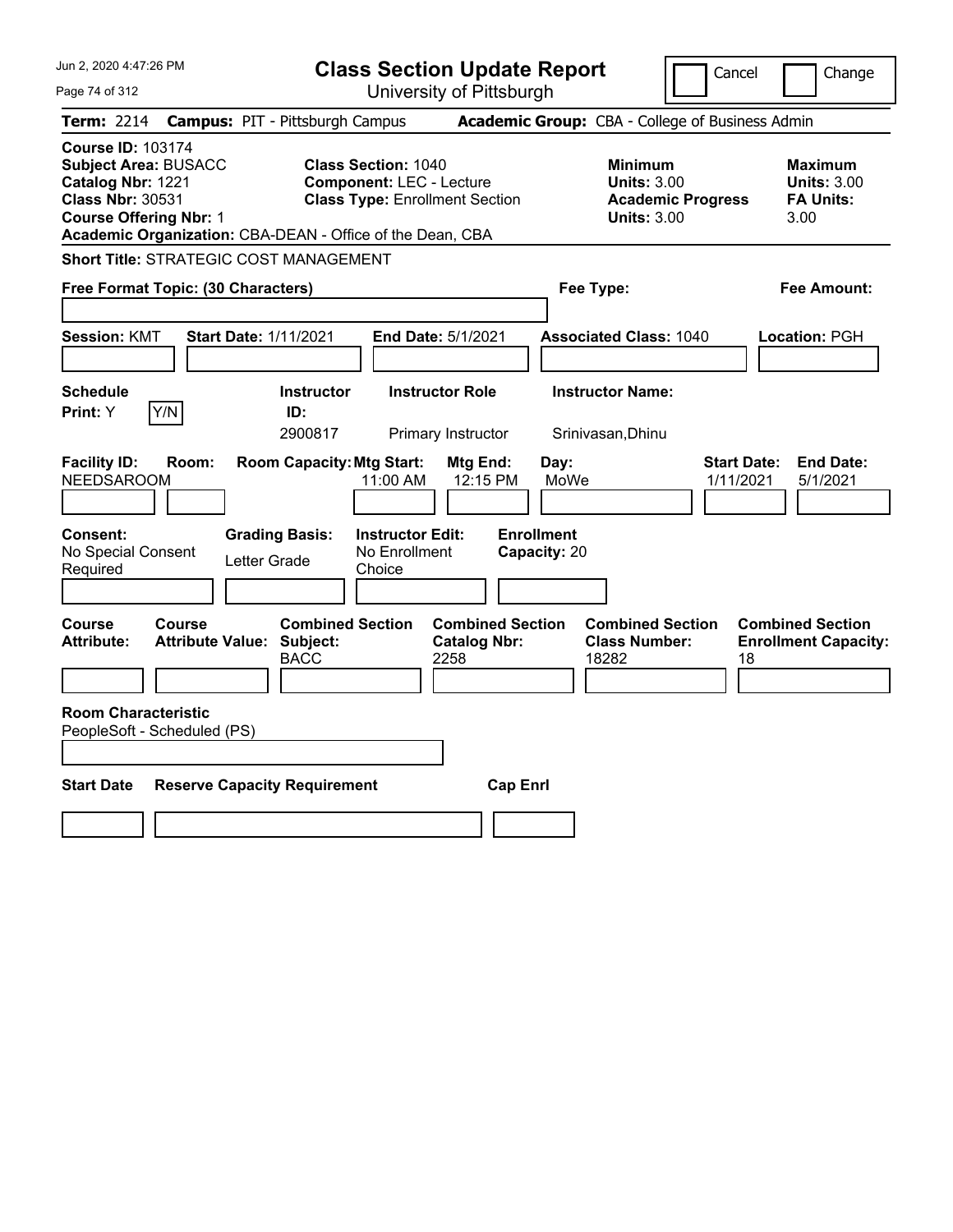| Jun 2, 2020 4:47:26 PM                                                                                                                   |                                                             |                                       | <b>Class Section Update Report</b><br>Cancel<br>Change                                                 |                                                |                                   |                                                                                        |                                 |                                                                  |
|------------------------------------------------------------------------------------------------------------------------------------------|-------------------------------------------------------------|---------------------------------------|--------------------------------------------------------------------------------------------------------|------------------------------------------------|-----------------------------------|----------------------------------------------------------------------------------------|---------------------------------|------------------------------------------------------------------|
| Page 75 of 312                                                                                                                           |                                                             |                                       |                                                                                                        | University of Pittsburgh                       |                                   |                                                                                        |                                 |                                                                  |
| <b>Term: 2214</b>                                                                                                                        | <b>Campus: PIT - Pittsburgh Campus</b>                      |                                       |                                                                                                        |                                                |                                   | Academic Group: CBA - College of Business Admin                                        |                                 |                                                                  |
| <b>Course ID: 103174</b><br><b>Subject Area: BUSACC</b><br>Catalog Nbr: 1221<br><b>Class Nbr: 11965</b><br><b>Course Offering Nbr: 1</b> | Academic Organization: CBA-DEAN - Office of the Dean, CBA   |                                       | <b>Class Section: 1050</b><br><b>Component: LEC - Lecture</b><br><b>Class Type: Enrollment Section</b> |                                                |                                   | <b>Minimum</b><br><b>Units: 3.00</b><br><b>Academic Progress</b><br><b>Units: 3.00</b> |                                 | <b>Maximum</b><br><b>Units: 3.00</b><br><b>FA Units:</b><br>3.00 |
|                                                                                                                                          | <b>Short Title: STRATEGIC COST MANAGEMENT</b>               |                                       |                                                                                                        |                                                |                                   |                                                                                        |                                 |                                                                  |
|                                                                                                                                          | Free Format Topic: (30 Characters)                          |                                       |                                                                                                        |                                                | Fee Type:                         |                                                                                        |                                 | Fee Amount:                                                      |
| <b>Session: AT</b>                                                                                                                       | <b>Start Date: 1/11/2021</b>                                |                                       | End Date: 4/23/2021                                                                                    |                                                |                                   | <b>Associated Class: 1050</b>                                                          |                                 | Location: PGH                                                    |
| <b>Schedule</b><br>Print: Y                                                                                                              | Y/N                                                         | <b>Instructor</b><br>ID:<br>2900817   |                                                                                                        | <b>Instructor Role</b><br>Primary Instructor   |                                   | <b>Instructor Name:</b><br>Srinivasan, Dhinu                                           |                                 |                                                                  |
| <b>Facility ID:</b><br><b>NEEDSAROOM</b>                                                                                                 | Room:                                                       | <b>Room Capacity: Mtg Start:</b>      | 12:30 PM                                                                                               | Mtg End:<br>1:45 PM                            | Day:<br>MoWe                      |                                                                                        | <b>Start Date:</b><br>1/11/2021 | <b>End Date:</b><br>4/23/2021                                    |
| Consent:<br>No Special Consent<br>Required                                                                                               |                                                             | <b>Grading Basis:</b><br>Letter Grade | <b>Instructor Edit:</b><br>No Enrollment<br>Choice                                                     |                                                | <b>Enrollment</b><br>Capacity: 40 |                                                                                        |                                 |                                                                  |
| Course<br><b>Attribute:</b><br>FNL                                                                                                       | Course<br><b>Attribute Value: Subject:</b><br><b>HOURLY</b> | <b>Combined Section</b>               |                                                                                                        | <b>Combined Section</b><br><b>Catalog Nbr:</b> |                                   | <b>Combined Section</b><br><b>Class Number:</b>                                        |                                 | <b>Combined Section</b><br><b>Enrollment Capacity:</b>           |
| <b>Room Characteristic</b><br>PeopleSoft - Scheduled (PS)                                                                                | Media - Data Projector/Monitor                              |                                       |                                                                                                        |                                                |                                   |                                                                                        |                                 |                                                                  |
| <b>Start Date</b>                                                                                                                        | <b>Reserve Capacity Requirement</b>                         |                                       |                                                                                                        | <b>Cap Enri</b>                                |                                   |                                                                                        |                                 |                                                                  |
|                                                                                                                                          |                                                             |                                       |                                                                                                        |                                                |                                   |                                                                                        |                                 |                                                                  |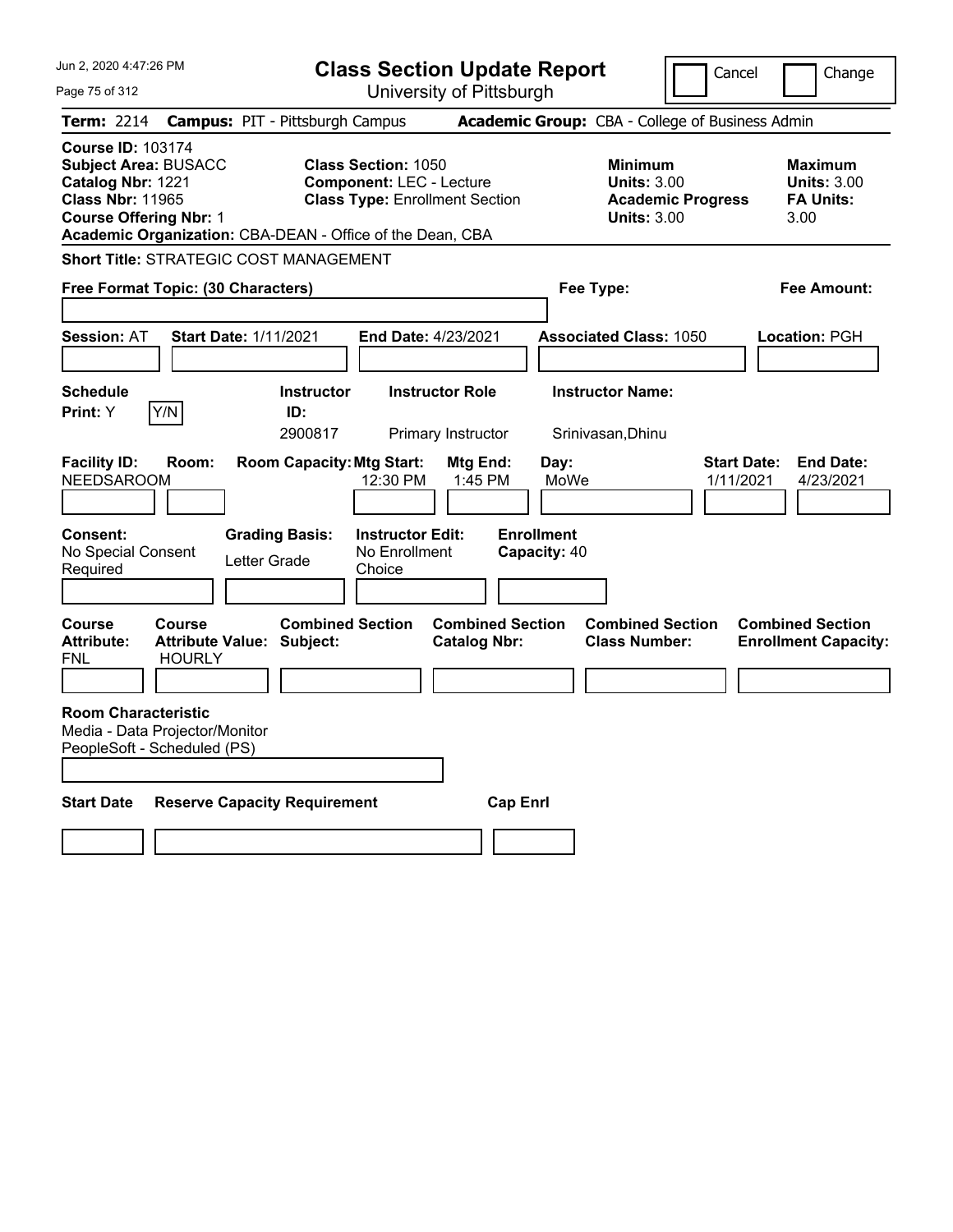| Jun 2, 2020 4:47:26 PM                                                                                                                                                                                | <b>Class Section Update Report</b>                                                                     | Cancel                                                                          | Change                                                           |
|-------------------------------------------------------------------------------------------------------------------------------------------------------------------------------------------------------|--------------------------------------------------------------------------------------------------------|---------------------------------------------------------------------------------|------------------------------------------------------------------|
| Page 76 of 312                                                                                                                                                                                        | University of Pittsburgh                                                                               |                                                                                 |                                                                  |
| <b>Term: 2214</b>                                                                                                                                                                                     | <b>Campus: PIT - Pittsburgh Campus</b>                                                                 | Academic Group: CBA - College of Business Admin                                 |                                                                  |
| <b>Course ID: 103174</b><br><b>Subject Area: BUSACC</b><br>Catalog Nbr: 1221<br><b>Class Nbr: 12042</b><br><b>Course Offering Nbr: 1</b><br>Academic Organization: CBA-DEAN - Office of the Dean, CBA | <b>Class Section: 1200</b><br><b>Component: LEC - Lecture</b><br><b>Class Type: Enrollment Section</b> | Minimum<br><b>Units: 3.00</b><br><b>Academic Progress</b><br><b>Units: 3.00</b> | <b>Maximum</b><br><b>Units: 3.00</b><br><b>FA Units:</b><br>3.00 |
| <b>Short Title: STRATEGIC COST MANAGEMENT</b>                                                                                                                                                         |                                                                                                        |                                                                                 |                                                                  |
| Free Format Topic: (30 Characters)                                                                                                                                                                    |                                                                                                        | Fee Type:                                                                       | Fee Amount:                                                      |
| Session: SE3<br><b>Start Date: 1/11/2021</b>                                                                                                                                                          | End Date: 5/1/2021                                                                                     | <b>Associated Class: 1200</b>                                                   | <b>Location: PGH</b>                                             |
| <b>Schedule</b><br>Y/N<br>Print: Y                                                                                                                                                                    | <b>Instructor Role</b><br><b>Instructor</b><br>ID:<br>2900817<br>Primary Instructor                    | <b>Instructor Name:</b><br>Srinivasan, Dhinu                                    |                                                                  |
| <b>Facility ID:</b><br>Room:<br><b>NEEDSAROOM</b>                                                                                                                                                     | <b>Room Capacity: Mtg Start:</b><br>Mtg End:<br>6:30 PM<br>9:00 PM                                     | Day:<br><b>Start Date:</b><br>1/11/2021<br>Tu                                   | <b>End Date:</b><br>5/1/2021                                     |
| Consent:<br>No Special Consent<br>Letter Grade<br>Required                                                                                                                                            | <b>Grading Basis:</b><br><b>Instructor Edit:</b><br>No Enrollment<br>Choice                            | <b>Enrollment</b><br>Capacity: 35                                               |                                                                  |
| <b>Course</b><br>Course<br><b>Attribute Value: Subject:</b><br><b>Attribute:</b>                                                                                                                      | <b>Combined Section</b><br><b>Combined Section</b><br><b>Catalog Nbr:</b><br><b>CDACCT</b><br>6221     | <b>Combined Section</b><br><b>Class Number:</b><br>12109<br>5                   | <b>Combined Section</b><br><b>Enrollment Capacity:</b>           |
| <b>Room Characteristic</b><br>Media - Data Projector/Monitor<br>PeopleSoft - Scheduled (PS)                                                                                                           |                                                                                                        |                                                                                 |                                                                  |
| <b>Start Date</b><br><b>Reserve Capacity Requirement</b>                                                                                                                                              |                                                                                                        | <b>Cap Enrl</b>                                                                 |                                                                  |
|                                                                                                                                                                                                       |                                                                                                        |                                                                                 |                                                                  |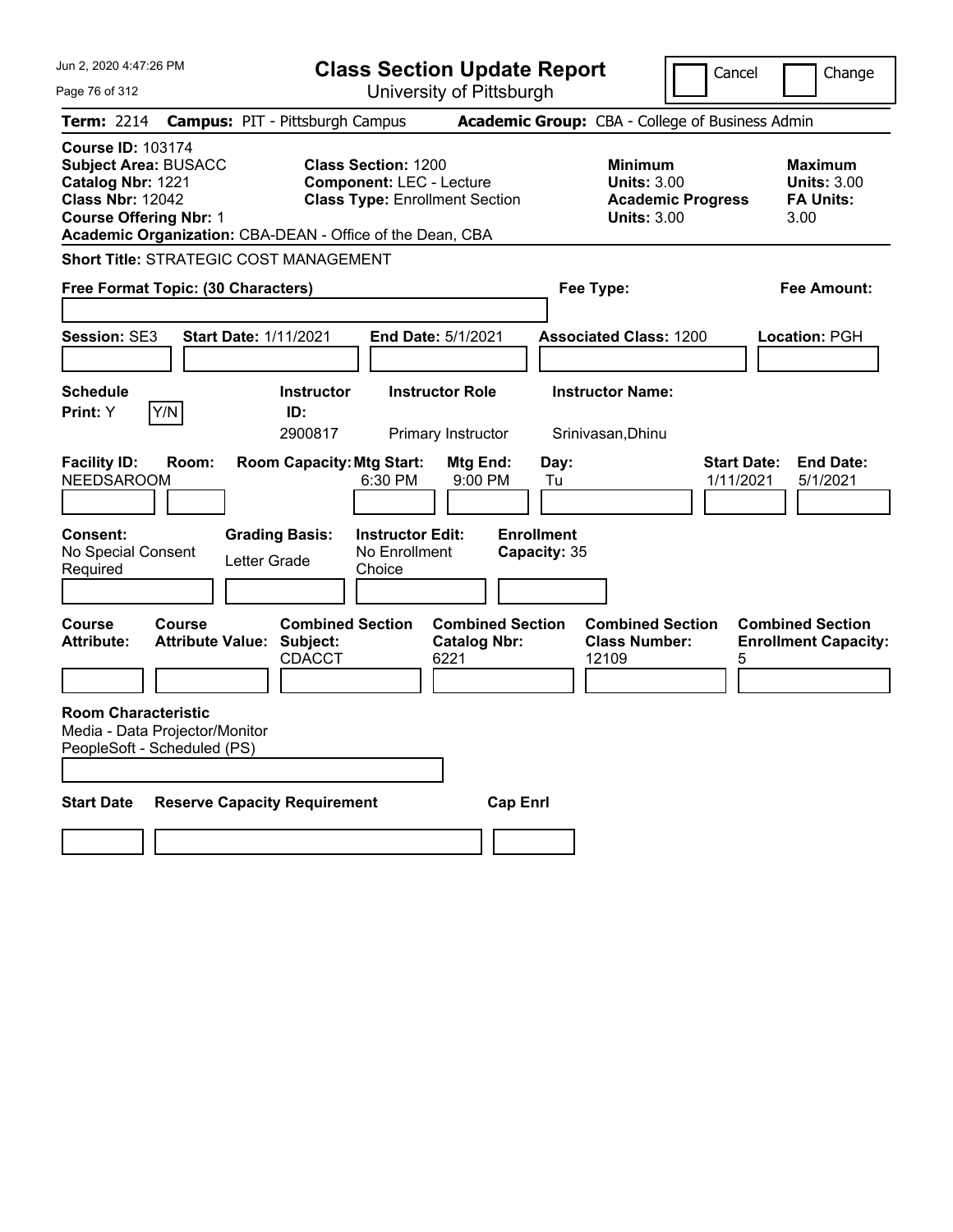| Jun 2, 2020 4:47:26 PM                                                                                                                                                                                | <b>Class Section Update Report</b>                                                                                                                                              | Cancel                                                                                                          | Change                                                    |
|-------------------------------------------------------------------------------------------------------------------------------------------------------------------------------------------------------|---------------------------------------------------------------------------------------------------------------------------------------------------------------------------------|-----------------------------------------------------------------------------------------------------------------|-----------------------------------------------------------|
| Page 77 of 312                                                                                                                                                                                        | University of Pittsburgh                                                                                                                                                        |                                                                                                                 |                                                           |
| Term: 2214                                                                                                                                                                                            | <b>Campus: PIT - Pittsburgh Campus</b>                                                                                                                                          | Academic Group: CBA - College of Business Admin                                                                 |                                                           |
| <b>Course ID: 103177</b><br><b>Subject Area: BUSACC</b><br>Catalog Nbr: 1236<br><b>Class Nbr: 12065</b><br><b>Course Offering Nbr: 1</b><br>Academic Organization: CBA-DEAN - Office of the Dean, CBA | <b>Class Section: 1050</b><br><b>Component: LEC - Lecture</b><br><b>Class Type: Enrollment Section</b>                                                                          | Minimum<br><b>Units: 3.00</b><br><b>Academic Progress</b><br><b>Units: 3.00</b>                                 | Maximum<br><b>Units: 3.00</b><br><b>FA Units:</b><br>3.00 |
| <b>Short Title: ACCOUNTING INFORMATION SYSTEMS</b>                                                                                                                                                    |                                                                                                                                                                                 |                                                                                                                 |                                                           |
| Free Format Topic: (30 Characters)                                                                                                                                                                    |                                                                                                                                                                                 | Fee Type:                                                                                                       | Fee Amount:                                               |
|                                                                                                                                                                                                       |                                                                                                                                                                                 |                                                                                                                 |                                                           |
| <b>Start Date: 1/11/2021</b><br><b>Session: AT</b>                                                                                                                                                    | End Date: 4/23/2021                                                                                                                                                             | <b>Associated Class: 1050</b>                                                                                   | Location: PGH                                             |
|                                                                                                                                                                                                       |                                                                                                                                                                                 |                                                                                                                 |                                                           |
| <b>Schedule</b>                                                                                                                                                                                       | <b>Instructor Role</b><br><b>Instructor</b>                                                                                                                                     | <b>Instructor Name:</b>                                                                                         |                                                           |
| Y/N<br>Print: Y                                                                                                                                                                                       | ID:<br>1001201<br>Primary Instructor                                                                                                                                            | Santilli, Enzo                                                                                                  |                                                           |
| <b>Facility ID:</b><br>Room:<br><b>NEEDSAROOM</b><br>Consent:<br><b>Grading Basis:</b><br>No Special Consent<br>Letter Grade<br>Required<br>Course<br>Course                                          | <b>Room Capacity: Mtg Start:</b><br>Mtg End:<br>10:45 AM<br>9:30 AM<br><b>Instructor Edit:</b><br>No Enrollment<br>Choice<br><b>Combined Section</b><br><b>Combined Section</b> | Day:<br><b>Start Date:</b><br>MoWe<br>1/11/2021<br><b>Enrollment</b><br>Capacity: 40<br><b>Combined Section</b> | <b>End Date:</b><br>4/23/2021<br><b>Combined Section</b>  |
| <b>Attribute:</b><br><b>Attribute Value: Subject:</b>                                                                                                                                                 | <b>Catalog Nbr:</b>                                                                                                                                                             | <b>Class Number:</b>                                                                                            | <b>Enrollment Capacity:</b>                               |
|                                                                                                                                                                                                       |                                                                                                                                                                                 |                                                                                                                 |                                                           |
| <b>Room Characteristic</b><br>Media - Data Projector/Monitor<br>PeopleSoft - Scheduled (PS)                                                                                                           |                                                                                                                                                                                 |                                                                                                                 |                                                           |
| <b>Start Date</b><br><b>Reserve Capacity Requirement</b>                                                                                                                                              |                                                                                                                                                                                 | <b>Cap Enrl</b>                                                                                                 |                                                           |
|                                                                                                                                                                                                       |                                                                                                                                                                                 |                                                                                                                 |                                                           |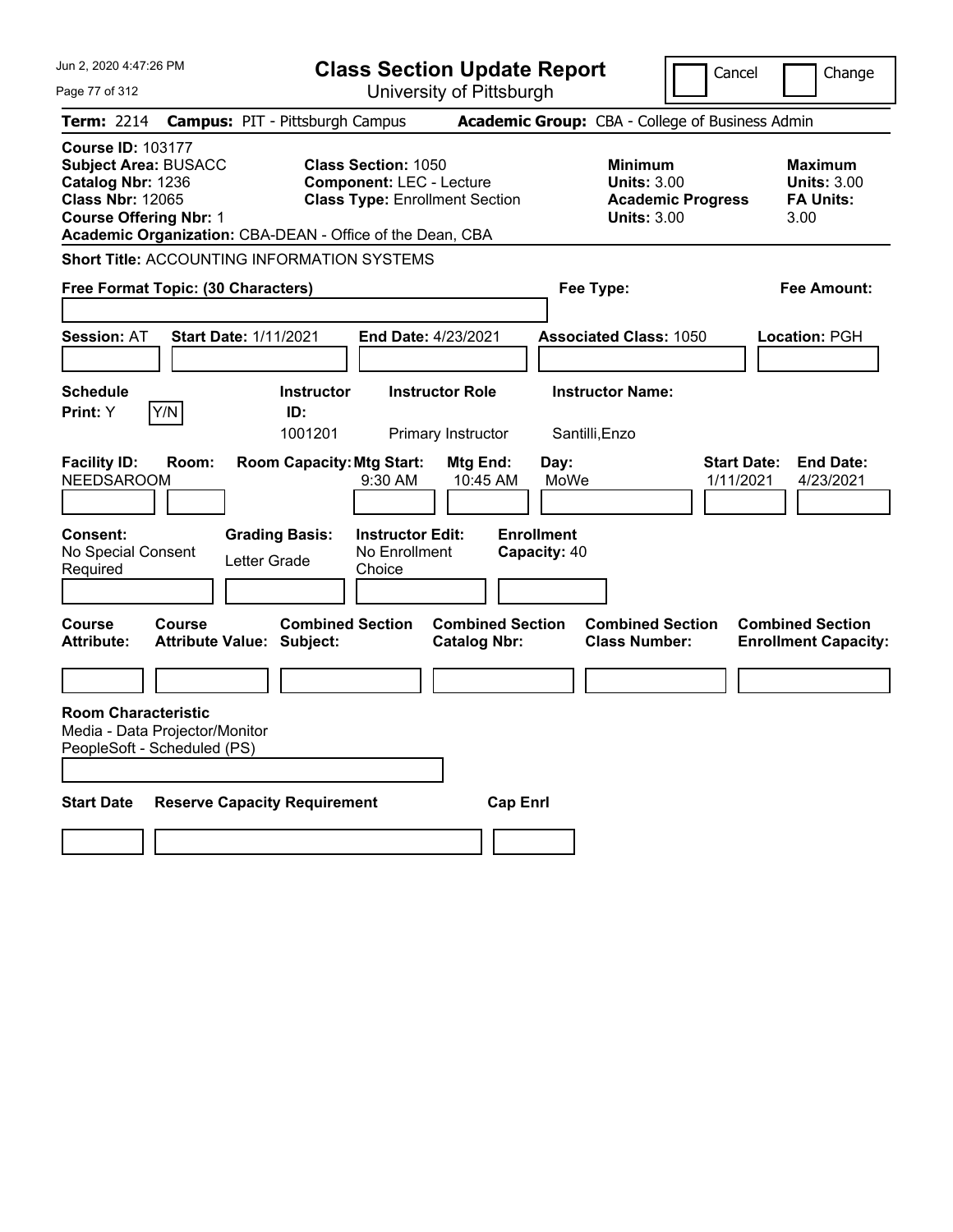| Jun 2, 2020 4:47:26 PM                                                                                                                                                                                |                                                                           | <b>Class Section Update Report</b>                                                                     |                                                |                                                   | Cancel                                                               | Change                                                           |
|-------------------------------------------------------------------------------------------------------------------------------------------------------------------------------------------------------|---------------------------------------------------------------------------|--------------------------------------------------------------------------------------------------------|------------------------------------------------|---------------------------------------------------|----------------------------------------------------------------------|------------------------------------------------------------------|
| Page 78 of 312                                                                                                                                                                                        |                                                                           | University of Pittsburgh                                                                               |                                                |                                                   |                                                                      |                                                                  |
| <b>Term: 2214</b>                                                                                                                                                                                     | <b>Campus: PIT - Pittsburgh Campus</b>                                    |                                                                                                        |                                                | Academic Group: CBA - College of Business Admin   |                                                                      |                                                                  |
| <b>Course ID: 103177</b><br><b>Subject Area: BUSACC</b><br>Catalog Nbr: 1236<br><b>Class Nbr: 12057</b><br><b>Course Offering Nbr: 1</b><br>Academic Organization: CBA-DEAN - Office of the Dean, CBA |                                                                           | <b>Class Section: 1060</b><br><b>Component: LEC - Lecture</b><br><b>Class Type: Enrollment Section</b> |                                                | <b>Minimum</b>                                    | <b>Units: 3.00</b><br><b>Academic Progress</b><br><b>Units: 3.00</b> | <b>Maximum</b><br><b>Units: 3.00</b><br><b>FA Units:</b><br>3.00 |
| <b>Short Title: ACCOUNTING INFORMATION SYSTEMS</b>                                                                                                                                                    |                                                                           |                                                                                                        |                                                |                                                   |                                                                      |                                                                  |
| Free Format Topic: (30 Characters)                                                                                                                                                                    |                                                                           |                                                                                                        |                                                | Fee Type:                                         |                                                                      | <b>Fee Amount:</b>                                               |
| <b>Session: AT</b><br><b>Start Date: 1/11/2021</b>                                                                                                                                                    |                                                                           | End Date: 4/23/2021                                                                                    |                                                | <b>Associated Class: 1060</b>                     |                                                                      | <b>Location: PGH</b>                                             |
| <b>Schedule</b>                                                                                                                                                                                       | <b>Instructor</b>                                                         | <b>Instructor Role</b>                                                                                 |                                                | <b>Instructor Name:</b>                           |                                                                      |                                                                  |
| Y/N<br>Print: Y                                                                                                                                                                                       | ID:<br>2946216                                                            | Primary Instructor                                                                                     |                                                | Teeter, Ryan A                                    |                                                                      |                                                                  |
| <b>Facility ID:</b><br>Room:<br><b>NEEDSAROOM</b><br><b>Consent:</b><br>No Special Consent<br>Required                                                                                                | <b>Room Capacity: Mtg Start:</b><br><b>Grading Basis:</b><br>Letter Grade | 2:00 PM<br><b>Instructor Edit:</b><br>No Enrollment<br>Choice                                          | Mtg End:<br>3:15 PM                            | Day:<br>MoWe<br><b>Enrollment</b><br>Capacity: 40 | <b>Start Date:</b><br>1/11/2021                                      | <b>End Date:</b><br>4/23/2021                                    |
| <b>Course</b><br>Course<br><b>Attribute:</b><br><b>Attribute Value: Subject:</b>                                                                                                                      | <b>Combined Section</b>                                                   |                                                                                                        | <b>Combined Section</b><br><b>Catalog Nbr:</b> | <b>Class Number:</b>                              | <b>Combined Section</b>                                              | <b>Combined Section</b><br><b>Enrollment Capacity:</b>           |
|                                                                                                                                                                                                       |                                                                           |                                                                                                        |                                                |                                                   |                                                                      |                                                                  |
| <b>Room Characteristic</b><br>Media - Data Projector/Monitor<br>PeopleSoft - Scheduled (PS)<br><b>Start Date</b><br>1/1/2021<br><b>Restricted ACCT-MS</b><br>10/1/2020<br><b>Restricted ACCT-MS</b>   | <b>Reserve Capacity Requirement</b>                                       |                                                                                                        | <b>Cap Enrl</b>                                | 0<br>5                                            |                                                                      |                                                                  |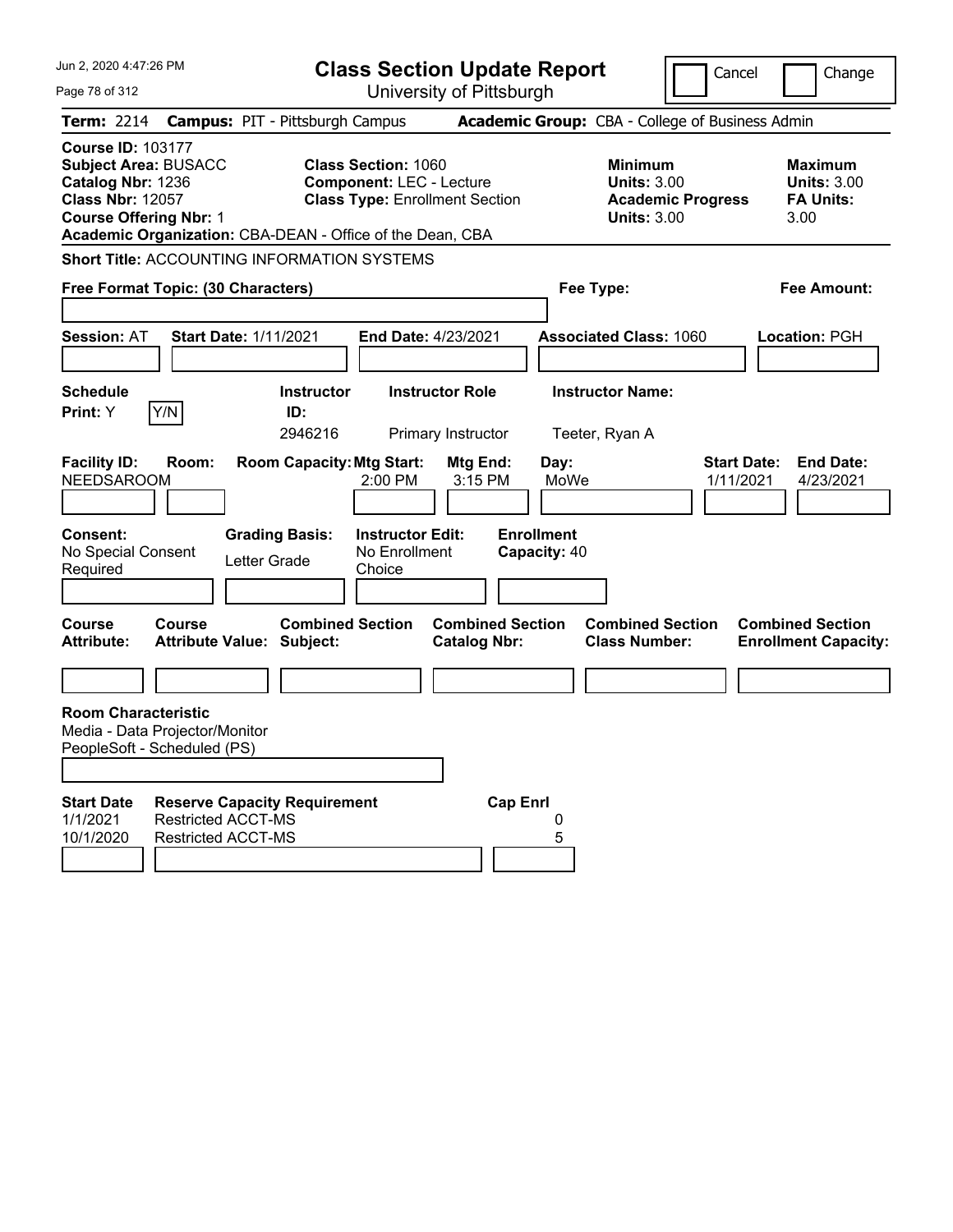Page 79 of 312

**Class Section Update Report**

University of Pittsburgh

Cancel Change

| Term: 2214 Campus: PIT - Pittsburgh Campus                                                                                                                                                     |                                                                  |                                                              | Academic Group: CBA - College of Business Admin                                        |                                                                  |
|------------------------------------------------------------------------------------------------------------------------------------------------------------------------------------------------|------------------------------------------------------------------|--------------------------------------------------------------|----------------------------------------------------------------------------------------|------------------------------------------------------------------|
| Course ID: 103178<br><b>Subject Area: BUSACC</b><br>Catalog Nbr: 1238<br><b>Class Nbr: 11981</b><br><b>Course Offering Nbr: 1</b><br>Academic Organization: CBA-DEAN - Office of the Dean, CBA | <b>Class Section: 1050</b><br><b>Component: LEC - Lecture</b>    | <b>Class Type: Enrollment Section</b>                        | <b>Minimum</b><br><b>Units: 3.00</b><br><b>Academic Progress</b><br><b>Units: 3.00</b> | <b>Maximum</b><br><b>Units: 3.00</b><br><b>FA Units:</b><br>3.00 |
| <b>Short Title: AUDITING</b><br>Free Format Topic: (30 Characters)                                                                                                                             |                                                                  |                                                              | Fee Type:                                                                              | <b>Fee Amount:</b>                                               |
| <b>Session: AT</b>                                                                                                                                                                             | <b>Start Date: 1/11/2021</b>                                     | End Date: 4/23/2021                                          | <b>Associated Class: 1050</b>                                                          | Location: PGH                                                    |
| Schedule<br>Y/N<br>Print: Y                                                                                                                                                                    | <b>Instructor</b><br>ID:<br>2942696                              | <b>Instructor Role</b>                                       | <b>Instructor Name:</b>                                                                |                                                                  |
| <b>Facility ID:</b><br>Room:<br>NEEDSAROOM                                                                                                                                                     | <b>Room Capacity: Mtg Start:</b><br>12:30 PM                     | Primary Instructor<br>Mtg End:<br>Day:<br>1:45 PM            | Bartholomew, Heidi K<br><b>Start Date:</b><br>TuTh<br>1/11/2021                        | <b>End Date:</b><br>4/23/2021                                    |
| Consent:<br>No Special Consent<br>Required                                                                                                                                                     | <b>Grading Basis:</b><br>No Enrollment<br>Letter Grade<br>Choice | <b>Enrollment</b><br><b>Instructor Edit:</b><br>Capacity: 29 |                                                                                        |                                                                  |
| Course<br>Course<br><b>Attribute Value:</b><br>Attribute:<br>FNL<br><b>HOURLY</b>                                                                                                              | <b>Combined Section</b><br>Subject:                              | <b>Combined Section</b><br><b>Catalog Nbr:</b>               | <b>Combined Section</b><br><b>Class Number:</b>                                        | <b>Combined Section</b><br><b>Enrollment Capacity:</b>           |
| Room Characteristic<br>Media - Data Projector/Monitor<br>PeopleSoft - Scheduled (PS)                                                                                                           |                                                                  |                                                              |                                                                                        |                                                                  |
| <b>Start Date</b><br>10/1/2020<br><b>Restricted ACCT-MS</b>                                                                                                                                    | <b>Reserve Capacity Requirement</b>                              | <b>Cap Enrl</b><br>5                                         |                                                                                        |                                                                  |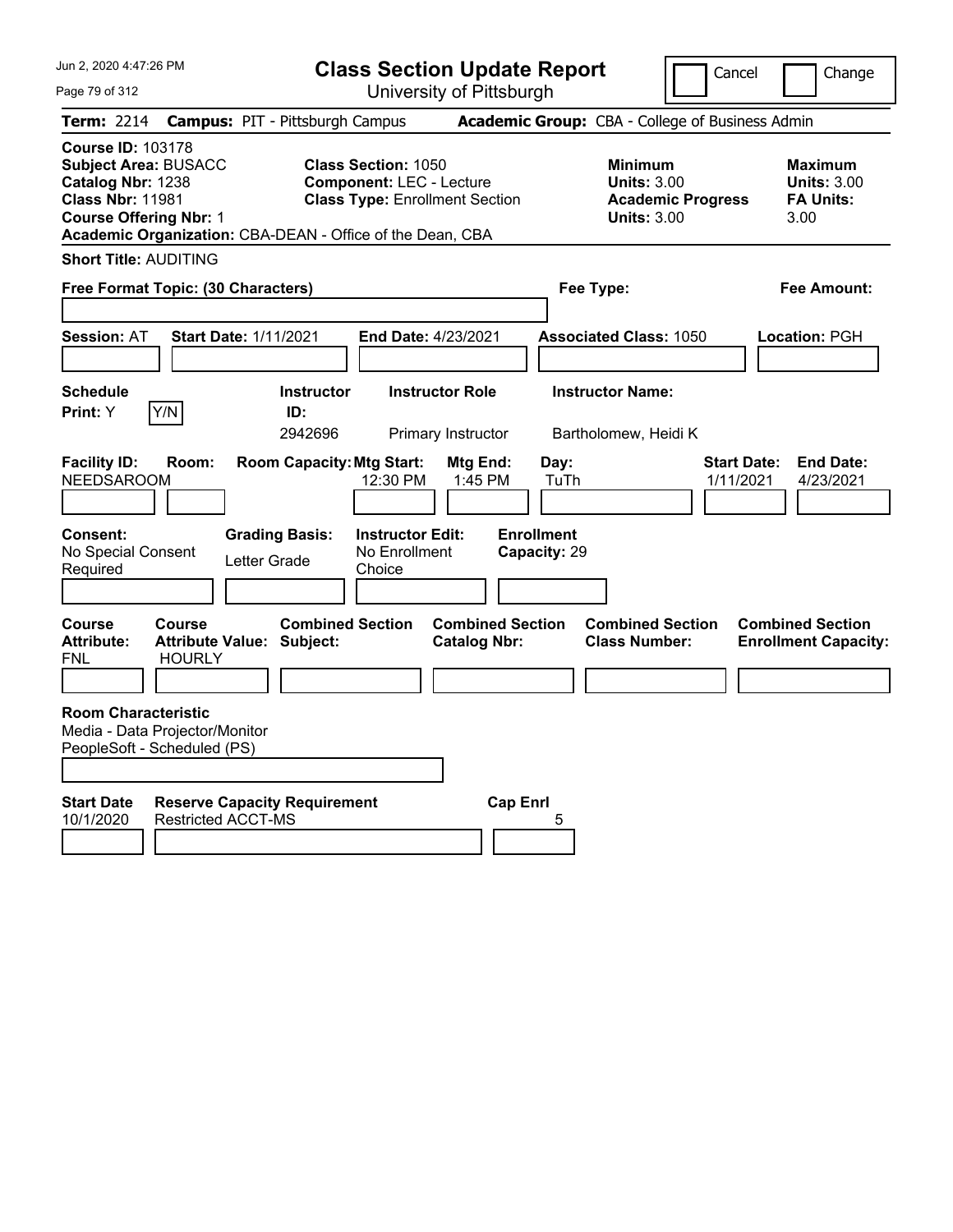Page 80 of 312

**Class Section Update Report**

University of Pittsburgh

Cancel Change

| <b>Term: 2214</b>                                                                                                                 |                                | <b>Campus: PIT - Pittsburgh Campus</b>                      |                                                                                                                                                                     | Academic Group: CBA - College of Business Admin                                 |                                                                  |
|-----------------------------------------------------------------------------------------------------------------------------------|--------------------------------|-------------------------------------------------------------|---------------------------------------------------------------------------------------------------------------------------------------------------------------------|---------------------------------------------------------------------------------|------------------------------------------------------------------|
| Course ID: 103178<br><b>Subject Area: BUSACC</b><br>Catalog Nbr: 1238<br><b>Class Nbr: 11984</b><br><b>Course Offering Nbr: 1</b> |                                |                                                             | <b>Class Section: 1060</b><br><b>Component: LEC - Lecture</b><br><b>Class Type: Enrollment Section</b><br>Academic Organization: CBA-DEAN - Office of the Dean, CBA | Minimum<br><b>Units: 3.00</b><br><b>Academic Progress</b><br><b>Units: 3.00</b> | <b>Maximum</b><br><b>Units: 3.00</b><br><b>FA Units:</b><br>3.00 |
| <b>Short Title: AUDITING</b>                                                                                                      |                                |                                                             |                                                                                                                                                                     |                                                                                 |                                                                  |
| Free Format Topic: (30 Characters)                                                                                                |                                |                                                             |                                                                                                                                                                     | Fee Type:                                                                       | <b>Fee Amount:</b>                                               |
| Session: AT                                                                                                                       |                                | <b>Start Date: 1/11/2021</b>                                | End Date: 4/23/2021                                                                                                                                                 | <b>Associated Class: 1060</b>                                                   | Location: PGH                                                    |
| Schedule<br>Print: Y                                                                                                              | Y/N                            | <b>Instructor</b><br>ID:<br>2901188                         | <b>Instructor Role</b><br>Primary Instructor                                                                                                                        | <b>Instructor Name:</b><br>Hoffman, Vicky B                                     |                                                                  |
| <b>Facility ID:</b><br>NEEDSAROOM                                                                                                 | Room:                          | <b>Room Capacity: Mtg Start:</b>                            | Mtg End:<br>11:00 AM<br>12:15 PM                                                                                                                                    | <b>Start Date:</b><br>Day:<br>TuTh<br>1/11/2021                                 | <b>End Date:</b><br>4/23/2021                                    |
| <b>Consent:</b><br>No Special Consent<br>Required                                                                                 |                                | <b>Grading Basis:</b><br>Letter Grade                       | <b>Instructor Edit:</b><br>No Enrollment<br>Choice                                                                                                                  | <b>Enrollment</b><br>Capacity: 29                                               |                                                                  |
| Course<br>Attribute:<br>FNL                                                                                                       | <b>Course</b><br><b>HOURLY</b> | <b>Combined Section</b><br><b>Attribute Value: Subject:</b> | <b>Combined Section</b><br><b>Catalog Nbr:</b>                                                                                                                      | <b>Combined Section</b><br><b>Class Number:</b>                                 | <b>Combined Section</b><br><b>Enrollment Capacity:</b>           |
| <b>Room Characteristic</b><br>Media - Data Projector/Monitor<br>PeopleSoft - Scheduled (PS)                                       |                                |                                                             |                                                                                                                                                                     |                                                                                 |                                                                  |
| <b>Start Date</b><br>10/1/2020                                                                                                    | <b>Restricted ACCT-MS</b>      | <b>Reserve Capacity Requirement</b>                         | <b>Cap Enri</b>                                                                                                                                                     | 5                                                                               |                                                                  |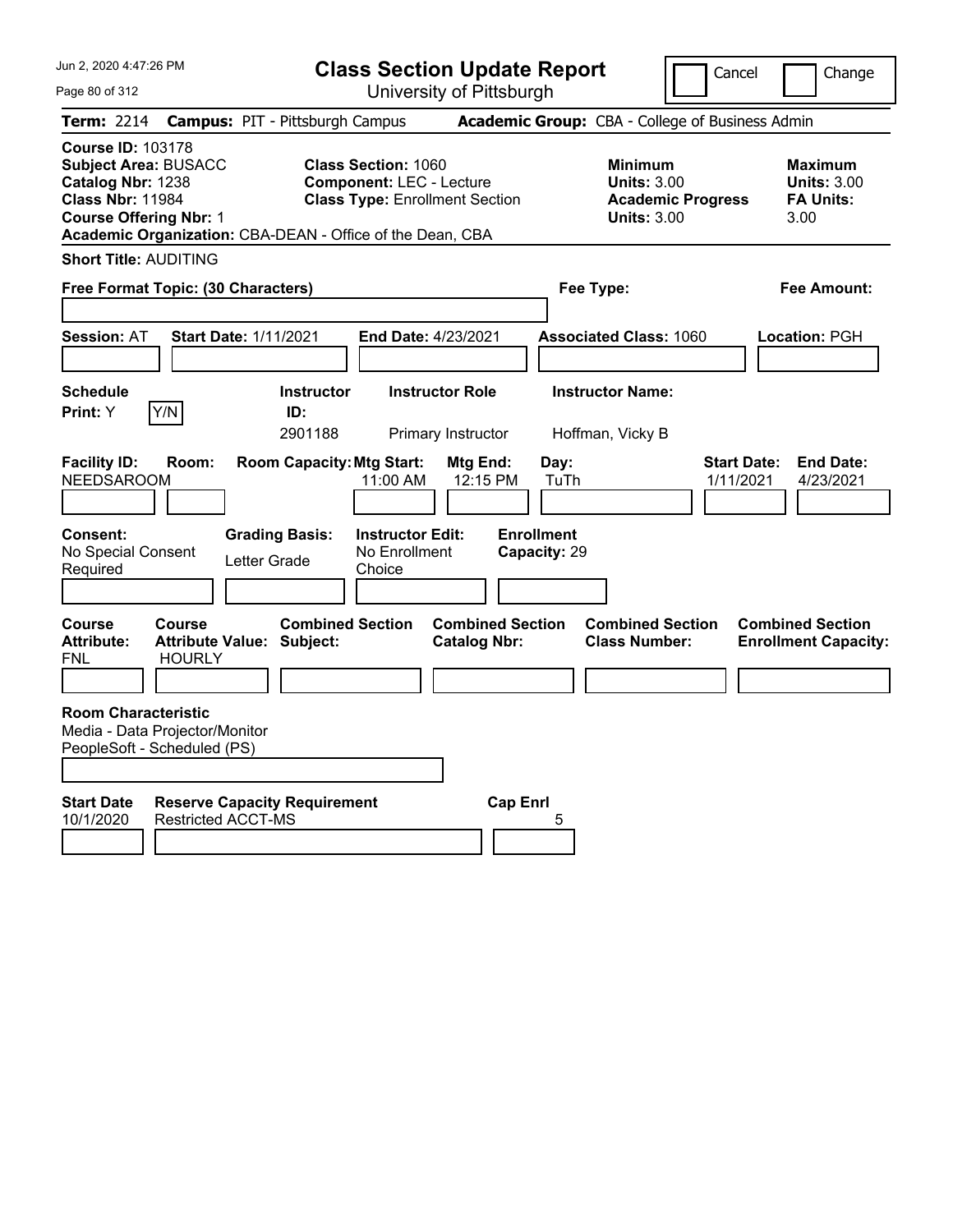Page 81 of 312

**Class Section Update Report**

University of Pittsburgh

Cancel Change

| <b>Term: 2214</b>                                                 |                                                                                             |              | <b>Campus: PIT - Pittsburgh Campus</b>                    |                                                               |                                                |                                   | Academic Group: CBA - College of Business Admin                                 |                                 |                                                                  |
|-------------------------------------------------------------------|---------------------------------------------------------------------------------------------|--------------|-----------------------------------------------------------|---------------------------------------------------------------|------------------------------------------------|-----------------------------------|---------------------------------------------------------------------------------|---------------------------------|------------------------------------------------------------------|
| Course ID: 103178<br>Catalog Nbr: 1238<br><b>Class Nbr: 18552</b> | <b>Subject Area: BUSACC</b><br><b>Course Offering Nbr: 1</b>                                |              | Academic Organization: CBA-DEAN - Office of the Dean, CBA | <b>Class Section: 1080</b><br><b>Component: LEC - Lecture</b> | <b>Class Type: Enrollment Section</b>          |                                   | Minimum<br><b>Units: 3.00</b><br><b>Academic Progress</b><br><b>Units: 3.00</b> |                                 | <b>Maximum</b><br><b>Units: 3.00</b><br><b>FA Units:</b><br>3.00 |
|                                                                   | <b>Short Title: AUDITING</b>                                                                |              |                                                           |                                                               |                                                |                                   |                                                                                 |                                 |                                                                  |
|                                                                   | Free Format Topic: (30 Characters)                                                          |              |                                                           |                                                               |                                                |                                   | Fee Type:                                                                       |                                 | Fee Amount:                                                      |
| Session: AT                                                       | <b>Start Date: 1/11/2021</b>                                                                |              |                                                           | End Date: 4/23/2021                                           |                                                |                                   | <b>Associated Class: 1080</b>                                                   |                                 | Location: PGH                                                    |
| Schedule<br>Print: Y                                              | Y/N                                                                                         |              | <b>Instructor</b><br>ID:<br>2901188                       |                                                               | <b>Instructor Role</b><br>Primary Instructor   |                                   | <b>Instructor Name:</b><br>Hoffman, Vicky B                                     |                                 |                                                                  |
| <b>Facility ID:</b><br>NEEDSAROOM                                 | Room:                                                                                       |              | <b>Room Capacity: Mtg Start:</b>                          | $9:30$ AM                                                     | Mtg End:<br>10:45 AM                           | Day:<br>TuTh                      |                                                                                 | <b>Start Date:</b><br>1/11/2021 | <b>End Date:</b><br>4/23/2021                                    |
| <b>Consent:</b><br>No Special Consent<br>Required                 |                                                                                             | Letter Grade | <b>Grading Basis:</b>                                     | <b>Instructor Edit:</b><br>No Enrollment<br>Choice            |                                                | <b>Enrollment</b><br>Capacity: 38 |                                                                                 |                                 |                                                                  |
| Course<br>Attribute:<br><b>FNL</b>                                | Course<br><b>Attribute Value: Subject:</b><br><b>HOURLY</b>                                 |              | <b>Combined Section</b>                                   |                                                               | <b>Combined Section</b><br><b>Catalog Nbr:</b> |                                   | <b>Combined Section</b><br><b>Class Number:</b>                                 |                                 | <b>Combined Section</b><br><b>Enrollment Capacity:</b>           |
|                                                                   | <b>Room Characteristic</b><br>Media - Data Projector/Monitor<br>PeopleSoft - Scheduled (PS) |              |                                                           |                                                               |                                                |                                   |                                                                                 |                                 |                                                                  |
| <b>Start Date</b><br>10/1/2020                                    | <b>Restricted ACCT-MS</b>                                                                   |              | <b>Reserve Capacity Requirement</b>                       |                                                               |                                                | <b>Cap Enrl</b><br>5              |                                                                                 |                                 |                                                                  |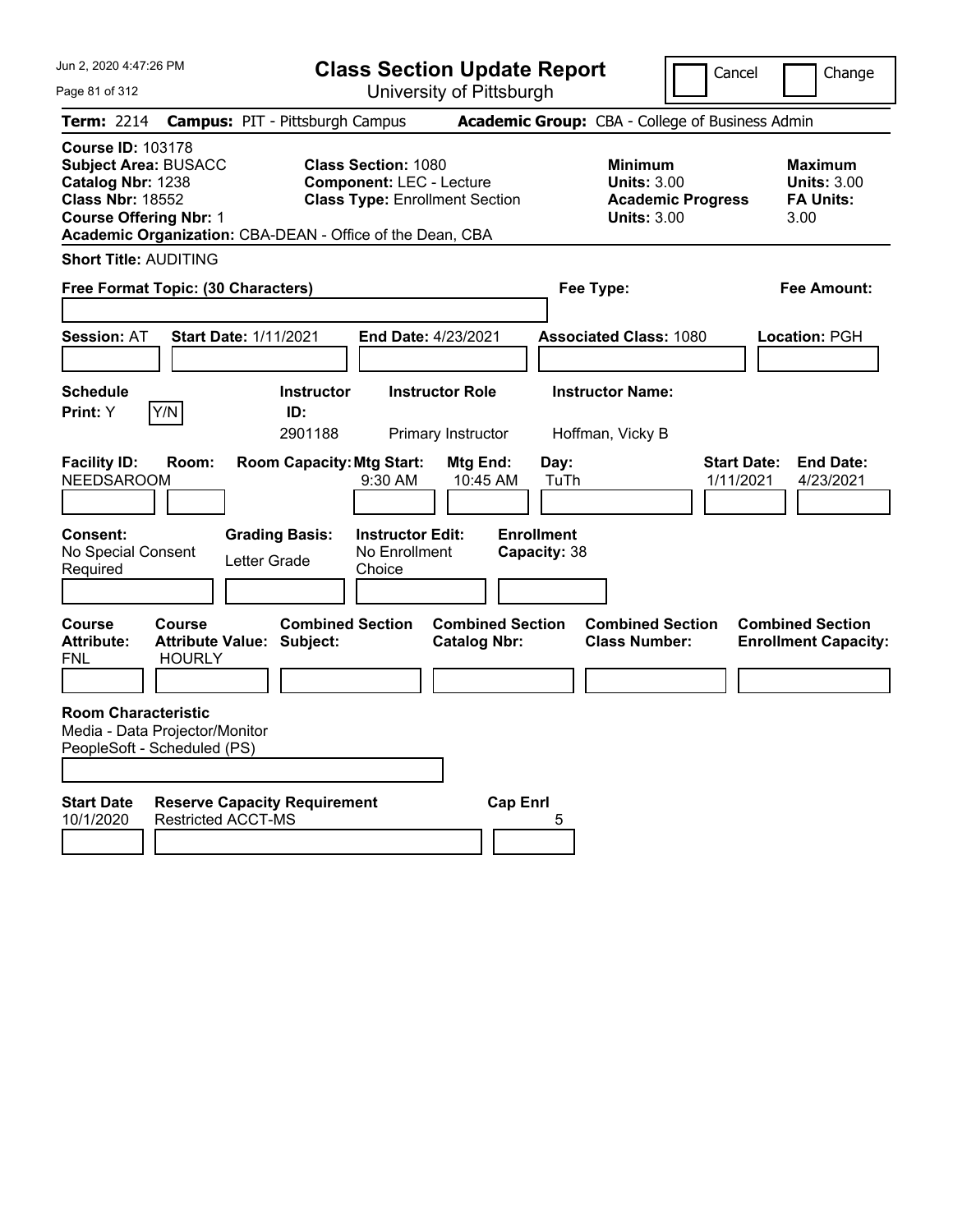| Jun 2, 2020 4:47:26 PM                                                                                                                   |                                                                    |                                                           | <b>Class Section Update Report</b>                                                                     |                                                        |                                                   |                                                          | Cancel                   | Change                                                           |
|------------------------------------------------------------------------------------------------------------------------------------------|--------------------------------------------------------------------|-----------------------------------------------------------|--------------------------------------------------------------------------------------------------------|--------------------------------------------------------|---------------------------------------------------|----------------------------------------------------------|--------------------------|------------------------------------------------------------------|
| Page 82 of 312                                                                                                                           |                                                                    |                                                           |                                                                                                        | University of Pittsburgh                               |                                                   |                                                          |                          |                                                                  |
| <b>Term: 2214</b>                                                                                                                        | <b>Campus: PIT - Pittsburgh Campus</b>                             |                                                           |                                                                                                        |                                                        |                                                   |                                                          |                          | Academic Group: CBA - College of Business Admin                  |
| <b>Course ID: 179328</b><br><b>Subject Area: BUSACC</b><br>Catalog Nbr: 1242<br><b>Class Nbr: 16832</b><br><b>Course Offering Nbr: 1</b> | Academic Organization: CBA-DEAN - Office of the Dean, CBA          |                                                           | <b>Class Section: 1050</b><br><b>Component: LEC - Lecture</b><br><b>Class Type: Enrollment Section</b> |                                                        |                                                   | Minimum<br><b>Units: 3.00</b><br><b>Units: 3.00</b>      | <b>Academic Progress</b> | Maximum<br><b>Units: 3.00</b><br><b>FA Units:</b><br>3.00        |
|                                                                                                                                          | Short Title: INDIVIDUAL TAX ACCT & PLANNING                        |                                                           |                                                                                                        |                                                        |                                                   |                                                          |                          |                                                                  |
|                                                                                                                                          | Free Format Topic: (30 Characters)                                 |                                                           |                                                                                                        |                                                        | Fee Type:                                         |                                                          |                          | Fee Amount:                                                      |
| <b>Session: AT</b>                                                                                                                       | <b>Start Date: 1/11/2021</b>                                       |                                                           | End Date: 4/23/2021                                                                                    |                                                        |                                                   | <b>Associated Class: 1050</b>                            |                          | Location: PGH                                                    |
| <b>Schedule</b>                                                                                                                          |                                                                    | <b>Instructor</b>                                         |                                                                                                        | <b>Instructor Role</b>                                 |                                                   | <b>Instructor Name:</b>                                  |                          |                                                                  |
| <b>Print:</b> Y                                                                                                                          | Y/N                                                                | ID:<br>2904007                                            |                                                                                                        | Primary Instructor                                     |                                                   | Carlin, Jocelyn Danielle                                 |                          |                                                                  |
| <b>Facility ID:</b><br><b>NEEDSAROOM</b><br>Consent:<br>No Special Consent<br>Required                                                   | Room:<br>Letter Grade                                              | <b>Room Capacity: Mtg Start:</b><br><b>Grading Basis:</b> | 11:00 AM<br><b>Instructor Edit:</b><br>No Enrollment<br>Choice                                         | Mtg End:<br>12:15 PM                                   | Day:<br>MoWe<br><b>Enrollment</b><br>Capacity: 27 |                                                          |                          | <b>Start Date:</b><br><b>End Date:</b><br>1/11/2021<br>4/23/2021 |
| <b>Course</b><br><b>Attribute:</b><br>FNL                                                                                                | <b>Course</b><br><b>Attribute Value: Subject:</b><br><b>HOURLY</b> | <b>Combined Section</b><br><b>BACC</b>                    |                                                                                                        | <b>Combined Section</b><br><b>Catalog Nbr:</b><br>2559 |                                                   | <b>Combined Section</b><br><b>Class Number:</b><br>17684 |                          | <b>Combined Section</b><br><b>Enrollment Capacity:</b><br>3      |
| <b>Room Characteristic</b><br>PeopleSoft - Scheduled (PS)                                                                                | Media - Data Projector/Monitor                                     |                                                           |                                                                                                        |                                                        |                                                   |                                                          |                          |                                                                  |
| <b>Start Date</b><br>10/1/2020                                                                                                           | <b>Reserve Capacity Requirement</b><br><b>Restricted ACCT-MS</b>   |                                                           |                                                                                                        | <b>Cap Enrl</b>                                        | 10                                                |                                                          |                          |                                                                  |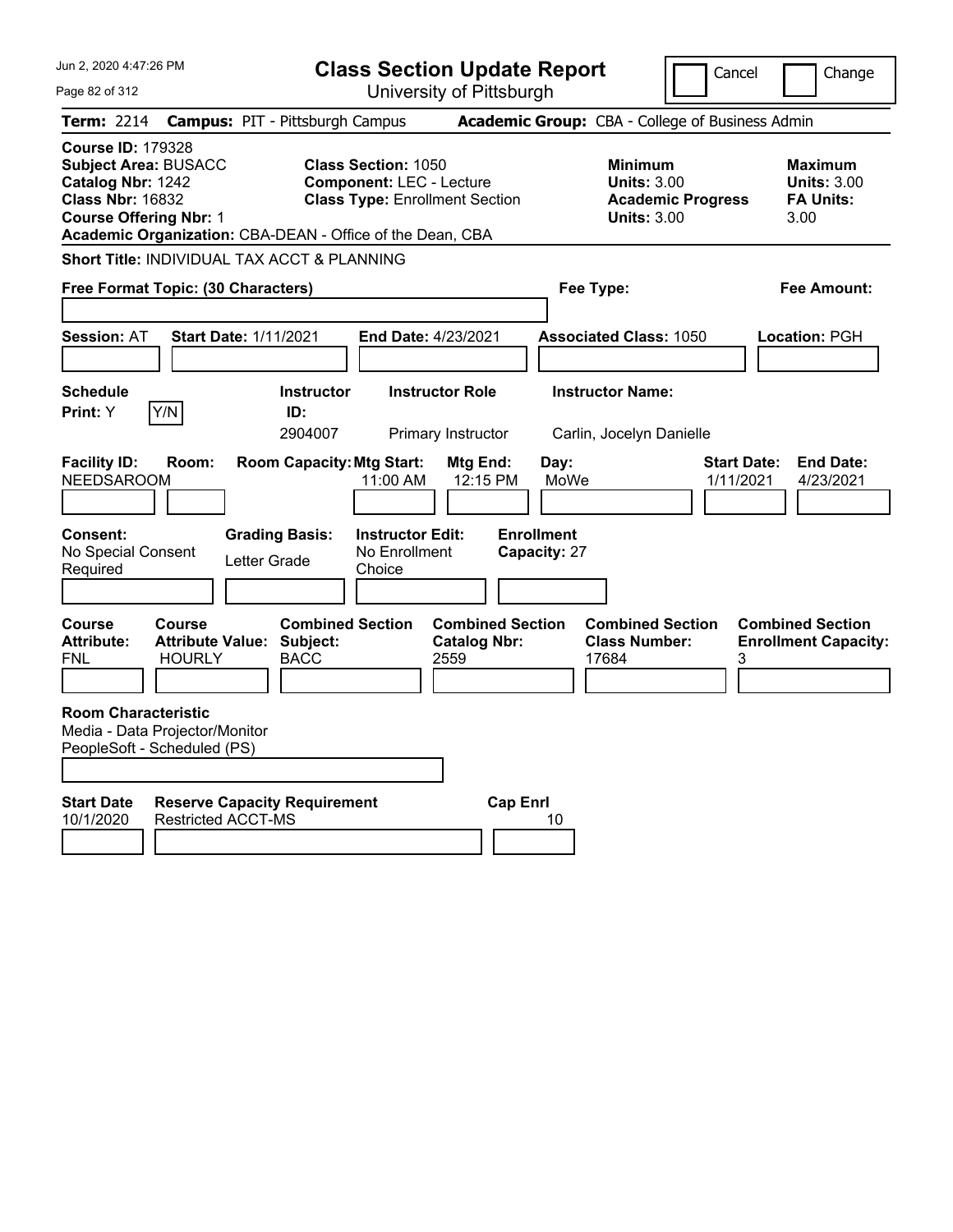| Jun 2, 2020 4:47:26 PM                                                                                                                                                                                | <b>Class Section Update Report</b><br>Cancel<br>Change                                                                     |                                                                           |                                                                                 |                                                           |  |
|-------------------------------------------------------------------------------------------------------------------------------------------------------------------------------------------------------|----------------------------------------------------------------------------------------------------------------------------|---------------------------------------------------------------------------|---------------------------------------------------------------------------------|-----------------------------------------------------------|--|
| Page 83 of 312                                                                                                                                                                                        | University of Pittsburgh                                                                                                   |                                                                           |                                                                                 |                                                           |  |
| Term: 2214                                                                                                                                                                                            | <b>Campus: PIT - Pittsburgh Campus</b>                                                                                     |                                                                           | Academic Group: CBA - College of Business Admin                                 |                                                           |  |
| <b>Course ID: 179328</b><br><b>Subject Area: BUSACC</b><br>Catalog Nbr: 1242<br><b>Class Nbr: 17014</b><br><b>Course Offering Nbr: 1</b><br>Academic Organization: CBA-DEAN - Office of the Dean, CBA | <b>Class Section: 1060</b><br><b>Component: LEC - Lecture</b><br><b>Class Type: Enrollment Section</b>                     |                                                                           | Minimum<br><b>Units: 3.00</b><br><b>Academic Progress</b><br><b>Units: 3.00</b> | Maximum<br><b>Units: 3.00</b><br><b>FA Units:</b><br>3.00 |  |
| Short Title: INDIVIDUAL TAX ACCT & PLANNING                                                                                                                                                           |                                                                                                                            |                                                                           |                                                                                 |                                                           |  |
| Free Format Topic: (30 Characters)                                                                                                                                                                    |                                                                                                                            | Fee Type:                                                                 |                                                                                 | Fee Amount:                                               |  |
| <b>Session: AT</b><br><b>Start Date: 1/11/2021</b>                                                                                                                                                    | End Date: 4/23/2021                                                                                                        |                                                                           | <b>Associated Class: 1060</b>                                                   | Location: PGH                                             |  |
| <b>Schedule</b>                                                                                                                                                                                       | <b>Instructor Role</b><br><b>Instructor</b>                                                                                |                                                                           | <b>Instructor Name:</b>                                                         |                                                           |  |
| Y/N<br>Print: Y                                                                                                                                                                                       | ID:<br>2904007<br>Primary Instructor                                                                                       |                                                                           | Carlin, Jocelyn Danielle                                                        |                                                           |  |
| <b>Facility ID:</b><br>Room:<br><b>NEEDSAROOM</b><br>Consent:<br>No Special Consent<br>Letter Grade<br>Required                                                                                       | <b>Room Capacity: Mtg Start:</b><br>9:30 AM<br><b>Grading Basis:</b><br><b>Instructor Edit:</b><br>No Enrollment<br>Choice | Day:<br>Mtg End:<br>MoWe<br>10:45 AM<br><b>Enrollment</b><br>Capacity: 27 | <b>Start Date:</b><br>1/11/2021                                                 | <b>End Date:</b><br>4/23/2021                             |  |
| Course<br>Course<br><b>Attribute Value: Subject:</b><br><b>Attribute:</b><br><b>HOURLY</b><br>FNL<br><b>Room Characteristic</b><br>Media - Data Projector/Monitor<br>PeopleSoft - Scheduled (PS)      | <b>Combined Section</b><br><b>BACC</b><br>2559                                                                             | <b>Combined Section</b><br><b>Catalog Nbr:</b>                            | <b>Combined Section</b><br><b>Class Number:</b><br>17685<br>2                   | <b>Combined Section</b><br><b>Enrollment Capacity:</b>    |  |
| <b>Start Date</b><br><b>Reserve Capacity Requirement</b><br>10/1/2020<br><b>Restricted ACCT-MS</b>                                                                                                    |                                                                                                                            | <b>Cap Enrl</b><br>10                                                     |                                                                                 |                                                           |  |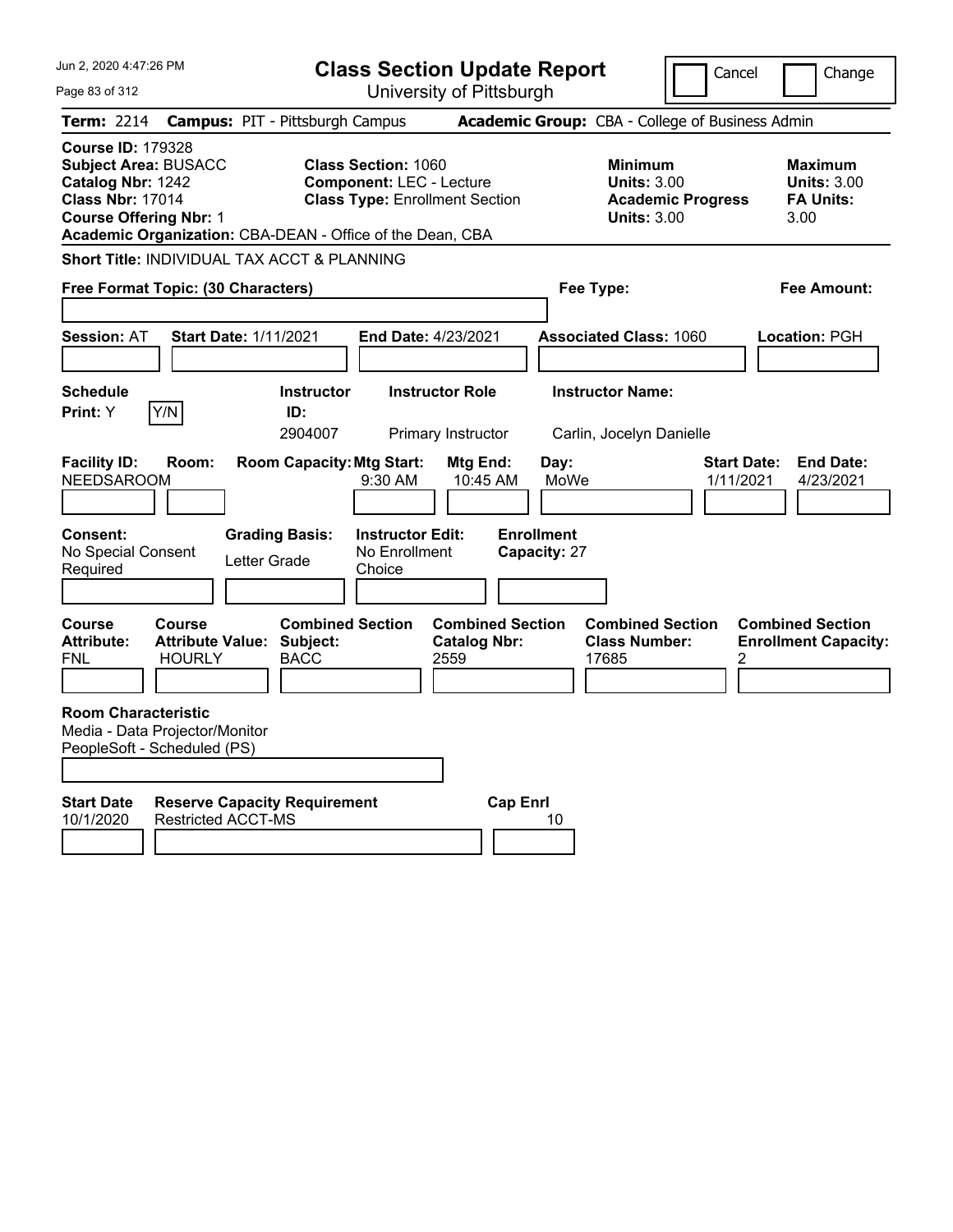**Class Section Update Report**

University of Pittsburgh

Cancel **I** Change

Page 84 of 312

| <b>Term: 2214</b>                                                        |                                                              | <b>Campus: PIT - Pittsburgh Campus</b>                    |                                                                                      |                                                                  |                                                                                                                                                               |                                   |                                                                                            | <b>Academic Group:</b> CBA - College of Business Admin                                 |                                 |                                                                  |
|--------------------------------------------------------------------------|--------------------------------------------------------------|-----------------------------------------------------------|--------------------------------------------------------------------------------------|------------------------------------------------------------------|---------------------------------------------------------------------------------------------------------------------------------------------------------------|-----------------------------------|--------------------------------------------------------------------------------------------|----------------------------------------------------------------------------------------|---------------------------------|------------------------------------------------------------------|
| <b>Course ID: 103180</b><br>Catalog Nbr: 1296<br><b>Class Nbr: 11985</b> | <b>Subject Area: BUSACC</b><br><b>Course Offering Nbr: 1</b> | Academic Organization: CBA-DEAN - Office of the Dean, CBA |                                                                                      | <b>Class Section: 1010</b><br><b>Component: INT - Internship</b> | <b>Class Type: Enrollment Section</b>                                                                                                                         |                                   |                                                                                            | <b>Minimum</b><br><b>Units: 3.00</b><br><b>Academic Progress</b><br><b>Units: 3.00</b> |                                 | <b>Maximum</b><br><b>Units: 3.00</b><br><b>FA Units:</b><br>3.00 |
|                                                                          |                                                              | <b>Short Title: ACCOUNTING INTERNSHIP</b>                 |                                                                                      |                                                                  |                                                                                                                                                               |                                   |                                                                                            |                                                                                        |                                 |                                                                  |
|                                                                          |                                                              | Free Format Topic: (30 Characters)                        |                                                                                      |                                                                  |                                                                                                                                                               |                                   | Fee Type:                                                                                  |                                                                                        |                                 | <b>Fee Amount:</b>                                               |
|                                                                          |                                                              |                                                           |                                                                                      |                                                                  |                                                                                                                                                               |                                   |                                                                                            |                                                                                        |                                 |                                                                  |
| <b>Session: AT</b>                                                       |                                                              | <b>Start Date: 1/11/2021</b>                              |                                                                                      | <b>End Date: 4/23/2021</b>                                       |                                                                                                                                                               |                                   |                                                                                            | <b>Associated Class: 1010</b>                                                          |                                 | Location: PGH                                                    |
| <b>Schedule</b><br>Print: Y                                              | Y/N                                                          | ID:                                                       | Instructor                                                                           |                                                                  | <b>Instructor Role</b>                                                                                                                                        |                                   | <b>Instructor Name:</b>                                                                    |                                                                                        |                                 |                                                                  |
|                                                                          |                                                              |                                                           | 2942696<br>2929194<br>2904007<br>2952865<br>2952740<br>2907867<br>2900817<br>2946216 | Special                                                          | <b>Primary Instructor</b><br>Primary Instructor<br>Primary Instructor<br>Primary Instructor<br>Primary Instructor<br>Primary Instructor<br>Primary Instructor |                                   | Boyas, Elise A<br>Hogan, Brian<br>McDonald, Derek B<br>Srinivasan, Dhinu<br>Teeter, Ryan A | Bartholomew, Heidi K<br>Carlin, Jocelyn Danielle<br>Shastri, Karen Andrea              |                                 |                                                                  |
| <b>Facility ID:</b><br>SENSQ02600                                        | Room:<br>02600                                               | <b>Room Capacity: Mtg Start:</b><br>25                    |                                                                                      |                                                                  | Mtg End:                                                                                                                                                      |                                   | Day:                                                                                       |                                                                                        | <b>Start Date:</b><br>1/11/2021 | <b>End Date:</b><br>4/23/2021                                    |
|                                                                          |                                                              |                                                           |                                                                                      |                                                                  |                                                                                                                                                               |                                   |                                                                                            |                                                                                        |                                 |                                                                  |
| Consent:<br>Required                                                     | Department Consent                                           | <b>Grading Basis:</b><br>Satisfactory/No<br>Credit        |                                                                                      | <b>Instructor Edit:</b><br>Class Instructor<br>Table Edit        |                                                                                                                                                               | <b>Enrollment</b><br>Capacity: 25 |                                                                                            |                                                                                        |                                 |                                                                  |
| Course<br><b>Attribute:</b><br>HIP                                       | <b>Course</b><br><b>INTRNSHIP</b>                            | <b>Attribute Value: Subject:</b>                          | <b>Combined Section</b>                                                              |                                                                  | <b>Combined Section</b><br><b>Catalog Nbr:</b>                                                                                                                |                                   |                                                                                            | <b>Combined Section</b><br><b>Class Number:</b>                                        |                                 | <b>Combined Section</b><br><b>Enrollment Capacity:</b>           |
|                                                                          |                                                              |                                                           |                                                                                      |                                                                  |                                                                                                                                                               |                                   |                                                                                            |                                                                                        |                                 |                                                                  |
|                                                                          | <b>Room Characteristic</b><br>Media - Data Projector/Monitor |                                                           |                                                                                      |                                                                  |                                                                                                                                                               |                                   |                                                                                            |                                                                                        |                                 |                                                                  |
| <b>Start Date</b>                                                        |                                                              | <b>Reserve Capacity Requirement</b>                       |                                                                                      |                                                                  |                                                                                                                                                               | <b>Cap Enrl</b>                   |                                                                                            |                                                                                        |                                 |                                                                  |
|                                                                          |                                                              |                                                           |                                                                                      |                                                                  |                                                                                                                                                               |                                   |                                                                                            |                                                                                        |                                 |                                                                  |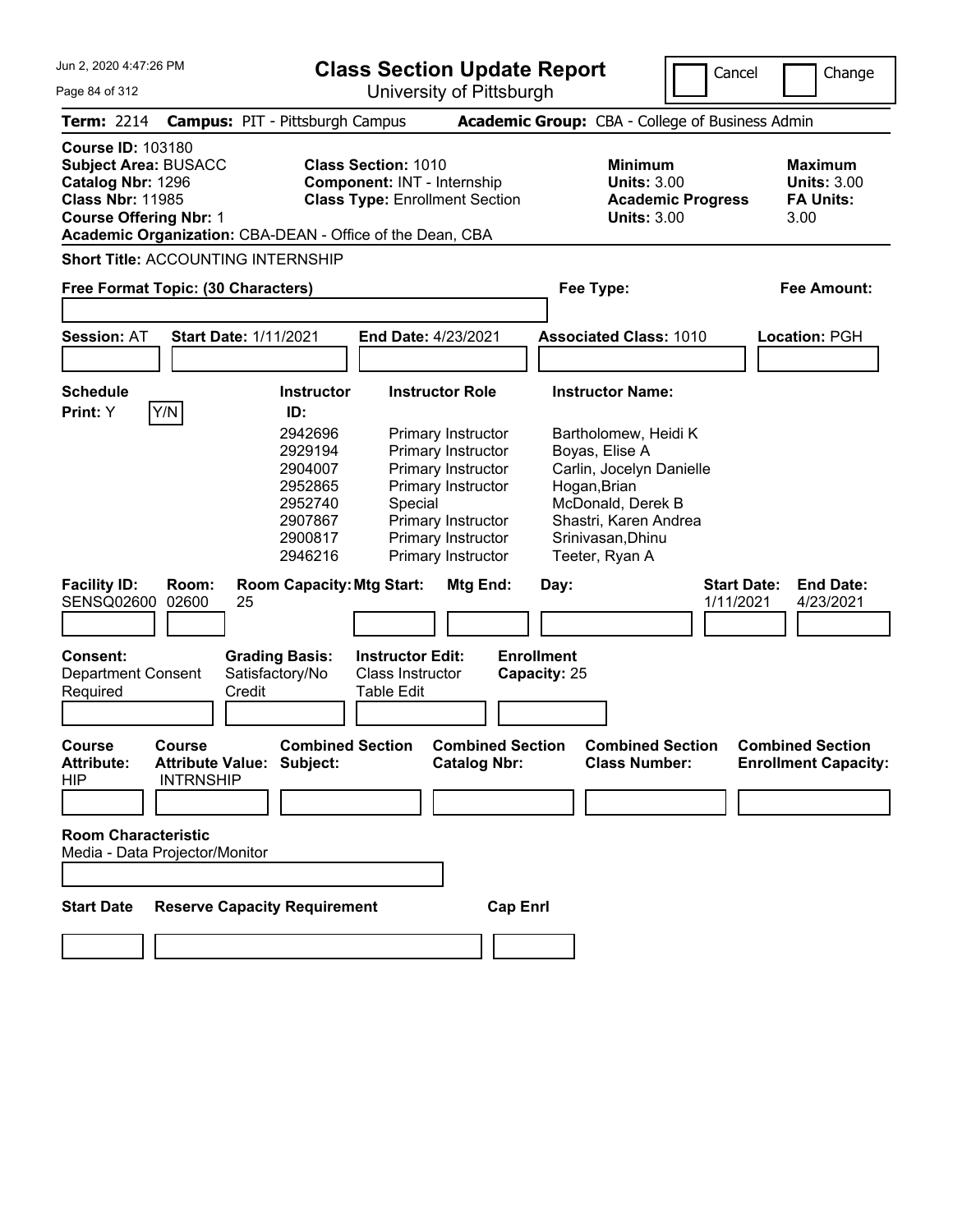| Jun 2, 2020 4:47:26 PM                                                                                                                   | <b>Class Section Update Report</b>                                                                                                                                     |                                                                          | Cancel                          | Change                                                           |
|------------------------------------------------------------------------------------------------------------------------------------------|------------------------------------------------------------------------------------------------------------------------------------------------------------------------|--------------------------------------------------------------------------|---------------------------------|------------------------------------------------------------------|
| Page 85 of 312                                                                                                                           | University of Pittsburgh                                                                                                                                               |                                                                          |                                 |                                                                  |
| <b>Term: 2214</b>                                                                                                                        | <b>Campus: PIT - Pittsburgh Campus</b>                                                                                                                                 | Academic Group: CBA - College of Business Admin                          |                                 |                                                                  |
| <b>Course ID: 103181</b><br><b>Subject Area: BUSACC</b><br>Catalog Nbr: 1298<br><b>Class Nbr: 12001</b><br><b>Course Offering Nbr: 1</b> | <b>Class Section: 1010</b><br>Component: IND - Independent Study<br><b>Class Type: Enrollment Section</b><br>Academic Organization: CBA-DEAN - Office of the Dean, CBA | <b>Minimum</b><br><b>Units: 1.00</b><br><b>Units: 1.00</b>               | <b>Academic Progress</b>        | <b>Maximum</b><br><b>Units: 3.00</b><br><b>FA Units:</b><br>1.00 |
| <b>Short Title: ACCOUNTING INDEPENDENT STUDY</b>                                                                                         |                                                                                                                                                                        |                                                                          |                                 |                                                                  |
| Free Format Topic: (30 Characters)                                                                                                       |                                                                                                                                                                        | Fee Type:                                                                |                                 | Fee Amount:                                                      |
| <b>Session: AT</b><br><b>Start Date: 1/11/2021</b>                                                                                       | End Date: 4/23/2021                                                                                                                                                    | <b>Associated Class: 1010</b>                                            |                                 | Location: PGH                                                    |
| <b>Schedule</b><br>Y/N<br>Print: Y                                                                                                       | <b>Instructor Role</b><br>Instructor<br>ID:<br>2904007<br>Primary Instructor<br>2952740<br>Special                                                                     | <b>Instructor Name:</b><br>Carlin, Jocelyn Danielle<br>McDonald, Derek B |                                 |                                                                  |
| <b>Facility ID:</b><br>Room:<br>SENSQ02204<br>02204<br>25                                                                                | <b>Room Capacity: Mtg Start:</b><br><b>Mtg End:</b>                                                                                                                    | Day:                                                                     | <b>Start Date:</b><br>1/11/2021 | <b>End Date:</b><br>4/23/2021                                    |
| <b>Consent:</b><br><b>Department Consent</b><br>Letter Grade<br>Required                                                                 | <b>Grading Basis:</b><br><b>Instructor Edit:</b><br><b>Class Instructor</b><br><b>Table Edit</b>                                                                       | <b>Enrollment</b><br>Capacity: 25                                        |                                 |                                                                  |
| <b>Course</b><br>Course<br><b>Attribute:</b><br>Attribute Value: Subject:                                                                | <b>Combined Section</b><br><b>Combined Section</b><br><b>Catalog Nbr:</b>                                                                                              | <b>Combined Section</b><br><b>Class Number:</b>                          |                                 | <b>Combined Section</b><br><b>Enrollment Capacity:</b>           |
|                                                                                                                                          |                                                                                                                                                                        |                                                                          |                                 |                                                                  |
| <b>Room Characteristic</b><br>Media - Data Projector/Monitor                                                                             |                                                                                                                                                                        |                                                                          |                                 |                                                                  |
| <b>Start Date</b><br><b>Reserve Capacity Requirement</b>                                                                                 |                                                                                                                                                                        | <b>Cap Enrl</b>                                                          |                                 |                                                                  |
|                                                                                                                                          |                                                                                                                                                                        |                                                                          |                                 |                                                                  |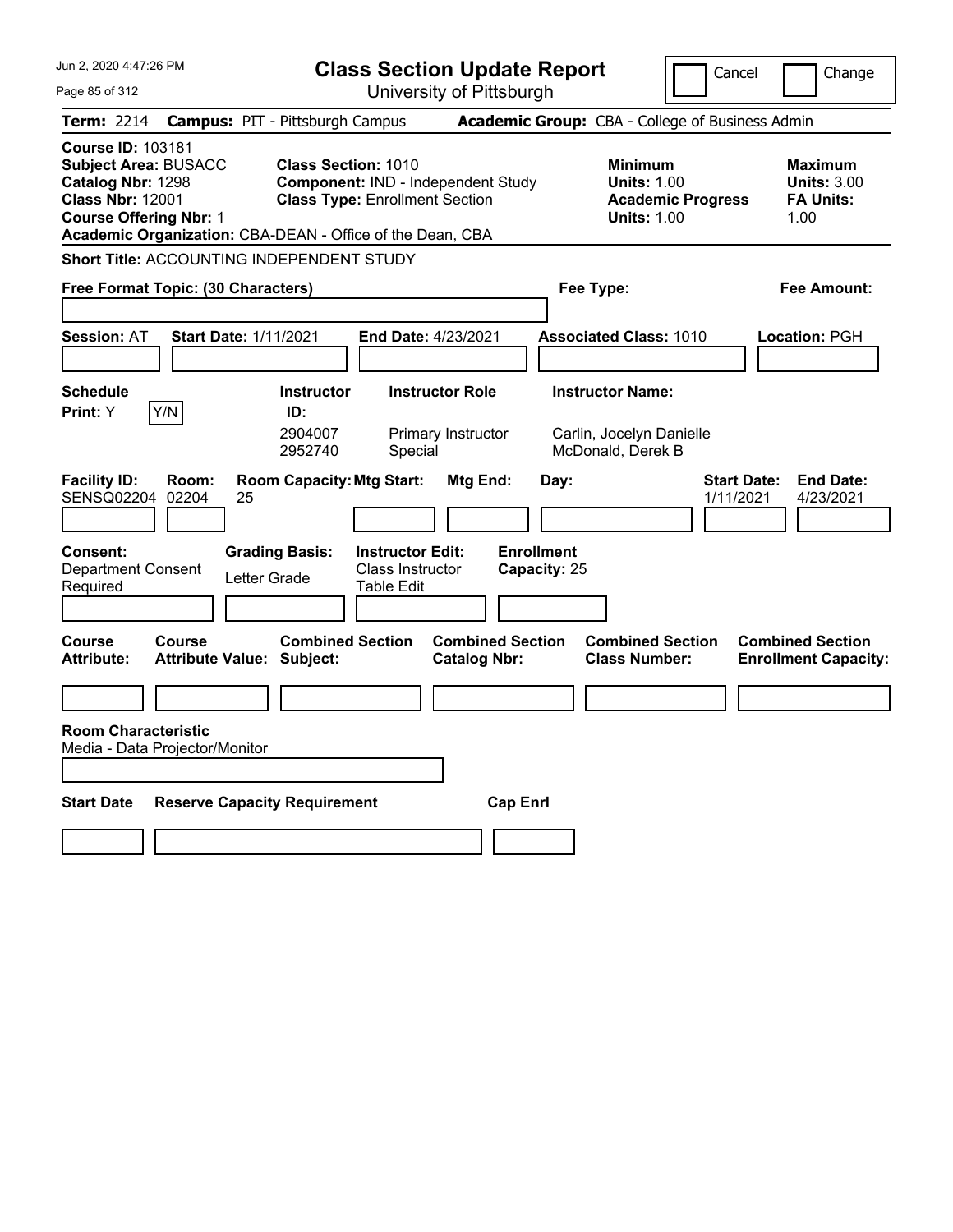| Jun 2, 2020 4:47:26 PM                                                                                                                                                                                |                                                                    |                                        | <b>Class Section Update Report</b><br>Cancel                  |                                                |                                   |                                                                                        | Change                                                           |
|-------------------------------------------------------------------------------------------------------------------------------------------------------------------------------------------------------|--------------------------------------------------------------------|----------------------------------------|---------------------------------------------------------------|------------------------------------------------|-----------------------------------|----------------------------------------------------------------------------------------|------------------------------------------------------------------|
| Page 86 of 312                                                                                                                                                                                        |                                                                    |                                        | University of Pittsburgh                                      |                                                |                                   |                                                                                        |                                                                  |
| <b>Term: 2214</b>                                                                                                                                                                                     |                                                                    | <b>Campus: PIT - Pittsburgh Campus</b> |                                                               |                                                |                                   | Academic Group: CBA - College of Business Admin                                        |                                                                  |
| <b>Course ID: 103254</b><br><b>Subject Area: BUSBIS</b><br>Catalog Nbr: 1060<br><b>Class Nbr: 22385</b><br><b>Course Offering Nbr: 1</b><br>Academic Organization: CBA-DEAN - Office of the Dean, CBA |                                                                    |                                        | <b>Class Section: 1050</b><br><b>Component: LEC - Lecture</b> | <b>Class Type: Enrollment Section</b>          |                                   | <b>Minimum</b><br><b>Units: 3.00</b><br><b>Academic Progress</b><br><b>Units: 3.00</b> | <b>Maximum</b><br><b>Units: 3.00</b><br><b>FA Units:</b><br>3.00 |
| <b>Short Title: INTRO TO INFORMATION SYSTEMS</b>                                                                                                                                                      |                                                                    |                                        |                                                               |                                                |                                   |                                                                                        |                                                                  |
| Free Format Topic: (30 Characters)                                                                                                                                                                    |                                                                    |                                        |                                                               |                                                | Fee Type:                         |                                                                                        | Fee Amount:                                                      |
| <b>Session: AT</b>                                                                                                                                                                                    | <b>Start Date: 1/11/2021</b>                                       |                                        | <b>End Date: 4/23/2021</b>                                    |                                                |                                   | <b>Associated Class: 1050</b>                                                          | Location: PGH                                                    |
| <b>Schedule</b><br>Print: Y                                                                                                                                                                           | Y/N                                                                | <b>Instructor</b><br>ID:<br>1972913    |                                                               | <b>Instructor Role</b><br>Primary Instructor   | <b>Instructor Name:</b>           | Pavone, Anna Marie                                                                     |                                                                  |
| <b>Facility ID:</b><br><b>NEEDSAROOM</b>                                                                                                                                                              | Room:                                                              | <b>Room Capacity: Mtg Start:</b>       | 3:30 PM                                                       | Mtg End:<br>4:45 PM                            | Day:<br>MoWe                      |                                                                                        | Start Date:<br><b>End Date:</b><br>1/11/2021<br>4/23/2021        |
| <b>Consent:</b><br>No Special Consent<br>Required                                                                                                                                                     |                                                                    | <b>Grading Basis:</b><br>Letter Grade  | <b>Instructor Edit:</b><br>No Enrollment<br>Choice            |                                                | <b>Enrollment</b><br>Capacity: 40 |                                                                                        |                                                                  |
| <b>Course</b><br><b>Attribute:</b><br>FNL                                                                                                                                                             | <b>Course</b><br><b>Attribute Value: Subject:</b><br><b>DEPART</b> | <b>Combined Section</b>                |                                                               | <b>Combined Section</b><br><b>Catalog Nbr:</b> |                                   | <b>Combined Section</b><br><b>Class Number:</b>                                        | <b>Combined Section</b><br><b>Enrollment Capacity:</b>           |
| <b>Room Characteristic</b><br>Media - Data Projector/Monitor<br>PeopleSoft - Scheduled (PS)                                                                                                           |                                                                    |                                        |                                                               |                                                |                                   |                                                                                        |                                                                  |
| <b>Start Date</b>                                                                                                                                                                                     | <b>Reserve Capacity Requirement</b>                                |                                        |                                                               | <b>Cap Enrl</b>                                |                                   |                                                                                        |                                                                  |
|                                                                                                                                                                                                       |                                                                    |                                        |                                                               |                                                |                                   |                                                                                        |                                                                  |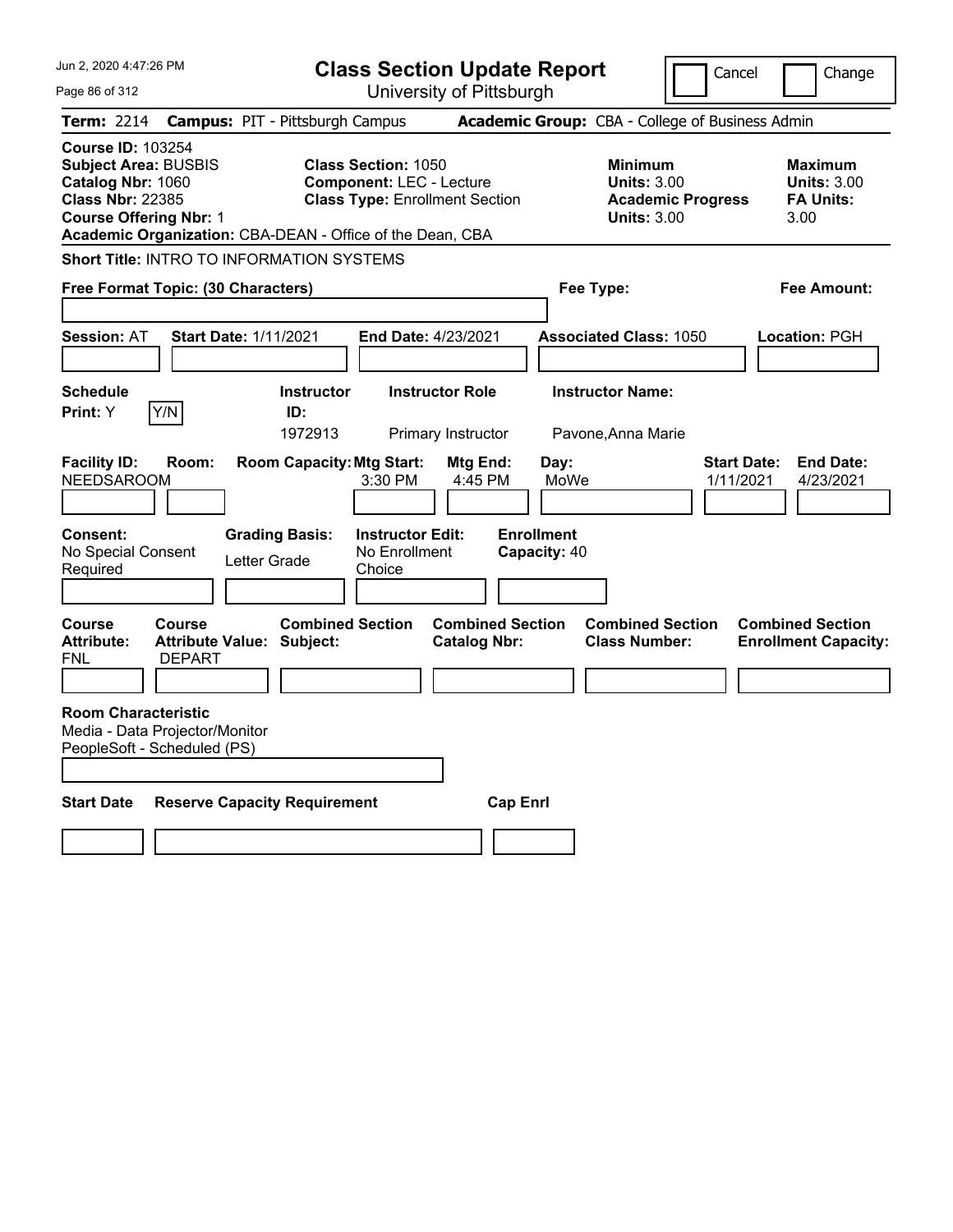| Jun 2, 2020 4:47:26 PM                                                                                                                   |                                                               |                                                           | <b>Class Section Update Report</b><br>Cancel                                                           |                                                |                                                   |                                                                                        | Change                          |                                                                  |
|------------------------------------------------------------------------------------------------------------------------------------------|---------------------------------------------------------------|-----------------------------------------------------------|--------------------------------------------------------------------------------------------------------|------------------------------------------------|---------------------------------------------------|----------------------------------------------------------------------------------------|---------------------------------|------------------------------------------------------------------|
| Page 87 of 312                                                                                                                           |                                                               |                                                           |                                                                                                        | University of Pittsburgh                       |                                                   |                                                                                        |                                 |                                                                  |
| Term: 2214                                                                                                                               | <b>Campus: PIT - Pittsburgh Campus</b>                        |                                                           |                                                                                                        |                                                |                                                   | Academic Group: CBA - College of Business Admin                                        |                                 |                                                                  |
| <b>Course ID: 103254</b><br><b>Subject Area: BUSBIS</b><br>Catalog Nbr: 1060<br><b>Class Nbr: 22386</b><br><b>Course Offering Nbr: 1</b> | Academic Organization: CBA-DEAN - Office of the Dean, CBA     |                                                           | <b>Class Section: 1060</b><br><b>Component: LEC - Lecture</b><br><b>Class Type: Enrollment Section</b> |                                                |                                                   | <b>Minimum</b><br><b>Units: 3.00</b><br><b>Academic Progress</b><br><b>Units: 3.00</b> |                                 | <b>Maximum</b><br><b>Units: 3.00</b><br><b>FA Units:</b><br>3.00 |
|                                                                                                                                          | Short Title: INTRO TO INFORMATION SYSTEMS                     |                                                           |                                                                                                        |                                                |                                                   |                                                                                        |                                 |                                                                  |
|                                                                                                                                          | Free Format Topic: (30 Characters)                            |                                                           |                                                                                                        |                                                | Fee Type:                                         |                                                                                        |                                 | Fee Amount:                                                      |
|                                                                                                                                          |                                                               |                                                           |                                                                                                        |                                                |                                                   |                                                                                        |                                 |                                                                  |
| <b>Session: AT</b>                                                                                                                       | <b>Start Date: 1/11/2021</b>                                  |                                                           | <b>End Date: 4/23/2021</b>                                                                             |                                                |                                                   | <b>Associated Class: 1060</b>                                                          |                                 | Location: PGH                                                    |
|                                                                                                                                          |                                                               |                                                           |                                                                                                        |                                                |                                                   |                                                                                        |                                 |                                                                  |
| <b>Schedule</b>                                                                                                                          |                                                               | <b>Instructor</b>                                         |                                                                                                        | <b>Instructor Role</b>                         |                                                   | <b>Instructor Name:</b>                                                                |                                 |                                                                  |
| <b>Print:</b> Y                                                                                                                          | Y/N                                                           | ID:<br>2961860                                            |                                                                                                        | Primary Instructor                             |                                                   | Wolfe, David G                                                                         |                                 |                                                                  |
| <b>Facility ID:</b><br><b>NEEDSAROOM</b><br><b>Consent:</b><br>No Special Consent<br>Required                                            | Room:<br>Letter Grade                                         | <b>Room Capacity: Mtg Start:</b><br><b>Grading Basis:</b> | 9:30 AM<br><b>Instructor Edit:</b><br>No Enrollment<br>Choice                                          | Mtg End:<br>10:45 AM                           | Day:<br>TuTh<br><b>Enrollment</b><br>Capacity: 60 |                                                                                        | <b>Start Date:</b><br>1/11/2021 | <b>End Date:</b><br>4/23/2021                                    |
| Course<br><b>Attribute:</b><br>FNL                                                                                                       | <b>Course</b><br>Attribute Value: Subject:<br><b>DEPART</b>   | <b>Combined Section</b>                                   |                                                                                                        | <b>Combined Section</b><br><b>Catalog Nbr:</b> |                                                   | <b>Combined Section</b><br><b>Class Number:</b>                                        |                                 | <b>Combined Section</b><br><b>Enrollment Capacity:</b>           |
| <b>Room Characteristic</b>                                                                                                               | Media - Data Projector/Monitor<br>PeopleSoft - Scheduled (PS) |                                                           |                                                                                                        |                                                |                                                   |                                                                                        |                                 |                                                                  |
| <b>Start Date</b>                                                                                                                        | <b>Reserve Capacity Requirement</b>                           |                                                           |                                                                                                        | <b>Cap Enri</b>                                |                                                   |                                                                                        |                                 |                                                                  |
|                                                                                                                                          |                                                               |                                                           |                                                                                                        |                                                |                                                   |                                                                                        |                                 |                                                                  |
|                                                                                                                                          |                                                               |                                                           |                                                                                                        |                                                |                                                   |                                                                                        |                                 |                                                                  |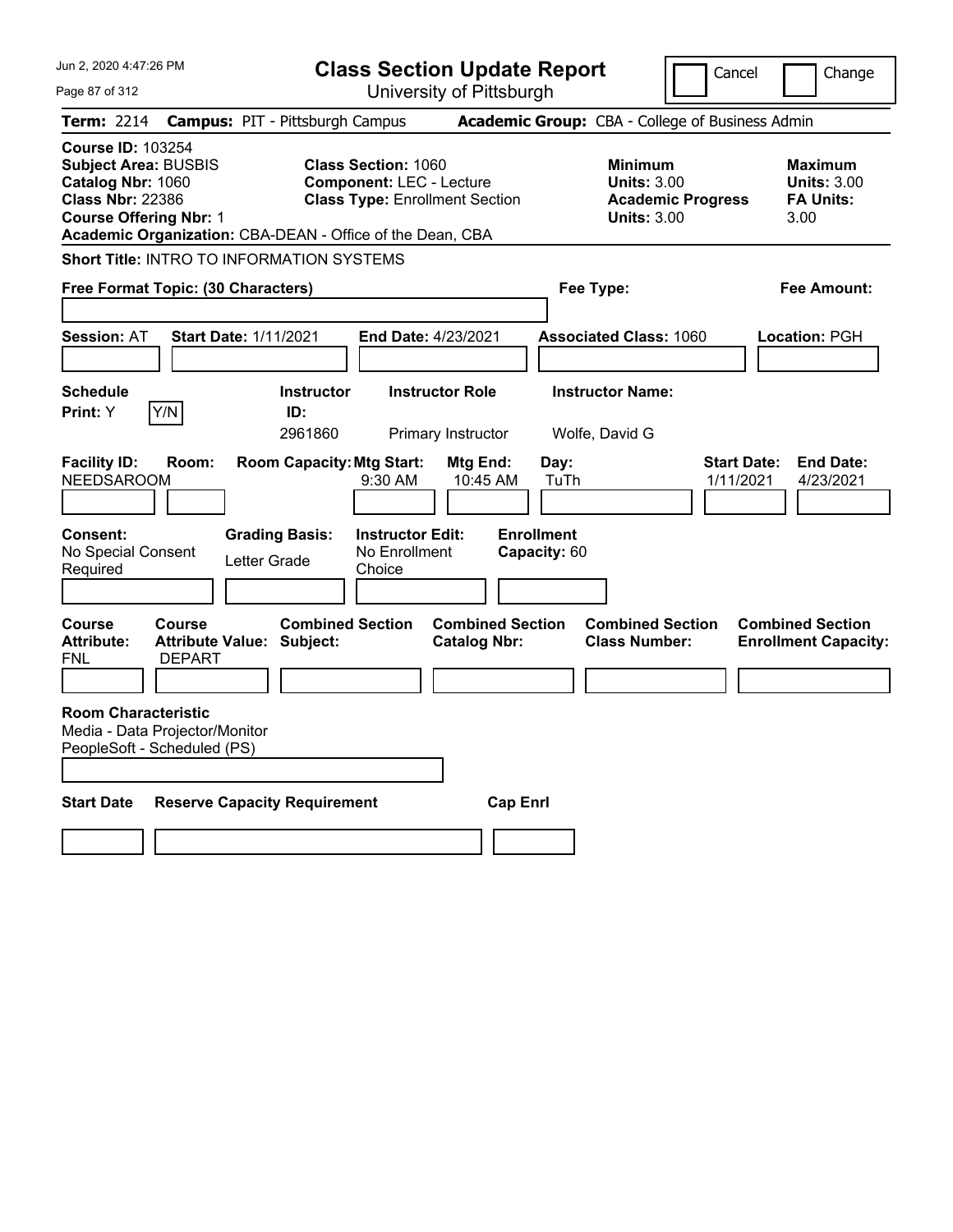| Jun 2, 2020 4:47:26 PM                                                                                                                   |                                |                                                             | <b>Class Section Update Report</b><br>Cancel                                                           |                                                |                                   |                                                            | Change                                          |                                                                  |
|------------------------------------------------------------------------------------------------------------------------------------------|--------------------------------|-------------------------------------------------------------|--------------------------------------------------------------------------------------------------------|------------------------------------------------|-----------------------------------|------------------------------------------------------------|-------------------------------------------------|------------------------------------------------------------------|
| Page 88 of 312                                                                                                                           |                                |                                                             | University of Pittsburgh                                                                               |                                                |                                   |                                                            |                                                 |                                                                  |
| <b>Term: 2214</b>                                                                                                                        |                                | <b>Campus: PIT - Pittsburgh Campus</b>                      |                                                                                                        |                                                |                                   |                                                            | Academic Group: CBA - College of Business Admin |                                                                  |
| <b>Course ID: 103254</b><br><b>Subject Area: BUSBIS</b><br>Catalog Nbr: 1060<br><b>Class Nbr: 22387</b><br><b>Course Offering Nbr: 1</b> |                                | Academic Organization: CBA-DEAN - Office of the Dean, CBA   | <b>Class Section: 1070</b><br><b>Component: LEC - Lecture</b><br><b>Class Type: Enrollment Section</b> |                                                |                                   | <b>Minimum</b><br><b>Units: 3.00</b><br><b>Units: 3.00</b> | <b>Academic Progress</b>                        | <b>Maximum</b><br><b>Units: 3.00</b><br><b>FA Units:</b><br>3.00 |
|                                                                                                                                          |                                | Short Title: INTRO TO INFORMATION SYSTEMS                   |                                                                                                        |                                                |                                   |                                                            |                                                 |                                                                  |
| Free Format Topic: (30 Characters)                                                                                                       |                                |                                                             |                                                                                                        |                                                | Fee Type:                         |                                                            |                                                 | Fee Amount:                                                      |
| <b>Session: AT</b>                                                                                                                       |                                | <b>Start Date: 1/11/2021</b>                                | End Date: 4/23/2021                                                                                    |                                                |                                   | <b>Associated Class: 1070</b>                              |                                                 | Location: PGH                                                    |
| <b>Schedule</b><br>Print: Y                                                                                                              | Y/N                            | <b>Instructor</b><br>ID:<br>1972913                         | <b>Instructor Role</b>                                                                                 | Primary Instructor                             |                                   | <b>Instructor Name:</b><br>Pavone, Anna Marie              |                                                 |                                                                  |
| <b>Facility ID:</b><br><b>NEEDSAROOM</b>                                                                                                 | Room:                          | <b>Room Capacity: Mtg Start:</b>                            | 2:00 PM                                                                                                | Mtg End:<br>3:15 PM                            | Day:<br>MoWe                      |                                                            | Start Date:<br>1/11/2021                        | <b>End Date:</b><br>4/23/2021                                    |
| <b>Consent:</b><br>No Special Consent<br>Required                                                                                        |                                | <b>Grading Basis:</b><br>Letter Grade                       | <b>Instructor Edit:</b><br>No Enrollment<br>Choice                                                     |                                                | <b>Enrollment</b><br>Capacity: 40 |                                                            |                                                 |                                                                  |
| Course<br><b>Attribute:</b><br>FNL                                                                                                       | <b>Course</b><br><b>DEPART</b> | <b>Combined Section</b><br><b>Attribute Value: Subject:</b> |                                                                                                        | <b>Combined Section</b><br><b>Catalog Nbr:</b> |                                   | <b>Combined Section</b><br><b>Class Number:</b>            |                                                 | <b>Combined Section</b><br><b>Enrollment Capacity:</b>           |
| <b>Room Characteristic</b><br>Media - Data Projector/Monitor<br>PeopleSoft - Scheduled (PS)                                              |                                |                                                             |                                                                                                        |                                                |                                   |                                                            |                                                 |                                                                  |
| <b>Start Date</b>                                                                                                                        |                                | <b>Reserve Capacity Requirement</b>                         |                                                                                                        | <b>Cap Enri</b>                                |                                   |                                                            |                                                 |                                                                  |
|                                                                                                                                          |                                |                                                             |                                                                                                        |                                                |                                   |                                                            |                                                 |                                                                  |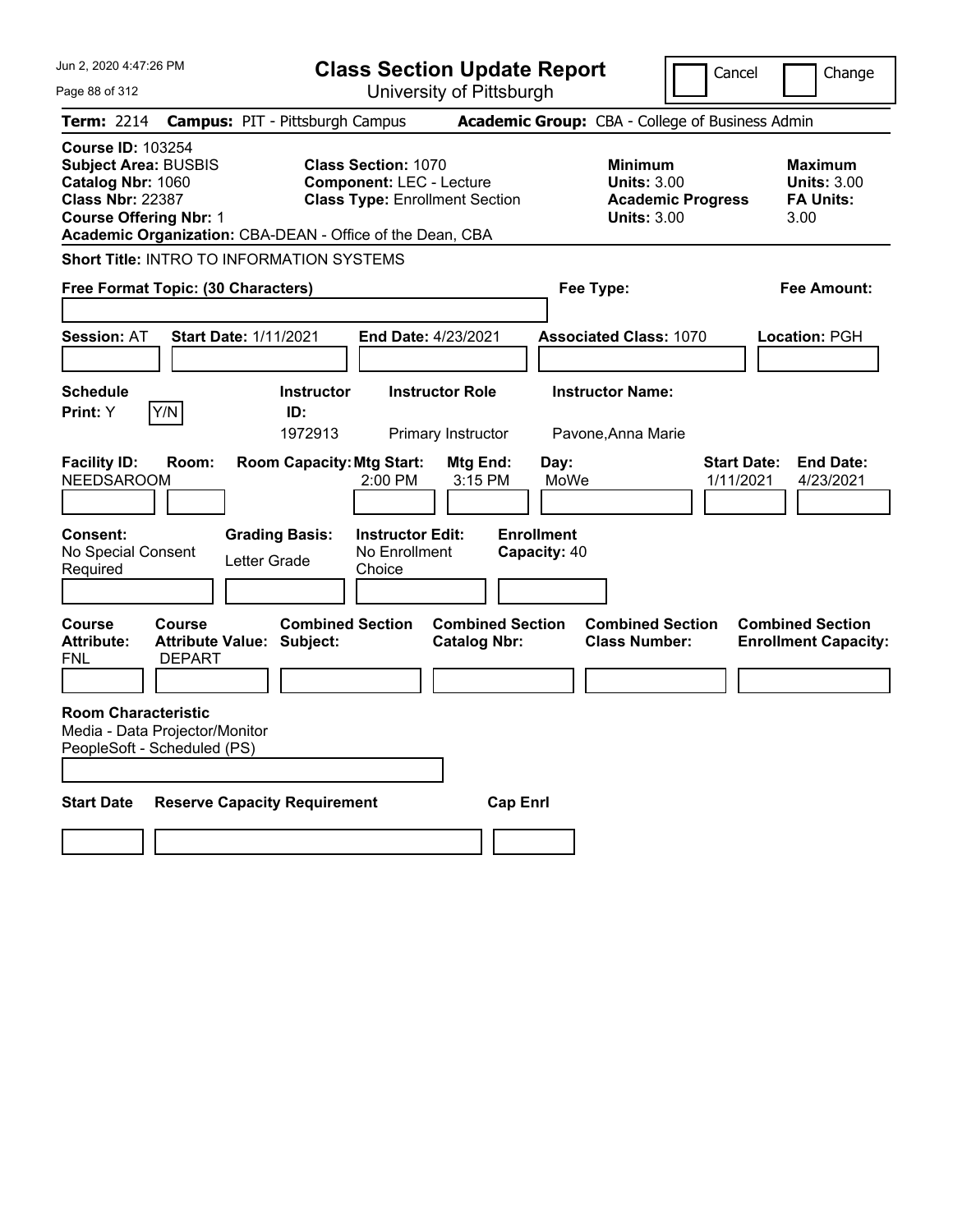| Jun 2, 2020 4:47:26 PM                                                                                                                   |        |                                                             | <b>Class Section Update Report</b><br>Cancel                                                           |                                                |                                   |                                                                                        | Change                   |                                                                  |
|------------------------------------------------------------------------------------------------------------------------------------------|--------|-------------------------------------------------------------|--------------------------------------------------------------------------------------------------------|------------------------------------------------|-----------------------------------|----------------------------------------------------------------------------------------|--------------------------|------------------------------------------------------------------|
| Page 89 of 312                                                                                                                           |        |                                                             |                                                                                                        | University of Pittsburgh                       |                                   |                                                                                        |                          |                                                                  |
| <b>Term: 2214</b>                                                                                                                        |        | <b>Campus: PIT - Pittsburgh Campus</b>                      |                                                                                                        |                                                |                                   | Academic Group: CBA - College of Business Admin                                        |                          |                                                                  |
| <b>Course ID: 103254</b><br><b>Subject Area: BUSBIS</b><br>Catalog Nbr: 1060<br><b>Class Nbr: 22388</b><br><b>Course Offering Nbr: 1</b> |        | Academic Organization: CBA-DEAN - Office of the Dean, CBA   | <b>Class Section: 1300</b><br><b>Component: LEC - Lecture</b><br><b>Class Type: Enrollment Section</b> |                                                |                                   | <b>Minimum</b><br><b>Units: 3.00</b><br><b>Academic Progress</b><br><b>Units: 3.00</b> |                          | <b>Maximum</b><br><b>Units: 3.00</b><br><b>FA Units:</b><br>3.00 |
|                                                                                                                                          |        | Short Title: INTRO TO INFORMATION SYSTEMS                   |                                                                                                        |                                                |                                   |                                                                                        |                          |                                                                  |
| Free Format Topic: (30 Characters)                                                                                                       |        |                                                             |                                                                                                        |                                                | Fee Type:                         |                                                                                        |                          | Fee Amount:                                                      |
| Session: SE3                                                                                                                             |        | <b>Start Date: 1/11/2021</b>                                | End Date: 5/1/2021                                                                                     |                                                |                                   | <b>Associated Class: 1300</b>                                                          |                          | Location: PGH                                                    |
| <b>Schedule</b><br>Print: Y                                                                                                              | Y/N    | <b>Instructor</b><br>ID:<br>1036548                         |                                                                                                        | <b>Instructor Role</b><br>Primary Instructor   |                                   | <b>Instructor Name:</b><br>Rodi, Anthony F                                             |                          |                                                                  |
| <b>Facility ID:</b><br><b>NEEDSAROOM</b>                                                                                                 | Room:  | <b>Room Capacity: Mtg Start:</b>                            | $6:30$ PM                                                                                              | Mtg End:<br>9:00 PM                            | Day:<br>Tu                        |                                                                                        | Start Date:<br>1/11/2021 | <b>End Date:</b><br>5/1/2021                                     |
| <b>Consent:</b><br>No Special Consent<br>Required                                                                                        |        | <b>Grading Basis:</b><br>Letter Grade                       | <b>Instructor Edit:</b><br>No Enrollment<br>Choice                                                     |                                                | <b>Enrollment</b><br>Capacity: 60 |                                                                                        |                          |                                                                  |
| Course<br><b>Attribute:</b>                                                                                                              | Course | <b>Combined Section</b><br><b>Attribute Value: Subject:</b> |                                                                                                        | <b>Combined Section</b><br><b>Catalog Nbr:</b> |                                   | <b>Combined Section</b><br><b>Class Number:</b>                                        |                          | <b>Combined Section</b><br><b>Enrollment Capacity:</b>           |
|                                                                                                                                          |        |                                                             |                                                                                                        |                                                |                                   |                                                                                        |                          |                                                                  |
| <b>Room Characteristic</b><br>Media - Data Projector/Monitor<br>PeopleSoft - Scheduled (PS)                                              |        |                                                             |                                                                                                        |                                                |                                   |                                                                                        |                          |                                                                  |
| <b>Start Date</b>                                                                                                                        |        | <b>Reserve Capacity Requirement</b>                         |                                                                                                        | <b>Cap Enri</b>                                |                                   |                                                                                        |                          |                                                                  |
|                                                                                                                                          |        |                                                             |                                                                                                        |                                                |                                   |                                                                                        |                          |                                                                  |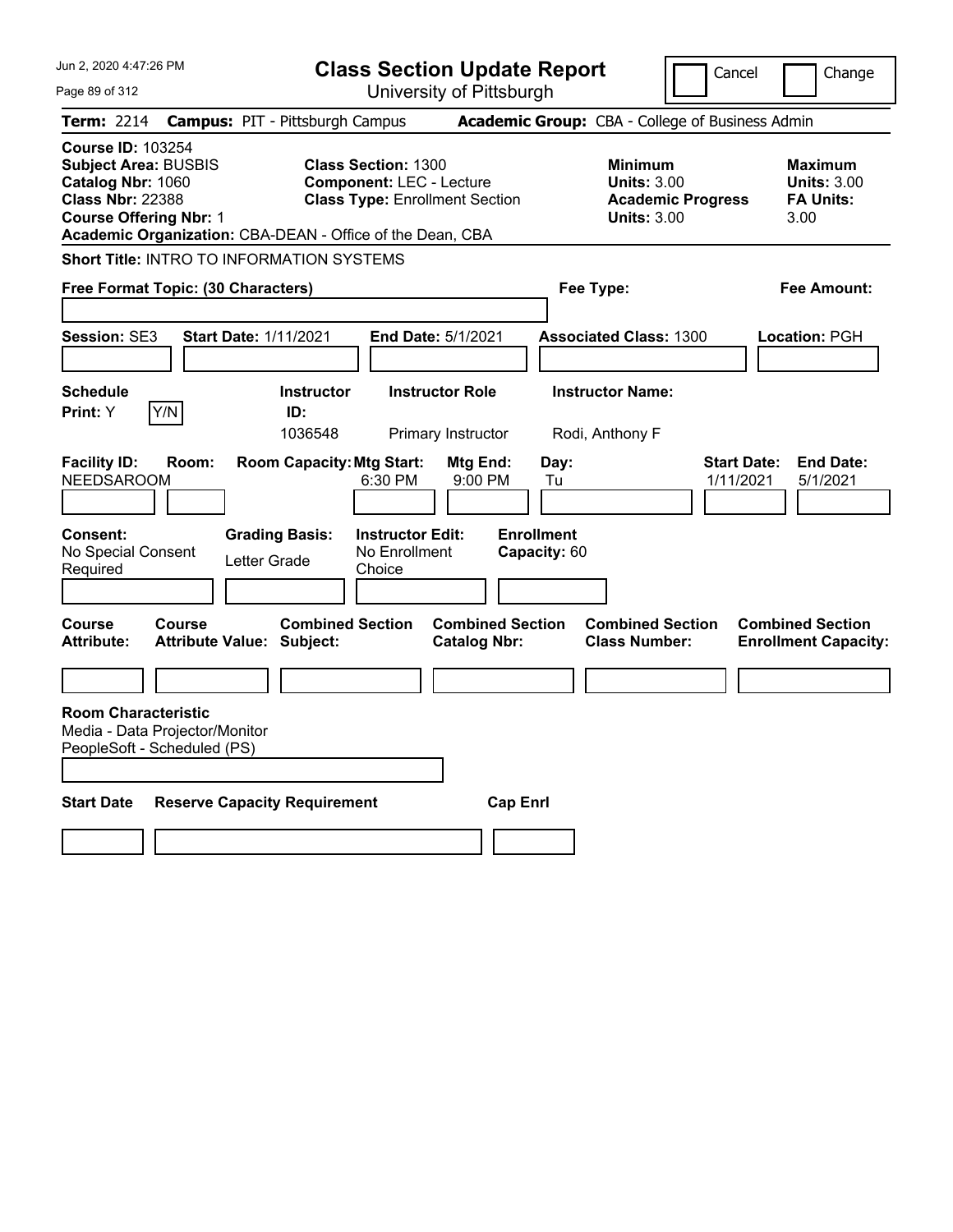| Jun 2, 2020 4:47:26 PM                                                                                                                                                                |                 |                                                                                                                                          | <b>Class Section Update Report</b><br>Cancel                                                           |                                                                       |                                                   |                                                            | Change                          |                                                                                         |
|---------------------------------------------------------------------------------------------------------------------------------------------------------------------------------------|-----------------|------------------------------------------------------------------------------------------------------------------------------------------|--------------------------------------------------------------------------------------------------------|-----------------------------------------------------------------------|---------------------------------------------------|------------------------------------------------------------|---------------------------------|-----------------------------------------------------------------------------------------|
| Page 90 of 312                                                                                                                                                                        |                 |                                                                                                                                          |                                                                                                        | University of Pittsburgh                                              |                                                   |                                                            |                                 |                                                                                         |
| <b>Term: 2214</b>                                                                                                                                                                     |                 | <b>Campus: PIT - Pittsburgh Campus</b>                                                                                                   |                                                                                                        |                                                                       |                                                   | Academic Group: CBA - College of Business Admin            |                                 |                                                                                         |
| <b>Course ID: 103255</b><br><b>Subject Area: BUSBIS</b><br>Catalog Nbr: 1600<br><b>Class Nbr: 21768</b><br><b>Course Offering Nbr: 1</b>                                              |                 | Academic Organization: CBA-DEAN - Office of the Dean, CBA                                                                                | <b>Class Section: 1070</b><br><b>Component: LEC - Lecture</b><br><b>Class Type: Enrollment Section</b> |                                                                       |                                                   | <b>Minimum</b><br><b>Units: 3.00</b><br><b>Units: 3.00</b> | <b>Academic Progress</b>        | <b>Maximum</b><br><b>Units: 3.00</b><br><b>FA Units:</b><br>3.00                        |
|                                                                                                                                                                                       |                 | <b>Short Title: TEC-ENABLED BUS TRANSFORMATION</b>                                                                                       |                                                                                                        |                                                                       |                                                   |                                                            |                                 |                                                                                         |
| Free Format Topic: (30 Characters)                                                                                                                                                    |                 |                                                                                                                                          |                                                                                                        |                                                                       |                                                   | Fee Type:                                                  |                                 | <b>Fee Amount:</b>                                                                      |
|                                                                                                                                                                                       |                 |                                                                                                                                          |                                                                                                        |                                                                       |                                                   |                                                            |                                 |                                                                                         |
| <b>Session: AT</b>                                                                                                                                                                    |                 | <b>Start Date: 1/11/2021</b>                                                                                                             | <b>End Date: 4/23/2021</b>                                                                             |                                                                       |                                                   | <b>Associated Class: 1070</b>                              |                                 | Location: PGH                                                                           |
|                                                                                                                                                                                       |                 |                                                                                                                                          |                                                                                                        |                                                                       |                                                   |                                                            |                                 |                                                                                         |
| <b>Schedule</b>                                                                                                                                                                       |                 | <b>Instructor</b>                                                                                                                        |                                                                                                        | <b>Instructor Role</b>                                                |                                                   | <b>Instructor Name:</b>                                    |                                 |                                                                                         |
| Print: Y                                                                                                                                                                              | Y/N             | ID:                                                                                                                                      |                                                                                                        |                                                                       |                                                   |                                                            |                                 |                                                                                         |
|                                                                                                                                                                                       |                 | 2961716<br>4024406                                                                                                                       |                                                                                                        | Primary Instructor<br><b>Teaching Assistant</b>                       |                                                   | Mitra, Kaushik<br>Werbitsky, Alexandra Jane                |                                 |                                                                                         |
| <b>Facility ID:</b><br><b>NEEDSAROOM</b><br>Consent:<br>No Special Consent<br>Required<br>Course<br><b>Attribute:</b><br><b>Room Characteristic</b><br>Media - Data Projector/Monitor | Room:<br>Course | <b>Room Capacity: Mtg Start:</b><br><b>Grading Basis:</b><br>Letter Grade<br><b>Combined Section</b><br><b>Attribute Value: Subject:</b> | 3:30 PM<br><b>Instructor Edit:</b><br>No Enrollment<br>Choice                                          | Mtg End:<br>4:45 PM<br><b>Combined Section</b><br><b>Catalog Nbr:</b> | Day:<br>MoWe<br><b>Enrollment</b><br>Capacity: 45 | <b>Combined Section</b><br><b>Class Number:</b>            | <b>Start Date:</b><br>1/11/2021 | <b>End Date:</b><br>4/23/2021<br><b>Combined Section</b><br><b>Enrollment Capacity:</b> |
| PeopleSoft - Scheduled (PS)                                                                                                                                                           |                 |                                                                                                                                          |                                                                                                        |                                                                       |                                                   |                                                            |                                 |                                                                                         |
|                                                                                                                                                                                       |                 |                                                                                                                                          |                                                                                                        |                                                                       |                                                   |                                                            |                                 |                                                                                         |
| <b>Start Date</b>                                                                                                                                                                     |                 | <b>Reserve Capacity Requirement</b>                                                                                                      |                                                                                                        | <b>Cap Enrl</b>                                                       |                                                   |                                                            |                                 |                                                                                         |
|                                                                                                                                                                                       |                 |                                                                                                                                          |                                                                                                        |                                                                       |                                                   |                                                            |                                 |                                                                                         |
|                                                                                                                                                                                       |                 |                                                                                                                                          |                                                                                                        |                                                                       |                                                   |                                                            |                                 |                                                                                         |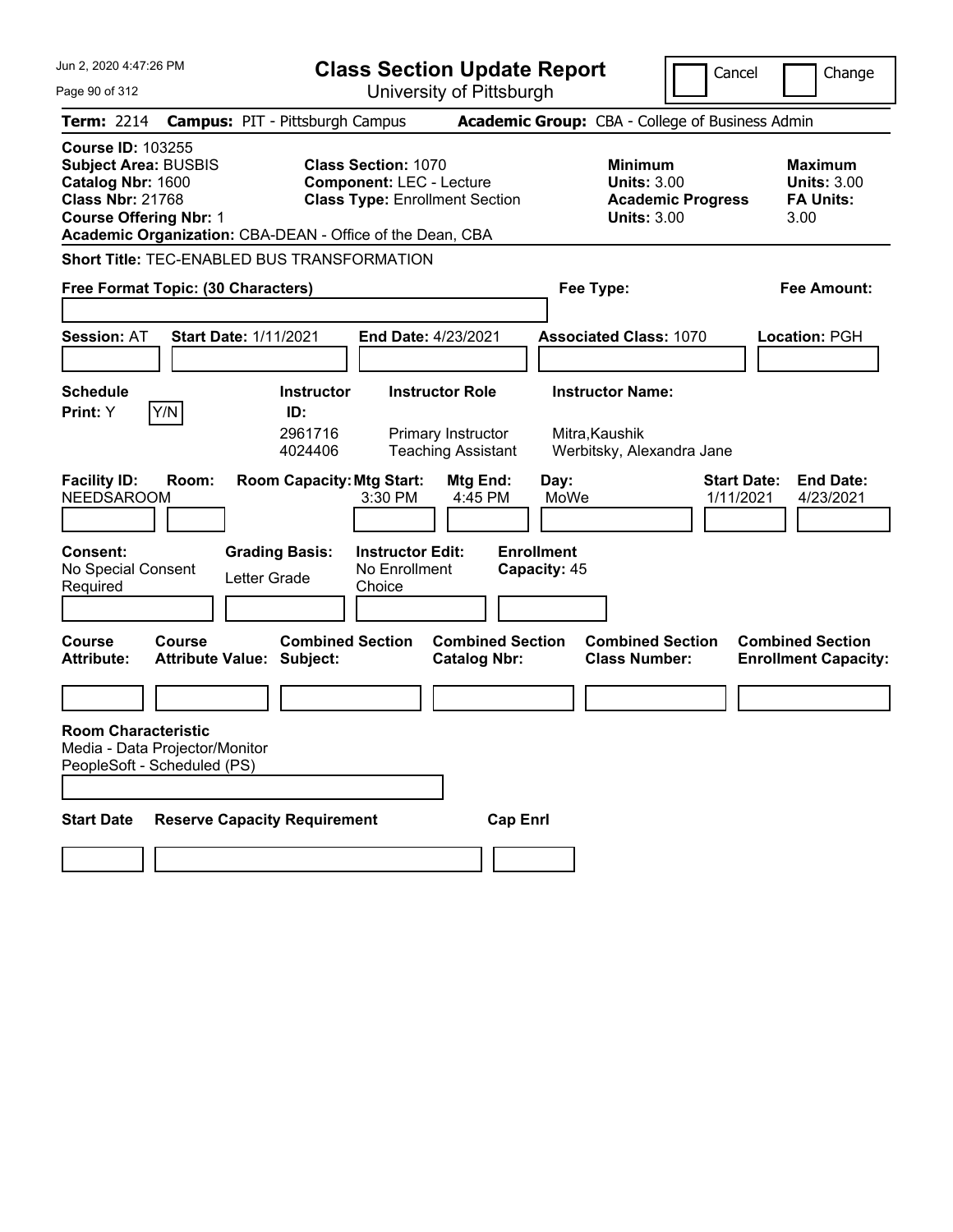| Jun 2, 2020 4:47:26 PM                                                                                                                   |              |                                                                                                      | <b>Class Section Update Report</b>                                                                     |                                                                        |                                   |                                                            | Cancel                          | Change                                                           |
|------------------------------------------------------------------------------------------------------------------------------------------|--------------|------------------------------------------------------------------------------------------------------|--------------------------------------------------------------------------------------------------------|------------------------------------------------------------------------|-----------------------------------|------------------------------------------------------------|---------------------------------|------------------------------------------------------------------|
| Page 91 of 312                                                                                                                           |              |                                                                                                      |                                                                                                        | University of Pittsburgh                                               |                                   |                                                            |                                 |                                                                  |
| <b>Term: 2214</b>                                                                                                                        |              | <b>Campus: PIT - Pittsburgh Campus</b>                                                               |                                                                                                        |                                                                        |                                   | Academic Group: CBA - College of Business Admin            |                                 |                                                                  |
| <b>Course ID: 103255</b><br><b>Subject Area: BUSBIS</b><br>Catalog Nbr: 1600<br><b>Class Nbr: 23845</b><br><b>Course Offering Nbr: 1</b> |              | Academic Organization: CBA-DEAN - Office of the Dean, CBA                                            | <b>Class Section: 1100</b><br><b>Component: LEC - Lecture</b><br><b>Class Type: Enrollment Section</b> |                                                                        |                                   | <b>Minimum</b><br><b>Units: 3.00</b><br><b>Units: 3.00</b> | <b>Academic Progress</b>        | <b>Maximum</b><br><b>Units: 3.00</b><br><b>FA Units:</b><br>3.00 |
|                                                                                                                                          |              | <b>Short Title: TEC-ENABLED BUS TRANSFORMATION</b>                                                   |                                                                                                        |                                                                        |                                   |                                                            |                                 |                                                                  |
| Free Format Topic: (30 Characters)                                                                                                       |              |                                                                                                      |                                                                                                        |                                                                        |                                   | Fee Type:                                                  |                                 | <b>Fee Amount:</b>                                               |
| <b>Session: SE3</b>                                                                                                                      |              | <b>Start Date: 1/11/2021</b>                                                                         | <b>End Date: 5/1/2021</b>                                                                              |                                                                        |                                   | <b>Associated Class: 1100</b>                              |                                 | <b>Location: PGH</b>                                             |
| <b>Schedule</b>                                                                                                                          |              | <b>Instructor</b>                                                                                    |                                                                                                        | <b>Instructor Role</b>                                                 |                                   | <b>Instructor Name:</b>                                    |                                 |                                                                  |
| Print: Y<br><b>Facility ID:</b><br><b>NEEDSAROOM</b>                                                                                     | Y/N<br>Room: | ID:<br>4224557<br>2961716<br><b>Room Capacity: Mtg Start:</b>                                        | 6:30 PM                                                                                                | <b>Teaching Assistant</b><br>Primary Instructor<br>Mtg End:<br>9:00 PM | Day:<br>Mo                        | Athaley, Sanika<br>Mitra, Kaushik                          | <b>Start Date:</b><br>1/11/2021 | <b>End Date:</b><br>5/1/2021                                     |
| <b>Consent:</b><br>No Special Consent<br>Required<br><b>Course</b><br><b>Attribute:</b>                                                  | Course       | <b>Grading Basis:</b><br>Letter Grade<br><b>Combined Section</b><br><b>Attribute Value: Subject:</b> | <b>Instructor Edit:</b><br>No Enrollment<br>Choice                                                     | <b>Combined Section</b><br><b>Catalog Nbr:</b>                         | <b>Enrollment</b><br>Capacity: 25 | <b>Combined Section</b><br><b>Class Number:</b>            |                                 | <b>Combined Section</b><br><b>Enrollment Capacity:</b>           |
| <b>Room Characteristic</b><br>Media - Data Projector/Monitor<br>PeopleSoft - Scheduled (PS)                                              |              |                                                                                                      |                                                                                                        |                                                                        |                                   |                                                            |                                 |                                                                  |
| <b>Start Date</b>                                                                                                                        |              | <b>Reserve Capacity Requirement</b>                                                                  |                                                                                                        | <b>Cap Enrl</b>                                                        |                                   |                                                            |                                 |                                                                  |
|                                                                                                                                          |              |                                                                                                      |                                                                                                        |                                                                        |                                   |                                                            |                                 |                                                                  |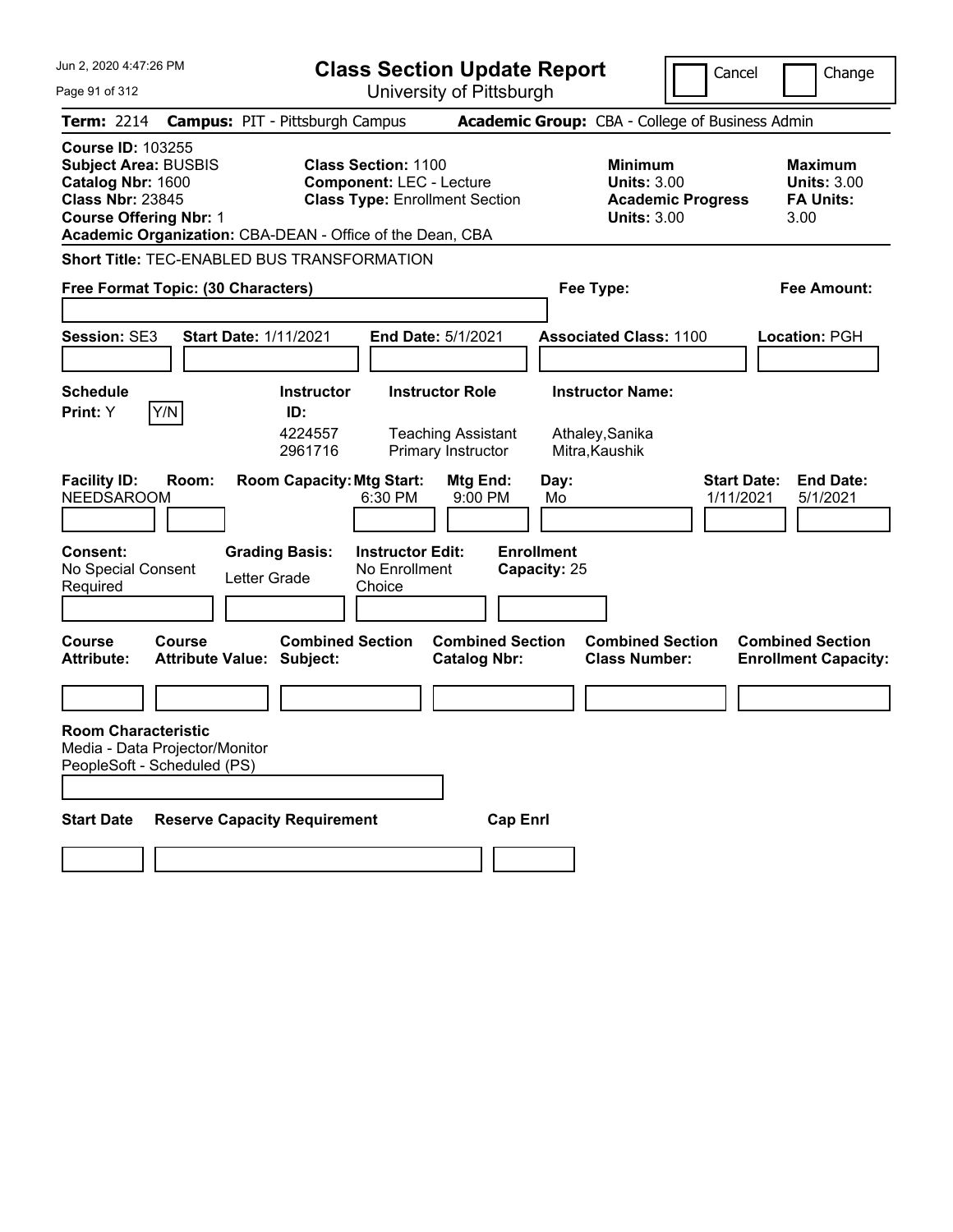| Jun 2, 2020 4:47:26 PM                                                                                                                                                                                |                                                               | <b>Class Section Update Report</b>                                                                     |                                                 |                                                            |                                 | Cancel<br>Change                                                 |
|-------------------------------------------------------------------------------------------------------------------------------------------------------------------------------------------------------|---------------------------------------------------------------|--------------------------------------------------------------------------------------------------------|-------------------------------------------------|------------------------------------------------------------|---------------------------------|------------------------------------------------------------------|
| Page 92 of 312                                                                                                                                                                                        |                                                               | University of Pittsburgh                                                                               |                                                 |                                                            |                                 |                                                                  |
| <b>Term: 2214</b>                                                                                                                                                                                     | <b>Campus: PIT - Pittsburgh Campus</b>                        |                                                                                                        | Academic Group: CBA - College of Business Admin |                                                            |                                 |                                                                  |
| <b>Course ID: 103256</b><br><b>Subject Area: BUSBIS</b><br>Catalog Nbr: 1605<br><b>Class Nbr: 22794</b><br><b>Course Offering Nbr: 1</b><br>Academic Organization: CBA-DEAN - Office of the Dean, CBA |                                                               | <b>Class Section: 1090</b><br><b>Component: LEC - Lecture</b><br><b>Class Type: Enrollment Section</b> |                                                 | <b>Minimum</b><br><b>Units: 3.00</b><br><b>Units: 3.00</b> | <b>Academic Progress</b>        | <b>Maximum</b><br><b>Units: 3.00</b><br><b>FA Units:</b><br>3.00 |
| <b>Short Title: DATABASE MANAGEMENT</b>                                                                                                                                                               |                                                               |                                                                                                        |                                                 |                                                            |                                 |                                                                  |
| Free Format Topic: (30 Characters)                                                                                                                                                                    |                                                               |                                                                                                        |                                                 | Fee Type:                                                  |                                 | Fee Amount:                                                      |
| <b>Session: AT</b><br><b>Start Date: 1/11/2021</b>                                                                                                                                                    |                                                               | End Date: 4/23/2021                                                                                    |                                                 | <b>Associated Class: 1090</b>                              |                                 | <b>Location: PGH</b>                                             |
| <b>Schedule</b>                                                                                                                                                                                       | <b>Instructor</b>                                             | <b>Instructor Role</b>                                                                                 |                                                 | <b>Instructor Name:</b>                                    |                                 |                                                                  |
| Y/N<br>Print: Y<br><b>Facility ID:</b><br>Room:<br><b>NEEDSAROOM</b>                                                                                                                                  | ID:<br>4017299<br>2961716<br><b>Room Capacity: Mtg Start:</b> | <b>Teaching Assistant</b><br>Primary Instructor<br>Mtg End:<br>$5:00$ PM                               | Day:<br>6:15 PM<br>TuTh                         | DeSantis, Lauren M<br>Mitra, Kaushik                       | <b>Start Date:</b><br>1/11/2021 | <b>End Date:</b><br>4/23/2021                                    |
| <b>Consent:</b><br>No Special Consent<br>Required                                                                                                                                                     | <b>Grading Basis:</b><br>Letter Grade                         | <b>Instructor Edit:</b><br>No Enrollment<br>Choice                                                     | <b>Enrollment</b><br>Capacity: 40               |                                                            |                                 |                                                                  |
| <b>Course</b><br>Course<br><b>Attribute Value: Subject:</b><br><b>Attribute:</b>                                                                                                                      | <b>Combined Section</b>                                       | <b>Catalog Nbr:</b>                                                                                    | <b>Combined Section</b>                         | <b>Combined Section</b><br><b>Class Number:</b>            |                                 | <b>Combined Section</b><br><b>Enrollment Capacity:</b>           |
|                                                                                                                                                                                                       |                                                               |                                                                                                        |                                                 |                                                            |                                 |                                                                  |
| <b>Room Characteristic</b><br>Media - Data Projector/Monitor<br>PeopleSoft - Scheduled (PS)                                                                                                           |                                                               |                                                                                                        |                                                 |                                                            |                                 |                                                                  |
| <b>Start Date</b>                                                                                                                                                                                     | <b>Reserve Capacity Requirement</b>                           |                                                                                                        | <b>Cap Enrl</b>                                 |                                                            |                                 |                                                                  |
|                                                                                                                                                                                                       |                                                               |                                                                                                        |                                                 |                                                            |                                 |                                                                  |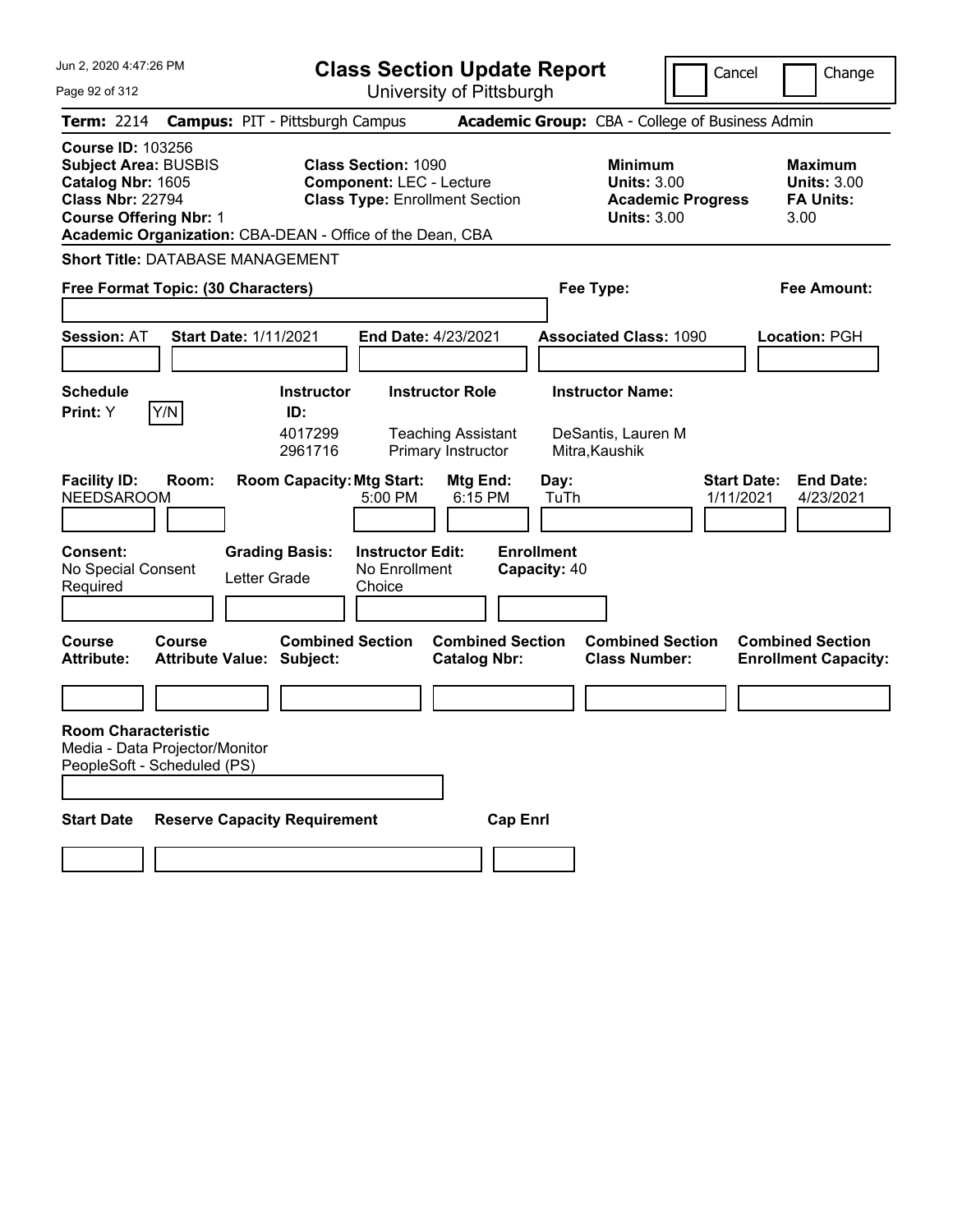| Jun 2, 2020 4:47:26 PM                                                                                                                                                                                | <b>Class Section Update Report</b>                                                                     | Cancel                                                                                 | Change                                                           |
|-------------------------------------------------------------------------------------------------------------------------------------------------------------------------------------------------------|--------------------------------------------------------------------------------------------------------|----------------------------------------------------------------------------------------|------------------------------------------------------------------|
| Page 93 of 312                                                                                                                                                                                        | University of Pittsburgh                                                                               |                                                                                        |                                                                  |
| <b>Term: 2214</b>                                                                                                                                                                                     | <b>Campus: PIT - Pittsburgh Campus</b>                                                                 | Academic Group: CBA - College of Business Admin                                        |                                                                  |
| <b>Course ID: 103256</b><br><b>Subject Area: BUSBIS</b><br>Catalog Nbr: 1605<br><b>Class Nbr: 30736</b><br><b>Course Offering Nbr: 1</b><br>Academic Organization: CBA-DEAN - Office of the Dean, CBA | <b>Class Section: 1095</b><br><b>Component: LEC - Lecture</b><br><b>Class Type: Enrollment Section</b> | <b>Minimum</b><br><b>Units: 3.00</b><br><b>Academic Progress</b><br><b>Units: 3.00</b> | <b>Maximum</b><br><b>Units: 3.00</b><br><b>FA Units:</b><br>3.00 |
| <b>Short Title: DATABASE MANAGEMENT</b>                                                                                                                                                               |                                                                                                        |                                                                                        |                                                                  |
| Free Format Topic: (30 Characters)                                                                                                                                                                    |                                                                                                        | Fee Type:                                                                              | Fee Amount:                                                      |
| Start Date: 1/11/2021<br><b>Session: AT</b>                                                                                                                                                           | End Date: 4/23/2021                                                                                    | <b>Associated Class: 1095</b>                                                          | Location: PGH                                                    |
| <b>Schedule</b><br>Y/N<br><b>Print: Y</b>                                                                                                                                                             | <b>Instructor Role</b><br><b>Instructor</b><br>ID:<br>1972913<br>Primary Instructor                    | <b>Instructor Name:</b><br>Pavone, Anna Marie                                          |                                                                  |
| <b>Facility ID:</b><br>Room:<br><b>NEEDSAROOM</b>                                                                                                                                                     | <b>Room Capacity: Mtg Start:</b><br>Mtg End:<br>11:00 AM<br>12:15 PM                                   | Day:<br>MoWe<br>1/11/2021                                                              | <b>Start Date:</b><br><b>End Date:</b><br>4/23/2021              |
| Consent:<br><b>Grading Basis:</b><br>No Special Consent<br>Letter Grade<br>Required                                                                                                                   | <b>Instructor Edit:</b><br>No Enrollment<br>Choice                                                     | <b>Enrollment</b><br>Capacity: 26                                                      |                                                                  |
| Course<br>Course<br><b>Attribute Value: Subject:</b><br><b>Attribute:</b>                                                                                                                             | <b>Combined Section</b><br><b>Combined Section</b><br><b>Catalog Nbr:</b>                              | <b>Combined Section</b><br><b>Class Number:</b>                                        | <b>Combined Section</b><br><b>Enrollment Capacity:</b>           |
|                                                                                                                                                                                                       |                                                                                                        |                                                                                        |                                                                  |
| <b>Room Characteristic</b><br>PeopleSoft - Scheduled (PS)                                                                                                                                             |                                                                                                        |                                                                                        |                                                                  |
| <b>Start Date</b><br><b>Reserve Capacity Requirement</b>                                                                                                                                              |                                                                                                        | <b>Cap Enrl</b>                                                                        |                                                                  |
|                                                                                                                                                                                                       |                                                                                                        |                                                                                        |                                                                  |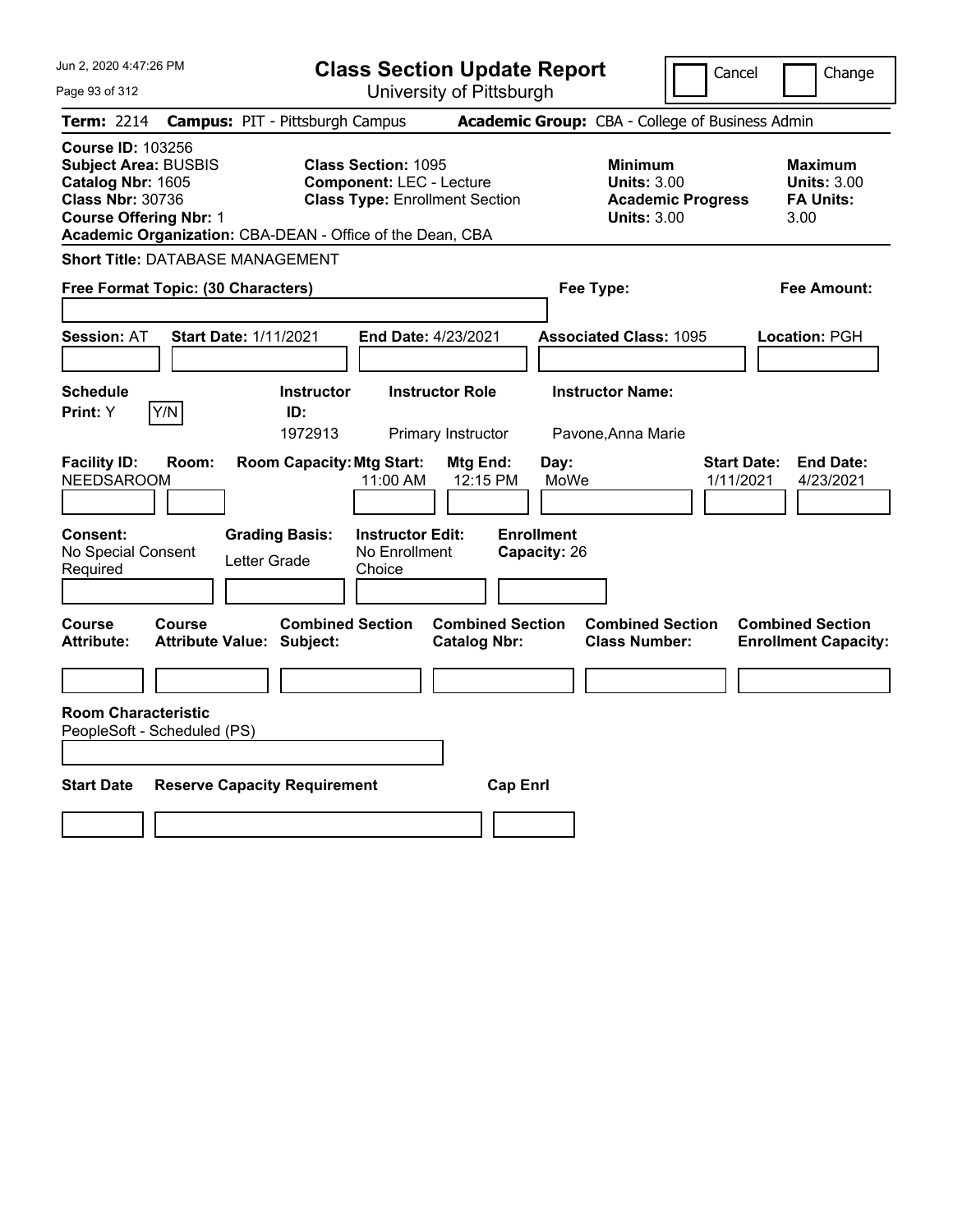| Jun 2, 2020 4:47:26 PM                                                                                                                   |                                                                                                                                                                     | <b>Class Section Update Report</b><br>Cancel<br>Change |                                                            |                                 |                                                           |
|------------------------------------------------------------------------------------------------------------------------------------------|---------------------------------------------------------------------------------------------------------------------------------------------------------------------|--------------------------------------------------------|------------------------------------------------------------|---------------------------------|-----------------------------------------------------------|
| Page 94 of 312                                                                                                                           |                                                                                                                                                                     | University of Pittsburgh                               |                                                            |                                 |                                                           |
| <b>Term: 2214</b>                                                                                                                        | <b>Campus: PIT - Pittsburgh Campus</b>                                                                                                                              |                                                        | Academic Group: CBA - College of Business Admin            |                                 |                                                           |
| <b>Course ID: 103256</b><br><b>Subject Area: BUSBIS</b><br>Catalog Nbr: 1605<br><b>Class Nbr: 25136</b><br><b>Course Offering Nbr: 1</b> | <b>Class Section: 1100</b><br><b>Component: LEC - Lecture</b><br><b>Class Type: Enrollment Section</b><br>Academic Organization: CBA-DEAN - Office of the Dean, CBA |                                                        | <b>Minimum</b><br><b>Units: 3.00</b><br><b>Units: 3.00</b> | <b>Academic Progress</b>        | Maximum<br><b>Units: 3.00</b><br><b>FA Units:</b><br>3.00 |
| <b>Short Title: DATABASE MANAGEMENT</b>                                                                                                  |                                                                                                                                                                     |                                                        |                                                            |                                 |                                                           |
| Free Format Topic: (30 Characters)                                                                                                       |                                                                                                                                                                     |                                                        | Fee Type:                                                  |                                 | Fee Amount:                                               |
|                                                                                                                                          |                                                                                                                                                                     |                                                        |                                                            |                                 |                                                           |
| Session: SE3                                                                                                                             | <b>Start Date: 1/11/2021</b>                                                                                                                                        | End Date: 5/1/2021                                     | <b>Associated Class: 1100</b>                              |                                 | Location: PGH                                             |
|                                                                                                                                          |                                                                                                                                                                     |                                                        |                                                            |                                 |                                                           |
| <b>Schedule</b>                                                                                                                          | <b>Instructor</b>                                                                                                                                                   | <b>Instructor Role</b>                                 | <b>Instructor Name:</b>                                    |                                 |                                                           |
| Y/N<br>Print: Y                                                                                                                          | ID:<br>2961716                                                                                                                                                      | Primary Instructor                                     | Mitra, Kaushik                                             |                                 |                                                           |
| <b>Facility ID:</b><br>Room:<br><b>NEEDSAROOM</b><br><b>Consent:</b><br>No Special Consent<br>Required                                   | <b>Room Capacity: Mtg Start:</b><br>6:30 PM<br><b>Instructor Edit:</b><br><b>Grading Basis:</b><br>No Enrollment<br>Letter Grade<br>Choice                          | Mtg End:<br>$9:00$ PM                                  | Day:<br>We<br><b>Enrollment</b><br>Capacity: 40            | <b>Start Date:</b><br>1/11/2021 | <b>End Date:</b><br>5/1/2021                              |
| <b>Course</b><br>Course                                                                                                                  | <b>Combined Section</b>                                                                                                                                             | <b>Combined Section</b>                                | <b>Combined Section</b>                                    |                                 | <b>Combined Section</b>                                   |
| <b>Attribute:</b>                                                                                                                        | <b>Attribute Value: Subject:</b>                                                                                                                                    | <b>Catalog Nbr:</b>                                    | <b>Class Number:</b>                                       |                                 | <b>Enrollment Capacity:</b>                               |
|                                                                                                                                          |                                                                                                                                                                     |                                                        |                                                            |                                 |                                                           |
| <b>Room Characteristic</b><br>Media - Data Projector/Monitor<br>PeopleSoft - Scheduled (PS)                                              |                                                                                                                                                                     |                                                        |                                                            |                                 |                                                           |
| <b>Start Date</b>                                                                                                                        | <b>Reserve Capacity Requirement</b>                                                                                                                                 | <b>Cap Enri</b>                                        |                                                            |                                 |                                                           |
|                                                                                                                                          |                                                                                                                                                                     |                                                        |                                                            |                                 |                                                           |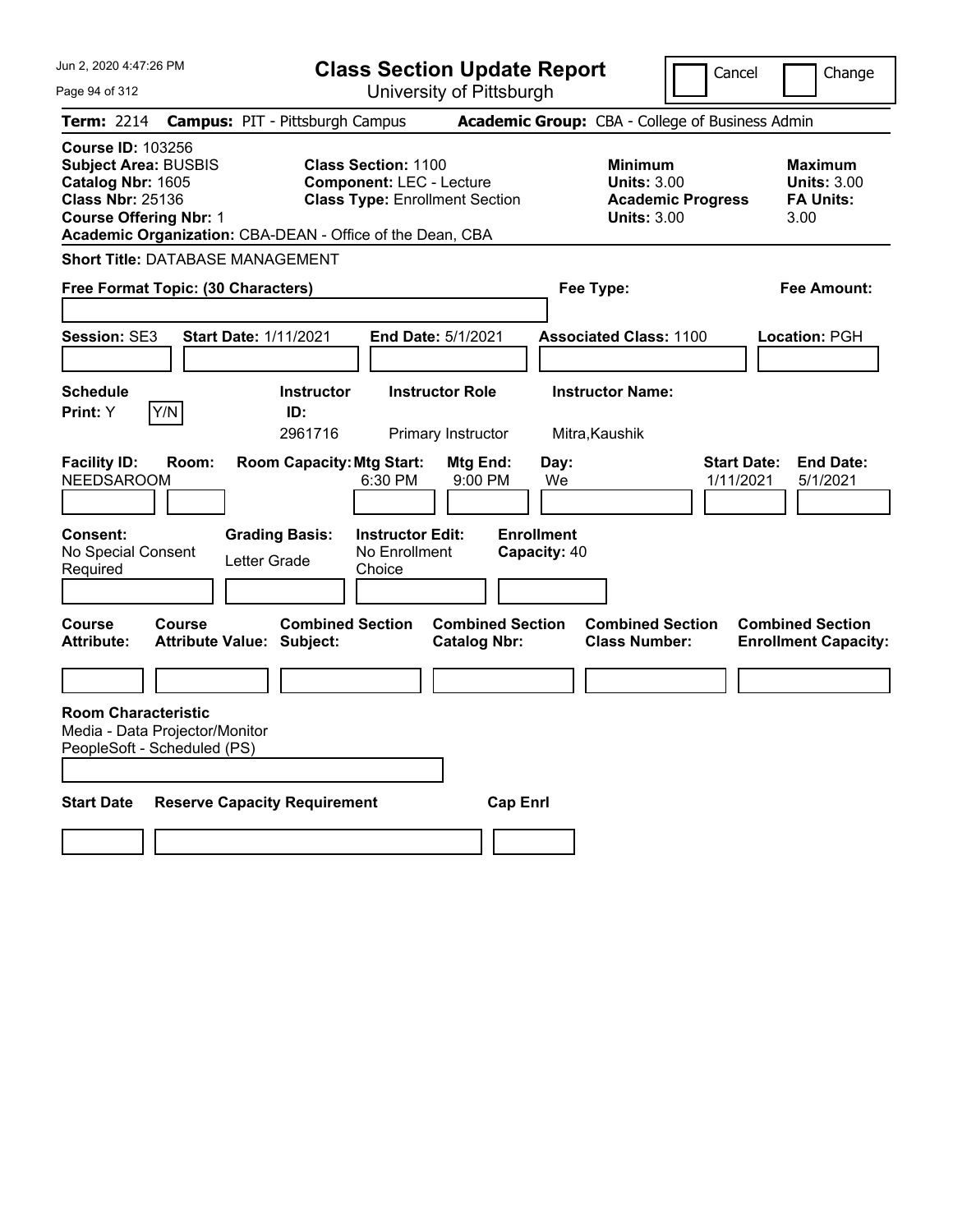| Jun 2, 2020 4:47:26 PM                                                                                                                                                                                | <b>Class Section Update Report</b>                                                                                          | Cancel<br>Change                                                                       |                                                                  |
|-------------------------------------------------------------------------------------------------------------------------------------------------------------------------------------------------------|-----------------------------------------------------------------------------------------------------------------------------|----------------------------------------------------------------------------------------|------------------------------------------------------------------|
| Page 95 of 312                                                                                                                                                                                        | University of Pittsburgh                                                                                                    |                                                                                        |                                                                  |
| <b>Term: 2214</b>                                                                                                                                                                                     | <b>Campus: PIT - Pittsburgh Campus</b>                                                                                      | Academic Group: CBA - College of Business Admin                                        |                                                                  |
| <b>Course ID: 103256</b><br><b>Subject Area: BUSBIS</b><br>Catalog Nbr: 1605<br><b>Class Nbr: 25268</b><br><b>Course Offering Nbr: 1</b><br>Academic Organization: CBA-DEAN - Office of the Dean, CBA | <b>Class Section: 1200</b><br><b>Component: LEC - Lecture</b><br><b>Class Type: Enrollment Section</b>                      | <b>Minimum</b><br><b>Units: 3.00</b><br><b>Academic Progress</b><br><b>Units: 3.00</b> | <b>Maximum</b><br><b>Units: 3.00</b><br><b>FA Units:</b><br>3.00 |
| <b>Short Title: DATABASE MANAGEMENT</b>                                                                                                                                                               |                                                                                                                             |                                                                                        |                                                                  |
| Free Format Topic: (30 Characters)                                                                                                                                                                    |                                                                                                                             | Fee Type:                                                                              | Fee Amount:                                                      |
| <b>Session: AT</b><br><b>Start Date: 1/11/2021</b>                                                                                                                                                    | End Date: 4/23/2021                                                                                                         | <b>Associated Class: 1200</b>                                                          | <b>Location: PGH</b>                                             |
| <b>Schedule</b><br>Y/N<br><b>Print: Y</b>                                                                                                                                                             | <b>Instructor</b><br><b>Instructor Role</b><br>ID:<br>4224557<br><b>Teaching Assistant</b><br>Primary Instructor<br>2961716 | <b>Instructor Name:</b><br>Athaley, Sanika<br>Mitra, Kaushik                           |                                                                  |
| <b>Facility ID:</b><br>Room:<br><b>NEEDSAROOM</b>                                                                                                                                                     | <b>Room Capacity: Mtg Start:</b><br>Mtg End:<br>12:30 PM<br>1:45 PM                                                         | Day:<br>TuTh                                                                           | <b>Start Date:</b><br><b>End Date:</b><br>1/11/2021<br>4/23/2021 |
| <b>Consent:</b><br><b>Grading Basis:</b><br>No Special Consent<br>Letter Grade<br>Required                                                                                                            | <b>Instructor Edit:</b><br>No Enrollment<br>Choice                                                                          | <b>Enrollment</b><br>Capacity: 26                                                      |                                                                  |
| Course<br>Course<br><b>Attribute:</b><br><b>Attribute Value: Subject:</b>                                                                                                                             | <b>Combined Section</b><br><b>Catalog Nbr:</b>                                                                              | <b>Combined Section</b><br><b>Combined Section</b><br><b>Class Number:</b>             | <b>Combined Section</b><br><b>Enrollment Capacity:</b>           |
|                                                                                                                                                                                                       |                                                                                                                             |                                                                                        |                                                                  |
| <b>Room Characteristic</b><br>PeopleSoft - Scheduled (PS)                                                                                                                                             |                                                                                                                             |                                                                                        |                                                                  |
| <b>Start Date</b><br><b>Reserve Capacity Requirement</b>                                                                                                                                              |                                                                                                                             | <b>Cap Enrl</b>                                                                        |                                                                  |
|                                                                                                                                                                                                       |                                                                                                                             |                                                                                        |                                                                  |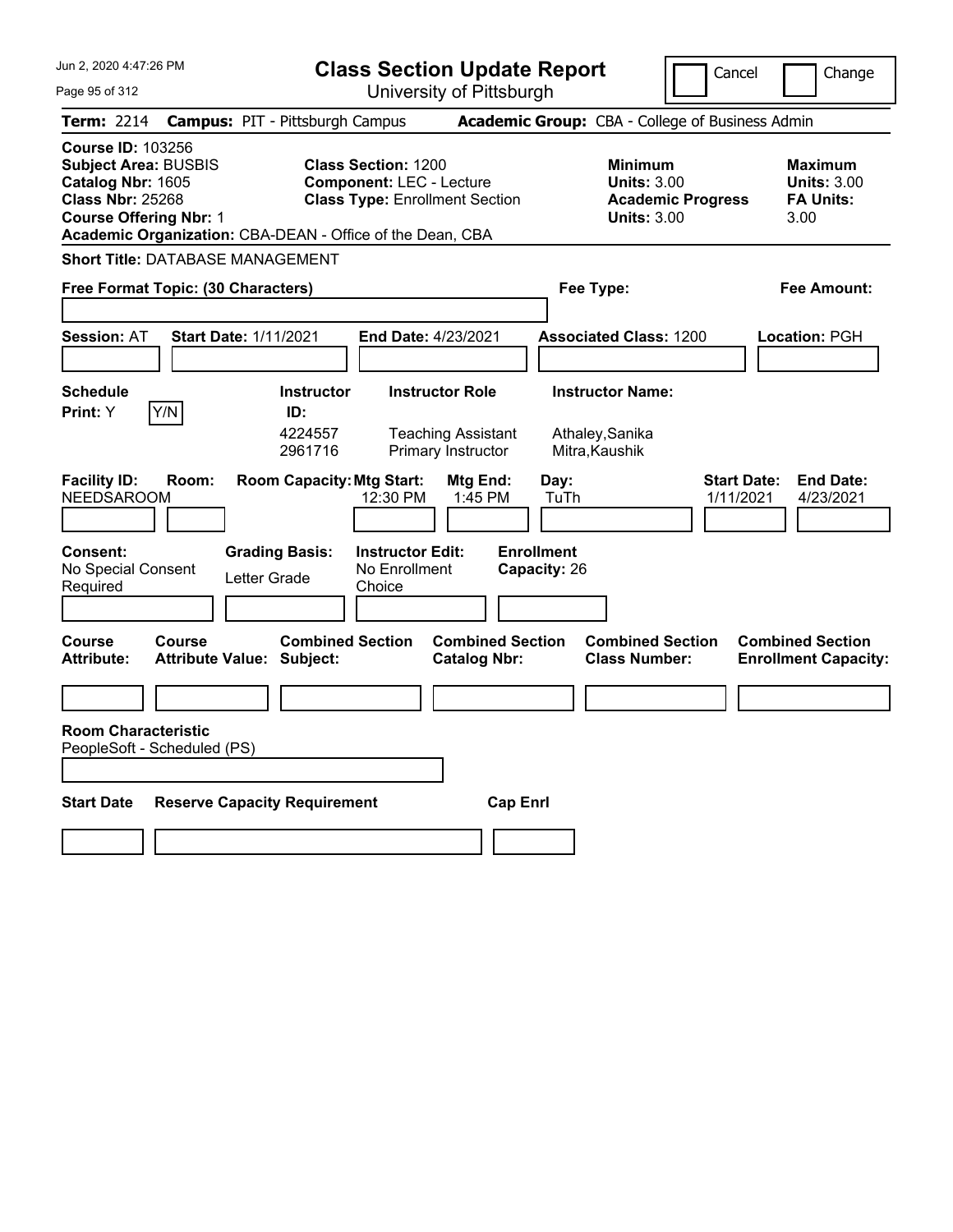| Jun 2, 2020 4:47:26 PM                                                                                                                                                                                |                                                                                                        | <b>Class Section Update Report</b>             |                                                                                        | Cancel<br>Change                                                 |
|-------------------------------------------------------------------------------------------------------------------------------------------------------------------------------------------------------|--------------------------------------------------------------------------------------------------------|------------------------------------------------|----------------------------------------------------------------------------------------|------------------------------------------------------------------|
| Page 96 of 312                                                                                                                                                                                        |                                                                                                        | University of Pittsburgh                       |                                                                                        |                                                                  |
| Term: 2214                                                                                                                                                                                            | <b>Campus: PIT - Pittsburgh Campus</b>                                                                 |                                                | Academic Group: CBA - College of Business Admin                                        |                                                                  |
| <b>Course ID: 103256</b><br><b>Subject Area: BUSBIS</b><br>Catalog Nbr: 1605<br><b>Class Nbr: 27279</b><br><b>Course Offering Nbr: 1</b><br>Academic Organization: CBA-DEAN - Office of the Dean, CBA | <b>Class Section: 1210</b><br><b>Component: LEC - Lecture</b><br><b>Class Type: Enrollment Section</b> |                                                | <b>Minimum</b><br><b>Units: 3.00</b><br><b>Academic Progress</b><br><b>Units: 3.00</b> | <b>Maximum</b><br><b>Units: 3.00</b><br><b>FA Units:</b><br>3.00 |
| <b>Short Title: DATABASE MANAGEMENT</b>                                                                                                                                                               |                                                                                                        |                                                |                                                                                        |                                                                  |
| Free Format Topic: (30 Characters)                                                                                                                                                                    |                                                                                                        |                                                | Fee Type:                                                                              | Fee Amount:                                                      |
| <b>Start Date: 1/11/2021</b><br><b>Session: AT</b>                                                                                                                                                    | End Date: 4/23/2021                                                                                    |                                                | <b>Associated Class: 1210</b>                                                          | Location: PGH                                                    |
| <b>Schedule</b><br>Y/N<br>Print: Y                                                                                                                                                                    | <b>Instructor</b><br>ID:                                                                               | <b>Instructor Role</b>                         | <b>Instructor Name:</b>                                                                |                                                                  |
|                                                                                                                                                                                                       | 2961716                                                                                                | Primary Instructor                             | Mitra, Kaushik                                                                         |                                                                  |
| <b>Facility ID:</b><br>Room:<br><b>NEEDSAROOM</b>                                                                                                                                                     | <b>Room Capacity: Mtg Start:</b><br>2:00 PM                                                            | Mtg End:<br>Day:<br>3:15 PM                    | TuTh                                                                                   | <b>End Date:</b><br><b>Start Date:</b><br>1/11/2021<br>4/23/2021 |
| Consent:<br>No Special Consent<br>Letter Grade<br>Required                                                                                                                                            | <b>Instructor Edit:</b><br><b>Grading Basis:</b><br>No Enrollment<br>Choice                            | <b>Enrollment</b><br>Capacity: 26              |                                                                                        |                                                                  |
| Course<br>Course<br><b>Attribute Value: Subject:</b><br>Attribute:                                                                                                                                    | <b>Combined Section</b>                                                                                | <b>Combined Section</b><br><b>Catalog Nbr:</b> | <b>Combined Section</b><br><b>Class Number:</b>                                        | <b>Combined Section</b><br><b>Enrollment Capacity:</b>           |
|                                                                                                                                                                                                       |                                                                                                        |                                                |                                                                                        |                                                                  |
| <b>Room Characteristic</b><br>PeopleSoft - Scheduled (PS)                                                                                                                                             |                                                                                                        |                                                |                                                                                        |                                                                  |
| <b>Start Date</b><br><b>Reserve Capacity Requirement</b>                                                                                                                                              |                                                                                                        | <b>Cap Enrl</b>                                |                                                                                        |                                                                  |
|                                                                                                                                                                                                       |                                                                                                        |                                                |                                                                                        |                                                                  |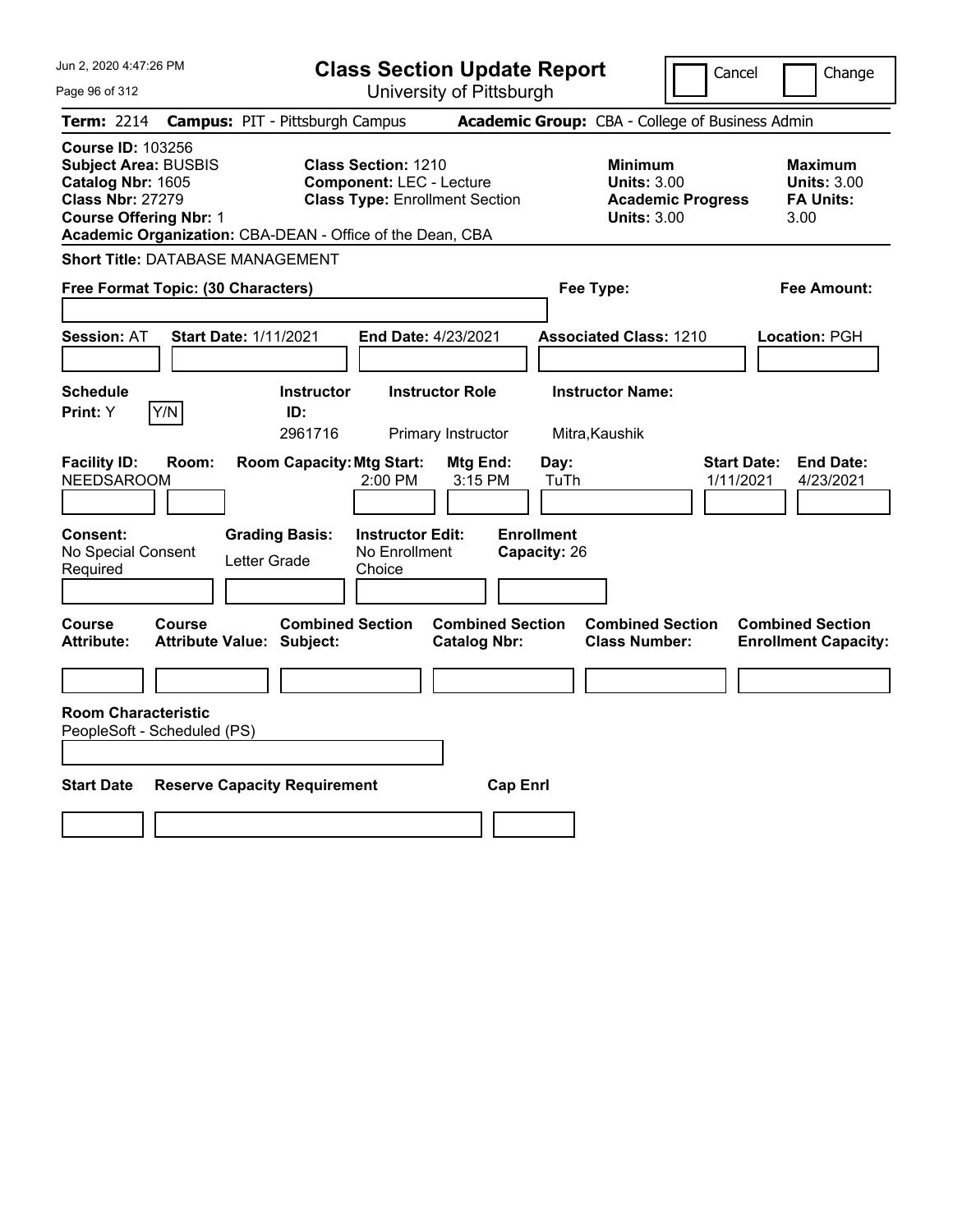Jun 2, 2020 4:47:26 PM Page 97 of 312 **Class Section Update Report** University of Pittsburgh Cancel | Change **Term:** 2214 **Campus:** PIT - Pittsburgh Campus **Academic Group:** CBA - College of Business Admin **Course ID:** 103259 **Subject Area:** BUSBIS **Class Section:** 1010 **Minimum Maximum Catalog Nbr:** 1615 **Component:** INT - Internship **Units:** 3.00<br> **Class Nbr:** 21774 **Class Type:** Enrollment Section **Academic I Class Type: Enrollment Section <b>Academic Progress FA Units: Course Offering Nbr:** 1 **Units:** 3.00 3.00 **Academic Organization:** CBA-DEAN - Office of the Dean, CBA **Short Title:** BIS INTERNSHIP **Free Format Topic: (30 Characters) Fee Type: Fee Amount: Session:** AT **Start Date:** 1/11/2021 **End Date:** 4/23/2021 **Associated Class:** 1010 **Location:** PGH **Schedule Instructor Instructor Role Instructor Name: Print:**  $Y$   $|Y/N|$  **ID:** 2952740 Special McDonald, Derek B 1972913 Primary Instructor Pavone,Anna Marie **Facility ID: Room: Room Capacity:Mtg Start: Mtg End: Day: Start Date: End Date:** TBATBA TBA 0 1/11/2021 4/23/2021 **Consent: Grading Basis: Instructor Edit: Enrollment** Department Consent Required Satisfactory/No Credit Class Instructor Table Edit **Capacity:** 25 **Course Course Combined Section Combined Section Combined Section Combined Section**  Attribute: Attribute Value: Subject: Catalog Nbr: Class Number: Enrollment Capacity:<br>HIP MTRNSHIP **INTRNSHIP Room Characteristic** Media - Data Projector/Monitor **Start Date Reserve Capacity Requirement Cap Enrl**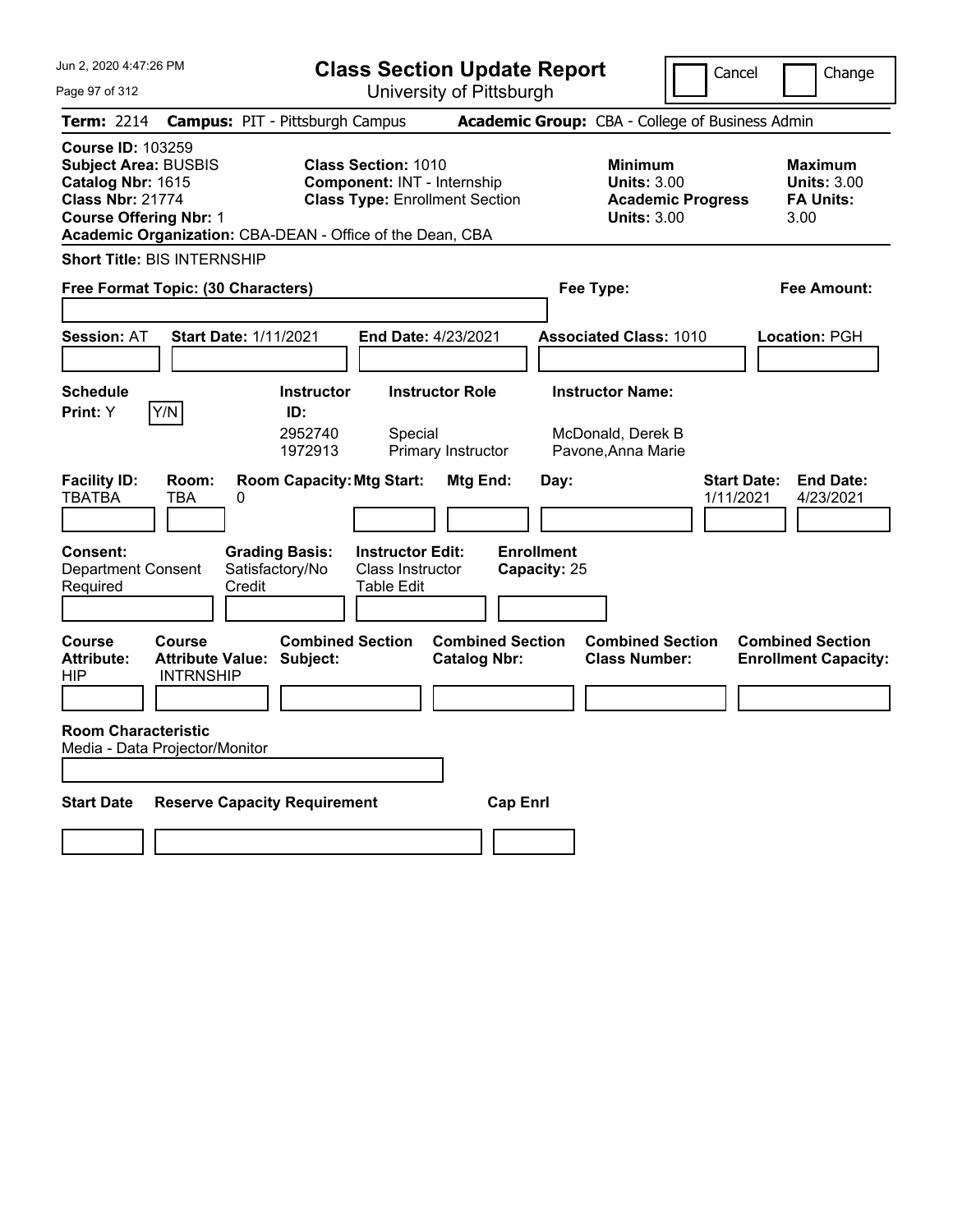| Jun 2, 2020 4:47:26 PM                                                                                                                                                                                |                                        |                                                                     |                                                           | <b>Class Section Update Report</b>             |                                   |                                                            | Cancel                   | Change                                                           |
|-------------------------------------------------------------------------------------------------------------------------------------------------------------------------------------------------------|----------------------------------------|---------------------------------------------------------------------|-----------------------------------------------------------|------------------------------------------------|-----------------------------------|------------------------------------------------------------|--------------------------|------------------------------------------------------------------|
| Page 98 of 312                                                                                                                                                                                        |                                        |                                                                     |                                                           | University of Pittsburgh                       |                                   |                                                            |                          |                                                                  |
| Term: 2214                                                                                                                                                                                            | <b>Campus: PIT - Pittsburgh Campus</b> |                                                                     |                                                           |                                                |                                   | Academic Group: CBA - College of Business Admin            |                          |                                                                  |
| <b>Course ID: 103260</b><br><b>Subject Area: BUSBIS</b><br>Catalog Nbr: 1620<br><b>Class Nbr: 21742</b><br><b>Course Offering Nbr: 1</b><br>Academic Organization: CBA-DEAN - Office of the Dean, CBA |                                        | <b>Class Section: 1050</b><br><b>Class Type: Enrollment Section</b> |                                                           | Component: IND - Independent Study             |                                   | <b>Minimum</b><br><b>Units: 1.00</b><br><b>Units: 1.00</b> | <b>Academic Progress</b> | <b>Maximum</b><br><b>Units: 3.00</b><br><b>FA Units:</b><br>1.00 |
| Short Title: BIS INDEPENDENT STUDY                                                                                                                                                                    |                                        |                                                                     |                                                           |                                                |                                   |                                                            |                          |                                                                  |
| Free Format Topic: (30 Characters)                                                                                                                                                                    |                                        |                                                                     |                                                           |                                                |                                   | Fee Type:                                                  |                          | Fee Amount:                                                      |
| <b>Session: AT</b>                                                                                                                                                                                    | <b>Start Date: 1/11/2021</b>           |                                                                     | End Date: 4/23/2021                                       |                                                |                                   | <b>Associated Class: 1050</b>                              |                          | Location: PGH                                                    |
| <b>Schedule</b><br>Y/N<br>Print: Y                                                                                                                                                                    |                                        | <b>Instructor</b><br>ID:<br>2952740                                 | Special                                                   | <b>Instructor Role</b>                         |                                   | <b>Instructor Name:</b><br>McDonald, Derek B               |                          |                                                                  |
| <b>Facility ID:</b><br>Room:<br>SENSQ02204<br>02204                                                                                                                                                   | 25                                     | <b>Room Capacity: Mtg Start:</b>                                    |                                                           | <b>Mtg End:</b>                                | Day:                              |                                                            | 1/11/2021                | <b>Start Date:</b><br><b>End Date:</b><br>4/23/2021              |
| Consent:<br>Department Consent<br>Required                                                                                                                                                            | Letter Grade                           | <b>Grading Basis:</b>                                               | <b>Instructor Edit:</b><br>Class Instructor<br>Table Edit |                                                | <b>Enrollment</b><br>Capacity: 25 |                                                            |                          |                                                                  |
| <b>Course</b><br><b>Course</b><br><b>Attribute:</b>                                                                                                                                                   | <b>Attribute Value: Subject:</b>       | <b>Combined Section</b>                                             |                                                           | <b>Combined Section</b><br><b>Catalog Nbr:</b> |                                   | <b>Combined Section</b><br><b>Class Number:</b>            |                          | <b>Combined Section</b><br><b>Enrollment Capacity:</b>           |
|                                                                                                                                                                                                       |                                        |                                                                     |                                                           |                                                |                                   |                                                            |                          |                                                                  |
| <b>Room Characteristic</b><br>Media - Data Projector/Monitor                                                                                                                                          |                                        |                                                                     |                                                           |                                                |                                   |                                                            |                          |                                                                  |
| <b>Start Date</b>                                                                                                                                                                                     | <b>Reserve Capacity Requirement</b>    |                                                                     |                                                           |                                                | <b>Cap Enrl</b>                   |                                                            |                          |                                                                  |
|                                                                                                                                                                                                       |                                        |                                                                     |                                                           |                                                |                                   |                                                            |                          |                                                                  |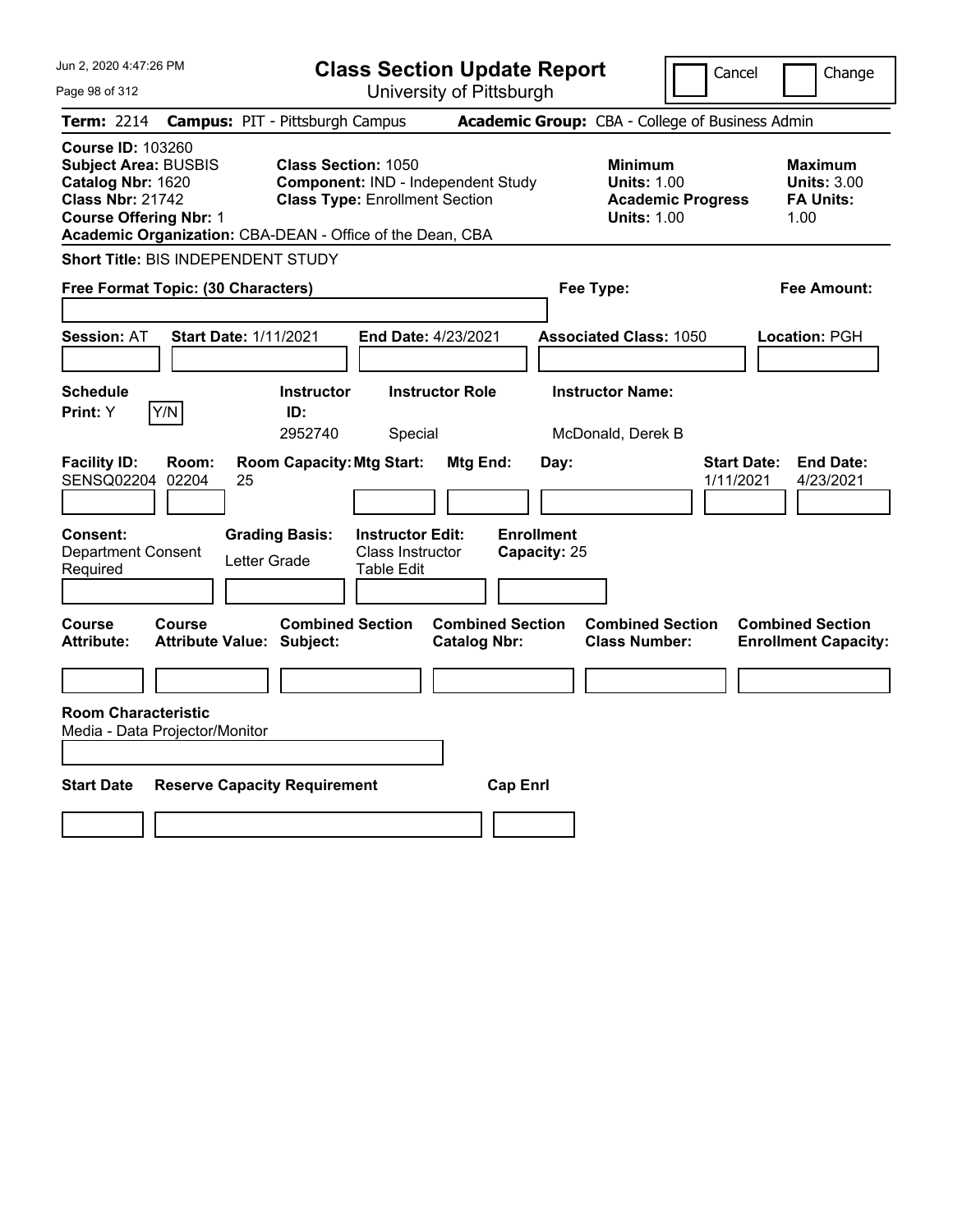| Jun 2, 2020 4:47:26 PM                                                                                                                                                                                | <b>Class Section Update Report</b>                                                                     |                                                                            | Cancel<br>Change                                                                             |
|-------------------------------------------------------------------------------------------------------------------------------------------------------------------------------------------------------|--------------------------------------------------------------------------------------------------------|----------------------------------------------------------------------------|----------------------------------------------------------------------------------------------|
| Page 99 of 312                                                                                                                                                                                        | University of Pittsburgh                                                                               |                                                                            |                                                                                              |
| <b>Term: 2214</b>                                                                                                                                                                                     | <b>Campus: PIT - Pittsburgh Campus</b>                                                                 | Academic Group: CBA - College of Business Admin                            |                                                                                              |
| <b>Course ID: 103261</b><br><b>Subject Area: BUSBIS</b><br>Catalog Nbr: 1625<br><b>Class Nbr: 24186</b><br><b>Course Offering Nbr: 1</b><br>Academic Organization: CBA-DEAN - Office of the Dean, CBA | <b>Class Section: 1050</b><br><b>Component: LEC - Lecture</b><br><b>Class Type: Enrollment Section</b> | <b>Minimum</b><br><b>Units: 3.00</b><br><b>Units: 3.00</b>                 | <b>Maximum</b><br><b>Units: 3.00</b><br><b>FA Units:</b><br><b>Academic Progress</b><br>3.00 |
| <b>Short Title: ELECTRONIC COMMERCE</b>                                                                                                                                                               |                                                                                                        |                                                                            |                                                                                              |
| Free Format Topic: (30 Characters)                                                                                                                                                                    |                                                                                                        | Fee Type:                                                                  | Fee Amount:                                                                                  |
| <b>Session: AT</b><br><b>Start Date: 1/11/2021</b>                                                                                                                                                    | <b>End Date: 4/23/2021</b>                                                                             | <b>Associated Class: 1050</b>                                              | <b>Location: PGH</b>                                                                         |
| <b>Schedule</b><br>Y/N<br>Print: Y                                                                                                                                                                    | <b>Instructor</b><br><b>Instructor Role</b><br>ID:                                                     | <b>Instructor Name:</b>                                                    |                                                                                              |
|                                                                                                                                                                                                       | 2904044<br>Primary Instructor                                                                          | Galletta, Dennis                                                           |                                                                                              |
| <b>Facility ID:</b><br>Room:<br><b>NEEDSAROOM</b>                                                                                                                                                     | <b>Room Capacity: Mtg Start:</b><br>Mtg End:<br>9:30 AM<br>10:45 AM                                    | Day:<br>TuTh                                                               | <b>Start Date:</b><br><b>End Date:</b><br>1/11/2021<br>4/23/2021                             |
| <b>Consent:</b><br><b>Grading Basis:</b><br>No Special Consent<br>Letter Grade<br>Required                                                                                                            | <b>Instructor Edit:</b><br>No Enrollment<br>Choice                                                     | <b>Enrollment</b><br>Capacity: 40                                          |                                                                                              |
| <b>Course</b><br><b>Course</b><br><b>Attribute:</b><br><b>Attribute Value: Subject:</b>                                                                                                               | <b>Combined Section</b><br><b>Catalog Nbr:</b>                                                         | <b>Combined Section</b><br><b>Combined Section</b><br><b>Class Number:</b> | <b>Combined Section</b><br><b>Enrollment Capacity:</b>                                       |
|                                                                                                                                                                                                       |                                                                                                        |                                                                            |                                                                                              |
| <b>Room Characteristic</b><br>Media - Data Projector/Monitor<br>PeopleSoft - Scheduled (PS)                                                                                                           |                                                                                                        |                                                                            |                                                                                              |
| <b>Start Date</b><br><b>Reserve Capacity Requirement</b>                                                                                                                                              |                                                                                                        | <b>Cap Enri</b>                                                            |                                                                                              |
|                                                                                                                                                                                                       |                                                                                                        |                                                                            |                                                                                              |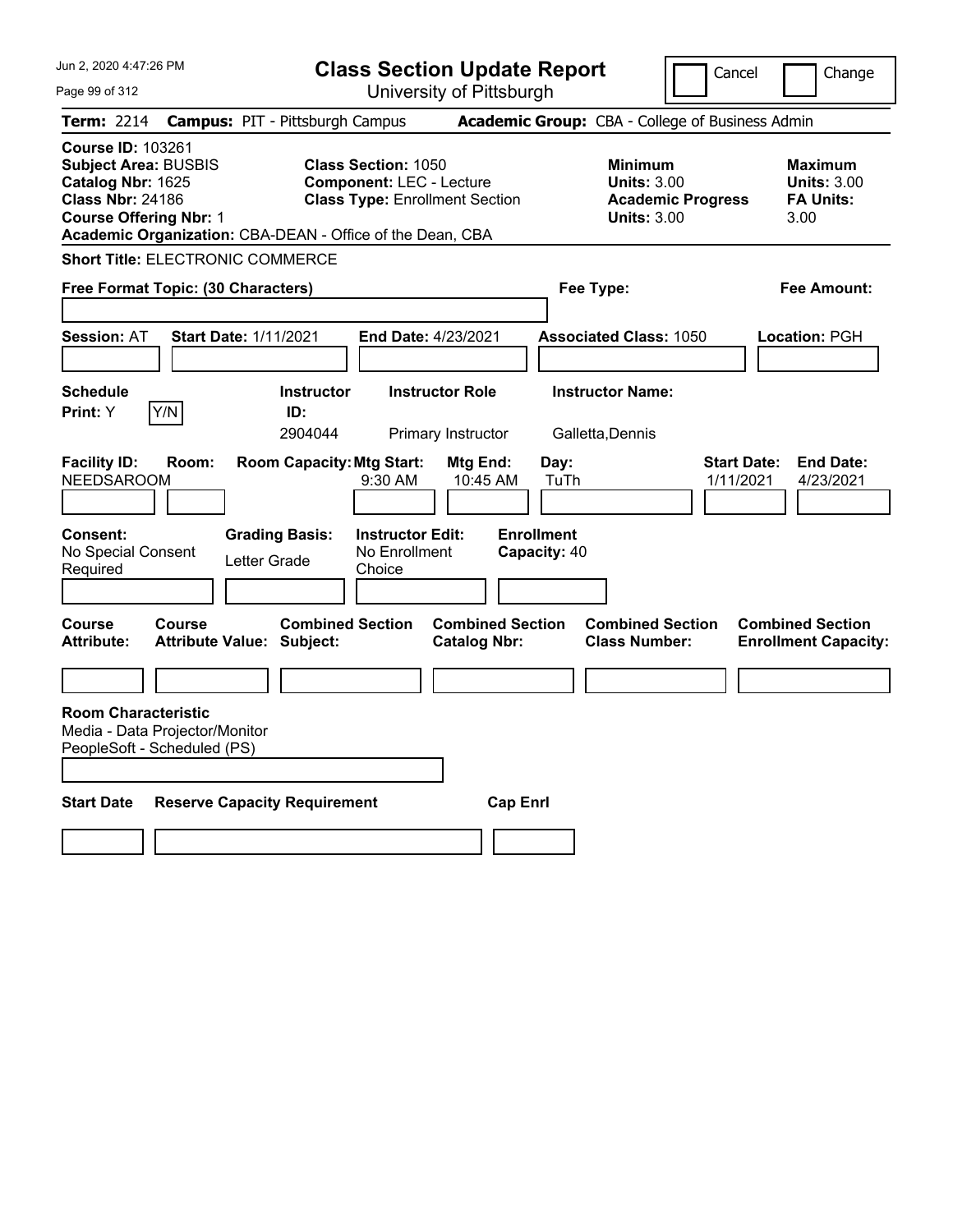| Jun 2, 2020 4:47:26 PM                                                                                                                                                                                | <b>Class Section Update Report</b>                                                                     |                                                                            | Cancel<br>Change                                                                             |
|-------------------------------------------------------------------------------------------------------------------------------------------------------------------------------------------------------|--------------------------------------------------------------------------------------------------------|----------------------------------------------------------------------------|----------------------------------------------------------------------------------------------|
| Page 100 of 312                                                                                                                                                                                       | University of Pittsburgh                                                                               |                                                                            |                                                                                              |
| Term: 2214                                                                                                                                                                                            | <b>Campus: PIT - Pittsburgh Campus</b>                                                                 | Academic Group: CBA - College of Business Admin                            |                                                                                              |
| <b>Course ID: 173893</b><br><b>Subject Area: BUSBIS</b><br>Catalog Nbr: 1630<br><b>Class Nbr: 23840</b><br><b>Course Offering Nbr: 1</b><br>Academic Organization: CBA-DEAN - Office of the Dean, CBA | <b>Class Section: 1055</b><br><b>Component: LEC - Lecture</b><br><b>Class Type: Enrollment Section</b> | <b>Minimum</b><br><b>Units: 3.00</b><br><b>Units: 3.00</b>                 | <b>Maximum</b><br><b>Units: 3.00</b><br><b>FA Units:</b><br><b>Academic Progress</b><br>3.00 |
| <b>Short Title: PROJECT MANAGEMENT</b>                                                                                                                                                                |                                                                                                        |                                                                            |                                                                                              |
| Free Format Topic: (30 Characters)                                                                                                                                                                    |                                                                                                        | Fee Type:                                                                  | Fee Amount:                                                                                  |
| <b>Start Date: 1/11/2021</b><br><b>Session: AT</b>                                                                                                                                                    | End Date: 4/23/2021                                                                                    | <b>Associated Class: 1055</b>                                              | Location: PGH                                                                                |
| <b>Schedule</b>                                                                                                                                                                                       | <b>Instructor</b><br><b>Instructor Role</b>                                                            | <b>Instructor Name:</b>                                                    |                                                                                              |
| Y/N<br>Print: Y                                                                                                                                                                                       | ID:<br>3999278<br>Primary Instructor                                                                   | Janchenko, Gary J                                                          |                                                                                              |
| <b>Facility ID:</b><br>Room:<br><b>NEEDSAROOM</b>                                                                                                                                                     | <b>Room Capacity: Mtg Start:</b><br>Mtg End:<br>3:30 PM<br>4:45 PM                                     | Day:<br>MoWe                                                               | <b>Start Date:</b><br><b>End Date:</b><br>1/11/2021<br>4/23/2021                             |
| <b>Consent:</b><br><b>Grading Basis:</b><br>No Special Consent<br>Letter Grade<br>Required                                                                                                            | <b>Instructor Edit:</b><br>No Enrollment<br>Choice                                                     | <b>Enrollment</b><br>Capacity: 40                                          |                                                                                              |
| Course<br><b>Course</b><br><b>Attribute:</b><br><b>Attribute Value: Subject:</b>                                                                                                                      | <b>Combined Section</b><br><b>Catalog Nbr:</b>                                                         | <b>Combined Section</b><br><b>Combined Section</b><br><b>Class Number:</b> | <b>Combined Section</b><br><b>Enrollment Capacity:</b>                                       |
|                                                                                                                                                                                                       |                                                                                                        |                                                                            |                                                                                              |
| <b>Room Characteristic</b><br>Media - Data Projector/Monitor<br>PeopleSoft - Scheduled (PS)                                                                                                           |                                                                                                        |                                                                            |                                                                                              |
| <b>Start Date</b><br><b>Reserve Capacity Requirement</b>                                                                                                                                              |                                                                                                        | <b>Cap Enri</b>                                                            |                                                                                              |
|                                                                                                                                                                                                       |                                                                                                        |                                                                            |                                                                                              |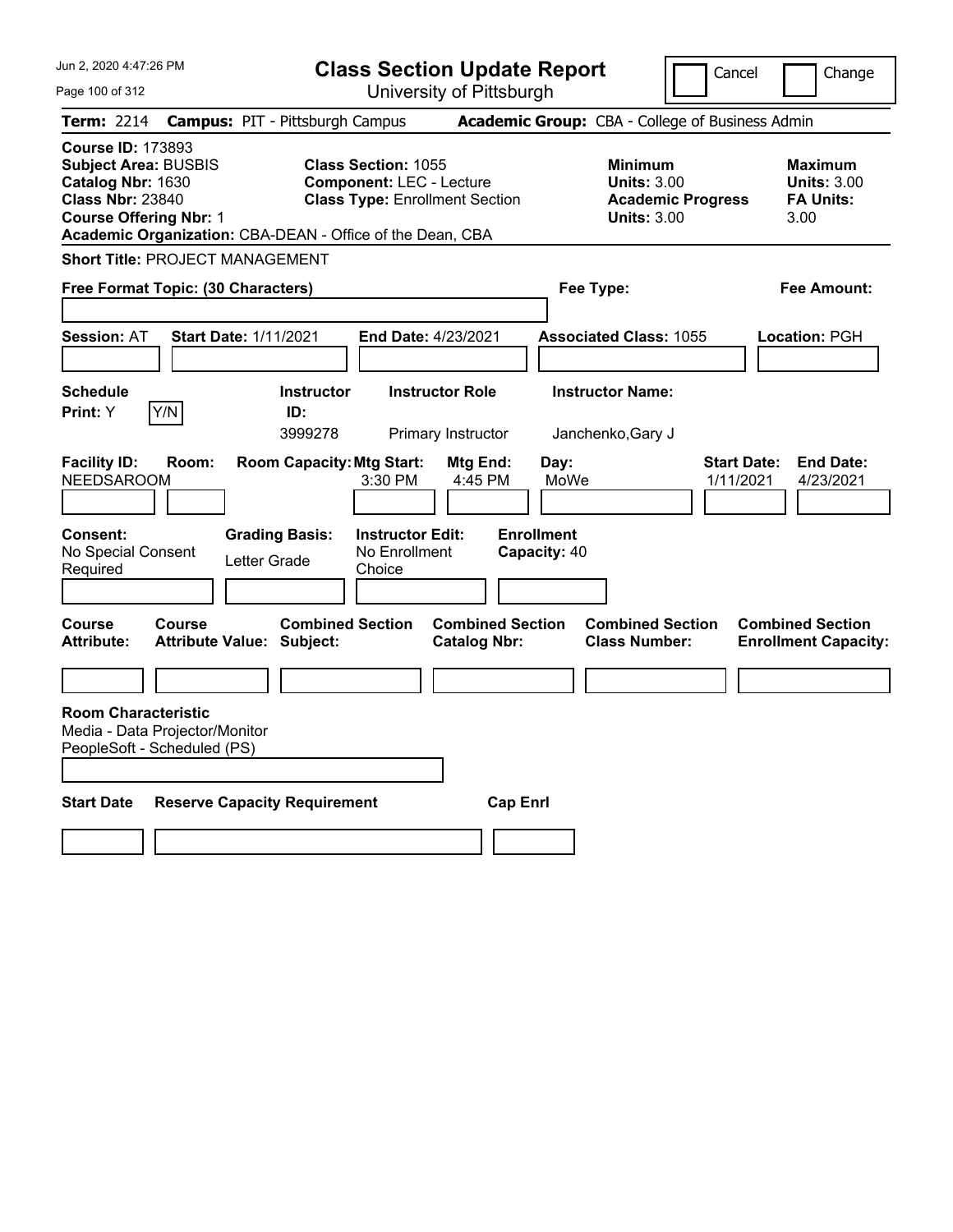| Jun 2, 2020 4:47:26 PM                                                                                                                   |               |                                                             |                                                                                                        | <b>Class Section Update Report</b>             |                                   |                                                                                 | Cancel                          | Change                                                           |
|------------------------------------------------------------------------------------------------------------------------------------------|---------------|-------------------------------------------------------------|--------------------------------------------------------------------------------------------------------|------------------------------------------------|-----------------------------------|---------------------------------------------------------------------------------|---------------------------------|------------------------------------------------------------------|
| Page 101 of 312                                                                                                                          |               |                                                             |                                                                                                        | University of Pittsburgh                       |                                   |                                                                                 |                                 |                                                                  |
| Term: 2214                                                                                                                               |               | <b>Campus: PIT - Pittsburgh Campus</b>                      |                                                                                                        |                                                |                                   | Academic Group: CBA - College of Business Admin                                 |                                 |                                                                  |
| <b>Course ID: 173893</b><br><b>Subject Area: BUSBIS</b><br>Catalog Nbr: 1630<br><b>Class Nbr: 22795</b><br><b>Course Offering Nbr: 1</b> |               | Academic Organization: CBA-DEAN - Office of the Dean, CBA   | <b>Class Section: 1300</b><br><b>Component: LEC - Lecture</b><br><b>Class Type: Enrollment Section</b> |                                                |                                   | Minimum<br><b>Units: 3.00</b><br><b>Academic Progress</b><br><b>Units: 3.00</b> |                                 | <b>Maximum</b><br><b>Units: 3.00</b><br><b>FA Units:</b><br>3.00 |
| <b>Short Title: PROJECT MANAGEMENT</b>                                                                                                   |               |                                                             |                                                                                                        |                                                |                                   |                                                                                 |                                 |                                                                  |
| Free Format Topic: (30 Characters)                                                                                                       |               |                                                             |                                                                                                        |                                                | Fee Type:                         |                                                                                 |                                 | Fee Amount:                                                      |
| <b>Session: SE3</b>                                                                                                                      |               | Start Date: 1/11/2021                                       | End Date: 5/1/2021                                                                                     |                                                |                                   | <b>Associated Class: 1300</b>                                                   |                                 | Location: PGH                                                    |
| <b>Schedule</b><br>Print: Y                                                                                                              | Y/N           | <b>Instructor</b><br>ID:<br>3999278                         |                                                                                                        | <b>Instructor Role</b><br>Primary Instructor   |                                   | <b>Instructor Name:</b><br>Janchenko, Gary J                                    |                                 |                                                                  |
| <b>Facility ID:</b><br><b>NEEDSAROOM</b>                                                                                                 | Room:         | <b>Room Capacity: Mtg Start:</b>                            | 6:30 PM                                                                                                | Mtg End:<br>9:15 PM                            | Day:<br>Mo                        |                                                                                 | <b>Start Date:</b><br>1/11/2021 | <b>End Date:</b><br>5/1/2021                                     |
| Consent:<br>No Special Consent<br>Required                                                                                               |               | <b>Grading Basis:</b><br>Letter Grade                       | <b>Instructor Edit:</b><br>No Enrollment<br>Choice                                                     |                                                | <b>Enrollment</b><br>Capacity: 40 |                                                                                 |                                 |                                                                  |
| Course<br><b>Attribute:</b>                                                                                                              | <b>Course</b> | <b>Combined Section</b><br><b>Attribute Value: Subject:</b> |                                                                                                        | <b>Combined Section</b><br><b>Catalog Nbr:</b> |                                   | <b>Combined Section</b><br><b>Class Number:</b>                                 |                                 | <b>Combined Section</b><br><b>Enrollment Capacity:</b>           |
|                                                                                                                                          |               |                                                             |                                                                                                        |                                                |                                   |                                                                                 |                                 |                                                                  |
| <b>Room Characteristic</b><br>Media - Data Projector/Monitor<br>PeopleSoft - Scheduled (PS)                                              |               |                                                             |                                                                                                        |                                                |                                   |                                                                                 |                                 |                                                                  |
| <b>Start Date</b>                                                                                                                        |               | <b>Reserve Capacity Requirement</b>                         |                                                                                                        | <b>Cap Enrl</b>                                |                                   |                                                                                 |                                 |                                                                  |
|                                                                                                                                          |               |                                                             |                                                                                                        |                                                |                                   |                                                                                 |                                 |                                                                  |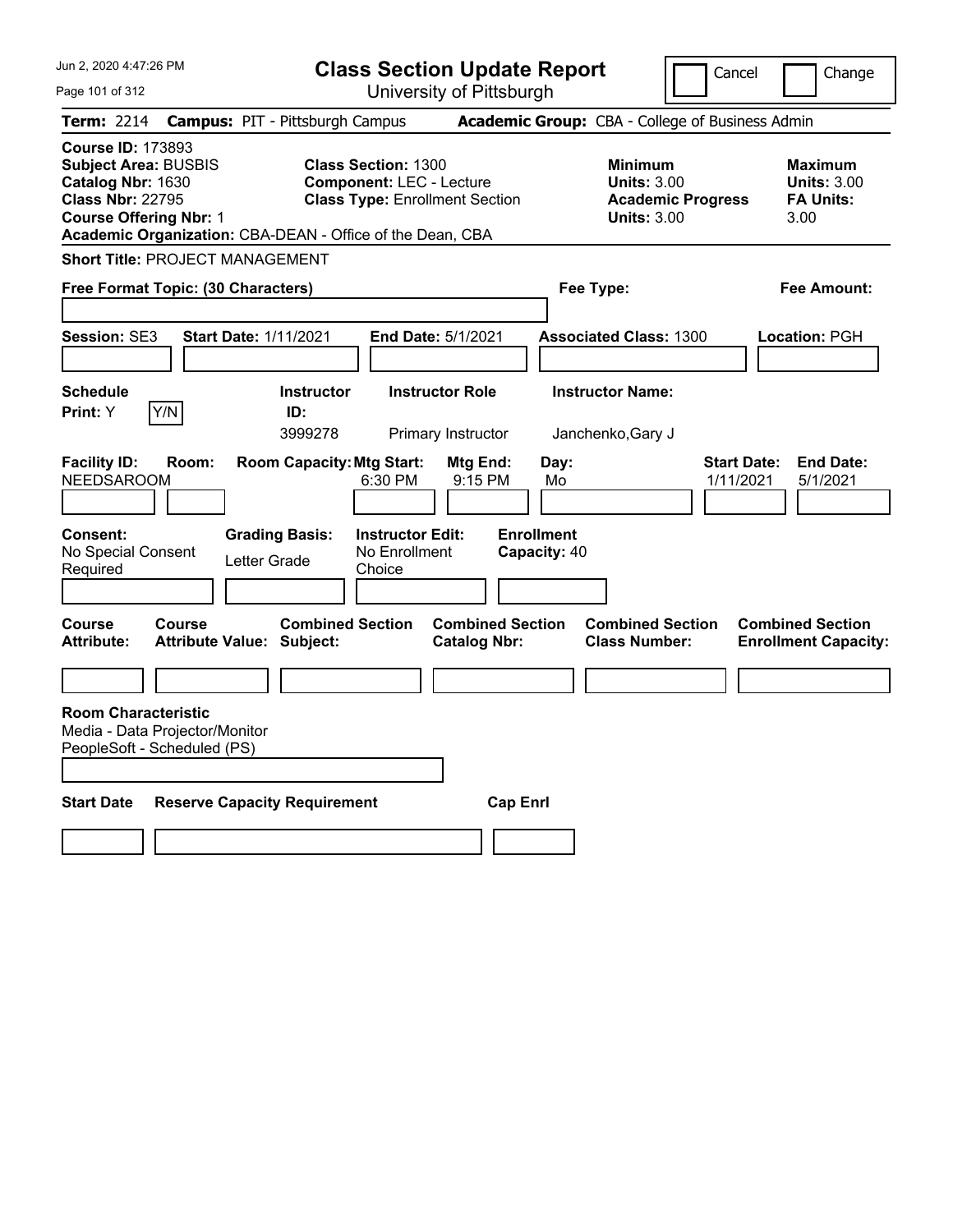| Jun 2, 2020 4:47:26 PM                                                                                                                                                                                | <b>Class Section Update Report</b>                                                                     |                                                |                                                            | Cancel                   | Change                                                    |
|-------------------------------------------------------------------------------------------------------------------------------------------------------------------------------------------------------|--------------------------------------------------------------------------------------------------------|------------------------------------------------|------------------------------------------------------------|--------------------------|-----------------------------------------------------------|
| Page 102 of 312                                                                                                                                                                                       |                                                                                                        | University of Pittsburgh                       |                                                            |                          |                                                           |
| <b>Term: 2214</b>                                                                                                                                                                                     | <b>Campus: PIT - Pittsburgh Campus</b>                                                                 |                                                | Academic Group: CBA - College of Business Admin            |                          |                                                           |
| <b>Course ID: 178534</b><br><b>Subject Area: BUSBIS</b><br>Catalog Nbr: 1635<br><b>Class Nbr: 21770</b><br><b>Course Offering Nbr: 1</b><br>Academic Organization: CBA-DEAN - Office of the Dean, CBA | <b>Class Section: 1080</b><br><b>Component: LEC - Lecture</b><br><b>Class Type: Enrollment Section</b> |                                                | <b>Minimum</b><br><b>Units: 3.00</b><br><b>Units: 3.00</b> | <b>Academic Progress</b> | Maximum<br><b>Units: 3.00</b><br><b>FA Units:</b><br>3.00 |
| Short Title: INF TECHN SYMS SUPPLY CHAINS                                                                                                                                                             |                                                                                                        |                                                |                                                            |                          |                                                           |
| Free Format Topic: (30 Characters)                                                                                                                                                                    |                                                                                                        |                                                | Fee Type:                                                  |                          | Fee Amount:                                               |
| <b>Start Date: 1/11/2021</b><br><b>Session: AT</b>                                                                                                                                                    | End Date: 4/23/2021                                                                                    |                                                | <b>Associated Class: 1080</b>                              |                          | Location: PGH                                             |
| <b>Schedule</b><br>Y/N<br>Print: Y                                                                                                                                                                    | <b>Instructor</b><br>ID:<br>2944721                                                                    | <b>Instructor Role</b><br>Primary Instructor   | <b>Instructor Name:</b><br>Kimpel, James Farley            |                          |                                                           |
| <b>Facility ID:</b><br>Room:<br><b>NEEDSAROOM</b>                                                                                                                                                     | <b>Room Capacity: Mtg Start:</b><br>11:00 AM                                                           | Mtg End:<br>12:15 PM                           | Day:<br>TuTh                                               | Start Date:<br>1/11/2021 | <b>End Date:</b><br>4/23/2021                             |
| Consent:<br>No Special Consent<br>Required                                                                                                                                                            | <b>Grading Basis:</b><br><b>Instructor Edit:</b><br>No Enrollment<br>Letter Grade<br>Choice            |                                                | <b>Enrollment</b><br>Capacity: 58                          |                          |                                                           |
| Course<br>Course<br><b>Attribute:</b><br><b>Attribute Value: Subject:</b><br><b>HOURLY</b><br><b>FNL</b>                                                                                              | <b>Combined Section</b>                                                                                | <b>Combined Section</b><br><b>Catalog Nbr:</b> | <b>Combined Section</b><br><b>Class Number:</b>            |                          | <b>Combined Section</b><br><b>Enrollment Capacity:</b>    |
| <b>Room Characteristic</b><br>Media - Data Projector/Monitor<br>PeopleSoft - Scheduled (PS)                                                                                                           |                                                                                                        |                                                |                                                            |                          |                                                           |
| <b>Start Date</b>                                                                                                                                                                                     | <b>Reserve Capacity Requirement</b>                                                                    | <b>Cap Enrl</b>                                |                                                            |                          |                                                           |
|                                                                                                                                                                                                       |                                                                                                        |                                                |                                                            |                          |                                                           |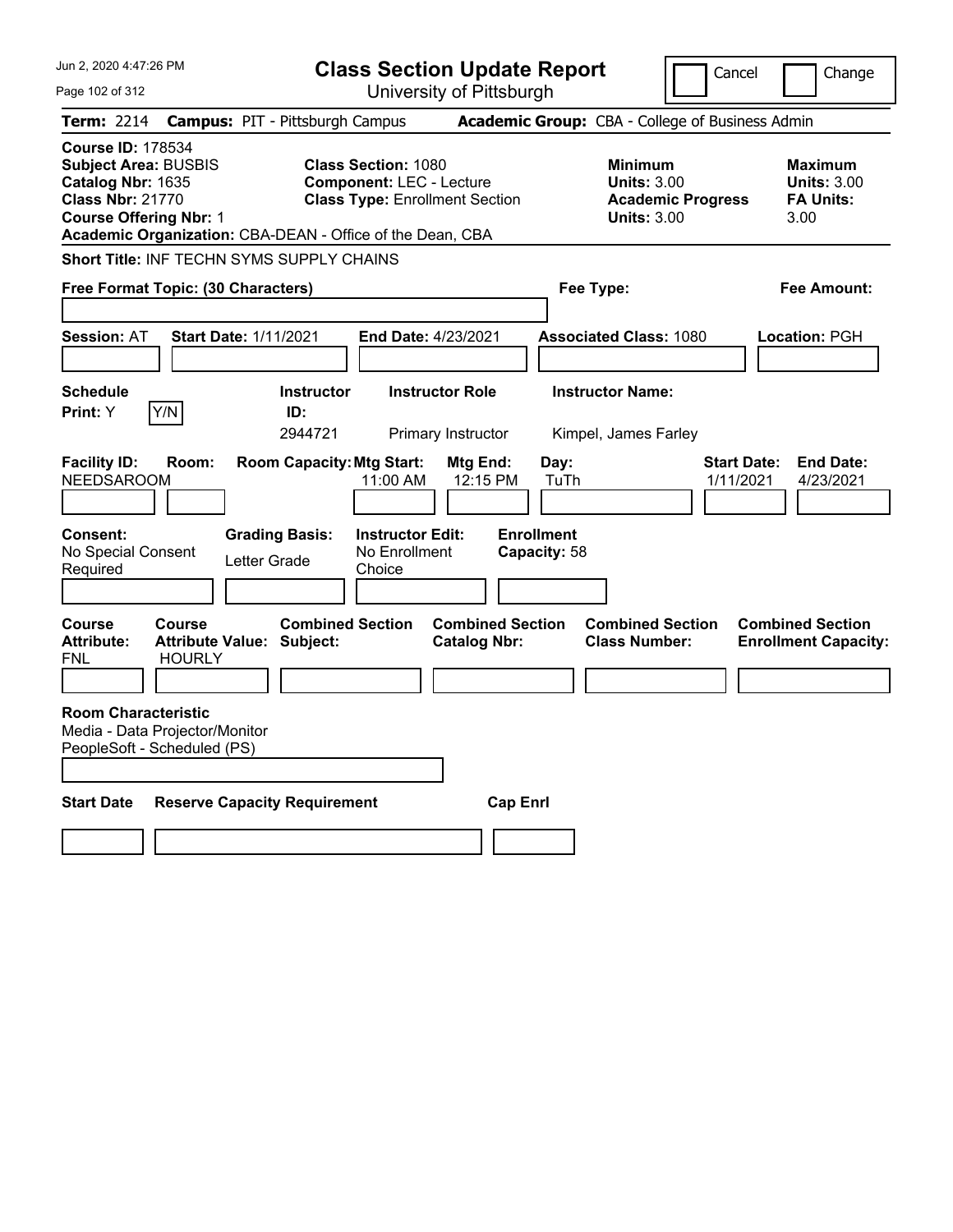Jun 2, 2020 4:47:26 PM Page 103 of 312 **Class Section Update Report** University of Pittsburgh Cancel Change **Term:** 2214 **Campus:** PIT - Pittsburgh Campus **Academic Group:** CBA - College of Business Admin **Course ID:** 184908 **Subject Area: BUSBIS Class Section: 1150 Minimum 10.1150 Minimum Maximum Catalog Nbr:** 1640 **Component:** LEC - Lecture **Units:** 3.00 **Units:** 3.00 **Class Nbr:** 21957 **Class Type:** Enrollment Section **Academic Progress FA Units: Course Offering Nbr:** 1 **Units:** 3.00 3.00 **Academic Organization:** CBA-DEAN - Office of the Dean, CBA **Short Title:** IT ARCH & PLATFORMS **Free Format Topic: (30 Characters) Fee Type: Fee Amount: Session:** SE3 **Start Date:** 1/11/2021 **End Date:** 5/1/2021 **Associated Class:** 1150 **Location:** PGH **Schedule Instructor Instructor Role Instructor Name: Print:**  $Y$   $|Y/N|$  **ID:** 4023196 Teaching Assistant Herold, Andrew Michel 2957161 Primary Instructor Hydari, Muhammad Zia **Facility ID: Room: Room Capacity:Mtg Start: Mtg End: Day: Start Date: End Date:** NEEDSAROOM 6:30 PM 9:00 PM Tu 1/11/2021 5/1/2021 **Consent: Grading Basis: Instructor Edit: Enrollment** No Special Consent Required Letter Grade No Enrollment **Choice Capacity:** 48 **Course Course Combined Section Combined Section Combined Section Combined Section Attribute: Attribute Value: Subject: Catalog Nbr: Class Number: Enrollment Capacity: Room Characteristic** Media - Data Projector/Monitor PeopleSoft - Scheduled (PS) **Start Date Reserve Capacity Requirement Cap Enrl**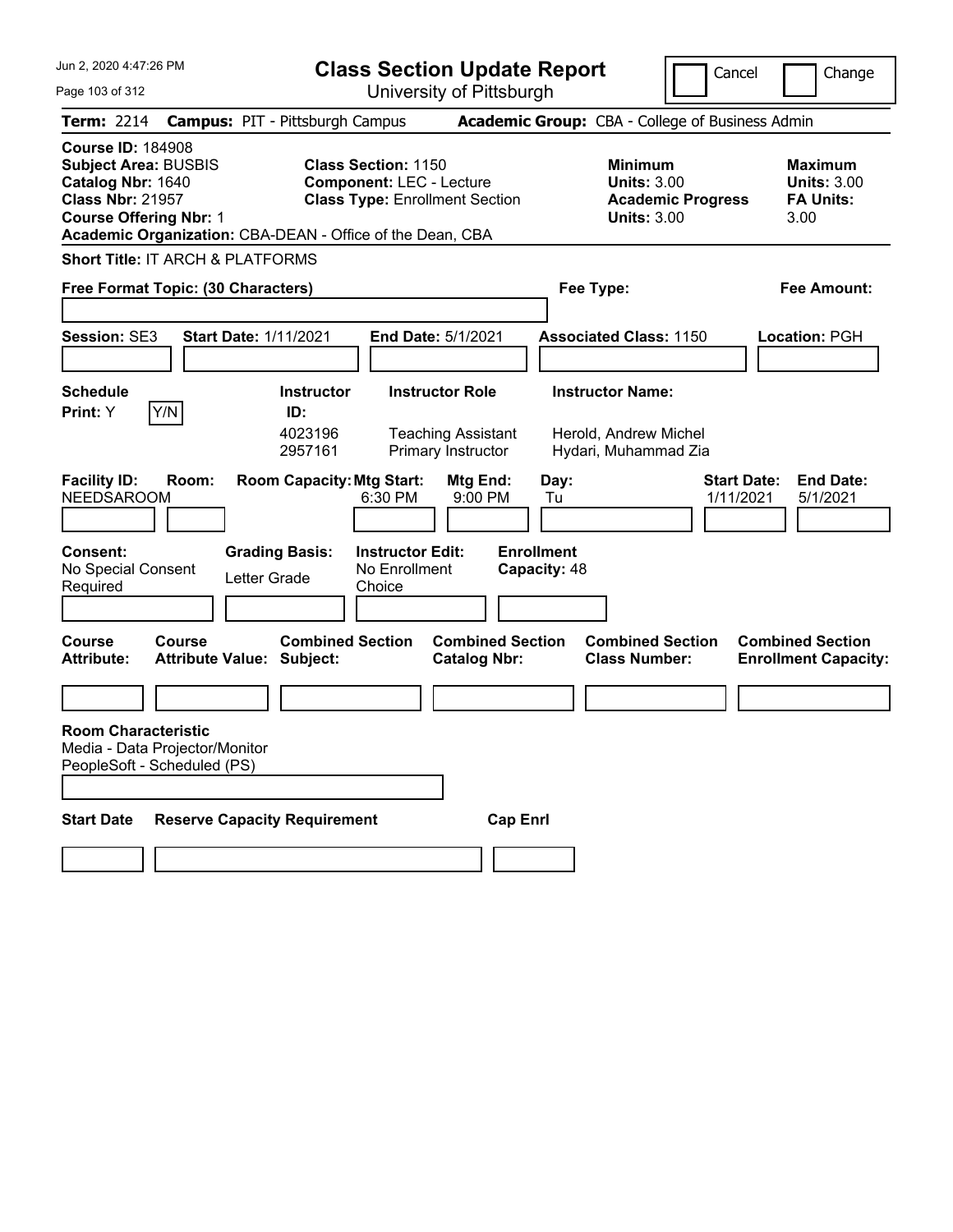| Jun 2, 2020 4:47:26 PM                                                                                                                                                                                |                                                                  | <b>Class Section Update Report</b>                                                                     |                                                              |                                                                                        | Cancel<br>Change                                                 |
|-------------------------------------------------------------------------------------------------------------------------------------------------------------------------------------------------------|------------------------------------------------------------------|--------------------------------------------------------------------------------------------------------|--------------------------------------------------------------|----------------------------------------------------------------------------------------|------------------------------------------------------------------|
| Page 104 of 312                                                                                                                                                                                       |                                                                  | University of Pittsburgh                                                                               |                                                              |                                                                                        |                                                                  |
| Term: 2214                                                                                                                                                                                            | <b>Campus: PIT - Pittsburgh Campus</b>                           |                                                                                                        |                                                              | Academic Group: CBA - College of Business Admin                                        |                                                                  |
| <b>Course ID: 187058</b><br><b>Subject Area: BUSBIS</b><br>Catalog Nbr: 1645<br><b>Class Nbr: 24966</b><br><b>Course Offering Nbr: 1</b><br>Academic Organization: CBA-DEAN - Office of the Dean, CBA |                                                                  | <b>Class Section: 1040</b><br><b>Component: LEC - Lecture</b><br><b>Class Type: Enrollment Section</b> |                                                              | <b>Minimum</b><br><b>Units: 3.00</b><br><b>Academic Progress</b><br><b>Units: 3.00</b> | <b>Maximum</b><br><b>Units: 3.00</b><br><b>FA Units:</b><br>3.00 |
| <b>Short Title: INFORMATION SYSTEMS ETHICS</b>                                                                                                                                                        |                                                                  |                                                                                                        |                                                              |                                                                                        |                                                                  |
| Free Format Topic: (30 Characters)                                                                                                                                                                    |                                                                  |                                                                                                        |                                                              | Fee Type:                                                                              | Fee Amount:                                                      |
| <b>Session: AT</b>                                                                                                                                                                                    | <b>Start Date: 1/11/2021</b>                                     | End Date: 4/23/2021                                                                                    |                                                              | <b>Associated Class: 1040</b>                                                          | Location: PGH                                                    |
| <b>Schedule</b><br>Y/N<br>Print: Y                                                                                                                                                                    | <b>Instructor</b><br>ID:<br>2904729                              | <b>Instructor Role</b><br>Primary Instructor                                                           |                                                              | <b>Instructor Name:</b><br>Jones, Raymond E                                            |                                                                  |
| <b>Facility ID:</b><br>Room:<br><b>NEEDSAROOM</b>                                                                                                                                                     | <b>Room Capacity: Mtg Start:</b>                                 | 2:00 PM                                                                                                | Mtg End:<br>Day:<br>MoWe<br>3:15 PM                          |                                                                                        | Start Date:<br><b>End Date:</b><br>1/11/2021<br>4/23/2021        |
| <b>Consent:</b><br>No Special Consent<br>Required<br>Course<br>Course                                                                                                                                 | <b>Grading Basis:</b><br>Letter Grade<br><b>Combined Section</b> | <b>Instructor Edit:</b><br>No Enrollment<br>Choice                                                     | <b>Enrollment</b><br>Capacity: 38<br><b>Combined Section</b> | <b>Combined Section</b>                                                                | <b>Combined Section</b>                                          |
| <b>Attribute:</b>                                                                                                                                                                                     | <b>Attribute Value: Subject:</b>                                 | <b>Catalog Nbr:</b>                                                                                    |                                                              | <b>Class Number:</b>                                                                   | <b>Enrollment Capacity:</b>                                      |
|                                                                                                                                                                                                       |                                                                  |                                                                                                        |                                                              |                                                                                        |                                                                  |
| <b>Room Characteristic</b><br>Media - Data Projector/Monitor<br>PeopleSoft - Scheduled (PS)                                                                                                           |                                                                  |                                                                                                        |                                                              |                                                                                        |                                                                  |
| <b>Start Date</b>                                                                                                                                                                                     | <b>Reserve Capacity Requirement</b>                              |                                                                                                        | <b>Cap Enri</b>                                              |                                                                                        |                                                                  |
|                                                                                                                                                                                                       |                                                                  |                                                                                                        |                                                              |                                                                                        |                                                                  |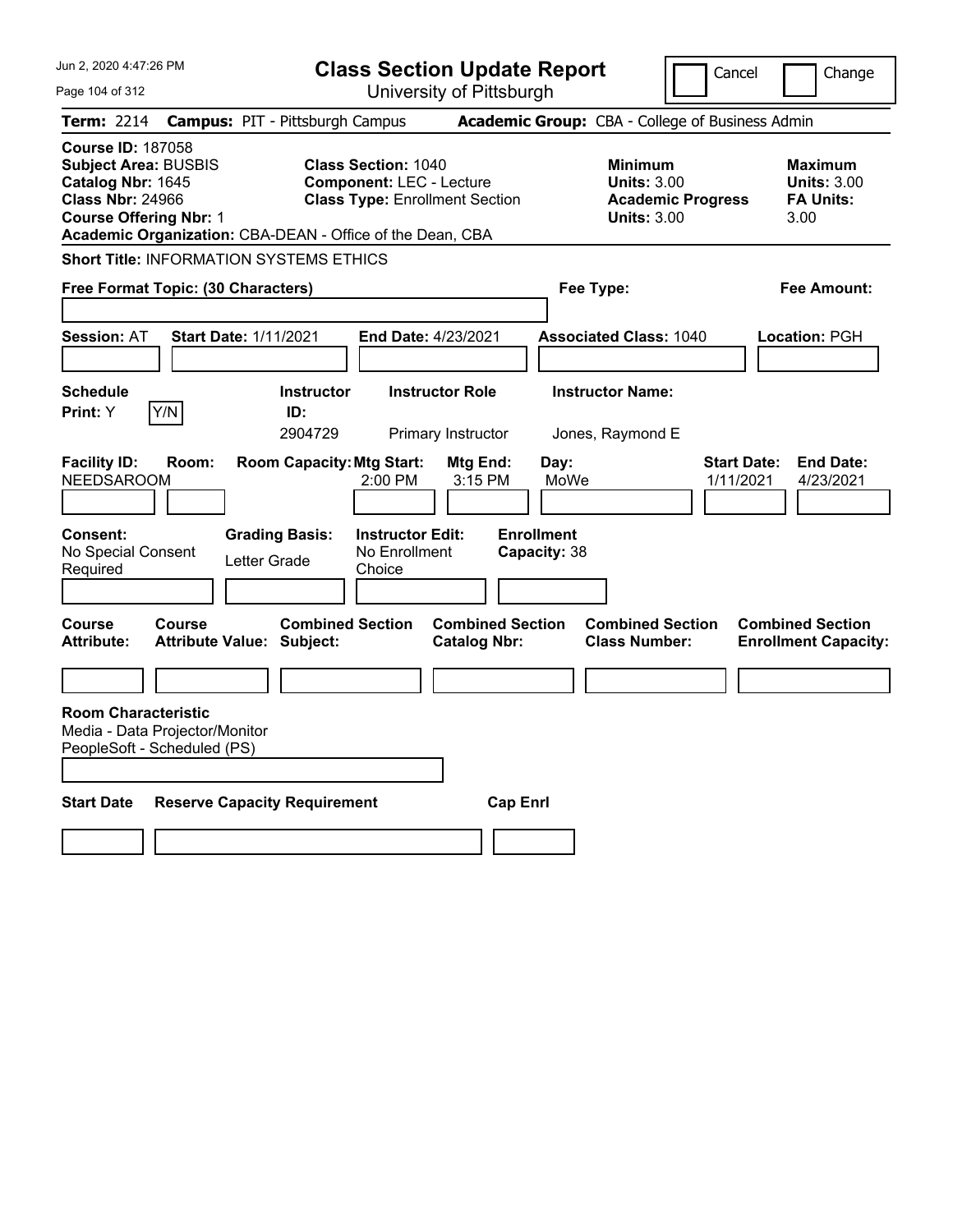| Jun 2, 2020 4:47:26 PM                                                                                                                                                                                | <b>Class Section Update Report</b>                                                                     | Cancel                                                                                 | Change                                                           |
|-------------------------------------------------------------------------------------------------------------------------------------------------------------------------------------------------------|--------------------------------------------------------------------------------------------------------|----------------------------------------------------------------------------------------|------------------------------------------------------------------|
| Page 105 of 312                                                                                                                                                                                       | University of Pittsburgh                                                                               |                                                                                        |                                                                  |
| <b>Term: 2214</b>                                                                                                                                                                                     | <b>Campus: PIT - Pittsburgh Campus</b>                                                                 | Academic Group: CBA - College of Business Admin                                        |                                                                  |
| <b>Course ID: 191024</b><br><b>Subject Area: BUSBIS</b><br>Catalog Nbr: 1650<br><b>Class Nbr: 29595</b><br><b>Course Offering Nbr: 1</b><br>Academic Organization: CBA-DEAN - Office of the Dean, CBA | <b>Class Section: 1010</b><br><b>Component: LEC - Lecture</b><br><b>Class Type: Enrollment Section</b> | <b>Minimum</b><br><b>Units: 3.00</b><br><b>Academic Progress</b><br><b>Units: 3.00</b> | <b>Maximum</b><br><b>Units: 3.00</b><br><b>FA Units:</b><br>3.00 |
| <b>Short Title: IS CONSULTANCY PRACTICES</b>                                                                                                                                                          |                                                                                                        |                                                                                        |                                                                  |
| Free Format Topic: (30 Characters)                                                                                                                                                                    |                                                                                                        | Fee Type:                                                                              | Fee Amount:                                                      |
| <b>Start Date: 1/11/2021</b><br><b>Session: AT</b>                                                                                                                                                    | End Date: 4/23/2021                                                                                    | <b>Associated Class: 1010</b>                                                          | Location: PGH                                                    |
| <b>Schedule</b><br>Y/N<br><b>Print: Y</b>                                                                                                                                                             | <b>Instructor Role</b><br><b>Instructor</b><br>ID:<br>2961716<br>Primary Instructor                    | <b>Instructor Name:</b><br>Mitra, Kaushik                                              |                                                                  |
| <b>Facility ID:</b><br>Room:<br><b>NEEDSAROOM</b>                                                                                                                                                     | <b>Room Capacity: Mtg Start:</b><br>Mtg End:<br>11:00 AM<br>12:15 PM                                   | Day:<br>MoWe                                                                           | <b>Start Date:</b><br><b>End Date:</b><br>1/11/2021<br>4/23/2021 |
| Consent:<br>No Special Consent<br>Letter Grade<br>Required                                                                                                                                            | <b>Grading Basis:</b><br><b>Instructor Edit:</b><br>No Enrollment<br>Choice                            | <b>Enrollment</b><br>Capacity: 26                                                      |                                                                  |
| Course<br>Course<br><b>Attribute Value: Subject:</b><br><b>Attribute:</b>                                                                                                                             | <b>Combined Section</b><br><b>Catalog Nbr:</b>                                                         | <b>Combined Section</b><br><b>Combined Section</b><br><b>Class Number:</b>             | <b>Combined Section</b><br><b>Enrollment Capacity:</b>           |
|                                                                                                                                                                                                       |                                                                                                        |                                                                                        |                                                                  |
| <b>Room Characteristic</b><br>PeopleSoft - Scheduled (PS)                                                                                                                                             |                                                                                                        |                                                                                        |                                                                  |
| <b>Start Date</b><br><b>Reserve Capacity Requirement</b>                                                                                                                                              |                                                                                                        | <b>Cap Enrl</b>                                                                        |                                                                  |
|                                                                                                                                                                                                       |                                                                                                        |                                                                                        |                                                                  |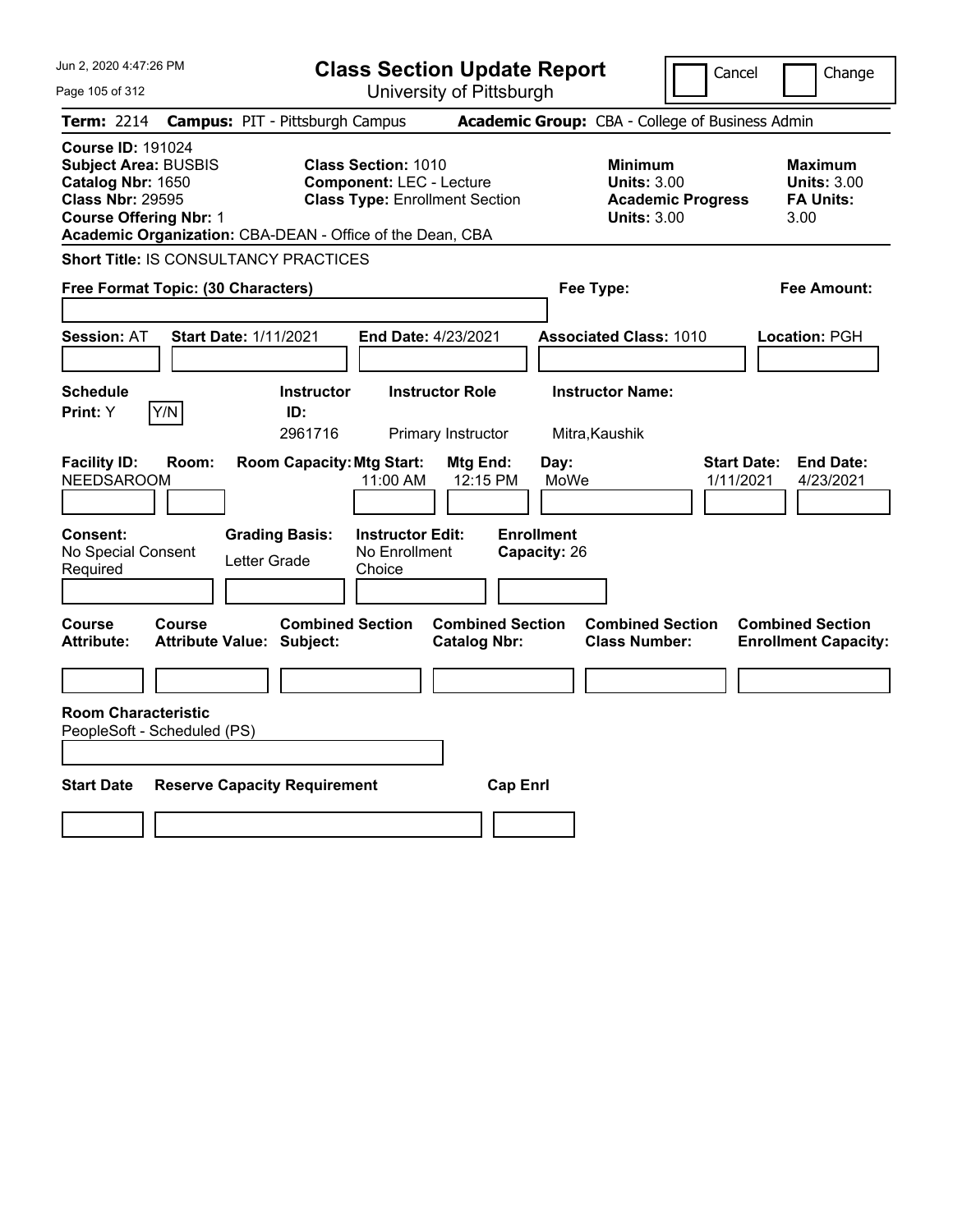| Jun 2, 2020 4:47:26 PM                                                                                                                   | <b>Class Section Update Report</b>                                                                                                                                  |                                                |                                                            | Cancel                          | Change                                                           |
|------------------------------------------------------------------------------------------------------------------------------------------|---------------------------------------------------------------------------------------------------------------------------------------------------------------------|------------------------------------------------|------------------------------------------------------------|---------------------------------|------------------------------------------------------------------|
| Page 106 of 312                                                                                                                          |                                                                                                                                                                     | University of Pittsburgh                       |                                                            |                                 |                                                                  |
| <b>Term: 2214</b>                                                                                                                        | <b>Campus: PIT - Pittsburgh Campus</b>                                                                                                                              |                                                | Academic Group: CBA - College of Business Admin            |                                 |                                                                  |
| <b>Course ID: 103198</b><br><b>Subject Area: BUSECN</b><br>Catalog Nbr: 1010<br><b>Class Nbr: 11967</b><br><b>Course Offering Nbr: 1</b> | <b>Class Section: 1050</b><br><b>Component: LEC - Lecture</b><br><b>Class Type: Enrollment Section</b><br>Academic Organization: CBA-DEAN - Office of the Dean, CBA |                                                | <b>Minimum</b><br><b>Units: 3.00</b><br><b>Units: 3.00</b> | <b>Academic Progress</b>        | <b>Maximum</b><br><b>Units: 3.00</b><br><b>FA Units:</b><br>3.00 |
| <b>Short Title: MANAGERIAL ECONOMICS</b>                                                                                                 |                                                                                                                                                                     |                                                |                                                            |                                 |                                                                  |
| Free Format Topic: (30 Characters)                                                                                                       |                                                                                                                                                                     |                                                | Fee Type:                                                  |                                 | Fee Amount:                                                      |
| Session: SE3                                                                                                                             | <b>Start Date: 1/11/2021</b>                                                                                                                                        | End Date: 5/1/2021                             | <b>Associated Class: 1050</b>                              |                                 | Location: PGH                                                    |
| <b>Schedule</b><br>Y/N<br>Print: Y                                                                                                       | <b>Instructor</b><br>ID:<br>2959514                                                                                                                                 | <b>Instructor Role</b><br>Primary Instructor   | <b>Instructor Name:</b><br>Banerjee, Haimanti              |                                 |                                                                  |
| <b>Facility ID:</b><br>Room:<br><b>NEEDSAROOM</b>                                                                                        | <b>Room Capacity: Mtg Start:</b><br>6:30 PM                                                                                                                         | Mtg End:<br>9:00 PM                            | Day:<br>Mo                                                 | <b>Start Date:</b><br>1/11/2021 | <b>End Date:</b><br>5/1/2021                                     |
| <b>Consent:</b><br>No Special Consent<br>Required                                                                                        | <b>Grading Basis:</b><br><b>Instructor Edit:</b><br>No Enrollment<br>Letter Grade<br>Choice                                                                         |                                                | <b>Enrollment</b><br>Capacity: 26                          |                                 |                                                                  |
| <b>Course</b><br><b>Course</b><br><b>Attribute:</b>                                                                                      | <b>Combined Section</b><br><b>Attribute Value: Subject:</b>                                                                                                         | <b>Combined Section</b><br><b>Catalog Nbr:</b> | <b>Combined Section</b><br><b>Class Number:</b>            |                                 | <b>Combined Section</b><br><b>Enrollment Capacity:</b>           |
|                                                                                                                                          |                                                                                                                                                                     |                                                |                                                            |                                 |                                                                  |
| <b>Room Characteristic</b><br>Media - Data Projector/Monitor<br>PeopleSoft - Scheduled (PS)                                              |                                                                                                                                                                     |                                                |                                                            |                                 |                                                                  |
| <b>Start Date</b>                                                                                                                        | <b>Reserve Capacity Requirement</b>                                                                                                                                 | <b>Cap Enri</b>                                |                                                            |                                 |                                                                  |
|                                                                                                                                          |                                                                                                                                                                     |                                                |                                                            |                                 |                                                                  |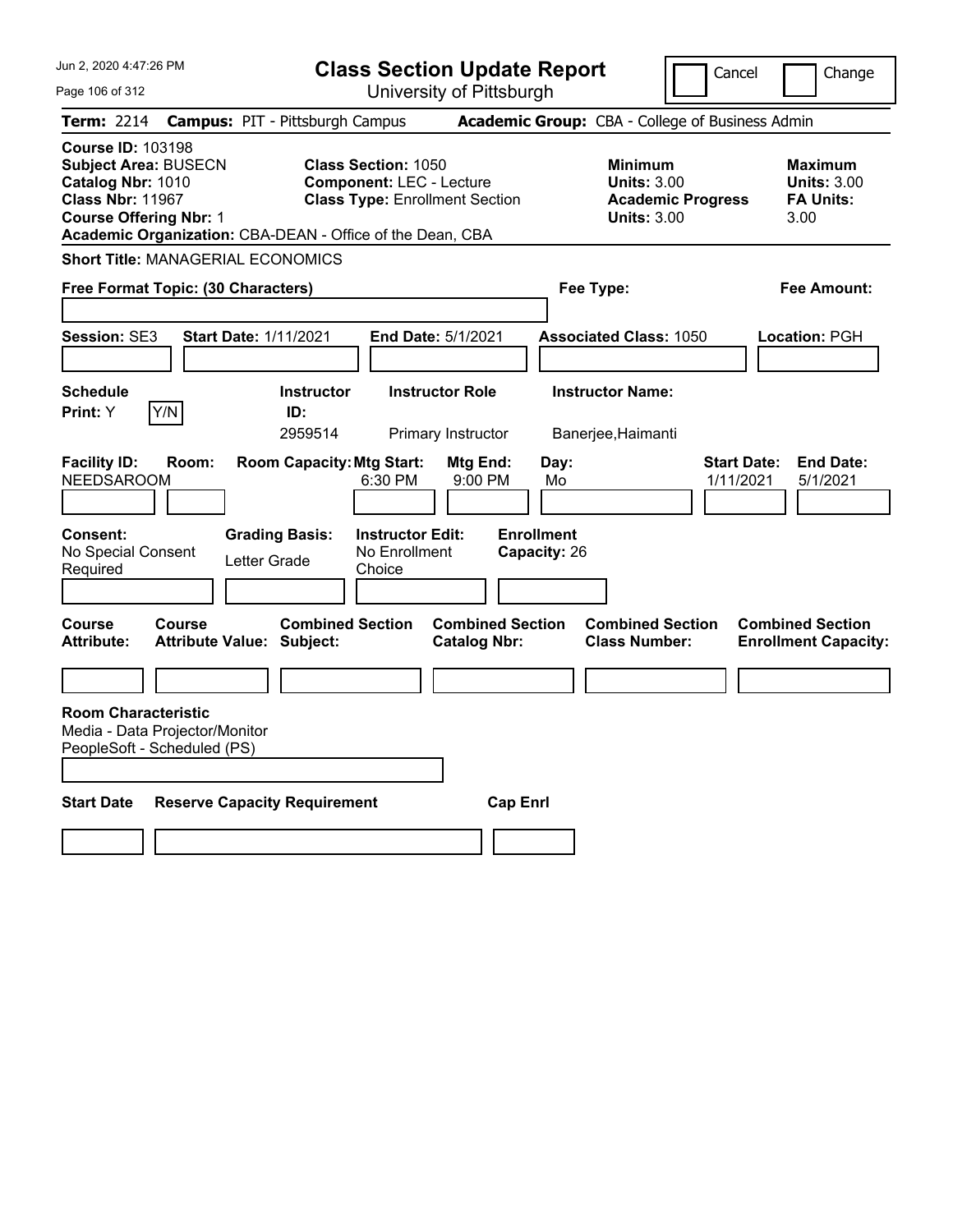| Jun 2, 2020 4:47:26 PM                                                                                                                                                                                | <b>Class Section Update Report</b>                                                                     |                                                                            | Cancel<br>Change                                                                             |
|-------------------------------------------------------------------------------------------------------------------------------------------------------------------------------------------------------|--------------------------------------------------------------------------------------------------------|----------------------------------------------------------------------------|----------------------------------------------------------------------------------------------|
| Page 107 of 312                                                                                                                                                                                       | University of Pittsburgh                                                                               |                                                                            |                                                                                              |
| <b>Term: 2214</b>                                                                                                                                                                                     | <b>Campus: PIT - Pittsburgh Campus</b>                                                                 | Academic Group: CBA - College of Business Admin                            |                                                                                              |
| <b>Course ID: 103198</b><br><b>Subject Area: BUSECN</b><br>Catalog Nbr: 1010<br><b>Class Nbr: 11966</b><br><b>Course Offering Nbr: 1</b><br>Academic Organization: CBA-DEAN - Office of the Dean, CBA | <b>Class Section: 1090</b><br><b>Component: LEC - Lecture</b><br><b>Class Type: Enrollment Section</b> | <b>Minimum</b><br><b>Units: 3.00</b><br><b>Units: 3.00</b>                 | <b>Maximum</b><br><b>Units: 3.00</b><br><b>FA Units:</b><br><b>Academic Progress</b><br>3.00 |
| <b>Short Title: MANAGERIAL ECONOMICS</b>                                                                                                                                                              |                                                                                                        |                                                                            |                                                                                              |
| Free Format Topic: (30 Characters)                                                                                                                                                                    |                                                                                                        | Fee Type:                                                                  | Fee Amount:                                                                                  |
| <b>Session: AT</b><br><b>Start Date: 1/11/2021</b>                                                                                                                                                    | <b>End Date: 4/23/2021</b>                                                                             | <b>Associated Class: 1090</b>                                              | Location: PGH                                                                                |
| <b>Schedule</b><br>Y/N<br>Print: Y                                                                                                                                                                    | <b>Instructor</b><br><b>Instructor Role</b><br>ID:<br>2959514<br>Primary Instructor                    | <b>Instructor Name:</b><br>Banerjee, Haimanti                              |                                                                                              |
| <b>Facility ID:</b><br>Room:<br><b>NEEDSAROOM</b>                                                                                                                                                     | <b>Room Capacity: Mtg Start:</b><br>Mtg End:<br>9:30 AM                                                | Day:<br>MoWe<br>10:45 AM                                                   | <b>Start Date:</b><br><b>End Date:</b><br>1/11/2021<br>4/23/2021                             |
| <b>Consent:</b><br><b>Grading Basis:</b><br>No Special Consent<br>Letter Grade<br>Required                                                                                                            | <b>Instructor Edit:</b><br>No Enrollment<br>Choice                                                     | <b>Enrollment</b><br>Capacity: 40                                          |                                                                                              |
| <b>Course</b><br><b>Course</b><br><b>Attribute:</b><br><b>Attribute Value: Subject:</b><br><b>DEPART</b><br>FNL                                                                                       | <b>Combined Section</b><br><b>Catalog Nbr:</b>                                                         | <b>Combined Section</b><br><b>Combined Section</b><br><b>Class Number:</b> | <b>Combined Section</b><br><b>Enrollment Capacity:</b>                                       |
| <b>Room Characteristic</b><br>Media - Data Projector/Monitor<br>PeopleSoft - Scheduled (PS)                                                                                                           |                                                                                                        |                                                                            |                                                                                              |
| <b>Start Date</b><br><b>Reserve Capacity Requirement</b>                                                                                                                                              |                                                                                                        | <b>Cap Enri</b>                                                            |                                                                                              |
|                                                                                                                                                                                                       |                                                                                                        |                                                                            |                                                                                              |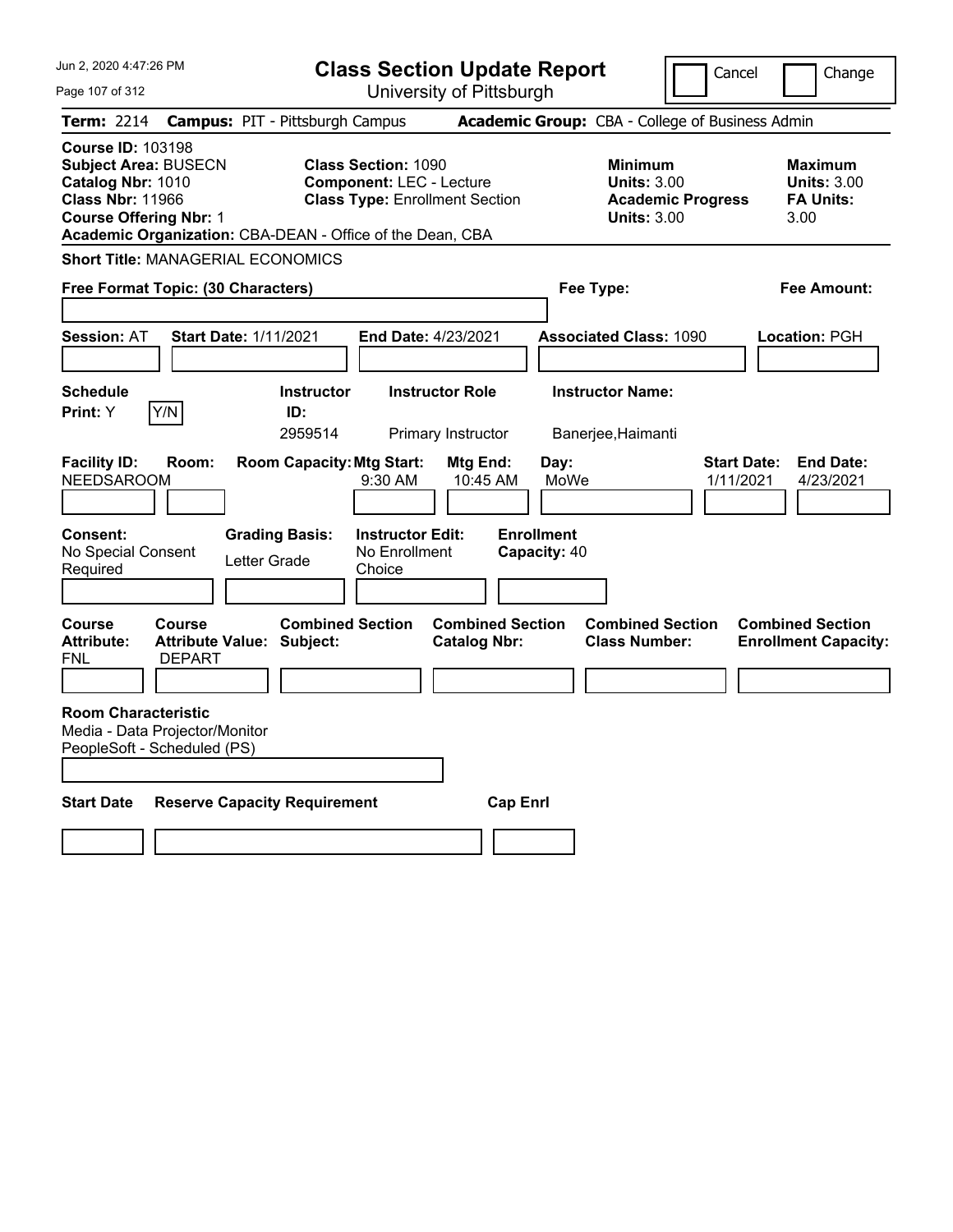| Jun 2, 2020 4:47:26 PM                                                                                                                                                                                | <b>Class Section Update Report</b>                                                                                                      |                                                                            | Cancel<br>Change                                                                             |  |
|-------------------------------------------------------------------------------------------------------------------------------------------------------------------------------------------------------|-----------------------------------------------------------------------------------------------------------------------------------------|----------------------------------------------------------------------------|----------------------------------------------------------------------------------------------|--|
| Page 108 of 312                                                                                                                                                                                       | University of Pittsburgh                                                                                                                |                                                                            |                                                                                              |  |
| Term: 2214                                                                                                                                                                                            | <b>Campus: PIT - Pittsburgh Campus</b>                                                                                                  | Academic Group: CBA - College of Business Admin                            |                                                                                              |  |
| <b>Course ID: 103198</b><br><b>Subject Area: BUSECN</b><br>Catalog Nbr: 1010<br><b>Class Nbr: 24965</b><br><b>Course Offering Nbr: 1</b><br>Academic Organization: CBA-DEAN - Office of the Dean, CBA | <b>Class Section: 1095</b><br><b>Component: LEC - Lecture</b><br><b>Class Type: Enrollment Section</b>                                  | <b>Minimum</b><br><b>Units: 3.00</b><br><b>Units: 3.00</b>                 | <b>Maximum</b><br><b>Units: 3.00</b><br><b>Academic Progress</b><br><b>FA Units:</b><br>3.00 |  |
| <b>Short Title: MANAGERIAL ECONOMICS</b>                                                                                                                                                              |                                                                                                                                         |                                                                            |                                                                                              |  |
| Free Format Topic: (30 Characters)                                                                                                                                                                    |                                                                                                                                         | Fee Type:                                                                  | Fee Amount:                                                                                  |  |
| <b>Session: AT</b><br><b>Start Date: 1/11/2021</b>                                                                                                                                                    | End Date: 4/23/2021                                                                                                                     | <b>Associated Class: 1095</b>                                              | Location: PGH                                                                                |  |
| <b>Schedule</b><br>Y/N<br>Print: Y                                                                                                                                                                    | <b>Instructor</b><br><b>Instructor Role</b><br>ID:<br>2959514<br>Primary Instructor                                                     | <b>Instructor Name:</b><br>Banerjee, Haimanti                              |                                                                                              |  |
| <b>Facility ID:</b><br>Room:<br><b>NEEDSAROOM</b><br><b>Consent:</b><br>No Special Consent<br>Letter Grade<br>Required                                                                                | <b>Room Capacity: Mtg Start:</b><br>Mtg End:<br>11:00 AM<br><b>Grading Basis:</b><br><b>Instructor Edit:</b><br>No Enrollment<br>Choice | Day:<br>12:15 PM<br>MoWe<br><b>Enrollment</b><br>Capacity: 40              | <b>Start Date:</b><br><b>End Date:</b><br>1/11/2021<br>4/23/2021                             |  |
| <b>Course</b><br><b>Course</b><br><b>Attribute:</b><br><b>Attribute Value: Subject:</b><br>FNL<br><b>DEPART</b>                                                                                       | <b>Combined Section</b><br><b>Catalog Nbr:</b>                                                                                          | <b>Combined Section</b><br><b>Combined Section</b><br><b>Class Number:</b> | <b>Combined Section</b><br><b>Enrollment Capacity:</b>                                       |  |
| <b>Room Characteristic</b><br>Media - Data Projector/Monitor<br>PeopleSoft - Scheduled (PS)                                                                                                           |                                                                                                                                         |                                                                            |                                                                                              |  |
| <b>Start Date</b><br><b>Reserve Capacity Requirement</b>                                                                                                                                              |                                                                                                                                         | <b>Cap Enrl</b>                                                            |                                                                                              |  |
|                                                                                                                                                                                                       |                                                                                                                                         |                                                                            |                                                                                              |  |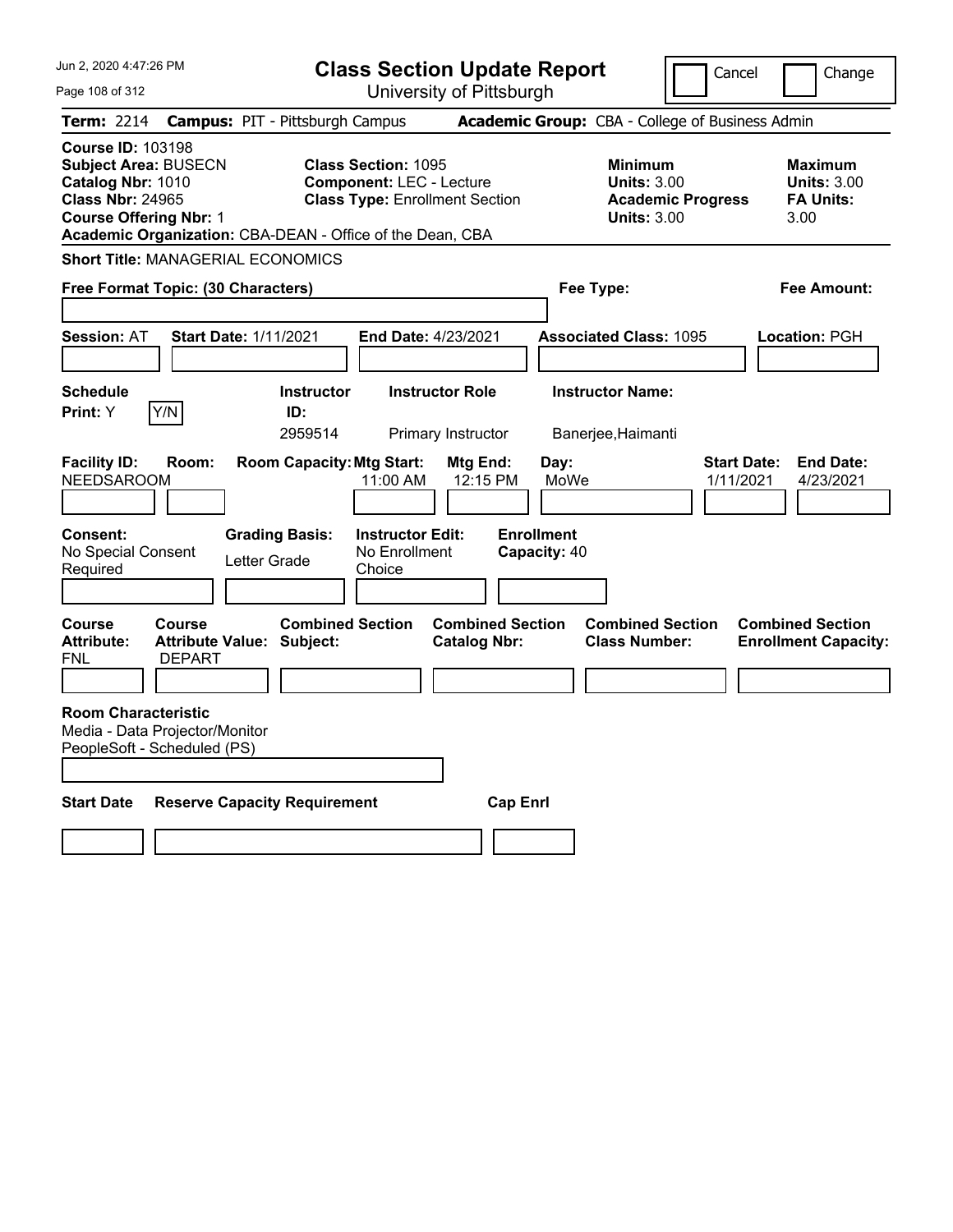| Jun 2, 2020 4:47:26 PM                                                                                                                                      |                                                             | <b>Class Section Update Report</b>                                                                     |                                   |                                                                                        | Cancel<br>Change                                                 |
|-------------------------------------------------------------------------------------------------------------------------------------------------------------|-------------------------------------------------------------|--------------------------------------------------------------------------------------------------------|-----------------------------------|----------------------------------------------------------------------------------------|------------------------------------------------------------------|
| Page 109 of 312                                                                                                                                             |                                                             | University of Pittsburgh                                                                               |                                   |                                                                                        |                                                                  |
| <b>Term: 2214</b>                                                                                                                                           | <b>Campus: PIT - Pittsburgh Campus</b>                      |                                                                                                        |                                   | Academic Group: CBA - College of Business Admin                                        |                                                                  |
| <b>Course ID: 103201</b><br><b>Subject Area: BUSECN</b><br>Catalog Nbr: 1508<br><b>Class Nbr: 26660</b><br><b>Course Offering Nbr: 1</b>                    | Academic Organization: CBA-DEAN - Office of the Dean, CBA   | <b>Class Section: 1010</b><br><b>Component: LEC - Lecture</b><br><b>Class Type: Enrollment Section</b> |                                   | <b>Minimum</b><br><b>Units: 3.00</b><br><b>Academic Progress</b><br><b>Units: 3.00</b> | <b>Maximum</b><br><b>Units: 3.00</b><br><b>FA Units:</b><br>3.00 |
|                                                                                                                                                             | <b>Short Title: INT'L ECON FOR MANAGR</b>                   |                                                                                                        |                                   |                                                                                        |                                                                  |
| Free Format Topic: (30 Characters)                                                                                                                          |                                                             |                                                                                                        | Fee Type:                         |                                                                                        | <b>Fee Amount:</b>                                               |
| <b>Session: AT</b>                                                                                                                                          | <b>Start Date: 1/11/2021</b>                                | <b>End Date: 4/23/2021</b>                                                                             |                                   | <b>Associated Class: 1010</b>                                                          | <b>Location: SYDNEY</b>                                          |
| <b>Schedule</b>                                                                                                                                             | <b>Instructor</b><br>ID:                                    | <b>Instructor Role</b>                                                                                 |                                   | <b>Instructor Name:</b>                                                                |                                                                  |
| Y/N<br>Print: Y<br><b>Facility ID:</b><br>Room:<br><b>TBATBA</b><br>TBA                                                                                     | 1779862<br>2911325<br><b>Room Capacity: Mtg Start:</b><br>0 | Primary Instructor<br>Special<br>Mtg End:                                                              | Day:                              | Koller, Hillary J<br>Whitehead, Jeff R                                                 | <b>Start Date:</b><br><b>End Date:</b><br>1/11/2021<br>4/23/2021 |
| <b>Consent:</b><br><b>Department Consent</b><br>Required                                                                                                    | <b>Grading Basis:</b><br>Letter Grade                       | <b>Instructor Edit:</b><br>No Enrollment<br>Choice                                                     | <b>Enrollment</b><br>Capacity: 50 |                                                                                        |                                                                  |
| <b>Course</b><br><b>Course</b><br><b>Attribute:</b><br><b>SAB</b><br><b>SAB</b><br><b>UCIS</b><br><b>GLBST</b><br>UCIS<br><b>REES</b><br>UCIS<br><b>WES</b> | <b>Combined Section</b><br><b>Attribute Value: Subject:</b> | <b>Catalog Nbr:</b>                                                                                    | <b>Combined Section</b>           | <b>Combined Section</b><br><b>Class Number:</b>                                        | <b>Combined Section</b><br><b>Enrollment Capacity:</b>           |
| <b>Room Characteristic</b>                                                                                                                                  |                                                             |                                                                                                        |                                   |                                                                                        |                                                                  |
|                                                                                                                                                             |                                                             |                                                                                                        |                                   |                                                                                        |                                                                  |
| <b>Start Date</b>                                                                                                                                           | <b>Reserve Capacity Requirement</b>                         |                                                                                                        | <b>Cap Enrl</b>                   |                                                                                        |                                                                  |
|                                                                                                                                                             |                                                             |                                                                                                        |                                   |                                                                                        |                                                                  |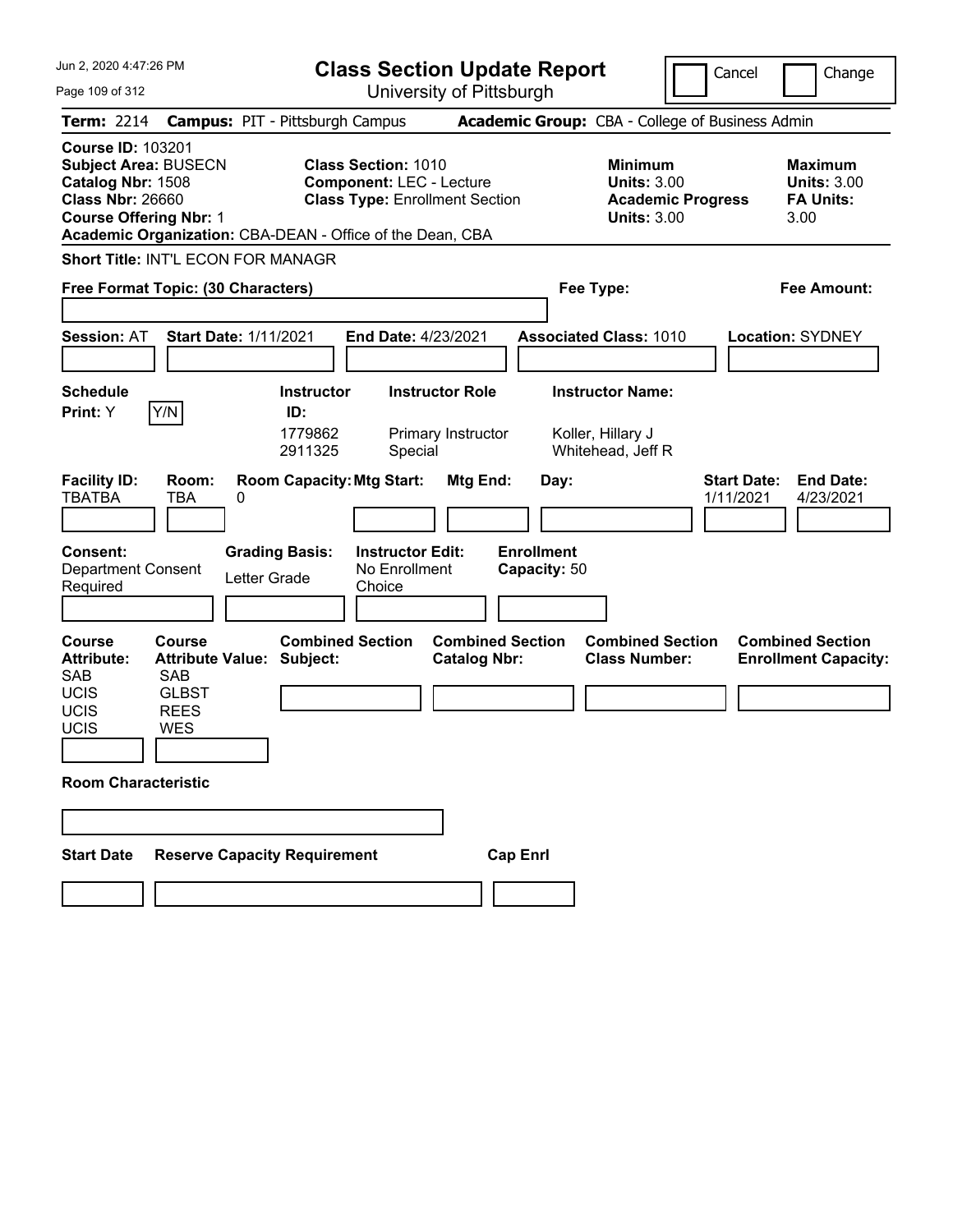| Jun 2, 2020 4:47:26 PM                                                                                                                                   |                                                                   | <b>Class Section Update Report</b>                                                                                                                                  |                                                |                                                                   | Cancel                          | Change                                                           |
|----------------------------------------------------------------------------------------------------------------------------------------------------------|-------------------------------------------------------------------|---------------------------------------------------------------------------------------------------------------------------------------------------------------------|------------------------------------------------|-------------------------------------------------------------------|---------------------------------|------------------------------------------------------------------|
| Page 110 of 312                                                                                                                                          |                                                                   |                                                                                                                                                                     | University of Pittsburgh                       |                                                                   |                                 |                                                                  |
| <b>Term: 2214</b>                                                                                                                                        | <b>Campus: PIT - Pittsburgh Campus</b>                            |                                                                                                                                                                     |                                                | <b>Academic Group: CBA - College of Business Admin</b>            |                                 |                                                                  |
| <b>Course ID: 103201</b><br><b>Subject Area: BUSECN</b><br>Catalog Nbr: 1508<br><b>Class Nbr: 26661</b><br><b>Course Offering Nbr: 1</b>                 |                                                                   | <b>Class Section: 1020</b><br><b>Component: LEC - Lecture</b><br><b>Class Type: Enrollment Section</b><br>Academic Organization: CBA-DEAN - Office of the Dean, CBA |                                                | <b>Minimum</b><br><b>Units: 3.00</b><br><b>Units: 3.00</b>        | <b>Academic Progress</b>        | <b>Maximum</b><br><b>Units: 3.00</b><br><b>FA Units:</b><br>3.00 |
| <b>Short Title: INT'L ECON FOR MANAGR</b>                                                                                                                |                                                                   |                                                                                                                                                                     |                                                |                                                                   |                                 |                                                                  |
| Free Format Topic: (30 Characters)                                                                                                                       |                                                                   |                                                                                                                                                                     |                                                | Fee Type:                                                         |                                 | Fee Amount:                                                      |
| <b>Session: AT</b>                                                                                                                                       | <b>Start Date: 1/11/2021</b>                                      | <b>End Date: 4/23/2021</b>                                                                                                                                          |                                                | <b>Associated Class: 1020</b>                                     |                                 | <b>Location: BUEN AIRES</b>                                      |
| <b>Schedule</b><br>Y/N<br>Print: Y                                                                                                                       |                                                                   | <b>Instructor</b><br>ID:<br>1779862<br>2911325<br>Special                                                                                                           | <b>Instructor Role</b><br>Primary Instructor   | <b>Instructor Name:</b><br>Koller, Hillary J<br>Whitehead, Jeff R |                                 |                                                                  |
| <b>Facility ID:</b><br><b>TBATBA</b><br><b>Consent:</b><br><b>Department Consent</b><br>Required                                                         | Room:<br>TBA<br>0<br><b>Grading Basis:</b><br>Letter Grade        | <b>Room Capacity: Mtg Start:</b><br><b>Instructor Edit:</b><br>No Enrollment<br>Choice                                                                              | Mtg End:<br><b>Enrollment</b>                  | Day:<br>Capacity: 50                                              | <b>Start Date:</b><br>1/11/2021 | <b>End Date:</b><br>4/23/2021                                    |
| <b>Course</b><br><b>Attribute:</b><br><b>SAB</b><br><b>SAB</b><br><b>UCIS</b><br>UCIS<br><b>REES</b><br>UCIS<br><b>WES</b><br><b>Room Characteristic</b> | <b>Course</b><br><b>Attribute Value: Subject:</b><br><b>GLBST</b> | <b>Combined Section</b>                                                                                                                                             | <b>Combined Section</b><br><b>Catalog Nbr:</b> | <b>Combined Section</b><br><b>Class Number:</b>                   |                                 | <b>Combined Section</b><br><b>Enrollment Capacity:</b>           |
| <b>Start Date</b>                                                                                                                                        | <b>Reserve Capacity Requirement</b>                               |                                                                                                                                                                     | <b>Cap Enrl</b>                                |                                                                   |                                 |                                                                  |
|                                                                                                                                                          |                                                                   |                                                                                                                                                                     |                                                |                                                                   |                                 |                                                                  |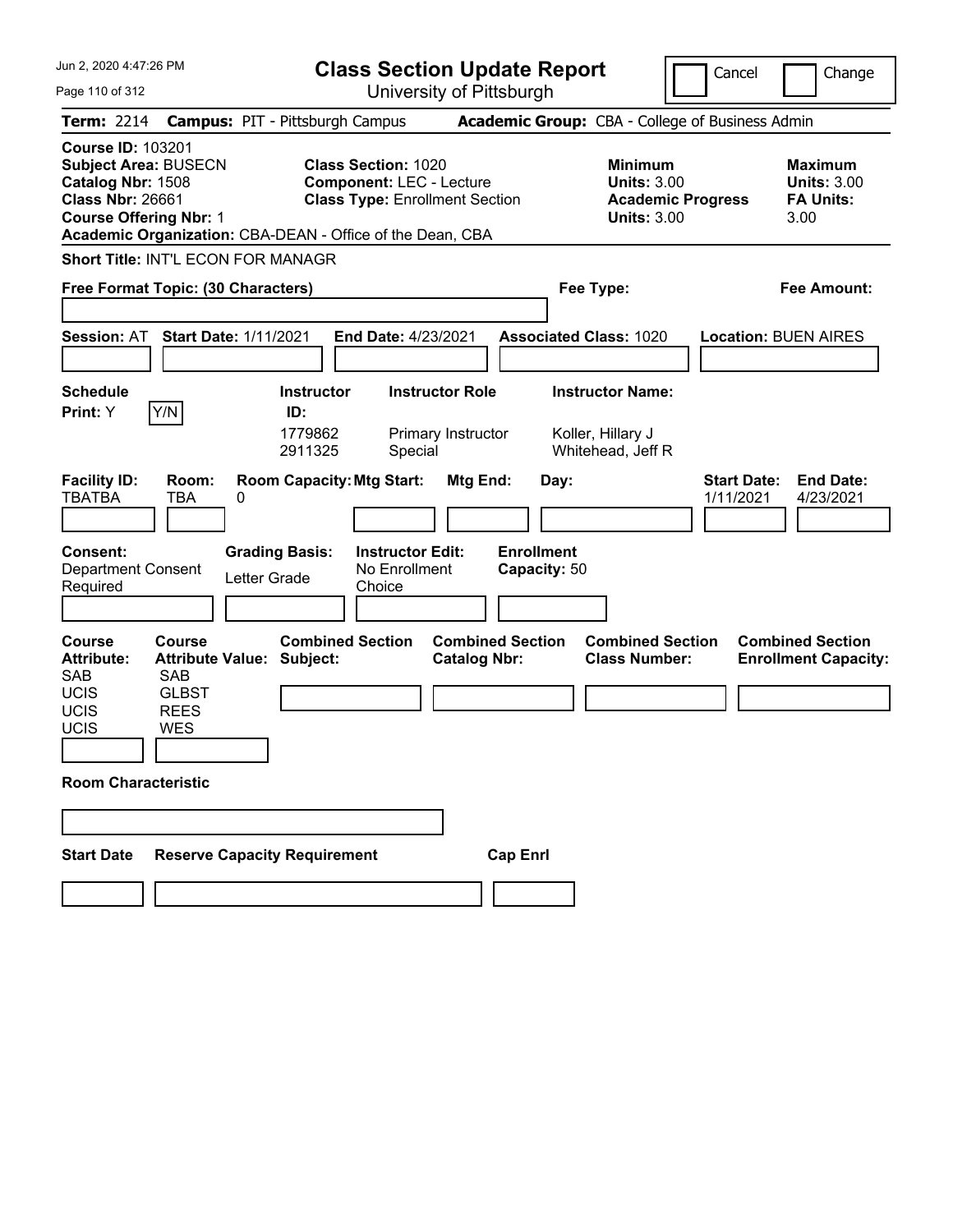| Jun 2, 2020 4:47:26 PM                                                                                                                                                                    |                                                                                         | <b>Class Section Update Report</b>                                                                     |                                                                   | Cancel                          | Change                                                           |
|-------------------------------------------------------------------------------------------------------------------------------------------------------------------------------------------|-----------------------------------------------------------------------------------------|--------------------------------------------------------------------------------------------------------|-------------------------------------------------------------------|---------------------------------|------------------------------------------------------------------|
| Page 111 of 312                                                                                                                                                                           |                                                                                         | University of Pittsburgh                                                                               |                                                                   |                                 |                                                                  |
| <b>Term: 2214</b>                                                                                                                                                                         | <b>Campus: PIT - Pittsburgh Campus</b>                                                  |                                                                                                        | Academic Group: CBA - College of Business Admin                   |                                 |                                                                  |
| <b>Course ID: 103201</b><br><b>Subject Area: BUSECN</b><br>Catalog Nbr: 1508<br><b>Class Nbr: 26663</b><br><b>Course Offering Nbr: 1</b>                                                  | Academic Organization: CBA-DEAN - Office of the Dean, CBA                               | <b>Class Section: 1030</b><br><b>Component: LEC - Lecture</b><br><b>Class Type: Enrollment Section</b> | <b>Minimum</b><br><b>Units: 3.00</b><br><b>Units: 3.00</b>        | <b>Academic Progress</b>        | <b>Maximum</b><br><b>Units: 3.00</b><br><b>FA Units:</b><br>3.00 |
|                                                                                                                                                                                           | <b>Short Title: INT'L ECON FOR MANAGR</b>                                               |                                                                                                        |                                                                   |                                 |                                                                  |
|                                                                                                                                                                                           | Free Format Topic: (30 Characters)                                                      |                                                                                                        | Fee Type:                                                         |                                 | <b>Fee Amount:</b>                                               |
| <b>Session: AT</b>                                                                                                                                                                        | <b>Start Date: 1/11/2021</b>                                                            | <b>End Date: 4/23/2021</b>                                                                             | <b>Associated Class: 1030</b>                                     |                                 | <b>Location: LONDN</b>                                           |
| <b>Schedule</b><br>Y/N<br>Print: Y                                                                                                                                                        | <b>Instructor</b><br>ID:<br>1779862<br>2911325                                          | <b>Instructor Role</b><br>Primary Instructor<br>Special                                                | <b>Instructor Name:</b><br>Koller, Hillary J<br>Whitehead, Jeff R |                                 |                                                                  |
| <b>Facility ID:</b><br><b>TBATBA</b><br>TBA<br><b>Consent:</b><br><b>Department Consent</b><br>Required                                                                                   | <b>Room Capacity: Mtg Start:</b><br>Room:<br>0<br><b>Grading Basis:</b><br>Letter Grade | Mtg End:<br><b>Instructor Edit:</b><br>No Enrollment<br>Choice                                         | Day:<br><b>Enrollment</b><br>Capacity: 50                         | <b>Start Date:</b><br>1/11/2021 | <b>End Date:</b><br>4/23/2021                                    |
| <b>Course</b><br><b>Course</b><br><b>Attribute:</b><br><b>SAB</b><br><b>SAB</b><br><b>UCIS</b><br><b>GLBST</b><br>UCIS<br><b>REES</b><br>UCIS<br><b>WES</b><br><b>Room Characteristic</b> | <b>Combined Section</b><br><b>Attribute Value: Subject:</b>                             | <b>Catalog Nbr:</b>                                                                                    | <b>Combined Section</b><br><b>Class Number:</b>                   | <b>Combined Section</b>         | <b>Combined Section</b><br><b>Enrollment Capacity:</b>           |
| <b>Start Date</b>                                                                                                                                                                         | <b>Reserve Capacity Requirement</b>                                                     |                                                                                                        | <b>Cap Enrl</b>                                                   |                                 |                                                                  |
|                                                                                                                                                                                           |                                                                                         |                                                                                                        |                                                                   |                                 |                                                                  |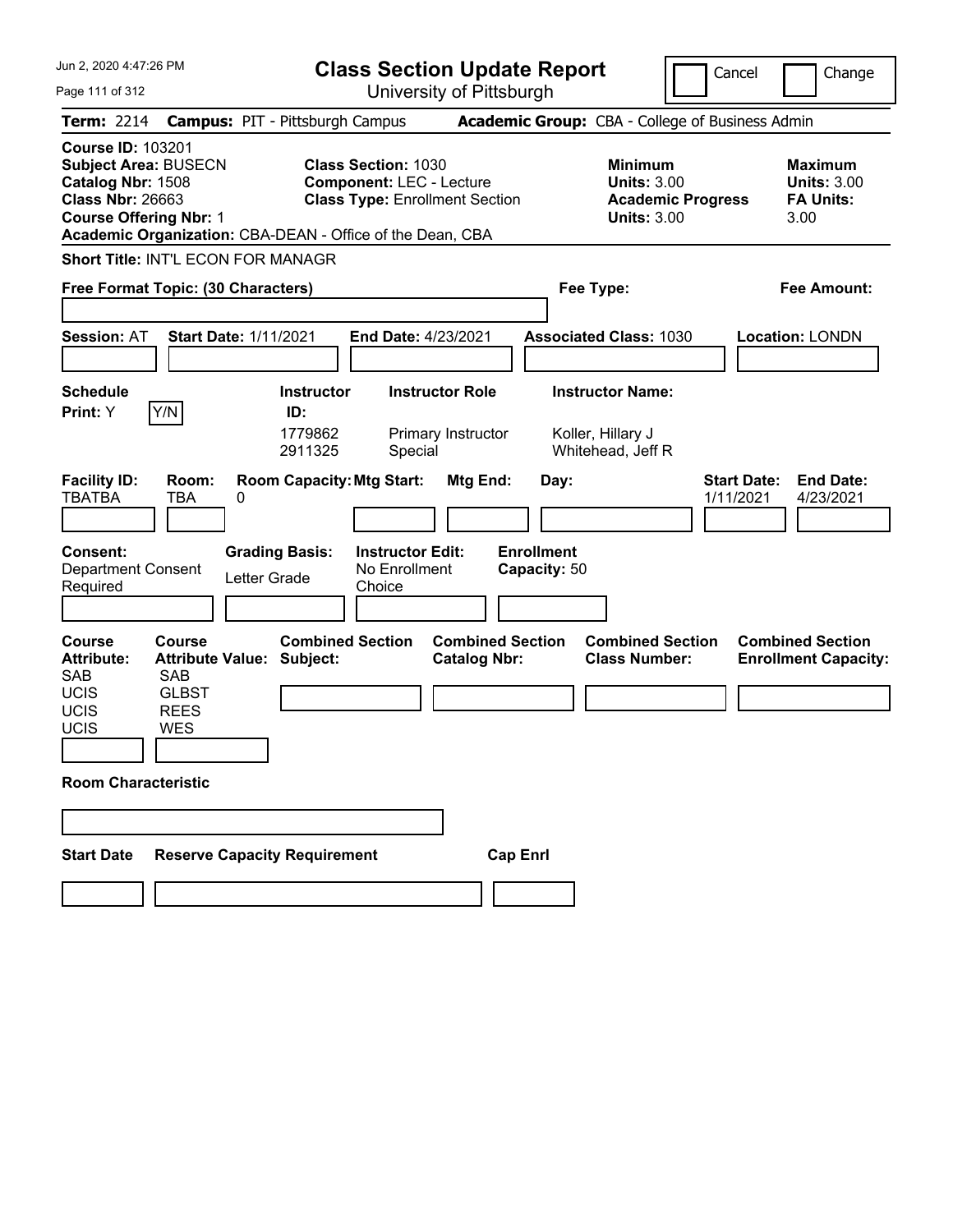| Jun 2, 2020 4:47:26 PM                                                                                                                                                                                                                                                      |          |                                                                                                                                                                                                       |              |                                                                                                                 | <b>Class Section Update Report</b>                                                                     |                                                                                |                 |                                                   |                                                            |                          | Cancel                                |      | Change                                                                                  |
|-----------------------------------------------------------------------------------------------------------------------------------------------------------------------------------------------------------------------------------------------------------------------------|----------|-------------------------------------------------------------------------------------------------------------------------------------------------------------------------------------------------------|--------------|-----------------------------------------------------------------------------------------------------------------|--------------------------------------------------------------------------------------------------------|--------------------------------------------------------------------------------|-----------------|---------------------------------------------------|------------------------------------------------------------|--------------------------|---------------------------------------|------|-----------------------------------------------------------------------------------------|
| Page 112 of 312                                                                                                                                                                                                                                                             |          |                                                                                                                                                                                                       |              |                                                                                                                 |                                                                                                        | University of Pittsburgh                                                       |                 |                                                   |                                                            |                          |                                       |      |                                                                                         |
| <b>Term: 2214</b>                                                                                                                                                                                                                                                           |          |                                                                                                                                                                                                       |              | <b>Campus: PIT - Pittsburgh Campus</b>                                                                          |                                                                                                        |                                                                                |                 |                                                   | Academic Group: CBA - College of Business Admin            |                          |                                       |      |                                                                                         |
| <b>Course ID: 103201</b><br><b>Subject Area: BUSECN</b><br>Catalog Nbr: 1508<br><b>Class Nbr: 12046</b><br><b>Course Offering Nbr: 1</b>                                                                                                                                    |          |                                                                                                                                                                                                       |              | Academic Organization: CBA-DEAN - Office of the Dean, CBA                                                       | <b>Class Section: 1040</b><br><b>Component: LEC - Lecture</b><br><b>Class Type: Enrollment Section</b> |                                                                                |                 |                                                   | <b>Minimum</b><br><b>Units: 3.00</b><br><b>Units: 3.00</b> | <b>Academic Progress</b> |                                       | 3.00 | <b>Maximum</b><br><b>Units: 3.00</b><br><b>FA Units:</b>                                |
|                                                                                                                                                                                                                                                                             |          | <b>Short Title: INT'L ECON FOR MANAGR</b>                                                                                                                                                             |              |                                                                                                                 |                                                                                                        |                                                                                |                 |                                                   |                                                            |                          |                                       |      |                                                                                         |
|                                                                                                                                                                                                                                                                             |          | Free Format Topic: (30 Characters)                                                                                                                                                                    |              |                                                                                                                 |                                                                                                        |                                                                                |                 |                                                   | Fee Type:                                                  |                          |                                       |      | <b>Fee Amount:</b>                                                                      |
|                                                                                                                                                                                                                                                                             |          |                                                                                                                                                                                                       |              |                                                                                                                 |                                                                                                        |                                                                                |                 |                                                   |                                                            |                          |                                       |      |                                                                                         |
| <b>Session: AT</b>                                                                                                                                                                                                                                                          |          | <b>Start Date: 1/11/2021</b>                                                                                                                                                                          |              |                                                                                                                 | End Date: 4/23/2021                                                                                    |                                                                                |                 |                                                   | <b>Associated Class: 1040</b>                              |                          |                                       |      | <b>Location: PGH</b>                                                                    |
|                                                                                                                                                                                                                                                                             |          |                                                                                                                                                                                                       |              |                                                                                                                 |                                                                                                        |                                                                                |                 |                                                   |                                                            |                          |                                       |      |                                                                                         |
| <b>Schedule</b>                                                                                                                                                                                                                                                             |          |                                                                                                                                                                                                       |              | <b>Instructor</b>                                                                                               |                                                                                                        | <b>Instructor Role</b>                                                         |                 |                                                   | <b>Instructor Name:</b>                                    |                          |                                       |      |                                                                                         |
| Print: Y                                                                                                                                                                                                                                                                    | Y/N      |                                                                                                                                                                                                       |              | ID:<br>2900875                                                                                                  |                                                                                                        | Primary Instructor                                                             |                 |                                                   | Olson, Josephine E                                         |                          |                                       |      |                                                                                         |
| <b>Facility ID:</b><br><b>NEEDSAROOM</b><br>Consent:<br>No Special Consent<br>Required<br><b>Course</b><br><b>Attribute:</b><br><b>FNL</b><br><b>UCIS</b><br><b>UCIS</b><br><b>UCIS</b><br><b>UCIS</b><br>UCIS<br>UCIS<br><b>UCIS</b><br>UCIS<br><b>Room Characteristic</b> | EU<br>TS | Room:<br>Course<br><b>Attribute Value:</b><br><b>HOURLY</b><br><b>ASP</b><br>ECC<br><b>GLBST</b><br>LAS<br><b>REES</b><br><b>WES</b><br>Media - Data Projector/Monitor<br>PeopleSoft - Scheduled (PS) | Letter Grade | <b>Room Capacity: Mtg Start:</b><br><b>Grading Basis:</b><br><b>Combined Section</b><br>Subject:<br><b>BECN</b> | $9:30$ AM<br><b>Instructor Edit:</b><br>No Enrollment<br>Choice                                        | Mtg End:<br>10:45 AM<br><b>Combined Section</b><br><b>Catalog Nbr:</b><br>2019 |                 | Day:<br>MoWe<br><b>Enrollment</b><br>Capacity: 40 | <b>Combined Section</b><br><b>Class Number:</b><br>18261   |                          | <b>Start Date:</b><br>1/11/2021<br>10 |      | <b>End Date:</b><br>4/23/2021<br><b>Combined Section</b><br><b>Enrollment Capacity:</b> |
| <b>Start Date</b><br>10/1/2020                                                                                                                                                                                                                                              |          | CBA CERT 1 (CPIB-CR1)                                                                                                                                                                                 |              | <b>Reserve Capacity Requirement</b>                                                                             |                                                                                                        |                                                                                | <b>Cap Enrl</b> | 10                                                |                                                            |                          |                                       |      |                                                                                         |
|                                                                                                                                                                                                                                                                             |          |                                                                                                                                                                                                       |              |                                                                                                                 |                                                                                                        |                                                                                |                 |                                                   |                                                            |                          |                                       |      |                                                                                         |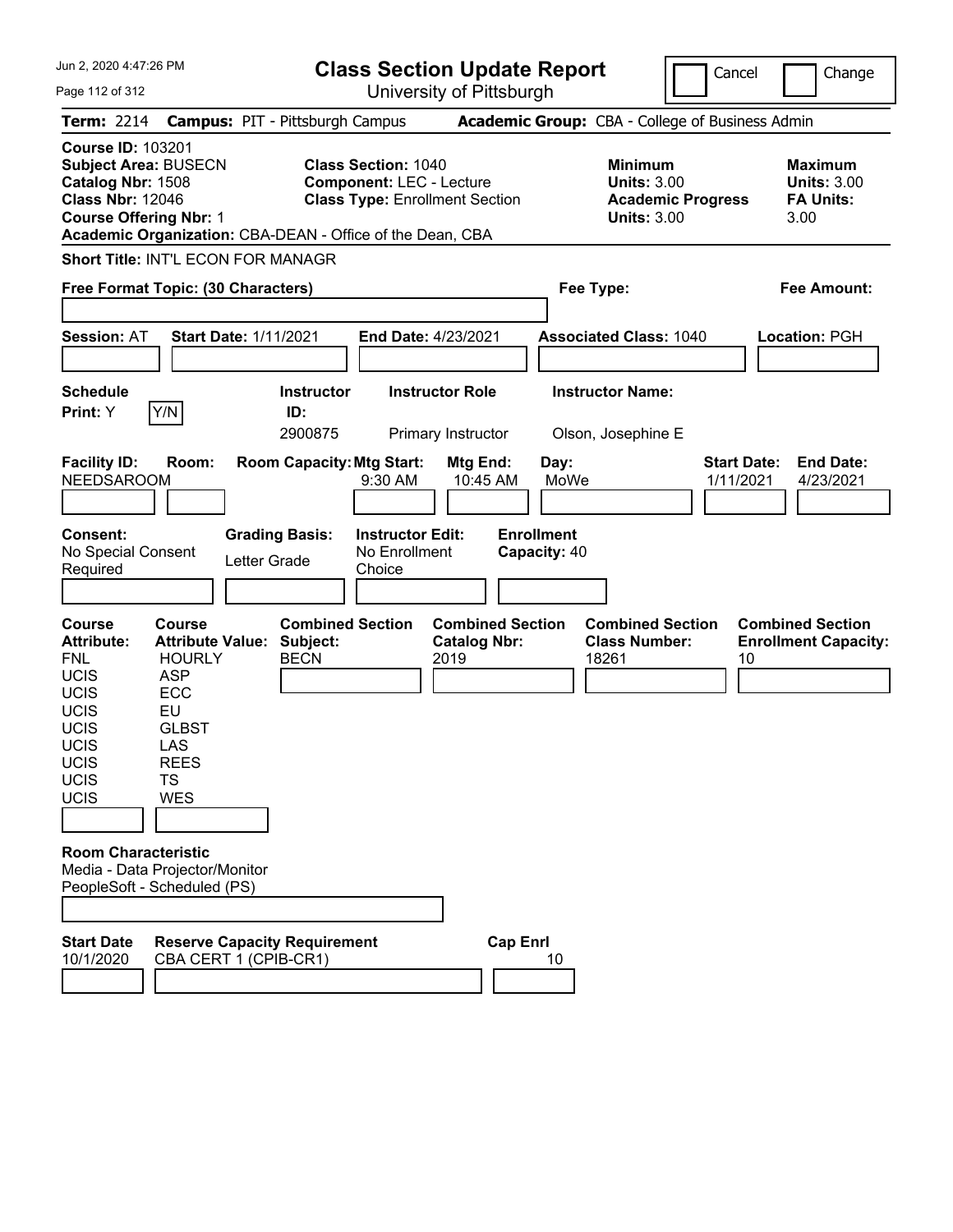| Jun 2, 2020 4:47:26 PM                                                                                                                                      |                                                                                                                                                                     | <b>Class Section Update Report</b>             |                                                                                        | Cancel<br>Change                                                 |
|-------------------------------------------------------------------------------------------------------------------------------------------------------------|---------------------------------------------------------------------------------------------------------------------------------------------------------------------|------------------------------------------------|----------------------------------------------------------------------------------------|------------------------------------------------------------------|
| Page 113 of 312                                                                                                                                             |                                                                                                                                                                     | University of Pittsburgh                       |                                                                                        |                                                                  |
| <b>Term: 2214</b>                                                                                                                                           | <b>Campus: PIT - Pittsburgh Campus</b>                                                                                                                              |                                                | Academic Group: CBA - College of Business Admin                                        |                                                                  |
| <b>Course ID: 103201</b><br><b>Subject Area: BUSECN</b><br>Catalog Nbr: 1508<br><b>Class Nbr: 26664</b><br><b>Course Offering Nbr: 1</b>                    | <b>Class Section: 1050</b><br><b>Component: LEC - Lecture</b><br><b>Class Type: Enrollment Section</b><br>Academic Organization: CBA-DEAN - Office of the Dean, CBA |                                                | <b>Minimum</b><br><b>Units: 3.00</b><br><b>Academic Progress</b><br><b>Units: 3.00</b> | <b>Maximum</b><br><b>Units: 3.00</b><br><b>FA Units:</b><br>3.00 |
| <b>Short Title: INT'L ECON FOR MANAGR</b>                                                                                                                   |                                                                                                                                                                     |                                                |                                                                                        |                                                                  |
| Free Format Topic: (30 Characters)                                                                                                                          |                                                                                                                                                                     |                                                | Fee Type:                                                                              | <b>Fee Amount:</b>                                               |
| <b>Session: AT</b>                                                                                                                                          | <b>Start Date: 1/11/2021</b><br><b>End Date: 4/23/2021</b>                                                                                                          |                                                | <b>Associated Class: 1050</b>                                                          | <b>Location: FLORNC</b>                                          |
| <b>Schedule</b>                                                                                                                                             | <b>Instructor</b>                                                                                                                                                   | <b>Instructor Role</b>                         | <b>Instructor Name:</b>                                                                |                                                                  |
| Y/N<br>Print: Y<br><b>Facility ID:</b><br>Room:                                                                                                             | ID:<br>1779862<br>2911325<br>Special<br><b>Room Capacity: Mtg Start:</b>                                                                                            | Primary Instructor<br>Mtg End:<br>Day:         | Koller, Hillary J<br>Whitehead, Jeff R                                                 | <b>Start Date:</b><br><b>End Date:</b>                           |
| <b>TBATBA</b><br>TBA                                                                                                                                        | 0                                                                                                                                                                   |                                                |                                                                                        | 1/11/2021<br>4/23/2021                                           |
| <b>Consent:</b><br><b>Department Consent</b><br>Required                                                                                                    | <b>Grading Basis:</b><br><b>Instructor Edit:</b><br>No Enrollment<br>Letter Grade<br>Choice                                                                         | <b>Enrollment</b><br>Capacity: 50              |                                                                                        |                                                                  |
| <b>Course</b><br><b>Course</b><br><b>Attribute:</b><br><b>SAB</b><br><b>SAB</b><br><b>UCIS</b><br><b>GLBST</b><br>UCIS<br><b>REES</b><br>UCIS<br><b>WES</b> | <b>Combined Section</b><br><b>Attribute Value: Subject:</b>                                                                                                         | <b>Combined Section</b><br><b>Catalog Nbr:</b> | <b>Combined Section</b><br><b>Class Number:</b>                                        | <b>Combined Section</b><br><b>Enrollment Capacity:</b>           |
| <b>Room Characteristic</b>                                                                                                                                  |                                                                                                                                                                     |                                                |                                                                                        |                                                                  |
|                                                                                                                                                             |                                                                                                                                                                     |                                                |                                                                                        |                                                                  |
| <b>Start Date</b>                                                                                                                                           | <b>Reserve Capacity Requirement</b>                                                                                                                                 | <b>Cap Enrl</b>                                |                                                                                        |                                                                  |
|                                                                                                                                                             |                                                                                                                                                                     |                                                |                                                                                        |                                                                  |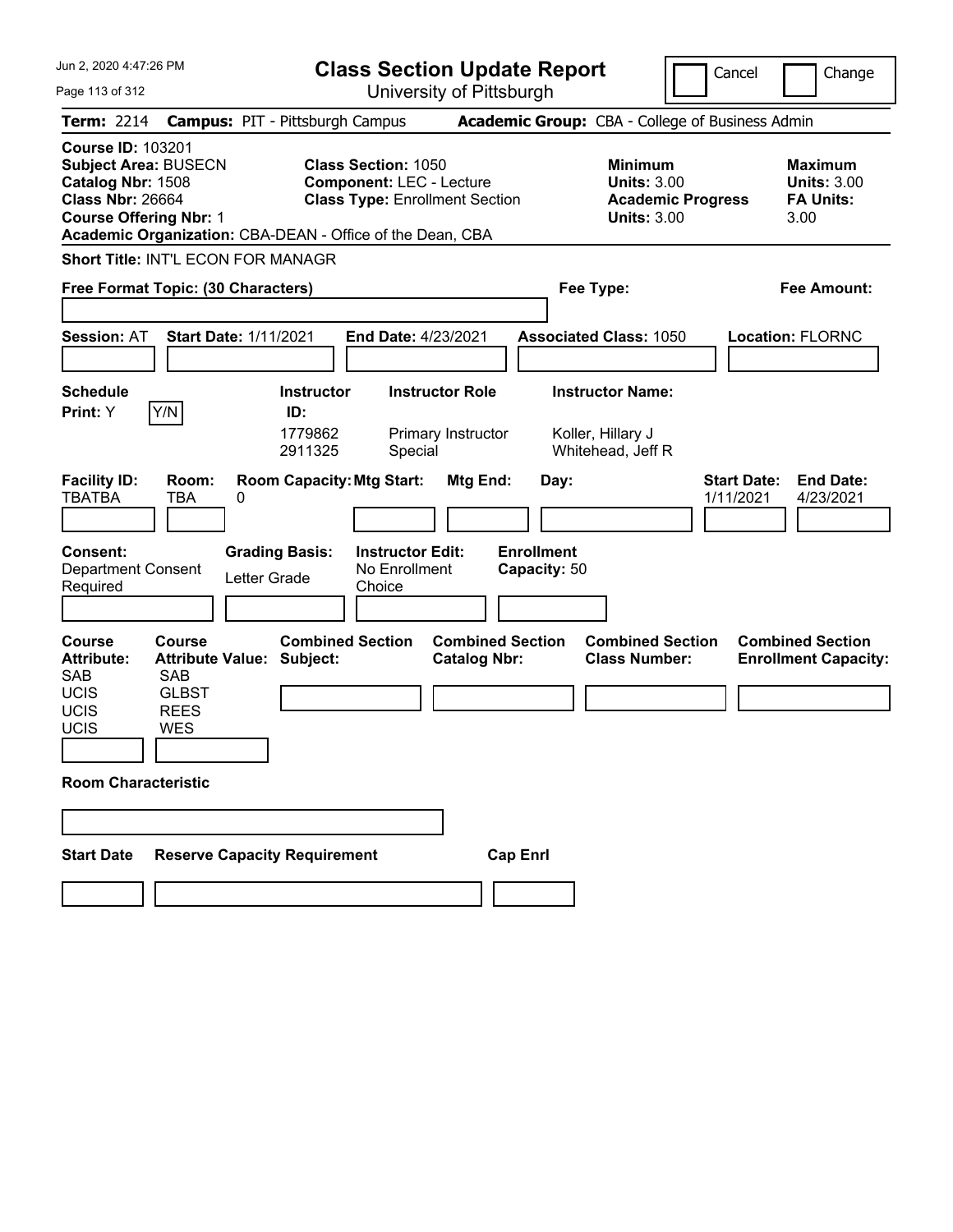| Jun 2, 2020 4:47:26 PM                                                                                                                   |                                                                   |                                                           | <b>Class Section Update Report</b>                                                                     |                                                |                                   |                                                                                        | Cancel                          | Change                                                           |
|------------------------------------------------------------------------------------------------------------------------------------------|-------------------------------------------------------------------|-----------------------------------------------------------|--------------------------------------------------------------------------------------------------------|------------------------------------------------|-----------------------------------|----------------------------------------------------------------------------------------|---------------------------------|------------------------------------------------------------------|
| Page 114 of 312                                                                                                                          |                                                                   |                                                           | University of Pittsburgh                                                                               |                                                |                                   |                                                                                        |                                 |                                                                  |
| <b>Term: 2214</b>                                                                                                                        |                                                                   | <b>Campus: PIT - Pittsburgh Campus</b>                    |                                                                                                        |                                                |                                   | Academic Group: CBA - College of Business Admin                                        |                                 |                                                                  |
| <b>Course ID: 103201</b><br><b>Subject Area: BUSECN</b><br>Catalog Nbr: 1508<br><b>Class Nbr: 26665</b><br><b>Course Offering Nbr: 1</b> |                                                                   | Academic Organization: CBA-DEAN - Office of the Dean, CBA | <b>Class Section: 1060</b><br><b>Component: LEC - Lecture</b><br><b>Class Type: Enrollment Section</b> |                                                |                                   | <b>Minimum</b><br><b>Units: 3.00</b><br><b>Academic Progress</b><br><b>Units: 3.00</b> |                                 | <b>Maximum</b><br><b>Units: 3.00</b><br><b>FA Units:</b><br>3.00 |
| <b>Short Title: INT'L ECON FOR MANAGR</b>                                                                                                |                                                                   |                                                           |                                                                                                        |                                                |                                   |                                                                                        |                                 |                                                                  |
| Free Format Topic: (30 Characters)                                                                                                       |                                                                   |                                                           |                                                                                                        |                                                |                                   | Fee Type:                                                                              |                                 | <b>Fee Amount:</b>                                               |
| <b>Session: AT</b>                                                                                                                       | <b>Start Date: 1/11/2021</b>                                      |                                                           | <b>End Date: 4/23/2021</b>                                                                             |                                                |                                   | <b>Associated Class: 1060</b>                                                          |                                 | <b>Location: SHNGHI</b>                                          |
| <b>Schedule</b>                                                                                                                          |                                                                   | <b>Instructor</b>                                         | <b>Instructor Role</b>                                                                                 |                                                |                                   | <b>Instructor Name:</b>                                                                |                                 |                                                                  |
| Print: Y                                                                                                                                 | Y/N                                                               | ID:                                                       |                                                                                                        |                                                |                                   |                                                                                        |                                 |                                                                  |
|                                                                                                                                          |                                                                   | 2911325                                                   | Special                                                                                                |                                                |                                   | Whitehead, Jeff R                                                                      |                                 |                                                                  |
| <b>Facility ID:</b><br><b>TBATBA</b>                                                                                                     | Room:<br>TBA<br>0                                                 | <b>Room Capacity: Mtg Start:</b>                          |                                                                                                        | Mtg End:                                       | Day:                              |                                                                                        | <b>Start Date:</b><br>1/11/2021 | <b>End Date:</b><br>4/23/2021                                    |
|                                                                                                                                          |                                                                   |                                                           |                                                                                                        |                                                |                                   |                                                                                        |                                 |                                                                  |
| <b>Consent:</b><br><b>Department Consent</b><br>Required                                                                                 |                                                                   | <b>Grading Basis:</b><br>Letter Grade                     | <b>Instructor Edit:</b><br>No Enrollment<br>Choice                                                     |                                                | <b>Enrollment</b><br>Capacity: 50 |                                                                                        |                                 |                                                                  |
| <b>Course</b><br><b>Attribute:</b><br><b>SAB</b><br><b>UCIS</b><br>UCIS<br>UCIS                                                          | Course<br><b>SAB</b><br><b>GLBST</b><br><b>REES</b><br><b>WES</b> | <b>Combined Section</b><br>Attribute Value: Subject:      |                                                                                                        | <b>Combined Section</b><br><b>Catalog Nbr:</b> |                                   | <b>Combined Section</b><br><b>Class Number:</b>                                        |                                 | <b>Combined Section</b><br><b>Enrollment Capacity:</b>           |
| <b>Room Characteristic</b>                                                                                                               |                                                                   |                                                           |                                                                                                        |                                                |                                   |                                                                                        |                                 |                                                                  |
|                                                                                                                                          |                                                                   |                                                           |                                                                                                        |                                                |                                   |                                                                                        |                                 |                                                                  |
|                                                                                                                                          |                                                                   |                                                           |                                                                                                        |                                                |                                   |                                                                                        |                                 |                                                                  |
| <b>Start Date</b>                                                                                                                        |                                                                   | <b>Reserve Capacity Requirement</b>                       |                                                                                                        | <b>Cap Enrl</b>                                |                                   |                                                                                        |                                 |                                                                  |
|                                                                                                                                          |                                                                   |                                                           |                                                                                                        |                                                |                                   |                                                                                        |                                 |                                                                  |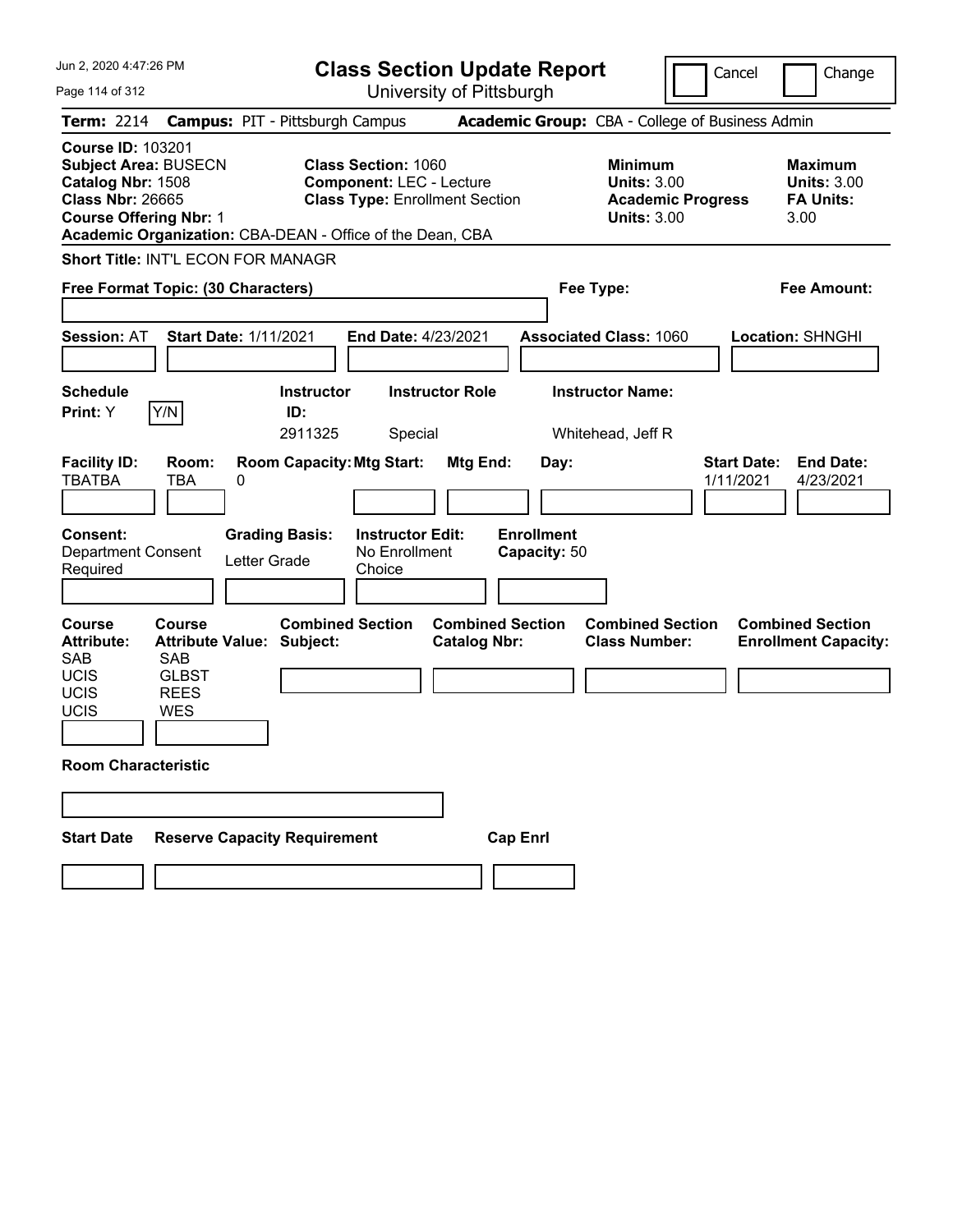| Jun 2, 2020 4:47:26 PM                                                                                                                   |                                                    |                                                           |                                                               | <b>Class Section Update Report</b>             |                                   |                                                            |                          | Cancel                          | Change                                                           |
|------------------------------------------------------------------------------------------------------------------------------------------|----------------------------------------------------|-----------------------------------------------------------|---------------------------------------------------------------|------------------------------------------------|-----------------------------------|------------------------------------------------------------|--------------------------|---------------------------------|------------------------------------------------------------------|
| Page 115 of 312                                                                                                                          |                                                    |                                                           |                                                               | University of Pittsburgh                       |                                   |                                                            |                          |                                 |                                                                  |
| <b>Term: 2214</b>                                                                                                                        |                                                    | <b>Campus: PIT - Pittsburgh Campus</b>                    |                                                               |                                                |                                   | Academic Group: CBA - College of Business Admin            |                          |                                 |                                                                  |
| <b>Course ID: 103202</b><br><b>Subject Area: BUSENV</b><br>Catalog Nbr: 0060<br><b>Class Nbr: 23515</b><br><b>Course Offering Nbr: 1</b> |                                                    | Academic Organization: CBA-DEAN - Office of the Dean, CBA | <b>Class Section: 1025</b><br><b>Component: LEC - Lecture</b> | <b>Class Type: Enrollment Section</b>          |                                   | <b>Minimum</b><br><b>Units: 3.00</b><br><b>Units: 3.00</b> | <b>Academic Progress</b> |                                 | <b>Maximum</b><br><b>Units: 3.00</b><br><b>FA Units:</b><br>3.00 |
|                                                                                                                                          |                                                    | Short Title: MGRL ETHICS & STAKEHOLDER MGT                |                                                               |                                                |                                   |                                                            |                          |                                 |                                                                  |
| Free Format Topic: (30 Characters)                                                                                                       |                                                    |                                                           |                                                               |                                                |                                   | Fee Type:                                                  |                          |                                 | <b>Fee Amount:</b>                                               |
| <b>Session: AT</b>                                                                                                                       |                                                    | <b>Start Date: 1/11/2021</b>                              |                                                               | <b>End Date: 4/23/2021</b>                     |                                   | <b>Associated Class: 1025</b>                              |                          |                                 | <b>Location: PGH</b>                                             |
| <b>Schedule</b><br>Print: Y                                                                                                              | Y/N                                                | <b>Instructor</b><br>ID:<br>2926505                       |                                                               | <b>Instructor Role</b><br>Primary Instructor   |                                   | <b>Instructor Name:</b><br>Klein, Paul M                   |                          |                                 |                                                                  |
| <b>Facility ID:</b><br><b>NEEDSAROOM</b>                                                                                                 | Room:                                              | <b>Room Capacity: Mtg Start:</b>                          | 9:30 AM                                                       | Mtg End:<br>10:45 AM                           | Day:<br>TuTh                      |                                                            |                          | <b>Start Date:</b><br>1/11/2021 | <b>End Date:</b><br>4/23/2021                                    |
| <b>Consent:</b><br>No Special Consent<br>Required                                                                                        |                                                    | <b>Grading Basis:</b><br>Letter Grade                     | <b>Instructor Edit:</b><br>No Enrollment<br>Choice            |                                                | <b>Enrollment</b><br>Capacity: 40 |                                                            |                          |                                 |                                                                  |
| <b>Course</b><br><b>Attribute:</b><br><b>FNL</b>                                                                                         | Course<br><b>Attribute Value:</b><br><b>DEPART</b> | <b>Combined Section</b><br>Subject:                       |                                                               | <b>Combined Section</b><br><b>Catalog Nbr:</b> |                                   | <b>Combined Section</b><br><b>Class Number:</b>            |                          |                                 | <b>Combined Section</b><br><b>Enrollment Capacity:</b>           |
| <b>SCGE</b><br>UCIS                                                                                                                      | PMATHC E/P<br><b>UGH</b>                           |                                                           |                                                               |                                                |                                   |                                                            |                          |                                 |                                                                  |
| <b>Room Characteristic</b><br>Media - Data Projector/Monitor<br>PeopleSoft - Scheduled (PS)                                              |                                                    |                                                           |                                                               |                                                |                                   |                                                            |                          |                                 |                                                                  |
|                                                                                                                                          |                                                    |                                                           |                                                               |                                                |                                   |                                                            |                          |                                 |                                                                  |
| <b>Start Date</b>                                                                                                                        |                                                    | <b>Reserve Capacity Requirement</b>                       |                                                               |                                                | <b>Cap Enrl</b>                   |                                                            |                          |                                 |                                                                  |
|                                                                                                                                          |                                                    |                                                           |                                                               |                                                |                                   |                                                            |                          |                                 |                                                                  |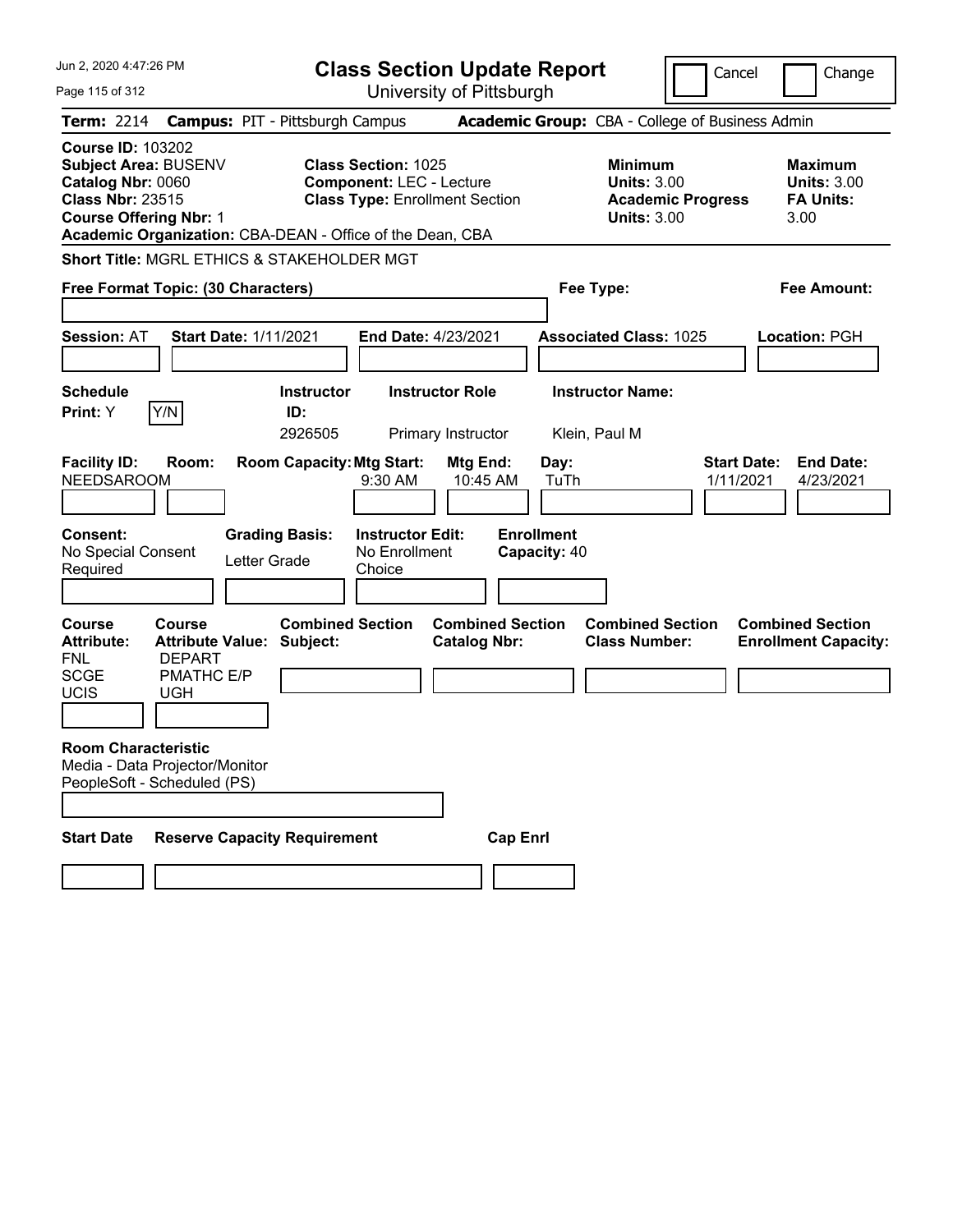| Jun 2, 2020 4:47:26 PM                                                                                                                                                                                |                                        |                                                               | <b>Class Section Update Report</b>             |                                                 |                                                                                        | Cancel                          | Change                                                           |
|-------------------------------------------------------------------------------------------------------------------------------------------------------------------------------------------------------|----------------------------------------|---------------------------------------------------------------|------------------------------------------------|-------------------------------------------------|----------------------------------------------------------------------------------------|---------------------------------|------------------------------------------------------------------|
| Page 116 of 312                                                                                                                                                                                       |                                        |                                                               | University of Pittsburgh                       |                                                 |                                                                                        |                                 |                                                                  |
| <b>Term: 2214</b>                                                                                                                                                                                     | <b>Campus: PIT - Pittsburgh Campus</b> |                                                               |                                                | Academic Group: CBA - College of Business Admin |                                                                                        |                                 |                                                                  |
| <b>Course ID: 103202</b><br><b>Subject Area: BUSENV</b><br>Catalog Nbr: 0060<br><b>Class Nbr: 11986</b><br><b>Course Offering Nbr: 1</b><br>Academic Organization: CBA-DEAN - Office of the Dean, CBA |                                        | <b>Class Section: 1120</b><br><b>Component: LEC - Lecture</b> | <b>Class Type: Enrollment Section</b>          |                                                 | <b>Minimum</b><br><b>Units: 3.00</b><br><b>Academic Progress</b><br><b>Units: 3.00</b> |                                 | <b>Maximum</b><br><b>Units: 3.00</b><br><b>FA Units:</b><br>3.00 |
| Short Title: MGRL ETHICS & STAKEHOLDER MGT                                                                                                                                                            |                                        |                                                               |                                                |                                                 |                                                                                        |                                 |                                                                  |
| Free Format Topic: (30 Characters)                                                                                                                                                                    |                                        |                                                               |                                                | Fee Type:                                       |                                                                                        |                                 | <b>Fee Amount:</b>                                               |
| <b>Session: AT</b>                                                                                                                                                                                    | <b>Start Date: 1/11/2021</b>           |                                                               | <b>End Date: 4/23/2021</b>                     |                                                 | <b>Associated Class: 1120</b>                                                          |                                 | <b>Location: PGH</b>                                             |
| <b>Schedule</b><br>Y/N<br>Print: Y                                                                                                                                                                    | <b>Instructor</b><br>ID:<br>2926505    |                                                               | <b>Instructor Role</b><br>Primary Instructor   | <b>Instructor Name:</b><br>Klein, Paul M        |                                                                                        |                                 |                                                                  |
| <b>Facility ID:</b><br>Room:<br><b>NEEDSAROOM</b>                                                                                                                                                     | <b>Room Capacity: Mtg Start:</b>       | 8:00 AM                                                       | Mtg End:<br>9:15 AM                            | Day:<br>TuTh                                    |                                                                                        | <b>Start Date:</b><br>1/11/2021 | <b>End Date:</b><br>4/23/2021                                    |
| <b>Consent:</b><br>No Special Consent<br>Required                                                                                                                                                     | <b>Grading Basis:</b><br>Letter Grade  | <b>Instructor Edit:</b><br>No Enrollment<br>Choice            |                                                | <b>Enrollment</b><br>Capacity: 40               |                                                                                        |                                 |                                                                  |
| <b>Course</b><br>Course<br><b>Attribute:</b><br><b>Attribute Value:</b><br><b>DEPART</b><br><b>FNL</b>                                                                                                | <b>Combined Section</b><br>Subject:    |                                                               | <b>Combined Section</b><br><b>Catalog Nbr:</b> |                                                 | <b>Combined Section</b><br><b>Class Number:</b>                                        |                                 | <b>Combined Section</b><br><b>Enrollment Capacity:</b>           |
| <b>SCGE</b><br>PMATHC E/P<br>UCIS<br><b>UGH</b>                                                                                                                                                       |                                        |                                                               |                                                |                                                 |                                                                                        |                                 |                                                                  |
| <b>Room Characteristic</b><br>Media - Data Projector/Monitor<br>PeopleSoft - Scheduled (PS)                                                                                                           |                                        |                                                               |                                                |                                                 |                                                                                        |                                 |                                                                  |
|                                                                                                                                                                                                       |                                        |                                                               |                                                |                                                 |                                                                                        |                                 |                                                                  |
| <b>Start Date</b>                                                                                                                                                                                     | <b>Reserve Capacity Requirement</b>    |                                                               | <b>Cap Enrl</b>                                |                                                 |                                                                                        |                                 |                                                                  |
|                                                                                                                                                                                                       |                                        |                                                               |                                                |                                                 |                                                                                        |                                 |                                                                  |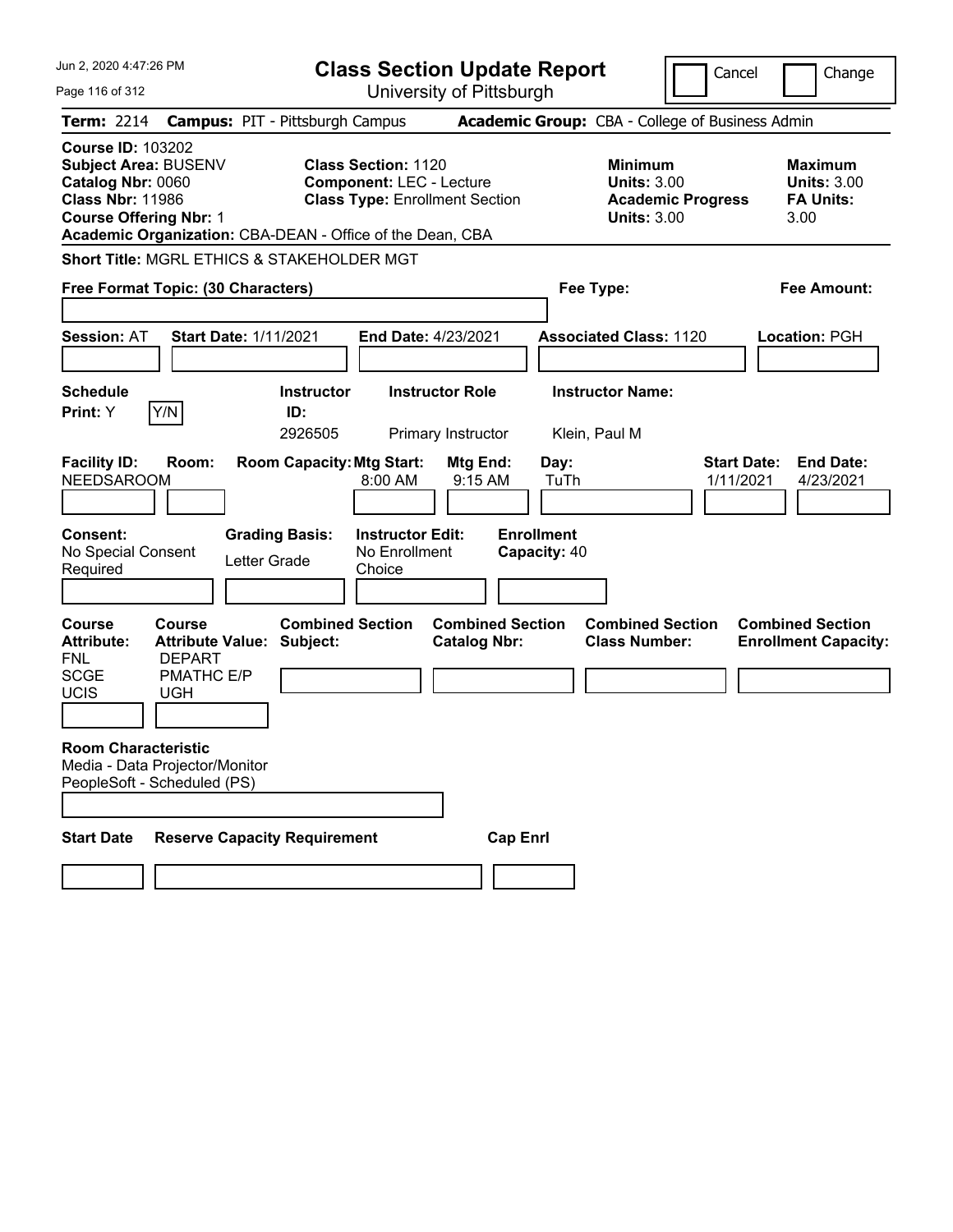| Jun 2, 2020 4:47:26 PM                                                                                                                   |                                                    |                                                           |                                                                                                        |                                              | <b>Class Section Update Report</b> |                                                            |                          | Cancel<br>Change                                                 |
|------------------------------------------------------------------------------------------------------------------------------------------|----------------------------------------------------|-----------------------------------------------------------|--------------------------------------------------------------------------------------------------------|----------------------------------------------|------------------------------------|------------------------------------------------------------|--------------------------|------------------------------------------------------------------|
| Page 117 of 312                                                                                                                          |                                                    |                                                           |                                                                                                        | University of Pittsburgh                     |                                    |                                                            |                          |                                                                  |
| <b>Term: 2214</b>                                                                                                                        |                                                    | <b>Campus: PIT - Pittsburgh Campus</b>                    |                                                                                                        |                                              |                                    | Academic Group: CBA - College of Business Admin            |                          |                                                                  |
| <b>Course ID: 103202</b><br><b>Subject Area: BUSENV</b><br>Catalog Nbr: 0060<br><b>Class Nbr: 12044</b><br><b>Course Offering Nbr: 1</b> |                                                    | Academic Organization: CBA-DEAN - Office of the Dean, CBA | <b>Class Section: 1150</b><br><b>Component: LEC - Lecture</b><br><b>Class Type: Enrollment Section</b> |                                              |                                    | <b>Minimum</b><br><b>Units: 3.00</b><br><b>Units: 3.00</b> | <b>Academic Progress</b> | <b>Maximum</b><br><b>Units: 3.00</b><br><b>FA Units:</b><br>3.00 |
|                                                                                                                                          |                                                    | Short Title: MGRL ETHICS & STAKEHOLDER MGT                |                                                                                                        |                                              |                                    |                                                            |                          |                                                                  |
| Free Format Topic: (30 Characters)                                                                                                       |                                                    |                                                           |                                                                                                        |                                              |                                    | Fee Type:                                                  |                          | <b>Fee Amount:</b>                                               |
| <b>Session: AT</b>                                                                                                                       |                                                    | <b>Start Date: 1/11/2021</b>                              | <b>End Date: 4/23/2021</b>                                                                             |                                              |                                    | <b>Associated Class: 1150</b>                              |                          | <b>Location: PGH</b>                                             |
| <b>Schedule</b><br>Print: Y                                                                                                              | Y/N                                                | <b>Instructor</b><br>ID:<br>2904729                       |                                                                                                        | <b>Instructor Role</b><br>Primary Instructor |                                    | <b>Instructor Name:</b><br>Jones, Raymond E                |                          |                                                                  |
| <b>Facility ID:</b><br><b>NEEDSAROOM</b>                                                                                                 | Room:                                              | <b>Room Capacity: Mtg Start:</b>                          | 12:30 PM                                                                                               | Mtg End:<br>1:45 PM                          | Day:<br>TuTh                       |                                                            |                          | <b>Start Date:</b><br><b>End Date:</b><br>1/11/2021<br>4/23/2021 |
| <b>Consent:</b><br>No Special Consent<br>Required                                                                                        |                                                    | <b>Grading Basis:</b><br>Letter Grade                     | <b>Instructor Edit:</b><br>No Enrollment<br>Choice                                                     |                                              | <b>Enrollment</b><br>Capacity: 50  |                                                            |                          |                                                                  |
| <b>Course</b><br><b>Attribute:</b><br><b>FNL</b>                                                                                         | Course<br><b>Attribute Value:</b><br><b>DEPART</b> | <b>Combined Section</b><br>Subject:                       |                                                                                                        | <b>Catalog Nbr:</b>                          | <b>Combined Section</b>            | <b>Combined Section</b><br><b>Class Number:</b>            |                          | <b>Combined Section</b><br><b>Enrollment Capacity:</b>           |
| <b>SCGE</b><br>UCIS                                                                                                                      | PMATHC E/P<br><b>UGH</b>                           |                                                           |                                                                                                        |                                              |                                    |                                                            |                          |                                                                  |
| <b>Room Characteristic</b><br>Media - Data Projector/Monitor<br>PeopleSoft - Scheduled (PS)                                              |                                                    |                                                           |                                                                                                        |                                              |                                    |                                                            |                          |                                                                  |
|                                                                                                                                          |                                                    |                                                           |                                                                                                        |                                              |                                    |                                                            |                          |                                                                  |
| <b>Start Date</b>                                                                                                                        |                                                    | <b>Reserve Capacity Requirement</b>                       |                                                                                                        |                                              | <b>Cap Enrl</b>                    |                                                            |                          |                                                                  |
|                                                                                                                                          |                                                    |                                                           |                                                                                                        |                                              |                                    |                                                            |                          |                                                                  |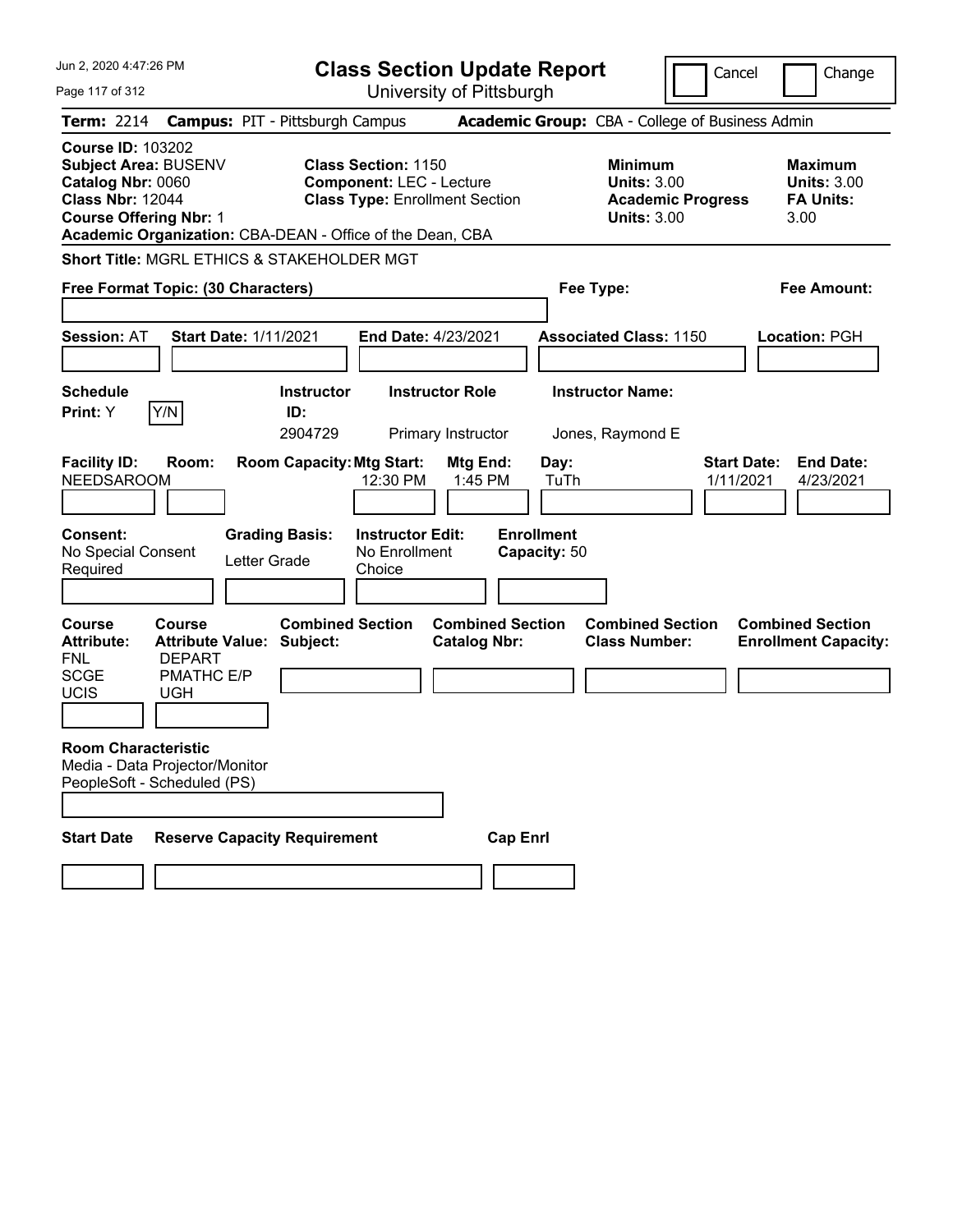| Jun 2, 2020 4:47:26 PM                                                                                                                   |                                                    |                                                           |                                                                                                        |                                              | <b>Class Section Update Report</b> |                                                            |                          | Cancel<br>Change                                                 |
|------------------------------------------------------------------------------------------------------------------------------------------|----------------------------------------------------|-----------------------------------------------------------|--------------------------------------------------------------------------------------------------------|----------------------------------------------|------------------------------------|------------------------------------------------------------|--------------------------|------------------------------------------------------------------|
| Page 118 of 312                                                                                                                          |                                                    |                                                           |                                                                                                        | University of Pittsburgh                     |                                    |                                                            |                          |                                                                  |
| <b>Term: 2214</b>                                                                                                                        |                                                    | <b>Campus: PIT - Pittsburgh Campus</b>                    |                                                                                                        |                                              |                                    | Academic Group: CBA - College of Business Admin            |                          |                                                                  |
| <b>Course ID: 103202</b><br><b>Subject Area: BUSENV</b><br>Catalog Nbr: 0060<br><b>Class Nbr: 12058</b><br><b>Course Offering Nbr: 1</b> |                                                    | Academic Organization: CBA-DEAN - Office of the Dean, CBA | <b>Class Section: 1160</b><br><b>Component: LEC - Lecture</b><br><b>Class Type: Enrollment Section</b> |                                              |                                    | <b>Minimum</b><br><b>Units: 3.00</b><br><b>Units: 3.00</b> | <b>Academic Progress</b> | <b>Maximum</b><br><b>Units: 3.00</b><br><b>FA Units:</b><br>3.00 |
|                                                                                                                                          |                                                    | Short Title: MGRL ETHICS & STAKEHOLDER MGT                |                                                                                                        |                                              |                                    |                                                            |                          |                                                                  |
| Free Format Topic: (30 Characters)                                                                                                       |                                                    |                                                           |                                                                                                        |                                              |                                    | Fee Type:                                                  |                          | <b>Fee Amount:</b>                                               |
| <b>Session: AT</b>                                                                                                                       |                                                    | <b>Start Date: 1/11/2021</b>                              |                                                                                                        | <b>End Date: 4/23/2021</b>                   |                                    | <b>Associated Class: 1160</b>                              |                          | <b>Location: PGH</b>                                             |
| <b>Schedule</b><br>Print: Y                                                                                                              | Y/N                                                | <b>Instructor</b><br>ID:<br>2904729                       |                                                                                                        | <b>Instructor Role</b><br>Primary Instructor |                                    | <b>Instructor Name:</b><br>Jones, Raymond E                |                          |                                                                  |
| <b>Facility ID:</b><br><b>NEEDSAROOM</b>                                                                                                 | Room:                                              | <b>Room Capacity: Mtg Start:</b>                          | 2:00 PM                                                                                                | Mtg End:<br>3:15 PM                          | Day:<br>TuTh                       |                                                            |                          | <b>Start Date:</b><br><b>End Date:</b><br>1/11/2021<br>4/23/2021 |
| <b>Consent:</b><br>No Special Consent<br>Required                                                                                        |                                                    | <b>Grading Basis:</b><br>Letter Grade                     | <b>Instructor Edit:</b><br>No Enrollment<br>Choice                                                     |                                              | <b>Enrollment</b><br>Capacity: 50  |                                                            |                          |                                                                  |
| <b>Course</b><br><b>Attribute:</b><br><b>FNL</b>                                                                                         | Course<br><b>Attribute Value:</b><br><b>DEPART</b> | <b>Combined Section</b><br>Subject:                       |                                                                                                        | <b>Catalog Nbr:</b>                          | <b>Combined Section</b>            | <b>Combined Section</b><br><b>Class Number:</b>            |                          | <b>Combined Section</b><br><b>Enrollment Capacity:</b>           |
| <b>SCGE</b><br>UCIS                                                                                                                      | PMATHC E/P<br><b>UGH</b>                           |                                                           |                                                                                                        |                                              |                                    |                                                            |                          |                                                                  |
| <b>Room Characteristic</b><br>Media - Data Projector/Monitor<br>PeopleSoft - Scheduled (PS)                                              |                                                    |                                                           |                                                                                                        |                                              |                                    |                                                            |                          |                                                                  |
|                                                                                                                                          |                                                    |                                                           |                                                                                                        |                                              |                                    |                                                            |                          |                                                                  |
| <b>Start Date</b>                                                                                                                        |                                                    | <b>Reserve Capacity Requirement</b>                       |                                                                                                        |                                              | <b>Cap Enrl</b>                    |                                                            |                          |                                                                  |
|                                                                                                                                          |                                                    |                                                           |                                                                                                        |                                              |                                    |                                                            |                          |                                                                  |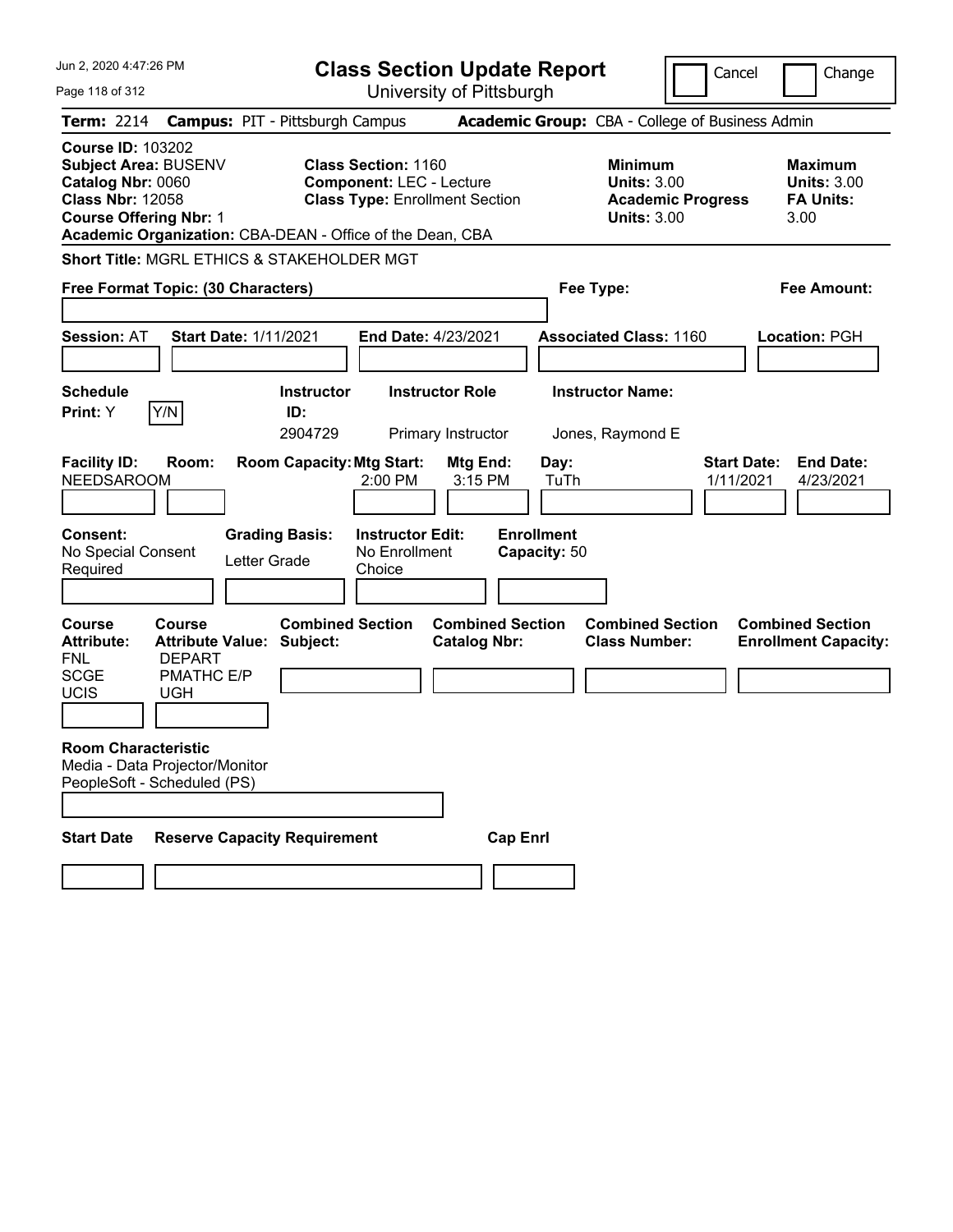| Jun 2, 2020 4:47:26 PM                                                                                                                                                                                |                                        |                                                               | <b>Class Section Update Report</b>             |                                   |                                                                                        | Cancel                          | Change                                                           |
|-------------------------------------------------------------------------------------------------------------------------------------------------------------------------------------------------------|----------------------------------------|---------------------------------------------------------------|------------------------------------------------|-----------------------------------|----------------------------------------------------------------------------------------|---------------------------------|------------------------------------------------------------------|
| Page 119 of 312                                                                                                                                                                                       |                                        |                                                               | University of Pittsburgh                       |                                   |                                                                                        |                                 |                                                                  |
| <b>Term: 2214</b>                                                                                                                                                                                     | <b>Campus: PIT - Pittsburgh Campus</b> |                                                               |                                                |                                   | Academic Group: CBA - College of Business Admin                                        |                                 |                                                                  |
| <b>Course ID: 103202</b><br><b>Subject Area: BUSENV</b><br>Catalog Nbr: 0060<br><b>Class Nbr: 21745</b><br><b>Course Offering Nbr: 1</b><br>Academic Organization: CBA-DEAN - Office of the Dean, CBA |                                        | <b>Class Section: 1170</b><br><b>Component: LEC - Lecture</b> | <b>Class Type: Enrollment Section</b>          |                                   | <b>Minimum</b><br><b>Units: 3.00</b><br><b>Academic Progress</b><br><b>Units: 3.00</b> |                                 | <b>Maximum</b><br><b>Units: 3.00</b><br><b>FA Units:</b><br>3.00 |
| Short Title: MGRL ETHICS & STAKEHOLDER MGT                                                                                                                                                            |                                        |                                                               |                                                |                                   |                                                                                        |                                 |                                                                  |
| Free Format Topic: (30 Characters)                                                                                                                                                                    |                                        |                                                               |                                                | Fee Type:                         |                                                                                        |                                 | <b>Fee Amount:</b>                                               |
| <b>Session: AT</b>                                                                                                                                                                                    | <b>Start Date: 1/11/2021</b>           | End Date: 4/23/2021                                           |                                                |                                   | <b>Associated Class: 1170</b>                                                          |                                 | <b>Location: PGH</b>                                             |
| <b>Schedule</b><br>Y/N<br>Print: Y                                                                                                                                                                    | <b>Instructor</b><br>ID:<br>2957334    |                                                               | <b>Instructor Role</b><br>Primary Instructor   |                                   | <b>Instructor Name:</b><br>Johnson, Ronald M                                           |                                 |                                                                  |
| <b>Facility ID:</b><br>Room:<br><b>NEEDSAROOM</b>                                                                                                                                                     | <b>Room Capacity: Mtg Start:</b>       | 3:30 PM                                                       | Mtg End:<br>4:45 PM                            | Day:<br>TuTh                      |                                                                                        | <b>Start Date:</b><br>1/11/2021 | <b>End Date:</b><br>4/23/2021                                    |
| <b>Consent:</b><br>No Special Consent<br>Required                                                                                                                                                     | <b>Grading Basis:</b><br>Letter Grade  | <b>Instructor Edit:</b><br>No Enrollment<br>Choice            |                                                | <b>Enrollment</b><br>Capacity: 50 |                                                                                        |                                 |                                                                  |
| <b>Course</b><br><b>Course</b><br><b>Attribute:</b><br><b>Attribute Value:</b><br><b>DEPART</b><br><b>FNL</b>                                                                                         | <b>Combined Section</b><br>Subject:    |                                                               | <b>Combined Section</b><br><b>Catalog Nbr:</b> |                                   | <b>Combined Section</b><br><b>Class Number:</b>                                        |                                 | <b>Combined Section</b><br><b>Enrollment Capacity:</b>           |
| <b>SCGE</b><br>PMATHC E/P<br><b>UCIS</b><br><b>UGH</b>                                                                                                                                                |                                        |                                                               |                                                |                                   |                                                                                        |                                 |                                                                  |
| <b>Room Characteristic</b><br>Media - Data Projector/Monitor<br>PeopleSoft - Scheduled (PS)                                                                                                           |                                        |                                                               |                                                |                                   |                                                                                        |                                 |                                                                  |
|                                                                                                                                                                                                       |                                        |                                                               |                                                |                                   |                                                                                        |                                 |                                                                  |
| <b>Start Date</b>                                                                                                                                                                                     | <b>Reserve Capacity Requirement</b>    |                                                               | <b>Cap Enrl</b>                                |                                   |                                                                                        |                                 |                                                                  |
|                                                                                                                                                                                                       |                                        |                                                               |                                                |                                   |                                                                                        |                                 |                                                                  |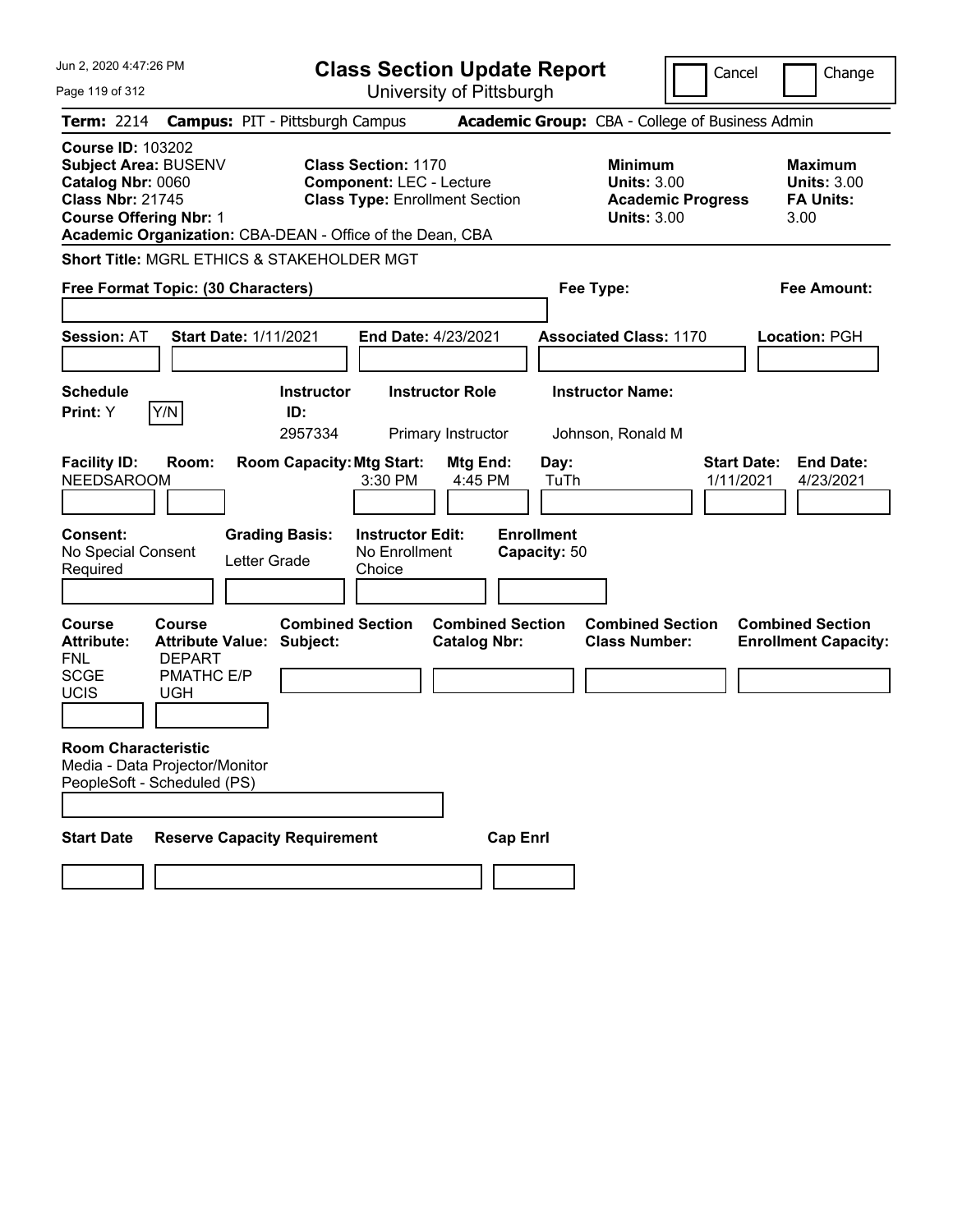| Jun 2, 2020 4:47:26 PM                                                                                                            |                                                                                              |                                                | <b>Class Section Update Report</b>                                                                                                                                  |                   |                                                                     |                                                                                        | Cancel<br>Change                                                 |
|-----------------------------------------------------------------------------------------------------------------------------------|----------------------------------------------------------------------------------------------|------------------------------------------------|---------------------------------------------------------------------------------------------------------------------------------------------------------------------|-------------------|---------------------------------------------------------------------|----------------------------------------------------------------------------------------|------------------------------------------------------------------|
| Page 120 of 312                                                                                                                   |                                                                                              |                                                | University of Pittsburgh                                                                                                                                            |                   |                                                                     |                                                                                        |                                                                  |
| <b>Term: 2214</b>                                                                                                                 | <b>Campus: PIT - Pittsburgh Campus</b>                                                       |                                                |                                                                                                                                                                     |                   |                                                                     | <b>Academic Group: CBA - College of Business Admin</b>                                 |                                                                  |
| <b>Course ID: 103202</b><br>Subject Area: BUSENV<br>Catalog Nbr: 0060<br><b>Class Nbr: 16649</b><br><b>Course Offering Nbr: 1</b> |                                                                                              |                                                | <b>Class Section: 1180</b><br><b>Component: LEC - Lecture</b><br><b>Class Type: Enrollment Section</b><br>Academic Organization: CBA-DEAN - Office of the Dean, CBA |                   |                                                                     | <b>Minimum</b><br><b>Units: 3.00</b><br><b>Academic Progress</b><br><b>Units: 3.00</b> | <b>Maximum</b><br><b>Units: 3.00</b><br><b>FA Units:</b><br>3.00 |
| <b>Short Title: MGRL ETHICS &amp; STAKEHOLDER MGT</b>                                                                             |                                                                                              |                                                |                                                                                                                                                                     |                   |                                                                     |                                                                                        |                                                                  |
| Free Format Topic: (30 Characters)                                                                                                |                                                                                              |                                                |                                                                                                                                                                     |                   | Fee Type:                                                           |                                                                                        | <b>Fee Amount:</b>                                               |
| <b>Session: AT</b>                                                                                                                | <b>Start Date: 1/11/2021</b>                                                                 |                                                | <b>End Date: 4/23/2021</b>                                                                                                                                          |                   | <b>Associated Class: 1180</b>                                       |                                                                                        | <b>Location: PGH</b>                                             |
| <b>Schedule</b><br>Y/N<br>Print: Y                                                                                                |                                                                                              | <b>Instructor</b><br>ID:<br>2903630<br>4145720 | <b>Instructor Role</b><br>Primary Instructor<br>Secondary Instructor                                                                                                |                   | <b>Instructor Name:</b><br>Kabala, Stanley J<br>Mukherjee, Devdutta |                                                                                        |                                                                  |
| <b>Facility ID:</b><br><b>NEEDSAROOM</b>                                                                                          | Room:                                                                                        | <b>Room Capacity: Mtg Start:</b>               | <b>Mtg End:</b><br>5:00 PM<br>6:15 PM                                                                                                                               |                   | Day:<br>TuTh                                                        |                                                                                        | <b>Start Date:</b><br><b>End Date:</b><br>1/11/2021<br>4/23/2021 |
| Consent:<br>No Special Consent<br>Required                                                                                        | <b>Grading Basis:</b><br>Letter Grade                                                        |                                                | <b>Instructor Edit:</b><br>No Enrollment<br>Choice                                                                                                                  | <b>Enrollment</b> | Capacity: 50                                                        |                                                                                        |                                                                  |
| <b>Course</b><br><b>Attribute:</b><br><b>FNL</b><br><b>SCGE</b><br>UCIS<br><b>Room Characteristic</b>                             | <b>Course</b><br><b>Attribute Value:</b><br><b>DEPART</b><br><b>PMATHC E/P</b><br><b>UGH</b> | <b>Combined Section</b><br>Subject:            | <b>Combined Section</b><br><b>Catalog Nbr:</b>                                                                                                                      |                   |                                                                     | <b>Combined Section</b><br><b>Class Number:</b>                                        | <b>Combined Section</b><br><b>Enrollment Capacity:</b>           |
| Media - Data Projector/Monitor<br>PeopleSoft - Scheduled (PS)                                                                     |                                                                                              |                                                |                                                                                                                                                                     |                   |                                                                     |                                                                                        |                                                                  |
| <b>Start Date</b>                                                                                                                 | <b>Reserve Capacity Requirement</b>                                                          |                                                |                                                                                                                                                                     | <b>Cap Enrl</b>   |                                                                     |                                                                                        |                                                                  |
|                                                                                                                                   |                                                                                              |                                                |                                                                                                                                                                     |                   |                                                                     |                                                                                        |                                                                  |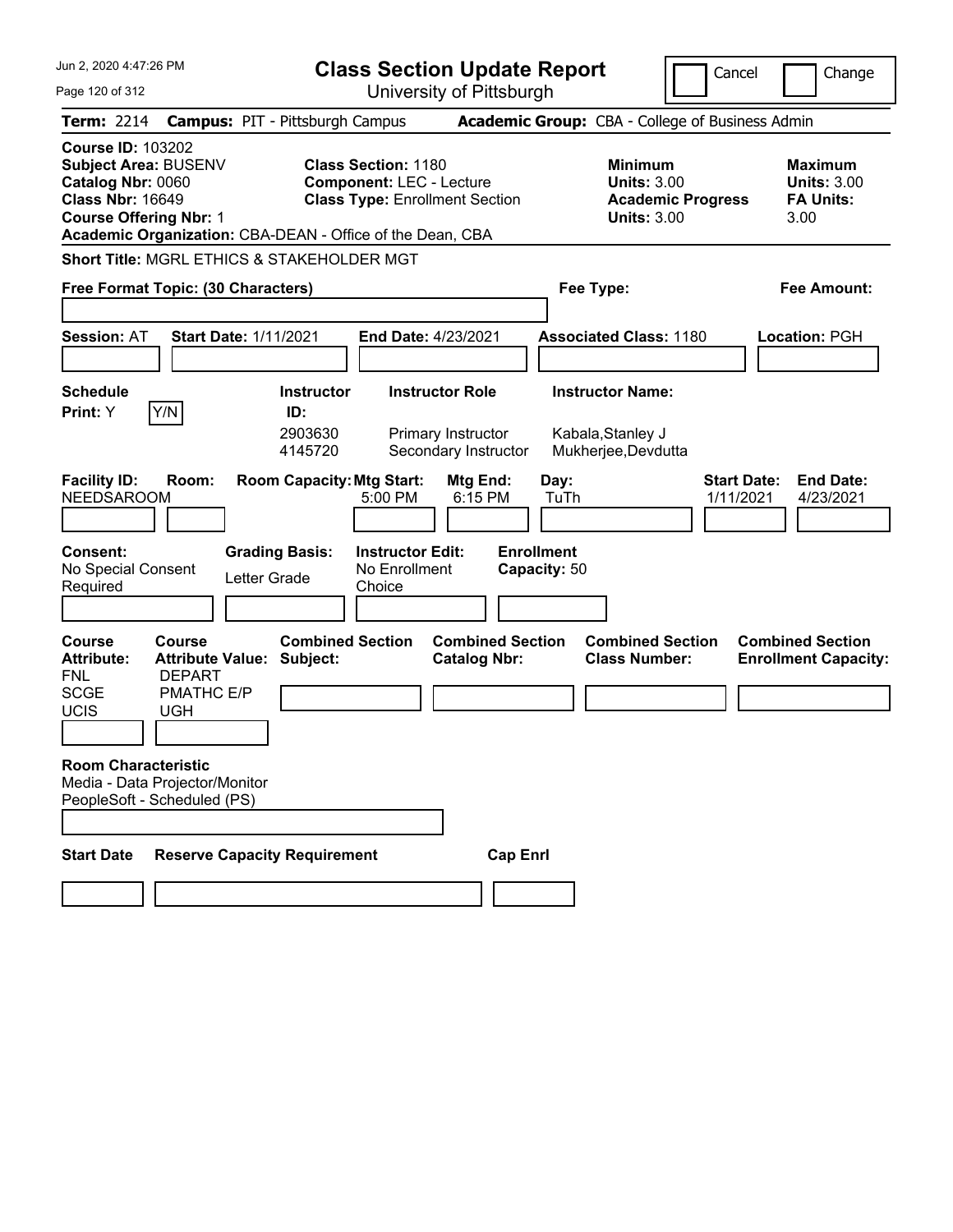| Jun 2, 2020 4:47:26 PM                                                                                                                                                                                |                                                               | <b>Class Section Update Report</b>                                                                     |                                   |                                                                                        | Cancel<br>Change                                                 |
|-------------------------------------------------------------------------------------------------------------------------------------------------------------------------------------------------------|---------------------------------------------------------------|--------------------------------------------------------------------------------------------------------|-----------------------------------|----------------------------------------------------------------------------------------|------------------------------------------------------------------|
| Page 121 of 312                                                                                                                                                                                       |                                                               | University of Pittsburgh                                                                               |                                   |                                                                                        |                                                                  |
| <b>Term: 2214</b>                                                                                                                                                                                     | <b>Campus: PIT - Pittsburgh Campus</b>                        |                                                                                                        |                                   | Academic Group: CBA - College of Business Admin                                        |                                                                  |
| <b>Course ID: 150309</b><br><b>Subject Area: BUSENV</b><br>Catalog Nbr: 1755<br><b>Class Nbr: 12064</b><br><b>Course Offering Nbr: 1</b><br>Academic Organization: CBA-DEAN - Office of the Dean, CBA |                                                               | <b>Class Section: 1070</b><br><b>Component: LEC - Lecture</b><br><b>Class Type: Enrollment Section</b> |                                   | <b>Minimum</b><br><b>Units: 3.00</b><br><b>Academic Progress</b><br><b>Units: 3.00</b> | <b>Maximum</b><br><b>Units: 3.00</b><br><b>FA Units:</b><br>3.00 |
| <b>Short Title: SERVICE LEARNING ORGANIZATIONS</b>                                                                                                                                                    |                                                               |                                                                                                        |                                   |                                                                                        |                                                                  |
| Free Format Topic: (30 Characters)                                                                                                                                                                    |                                                               |                                                                                                        | Fee Type:                         |                                                                                        | <b>Fee Amount:</b>                                               |
| <b>Session: AT</b>                                                                                                                                                                                    | <b>Start Date: 1/11/2021</b>                                  | End Date: 4/23/2021                                                                                    |                                   | <b>Associated Class: 1070</b>                                                          | <b>Location: PGH</b>                                             |
| <b>Schedule</b>                                                                                                                                                                                       | <b>Instructor</b>                                             | <b>Instructor Role</b>                                                                                 |                                   | <b>Instructor Name:</b>                                                                |                                                                  |
| Y/N<br>Print: Y<br><b>Facility ID:</b><br>Room:<br><b>NEEDSAROOM</b>                                                                                                                                  | ID:<br>2904729<br>2908763<br><b>Room Capacity: Mtg Start:</b> | Primary Instructor<br>Primary Instructor<br>Mtg End:<br>4:45 PM<br>3:30 PM                             | Day:<br>TuTh                      | Jones, Raymond E<br>Murrell, Audrey J                                                  | <b>Start Date:</b><br><b>End Date:</b><br>1/11/2021<br>4/23/2021 |
| <b>Consent:</b><br>No Special Consent<br>Required                                                                                                                                                     | <b>Grading Basis:</b><br>Letter Grade                         | <b>Instructor Edit:</b><br>No Enrollment<br>Choice                                                     | <b>Enrollment</b><br>Capacity: 37 |                                                                                        |                                                                  |
| <b>Course</b><br>Course<br><b>Attribute:</b><br><b>UCIS</b><br><b>GLBST</b>                                                                                                                           | <b>Combined Section</b><br><b>Attribute Value: Subject:</b>   | <b>Catalog Nbr:</b>                                                                                    | <b>Combined Section</b>           | <b>Combined Section</b><br><b>Class Number:</b>                                        | <b>Combined Section</b><br><b>Enrollment Capacity:</b>           |
| <b>Room Characteristic</b><br>Media - Data Projector/Monitor<br>PeopleSoft - Scheduled (PS)                                                                                                           |                                                               |                                                                                                        |                                   |                                                                                        |                                                                  |
| <b>Start Date</b>                                                                                                                                                                                     | <b>Reserve Capacity Requirement</b>                           |                                                                                                        | <b>Cap Enrl</b>                   |                                                                                        |                                                                  |
|                                                                                                                                                                                                       |                                                               |                                                                                                        |                                   |                                                                                        |                                                                  |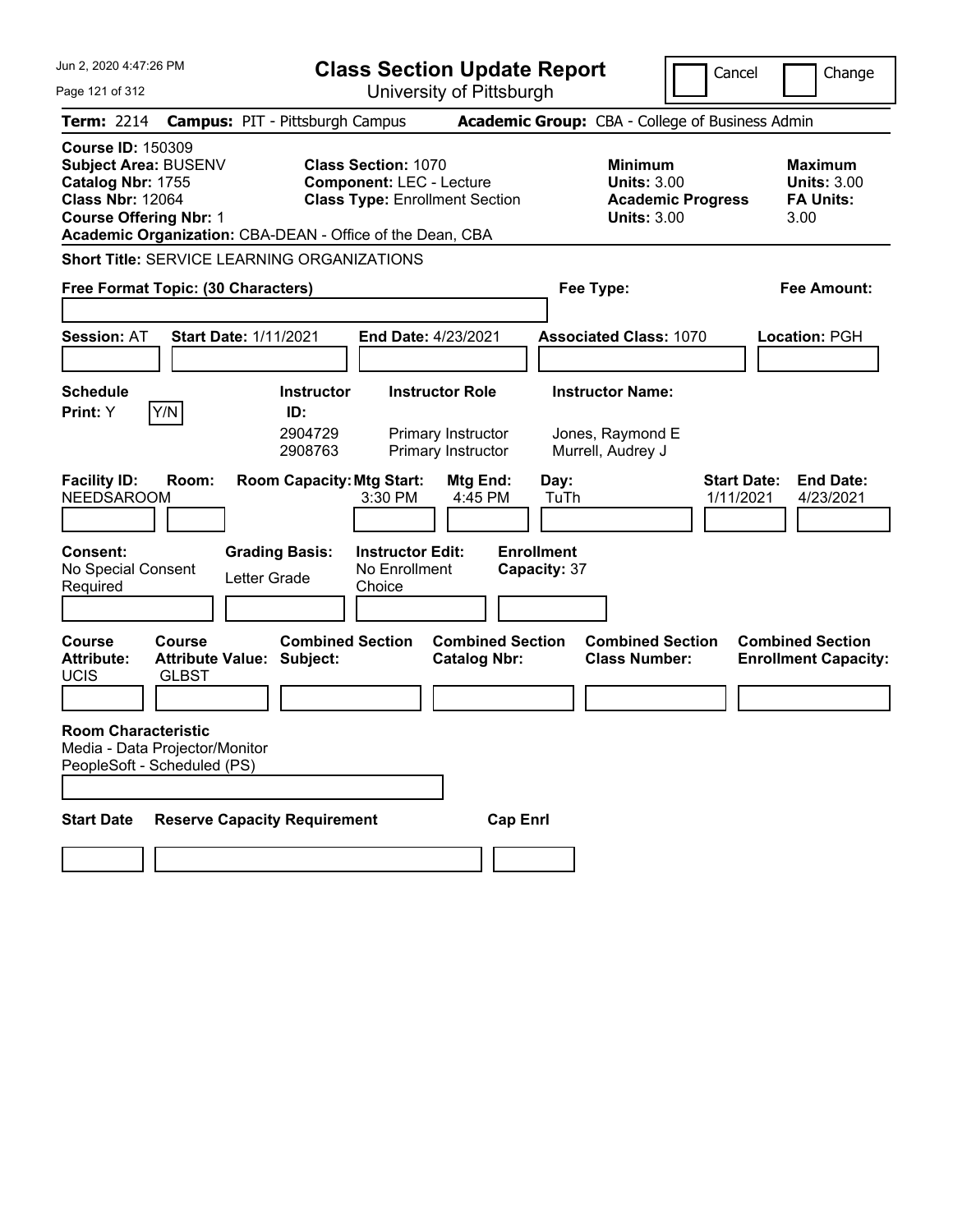| Jun 2, 2020 4:47:26 PM<br>Page 122 of 312                                                                                                   | <b>Class Section Update Report</b><br>University of Pittsburgh                                                                                                      |                                                                                        | Cancel<br>Change                                                 |
|---------------------------------------------------------------------------------------------------------------------------------------------|---------------------------------------------------------------------------------------------------------------------------------------------------------------------|----------------------------------------------------------------------------------------|------------------------------------------------------------------|
| <b>Term: 2214</b>                                                                                                                           | <b>Campus: PIT - Pittsburgh Campus</b>                                                                                                                              | Academic Group: CBA - College of Business Admin                                        |                                                                  |
| <b>Course ID: 103206</b><br>Subject Area: BUSENV<br>Catalog Nbr: 1760<br><b>Class Nbr: 23753</b><br><b>Course Offering Nbr: 1</b>           | <b>Class Section: 1300</b><br><b>Component: LEC - Lecture</b><br><b>Class Type: Enrollment Section</b><br>Academic Organization: CBA-DEAN - Office of the Dean, CBA | <b>Minimum</b><br><b>Units: 3.00</b><br><b>Academic Progress</b><br><b>Units: 3.00</b> | <b>Maximum</b><br><b>Units: 3.00</b><br><b>FA Units:</b><br>3.00 |
| <b>Short Title: BUSINESS LAW</b>                                                                                                            |                                                                                                                                                                     |                                                                                        |                                                                  |
| Free Format Topic: (30 Characters)                                                                                                          |                                                                                                                                                                     | Fee Type:                                                                              | Fee Amount:                                                      |
| <b>Session: AT</b><br><b>Start Date: 1/11/2021</b>                                                                                          | End Date: 4/23/2021                                                                                                                                                 | <b>Associated Class: 1300</b>                                                          | Location: PGH                                                    |
| <b>Schedule</b><br>Y/N<br>Print: Y                                                                                                          | <b>Instructor</b><br><b>Instructor Role</b><br>ID:<br>2902117<br>Primary Instructor                                                                                 | <b>Instructor Name:</b><br>Mendelson, Carolyn Weisberger                               |                                                                  |
| <b>Facility ID:</b><br>Room:<br><b>NEEDSAROOM</b>                                                                                           | <b>Room Capacity: Mtg Start:</b><br>Mtg End:<br>5:00 PM<br>6:15 PM                                                                                                  | Day:<br>TuTh                                                                           | <b>Start Date:</b><br><b>End Date:</b><br>1/11/2021<br>4/23/2021 |
| Consent:<br>No Special Consent<br>Letter Grade<br>Required                                                                                  | <b>Grading Basis:</b><br><b>Instructor Edit:</b><br>No Enrollment<br>Choice                                                                                         | <b>Enrollment</b><br>Capacity: 35                                                      |                                                                  |
| <b>Course</b><br><b>Course</b><br><b>Attribute:</b><br><b>Attribute Value:</b>                                                              | <b>Combined Section</b><br>Subject:<br><b>Catalog Nbr:</b><br><b>BSEO</b><br>2315                                                                                   | <b>Combined Section</b><br><b>Combined Section</b><br><b>Class Number:</b><br>24124    | <b>Combined Section</b><br><b>Enrollment Capacity:</b><br>5      |
| <b>Room Characteristic</b><br>Media - Data Projector/Monitor<br>PeopleSoft - Scheduled (PS)                                                 |                                                                                                                                                                     |                                                                                        |                                                                  |
| <b>Start Date</b><br><b>Reserve Capacity Requirement</b><br><b>Restricted ACCT-MS</b><br>10/1/2020<br>10/1/2020<br><b>CBA Students Only</b> |                                                                                                                                                                     | <b>Cap Enrl</b><br>10<br>25                                                            |                                                                  |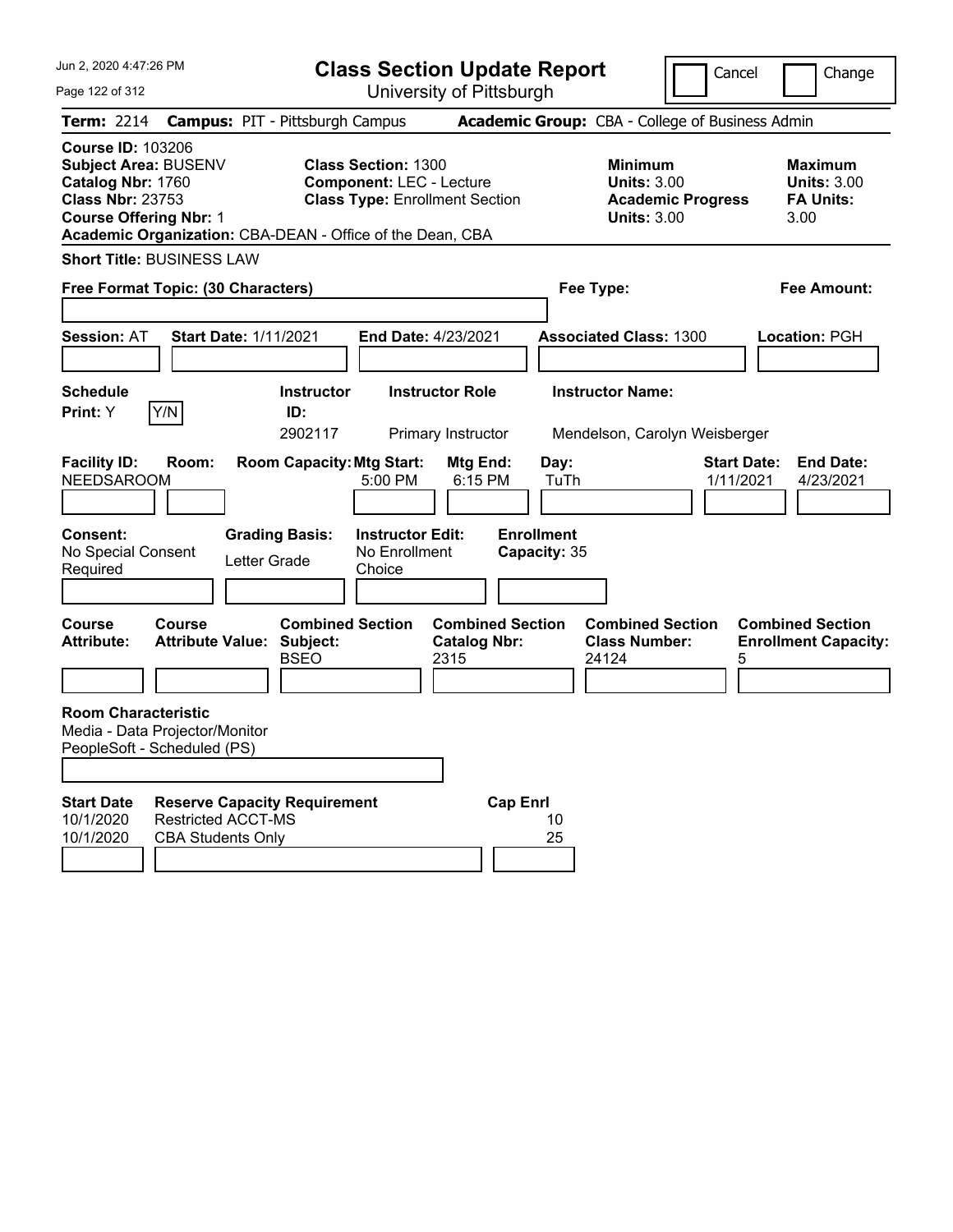| Jun 2, 2020 4:47:26 PM                                                                                                                                                                                |                                                                                                           | <b>Class Section Update Report</b>             |                                                                                        | Cancel<br>Change                                                 |
|-------------------------------------------------------------------------------------------------------------------------------------------------------------------------------------------------------|-----------------------------------------------------------------------------------------------------------|------------------------------------------------|----------------------------------------------------------------------------------------|------------------------------------------------------------------|
| Page 123 of 312                                                                                                                                                                                       |                                                                                                           | University of Pittsburgh                       |                                                                                        |                                                                  |
| <b>Term: 2214</b>                                                                                                                                                                                     | <b>Campus: PIT - Pittsburgh Campus</b>                                                                    |                                                | Academic Group: CBA - College of Business Admin                                        |                                                                  |
| <b>Course ID: 103213</b><br><b>Subject Area: BUSENV</b><br>Catalog Nbr: 1770<br><b>Class Nbr: 12018</b><br><b>Course Offering Nbr: 1</b><br>Academic Organization: CBA-DEAN - Office of the Dean, CBA | <b>Class Section: 1010</b><br>Component: IND - Independent Study<br><b>Class Type: Enrollment Section</b> |                                                | <b>Minimum</b><br><b>Units: 1.00</b><br><b>Academic Progress</b><br><b>Units: 1.00</b> | <b>Maximum</b><br><b>Units: 3.00</b><br><b>FA Units:</b><br>1.00 |
| <b>Short Title: BUSINSS ENVIRONMENT INDP STUDY</b>                                                                                                                                                    |                                                                                                           |                                                |                                                                                        |                                                                  |
| Free Format Topic: (30 Characters)                                                                                                                                                                    |                                                                                                           |                                                | Fee Type:                                                                              | <b>Fee Amount:</b>                                               |
| <b>Session: AT</b><br><b>Start Date: 1/11/2021</b>                                                                                                                                                    | End Date: 4/23/2021                                                                                       |                                                | <b>Associated Class: 1010</b>                                                          | Location: PGH                                                    |
| <b>Schedule</b><br>Print: Y<br>Y/N                                                                                                                                                                    | <b>Instructor Role</b><br><b>Instructor</b><br>ID:<br>2904729<br>Primary Instructor                       |                                                | <b>Instructor Name:</b><br>Jones, Raymond E                                            |                                                                  |
| <b>Facility ID:</b><br>Room:<br>SENSQ02204 02204<br>25<br><b>Consent:</b>                                                                                                                             | <b>Room Capacity: Mtg Start:</b><br><b>Grading Basis:</b><br><b>Instructor Edit:</b>                      | Mtg End:<br>Day:<br><b>Enrollment</b>          |                                                                                        | <b>End Date:</b><br><b>Start Date:</b><br>1/11/2021<br>4/23/2021 |
| <b>Department Consent</b><br>Letter Grade<br>Required                                                                                                                                                 | <b>Class Instructor</b><br><b>Table Edit</b>                                                              | Capacity: 25                                   |                                                                                        |                                                                  |
| <b>Course</b><br>Course<br><b>Attribute:</b><br>Attribute Value: Subject:                                                                                                                             | <b>Combined Section</b>                                                                                   | <b>Combined Section</b><br><b>Catalog Nbr:</b> | <b>Combined Section</b><br><b>Class Number:</b>                                        | <b>Combined Section</b><br><b>Enrollment Capacity:</b>           |
| <b>Room Characteristic</b><br>Media - Data Projector/Monitor<br><b>Start Date</b><br><b>Reserve Capacity Requirement</b>                                                                              |                                                                                                           | <b>Cap Enrl</b>                                |                                                                                        |                                                                  |
|                                                                                                                                                                                                       |                                                                                                           |                                                |                                                                                        |                                                                  |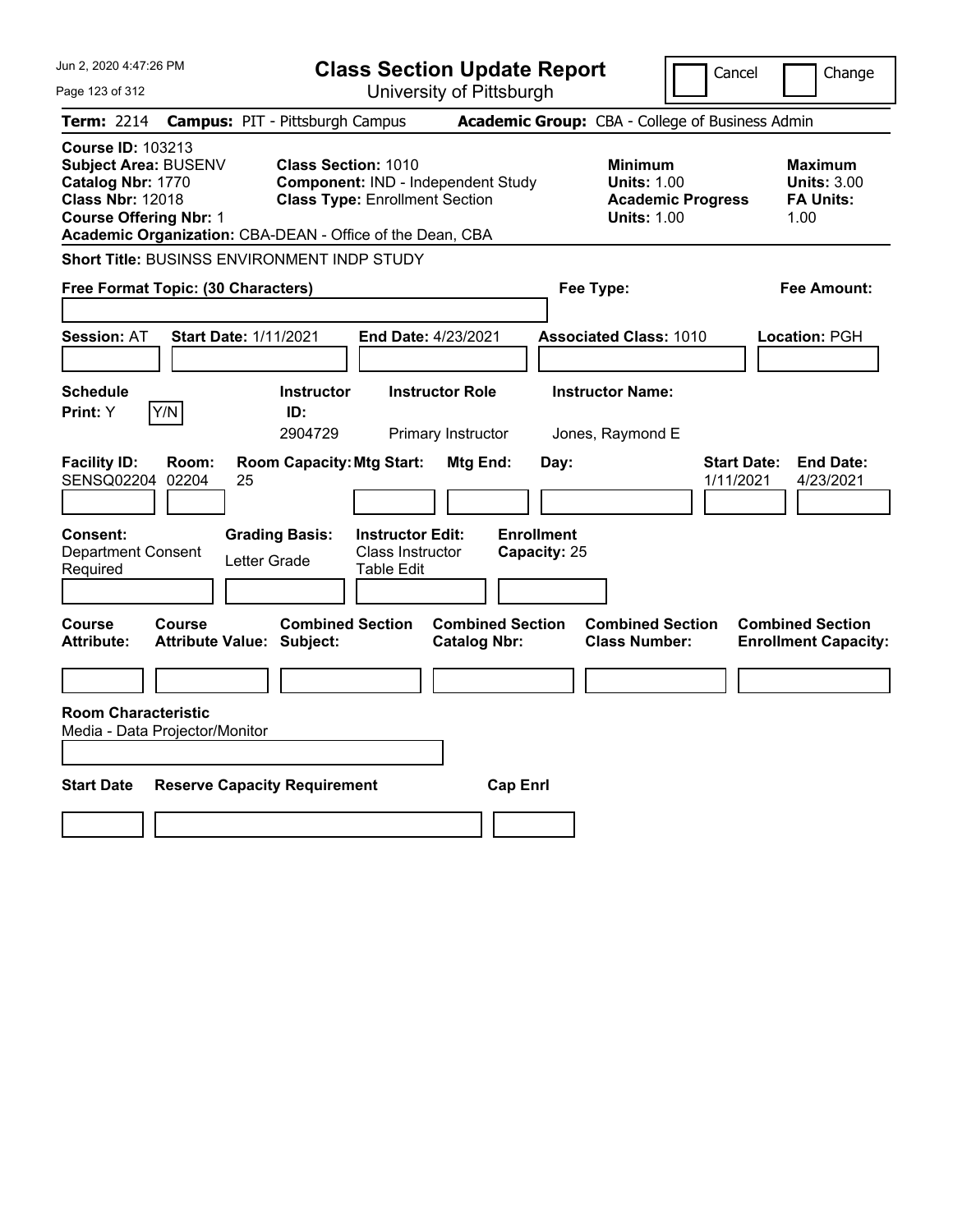| Jun 2, 2020 4:47:26 PM                                                                                                            |                                                           | <b>Class Section Update Report</b>                                                                     |                                                |                                                                     | Cancel                          | Change                                                    |
|-----------------------------------------------------------------------------------------------------------------------------------|-----------------------------------------------------------|--------------------------------------------------------------------------------------------------------|------------------------------------------------|---------------------------------------------------------------------|---------------------------------|-----------------------------------------------------------|
| Page 124 of 312                                                                                                                   |                                                           | University of Pittsburgh                                                                               |                                                |                                                                     |                                 |                                                           |
| <b>Term:</b> 2214                                                                                                                 | <b>Campus: PIT - Pittsburgh Campus</b>                    |                                                                                                        |                                                | Academic Group: CBA - College of Business Admin                     |                                 |                                                           |
| <b>Course ID: 184966</b><br>Subject Area: BUSENV<br>Catalog Nbr: 1780<br><b>Class Nbr: 22035</b><br><b>Course Offering Nbr: 1</b> | Academic Organization: CBA-DEAN - Office of the Dean, CBA | <b>Class Section: 1200</b><br><b>Component: LEC - Lecture</b><br><b>Class Type: Enrollment Section</b> |                                                | <b>Minimum</b><br><b>Units: 3.00</b><br><b>Units: 3.00</b>          | <b>Academic Progress</b>        | Maximum<br><b>Units: 3.00</b><br><b>FA Units:</b><br>3.00 |
|                                                                                                                                   | <b>Short Title: CORPORATE GOVERNANCE</b>                  |                                                                                                        |                                                |                                                                     |                                 |                                                           |
| Free Format Topic: (30 Characters)                                                                                                |                                                           |                                                                                                        |                                                | Fee Type:                                                           |                                 | Fee Amount:                                               |
| <b>Session: AT</b>                                                                                                                | <b>Start Date: 1/11/2021</b>                              | <b>End Date: 4/23/2021</b>                                                                             |                                                | <b>Associated Class: 1200</b>                                       |                                 | <b>Location: FLORNC</b>                                   |
| <b>Schedule</b><br>Y/N<br>Print: Y                                                                                                | <b>Instructor</b><br>ID:<br>2949140<br>2911325            | <b>Instructor Role</b><br>Primary Instructor<br>Special                                                |                                                | <b>Instructor Name:</b><br>Schultz, Bryan Paul<br>Whitehead, Jeff R |                                 |                                                           |
| <b>Facility ID:</b><br>Room:<br><b>TBATBA</b><br><b>TBA</b>                                                                       | <b>Room Capacity: Mtg Start:</b><br>0                     |                                                                                                        | Mtg End:                                       | Day:                                                                | <b>Start Date:</b><br>1/11/2021 | <b>End Date:</b><br>4/23/2021                             |
| <b>Consent:</b><br><b>Department Consent</b><br>Required                                                                          | <b>Grading Basis:</b><br>Letter Grade                     | <b>Instructor Edit:</b><br>No Enrollment<br>Choice                                                     | <b>Enrollment</b>                              | Capacity: 40                                                        |                                 |                                                           |
| <b>Course</b><br>Course<br><b>Attribute:</b><br><b>SAB</b><br>SAB                                                                 | <b>Attribute Value: Subject:</b>                          | <b>Combined Section</b>                                                                                | <b>Combined Section</b><br><b>Catalog Nbr:</b> | <b>Combined Section</b><br><b>Class Number:</b>                     |                                 | <b>Combined Section</b><br><b>Enrollment Capacity:</b>    |
| <b>Room Characteristic</b><br>Media - Data Projector/Monitor                                                                      |                                                           |                                                                                                        |                                                |                                                                     |                                 |                                                           |
| <b>Start Date</b>                                                                                                                 | <b>Reserve Capacity Requirement</b>                       |                                                                                                        | <b>Cap Enrl</b>                                |                                                                     |                                 |                                                           |
|                                                                                                                                   |                                                           |                                                                                                        |                                                |                                                                     |                                 |                                                           |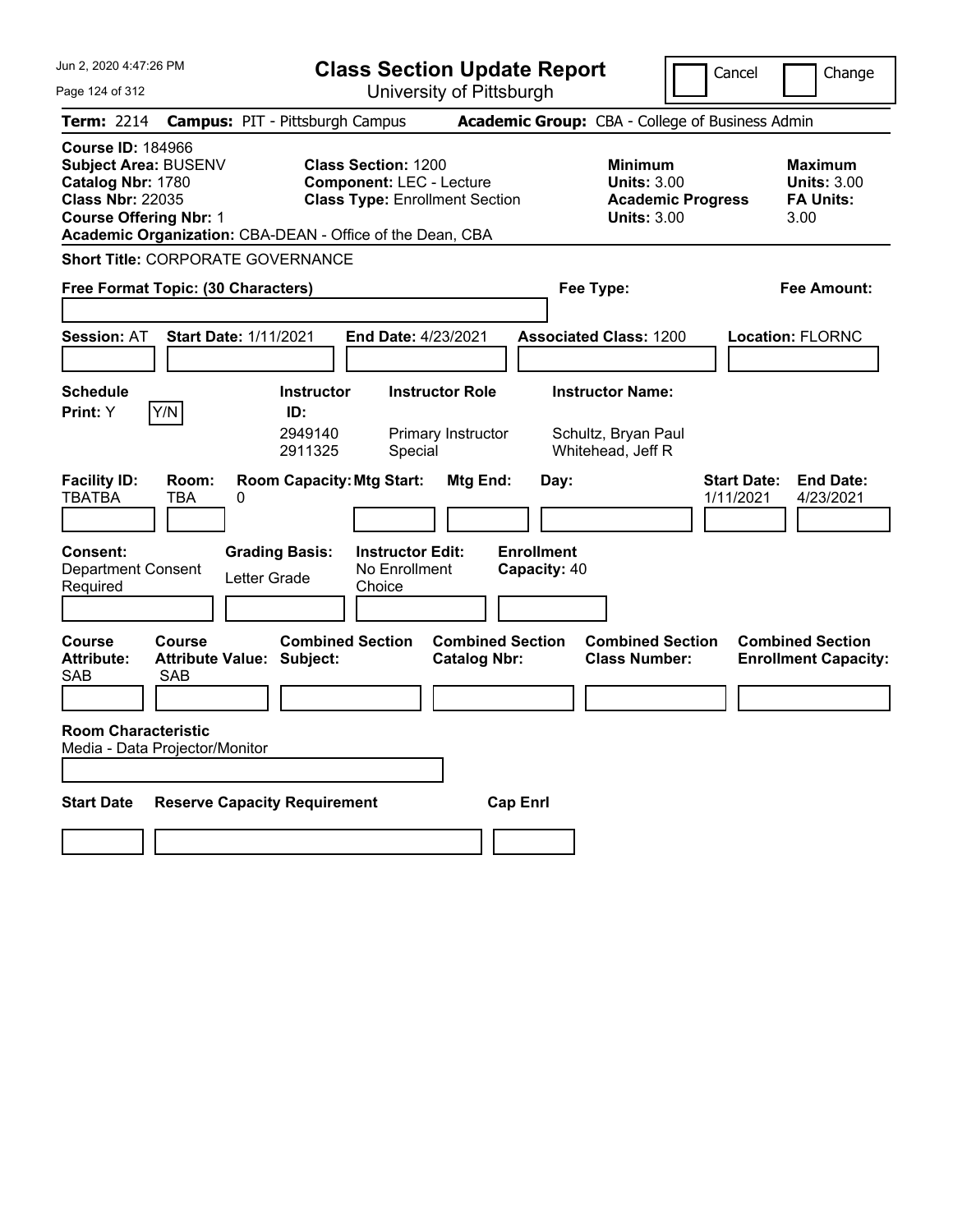| Jun 2, 2020 4:47:26 PM                                                                                                                                                                         |                                                                                                    | <b>Class Section Update Report</b>             |                                                                                        | Cancel<br>Change                                                 |
|------------------------------------------------------------------------------------------------------------------------------------------------------------------------------------------------|----------------------------------------------------------------------------------------------------|------------------------------------------------|----------------------------------------------------------------------------------------|------------------------------------------------------------------|
| Page 125 of 312                                                                                                                                                                                |                                                                                                    | University of Pittsburgh                       |                                                                                        |                                                                  |
| <b>Term: 2214</b>                                                                                                                                                                              | <b>Campus: PIT - Pittsburgh Campus</b>                                                             |                                                | Academic Group: CBA - College of Business Admin                                        |                                                                  |
| <b>Course ID: 185249</b><br>Subject Area: BUSENV<br>Catalog Nbr: 1790<br><b>Class Nbr: 24560</b><br><b>Course Offering Nbr: 1</b><br>Academic Organization: CBA-DEAN - Office of the Dean, CBA | <b>Class Section: 1010</b><br>Component: INT - Internship<br><b>Class Type: Enrollment Section</b> |                                                | <b>Minimum</b><br><b>Units: 3.00</b><br><b>Academic Progress</b><br><b>Units: 3.00</b> | <b>Maximum</b><br><b>Units: 3.00</b><br><b>FA Units:</b><br>3.00 |
| Short Title: BUS ENVIRONMENT INTERNSHIP                                                                                                                                                        |                                                                                                    |                                                |                                                                                        |                                                                  |
| Free Format Topic: (30 Characters)                                                                                                                                                             |                                                                                                    |                                                | Fee Type:                                                                              | Fee Amount:                                                      |
| <b>Session: AT</b><br><b>Start Date: 1/11/2021</b>                                                                                                                                             | <b>End Date: 4/23/2021</b>                                                                         |                                                | <b>Associated Class: 1010</b>                                                          | Location: PGH                                                    |
| <b>Schedule</b><br>Y/N<br>Print: Y                                                                                                                                                             | <b>Instructor Role</b><br><b>Instructor</b><br>ID:<br>2904729                                      | Primary Instructor                             | <b>Instructor Name:</b><br>Jones, Raymond E                                            |                                                                  |
| <b>Facility ID:</b><br>Room:<br><b>TBATBA</b><br>TBA<br>0                                                                                                                                      | <b>Room Capacity: Mtg Start:</b>                                                                   | Mtg End:<br>Day:                               |                                                                                        | <b>Start Date:</b><br><b>End Date:</b><br>1/11/2021<br>4/23/2021 |
| Consent:<br>No Special Consent<br>Letter Grade<br>Required                                                                                                                                     | <b>Grading Basis:</b><br><b>Instructor Edit:</b><br>No Enrollment<br>Choice                        | <b>Enrollment</b><br>Capacity: 35              |                                                                                        |                                                                  |
| Course<br>Course<br><b>Attribute:</b><br><b>Attribute Value: Subject:</b><br><b>INTRNSHIP</b><br>HIP                                                                                           | <b>Combined Section</b>                                                                            | <b>Combined Section</b><br><b>Catalog Nbr:</b> | <b>Combined Section</b><br><b>Class Number:</b>                                        | <b>Combined Section</b><br><b>Enrollment Capacity:</b>           |
| <b>Room Characteristic</b><br>Media - Data Projector/Monitor                                                                                                                                   |                                                                                                    |                                                |                                                                                        |                                                                  |
| <b>Start Date</b><br><b>Reserve Capacity Requirement</b>                                                                                                                                       |                                                                                                    | <b>Cap Enrl</b>                                |                                                                                        |                                                                  |
|                                                                                                                                                                                                |                                                                                                    |                                                |                                                                                        |                                                                  |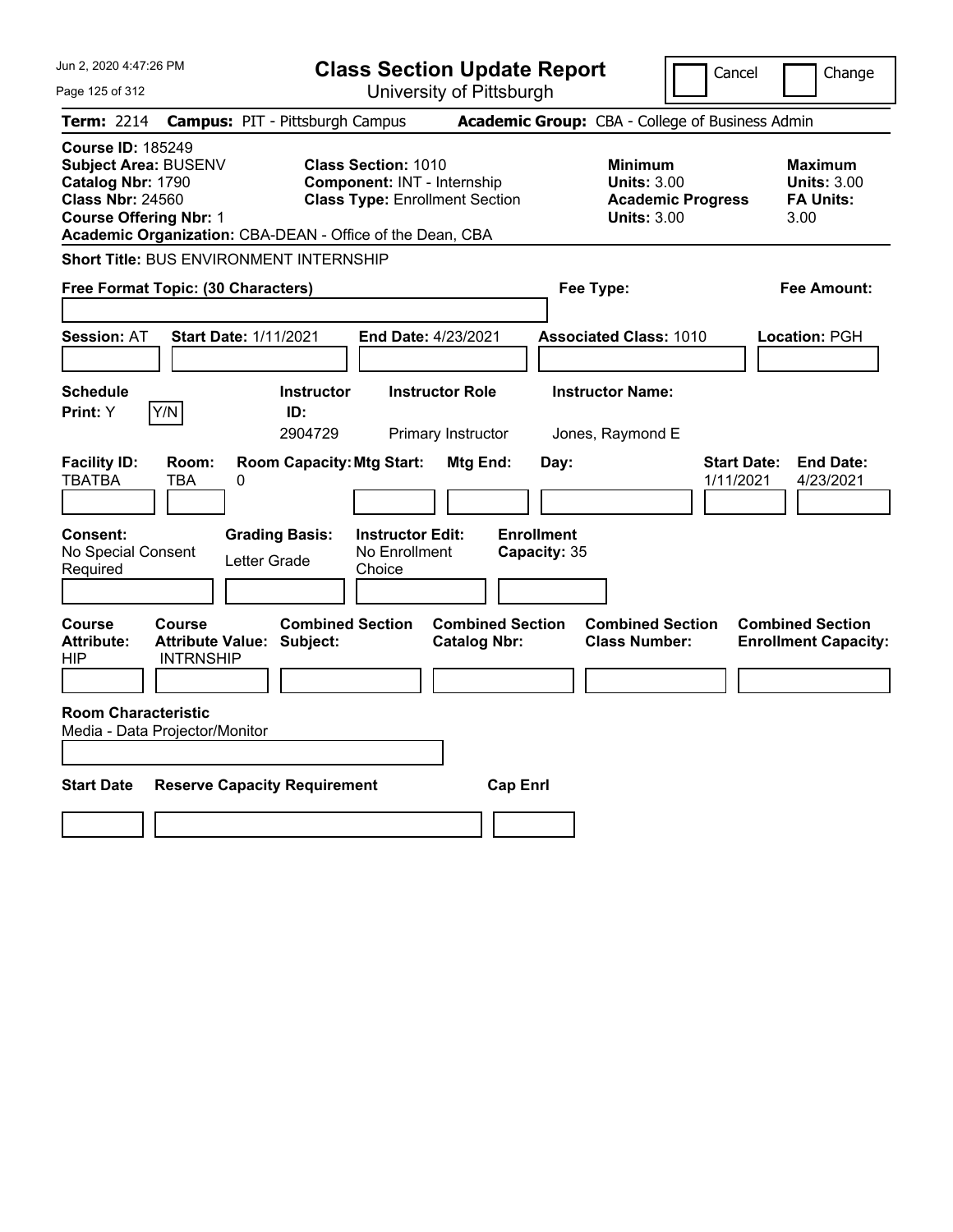| Jun 2, 2020 4:47:26 PM<br>Page 126 of 312                                                                                                                                                      |                                                             | <b>Class Section Update Report</b><br>University of Pittsburgh                                         |                                                            | Cancel                          | Change                                                           |
|------------------------------------------------------------------------------------------------------------------------------------------------------------------------------------------------|-------------------------------------------------------------|--------------------------------------------------------------------------------------------------------|------------------------------------------------------------|---------------------------------|------------------------------------------------------------------|
| <b>Term: 2214</b>                                                                                                                                                                              | <b>Campus: PIT - Pittsburgh Campus</b>                      |                                                                                                        | Academic Group: CBA - College of Business Admin            |                                 |                                                                  |
| <b>Course ID: 103216</b><br>Subject Area: BUSERV<br>Catalog Nbr: 1920<br><b>Class Nbr: 11949</b><br><b>Course Offering Nbr: 1</b><br>Academic Organization: CBA-DEAN - Office of the Dean, CBA |                                                             | <b>Class Section: 1030</b><br><b>Component: LEC - Lecture</b><br><b>Class Type: Enrollment Section</b> | <b>Minimum</b><br><b>Units: 3.00</b><br><b>Units: 3.00</b> | <b>Academic Progress</b>        | <b>Maximum</b><br><b>Units: 3.00</b><br><b>FA Units:</b><br>3.00 |
| <b>Short Title: FINANCIAL ACCOUNTING</b>                                                                                                                                                       |                                                             |                                                                                                        |                                                            |                                 |                                                                  |
| Free Format Topic: (30 Characters)                                                                                                                                                             |                                                             |                                                                                                        | Fee Type:                                                  |                                 | Fee Amount:                                                      |
| <b>Session: AT</b>                                                                                                                                                                             | <b>Start Date: 1/11/2021</b>                                | End Date: 4/23/2021                                                                                    | <b>Associated Class: 1030</b>                              |                                 | Location: PGH                                                    |
| <b>Schedule</b><br>Y/N<br>Print: Y                                                                                                                                                             | <b>Instructor</b><br>ID:<br>3493968                         | <b>Instructor Role</b><br>Primary Instructor                                                           | <b>Instructor Name:</b><br>Docimo, William Michael         |                                 |                                                                  |
| <b>Facility ID:</b><br>Room:<br><b>NEEDSAROOM</b>                                                                                                                                              | <b>Room Capacity: Mtg Start:</b>                            | Mtg End:<br>12:30 PM<br>1:45 PM                                                                        | Day:<br>MoWe                                               | <b>Start Date:</b><br>1/11/2021 | <b>End Date:</b><br>4/23/2021                                    |
| Consent:<br>No Special Consent<br>Required                                                                                                                                                     | <b>Grading Basis:</b><br><b>LG/SNC Elective</b><br>Basis    | <b>Instructor Edit:</b><br>No Enrollment<br>Choice                                                     | <b>Enrollment</b><br>Capacity: 45                          |                                 |                                                                  |
| <b>Course</b><br><b>Course</b><br><b>Attribute:</b><br><b>HOURLY</b><br>FNL                                                                                                                    | <b>Combined Section</b><br><b>Attribute Value: Subject:</b> | <b>Combined Section</b><br><b>Catalog Nbr:</b>                                                         | <b>Class Number:</b>                                       | <b>Combined Section</b>         | <b>Combined Section</b><br><b>Enrollment Capacity:</b>           |
| <b>Room Characteristic</b><br>Media - Data Projector/Monitor<br>PeopleSoft - Scheduled (PS)                                                                                                    |                                                             |                                                                                                        |                                                            |                                 |                                                                  |
| <b>Start Date</b>                                                                                                                                                                              | <b>Reserve Capacity Requirement</b>                         | <b>Cap Enri</b>                                                                                        |                                                            |                                 |                                                                  |
|                                                                                                                                                                                                |                                                             |                                                                                                        |                                                            |                                 |                                                                  |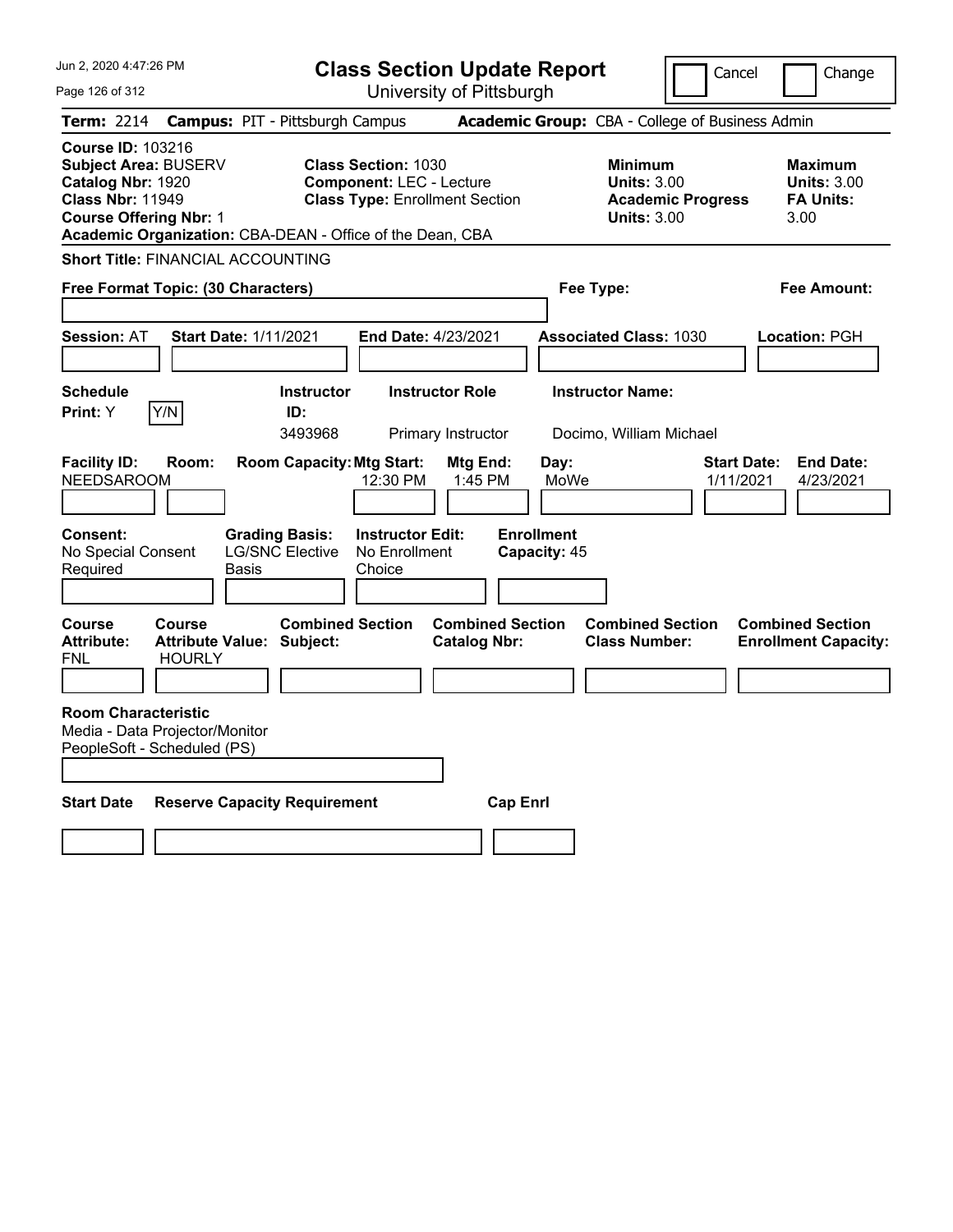| Jun 2, 2020 4:47:26 PM<br>Page 127 of 312                                                                                                                                                      | <b>Class Section Update Report</b><br>University of Pittsburgh                                         |                                                                                        | Cancel<br>Change                                                 |
|------------------------------------------------------------------------------------------------------------------------------------------------------------------------------------------------|--------------------------------------------------------------------------------------------------------|----------------------------------------------------------------------------------------|------------------------------------------------------------------|
| Term: 2214                                                                                                                                                                                     | <b>Campus: PIT - Pittsburgh Campus</b>                                                                 | Academic Group: CBA - College of Business Admin                                        |                                                                  |
| <b>Course ID: 103216</b><br>Subject Area: BUSERV<br>Catalog Nbr: 1920<br><b>Class Nbr: 11959</b><br><b>Course Offering Nbr: 1</b><br>Academic Organization: CBA-DEAN - Office of the Dean, CBA | <b>Class Section: 1040</b><br><b>Component: LEC - Lecture</b><br><b>Class Type: Enrollment Section</b> | <b>Minimum</b><br><b>Units: 3.00</b><br><b>Academic Progress</b><br><b>Units: 3.00</b> | <b>Maximum</b><br><b>Units: 3.00</b><br><b>FA Units:</b><br>3.00 |
| <b>Short Title: FINANCIAL ACCOUNTING</b>                                                                                                                                                       |                                                                                                        |                                                                                        |                                                                  |
| Free Format Topic: (30 Characters)                                                                                                                                                             |                                                                                                        | Fee Type:                                                                              | Fee Amount:                                                      |
| <b>Session: AT</b><br><b>Start Date: 1/11/2021</b>                                                                                                                                             | End Date: 4/23/2021                                                                                    | <b>Associated Class: 1040</b>                                                          | Location: PGH                                                    |
| <b>Schedule</b><br>Y/N<br>Print: Y                                                                                                                                                             | <b>Instructor</b><br><b>Instructor Role</b><br>ID:<br>3493968<br>Primary Instructor                    | <b>Instructor Name:</b><br>Docimo, William Michael                                     |                                                                  |
| <b>Facility ID:</b><br>Room:<br><b>NEEDSAROOM</b>                                                                                                                                              | <b>Room Capacity: Mtg Start:</b><br>Mtg End:<br>3:30 PM<br>4:45 PM                                     | Day:<br>MoWe                                                                           | <b>End Date:</b><br><b>Start Date:</b><br>1/11/2021<br>4/23/2021 |
| <b>Consent:</b><br><b>Grading Basis:</b><br><b>LG/SNC Elective</b><br>No Special Consent<br>Required<br>Basis                                                                                  | <b>Instructor Edit:</b><br>No Enrollment<br>Choice                                                     | <b>Enrollment</b><br>Capacity: 40                                                      |                                                                  |
| Course<br>Course<br><b>Attribute Value: Subject:</b><br><b>Attribute:</b><br>FNL<br><b>HOURLY</b>                                                                                              | <b>Combined Section</b><br><b>Combined Section</b><br><b>Catalog Nbr:</b>                              | <b>Combined Section</b><br><b>Class Number:</b>                                        | <b>Combined Section</b><br><b>Enrollment Capacity:</b>           |
| <b>Room Characteristic</b><br>Media - Data Projector/Monitor<br>PeopleSoft - Scheduled (PS)                                                                                                    |                                                                                                        |                                                                                        |                                                                  |
| <b>Start Date</b><br><b>Reserve Capacity Requirement</b>                                                                                                                                       |                                                                                                        | <b>Cap Enri</b>                                                                        |                                                                  |
|                                                                                                                                                                                                |                                                                                                        |                                                                                        |                                                                  |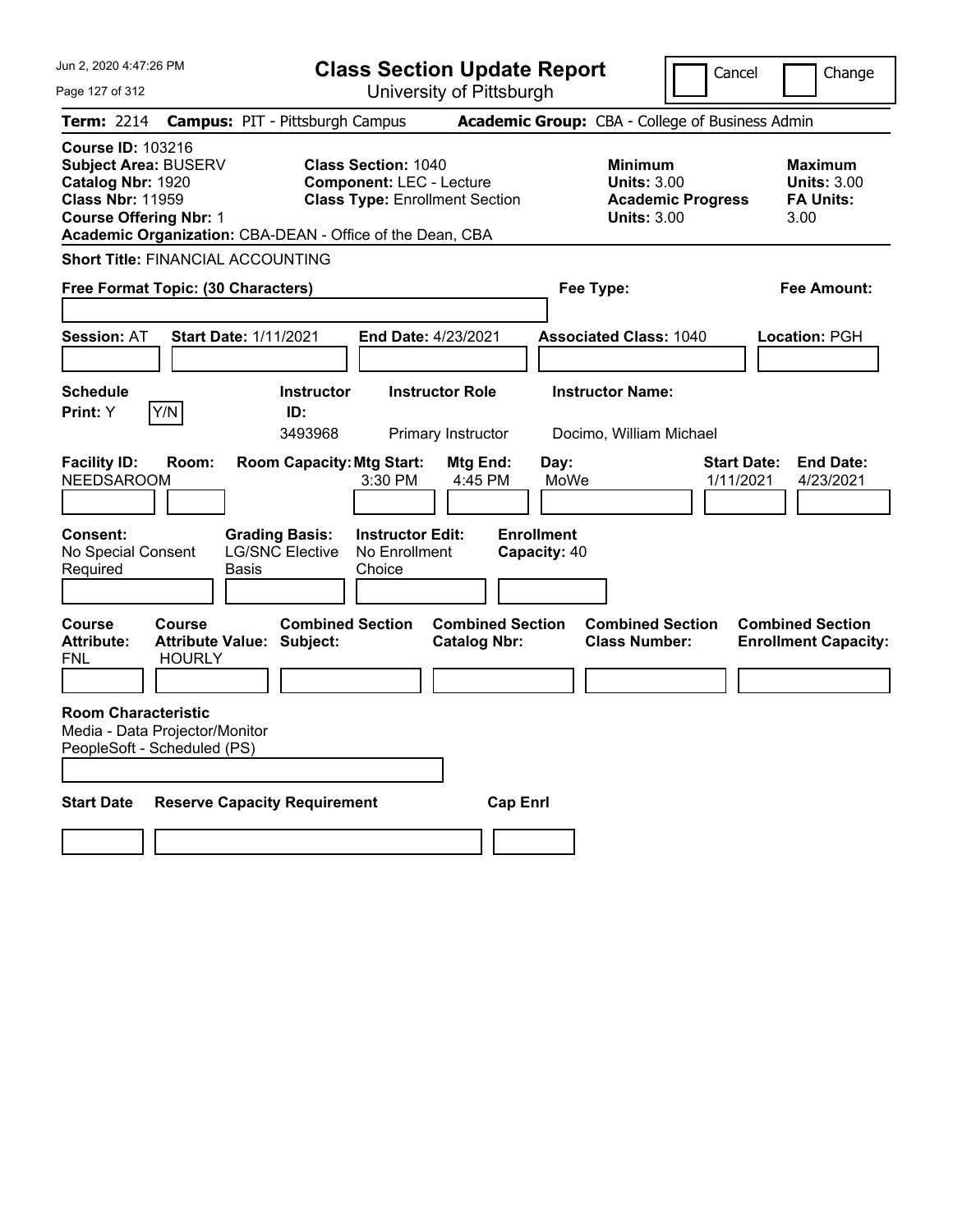| Jun 2, 2020 4:47:26 PM                                                                                                                                                                                | <b>Class Section Update Report</b>                                                                     |                                                                            | Cancel                          | Change                                                           |
|-------------------------------------------------------------------------------------------------------------------------------------------------------------------------------------------------------|--------------------------------------------------------------------------------------------------------|----------------------------------------------------------------------------|---------------------------------|------------------------------------------------------------------|
| Page 128 of 312                                                                                                                                                                                       | University of Pittsburgh                                                                               |                                                                            |                                 |                                                                  |
| Term: 2214                                                                                                                                                                                            | <b>Campus: PIT - Pittsburgh Campus</b>                                                                 | <b>Academic Group:</b> CBA - College of Business Admin                     |                                 |                                                                  |
| <b>Course ID: 103216</b><br><b>Subject Area: BUSERV</b><br>Catalog Nbr: 1920<br><b>Class Nbr: 11960</b><br><b>Course Offering Nbr: 1</b><br>Academic Organization: CBA-DEAN - Office of the Dean, CBA | <b>Class Section: 1120</b><br><b>Component: LEC - Lecture</b><br><b>Class Type: Enrollment Section</b> | <b>Minimum</b><br><b>Units: 3.00</b><br><b>Units: 3.00</b>                 | <b>Academic Progress</b>        | <b>Maximum</b><br><b>Units: 3.00</b><br><b>FA Units:</b><br>3.00 |
| <b>Short Title: FINANCIAL ACCOUNTING</b>                                                                                                                                                              |                                                                                                        |                                                                            |                                 |                                                                  |
| Free Format Topic: (30 Characters)                                                                                                                                                                    |                                                                                                        | Fee Type:                                                                  |                                 | Fee Amount:                                                      |
| <b>Session: SE3</b><br><b>Start Date: 1/11/2021</b>                                                                                                                                                   | End Date: 5/1/2021                                                                                     | <b>Associated Class: 1120</b>                                              |                                 | Location: PGH                                                    |
| <b>Schedule</b><br>Y/N<br>Print: Y                                                                                                                                                                    | <b>Instructor Role</b><br><b>Instructor</b><br>ID:<br>2955350<br>Primary Instructor                    | <b>Instructor Name:</b><br>Mendes, Peter Anthony                           |                                 |                                                                  |
| <b>Facility ID:</b><br>Room:<br><b>NEEDSAROOM</b>                                                                                                                                                     | <b>Room Capacity: Mtg Start:</b><br>Mtg End:<br>6:30 PM<br>9:00 PM                                     | Day:<br>We                                                                 | <b>Start Date:</b><br>1/11/2021 | <b>End Date:</b><br>5/1/2021                                     |
| <b>Grading Basis:</b><br><b>Consent:</b><br><b>LG/SNC Elective</b><br>No Special Consent<br>Required<br><b>Basis</b>                                                                                  | <b>Instructor Edit:</b><br>No Enrollment<br>Choice                                                     | <b>Enrollment</b><br>Capacity: 40                                          |                                 |                                                                  |
| Course<br><b>Course</b><br><b>Attribute:</b><br><b>Attribute Value: Subject:</b>                                                                                                                      | <b>Combined Section</b><br><b>Catalog Nbr:</b>                                                         | <b>Combined Section</b><br><b>Combined Section</b><br><b>Class Number:</b> |                                 | <b>Combined Section</b><br><b>Enrollment Capacity:</b>           |
|                                                                                                                                                                                                       |                                                                                                        |                                                                            |                                 |                                                                  |
| <b>Room Characteristic</b><br>Media - Data Projector/Monitor<br>PeopleSoft - Scheduled (PS)                                                                                                           |                                                                                                        |                                                                            |                                 |                                                                  |
| <b>Start Date</b><br><b>Reserve Capacity Requirement</b>                                                                                                                                              |                                                                                                        | <b>Cap Enrl</b>                                                            |                                 |                                                                  |
|                                                                                                                                                                                                       |                                                                                                        |                                                                            |                                 |                                                                  |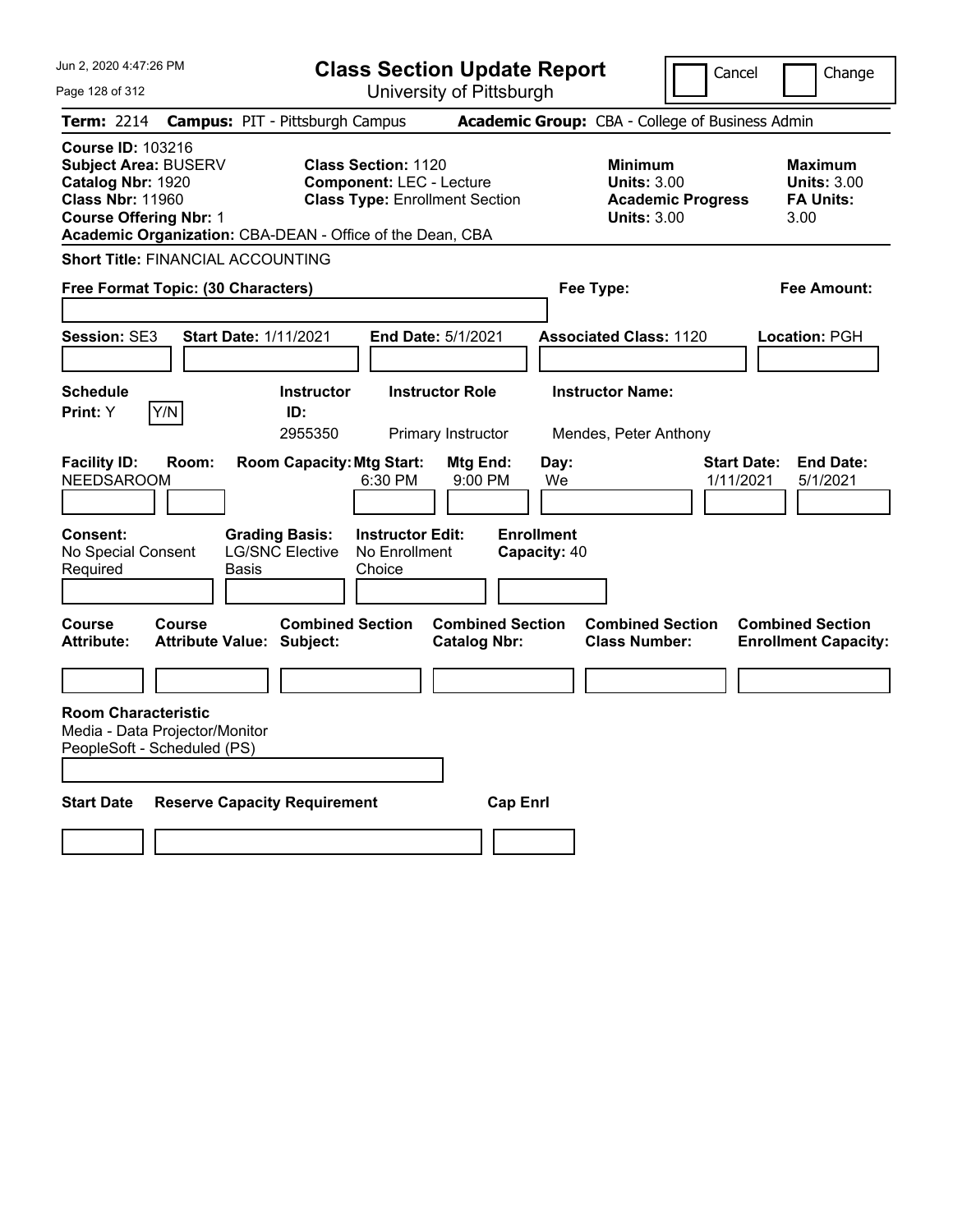| Jun 2. 2020 4:47:26 PM                                                                                                                   | <b>Class Section Update Report</b>                                                                                                                                  |                                                            | Cancel                          | Change                                                           |
|------------------------------------------------------------------------------------------------------------------------------------------|---------------------------------------------------------------------------------------------------------------------------------------------------------------------|------------------------------------------------------------|---------------------------------|------------------------------------------------------------------|
| Page 129 of 312                                                                                                                          | University of Pittsburgh                                                                                                                                            |                                                            |                                 |                                                                  |
| <b>Term: 2214</b>                                                                                                                        | <b>Campus: PIT - Pittsburgh Campus</b>                                                                                                                              | Academic Group: CBA - College of Business Admin            |                                 |                                                                  |
| <b>Course ID: 103217</b><br><b>Subject Area: BUSERV</b><br>Catalog Nbr: 1925<br><b>Class Nbr: 11961</b><br><b>Course Offering Nbr: 1</b> | <b>Class Section: 1050</b><br><b>Component: LEC - Lecture</b><br><b>Class Type: Enrollment Section</b><br>Academic Organization: CBA-DEAN - Office of the Dean, CBA | <b>Minimum</b><br><b>Units: 3.00</b><br><b>Units: 3.00</b> | <b>Academic Progress</b>        | <b>Maximum</b><br><b>Units: 3.00</b><br><b>FA Units:</b><br>3.00 |
| <b>Short Title: COST ACCOUNTING</b>                                                                                                      |                                                                                                                                                                     |                                                            |                                 |                                                                  |
| Free Format Topic: (30 Characters)                                                                                                       |                                                                                                                                                                     | Fee Type:                                                  |                                 | Fee Amount:                                                      |
| <b>Session: AT</b><br><b>Start Date: 1/11/2021</b>                                                                                       | End Date: 4/23/2021                                                                                                                                                 | <b>Associated Class: 1050</b>                              |                                 | Location: PGH                                                    |
| <b>Schedule</b><br>Y/N<br>Print: Y                                                                                                       | <b>Instructor</b><br><b>Instructor Role</b><br>ID:<br>2900817<br>Primary Instructor                                                                                 | <b>Instructor Name:</b><br>Srinivasan, Dhinu               |                                 |                                                                  |
| <b>Facility ID:</b><br>Room:<br><b>NEEDSAROOM</b>                                                                                        | <b>Room Capacity: Mtg Start:</b><br>9:30 AM                                                                                                                         | Mtg End:<br>Day:<br>MoWe<br>10:45 AM                       | <b>Start Date:</b><br>1/11/2021 | <b>End Date:</b><br>4/23/2021                                    |
| Consent:<br>No Special Consent<br>Required<br>Basis                                                                                      | <b>Grading Basis:</b><br><b>Instructor Edit:</b><br><b>LG/SNC Elective</b><br>No Enrollment<br>Choice                                                               | <b>Enrollment</b><br>Capacity: 40                          |                                 |                                                                  |
| <b>Course</b><br><b>Course</b><br><b>Attribute:</b><br><b>Attribute Value: Subject:</b><br><b>HOURLY</b><br>FNL                          | <b>Combined Section</b><br><b>Catalog Nbr:</b>                                                                                                                      | <b>Combined Section</b><br><b>Class Number:</b>            | <b>Combined Section</b>         | <b>Combined Section</b><br><b>Enrollment Capacity:</b>           |
| <b>Room Characteristic</b><br>Media - Data Projector/Monitor<br>PeopleSoft - Scheduled (PS)                                              |                                                                                                                                                                     |                                                            |                                 |                                                                  |
| <b>Start Date</b>                                                                                                                        | <b>Reserve Capacity Requirement</b>                                                                                                                                 | <b>Cap Enri</b>                                            |                                 |                                                                  |
|                                                                                                                                          |                                                                                                                                                                     |                                                            |                                 |                                                                  |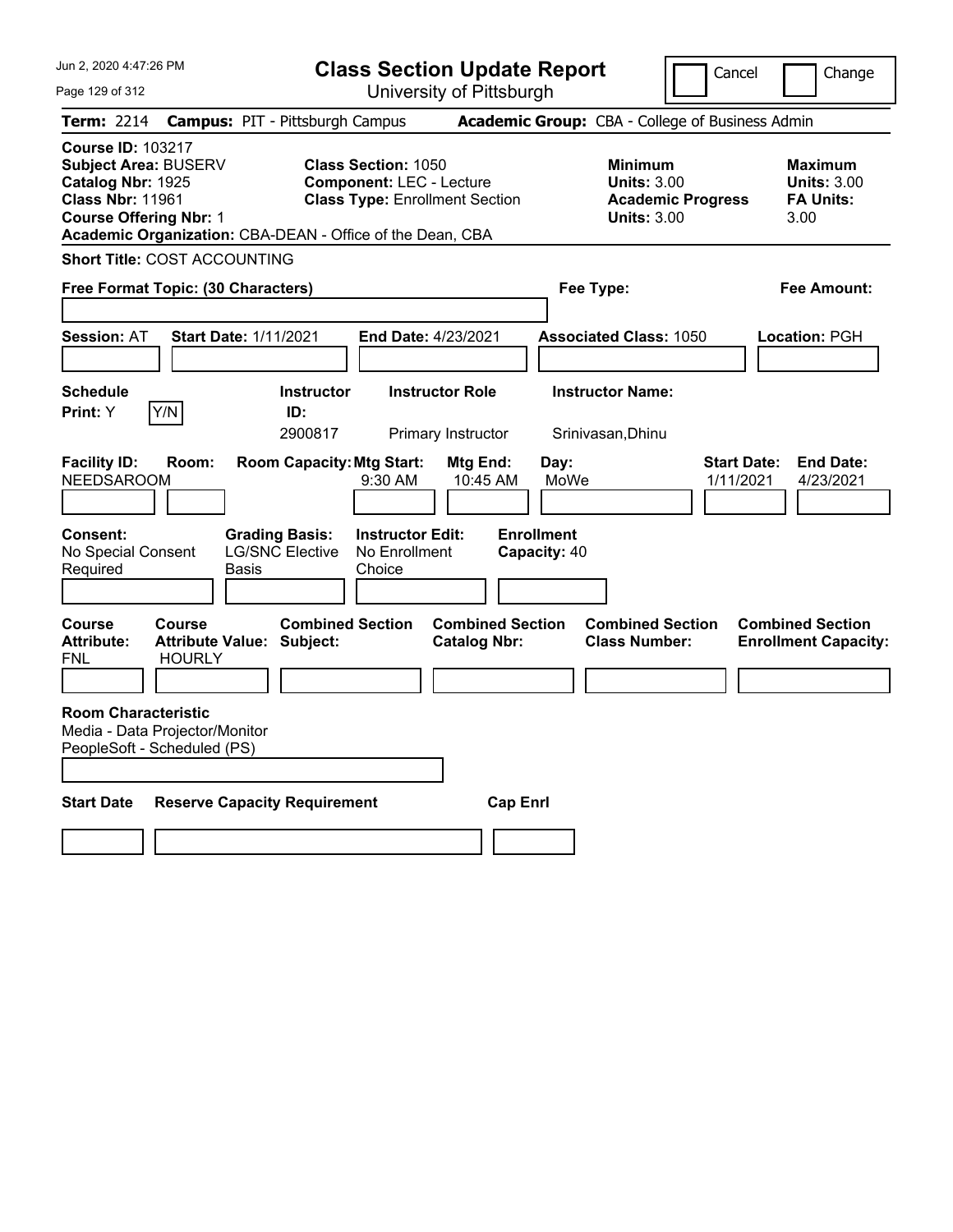| Jun 2, 2020 4:47:26 PM                                                                                                                                                                         |                                                                                                               | <b>Class Section Update Report</b>                                       |                                                            | Cancel                          | Change                                                           |
|------------------------------------------------------------------------------------------------------------------------------------------------------------------------------------------------|---------------------------------------------------------------------------------------------------------------|--------------------------------------------------------------------------|------------------------------------------------------------|---------------------------------|------------------------------------------------------------------|
| Page 130 of 312                                                                                                                                                                                |                                                                                                               | University of Pittsburgh                                                 |                                                            |                                 |                                                                  |
| <b>Term: 2214</b>                                                                                                                                                                              | <b>Campus: PIT - Pittsburgh Campus</b>                                                                        |                                                                          | Academic Group: CBA - College of Business Admin            |                                 |                                                                  |
| <b>Course ID: 170009</b><br>Subject Area: BUSERV<br>Catalog Nbr: 1940<br><b>Class Nbr: 12055</b><br><b>Course Offering Nbr: 1</b><br>Academic Organization: CBA-DEAN - Office of the Dean, CBA | <b>Class Section: 1040</b>                                                                                    | <b>Component: LEC - Lecture</b><br><b>Class Type: Enrollment Section</b> | <b>Minimum</b><br><b>Units: 3.00</b><br><b>Units: 3.00</b> | <b>Academic Progress</b>        | <b>Maximum</b><br><b>Units: 3.00</b><br><b>FA Units:</b><br>3.00 |
| <b>Short Title: MARKETING FUNDAMENTALS</b>                                                                                                                                                     |                                                                                                               |                                                                          |                                                            |                                 |                                                                  |
| Free Format Topic: (30 Characters)                                                                                                                                                             |                                                                                                               |                                                                          | Fee Type:                                                  |                                 | <b>Fee Amount:</b>                                               |
| <b>Session: SE3</b>                                                                                                                                                                            | <b>Start Date: 1/11/2021</b>                                                                                  | <b>End Date: 5/1/2021</b>                                                | <b>Associated Class: 1040</b>                              |                                 | Location: PGH                                                    |
| <b>Schedule</b>                                                                                                                                                                                | <b>Instructor</b>                                                                                             | <b>Instructor Role</b>                                                   | <b>Instructor Name:</b>                                    |                                 |                                                                  |
| Y/N<br>Print: Y                                                                                                                                                                                | ID:<br>1048235                                                                                                | Primary Instructor                                                       | Hoak, Virginia Marie                                       |                                 |                                                                  |
| <b>Facility ID:</b><br>Room:<br><b>NEEDSAROOM</b><br><b>Consent:</b><br>No Special Consent<br>Required                                                                                         | <b>Room Capacity: Mtg Start:</b><br>6:30 PM<br><b>Grading Basis:</b><br>Letter Grade<br>Choice                | Mtg End:<br>9:00 PM<br><b>Instructor Edit:</b><br>No Enrollment          | Day:<br>Mo<br><b>Enrollment</b><br>Capacity: 40            | <b>Start Date:</b><br>1/11/2021 | <b>End Date:</b><br>5/1/2021                                     |
| <b>Course</b><br>Course<br><b>Attribute:</b>                                                                                                                                                   | <b>Combined Section</b><br><b>Attribute Value: Subject:</b>                                                   | <b>Combined Section</b><br><b>Catalog Nbr:</b>                           | <b>Combined Section</b><br><b>Class Number:</b>            |                                 | <b>Combined Section</b><br><b>Enrollment Capacity:</b>           |
|                                                                                                                                                                                                |                                                                                                               |                                                                          |                                                            |                                 |                                                                  |
| <b>Room Characteristic</b><br>Media - Data Projector/Monitor<br>PeopleSoft - Scheduled (PS)<br><b>Start Date</b><br>12/10/2020<br>10/1/2020                                                    | <b>Reserve Capacity Requirement</b><br><b>College of General Studies</b><br><b>College of General Studies</b> | <b>Cap Enrl</b>                                                          | 0<br>15                                                    |                                 |                                                                  |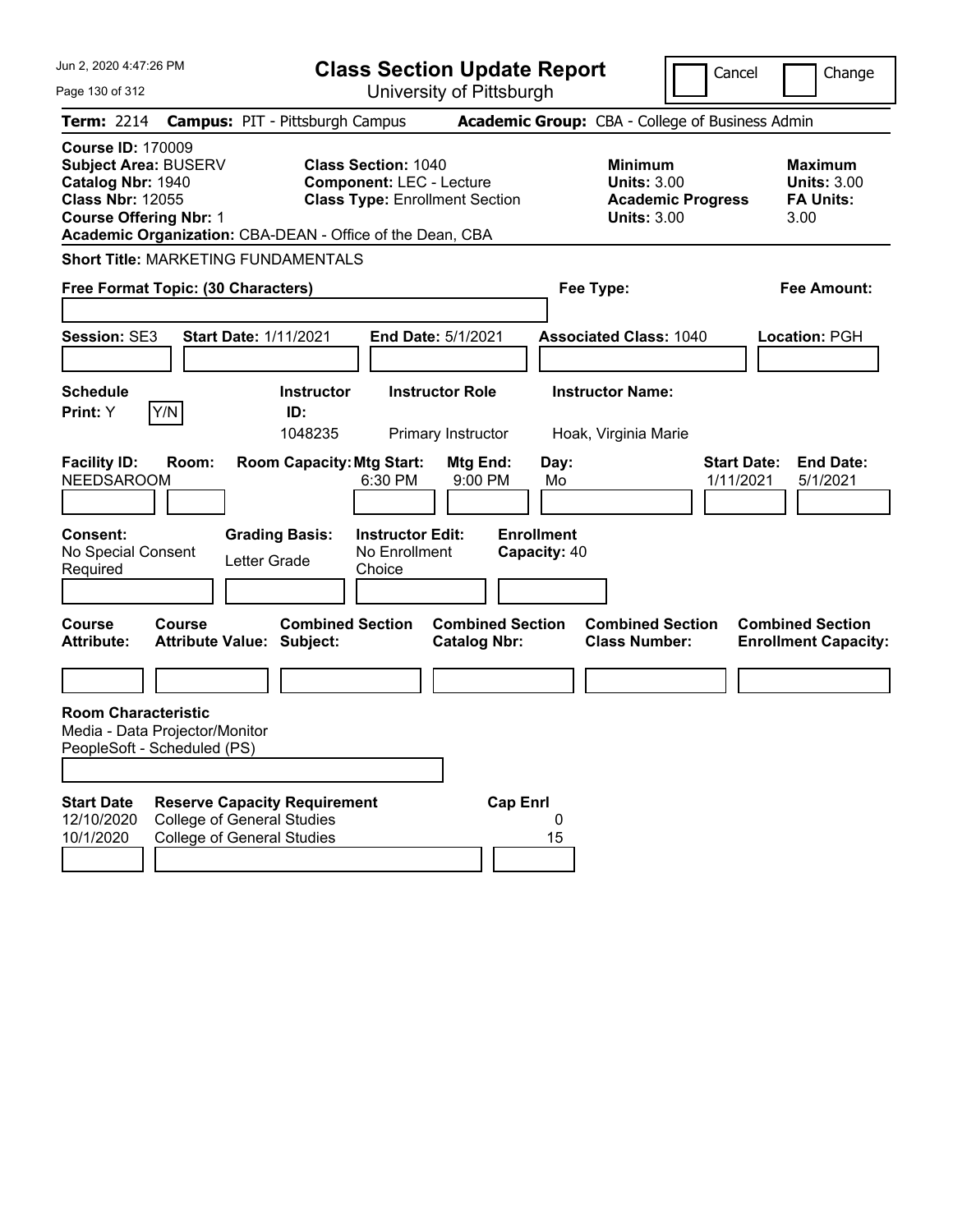| Jun 2, 2020 4:47:26 PM                                                                                                                                                                                |                                                                                                | <b>Class Section Update Report</b>                                       |                                                            | Cancel                          | Change                                                           |
|-------------------------------------------------------------------------------------------------------------------------------------------------------------------------------------------------------|------------------------------------------------------------------------------------------------|--------------------------------------------------------------------------|------------------------------------------------------------|---------------------------------|------------------------------------------------------------------|
| Page 131 of 312                                                                                                                                                                                       |                                                                                                | University of Pittsburgh                                                 |                                                            |                                 |                                                                  |
| <b>Term: 2214</b>                                                                                                                                                                                     | <b>Campus: PIT - Pittsburgh Campus</b>                                                         |                                                                          | Academic Group: CBA - College of Business Admin            |                                 |                                                                  |
| <b>Course ID: 103218</b><br><b>Subject Area: BUSERV</b><br>Catalog Nbr: 1955<br><b>Class Nbr: 22793</b><br><b>Course Offering Nbr: 1</b><br>Academic Organization: CBA-DEAN - Office of the Dean, CBA | <b>Class Section: 1020</b>                                                                     | <b>Component: LEC - Lecture</b><br><b>Class Type: Enrollment Section</b> | <b>Minimum</b><br><b>Units: 3.00</b><br><b>Units: 3.00</b> | <b>Academic Progress</b>        | <b>Maximum</b><br><b>Units: 3.00</b><br><b>FA Units:</b><br>3.00 |
| <b>Short Title: PRINCIPLES OF SELLING</b>                                                                                                                                                             |                                                                                                |                                                                          |                                                            |                                 |                                                                  |
| Free Format Topic: (30 Characters)                                                                                                                                                                    |                                                                                                |                                                                          | Fee Type:                                                  |                                 | Fee Amount:                                                      |
|                                                                                                                                                                                                       |                                                                                                |                                                                          |                                                            |                                 |                                                                  |
| <b>Session: AT</b>                                                                                                                                                                                    | <b>Start Date: 1/11/2021</b>                                                                   | <b>End Date: 4/23/2021</b>                                               | <b>Associated Class: 1020</b>                              |                                 | Location: PGH                                                    |
|                                                                                                                                                                                                       |                                                                                                |                                                                          |                                                            |                                 |                                                                  |
| <b>Schedule</b>                                                                                                                                                                                       | <b>Instructor</b>                                                                              | <b>Instructor Role</b>                                                   | <b>Instructor Name:</b>                                    |                                 |                                                                  |
| Y/N<br><b>Print:</b> Y                                                                                                                                                                                | ID:<br>2960464                                                                                 | Primary Instructor                                                       | Evans, Karen                                               |                                 |                                                                  |
| <b>Facility ID:</b><br>Room:<br><b>NEEDSAROOM</b><br><b>Consent:</b><br>No Special Consent<br>Required                                                                                                | <b>Room Capacity: Mtg Start:</b><br>5:00 PM<br><b>Grading Basis:</b><br>Letter Grade<br>Choice | Mtg End:<br>6:15 PM<br><b>Instructor Edit:</b><br>No Enrollment          | Day:<br>TuTh<br><b>Enrollment</b><br>Capacity: 5           | <b>Start Date:</b><br>1/11/2021 | <b>End Date:</b><br>4/23/2021                                    |
| <b>Course</b><br>Course<br><b>Attribute:</b>                                                                                                                                                          | <b>Combined Section</b><br><b>Attribute Value: Subject:</b><br><b>BUSMKT</b>                   | <b>Combined Section</b><br><b>Catalog Nbr:</b><br>1422                   | <b>Combined Section</b><br><b>Class Number:</b><br>12060   | 40                              | <b>Combined Section</b><br><b>Enrollment Capacity:</b>           |
| <b>Room Characteristic</b><br>Media - Data Projector/Monitor<br>PeopleSoft - Scheduled (PS)                                                                                                           |                                                                                                |                                                                          |                                                            |                                 |                                                                  |
| <b>Start Date</b>                                                                                                                                                                                     | <b>Reserve Capacity Requirement</b>                                                            | <b>Cap Enri</b>                                                          |                                                            |                                 |                                                                  |
|                                                                                                                                                                                                       |                                                                                                |                                                                          |                                                            |                                 |                                                                  |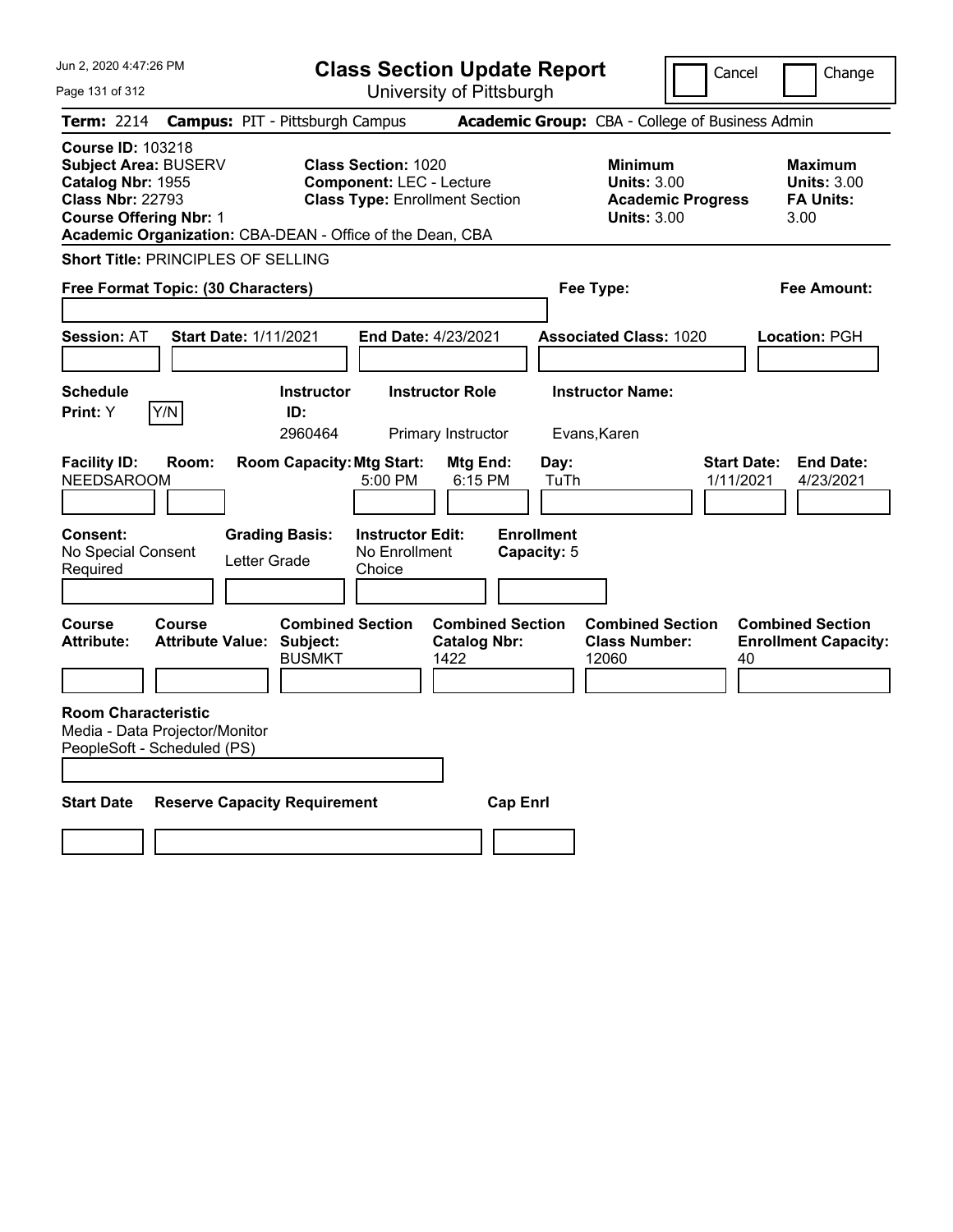| Jun 2, 2020 4:47:26 PM                                                                                                                      | <b>Class Section Update Report</b>                                                                                                                                  |                                                                        | Cancel                                                                                 | Change                                                           |
|---------------------------------------------------------------------------------------------------------------------------------------------|---------------------------------------------------------------------------------------------------------------------------------------------------------------------|------------------------------------------------------------------------|----------------------------------------------------------------------------------------|------------------------------------------------------------------|
| Page 132 of 312                                                                                                                             |                                                                                                                                                                     | University of Pittsburgh                                               |                                                                                        |                                                                  |
| <b>Term: 2214</b>                                                                                                                           | <b>Campus: PIT - Pittsburgh Campus</b>                                                                                                                              |                                                                        | Academic Group: CBA - College of Business Admin                                        |                                                                  |
| <b>Course ID: 103221</b><br>Subject Area: BUSERV<br>Catalog Nbr: 1985<br><b>Class Nbr: 11950</b><br><b>Course Offering Nbr: 1</b>           | <b>Class Section: 1030</b><br><b>Component: LEC - Lecture</b><br><b>Class Type: Enrollment Section</b><br>Academic Organization: CBA-DEAN - Office of the Dean, CBA |                                                                        | <b>Minimum</b><br><b>Units: 3.00</b><br><b>Academic Progress</b><br><b>Units: 3.00</b> | <b>Maximum</b><br><b>Units: 3.00</b><br><b>FA Units:</b><br>3.00 |
| <b>Short Title: SMALL BUSINESS MANAGEMENT</b>                                                                                               |                                                                                                                                                                     |                                                                        |                                                                                        |                                                                  |
| Free Format Topic: (30 Characters)                                                                                                          |                                                                                                                                                                     |                                                                        | Fee Type:                                                                              | <b>Fee Amount:</b>                                               |
| <b>Session: SE3</b>                                                                                                                         | <b>Start Date: 1/11/2021</b><br><b>End Date: 5/1/2021</b>                                                                                                           |                                                                        | <b>Associated Class: 1030</b>                                                          | <b>Location: PGH</b>                                             |
| <b>Schedule</b>                                                                                                                             | <b>Instructor</b><br><b>Instructor Role</b>                                                                                                                         |                                                                        | <b>Instructor Name:</b>                                                                |                                                                  |
| Y/N<br><b>Print:</b> Y                                                                                                                      | ID:<br>2955364<br>Primary Instructor                                                                                                                                |                                                                        | Stakeley, John                                                                         |                                                                  |
| <b>Facility ID:</b><br>Room:<br><b>NEEDSAROOM</b><br><b>Consent:</b><br>No Special Consent<br>Required                                      | <b>Room Capacity: Mtg Start:</b><br>6:30 PM<br><b>Grading Basis:</b><br><b>Instructor Edit:</b><br><b>LG/SNC Elective</b><br>No Enrollment<br>Basis<br>Choice       | Mtg End:<br>Day:<br>9:00 PM<br>Th<br><b>Enrollment</b><br>Capacity: 40 | 1/11/2021                                                                              | <b>Start Date:</b><br><b>End Date:</b><br>5/1/2021               |
| <b>Course</b><br>Course<br><b>Attribute:</b>                                                                                                | <b>Combined Section</b><br><b>Attribute Value: Subject:</b>                                                                                                         | <b>Combined Section</b><br><b>Catalog Nbr:</b>                         | <b>Combined Section</b><br><b>Class Number:</b>                                        | <b>Combined Section</b><br><b>Enrollment Capacity:</b>           |
|                                                                                                                                             |                                                                                                                                                                     |                                                                        |                                                                                        |                                                                  |
| <b>Room Characteristic</b><br>Media - Data Projector/Monitor<br>PeopleSoft - Scheduled (PS)<br><b>Start Date</b><br>12/10/2020<br>10/1/2020 | <b>Reserve Capacity Requirement</b><br><b>College of General Studies</b><br><b>College of General Studies</b>                                                       | <b>Cap Enrl</b><br>0<br>15                                             |                                                                                        |                                                                  |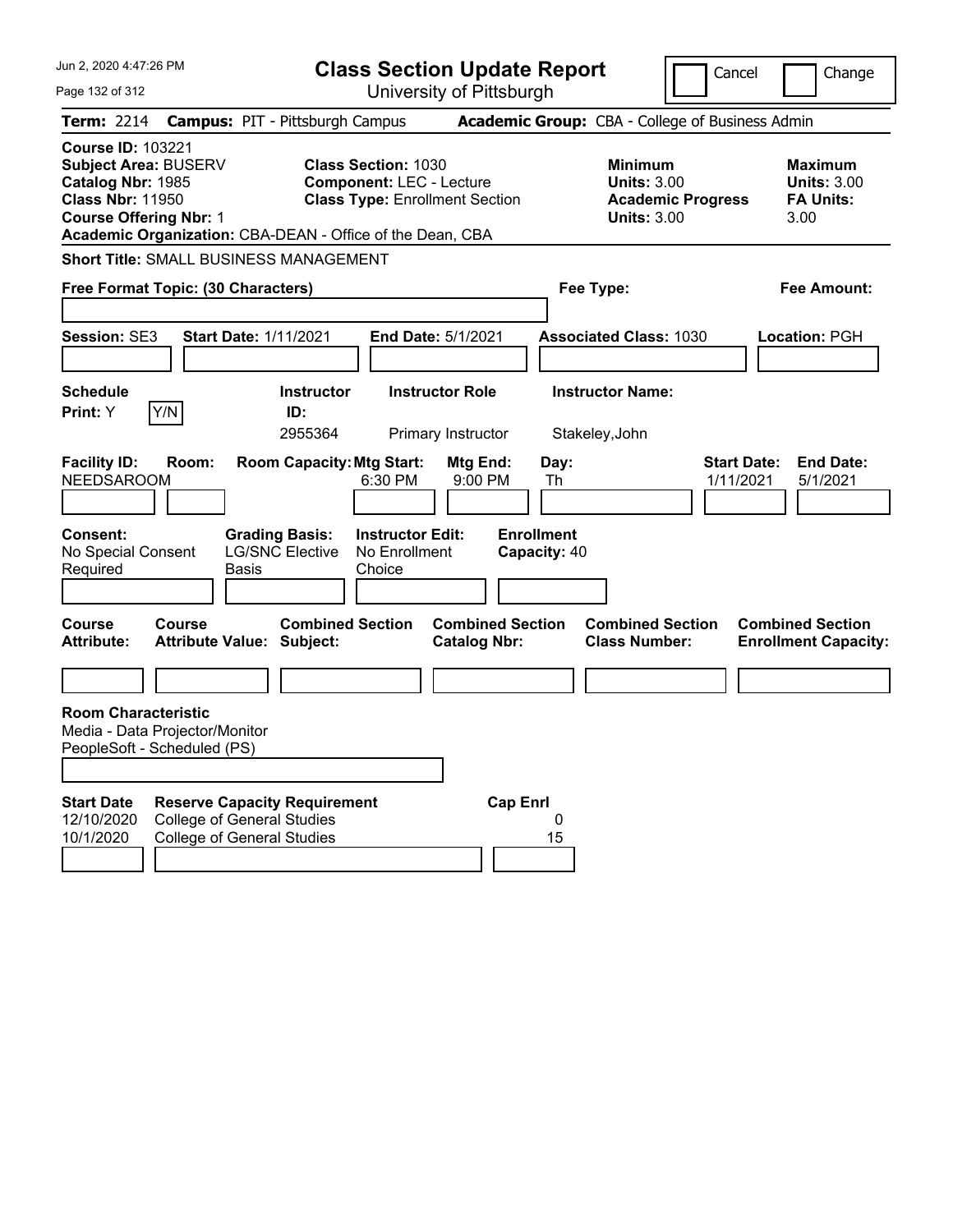| Jun 2, 2020 4:47:26 PM                                                                                                                   | <b>Class Section Update Report</b>                                                                                                                                  |                                                            | Cancel                          | Change                                                           |
|------------------------------------------------------------------------------------------------------------------------------------------|---------------------------------------------------------------------------------------------------------------------------------------------------------------------|------------------------------------------------------------|---------------------------------|------------------------------------------------------------------|
| Page 133 of 312                                                                                                                          | University of Pittsburgh                                                                                                                                            |                                                            |                                 |                                                                  |
| <b>Term: 2214</b>                                                                                                                        | <b>Campus: PIT - Pittsburgh Campus</b>                                                                                                                              | Academic Group: CBA - College of Business Admin            |                                 |                                                                  |
| <b>Course ID: 103234</b><br><b>Subject Area: BUSFIN</b><br>Catalog Nbr: 1030<br><b>Class Nbr: 11968</b><br><b>Course Offering Nbr: 1</b> | <b>Class Section: 1060</b><br><b>Component: LEC - Lecture</b><br><b>Class Type: Enrollment Section</b><br>Academic Organization: CBA-DEAN - Office of the Dean, CBA | <b>Minimum</b><br><b>Units: 3.00</b><br><b>Units: 3.00</b> | <b>Academic Progress</b>        | <b>Maximum</b><br><b>Units: 3.00</b><br><b>FA Units:</b><br>3.00 |
| Short Title: INTRODUCTION TO FINANCE                                                                                                     |                                                                                                                                                                     |                                                            |                                 |                                                                  |
| Free Format Topic: (30 Characters)                                                                                                       |                                                                                                                                                                     | Fee Type:                                                  |                                 | Fee Amount:                                                      |
| <b>Session: AT</b><br><b>Start Date: 1/11/2021</b>                                                                                       | End Date: 4/23/2021                                                                                                                                                 | <b>Associated Class: 1060</b>                              |                                 | Location: PGH                                                    |
| <b>Schedule</b><br>Y/N<br>Print: Y                                                                                                       | <b>Instructor</b><br><b>Instructor Role</b><br>ID:<br>2963786<br>Primary Instructor                                                                                 | <b>Instructor Name:</b><br>Lagaras, Spyridon               |                                 |                                                                  |
| <b>Facility ID:</b><br>Room:<br><b>NEEDSAROOM</b>                                                                                        | <b>Room Capacity: Mtg Start:</b><br>Mtg End:<br>8:00 AM                                                                                                             | Day:<br>MoWe<br>9:15 AM                                    | <b>Start Date:</b><br>1/11/2021 | <b>End Date:</b><br>4/23/2021                                    |
| Consent:<br>No Special Consent<br>Required                                                                                               | <b>Grading Basis:</b><br><b>Instructor Edit:</b><br>No Enrollment<br>Letter Grade<br>Choice                                                                         | <b>Enrollment</b><br>Capacity: 135                         |                                 |                                                                  |
| <b>Course</b><br><b>Course</b><br><b>Attribute:</b><br><b>Attribute Value: Subject:</b><br><b>DEPART</b><br>FNL                          | <b>Combined Section</b><br><b>Catalog Nbr:</b>                                                                                                                      | <b>Combined Section</b><br><b>Class Number:</b>            | <b>Combined Section</b>         | <b>Combined Section</b><br><b>Enrollment Capacity:</b>           |
| <b>Room Characteristic</b><br>Media - Data Projector/Monitor<br>PeopleSoft - Scheduled (PS)                                              |                                                                                                                                                                     |                                                            |                                 |                                                                  |
| <b>Start Date</b>                                                                                                                        | <b>Reserve Capacity Requirement</b>                                                                                                                                 | <b>Cap Enri</b>                                            |                                 |                                                                  |
|                                                                                                                                          |                                                                                                                                                                     |                                                            |                                 |                                                                  |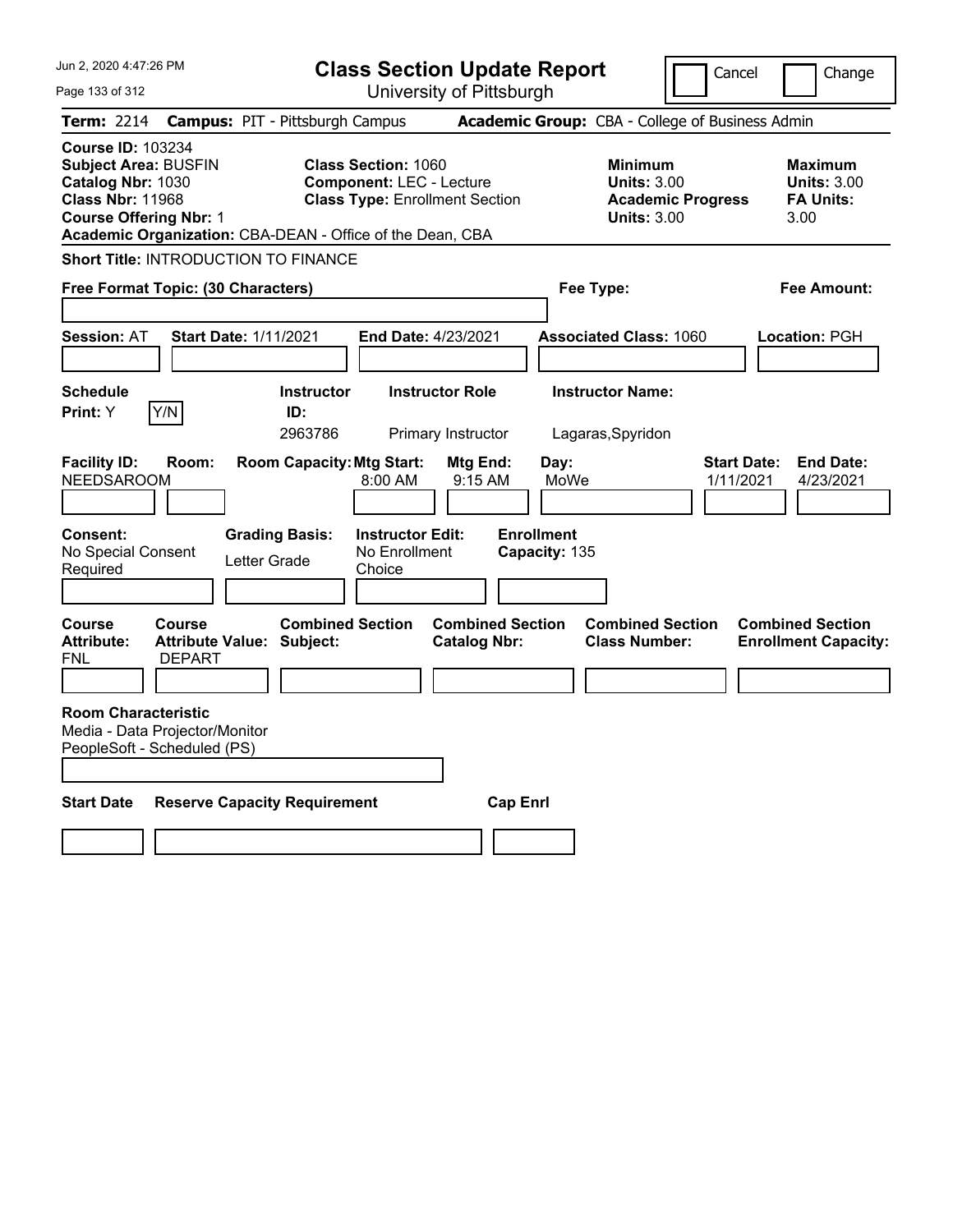| Jun 2. 2020 4:47:26 PM                                                                                                                   | <b>Class Section Update Report</b>                                                                                                                                  |                                                            | Cancel                          | Change                                                           |
|------------------------------------------------------------------------------------------------------------------------------------------|---------------------------------------------------------------------------------------------------------------------------------------------------------------------|------------------------------------------------------------|---------------------------------|------------------------------------------------------------------|
| Page 134 of 312                                                                                                                          | University of Pittsburgh                                                                                                                                            |                                                            |                                 |                                                                  |
| <b>Term: 2214</b>                                                                                                                        | <b>Campus: PIT - Pittsburgh Campus</b>                                                                                                                              | Academic Group: CBA - College of Business Admin            |                                 |                                                                  |
| <b>Course ID: 103234</b><br><b>Subject Area: BUSFIN</b><br>Catalog Nbr: 1030<br><b>Class Nbr: 11969</b><br><b>Course Offering Nbr: 1</b> | <b>Class Section: 1080</b><br><b>Component: LEC - Lecture</b><br><b>Class Type: Enrollment Section</b><br>Academic Organization: CBA-DEAN - Office of the Dean, CBA | <b>Minimum</b><br><b>Units: 3.00</b><br><b>Units: 3.00</b> | <b>Academic Progress</b>        | <b>Maximum</b><br><b>Units: 3.00</b><br><b>FA Units:</b><br>3.00 |
| Short Title: INTRODUCTION TO FINANCE                                                                                                     |                                                                                                                                                                     |                                                            |                                 |                                                                  |
| Free Format Topic: (30 Characters)                                                                                                       |                                                                                                                                                                     | Fee Type:                                                  |                                 | Fee Amount:                                                      |
| <b>Session: AT</b><br><b>Start Date: 1/11/2021</b>                                                                                       | End Date: 4/23/2021                                                                                                                                                 | <b>Associated Class: 1080</b>                              |                                 | Location: PGH                                                    |
| <b>Schedule</b><br>Y/N<br>Print: Y                                                                                                       | <b>Instructor</b><br><b>Instructor Role</b><br>ID:<br>2963786<br>Primary Instructor                                                                                 | <b>Instructor Name:</b><br>Lagaras, Spyridon               |                                 |                                                                  |
| <b>Facility ID:</b><br>Room:<br><b>NEEDSAROOM</b><br>Consent:                                                                            | <b>Room Capacity: Mtg Start:</b><br>Mtg End:<br>9:30 AM<br><b>Grading Basis:</b><br><b>Instructor Edit:</b>                                                         | Day:<br>MoWe<br>10:45 AM<br><b>Enrollment</b>              | <b>Start Date:</b><br>1/11/2021 | <b>End Date:</b><br>4/23/2021                                    |
| No Special Consent<br>Required                                                                                                           | No Enrollment<br>Letter Grade<br>Choice                                                                                                                             | Capacity: 135                                              |                                 |                                                                  |
| <b>Course</b><br><b>Course</b><br><b>Attribute:</b><br><b>Attribute Value: Subject:</b><br><b>DEPART</b><br>FNL                          | <b>Combined Section</b><br><b>Catalog Nbr:</b>                                                                                                                      | <b>Combined Section</b><br><b>Class Number:</b>            | <b>Combined Section</b>         | <b>Combined Section</b><br><b>Enrollment Capacity:</b>           |
| <b>Room Characteristic</b><br>Media - Data Projector/Monitor<br>PeopleSoft - Scheduled (PS)                                              |                                                                                                                                                                     |                                                            |                                 |                                                                  |
| <b>Start Date</b><br><b>Reserve Capacity Requirement</b>                                                                                 |                                                                                                                                                                     | <b>Cap Enri</b>                                            |                                 |                                                                  |
|                                                                                                                                          |                                                                                                                                                                     |                                                            |                                 |                                                                  |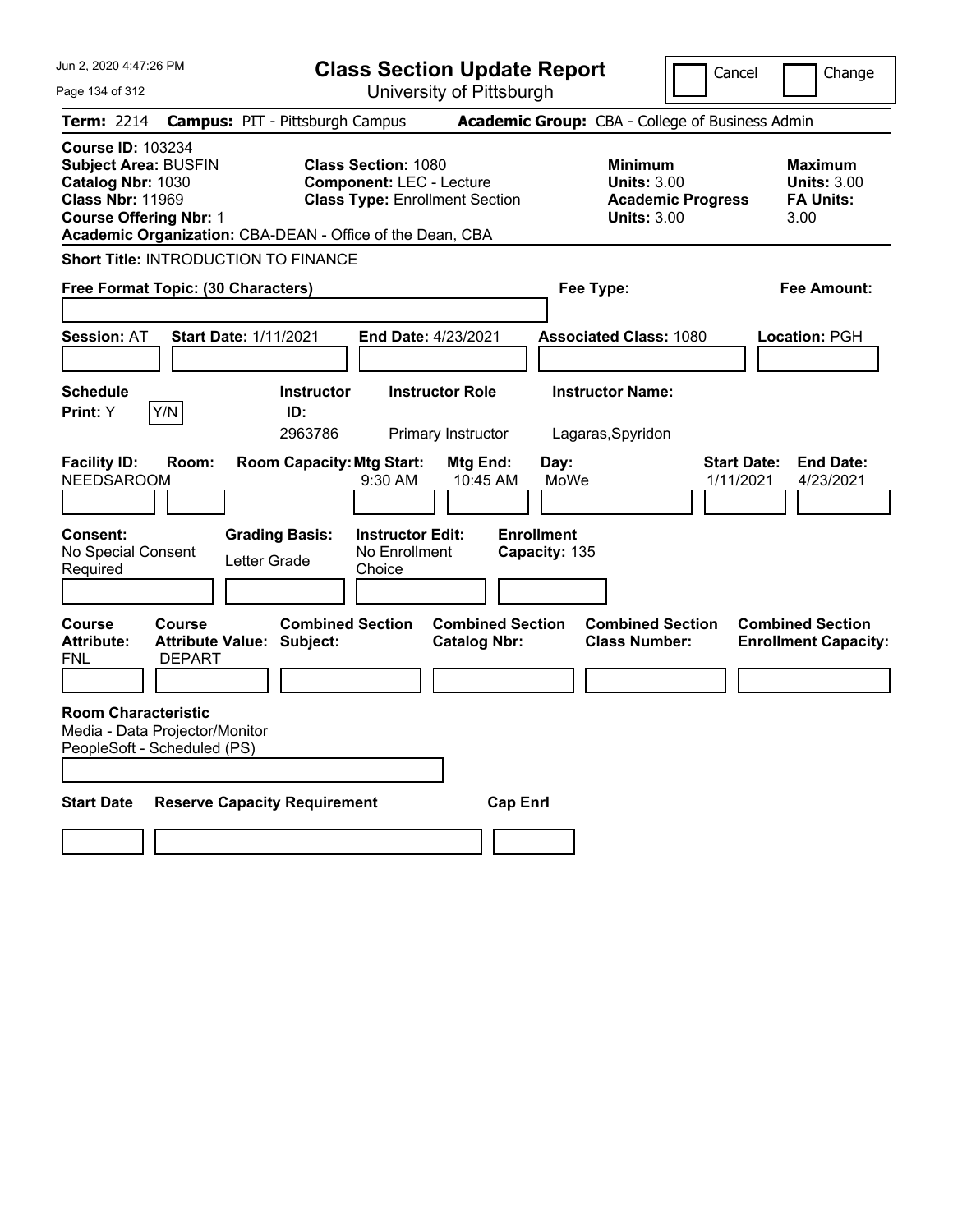| Jun 2, 2020 4:47:26 PM<br>Page 135 of 312                                                                                                | <b>Class Section Update Report</b><br>University of Pittsburgh                                                                                                             |                                                        | Cancel                                                                     | Change                                                           |
|------------------------------------------------------------------------------------------------------------------------------------------|----------------------------------------------------------------------------------------------------------------------------------------------------------------------------|--------------------------------------------------------|----------------------------------------------------------------------------|------------------------------------------------------------------|
| <b>Term: 2214</b>                                                                                                                        | <b>Campus: PIT - Pittsburgh Campus</b>                                                                                                                                     |                                                        | Academic Group: CBA - College of Business Admin                            |                                                                  |
| <b>Course ID: 103234</b><br><b>Subject Area: BUSFIN</b><br>Catalog Nbr: 1030<br><b>Class Nbr: 12035</b><br><b>Course Offering Nbr: 1</b> | <b>Class Section: 1100</b><br><b>Component: REC - Recitation</b><br><b>Class Type: Non-Enrollment Section</b><br>Academic Organization: CBA-DEAN - Office of the Dean, CBA |                                                        | <b>Minimum</b><br>Units:<br><b>Academic Progress</b><br><b>Units: 0.00</b> | <b>Maximum</b><br>Units:<br><b>FA Units:</b>                     |
| Short Title: INTRODUCTION TO FINANCE                                                                                                     |                                                                                                                                                                            |                                                        |                                                                            |                                                                  |
| Free Format Topic: (30 Characters)                                                                                                       |                                                                                                                                                                            |                                                        | Fee Type:                                                                  | Fee Amount:                                                      |
| <b>Session: AT</b><br><b>Start Date: 1/11/2021</b>                                                                                       | <b>End Date: 4/23/2021</b>                                                                                                                                                 |                                                        | <b>Associated Class: 9999</b>                                              | Location: PGH                                                    |
| <b>Schedule</b><br> Y/N <br>Print: Y                                                                                                     | <b>Instructor Role</b><br><b>Instructor</b><br>ID:<br>4064078<br>Primary Instructor                                                                                        |                                                        | <b>Instructor Name:</b><br>Bae, Chang Suk                                  |                                                                  |
| <b>Facility ID:</b><br>Room:<br><b>NEEDSAROOM</b><br><b>Consent:</b>                                                                     | <b>Room Capacity: Mtg Start:</b><br>1:00 PM<br><b>Grading Basis:</b><br><b>Instructor Edit:</b>                                                                            | Mtg End:<br>Day:<br>1:50 PM<br>Fr<br><b>Enrollment</b> |                                                                            | <b>End Date:</b><br><b>Start Date:</b><br>1/11/2021<br>4/23/2021 |
| No Special Consent<br>Required                                                                                                           |                                                                                                                                                                            | Capacity: 104                                          |                                                                            |                                                                  |
| <b>Course</b><br>Course<br><b>Attribute:</b><br><b>Attribute Value: Subject:</b>                                                         | <b>Combined Section</b>                                                                                                                                                    | <b>Combined Section</b><br><b>Catalog Nbr:</b>         | <b>Combined Section</b><br><b>Class Number:</b>                            | <b>Combined Section</b><br><b>Enrollment Capacity:</b>           |
|                                                                                                                                          |                                                                                                                                                                            |                                                        |                                                                            |                                                                  |
| <b>Room Characteristic</b><br>Media - Data Projector/Monitor<br>PeopleSoft - Scheduled (PS)                                              |                                                                                                                                                                            |                                                        |                                                                            |                                                                  |
| <b>Start Date</b>                                                                                                                        | <b>Reserve Capacity Requirement</b>                                                                                                                                        | <b>Cap Enrl</b>                                        |                                                                            |                                                                  |
|                                                                                                                                          |                                                                                                                                                                            |                                                        |                                                                            |                                                                  |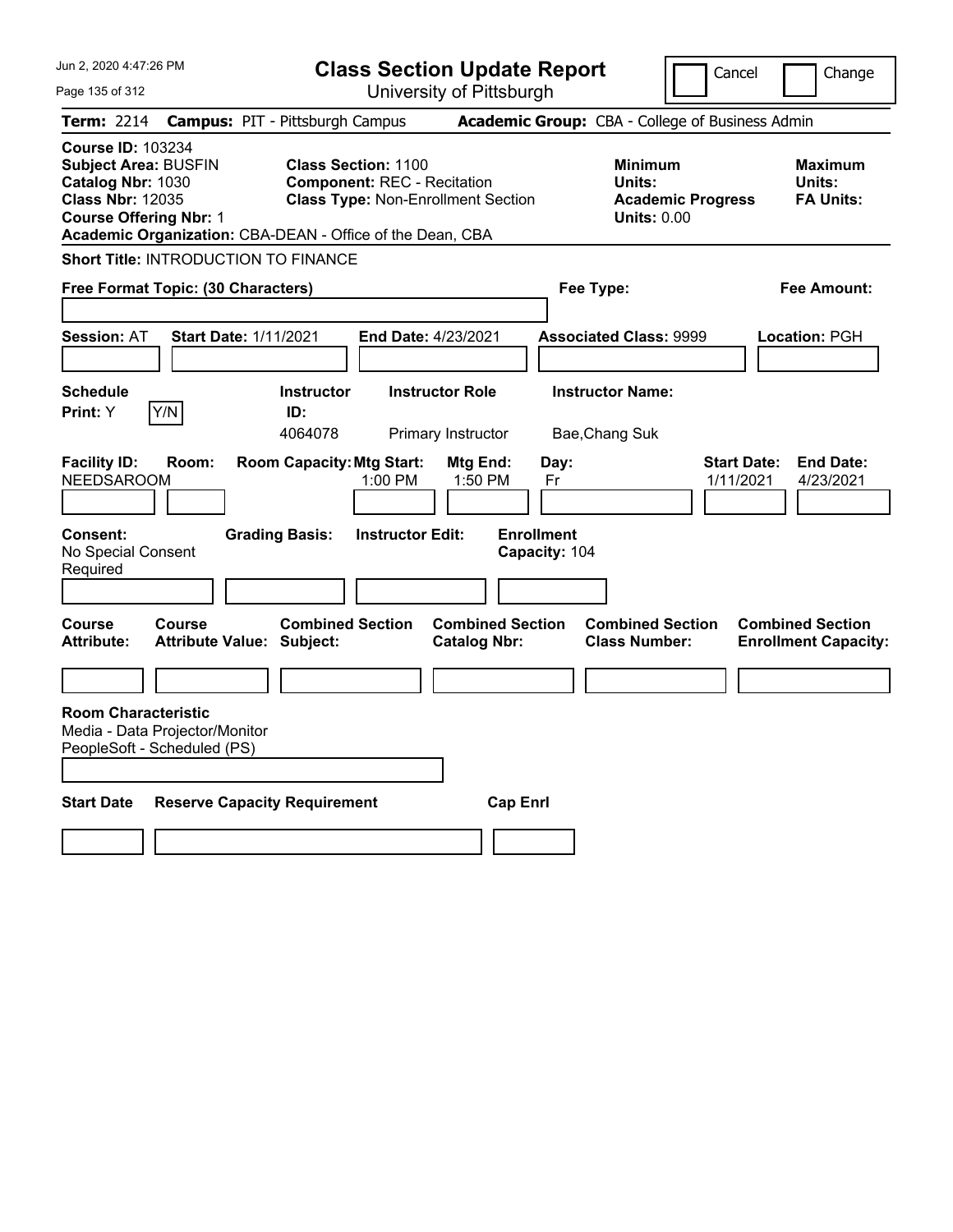| Jun 2, 2020 4:47:26 PM<br>Page 136 of 312                                                                                                                                                             | <b>Class Section Update Report</b><br>University of Pittsburgh                                                |                                                                            | Cancel<br>Change                                                 |
|-------------------------------------------------------------------------------------------------------------------------------------------------------------------------------------------------------|---------------------------------------------------------------------------------------------------------------|----------------------------------------------------------------------------|------------------------------------------------------------------|
| <b>Term: 2214</b><br><b>Campus: PIT - Pittsburgh Campus</b>                                                                                                                                           |                                                                                                               | Academic Group: CBA - College of Business Admin                            |                                                                  |
| <b>Course ID: 103234</b><br><b>Subject Area: BUSFIN</b><br>Catalog Nbr: 1030<br><b>Class Nbr: 11987</b><br><b>Course Offering Nbr: 1</b><br>Academic Organization: CBA-DEAN - Office of the Dean, CBA | <b>Class Section: 1130</b><br><b>Component: REC - Recitation</b><br><b>Class Type: Non-Enrollment Section</b> | <b>Minimum</b><br>Units:<br><b>Academic Progress</b><br><b>Units: 0.00</b> | <b>Maximum</b><br>Units:<br><b>FA Units:</b>                     |
| Short Title: INTRODUCTION TO FINANCE                                                                                                                                                                  |                                                                                                               |                                                                            |                                                                  |
| Free Format Topic: (30 Characters)                                                                                                                                                                    |                                                                                                               | Fee Type:                                                                  | Fee Amount:                                                      |
| <b>Session: AT</b><br><b>Start Date: 1/11/2021</b>                                                                                                                                                    | <b>End Date: 4/23/2021</b>                                                                                    | <b>Associated Class: 9999</b>                                              | Location: PGH                                                    |
| <b>Schedule</b><br> Y/N <br>Print: Y                                                                                                                                                                  | <b>Instructor Role</b><br><b>Instructor</b><br>ID:<br>4064078<br>Primary Instructor                           | <b>Instructor Name:</b><br>Bae, Chang Suk                                  |                                                                  |
| <b>Facility ID:</b><br>Room:<br><b>NEEDSAROOM</b><br><b>Consent:</b><br><b>Grading Basis:</b>                                                                                                         | <b>Room Capacity: Mtg Start:</b><br>Mtg End:<br>2:50 PM<br>2:00 PM<br><b>Instructor Edit:</b>                 | Day:<br>Fr<br><b>Enrollment</b>                                            | <b>End Date:</b><br><b>Start Date:</b><br>1/11/2021<br>4/23/2021 |
| No Special Consent<br>Required                                                                                                                                                                        |                                                                                                               | Capacity: 104                                                              |                                                                  |
| <b>Course</b><br>Course<br><b>Attribute:</b><br><b>Attribute Value: Subject:</b>                                                                                                                      | <b>Combined Section</b><br><b>Combined Section</b><br><b>Catalog Nbr:</b>                                     | <b>Combined Section</b><br><b>Class Number:</b>                            | <b>Combined Section</b><br><b>Enrollment Capacity:</b>           |
|                                                                                                                                                                                                       |                                                                                                               |                                                                            |                                                                  |
| <b>Room Characteristic</b><br>Media - Data Projector/Monitor<br>PeopleSoft - Scheduled (PS)                                                                                                           |                                                                                                               |                                                                            |                                                                  |
| <b>Start Date</b><br><b>Reserve Capacity Requirement</b>                                                                                                                                              | <b>Cap Enrl</b>                                                                                               |                                                                            |                                                                  |
|                                                                                                                                                                                                       |                                                                                                               |                                                                            |                                                                  |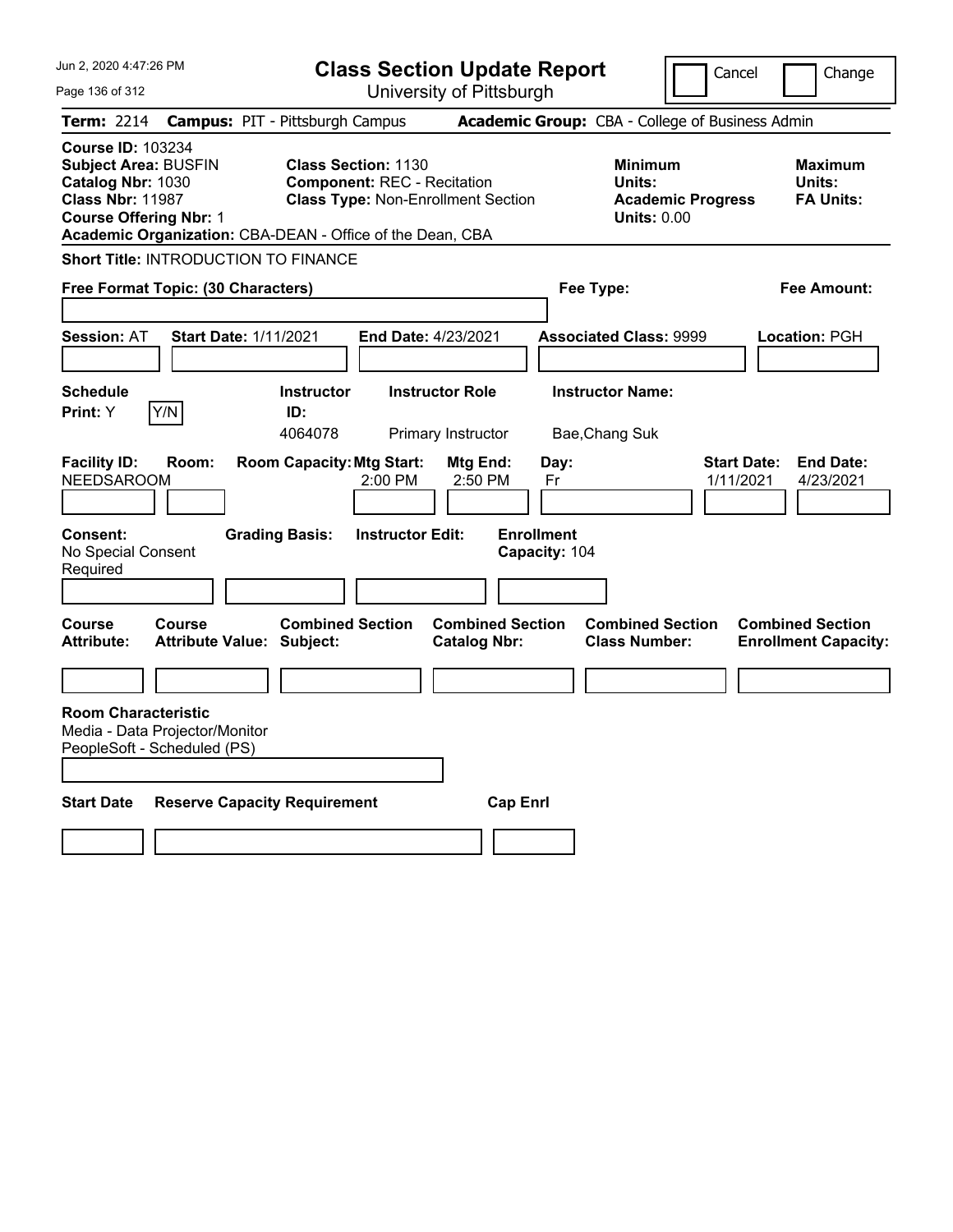| Jun 2, 2020 4:47:26 PM<br>Page 137 of 312                                                                                                                                                             | <b>Class Section Update Report</b><br>University of Pittsburgh                                                |                                                                            | Cancel<br>Change                                                 |
|-------------------------------------------------------------------------------------------------------------------------------------------------------------------------------------------------------|---------------------------------------------------------------------------------------------------------------|----------------------------------------------------------------------------|------------------------------------------------------------------|
| <b>Term: 2214</b><br><b>Campus: PIT - Pittsburgh Campus</b>                                                                                                                                           |                                                                                                               | Academic Group: CBA - College of Business Admin                            |                                                                  |
| <b>Course ID: 103234</b><br><b>Subject Area: BUSFIN</b><br>Catalog Nbr: 1030<br><b>Class Nbr: 12036</b><br><b>Course Offering Nbr: 1</b><br>Academic Organization: CBA-DEAN - Office of the Dean, CBA | <b>Class Section: 1140</b><br><b>Component: REC - Recitation</b><br><b>Class Type: Non-Enrollment Section</b> | <b>Minimum</b><br>Units:<br><b>Academic Progress</b><br><b>Units: 0.00</b> | <b>Maximum</b><br>Units:<br><b>FA Units:</b>                     |
| Short Title: INTRODUCTION TO FINANCE                                                                                                                                                                  |                                                                                                               |                                                                            |                                                                  |
| Free Format Topic: (30 Characters)                                                                                                                                                                    |                                                                                                               | Fee Type:                                                                  | Fee Amount:                                                      |
| <b>Session: AT</b><br><b>Start Date: 1/11/2021</b>                                                                                                                                                    | <b>End Date: 4/23/2021</b>                                                                                    | <b>Associated Class: 9999</b>                                              | Location: PGH                                                    |
| <b>Schedule</b><br>Print: Y<br>Y/N                                                                                                                                                                    | Instructor<br><b>Instructor Role</b><br>ID:<br>4064078<br>Primary Instructor                                  | <b>Instructor Name:</b><br>Bae, Chang Suk                                  |                                                                  |
| <b>Facility ID:</b><br>Room:<br><b>NEEDSAROOM</b><br>Consent:<br><b>Grading Basis:</b><br>No Special Consent                                                                                          | <b>Room Capacity: Mtg Start:</b><br>Mtg End:<br>12:50 PM<br>12:00 PM<br><b>Instructor Edit:</b>               | Day:<br>Fr<br><b>Enrollment</b><br>Capacity: 104                           | <b>End Date:</b><br><b>Start Date:</b><br>1/11/2021<br>4/23/2021 |
| Required                                                                                                                                                                                              |                                                                                                               |                                                                            |                                                                  |
| Course<br>Course<br><b>Attribute Value: Subject:</b><br><b>Attribute:</b>                                                                                                                             | <b>Combined Section</b><br><b>Combined Section</b><br><b>Catalog Nbr:</b>                                     | <b>Combined Section</b><br><b>Class Number:</b>                            | <b>Combined Section</b><br><b>Enrollment Capacity:</b>           |
| <b>Room Characteristic</b><br>Media - Data Projector/Monitor<br>PeopleSoft - Scheduled (PS)                                                                                                           |                                                                                                               |                                                                            |                                                                  |
| <b>Start Date</b><br><b>Reserve Capacity Requirement</b>                                                                                                                                              | <b>Cap Enrl</b>                                                                                               |                                                                            |                                                                  |
|                                                                                                                                                                                                       |                                                                                                               |                                                                            |                                                                  |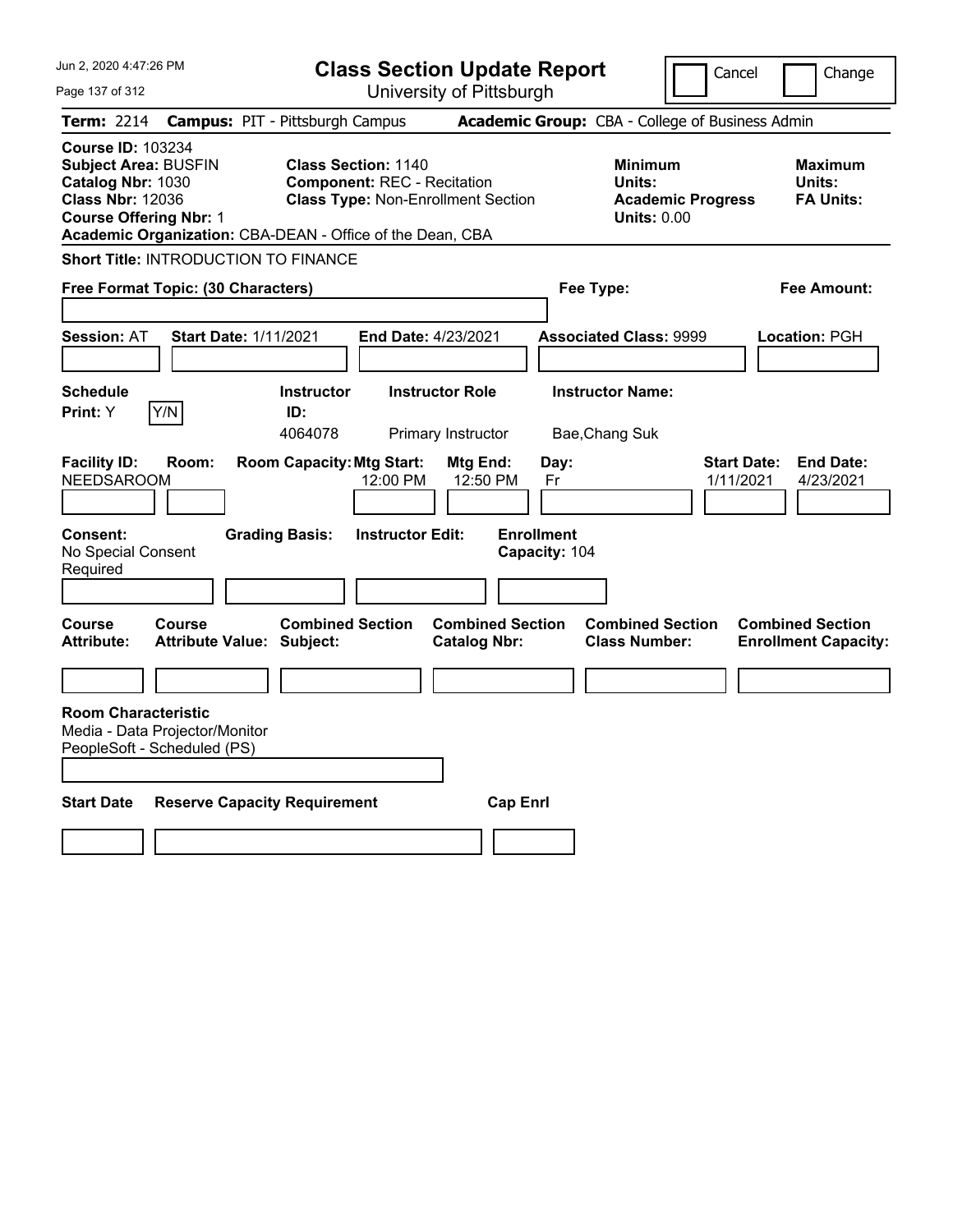| Jun 2, 2020 4:47:26 PM                                                                                                                                                                                | <b>Class Section Update Report</b>                                                                                                                |                                                            | Cancel                          | Change                                                           |
|-------------------------------------------------------------------------------------------------------------------------------------------------------------------------------------------------------|---------------------------------------------------------------------------------------------------------------------------------------------------|------------------------------------------------------------|---------------------------------|------------------------------------------------------------------|
| Page 138 of 312                                                                                                                                                                                       | University of Pittsburgh                                                                                                                          |                                                            |                                 |                                                                  |
| <b>Term: 2214</b>                                                                                                                                                                                     | <b>Campus: PIT - Pittsburgh Campus</b>                                                                                                            | Academic Group: CBA - College of Business Admin            |                                 |                                                                  |
| <b>Course ID: 103234</b><br><b>Subject Area: BUSFIN</b><br>Catalog Nbr: 1030<br><b>Class Nbr: 11970</b><br><b>Course Offering Nbr: 1</b><br>Academic Organization: CBA-DEAN - Office of the Dean, CBA | <b>Class Section: 1200</b><br><b>Component: LEC - Lecture</b><br><b>Class Type: Enrollment Section</b>                                            | <b>Minimum</b><br><b>Units: 3.00</b><br><b>Units: 3.00</b> | <b>Academic Progress</b>        | <b>Maximum</b><br><b>Units: 3.00</b><br><b>FA Units:</b><br>3.00 |
| Short Title: INTRODUCTION TO FINANCE                                                                                                                                                                  |                                                                                                                                                   |                                                            |                                 |                                                                  |
| Free Format Topic: (30 Characters)                                                                                                                                                                    |                                                                                                                                                   | Fee Type:                                                  |                                 | Fee Amount:                                                      |
| <b>Start Date: 1/11/2021</b><br><b>Session: SE3</b>                                                                                                                                                   | End Date: 5/1/2021                                                                                                                                | <b>Associated Class: 1200</b>                              |                                 | Location: PGH                                                    |
| <b>Schedule</b><br>Y/N<br>Print: Y                                                                                                                                                                    | <b>Instructor</b><br><b>Instructor Role</b><br>ID:<br>2913309<br>Primary Instructor                                                               | <b>Instructor Name:</b><br>Yalin, Mehmet Fatih             |                                 |                                                                  |
| <b>Facility ID:</b><br>Room:<br><b>NEEDSAROOM</b><br><b>Consent:</b><br>No Special Consent<br>Letter Grade<br>Required                                                                                | <b>Room Capacity: Mtg Start:</b><br>Mtg End:<br>6:30 PM<br>9:00 PM<br><b>Grading Basis:</b><br><b>Instructor Edit:</b><br>No Enrollment<br>Choice | Day:<br>We<br><b>Enrollment</b><br>Capacity: 38            | <b>Start Date:</b><br>1/11/2021 | <b>End Date:</b><br>5/1/2021                                     |
|                                                                                                                                                                                                       |                                                                                                                                                   |                                                            |                                 |                                                                  |
| <b>Course</b><br><b>Course</b><br><b>Attribute:</b><br><b>Attribute Value: Subject:</b>                                                                                                               | <b>Combined Section</b><br><b>Catalog Nbr:</b>                                                                                                    | <b>Combined Section</b><br><b>Class Number:</b>            | <b>Combined Section</b>         | <b>Combined Section</b><br><b>Enrollment Capacity:</b>           |
|                                                                                                                                                                                                       |                                                                                                                                                   |                                                            |                                 |                                                                  |
| <b>Room Characteristic</b><br>Media - Data Projector/Monitor<br>PeopleSoft - Scheduled (PS)                                                                                                           |                                                                                                                                                   |                                                            |                                 |                                                                  |
| <b>Start Date</b><br><b>Reserve Capacity Requirement</b>                                                                                                                                              |                                                                                                                                                   | <b>Cap Enrl</b>                                            |                                 |                                                                  |
|                                                                                                                                                                                                       |                                                                                                                                                   |                                                            |                                 |                                                                  |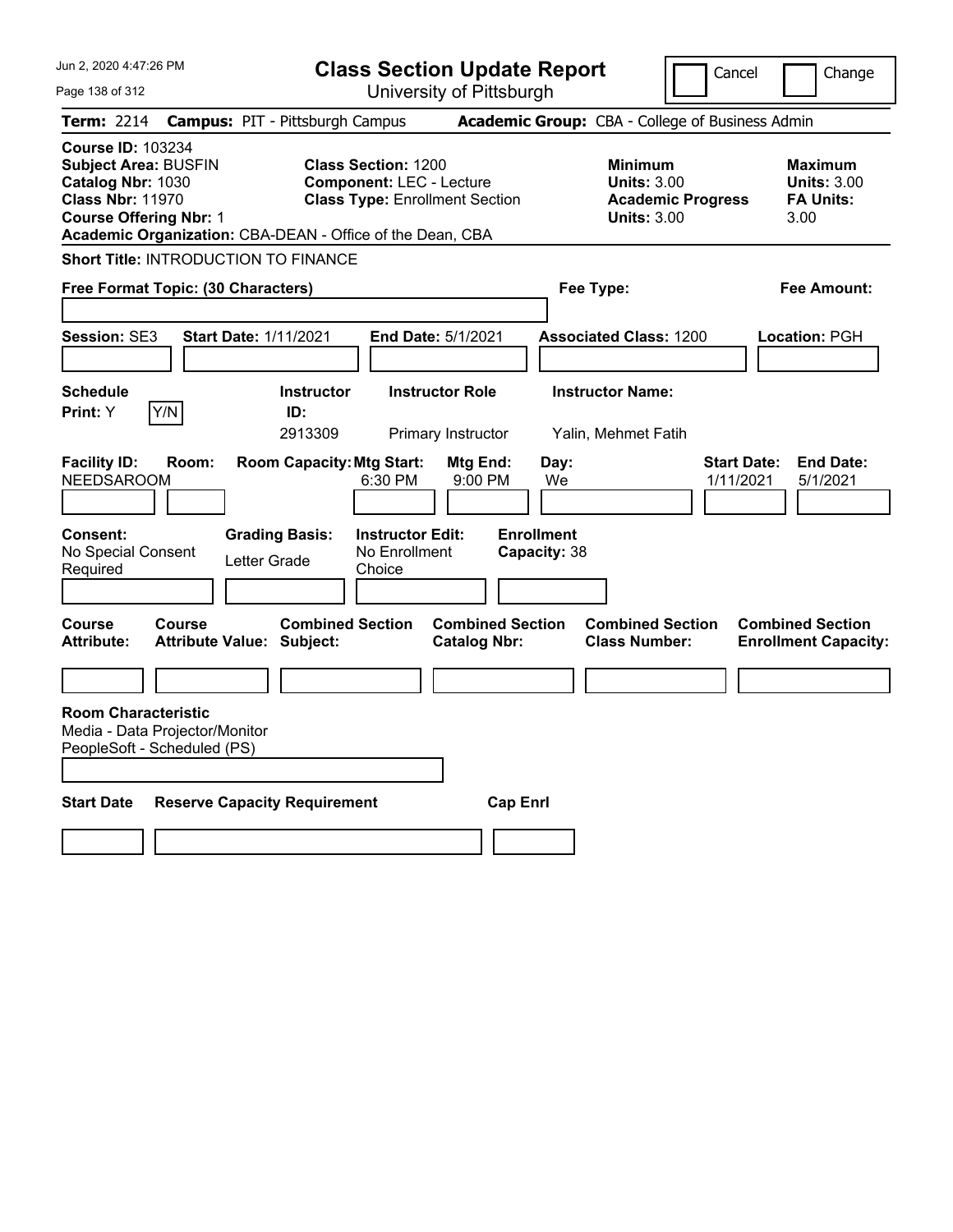| Jun 2, 2020 4:47:26 PM<br>Page 139 of 312                                                                                                                                                             | <b>Class Section Update Report</b><br>University of Pittsburgh                                                                                                              | Cancel<br>Change                                                                                                                                           |
|-------------------------------------------------------------------------------------------------------------------------------------------------------------------------------------------------------|-----------------------------------------------------------------------------------------------------------------------------------------------------------------------------|------------------------------------------------------------------------------------------------------------------------------------------------------------|
| <b>Term: 2214</b><br><b>Campus: PIT - Pittsburgh Campus</b>                                                                                                                                           |                                                                                                                                                                             | Academic Group: CBA - College of Business Admin                                                                                                            |
| <b>Course ID: 103234</b><br><b>Subject Area: BUSFIN</b><br>Catalog Nbr: 1030<br><b>Class Nbr: 11988</b><br><b>Course Offering Nbr: 1</b><br>Academic Organization: CBA-DEAN - Office of the Dean, CBA | <b>Class Section: 1210</b><br><b>Component: REC - Recitation</b><br><b>Class Type: Non-Enrollment Section</b>                                                               | <b>Minimum</b><br><b>Maximum</b><br><b>Units: 3.00</b><br><b>Units: 3.00</b><br><b>Academic Progress</b><br><b>FA Units:</b><br><b>Units: 3.00</b><br>3.00 |
| Short Title: INTRODUCTION TO FINANCE                                                                                                                                                                  |                                                                                                                                                                             |                                                                                                                                                            |
| Free Format Topic: (30 Characters)                                                                                                                                                                    |                                                                                                                                                                             | Fee Type:<br>Fee Amount:                                                                                                                                   |
| <b>Session: SE3</b><br><b>Start Date: 1/11/2021</b>                                                                                                                                                   | <b>End Date: 5/1/2021</b>                                                                                                                                                   | <b>Associated Class: 1200</b><br>Location: PGH                                                                                                             |
| <b>Schedule</b>                                                                                                                                                                                       | Instructor<br><b>Instructor Role</b>                                                                                                                                        | <b>Instructor Name:</b>                                                                                                                                    |
| Print: Y<br> Y/N <br>ID:                                                                                                                                                                              | 2913309<br>Primary Instructor                                                                                                                                               | Yalin, Mehmet Fatih                                                                                                                                        |
| <b>Facility ID:</b><br>Room:<br><b>NEEDSAROOM</b><br>Consent:<br><b>Grading Basis:</b><br>No Special Consent<br>Letter Grade<br>Required                                                              | <b>Room Capacity: Mtg Start:</b><br>Mtg End:<br>Day:<br>9:55 PM<br>9:05 PM<br>We<br><b>Enrollment</b><br><b>Instructor Edit:</b><br>Capacity: 38<br>No Enrollment<br>Choice | <b>End Date:</b><br><b>Start Date:</b><br>1/11/2021<br>5/1/2021                                                                                            |
| Course<br><b>Course</b><br><b>Attribute Value: Subject:</b><br><b>Attribute:</b>                                                                                                                      | <b>Combined Section</b><br><b>Combined Section</b><br><b>Catalog Nbr:</b>                                                                                                   | <b>Combined Section</b><br><b>Combined Section</b><br><b>Class Number:</b><br><b>Enrollment Capacity:</b>                                                  |
|                                                                                                                                                                                                       |                                                                                                                                                                             |                                                                                                                                                            |
| <b>Room Characteristic</b><br>Media - Data Projector/Monitor<br>PeopleSoft - Scheduled (PS)<br><b>Start Date</b><br><b>Reserve Capacity Requirement</b>                                               | <b>Cap Enrl</b>                                                                                                                                                             |                                                                                                                                                            |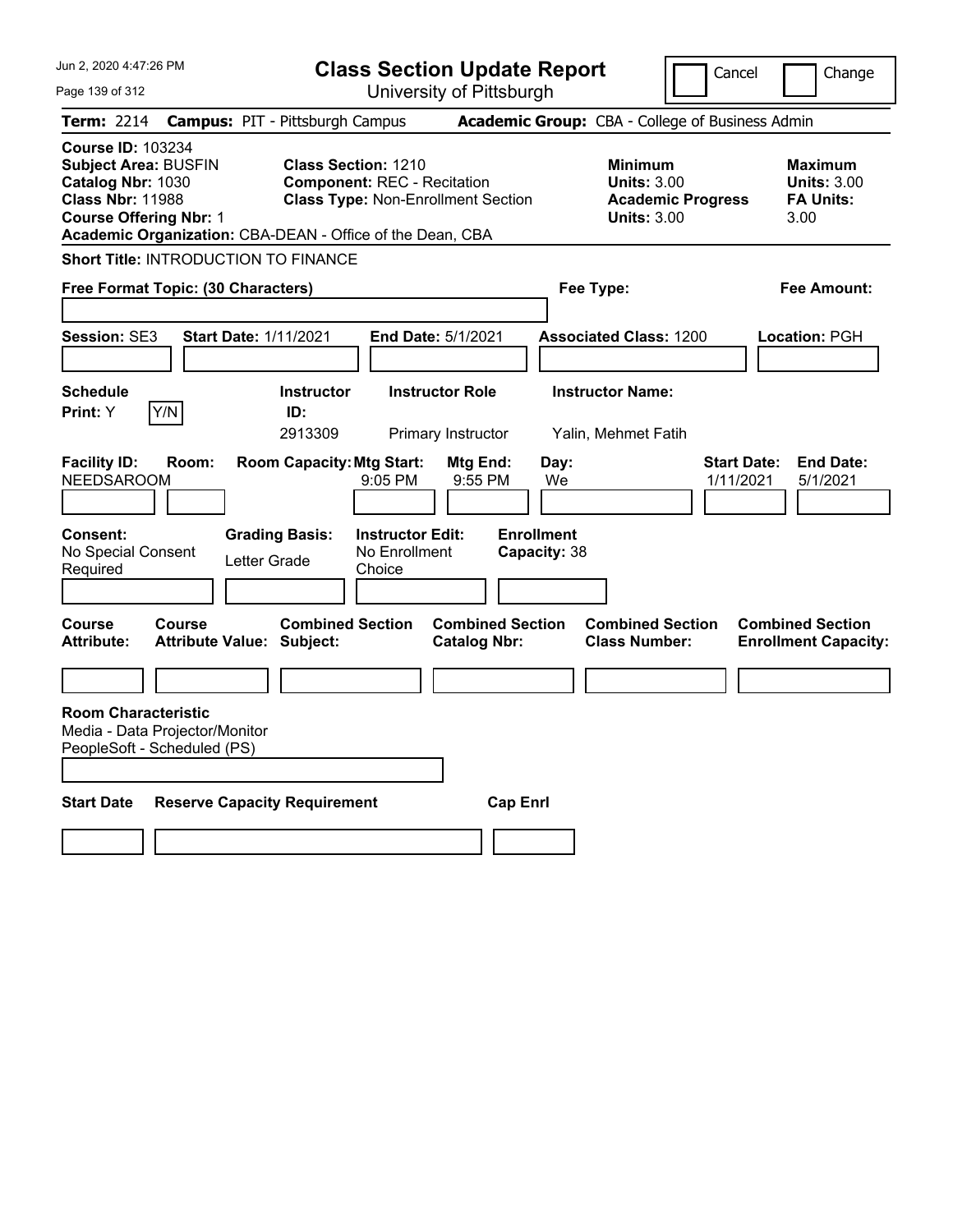| Jun 2, 2020 4:47:26 PM                                                                                                                                                                                | <b>Class Section Update Report</b>                                                                     | Cancel                                                                                 | Change                                                           |
|-------------------------------------------------------------------------------------------------------------------------------------------------------------------------------------------------------|--------------------------------------------------------------------------------------------------------|----------------------------------------------------------------------------------------|------------------------------------------------------------------|
| Page 140 of 312                                                                                                                                                                                       | University of Pittsburgh                                                                               |                                                                                        |                                                                  |
| <b>Term: 2214</b>                                                                                                                                                                                     | <b>Campus: PIT - Pittsburgh Campus</b>                                                                 | Academic Group: CBA - College of Business Admin                                        |                                                                  |
| <b>Course ID: 185665</b><br><b>Subject Area: BUSFIN</b><br>Catalog Nbr: 1031<br><b>Class Nbr: 27988</b><br><b>Course Offering Nbr: 1</b><br>Academic Organization: CBA-DEAN - Office of the Dean, CBA | <b>Class Section: 1210</b><br><b>Component: LEC - Lecture</b><br><b>Class Type: Enrollment Section</b> | <b>Minimum</b><br><b>Units: 1.00</b><br><b>Academic Progress</b><br><b>Units: 1.00</b> | <b>Maximum</b><br><b>Units: 1.00</b><br><b>FA Units:</b><br>1.00 |
| Short Title: INT TO FINANCE HONORS + 1                                                                                                                                                                |                                                                                                        |                                                                                        |                                                                  |
| Free Format Topic: (30 Characters)                                                                                                                                                                    |                                                                                                        | Fee Type:                                                                              | Fee Amount:                                                      |
| <b>Session: AT</b><br><b>Start Date: 1/11/2021</b>                                                                                                                                                    | End Date: 4/23/2021                                                                                    | <b>Associated Class: 1210</b>                                                          | Location: PGH                                                    |
| <b>Schedule</b><br>Y/N<br>Print: Y                                                                                                                                                                    | <b>Instructor Role</b><br><b>Instructor</b><br>ID:<br>2915533<br>Primary Instructor                    | <b>Instructor Name:</b><br>Zutter, Chad Jonathan                                       |                                                                  |
| <b>Facility ID:</b><br>Room:<br><b>TBATBA</b><br><b>TBA</b><br>0                                                                                                                                      | <b>Room Capacity: Mtg Start:</b><br>Mtg End:                                                           | Day:<br>MoTuWeThFr                                                                     | <b>Start Date:</b><br><b>End Date:</b><br>1/11/2021<br>4/23/2021 |
| Consent:<br><b>Grading Basis:</b><br>No Special Consent<br>Letter Grade<br>Required                                                                                                                   | <b>Instructor Edit:</b><br>No Enrollment<br>Choice                                                     | <b>Enrollment</b><br>Capacity: 26                                                      |                                                                  |
| Course<br><b>Course</b><br><b>Attribute:</b><br><b>Attribute Value: Subject:</b>                                                                                                                      | <b>Combined Section</b><br><b>Combined Section</b><br><b>Catalog Nbr:</b>                              | <b>Combined Section</b><br><b>Class Number:</b>                                        | <b>Combined Section</b><br><b>Enrollment Capacity:</b>           |
|                                                                                                                                                                                                       |                                                                                                        |                                                                                        |                                                                  |
| <b>Room Characteristic</b>                                                                                                                                                                            |                                                                                                        |                                                                                        |                                                                  |
|                                                                                                                                                                                                       |                                                                                                        |                                                                                        |                                                                  |
| <b>Start Date</b><br><b>Reserve Capacity Requirement</b>                                                                                                                                              |                                                                                                        | <b>Cap Enrl</b>                                                                        |                                                                  |
|                                                                                                                                                                                                       |                                                                                                        |                                                                                        |                                                                  |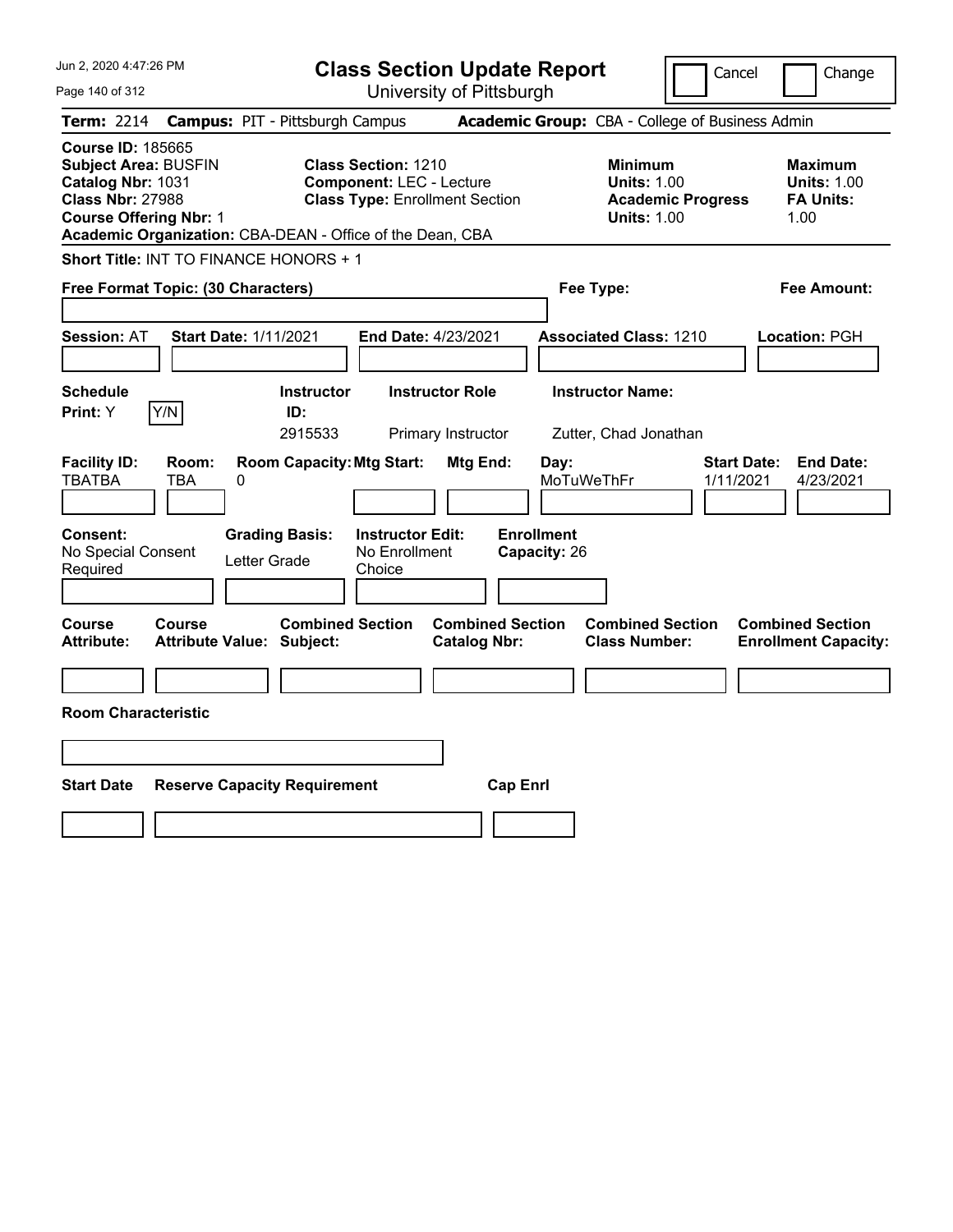| Jun 2, 2020 4:47:26 PM                                                                                                                                                                                | <b>Class Section Update Report</b>                                                                     |                                                                            | Cancel<br>Change                                                                      |
|-------------------------------------------------------------------------------------------------------------------------------------------------------------------------------------------------------|--------------------------------------------------------------------------------------------------------|----------------------------------------------------------------------------|---------------------------------------------------------------------------------------|
| Page 141 of 312                                                                                                                                                                                       | University of Pittsburgh                                                                               |                                                                            |                                                                                       |
| Term: 2214                                                                                                                                                                                            | <b>Campus: PIT - Pittsburgh Campus</b>                                                                 | Academic Group: CBA - College of Business Admin                            |                                                                                       |
| <b>Course ID: 103235</b><br><b>Subject Area: BUSFIN</b><br>Catalog Nbr: 1311<br><b>Class Nbr: 11978</b><br><b>Course Offering Nbr: 1</b><br>Academic Organization: CBA-DEAN - Office of the Dean, CBA | <b>Class Section: 1040</b><br><b>Component: LEC - Lecture</b><br><b>Class Type: Enrollment Section</b> | <b>Minimum</b><br><b>Units: 3.00</b><br><b>Units: 3.00</b>                 | Maximum<br><b>Units: 3.00</b><br><b>FA Units:</b><br><b>Academic Progress</b><br>3.00 |
| <b>Short Title: CORPORATE FINANCE</b>                                                                                                                                                                 |                                                                                                        |                                                                            |                                                                                       |
| Free Format Topic: (30 Characters)                                                                                                                                                                    |                                                                                                        | Fee Type:                                                                  | Fee Amount:                                                                           |
| <b>Start Date: 1/11/2021</b><br><b>Session: AT</b>                                                                                                                                                    | <b>End Date: 4/23/2021</b>                                                                             | <b>Associated Class: 1040</b>                                              | Location: PGH                                                                         |
| <b>Schedule</b><br>Print: Y<br>Y/N                                                                                                                                                                    | <b>Instructor</b><br><b>Instructor Role</b><br>ID:<br>2906573<br>Primary Instructor                    | <b>Instructor Name:</b><br>Thomas, Shawn E                                 |                                                                                       |
| <b>Facility ID:</b><br>Room:<br><b>NEEDSAROOM</b><br><b>Consent:</b><br><b>Grading Basis:</b><br>No Special Consent                                                                                   | <b>Room Capacity: Mtg Start:</b><br>$9:30$ AM<br><b>Instructor Edit:</b><br>No Enrollment              | Mtg End:<br>Day:<br>TuTh<br>10:45 AM<br><b>Enrollment</b><br>Capacity: 40  | <b>End Date:</b><br><b>Start Date:</b><br>1/11/2021<br>4/23/2021                      |
| Letter Grade<br>Required                                                                                                                                                                              | Choice                                                                                                 |                                                                            |                                                                                       |
| Course<br><b>Course</b><br><b>Attribute:</b><br><b>Attribute Value: Subject:</b><br>FNL<br><b>DEPART</b>                                                                                              | <b>Combined Section</b><br><b>Catalog Nbr:</b>                                                         | <b>Combined Section</b><br><b>Combined Section</b><br><b>Class Number:</b> | <b>Combined Section</b><br><b>Enrollment Capacity:</b>                                |
| <b>Room Characteristic</b><br>Media - Data Projector/Monitor<br>PeopleSoft - Scheduled (PS)                                                                                                           |                                                                                                        |                                                                            |                                                                                       |
| <b>Start Date</b><br><b>Reserve Capacity Requirement</b>                                                                                                                                              |                                                                                                        | <b>Cap Enri</b>                                                            |                                                                                       |
|                                                                                                                                                                                                       |                                                                                                        |                                                                            |                                                                                       |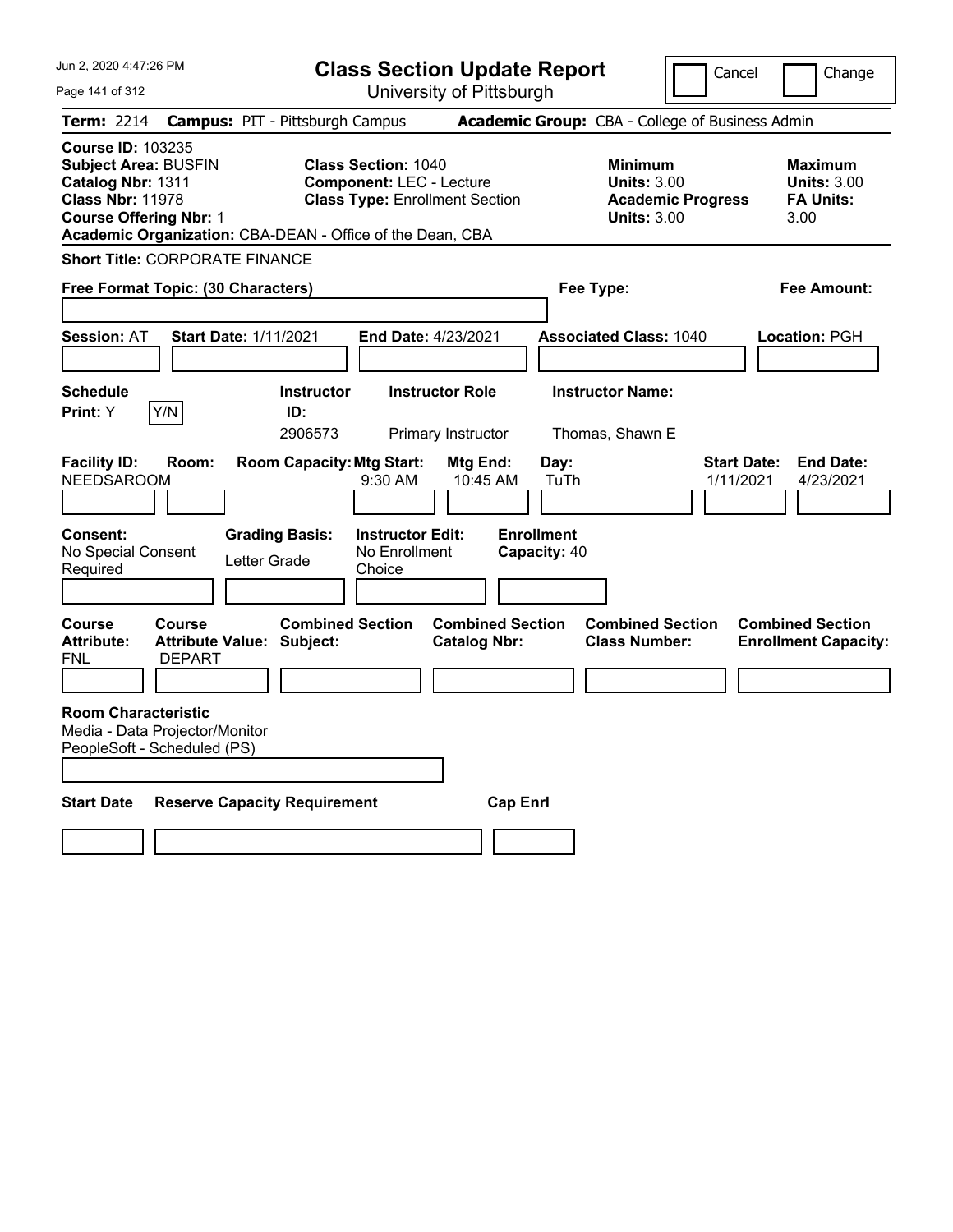| Jun 2, 2020 4:47:26 PM                                                                                                                   | <b>Class Section Update Report</b>                                                                                                                                  |                                                           | Cancel                                                                                 | Change                                                           |
|------------------------------------------------------------------------------------------------------------------------------------------|---------------------------------------------------------------------------------------------------------------------------------------------------------------------|-----------------------------------------------------------|----------------------------------------------------------------------------------------|------------------------------------------------------------------|
| Page 142 of 312                                                                                                                          | University of Pittsburgh                                                                                                                                            |                                                           |                                                                                        |                                                                  |
| Term: 2214                                                                                                                               | <b>Campus: PIT - Pittsburgh Campus</b>                                                                                                                              | Academic Group: CBA - College of Business Admin           |                                                                                        |                                                                  |
| <b>Course ID: 103235</b><br><b>Subject Area: BUSFIN</b><br>Catalog Nbr: 1311<br><b>Class Nbr: 12007</b><br><b>Course Offering Nbr: 1</b> | <b>Class Section: 1060</b><br><b>Component: LEC - Lecture</b><br><b>Class Type: Enrollment Section</b><br>Academic Organization: CBA-DEAN - Office of the Dean, CBA |                                                           | <b>Minimum</b><br><b>Units: 3.00</b><br><b>Academic Progress</b><br><b>Units: 3.00</b> | <b>Maximum</b><br><b>Units: 3.00</b><br><b>FA Units:</b><br>3.00 |
| <b>Short Title: CORPORATE FINANCE</b>                                                                                                    |                                                                                                                                                                     |                                                           |                                                                                        |                                                                  |
| Free Format Topic: (30 Characters)                                                                                                       |                                                                                                                                                                     | Fee Type:                                                 |                                                                                        | Fee Amount:                                                      |
| <b>Session: AT</b><br><b>Start Date: 1/11/2021</b>                                                                                       | <b>End Date: 4/23/2021</b>                                                                                                                                          | <b>Associated Class: 1060</b>                             |                                                                                        | Location: PGH                                                    |
| <b>Schedule</b><br>Y/N<br><b>Print: Y</b>                                                                                                | <b>Instructor Role</b><br><b>Instructor</b><br>ID:<br>2906573<br>Primary Instructor                                                                                 | <b>Instructor Name:</b><br>Thomas, Shawn E                |                                                                                        |                                                                  |
| <b>Facility ID:</b><br>Room:<br><b>NEEDSAROOM</b><br>Consent:                                                                            | <b>Room Capacity: Mtg Start:</b><br>11:00 AM<br><b>Grading Basis:</b><br><b>Instructor Edit:</b>                                                                    | Mtg End:<br>Day:<br>12:15 PM<br>TuTh<br><b>Enrollment</b> | <b>Start Date:</b><br>1/11/2021                                                        | <b>End Date:</b><br>4/23/2021                                    |
| No Special Consent<br>Required                                                                                                           | No Enrollment<br>Letter Grade<br>Choice                                                                                                                             | Capacity: 40                                              |                                                                                        |                                                                  |
| Course<br><b>Course</b><br><b>Attribute:</b><br><b>Attribute Value: Subject:</b><br>FNL<br><b>DEPART</b>                                 | <b>Combined Section</b>                                                                                                                                             | <b>Combined Section</b><br><b>Catalog Nbr:</b>            | <b>Combined Section</b><br><b>Class Number:</b>                                        | <b>Combined Section</b><br><b>Enrollment Capacity:</b>           |
| <b>Room Characteristic</b><br>Media - Data Projector/Monitor<br>PeopleSoft - Scheduled (PS)                                              |                                                                                                                                                                     |                                                           |                                                                                        |                                                                  |
| <b>Start Date</b>                                                                                                                        | <b>Reserve Capacity Requirement</b>                                                                                                                                 | <b>Cap Enri</b>                                           |                                                                                        |                                                                  |
|                                                                                                                                          |                                                                                                                                                                     |                                                           |                                                                                        |                                                                  |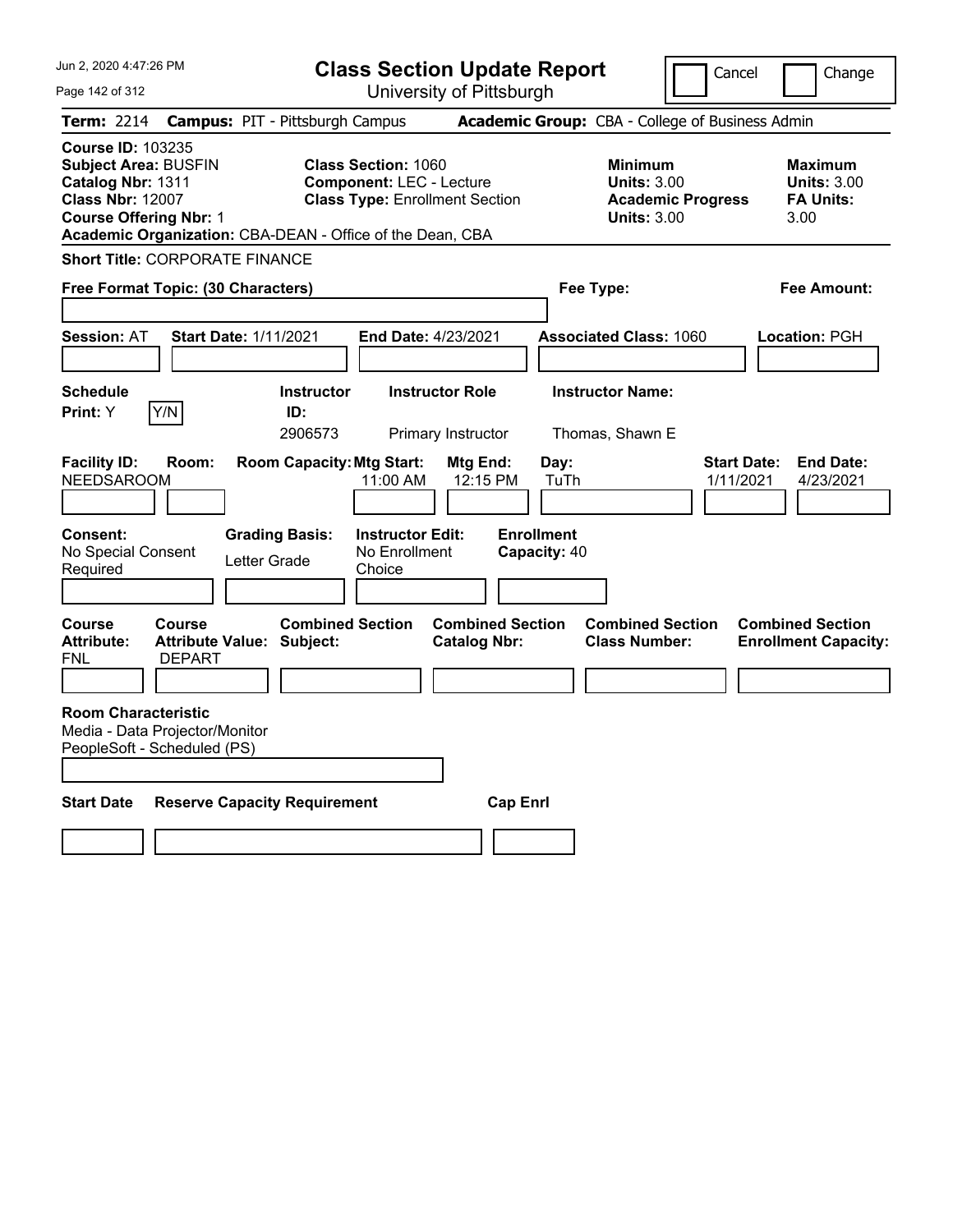| Jun 2, 2020 4:47:26 PM                                                                                                                                                                                | <b>Class Section Update Report</b>                                                                             |                                                                            | Cancel<br>Change                                                                             |
|-------------------------------------------------------------------------------------------------------------------------------------------------------------------------------------------------------|----------------------------------------------------------------------------------------------------------------|----------------------------------------------------------------------------|----------------------------------------------------------------------------------------------|
| Page 143 of 312                                                                                                                                                                                       | University of Pittsburgh                                                                                       |                                                                            |                                                                                              |
| Term: 2214                                                                                                                                                                                            | <b>Campus: PIT - Pittsburgh Campus</b>                                                                         | Academic Group: CBA - College of Business Admin                            |                                                                                              |
| <b>Course ID: 103235</b><br><b>Subject Area: BUSFIN</b><br>Catalog Nbr: 1311<br><b>Class Nbr: 12047</b><br><b>Course Offering Nbr: 1</b><br>Academic Organization: CBA-DEAN - Office of the Dean, CBA | <b>Class Section: 1080</b><br><b>Component: LEC - Lecture</b><br><b>Class Type: Enrollment Section</b>         | <b>Minimum</b><br><b>Units: 3.00</b><br><b>Units: 3.00</b>                 | <b>Maximum</b><br><b>Units: 3.00</b><br><b>FA Units:</b><br><b>Academic Progress</b><br>3.00 |
| <b>Short Title: CORPORATE FINANCE</b>                                                                                                                                                                 |                                                                                                                |                                                                            |                                                                                              |
| Free Format Topic: (30 Characters)                                                                                                                                                                    |                                                                                                                | Fee Type:                                                                  | Fee Amount:                                                                                  |
| <b>Session: AT</b><br><b>Start Date: 1/11/2021</b>                                                                                                                                                    | End Date: 4/23/2021                                                                                            | <b>Associated Class: 1080</b>                                              | Location: PGH                                                                                |
| <b>Schedule</b><br>Print: Y<br>Y/N                                                                                                                                                                    | <b>Instructor Role</b><br><b>Instructor</b><br>ID:<br>2906573<br>Primary Instructor                            | <b>Instructor Name:</b><br>Thomas, Shawn E                                 |                                                                                              |
| <b>Facility ID:</b><br>Room:<br><b>NEEDSAROOM</b><br><b>Consent:</b><br><b>Grading Basis:</b><br>No Special Consent<br>Letter Grade<br>Required                                                       | <b>Room Capacity: Mtg Start:</b><br>Mtg End:<br>12:30 PM<br><b>Instructor Edit:</b><br>No Enrollment<br>Choice | Day:<br>1:45 PM<br>TuTh<br><b>Enrollment</b><br>Capacity: 40               | <b>Start Date:</b><br><b>End Date:</b><br>1/11/2021<br>4/23/2021                             |
| Course<br><b>Course</b><br><b>Attribute:</b><br><b>Attribute Value: Subject:</b><br>FNL<br><b>DEPART</b>                                                                                              | <b>Combined Section</b><br><b>Catalog Nbr:</b>                                                                 | <b>Combined Section</b><br><b>Combined Section</b><br><b>Class Number:</b> | <b>Combined Section</b><br><b>Enrollment Capacity:</b>                                       |
| <b>Room Characteristic</b><br>Media - Data Projector/Monitor<br>PeopleSoft - Scheduled (PS)                                                                                                           |                                                                                                                |                                                                            |                                                                                              |
| <b>Start Date</b><br><b>Reserve Capacity Requirement</b>                                                                                                                                              |                                                                                                                | <b>Cap Enrl</b>                                                            |                                                                                              |
|                                                                                                                                                                                                       |                                                                                                                |                                                                            |                                                                                              |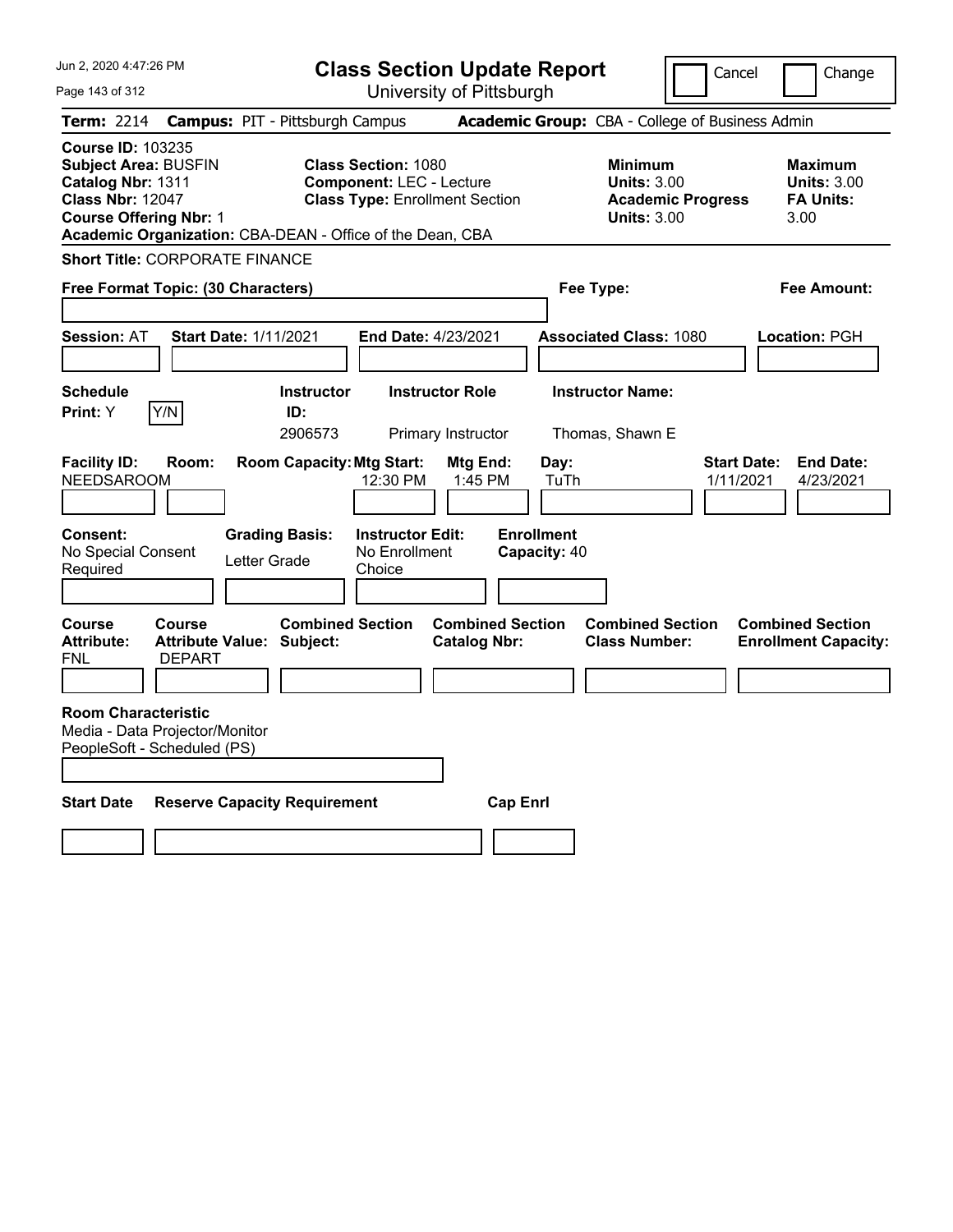| Jun 2, 2020 4:47:26 PM                                                                                                                                                                                | <b>Class Section Update Report</b>                                                                                       |                                                 | Cancel                                                               | Change                                                           |
|-------------------------------------------------------------------------------------------------------------------------------------------------------------------------------------------------------|--------------------------------------------------------------------------------------------------------------------------|-------------------------------------------------|----------------------------------------------------------------------|------------------------------------------------------------------|
| Page 144 of 312                                                                                                                                                                                       | University of Pittsburgh                                                                                                 |                                                 |                                                                      |                                                                  |
| <b>Term: 2214</b><br><b>Campus: PIT - Pittsburgh Campus</b>                                                                                                                                           |                                                                                                                          | Academic Group: CBA - College of Business Admin |                                                                      |                                                                  |
| <b>Course ID: 103235</b><br><b>Subject Area: BUSFIN</b><br>Catalog Nbr: 1311<br><b>Class Nbr: 12034</b><br><b>Course Offering Nbr: 1</b><br>Academic Organization: CBA-DEAN - Office of the Dean, CBA | <b>Class Section: 1100</b><br><b>Component: LEC - Lecture</b><br><b>Class Type: Enrollment Section</b>                   | <b>Minimum</b>                                  | <b>Units: 3.00</b><br><b>Academic Progress</b><br><b>Units: 3.00</b> | <b>Maximum</b><br><b>Units: 3.00</b><br><b>FA Units:</b><br>3.00 |
| <b>Short Title: CORPORATE FINANCE</b>                                                                                                                                                                 |                                                                                                                          |                                                 |                                                                      |                                                                  |
| Free Format Topic: (30 Characters)                                                                                                                                                                    |                                                                                                                          | Fee Type:                                       |                                                                      | Fee Amount:                                                      |
| Session: SE3<br>Start Date: 1/11/2021                                                                                                                                                                 | <b>End Date: 5/1/2021</b>                                                                                                | <b>Associated Class: 1100</b>                   |                                                                      | Location: PGH                                                    |
| <b>Schedule</b><br>Y/N<br>Print: Y                                                                                                                                                                    | <b>Instructor Role</b><br><b>Instructor</b><br>ID:<br>2906514<br>Primary Instructor                                      | <b>Instructor Name:</b><br>Sukits, Jay William  |                                                                      |                                                                  |
| <b>Facility ID:</b><br>Room:<br><b>NEEDSAROOM</b><br>Consent:<br><b>Grading Basis:</b><br>No Special Consent<br>Letter Grade<br>Required                                                              | <b>Room Capacity: Mtg Start:</b><br>Mtg End:<br>6:30 PM<br>9:00 PM<br><b>Instructor Edit:</b><br>No Enrollment<br>Choice | Day:<br>Th<br><b>Enrollment</b><br>Capacity: 38 | <b>Start Date:</b><br>1/11/2021                                      | <b>End Date:</b><br>5/1/2021                                     |
| Course<br>Course<br><b>Attribute:</b><br><b>Attribute Value: Subject:</b>                                                                                                                             | <b>Combined Section</b><br><b>Catalog Nbr:</b>                                                                           | <b>Combined Section</b><br><b>Class Number:</b> | <b>Combined Section</b>                                              | <b>Combined Section</b><br><b>Enrollment Capacity:</b>           |
|                                                                                                                                                                                                       |                                                                                                                          |                                                 |                                                                      |                                                                  |
| <b>Room Characteristic</b><br>Media - Data Projector/Monitor<br>PeopleSoft - Scheduled (PS)                                                                                                           |                                                                                                                          |                                                 |                                                                      |                                                                  |
| <b>Start Date</b><br><b>Reserve Capacity Requirement</b>                                                                                                                                              |                                                                                                                          | <b>Cap Enri</b>                                 |                                                                      |                                                                  |
|                                                                                                                                                                                                       |                                                                                                                          |                                                 |                                                                      |                                                                  |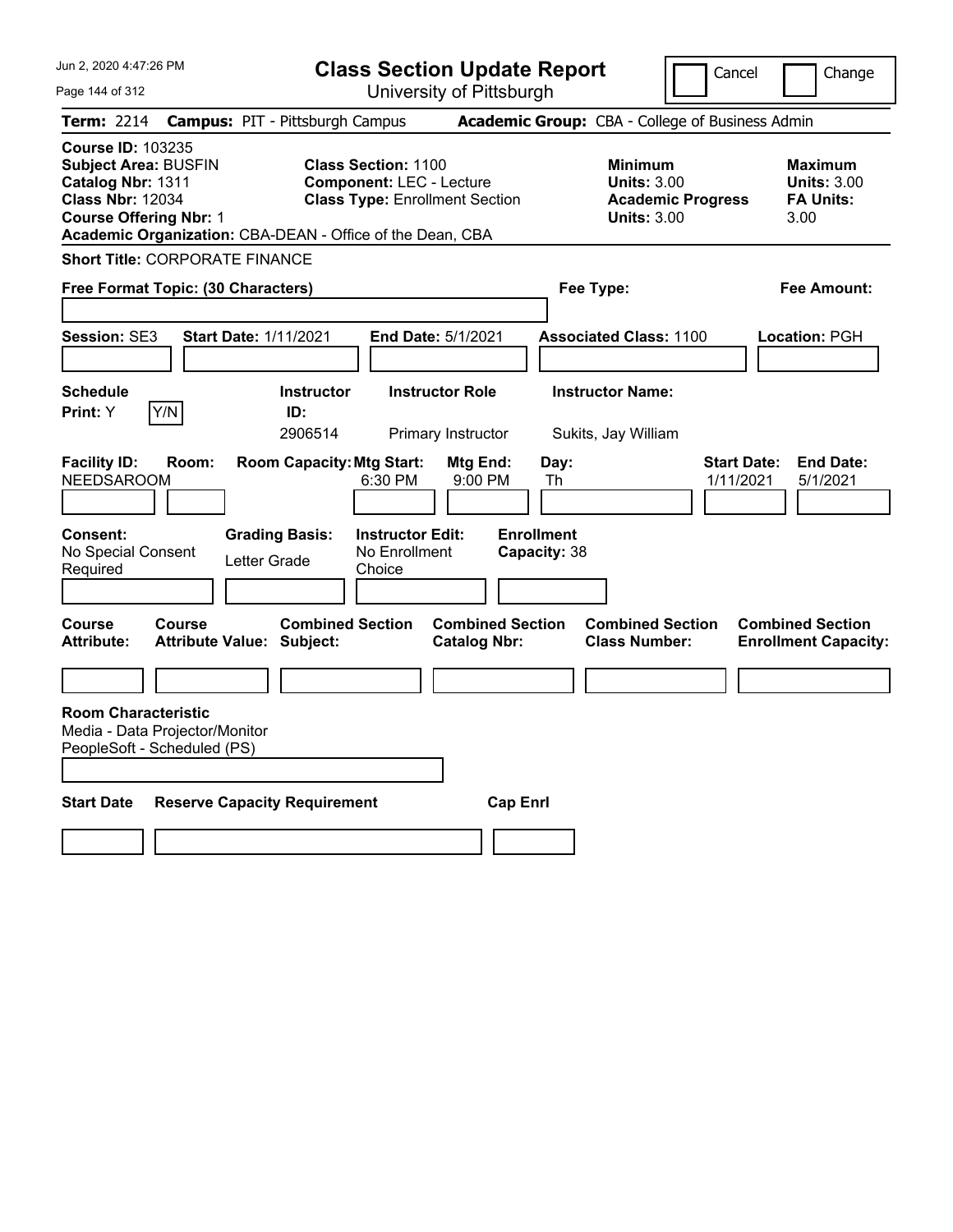| Jun 2, 2020 4:47:26 PM                                                                                                                   |                                |                                                             | <b>Class Section Update Report</b>                                                                     |                                                |                                   |                                                                                        | Cancel                   | Change                                                           |
|------------------------------------------------------------------------------------------------------------------------------------------|--------------------------------|-------------------------------------------------------------|--------------------------------------------------------------------------------------------------------|------------------------------------------------|-----------------------------------|----------------------------------------------------------------------------------------|--------------------------|------------------------------------------------------------------|
| Page 145 of 312                                                                                                                          |                                |                                                             |                                                                                                        | University of Pittsburgh                       |                                   |                                                                                        |                          |                                                                  |
| Term: 2214                                                                                                                               |                                | <b>Campus: PIT - Pittsburgh Campus</b>                      |                                                                                                        |                                                |                                   | Academic Group: CBA - College of Business Admin                                        |                          |                                                                  |
| <b>Course ID: 103236</b><br><b>Subject Area: BUSFIN</b><br>Catalog Nbr: 1316<br><b>Class Nbr: 12025</b><br><b>Course Offering Nbr: 1</b> |                                | Academic Organization: CBA-DEAN - Office of the Dean, CBA   | <b>Class Section: 1030</b><br><b>Component: LEC - Lecture</b><br><b>Class Type: Enrollment Section</b> |                                                |                                   | <b>Minimum</b><br><b>Units: 3.00</b><br><b>Academic Progress</b><br><b>Units: 3.00</b> |                          | <b>Maximum</b><br><b>Units: 3.00</b><br><b>FA Units:</b><br>3.00 |
|                                                                                                                                          |                                | Short Title: ADVANCED CORPORATE FINANCE                     |                                                                                                        |                                                |                                   |                                                                                        |                          |                                                                  |
| Free Format Topic: (30 Characters)                                                                                                       |                                |                                                             |                                                                                                        |                                                | Fee Type:                         |                                                                                        |                          | Fee Amount:                                                      |
| <b>Session: AT</b>                                                                                                                       |                                | <b>Start Date: 1/11/2021</b>                                | End Date: 4/23/2021                                                                                    |                                                |                                   | <b>Associated Class: 1030</b>                                                          |                          | Location: PGH                                                    |
| <b>Schedule</b><br>Print: Y                                                                                                              | Y/N                            | <b>Instructor</b><br>ID:<br>2906514                         |                                                                                                        | <b>Instructor Role</b><br>Primary Instructor   |                                   | <b>Instructor Name:</b><br>Sukits, Jay William                                         |                          |                                                                  |
| <b>Facility ID:</b><br><b>NEEDSAROOM</b>                                                                                                 | Room:                          | <b>Room Capacity: Mtg Start:</b>                            | 12:30 PM                                                                                               | Mtg End:<br>1:45 PM                            | Day:<br>MoWe                      |                                                                                        | Start Date:<br>1/11/2021 | <b>End Date:</b><br>4/23/2021                                    |
| <b>Consent:</b><br>No Special Consent<br>Required                                                                                        |                                | <b>Grading Basis:</b><br>Letter Grade                       | <b>Instructor Edit:</b><br>No Enrollment<br>Choice                                                     |                                                | <b>Enrollment</b><br>Capacity: 38 |                                                                                        |                          |                                                                  |
| Course<br><b>Attribute:</b><br>FNL                                                                                                       | <b>Course</b><br><b>HOURLY</b> | <b>Combined Section</b><br><b>Attribute Value: Subject:</b> |                                                                                                        | <b>Combined Section</b><br><b>Catalog Nbr:</b> |                                   | <b>Combined Section</b><br><b>Class Number:</b>                                        |                          | <b>Combined Section</b><br><b>Enrollment Capacity:</b>           |
| <b>Room Characteristic</b><br>Media - Data Projector/Monitor<br>PeopleSoft - Scheduled (PS)                                              |                                |                                                             |                                                                                                        |                                                |                                   |                                                                                        |                          |                                                                  |
| <b>Start Date</b>                                                                                                                        |                                | <b>Reserve Capacity Requirement</b>                         |                                                                                                        | <b>Cap Enri</b>                                |                                   |                                                                                        |                          |                                                                  |
|                                                                                                                                          |                                |                                                             |                                                                                                        |                                                |                                   |                                                                                        |                          |                                                                  |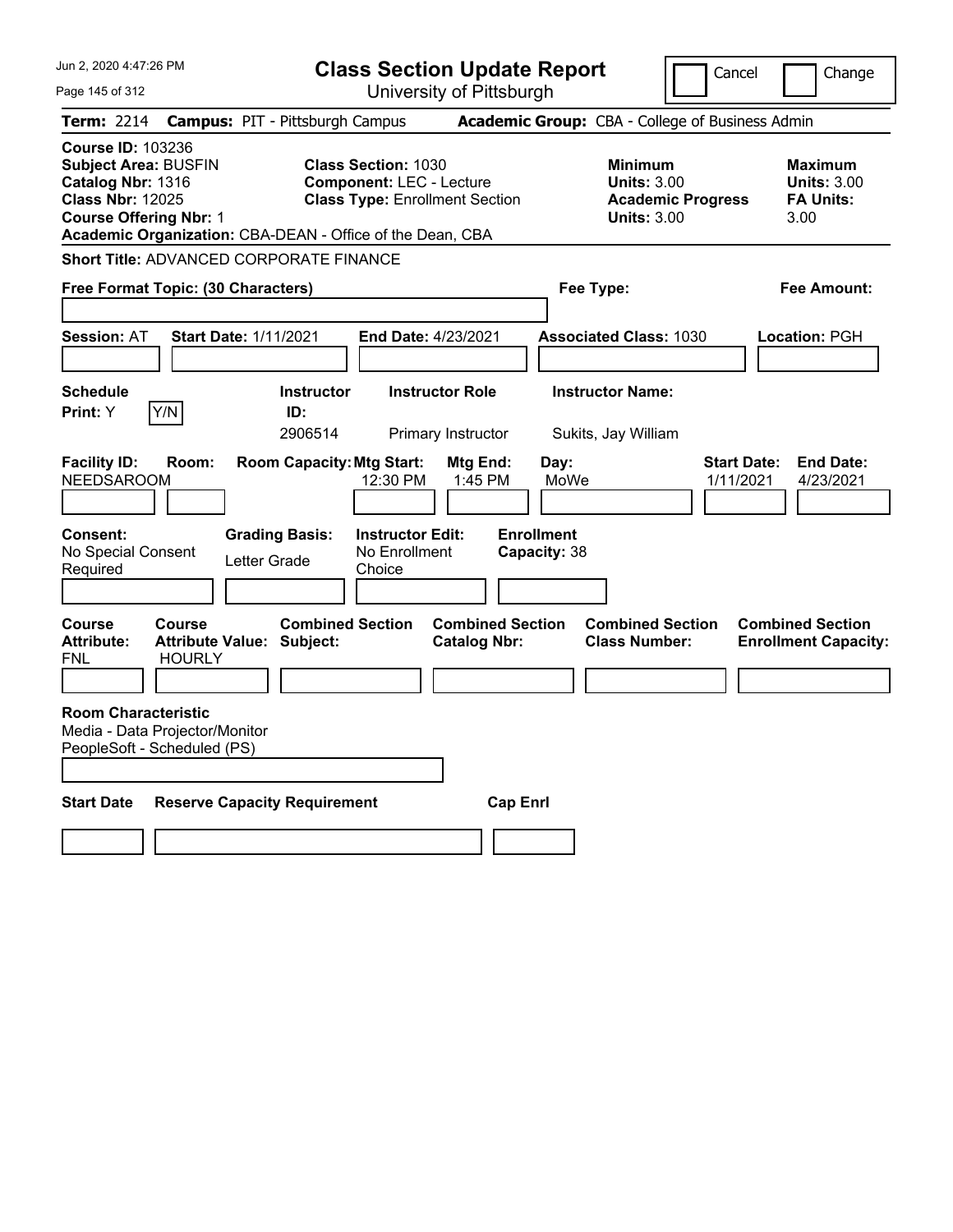| Jun 2, 2020 4:47:26 PM                                                                                                                                                                                |                                                             | <b>Class Section Update Report</b>                                                                     |                                                |                                        |                                                                                        | Cancel<br>Change                                                 |
|-------------------------------------------------------------------------------------------------------------------------------------------------------------------------------------------------------|-------------------------------------------------------------|--------------------------------------------------------------------------------------------------------|------------------------------------------------|----------------------------------------|----------------------------------------------------------------------------------------|------------------------------------------------------------------|
| Page 146 of 312                                                                                                                                                                                       |                                                             | University of Pittsburgh                                                                               |                                                |                                        |                                                                                        |                                                                  |
| <b>Term: 2214</b>                                                                                                                                                                                     | <b>Campus: PIT - Pittsburgh Campus</b>                      |                                                                                                        |                                                |                                        | Academic Group: CBA - College of Business Admin                                        |                                                                  |
| <b>Course ID: 103237</b><br><b>Subject Area: BUSFIN</b><br>Catalog Nbr: 1321<br><b>Class Nbr: 12011</b><br><b>Course Offering Nbr: 1</b><br>Academic Organization: CBA-DEAN - Office of the Dean, CBA |                                                             | <b>Class Section: 1040</b><br><b>Component: LEC - Lecture</b><br><b>Class Type: Enrollment Section</b> |                                                |                                        | <b>Minimum</b><br><b>Units: 3.00</b><br><b>Academic Progress</b><br><b>Units: 3.00</b> | Maximum<br><b>Units: 3.00</b><br><b>FA Units:</b><br>3.00        |
| <b>Short Title: INVESTMENT MANAGEMENT</b>                                                                                                                                                             |                                                             |                                                                                                        |                                                |                                        |                                                                                        |                                                                  |
| Free Format Topic: (30 Characters)                                                                                                                                                                    |                                                             |                                                                                                        |                                                | Fee Type:                              |                                                                                        | Fee Amount:                                                      |
| <b>Session: AT</b>                                                                                                                                                                                    | <b>Start Date: 1/11/2021</b>                                | End Date: 4/23/2021                                                                                    |                                                |                                        | <b>Associated Class: 1040</b>                                                          | Location: PGH                                                    |
| <b>Schedule</b><br>Y/N<br>Print: Y                                                                                                                                                                    | <b>Instructor</b><br>ID:<br>2955575                         | <b>Instructor Role</b><br>Primary Instructor                                                           |                                                | <b>Instructor Name:</b><br>Lin, Leming |                                                                                        |                                                                  |
| <b>Facility ID:</b><br>Room:<br><b>NEEDSAROOM</b>                                                                                                                                                     | <b>Room Capacity: Mtg Start:</b>                            | $9:30$ AM                                                                                              | Mtg End:<br>10:45 AM                           | Day:<br>MoWe                           |                                                                                        | <b>Start Date:</b><br><b>End Date:</b><br>1/11/2021<br>4/23/2021 |
| Consent:<br>No Special Consent<br>Required                                                                                                                                                            | <b>Grading Basis:</b><br>Letter Grade                       | <b>Instructor Edit:</b><br>No Enrollment<br>Choice                                                     |                                                | <b>Enrollment</b><br>Capacity: 40      |                                                                                        |                                                                  |
| Course<br>Course<br><b>Attribute:</b><br><b>FNL</b><br><b>DEPART</b>                                                                                                                                  | <b>Combined Section</b><br><b>Attribute Value: Subject:</b> |                                                                                                        | <b>Combined Section</b><br><b>Catalog Nbr:</b> |                                        | <b>Combined Section</b><br><b>Class Number:</b>                                        | <b>Combined Section</b><br><b>Enrollment Capacity:</b>           |
| <b>Room Characteristic</b><br>Media - Data Projector/Monitor<br>PeopleSoft - Scheduled (PS)                                                                                                           |                                                             |                                                                                                        |                                                |                                        |                                                                                        |                                                                  |
| <b>Start Date</b>                                                                                                                                                                                     | <b>Reserve Capacity Requirement</b>                         |                                                                                                        | <b>Cap Enrl</b>                                |                                        |                                                                                        |                                                                  |
|                                                                                                                                                                                                       |                                                             |                                                                                                        |                                                |                                        |                                                                                        |                                                                  |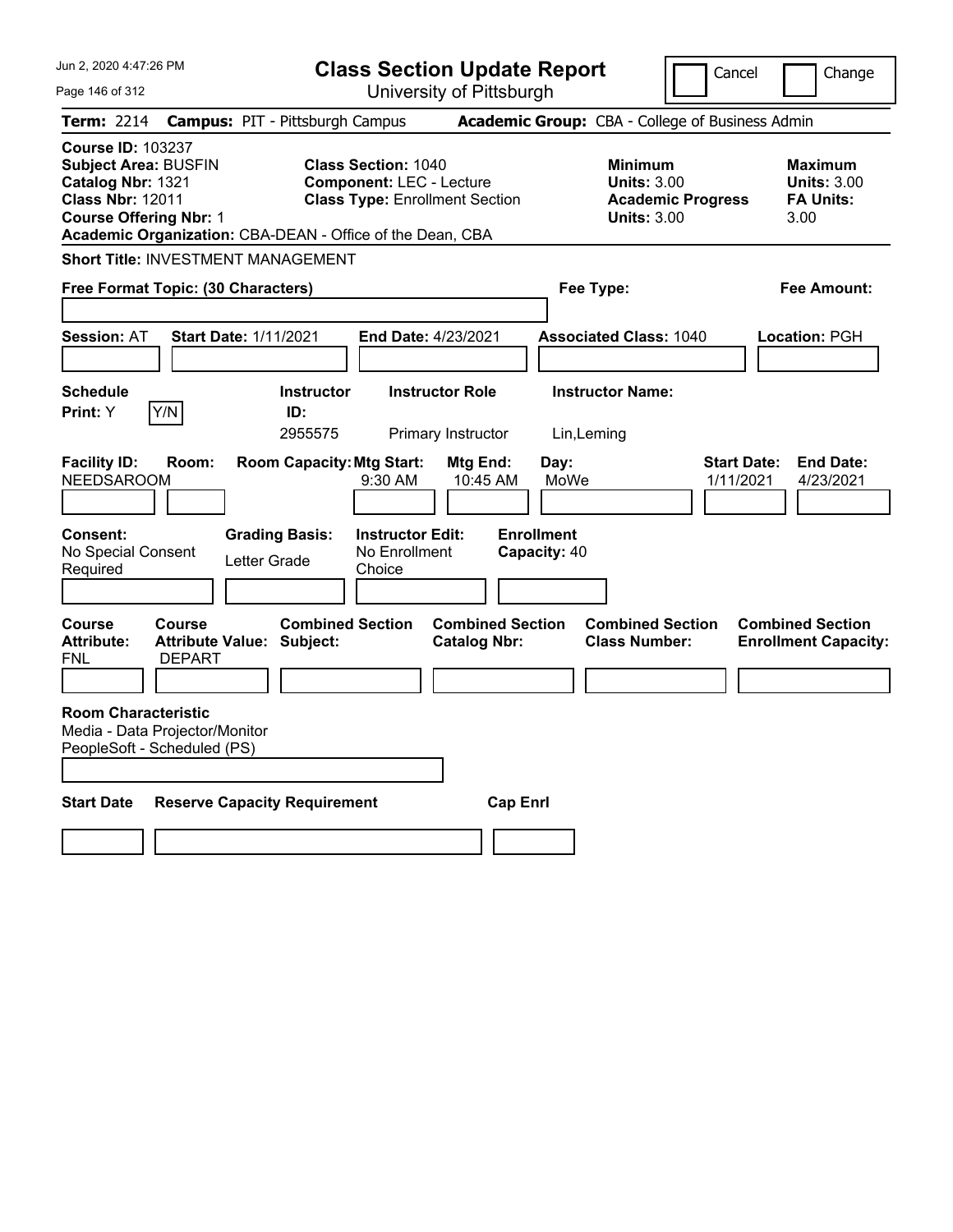| Jun 2, 2020 4:47:26 PM                                                                                                                                                                                | <b>Class Section Update Report</b>                                                                     |                                                |                                                            | Cancel                          | Change                                                    |
|-------------------------------------------------------------------------------------------------------------------------------------------------------------------------------------------------------|--------------------------------------------------------------------------------------------------------|------------------------------------------------|------------------------------------------------------------|---------------------------------|-----------------------------------------------------------|
| Page 147 of 312                                                                                                                                                                                       |                                                                                                        | University of Pittsburgh                       |                                                            |                                 |                                                           |
| <b>Term: 2214</b>                                                                                                                                                                                     | <b>Campus: PIT - Pittsburgh Campus</b>                                                                 |                                                | Academic Group: CBA - College of Business Admin            |                                 |                                                           |
| <b>Course ID: 103237</b><br><b>Subject Area: BUSFIN</b><br>Catalog Nbr: 1321<br><b>Class Nbr: 11971</b><br><b>Course Offering Nbr: 1</b><br>Academic Organization: CBA-DEAN - Office of the Dean, CBA | <b>Class Section: 1050</b><br><b>Component: LEC - Lecture</b><br><b>Class Type: Enrollment Section</b> |                                                | <b>Minimum</b><br><b>Units: 3.00</b><br><b>Units: 3.00</b> | <b>Academic Progress</b>        | Maximum<br><b>Units: 3.00</b><br><b>FA Units:</b><br>3.00 |
| <b>Short Title: INVESTMENT MANAGEMENT</b>                                                                                                                                                             |                                                                                                        |                                                |                                                            |                                 |                                                           |
| Free Format Topic: (30 Characters)                                                                                                                                                                    |                                                                                                        |                                                | Fee Type:                                                  |                                 | Fee Amount:                                               |
| <b>Start Date: 1/11/2021</b><br><b>Session: AT</b>                                                                                                                                                    | End Date: 4/23/2021                                                                                    |                                                | <b>Associated Class: 1050</b>                              |                                 | Location: PGH                                             |
| <b>Schedule</b><br>Y/N<br>Print: Y                                                                                                                                                                    | <b>Instructor</b><br>ID:<br>2955575                                                                    | <b>Instructor Role</b><br>Primary Instructor   | <b>Instructor Name:</b><br>Lin, Leming                     |                                 |                                                           |
| <b>Facility ID:</b><br>Room:<br><b>NEEDSAROOM</b>                                                                                                                                                     | <b>Room Capacity: Mtg Start:</b><br>11:00 AM                                                           | Mtg End:<br>12:15 PM                           | Day:<br>MoWe                                               | <b>Start Date:</b><br>1/11/2021 | <b>End Date:</b><br>4/23/2021                             |
| Consent:<br>No Special Consent<br>Required                                                                                                                                                            | <b>Grading Basis:</b><br><b>Instructor Edit:</b><br>No Enrollment<br>Letter Grade<br>Choice            |                                                | <b>Enrollment</b><br>Capacity: 40                          |                                 |                                                           |
| Course<br>Course<br><b>Attribute:</b><br><b>Attribute Value: Subject:</b><br><b>FNL</b><br><b>DEPART</b>                                                                                              | <b>Combined Section</b>                                                                                | <b>Combined Section</b><br><b>Catalog Nbr:</b> | <b>Combined Section</b><br><b>Class Number:</b>            |                                 | <b>Combined Section</b><br><b>Enrollment Capacity:</b>    |
| <b>Room Characteristic</b><br>Media - Data Projector/Monitor<br>PeopleSoft - Scheduled (PS)                                                                                                           |                                                                                                        |                                                |                                                            |                                 |                                                           |
| <b>Start Date</b>                                                                                                                                                                                     | <b>Reserve Capacity Requirement</b>                                                                    | <b>Cap Enrl</b>                                |                                                            |                                 |                                                           |
|                                                                                                                                                                                                       |                                                                                                        |                                                |                                                            |                                 |                                                           |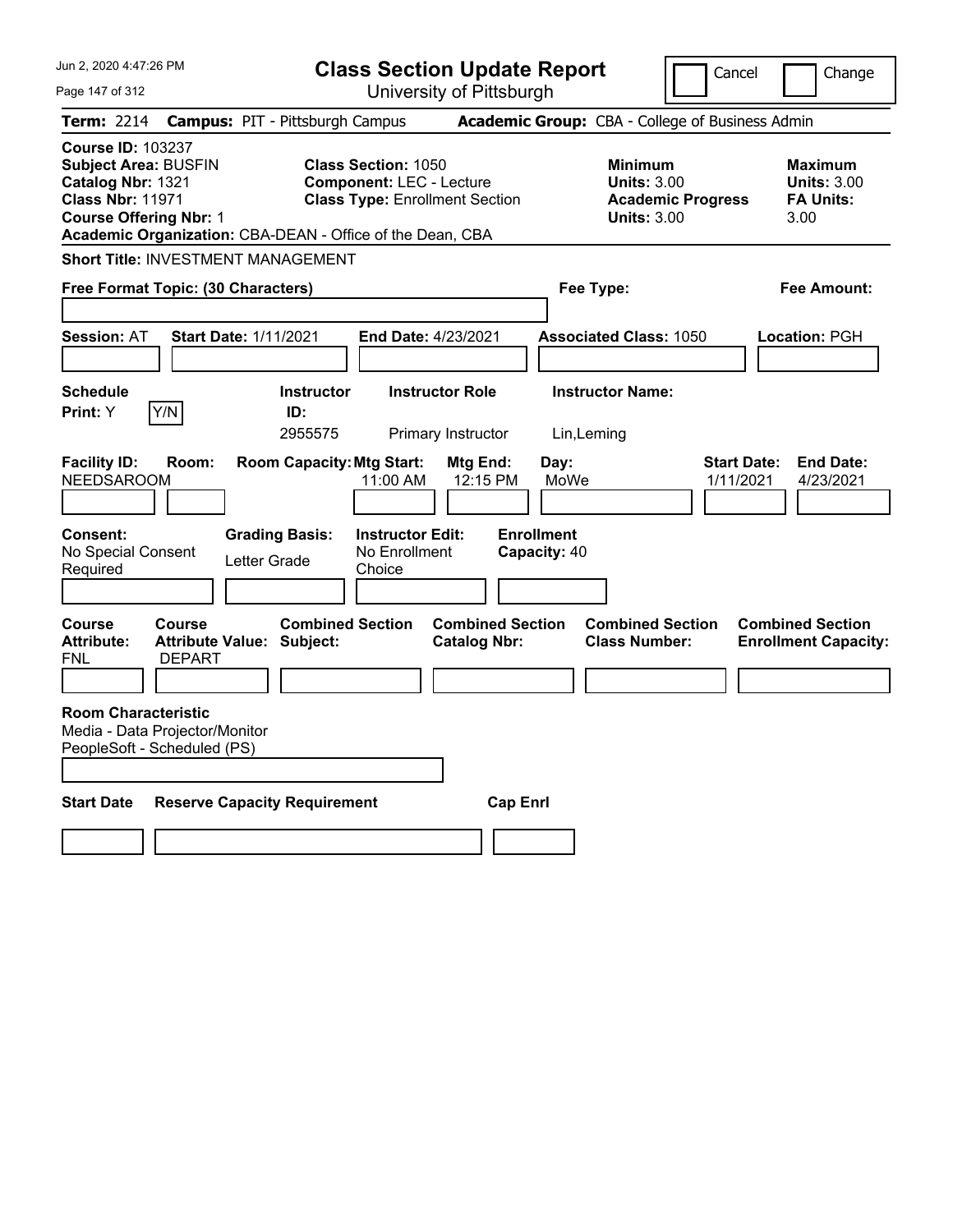| Jun 2, 2020 4:47:26 PM                                                                                                                                                                                |                                                                  | <b>Class Section Update Report</b>             |                                                            | Cancel                          | Change                                                    |
|-------------------------------------------------------------------------------------------------------------------------------------------------------------------------------------------------------|------------------------------------------------------------------|------------------------------------------------|------------------------------------------------------------|---------------------------------|-----------------------------------------------------------|
| Page 148 of 312                                                                                                                                                                                       |                                                                  | University of Pittsburgh                       |                                                            |                                 |                                                           |
| <b>Term: 2214</b>                                                                                                                                                                                     | <b>Campus: PIT - Pittsburgh Campus</b>                           |                                                | Academic Group: CBA - College of Business Admin            |                                 |                                                           |
| <b>Course ID: 103237</b><br><b>Subject Area: BUSFIN</b><br>Catalog Nbr: 1321<br><b>Class Nbr: 12048</b><br><b>Course Offering Nbr: 1</b><br>Academic Organization: CBA-DEAN - Office of the Dean, CBA | <b>Class Section: 1060</b><br><b>Component: LEC - Lecture</b>    | <b>Class Type: Enrollment Section</b>          | <b>Minimum</b><br><b>Units: 3.00</b><br><b>Units: 3.00</b> | <b>Academic Progress</b>        | Maximum<br><b>Units: 3.00</b><br><b>FA Units:</b><br>3.00 |
| <b>Short Title: INVESTMENT MANAGEMENT</b>                                                                                                                                                             |                                                                  |                                                |                                                            |                                 |                                                           |
| Free Format Topic: (30 Characters)                                                                                                                                                                    |                                                                  |                                                | Fee Type:                                                  |                                 | Fee Amount:                                               |
| <b>Session: AT</b>                                                                                                                                                                                    | <b>Start Date: 1/11/2021</b>                                     | End Date: 4/23/2021                            | <b>Associated Class: 1060</b>                              |                                 | Location: PGH                                             |
| <b>Schedule</b><br>Y/N<br>Print: Y                                                                                                                                                                    | <b>Instructor</b><br>ID:<br>2955575                              | <b>Instructor Role</b><br>Primary Instructor   | <b>Instructor Name:</b><br>Lin, Leming                     |                                 |                                                           |
| <b>Facility ID:</b><br>Room:<br><b>NEEDSAROOM</b>                                                                                                                                                     | <b>Room Capacity: Mtg Start:</b><br>2:00 PM                      | Mtg End:<br>3:15 PM                            | Day:<br>MoWe                                               | <b>Start Date:</b><br>1/11/2021 | <b>End Date:</b><br>4/23/2021                             |
| Consent:<br>No Special Consent<br>Required                                                                                                                                                            | <b>Grading Basis:</b><br>No Enrollment<br>Letter Grade<br>Choice | <b>Instructor Edit:</b>                        | <b>Enrollment</b><br>Capacity: 38                          |                                 |                                                           |
| Course<br>Course<br><b>Attribute:</b><br><b>FNL</b><br><b>DEPART</b>                                                                                                                                  | <b>Combined Section</b><br><b>Attribute Value: Subject:</b>      | <b>Combined Section</b><br><b>Catalog Nbr:</b> | <b>Combined Section</b><br><b>Class Number:</b>            |                                 | <b>Combined Section</b><br><b>Enrollment Capacity:</b>    |
| <b>Room Characteristic</b><br>Media - Data Projector/Monitor<br>PeopleSoft - Scheduled (PS)                                                                                                           |                                                                  |                                                |                                                            |                                 |                                                           |
| <b>Start Date</b>                                                                                                                                                                                     | <b>Reserve Capacity Requirement</b>                              | <b>Cap Enrl</b>                                |                                                            |                                 |                                                           |
|                                                                                                                                                                                                       |                                                                  |                                                |                                                            |                                 |                                                           |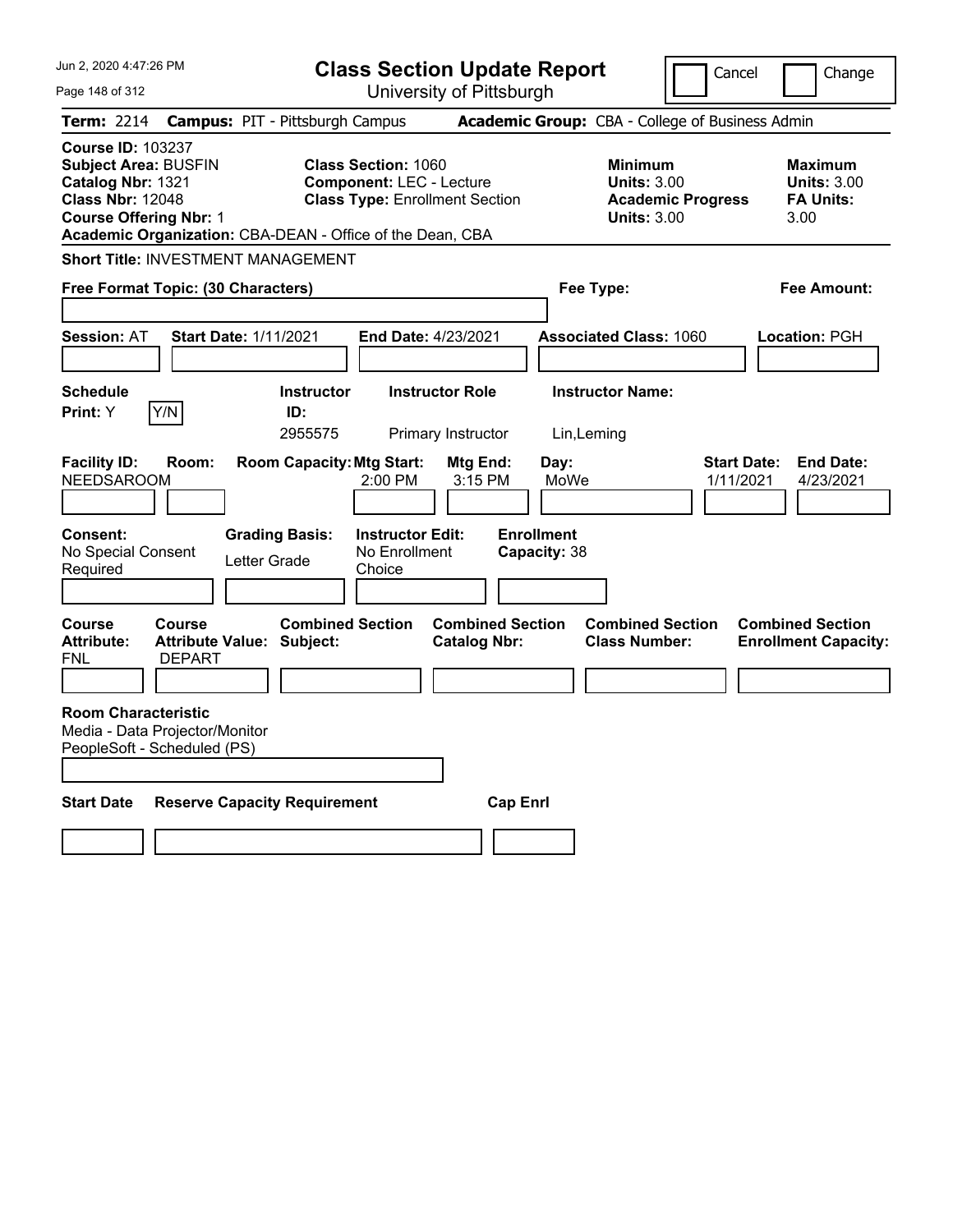| Jun 2, 2020 4:47:26 PM                                                                                                                   |               |                                                                           |                                                                                                        | <b>Class Section Update Report</b>             |                                                 |                                                                                        | Cancel                          | Change                                                    |
|------------------------------------------------------------------------------------------------------------------------------------------|---------------|---------------------------------------------------------------------------|--------------------------------------------------------------------------------------------------------|------------------------------------------------|-------------------------------------------------|----------------------------------------------------------------------------------------|---------------------------------|-----------------------------------------------------------|
| Page 149 of 312                                                                                                                          |               |                                                                           |                                                                                                        | University of Pittsburgh                       |                                                 |                                                                                        |                                 |                                                           |
| Term: 2214                                                                                                                               |               | <b>Campus: PIT - Pittsburgh Campus</b>                                    |                                                                                                        |                                                |                                                 | Academic Group: CBA - College of Business Admin                                        |                                 |                                                           |
| <b>Course ID: 103237</b><br><b>Subject Area: BUSFIN</b><br>Catalog Nbr: 1321<br><b>Class Nbr: 14808</b><br><b>Course Offering Nbr: 1</b> |               | Academic Organization: CBA-DEAN - Office of the Dean, CBA                 | <b>Class Section: 1200</b><br><b>Component: LEC - Lecture</b><br><b>Class Type: Enrollment Section</b> |                                                |                                                 | <b>Minimum</b><br><b>Units: 3.00</b><br><b>Academic Progress</b><br><b>Units: 3.00</b> |                                 | Maximum<br><b>Units: 3.00</b><br><b>FA Units:</b><br>3.00 |
|                                                                                                                                          |               | <b>Short Title: INVESTMENT MANAGEMENT</b>                                 |                                                                                                        |                                                |                                                 |                                                                                        |                                 |                                                           |
| Free Format Topic: (30 Characters)                                                                                                       |               |                                                                           |                                                                                                        |                                                | Fee Type:                                       |                                                                                        |                                 | Fee Amount:                                               |
|                                                                                                                                          |               |                                                                           |                                                                                                        |                                                |                                                 |                                                                                        |                                 |                                                           |
| Session: SE3                                                                                                                             |               | <b>Start Date: 1/11/2021</b>                                              | <b>End Date: 5/1/2021</b>                                                                              |                                                |                                                 | <b>Associated Class: 1200</b>                                                          |                                 | Location: PGH                                             |
|                                                                                                                                          |               |                                                                           |                                                                                                        |                                                |                                                 |                                                                                        |                                 |                                                           |
| <b>Schedule</b>                                                                                                                          |               | <b>Instructor</b>                                                         |                                                                                                        | <b>Instructor Role</b>                         |                                                 | <b>Instructor Name:</b>                                                                |                                 |                                                           |
| Print: Y                                                                                                                                 | Y/N           | ID:<br>2913309                                                            |                                                                                                        | Primary Instructor                             |                                                 | Yalin, Mehmet Fatih                                                                    |                                 |                                                           |
| <b>Facility ID:</b><br><b>NEEDSAROOM</b><br><b>Consent:</b><br>No Special Consent<br>Required                                            | Room:         | <b>Room Capacity: Mtg Start:</b><br><b>Grading Basis:</b><br>Letter Grade | 6:30 PM<br><b>Instructor Edit:</b><br>No Enrollment<br>Choice                                          | Mtg End:<br>9:00 PM                            | Day:<br>Tu<br><b>Enrollment</b><br>Capacity: 26 |                                                                                        | <b>Start Date:</b><br>1/11/2021 | <b>End Date:</b><br>5/1/2021                              |
| Course<br><b>Attribute:</b>                                                                                                              | <b>Course</b> | <b>Combined Section</b><br><b>Attribute Value: Subject:</b>               |                                                                                                        | <b>Combined Section</b><br><b>Catalog Nbr:</b> |                                                 | <b>Combined Section</b><br><b>Class Number:</b>                                        |                                 | <b>Combined Section</b><br><b>Enrollment Capacity:</b>    |
|                                                                                                                                          |               |                                                                           |                                                                                                        |                                                |                                                 |                                                                                        |                                 |                                                           |
| <b>Room Characteristic</b><br>Media - Data Projector/Monitor<br>PeopleSoft - Scheduled (PS)                                              |               |                                                                           |                                                                                                        |                                                |                                                 |                                                                                        |                                 |                                                           |
| <b>Start Date</b>                                                                                                                        |               | <b>Reserve Capacity Requirement</b>                                       |                                                                                                        | <b>Cap Enri</b>                                |                                                 |                                                                                        |                                 |                                                           |
|                                                                                                                                          |               |                                                                           |                                                                                                        |                                                |                                                 |                                                                                        |                                 |                                                           |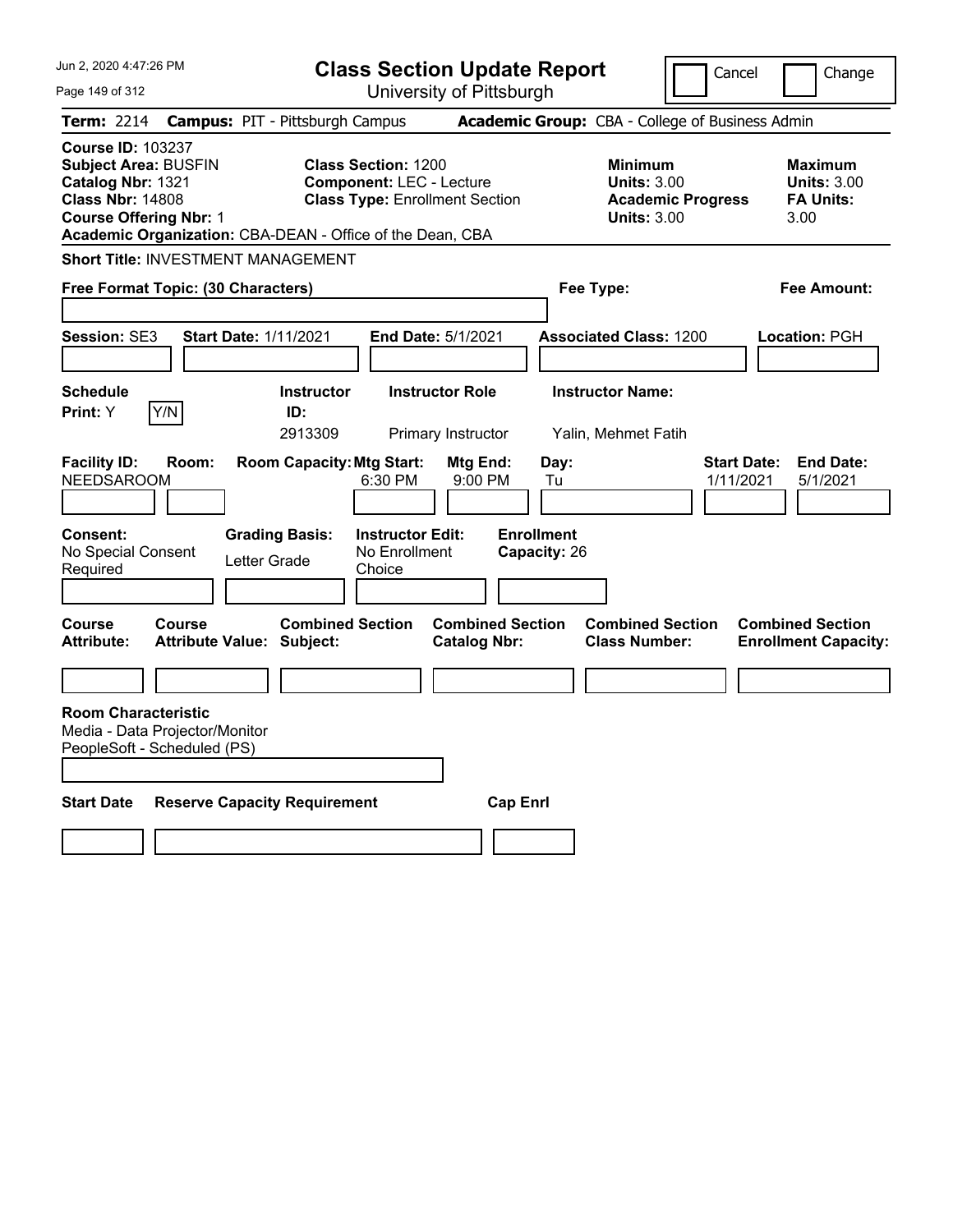| Jun 2, 2020 4:47:26 PM                                                                                                                                                                                | <b>Class Section Update Report</b>                                                                                                  | Cancel                                                                                 | Change                                                           |
|-------------------------------------------------------------------------------------------------------------------------------------------------------------------------------------------------------|-------------------------------------------------------------------------------------------------------------------------------------|----------------------------------------------------------------------------------------|------------------------------------------------------------------|
| Page 150 of 312                                                                                                                                                                                       | University of Pittsburgh                                                                                                            |                                                                                        |                                                                  |
| Term: 2214                                                                                                                                                                                            | <b>Campus: PIT - Pittsburgh Campus</b>                                                                                              | Academic Group: CBA - College of Business Admin                                        |                                                                  |
| <b>Course ID: 103239</b><br><b>Subject Area: BUSFIN</b><br>Catalog Nbr: 1327<br><b>Class Nbr: 26569</b><br><b>Course Offering Nbr: 1</b><br>Academic Organization: CBA-DEAN - Office of the Dean, CBA | <b>Class Section: 1010</b><br><b>Component: LEC - Lecture</b><br><b>Class Type: Enrollment Section</b>                              | <b>Minimum</b><br><b>Units: 3.00</b><br><b>Academic Progress</b><br><b>Units: 3.00</b> | <b>Maximum</b><br><b>Units: 3.00</b><br><b>FA Units:</b><br>3.00 |
| <b>Short Title: RISK MANAGEMENT</b>                                                                                                                                                                   |                                                                                                                                     |                                                                                        |                                                                  |
| Free Format Topic: (30 Characters)                                                                                                                                                                    |                                                                                                                                     | Fee Type:                                                                              | Fee Amount:                                                      |
| <b>Start Date: 1/11/2021</b><br><b>Session: AT</b>                                                                                                                                                    | End Date: 4/23/2021                                                                                                                 | <b>Associated Class: 1010</b>                                                          | Location: PGH                                                    |
| <b>Schedule</b><br>Y/N<br>Print: Y<br><b>Facility ID:</b><br>Room:                                                                                                                                    | <b>Instructor</b><br><b>Instructor Role</b><br>ID:<br>2946191<br>Primary Instructor<br><b>Room Capacity: Mtg Start:</b><br>Mtg End: | <b>Instructor Name:</b><br>Koch, Andrew W<br><b>Start Date:</b><br>Day:                | <b>End Date:</b>                                                 |
| <b>NEEDSAROOM</b>                                                                                                                                                                                     | 9:30 AM<br>10:45 AM                                                                                                                 | TuTh<br>1/11/2021                                                                      | 4/23/2021                                                        |
| Consent:<br><b>Grading Basis:</b><br>No Special Consent<br>Letter Grade<br>Required                                                                                                                   | <b>Instructor Edit:</b><br>No Enrollment<br>Choice                                                                                  | <b>Enrollment</b><br>Capacity: 38                                                      |                                                                  |
| Course<br>Course<br><b>Attribute Value: Subject:</b><br>Attribute:                                                                                                                                    | <b>Combined Section</b><br><b>Combined Section</b><br><b>Catalog Nbr:</b>                                                           | <b>Combined Section</b><br><b>Class Number:</b>                                        | <b>Combined Section</b><br><b>Enrollment Capacity:</b>           |
|                                                                                                                                                                                                       |                                                                                                                                     |                                                                                        |                                                                  |
| <b>Room Characteristic</b><br>PeopleSoft - Scheduled (PS)                                                                                                                                             |                                                                                                                                     |                                                                                        |                                                                  |
| <b>Start Date</b><br><b>Reserve Capacity Requirement</b>                                                                                                                                              | <b>Cap Enrl</b>                                                                                                                     |                                                                                        |                                                                  |
|                                                                                                                                                                                                       |                                                                                                                                     |                                                                                        |                                                                  |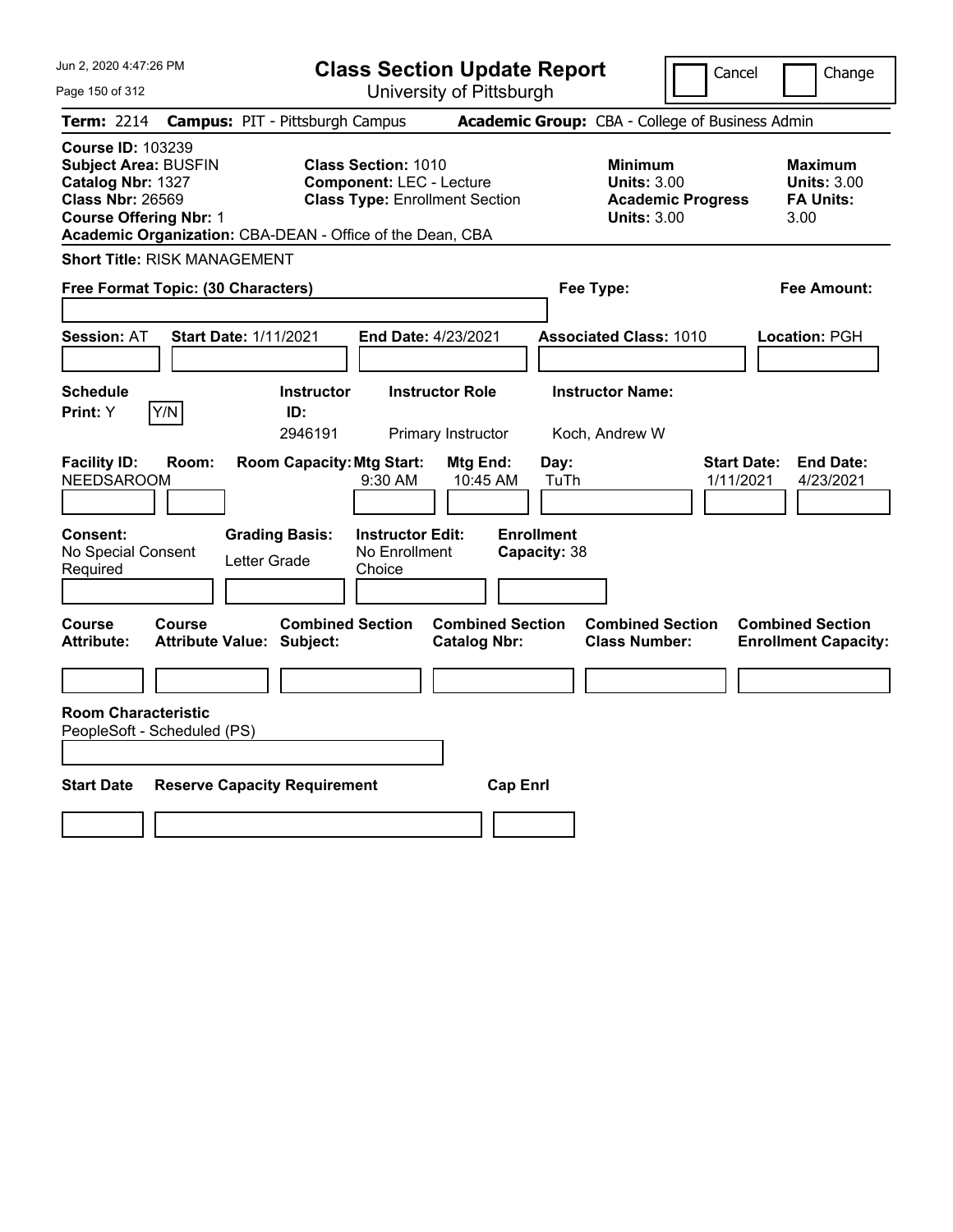| Jun 2, 2020 4:47:26 PM                                                                                                                                                                                | <b>Class Section Update Report</b>                                                                     | Cancel                                                                                 | Change                                                           |
|-------------------------------------------------------------------------------------------------------------------------------------------------------------------------------------------------------|--------------------------------------------------------------------------------------------------------|----------------------------------------------------------------------------------------|------------------------------------------------------------------|
| Page 151 of 312                                                                                                                                                                                       | University of Pittsburgh                                                                               |                                                                                        |                                                                  |
| Term: 2214                                                                                                                                                                                            | <b>Campus: PIT - Pittsburgh Campus</b>                                                                 | Academic Group: CBA - College of Business Admin                                        |                                                                  |
| <b>Course ID: 103239</b><br><b>Subject Area: BUSFIN</b><br>Catalog Nbr: 1327<br><b>Class Nbr: 28025</b><br><b>Course Offering Nbr: 1</b><br>Academic Organization: CBA-DEAN - Office of the Dean, CBA | <b>Class Section: 1020</b><br><b>Component: LEC - Lecture</b><br><b>Class Type: Enrollment Section</b> | <b>Minimum</b><br><b>Units: 3.00</b><br><b>Academic Progress</b><br><b>Units: 3.00</b> | <b>Maximum</b><br><b>Units: 3.00</b><br><b>FA Units:</b><br>3.00 |
| <b>Short Title: RISK MANAGEMENT</b>                                                                                                                                                                   |                                                                                                        |                                                                                        |                                                                  |
| Free Format Topic: (30 Characters)                                                                                                                                                                    |                                                                                                        | Fee Type:                                                                              | Fee Amount:                                                      |
| <b>Start Date: 1/11/2021</b><br><b>Session: AT</b>                                                                                                                                                    | End Date: 4/23/2021                                                                                    | <b>Associated Class: 1020</b>                                                          | Location: PGH                                                    |
| <b>Schedule</b><br>Y/N<br>Print: Y                                                                                                                                                                    | <b>Instructor Role</b><br><b>Instructor</b><br>ID:<br>2946191<br>Primary Instructor                    | <b>Instructor Name:</b><br>Koch, Andrew W                                              |                                                                  |
| <b>Facility ID:</b><br>Room:<br>NEEDSAROOM                                                                                                                                                            | <b>Room Capacity: Mtg Start:</b><br>Mtg End:<br>11:00 AM<br>12:15 PM                                   | <b>Start Date:</b><br>Day:<br>TuTh<br>1/11/2021                                        | <b>End Date:</b><br>4/23/2021                                    |
| <b>Consent:</b><br><b>Grading Basis:</b><br>No Special Consent<br>Letter Grade<br>Required                                                                                                            | <b>Instructor Edit:</b><br>No Enrollment<br>Choice                                                     | <b>Enrollment</b><br>Capacity: 38                                                      |                                                                  |
| <b>Course</b><br><b>Course</b><br><b>Attribute:</b><br><b>Attribute Value: Subject:</b>                                                                                                               | <b>Combined Section</b><br><b>Combined Section</b><br><b>Catalog Nbr:</b>                              | <b>Combined Section</b><br><b>Class Number:</b>                                        | <b>Combined Section</b><br><b>Enrollment Capacity:</b>           |
|                                                                                                                                                                                                       |                                                                                                        |                                                                                        |                                                                  |
| <b>Room Characteristic</b><br>PeopleSoft - Scheduled (PS)                                                                                                                                             |                                                                                                        |                                                                                        |                                                                  |
| <b>Start Date</b><br><b>Reserve Capacity Requirement</b>                                                                                                                                              | <b>Cap Enrl</b>                                                                                        |                                                                                        |                                                                  |
|                                                                                                                                                                                                       |                                                                                                        |                                                                                        |                                                                  |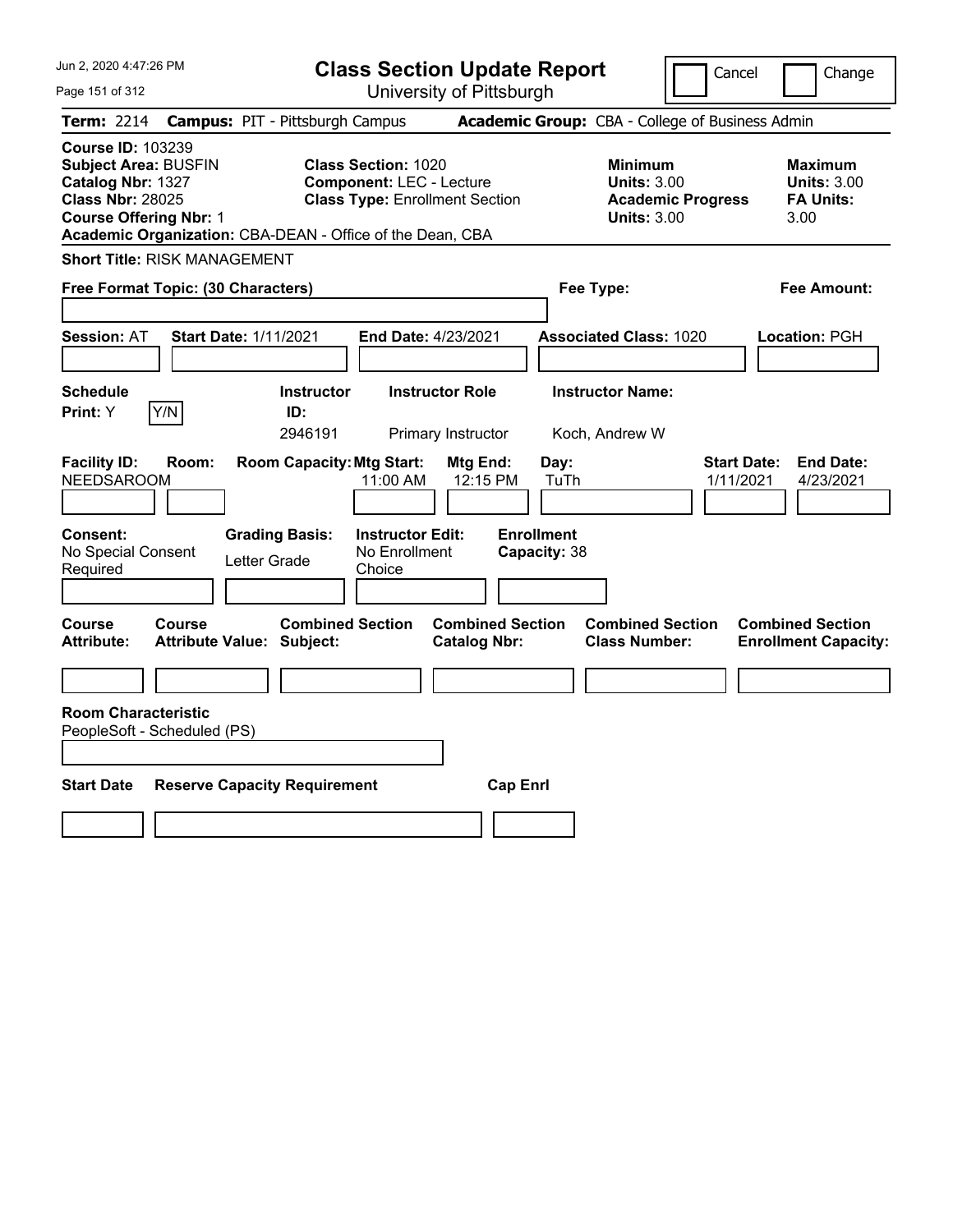| Jun 2, 2020 4:47:26 PM                                                                                                                                                                                | <b>Class Section Update Report</b>                                                                     |                                                                                                   | Cancel<br>Change                                                                             |
|-------------------------------------------------------------------------------------------------------------------------------------------------------------------------------------------------------|--------------------------------------------------------------------------------------------------------|---------------------------------------------------------------------------------------------------|----------------------------------------------------------------------------------------------|
| Page 152 of 312                                                                                                                                                                                       | University of Pittsburgh                                                                               |                                                                                                   |                                                                                              |
| Term: 2214                                                                                                                                                                                            | <b>Campus: PIT - Pittsburgh Campus</b>                                                                 | Academic Group: CBA - College of Business Admin                                                   |                                                                                              |
| <b>Course ID: 103240</b><br><b>Subject Area: BUSFIN</b><br>Catalog Nbr: 1328<br><b>Class Nbr: 12037</b><br><b>Course Offering Nbr: 1</b><br>Academic Organization: CBA-DEAN - Office of the Dean, CBA | <b>Class Section: 1120</b><br><b>Component: LEC - Lecture</b><br><b>Class Type: Enrollment Section</b> | <b>Minimum</b><br><b>Units: 3.00</b><br><b>Units: 3.00</b>                                        | <b>Maximum</b><br><b>Units: 3.00</b><br><b>Academic Progress</b><br><b>FA Units:</b><br>3.00 |
| <b>Short Title: CAPITAL MARKETS</b>                                                                                                                                                                   |                                                                                                        |                                                                                                   |                                                                                              |
| Free Format Topic: (30 Characters)                                                                                                                                                                    |                                                                                                        | Fee Type:                                                                                         | Fee Amount:                                                                                  |
| <b>Session: AT</b><br><b>Start Date: 1/11/2021</b>                                                                                                                                                    | <b>End Date: 4/23/2021</b>                                                                             | <b>Associated Class: 1120</b>                                                                     | Location: PGH                                                                                |
| <b>Schedule</b><br>Y/N<br><b>Print: Y</b>                                                                                                                                                             | <b>Instructor Role</b><br><b>Instructor</b><br>ID:<br>2906514<br>Primary Instructor                    | <b>Instructor Name:</b><br>Sukits, Jay William                                                    |                                                                                              |
| <b>Facility ID:</b><br>Room:<br><b>NEEDSAROOM</b>                                                                                                                                                     | <b>Room Capacity: Mtg Start:</b><br>12:30 PM                                                           | Mtg End:<br>Day:<br>1:45 PM<br>TuTh                                                               | <b>Start Date:</b><br><b>End Date:</b><br>1/11/2021<br>4/23/2021                             |
| Consent:<br>No Special Consent<br>Letter Grade<br>Required                                                                                                                                            | <b>Grading Basis:</b><br><b>Instructor Edit:</b><br>No Enrollment<br>Choice                            | <b>Enrollment</b><br>Capacity: 50                                                                 |                                                                                              |
| Course<br>Course<br><b>Attribute:</b><br><b>Attribute Value: Subject:</b><br>FNL<br><b>HOURLY</b>                                                                                                     | <b>Combined Section</b>                                                                                | <b>Combined Section</b><br><b>Combined Section</b><br><b>Class Number:</b><br><b>Catalog Nbr:</b> | <b>Combined Section</b><br><b>Enrollment Capacity:</b>                                       |
| <b>Room Characteristic</b><br>Media - Data Projector/Monitor<br>PeopleSoft - Scheduled (PS)                                                                                                           |                                                                                                        |                                                                                                   |                                                                                              |
| <b>Start Date</b><br><b>Reserve Capacity Requirement</b>                                                                                                                                              |                                                                                                        | <b>Cap Enri</b>                                                                                   |                                                                                              |
|                                                                                                                                                                                                       |                                                                                                        |                                                                                                   |                                                                                              |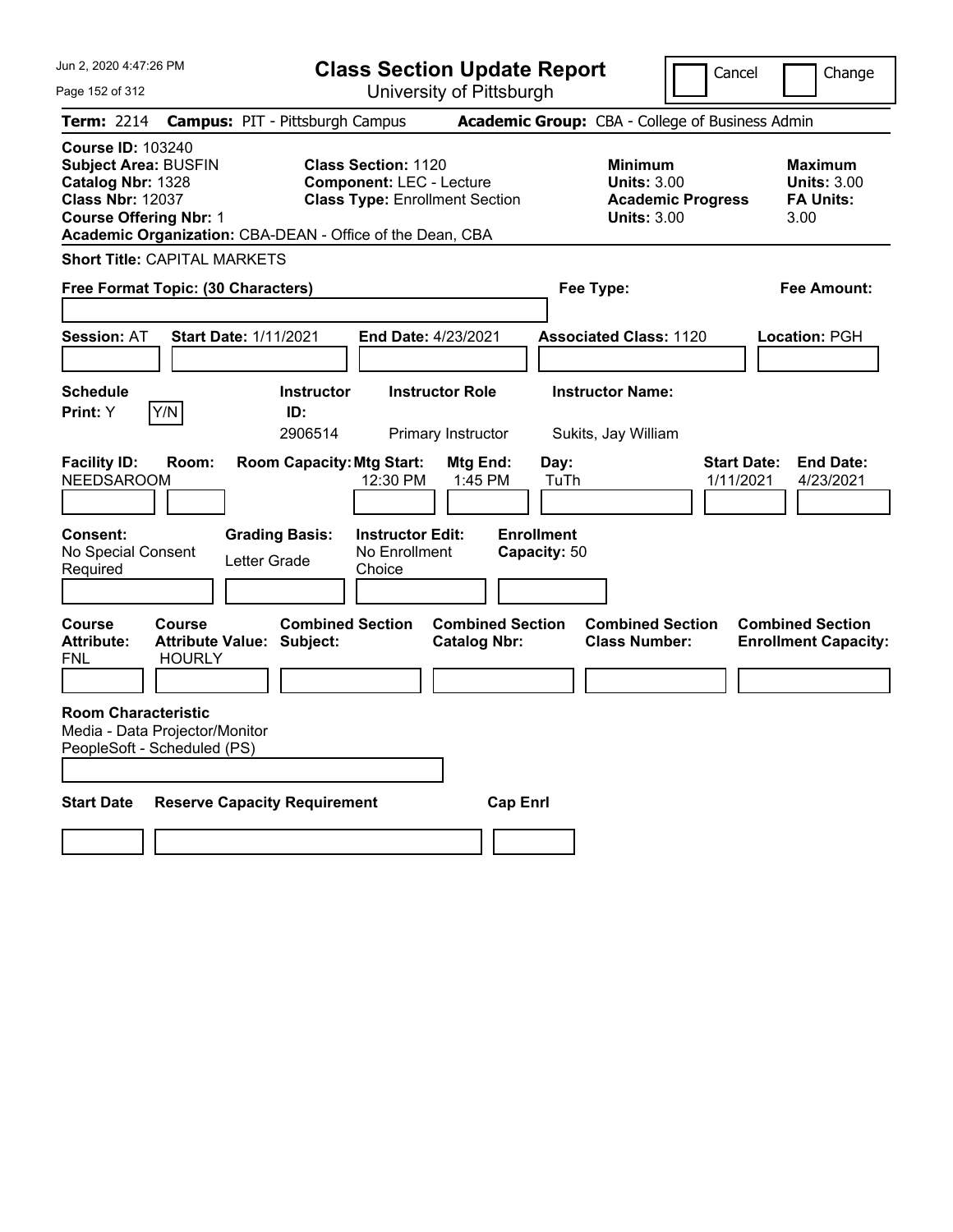| Jun 2, 2020 4:47:26 PM                                                                                                                                                                                | <b>Class Section Update Report</b>                                                                     |                                                                                        | Cancel<br>Change                                                 |
|-------------------------------------------------------------------------------------------------------------------------------------------------------------------------------------------------------|--------------------------------------------------------------------------------------------------------|----------------------------------------------------------------------------------------|------------------------------------------------------------------|
| Page 153 of 312                                                                                                                                                                                       | University of Pittsburgh                                                                               |                                                                                        |                                                                  |
| <b>Campus: PIT - Pittsburgh Campus</b><br><b>Term: 2214</b>                                                                                                                                           |                                                                                                        | Academic Group: CBA - College of Business Admin                                        |                                                                  |
| <b>Course ID: 103240</b><br><b>Subject Area: BUSFIN</b><br>Catalog Nbr: 1328<br><b>Class Nbr: 14809</b><br><b>Course Offering Nbr: 1</b><br>Academic Organization: CBA-DEAN - Office of the Dean, CBA | <b>Class Section: 1240</b><br><b>Component: LEC - Lecture</b><br><b>Class Type: Enrollment Section</b> | <b>Minimum</b><br><b>Units: 3.00</b><br><b>Academic Progress</b><br><b>Units: 3.00</b> | <b>Maximum</b><br><b>Units: 3.00</b><br><b>FA Units:</b><br>3.00 |
| <b>Short Title: CAPITAL MARKETS</b>                                                                                                                                                                   |                                                                                                        |                                                                                        |                                                                  |
| Free Format Topic: (30 Characters)                                                                                                                                                                    |                                                                                                        | Fee Type:                                                                              | Fee Amount:                                                      |
| Session: SE3<br><b>Start Date: 1/11/2021</b>                                                                                                                                                          | End Date: 5/1/2021                                                                                     | <b>Associated Class: 1240</b>                                                          | Location: PGH                                                    |
| <b>Schedule</b><br>Y/N<br>Print: Y                                                                                                                                                                    | <b>Instructor Role</b><br><b>Instructor</b><br>ID:<br>2906514<br>Primary Instructor                    | <b>Instructor Name:</b><br>Sukits, Jay William                                         |                                                                  |
| <b>Facility ID:</b><br>Room:<br><b>NEEDSAROOM</b>                                                                                                                                                     | <b>Room Capacity: Mtg Start:</b><br>Mtg End:<br>6:30 PM<br>9:00 PM                                     | Day:<br>Tu                                                                             | <b>Start Date:</b><br><b>End Date:</b><br>1/11/2021<br>5/1/2021  |
| <b>Consent:</b><br><b>Grading Basis:</b><br>No Special Consent<br>Letter Grade<br>Required                                                                                                            | <b>Instructor Edit:</b><br>No Enrollment<br>Choice                                                     | <b>Enrollment</b><br>Capacity: 50                                                      |                                                                  |
| <b>Course</b><br>Course<br><b>Attribute:</b><br><b>Attribute Value: Subject:</b>                                                                                                                      | <b>Combined Section</b><br><b>Combined Section</b><br><b>Catalog Nbr:</b>                              | <b>Combined Section</b><br><b>Class Number:</b>                                        | <b>Combined Section</b><br><b>Enrollment Capacity:</b>           |
|                                                                                                                                                                                                       |                                                                                                        |                                                                                        |                                                                  |
| <b>Room Characteristic</b><br>Media - Data Projector/Monitor<br>PeopleSoft - Scheduled (PS)                                                                                                           |                                                                                                        |                                                                                        |                                                                  |
| <b>Start Date</b><br><b>Reserve Capacity Requirement</b>                                                                                                                                              | <b>Cap Enri</b>                                                                                        |                                                                                        |                                                                  |
|                                                                                                                                                                                                       |                                                                                                        |                                                                                        |                                                                  |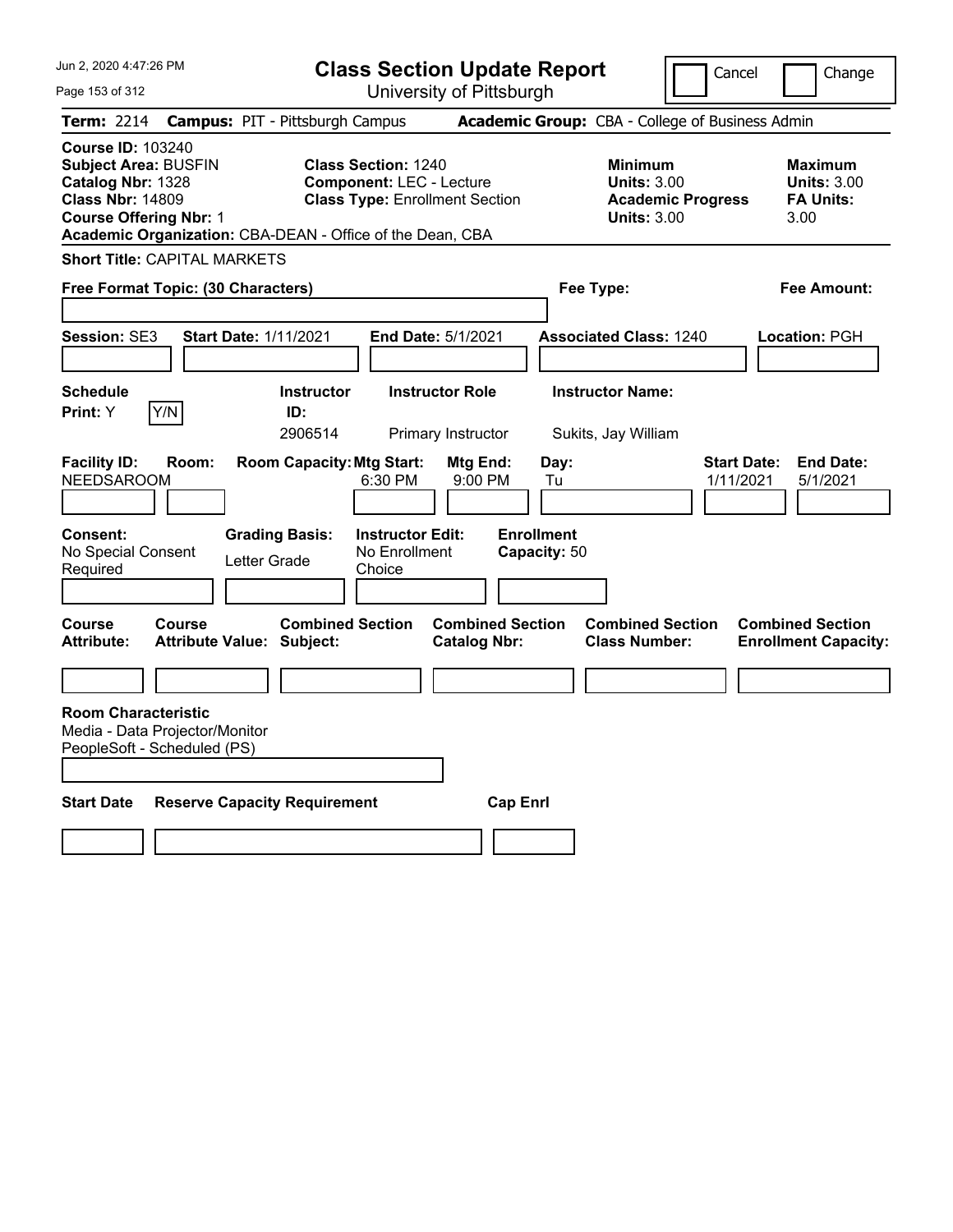| Jun 2, 2020 4:47:26 PM                                                                                                                                                                                |                                                                                                        | <b>Class Section Update Report</b>             |                                                            | Cancel                          | Change                                                    |
|-------------------------------------------------------------------------------------------------------------------------------------------------------------------------------------------------------|--------------------------------------------------------------------------------------------------------|------------------------------------------------|------------------------------------------------------------|---------------------------------|-----------------------------------------------------------|
| Page 154 of 312                                                                                                                                                                                       |                                                                                                        | University of Pittsburgh                       |                                                            |                                 |                                                           |
| <b>Term: 2214</b>                                                                                                                                                                                     | <b>Campus: PIT - Pittsburgh Campus</b>                                                                 |                                                | Academic Group: CBA - College of Business Admin            |                                 |                                                           |
| <b>Course ID: 184663</b><br><b>Subject Area: BUSFIN</b><br>Catalog Nbr: 1329<br><b>Class Nbr: 21744</b><br><b>Course Offering Nbr: 1</b><br>Academic Organization: CBA-DEAN - Office of the Dean, CBA | <b>Class Section: 1080</b><br><b>Component: LEC - Lecture</b><br><b>Class Type: Enrollment Section</b> |                                                | <b>Minimum</b><br><b>Units: 3.00</b><br><b>Units: 3.00</b> | <b>Academic Progress</b>        | Maximum<br><b>Units: 3.00</b><br><b>FA Units:</b><br>3.00 |
| <b>Short Title: FIXED-INCOME SECURITIES</b>                                                                                                                                                           |                                                                                                        |                                                |                                                            |                                 |                                                           |
| Free Format Topic: (30 Characters)                                                                                                                                                                    |                                                                                                        |                                                | Fee Type:                                                  |                                 | Fee Amount:                                               |
| <b>Session: AT</b>                                                                                                                                                                                    | <b>Start Date: 1/11/2021</b>                                                                           | End Date: 4/23/2021                            | <b>Associated Class: 1080</b>                              |                                 | Location: PGH                                             |
| <b>Schedule</b><br>Y/N<br>Print: Y                                                                                                                                                                    | <b>Instructor</b><br>ID:<br>2910034                                                                    | <b>Instructor Role</b><br>Primary Instructor   | <b>Instructor Name:</b><br>Sayrak, Akin                    |                                 |                                                           |
| <b>Facility ID:</b><br>Room:<br><b>NEEDSAROOM</b>                                                                                                                                                     | <b>Room Capacity: Mtg Start:</b><br>5:00 PM                                                            | Mtg End:<br>6:15 PM                            | Day:<br>MoWe                                               | <b>Start Date:</b><br>1/11/2021 | <b>End Date:</b><br>4/23/2021                             |
| Consent:<br>No Special Consent<br>Required                                                                                                                                                            | <b>Grading Basis:</b><br><b>Instructor Edit:</b><br>No Enrollment<br>Letter Grade<br>Choice            |                                                | <b>Enrollment</b><br>Capacity: 40                          |                                 |                                                           |
| Course<br>Course<br><b>Attribute:</b><br><b>HOURLY</b><br><b>FNL</b>                                                                                                                                  | <b>Combined Section</b><br><b>Attribute Value: Subject:</b>                                            | <b>Combined Section</b><br><b>Catalog Nbr:</b> | <b>Combined Section</b><br><b>Class Number:</b>            |                                 | <b>Combined Section</b><br><b>Enrollment Capacity:</b>    |
| <b>Room Characteristic</b><br>Media - Data Projector/Monitor<br>PeopleSoft - Scheduled (PS)                                                                                                           |                                                                                                        |                                                |                                                            |                                 |                                                           |
| <b>Start Date</b>                                                                                                                                                                                     | <b>Reserve Capacity Requirement</b>                                                                    | <b>Cap Enrl</b>                                |                                                            |                                 |                                                           |
|                                                                                                                                                                                                       |                                                                                                        |                                                |                                                            |                                 |                                                           |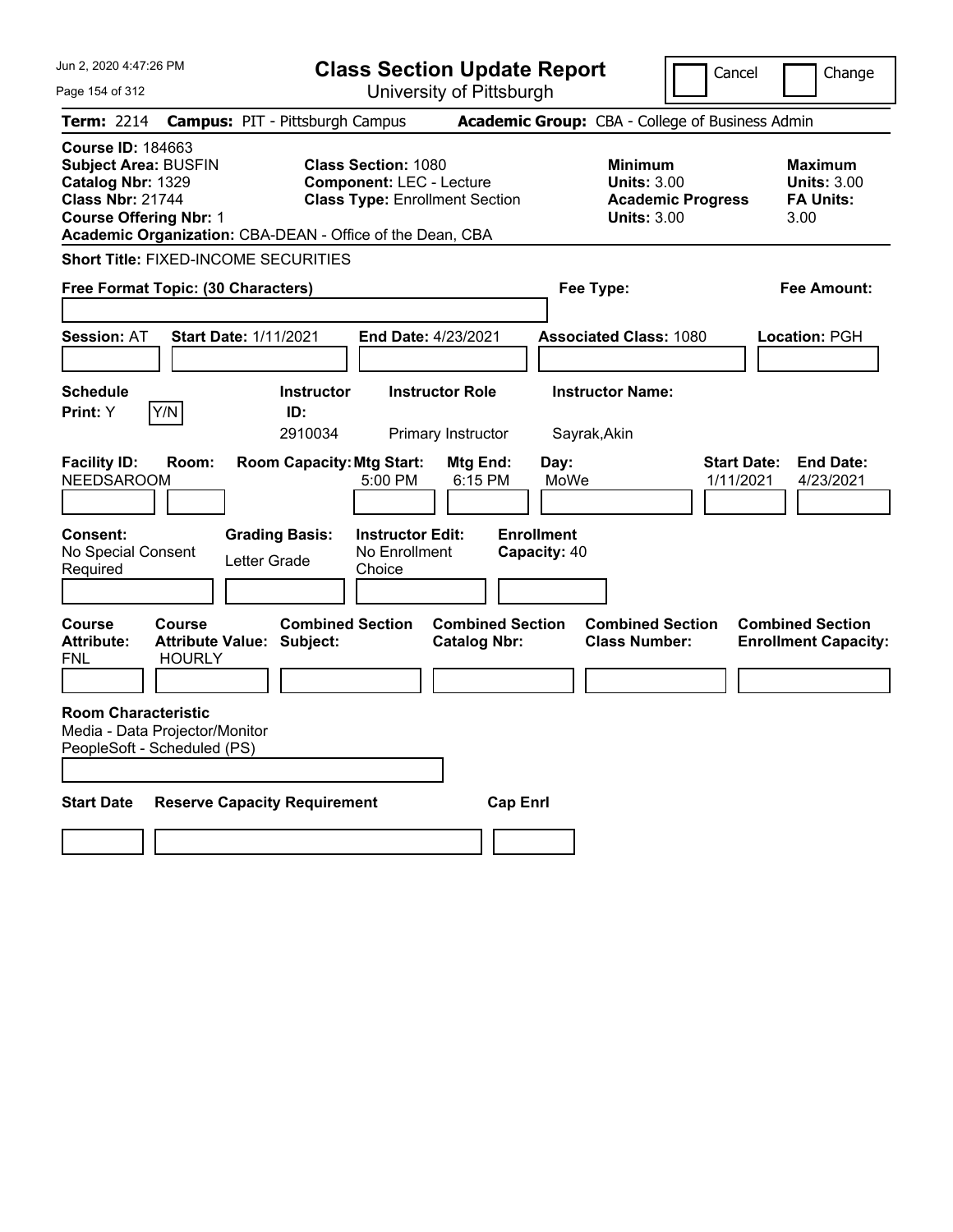| Jun 2, 2020 4:47:26 PM                                                                                                                                                                                | <b>Class Section Update Report</b>                                                                     |                                                |                                                            | Cancel                          | Change                                                           |
|-------------------------------------------------------------------------------------------------------------------------------------------------------------------------------------------------------|--------------------------------------------------------------------------------------------------------|------------------------------------------------|------------------------------------------------------------|---------------------------------|------------------------------------------------------------------|
| Page 155 of 312                                                                                                                                                                                       |                                                                                                        | University of Pittsburgh                       |                                                            |                                 |                                                                  |
| Term: 2214                                                                                                                                                                                            | <b>Campus: PIT - Pittsburgh Campus</b>                                                                 |                                                | Academic Group: CBA - College of Business Admin            |                                 |                                                                  |
| <b>Course ID: 103242</b><br><b>Subject Area: BUSFIN</b><br>Catalog Nbr: 1341<br><b>Class Nbr: 23695</b><br><b>Course Offering Nbr: 1</b><br>Academic Organization: CBA-DEAN - Office of the Dean, CBA | <b>Class Section: 1010</b><br><b>Component: LEC - Lecture</b><br><b>Class Type: Enrollment Section</b> |                                                | <b>Minimum</b><br><b>Units: 3.00</b><br><b>Units: 3.00</b> | <b>Academic Progress</b>        | <b>Maximum</b><br><b>Units: 3.00</b><br><b>FA Units:</b><br>3.00 |
| <b>Short Title: INTERNATIONAL FINANCE</b>                                                                                                                                                             |                                                                                                        |                                                |                                                            |                                 |                                                                  |
| Free Format Topic: (30 Characters)                                                                                                                                                                    |                                                                                                        |                                                | Fee Type:                                                  |                                 | Fee Amount:                                                      |
| <b>Start Date: 1/11/2021</b><br><b>Session: AT</b>                                                                                                                                                    | End Date: 4/23/2021                                                                                    |                                                | <b>Associated Class: 1010</b>                              |                                 | Location: PGH                                                    |
| <b>Schedule</b><br>Y/N<br>Print: Y                                                                                                                                                                    | <b>Instructor</b><br>ID:<br>2963912                                                                    | <b>Instructor Role</b><br>Primary Instructor   | <b>Instructor Name:</b><br>Elshahat, Ahmed                 |                                 |                                                                  |
| <b>Facility ID:</b><br>Room:<br><b>NEEDSAROOM</b>                                                                                                                                                     | <b>Room Capacity: Mtg Start:</b><br>9:30 AM                                                            | Mtg End:<br>10:45 AM                           | Day:<br>TuTh                                               | <b>Start Date:</b><br>1/11/2021 | <b>End Date:</b><br>4/23/2021                                    |
| Consent:<br>No Special Consent<br>Required                                                                                                                                                            | <b>Grading Basis:</b><br><b>Instructor Edit:</b><br>No Enrollment<br>Letter Grade<br>Choice            |                                                | <b>Enrollment</b><br>Capacity: 58                          |                                 |                                                                  |
| Course<br>Course<br><b>Attribute:</b><br><b>Attribute Value: Subject:</b><br>UCIS<br><b>GLBST</b>                                                                                                     | <b>Combined Section</b>                                                                                | <b>Combined Section</b><br><b>Catalog Nbr:</b> | <b>Combined Section</b><br><b>Class Number:</b>            |                                 | <b>Combined Section</b><br><b>Enrollment Capacity:</b>           |
| <b>Room Characteristic</b><br>Media - Data Projector/Monitor<br>PeopleSoft - Scheduled (PS)                                                                                                           |                                                                                                        |                                                |                                                            |                                 |                                                                  |
| <b>Start Date</b>                                                                                                                                                                                     | <b>Reserve Capacity Requirement</b>                                                                    | <b>Cap Enrl</b>                                |                                                            |                                 |                                                                  |
|                                                                                                                                                                                                       |                                                                                                        |                                                |                                                            |                                 |                                                                  |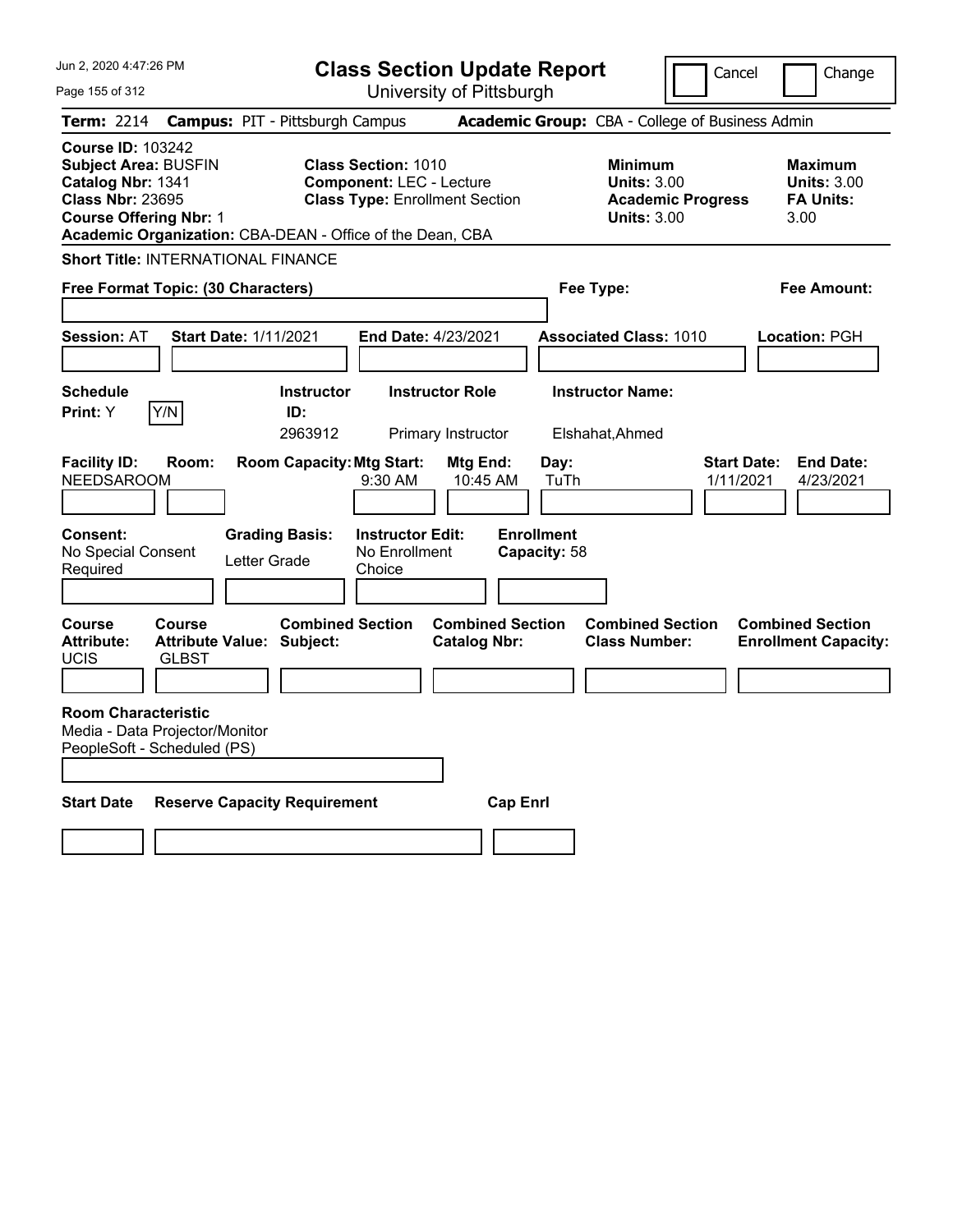| Jun 2, 2020 4:47:26 PM                                                                                                                                                                                | <b>Class Section Update Report</b>                                                                     |                                                |                                                            | Cancel                          | Change                                                           |
|-------------------------------------------------------------------------------------------------------------------------------------------------------------------------------------------------------|--------------------------------------------------------------------------------------------------------|------------------------------------------------|------------------------------------------------------------|---------------------------------|------------------------------------------------------------------|
| Page 156 of 312                                                                                                                                                                                       |                                                                                                        | University of Pittsburgh                       |                                                            |                                 |                                                                  |
| Term: 2214                                                                                                                                                                                            | <b>Campus: PIT - Pittsburgh Campus</b>                                                                 |                                                | Academic Group: CBA - College of Business Admin            |                                 |                                                                  |
| <b>Course ID: 103242</b><br><b>Subject Area: BUSFIN</b><br>Catalog Nbr: 1341<br><b>Class Nbr: 12059</b><br><b>Course Offering Nbr: 1</b><br>Academic Organization: CBA-DEAN - Office of the Dean, CBA | <b>Class Section: 1020</b><br><b>Component: LEC - Lecture</b><br><b>Class Type: Enrollment Section</b> |                                                | <b>Minimum</b><br><b>Units: 3.00</b><br><b>Units: 3.00</b> | <b>Academic Progress</b>        | <b>Maximum</b><br><b>Units: 3.00</b><br><b>FA Units:</b><br>3.00 |
| <b>Short Title: INTERNATIONAL FINANCE</b>                                                                                                                                                             |                                                                                                        |                                                |                                                            |                                 |                                                                  |
| Free Format Topic: (30 Characters)                                                                                                                                                                    |                                                                                                        |                                                | Fee Type:                                                  |                                 | Fee Amount:                                                      |
| <b>Start Date: 1/11/2021</b><br><b>Session: AT</b>                                                                                                                                                    | End Date: 4/23/2021                                                                                    |                                                | <b>Associated Class: 1020</b>                              |                                 | Location: PGH                                                    |
| <b>Schedule</b><br>Y/N<br>Print: Y                                                                                                                                                                    | <b>Instructor</b><br>ID:<br>2963912                                                                    | <b>Instructor Role</b><br>Primary Instructor   | <b>Instructor Name:</b><br>Elshahat, Ahmed                 |                                 |                                                                  |
| <b>Facility ID:</b><br>Room:<br><b>NEEDSAROOM</b>                                                                                                                                                     | <b>Room Capacity: Mtg Start:</b><br>11:00 AM                                                           | Mtg End:<br>12:15 PM                           | Day:<br>TuTh                                               | <b>Start Date:</b><br>1/11/2021 | <b>End Date:</b><br>4/23/2021                                    |
| Consent:<br>No Special Consent<br>Required                                                                                                                                                            | <b>Grading Basis:</b><br><b>Instructor Edit:</b><br>No Enrollment<br>Letter Grade<br>Choice            |                                                | <b>Enrollment</b><br>Capacity: 57                          |                                 |                                                                  |
| Course<br>Course<br><b>Attribute:</b><br><b>Attribute Value: Subject:</b><br>UCIS<br><b>GLBST</b>                                                                                                     | <b>Combined Section</b>                                                                                | <b>Combined Section</b><br><b>Catalog Nbr:</b> | <b>Combined Section</b><br><b>Class Number:</b>            |                                 | <b>Combined Section</b><br><b>Enrollment Capacity:</b>           |
| <b>Room Characteristic</b><br>Media - Data Projector/Monitor<br>PeopleSoft - Scheduled (PS)                                                                                                           |                                                                                                        |                                                |                                                            |                                 |                                                                  |
| <b>Start Date</b>                                                                                                                                                                                     | <b>Reserve Capacity Requirement</b>                                                                    | <b>Cap Enrl</b>                                |                                                            |                                 |                                                                  |
|                                                                                                                                                                                                       |                                                                                                        |                                                |                                                            |                                 |                                                                  |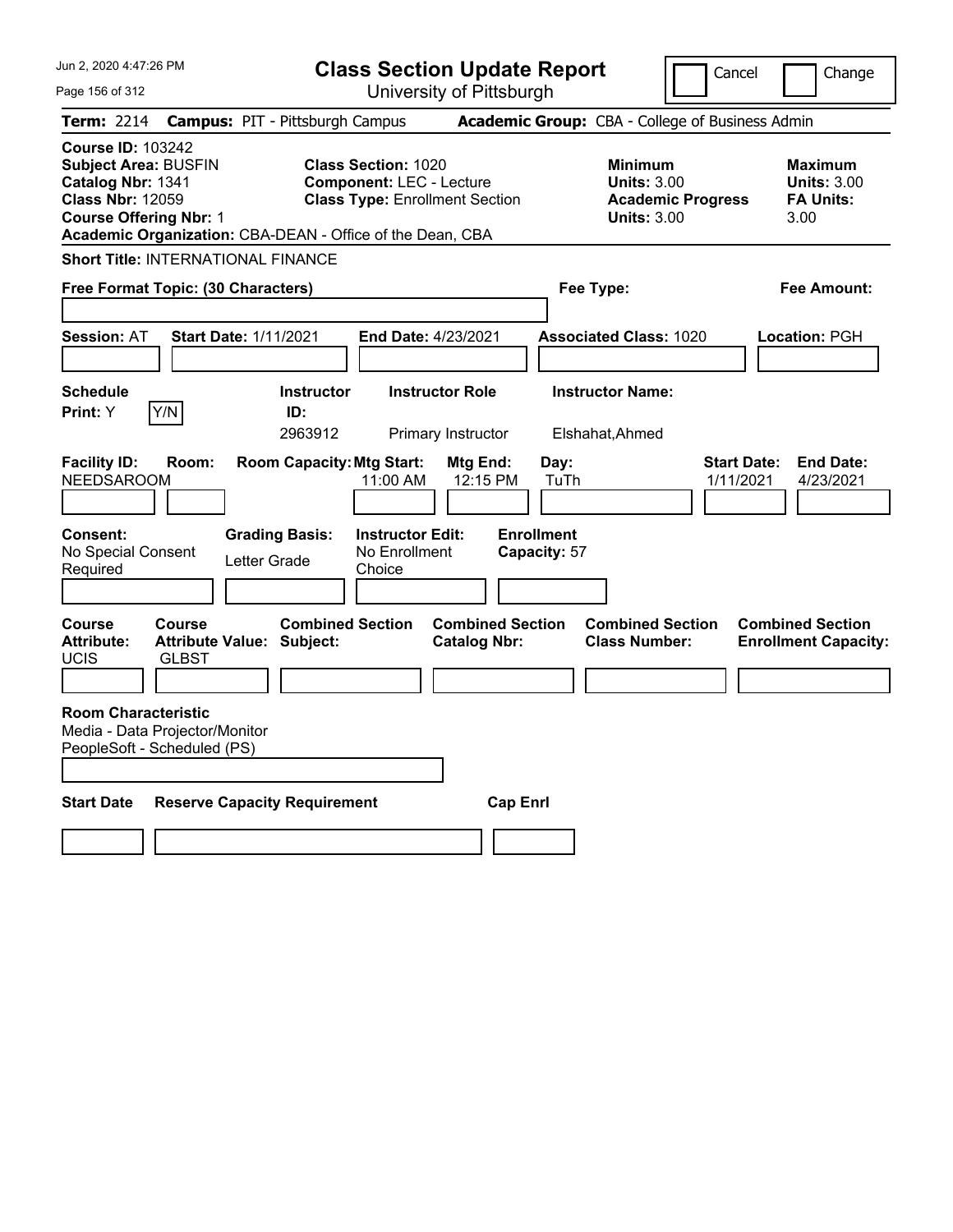| Jun 2, 2020 4:47:26 PM                                                                                                                       | <b>Class Section Update Report</b>                                                                                                                                  |                                                                                        | Cancel<br>Change                                                 |
|----------------------------------------------------------------------------------------------------------------------------------------------|---------------------------------------------------------------------------------------------------------------------------------------------------------------------|----------------------------------------------------------------------------------------|------------------------------------------------------------------|
| Page 157 of 312                                                                                                                              | University of Pittsburgh                                                                                                                                            |                                                                                        |                                                                  |
| <b>Term: 2214</b>                                                                                                                            | <b>Campus: PIT - Pittsburgh Campus</b>                                                                                                                              | Academic Group: CBA - College of Business Admin                                        |                                                                  |
| <b>Course ID: 103242</b><br><b>Subject Area: BUSFIN</b><br>Catalog Nbr: 1341<br><b>Class Nbr: 18359</b><br><b>Course Offering Nbr: 1</b>     | <b>Class Section: 1250</b><br><b>Component: LEC - Lecture</b><br><b>Class Type: Enrollment Section</b><br>Academic Organization: CBA-DEAN - Office of the Dean, CBA | <b>Minimum</b><br><b>Units: 3.00</b><br><b>Academic Progress</b><br><b>Units: 3.00</b> | <b>Maximum</b><br><b>Units: 3.00</b><br><b>FA Units:</b><br>3.00 |
| <b>Short Title: INTERNATIONAL FINANCE</b>                                                                                                    |                                                                                                                                                                     |                                                                                        |                                                                  |
| Free Format Topic: (30 Characters)                                                                                                           |                                                                                                                                                                     | Fee Type:                                                                              | <b>Fee Amount:</b>                                               |
| <b>Start Date: 1/11/2021</b><br><b>Session: AT</b>                                                                                           | End Date: 4/23/2021                                                                                                                                                 | <b>Associated Class: 1250</b>                                                          | <b>Location: LONDN</b>                                           |
| <b>Schedule</b>                                                                                                                              | <b>Instructor Role</b><br><b>Instructor</b>                                                                                                                         | <b>Instructor Name:</b>                                                                |                                                                  |
| Y/N<br>Print: Y                                                                                                                              | ID:<br>1779862<br>Primary Instructor<br>2911325<br>Special                                                                                                          | Koller, Hillary J<br>Whitehead, Jeff R                                                 |                                                                  |
| <b>Facility ID:</b><br>Room:<br><b>TBATBA</b><br>TBA<br>0                                                                                    | <b>Room Capacity: Mtg Start:</b><br><b>Mtg End:</b>                                                                                                                 | Day:                                                                                   | <b>Start Date:</b><br><b>End Date:</b><br>1/11/2021<br>4/23/2021 |
| <b>Consent:</b><br><b>Department Consent</b><br>Letter Grade<br>Required                                                                     | <b>Grading Basis:</b><br><b>Instructor Edit:</b><br>No Enrollment<br>Choice                                                                                         | <b>Enrollment</b><br>Capacity: 25                                                      |                                                                  |
| <b>Course</b><br>Course<br><b>Attribute Value: Subject:</b><br><b>Attribute:</b><br><b>SAB</b><br><b>SABP</b><br><b>UCIS</b><br><b>GLBST</b> | <b>Combined Section</b><br><b>Catalog Nbr:</b>                                                                                                                      | <b>Combined Section</b><br><b>Combined Section</b><br><b>Class Number:</b>             | <b>Combined Section</b><br><b>Enrollment Capacity:</b>           |
| <b>Room Characteristic</b>                                                                                                                   |                                                                                                                                                                     |                                                                                        |                                                                  |
| <b>Reserve Capacity Requirement</b><br><b>Start Date</b>                                                                                     |                                                                                                                                                                     | <b>Cap Enrl</b>                                                                        |                                                                  |
|                                                                                                                                              |                                                                                                                                                                     |                                                                                        |                                                                  |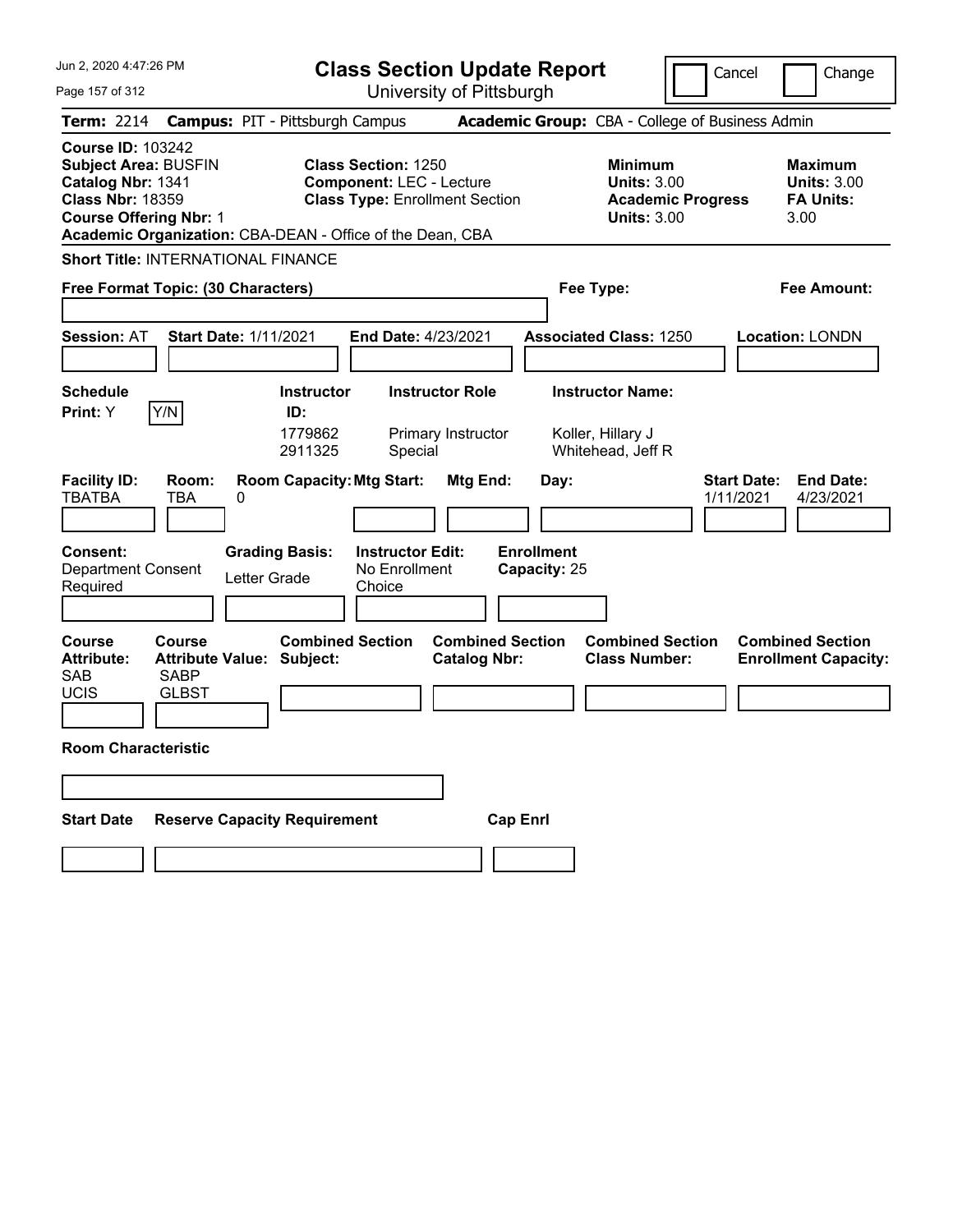| Jun 2, 2020 4:47:26 PM                                                                                                                   | <b>Class Section Update Report</b>                                                                                                                                  |                                                                                                   | Cancel<br>Change                                                                             |
|------------------------------------------------------------------------------------------------------------------------------------------|---------------------------------------------------------------------------------------------------------------------------------------------------------------------|---------------------------------------------------------------------------------------------------|----------------------------------------------------------------------------------------------|
| Page 158 of 312                                                                                                                          | University of Pittsburgh                                                                                                                                            |                                                                                                   |                                                                                              |
| <b>Term: 2214</b>                                                                                                                        | <b>Campus: PIT - Pittsburgh Campus</b>                                                                                                                              | Academic Group: CBA - College of Business Admin                                                   |                                                                                              |
| <b>Course ID: 103242</b><br><b>Subject Area: BUSFIN</b><br>Catalog Nbr: 1341<br><b>Class Nbr: 26666</b><br><b>Course Offering Nbr: 1</b> | <b>Class Section: 1260</b><br><b>Component: LEC - Lecture</b><br><b>Class Type: Enrollment Section</b><br>Academic Organization: CBA-DEAN - Office of the Dean, CBA | <b>Minimum</b><br><b>Units: 3.00</b><br><b>Units: 3.00</b>                                        | <b>Maximum</b><br><b>Units: 3.00</b><br><b>Academic Progress</b><br><b>FA Units:</b><br>3.00 |
| <b>Short Title: INTERNATIONAL FINANCE</b>                                                                                                |                                                                                                                                                                     |                                                                                                   |                                                                                              |
| Free Format Topic: (30 Characters)                                                                                                       |                                                                                                                                                                     | Fee Type:                                                                                         | Fee Amount:                                                                                  |
| <b>Session: AT</b><br><b>Start Date: 1/11/2021</b>                                                                                       | <b>End Date: 4/23/2021</b>                                                                                                                                          | <b>Associated Class: 1260</b>                                                                     | Location: SHNGHI                                                                             |
| <b>Schedule</b>                                                                                                                          | <b>Instructor</b><br><b>Instructor Role</b>                                                                                                                         | <b>Instructor Name:</b>                                                                           |                                                                                              |
| Y/N<br><b>Print:</b> Y                                                                                                                   | ID:<br>2911325<br>Special                                                                                                                                           | Whitehead, Jeff R                                                                                 |                                                                                              |
| <b>Facility ID:</b><br>Room:<br>TBATBA<br>TBA<br>0<br>Consent:<br><b>Department Consent</b><br>Required                                  | <b>Room Capacity: Mtg Start:</b><br><b>Grading Basis:</b><br><b>Instructor Edit:</b><br>No Enrollment<br>Letter Grade<br>Choice                                     | Mtg End:<br>Day:<br><b>Enrollment</b><br>Capacity: 50                                             | <b>Start Date:</b><br><b>End Date:</b><br>4/23/2021<br>1/11/2021                             |
| <b>Course</b><br><b>Course</b><br><b>Attribute Value: Subject:</b><br><b>Attribute:</b><br>SAB<br>SAB<br><b>UCIS</b><br><b>GLBST</b>     | <b>Combined Section</b>                                                                                                                                             | <b>Combined Section</b><br><b>Combined Section</b><br><b>Class Number:</b><br><b>Catalog Nbr:</b> | <b>Combined Section</b><br><b>Enrollment Capacity:</b>                                       |
| <b>Room Characteristic</b>                                                                                                               |                                                                                                                                                                     |                                                                                                   |                                                                                              |
|                                                                                                                                          |                                                                                                                                                                     |                                                                                                   |                                                                                              |
| <b>Start Date</b>                                                                                                                        | <b>Reserve Capacity Requirement</b>                                                                                                                                 | <b>Cap Enrl</b>                                                                                   |                                                                                              |
|                                                                                                                                          |                                                                                                                                                                     |                                                                                                   |                                                                                              |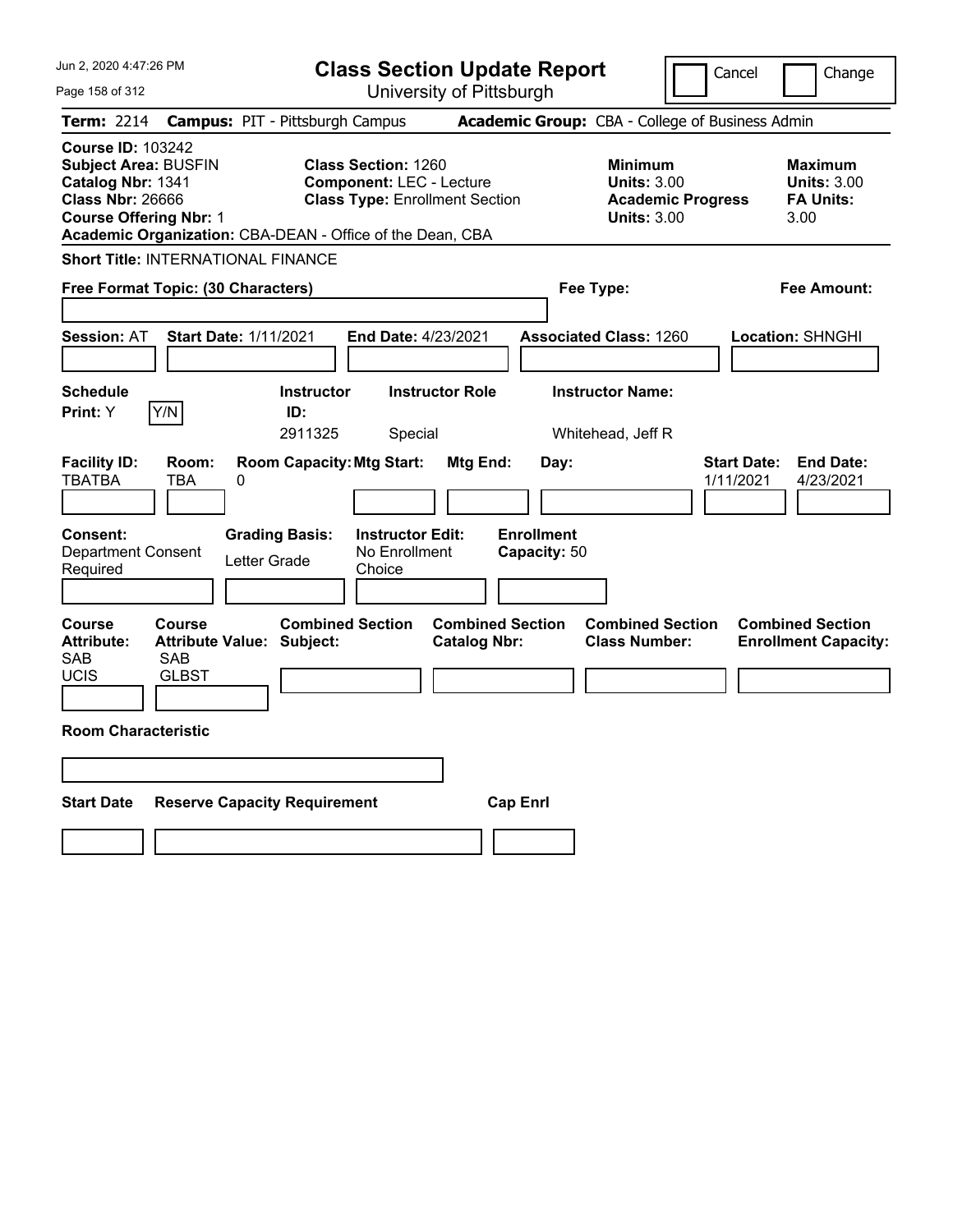| Jun 2, 2020 4:47:26 PM                                                                                                                   | <b>Class Section Update Report</b>                                                                                                                                  |                                                                                                    | Cancel<br>Change                                                 |
|------------------------------------------------------------------------------------------------------------------------------------------|---------------------------------------------------------------------------------------------------------------------------------------------------------------------|----------------------------------------------------------------------------------------------------|------------------------------------------------------------------|
| Page 159 of 312                                                                                                                          | University of Pittsburgh                                                                                                                                            |                                                                                                    |                                                                  |
| <b>Term: 2214</b>                                                                                                                        | <b>Campus: PIT - Pittsburgh Campus</b>                                                                                                                              | Academic Group: CBA - College of Business Admin                                                    |                                                                  |
| <b>Course ID: 103242</b><br><b>Subject Area: BUSFIN</b><br>Catalog Nbr: 1341<br><b>Class Nbr: 23083</b><br><b>Course Offering Nbr: 1</b> | <b>Class Section: 1500</b><br><b>Component: LEC - Lecture</b><br><b>Class Type: Enrollment Section</b><br>Academic Organization: CBA-DEAN - Office of the Dean, CBA | <b>Minimum</b><br><b>Units: 3.00</b><br><b>Academic Progress</b><br><b>Units: 3.00</b>             | <b>Maximum</b><br><b>Units: 3.00</b><br><b>FA Units:</b><br>3.00 |
| <b>Short Title: INTERNATIONAL FINANCE</b>                                                                                                |                                                                                                                                                                     |                                                                                                    |                                                                  |
| Free Format Topic: (30 Characters)                                                                                                       |                                                                                                                                                                     | Fee Type:                                                                                          | <b>Fee Amount:</b>                                               |
| <b>Start Date: 1/11/2021</b><br><b>Session: AT</b><br><b>Schedule</b><br>Y/N<br>Print: Y                                                 | End Date: 4/23/2021<br><b>Instructor Role</b><br><b>Instructor</b><br>ID:<br>1779862<br>Primary Instructor<br>2911325<br>Special                                    | <b>Associated Class: 1500</b><br><b>Instructor Name:</b><br>Koller, Hillary J<br>Whitehead, Jeff R | <b>Location: FLORNC</b>                                          |
| <b>Facility ID:</b><br>Room:<br><b>TBATBA</b><br>TBA<br>0<br><b>Consent:</b>                                                             | <b>Room Capacity: Mtg Start:</b><br><b>Mtg End:</b><br><b>Grading Basis:</b><br><b>Instructor Edit:</b>                                                             | Day:<br><b>Enrollment</b>                                                                          | <b>Start Date:</b><br><b>End Date:</b><br>1/11/2021<br>4/23/2021 |
| <b>Department Consent</b><br>Letter Grade<br>Required                                                                                    | No Enrollment<br>Choice                                                                                                                                             | Capacity: 40                                                                                       |                                                                  |
| <b>Course</b><br>Course<br><b>Attribute Value: Subject:</b><br><b>Attribute:</b><br><b>SAB</b><br>SAB<br><b>UCIS</b><br><b>GLBST</b>     | <b>Combined Section</b><br><b>Combined Section</b><br><b>Catalog Nbr:</b>                                                                                           | <b>Combined Section</b><br><b>Class Number:</b>                                                    | <b>Combined Section</b><br><b>Enrollment Capacity:</b>           |
| <b>Room Characteristic</b>                                                                                                               |                                                                                                                                                                     |                                                                                                    |                                                                  |
| <b>Reserve Capacity Requirement</b><br><b>Start Date</b>                                                                                 |                                                                                                                                                                     | <b>Cap Enrl</b>                                                                                    |                                                                  |
|                                                                                                                                          |                                                                                                                                                                     |                                                                                                    |                                                                  |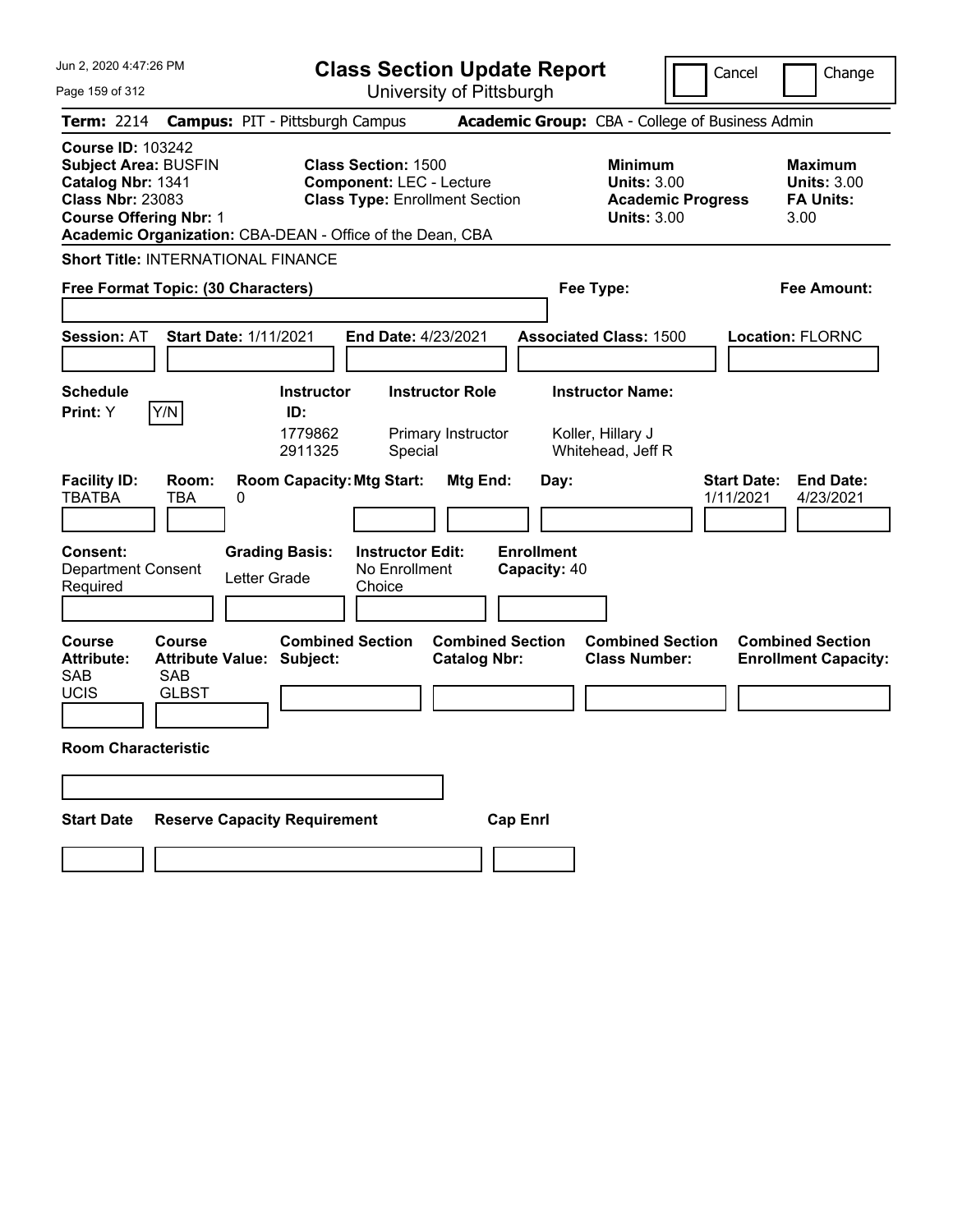| Jun 2, 2020 4:47:26 PM                                                                                                                                             | <b>Class Section Update Report</b>                                                                                                                                  |                                                                                                    | Cancel<br>Change                                                 |
|--------------------------------------------------------------------------------------------------------------------------------------------------------------------|---------------------------------------------------------------------------------------------------------------------------------------------------------------------|----------------------------------------------------------------------------------------------------|------------------------------------------------------------------|
| Page 160 of 312                                                                                                                                                    | University of Pittsburgh                                                                                                                                            |                                                                                                    |                                                                  |
| <b>Term: 2214</b>                                                                                                                                                  | <b>Campus: PIT - Pittsburgh Campus</b>                                                                                                                              | Academic Group: CBA - College of Business Admin                                                    |                                                                  |
| <b>Course ID: 103242</b><br><b>Subject Area: BUSFIN</b><br>Catalog Nbr: 1341<br><b>Class Nbr: 23051</b><br><b>Course Offering Nbr: 1</b>                           | <b>Class Section: 1510</b><br><b>Component: LEC - Lecture</b><br><b>Class Type: Enrollment Section</b><br>Academic Organization: CBA-DEAN - Office of the Dean, CBA | <b>Minimum</b><br><b>Units: 3.00</b><br><b>Academic Progress</b><br><b>Units: 3.00</b>             | <b>Maximum</b><br><b>Units: 3.00</b><br><b>FA Units:</b><br>3.00 |
| <b>Short Title: INTERNATIONAL FINANCE</b>                                                                                                                          |                                                                                                                                                                     |                                                                                                    |                                                                  |
| Free Format Topic: (30 Characters)                                                                                                                                 |                                                                                                                                                                     | Fee Type:                                                                                          | <b>Fee Amount:</b>                                               |
| <b>Start Date: 1/11/2021</b><br><b>Session: AT</b><br><b>Schedule</b><br>Y/N<br>Print: Y                                                                           | End Date: 4/23/2021<br><b>Instructor Role</b><br><b>Instructor</b><br>ID:<br>1779862<br>Primary Instructor<br>2911325                                               | <b>Associated Class: 1510</b><br><b>Instructor Name:</b><br>Koller, Hillary J<br>Whitehead, Jeff R | <b>Location: SYDNEY</b>                                          |
| <b>Facility ID:</b><br>Room:<br><b>TBATBA</b><br>TBA<br>0<br><b>Consent:</b><br><b>Department Consent</b><br>Required                                              | Special<br><b>Room Capacity: Mtg Start:</b><br><b>Mtg End:</b><br><b>Grading Basis:</b><br><b>Instructor Edit:</b><br>No Enrollment<br>Letter Grade<br>Choice       | Day:<br><b>Enrollment</b><br>Capacity: 40                                                          | <b>Start Date:</b><br><b>End Date:</b><br>1/11/2021<br>4/23/2021 |
| <b>Course</b><br>Course<br><b>Attribute Value: Subject:</b><br><b>Attribute:</b><br><b>SAB</b><br>SAB<br><b>UCIS</b><br><b>GLBST</b><br><b>Room Characteristic</b> | <b>Combined Section</b><br><b>Combined Section</b><br><b>Catalog Nbr:</b>                                                                                           | <b>Combined Section</b><br><b>Class Number:</b>                                                    | <b>Combined Section</b><br><b>Enrollment Capacity:</b>           |
|                                                                                                                                                                    |                                                                                                                                                                     |                                                                                                    |                                                                  |
| <b>Reserve Capacity Requirement</b><br><b>Start Date</b>                                                                                                           | <b>Cap Enrl</b>                                                                                                                                                     |                                                                                                    |                                                                  |
|                                                                                                                                                                    |                                                                                                                                                                     |                                                                                                    |                                                                  |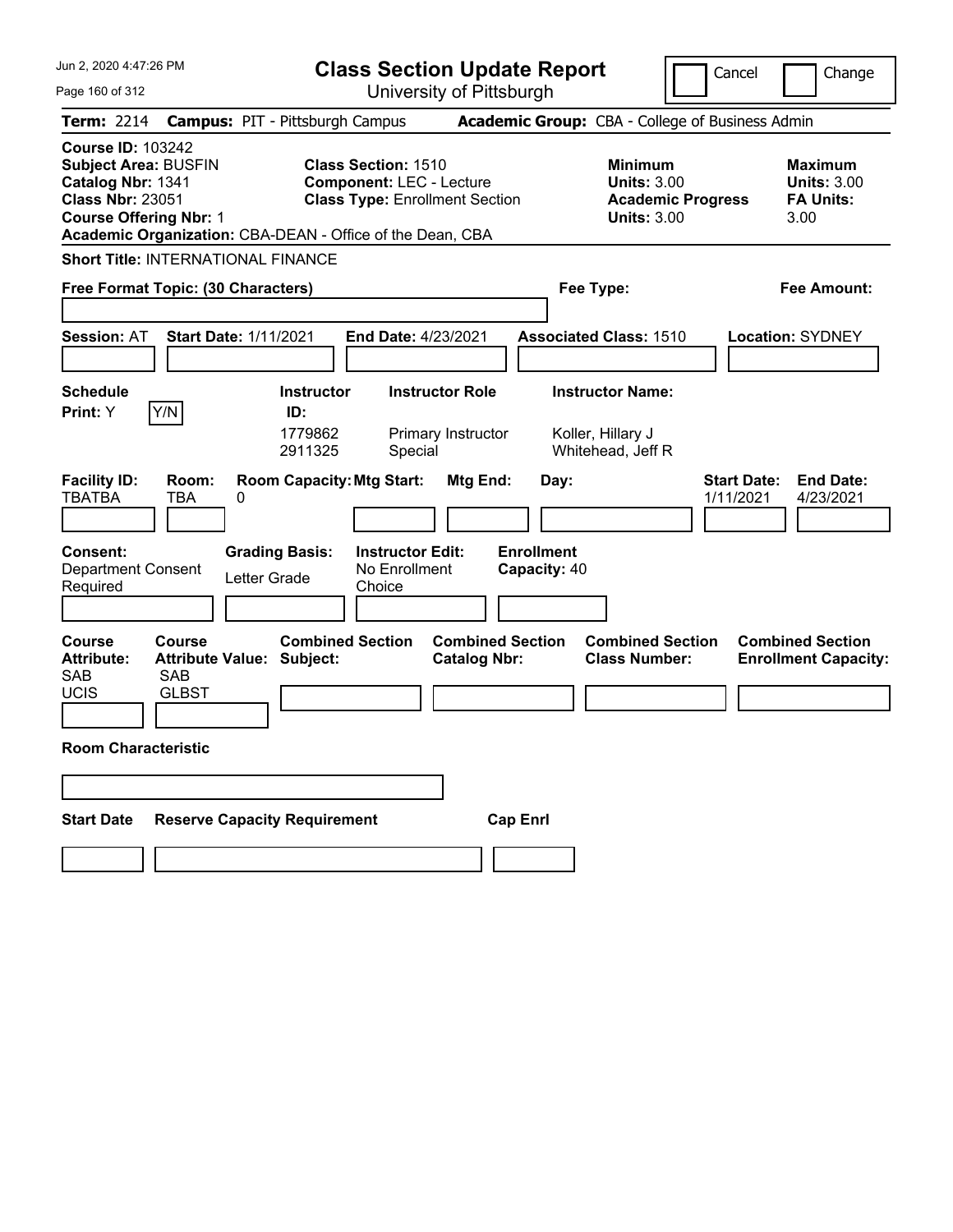| Jun 2, 2020 4:47:26 PM                                                                                                                             | <b>Class Section Update Report</b>                                                                                                                                  |                                                                                        | Cancel<br>Change                                                 |
|----------------------------------------------------------------------------------------------------------------------------------------------------|---------------------------------------------------------------------------------------------------------------------------------------------------------------------|----------------------------------------------------------------------------------------|------------------------------------------------------------------|
| Page 161 of 312                                                                                                                                    | University of Pittsburgh                                                                                                                                            |                                                                                        |                                                                  |
| <b>Term: 2214</b>                                                                                                                                  | <b>Campus: PIT - Pittsburgh Campus</b>                                                                                                                              | Academic Group: CBA - College of Business Admin                                        |                                                                  |
| <b>Course ID: 103242</b><br><b>Subject Area: BUSFIN</b><br>Catalog Nbr: 1341<br><b>Class Nbr: 25259</b><br><b>Course Offering Nbr: 1</b>           | <b>Class Section: 1520</b><br><b>Component: LEC - Lecture</b><br><b>Class Type: Enrollment Section</b><br>Academic Organization: CBA-DEAN - Office of the Dean, CBA | <b>Minimum</b><br><b>Units: 3.00</b><br><b>Academic Progress</b><br><b>Units: 3.00</b> | <b>Maximum</b><br><b>Units: 3.00</b><br><b>FA Units:</b><br>3.00 |
| <b>Short Title: INTERNATIONAL FINANCE</b>                                                                                                          |                                                                                                                                                                     |                                                                                        |                                                                  |
| Free Format Topic: (30 Characters)                                                                                                                 |                                                                                                                                                                     | Fee Type:                                                                              | <b>Fee Amount:</b>                                               |
|                                                                                                                                                    |                                                                                                                                                                     |                                                                                        |                                                                  |
| <b>Session: AT</b><br><b>Start Date: 1/11/2021</b>                                                                                                 | End Date: 4/23/2021                                                                                                                                                 | <b>Associated Class: 1520</b>                                                          | <b>Location: BUEN AIRES</b>                                      |
|                                                                                                                                                    |                                                                                                                                                                     |                                                                                        |                                                                  |
| <b>Schedule</b>                                                                                                                                    | <b>Instructor Role</b><br><b>Instructor</b>                                                                                                                         | <b>Instructor Name:</b>                                                                |                                                                  |
| Y/N<br>Print: Y                                                                                                                                    | ID:<br>1779862<br>Special<br>2911325<br>Special                                                                                                                     | Koller, Hillary J<br>Whitehead, Jeff R                                                 |                                                                  |
| <b>Facility ID:</b><br>Room:<br><b>TBATBA</b><br>TBA<br>0                                                                                          | <b>Room Capacity: Mtg Start:</b><br>Mtg End:                                                                                                                        | Day:                                                                                   | <b>Start Date:</b><br><b>End Date:</b><br>1/11/2021<br>4/23/2021 |
| <b>Consent:</b><br><b>Department Consent</b><br>Letter Grade<br>Required                                                                           | <b>Grading Basis:</b><br><b>Instructor Edit:</b><br>No Enrollment<br>Choice                                                                                         | <b>Enrollment</b><br>Capacity: 35                                                      |                                                                  |
| <b>Course</b><br><b>Course</b><br><b>Attribute Value: Subject:</b><br><b>Attribute:</b><br><b>SAB</b><br><b>SAB</b><br><b>UCIS</b><br><b>GLBST</b> | <b>Combined Section</b><br><b>Catalog Nbr:</b>                                                                                                                      | <b>Combined Section</b><br><b>Combined Section</b><br><b>Class Number:</b>             | <b>Combined Section</b><br><b>Enrollment Capacity:</b>           |
| <b>Room Characteristic</b>                                                                                                                         |                                                                                                                                                                     |                                                                                        |                                                                  |
|                                                                                                                                                    |                                                                                                                                                                     |                                                                                        |                                                                  |
| <b>Reserve Capacity Requirement</b><br><b>Start Date</b>                                                                                           |                                                                                                                                                                     | <b>Cap Enrl</b>                                                                        |                                                                  |
|                                                                                                                                                    |                                                                                                                                                                     |                                                                                        |                                                                  |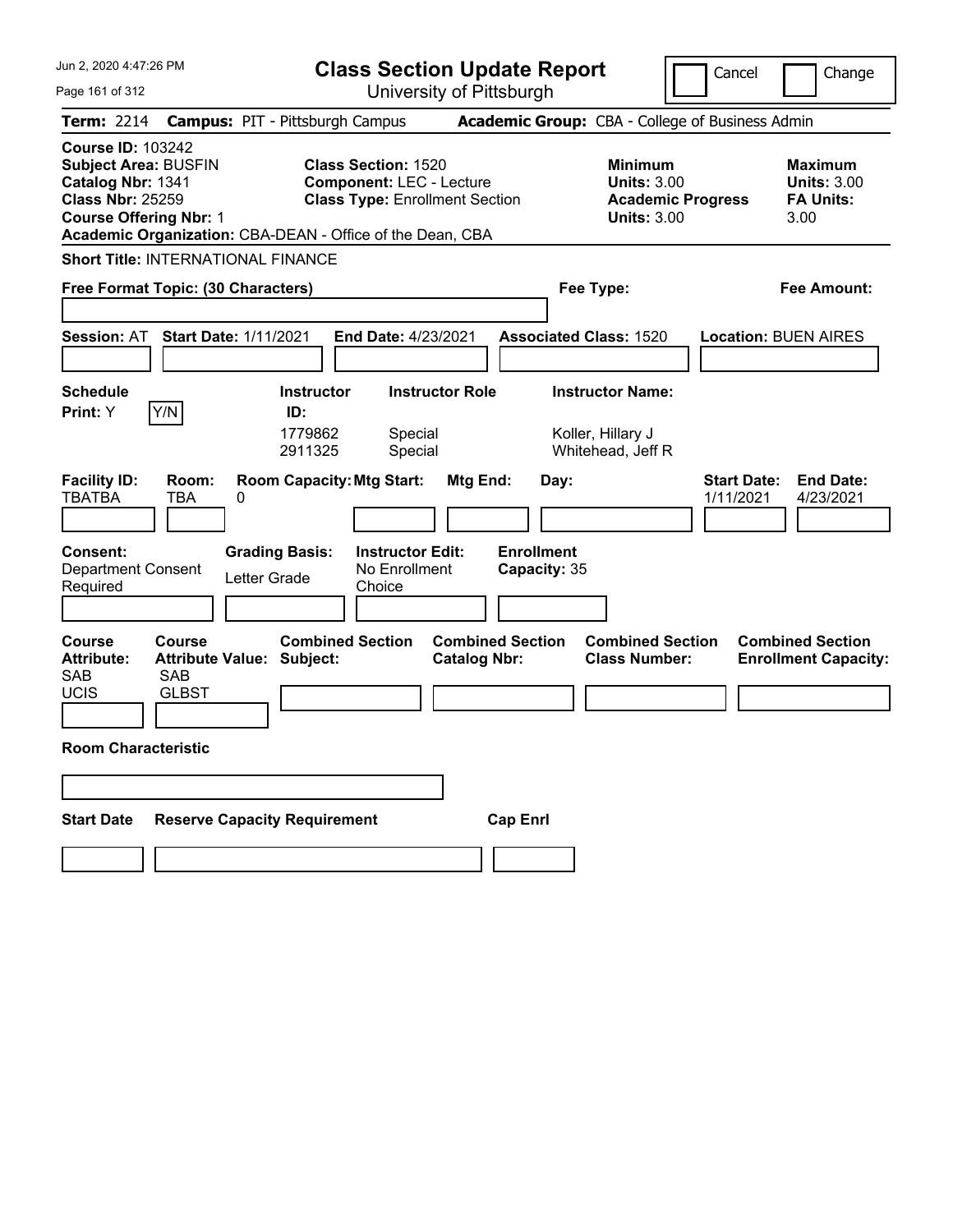| Jun 2, 2020 4:47:26 PM<br><b>Class Section Update Report</b>                                                                             |                                                             |                                                                                                        |                                   |                                                                                        | Cancel<br>Change                                                 |
|------------------------------------------------------------------------------------------------------------------------------------------|-------------------------------------------------------------|--------------------------------------------------------------------------------------------------------|-----------------------------------|----------------------------------------------------------------------------------------|------------------------------------------------------------------|
| Page 162 of 312                                                                                                                          |                                                             | University of Pittsburgh                                                                               |                                   |                                                                                        |                                                                  |
| <b>Term: 2214</b>                                                                                                                        | <b>Campus: PIT - Pittsburgh Campus</b>                      |                                                                                                        |                                   | Academic Group: CBA - College of Business Admin                                        |                                                                  |
| <b>Course ID: 177845</b><br><b>Subject Area: BUSFIN</b><br>Catalog Nbr: 1345<br><b>Class Nbr: 16262</b><br><b>Course Offering Nbr: 1</b> | Academic Organization: CBA-DEAN - Office of the Dean, CBA   | <b>Class Section: 1050</b><br><b>Component: LEC - Lecture</b><br><b>Class Type: Enrollment Section</b> |                                   | <b>Minimum</b><br><b>Units: 3.00</b><br><b>Academic Progress</b><br><b>Units: 3.00</b> | <b>Maximum</b><br><b>Units: 3.00</b><br><b>FA Units:</b><br>3.00 |
| <b>Short Title: MARKETS AND TRADING</b>                                                                                                  |                                                             |                                                                                                        |                                   |                                                                                        |                                                                  |
| Free Format Topic: (30 Characters)                                                                                                       |                                                             |                                                                                                        |                                   | Fee Type:                                                                              | Fee Amount:                                                      |
| <b>Session: AT</b>                                                                                                                       | <b>Start Date: 1/11/2021</b>                                | End Date: 4/23/2021                                                                                    |                                   | <b>Associated Class: 1050</b>                                                          | <b>Location: PGH</b>                                             |
| <b>Schedule</b>                                                                                                                          | <b>Instructor</b>                                           | <b>Instructor Role</b>                                                                                 |                                   | <b>Instructor Name:</b>                                                                |                                                                  |
| Y/N<br>Print: Y                                                                                                                          | ID:<br>2910034                                              | Primary Instructor                                                                                     |                                   | Sayrak, Akin                                                                           |                                                                  |
| <b>Facility ID:</b><br>Room:<br><b>NEEDSAROOM</b>                                                                                        | <b>Room Capacity: Mtg Start:</b>                            | Mtg End:<br>11:00 AM                                                                                   | Day:<br>12:15 PM<br>MoWe          |                                                                                        | <b>Start Date:</b><br><b>End Date:</b><br>1/11/2021<br>4/23/2021 |
| <b>Consent:</b><br>No Special Consent<br>Required                                                                                        | <b>Grading Basis:</b><br>Letter Grade                       | <b>Instructor Edit:</b><br>No Enrollment<br>Choice                                                     | <b>Enrollment</b><br>Capacity: 40 |                                                                                        |                                                                  |
| <b>Course</b><br>Course<br><b>Attribute:</b><br><b>HOURLY</b><br><b>FNL</b><br><b>UCIS</b><br><b>GLBST</b>                               | <b>Combined Section</b><br><b>Attribute Value: Subject:</b> | <b>Catalog Nbr:</b>                                                                                    | <b>Combined Section</b>           | <b>Combined Section</b><br><b>Class Number:</b>                                        | <b>Combined Section</b><br><b>Enrollment Capacity:</b>           |
| <b>Room Characteristic</b><br>Media - Data Projector/Monitor<br>PeopleSoft - Scheduled (PS)                                              |                                                             |                                                                                                        |                                   |                                                                                        |                                                                  |
| <b>Start Date</b>                                                                                                                        | <b>Reserve Capacity Requirement</b>                         |                                                                                                        | <b>Cap Enrl</b>                   |                                                                                        |                                                                  |
|                                                                                                                                          |                                                             |                                                                                                        |                                   |                                                                                        |                                                                  |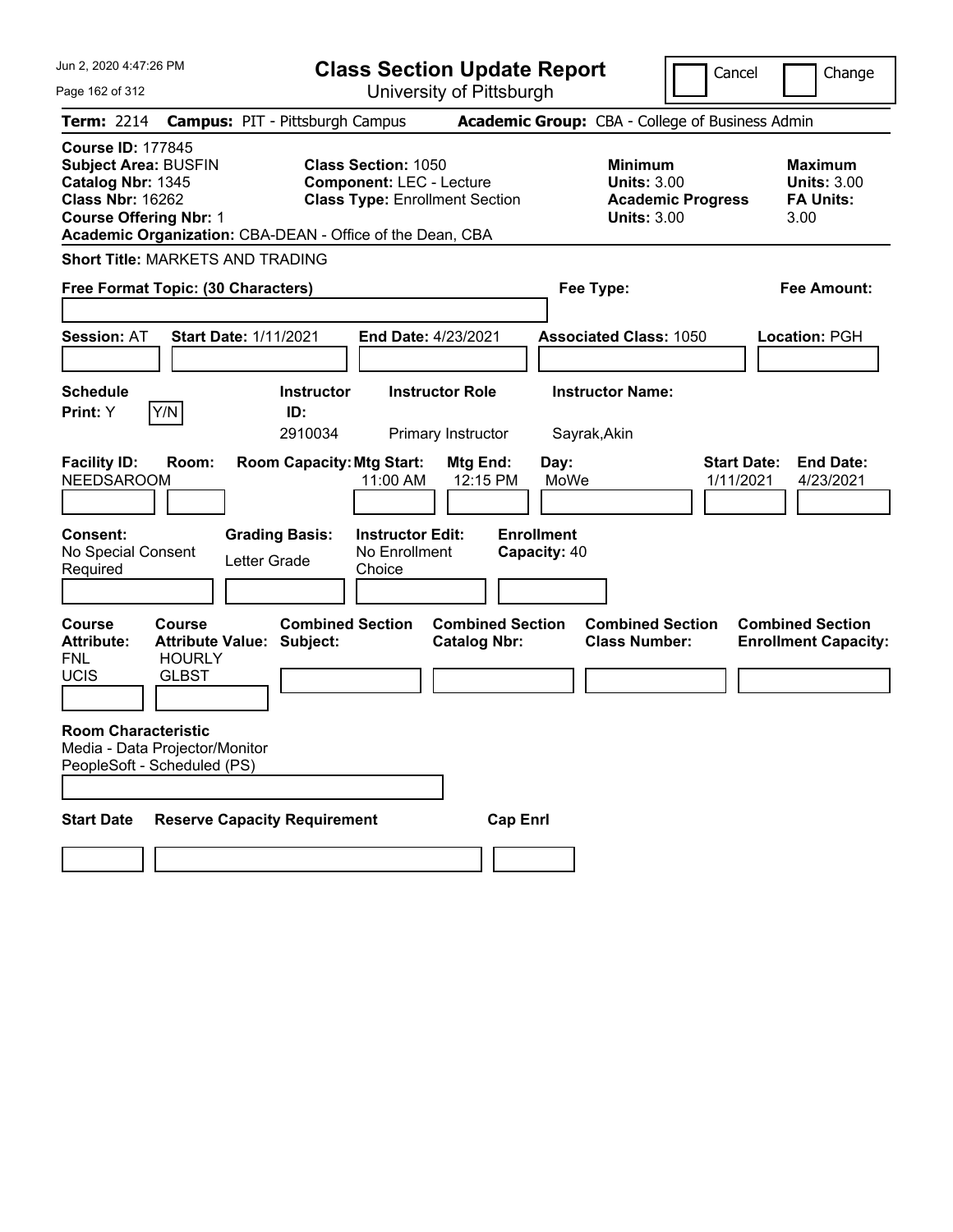| Jun 2, 2020 4:47:26 PM                                                                                                                                                                                | <b>Class Section Update Report</b>                                                                               |                                                                                        | Cancel<br>Change                                                 |
|-------------------------------------------------------------------------------------------------------------------------------------------------------------------------------------------------------|------------------------------------------------------------------------------------------------------------------|----------------------------------------------------------------------------------------|------------------------------------------------------------------|
| Page 163 of 312                                                                                                                                                                                       | University of Pittsburgh                                                                                         |                                                                                        |                                                                  |
| <b>Term: 2214</b>                                                                                                                                                                                     | <b>Campus: PIT - Pittsburgh Campus</b>                                                                           | Academic Group: CBA - College of Business Admin                                        |                                                                  |
| <b>Course ID: 176560</b><br><b>Subject Area: BUSFIN</b><br>Catalog Nbr: 1351<br><b>Class Nbr: 18158</b><br><b>Course Offering Nbr: 1</b><br>Academic Organization: CBA-DEAN - Office of the Dean, CBA | <b>Class Section: 1150</b><br><b>Component: LEC - Lecture</b><br><b>Class Type: Enrollment Section</b>           | <b>Minimum</b><br><b>Units: 3.00</b><br><b>Academic Progress</b><br><b>Units: 3.00</b> | <b>Maximum</b><br><b>Units: 3.00</b><br><b>FA Units:</b><br>3.00 |
| <b>Short Title: FINANCIAL MODELING</b>                                                                                                                                                                |                                                                                                                  |                                                                                        |                                                                  |
| Free Format Topic: (30 Characters)                                                                                                                                                                    |                                                                                                                  | Fee Type:                                                                              | Fee Amount:                                                      |
| <b>Session: AT</b><br><b>Start Date: 1/11/2021</b>                                                                                                                                                    | End Date: 4/23/2021                                                                                              | <b>Associated Class: 1150</b>                                                          | Location: PGH                                                    |
| <b>Schedule</b><br>Print: Y<br>Y/N                                                                                                                                                                    | <b>Instructor</b><br><b>Instructor Role</b><br>ID:<br>2913309<br>Primary Instructor                              | <b>Instructor Name:</b><br>Yalin, Mehmet Fatih                                         |                                                                  |
| <b>Facility ID:</b><br>Room:<br><b>NEEDSAROOM</b><br><b>Consent:</b><br><b>Grading Basis:</b><br>No Special Consent<br>Letter Grade                                                                   | <b>Room Capacity: Mtg Start:</b><br>Mtg End:<br>3:15 PM<br>$2:00$ PM<br><b>Instructor Edit:</b><br>No Enrollment | Day:<br>TuTh<br><b>Enrollment</b><br>Capacity: 40                                      | <b>End Date:</b><br><b>Start Date:</b><br>4/23/2021<br>1/11/2021 |
| Required                                                                                                                                                                                              | Choice                                                                                                           |                                                                                        |                                                                  |
| Course<br><b>Course</b><br><b>Attribute:</b><br><b>Attribute Value: Subject:</b>                                                                                                                      | <b>Combined Section</b><br><b>Combined Section</b><br><b>Catalog Nbr:</b>                                        | <b>Combined Section</b><br><b>Class Number:</b>                                        | <b>Combined Section</b><br><b>Enrollment Capacity:</b>           |
|                                                                                                                                                                                                       |                                                                                                                  |                                                                                        |                                                                  |
| <b>Room Characteristic</b><br>Media - Data Projector/Monitor<br>PeopleSoft - Scheduled (PS)                                                                                                           |                                                                                                                  |                                                                                        |                                                                  |
| <b>Start Date</b><br><b>Reserve Capacity Requirement</b>                                                                                                                                              |                                                                                                                  | <b>Cap Enri</b>                                                                        |                                                                  |
|                                                                                                                                                                                                       |                                                                                                                  |                                                                                        |                                                                  |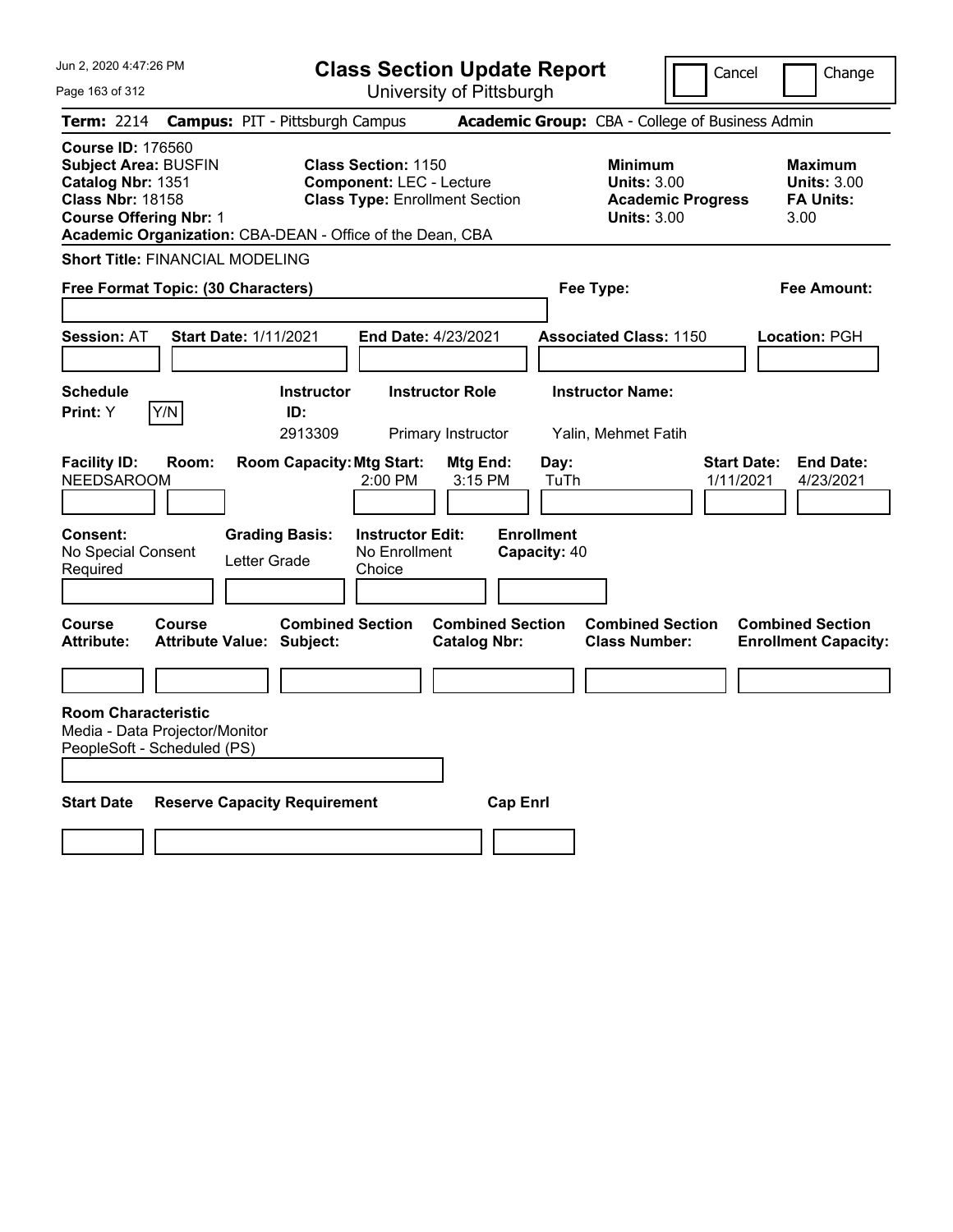| Jun 2, 2020 4:47:26 PM                                                                                                                                                                                | <b>Class Section Update Report</b>                                                                                       |                                                            | Change<br>Cancel                                                                             |
|-------------------------------------------------------------------------------------------------------------------------------------------------------------------------------------------------------|--------------------------------------------------------------------------------------------------------------------------|------------------------------------------------------------|----------------------------------------------------------------------------------------------|
| Page 164 of 312                                                                                                                                                                                       | University of Pittsburgh                                                                                                 |                                                            |                                                                                              |
| <b>Term: 2214</b>                                                                                                                                                                                     | <b>Campus: PIT - Pittsburgh Campus</b>                                                                                   | <b>Academic Group:</b> CBA - College of Business Admin     |                                                                                              |
| <b>Course ID: 176560</b><br><b>Subject Area: BUSFIN</b><br>Catalog Nbr: 1351<br><b>Class Nbr: 17992</b><br><b>Course Offering Nbr: 1</b><br>Academic Organization: CBA-DEAN - Office of the Dean, CBA | <b>Class Section: 1160</b><br><b>Component: LEC - Lecture</b><br><b>Class Type: Enrollment Section</b>                   | <b>Minimum</b><br><b>Units: 3.00</b><br><b>Units: 3.00</b> | <b>Maximum</b><br><b>Units: 3.00</b><br><b>Academic Progress</b><br><b>FA Units:</b><br>3.00 |
| <b>Short Title: FINANCIAL MODELING</b>                                                                                                                                                                |                                                                                                                          |                                                            |                                                                                              |
| Free Format Topic: (30 Characters)                                                                                                                                                                    |                                                                                                                          | Fee Type:                                                  | Fee Amount:                                                                                  |
| <b>Session: AT</b><br><b>Start Date: 1/11/2021</b>                                                                                                                                                    | <b>End Date: 4/23/2021</b>                                                                                               | <b>Associated Class: 1160</b>                              | Location: PGH                                                                                |
| Schedule<br>Y/N<br><b>Print:</b> Y                                                                                                                                                                    | <b>Instructor Role</b><br><b>Instructor</b><br>ID:<br>2913309<br>Primary Instructor                                      | <b>Instructor Name:</b><br>Yalin, Mehmet Fatih             |                                                                                              |
| <b>Facility ID:</b><br>Room:<br><b>NEEDSAROOM</b><br><b>Consent:</b><br><b>Grading Basis:</b><br>No Special Consent<br>Letter Grade<br>Required                                                       | <b>Room Capacity: Mtg Start:</b><br>Mtg End:<br>3:30 PM<br>4:45 PM<br><b>Instructor Edit:</b><br>No Enrollment<br>Choice | Day:<br>TuTh<br><b>Enrollment</b><br>Capacity: 40          | <b>Start Date:</b><br><b>End Date:</b><br>1/11/2021<br>4/23/2021                             |
| Course<br>Course<br><b>Attribute:</b><br><b>Attribute Value: Subject:</b><br><b>HOURLY</b><br>FNL                                                                                                     | <b>Combined Section</b><br><b>Combined Section</b><br><b>Catalog Nbr:</b>                                                | <b>Combined Section</b><br><b>Class Number:</b>            | <b>Combined Section</b><br><b>Enrollment Capacity:</b>                                       |
| <b>Room Characteristic</b><br>Media - Data Projector/Monitor<br>PeopleSoft - Scheduled (PS)                                                                                                           |                                                                                                                          |                                                            |                                                                                              |
| <b>Start Date</b><br><b>Reserve Capacity Requirement</b>                                                                                                                                              |                                                                                                                          | <b>Cap Enrl</b>                                            |                                                                                              |
|                                                                                                                                                                                                       |                                                                                                                          |                                                            |                                                                                              |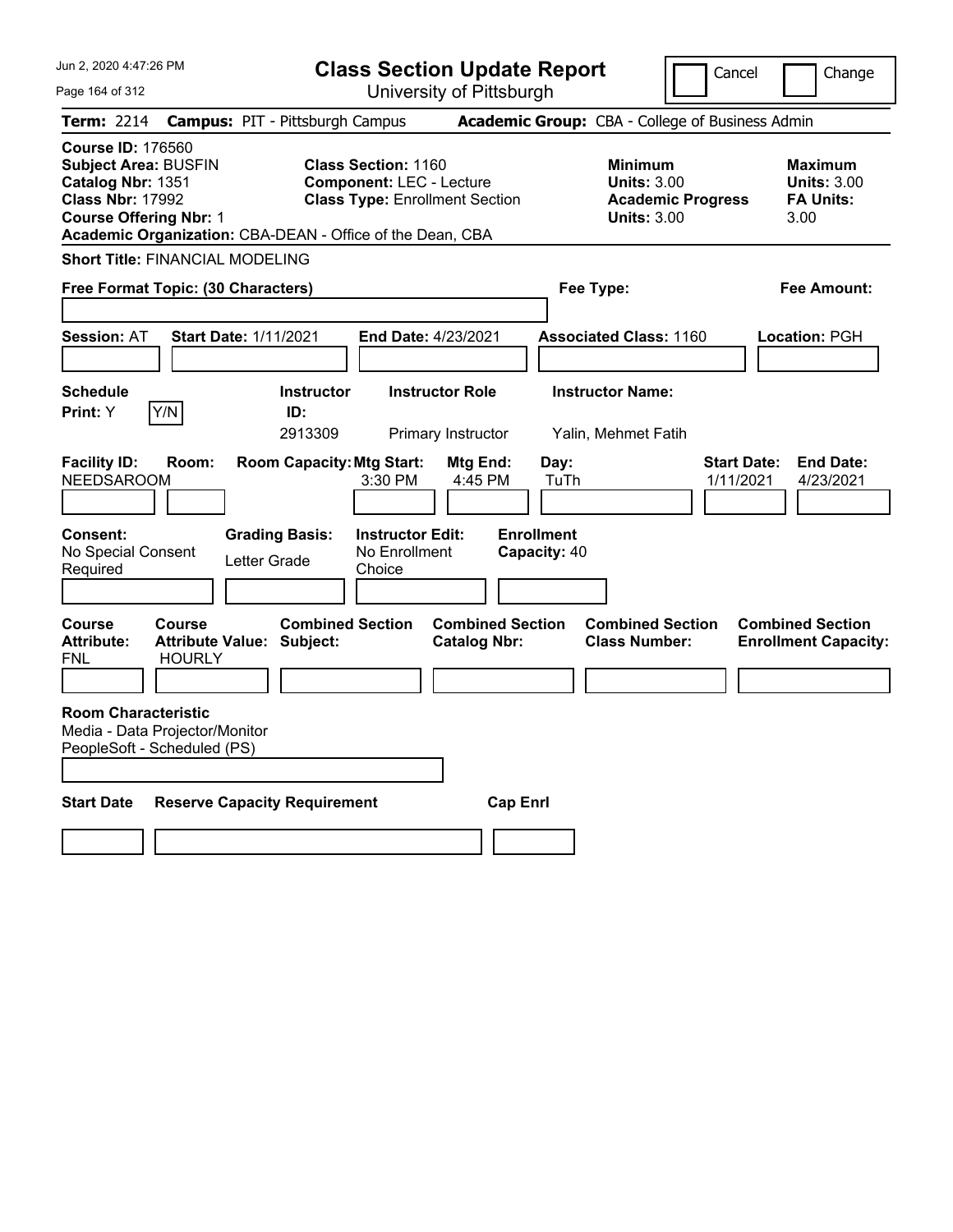Jun 2, 2020 4:47:26 PM

Page 165 of 312

**Class Section Update Report**

Cancel **Change** 

University of Pittsburgh

|                                                                                                                                          |               |                                                             |                                                                                                        | University of Fillspurgh                       |                                   |                                                                                        |                                 |                                                                  |
|------------------------------------------------------------------------------------------------------------------------------------------|---------------|-------------------------------------------------------------|--------------------------------------------------------------------------------------------------------|------------------------------------------------|-----------------------------------|----------------------------------------------------------------------------------------|---------------------------------|------------------------------------------------------------------|
| <b>Term: 2214</b>                                                                                                                        |               | <b>Campus: PIT - Pittsburgh Campus</b>                      |                                                                                                        |                                                |                                   | <b>Academic Group: CBA - College of Business Admin</b>                                 |                                 |                                                                  |
| <b>Course ID: 182119</b><br><b>Subject Area: BUSFIN</b><br>Catalog Nbr: 1355<br><b>Class Nbr: 17991</b><br><b>Course Offering Nbr: 1</b> |               | Academic Organization: CBA-DEAN - Office of the Dean, CBA   | <b>Class Section: 1070</b><br><b>Component: LEC - Lecture</b><br><b>Class Type: Enrollment Section</b> |                                                |                                   | <b>Minimum</b><br><b>Units: 3.00</b><br><b>Academic Progress</b><br><b>Units: 3.00</b> |                                 | <b>Maximum</b><br><b>Units: 3.00</b><br><b>FA Units:</b><br>3.00 |
| <b>Short Title: VALUATION</b>                                                                                                            |               |                                                             |                                                                                                        |                                                |                                   |                                                                                        |                                 |                                                                  |
| Free Format Topic: (30 Characters)                                                                                                       |               |                                                             |                                                                                                        |                                                |                                   | Fee Type:                                                                              |                                 | Fee Amount:                                                      |
| <b>Session: AT</b>                                                                                                                       |               | <b>Start Date: 1/11/2021</b>                                | End Date: 4/23/2021                                                                                    |                                                |                                   | <b>Associated Class: 1070</b>                                                          |                                 | Location: PGH                                                    |
| <b>Schedule</b><br>Print: Y                                                                                                              | Y/N           | <b>Instructor</b><br>ID:<br>2901623                         |                                                                                                        | <b>Instructor Role</b><br>Primary Instructor   |                                   | <b>Instructor Name:</b><br>Lehn, Kenneth M                                             |                                 |                                                                  |
| <b>Facility ID:</b><br><b>NEEDSAROOM</b>                                                                                                 | Room:         | <b>Room Capacity: Mtg Start:</b>                            | 9:30 AM                                                                                                | Mtg End:<br>10:45 AM                           | Day:<br>MoWe                      |                                                                                        | <b>Start Date:</b><br>1/11/2021 | <b>End Date:</b><br>4/23/2021                                    |
| <b>Consent:</b><br>No Special Consent<br>Required                                                                                        |               | <b>Grading Basis:</b><br>Letter Grade                       | <b>Instructor Edit:</b><br>No Enrollment<br>Choice                                                     |                                                | <b>Enrollment</b><br>Capacity: 40 |                                                                                        |                                 |                                                                  |
| Course<br>Attribute:                                                                                                                     | <b>Course</b> | <b>Combined Section</b><br><b>Attribute Value: Subject:</b> |                                                                                                        | <b>Combined Section</b><br><b>Catalog Nbr:</b> |                                   | <b>Combined Section</b><br><b>Class Number:</b>                                        |                                 | <b>Combined Section</b><br><b>Enrollment Capacity:</b>           |
| <b>Room Characteristic</b><br>Media - Data Projector/Monitor<br>PeopleSoft - Scheduled (PS)                                              |               |                                                             |                                                                                                        |                                                |                                   |                                                                                        |                                 |                                                                  |
| <b>Start Date</b>                                                                                                                        |               | <b>Reserve Capacity Requirement</b>                         |                                                                                                        | <b>Cap Enrl</b>                                |                                   |                                                                                        |                                 |                                                                  |
|                                                                                                                                          |               |                                                             |                                                                                                        |                                                |                                   |                                                                                        |                                 |                                                                  |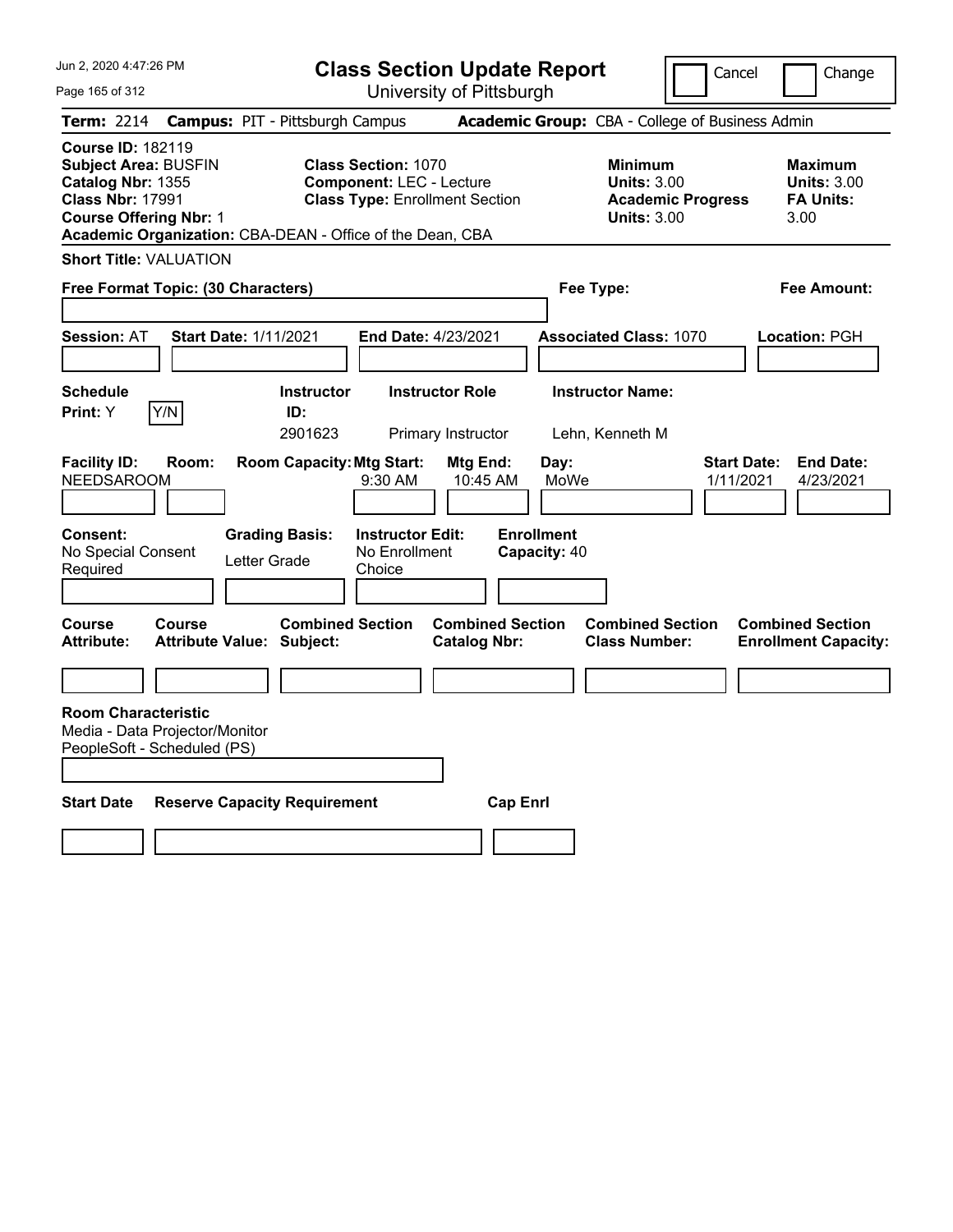Jun 2, 2020 4:47:26 PM

Page 166 of 312

**Class Section Update Report**

University of Pittsburgh

Cancel Change

**Term:** 2214 **Campus:** PIT - Pittsburgh Campus **Academic Group:** CBA - College of Business Admin **Course ID:** 182119 **Subject Area: BUSFIN Class Section: 1080 Minimum Maximum Maximum Maximum Catalog Nbr:** 1355 **Component:** LEC - Lecture **Units:** 3.00 **Units:** 3.00 **Class Nbr:** 27957 **Class Type:** Enrollment Section **Academic Progress FA Units: Course Offering Nbr:** 1 **Units:** 3.00 3.00 **Academic Organization:** CBA-DEAN - Office of the Dean, CBA **Short Title:** VALUATION **Free Format Topic: (30 Characters) Fee Type: Fee Amount: Session:** AT **Start Date:** 1/11/2021 **End Date:** 4/23/2021 **Associated Class:** 1080 **Location:** PGH **Schedule Instructor Instructor Role Instructor Name: Print:**  $Y$   $|Y/N|$  **ID:** 2901623 Primary Instructor Lehn, Kenneth M **Facility ID: Room: Room Capacity:Mtg Start: Mtg End: Day: Start Date: End Date:** NEEDSAROOM 11:00 AM 12:15 PM MoWe 1/11/2021 4/23/2021 **Consent: Grading Basis: Instructor Edit: Enrollment** No Special Consent Required Letter Grade No Enrollment Choice **Capacity:** 35 **Course Course Combined Section Combined Section Combined Section Combined Section Attribute: Attribute Value: Subject: Catalog Nbr: Class Number: Enrollment Capacity: Room Characteristic** PeopleSoft - Scheduled (PS) **Start Date Reserve Capacity Requirement Cap Enrl**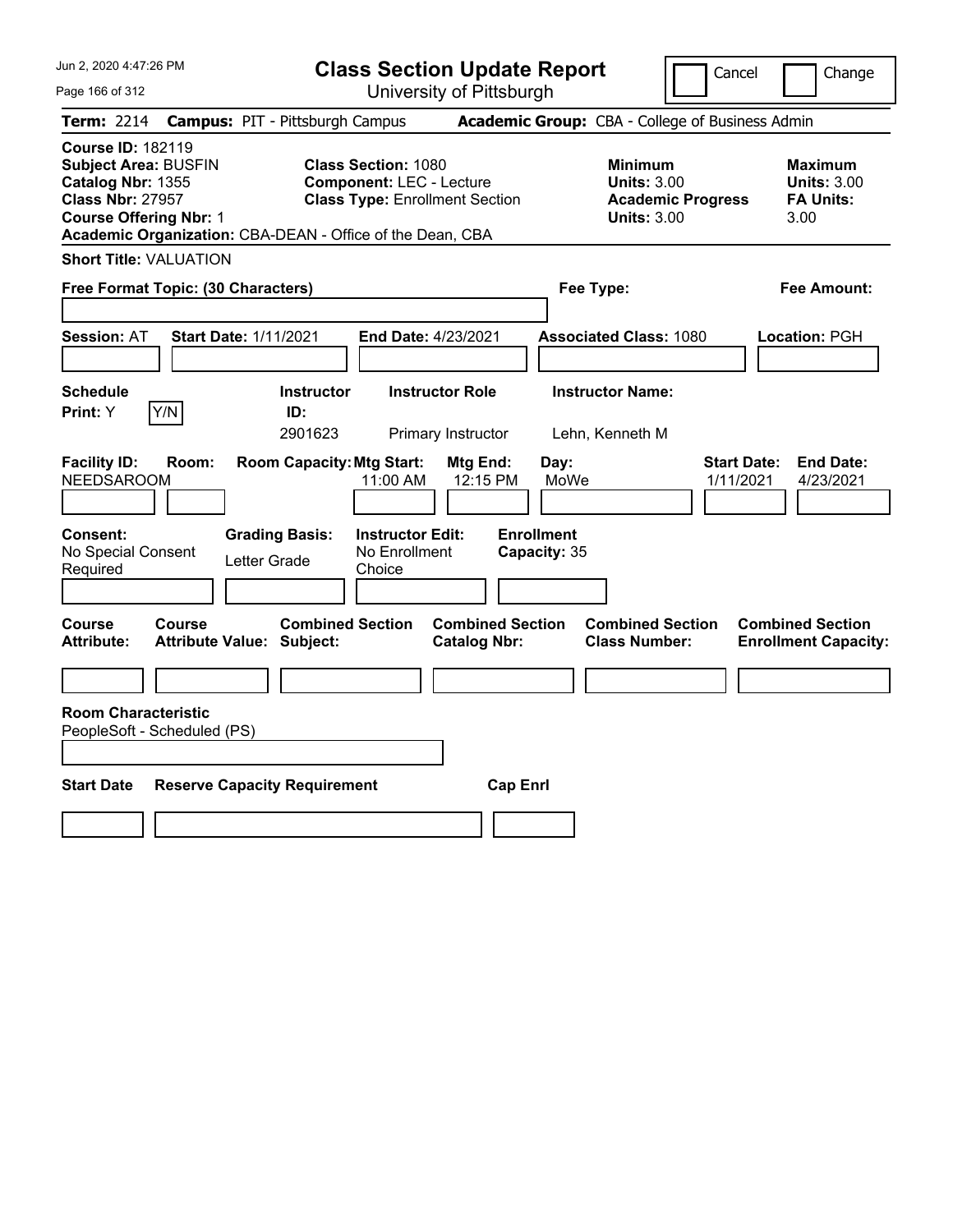| Jun 2, 2020 4:47:26 PM<br>Page 167 of 312                                                                                                                                                             | <b>Class Section Update Report</b><br>University of Pittsburgh                                                                                                      | Cancel                                                                                 | Change                                                           |
|-------------------------------------------------------------------------------------------------------------------------------------------------------------------------------------------------------|---------------------------------------------------------------------------------------------------------------------------------------------------------------------|----------------------------------------------------------------------------------------|------------------------------------------------------------------|
| <b>Campus: PIT - Pittsburgh Campus</b><br><b>Term: 2214</b>                                                                                                                                           |                                                                                                                                                                     | Academic Group: CBA - College of Business Admin                                        |                                                                  |
| <b>Course ID: 191341</b><br><b>Subject Area: BUSFIN</b><br>Catalog Nbr: 1360<br><b>Class Nbr: 30496</b><br><b>Course Offering Nbr: 1</b><br>Academic Organization: CBA-DEAN - Office of the Dean, CBA | <b>Class Section: 1210</b><br><b>Component: LEC - Lecture</b><br><b>Class Type: Enrollment Section</b>                                                              | <b>Minimum</b><br><b>Units: 1.50</b><br><b>Academic Progress</b><br><b>Units: 1.50</b> | <b>Maximum</b><br><b>Units: 1.50</b><br><b>FA Units:</b><br>1.50 |
| <b>Short Title: REAL ESTATE FINANCE</b>                                                                                                                                                               |                                                                                                                                                                     |                                                                                        |                                                                  |
| Free Format Topic: (30 Characters)                                                                                                                                                                    |                                                                                                                                                                     | Fee Type:                                                                              | Fee Amount:                                                      |
| Session: KS2<br><b>Start Date: 3/15/2021</b>                                                                                                                                                          | End Date: 5/1/2021                                                                                                                                                  | <b>Associated Class: 1210</b>                                                          | Location: PGH                                                    |
| <b>Schedule</b>                                                                                                                                                                                       | <b>Instructor</b><br><b>Instructor Role</b>                                                                                                                         | <b>Instructor Name:</b>                                                                |                                                                  |
| Y/N<br>Print: Y                                                                                                                                                                                       | ID:<br>2940172                                                                                                                                                      |                                                                                        |                                                                  |
| <b>Facility ID:</b><br>Room:<br><b>NEEDSAROOM</b><br><b>Grading Basis:</b><br>Consent:<br>Department Consent<br>Letter Grade<br>Required                                                              | Primary Instructor<br><b>Room Capacity: Mtg Start:</b><br>Mtg End:<br>2:00 PM<br>3:15 PM<br><b>Enrollment</b><br><b>Instructor Edit:</b><br>No Enrollment<br>Choice | Washburn, Andrew J<br><b>Start Date:</b><br>Day:<br>MoWe<br>3/15/2021<br>Capacity: 10  | <b>End Date:</b><br>5/1/2021                                     |
| Course<br>Course<br><b>Attribute Value: Subject:</b><br><b>Attribute:</b>                                                                                                                             | <b>Combined Section</b><br><b>Combined Section</b><br><b>Catalog Nbr:</b><br><b>BFIN</b><br>2140                                                                    | <b>Combined Section</b><br><b>Class Number:</b><br>26738<br>16                         | <b>Combined Section</b><br><b>Enrollment Capacity:</b>           |
| <b>Room Characteristic</b><br>PeopleSoft - Scheduled (PS)                                                                                                                                             |                                                                                                                                                                     |                                                                                        |                                                                  |
| <b>Start Date</b><br><b>Reserve Capacity Requirement</b>                                                                                                                                              | <b>Cap Enrl</b>                                                                                                                                                     |                                                                                        |                                                                  |
|                                                                                                                                                                                                       |                                                                                                                                                                     |                                                                                        |                                                                  |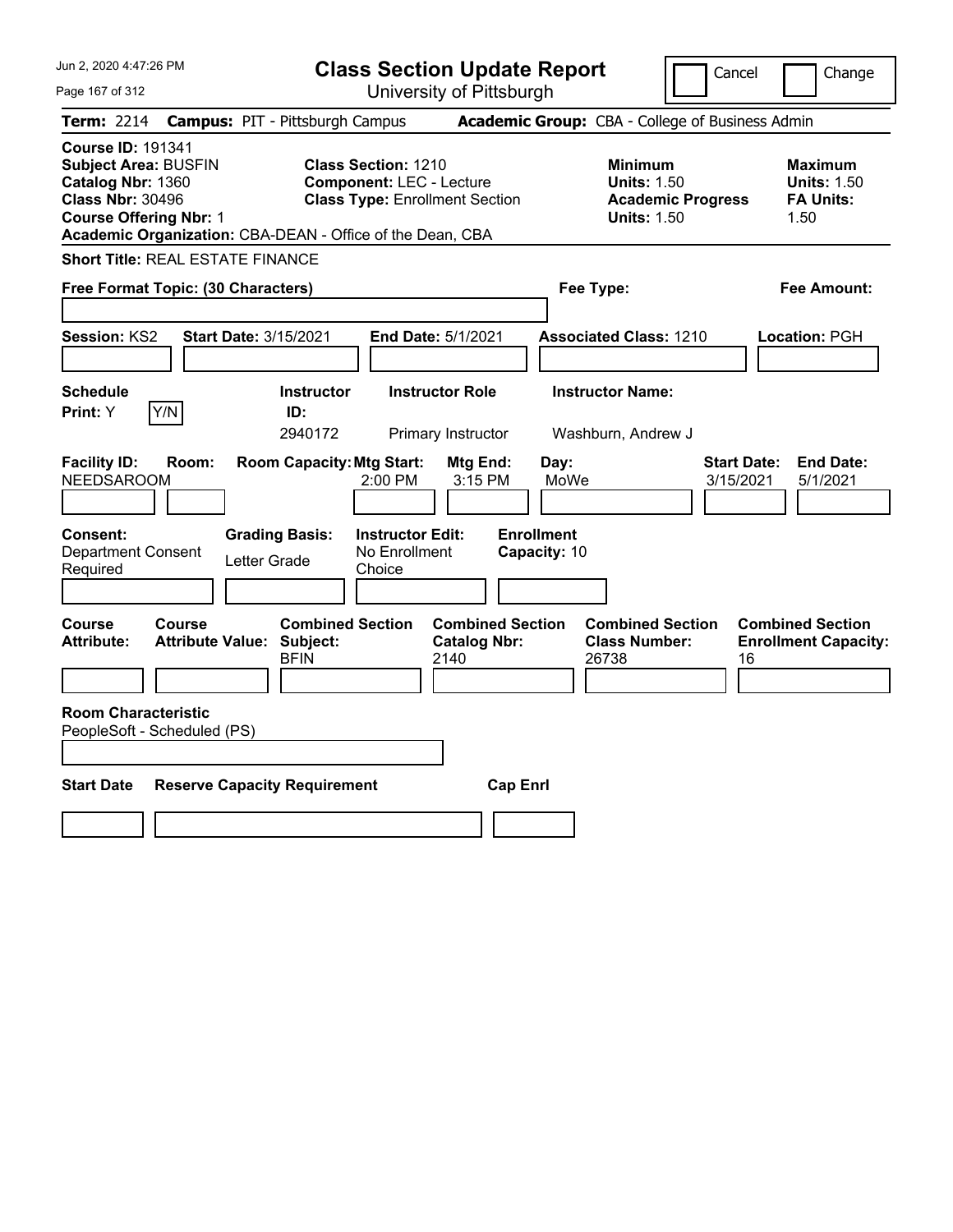Jun 2, 2020 4:47:26 PM

Page 168 of 312

**Class Section Update Report**

University of Pittsburgh

Cancel Change

| Term: 2214                                                                                                                                                                                            |                                          |              | <b>Campus: PIT - Pittsburgh Campus</b>             |                                                                                                        |                                                        |                 |                                   | Academic Group: CBA - College of Business Admin                                        |                                 |                                                                  |
|-------------------------------------------------------------------------------------------------------------------------------------------------------------------------------------------------------|------------------------------------------|--------------|----------------------------------------------------|--------------------------------------------------------------------------------------------------------|--------------------------------------------------------|-----------------|-----------------------------------|----------------------------------------------------------------------------------------|---------------------------------|------------------------------------------------------------------|
| <b>Course ID: 191510</b><br><b>Subject Area: BUSFIN</b><br>Catalog Nbr: 1365<br><b>Class Nbr: 30804</b><br><b>Course Offering Nbr: 1</b><br>Academic Organization: CBA-DEAN - Office of the Dean, CBA |                                          |              |                                                    | <b>Class Section: 1040</b><br><b>Component: LEC - Lecture</b><br><b>Class Type: Enrollment Section</b> |                                                        |                 |                                   | <b>Minimum</b><br><b>Units: 3.00</b><br><b>Academic Progress</b><br><b>Units: 3.00</b> |                                 | <b>Maximum</b><br><b>Units: 3.00</b><br><b>FA Units:</b><br>3.00 |
| <b>Short Title: VALUATION 2</b>                                                                                                                                                                       |                                          |              |                                                    |                                                                                                        |                                                        |                 |                                   |                                                                                        |                                 |                                                                  |
| Free Format Topic: (30 Characters)                                                                                                                                                                    |                                          |              |                                                    |                                                                                                        |                                                        |                 |                                   | Fee Type:                                                                              |                                 | <b>Fee Amount:</b>                                               |
| Session: KS2                                                                                                                                                                                          |                                          |              | <b>Start Date: 3/15/2021</b>                       |                                                                                                        | End Date: 5/1/2021                                     |                 |                                   | <b>Associated Class: 1040</b>                                                          |                                 | Location: PGH                                                    |
| <b>Schedule</b><br>Print: Y                                                                                                                                                                           | Y/N                                      |              | <b>Instructor</b><br>ID:<br>2938744                |                                                                                                        | <b>Instructor Role</b><br>Primary Instructor           |                 |                                   | <b>Instructor Name:</b><br>Del Presto, Peter Vincent                                   |                                 |                                                                  |
| <b>Facility ID:</b><br><b>NEEDSAROOM</b>                                                                                                                                                              | Room:                                    |              | <b>Room Capacity: Mtg Start:</b>                   | 6:20 PM                                                                                                | Mtg End:<br>9:20 PM                                    |                 | Day:<br>Mo                        |                                                                                        | <b>Start Date:</b><br>3/15/2021 | <b>End Date:</b><br>5/1/2021                                     |
| <b>Consent:</b><br><b>Department Consent</b><br>Required                                                                                                                                              |                                          | Letter Grade | <b>Grading Basis:</b>                              | <b>Instructor Edit:</b><br>No Enrollment<br>Choice                                                     |                                                        |                 | <b>Enrollment</b><br>Capacity: 35 |                                                                                        |                                 |                                                                  |
| Course<br><b>Attribute:</b>                                                                                                                                                                           | <b>Course</b><br><b>Attribute Value:</b> |              | <b>Combined Section</b><br>Subject:<br><b>BFIN</b> |                                                                                                        | <b>Combined Section</b><br><b>Catalog Nbr:</b><br>2130 |                 |                                   | <b>Combined Section</b><br><b>Class Number:</b><br>13067                               | 40                              | <b>Combined Section</b><br><b>Enrollment Capacity:</b>           |
| <b>Room Characteristic</b><br>PeopleSoft - Scheduled (PS)                                                                                                                                             |                                          |              |                                                    |                                                                                                        |                                                        |                 |                                   |                                                                                        |                                 |                                                                  |
| <b>Start Date</b>                                                                                                                                                                                     |                                          |              | <b>Reserve Capacity Requirement</b>                |                                                                                                        |                                                        | <b>Cap Enrl</b> |                                   |                                                                                        |                                 |                                                                  |
|                                                                                                                                                                                                       |                                          |              |                                                    |                                                                                                        |                                                        |                 |                                   |                                                                                        |                                 |                                                                  |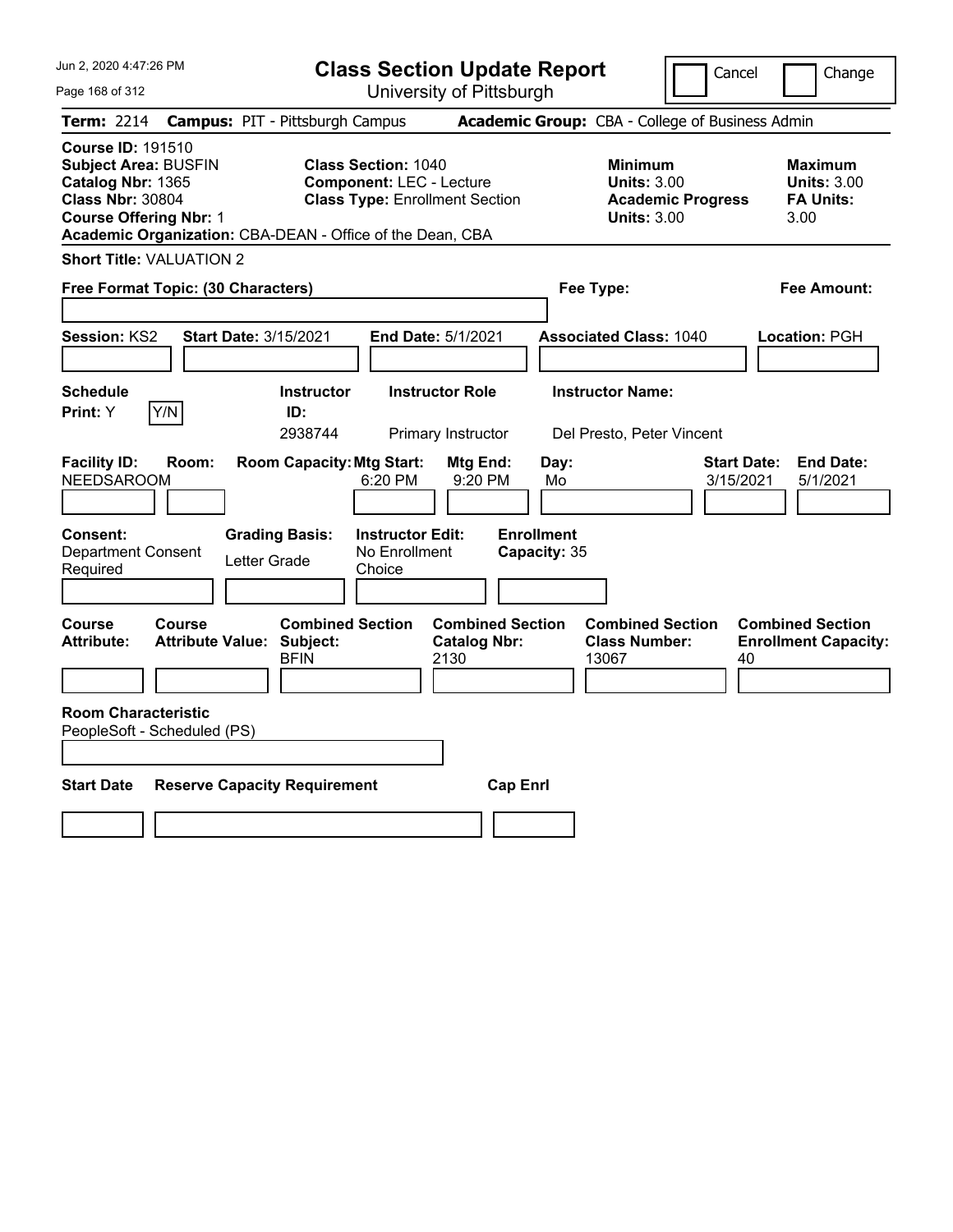| Jun 2, 2020 4:47:26 PM                                                                                                                                                                                | <b>Class Section Update Report</b>                                                                     |                                                                                        | Cancel<br>Change                                                 |
|-------------------------------------------------------------------------------------------------------------------------------------------------------------------------------------------------------|--------------------------------------------------------------------------------------------------------|----------------------------------------------------------------------------------------|------------------------------------------------------------------|
| Page 169 of 312                                                                                                                                                                                       | University of Pittsburgh                                                                               |                                                                                        |                                                                  |
| <b>Term: 2214</b>                                                                                                                                                                                     | <b>Campus: PIT - Pittsburgh Campus</b>                                                                 | Academic Group: CBA - College of Business Admin                                        |                                                                  |
| <b>Course ID: 184965</b><br><b>Subject Area: BUSFIN</b><br>Catalog Nbr: 1380<br><b>Class Nbr: 22034</b><br><b>Course Offering Nbr: 1</b><br>Academic Organization: CBA-DEAN - Office of the Dean, CBA | <b>Class Section: 1200</b><br><b>Component: LEC - Lecture</b><br><b>Class Type: Enrollment Section</b> | <b>Minimum</b><br><b>Units: 3.00</b><br><b>Academic Progress</b><br><b>Units: 3.00</b> | <b>Maximum</b><br><b>Units: 3.00</b><br><b>FA Units:</b><br>3.00 |
| <b>Short Title: GLOBAL FINANCIAL SYSTEMS</b>                                                                                                                                                          |                                                                                                        |                                                                                        |                                                                  |
| Free Format Topic: (30 Characters)                                                                                                                                                                    |                                                                                                        | Fee Type:                                                                              | Fee Amount:                                                      |
| <b>Start Date: 1/11/2021</b><br><b>Session: AT</b><br><b>Schedule</b><br>Y/N<br>Print: Y                                                                                                              | End Date: 4/23/2021<br><b>Instructor Role</b><br><b>Instructor</b><br>ID:                              | <b>Associated Class: 1200</b><br><b>Instructor Name:</b>                               | <b>Location: FLORNC</b>                                          |
| <b>Facility ID:</b><br>Room:<br><b>TBATBA</b><br>TBA<br>0                                                                                                                                             | 2949140<br>Primary Instructor<br>2911325<br>Special<br><b>Room Capacity: Mtg Start:</b><br>Mtg End:    | Schultz, Bryan Paul<br>Whitehead, Jeff R<br>Day:                                       | <b>Start Date:</b><br><b>End Date:</b><br>1/11/2021<br>4/23/2021 |
| <b>Consent:</b><br><b>Grading Basis:</b><br><b>Department Consent</b><br>Letter Grade<br>Required                                                                                                     | <b>Enrollment</b><br><b>Instructor Edit:</b><br>No Enrollment<br>Choice                                | Capacity: 40                                                                           |                                                                  |
| <b>Course</b><br>Course<br><b>Attribute Value: Subject:</b><br><b>Attribute:</b><br><b>SAB</b><br><b>SAB</b><br><b>UCIS</b><br><b>GLBST</b><br><b>Room Characteristic</b>                             | <b>Combined Section</b><br><b>Combined Section</b><br><b>Catalog Nbr:</b>                              | <b>Combined Section</b><br><b>Class Number:</b>                                        | <b>Combined Section</b><br><b>Enrollment Capacity:</b>           |
|                                                                                                                                                                                                       |                                                                                                        |                                                                                        |                                                                  |
| <b>Reserve Capacity Requirement</b><br><b>Start Date</b>                                                                                                                                              | <b>Cap Enrl</b>                                                                                        |                                                                                        |                                                                  |
|                                                                                                                                                                                                       |                                                                                                        |                                                                                        |                                                                  |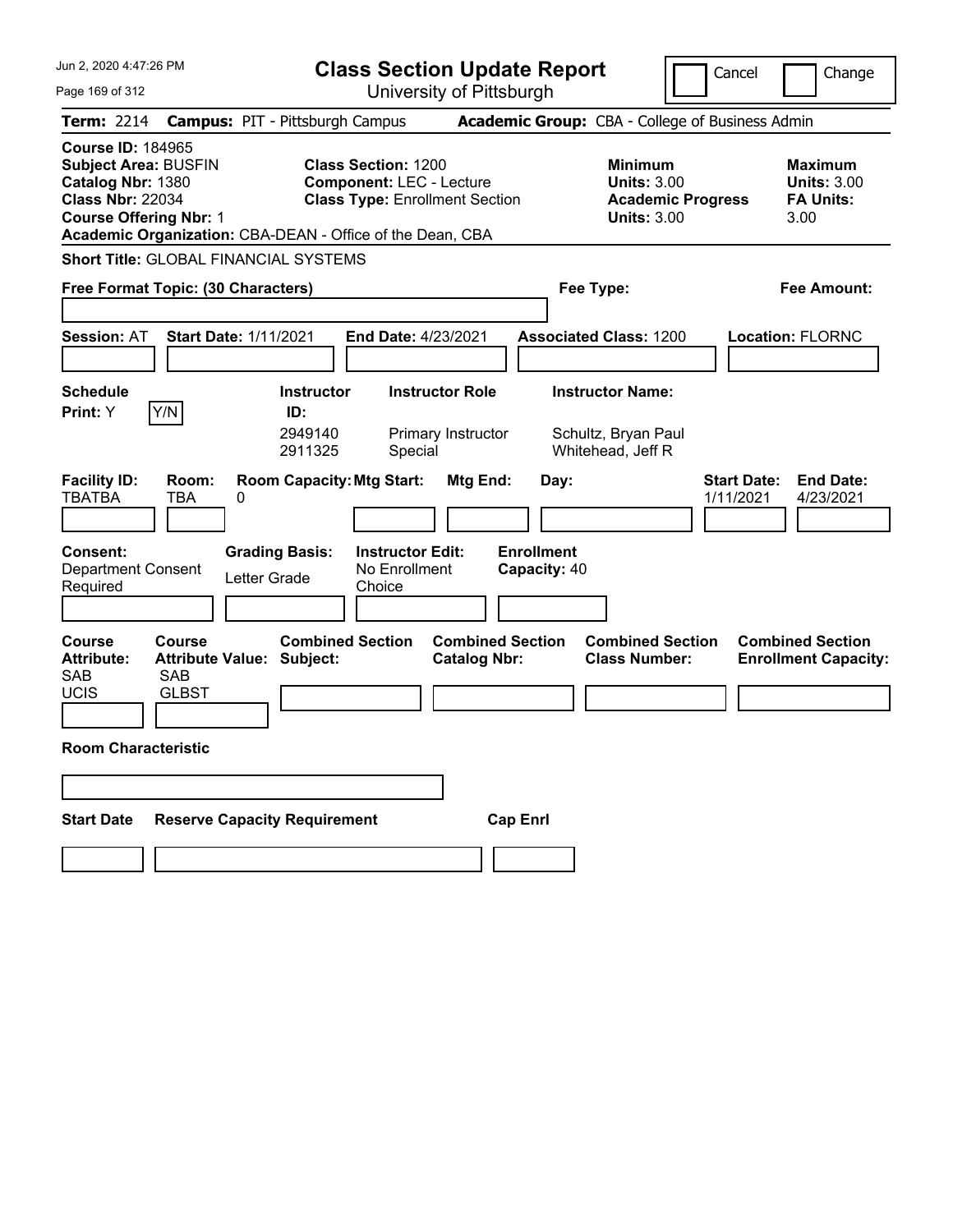| Jun 2, 2020 4:47:26 PM                                                                                                                                                                                | <b>Class Section Update Report</b>                                                                 |                                                |                                                                     | Cancel                          | Change                                                    |
|-------------------------------------------------------------------------------------------------------------------------------------------------------------------------------------------------------|----------------------------------------------------------------------------------------------------|------------------------------------------------|---------------------------------------------------------------------|---------------------------------|-----------------------------------------------------------|
| Page 170 of 312                                                                                                                                                                                       |                                                                                                    | University of Pittsburgh                       |                                                                     |                                 |                                                           |
| <b>Term: 2214</b>                                                                                                                                                                                     | <b>Campus: PIT - Pittsburgh Campus</b>                                                             |                                                | Academic Group: CBA - College of Business Admin                     |                                 |                                                           |
| <b>Course ID: 103243</b><br><b>Subject Area: BUSFIN</b><br>Catalog Nbr: 1390<br><b>Class Nbr: 12004</b><br><b>Course Offering Nbr: 1</b><br>Academic Organization: CBA-DEAN - Office of the Dean, CBA | <b>Class Section: 1010</b><br>Component: INT - Internship<br><b>Class Type: Enrollment Section</b> |                                                | <b>Minimum</b><br><b>Units: 3.00</b><br><b>Units: 3.00</b>          | <b>Academic Progress</b>        | Maximum<br><b>Units: 3.00</b><br><b>FA Units:</b><br>3.00 |
| <b>Short Title: FINANCE INTERNSHIP</b>                                                                                                                                                                |                                                                                                    |                                                |                                                                     |                                 |                                                           |
| Free Format Topic: (30 Characters)                                                                                                                                                                    |                                                                                                    |                                                | Fee Type:                                                           |                                 | Fee Amount:                                               |
| <b>Start Date: 1/11/2021</b><br><b>Session: AT</b>                                                                                                                                                    |                                                                                                    | End Date: 4/23/2021                            | <b>Associated Class: 1010</b>                                       |                                 | Location: PGH                                             |
| <b>Schedule</b><br>Y/N<br>Print: Y                                                                                                                                                                    | <b>Instructor</b><br>ID:<br>2952740<br>Special<br>2906514                                          | <b>Instructor Role</b><br>Primary Instructor   | <b>Instructor Name:</b><br>McDonald, Derek B<br>Sukits, Jay William |                                 |                                                           |
| <b>Facility ID:</b><br>Room:<br><b>SENSQ02600</b><br>02600<br>25<br><b>Consent:</b>                                                                                                                   | <b>Room Capacity: Mtg Start:</b><br><b>Grading Basis:</b><br><b>Instructor Edit:</b>               | Mtg End:                                       | Day:<br><b>Enrollment</b>                                           | <b>Start Date:</b><br>1/11/2021 | <b>End Date:</b><br>4/23/2021                             |
| <b>Department Consent</b><br>Credit<br>Required                                                                                                                                                       | Satisfactory/No<br>Class Instructor<br><b>Table Edit</b>                                           |                                                | Capacity: 25                                                        |                                 |                                                           |
| <b>Course</b><br><b>Course</b><br><b>Attribute:</b><br><b>Attribute Value: Subject:</b><br>HIP<br><b>INTRNSHIP</b>                                                                                    | <b>Combined Section</b>                                                                            | <b>Combined Section</b><br><b>Catalog Nbr:</b> | <b>Combined Section</b><br><b>Class Number:</b>                     |                                 | <b>Combined Section</b><br><b>Enrollment Capacity:</b>    |
| <b>Room Characteristic</b><br>Media - Data Projector/Monitor                                                                                                                                          |                                                                                                    |                                                |                                                                     |                                 |                                                           |
| <b>Start Date</b>                                                                                                                                                                                     | <b>Reserve Capacity Requirement</b>                                                                | <b>Cap Enri</b>                                |                                                                     |                                 |                                                           |
|                                                                                                                                                                                                       |                                                                                                    |                                                |                                                                     |                                 |                                                           |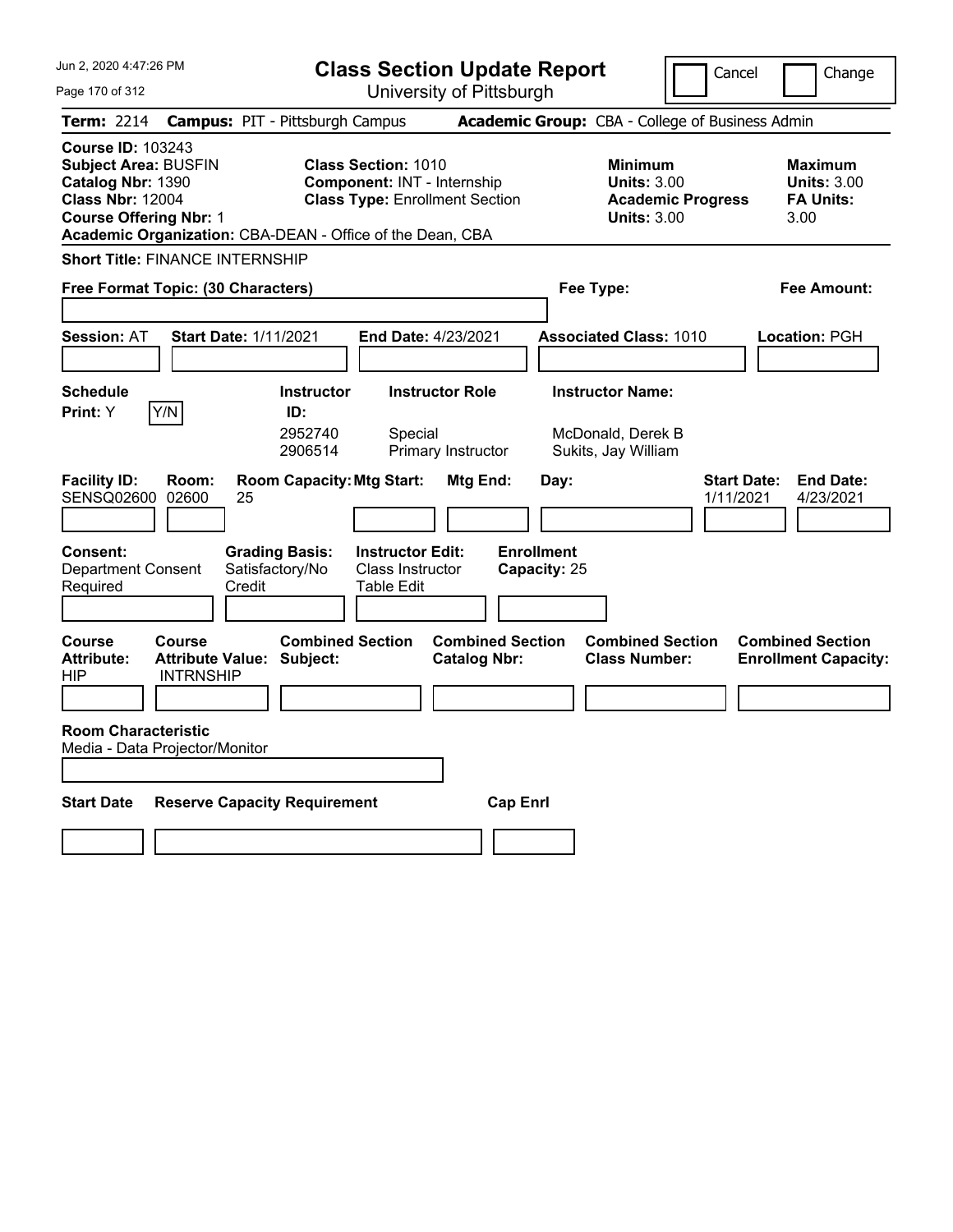| Jun 2, 2020 4:47:26 PM<br>Page 171 of 312                                                                                                                                                             | <b>Class Section Update Report</b>                                                                                  | University of Pittsburgh                       |                                                                                        | Cancel<br>Change                                                 |
|-------------------------------------------------------------------------------------------------------------------------------------------------------------------------------------------------------|---------------------------------------------------------------------------------------------------------------------|------------------------------------------------|----------------------------------------------------------------------------------------|------------------------------------------------------------------|
| <b>Term: 2214</b>                                                                                                                                                                                     | <b>Campus: PIT - Pittsburgh Campus</b>                                                                              |                                                | Academic Group: CBA - College of Business Admin                                        |                                                                  |
| <b>Course ID: 103245</b><br><b>Subject Area: BUSFIN</b><br>Catalog Nbr: 1395<br><b>Class Nbr: 12012</b><br><b>Course Offering Nbr: 1</b><br>Academic Organization: CBA-DEAN - Office of the Dean, CBA | <b>Class Section: 1010</b><br>Component: IND - Independent Study<br><b>Class Type: Enrollment Section</b>           |                                                | <b>Minimum</b><br><b>Units: 1.00</b><br><b>Academic Progress</b><br><b>Units: 1.00</b> | <b>Maximum</b><br><b>Units: 3.00</b><br><b>FA Units:</b><br>1.00 |
| <b>Short Title: FINANCE INDEPENDENT STUDY</b>                                                                                                                                                         |                                                                                                                     |                                                |                                                                                        |                                                                  |
| Free Format Topic: (30 Characters)                                                                                                                                                                    |                                                                                                                     |                                                | Fee Type:                                                                              | Fee Amount:                                                      |
| <b>Start Date: 1/11/2021</b><br><b>Session: AT</b>                                                                                                                                                    | <b>End Date: 4/23/2021</b>                                                                                          |                                                | <b>Associated Class: 1010</b>                                                          | Location: PGH                                                    |
| Schedule<br>Print: Y<br>Y/N                                                                                                                                                                           | <b>Instructor</b><br><b>Instructor Role</b><br>ID:<br>2910034<br>Special                                            |                                                | <b>Instructor Name:</b><br>Sayrak, Akin                                                |                                                                  |
| <b>Facility ID:</b><br>Room:<br>SENSQ02204<br>02204<br>25                                                                                                                                             | <b>Room Capacity: Mtg Start:</b>                                                                                    | Mtg End:<br>Day:                               |                                                                                        | <b>Start Date:</b><br><b>End Date:</b><br>1/11/2021<br>4/23/2021 |
| Consent:<br><b>Department Consent</b><br>Required<br>Basis                                                                                                                                            | <b>Grading Basis:</b><br><b>Instructor Edit:</b><br><b>LG/SNC Elective</b><br>Class Instructor<br><b>Table Edit</b> | <b>Enrollment</b><br>Capacity: 25              |                                                                                        |                                                                  |
| Course<br>Course<br><b>Attribute:</b><br><b>Attribute Value: Subject:</b>                                                                                                                             | <b>Combined Section</b>                                                                                             | <b>Combined Section</b><br><b>Catalog Nbr:</b> | <b>Combined Section</b><br><b>Class Number:</b>                                        | <b>Combined Section</b><br><b>Enrollment Capacity:</b>           |
|                                                                                                                                                                                                       |                                                                                                                     |                                                |                                                                                        |                                                                  |
| <b>Room Characteristic</b><br>Media - Data Projector/Monitor                                                                                                                                          |                                                                                                                     |                                                |                                                                                        |                                                                  |
| <b>Start Date</b><br><b>Reserve Capacity Requirement</b>                                                                                                                                              |                                                                                                                     | <b>Cap Enrl</b>                                |                                                                                        |                                                                  |
|                                                                                                                                                                                                       |                                                                                                                     |                                                |                                                                                        |                                                                  |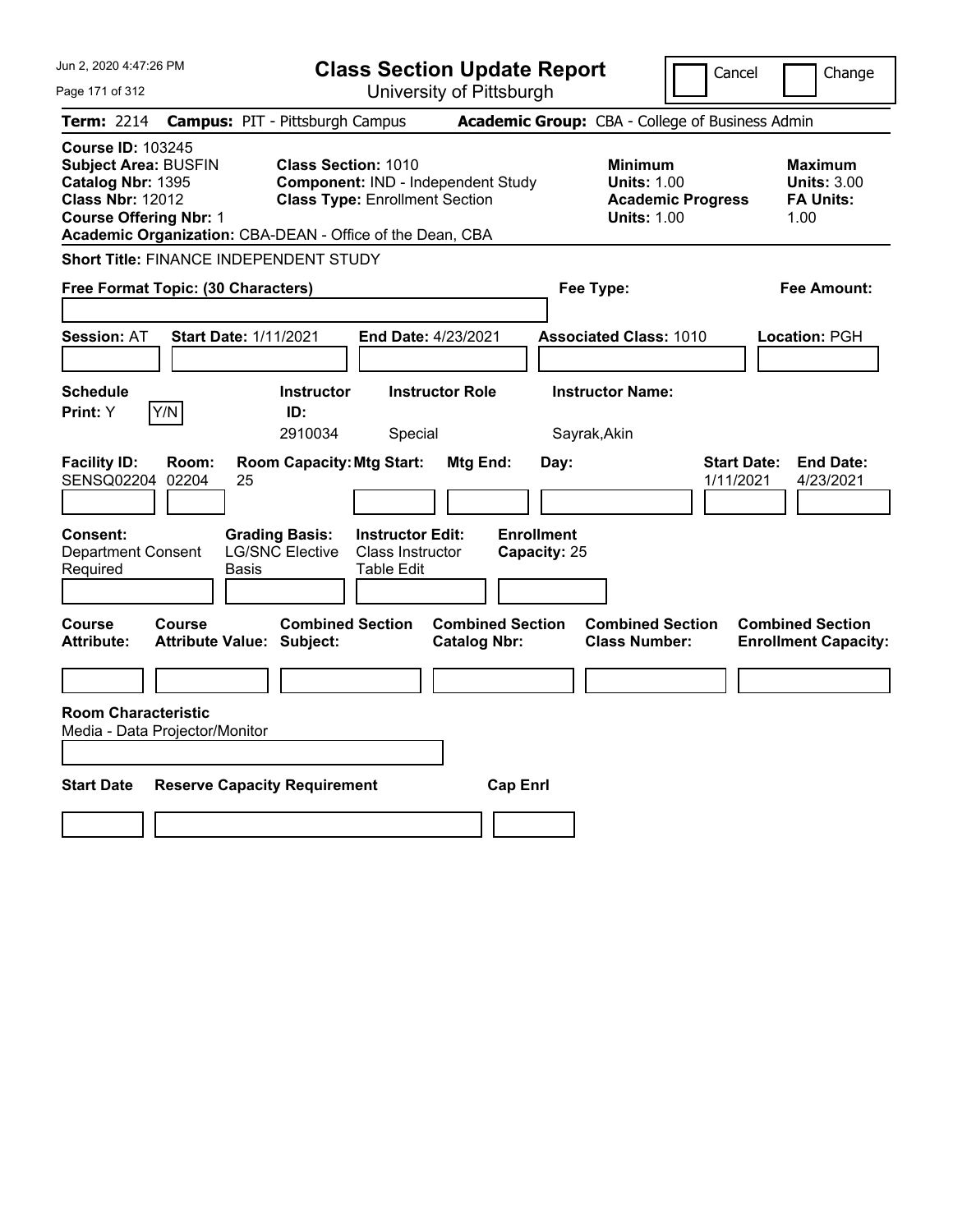| Jun 2, 2020 4:47:26 PM                                                                                                                                                                                |                                                             | <b>Class Section Update Report</b>                                                                     |                                                 | Cancel                                                               | Change                                                           |
|-------------------------------------------------------------------------------------------------------------------------------------------------------------------------------------------------------|-------------------------------------------------------------|--------------------------------------------------------------------------------------------------------|-------------------------------------------------|----------------------------------------------------------------------|------------------------------------------------------------------|
| Page 172 of 312                                                                                                                                                                                       |                                                             | University of Pittsburgh                                                                               |                                                 |                                                                      |                                                                  |
| <b>Term: 2214</b>                                                                                                                                                                                     | <b>Campus: PIT - Pittsburgh Campus</b>                      |                                                                                                        | Academic Group: CBA - College of Business Admin |                                                                      |                                                                  |
| <b>Course ID: 103246</b><br><b>Subject Area: BUSHRM</b><br>Catalog Nbr: 1050<br><b>Class Nbr: 12039</b><br><b>Course Offering Nbr: 1</b><br>Academic Organization: CBA-DEAN - Office of the Dean, CBA |                                                             | <b>Class Section: 1035</b><br><b>Component: LEC - Lecture</b><br><b>Class Type: Enrollment Section</b> | <b>Minimum</b>                                  | <b>Units: 3.00</b><br><b>Academic Progress</b><br><b>Units: 3.00</b> | <b>Maximum</b><br><b>Units: 3.00</b><br><b>FA Units:</b><br>3.00 |
| <b>Short Title: HUMAN RESOURCES MANAGEMENT</b>                                                                                                                                                        |                                                             |                                                                                                        |                                                 |                                                                      |                                                                  |
| Free Format Topic: (30 Characters)                                                                                                                                                                    |                                                             |                                                                                                        | Fee Type:                                       |                                                                      | Fee Amount:                                                      |
| Session: SE3                                                                                                                                                                                          | <b>Start Date: 1/11/2021</b>                                | <b>End Date: 5/1/2021</b>                                                                              | <b>Associated Class: 1035</b>                   |                                                                      | Location: PGH                                                    |
| <b>Schedule</b><br>Y/N<br>Print: Y                                                                                                                                                                    | <b>Instructor</b><br>ID:<br>2901622                         | <b>Instructor Role</b><br>Primary Instructor                                                           | <b>Instructor Name:</b><br>Burdsall, Mark David |                                                                      |                                                                  |
| <b>Facility ID:</b><br>Room:<br><b>NEEDSAROOM</b>                                                                                                                                                     | <b>Room Capacity: Mtg Start:</b>                            | <b>Mtg End:</b><br>6:30 PM<br>9:00 PM                                                                  | Day:<br>Th                                      | <b>Start Date:</b><br>1/11/2021                                      | <b>End Date:</b><br>5/1/2021                                     |
| <b>Consent:</b><br>No Special Consent<br>Required                                                                                                                                                     | <b>Grading Basis:</b><br>Letter Grade                       | <b>Instructor Edit:</b><br>No Enrollment<br>Choice                                                     | <b>Enrollment</b><br>Capacity: 38               |                                                                      |                                                                  |
| <b>Course</b><br>Course<br>Attribute:                                                                                                                                                                 | <b>Combined Section</b><br><b>Attribute Value: Subject:</b> | <b>Catalog Nbr:</b>                                                                                    | <b>Combined Section</b><br><b>Class Number:</b> | <b>Combined Section</b>                                              | <b>Combined Section</b><br><b>Enrollment Capacity:</b>           |
|                                                                                                                                                                                                       |                                                             |                                                                                                        |                                                 |                                                                      |                                                                  |
| <b>Room Characteristic</b><br>Media - Data Projector/Monitor<br>PeopleSoft - Scheduled (PS)                                                                                                           |                                                             |                                                                                                        |                                                 |                                                                      |                                                                  |
| <b>Start Date</b>                                                                                                                                                                                     | <b>Reserve Capacity Requirement</b>                         |                                                                                                        | <b>Cap Enri</b>                                 |                                                                      |                                                                  |
|                                                                                                                                                                                                       |                                                             |                                                                                                        |                                                 |                                                                      |                                                                  |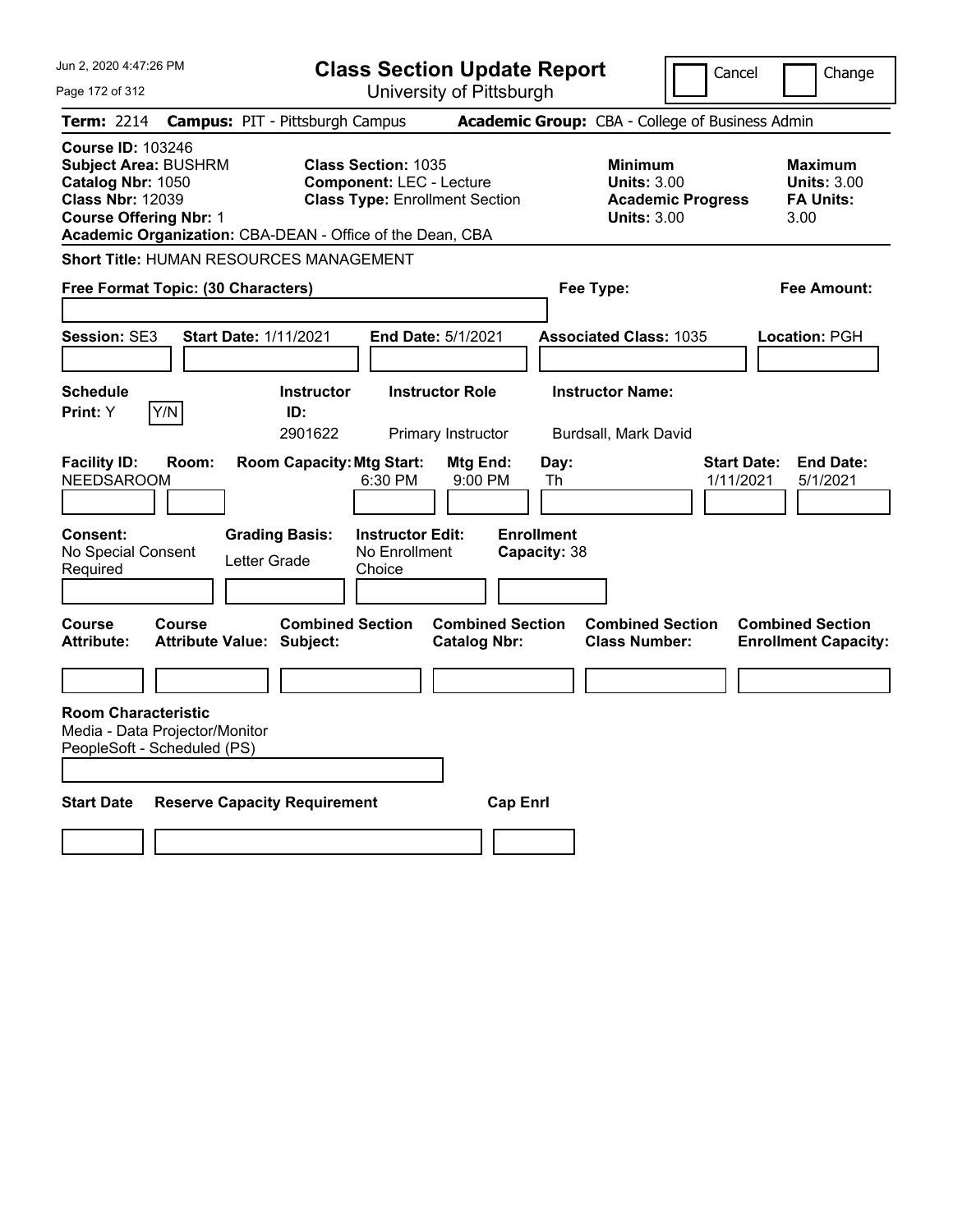| Jun 2, 2020 4:47:26 PM                                                                                                                   |                                                                    |                                                                           | <b>Class Section Update Report</b>                                                                     |                                                |                                                   |                                                     | Cancel                          | Change                                                           |
|------------------------------------------------------------------------------------------------------------------------------------------|--------------------------------------------------------------------|---------------------------------------------------------------------------|--------------------------------------------------------------------------------------------------------|------------------------------------------------|---------------------------------------------------|-----------------------------------------------------|---------------------------------|------------------------------------------------------------------|
| Page 173 of 312                                                                                                                          |                                                                    |                                                                           |                                                                                                        | University of Pittsburgh                       |                                                   |                                                     |                                 |                                                                  |
| Term: 2214                                                                                                                               | <b>Campus: PIT - Pittsburgh Campus</b>                             |                                                                           |                                                                                                        |                                                |                                                   | Academic Group: CBA - College of Business Admin     |                                 |                                                                  |
| <b>Course ID: 103246</b><br><b>Subject Area: BUSHRM</b><br>Catalog Nbr: 1050<br><b>Class Nbr: 11989</b><br><b>Course Offering Nbr: 1</b> | Academic Organization: CBA-DEAN - Office of the Dean, CBA          |                                                                           | <b>Class Section: 1070</b><br><b>Component: LEC - Lecture</b><br><b>Class Type: Enrollment Section</b> |                                                |                                                   | Minimum<br><b>Units: 3.00</b><br><b>Units: 3.00</b> | <b>Academic Progress</b>        | <b>Maximum</b><br><b>Units: 3.00</b><br><b>FA Units:</b><br>3.00 |
|                                                                                                                                          | <b>Short Title: HUMAN RESOURCES MANAGEMENT</b>                     |                                                                           |                                                                                                        |                                                |                                                   |                                                     |                                 |                                                                  |
|                                                                                                                                          | Free Format Topic: (30 Characters)                                 |                                                                           |                                                                                                        |                                                |                                                   | Fee Type:                                           |                                 | Fee Amount:                                                      |
|                                                                                                                                          |                                                                    |                                                                           |                                                                                                        |                                                |                                                   |                                                     |                                 |                                                                  |
| <b>Session: AT</b>                                                                                                                       | <b>Start Date: 1/11/2021</b>                                       |                                                                           | <b>End Date: 4/23/2021</b>                                                                             |                                                |                                                   | <b>Associated Class: 1070</b>                       |                                 | Location: PGH                                                    |
|                                                                                                                                          |                                                                    |                                                                           |                                                                                                        |                                                |                                                   |                                                     |                                 |                                                                  |
| <b>Schedule</b>                                                                                                                          |                                                                    | <b>Instructor</b>                                                         |                                                                                                        | <b>Instructor Role</b>                         |                                                   | <b>Instructor Name:</b>                             |                                 |                                                                  |
| <b>Print:</b> Y                                                                                                                          | Y/N                                                                | ID:<br>2901679                                                            |                                                                                                        | Primary Instructor                             |                                                   | Florkowski, Gary W                                  |                                 |                                                                  |
| <b>Facility ID:</b><br><b>NEEDSAROOM</b><br><b>Consent:</b><br>No Special Consent<br>Required                                            | Room:                                                              | <b>Room Capacity: Mtg Start:</b><br><b>Grading Basis:</b><br>Letter Grade | 3:30 PM<br><b>Instructor Edit:</b><br>No Enrollment<br>Choice                                          | Mtg End:<br>4:45 PM                            | Day:<br>TuTh<br><b>Enrollment</b><br>Capacity: 40 |                                                     | <b>Start Date:</b><br>1/11/2021 | <b>End Date:</b><br>4/23/2021                                    |
| <b>Course</b><br><b>Attribute:</b><br>FNL                                                                                                | <b>Course</b><br><b>Attribute Value: Subject:</b><br><b>HOURLY</b> | <b>Combined Section</b>                                                   |                                                                                                        | <b>Combined Section</b><br><b>Catalog Nbr:</b> |                                                   | <b>Combined Section</b><br><b>Class Number:</b>     |                                 | <b>Combined Section</b><br><b>Enrollment Capacity:</b>           |
| <b>Room Characteristic</b>                                                                                                               | Media - Data Projector/Monitor<br>PeopleSoft - Scheduled (PS)      |                                                                           |                                                                                                        |                                                |                                                   |                                                     |                                 |                                                                  |
| <b>Start Date</b>                                                                                                                        | <b>Reserve Capacity Requirement</b>                                |                                                                           |                                                                                                        |                                                | <b>Cap Enri</b>                                   |                                                     |                                 |                                                                  |
|                                                                                                                                          |                                                                    |                                                                           |                                                                                                        |                                                |                                                   |                                                     |                                 |                                                                  |
|                                                                                                                                          |                                                                    |                                                                           |                                                                                                        |                                                |                                                   |                                                     |                                 |                                                                  |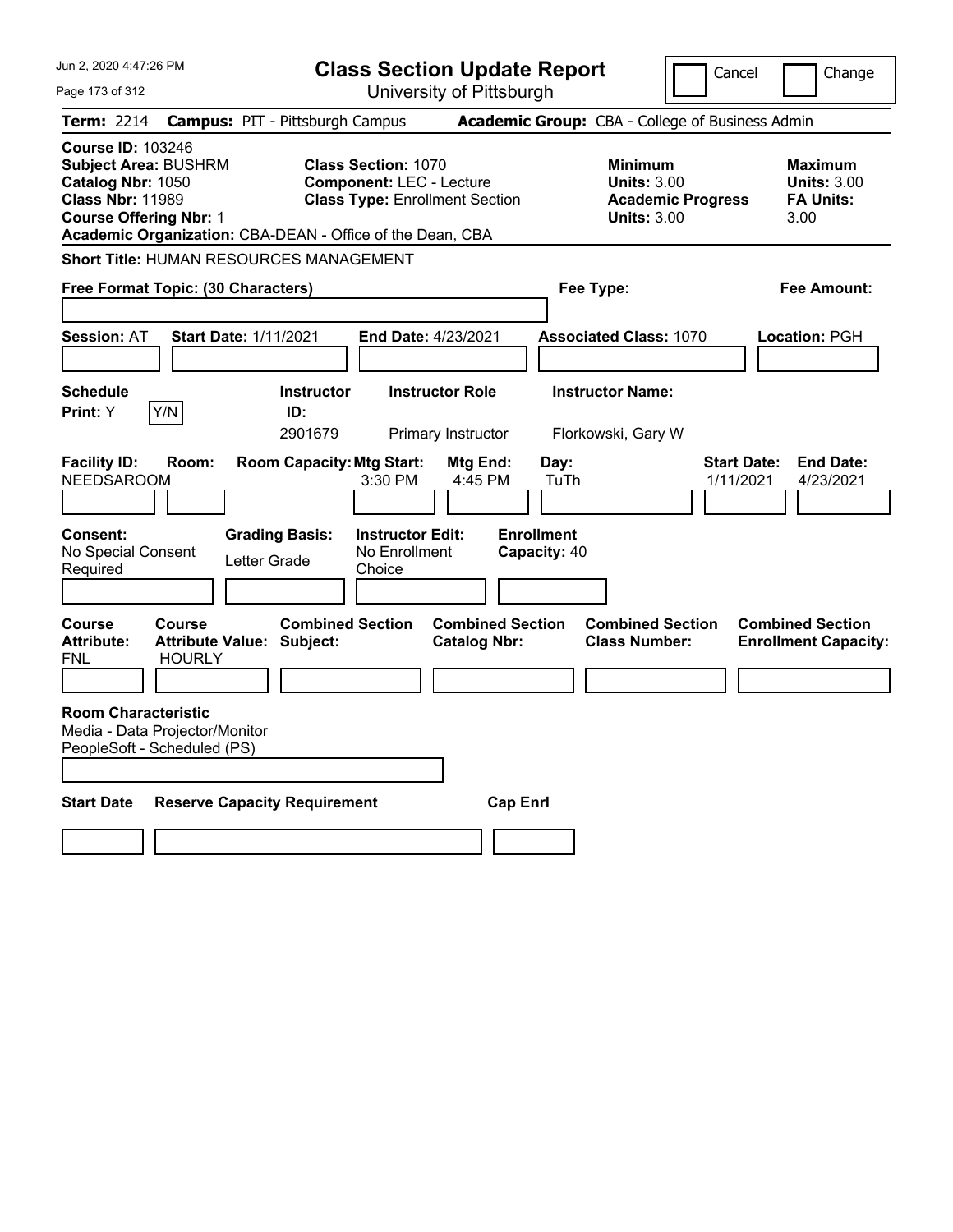| Jun 2, 2020 4:47:26 PM                                                                                                                                                                                | <b>Class Section Update Report</b>                                                                     |                                                                                        | Cancel<br>Change                                                 |
|-------------------------------------------------------------------------------------------------------------------------------------------------------------------------------------------------------|--------------------------------------------------------------------------------------------------------|----------------------------------------------------------------------------------------|------------------------------------------------------------------|
| Page 174 of 312                                                                                                                                                                                       | University of Pittsburgh                                                                               |                                                                                        |                                                                  |
| <b>Term: 2214</b>                                                                                                                                                                                     | <b>Campus: PIT - Pittsburgh Campus</b>                                                                 | Academic Group: CBA - College of Business Admin                                        |                                                                  |
| <b>Course ID: 178179</b><br><b>Subject Area: BUSHRM</b><br>Catalog Nbr: 1670<br><b>Class Nbr: 22030</b><br><b>Course Offering Nbr: 1</b><br>Academic Organization: CBA-DEAN - Office of the Dean, CBA | <b>Class Section: 1200</b><br><b>Component: LEC - Lecture</b><br><b>Class Type: Enrollment Section</b> | <b>Minimum</b><br><b>Units: 3.00</b><br><b>Academic Progress</b><br><b>Units: 3.00</b> | <b>Maximum</b><br><b>Units: 3.00</b><br><b>FA Units:</b><br>3.00 |
| <b>Short Title: GLOBAL WORKFORCE MGT &amp; CHANGE</b>                                                                                                                                                 |                                                                                                        |                                                                                        |                                                                  |
| Free Format Topic: (30 Characters)                                                                                                                                                                    |                                                                                                        | Fee Type:                                                                              | Fee Amount:                                                      |
| <b>Start Date: 1/11/2021</b><br><b>Session: AT</b>                                                                                                                                                    | End Date: 4/23/2021                                                                                    | <b>Associated Class: 1200</b>                                                          | <b>Location: LONDN</b>                                           |
| <b>Schedule</b>                                                                                                                                                                                       | <b>Instructor Role</b><br>Instructor                                                                   | <b>Instructor Name:</b>                                                                |                                                                  |
| Y/N<br>Print: Y                                                                                                                                                                                       | ID:<br>1779862<br>Primary Instructor<br>2911325<br>Special                                             | Koller, Hillary J<br>Whitehead, Jeff R                                                 |                                                                  |
| <b>Facility ID:</b><br>Room:<br><b>TBATBA</b><br>TBA<br>0                                                                                                                                             | <b>Room Capacity: Mtg Start:</b><br>Mtg End:                                                           | Day:                                                                                   | <b>Start Date:</b><br><b>End Date:</b><br>4/23/2021<br>1/11/2021 |
| <b>Consent:</b><br><b>Grading Basis:</b><br><b>Department Consent</b><br>Letter Grade<br>Required                                                                                                     | <b>Instructor Edit:</b><br>No Enrollment<br>Choice                                                     | <b>Enrollment</b><br>Capacity: 40                                                      |                                                                  |
| Course<br><b>Course</b><br><b>Attribute Value: Subject:</b><br><b>Attribute:</b><br><b>SAB</b><br><b>SAB</b><br><b>UCIS</b><br><b>GLBST</b>                                                           | <b>Combined Section</b><br><b>Combined Section</b><br><b>Catalog Nbr:</b>                              | <b>Combined Section</b><br><b>Class Number:</b>                                        | <b>Combined Section</b><br><b>Enrollment Capacity:</b>           |
| <b>Room Characteristic</b>                                                                                                                                                                            |                                                                                                        |                                                                                        |                                                                  |
|                                                                                                                                                                                                       |                                                                                                        |                                                                                        |                                                                  |
| <b>Reserve Capacity Requirement</b><br><b>Start Date</b>                                                                                                                                              | <b>Cap Enrl</b>                                                                                        |                                                                                        |                                                                  |
|                                                                                                                                                                                                       |                                                                                                        |                                                                                        |                                                                  |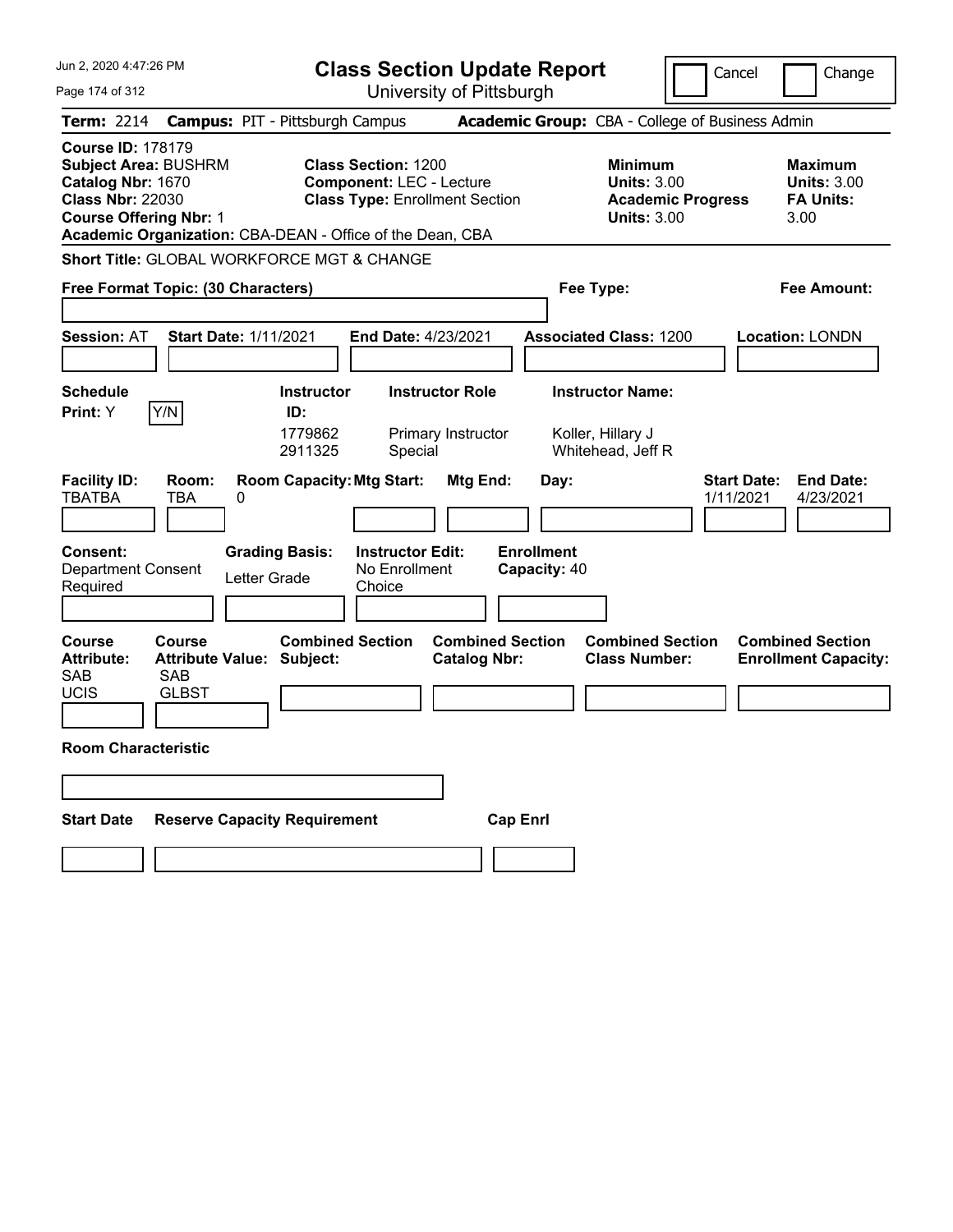| Jun 2, 2020 4:47:26 PM                                                                                                                                                                                | <b>Class Section Update Report</b>                                                                     |                                                                                        | Cancel<br>Change                                                 |
|-------------------------------------------------------------------------------------------------------------------------------------------------------------------------------------------------------|--------------------------------------------------------------------------------------------------------|----------------------------------------------------------------------------------------|------------------------------------------------------------------|
| Page 175 of 312                                                                                                                                                                                       | University of Pittsburgh                                                                               |                                                                                        |                                                                  |
| <b>Term: 2214</b>                                                                                                                                                                                     | <b>Campus: PIT - Pittsburgh Campus</b>                                                                 | Academic Group: CBA - College of Business Admin                                        |                                                                  |
| <b>Course ID: 178179</b><br><b>Subject Area: BUSHRM</b><br>Catalog Nbr: 1670<br><b>Class Nbr: 26670</b><br><b>Course Offering Nbr: 1</b><br>Academic Organization: CBA-DEAN - Office of the Dean, CBA | <b>Class Section: 1210</b><br><b>Component: LEC - Lecture</b><br><b>Class Type: Enrollment Section</b> | <b>Minimum</b><br><b>Units: 3.00</b><br><b>Academic Progress</b><br><b>Units: 3.00</b> | <b>Maximum</b><br><b>Units: 3.00</b><br><b>FA Units:</b><br>3.00 |
| <b>Short Title: GLOBAL WORKFORCE MGT &amp; CHANGE</b>                                                                                                                                                 |                                                                                                        |                                                                                        |                                                                  |
| Free Format Topic: (30 Characters)                                                                                                                                                                    |                                                                                                        | Fee Type:                                                                              | Fee Amount:                                                      |
| <b>Session: AT</b><br><b>Start Date: 1/11/2021</b>                                                                                                                                                    | End Date: 4/23/2021                                                                                    | <b>Associated Class: 1210</b>                                                          | Location: SHNGHI                                                 |
| <b>Schedule</b><br>Y/N<br>Print: Y                                                                                                                                                                    | <b>Instructor Role</b><br><b>Instructor</b><br>ID:<br>2911325<br>Special                               | <b>Instructor Name:</b><br>Whitehead, Jeff R                                           |                                                                  |
| <b>Facility ID:</b><br>Room:<br><b>TBATBA</b><br>TBA<br>0                                                                                                                                             | <b>Room Capacity: Mtg Start:</b><br>Mtg End:                                                           | Day:                                                                                   | <b>Start Date:</b><br><b>End Date:</b><br>1/11/2021<br>4/23/2021 |
| Consent:<br><b>Grading Basis:</b><br><b>Department Consent</b><br>Letter Grade<br>Required                                                                                                            | <b>Instructor Edit:</b><br>No Enrollment<br>Choice                                                     | <b>Enrollment</b><br>Capacity: 50                                                      |                                                                  |
| Course<br>Course<br><b>Attribute:</b><br><b>Attribute Value: Subject:</b><br>SAB<br>SAB                                                                                                               | <b>Combined Section</b><br><b>Combined Section</b><br><b>Catalog Nbr:</b>                              | <b>Combined Section</b><br><b>Class Number:</b>                                        | <b>Combined Section</b><br><b>Enrollment Capacity:</b>           |
| <b>Room Characteristic</b>                                                                                                                                                                            |                                                                                                        |                                                                                        |                                                                  |
| <b>Start Date</b><br><b>Reserve Capacity Requirement</b>                                                                                                                                              |                                                                                                        | <b>Cap Enrl</b>                                                                        |                                                                  |
|                                                                                                                                                                                                       |                                                                                                        |                                                                                        |                                                                  |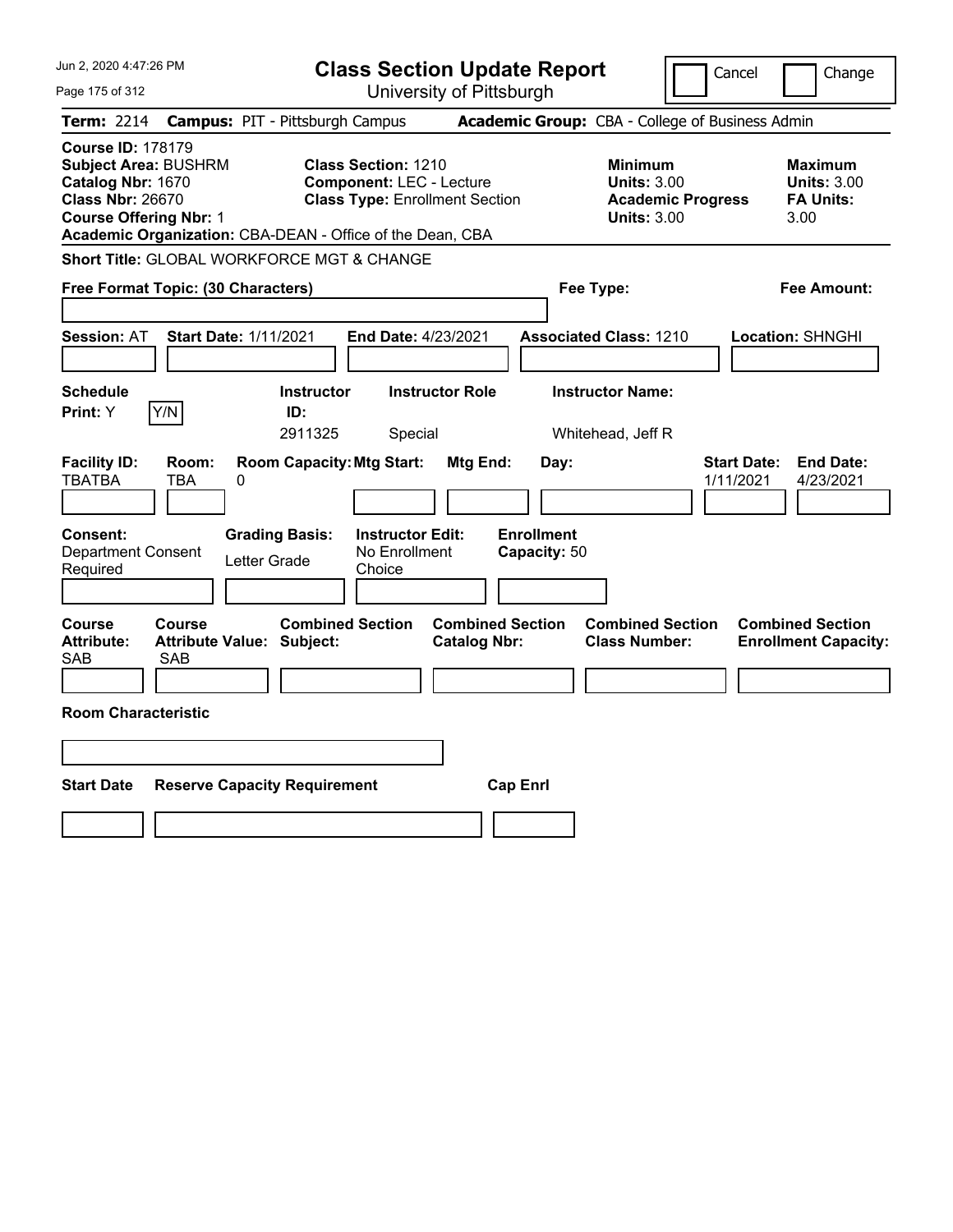| Jun 2, 2020 4:47:26 PM                                                                                                                                                                                | <b>Class Section Update Report</b>                                                                     | Cancel<br>Change                                                                                                                                           |  |
|-------------------------------------------------------------------------------------------------------------------------------------------------------------------------------------------------------|--------------------------------------------------------------------------------------------------------|------------------------------------------------------------------------------------------------------------------------------------------------------------|--|
| Page 176 of 312                                                                                                                                                                                       | University of Pittsburgh                                                                               |                                                                                                                                                            |  |
| <b>Term: 2214</b>                                                                                                                                                                                     | <b>Campus: PIT - Pittsburgh Campus</b>                                                                 | Academic Group: CBA - College of Business Admin                                                                                                            |  |
| <b>Course ID: 178179</b><br><b>Subject Area: BUSHRM</b><br>Catalog Nbr: 1670<br><b>Class Nbr: 23086</b><br><b>Course Offering Nbr: 1</b><br>Academic Organization: CBA-DEAN - Office of the Dean, CBA | <b>Class Section: 1500</b><br><b>Component: LEC - Lecture</b><br><b>Class Type: Enrollment Section</b> | <b>Minimum</b><br><b>Maximum</b><br><b>Units: 3.00</b><br><b>Units: 3.00</b><br><b>FA Units:</b><br><b>Academic Progress</b><br><b>Units: 3.00</b><br>3.00 |  |
| <b>Short Title: GLOBAL WORKFORCE MGT &amp; CHANGE</b>                                                                                                                                                 |                                                                                                        |                                                                                                                                                            |  |
| Free Format Topic: (30 Characters)                                                                                                                                                                    |                                                                                                        | Fee Type:<br>Fee Amount:                                                                                                                                   |  |
| <b>Session: AT</b><br><b>Start Date: 1/11/2021</b><br><b>Schedule</b>                                                                                                                                 | End Date: 4/23/2021<br><b>Instructor Role</b><br><b>Instructor</b>                                     | <b>Associated Class: 1500</b><br><b>Location: FLORNC</b><br><b>Instructor Name:</b>                                                                        |  |
| Y/N<br>Print: Y                                                                                                                                                                                       | ID:<br>1779862<br>Primary Instructor<br>2911325<br>Special                                             | Koller, Hillary J<br>Whitehead, Jeff R                                                                                                                     |  |
| <b>Facility ID:</b><br>Room:<br><b>TBATBA</b><br>TBA<br>0                                                                                                                                             | <b>Room Capacity: Mtg Start:</b><br>Mtg End:<br>Day:                                                   | <b>Start Date:</b><br><b>End Date:</b><br>1/11/2021<br>4/23/2021                                                                                           |  |
| <b>Consent:</b><br><b>Grading Basis:</b><br><b>Department Consent</b><br>Letter Grade<br>Required                                                                                                     | <b>Enrollment</b><br><b>Instructor Edit:</b><br>No Enrollment<br>Capacity: 40<br>Choice                |                                                                                                                                                            |  |
| <b>Course</b><br>Course<br><b>Attribute Value: Subject:</b><br><b>Attribute:</b><br><b>SAB</b><br><b>SAB</b><br><b>UCIS</b><br><b>GLBST</b>                                                           | <b>Combined Section</b><br><b>Combined Section</b><br><b>Catalog Nbr:</b>                              | <b>Combined Section</b><br><b>Combined Section</b><br><b>Class Number:</b><br><b>Enrollment Capacity:</b>                                                  |  |
| <b>Room Characteristic</b>                                                                                                                                                                            |                                                                                                        |                                                                                                                                                            |  |
|                                                                                                                                                                                                       |                                                                                                        |                                                                                                                                                            |  |
| <b>Reserve Capacity Requirement</b><br><b>Start Date</b>                                                                                                                                              | <b>Cap Enrl</b>                                                                                        |                                                                                                                                                            |  |
|                                                                                                                                                                                                       |                                                                                                        |                                                                                                                                                            |  |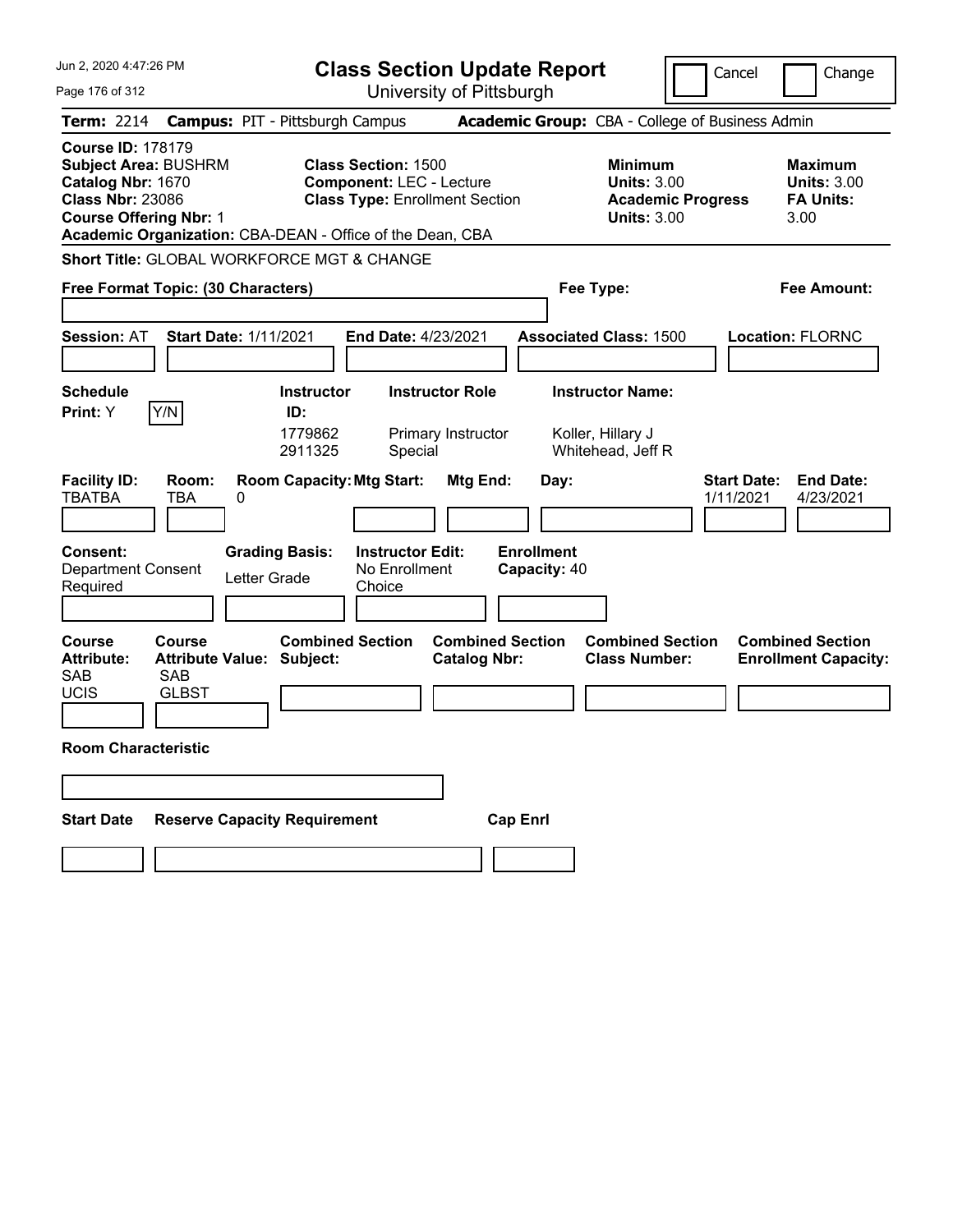| Jun 2, 2020 4:47:26 PM                                                                                                                   | <b>Class Section Update Report</b>                                                                                                                                  |                                                                                                    | Cancel<br>Change                                                 |
|------------------------------------------------------------------------------------------------------------------------------------------|---------------------------------------------------------------------------------------------------------------------------------------------------------------------|----------------------------------------------------------------------------------------------------|------------------------------------------------------------------|
| Page 177 of 312                                                                                                                          | University of Pittsburgh                                                                                                                                            |                                                                                                    |                                                                  |
| <b>Term: 2214</b>                                                                                                                        | <b>Campus: PIT - Pittsburgh Campus</b>                                                                                                                              | Academic Group: CBA - College of Business Admin                                                    |                                                                  |
| <b>Course ID: 178179</b><br><b>Subject Area: BUSHRM</b><br>Catalog Nbr: 1670<br><b>Class Nbr: 23053</b><br><b>Course Offering Nbr: 1</b> | <b>Class Section: 1510</b><br><b>Component: LEC - Lecture</b><br><b>Class Type: Enrollment Section</b><br>Academic Organization: CBA-DEAN - Office of the Dean, CBA | <b>Minimum</b><br><b>Units: 3.00</b><br><b>Academic Progress</b><br><b>Units: 3.00</b>             | <b>Maximum</b><br><b>Units: 3.00</b><br><b>FA Units:</b><br>3.00 |
|                                                                                                                                          | <b>Short Title: GLOBAL WORKFORCE MGT &amp; CHANGE</b>                                                                                                               |                                                                                                    |                                                                  |
| Free Format Topic: (30 Characters)                                                                                                       |                                                                                                                                                                     | Fee Type:                                                                                          | Fee Amount:                                                      |
| <b>Session: AT</b><br><b>Schedule</b><br>Y/N<br>Print: Y                                                                                 | <b>Start Date: 1/11/2021</b><br>End Date: 4/23/2021<br><b>Instructor Role</b><br><b>Instructor</b><br>ID:<br>1779862<br>Primary Instructor<br>2911325<br>Special    | <b>Associated Class: 1510</b><br><b>Instructor Name:</b><br>Koller, Hillary J<br>Whitehead, Jeff R | <b>Location: SYDNEY</b>                                          |
| <b>Facility ID:</b><br>Room:<br><b>TBATBA</b><br>TBA<br><b>Consent:</b><br>Department Consent<br>Required                                | <b>Room Capacity: Mtg Start:</b><br>Mtg End:<br>0<br><b>Grading Basis:</b><br><b>Instructor Edit:</b><br>No Enrollment<br>Letter Grade<br>Choice                    | Day:<br><b>Enrollment</b><br>Capacity: 40                                                          | <b>End Date:</b><br><b>Start Date:</b><br>1/11/2021<br>4/23/2021 |
| Course<br>Course<br><b>Attribute:</b><br><b>SAB</b><br><b>SAB</b><br><b>UCIS</b><br><b>GLBST</b><br><b>Room Characteristic</b>           | <b>Combined Section</b><br><b>Combined Section</b><br><b>Attribute Value: Subject:</b><br><b>Catalog Nbr:</b>                                                       | <b>Combined Section</b><br><b>Class Number:</b>                                                    | <b>Combined Section</b><br><b>Enrollment Capacity:</b>           |
| <b>Start Date</b>                                                                                                                        | <b>Reserve Capacity Requirement</b><br><b>Cap Enrl</b>                                                                                                              |                                                                                                    |                                                                  |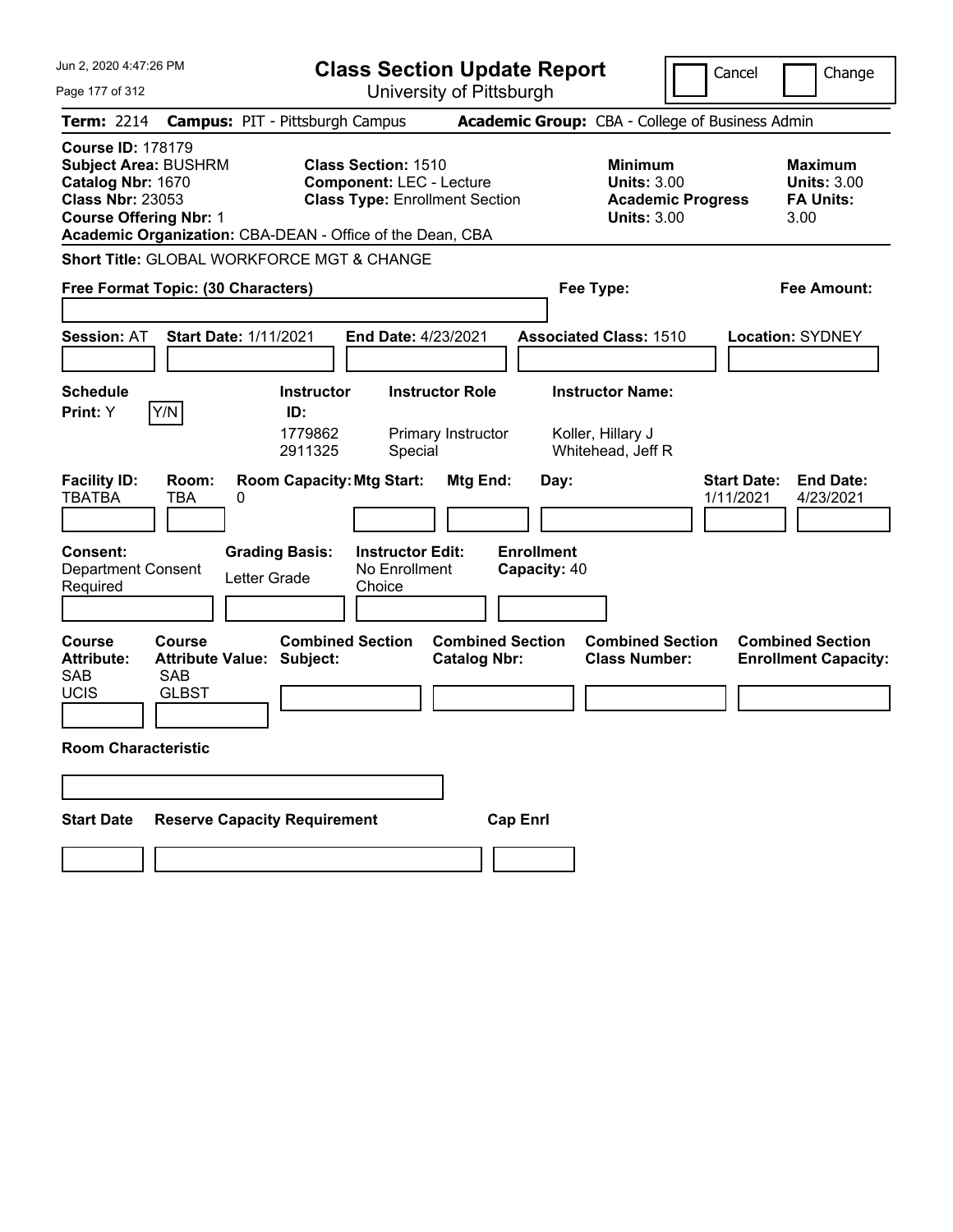| Jun 2, 2020 4:47:26 PM                                                                                                                                                                                | <b>Class Section Update Report</b>                                                                     |                                                                                        | Cancel<br>Change                                                 |
|-------------------------------------------------------------------------------------------------------------------------------------------------------------------------------------------------------|--------------------------------------------------------------------------------------------------------|----------------------------------------------------------------------------------------|------------------------------------------------------------------|
| Page 178 of 312                                                                                                                                                                                       | University of Pittsburgh                                                                               |                                                                                        |                                                                  |
| <b>Term: 2214</b>                                                                                                                                                                                     | <b>Campus: PIT - Pittsburgh Campus</b>                                                                 | Academic Group: CBA - College of Business Admin                                        |                                                                  |
| <b>Course ID: 178179</b><br><b>Subject Area: BUSHRM</b><br>Catalog Nbr: 1670<br><b>Class Nbr: 25261</b><br><b>Course Offering Nbr: 1</b><br>Academic Organization: CBA-DEAN - Office of the Dean, CBA | <b>Class Section: 1520</b><br><b>Component: LEC - Lecture</b><br><b>Class Type: Enrollment Section</b> | <b>Minimum</b><br><b>Units: 3.00</b><br><b>Academic Progress</b><br><b>Units: 3.00</b> | <b>Maximum</b><br><b>Units: 3.00</b><br><b>FA Units:</b><br>3.00 |
| <b>Short Title: GLOBAL WORKFORCE MGT &amp; CHANGE</b>                                                                                                                                                 |                                                                                                        |                                                                                        |                                                                  |
| Free Format Topic: (30 Characters)                                                                                                                                                                    |                                                                                                        | Fee Type:                                                                              | Fee Amount:                                                      |
| <b>Start Date: 1/11/2021</b><br><b>Session: AT</b>                                                                                                                                                    | End Date: 4/23/2021                                                                                    | <b>Associated Class: 1520</b>                                                          | <b>Location: BUEN AIRES</b>                                      |
| <b>Schedule</b>                                                                                                                                                                                       | <b>Instructor</b><br><b>Instructor Role</b>                                                            | <b>Instructor Name:</b>                                                                |                                                                  |
| Y/N<br>Print: Y                                                                                                                                                                                       | ID:                                                                                                    |                                                                                        |                                                                  |
|                                                                                                                                                                                                       | 1779862<br>Primary Instructor<br>2911325<br>Special                                                    | Koller, Hillary J<br>Whitehead, Jeff R                                                 |                                                                  |
| <b>Facility ID:</b><br>Room:<br><b>TBATBA</b><br><b>TBA</b><br>0                                                                                                                                      | <b>Room Capacity: Mtg Start:</b><br><b>Mtg End:</b>                                                    | Day:                                                                                   | <b>Start Date:</b><br><b>End Date:</b><br>1/11/2021<br>4/23/2021 |
| <b>Grading Basis:</b><br><b>Consent:</b><br><b>Department Consent</b><br>Letter Grade<br>Required                                                                                                     | <b>Instructor Edit:</b><br>No Enrollment<br>Choice                                                     | <b>Enrollment</b><br>Capacity: 35                                                      |                                                                  |
| Course<br>Course<br><b>Attribute:</b><br><b>Attribute Value: Subject:</b><br><b>SAB</b><br><b>SAB</b>                                                                                                 | <b>Combined Section</b><br><b>Combined Section</b><br><b>Catalog Nbr:</b>                              | <b>Combined Section</b><br><b>Class Number:</b>                                        | <b>Combined Section</b><br><b>Enrollment Capacity:</b>           |
|                                                                                                                                                                                                       |                                                                                                        |                                                                                        |                                                                  |
| <b>Room Characteristic</b>                                                                                                                                                                            |                                                                                                        |                                                                                        |                                                                  |
|                                                                                                                                                                                                       |                                                                                                        |                                                                                        |                                                                  |
| <b>Start Date</b><br><b>Reserve Capacity Requirement</b>                                                                                                                                              |                                                                                                        | <b>Cap Enrl</b>                                                                        |                                                                  |
|                                                                                                                                                                                                       |                                                                                                        |                                                                                        |                                                                  |
|                                                                                                                                                                                                       |                                                                                                        |                                                                                        |                                                                  |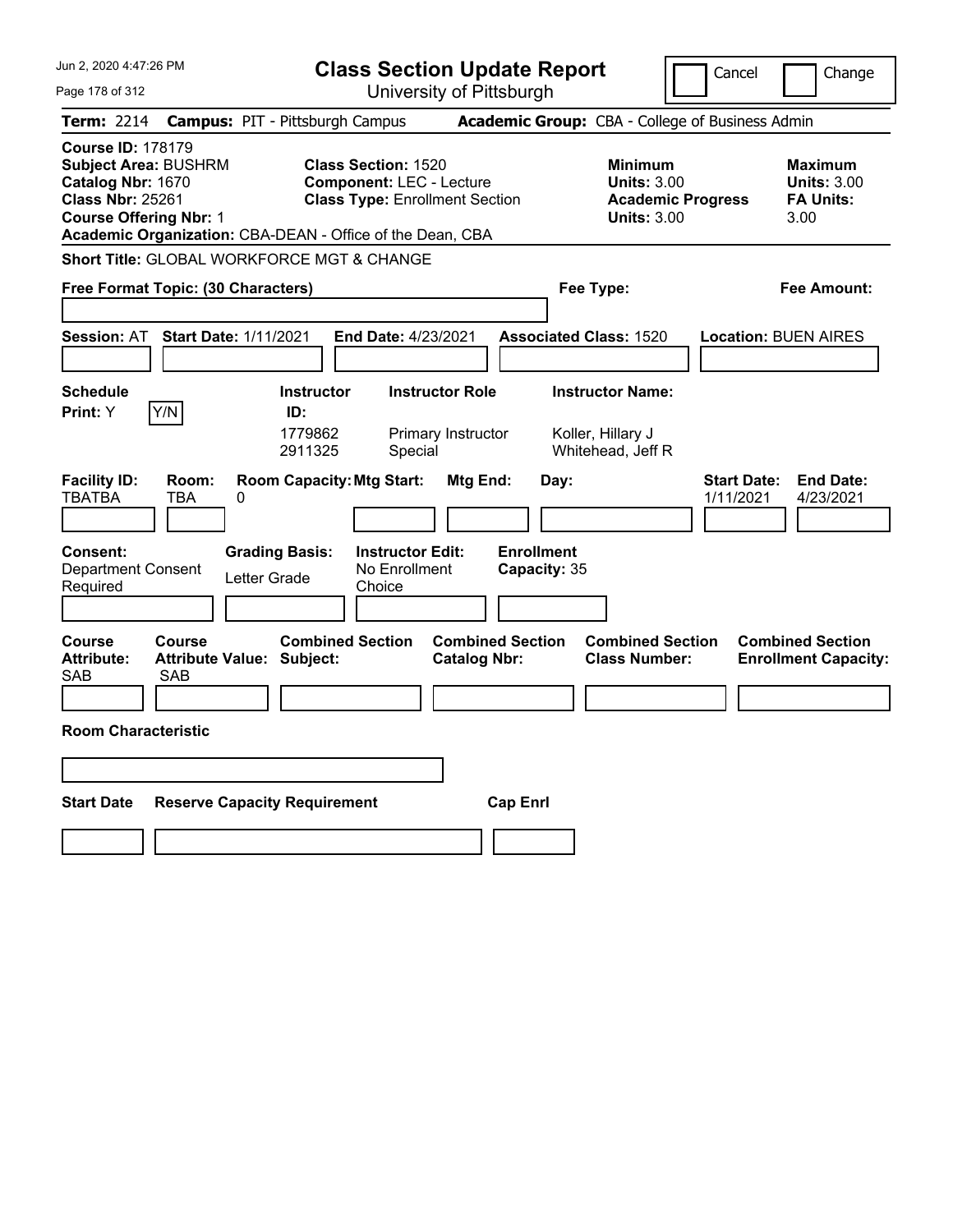| Jun 2, 2020 4:47:26 PM                                                                                                                                                                                |                                        |                                     | <b>Class Section Update Report</b>                                                                     |                                                |                                   |                                                            | Cancel                                          | Change                                                           |
|-------------------------------------------------------------------------------------------------------------------------------------------------------------------------------------------------------|----------------------------------------|-------------------------------------|--------------------------------------------------------------------------------------------------------|------------------------------------------------|-----------------------------------|------------------------------------------------------------|-------------------------------------------------|------------------------------------------------------------------|
| Page 179 of 312                                                                                                                                                                                       |                                        |                                     |                                                                                                        | University of Pittsburgh                       |                                   |                                                            |                                                 |                                                                  |
| Term: 2214                                                                                                                                                                                            | <b>Campus: PIT - Pittsburgh Campus</b> |                                     |                                                                                                        |                                                |                                   |                                                            | Academic Group: CBA - College of Business Admin |                                                                  |
| <b>Course ID: 103250</b><br><b>Subject Area: BUSHRM</b><br>Catalog Nbr: 1680<br><b>Class Nbr: 22790</b><br><b>Course Offering Nbr: 1</b><br>Academic Organization: CBA-DEAN - Office of the Dean, CBA |                                        |                                     | <b>Class Section: 1070</b><br><b>Component: LEC - Lecture</b><br><b>Class Type: Enrollment Section</b> |                                                |                                   | <b>Minimum</b><br><b>Units: 3.00</b><br><b>Units: 3.00</b> | <b>Academic Progress</b>                        | <b>Maximum</b><br><b>Units: 3.00</b><br><b>FA Units:</b><br>3.00 |
| <b>Short Title: COMPENSATION &amp; PERFORM MGMNT</b>                                                                                                                                                  |                                        |                                     |                                                                                                        |                                                |                                   |                                                            |                                                 |                                                                  |
| Free Format Topic: (30 Characters)                                                                                                                                                                    |                                        |                                     |                                                                                                        |                                                |                                   | Fee Type:                                                  |                                                 | Fee Amount:                                                      |
| <b>Session: AT</b>                                                                                                                                                                                    | <b>Start Date: 1/11/2021</b>           |                                     | <b>End Date: 4/23/2021</b>                                                                             |                                                |                                   | <b>Associated Class: 1070</b>                              |                                                 | Location: PGH                                                    |
| <b>Schedule</b><br>Y/N<br>Print: Y                                                                                                                                                                    |                                        | <b>Instructor</b><br>ID:<br>2906680 |                                                                                                        | <b>Instructor Role</b><br>Primary Instructor   |                                   | <b>Instructor Name:</b><br>Good, Deborah C                 |                                                 |                                                                  |
| <b>Facility ID:</b><br>Room:<br><b>NEEDSAROOM</b>                                                                                                                                                     |                                        | <b>Room Capacity: Mtg Start:</b>    | $2:00$ PM                                                                                              | Mtg End:<br>3:15 PM                            | Day:<br>TuTh                      |                                                            | <b>Start Date:</b><br>1/11/2021                 | <b>End Date:</b><br>4/23/2021                                    |
| <b>Consent:</b><br>No Special Consent<br>Required                                                                                                                                                     | <b>Grading Basis:</b><br>Letter Grade  |                                     | <b>Instructor Edit:</b><br>No Enrollment<br>Choice                                                     |                                                | <b>Enrollment</b><br>Capacity: 38 |                                                            |                                                 |                                                                  |
| <b>Course</b><br>Course<br><b>Attribute:</b><br><b>HOURLY</b><br>FNL                                                                                                                                  | <b>Attribute Value: Subject:</b>       | <b>Combined Section</b>             |                                                                                                        | <b>Combined Section</b><br><b>Catalog Nbr:</b> |                                   | <b>Combined Section</b><br><b>Class Number:</b>            |                                                 | <b>Combined Section</b><br><b>Enrollment Capacity:</b>           |
| <b>Room Characteristic</b><br>Media - Data Projector/Monitor<br>PeopleSoft - Scheduled (PS)                                                                                                           |                                        |                                     |                                                                                                        |                                                |                                   |                                                            |                                                 |                                                                  |
| <b>Start Date</b>                                                                                                                                                                                     | <b>Reserve Capacity Requirement</b>    |                                     |                                                                                                        |                                                | <b>Cap Enri</b>                   |                                                            |                                                 |                                                                  |
|                                                                                                                                                                                                       |                                        |                                     |                                                                                                        |                                                |                                   |                                                            |                                                 |                                                                  |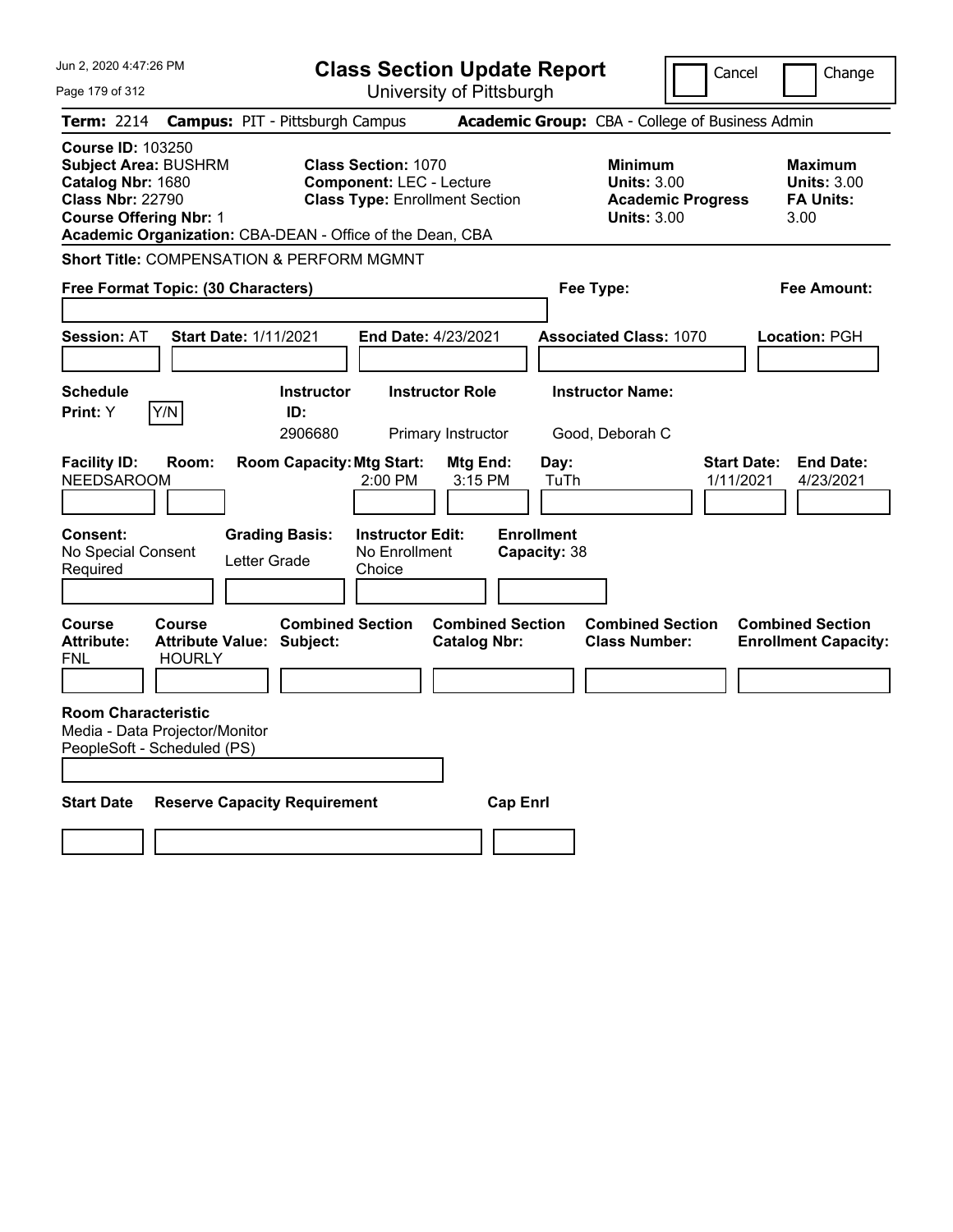| Jun 2, 2020 4:47:26 PM                                                                                                                                                                                |                                                                           | <b>Class Section Update Report</b>                                                     |                                                            | Cancel                          | Change                                                           |
|-------------------------------------------------------------------------------------------------------------------------------------------------------------------------------------------------------|---------------------------------------------------------------------------|----------------------------------------------------------------------------------------|------------------------------------------------------------|---------------------------------|------------------------------------------------------------------|
| Page 180 of 312                                                                                                                                                                                       |                                                                           | University of Pittsburgh                                                               |                                                            |                                 |                                                                  |
| <b>Term: 2214</b>                                                                                                                                                                                     | <b>Campus: PIT - Pittsburgh Campus</b>                                    |                                                                                        | Academic Group: CBA - College of Business Admin            |                                 |                                                                  |
| <b>Course ID: 103251</b><br><b>Subject Area: BUSHRM</b><br>Catalog Nbr: 1685<br><b>Class Nbr: 11990</b><br><b>Course Offering Nbr: 1</b><br>Academic Organization: CBA-DEAN - Office of the Dean, CBA | <b>Class Section: 1030</b>                                                | <b>Component: LEC - Lecture</b><br><b>Class Type: Enrollment Section</b>               | <b>Minimum</b><br><b>Units: 3.00</b><br><b>Units: 3.00</b> | <b>Academic Progress</b>        | <b>Maximum</b><br><b>Units: 3.00</b><br><b>FA Units:</b><br>3.00 |
| <b>Short Title: EMPLOYMENT AND LABOR RELATIONS</b>                                                                                                                                                    |                                                                           |                                                                                        |                                                            |                                 |                                                                  |
| Free Format Topic: (30 Characters)                                                                                                                                                                    |                                                                           |                                                                                        | Fee Type:                                                  |                                 | Fee Amount:                                                      |
| <b>Session: AT</b>                                                                                                                                                                                    | <b>Start Date: 1/11/2021</b>                                              | End Date: 4/23/2021                                                                    | <b>Associated Class: 1030</b>                              |                                 | Location: PGH                                                    |
| <b>Schedule</b>                                                                                                                                                                                       | <b>Instructor</b>                                                         | <b>Instructor Role</b>                                                                 | <b>Instructor Name:</b>                                    |                                 |                                                                  |
| Y/N<br><b>Print: Y</b>                                                                                                                                                                                | ID:<br>2926505                                                            | Primary Instructor                                                                     | Klein, Paul M                                              |                                 |                                                                  |
| <b>Facility ID:</b><br>Room:<br><b>NEEDSAROOM</b><br><b>Consent:</b><br>No Special Consent<br>Required                                                                                                | <b>Room Capacity: Mtg Start:</b><br><b>Grading Basis:</b><br>Letter Grade | Mtg End:<br>11:00 AM<br>12:15 PM<br><b>Instructor Edit:</b><br>No Enrollment<br>Choice | Day:<br>MoWe<br><b>Enrollment</b><br>Capacity: 40          | <b>Start Date:</b><br>1/11/2021 | <b>End Date:</b><br>4/23/2021                                    |
| <b>Course</b><br>Course<br><b>Attribute:</b>                                                                                                                                                          | <b>Combined Section</b><br>Attribute Value: Subject:                      | <b>Combined Section</b><br><b>Catalog Nbr:</b>                                         | <b>Combined Section</b><br><b>Class Number:</b>            |                                 | <b>Combined Section</b><br><b>Enrollment Capacity:</b>           |
|                                                                                                                                                                                                       |                                                                           |                                                                                        |                                                            |                                 |                                                                  |
| <b>Room Characteristic</b><br>Media - Data Projector/Monitor<br>PeopleSoft - Scheduled (PS)                                                                                                           |                                                                           |                                                                                        |                                                            |                                 |                                                                  |
| <b>Start Date</b>                                                                                                                                                                                     | <b>Reserve Capacity Requirement</b>                                       |                                                                                        | <b>Cap Enrl</b>                                            |                                 |                                                                  |
|                                                                                                                                                                                                       |                                                                           |                                                                                        |                                                            |                                 |                                                                  |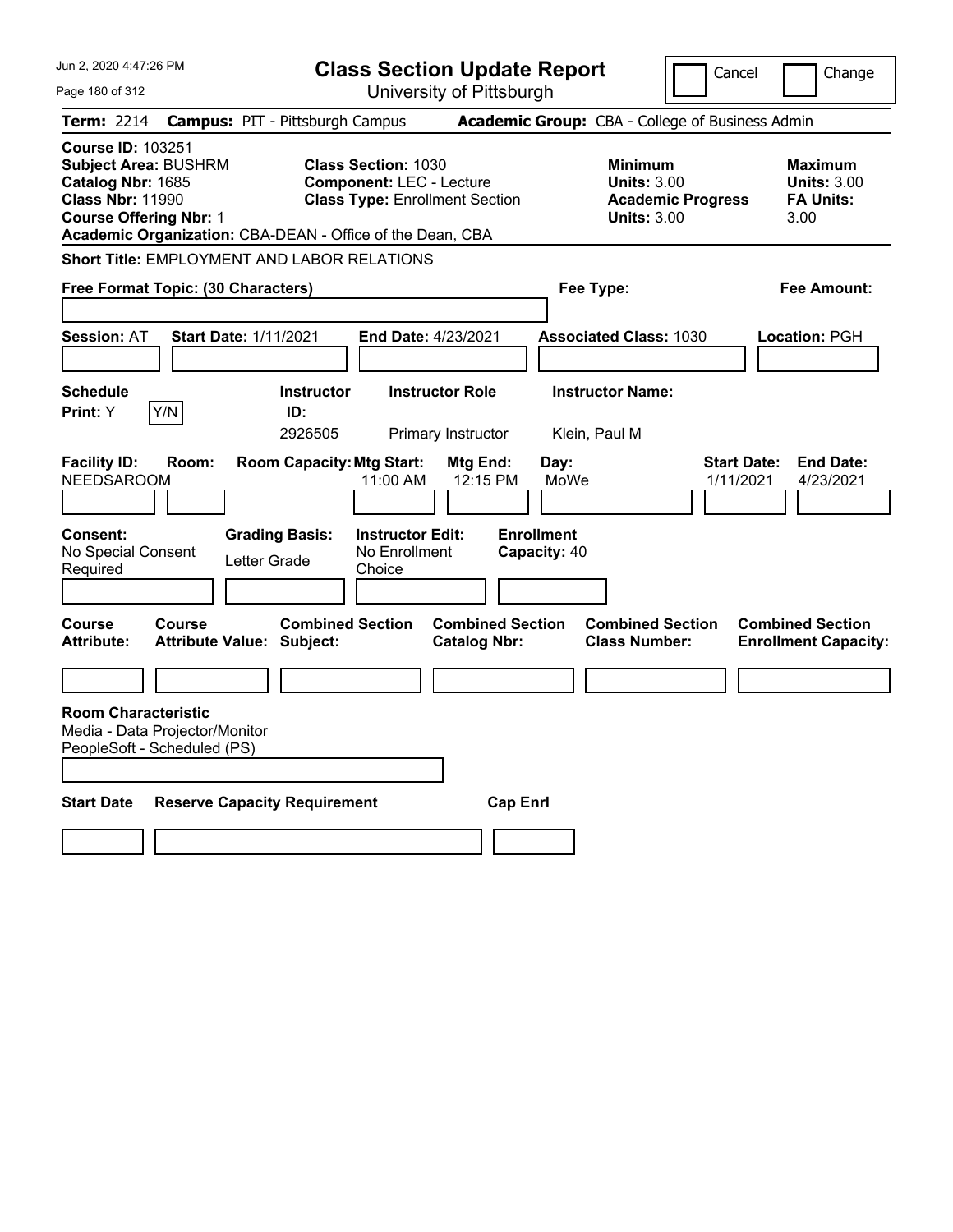| Jun 2, 2020 4:47:26 PM                                                                                                                   |                                                                                                                                                                     | <b>Class Section Update Report</b>             |                                                                                        | Cancel<br>Change                                                 |
|------------------------------------------------------------------------------------------------------------------------------------------|---------------------------------------------------------------------------------------------------------------------------------------------------------------------|------------------------------------------------|----------------------------------------------------------------------------------------|------------------------------------------------------------------|
| Page 181 of 312                                                                                                                          |                                                                                                                                                                     | University of Pittsburgh                       |                                                                                        |                                                                  |
| <b>Term: 2214</b>                                                                                                                        | <b>Campus: PIT - Pittsburgh Campus</b>                                                                                                                              |                                                | <b>Academic Group: CBA - College of Business Admin</b>                                 |                                                                  |
| <b>Course ID: 189957</b><br><b>Subject Area: BUSHRM</b><br>Catalog Nbr: 1686<br><b>Class Nbr: 28772</b><br><b>Course Offering Nbr: 1</b> | <b>Class Section: 1210</b><br><b>Component: LEC - Lecture</b><br><b>Class Type: Enrollment Section</b><br>Academic Organization: CBA-DEAN - Office of the Dean, CBA |                                                | <b>Minimum</b><br><b>Units: 3.00</b><br><b>Academic Progress</b><br><b>Units: 3.00</b> | <b>Maximum</b><br><b>Units: 3.00</b><br><b>FA Units:</b><br>3.00 |
| Short Title: SPORTS MGMT PROJECT COURSE                                                                                                  |                                                                                                                                                                     |                                                |                                                                                        |                                                                  |
| Free Format Topic: (30 Characters)                                                                                                       |                                                                                                                                                                     |                                                | Fee Type:                                                                              | Fee Amount:                                                      |
| <b>Session: AT</b>                                                                                                                       | <b>Start Date: 1/11/2021</b>                                                                                                                                        | End Date: 4/23/2021                            | <b>Associated Class: 1210</b>                                                          | Location: PGH                                                    |
| <b>Schedule</b><br>Y/N<br>Print: Y                                                                                                       | <b>Instructor</b><br>ID:<br>2906680                                                                                                                                 | <b>Instructor Role</b><br>Primary Instructor   | <b>Instructor Name:</b><br>Good, Deborah C                                             |                                                                  |
| <b>Facility ID:</b><br>Room:<br><b>NEEDSAROOM</b>                                                                                        | <b>Room Capacity: Mtg Start:</b><br>2:00 PM                                                                                                                         | Mtg End:<br>3:15 PM                            | Day:<br>MoWe                                                                           | <b>End Date:</b><br><b>Start Date:</b><br>1/11/2021<br>4/23/2021 |
| Consent:<br>No Special Consent<br>Required                                                                                               | <b>Grading Basis:</b><br><b>Instructor Edit:</b><br>No Enrollment<br>Letter Grade<br>Choice                                                                         |                                                | <b>Enrollment</b><br>Capacity: 26                                                      |                                                                  |
| Course<br>Course<br><b>Attribute:</b>                                                                                                    | <b>Combined Section</b><br><b>Attribute Value: Subject:</b>                                                                                                         | <b>Combined Section</b><br><b>Catalog Nbr:</b> | <b>Combined Section</b><br><b>Class Number:</b>                                        | <b>Combined Section</b><br><b>Enrollment Capacity:</b>           |
| <b>Room Characteristic</b><br>PeopleSoft - Scheduled (PS)                                                                                |                                                                                                                                                                     |                                                |                                                                                        |                                                                  |
| <b>Start Date</b>                                                                                                                        | <b>Reserve Capacity Requirement</b>                                                                                                                                 | <b>Cap Enrl</b>                                |                                                                                        |                                                                  |
|                                                                                                                                          |                                                                                                                                                                     |                                                |                                                                                        |                                                                  |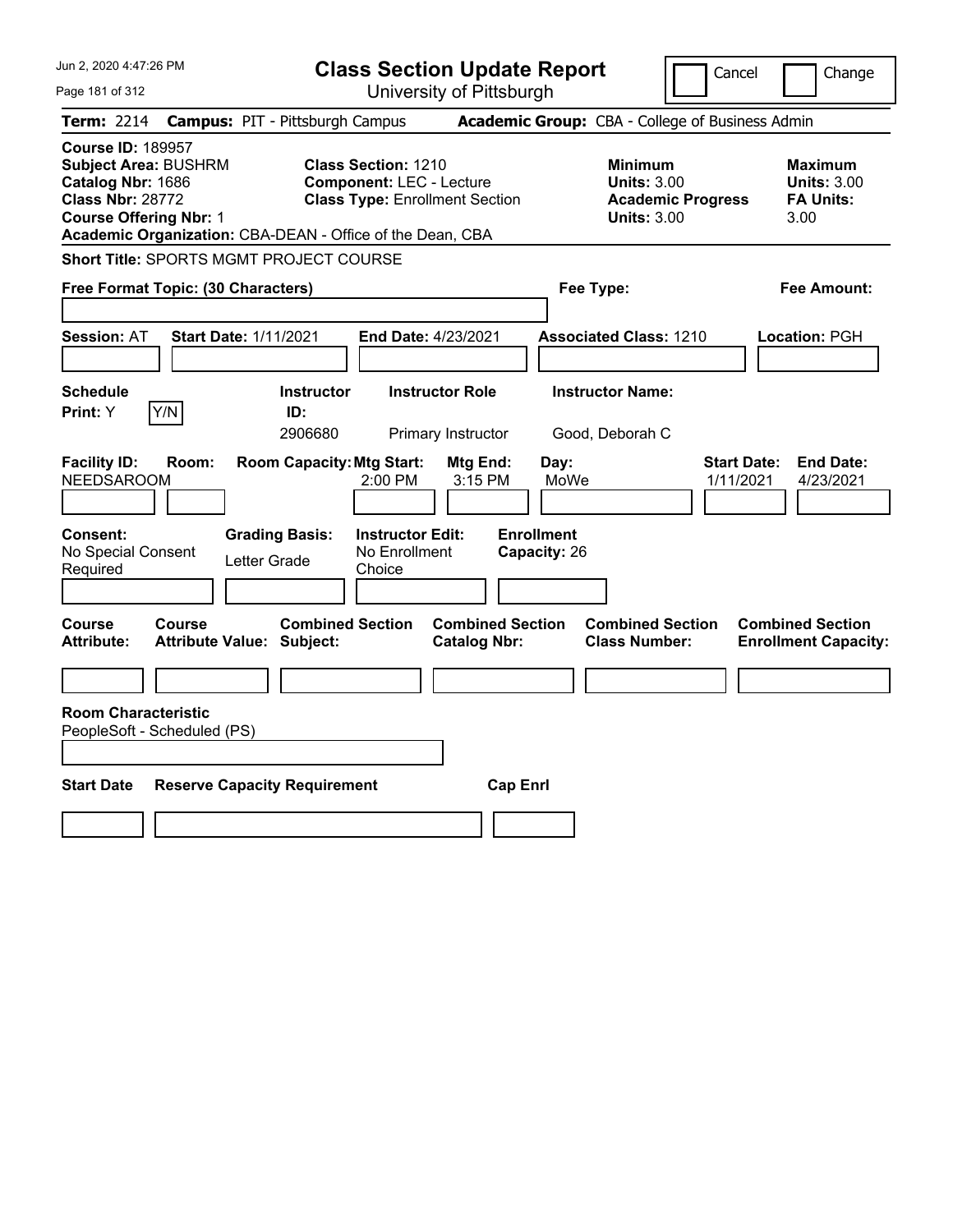| Jun 2, 2020 4:47:26 PM                                                                                                                                                                                |                                                             | <b>Class Section Update Report</b>                                                                     |                                                |                                                            | Cancel                          | Change                                                           |
|-------------------------------------------------------------------------------------------------------------------------------------------------------------------------------------------------------|-------------------------------------------------------------|--------------------------------------------------------------------------------------------------------|------------------------------------------------|------------------------------------------------------------|---------------------------------|------------------------------------------------------------------|
| Page 182 of 312                                                                                                                                                                                       |                                                             | University of Pittsburgh                                                                               |                                                |                                                            |                                 |                                                                  |
| Term: 2214                                                                                                                                                                                            | <b>Campus: PIT - Pittsburgh Campus</b>                      |                                                                                                        |                                                | Academic Group: CBA - College of Business Admin            |                                 |                                                                  |
| <b>Course ID: 184532</b><br><b>Subject Area: BUSHRM</b><br>Catalog Nbr: 1687<br><b>Class Nbr: 21746</b><br><b>Course Offering Nbr: 1</b><br>Academic Organization: CBA-DEAN - Office of the Dean, CBA |                                                             | <b>Class Section: 1060</b><br><b>Component: LEC - Lecture</b><br><b>Class Type: Enrollment Section</b> |                                                | <b>Minimum</b><br><b>Units: 3.00</b><br><b>Units: 3.00</b> | <b>Academic Progress</b>        | <b>Maximum</b><br><b>Units: 3.00</b><br><b>FA Units:</b><br>3.00 |
| <b>Short Title: HR STRATEGY &amp; PLANNING</b>                                                                                                                                                        |                                                             |                                                                                                        |                                                |                                                            |                                 |                                                                  |
| Free Format Topic: (30 Characters)                                                                                                                                                                    |                                                             |                                                                                                        |                                                | Fee Type:                                                  |                                 | Fee Amount:                                                      |
| <b>Session: AT</b>                                                                                                                                                                                    | <b>Start Date: 1/11/2021</b>                                | End Date: 4/23/2021                                                                                    |                                                | <b>Associated Class: 1060</b>                              |                                 | Location: PGH                                                    |
| <b>Schedule</b><br>Y/N<br>Print: Y                                                                                                                                                                    | <b>Instructor</b><br>ID:<br>2909742                         | <b>Instructor Role</b><br>Primary Instructor                                                           |                                                | <b>Instructor Name:</b><br>Craft, James A                  |                                 |                                                                  |
| <b>Facility ID:</b><br>Room:<br><b>NEEDSAROOM</b>                                                                                                                                                     | <b>Room Capacity: Mtg Start:</b>                            | 12:30 PM                                                                                               | Mtg End:<br>1:45 PM                            | Day:<br>MoWe                                               | <b>Start Date:</b><br>1/11/2021 | <b>End Date:</b><br>4/23/2021                                    |
| <b>Consent:</b><br>No Special Consent<br>Required                                                                                                                                                     | <b>Grading Basis:</b><br>Letter Grade                       | <b>Instructor Edit:</b><br>No Enrollment<br>Choice                                                     |                                                | <b>Enrollment</b><br>Capacity: 38                          |                                 |                                                                  |
| <b>Course</b><br>Course<br><b>Attribute:</b><br><b>HOURLY</b><br>FNL                                                                                                                                  | <b>Combined Section</b><br><b>Attribute Value: Subject:</b> |                                                                                                        | <b>Combined Section</b><br><b>Catalog Nbr:</b> | <b>Combined Section</b><br><b>Class Number:</b>            |                                 | <b>Combined Section</b><br><b>Enrollment Capacity:</b>           |
| <b>Room Characteristic</b><br>Media - Data Projector/Monitor<br>PeopleSoft - Scheduled (PS)                                                                                                           |                                                             |                                                                                                        |                                                |                                                            |                                 |                                                                  |
| <b>Start Date</b>                                                                                                                                                                                     | <b>Reserve Capacity Requirement</b>                         |                                                                                                        | <b>Cap Enrl</b>                                |                                                            |                                 |                                                                  |
|                                                                                                                                                                                                       |                                                             |                                                                                                        |                                                |                                                            |                                 |                                                                  |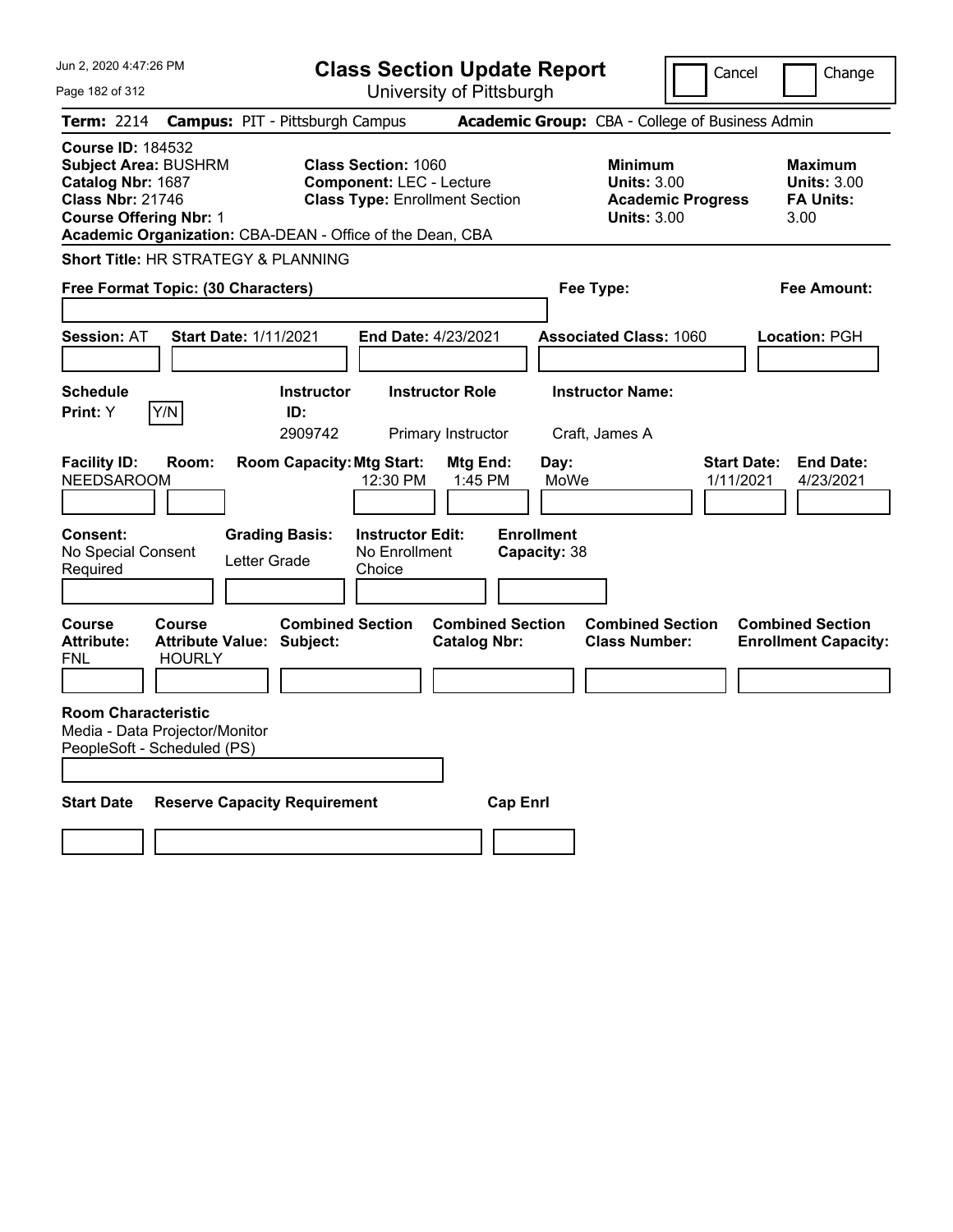| Jun 2, 2020 4:47:26 PM                                                                                                                   | <b>Class Section Update Report</b>                                                                                                                                  |                                                |                                                            | Cancel                          | Change                                                           |
|------------------------------------------------------------------------------------------------------------------------------------------|---------------------------------------------------------------------------------------------------------------------------------------------------------------------|------------------------------------------------|------------------------------------------------------------|---------------------------------|------------------------------------------------------------------|
| Page 183 of 312                                                                                                                          |                                                                                                                                                                     | University of Pittsburgh                       |                                                            |                                 |                                                                  |
| <b>Term: 2214</b>                                                                                                                        | <b>Campus: PIT - Pittsburgh Campus</b>                                                                                                                              |                                                | Academic Group: CBA - College of Business Admin            |                                 |                                                                  |
| <b>Course ID: 187614</b><br><b>Subject Area: BUSHRM</b><br>Catalog Nbr: 1688<br><b>Class Nbr: 25135</b><br><b>Course Offering Nbr: 1</b> | <b>Class Section: 1050</b><br><b>Component: LEC - Lecture</b><br><b>Class Type: Enrollment Section</b><br>Academic Organization: CBA-DEAN - Office of the Dean, CBA |                                                | <b>Minimum</b><br><b>Units: 3.00</b><br><b>Units: 3.00</b> | <b>Academic Progress</b>        | <b>Maximum</b><br><b>Units: 3.00</b><br><b>FA Units:</b><br>3.00 |
| <b>Short Title: HUMAN RESOURCE ANALYTICS</b>                                                                                             |                                                                                                                                                                     |                                                |                                                            |                                 |                                                                  |
| Free Format Topic: (30 Characters)                                                                                                       |                                                                                                                                                                     |                                                | Fee Type:                                                  |                                 | Fee Amount:                                                      |
| <b>Session: AT</b>                                                                                                                       | <b>Start Date: 1/11/2021</b>                                                                                                                                        | End Date: 4/23/2021                            | <b>Associated Class: 1050</b>                              |                                 | Location: PGH                                                    |
| <b>Schedule</b><br>Y/N<br>Print: Y                                                                                                       | <b>Instructor</b><br>ID:<br>2906680                                                                                                                                 | <b>Instructor Role</b><br>Primary Instructor   | <b>Instructor Name:</b><br>Good, Deborah C                 |                                 |                                                                  |
| <b>Facility ID:</b><br>Room:<br><b>NEEDSAROOM</b>                                                                                        | <b>Room Capacity: Mtg Start:</b><br>9:30 AM                                                                                                                         | Mtg End:<br>10:45 AM                           | Day:<br>MoWe                                               | <b>Start Date:</b><br>1/11/2021 | <b>End Date:</b><br>4/23/2021                                    |
| Consent:<br>No Special Consent<br>Required                                                                                               | <b>Grading Basis:</b><br><b>Instructor Edit:</b><br>No Enrollment<br>Letter Grade<br>Choice                                                                         |                                                | <b>Enrollment</b><br>Capacity: 26                          |                                 |                                                                  |
| Course<br>Course<br>Attribute:                                                                                                           | <b>Combined Section</b><br><b>Attribute Value: Subject:</b>                                                                                                         | <b>Combined Section</b><br><b>Catalog Nbr:</b> | <b>Combined Section</b><br><b>Class Number:</b>            |                                 | <b>Combined Section</b><br><b>Enrollment Capacity:</b>           |
| <b>Room Characteristic</b><br>PeopleSoft - Scheduled (PS)                                                                                |                                                                                                                                                                     |                                                |                                                            |                                 |                                                                  |
| <b>Start Date</b>                                                                                                                        | <b>Reserve Capacity Requirement</b>                                                                                                                                 | <b>Cap Enrl</b>                                |                                                            |                                 |                                                                  |
|                                                                                                                                          |                                                                                                                                                                     |                                                |                                                            |                                 |                                                                  |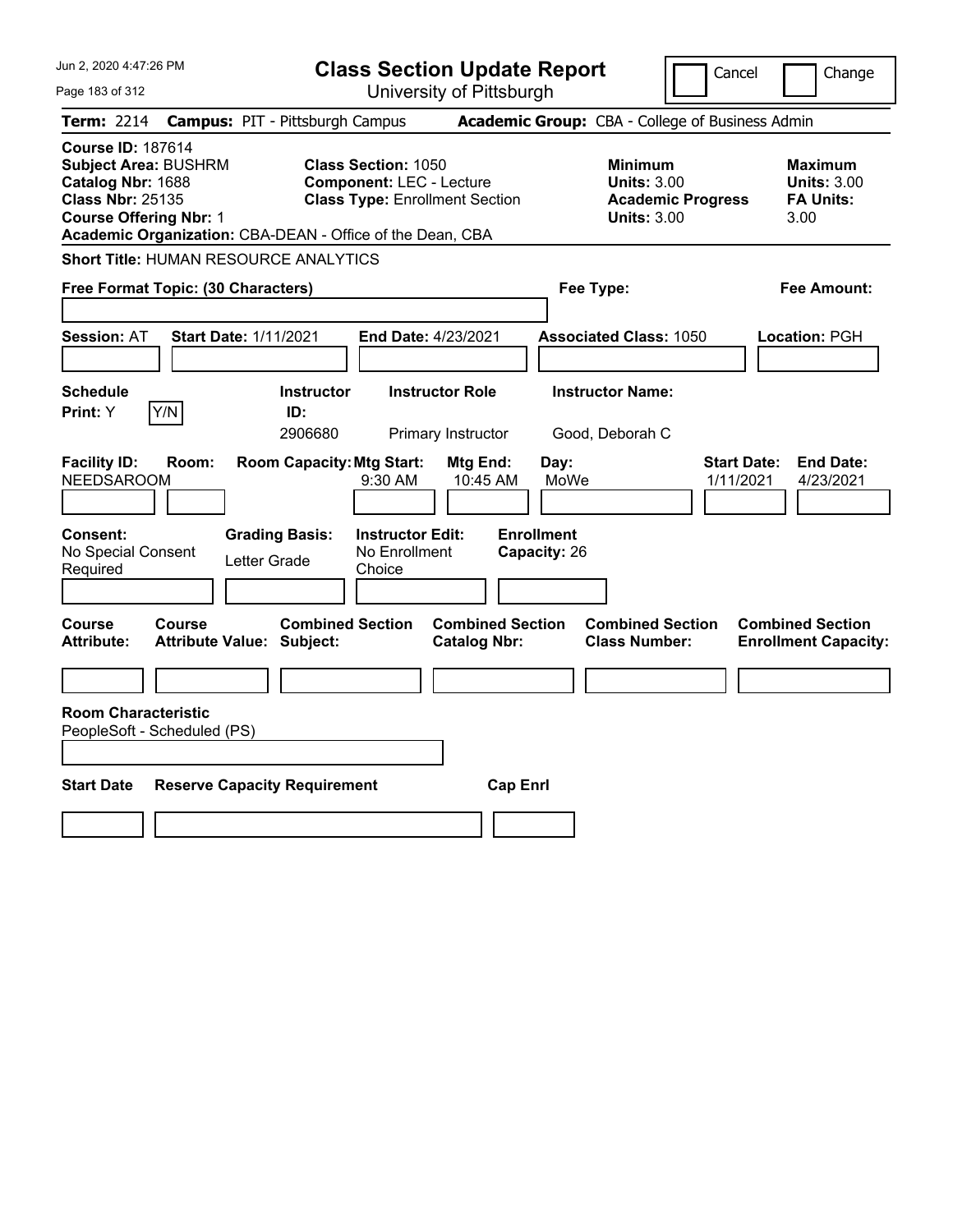| Jun 2, 2020 4:47:26 PM                                                                                                                   |                                |                                                           | <b>Class Section Update Report</b>                                                                     |                                                |                                   |                                                     | Cancel                          | Change                                                           |
|------------------------------------------------------------------------------------------------------------------------------------------|--------------------------------|-----------------------------------------------------------|--------------------------------------------------------------------------------------------------------|------------------------------------------------|-----------------------------------|-----------------------------------------------------|---------------------------------|------------------------------------------------------------------|
| Page 184 of 312                                                                                                                          |                                |                                                           |                                                                                                        | University of Pittsburgh                       |                                   |                                                     |                                 |                                                                  |
| Term: 2214                                                                                                                               |                                | <b>Campus: PIT - Pittsburgh Campus</b>                    |                                                                                                        |                                                |                                   | Academic Group: CBA - College of Business Admin     |                                 |                                                                  |
| <b>Course ID: 185867</b><br><b>Subject Area: BUSHRM</b><br>Catalog Nbr: 1689<br><b>Class Nbr: 23087</b><br><b>Course Offering Nbr: 1</b> |                                | Academic Organization: CBA-DEAN - Office of the Dean, CBA | <b>Class Section: 1200</b><br><b>Component: LEC - Lecture</b><br><b>Class Type: Enrollment Section</b> |                                                |                                   | Minimum<br><b>Units: 3.00</b><br><b>Units: 3.00</b> | <b>Academic Progress</b>        | <b>Maximum</b><br><b>Units: 3.00</b><br><b>FA Units:</b><br>3.00 |
| <b>Short Title: SPORTS MANAGEMENT</b>                                                                                                    |                                |                                                           |                                                                                                        |                                                |                                   |                                                     |                                 |                                                                  |
| Free Format Topic: (30 Characters)                                                                                                       |                                |                                                           |                                                                                                        |                                                | Fee Type:                         |                                                     |                                 | Fee Amount:                                                      |
| <b>Session: AT</b>                                                                                                                       |                                | <b>Start Date: 1/11/2021</b>                              | <b>End Date: 4/23/2021</b>                                                                             |                                                |                                   | <b>Associated Class: 1200</b>                       |                                 | Location: PGH                                                    |
| <b>Schedule</b><br><b>Print:</b> Y                                                                                                       | Y/N                            | <b>Instructor</b><br>ID:<br>2906680                       |                                                                                                        | <b>Instructor Role</b><br>Primary Instructor   |                                   | <b>Instructor Name:</b><br>Good, Deborah C          |                                 |                                                                  |
| <b>Facility ID:</b><br><b>NEEDSAROOM</b>                                                                                                 | Room:                          | <b>Room Capacity: Mtg Start:</b>                          | 11:00 AM                                                                                               | Mtg End:<br>12:15 PM                           | Day:<br>TuTh                      |                                                     | <b>Start Date:</b><br>1/11/2021 | <b>End Date:</b><br>4/23/2021                                    |
| Consent:<br>No Special Consent<br>Required                                                                                               |                                | <b>Grading Basis:</b><br>Letter Grade                     | <b>Instructor Edit:</b><br>No Enrollment<br>Choice                                                     |                                                | <b>Enrollment</b><br>Capacity: 26 |                                                     |                                 |                                                                  |
| <b>Course</b><br><b>Attribute:</b><br><b>FNL</b>                                                                                         | <b>Course</b><br><b>HOURLY</b> | <b>Combined Section</b><br>Attribute Value: Subject:      |                                                                                                        | <b>Combined Section</b><br><b>Catalog Nbr:</b> |                                   | <b>Combined Section</b><br><b>Class Number:</b>     |                                 | <b>Combined Section</b><br><b>Enrollment Capacity:</b>           |
| <b>Room Characteristic</b><br>Media - Data Projector/Monitor<br>PeopleSoft - Scheduled (PS)                                              |                                |                                                           |                                                                                                        |                                                |                                   |                                                     |                                 |                                                                  |
| <b>Start Date</b>                                                                                                                        |                                | <b>Reserve Capacity Requirement</b>                       |                                                                                                        | <b>Cap Enrl</b>                                |                                   |                                                     |                                 |                                                                  |
|                                                                                                                                          |                                |                                                           |                                                                                                        |                                                |                                   |                                                     |                                 |                                                                  |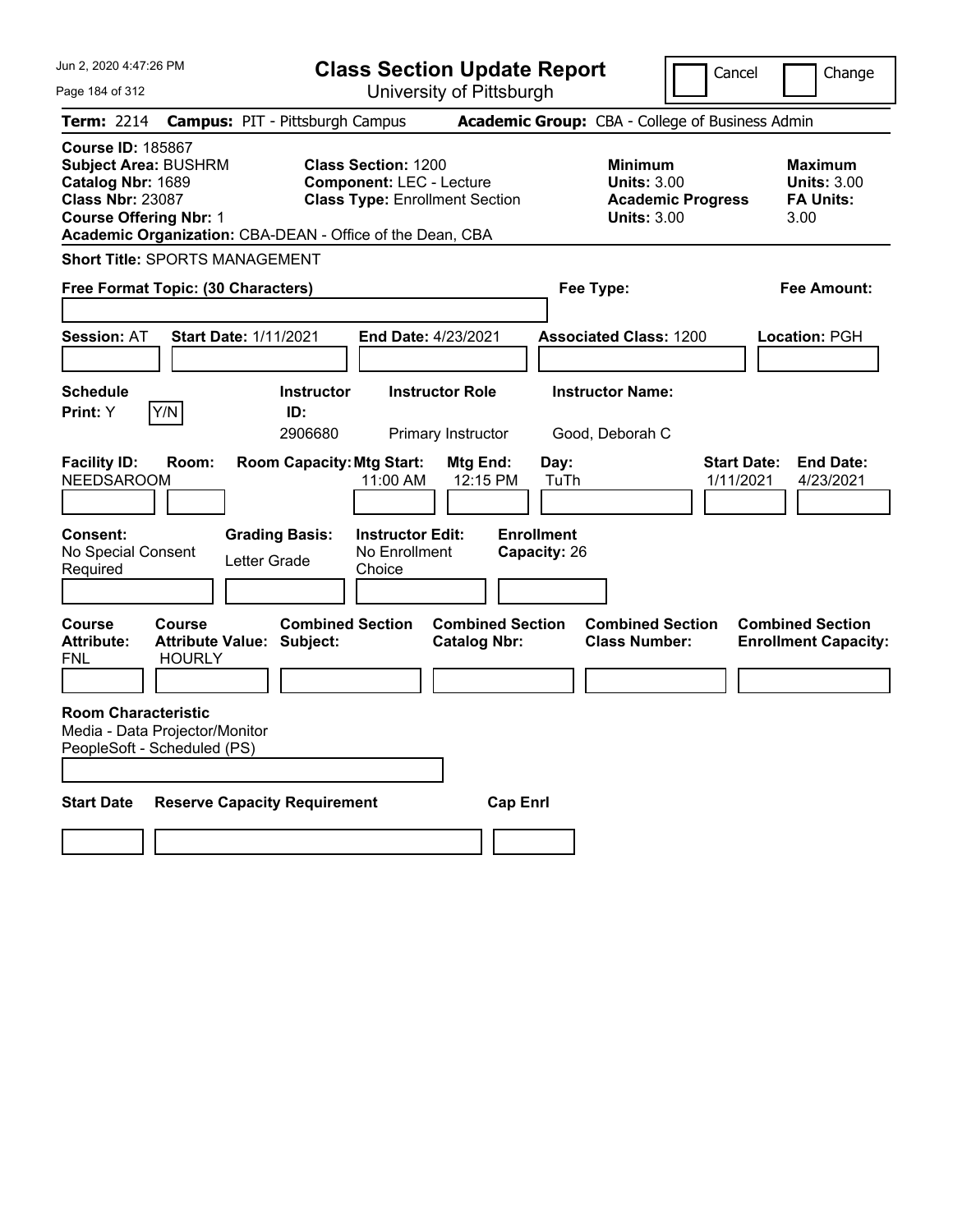| Jun 2, 2020 4:47:26 PM                                                                                                                                                                                |                                                             | <b>Class Section Update Report</b>                                      |                                                            | Cancel                          | Change                                                           |
|-------------------------------------------------------------------------------------------------------------------------------------------------------------------------------------------------------|-------------------------------------------------------------|-------------------------------------------------------------------------|------------------------------------------------------------|---------------------------------|------------------------------------------------------------------|
| Page 185 of 312                                                                                                                                                                                       |                                                             | University of Pittsburgh                                                |                                                            |                                 |                                                                  |
| Term: 2214                                                                                                                                                                                            | <b>Campus: PIT - Pittsburgh Campus</b>                      |                                                                         | Academic Group: CBA - College of Business Admin            |                                 |                                                                  |
| <b>Course ID: 103252</b><br><b>Subject Area: BUSHRM</b><br>Catalog Nbr: 1690<br><b>Class Nbr: 12005</b><br><b>Course Offering Nbr: 1</b><br>Academic Organization: CBA-DEAN - Office of the Dean, CBA | <b>Class Section: 1010</b>                                  | Component: INT - Internship<br><b>Class Type: Enrollment Section</b>    | <b>Minimum</b><br><b>Units: 3.00</b><br><b>Units: 3.00</b> | <b>Academic Progress</b>        | <b>Maximum</b><br><b>Units: 3.00</b><br><b>FA Units:</b><br>3.00 |
| Short Title: HUMN RESOURCES MGMNT INTRNSHIP                                                                                                                                                           |                                                             |                                                                         |                                                            |                                 |                                                                  |
| Free Format Topic: (30 Characters)                                                                                                                                                                    |                                                             |                                                                         | Fee Type:                                                  |                                 | Fee Amount:                                                      |
| <b>Session: AT</b>                                                                                                                                                                                    | <b>Start Date: 1/11/2021</b>                                | End Date: 4/23/2021                                                     | <b>Associated Class: 1010</b>                              |                                 | Location: PGH                                                    |
| <b>Schedule</b><br>Y/N<br>Print: Y                                                                                                                                                                    | <b>Instructor</b><br>ID:<br>2906680                         | <b>Instructor Role</b><br>Primary Instructor                            | <b>Instructor Name:</b><br>Good, Deborah C                 |                                 |                                                                  |
| <b>Facility ID:</b><br>Room:<br>SENSQ02600 02600                                                                                                                                                      | <b>Room Capacity: Mtg Start:</b><br>25                      | Mtg End:                                                                | Day:                                                       | <b>Start Date:</b><br>1/11/2021 | <b>End Date:</b><br>4/23/2021                                    |
| Consent:<br><b>Department Consent</b><br>Required                                                                                                                                                     | <b>Grading Basis:</b><br>Satisfactory/No<br>Credit          | <b>Instructor Edit:</b><br><b>Class Instructor</b><br><b>Table Edit</b> | <b>Enrollment</b><br>Capacity: 25                          |                                 |                                                                  |
| Course<br>Course<br><b>Attribute:</b><br>HIP<br><b>INTRNSHIP</b>                                                                                                                                      | <b>Combined Section</b><br><b>Attribute Value: Subject:</b> | <b>Combined Section</b><br><b>Catalog Nbr:</b>                          | <b>Combined Section</b><br><b>Class Number:</b>            |                                 | <b>Combined Section</b><br><b>Enrollment Capacity:</b>           |
| <b>Room Characteristic</b><br>Media - Data Projector/Monitor                                                                                                                                          |                                                             |                                                                         |                                                            |                                 |                                                                  |
| <b>Start Date</b>                                                                                                                                                                                     | <b>Reserve Capacity Requirement</b>                         | <b>Cap Enrl</b>                                                         |                                                            |                                 |                                                                  |
|                                                                                                                                                                                                       |                                                             |                                                                         |                                                            |                                 |                                                                  |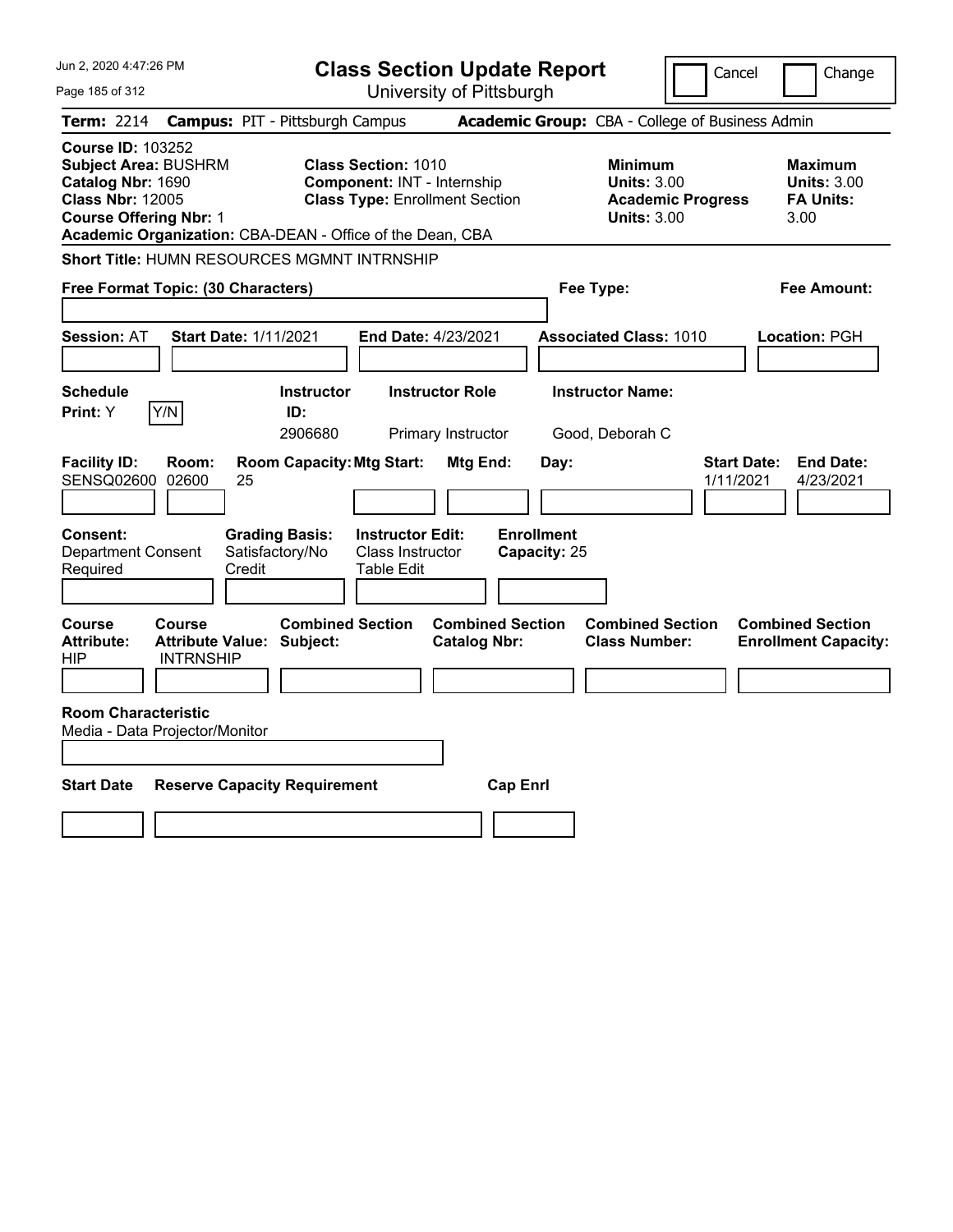| Jun 2, 2020 4:47:26 PM                                                                                                                                                                                |                                                                                                           | <b>Class Section Update Report</b>             | Cancel                                                                                 | Change                                                           |
|-------------------------------------------------------------------------------------------------------------------------------------------------------------------------------------------------------|-----------------------------------------------------------------------------------------------------------|------------------------------------------------|----------------------------------------------------------------------------------------|------------------------------------------------------------------|
| Page 186 of 312                                                                                                                                                                                       |                                                                                                           | University of Pittsburgh                       |                                                                                        |                                                                  |
| <b>Term: 2214</b>                                                                                                                                                                                     | <b>Campus: PIT - Pittsburgh Campus</b>                                                                    |                                                | <b>Academic Group:</b> CBA - College of Business Admin                                 |                                                                  |
| <b>Course ID: 103253</b><br><b>Subject Area: BUSHRM</b><br>Catalog Nbr: 1695<br><b>Class Nbr: 12013</b><br><b>Course Offering Nbr: 1</b><br>Academic Organization: CBA-DEAN - Office of the Dean, CBA | <b>Class Section: 1010</b><br>Component: IND - Independent Study<br><b>Class Type: Enrollment Section</b> |                                                | <b>Minimum</b><br><b>Units: 1.00</b><br><b>Academic Progress</b><br><b>Units: 1.00</b> | <b>Maximum</b><br><b>Units: 3.00</b><br><b>FA Units:</b><br>1.00 |
| Short Title: HUMN RESOURCS MGMNT INDP STUDY                                                                                                                                                           |                                                                                                           |                                                |                                                                                        |                                                                  |
| Free Format Topic: (30 Characters)<br><b>ISSUES IN CAREER MANAGEMENT</b>                                                                                                                              |                                                                                                           |                                                | Fee Type:                                                                              | Fee Amount:                                                      |
| <b>Session: AT</b><br><b>Start Date: 1/11/2021</b>                                                                                                                                                    | End Date: 4/23/2021                                                                                       |                                                | <b>Associated Class: 1010</b>                                                          | <b>Location: PGH</b>                                             |
|                                                                                                                                                                                                       |                                                                                                           |                                                |                                                                                        |                                                                  |
| <b>Schedule</b>                                                                                                                                                                                       | <b>Instructor Role</b><br><b>Instructor</b>                                                               |                                                | <b>Instructor Name:</b>                                                                |                                                                  |
| Y/N<br>Print: Y                                                                                                                                                                                       | ID:                                                                                                       |                                                |                                                                                        |                                                                  |
|                                                                                                                                                                                                       | 2906680<br>Primary Instructor<br>2952740<br>Special                                                       |                                                | Good, Deborah C<br>McDonald, Derek B                                                   |                                                                  |
| <b>Facility ID:</b><br>Room:<br>02204<br>SENSQ02204<br>25                                                                                                                                             | <b>Room Capacity: Mtg Start:</b>                                                                          | Mtg End:<br>Day:                               | <b>Start Date:</b><br>1/11/2021                                                        | <b>End Date:</b><br>4/23/2021                                    |
| <b>Consent:</b>                                                                                                                                                                                       | <b>Grading Basis:</b><br><b>Instructor Edit:</b>                                                          | <b>Enrollment</b>                              |                                                                                        |                                                                  |
| Department Consent                                                                                                                                                                                    | Class Instructor<br>Letter Grade<br><b>Table Edit</b>                                                     | Capacity: 25                                   |                                                                                        |                                                                  |
| Required                                                                                                                                                                                              |                                                                                                           |                                                |                                                                                        |                                                                  |
| Course<br>Course<br><b>Attribute Value: Subject:</b><br><b>Attribute:</b>                                                                                                                             | <b>Combined Section</b>                                                                                   | <b>Combined Section</b><br><b>Catalog Nbr:</b> | <b>Combined Section</b><br><b>Class Number:</b>                                        | <b>Combined Section</b><br><b>Enrollment Capacity:</b>           |
|                                                                                                                                                                                                       |                                                                                                           |                                                |                                                                                        |                                                                  |
| <b>Room Characteristic</b><br>Media - Data Projector/Monitor                                                                                                                                          |                                                                                                           |                                                |                                                                                        |                                                                  |
|                                                                                                                                                                                                       |                                                                                                           |                                                |                                                                                        |                                                                  |
| <b>Start Date</b><br><b>Reserve Capacity Requirement</b>                                                                                                                                              |                                                                                                           | <b>Cap Enrl</b>                                |                                                                                        |                                                                  |
|                                                                                                                                                                                                       |                                                                                                           |                                                |                                                                                        |                                                                  |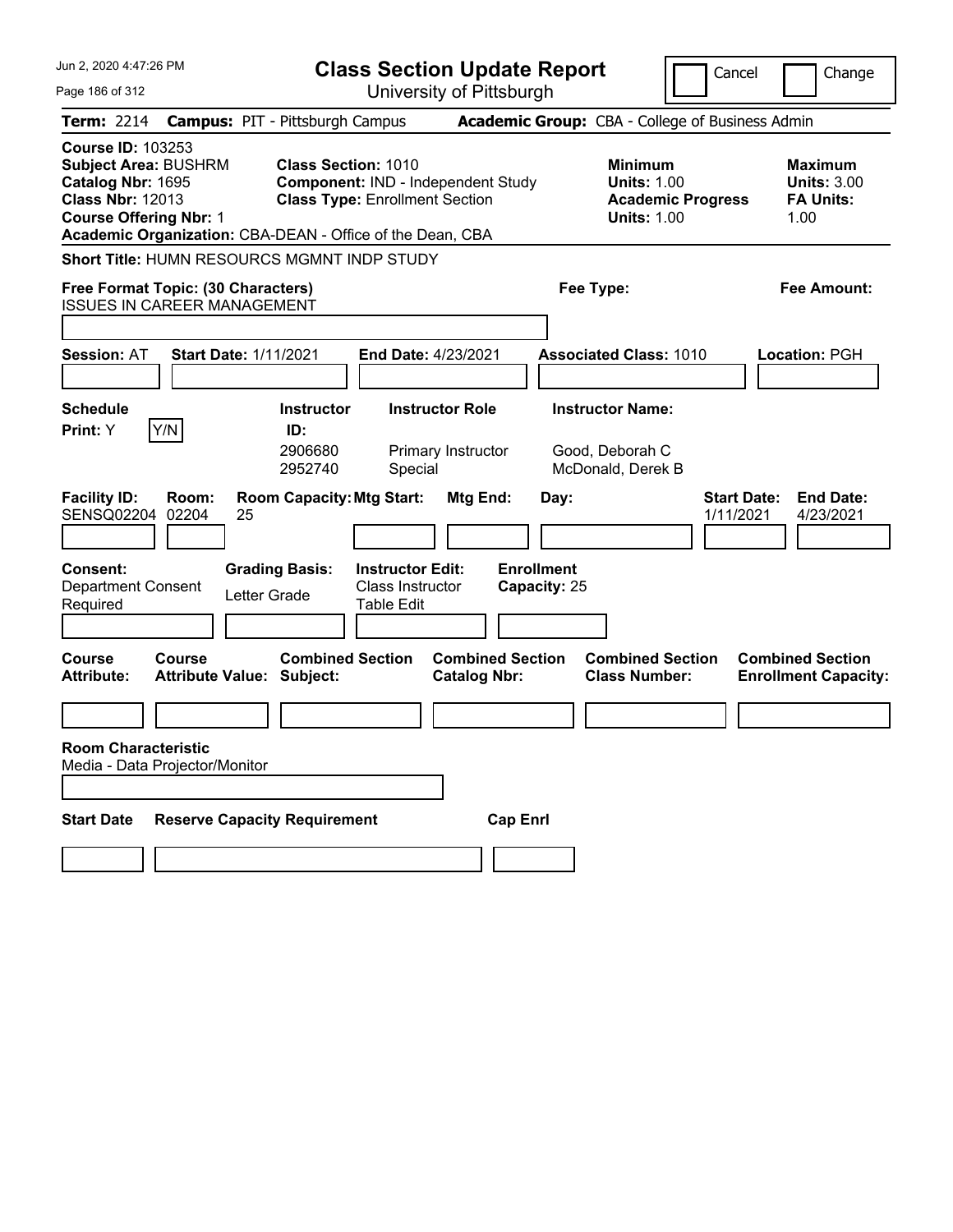| <b>Class Section Update Report</b><br>Cancel<br>University of Pittsburgh<br>Page 187 of 312                                                                                                                                                                                                                                                                                                               | Change                                                    |
|-----------------------------------------------------------------------------------------------------------------------------------------------------------------------------------------------------------------------------------------------------------------------------------------------------------------------------------------------------------------------------------------------------------|-----------------------------------------------------------|
|                                                                                                                                                                                                                                                                                                                                                                                                           |                                                           |
| Academic Group: CBA - College of Business Admin<br>Term: 2214<br><b>Campus: PIT - Pittsburgh Campus</b>                                                                                                                                                                                                                                                                                                   |                                                           |
| <b>Course ID: 103262</b><br><b>Subject Area: BUSMKT</b><br><b>Class Section: 1030</b><br><b>Minimum</b><br>Catalog Nbr: 1040<br><b>Component: LEC - Lecture</b><br><b>Units: 3.00</b><br><b>Class Nbr: 11973</b><br><b>Class Type: Enrollment Section</b><br><b>Academic Progress</b><br><b>Course Offering Nbr: 1</b><br><b>Units: 3.00</b><br>Academic Organization: CBA-DEAN - Office of the Dean, CBA | Maximum<br><b>Units: 3.00</b><br><b>FA Units:</b><br>3.00 |
| Short Title: INTRODUCTION TO MARKETING                                                                                                                                                                                                                                                                                                                                                                    |                                                           |
| Free Format Topic: (30 Characters)<br>Fee Type:                                                                                                                                                                                                                                                                                                                                                           | Fee Amount:                                               |
|                                                                                                                                                                                                                                                                                                                                                                                                           |                                                           |
| <b>Session: AT</b><br>Start Date: 1/11/2021<br><b>End Date: 4/23/2021</b><br><b>Associated Class: 1030</b>                                                                                                                                                                                                                                                                                                | Location: PGH                                             |
|                                                                                                                                                                                                                                                                                                                                                                                                           |                                                           |
| <b>Schedule</b><br><b>Instructor Role</b><br><b>Instructor Name:</b><br><b>Instructor</b>                                                                                                                                                                                                                                                                                                                 |                                                           |
| Y/N<br>Print: Y<br>ID:<br>2941114<br>Primary Instructor<br>Maryott, Kiersten M                                                                                                                                                                                                                                                                                                                            |                                                           |
| <b>Room Capacity: Mtg Start:</b><br><b>Facility ID:</b><br>Room:<br>Mtg End:<br>Day:<br><b>Start Date:</b><br>MoWe<br><b>NEEDSAROOM</b><br>11:00 AM<br>12:15 PM<br>1/11/2021<br><b>Enrollment</b><br><b>Instructor Edit:</b><br><b>Consent:</b><br><b>Grading Basis:</b><br>No Special Consent<br>No Enrollment<br>Capacity: 125<br>Letter Grade<br>Choice<br>Required                                    | <b>End Date:</b><br>4/23/2021                             |
| <b>Combined Section</b><br><b>Combined Section</b><br><b>Course</b><br><b>Combined Section</b><br>Course<br><b>Attribute:</b><br>Attribute Value: Subject:<br><b>Catalog Nbr:</b><br><b>Class Number:</b><br><b>DEPART</b><br>FNL                                                                                                                                                                         | <b>Combined Section</b><br><b>Enrollment Capacity:</b>    |
| <b>Room Characteristic</b><br>Media - Data Projector/Monitor<br>PeopleSoft - Scheduled (PS)                                                                                                                                                                                                                                                                                                               |                                                           |
| <b>Start Date</b><br><b>Reserve Capacity Requirement</b><br><b>Cap Enri</b>                                                                                                                                                                                                                                                                                                                               |                                                           |
|                                                                                                                                                                                                                                                                                                                                                                                                           |                                                           |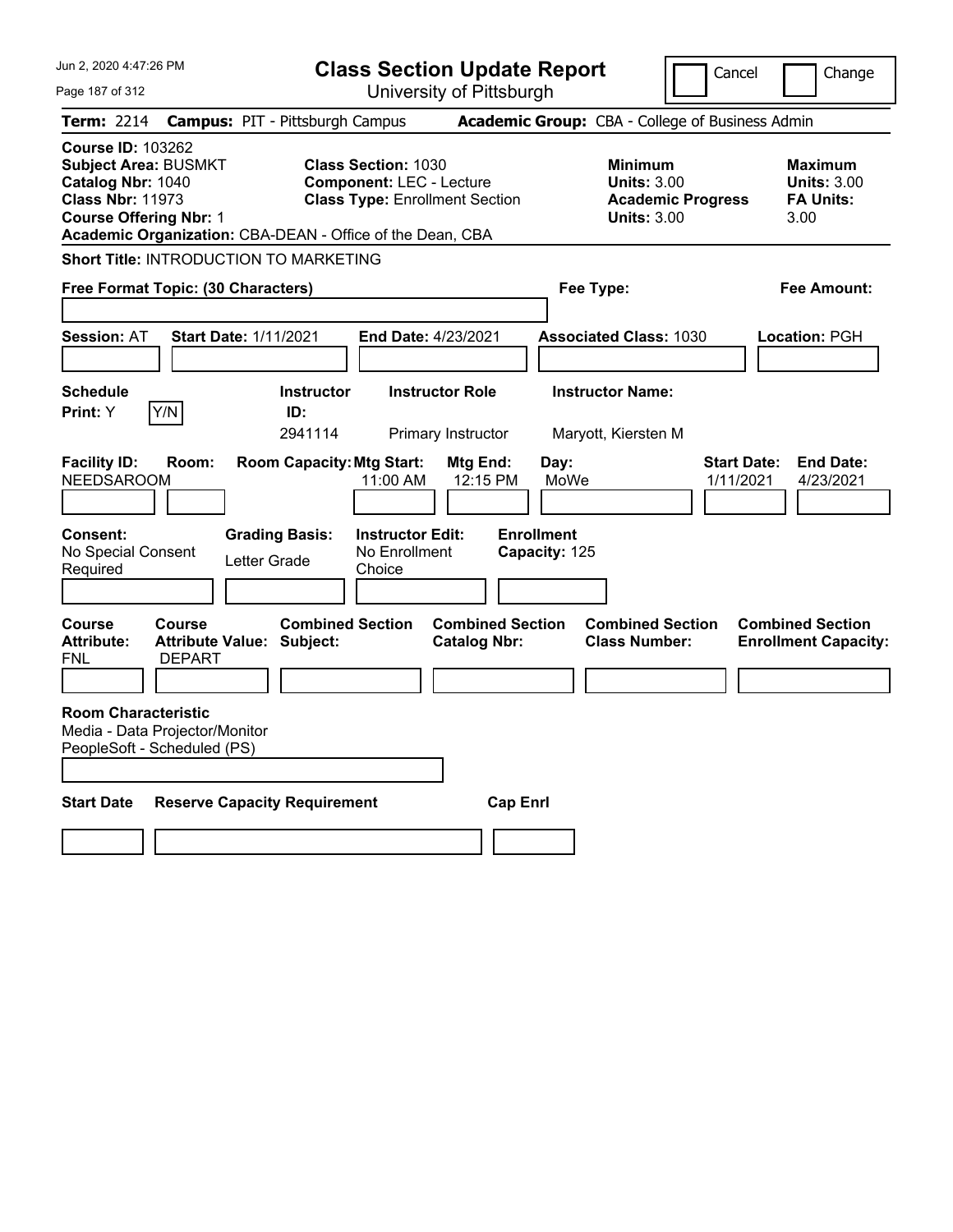| Jun 2, 2020 4:47:26 PM                                                                                                                                                                                                                                               | <b>Class Section Update Report</b>                                                                                 | Change<br>Cancel                                                                                                                                                              |
|----------------------------------------------------------------------------------------------------------------------------------------------------------------------------------------------------------------------------------------------------------------------|--------------------------------------------------------------------------------------------------------------------|-------------------------------------------------------------------------------------------------------------------------------------------------------------------------------|
| Page 188 of 312                                                                                                                                                                                                                                                      | University of Pittsburgh                                                                                           |                                                                                                                                                                               |
| <b>Term: 2214</b><br><b>Campus: PIT - Pittsburgh Campus</b><br><b>Course ID: 103262</b><br><b>Subject Area: BUSMKT</b><br>Catalog Nbr: 1040<br><b>Class Nbr: 16643</b><br><b>Course Offering Nbr: 1</b><br>Academic Organization: CBA-DEAN - Office of the Dean, CBA | <b>Class Section: 1040</b><br><b>Component: REC - Recitation</b><br><b>Class Type: Non-Enrollment Section</b>      | Academic Group: CBA - College of Business Admin<br><b>Minimum</b><br><b>Maximum</b><br>Units:<br>Units:<br><b>Academic Progress</b><br><b>FA Units:</b><br><b>Units: 0.00</b> |
| Short Title: INTRODUCTION TO MARKETING                                                                                                                                                                                                                               |                                                                                                                    |                                                                                                                                                                               |
| Free Format Topic: (30 Characters)                                                                                                                                                                                                                                   |                                                                                                                    | Fee Type:<br>Fee Amount:                                                                                                                                                      |
| <b>Session: AT</b><br><b>Start Date: 1/11/2021</b>                                                                                                                                                                                                                   | End Date: 4/23/2021                                                                                                | <b>Associated Class: 9999</b><br><b>Location: PGH</b>                                                                                                                         |
| <b>Schedule</b><br> Y/N <br>Print: Y<br>ID:<br>$\Omega$                                                                                                                                                                                                              | <b>Instructor</b><br><b>Instructor Role</b>                                                                        | <b>Instructor Name:</b><br>No Instructor Assigned                                                                                                                             |
| <b>Facility ID:</b><br>Room:<br><b>NEEDSAROOM</b><br><b>Grading Basis:</b><br><b>Consent:</b><br>No Special Consent                                                                                                                                                  | <b>Room Capacity: Mtg Start:</b><br>Mtg End:<br>8:00 AM<br>8:50 AM<br><b>Enrollment</b><br><b>Instructor Edit:</b> | <b>Start Date:</b><br><b>End Date:</b><br>Day:<br>1/11/2021<br>4/23/2021<br>Fr<br>Capacity: 75                                                                                |
| Required                                                                                                                                                                                                                                                             |                                                                                                                    |                                                                                                                                                                               |
| <b>Course</b><br><b>Course</b><br><b>Attribute:</b><br><b>Attribute Value: Subject:</b>                                                                                                                                                                              | <b>Combined Section</b><br><b>Combined Section</b><br><b>Catalog Nbr:</b>                                          | <b>Combined Section</b><br><b>Combined Section</b><br><b>Class Number:</b><br><b>Enrollment Capacity:</b>                                                                     |
|                                                                                                                                                                                                                                                                      |                                                                                                                    |                                                                                                                                                                               |
| <b>Room Characteristic</b><br>Media - Data Projector/Monitor<br>PeopleSoft - Scheduled (PS)<br><b>Start Date</b><br><b>Reserve Capacity Requirement</b>                                                                                                              | <b>Cap Enrl</b>                                                                                                    |                                                                                                                                                                               |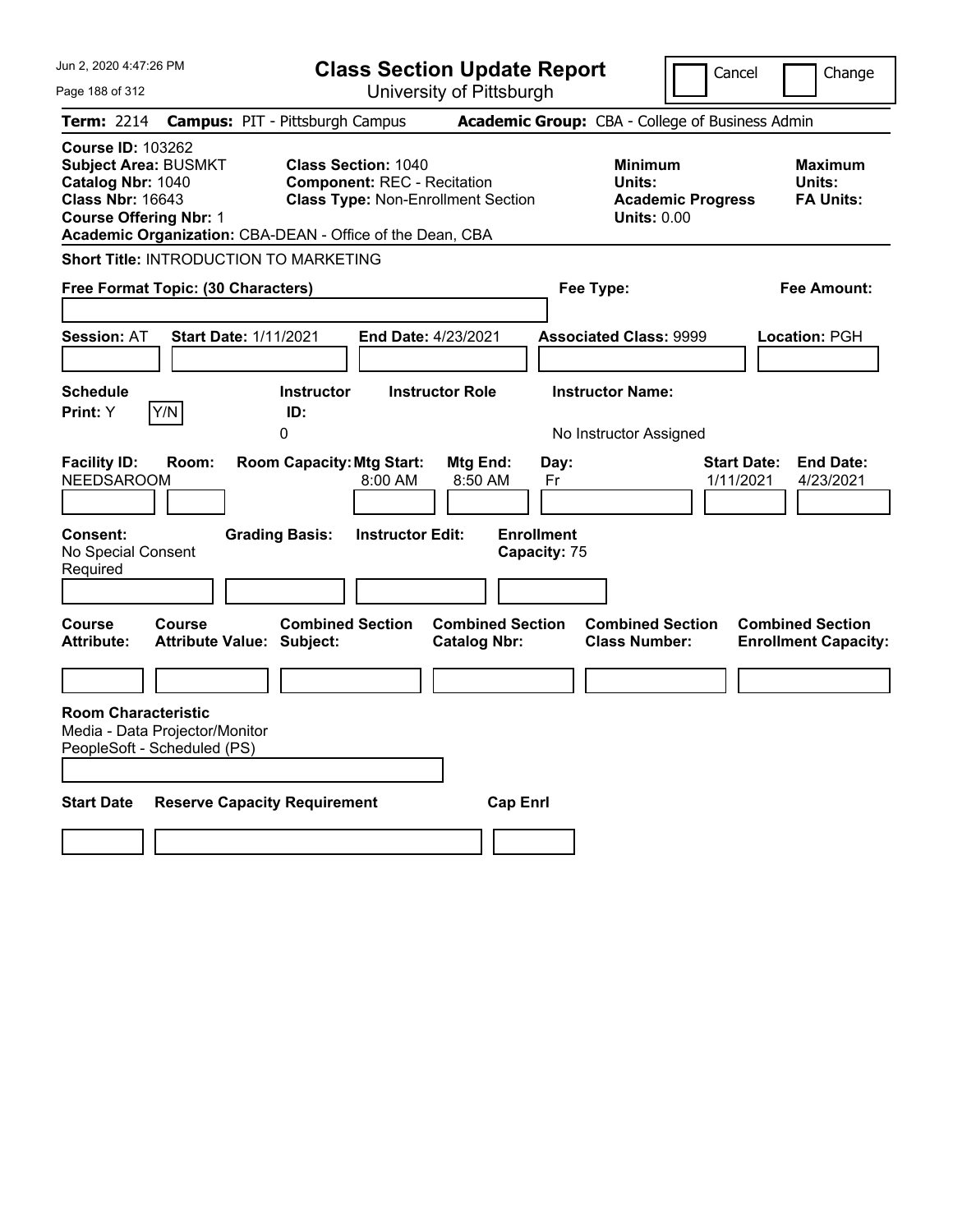| Jun 2, 2020 4:47:26 PM                                                                                                                   | <b>Class Section Update Report</b>                                                                                                                                         |                                                            | Cancel                                                           | Change                                                 |
|------------------------------------------------------------------------------------------------------------------------------------------|----------------------------------------------------------------------------------------------------------------------------------------------------------------------------|------------------------------------------------------------|------------------------------------------------------------------|--------------------------------------------------------|
| Page 189 of 312                                                                                                                          | University of Pittsburgh                                                                                                                                                   |                                                            |                                                                  |                                                        |
| <b>Term: 2214</b>                                                                                                                        | <b>Campus: PIT - Pittsburgh Campus</b>                                                                                                                                     | Academic Group: CBA - College of Business Admin            |                                                                  |                                                        |
| <b>Course ID: 103262</b><br><b>Subject Area: BUSMKT</b><br>Catalog Nbr: 1040<br><b>Class Nbr: 16644</b><br><b>Course Offering Nbr: 1</b> | <b>Class Section: 1050</b><br><b>Component: REC - Recitation</b><br><b>Class Type: Non-Enrollment Section</b><br>Academic Organization: CBA-DEAN - Office of the Dean, CBA | Units:                                                     | <b>Minimum</b><br><b>Academic Progress</b><br><b>Units: 0.00</b> | <b>Maximum</b><br>Units:<br><b>FA Units:</b>           |
| Short Title: INTRODUCTION TO MARKETING                                                                                                   |                                                                                                                                                                            |                                                            |                                                                  |                                                        |
| Free Format Topic: (30 Characters)                                                                                                       |                                                                                                                                                                            | Fee Type:                                                  |                                                                  | Fee Amount:                                            |
| <b>Start Date: 1/11/2021</b><br><b>Session: AT</b>                                                                                       | End Date: 4/23/2021                                                                                                                                                        | <b>Associated Class: 9999</b>                              |                                                                  | <b>Location: PGH</b>                                   |
| <b>Schedule</b><br>Y/N<br>Print: Y                                                                                                       | <b>Instructor Role</b><br><b>Instructor</b><br>ID:<br>0                                                                                                                    | <b>Instructor Name:</b><br>No Instructor Assigned          |                                                                  |                                                        |
| <b>Facility ID:</b><br>Room:<br><b>NEEDSAROOM</b><br><b>Consent:</b><br>No Special Consent<br>Required                                   | <b>Room Capacity: Mtg Start:</b><br>Mtg End:<br>$9:00$ AM<br><b>Grading Basis:</b><br><b>Instructor Edit:</b>                                                              | Day:<br>9:50 AM<br>Fr<br><b>Enrollment</b><br>Capacity: 75 | <b>Start Date:</b><br>1/11/2021                                  | <b>End Date:</b><br>4/23/2021                          |
|                                                                                                                                          |                                                                                                                                                                            |                                                            |                                                                  |                                                        |
| Course<br><b>Course</b><br><b>Attribute:</b><br><b>Attribute Value: Subject:</b>                                                         | <b>Combined Section</b><br><b>Catalog Nbr:</b>                                                                                                                             | <b>Combined Section</b><br><b>Class Number:</b>            | <b>Combined Section</b>                                          | <b>Combined Section</b><br><b>Enrollment Capacity:</b> |
|                                                                                                                                          |                                                                                                                                                                            |                                                            |                                                                  |                                                        |
| <b>Room Characteristic</b><br>Media - Data Projector/Monitor<br>PeopleSoft - Scheduled (PS)                                              |                                                                                                                                                                            |                                                            |                                                                  |                                                        |
| <b>Start Date</b>                                                                                                                        | <b>Reserve Capacity Requirement</b>                                                                                                                                        | <b>Cap Enrl</b>                                            |                                                                  |                                                        |
|                                                                                                                                          |                                                                                                                                                                            |                                                            |                                                                  |                                                        |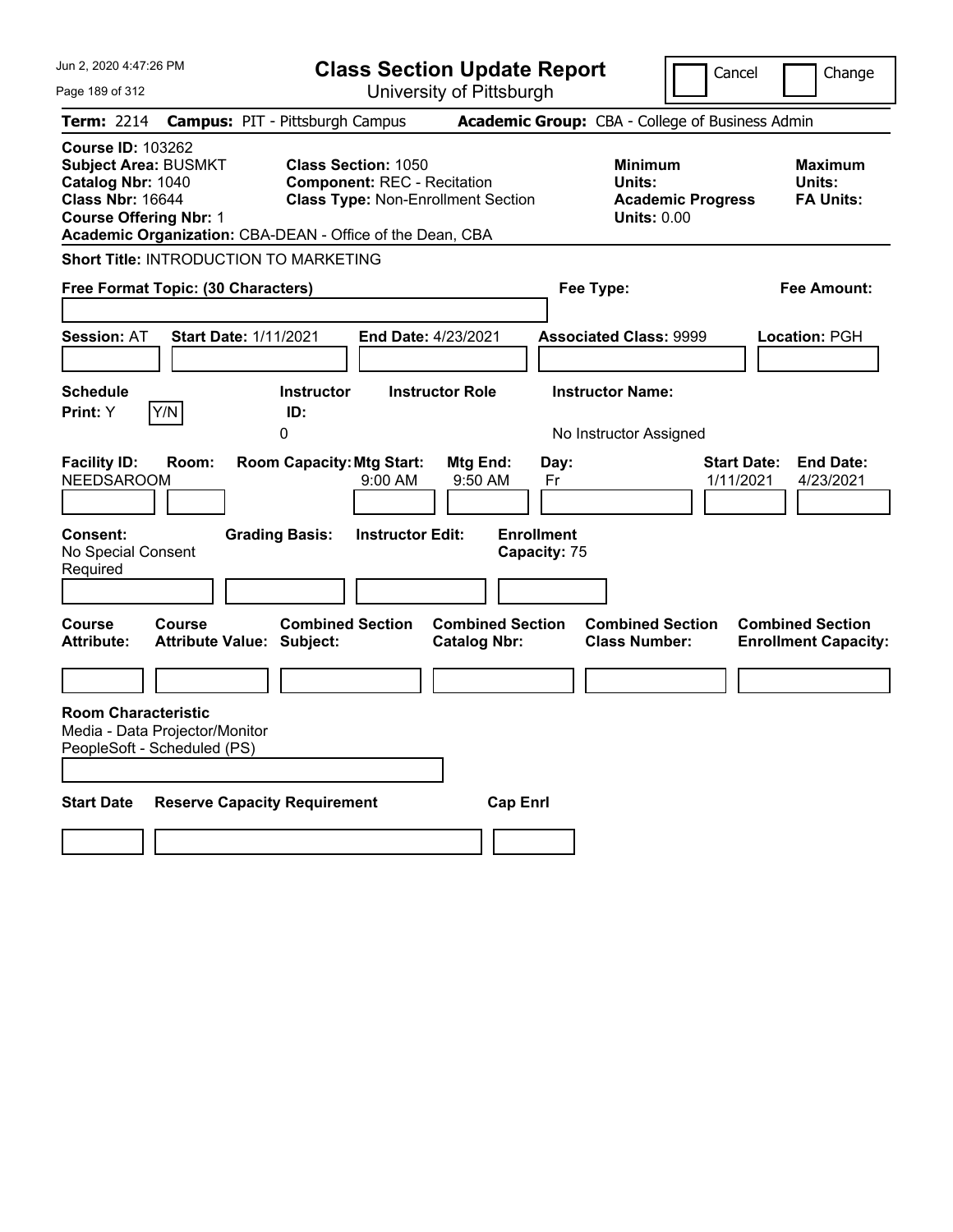| Jun 2, 2020 4:47:26 PM                                                                                                                                                                                |                                                             |                                     | <b>Class Section Update Report</b>                                                                     |                                                |                                    |                                                     | Cancel                          | Change                                                           |
|-------------------------------------------------------------------------------------------------------------------------------------------------------------------------------------------------------|-------------------------------------------------------------|-------------------------------------|--------------------------------------------------------------------------------------------------------|------------------------------------------------|------------------------------------|-----------------------------------------------------|---------------------------------|------------------------------------------------------------------|
| Page 190 of 312                                                                                                                                                                                       |                                                             |                                     |                                                                                                        | University of Pittsburgh                       |                                    |                                                     |                                 |                                                                  |
| Term: 2214                                                                                                                                                                                            | <b>Campus: PIT - Pittsburgh Campus</b>                      |                                     |                                                                                                        |                                                |                                    | Academic Group: CBA - College of Business Admin     |                                 |                                                                  |
| <b>Course ID: 103262</b><br><b>Subject Area: BUSMKT</b><br>Catalog Nbr: 1040<br><b>Class Nbr: 11972</b><br><b>Course Offering Nbr: 1</b><br>Academic Organization: CBA-DEAN - Office of the Dean, CBA |                                                             |                                     | <b>Class Section: 1060</b><br><b>Component: LEC - Lecture</b><br><b>Class Type: Enrollment Section</b> |                                                |                                    | Minimum<br><b>Units: 3.00</b><br><b>Units: 3.00</b> | <b>Academic Progress</b>        | <b>Maximum</b><br><b>Units: 3.00</b><br><b>FA Units:</b><br>3.00 |
| Short Title: INTRODUCTION TO MARKETING                                                                                                                                                                |                                                             |                                     |                                                                                                        |                                                |                                    |                                                     |                                 |                                                                  |
| Free Format Topic: (30 Characters)                                                                                                                                                                    |                                                             |                                     |                                                                                                        |                                                |                                    | Fee Type:                                           |                                 | Fee Amount:                                                      |
| <b>Session: AT</b>                                                                                                                                                                                    | <b>Start Date: 1/11/2021</b>                                |                                     | <b>End Date: 4/23/2021</b>                                                                             |                                                |                                    | <b>Associated Class: 1060</b>                       |                                 | Location: PGH                                                    |
| <b>Schedule</b><br>Y/N<br><b>Print:</b> Y                                                                                                                                                             |                                                             | <b>Instructor</b><br>ID:<br>2941114 |                                                                                                        | <b>Instructor Role</b><br>Primary Instructor   |                                    | <b>Instructor Name:</b><br>Maryott, Kiersten M      |                                 |                                                                  |
| <b>Facility ID:</b><br><b>NEEDSAROOM</b>                                                                                                                                                              | Room:                                                       | <b>Room Capacity: Mtg Start:</b>    | 12:30 PM                                                                                               | Mtg End:<br>1:45 PM                            | Day:<br>MoWe                       |                                                     | <b>Start Date:</b><br>1/11/2021 | <b>End Date:</b><br>4/23/2021                                    |
| Consent:<br>No Special Consent<br>Required                                                                                                                                                            | Letter Grade                                                | <b>Grading Basis:</b>               | <b>Instructor Edit:</b><br>No Enrollment<br>Choice                                                     |                                                | <b>Enrollment</b><br>Capacity: 125 |                                                     |                                 |                                                                  |
| <b>Course</b><br><b>Attribute:</b><br><b>FNL</b>                                                                                                                                                      | <b>Course</b><br>Attribute Value: Subject:<br><b>DEPART</b> | <b>Combined Section</b>             |                                                                                                        | <b>Combined Section</b><br><b>Catalog Nbr:</b> |                                    | <b>Combined Section</b><br><b>Class Number:</b>     |                                 | <b>Combined Section</b><br><b>Enrollment Capacity:</b>           |
| <b>Room Characteristic</b><br>Media - Data Projector/Monitor<br>PeopleSoft - Scheduled (PS)                                                                                                           |                                                             |                                     |                                                                                                        |                                                |                                    |                                                     |                                 |                                                                  |
| <b>Start Date</b>                                                                                                                                                                                     | <b>Reserve Capacity Requirement</b>                         |                                     |                                                                                                        |                                                | <b>Cap Enri</b>                    |                                                     |                                 |                                                                  |
|                                                                                                                                                                                                       |                                                             |                                     |                                                                                                        |                                                |                                    |                                                     |                                 |                                                                  |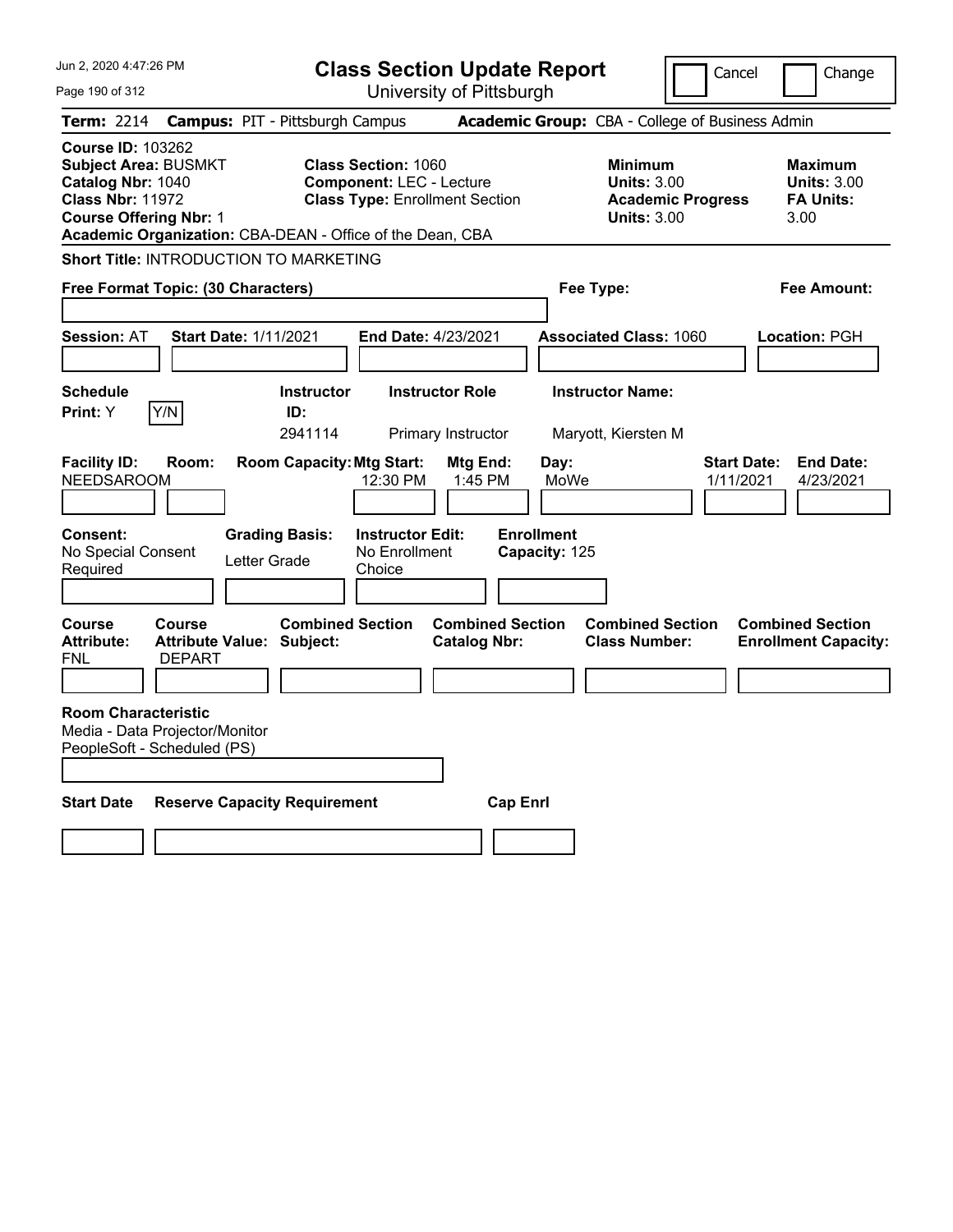| Jun 2, 2020 4:47:26 PM                                                                                                                                                                                | <b>Class Section Update Report</b>                                                                            |                                                                         | Cancel                                         | Change                                                 |
|-------------------------------------------------------------------------------------------------------------------------------------------------------------------------------------------------------|---------------------------------------------------------------------------------------------------------------|-------------------------------------------------------------------------|------------------------------------------------|--------------------------------------------------------|
| Page 191 of 312                                                                                                                                                                                       | University of Pittsburgh                                                                                      |                                                                         |                                                |                                                        |
| Term: 2214                                                                                                                                                                                            | <b>Campus: PIT - Pittsburgh Campus</b>                                                                        | Academic Group: CBA - College of Business Admin                         |                                                |                                                        |
| <b>Course ID: 103262</b><br><b>Subject Area: BUSMKT</b><br>Catalog Nbr: 1040<br><b>Class Nbr: 16645</b><br><b>Course Offering Nbr: 1</b><br>Academic Organization: CBA-DEAN - Office of the Dean, CBA | <b>Class Section: 1070</b><br><b>Component: REC - Recitation</b><br><b>Class Type: Non-Enrollment Section</b> | <b>Minimum</b><br>Units:                                                | <b>Academic Progress</b><br><b>Units: 0.00</b> | <b>Maximum</b><br>Units:<br><b>FA Units:</b>           |
| Short Title: INTRODUCTION TO MARKETING                                                                                                                                                                |                                                                                                               |                                                                         |                                                |                                                        |
| Free Format Topic: (30 Characters)                                                                                                                                                                    |                                                                                                               | Fee Type:                                                               |                                                | Fee Amount:                                            |
| <b>Session: AT</b><br><b>Start Date: 1/11/2021</b>                                                                                                                                                    | <b>End Date: 4/23/2021</b>                                                                                    | <b>Associated Class: 9999</b>                                           |                                                | Location: PGH                                          |
| <b>Schedule</b><br>Y/N<br><b>Print: Y</b>                                                                                                                                                             | <b>Instructor Role</b><br><b>Instructor</b><br>ID:<br>0                                                       | <b>Instructor Name:</b><br>No Instructor Assigned                       |                                                |                                                        |
| <b>Facility ID:</b><br>Room:<br><b>NEEDSAROOM</b><br><b>Consent:</b><br>No Special Consent<br>Required                                                                                                | <b>Room Capacity: Mtg Start:</b><br>10:00 AM<br><b>Grading Basis:</b><br><b>Instructor Edit:</b>              | Mtg End:<br>Day:<br>10:50 AM<br>Fr<br><b>Enrollment</b><br>Capacity: 80 | <b>Start Date:</b><br>1/11/2021                | <b>End Date:</b><br>4/23/2021                          |
|                                                                                                                                                                                                       |                                                                                                               |                                                                         |                                                |                                                        |
| <b>Course</b><br><b>Course</b><br><b>Attribute:</b><br><b>Attribute Value: Subject:</b>                                                                                                               | <b>Combined Section</b>                                                                                       | <b>Combined Section</b><br><b>Catalog Nbr:</b><br><b>Class Number:</b>  | <b>Combined Section</b>                        | <b>Combined Section</b><br><b>Enrollment Capacity:</b> |
|                                                                                                                                                                                                       |                                                                                                               |                                                                         |                                                |                                                        |
| <b>Room Characteristic</b><br>Media - Data Projector/Monitor<br>PeopleSoft - Scheduled (PS)                                                                                                           |                                                                                                               |                                                                         |                                                |                                                        |
| <b>Start Date</b><br><b>Reserve Capacity Requirement</b>                                                                                                                                              |                                                                                                               | <b>Cap Enri</b>                                                         |                                                |                                                        |
|                                                                                                                                                                                                       |                                                                                                               |                                                                         |                                                |                                                        |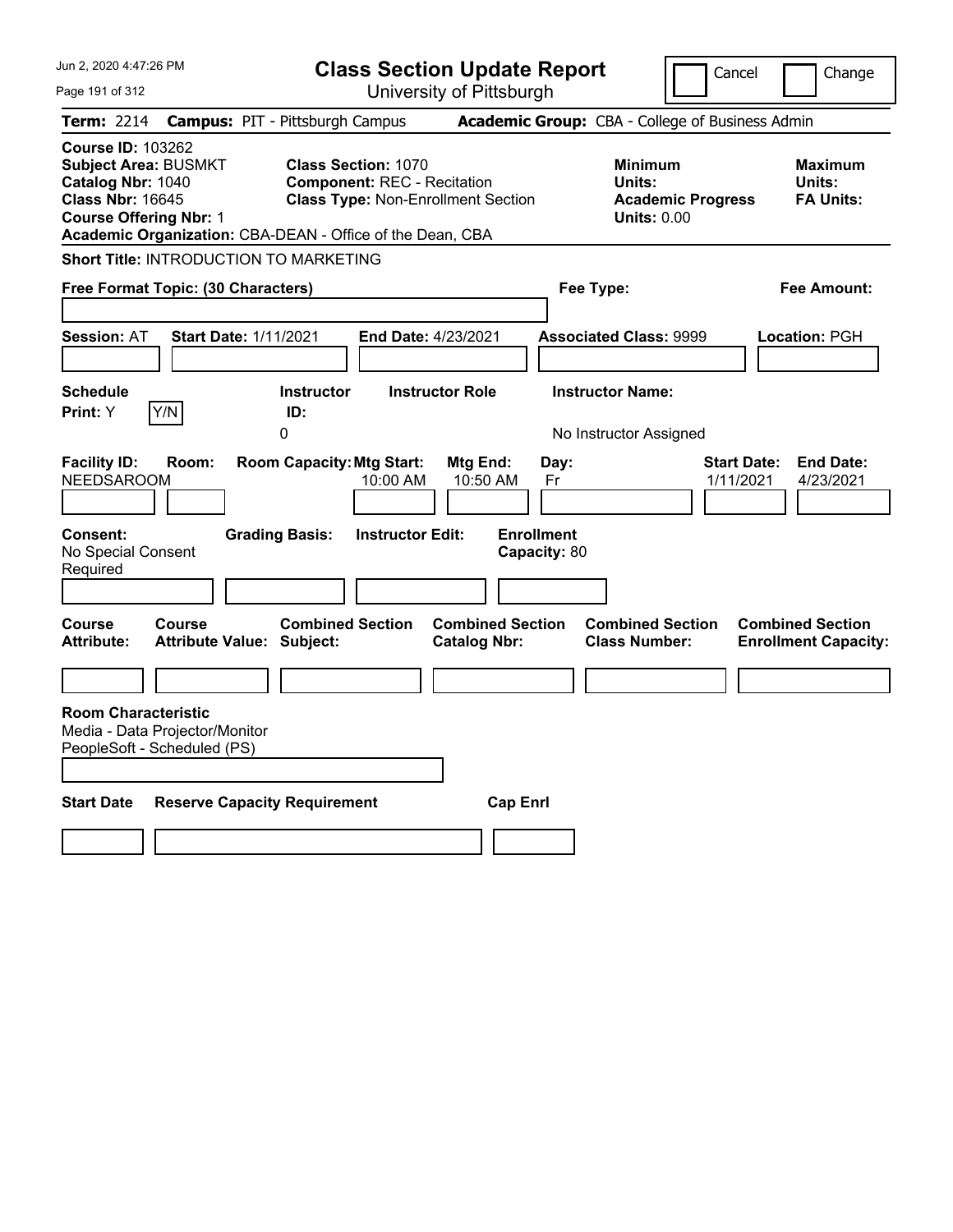| Jun 2, 2020 4:47:26 PM                                                                                                                   | <b>Class Section Update Report</b>                                                                                                                                         |                                                         | Cancel                                                                     | Change                                                 |
|------------------------------------------------------------------------------------------------------------------------------------------|----------------------------------------------------------------------------------------------------------------------------------------------------------------------------|---------------------------------------------------------|----------------------------------------------------------------------------|--------------------------------------------------------|
| Page 192 of 312                                                                                                                          |                                                                                                                                                                            | University of Pittsburgh                                |                                                                            |                                                        |
| <b>Term: 2214</b>                                                                                                                        | <b>Campus: PIT - Pittsburgh Campus</b>                                                                                                                                     |                                                         | Academic Group: CBA - College of Business Admin                            |                                                        |
| <b>Course ID: 103262</b><br><b>Subject Area: BUSMKT</b><br>Catalog Nbr: 1040<br><b>Class Nbr: 16647</b><br><b>Course Offering Nbr: 1</b> | <b>Class Section: 1080</b><br><b>Component: REC - Recitation</b><br><b>Class Type: Non-Enrollment Section</b><br>Academic Organization: CBA-DEAN - Office of the Dean, CBA |                                                         | <b>Minimum</b><br>Units:<br><b>Academic Progress</b><br><b>Units: 0.00</b> | <b>Maximum</b><br>Units:<br><b>FA Units:</b>           |
| Short Title: INTRODUCTION TO MARKETING                                                                                                   |                                                                                                                                                                            |                                                         |                                                                            |                                                        |
| Free Format Topic: (30 Characters)                                                                                                       |                                                                                                                                                                            |                                                         | Fee Type:                                                                  | Fee Amount:                                            |
| <b>Session: AT</b><br><b>Start Date: 1/11/2021</b>                                                                                       | End Date: 4/23/2021                                                                                                                                                        |                                                         | <b>Associated Class: 9999</b>                                              | Location: PGH                                          |
| <b>Schedule</b><br>Print: Y<br>Y/N                                                                                                       | <b>Instructor Role</b><br><b>Instructor</b><br>ID:<br>0                                                                                                                    |                                                         | <b>Instructor Name:</b><br>No Instructor Assigned                          |                                                        |
| <b>Facility ID:</b><br>Room:<br><b>NEEDSAROOM</b><br><b>Consent:</b>                                                                     | <b>Room Capacity: Mtg Start:</b><br>11:00 AM<br><b>Grading Basis:</b><br><b>Instructor Edit:</b>                                                                           | Mtg End:<br>Day:<br>11:50 AM<br>Fr<br><b>Enrollment</b> | <b>Start Date:</b><br>1/11/2021                                            | <b>End Date:</b><br>4/23/2021                          |
| No Special Consent<br>Required                                                                                                           |                                                                                                                                                                            | Capacity: 80                                            |                                                                            |                                                        |
| Course<br>Course<br><b>Attribute Value: Subject:</b><br><b>Attribute:</b>                                                                | <b>Combined Section</b>                                                                                                                                                    | <b>Combined Section</b><br><b>Catalog Nbr:</b>          | <b>Combined Section</b><br><b>Class Number:</b>                            | <b>Combined Section</b><br><b>Enrollment Capacity:</b> |
|                                                                                                                                          |                                                                                                                                                                            |                                                         |                                                                            |                                                        |
| <b>Room Characteristic</b><br>Media - Data Projector/Monitor<br>PeopleSoft - Scheduled (PS)                                              |                                                                                                                                                                            |                                                         |                                                                            |                                                        |
| <b>Start Date</b>                                                                                                                        | <b>Reserve Capacity Requirement</b>                                                                                                                                        | <b>Cap Enrl</b>                                         |                                                                            |                                                        |
|                                                                                                                                          |                                                                                                                                                                            |                                                         |                                                                            |                                                        |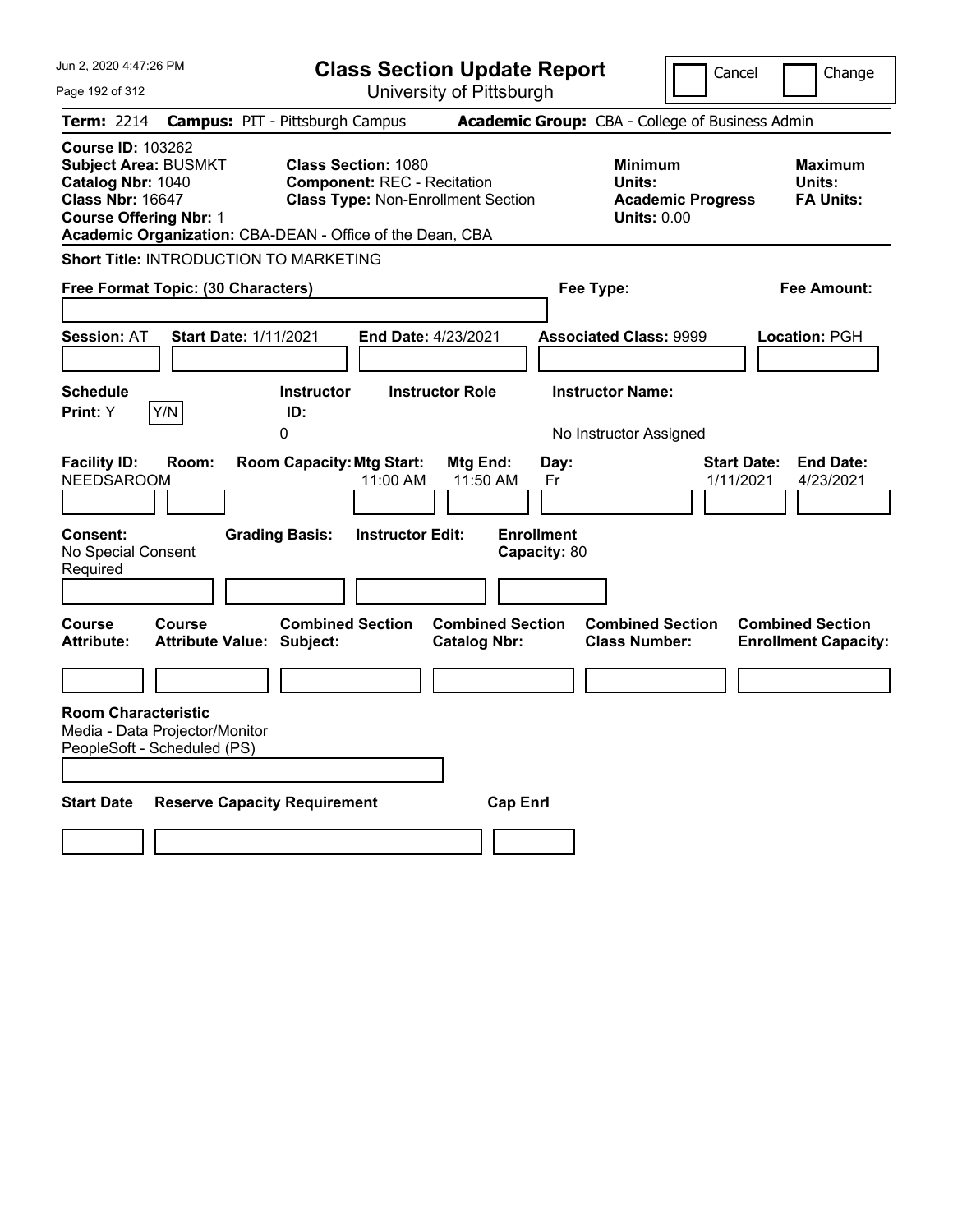| Jun 2, 2020 4:47:26 PM                                                                                                                   |                                                                                                                                                                     | <b>Class Section Update Report</b>             |                                                            | Cancel                          | Change                                                    |
|------------------------------------------------------------------------------------------------------------------------------------------|---------------------------------------------------------------------------------------------------------------------------------------------------------------------|------------------------------------------------|------------------------------------------------------------|---------------------------------|-----------------------------------------------------------|
| Page 193 of 312                                                                                                                          |                                                                                                                                                                     | University of Pittsburgh                       |                                                            |                                 |                                                           |
| Term: 2214                                                                                                                               | <b>Campus: PIT - Pittsburgh Campus</b>                                                                                                                              |                                                | Academic Group: CBA - College of Business Admin            |                                 |                                                           |
| <b>Course ID: 103262</b><br><b>Subject Area: BUSMKT</b><br>Catalog Nbr: 1040<br><b>Class Nbr: 11992</b><br><b>Course Offering Nbr: 1</b> | <b>Class Section: 1150</b><br><b>Component: LEC - Lecture</b><br><b>Class Type: Enrollment Section</b><br>Academic Organization: CBA-DEAN - Office of the Dean, CBA |                                                | <b>Minimum</b><br><b>Units: 3.00</b><br><b>Units: 3.00</b> | <b>Academic Progress</b>        | Maximum<br><b>Units: 3.00</b><br><b>FA Units:</b><br>3.00 |
| Short Title: INTRODUCTION TO MARKETING                                                                                                   |                                                                                                                                                                     |                                                |                                                            |                                 |                                                           |
| Free Format Topic: (30 Characters)                                                                                                       |                                                                                                                                                                     |                                                | Fee Type:                                                  |                                 | Fee Amount:                                               |
|                                                                                                                                          |                                                                                                                                                                     |                                                |                                                            |                                 |                                                           |
| Session: SE3                                                                                                                             | <b>Start Date: 1/11/2021</b>                                                                                                                                        | <b>End Date: 5/1/2021</b>                      | <b>Associated Class: 1150</b>                              |                                 | Location: PGH                                             |
|                                                                                                                                          |                                                                                                                                                                     |                                                |                                                            |                                 |                                                           |
| <b>Schedule</b>                                                                                                                          | <b>Instructor</b>                                                                                                                                                   | <b>Instructor Role</b>                         | <b>Instructor Name:</b>                                    |                                 |                                                           |
| Y/N<br>Print: Y                                                                                                                          | ID:<br>4218693                                                                                                                                                      | Primary Instructor                             | Shi, Qiaoni                                                |                                 |                                                           |
| <b>Facility ID:</b><br>Room:<br><b>NEEDSAROOM</b><br><b>Consent:</b><br>No Special Consent<br>Required                                   | <b>Room Capacity: Mtg Start:</b><br>6:30 PM<br><b>Instructor Edit:</b><br><b>Grading Basis:</b><br>No Enrollment<br>Letter Grade<br>Choice                          | Mtg End:<br>9:00 PM                            | Day:<br>We<br><b>Enrollment</b><br>Capacity: 55            | <b>Start Date:</b><br>1/11/2021 | <b>End Date:</b><br>5/1/2021                              |
| <b>Course</b><br>Course<br><b>Attribute:</b>                                                                                             | <b>Combined Section</b><br><b>Attribute Value: Subject:</b>                                                                                                         | <b>Combined Section</b><br><b>Catalog Nbr:</b> | <b>Combined Section</b><br><b>Class Number:</b>            |                                 | <b>Combined Section</b><br><b>Enrollment Capacity:</b>    |
|                                                                                                                                          |                                                                                                                                                                     |                                                |                                                            |                                 |                                                           |
| <b>Room Characteristic</b><br>Media - Data Projector/Monitor<br>PeopleSoft - Scheduled (PS)                                              |                                                                                                                                                                     |                                                |                                                            |                                 |                                                           |
| <b>Start Date</b>                                                                                                                        | <b>Reserve Capacity Requirement</b>                                                                                                                                 | <b>Cap Enri</b>                                |                                                            |                                 |                                                           |
|                                                                                                                                          |                                                                                                                                                                     |                                                |                                                            |                                 |                                                           |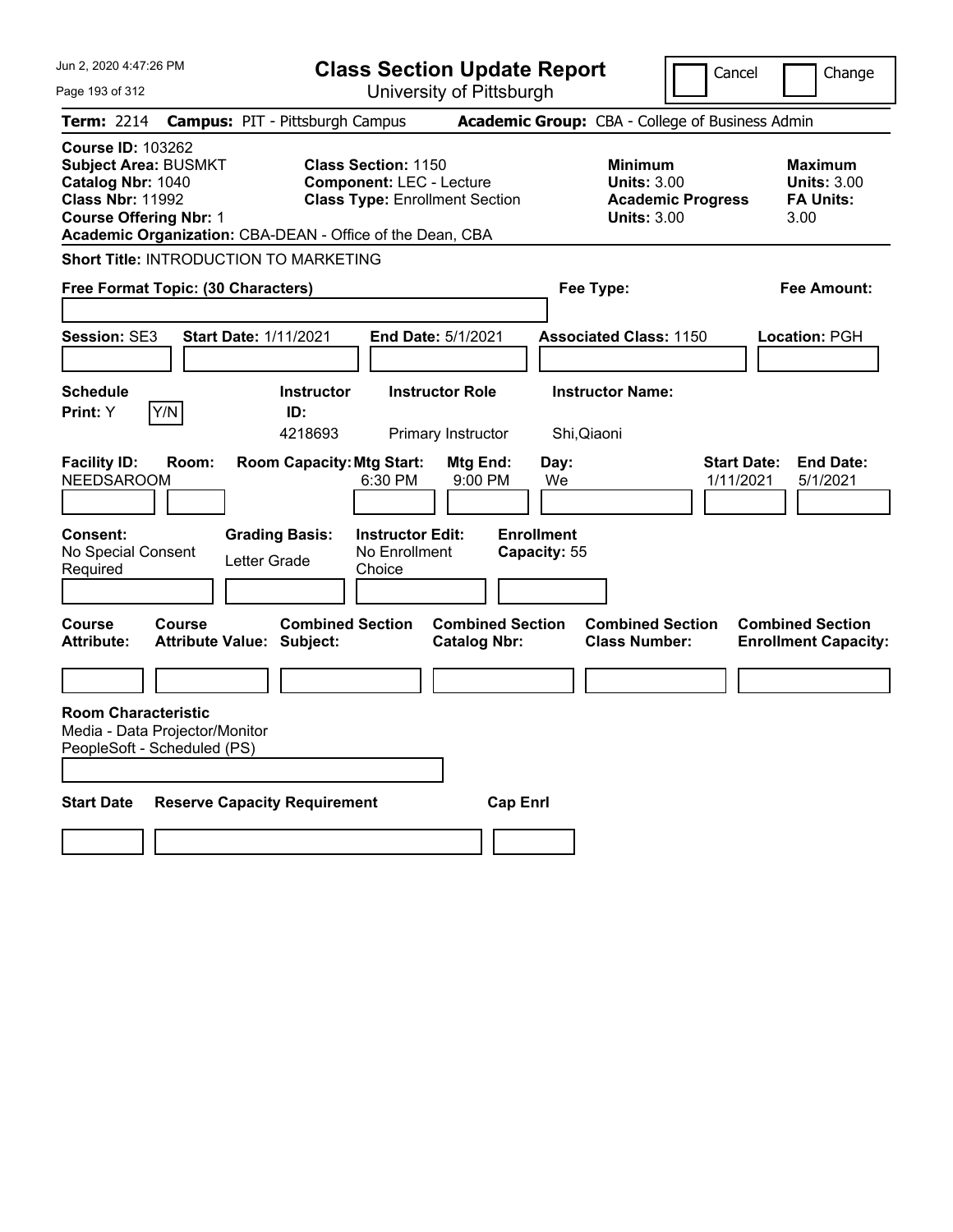| Jun 2, 2020 4:47:26 PM                                                                                                                                                                                       | <b>Class Section Update Report</b>                                                                      | Cancel<br>Change                                                                                                                                           |
|--------------------------------------------------------------------------------------------------------------------------------------------------------------------------------------------------------------|---------------------------------------------------------------------------------------------------------|------------------------------------------------------------------------------------------------------------------------------------------------------------|
| Page 194 of 312                                                                                                                                                                                              | University of Pittsburgh                                                                                |                                                                                                                                                            |
| <b>Campus: PIT - Pittsburgh Campus</b><br><b>Term: 2214</b>                                                                                                                                                  |                                                                                                         | Academic Group: CBA - College of Business Admin                                                                                                            |
| <b>Course ID: 185664</b><br><b>Subject Area: BUSMKT</b><br>Catalog Nbr: 1041<br><b>Class Nbr: 22809</b><br><b>Course Offering Nbr: 1</b><br>Academic Organization: CBA-DEANH - Office of the Dean, CBA - UHC | <b>Class Section: 1010</b><br><b>Component: LEC - Lecture</b><br><b>Class Type: Enrollment Section</b>  | <b>Minimum</b><br><b>Maximum</b><br><b>Units: 1.00</b><br><b>Units: 1.00</b><br><b>FA Units:</b><br><b>Academic Progress</b><br><b>Units: 1.00</b><br>1.00 |
| Short Title: INT TO MARKETING HONORS + 1                                                                                                                                                                     |                                                                                                         |                                                                                                                                                            |
| Free Format Topic: (30 Characters)<br>UNIVERSITY HONORS COLLEGE                                                                                                                                              | Fee Type:                                                                                               | Fee Amount:                                                                                                                                                |
| <b>Session: AT</b><br><b>Start Date: 1/11/2021</b>                                                                                                                                                           | End Date: 4/23/2021                                                                                     | <b>Associated Class: 1010</b><br>Location: PGH                                                                                                             |
| <b>Schedule</b><br>Y/N<br>Print: Y<br>ID:                                                                                                                                                                    | <b>Instructor Name:</b><br><b>Instructor</b><br><b>Instructor Role</b><br>2941114<br>Primary Instructor | Maryott, Kiersten M                                                                                                                                        |
| <b>Facility ID:</b><br>Room:<br><b>TBATBA</b><br><b>TBA</b><br>0                                                                                                                                             | <b>Room Capacity: Mtg Start:</b><br>Mtg End:<br>Day:                                                    | <b>Start Date:</b><br><b>End Date:</b><br>1/11/2021<br>4/23/2021                                                                                           |
| <b>Consent:</b><br><b>Grading Basis:</b><br><b>Department Consent</b><br>Letter Grade<br>Required                                                                                                            | <b>Enrollment</b><br><b>Instructor Edit:</b><br>No Enrollment<br>Capacity: 45<br>Choice                 |                                                                                                                                                            |
| <b>Course</b><br>Course<br><b>Attribute Value: Subject:</b><br><b>Attribute:</b><br><b>UHC</b><br><b>UHC</b>                                                                                                 | <b>Combined Section</b><br><b>Combined Section</b><br><b>Catalog Nbr:</b>                               | <b>Combined Section</b><br><b>Combined Section</b><br><b>Class Number:</b><br><b>Enrollment Capacity:</b>                                                  |
| <b>Room Characteristic</b><br>Media - Data Proiector/Monitor                                                                                                                                                 |                                                                                                         |                                                                                                                                                            |
| <b>Reserve Capacity Requirement</b><br><b>Start Date</b>                                                                                                                                                     | <b>Cap Enrl</b>                                                                                         |                                                                                                                                                            |
|                                                                                                                                                                                                              |                                                                                                         |                                                                                                                                                            |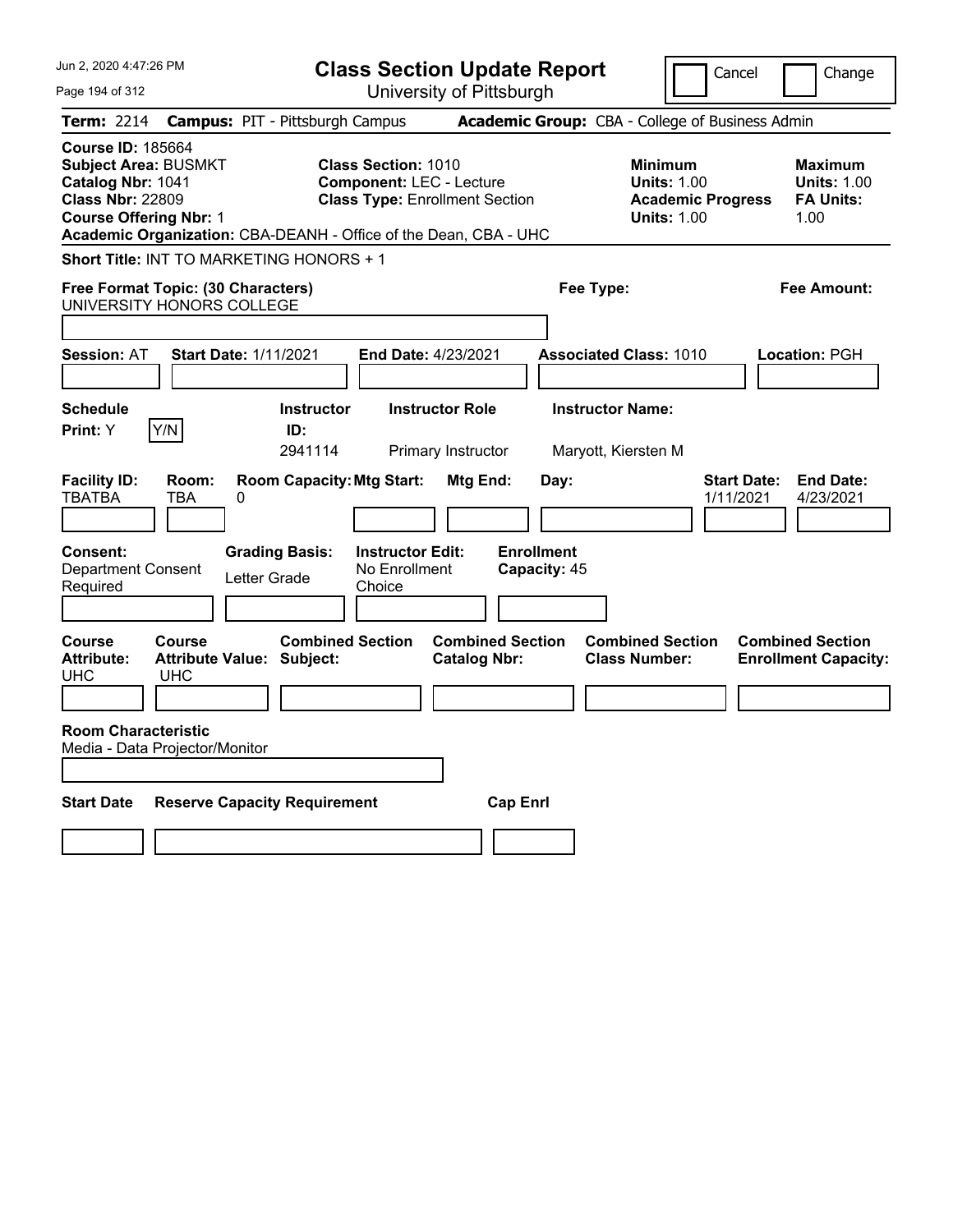| Jun 2, 2020 4:47:26 PM                                                                                                                                                                                |                                                                    |                                        | <b>Class Section Update Report</b>                                                                     |                                                |                                   |                                                            | Cancel                          | Change                                                    |
|-------------------------------------------------------------------------------------------------------------------------------------------------------------------------------------------------------|--------------------------------------------------------------------|----------------------------------------|--------------------------------------------------------------------------------------------------------|------------------------------------------------|-----------------------------------|------------------------------------------------------------|---------------------------------|-----------------------------------------------------------|
| Page 195 of 312                                                                                                                                                                                       |                                                                    |                                        |                                                                                                        | University of Pittsburgh                       |                                   |                                                            |                                 |                                                           |
| Term: 2214                                                                                                                                                                                            |                                                                    | <b>Campus: PIT - Pittsburgh Campus</b> |                                                                                                        |                                                |                                   | Academic Group: CBA - College of Business Admin            |                                 |                                                           |
| <b>Course ID: 103263</b><br><b>Subject Area: BUSMKT</b><br>Catalog Nbr: 1411<br><b>Class Nbr: 12049</b><br><b>Course Offering Nbr: 1</b><br>Academic Organization: CBA-DEAN - Office of the Dean, CBA |                                                                    |                                        | <b>Class Section: 1020</b><br><b>Component: LEC - Lecture</b><br><b>Class Type: Enrollment Section</b> |                                                |                                   | <b>Minimum</b><br><b>Units: 3.00</b><br><b>Units: 3.00</b> | <b>Academic Progress</b>        | Maximum<br><b>Units: 3.00</b><br><b>FA Units:</b><br>3.00 |
| <b>Short Title: MARKETING RESEARCH</b>                                                                                                                                                                |                                                                    |                                        |                                                                                                        |                                                |                                   |                                                            |                                 |                                                           |
| Free Format Topic: (30 Characters)                                                                                                                                                                    |                                                                    |                                        |                                                                                                        |                                                | Fee Type:                         |                                                            |                                 | Fee Amount:                                               |
| <b>Session: AT</b>                                                                                                                                                                                    | Start Date: 1/11/2021                                              |                                        | <b>End Date: 4/23/2021</b>                                                                             |                                                |                                   | <b>Associated Class: 1020</b>                              |                                 | Location: PGH                                             |
| <b>Schedule</b><br>Print: Y                                                                                                                                                                           | Y/N                                                                | <b>Instructor</b><br>ID:<br>2925216    |                                                                                                        | <b>Instructor Role</b><br>Primary Instructor   |                                   | <b>Instructor Name:</b><br>Geylani, Tansev                 |                                 |                                                           |
| <b>Facility ID:</b><br><b>NEEDSAROOM</b>                                                                                                                                                              | Room:                                                              | <b>Room Capacity: Mtg Start:</b>       | 11:00 AM                                                                                               | Mtg End:<br>12:15 PM                           | Day:<br>TuTh                      |                                                            | <b>Start Date:</b><br>1/11/2021 | <b>End Date:</b><br>4/23/2021                             |
| <b>Consent:</b><br>No Special Consent<br>Required                                                                                                                                                     |                                                                    | <b>Grading Basis:</b><br>Letter Grade  | <b>Instructor Edit:</b><br>No Enrollment<br>Choice                                                     |                                                | <b>Enrollment</b><br>Capacity: 40 |                                                            |                                 |                                                           |
| Course<br><b>Attribute:</b><br>FNL                                                                                                                                                                    | <b>Course</b><br><b>Attribute Value: Subject:</b><br><b>HOURLY</b> | <b>Combined Section</b>                |                                                                                                        | <b>Combined Section</b><br><b>Catalog Nbr:</b> |                                   | <b>Combined Section</b><br><b>Class Number:</b>            |                                 | <b>Combined Section</b><br><b>Enrollment Capacity:</b>    |
| <b>Room Characteristic</b><br>Media - Data Projector/Monitor<br>PeopleSoft - Scheduled (PS)                                                                                                           |                                                                    |                                        |                                                                                                        |                                                |                                   |                                                            |                                 |                                                           |
| <b>Start Date</b>                                                                                                                                                                                     |                                                                    | <b>Reserve Capacity Requirement</b>    |                                                                                                        | <b>Cap Enri</b>                                |                                   |                                                            |                                 |                                                           |
|                                                                                                                                                                                                       |                                                                    |                                        |                                                                                                        |                                                |                                   |                                                            |                                 |                                                           |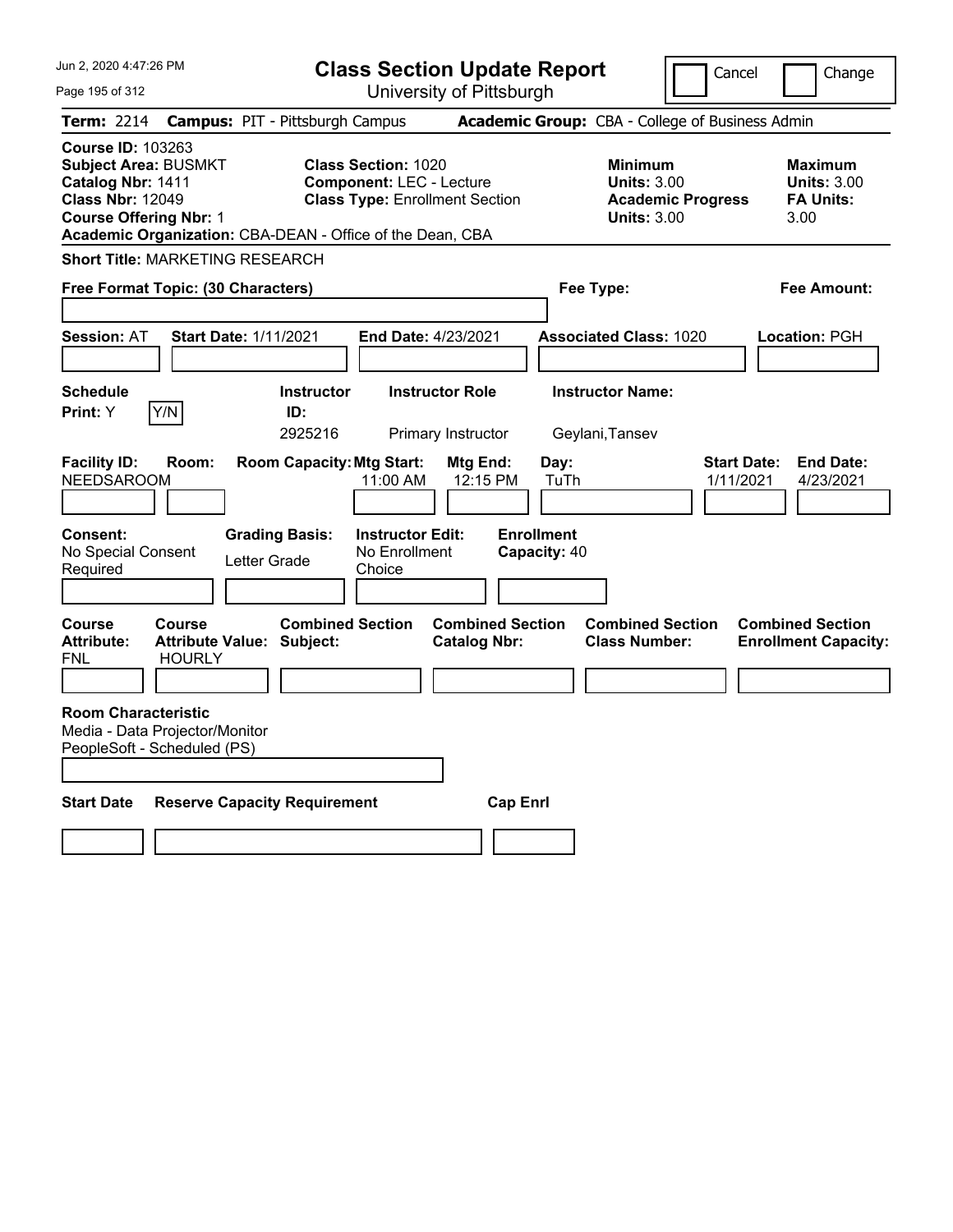| Jun 2, 2020 4:47:26 PM                                                                                                                                                                                |                                                             |                                       | <b>Class Section Update Report</b>                                                                     |                                                |                                   |                                                            | Cancel                          | Change                                                    |
|-------------------------------------------------------------------------------------------------------------------------------------------------------------------------------------------------------|-------------------------------------------------------------|---------------------------------------|--------------------------------------------------------------------------------------------------------|------------------------------------------------|-----------------------------------|------------------------------------------------------------|---------------------------------|-----------------------------------------------------------|
| Page 196 of 312                                                                                                                                                                                       |                                                             |                                       |                                                                                                        | University of Pittsburgh                       |                                   |                                                            |                                 |                                                           |
| Term: 2214                                                                                                                                                                                            | <b>Campus: PIT - Pittsburgh Campus</b>                      |                                       |                                                                                                        |                                                |                                   | Academic Group: CBA - College of Business Admin            |                                 |                                                           |
| <b>Course ID: 103263</b><br><b>Subject Area: BUSMKT</b><br>Catalog Nbr: 1411<br><b>Class Nbr: 11974</b><br><b>Course Offering Nbr: 1</b><br>Academic Organization: CBA-DEAN - Office of the Dean, CBA |                                                             |                                       | <b>Class Section: 1060</b><br><b>Component: LEC - Lecture</b><br><b>Class Type: Enrollment Section</b> |                                                |                                   | <b>Minimum</b><br><b>Units: 3.00</b><br><b>Units: 3.00</b> | <b>Academic Progress</b>        | Maximum<br><b>Units: 3.00</b><br><b>FA Units:</b><br>3.00 |
| <b>Short Title: MARKETING RESEARCH</b>                                                                                                                                                                |                                                             |                                       |                                                                                                        |                                                |                                   |                                                            |                                 |                                                           |
| Free Format Topic: (30 Characters)                                                                                                                                                                    |                                                             |                                       |                                                                                                        |                                                | Fee Type:                         |                                                            |                                 | Fee Amount:                                               |
| <b>Session: AT</b>                                                                                                                                                                                    | <b>Start Date: 1/11/2021</b>                                |                                       | <b>End Date: 4/23/2021</b>                                                                             |                                                |                                   | <b>Associated Class: 1060</b>                              |                                 | Location: PGH                                             |
| <b>Schedule</b><br>Print: Y<br>Y/N                                                                                                                                                                    |                                                             | <b>Instructor</b><br>ID:<br>2925216   |                                                                                                        | <b>Instructor Role</b><br>Primary Instructor   |                                   | <b>Instructor Name:</b><br>Geylani, Tansev                 |                                 |                                                           |
| <b>Facility ID:</b><br><b>NEEDSAROOM</b>                                                                                                                                                              | Room:                                                       | <b>Room Capacity: Mtg Start:</b>      | 12:30 PM                                                                                               | Mtg End:<br>1:45 PM                            | Day:<br>TuTh                      |                                                            | <b>Start Date:</b><br>1/11/2021 | <b>End Date:</b><br>4/23/2021                             |
| <b>Consent:</b><br>No Special Consent<br>Required                                                                                                                                                     |                                                             | <b>Grading Basis:</b><br>Letter Grade | <b>Instructor Edit:</b><br>No Enrollment<br>Choice                                                     |                                                | <b>Enrollment</b><br>Capacity: 42 |                                                            |                                 |                                                           |
| Course<br><b>Attribute:</b><br>FNL                                                                                                                                                                    | Course<br><b>Attribute Value: Subject:</b><br><b>HOURLY</b> | <b>Combined Section</b>               |                                                                                                        | <b>Combined Section</b><br><b>Catalog Nbr:</b> |                                   | <b>Combined Section</b><br><b>Class Number:</b>            |                                 | <b>Combined Section</b><br><b>Enrollment Capacity:</b>    |
| <b>Room Characteristic</b><br>Media - Data Projector/Monitor<br>PeopleSoft - Scheduled (PS)                                                                                                           |                                                             |                                       |                                                                                                        |                                                |                                   |                                                            |                                 |                                                           |
| <b>Start Date</b>                                                                                                                                                                                     | <b>Reserve Capacity Requirement</b>                         |                                       |                                                                                                        | <b>Cap Enri</b>                                |                                   |                                                            |                                 |                                                           |
|                                                                                                                                                                                                       |                                                             |                                       |                                                                                                        |                                                |                                   |                                                            |                                 |                                                           |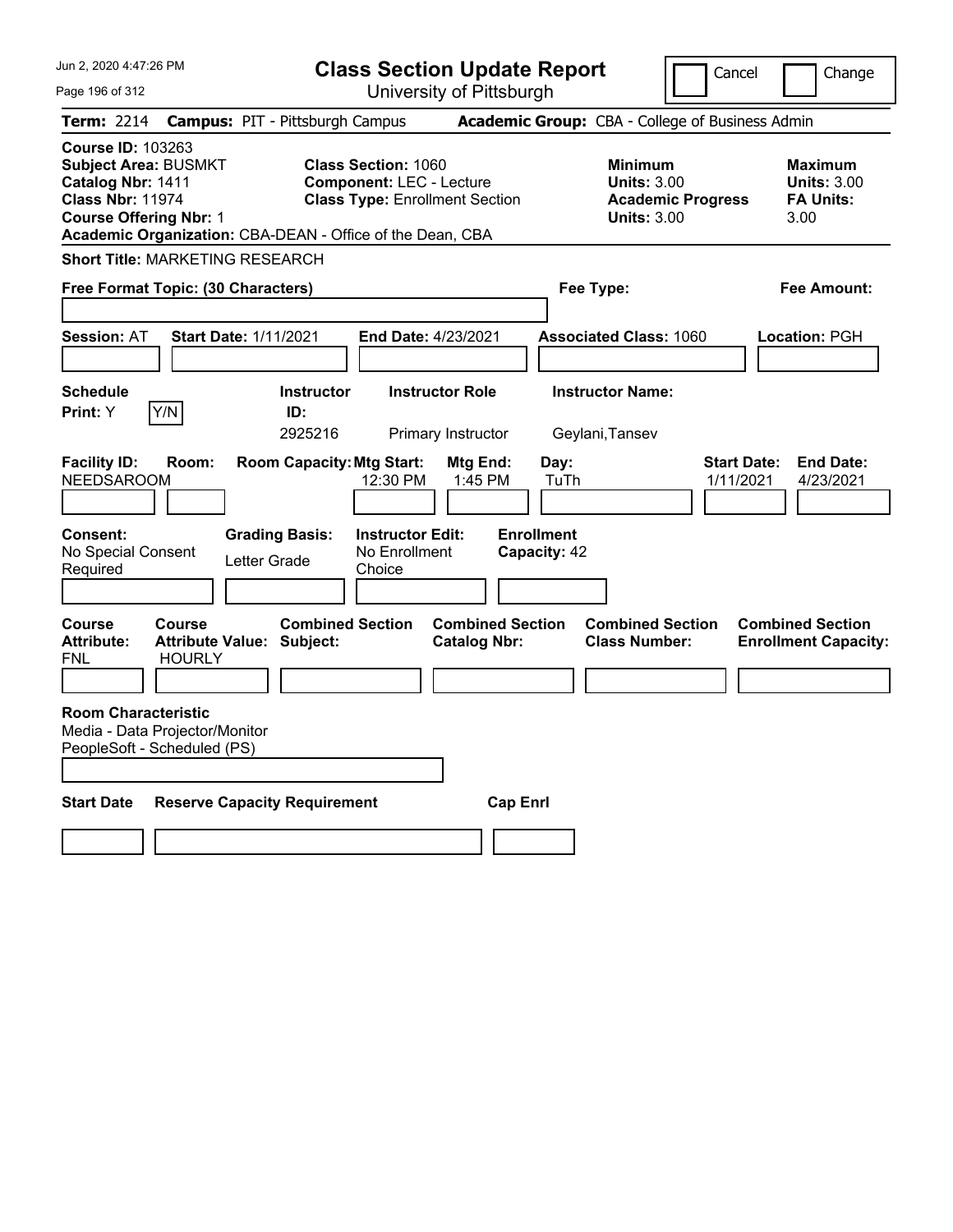| Jun 2, 2020 4:47:26 PM                                                                                                                                                                                | <b>Class Section Update Report</b>                                                                     |                                                |                                                            | Cancel                          | Change                                                           |
|-------------------------------------------------------------------------------------------------------------------------------------------------------------------------------------------------------|--------------------------------------------------------------------------------------------------------|------------------------------------------------|------------------------------------------------------------|---------------------------------|------------------------------------------------------------------|
| Page 197 of 312                                                                                                                                                                                       |                                                                                                        | University of Pittsburgh                       |                                                            |                                 |                                                                  |
| <b>Term: 2214</b>                                                                                                                                                                                     | <b>Campus: PIT - Pittsburgh Campus</b>                                                                 |                                                | Academic Group: CBA - College of Business Admin            |                                 |                                                                  |
| <b>Course ID: 103263</b><br><b>Subject Area: BUSMKT</b><br>Catalog Nbr: 1411<br><b>Class Nbr: 27000</b><br><b>Course Offering Nbr: 1</b><br>Academic Organization: CBA-DEAN - Office of the Dean, CBA | <b>Class Section: 1070</b><br><b>Component: LEC - Lecture</b><br><b>Class Type: Enrollment Section</b> |                                                | <b>Minimum</b><br><b>Units: 3.00</b><br><b>Units: 3.00</b> | <b>Academic Progress</b>        | <b>Maximum</b><br><b>Units: 3.00</b><br><b>FA Units:</b><br>3.00 |
| <b>Short Title: MARKETING RESEARCH</b>                                                                                                                                                                |                                                                                                        |                                                |                                                            |                                 |                                                                  |
| Free Format Topic: (30 Characters)                                                                                                                                                                    |                                                                                                        |                                                | Fee Type:                                                  |                                 | Fee Amount:                                                      |
| <b>Session: AT</b>                                                                                                                                                                                    | <b>Start Date: 1/11/2021</b>                                                                           | End Date: 4/23/2021                            | <b>Associated Class: 1070</b>                              |                                 | Location: PGH                                                    |
| <b>Schedule</b><br>Print: Y<br>Y/N                                                                                                                                                                    | <b>Instructor</b><br>ID:<br>2925216                                                                    | <b>Instructor Role</b><br>Primary Instructor   | <b>Instructor Name:</b><br>Geylani, Tansev                 |                                 |                                                                  |
| <b>Facility ID:</b><br>Room:<br>NEEDSAROOM                                                                                                                                                            | <b>Room Capacity: Mtg Start:</b><br>5:00 PM                                                            | Mtg End:<br>6:15 PM                            | Day:<br>TuTh                                               | <b>Start Date:</b><br>1/11/2021 | <b>End Date:</b><br>4/23/2021                                    |
| Consent:<br>No Special Consent<br>Required                                                                                                                                                            | <b>Grading Basis:</b><br><b>Instructor Edit:</b><br>No Enrollment<br>Letter Grade<br>Choice            |                                                | <b>Enrollment</b><br>Capacity: 26                          |                                 |                                                                  |
| <b>Course</b><br>Course<br><b>Attribute:</b>                                                                                                                                                          | <b>Combined Section</b><br><b>Attribute Value: Subject:</b>                                            | <b>Combined Section</b><br><b>Catalog Nbr:</b> | <b>Combined Section</b><br><b>Class Number:</b>            |                                 | <b>Combined Section</b><br><b>Enrollment Capacity:</b>           |
|                                                                                                                                                                                                       |                                                                                                        |                                                |                                                            |                                 |                                                                  |
| <b>Room Characteristic</b><br>PeopleSoft - Scheduled (PS)                                                                                                                                             |                                                                                                        |                                                |                                                            |                                 |                                                                  |
| <b>Start Date</b>                                                                                                                                                                                     | <b>Reserve Capacity Requirement</b>                                                                    | <b>Cap Enrl</b>                                |                                                            |                                 |                                                                  |
|                                                                                                                                                                                                       |                                                                                                        |                                                |                                                            |                                 |                                                                  |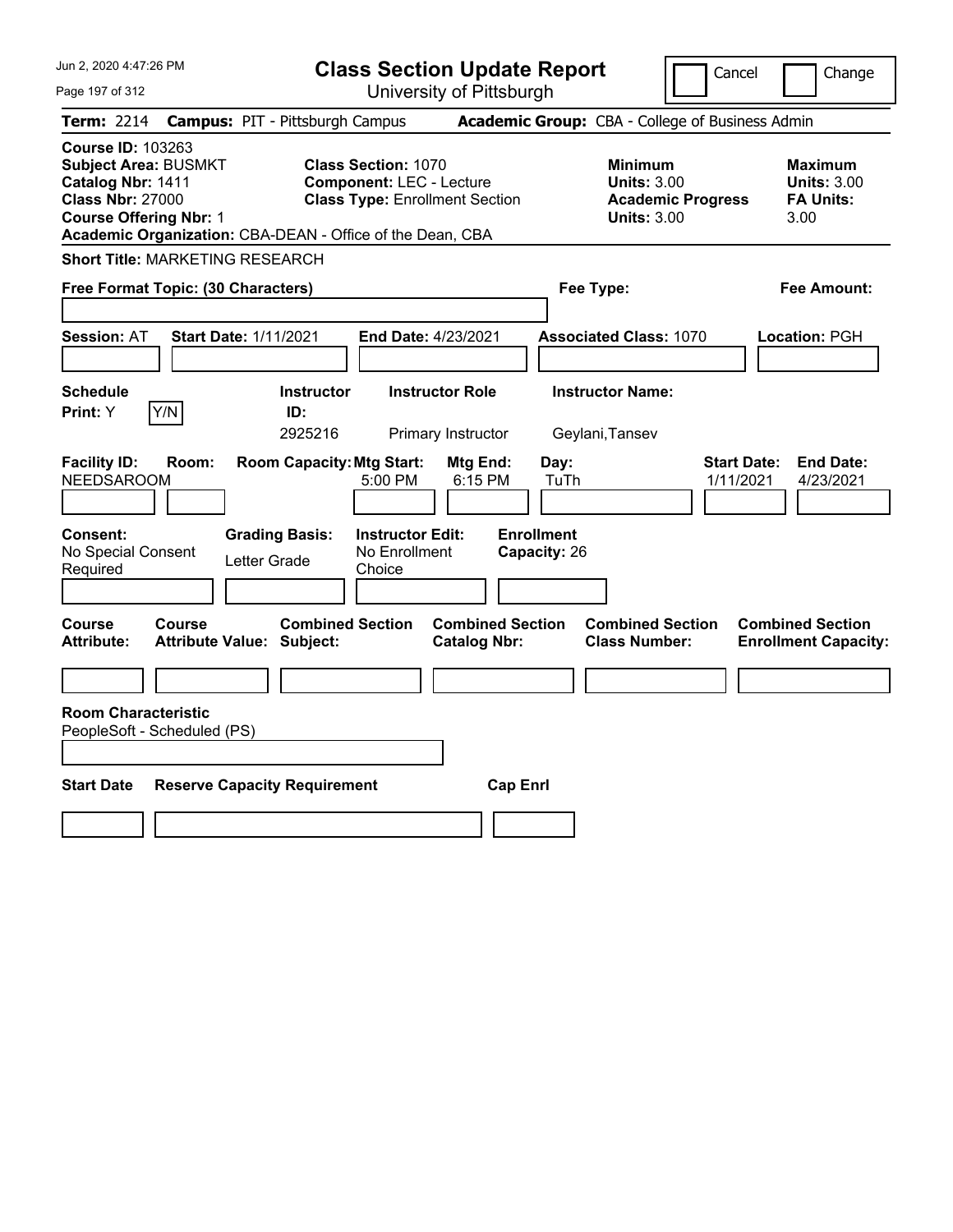| Jun 2, 2020 4:47:26 PM                                                                                                                   | <b>Class Section Update Report</b>                                                                                                                                  |                                                        |                                                            | Cancel                          | Change                                                           |
|------------------------------------------------------------------------------------------------------------------------------------------|---------------------------------------------------------------------------------------------------------------------------------------------------------------------|--------------------------------------------------------|------------------------------------------------------------|---------------------------------|------------------------------------------------------------------|
| Page 198 of 312                                                                                                                          |                                                                                                                                                                     | University of Pittsburgh                               |                                                            |                                 |                                                                  |
| <b>Term: 2214</b>                                                                                                                        | <b>Campus: PIT - Pittsburgh Campus</b>                                                                                                                              |                                                        | Academic Group: CBA - College of Business Admin            |                                 |                                                                  |
| <b>Course ID: 172218</b><br><b>Subject Area: BUSMKT</b><br>Catalog Nbr: 1422<br><b>Class Nbr: 12060</b><br><b>Course Offering Nbr: 1</b> | <b>Class Section: 1020</b><br><b>Component: LEC - Lecture</b><br><b>Class Type: Enrollment Section</b><br>Academic Organization: CBA-DEAN - Office of the Dean, CBA |                                                        | <b>Minimum</b><br><b>Units: 3.00</b><br><b>Units: 3.00</b> | <b>Academic Progress</b>        | <b>Maximum</b><br><b>Units: 3.00</b><br><b>FA Units:</b><br>3.00 |
| Short Title: PRINCIPLES OF SELLING                                                                                                       |                                                                                                                                                                     |                                                        |                                                            |                                 |                                                                  |
| Free Format Topic: (30 Characters)                                                                                                       |                                                                                                                                                                     |                                                        | Fee Type:                                                  |                                 | Fee Amount:                                                      |
| <b>Session: AT</b><br><b>Start Date: 1/11/2021</b>                                                                                       | <b>End Date: 4/23/2021</b>                                                                                                                                          |                                                        | <b>Associated Class: 1020</b>                              |                                 | Location: PGH                                                    |
| <b>Schedule</b><br>Y/N<br><b>Print:</b> Y                                                                                                | <b>Instructor</b><br>ID:<br>2960464                                                                                                                                 | <b>Instructor Role</b><br>Primary Instructor           | <b>Instructor Name:</b><br>Evans, Karen                    |                                 |                                                                  |
| <b>Facility ID:</b><br>Room:<br><b>NEEDSAROOM</b>                                                                                        | <b>Room Capacity: Mtg Start:</b><br>5:00 PM                                                                                                                         | Mtg End:<br>6:15 PM                                    | Day:<br>TuTh                                               | <b>Start Date:</b><br>1/11/2021 | <b>End Date:</b><br>4/23/2021                                    |
| Consent:<br>No Special Consent<br>Required                                                                                               | <b>Grading Basis:</b><br><b>Instructor Edit:</b><br>No Enrollment<br>Letter Grade<br>Choice                                                                         |                                                        | <b>Enrollment</b><br>Capacity: 40                          |                                 |                                                                  |
| <b>Course</b><br>Course<br><b>Attribute:</b><br><b>Attribute Value: Subject:</b><br>FNL<br>HOURLY                                        | <b>Combined Section</b><br><b>BUSERV</b>                                                                                                                            | <b>Combined Section</b><br><b>Catalog Nbr:</b><br>1955 | <b>Combined Section</b><br><b>Class Number:</b><br>22793   | 5                               | <b>Combined Section</b><br><b>Enrollment Capacity:</b>           |
| <b>Room Characteristic</b><br>Media - Data Projector/Monitor<br>PeopleSoft - Scheduled (PS)                                              |                                                                                                                                                                     |                                                        |                                                            |                                 |                                                                  |
| <b>Start Date</b>                                                                                                                        | <b>Reserve Capacity Requirement</b>                                                                                                                                 | <b>Cap Enrl</b>                                        |                                                            |                                 |                                                                  |
|                                                                                                                                          |                                                                                                                                                                     |                                                        |                                                            |                                 |                                                                  |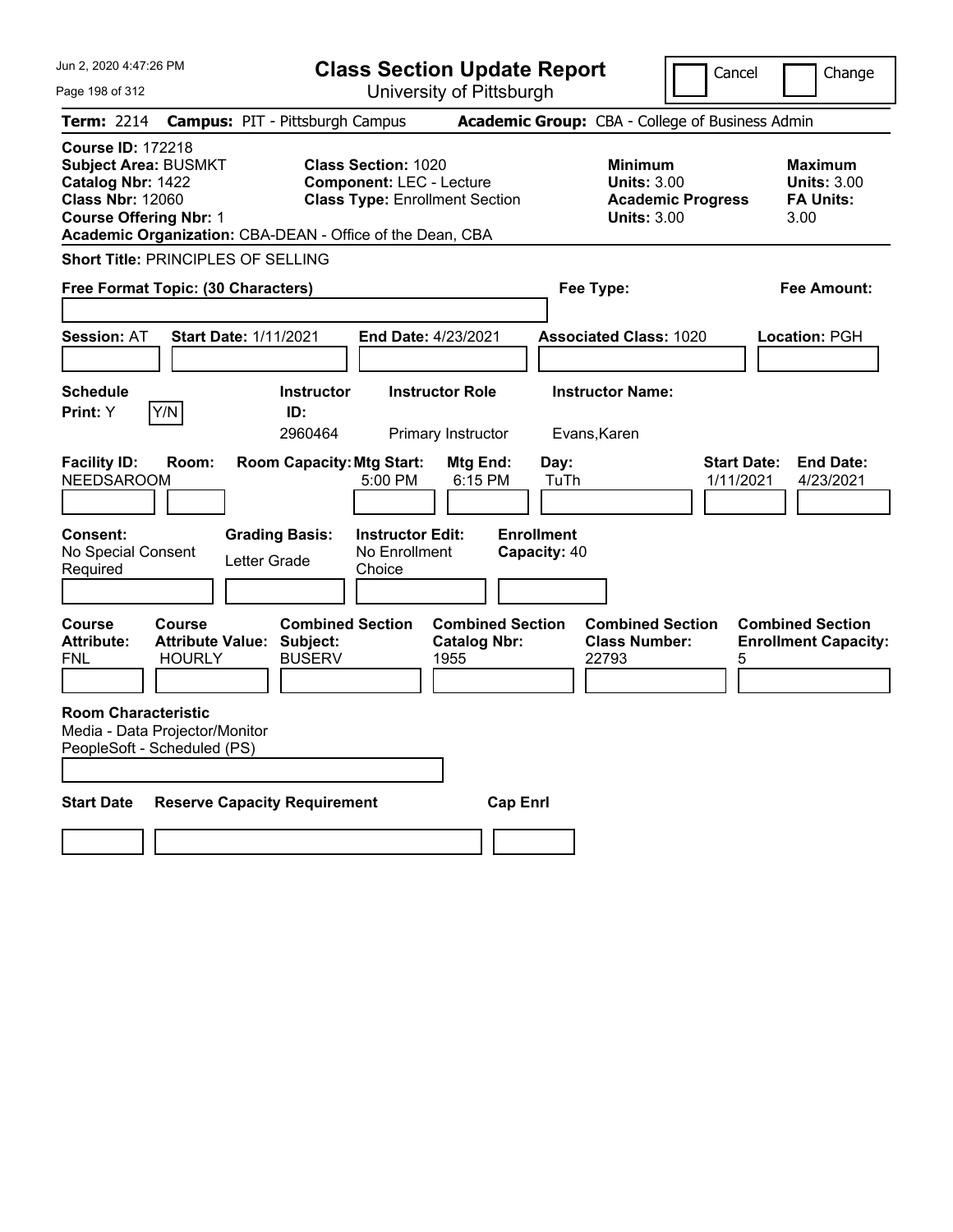| Jun 2, 2020 4:47:26 PM                                                                                                                   |               |                                                             |                                                                                                        | <b>Class Section Update Report</b>             |                                   |                                                                                        | Cancel                          | Change                                                    |
|------------------------------------------------------------------------------------------------------------------------------------------|---------------|-------------------------------------------------------------|--------------------------------------------------------------------------------------------------------|------------------------------------------------|-----------------------------------|----------------------------------------------------------------------------------------|---------------------------------|-----------------------------------------------------------|
| Page 199 of 312                                                                                                                          |               |                                                             |                                                                                                        | University of Pittsburgh                       |                                   |                                                                                        |                                 |                                                           |
| Term: 2214                                                                                                                               |               | <b>Campus: PIT - Pittsburgh Campus</b>                      |                                                                                                        |                                                |                                   | Academic Group: CBA - College of Business Admin                                        |                                 |                                                           |
| <b>Course ID: 172219</b><br><b>Subject Area: BUSMKT</b><br>Catalog Nbr: 1425<br><b>Class Nbr: 22789</b><br><b>Course Offering Nbr: 1</b> |               | Academic Organization: CBA-DEAN - Office of the Dean, CBA   | <b>Class Section: 1105</b><br><b>Component: LEC - Lecture</b><br><b>Class Type: Enrollment Section</b> |                                                |                                   | <b>Minimum</b><br><b>Units: 3.00</b><br><b>Academic Progress</b><br><b>Units: 3.00</b> |                                 | Maximum<br><b>Units: 3.00</b><br><b>FA Units:</b><br>3.00 |
|                                                                                                                                          |               | <b>Short Title: SALES FORCE MANAGEMENT</b>                  |                                                                                                        |                                                |                                   |                                                                                        |                                 |                                                           |
| Free Format Topic: (30 Characters)                                                                                                       |               |                                                             |                                                                                                        |                                                | Fee Type:                         |                                                                                        |                                 | Fee Amount:                                               |
| Session: SE3                                                                                                                             |               | <b>Start Date: 1/11/2021</b>                                | <b>End Date: 5/1/2021</b>                                                                              |                                                |                                   | <b>Associated Class: 1105</b>                                                          |                                 | Location: PGH                                             |
| <b>Schedule</b><br>Print: Y                                                                                                              | Y/N           | <b>Instructor</b><br>ID:<br>2956057                         |                                                                                                        | <b>Instructor Role</b><br>Primary Instructor   |                                   | <b>Instructor Name:</b><br>Bernstine, Aaron Joseph                                     |                                 |                                                           |
| <b>Facility ID:</b><br><b>NEEDSAROOM</b>                                                                                                 | Room:         | <b>Room Capacity: Mtg Start:</b>                            | 6:30 PM                                                                                                | Mtg End:<br>9:00 PM                            | Day:<br>Th                        |                                                                                        | <b>Start Date:</b><br>1/11/2021 | <b>End Date:</b><br>5/1/2021                              |
| <b>Consent:</b><br>No Special Consent<br>Required                                                                                        |               | <b>Grading Basis:</b><br>Letter Grade                       | <b>Instructor Edit:</b><br>No Enrollment<br>Choice                                                     |                                                | <b>Enrollment</b><br>Capacity: 38 |                                                                                        |                                 |                                                           |
| Course<br><b>Attribute:</b>                                                                                                              | <b>Course</b> | <b>Combined Section</b><br><b>Attribute Value: Subject:</b> |                                                                                                        | <b>Combined Section</b><br><b>Catalog Nbr:</b> |                                   | <b>Combined Section</b><br><b>Class Number:</b>                                        |                                 | <b>Combined Section</b><br><b>Enrollment Capacity:</b>    |
|                                                                                                                                          |               |                                                             |                                                                                                        |                                                |                                   |                                                                                        |                                 |                                                           |
| <b>Room Characteristic</b><br>Media - Data Projector/Monitor<br>PeopleSoft - Scheduled (PS)                                              |               |                                                             |                                                                                                        |                                                |                                   |                                                                                        |                                 |                                                           |
| <b>Start Date</b>                                                                                                                        |               | <b>Reserve Capacity Requirement</b>                         |                                                                                                        | <b>Cap Enri</b>                                |                                   |                                                                                        |                                 |                                                           |
|                                                                                                                                          |               |                                                             |                                                                                                        |                                                |                                   |                                                                                        |                                 |                                                           |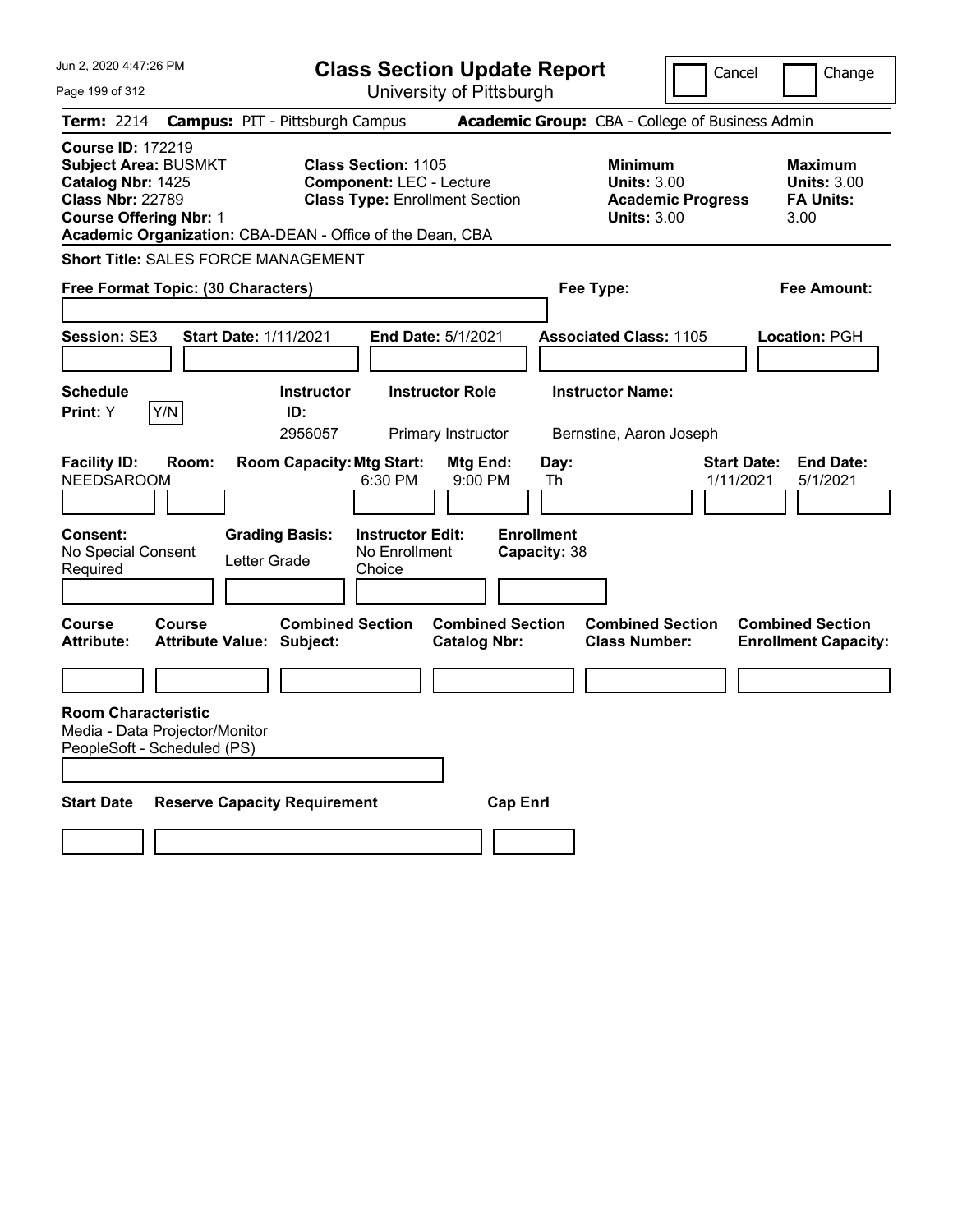| Jun 2, 2020 4:47:26 PM                                                                                                                   |                                        | <b>Class Section Update Report</b>                                                                                                                                  |                                                                          | Cancel                                                                                 | Change                                                           |
|------------------------------------------------------------------------------------------------------------------------------------------|----------------------------------------|---------------------------------------------------------------------------------------------------------------------------------------------------------------------|--------------------------------------------------------------------------|----------------------------------------------------------------------------------------|------------------------------------------------------------------|
| Page 200 of 312                                                                                                                          |                                        | University of Pittsburgh                                                                                                                                            |                                                                          |                                                                                        |                                                                  |
| Term: 2214                                                                                                                               | <b>Campus: PIT - Pittsburgh Campus</b> |                                                                                                                                                                     |                                                                          | Academic Group: CBA - College of Business Admin                                        |                                                                  |
| <b>Course ID: 103265</b><br><b>Subject Area: BUSMKT</b><br>Catalog Nbr: 1426<br><b>Class Nbr: 11993</b><br><b>Course Offering Nbr: 1</b> |                                        | <b>Class Section: 1030</b><br><b>Component: LEC - Lecture</b><br><b>Class Type: Enrollment Section</b><br>Academic Organization: CBA-DEAN - Office of the Dean, CBA |                                                                          | <b>Minimum</b><br><b>Units: 3.00</b><br><b>Academic Progress</b><br><b>Units: 3.00</b> | <b>Maximum</b><br><b>Units: 3.00</b><br><b>FA Units:</b><br>3.00 |
| Short Title: ADVRTSNG AND SALES PROMOTION                                                                                                |                                        |                                                                                                                                                                     |                                                                          |                                                                                        |                                                                  |
| Free Format Topic: (30 Characters)                                                                                                       |                                        |                                                                                                                                                                     | Fee Type:                                                                |                                                                                        | Fee Amount:                                                      |
| <b>Session: AT</b>                                                                                                                       | <b>Start Date: 1/11/2021</b>           | <b>End Date: 4/23/2021</b>                                                                                                                                          |                                                                          | <b>Associated Class: 1030</b>                                                          | Location: PGH                                                    |
| <b>Schedule</b><br>Y/N<br>Print: Y                                                                                                       | <b>Instructor</b><br>ID:<br>2940502    | <b>Instructor Role</b><br>Primary Instructor                                                                                                                        |                                                                          | <b>Instructor Name:</b><br>Gmiter, Cheri D                                             |                                                                  |
| <b>Facility ID:</b><br>Room:<br><b>NEEDSAROOM</b><br><b>Consent:</b><br>No Special Consent<br>Required                                   | <b>Grading Basis:</b><br>Letter Grade  | <b>Room Capacity: Mtg Start:</b><br>$2:00$ PM<br><b>Instructor Edit:</b><br>No Enrollment<br>Choice                                                                 | Mtg End:<br>Day:<br>3:15 PM<br>TuTh<br><b>Enrollment</b><br>Capacity: 40 |                                                                                        | <b>Start Date:</b><br><b>End Date:</b><br>1/11/2021<br>4/23/2021 |
| <b>Course</b><br>Course<br><b>Attribute:</b><br><b>DEPART</b><br>FNL                                                                     | Attribute Value: Subject:              | <b>Combined Section</b><br><b>Catalog Nbr:</b>                                                                                                                      | <b>Combined Section</b>                                                  | <b>Combined Section</b><br><b>Class Number:</b>                                        | <b>Combined Section</b><br><b>Enrollment Capacity:</b>           |
| <b>Room Characteristic</b><br>Media - Data Projector/Monitor<br>PeopleSoft - Scheduled (PS)                                              |                                        |                                                                                                                                                                     |                                                                          |                                                                                        |                                                                  |
| <b>Start Date</b>                                                                                                                        | <b>Reserve Capacity Requirement</b>    |                                                                                                                                                                     | <b>Cap Enri</b>                                                          |                                                                                        |                                                                  |
|                                                                                                                                          |                                        |                                                                                                                                                                     |                                                                          |                                                                                        |                                                                  |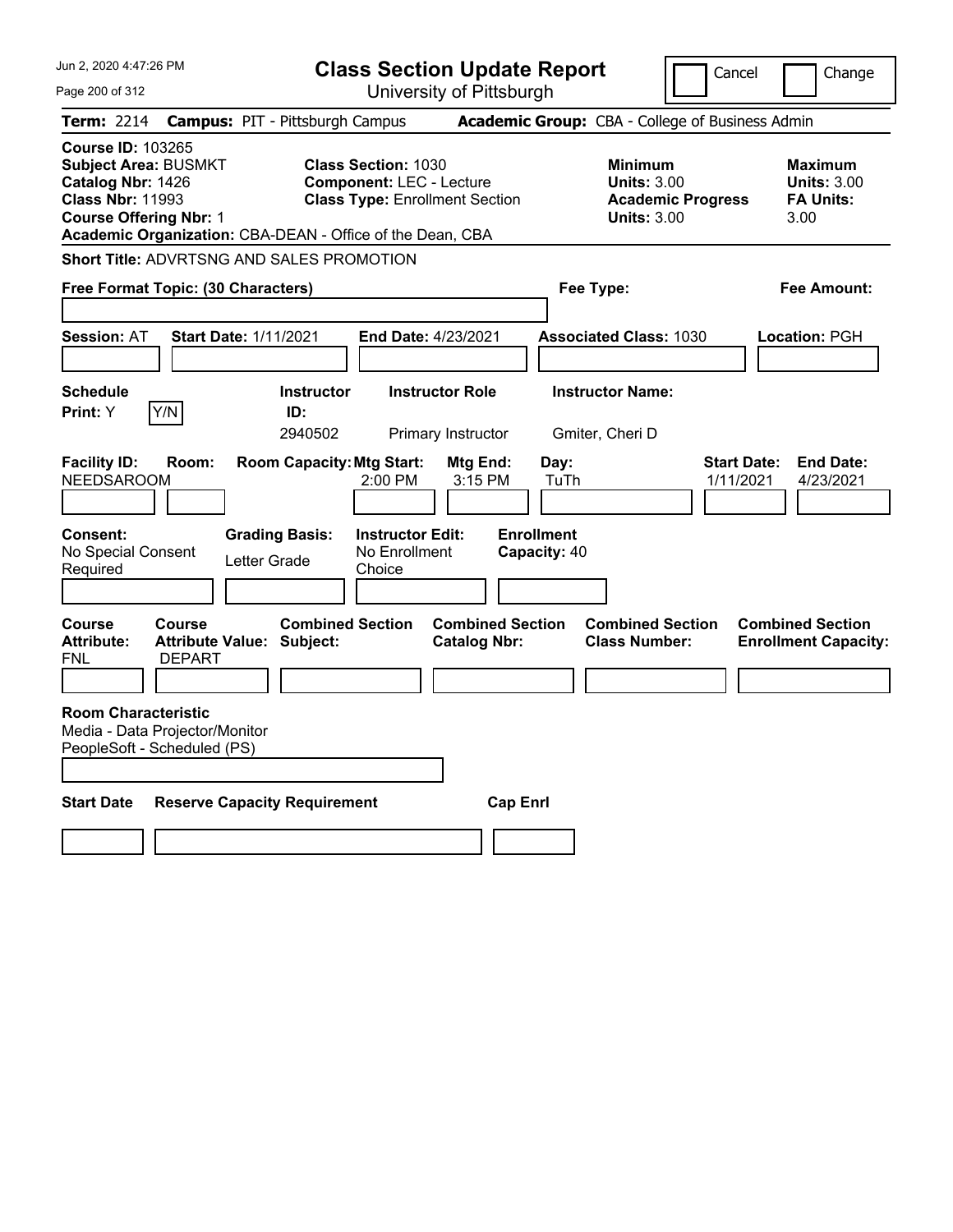| Jun 2, 2020 4:47:26 PM                                                                                                                   |                                                               |                                       |                                                                                                        | <b>Class Section Update Report</b>             |                                   |                                                                                        | Cancel                          | Change                                                           |
|------------------------------------------------------------------------------------------------------------------------------------------|---------------------------------------------------------------|---------------------------------------|--------------------------------------------------------------------------------------------------------|------------------------------------------------|-----------------------------------|----------------------------------------------------------------------------------------|---------------------------------|------------------------------------------------------------------|
| Page 201 of 312                                                                                                                          |                                                               |                                       |                                                                                                        | University of Pittsburgh                       |                                   |                                                                                        |                                 |                                                                  |
| Term: 2214                                                                                                                               | <b>Campus: PIT - Pittsburgh Campus</b>                        |                                       |                                                                                                        |                                                |                                   | Academic Group: CBA - College of Business Admin                                        |                                 |                                                                  |
| <b>Course ID: 103265</b><br><b>Subject Area: BUSMKT</b><br>Catalog Nbr: 1426<br><b>Class Nbr: 16660</b><br><b>Course Offering Nbr: 1</b> | Academic Organization: CBA-DEAN - Office of the Dean, CBA     |                                       | <b>Class Section: 1050</b><br><b>Component: LEC - Lecture</b><br><b>Class Type: Enrollment Section</b> |                                                |                                   | <b>Minimum</b><br><b>Units: 3.00</b><br><b>Academic Progress</b><br><b>Units: 3.00</b> |                                 | <b>Maximum</b><br><b>Units: 3.00</b><br><b>FA Units:</b><br>3.00 |
|                                                                                                                                          | Short Title: ADVRTSNG AND SALES PROMOTION                     |                                       |                                                                                                        |                                                |                                   |                                                                                        |                                 |                                                                  |
|                                                                                                                                          | Free Format Topic: (30 Characters)                            |                                       |                                                                                                        |                                                | Fee Type:                         |                                                                                        |                                 | Fee Amount:                                                      |
| <b>Session: AT</b>                                                                                                                       | <b>Start Date: 1/11/2021</b>                                  |                                       | <b>End Date: 4/23/2021</b>                                                                             |                                                |                                   | <b>Associated Class: 1050</b>                                                          |                                 | Location: PGH                                                    |
| <b>Schedule</b><br>Print: Y                                                                                                              | Y/N                                                           | <b>Instructor</b><br>ID:<br>2940502   |                                                                                                        | <b>Instructor Role</b><br>Primary Instructor   |                                   | <b>Instructor Name:</b><br>Gmiter, Cheri D                                             |                                 |                                                                  |
| <b>Facility ID:</b><br><b>NEEDSAROOM</b>                                                                                                 | Room:                                                         | <b>Room Capacity: Mtg Start:</b>      | 3:30 PM                                                                                                | Mtg End:<br>4:45 PM                            | Day:<br>TuTh                      |                                                                                        | <b>Start Date:</b><br>1/11/2021 | <b>End Date:</b><br>4/23/2021                                    |
| <b>Consent:</b><br>No Special Consent<br>Required                                                                                        |                                                               | <b>Grading Basis:</b><br>Letter Grade | <b>Instructor Edit:</b><br>No Enrollment<br>Choice                                                     |                                                | <b>Enrollment</b><br>Capacity: 40 |                                                                                        |                                 |                                                                  |
| Course<br><b>Attribute:</b><br>FNL                                                                                                       | Course<br><b>Attribute Value: Subject:</b><br><b>DEPART</b>   | <b>Combined Section</b>               |                                                                                                        | <b>Combined Section</b><br><b>Catalog Nbr:</b> |                                   | <b>Combined Section</b><br><b>Class Number:</b>                                        |                                 | <b>Combined Section</b><br><b>Enrollment Capacity:</b>           |
| <b>Room Characteristic</b>                                                                                                               | Media - Data Projector/Monitor<br>PeopleSoft - Scheduled (PS) |                                       |                                                                                                        |                                                |                                   |                                                                                        |                                 |                                                                  |
| <b>Start Date</b>                                                                                                                        | <b>Reserve Capacity Requirement</b>                           |                                       |                                                                                                        | <b>Cap Enri</b>                                |                                   |                                                                                        |                                 |                                                                  |
|                                                                                                                                          |                                                               |                                       |                                                                                                        |                                                |                                   |                                                                                        |                                 |                                                                  |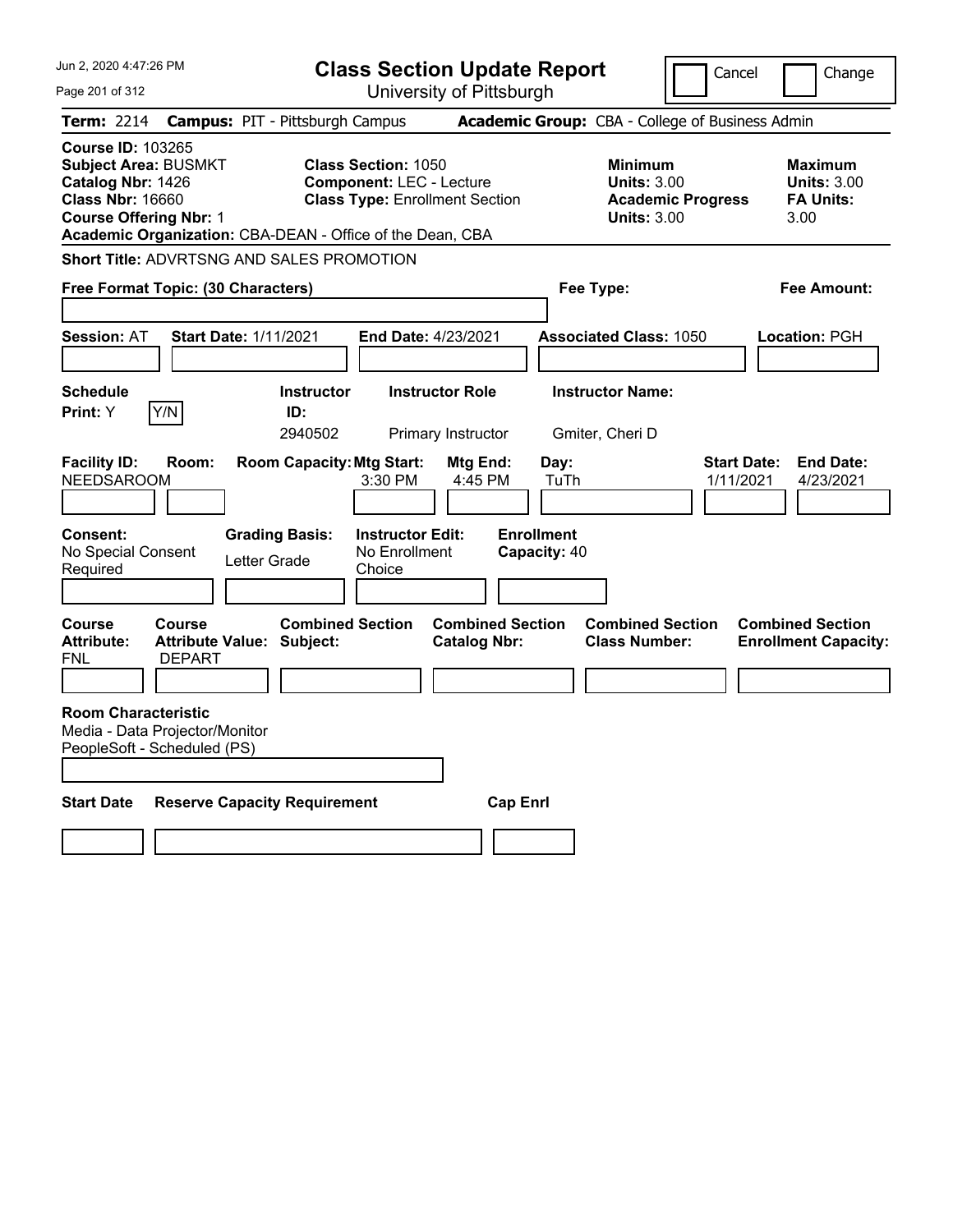| <b>Class Section Update Report</b><br>Cancel<br>Change<br>University of Pittsburgh<br>Page 202 of 312<br>Academic Group: CBA - College of Business Admin<br>Term: 2214<br><b>Campus: PIT - Pittsburgh Campus</b><br><b>Course ID: 175967</b><br><b>Subject Area: BUSMKT</b><br><b>Class Section: 1070</b><br><b>Minimum</b><br><b>Maximum</b><br>Catalog Nbr: 1427<br><b>Component: LEC - Lecture</b><br><b>Units: 3.00</b><br><b>Units: 3.00</b><br><b>Class Nbr: 15076</b><br><b>Class Type: Enrollment Section</b><br><b>Academic Progress</b><br><b>FA Units:</b><br><b>Course Offering Nbr: 1</b><br><b>Units: 3.00</b><br>3.00<br>Academic Organization: CBA-DEAN - Office of the Dean, CBA<br><b>Short Title: PUBLIC RELATIONS MANAGEMENT</b><br>Free Format Topic: (30 Characters)<br>Fee Type:<br>Fee Amount:<br><b>Session: SE3</b><br><b>Start Date: 1/11/2021</b><br><b>End Date: 5/1/2021</b><br><b>Associated Class: 1070</b><br>Location: PGH<br><b>Schedule</b><br><b>Instructor Role</b><br><b>Instructor Name:</b><br><b>Instructor</b><br>Y/N<br><b>Print:</b> Y<br>ID:<br>1032823<br>Primary Instructor<br>Krakoff, Jeffery Alan<br><b>Facility ID:</b><br>Room:<br><b>Room Capacity: Mtg Start:</b><br><b>Start Date:</b><br><b>End Date:</b><br>Mtg End:<br>Day:<br><b>NEEDSAROOM</b><br>6:30 PM<br>1/11/2021<br>5/1/2021<br>9:00 PM<br>Mo<br><b>Enrollment</b><br>Consent:<br><b>Grading Basis:</b><br><b>Instructor Edit:</b><br>No Special Consent<br>No Enrollment<br>Capacity: 40<br>Letter Grade<br>Required<br>Choice<br><b>Combined Section</b><br><b>Combined Section</b><br><b>Combined Section</b><br><b>Combined Section</b><br><b>Course</b><br><b>Course</b><br><b>Attribute:</b><br><b>Attribute Value: Subject:</b><br><b>Catalog Nbr:</b><br><b>Class Number:</b><br><b>Enrollment Capacity:</b> |
|-----------------------------------------------------------------------------------------------------------------------------------------------------------------------------------------------------------------------------------------------------------------------------------------------------------------------------------------------------------------------------------------------------------------------------------------------------------------------------------------------------------------------------------------------------------------------------------------------------------------------------------------------------------------------------------------------------------------------------------------------------------------------------------------------------------------------------------------------------------------------------------------------------------------------------------------------------------------------------------------------------------------------------------------------------------------------------------------------------------------------------------------------------------------------------------------------------------------------------------------------------------------------------------------------------------------------------------------------------------------------------------------------------------------------------------------------------------------------------------------------------------------------------------------------------------------------------------------------------------------------------------------------------------------------------------------------------------------------------------------------------------------------------------------------------------------------------------------|
|                                                                                                                                                                                                                                                                                                                                                                                                                                                                                                                                                                                                                                                                                                                                                                                                                                                                                                                                                                                                                                                                                                                                                                                                                                                                                                                                                                                                                                                                                                                                                                                                                                                                                                                                                                                                                                         |
|                                                                                                                                                                                                                                                                                                                                                                                                                                                                                                                                                                                                                                                                                                                                                                                                                                                                                                                                                                                                                                                                                                                                                                                                                                                                                                                                                                                                                                                                                                                                                                                                                                                                                                                                                                                                                                         |
|                                                                                                                                                                                                                                                                                                                                                                                                                                                                                                                                                                                                                                                                                                                                                                                                                                                                                                                                                                                                                                                                                                                                                                                                                                                                                                                                                                                                                                                                                                                                                                                                                                                                                                                                                                                                                                         |
|                                                                                                                                                                                                                                                                                                                                                                                                                                                                                                                                                                                                                                                                                                                                                                                                                                                                                                                                                                                                                                                                                                                                                                                                                                                                                                                                                                                                                                                                                                                                                                                                                                                                                                                                                                                                                                         |
|                                                                                                                                                                                                                                                                                                                                                                                                                                                                                                                                                                                                                                                                                                                                                                                                                                                                                                                                                                                                                                                                                                                                                                                                                                                                                                                                                                                                                                                                                                                                                                                                                                                                                                                                                                                                                                         |
|                                                                                                                                                                                                                                                                                                                                                                                                                                                                                                                                                                                                                                                                                                                                                                                                                                                                                                                                                                                                                                                                                                                                                                                                                                                                                                                                                                                                                                                                                                                                                                                                                                                                                                                                                                                                                                         |
|                                                                                                                                                                                                                                                                                                                                                                                                                                                                                                                                                                                                                                                                                                                                                                                                                                                                                                                                                                                                                                                                                                                                                                                                                                                                                                                                                                                                                                                                                                                                                                                                                                                                                                                                                                                                                                         |
|                                                                                                                                                                                                                                                                                                                                                                                                                                                                                                                                                                                                                                                                                                                                                                                                                                                                                                                                                                                                                                                                                                                                                                                                                                                                                                                                                                                                                                                                                                                                                                                                                                                                                                                                                                                                                                         |
|                                                                                                                                                                                                                                                                                                                                                                                                                                                                                                                                                                                                                                                                                                                                                                                                                                                                                                                                                                                                                                                                                                                                                                                                                                                                                                                                                                                                                                                                                                                                                                                                                                                                                                                                                                                                                                         |
|                                                                                                                                                                                                                                                                                                                                                                                                                                                                                                                                                                                                                                                                                                                                                                                                                                                                                                                                                                                                                                                                                                                                                                                                                                                                                                                                                                                                                                                                                                                                                                                                                                                                                                                                                                                                                                         |
|                                                                                                                                                                                                                                                                                                                                                                                                                                                                                                                                                                                                                                                                                                                                                                                                                                                                                                                                                                                                                                                                                                                                                                                                                                                                                                                                                                                                                                                                                                                                                                                                                                                                                                                                                                                                                                         |
|                                                                                                                                                                                                                                                                                                                                                                                                                                                                                                                                                                                                                                                                                                                                                                                                                                                                                                                                                                                                                                                                                                                                                                                                                                                                                                                                                                                                                                                                                                                                                                                                                                                                                                                                                                                                                                         |
|                                                                                                                                                                                                                                                                                                                                                                                                                                                                                                                                                                                                                                                                                                                                                                                                                                                                                                                                                                                                                                                                                                                                                                                                                                                                                                                                                                                                                                                                                                                                                                                                                                                                                                                                                                                                                                         |
| <b>Room Characteristic</b><br>Media - Data Projector/Monitor<br>PeopleSoft - Scheduled (PS)                                                                                                                                                                                                                                                                                                                                                                                                                                                                                                                                                                                                                                                                                                                                                                                                                                                                                                                                                                                                                                                                                                                                                                                                                                                                                                                                                                                                                                                                                                                                                                                                                                                                                                                                             |
| <b>Start Date</b><br><b>Reserve Capacity Requirement</b><br><b>Cap Enrl</b>                                                                                                                                                                                                                                                                                                                                                                                                                                                                                                                                                                                                                                                                                                                                                                                                                                                                                                                                                                                                                                                                                                                                                                                                                                                                                                                                                                                                                                                                                                                                                                                                                                                                                                                                                             |
|                                                                                                                                                                                                                                                                                                                                                                                                                                                                                                                                                                                                                                                                                                                                                                                                                                                                                                                                                                                                                                                                                                                                                                                                                                                                                                                                                                                                                                                                                                                                                                                                                                                                                                                                                                                                                                         |
|                                                                                                                                                                                                                                                                                                                                                                                                                                                                                                                                                                                                                                                                                                                                                                                                                                                                                                                                                                                                                                                                                                                                                                                                                                                                                                                                                                                                                                                                                                                                                                                                                                                                                                                                                                                                                                         |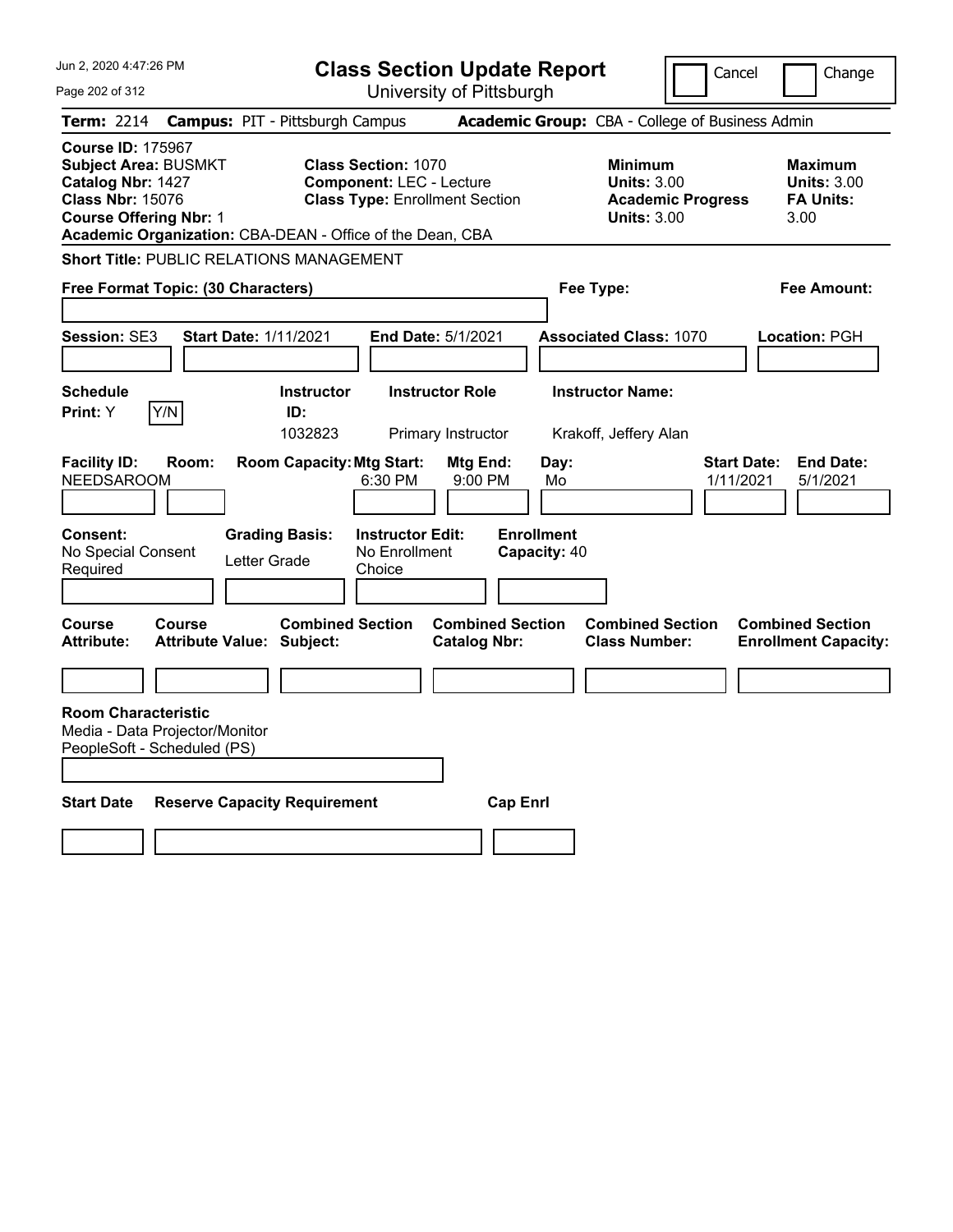|       |                                                                                                                                                                                                                                                                                                    |                                                                                                                                                                                   |                                                                                                                                                                                                                  |                                                                                                                                                                                                                                                                                                                      |                                                                                                             | Cancel                                                                                                                                                           | Change                                                                                                                                  |
|-------|----------------------------------------------------------------------------------------------------------------------------------------------------------------------------------------------------------------------------------------------------------------------------------------------------|-----------------------------------------------------------------------------------------------------------------------------------------------------------------------------------|------------------------------------------------------------------------------------------------------------------------------------------------------------------------------------------------------------------|----------------------------------------------------------------------------------------------------------------------------------------------------------------------------------------------------------------------------------------------------------------------------------------------------------------------|-------------------------------------------------------------------------------------------------------------|------------------------------------------------------------------------------------------------------------------------------------------------------------------|-----------------------------------------------------------------------------------------------------------------------------------------|
|       |                                                                                                                                                                                                                                                                                                    |                                                                                                                                                                                   |                                                                                                                                                                                                                  |                                                                                                                                                                                                                                                                                                                      |                                                                                                             |                                                                                                                                                                  |                                                                                                                                         |
|       |                                                                                                                                                                                                                                                                                                    |                                                                                                                                                                                   |                                                                                                                                                                                                                  |                                                                                                                                                                                                                                                                                                                      |                                                                                                             |                                                                                                                                                                  |                                                                                                                                         |
|       |                                                                                                                                                                                                                                                                                                    |                                                                                                                                                                                   |                                                                                                                                                                                                                  |                                                                                                                                                                                                                                                                                                                      |                                                                                                             |                                                                                                                                                                  | <b>Maximum</b><br><b>Units: 3.00</b><br><b>FA Units:</b><br>3.00                                                                        |
|       |                                                                                                                                                                                                                                                                                                    |                                                                                                                                                                                   |                                                                                                                                                                                                                  |                                                                                                                                                                                                                                                                                                                      |                                                                                                             |                                                                                                                                                                  |                                                                                                                                         |
|       |                                                                                                                                                                                                                                                                                                    |                                                                                                                                                                                   |                                                                                                                                                                                                                  |                                                                                                                                                                                                                                                                                                                      |                                                                                                             |                                                                                                                                                                  | Fee Amount:                                                                                                                             |
|       |                                                                                                                                                                                                                                                                                                    |                                                                                                                                                                                   |                                                                                                                                                                                                                  |                                                                                                                                                                                                                                                                                                                      |                                                                                                             |                                                                                                                                                                  |                                                                                                                                         |
|       |                                                                                                                                                                                                                                                                                                    |                                                                                                                                                                                   |                                                                                                                                                                                                                  |                                                                                                                                                                                                                                                                                                                      |                                                                                                             |                                                                                                                                                                  | Location: PGH                                                                                                                           |
|       |                                                                                                                                                                                                                                                                                                    |                                                                                                                                                                                   |                                                                                                                                                                                                                  |                                                                                                                                                                                                                                                                                                                      |                                                                                                             |                                                                                                                                                                  |                                                                                                                                         |
|       | ID:                                                                                                                                                                                                                                                                                                |                                                                                                                                                                                   |                                                                                                                                                                                                                  |                                                                                                                                                                                                                                                                                                                      |                                                                                                             |                                                                                                                                                                  |                                                                                                                                         |
|       | 2959298                                                                                                                                                                                                                                                                                            |                                                                                                                                                                                   |                                                                                                                                                                                                                  | Wu, Yue                                                                                                                                                                                                                                                                                                              |                                                                                                             |                                                                                                                                                                  |                                                                                                                                         |
| Room: |                                                                                                                                                                                                                                                                                                    | 11:00 AM                                                                                                                                                                          | Mtg End:<br>12:15 PM                                                                                                                                                                                             | Day:<br>TuTh                                                                                                                                                                                                                                                                                                         |                                                                                                             | <b>Start Date:</b><br>1/11/2021                                                                                                                                  | <b>End Date:</b><br>4/23/2021                                                                                                           |
|       |                                                                                                                                                                                                                                                                                                    | Choice                                                                                                                                                                            |                                                                                                                                                                                                                  |                                                                                                                                                                                                                                                                                                                      |                                                                                                             |                                                                                                                                                                  |                                                                                                                                         |
|       |                                                                                                                                                                                                                                                                                                    |                                                                                                                                                                                   |                                                                                                                                                                                                                  |                                                                                                                                                                                                                                                                                                                      |                                                                                                             |                                                                                                                                                                  | <b>Combined Section</b><br><b>Enrollment Capacity:</b>                                                                                  |
|       |                                                                                                                                                                                                                                                                                                    |                                                                                                                                                                                   |                                                                                                                                                                                                                  |                                                                                                                                                                                                                                                                                                                      |                                                                                                             |                                                                                                                                                                  |                                                                                                                                         |
|       |                                                                                                                                                                                                                                                                                                    |                                                                                                                                                                                   |                                                                                                                                                                                                                  |                                                                                                                                                                                                                                                                                                                      |                                                                                                             |                                                                                                                                                                  |                                                                                                                                         |
|       |                                                                                                                                                                                                                                                                                                    |                                                                                                                                                                                   |                                                                                                                                                                                                                  |                                                                                                                                                                                                                                                                                                                      |                                                                                                             |                                                                                                                                                                  |                                                                                                                                         |
|       |                                                                                                                                                                                                                                                                                                    |                                                                                                                                                                                   |                                                                                                                                                                                                                  |                                                                                                                                                                                                                                                                                                                      |                                                                                                             |                                                                                                                                                                  |                                                                                                                                         |
|       |                                                                                                                                                                                                                                                                                                    |                                                                                                                                                                                   |                                                                                                                                                                                                                  |                                                                                                                                                                                                                                                                                                                      |                                                                                                             |                                                                                                                                                                  |                                                                                                                                         |
|       | Jun 2, 2020 4:47:26 PM<br><b>Course ID: 182117</b><br><b>Subject Area: BUSMKT</b><br>Catalog Nbr: 1428<br><b>Class Nbr: 20892</b><br><b>Course Offering Nbr: 1</b><br>Y/N<br><b>NEEDSAROOM</b><br>No Special Consent<br><b>Course</b><br><b>Room Characteristic</b><br>PeopleSoft - Scheduled (PS) | Free Format Topic: (30 Characters)<br><b>Start Date: 1/11/2021</b><br><b>Grading Basis:</b><br>Letter Grade<br><b>Attribute Value: Subject:</b><br>Media - Data Projector/Monitor | <b>Campus: PIT - Pittsburgh Campus</b><br>Short Title: DIGITAL & SOCIAL MEDIA MARKTNG<br><b>Instructor</b><br><b>Room Capacity: Mtg Start:</b><br><b>Combined Section</b><br><b>Reserve Capacity Requirement</b> | <b>Class Section: 1080</b><br><b>Component: LEC - Lecture</b><br><b>Class Type: Enrollment Section</b><br>Academic Organization: CBA-DEAN - Office of the Dean, CBA<br><b>End Date: 4/23/2021</b><br><b>Instructor Role</b><br>Primary Instructor<br><b>Instructor Edit:</b><br>No Enrollment<br><b>Catalog Nbr:</b> | University of Pittsburgh<br><b>Enrollment</b><br>Capacity: 45<br><b>Combined Section</b><br><b>Cap Enri</b> | <b>Class Section Update Report</b><br><b>Minimum</b><br><b>Units: 3.00</b><br><b>Units: 3.00</b><br>Fee Type:<br><b>Instructor Name:</b><br><b>Class Number:</b> | Academic Group: CBA - College of Business Admin<br><b>Academic Progress</b><br><b>Associated Class: 1080</b><br><b>Combined Section</b> |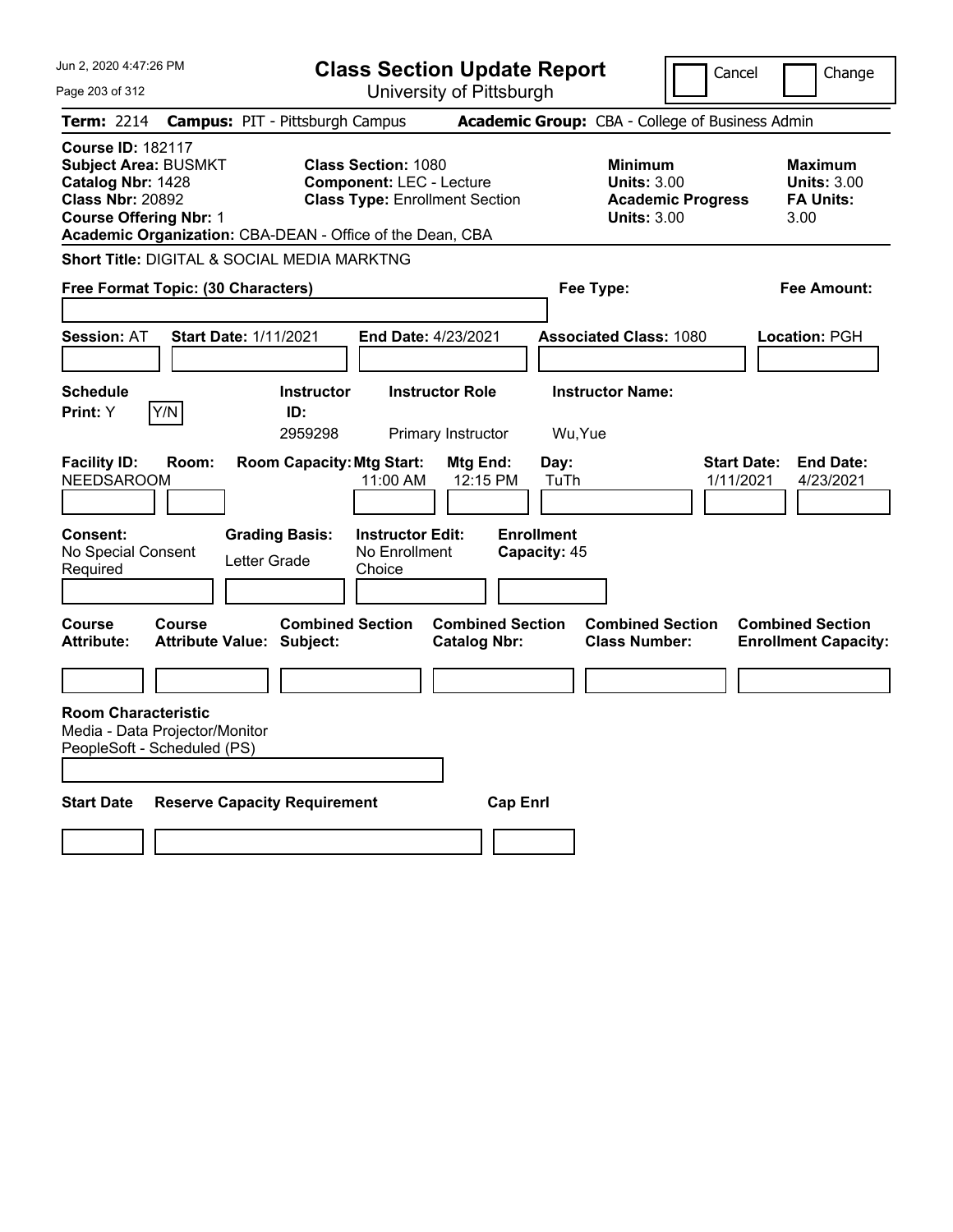| Jun 2, 2020 4:47:26 PM                                                                                                                   | <b>Class Section Update Report</b>                                                                                                                                  |                                                                          |                                                                                        | Cancel<br>Change                                                 |
|------------------------------------------------------------------------------------------------------------------------------------------|---------------------------------------------------------------------------------------------------------------------------------------------------------------------|--------------------------------------------------------------------------|----------------------------------------------------------------------------------------|------------------------------------------------------------------|
| Page 204 of 312                                                                                                                          |                                                                                                                                                                     | University of Pittsburgh                                                 |                                                                                        |                                                                  |
| Term: 2214                                                                                                                               | <b>Campus: PIT - Pittsburgh Campus</b>                                                                                                                              |                                                                          | Academic Group: CBA - College of Business Admin                                        |                                                                  |
| <b>Course ID: 182117</b><br><b>Subject Area: BUSMKT</b><br>Catalog Nbr: 1428<br><b>Class Nbr: 23751</b><br><b>Course Offering Nbr: 1</b> | <b>Class Section: 1085</b><br><b>Component: LEC - Lecture</b><br><b>Class Type: Enrollment Section</b><br>Academic Organization: CBA-DEAN - Office of the Dean, CBA |                                                                          | <b>Minimum</b><br><b>Units: 3.00</b><br><b>Academic Progress</b><br><b>Units: 3.00</b> | <b>Maximum</b><br><b>Units: 3.00</b><br><b>FA Units:</b><br>3.00 |
| Short Title: DIGITAL & SOCIAL MEDIA MARKTNG                                                                                              |                                                                                                                                                                     |                                                                          |                                                                                        |                                                                  |
| Free Format Topic: (30 Characters)                                                                                                       |                                                                                                                                                                     |                                                                          | Fee Type:                                                                              | Fee Amount:                                                      |
|                                                                                                                                          |                                                                                                                                                                     |                                                                          |                                                                                        |                                                                  |
| <b>Session: AT</b><br><b>Start Date: 1/11/2021</b>                                                                                       | <b>End Date: 4/23/2021</b>                                                                                                                                          |                                                                          | <b>Associated Class: 1085</b>                                                          | Location: PGH                                                    |
|                                                                                                                                          |                                                                                                                                                                     |                                                                          |                                                                                        |                                                                  |
| <b>Schedule</b>                                                                                                                          | <b>Instructor Role</b><br><b>Instructor</b>                                                                                                                         |                                                                          | <b>Instructor Name:</b>                                                                |                                                                  |
| Print: Y<br>Y/N                                                                                                                          | ID:<br>2959298<br>Primary Instructor                                                                                                                                | Wu, Yue                                                                  |                                                                                        |                                                                  |
| <b>Facility ID:</b><br>Room:<br><b>NEEDSAROOM</b><br>Consent:<br>No Special Consent<br>Required                                          | <b>Room Capacity: Mtg Start:</b><br>12:30 PM<br><b>Grading Basis:</b><br><b>Instructor Edit:</b><br>No Enrollment<br>Letter Grade<br>Choice                         | Day:<br>Mtg End:<br>1:45 PM<br>TuTh<br><b>Enrollment</b><br>Capacity: 45 |                                                                                        | <b>Start Date:</b><br><b>End Date:</b><br>1/11/2021<br>4/23/2021 |
|                                                                                                                                          |                                                                                                                                                                     |                                                                          |                                                                                        |                                                                  |
| <b>Course</b><br><b>Course</b><br><b>Attribute:</b><br><b>Attribute Value: Subject:</b>                                                  | <b>Combined Section</b>                                                                                                                                             | <b>Combined Section</b><br><b>Catalog Nbr:</b>                           | <b>Combined Section</b><br><b>Class Number:</b>                                        | <b>Combined Section</b><br><b>Enrollment Capacity:</b>           |
|                                                                                                                                          |                                                                                                                                                                     |                                                                          |                                                                                        |                                                                  |
| <b>Room Characteristic</b><br>Media - Data Projector/Monitor<br>PeopleSoft - Scheduled (PS)                                              |                                                                                                                                                                     |                                                                          |                                                                                        |                                                                  |
| <b>Start Date</b>                                                                                                                        | <b>Reserve Capacity Requirement</b>                                                                                                                                 | <b>Cap Enri</b>                                                          |                                                                                        |                                                                  |
|                                                                                                                                          |                                                                                                                                                                     |                                                                          |                                                                                        |                                                                  |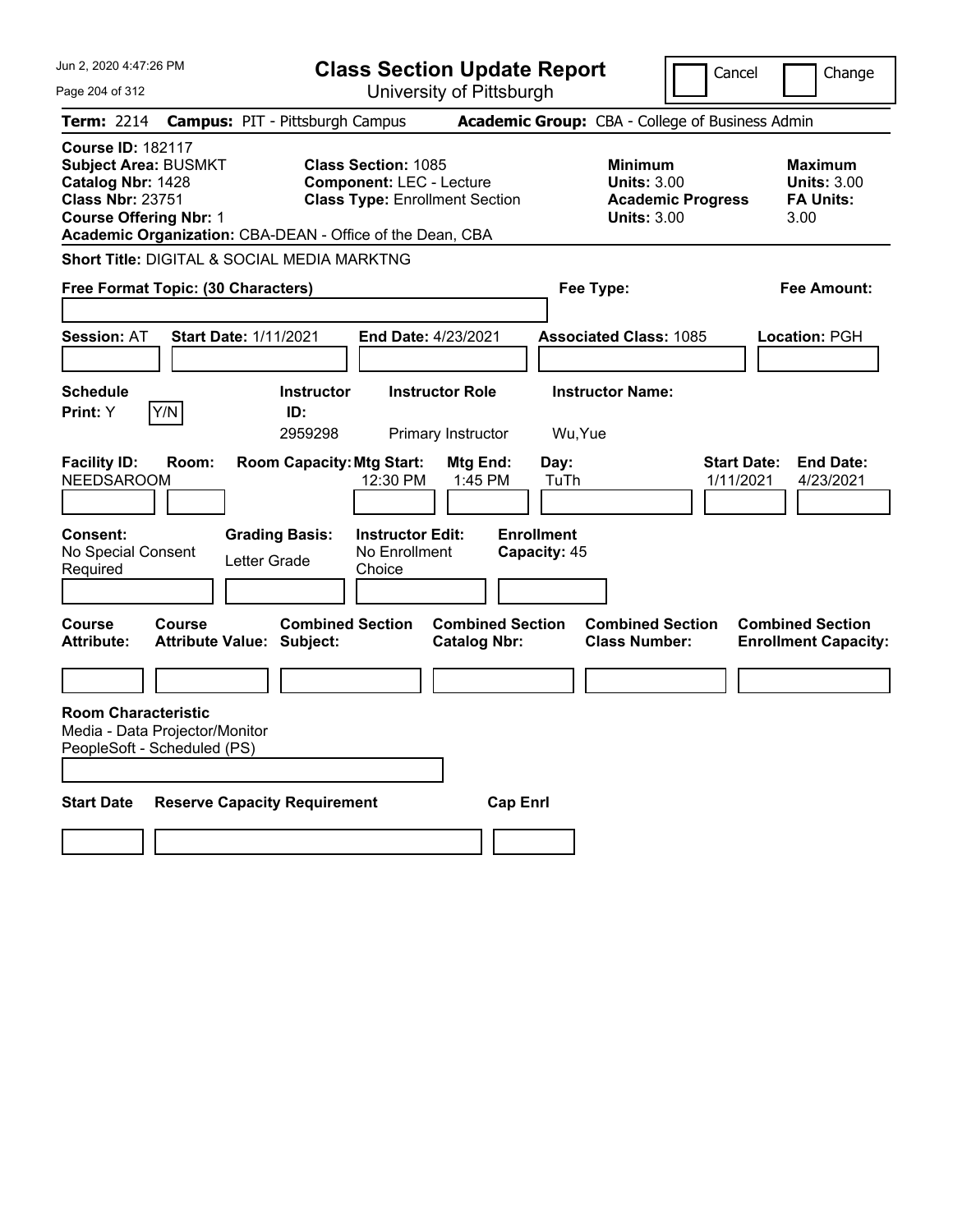| Jun 2, 2020 4:47:26 PM                                                                                                                                                                                | <b>Class Section Update Report</b>                                                                        | Cancel                                                                                 | Change                                                           |
|-------------------------------------------------------------------------------------------------------------------------------------------------------------------------------------------------------|-----------------------------------------------------------------------------------------------------------|----------------------------------------------------------------------------------------|------------------------------------------------------------------|
| Page 205 of 312                                                                                                                                                                                       | University of Pittsburgh                                                                                  |                                                                                        |                                                                  |
| <b>Term: 2214</b>                                                                                                                                                                                     | <b>Campus: PIT - Pittsburgh Campus</b>                                                                    | Academic Group: CBA - College of Business Admin                                        |                                                                  |
| <b>Course ID: 186157</b><br><b>Subject Area: BUSMKT</b><br>Catalog Nbr: 1429<br><b>Class Nbr: 23480</b><br><b>Course Offering Nbr: 1</b><br>Academic Organization: CBA-DEAN - Office of the Dean, CBA | <b>Class Section: 1010</b><br><b>Component: LEC - Lecture</b><br><b>Class Type: Enrollment Section</b>    | <b>Minimum</b><br><b>Units: 3.00</b><br><b>Academic Progress</b><br><b>Units: 3.00</b> | <b>Maximum</b><br><b>Units: 3.00</b><br><b>FA Units:</b><br>3.00 |
| <b>Short Title: MKT COMMUNICATIONS AUSTRALIA</b>                                                                                                                                                      |                                                                                                           |                                                                                        |                                                                  |
| Free Format Topic: (30 Characters)                                                                                                                                                                    |                                                                                                           | Fee Type:                                                                              | Fee Amount:                                                      |
| Start Date: 1/11/2021<br><b>Session: AT</b>                                                                                                                                                           | End Date: 4/23/2021                                                                                       | <b>Associated Class: 1010</b>                                                          | <b>Location: AUS</b>                                             |
| <b>Schedule</b><br>Y/N<br>Print: Y                                                                                                                                                                    | <b>Instructor Role</b><br><b>Instructor</b><br>ID:<br>1779862<br>Primary Instructor<br>2911325<br>Special | <b>Instructor Name:</b><br>Koller, Hillary J<br>Whitehead, Jeff R                      |                                                                  |
| <b>Facility ID:</b><br>Room:<br><b>TBATBA</b><br><b>TBA</b><br>0                                                                                                                                      | <b>Room Capacity: Mtg Start:</b><br>Mtg End:                                                              | <b>Start Date:</b><br>Day:<br>1/11/2021                                                | <b>End Date:</b><br>4/23/2021                                    |
| <b>Grading Basis:</b><br><b>Consent:</b><br><b>Department Consent</b><br>Letter Grade<br>Required                                                                                                     | <b>Instructor Edit:</b><br>No Enrollment<br>Choice                                                        | <b>Enrollment</b><br>Capacity: 40                                                      |                                                                  |
| Course<br>Course<br><b>Attribute:</b><br><b>Attribute Value: Subject:</b><br><b>SAB</b><br>SAB                                                                                                        | <b>Combined Section</b><br><b>Combined Section</b><br><b>Catalog Nbr:</b>                                 | <b>Combined Section</b><br><b>Class Number:</b>                                        | <b>Combined Section</b><br><b>Enrollment Capacity:</b>           |
| <b>Room Characteristic</b>                                                                                                                                                                            |                                                                                                           |                                                                                        |                                                                  |
|                                                                                                                                                                                                       |                                                                                                           |                                                                                        |                                                                  |
| <b>Start Date</b><br><b>Reserve Capacity Requirement</b>                                                                                                                                              | <b>Cap Enrl</b>                                                                                           |                                                                                        |                                                                  |
|                                                                                                                                                                                                       |                                                                                                           |                                                                                        |                                                                  |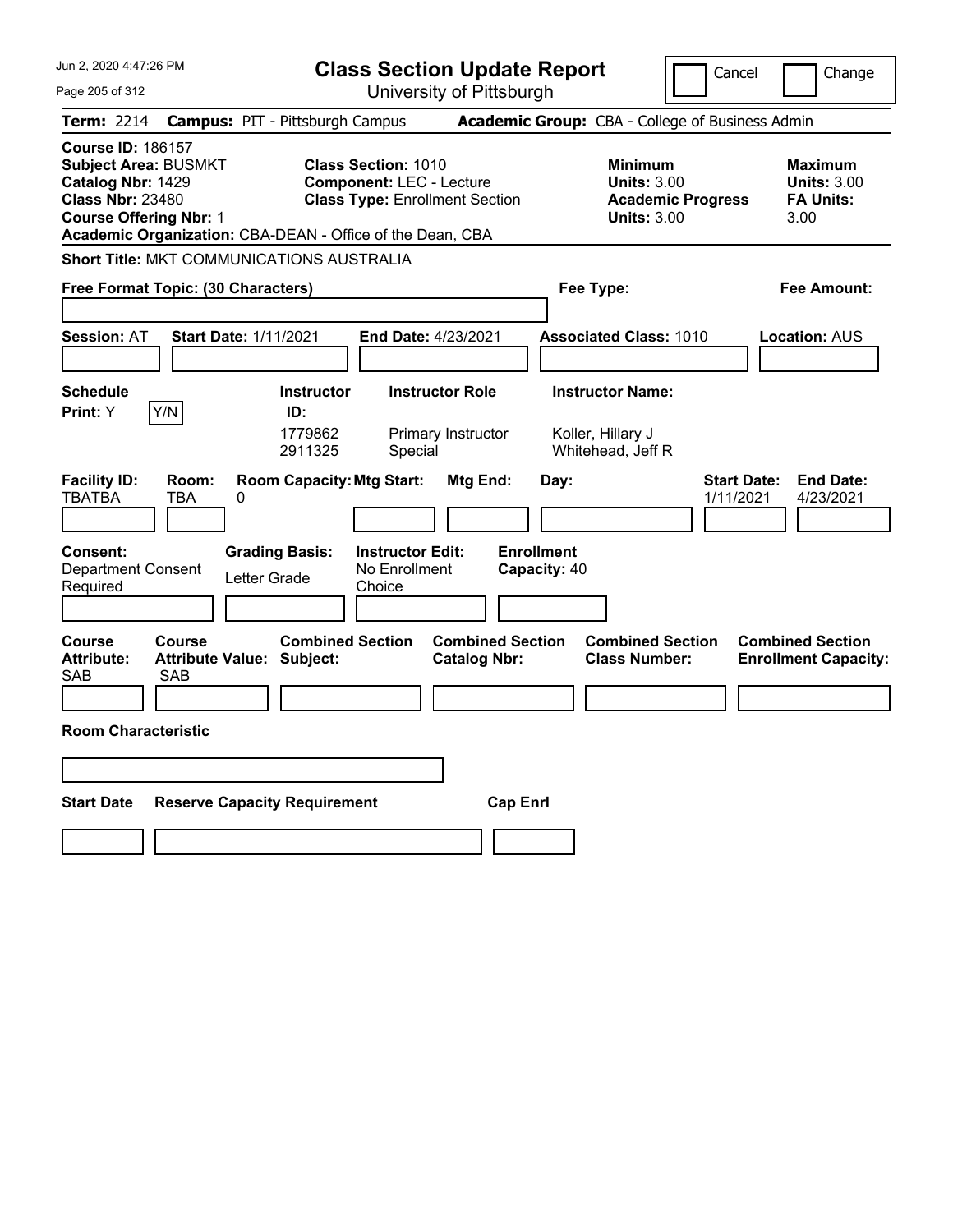| Jun 2, 2020 4:47:26 PM                                                                                                                                                                                | <b>Class Section Update Report</b>                                                                     |                                                                                        | Cancel<br>Change                                                 |
|-------------------------------------------------------------------------------------------------------------------------------------------------------------------------------------------------------|--------------------------------------------------------------------------------------------------------|----------------------------------------------------------------------------------------|------------------------------------------------------------------|
| Page 206 of 312                                                                                                                                                                                       | University of Pittsburgh                                                                               |                                                                                        |                                                                  |
| <b>Term: 2214</b>                                                                                                                                                                                     | <b>Campus: PIT - Pittsburgh Campus</b>                                                                 | Academic Group: CBA - College of Business Admin                                        |                                                                  |
| <b>Course ID: 184778</b><br><b>Subject Area: BUSMKT</b><br>Catalog Nbr: 1430<br><b>Class Nbr: 21812</b><br><b>Course Offering Nbr: 1</b><br>Academic Organization: CBA-DEAN - Office of the Dean, CBA | <b>Class Section: 1350</b><br><b>Component: LEC - Lecture</b><br><b>Class Type: Enrollment Section</b> | <b>Minimum</b><br><b>Units: 3.00</b><br><b>Academic Progress</b><br><b>Units: 3.00</b> | <b>Maximum</b><br><b>Units: 3.00</b><br><b>FA Units:</b><br>3.00 |
| <b>Short Title: MARKETING COMNCTNS IN BRITAIN</b>                                                                                                                                                     |                                                                                                        |                                                                                        |                                                                  |
| Free Format Topic: (30 Characters)                                                                                                                                                                    |                                                                                                        | Fee Type:                                                                              | Fee Amount:                                                      |
| <b>Session: AT</b><br><b>Start Date: 1/11/2021</b>                                                                                                                                                    | End Date: 4/23/2021                                                                                    | <b>Associated Class: 1350</b>                                                          | <b>Location: LONDN</b>                                           |
| <b>Schedule</b><br>Y/N                                                                                                                                                                                | <b>Instructor Role</b><br><b>Instructor</b>                                                            | <b>Instructor Name:</b>                                                                |                                                                  |
| Print: Y                                                                                                                                                                                              | ID:<br>1779862<br>Primary Instructor<br>2911325<br>Special                                             | Koller, Hillary J<br>Whitehead, Jeff R                                                 |                                                                  |
| <b>Facility ID:</b><br>Room:<br><b>TBATBA</b><br>TBA<br>0                                                                                                                                             | <b>Room Capacity: Mtg Start:</b><br>Mtg End:                                                           | Day:                                                                                   | <b>Start Date:</b><br><b>End Date:</b><br>1/11/2021<br>4/23/2021 |
| <b>Consent:</b><br><b>Grading Basis:</b><br><b>Department Consent</b><br>Letter Grade<br>Required                                                                                                     | <b>Enrollment</b><br><b>Instructor Edit:</b><br>No Enrollment<br>Capacity: 25<br>Choice                |                                                                                        |                                                                  |
| <b>Course</b><br>Course<br><b>Attribute Value: Subject:</b><br><b>Attribute:</b><br><b>SAB</b><br><b>SAB</b><br><b>UCIS</b><br><b>WES</b>                                                             | <b>Combined Section</b><br><b>Combined Section</b><br><b>Catalog Nbr:</b>                              | <b>Combined Section</b><br><b>Class Number:</b>                                        | <b>Combined Section</b><br><b>Enrollment Capacity:</b>           |
| <b>Room Characteristic</b>                                                                                                                                                                            |                                                                                                        |                                                                                        |                                                                  |
|                                                                                                                                                                                                       |                                                                                                        |                                                                                        |                                                                  |
| <b>Reserve Capacity Requirement</b><br><b>Start Date</b>                                                                                                                                              | <b>Cap Enrl</b>                                                                                        |                                                                                        |                                                                  |
|                                                                                                                                                                                                       |                                                                                                        |                                                                                        |                                                                  |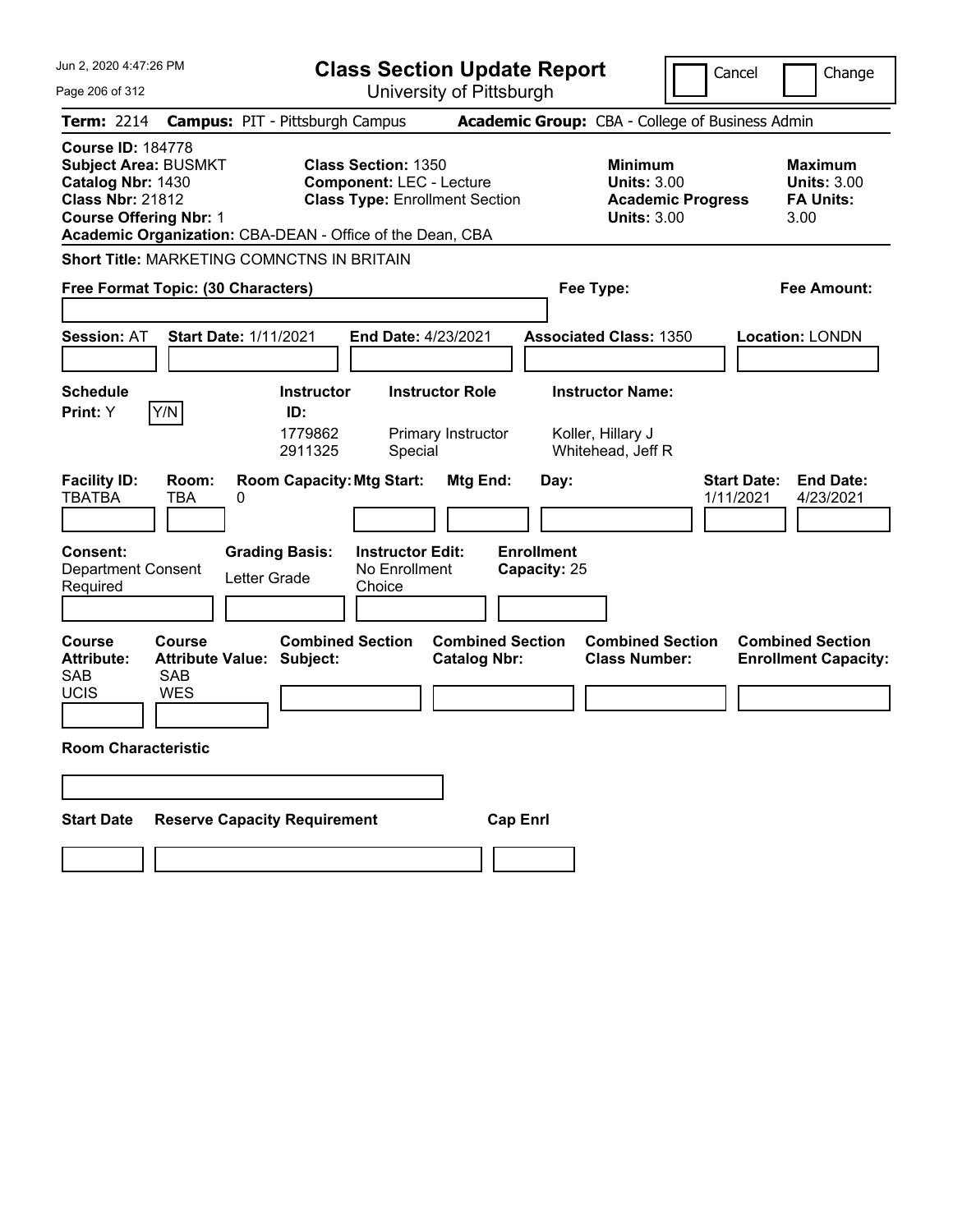| Jun 2, 2020 4:47:26 PM                                                                                                                                                                                | <b>Class Section Update Report</b>                                                                                       |                                                                            | Cancel<br>Change                                                                             |
|-------------------------------------------------------------------------------------------------------------------------------------------------------------------------------------------------------|--------------------------------------------------------------------------------------------------------------------------|----------------------------------------------------------------------------|----------------------------------------------------------------------------------------------|
| Page 207 of 312                                                                                                                                                                                       | University of Pittsburgh                                                                                                 |                                                                            |                                                                                              |
| Term: 2214                                                                                                                                                                                            | <b>Campus: PIT - Pittsburgh Campus</b>                                                                                   | Academic Group: CBA - College of Business Admin                            |                                                                                              |
| <b>Course ID: 103266</b><br><b>Subject Area: BUSMKT</b><br>Catalog Nbr: 1431<br><b>Class Nbr: 12043</b><br><b>Course Offering Nbr: 1</b><br>Academic Organization: CBA-DEAN - Office of the Dean, CBA | <b>Class Section: 1040</b><br><b>Component: LEC - Lecture</b><br><b>Class Type: Enrollment Section</b>                   | <b>Minimum</b><br><b>Units: 3.00</b><br><b>Units: 3.00</b>                 | <b>Maximum</b><br><b>Units: 3.00</b><br><b>FA Units:</b><br><b>Academic Progress</b><br>3.00 |
| Short Title: PRODUCT DEVELOPMNT & MGMNT                                                                                                                                                               |                                                                                                                          |                                                                            |                                                                                              |
| Free Format Topic: (30 Characters)                                                                                                                                                                    |                                                                                                                          | Fee Type:                                                                  | Fee Amount:                                                                                  |
|                                                                                                                                                                                                       |                                                                                                                          |                                                                            |                                                                                              |
| <b>Session: AT</b><br><b>Start Date: 1/11/2021</b>                                                                                                                                                    | <b>End Date: 4/23/2021</b>                                                                                               | <b>Associated Class: 1040</b>                                              | Location: PGH                                                                                |
|                                                                                                                                                                                                       |                                                                                                                          |                                                                            |                                                                                              |
| <b>Schedule</b>                                                                                                                                                                                       | <b>Instructor Role</b><br><b>Instructor</b>                                                                              | <b>Instructor Name:</b>                                                    |                                                                                              |
| Y/N<br><b>Print:</b> Y                                                                                                                                                                                | ID:<br>4049170<br>Primary Instructor                                                                                     | Basu, Meheli                                                               |                                                                                              |
| <b>Facility ID:</b><br>Room:<br><b>NEEDSAROOM</b><br><b>Consent:</b><br><b>Grading Basis:</b><br>No Special Consent<br>Letter Grade<br>Required                                                       | <b>Room Capacity: Mtg Start:</b><br>Mtg End:<br>2:00 PM<br>3:15 PM<br><b>Instructor Edit:</b><br>No Enrollment<br>Choice | Day:<br>MoWe<br><b>Enrollment</b><br>Capacity: 40                          | <b>Start Date:</b><br><b>End Date:</b><br>1/11/2021<br>4/23/2021                             |
| <b>Course</b><br><b>Course</b><br><b>Attribute:</b><br><b>Attribute Value: Subject:</b><br><b>HOURLY</b><br>FNL                                                                                       | <b>Combined Section</b><br><b>Catalog Nbr:</b>                                                                           | <b>Combined Section</b><br><b>Combined Section</b><br><b>Class Number:</b> | <b>Combined Section</b><br><b>Enrollment Capacity:</b>                                       |
| <b>Room Characteristic</b><br>Media - Data Projector/Monitor<br>PeopleSoft - Scheduled (PS)                                                                                                           |                                                                                                                          |                                                                            |                                                                                              |
| <b>Start Date</b><br><b>Reserve Capacity Requirement</b>                                                                                                                                              |                                                                                                                          | <b>Cap Enri</b>                                                            |                                                                                              |
|                                                                                                                                                                                                       |                                                                                                                          |                                                                            |                                                                                              |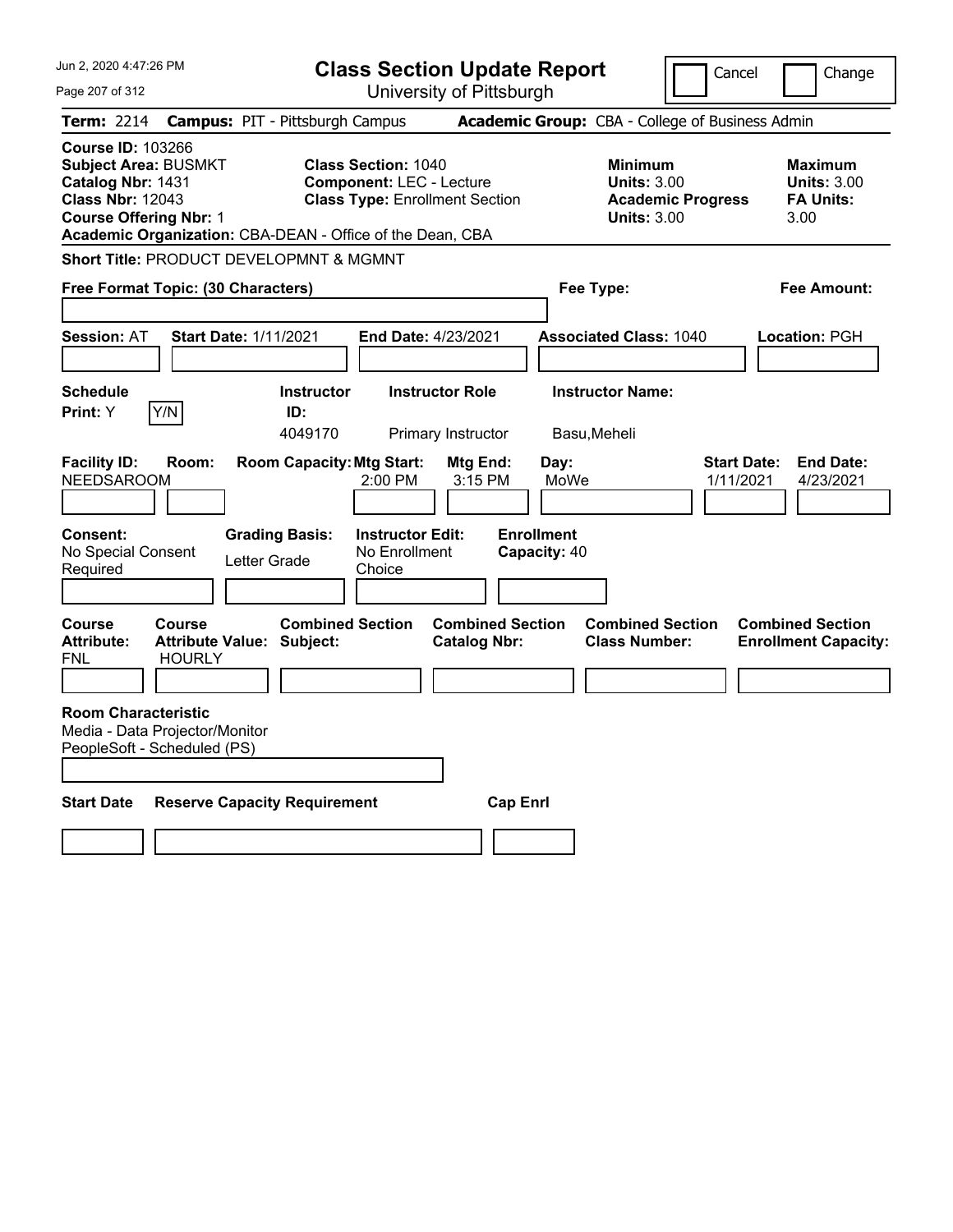| Jun 2, 2020 4:47:26 PM                                                                                                                                                                                | <b>Class Section Update Report</b>                                                                                       | Cancel                                                                                 | Change                                                           |
|-------------------------------------------------------------------------------------------------------------------------------------------------------------------------------------------------------|--------------------------------------------------------------------------------------------------------------------------|----------------------------------------------------------------------------------------|------------------------------------------------------------------|
| Page 208 of 312                                                                                                                                                                                       | University of Pittsburgh                                                                                                 |                                                                                        |                                                                  |
| <b>Campus: PIT - Pittsburgh Campus</b><br>Term: 2214                                                                                                                                                  |                                                                                                                          | Academic Group: CBA - College of Business Admin                                        |                                                                  |
| <b>Course ID: 103266</b><br><b>Subject Area: BUSMKT</b><br>Catalog Nbr: 1431<br><b>Class Nbr: 11994</b><br><b>Course Offering Nbr: 1</b><br>Academic Organization: CBA-DEAN - Office of the Dean, CBA | <b>Class Section: 1060</b><br><b>Component: LEC - Lecture</b><br><b>Class Type: Enrollment Section</b>                   | <b>Minimum</b><br><b>Units: 3.00</b><br><b>Academic Progress</b><br><b>Units: 3.00</b> | <b>Maximum</b><br><b>Units: 3.00</b><br><b>FA Units:</b><br>3.00 |
| Short Title: PRODUCT DEVELOPMNT & MGMNT                                                                                                                                                               |                                                                                                                          |                                                                                        |                                                                  |
| Free Format Topic: (30 Characters)                                                                                                                                                                    |                                                                                                                          | Fee Type:                                                                              | Fee Amount:                                                      |
|                                                                                                                                                                                                       |                                                                                                                          |                                                                                        |                                                                  |
| <b>Session: AT</b><br><b>Start Date: 1/11/2021</b>                                                                                                                                                    | <b>End Date: 4/23/2021</b>                                                                                               | <b>Associated Class: 1060</b>                                                          | Location: PGH                                                    |
|                                                                                                                                                                                                       |                                                                                                                          |                                                                                        |                                                                  |
| <b>Schedule</b>                                                                                                                                                                                       | <b>Instructor Role</b><br><b>Instructor</b>                                                                              | <b>Instructor Name:</b>                                                                |                                                                  |
| Y/N<br><b>Print:</b> Y                                                                                                                                                                                | ID:<br>4049170<br>Primary Instructor                                                                                     | Basu, Meheli                                                                           |                                                                  |
| <b>Facility ID:</b><br>Room:<br><b>NEEDSAROOM</b><br><b>Consent:</b><br><b>Grading Basis:</b><br>No Special Consent<br>Letter Grade<br>Required                                                       | <b>Room Capacity: Mtg Start:</b><br>Mtg End:<br>3:30 PM<br>4:45 PM<br><b>Instructor Edit:</b><br>No Enrollment<br>Choice | Day:<br><b>Start Date:</b><br>MoWe<br>1/11/2021<br><b>Enrollment</b><br>Capacity: 40   | <b>End Date:</b><br>4/23/2021                                    |
| <b>Course</b><br><b>Course</b><br><b>Attribute:</b><br><b>Attribute Value: Subject:</b><br><b>HOURLY</b><br>FNL                                                                                       | <b>Combined Section</b><br><b>Combined Section</b><br><b>Catalog Nbr:</b>                                                | <b>Combined Section</b><br><b>Class Number:</b>                                        | <b>Combined Section</b><br><b>Enrollment Capacity:</b>           |
| <b>Room Characteristic</b><br>Media - Data Projector/Monitor<br>PeopleSoft - Scheduled (PS)                                                                                                           |                                                                                                                          |                                                                                        |                                                                  |
| <b>Start Date</b><br><b>Reserve Capacity Requirement</b>                                                                                                                                              | <b>Cap Enri</b>                                                                                                          |                                                                                        |                                                                  |
|                                                                                                                                                                                                       |                                                                                                                          |                                                                                        |                                                                  |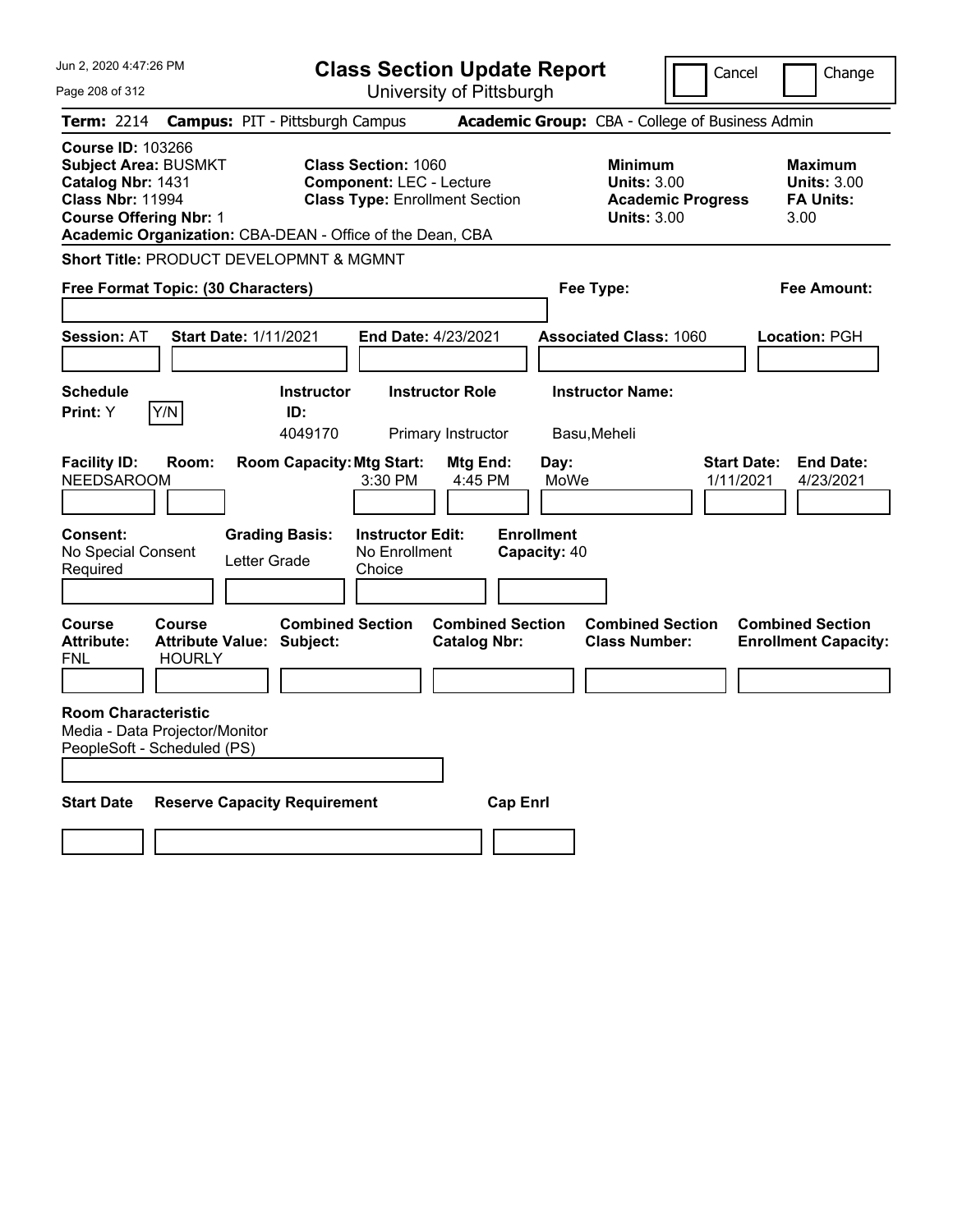| Jun 2, 2020 4:47:26 PM                                                                                                                                                                                | <b>Class Section Update Report</b>                                                                     |                                                |                                                            | Cancel                          | Change                                                           |
|-------------------------------------------------------------------------------------------------------------------------------------------------------------------------------------------------------|--------------------------------------------------------------------------------------------------------|------------------------------------------------|------------------------------------------------------------|---------------------------------|------------------------------------------------------------------|
| Page 209 of 312                                                                                                                                                                                       |                                                                                                        | University of Pittsburgh                       |                                                            |                                 |                                                                  |
| Term: 2214                                                                                                                                                                                            | <b>Campus: PIT - Pittsburgh Campus</b>                                                                 |                                                | Academic Group: CBA - College of Business Admin            |                                 |                                                                  |
| <b>Course ID: 103267</b><br><b>Subject Area: BUSMKT</b><br>Catalog Nbr: 1435<br><b>Class Nbr: 17470</b><br><b>Course Offering Nbr: 1</b><br>Academic Organization: CBA-DEAN - Office of the Dean, CBA | <b>Class Section: 1030</b><br><b>Component: LEC - Lecture</b><br><b>Class Type: Enrollment Section</b> |                                                | <b>Minimum</b><br><b>Units: 3.00</b><br><b>Units: 3.00</b> | <b>Academic Progress</b>        | <b>Maximum</b><br><b>Units: 3.00</b><br><b>FA Units:</b><br>3.00 |
| <b>Short Title: SERVICES MARKETING</b>                                                                                                                                                                |                                                                                                        |                                                |                                                            |                                 |                                                                  |
| Free Format Topic: (30 Characters)                                                                                                                                                                    |                                                                                                        |                                                | Fee Type:                                                  |                                 | Fee Amount:                                                      |
| <b>Session: AT</b><br><b>Start Date: 1/11/2021</b>                                                                                                                                                    | <b>End Date: 4/23/2021</b>                                                                             |                                                | <b>Associated Class: 1030</b>                              |                                 | Location: PGH                                                    |
| <b>Schedule</b><br>Y/N<br>Print: Y                                                                                                                                                                    | <b>Instructor</b><br>ID:<br>2941114                                                                    | <b>Instructor Role</b><br>Primary Instructor   | <b>Instructor Name:</b><br>Maryott, Kiersten M             |                                 |                                                                  |
| <b>Facility ID:</b><br>Room:<br><b>NEEDSAROOM</b>                                                                                                                                                     | <b>Room Capacity: Mtg Start:</b><br>3:30 PM                                                            | Mtg End:<br>4:45 PM                            | Day:<br>MoWe                                               | <b>Start Date:</b><br>1/11/2021 | <b>End Date:</b><br>4/23/2021                                    |
| <b>Consent:</b><br>No Special Consent<br>Required                                                                                                                                                     | <b>Grading Basis:</b><br><b>Instructor Edit:</b><br>No Enrollment<br>Letter Grade<br>Choice            |                                                | <b>Enrollment</b><br>Capacity: 38                          |                                 |                                                                  |
| <b>Course</b><br><b>Course</b><br><b>Attribute:</b><br><b>Attribute Value: Subject:</b><br><b>HOURLY</b><br>FNL                                                                                       | <b>Combined Section</b>                                                                                | <b>Combined Section</b><br><b>Catalog Nbr:</b> | <b>Combined Section</b><br><b>Class Number:</b>            |                                 | <b>Combined Section</b><br><b>Enrollment Capacity:</b>           |
| <b>Room Characteristic</b><br>Media - Data Projector/Monitor<br>PeopleSoft - Scheduled (PS)                                                                                                           |                                                                                                        |                                                |                                                            |                                 |                                                                  |
| <b>Start Date</b>                                                                                                                                                                                     | <b>Reserve Capacity Requirement</b>                                                                    | <b>Cap Enri</b>                                |                                                            |                                 |                                                                  |
|                                                                                                                                                                                                       |                                                                                                        |                                                |                                                            |                                 |                                                                  |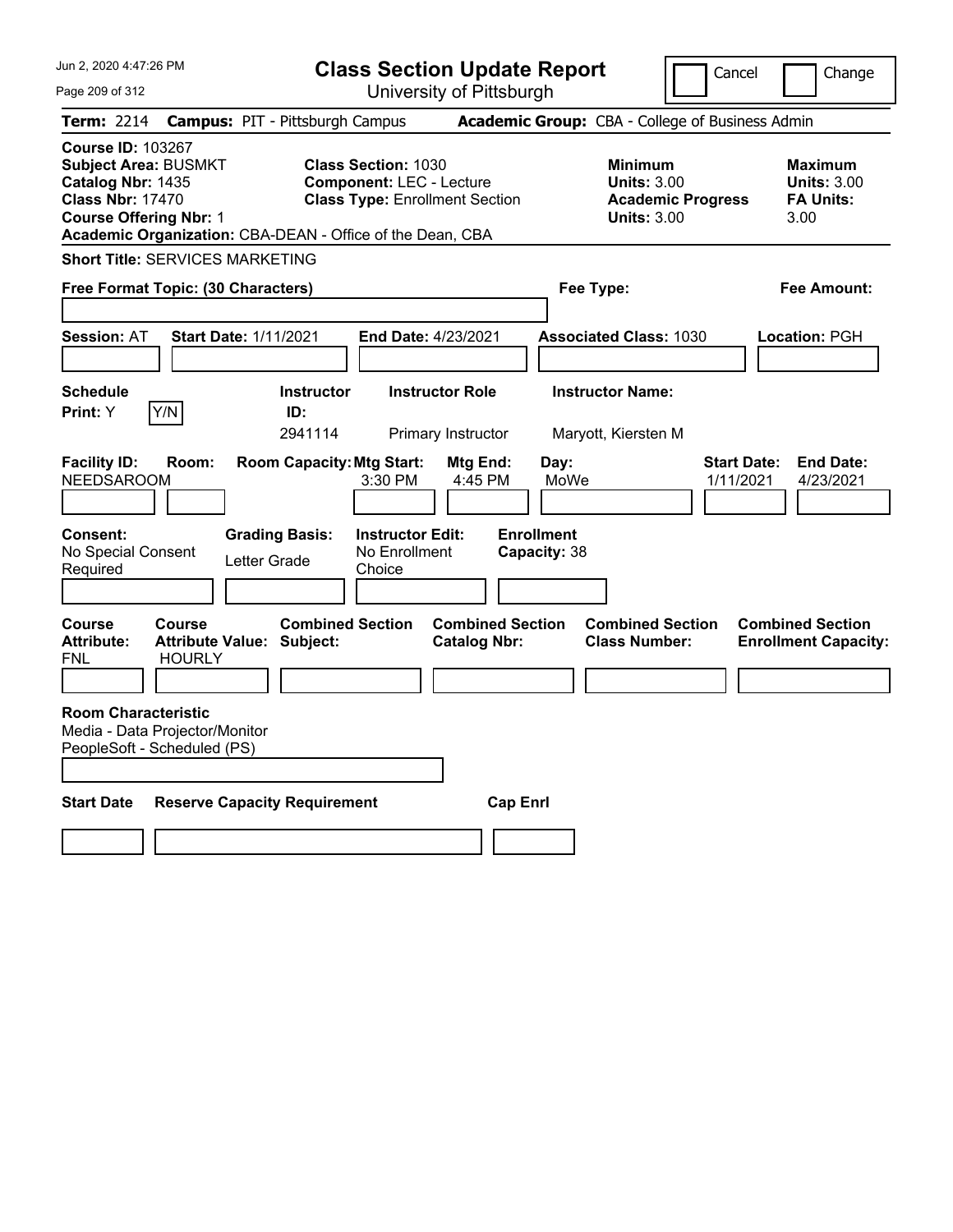| Jun 2, 2020 4:47:26 PM                                                                                                                   |                                |                                                                           | <b>Class Section Update Report</b>                                                                     |                                                |                                                   |                                                            | Cancel                                          | Change                                                    |
|------------------------------------------------------------------------------------------------------------------------------------------|--------------------------------|---------------------------------------------------------------------------|--------------------------------------------------------------------------------------------------------|------------------------------------------------|---------------------------------------------------|------------------------------------------------------------|-------------------------------------------------|-----------------------------------------------------------|
| Page 210 of 312                                                                                                                          |                                |                                                                           |                                                                                                        | University of Pittsburgh                       |                                                   |                                                            |                                                 |                                                           |
| Term: 2214                                                                                                                               |                                | <b>Campus: PIT - Pittsburgh Campus</b>                                    |                                                                                                        |                                                |                                                   |                                                            | Academic Group: CBA - College of Business Admin |                                                           |
| <b>Course ID: 103268</b><br><b>Subject Area: BUSMKT</b><br>Catalog Nbr: 1441<br><b>Class Nbr: 21951</b><br><b>Course Offering Nbr: 1</b> |                                | Academic Organization: CBA-DEAN - Office of the Dean, CBA                 | <b>Class Section: 1130</b><br><b>Component: LEC - Lecture</b><br><b>Class Type: Enrollment Section</b> |                                                |                                                   | <b>Minimum</b><br><b>Units: 3.00</b><br><b>Units: 3.00</b> | <b>Academic Progress</b>                        | Maximum<br><b>Units: 3.00</b><br><b>FA Units:</b><br>3.00 |
| <b>Short Title: CONSUMER BEHAVIOR</b>                                                                                                    |                                |                                                                           |                                                                                                        |                                                |                                                   |                                                            |                                                 |                                                           |
| Free Format Topic: (30 Characters)                                                                                                       |                                |                                                                           |                                                                                                        |                                                | Fee Type:                                         |                                                            |                                                 | Fee Amount:                                               |
| <b>Session: AT</b>                                                                                                                       |                                | <b>Start Date: 1/11/2021</b>                                              | <b>End Date: 4/23/2021</b>                                                                             |                                                |                                                   | <b>Associated Class: 1130</b>                              |                                                 | Location: PGH                                             |
| <b>Schedule</b>                                                                                                                          |                                | <b>Instructor</b>                                                         |                                                                                                        | <b>Instructor Role</b>                         |                                                   | <b>Instructor Name:</b>                                    |                                                 |                                                           |
| Print: Y                                                                                                                                 | Y/N                            | ID:<br>3426210                                                            |                                                                                                        | Primary Instructor                             |                                                   | Liu, Peggy Jie                                             |                                                 |                                                           |
| <b>Facility ID:</b><br><b>NEEDSAROOM</b><br><b>Consent:</b><br>No Special Consent<br>Required                                            | Room:                          | <b>Room Capacity: Mtg Start:</b><br><b>Grading Basis:</b><br>Letter Grade | 11:00 AM<br><b>Instructor Edit:</b><br>No Enrollment<br>Choice                                         | Mtg End:<br>12:15 PM                           | Day:<br>MoWe<br><b>Enrollment</b><br>Capacity: 45 |                                                            | <b>Start Date:</b><br>1/11/2021                 | <b>End Date:</b><br>4/23/2021                             |
| Course<br><b>Attribute:</b><br>FNL                                                                                                       | <b>Course</b><br><b>HOURLY</b> | <b>Combined Section</b><br><b>Attribute Value: Subject:</b>               |                                                                                                        | <b>Combined Section</b><br><b>Catalog Nbr:</b> |                                                   | <b>Combined Section</b><br><b>Class Number:</b>            |                                                 | <b>Combined Section</b><br><b>Enrollment Capacity:</b>    |
| <b>Room Characteristic</b><br>Media - Data Projector/Monitor<br>PeopleSoft - Scheduled (PS)                                              |                                |                                                                           |                                                                                                        |                                                |                                                   |                                                            |                                                 |                                                           |
| <b>Start Date</b>                                                                                                                        |                                | <b>Reserve Capacity Requirement</b>                                       |                                                                                                        | <b>Cap Enri</b>                                |                                                   |                                                            |                                                 |                                                           |
|                                                                                                                                          |                                |                                                                           |                                                                                                        |                                                |                                                   |                                                            |                                                 |                                                           |
|                                                                                                                                          |                                |                                                                           |                                                                                                        |                                                |                                                   |                                                            |                                                 |                                                           |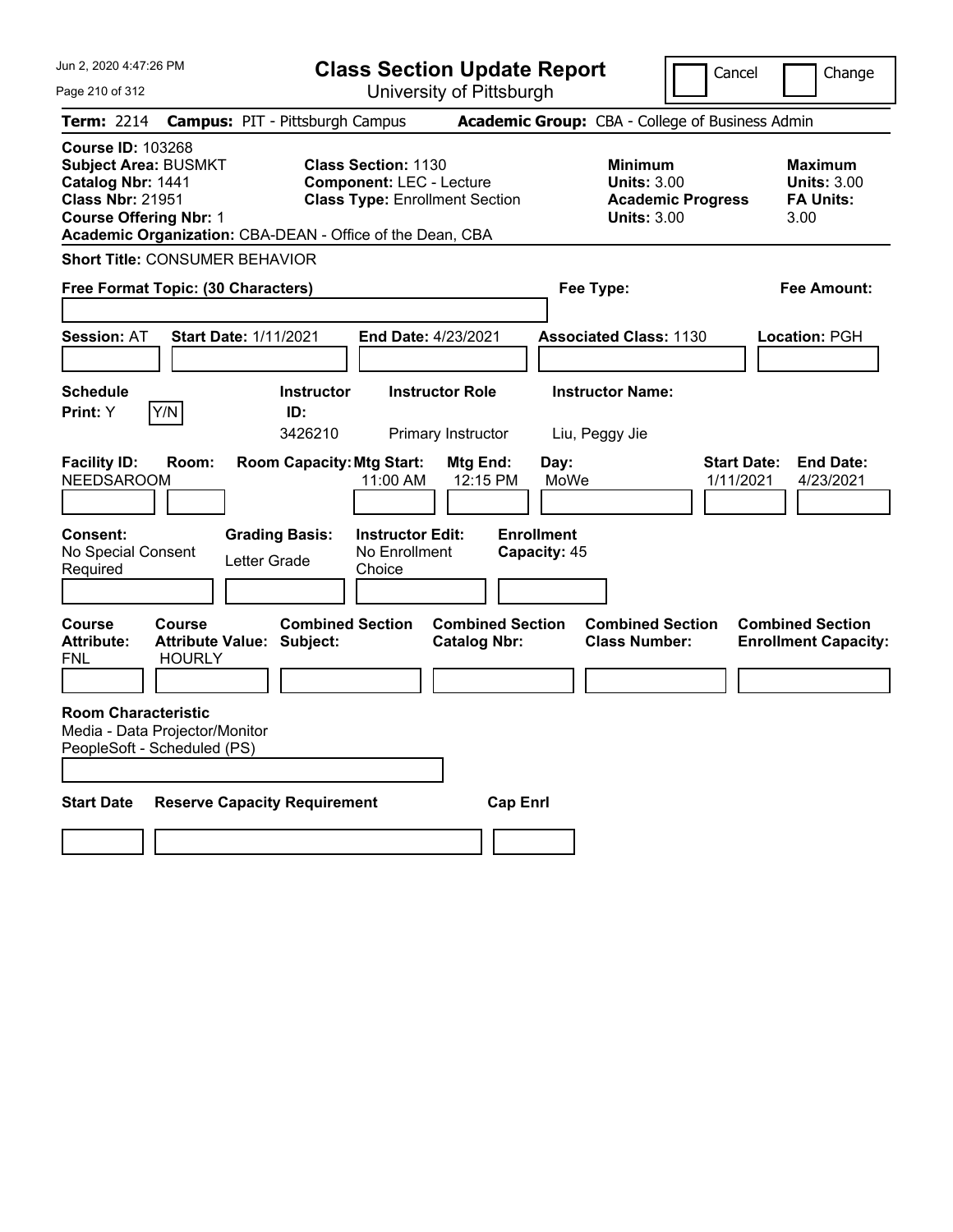| Jun 2, 2020 4:47:26 PM                                                                                                                                                                                |                                                                                                      |                                                                                                        | <b>Class Section Update Report</b>              |                                                   |                                                                                        | Cancel    | Change                                                           |
|-------------------------------------------------------------------------------------------------------------------------------------------------------------------------------------------------------|------------------------------------------------------------------------------------------------------|--------------------------------------------------------------------------------------------------------|-------------------------------------------------|---------------------------------------------------|----------------------------------------------------------------------------------------|-----------|------------------------------------------------------------------|
| Page 211 of 312                                                                                                                                                                                       |                                                                                                      |                                                                                                        | University of Pittsburgh                        |                                                   |                                                                                        |           |                                                                  |
| <b>Term: 2214</b>                                                                                                                                                                                     | <b>Campus: PIT - Pittsburgh Campus</b>                                                               |                                                                                                        |                                                 |                                                   | Academic Group: CBA - College of Business Admin                                        |           |                                                                  |
| <b>Course ID: 103268</b><br><b>Subject Area: BUSMKT</b><br>Catalog Nbr: 1441<br><b>Class Nbr: 24945</b><br><b>Course Offering Nbr: 1</b><br>Academic Organization: CBA-DEAN - Office of the Dean, CBA |                                                                                                      | <b>Class Section: 1140</b><br><b>Component: LEC - Lecture</b><br><b>Class Type: Enrollment Section</b> |                                                 |                                                   | <b>Minimum</b><br><b>Units: 3.00</b><br><b>Academic Progress</b><br><b>Units: 3.00</b> |           | <b>Maximum</b><br><b>Units: 3.00</b><br><b>FA Units:</b><br>3.00 |
| <b>Short Title: CONSUMER BEHAVIOR</b>                                                                                                                                                                 |                                                                                                      |                                                                                                        |                                                 |                                                   |                                                                                        |           |                                                                  |
| Free Format Topic: (30 Characters)                                                                                                                                                                    |                                                                                                      |                                                                                                        |                                                 | Fee Type:                                         |                                                                                        |           | Fee Amount:                                                      |
|                                                                                                                                                                                                       |                                                                                                      |                                                                                                        |                                                 |                                                   |                                                                                        |           |                                                                  |
| <b>Session: AT</b>                                                                                                                                                                                    | <b>Start Date: 1/11/2021</b>                                                                         | End Date: 4/23/2021                                                                                    |                                                 |                                                   | <b>Associated Class: 1140</b>                                                          |           | <b>Location: PGH</b>                                             |
|                                                                                                                                                                                                       |                                                                                                      |                                                                                                        |                                                 |                                                   |                                                                                        |           |                                                                  |
| <b>Schedule</b>                                                                                                                                                                                       | <b>Instructor</b>                                                                                    | <b>Instructor Role</b>                                                                                 |                                                 |                                                   | <b>Instructor Name:</b>                                                                |           |                                                                  |
| Y/N<br><b>Print:</b> Y                                                                                                                                                                                | ID:<br>3426210                                                                                       |                                                                                                        | Primary Instructor                              | Liu, Peggy Jie                                    |                                                                                        |           |                                                                  |
| <b>Facility ID:</b><br><b>NEEDSAROOM</b><br>Consent:<br>No Special Consent<br>Required<br>Course<br>Course                                                                                            | <b>Room Capacity: Mtg Start:</b><br><b>Grading Basis:</b><br>Letter Grade<br><b>Combined Section</b> | 9:30 AM<br><b>Instructor Edit:</b><br>No Enrollment<br>Choice                                          | Mtg End:<br>10:45 AM<br><b>Combined Section</b> | Day:<br>MoWe<br><b>Enrollment</b><br>Capacity: 45 | <b>Combined Section</b>                                                                | 1/11/2021 | 4/23/2021<br><b>Combined Section</b>                             |
| <b>Attribute:</b>                                                                                                                                                                                     | <b>Attribute Value: Subject:</b>                                                                     |                                                                                                        | <b>Catalog Nbr:</b>                             |                                                   | <b>Class Number:</b>                                                                   |           | <b>Enrollment Capacity:</b>                                      |
|                                                                                                                                                                                                       |                                                                                                      |                                                                                                        |                                                 |                                                   |                                                                                        |           |                                                                  |
| <b>Room Characteristic</b><br>Media - Data Projector/Monitor<br>PeopleSoft - Scheduled (PS)                                                                                                           |                                                                                                      |                                                                                                        |                                                 |                                                   |                                                                                        |           |                                                                  |
| <b>Start Date</b>                                                                                                                                                                                     | <b>Reserve Capacity Requirement</b>                                                                  |                                                                                                        | <b>Cap Enri</b>                                 |                                                   |                                                                                        |           |                                                                  |
|                                                                                                                                                                                                       |                                                                                                      |                                                                                                        |                                                 |                                                   |                                                                                        |           |                                                                  |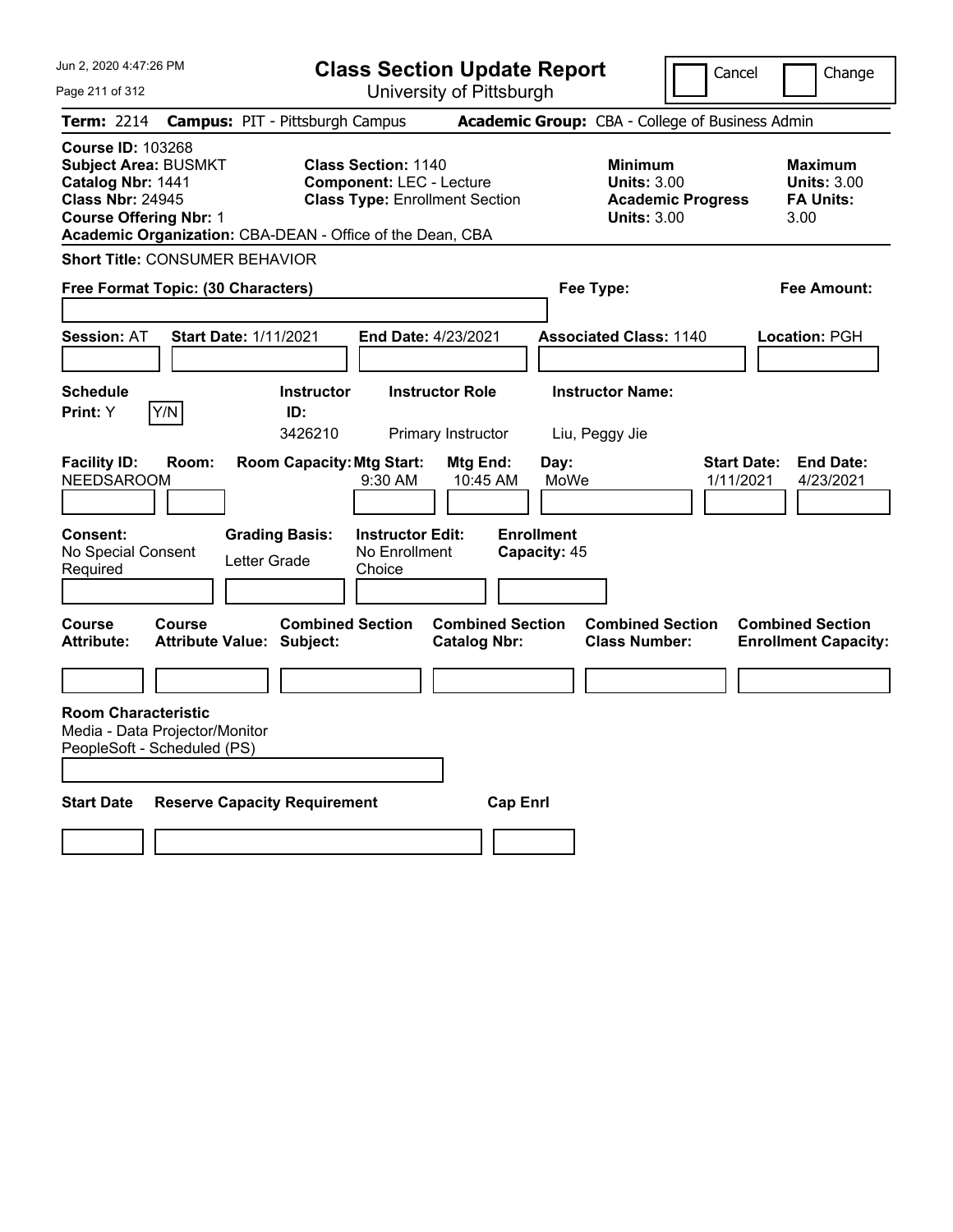| Jun 2, 2020 4:47:26 PM                                                                                                                   | <b>Class Section Update Report</b>                                                                                                                                  | Cancel                                                                                 | Change                                                           |
|------------------------------------------------------------------------------------------------------------------------------------------|---------------------------------------------------------------------------------------------------------------------------------------------------------------------|----------------------------------------------------------------------------------------|------------------------------------------------------------------|
| Page 212 of 312                                                                                                                          | University of Pittsburgh                                                                                                                                            |                                                                                        |                                                                  |
| <b>Term:</b> 2214                                                                                                                        | <b>Campus: PIT - Pittsburgh Campus</b>                                                                                                                              | Academic Group: CBA - College of Business Admin                                        |                                                                  |
| <b>Course ID: 103268</b><br><b>Subject Area: BUSMKT</b><br>Catalog Nbr: 1441<br><b>Class Nbr: 29837</b><br><b>Course Offering Nbr: 1</b> | <b>Class Section: 1150</b><br><b>Component: LEC - Lecture</b><br><b>Class Type: Enrollment Section</b><br>Academic Organization: CBA-DEAN - Office of the Dean, CBA | <b>Minimum</b><br><b>Units: 3.00</b><br><b>Academic Progress</b><br><b>Units: 3.00</b> | <b>Maximum</b><br><b>Units: 3.00</b><br><b>FA Units:</b><br>3.00 |
| <b>Short Title: CONSUMER BEHAVIOR</b>                                                                                                    |                                                                                                                                                                     |                                                                                        |                                                                  |
| Free Format Topic: (30 Characters)                                                                                                       |                                                                                                                                                                     | Fee Type:                                                                              | Fee Amount:                                                      |
| Session: SE3<br><b>Start Date: 1/11/2021</b>                                                                                             | <b>End Date: 5/1/2021</b>                                                                                                                                           | <b>Associated Class: 1150</b>                                                          | Location: PGH                                                    |
| <b>Schedule</b><br>Y/N<br>Print: Y                                                                                                       | <b>Instructor Role</b><br><b>Instructor</b><br>ID:<br>4193848<br>Primary Instructor                                                                                 | <b>Instructor Name:</b><br>Guo, Yang                                                   |                                                                  |
| <b>Facility ID:</b><br>Room:<br><b>NEEDSAROOM</b>                                                                                        | <b>Room Capacity: Mtg Start:</b><br>Mtg End:<br>6:30 PM<br>9:00 PM                                                                                                  | Day:<br>We                                                                             | <b>End Date:</b><br><b>Start Date:</b><br>1/11/2021<br>5/1/2021  |
| Consent:<br>No Special Consent<br>Required                                                                                               | <b>Instructor Edit:</b><br><b>Grading Basis:</b><br>No Enrollment<br>Letter Grade<br>Choice                                                                         | <b>Enrollment</b><br>Capacity: 38                                                      |                                                                  |
| Course<br>Course<br><b>Attribute:</b><br>Attribute Value: Subject:                                                                       | <b>Combined Section</b><br><b>Combined Section</b><br><b>Catalog Nbr:</b>                                                                                           | <b>Combined Section</b><br><b>Class Number:</b>                                        | <b>Combined Section</b><br><b>Enrollment Capacity:</b>           |
|                                                                                                                                          |                                                                                                                                                                     |                                                                                        |                                                                  |
| <b>Room Characteristic</b><br>PeopleSoft - Scheduled (PS)                                                                                |                                                                                                                                                                     |                                                                                        |                                                                  |
| <b>Start Date</b>                                                                                                                        | <b>Reserve Capacity Requirement</b>                                                                                                                                 | <b>Cap Enrl</b>                                                                        |                                                                  |
|                                                                                                                                          |                                                                                                                                                                     |                                                                                        |                                                                  |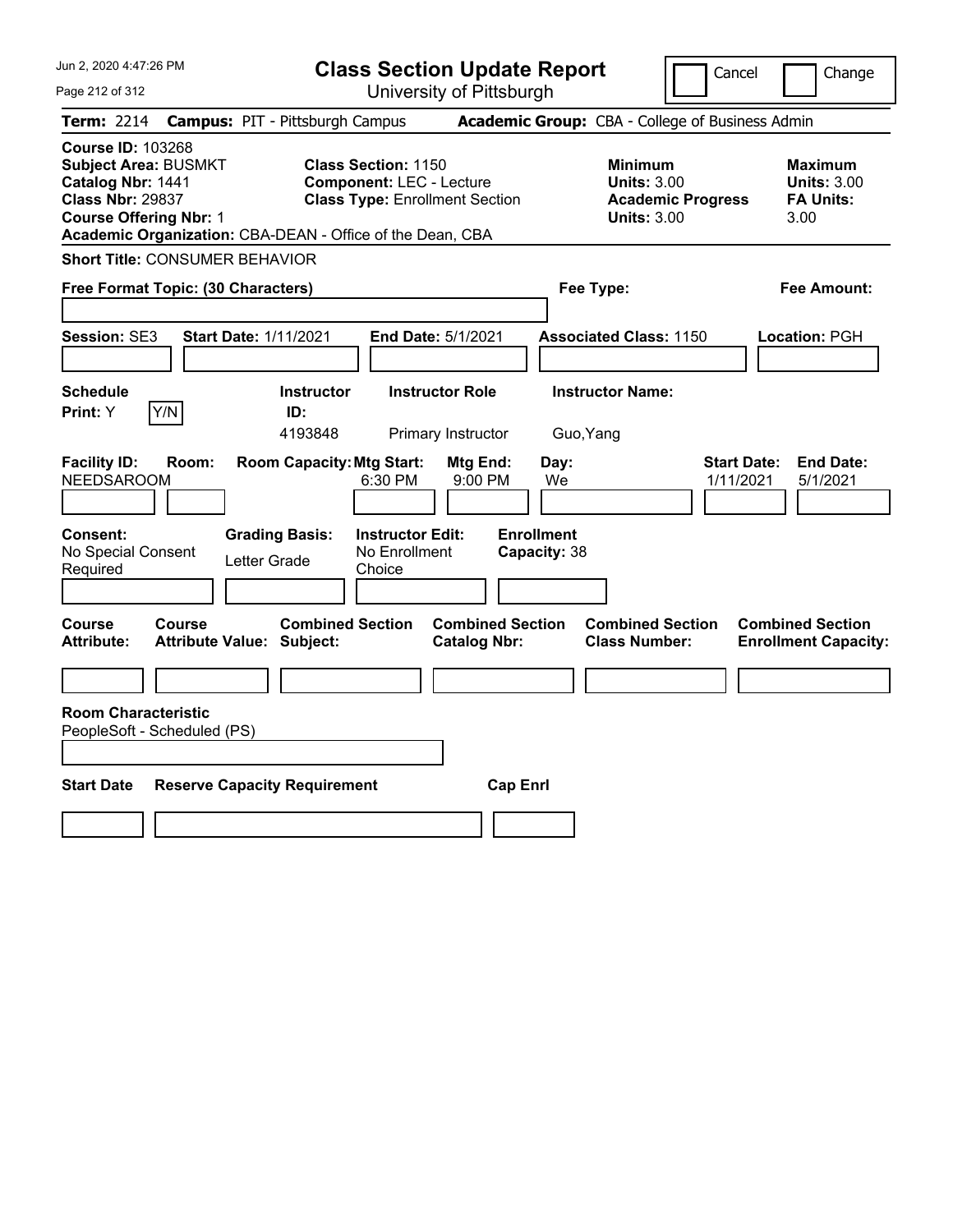| Jun 2, 2020 4:47:26 PM                                                                                                                   |                 |                                                                                                      |                                                                                                        |                           | <b>Class Section Update Report</b>                                         |                                                            | Cancel                   | Change                                                                                     |
|------------------------------------------------------------------------------------------------------------------------------------------|-----------------|------------------------------------------------------------------------------------------------------|--------------------------------------------------------------------------------------------------------|---------------------------|----------------------------------------------------------------------------|------------------------------------------------------------|--------------------------|--------------------------------------------------------------------------------------------|
| Page 213 of 312                                                                                                                          |                 |                                                                                                      |                                                                                                        | University of Pittsburgh  |                                                                            |                                                            |                          |                                                                                            |
| <b>Term: 2214</b>                                                                                                                        |                 | <b>Campus: PIT - Pittsburgh Campus</b>                                                               |                                                                                                        |                           |                                                                            | Academic Group: CBA - College of Business Admin            |                          |                                                                                            |
| <b>Course ID: 103270</b><br><b>Subject Area: BUSMKT</b><br>Catalog Nbr: 1451<br><b>Class Nbr: 11995</b><br><b>Course Offering Nbr: 1</b> |                 | Academic Organization: CBA-DEAN - Office of the Dean, CBA                                            | <b>Class Section: 1070</b><br><b>Component: LEC - Lecture</b><br><b>Class Type: Enrollment Section</b> |                           |                                                                            | <b>Minimum</b><br><b>Units: 3.00</b><br><b>Units: 3.00</b> | <b>Academic Progress</b> | <b>Maximum</b><br><b>Units: 3.00</b><br><b>FA Units:</b><br>3.00                           |
| <b>Short Title: RETAIL MANAGEMENT</b>                                                                                                    |                 |                                                                                                      |                                                                                                        |                           |                                                                            |                                                            |                          |                                                                                            |
| Free Format Topic: (30 Characters)                                                                                                       |                 |                                                                                                      |                                                                                                        |                           |                                                                            | Fee Type:                                                  |                          | Fee Amount:                                                                                |
|                                                                                                                                          |                 |                                                                                                      |                                                                                                        |                           |                                                                            |                                                            |                          |                                                                                            |
| Session: SE3                                                                                                                             |                 | <b>Start Date: 1/11/2021</b>                                                                         |                                                                                                        | <b>End Date: 5/1/2021</b> |                                                                            | <b>Associated Class: 1070</b>                              |                          | <b>Location: PGH</b>                                                                       |
|                                                                                                                                          |                 |                                                                                                      |                                                                                                        |                           |                                                                            |                                                            |                          |                                                                                            |
| <b>Schedule</b>                                                                                                                          |                 | <b>Instructor</b>                                                                                    |                                                                                                        | <b>Instructor Role</b>    |                                                                            | <b>Instructor Name:</b>                                    |                          |                                                                                            |
| <b>Print:</b> Y                                                                                                                          | Y/N             | ID:<br>2952154                                                                                       |                                                                                                        | Primary Instructor        |                                                                            | Johnson, Ellen M                                           |                          |                                                                                            |
| <b>Facility ID:</b><br><b>NEEDSAROOM</b><br>Consent:<br>No Special Consent<br>Required<br>Course                                         | Room:<br>Course | <b>Room Capacity: Mtg Start:</b><br><b>Grading Basis:</b><br>Letter Grade<br><b>Combined Section</b> | 6:30 PM<br><b>Instructor Edit:</b><br>No Enrollment<br>Choice                                          | Mtg End:<br>$9:00$ PM     | Day:<br>Tu<br><b>Enrollment</b><br>Capacity: 38<br><b>Combined Section</b> | <b>Combined Section</b>                                    |                          | <b>End Date:</b><br><b>Start Date:</b><br>1/11/2021<br>5/1/2021<br><b>Combined Section</b> |
| <b>Attribute:</b>                                                                                                                        |                 | <b>Attribute Value: Subject:</b>                                                                     |                                                                                                        | <b>Catalog Nbr:</b>       |                                                                            | <b>Class Number:</b>                                       |                          | <b>Enrollment Capacity:</b>                                                                |
|                                                                                                                                          |                 |                                                                                                      |                                                                                                        |                           |                                                                            |                                                            |                          |                                                                                            |
| <b>Room Characteristic</b><br>Media - Data Projector/Monitor<br>PeopleSoft - Scheduled (PS)<br><b>Start Date</b>                         |                 | <b>Reserve Capacity Requirement</b>                                                                  |                                                                                                        |                           | <b>Cap Enri</b>                                                            |                                                            |                          |                                                                                            |
|                                                                                                                                          |                 |                                                                                                      |                                                                                                        |                           |                                                                            |                                                            |                          |                                                                                            |
|                                                                                                                                          |                 |                                                                                                      |                                                                                                        |                           |                                                                            |                                                            |                          |                                                                                            |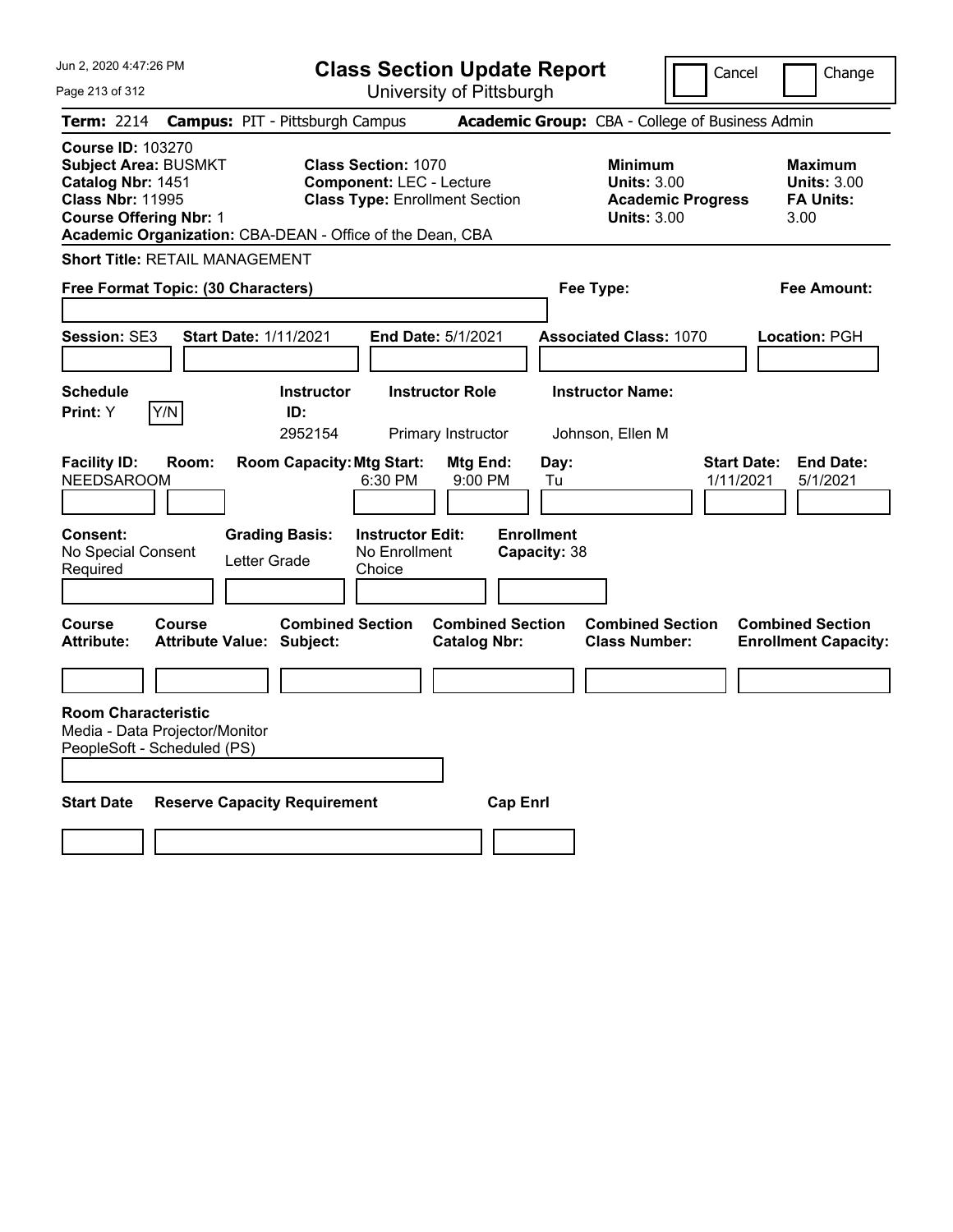| Jun 2, 2020 4:47:26 PM                                                                                                                                                                                | <b>Class Section Update Report</b>                                                                     |                                                                                        | Cancel<br>Change                                                 |
|-------------------------------------------------------------------------------------------------------------------------------------------------------------------------------------------------------|--------------------------------------------------------------------------------------------------------|----------------------------------------------------------------------------------------|------------------------------------------------------------------|
| Page 214 of 312                                                                                                                                                                                       | University of Pittsburgh                                                                               |                                                                                        |                                                                  |
| <b>Term: 2214</b>                                                                                                                                                                                     | <b>Campus: PIT - Pittsburgh Campus</b>                                                                 | Academic Group: CBA - College of Business Admin                                        |                                                                  |
| <b>Course ID: 103271</b><br><b>Subject Area: BUSMKT</b><br>Catalog Nbr: 1461<br><b>Class Nbr: 12008</b><br><b>Course Offering Nbr: 1</b><br>Academic Organization: CBA-DEAN - Office of the Dean, CBA | <b>Class Section: 1100</b><br><b>Component: LEC - Lecture</b><br><b>Class Type: Enrollment Section</b> | <b>Minimum</b><br><b>Units: 3.00</b><br><b>Academic Progress</b><br><b>Units: 3.00</b> | <b>Maximum</b><br><b>Units: 3.00</b><br><b>FA Units:</b><br>3.00 |
| <b>Short Title: INTERNATIONAL MARKETING</b>                                                                                                                                                           |                                                                                                        |                                                                                        |                                                                  |
| Free Format Topic: (30 Characters)                                                                                                                                                                    |                                                                                                        | Fee Type:                                                                              | <b>Fee Amount:</b>                                               |
| <b>Start Date: 1/11/2021</b><br><b>Session: AT</b>                                                                                                                                                    | End Date: 4/23/2021                                                                                    | <b>Associated Class: 1100</b>                                                          | Location: LONDN                                                  |
| <b>Schedule</b><br>Y/N<br>Print: Y                                                                                                                                                                    | <b>Instructor Role</b><br><b>Instructor</b><br>ID:                                                     | <b>Instructor Name:</b>                                                                |                                                                  |
|                                                                                                                                                                                                       | 1779862<br>Primary Instructor<br>2911325<br>Special                                                    | Koller, Hillary J<br>Whitehead, Jeff R                                                 |                                                                  |
| <b>Facility ID:</b><br>Room:<br>SENSQ02600 02600<br>25                                                                                                                                                | <b>Room Capacity: Mtg Start:</b><br>Mtg End:                                                           | Day:                                                                                   | <b>Start Date:</b><br><b>End Date:</b><br>1/11/2021<br>4/23/2021 |
| <b>Consent:</b><br><b>Grading Basis:</b><br><b>Department Consent</b><br>Letter Grade<br>Required                                                                                                     | <b>Instructor Edit:</b><br>No Enrollment<br>Choice                                                     | <b>Enrollment</b><br>Capacity: 25                                                      |                                                                  |
| <b>Course</b><br><b>Course</b><br><b>Attribute Value: Subject:</b><br><b>Attribute:</b><br><b>SAB</b><br><b>SABP</b><br><b>UCIS</b><br><b>GLBST</b>                                                   | <b>Combined Section</b><br><b>Combined Section</b><br><b>Catalog Nbr:</b>                              | <b>Combined Section</b><br><b>Class Number:</b>                                        | <b>Combined Section</b><br><b>Enrollment Capacity:</b>           |
| <b>Room Characteristic</b>                                                                                                                                                                            |                                                                                                        |                                                                                        |                                                                  |
|                                                                                                                                                                                                       |                                                                                                        |                                                                                        |                                                                  |
| <b>Reserve Capacity Requirement</b><br><b>Start Date</b>                                                                                                                                              | <b>Cap Enrl</b>                                                                                        |                                                                                        |                                                                  |
|                                                                                                                                                                                                       |                                                                                                        |                                                                                        |                                                                  |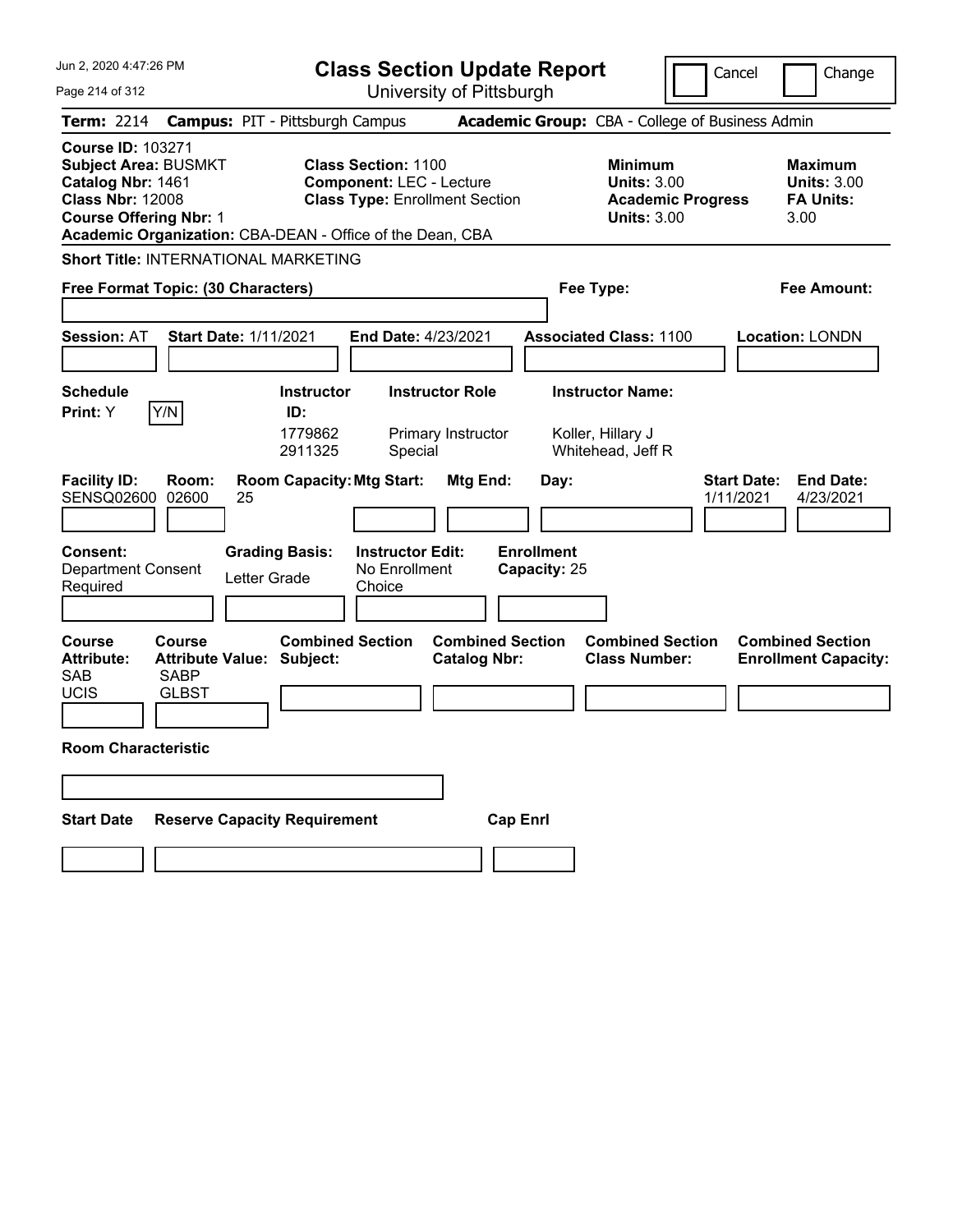| Jun 2, 2020 4:47:26 PM                                                                                                                                                                                | <b>Class Section Update Report</b>                                                                                            | Cancel                                                                                 | Change                                                           |
|-------------------------------------------------------------------------------------------------------------------------------------------------------------------------------------------------------|-------------------------------------------------------------------------------------------------------------------------------|----------------------------------------------------------------------------------------|------------------------------------------------------------------|
| Page 215 of 312                                                                                                                                                                                       | University of Pittsburgh                                                                                                      |                                                                                        |                                                                  |
| <b>Term: 2214</b>                                                                                                                                                                                     | <b>Campus: PIT - Pittsburgh Campus</b>                                                                                        | Academic Group: CBA - College of Business Admin                                        |                                                                  |
| <b>Course ID: 103271</b><br><b>Subject Area: BUSMKT</b><br>Catalog Nbr: 1461<br><b>Class Nbr: 25256</b><br><b>Course Offering Nbr: 1</b><br>Academic Organization: CBA-DEAN - Office of the Dean, CBA | <b>Class Section: 1110</b><br><b>Component: LEC - Lecture</b><br><b>Class Type: Enrollment Section</b>                        | <b>Minimum</b><br><b>Units: 3.00</b><br><b>Academic Progress</b><br><b>Units: 3.00</b> | <b>Maximum</b><br><b>Units: 3.00</b><br><b>FA Units:</b><br>3.00 |
| <b>Short Title: INTERNATIONAL MARKETING</b>                                                                                                                                                           |                                                                                                                               |                                                                                        |                                                                  |
| Free Format Topic: (30 Characters)                                                                                                                                                                    |                                                                                                                               | Fee Type:                                                                              | Fee Amount:                                                      |
| <b>Session: AT</b><br><b>Start Date: 1/11/2021</b>                                                                                                                                                    | End Date: 4/23/2021                                                                                                           | <b>Associated Class: 1110</b>                                                          | <b>Location: BUEN AIRES</b>                                      |
| <b>Schedule</b><br>Y/N<br>Print: Y                                                                                                                                                                    | <b>Instructor Role</b><br><b>Instructor</b><br>ID:<br>1779862<br>Primary Instructor<br>2911325<br>Special                     | <b>Instructor Name:</b><br>Koller, Hillary J<br>Whitehead, Jeff R                      |                                                                  |
| <b>Facility ID:</b><br>Room:<br><b>TBATBA</b><br>TBA<br>0<br><b>Consent:</b><br><b>Grading Basis:</b><br><b>Department Consent</b>                                                                    | <b>Room Capacity: Mtg Start:</b><br>Mtg End:<br><b>Enrollment</b><br><b>Instructor Edit:</b><br>No Enrollment<br>Capacity: 35 | <b>Start Date:</b><br>Day:<br>1/11/2021                                                | <b>End Date:</b><br>4/23/2021                                    |
| Letter Grade<br>Required                                                                                                                                                                              | Choice                                                                                                                        |                                                                                        |                                                                  |
| <b>Course</b><br>Course<br><b>Attribute:</b><br><b>Attribute Value: Subject:</b><br><b>SAB</b><br><b>SAB</b><br><b>UCIS</b><br><b>GLBST</b><br>UCIS<br><b>WES</b>                                     | <b>Combined Section</b><br><b>Combined Section</b><br><b>Catalog Nbr:</b>                                                     | <b>Combined Section</b><br><b>Class Number:</b>                                        | <b>Combined Section</b><br><b>Enrollment Capacity:</b>           |
| <b>Room Characteristic</b>                                                                                                                                                                            |                                                                                                                               |                                                                                        |                                                                  |
|                                                                                                                                                                                                       |                                                                                                                               |                                                                                        |                                                                  |
| <b>Reserve Capacity Requirement</b><br><b>Start Date</b>                                                                                                                                              | <b>Cap Enrl</b>                                                                                                               |                                                                                        |                                                                  |
|                                                                                                                                                                                                       |                                                                                                                               |                                                                                        |                                                                  |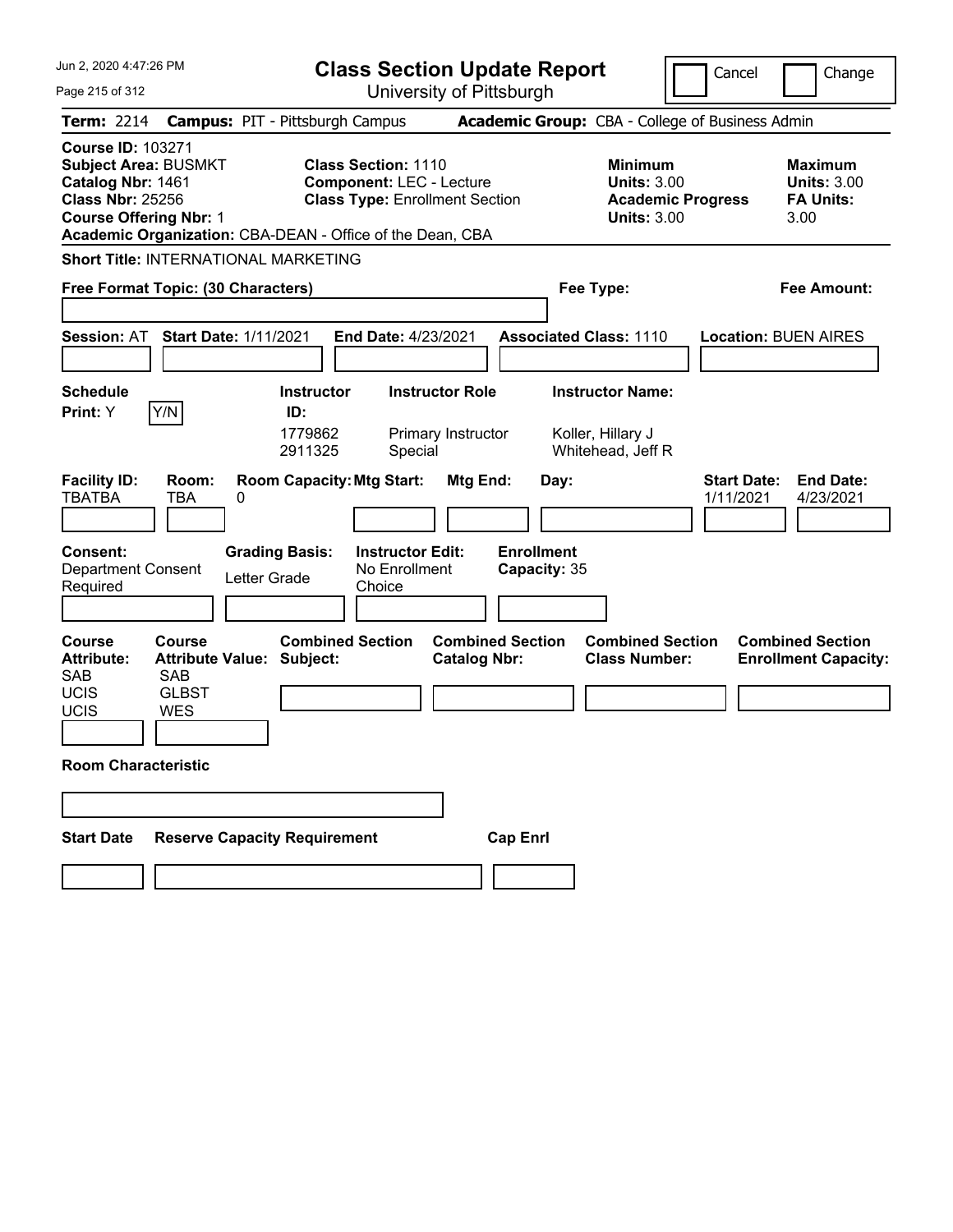| Jun 2. 2020 4:47:26 PM                                                                                                                                                                                | <b>Class Section Update Report</b>                                                                         |                                                                                        | Cancel<br>Change                                                 |
|-------------------------------------------------------------------------------------------------------------------------------------------------------------------------------------------------------|------------------------------------------------------------------------------------------------------------|----------------------------------------------------------------------------------------|------------------------------------------------------------------|
| Page 216 of 312                                                                                                                                                                                       | University of Pittsburgh                                                                                   |                                                                                        |                                                                  |
| <b>Term: 2214</b>                                                                                                                                                                                     | <b>Campus: PIT - Pittsburgh Campus</b>                                                                     | Academic Group: CBA - College of Business Admin                                        |                                                                  |
| <b>Course ID: 103271</b><br><b>Subject Area: BUSMKT</b><br>Catalog Nbr: 1461<br><b>Class Nbr: 28469</b><br><b>Course Offering Nbr: 1</b><br>Academic Organization: CBA-DEAN - Office of the Dean, CBA | <b>Class Section: 1125</b><br><b>Component: LEC - Lecture</b><br><b>Class Type: Enrollment Section</b>     | <b>Minimum</b><br><b>Units: 3.00</b><br><b>Academic Progress</b><br><b>Units: 3.00</b> | <b>Maximum</b><br><b>Units: 3.00</b><br><b>FA Units:</b><br>3.00 |
| <b>Short Title: INTERNATIONAL MARKETING</b>                                                                                                                                                           |                                                                                                            |                                                                                        |                                                                  |
| Free Format Topic: (30 Characters)                                                                                                                                                                    |                                                                                                            | Fee Type:                                                                              | Fee Amount:                                                      |
| <b>Session: AT</b><br><b>Start Date: 1/11/2021</b>                                                                                                                                                    | End Date: 4/23/2021                                                                                        | <b>Associated Class: 1125</b>                                                          | <b>Location: SYDNEY</b>                                          |
| <b>Schedule</b>                                                                                                                                                                                       | <b>Instructor Role</b><br><b>Instructor</b>                                                                | <b>Instructor Name:</b>                                                                |                                                                  |
| Y/N<br>Print: Y<br><b>Facility ID:</b><br>Room:<br><b>TBATBA</b><br>TBA<br>0                                                                                                                          | ID:<br>1779862<br>Primary Instructor<br>2911325<br>Special<br><b>Room Capacity: Mtg Start:</b><br>Mtg End: | Koller, Hillary J<br>Whitehead, Jeff R<br>Day:                                         | <b>Start Date:</b><br><b>End Date:</b><br>1/11/2021<br>4/23/2021 |
| <b>Consent:</b><br><b>Grading Basis:</b><br>Department Consent<br>Letter Grade<br>Required                                                                                                            | <b>Enrollment</b><br><b>Instructor Edit:</b><br>No Enrollment<br>Capacity: 35<br>Choice                    |                                                                                        |                                                                  |
| <b>Course</b><br>Course<br><b>Attribute Value: Subject:</b><br><b>Attribute:</b><br><b>SAB</b><br><b>SAB</b><br><b>UCIS</b><br><b>GLBST</b><br>UCIS<br><b>WES</b>                                     | <b>Combined Section</b><br><b>Combined Section</b><br><b>Catalog Nbr:</b>                                  | <b>Combined Section</b><br><b>Class Number:</b>                                        | <b>Combined Section</b><br><b>Enrollment Capacity:</b>           |
| <b>Room Characteristic</b>                                                                                                                                                                            |                                                                                                            |                                                                                        |                                                                  |
| <b>Reserve Capacity Requirement</b><br><b>Start Date</b>                                                                                                                                              | <b>Cap Enrl</b>                                                                                            |                                                                                        |                                                                  |
|                                                                                                                                                                                                       |                                                                                                            |                                                                                        |                                                                  |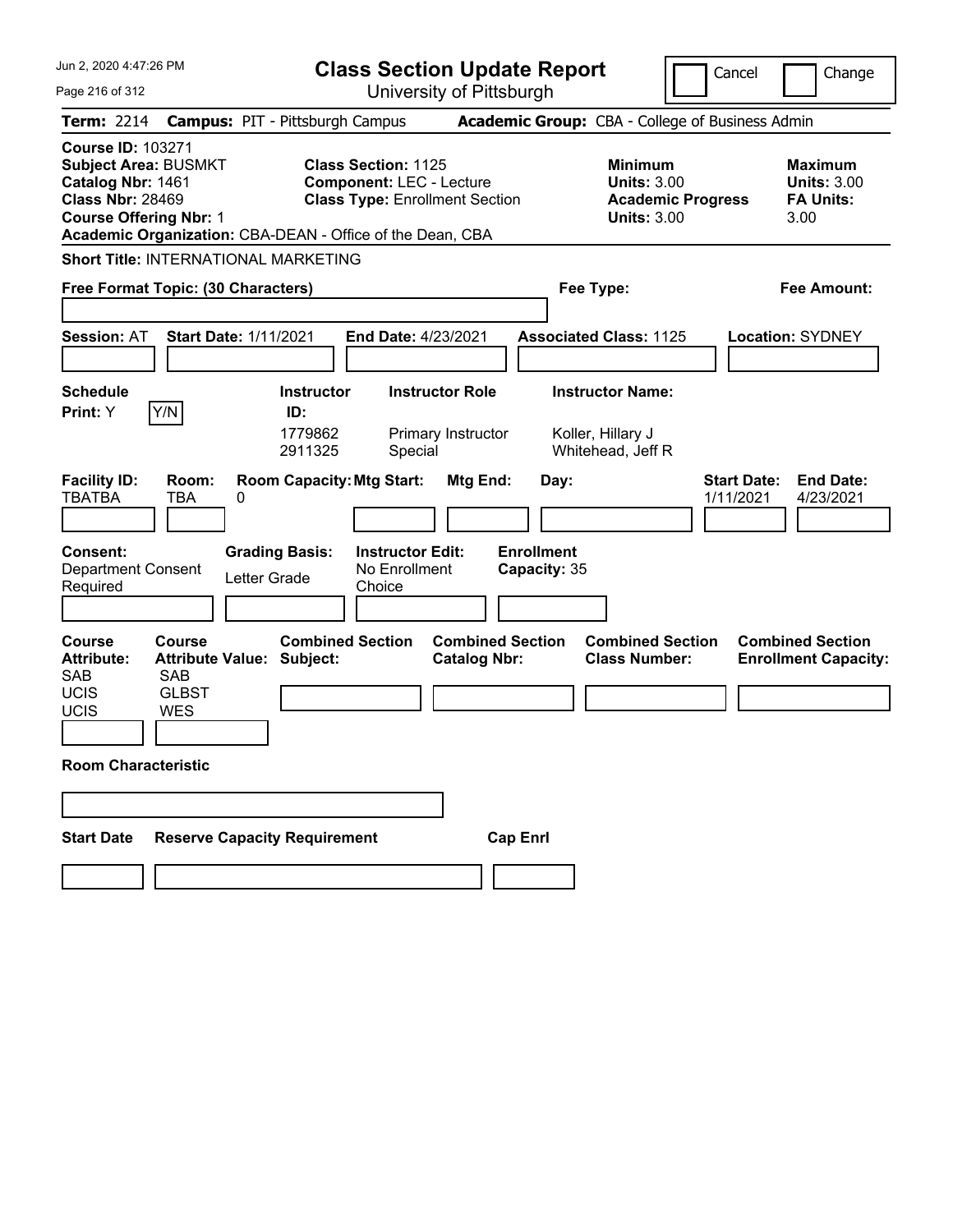| Jun 2, 2020 4:47:26 PM                                                                                                                   |                                                                   | <b>Class Section Update Report</b>                                                                     |                                                                   | Cancel                                                               | Change                                                           |
|------------------------------------------------------------------------------------------------------------------------------------------|-------------------------------------------------------------------|--------------------------------------------------------------------------------------------------------|-------------------------------------------------------------------|----------------------------------------------------------------------|------------------------------------------------------------------|
| Page 217 of 312                                                                                                                          |                                                                   | University of Pittsburgh                                                                               |                                                                   |                                                                      |                                                                  |
| <b>Term: 2214</b>                                                                                                                        | <b>Campus: PIT - Pittsburgh Campus</b>                            |                                                                                                        | Academic Group: CBA - College of Business Admin                   |                                                                      |                                                                  |
| <b>Course ID: 103271</b><br><b>Subject Area: BUSMKT</b><br>Catalog Nbr: 1461<br><b>Class Nbr: 23084</b><br><b>Course Offering Nbr: 1</b> | Academic Organization: CBA-DEAN - Office of the Dean, CBA         | <b>Class Section: 1130</b><br><b>Component: LEC - Lecture</b><br><b>Class Type: Enrollment Section</b> | <b>Minimum</b>                                                    | <b>Units: 3.00</b><br><b>Academic Progress</b><br><b>Units: 3.00</b> | <b>Maximum</b><br><b>Units: 3.00</b><br><b>FA Units:</b><br>3.00 |
|                                                                                                                                          | <b>Short Title: INTERNATIONAL MARKETING</b>                       |                                                                                                        |                                                                   |                                                                      |                                                                  |
|                                                                                                                                          | Free Format Topic: (30 Characters)                                |                                                                                                        | Fee Type:                                                         |                                                                      | <b>Fee Amount:</b>                                               |
| <b>Session: AT</b>                                                                                                                       | <b>Start Date: 1/11/2021</b>                                      | <b>End Date: 4/23/2021</b>                                                                             | <b>Associated Class: 1130</b>                                     |                                                                      | <b>Location: FLORNC</b>                                          |
| <b>Schedule</b><br>Y/N<br>Print: Y                                                                                                       | <b>Instructor</b><br>ID:<br>1779862<br>2911325                    | <b>Instructor Role</b><br>Primary Instructor<br>Special                                                | <b>Instructor Name:</b><br>Koller, Hillary J<br>Whitehead, Jeff R |                                                                      |                                                                  |
| <b>Facility ID:</b><br><b>TBATBA</b>                                                                                                     | Room:<br><b>Room Capacity: Mtg Start:</b><br>TBA<br>0             | Mtg End:                                                                                               | Day:                                                              | <b>Start Date:</b><br>1/11/2021                                      | <b>End Date:</b><br>4/23/2021                                    |
| <b>Consent:</b><br><b>Department Consent</b><br>Required                                                                                 | <b>Grading Basis:</b><br>Letter Grade                             | <b>Instructor Edit:</b><br>No Enrollment<br>Choice                                                     | <b>Enrollment</b><br>Capacity: 40                                 |                                                                      |                                                                  |
| <b>Course</b><br><b>Attribute:</b><br><b>SAB</b><br><b>SAB</b><br><b>ECC</b><br><b>UCIS</b><br>UCIS<br>UCIS<br><b>WES</b>                | <b>Course</b><br><b>Attribute Value: Subject:</b><br><b>GLBST</b> | <b>Combined Section</b><br><b>Catalog Nbr:</b>                                                         | <b>Combined Section</b><br><b>Class Number:</b>                   | <b>Combined Section</b>                                              | <b>Combined Section</b><br><b>Enrollment Capacity:</b>           |
| <b>Room Characteristic</b>                                                                                                               |                                                                   |                                                                                                        |                                                                   |                                                                      |                                                                  |
|                                                                                                                                          |                                                                   |                                                                                                        |                                                                   |                                                                      |                                                                  |
| <b>Start Date</b>                                                                                                                        | <b>Reserve Capacity Requirement</b>                               |                                                                                                        | <b>Cap Enrl</b>                                                   |                                                                      |                                                                  |
|                                                                                                                                          |                                                                   |                                                                                                        |                                                                   |                                                                      |                                                                  |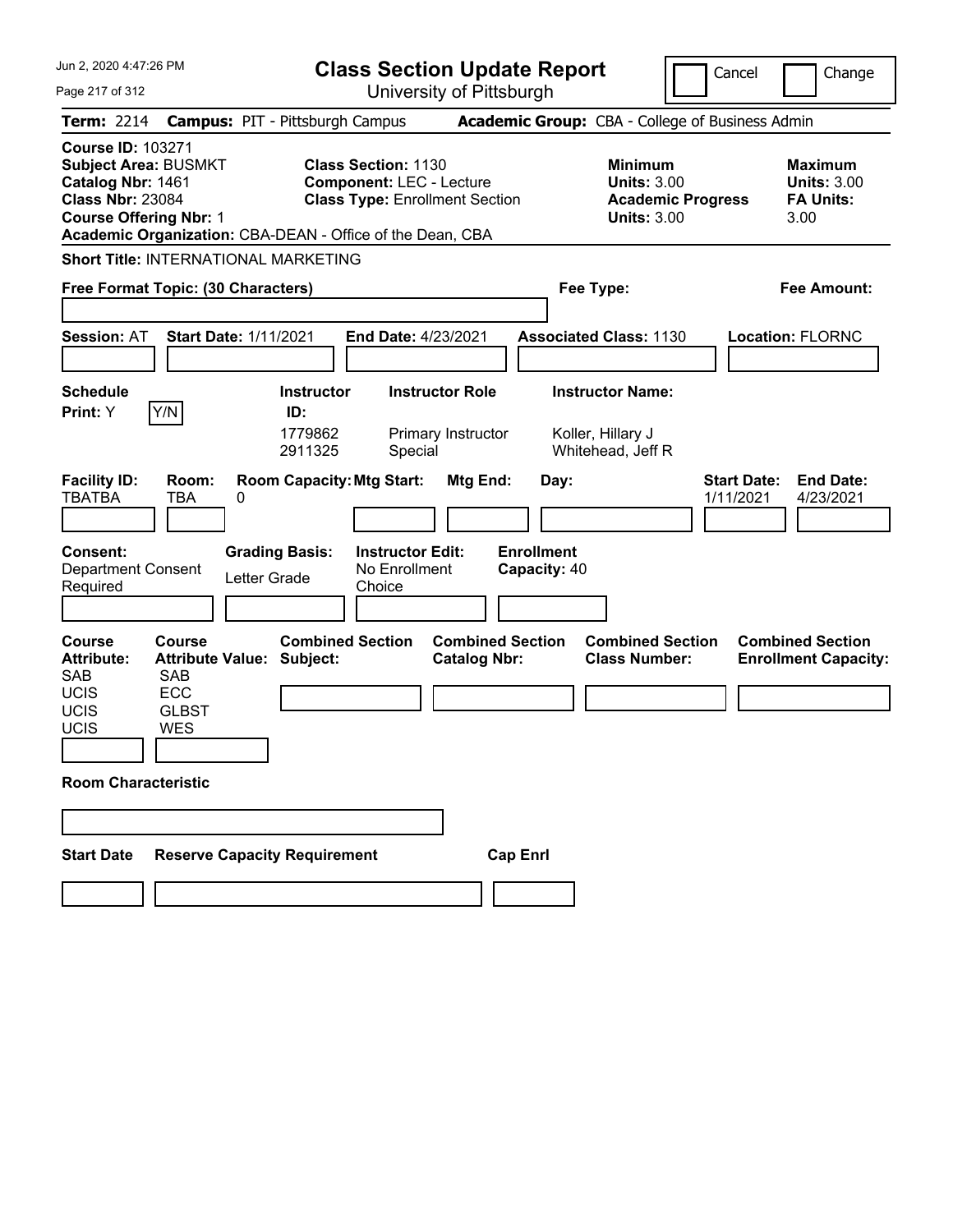| Jun 2, 2020 4:47:26 PM                                                                                                                   |                                                                                                                               |                                                                           | <b>Class Section Update Report</b>                                                                     |                                                |                 |                                           |                                                                               |                          | Cancel                          | Change                                                           |
|------------------------------------------------------------------------------------------------------------------------------------------|-------------------------------------------------------------------------------------------------------------------------------|---------------------------------------------------------------------------|--------------------------------------------------------------------------------------------------------|------------------------------------------------|-----------------|-------------------------------------------|-------------------------------------------------------------------------------|--------------------------|---------------------------------|------------------------------------------------------------------|
| Page 218 of 312                                                                                                                          |                                                                                                                               |                                                                           |                                                                                                        | University of Pittsburgh                       |                 |                                           |                                                                               |                          |                                 |                                                                  |
| <b>Term: 2214</b>                                                                                                                        | <b>Campus: PIT - Pittsburgh Campus</b>                                                                                        |                                                                           |                                                                                                        |                                                |                 |                                           | Academic Group: CBA - College of Business Admin                               |                          |                                 |                                                                  |
| <b>Course ID: 103271</b><br><b>Subject Area: BUSMKT</b><br>Catalog Nbr: 1461<br><b>Class Nbr: 26672</b><br><b>Course Offering Nbr: 1</b> | Academic Organization: CBA-DEAN - Office of the Dean, CBA                                                                     |                                                                           | <b>Class Section: 1140</b><br><b>Component: LEC - Lecture</b><br><b>Class Type: Enrollment Section</b> |                                                |                 |                                           | <b>Minimum</b><br><b>Units: 3.00</b><br><b>Units: 3.00</b>                    | <b>Academic Progress</b> |                                 | <b>Maximum</b><br><b>Units: 3.00</b><br><b>FA Units:</b><br>3.00 |
|                                                                                                                                          | <b>Short Title: INTERNATIONAL MARKETING</b>                                                                                   |                                                                           |                                                                                                        |                                                |                 |                                           |                                                                               |                          |                                 |                                                                  |
|                                                                                                                                          | Free Format Topic: (30 Characters)                                                                                            |                                                                           |                                                                                                        |                                                |                 |                                           | Fee Type:                                                                     |                          |                                 | Fee Amount:                                                      |
| <b>Session: AT</b><br><b>Schedule</b><br>Print: Y                                                                                        | <b>Start Date: 1/11/2021</b><br>Y/N                                                                                           | <b>Instructor</b><br>ID:<br>2911325                                       | <b>End Date: 4/23/2021</b><br>Special                                                                  | <b>Instructor Role</b>                         |                 |                                           | <b>Associated Class: 1140</b><br><b>Instructor Name:</b><br>Whitehead, Jeff R |                          |                                 | <b>Location: SHNGHI</b>                                          |
| <b>Facility ID:</b><br><b>TBATBA</b><br><b>Consent:</b><br><b>Department Consent</b><br>Required                                         | Room:<br><b>TBA</b><br>0                                                                                                      | <b>Room Capacity: Mtg Start:</b><br><b>Grading Basis:</b><br>Letter Grade | <b>Instructor Edit:</b><br>No Enrollment<br>Choice                                                     | Mtg End:                                       |                 | Day:<br><b>Enrollment</b><br>Capacity: 50 |                                                                               |                          | <b>Start Date:</b><br>1/11/2021 | <b>End Date:</b><br>4/23/2021                                    |
| <b>Course</b><br><b>Attribute:</b><br><b>SAB</b><br><b>UCIS</b><br>UCIS<br><b>Room Characteristic</b><br><b>Start Date</b>               | Course<br><b>Attribute Value: Subject:</b><br><b>SAB</b><br><b>GLBST</b><br><b>WES</b><br><b>Reserve Capacity Requirement</b> | <b>Combined Section</b>                                                   |                                                                                                        | <b>Combined Section</b><br><b>Catalog Nbr:</b> | <b>Cap Enrl</b> |                                           | <b>Combined Section</b><br><b>Class Number:</b>                               |                          |                                 | <b>Combined Section</b><br><b>Enrollment Capacity:</b>           |
|                                                                                                                                          |                                                                                                                               |                                                                           |                                                                                                        |                                                |                 |                                           |                                                                               |                          |                                 |                                                                  |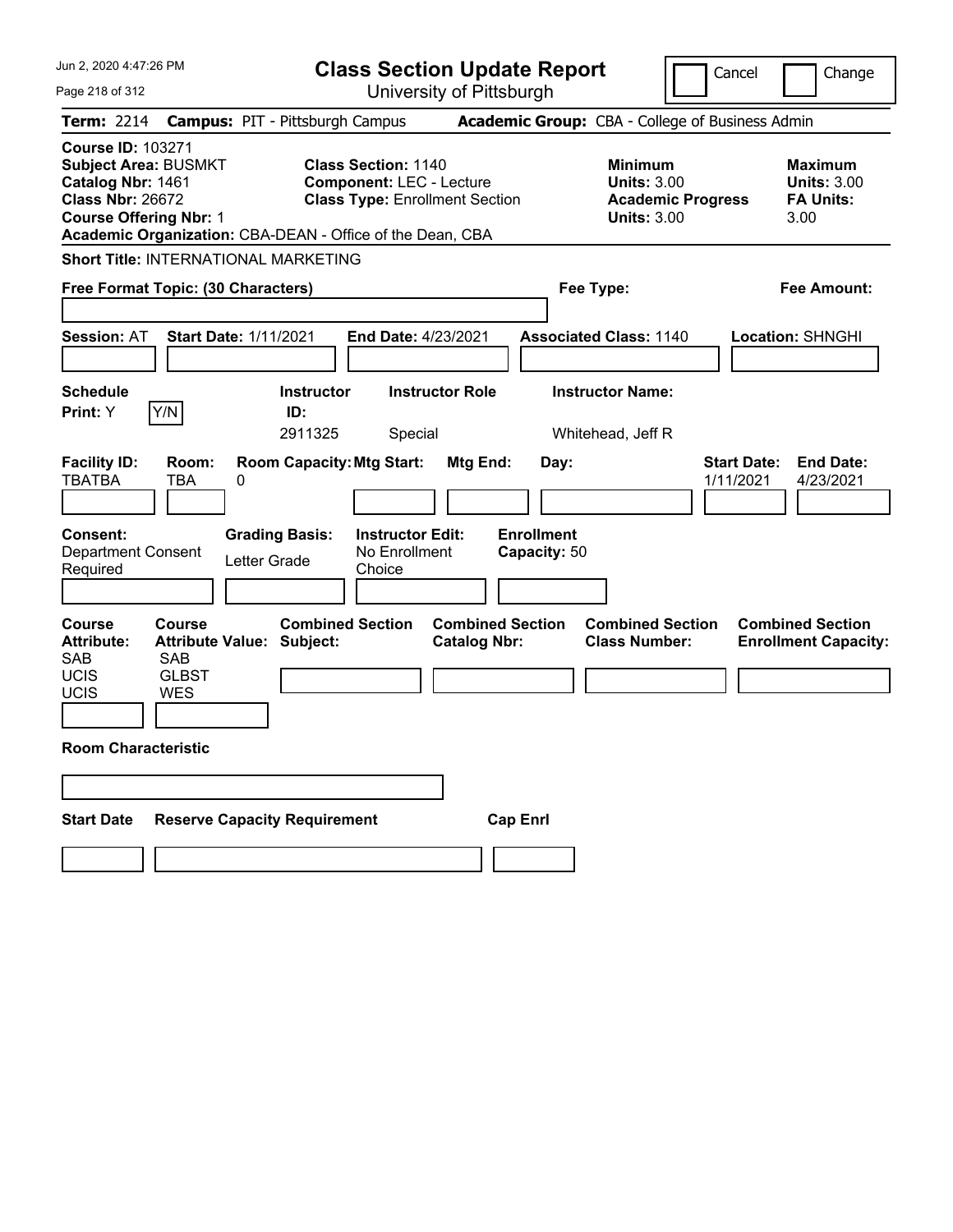| Jun 2, 2020 4:47:26 PM                                                                                                                                                                                | <b>Class Section Update Report</b>                                                                     | Cancel                                                                                 | Change                                                           |
|-------------------------------------------------------------------------------------------------------------------------------------------------------------------------------------------------------|--------------------------------------------------------------------------------------------------------|----------------------------------------------------------------------------------------|------------------------------------------------------------------|
| Page 219 of 312                                                                                                                                                                                       | University of Pittsburgh                                                                               |                                                                                        |                                                                  |
| <b>Term:</b> 2214                                                                                                                                                                                     | <b>Campus: PIT - Pittsburgh Campus</b>                                                                 | Academic Group: CBA - College of Business Admin                                        |                                                                  |
| <b>Course ID: 187536</b><br><b>Subject Area: BUSMKT</b><br>Catalog Nbr: 1470<br><b>Class Nbr: 25134</b><br><b>Course Offering Nbr: 1</b><br>Academic Organization: CBA-DEAN - Office of the Dean, CBA | <b>Class Section: 1060</b><br><b>Component: LEC - Lecture</b><br><b>Class Type: Enrollment Section</b> | <b>Minimum</b><br><b>Units: 3.00</b><br><b>Academic Progress</b><br><b>Units: 3.00</b> | <b>Maximum</b><br><b>Units: 3.00</b><br><b>FA Units:</b><br>3.00 |
| <b>Short Title: SPORTS MARKETING</b>                                                                                                                                                                  |                                                                                                        |                                                                                        |                                                                  |
| Free Format Topic: (30 Characters)                                                                                                                                                                    |                                                                                                        | Fee Type:                                                                              | Fee Amount:                                                      |
| <b>Session: AT</b><br><b>Start Date: 1/11/2021</b>                                                                                                                                                    | <b>End Date: 4/23/2021</b>                                                                             | <b>Associated Class: 1060</b>                                                          | Location: PGH                                                    |
| <b>Schedule</b>                                                                                                                                                                                       | <b>Instructor Role</b><br><b>Instructor</b>                                                            | <b>Instructor Name:</b>                                                                |                                                                  |
| Y/N<br>Print: Y                                                                                                                                                                                       | ID:<br>1343141<br>Primary Instructor                                                                   | Whang, Yun-Oh                                                                          |                                                                  |
| <b>Facility ID:</b><br>Room:<br><b>NEEDSAROOM</b><br>Consent:<br><b>Grading Basis:</b>                                                                                                                | <b>Room Capacity: Mtg Start:</b><br>Mtg End:<br>$8:00$ AM<br>9:15 AM<br><b>Instructor Edit:</b>        | Day:<br><b>Start Date:</b><br>MoWe<br>1/11/2021<br><b>Enrollment</b>                   | <b>End Date:</b><br>4/23/2021                                    |
| No Special Consent<br>Letter Grade<br>Required                                                                                                                                                        | No Enrollment<br>Choice                                                                                | Capacity: 40                                                                           |                                                                  |
| Course<br>Course<br><b>Attribute:</b><br>Attribute Value: Subject:                                                                                                                                    | <b>Combined Section</b><br><b>Combined Section</b><br><b>Catalog Nbr:</b>                              | <b>Combined Section</b><br><b>Class Number:</b>                                        | <b>Combined Section</b><br><b>Enrollment Capacity:</b>           |
|                                                                                                                                                                                                       |                                                                                                        |                                                                                        |                                                                  |
| <b>Room Characteristic</b><br>PeopleSoft - Scheduled (PS)                                                                                                                                             |                                                                                                        |                                                                                        |                                                                  |
| <b>Start Date</b><br><b>Reserve Capacity Requirement</b>                                                                                                                                              | <b>Cap Enrl</b>                                                                                        |                                                                                        |                                                                  |
|                                                                                                                                                                                                       |                                                                                                        |                                                                                        |                                                                  |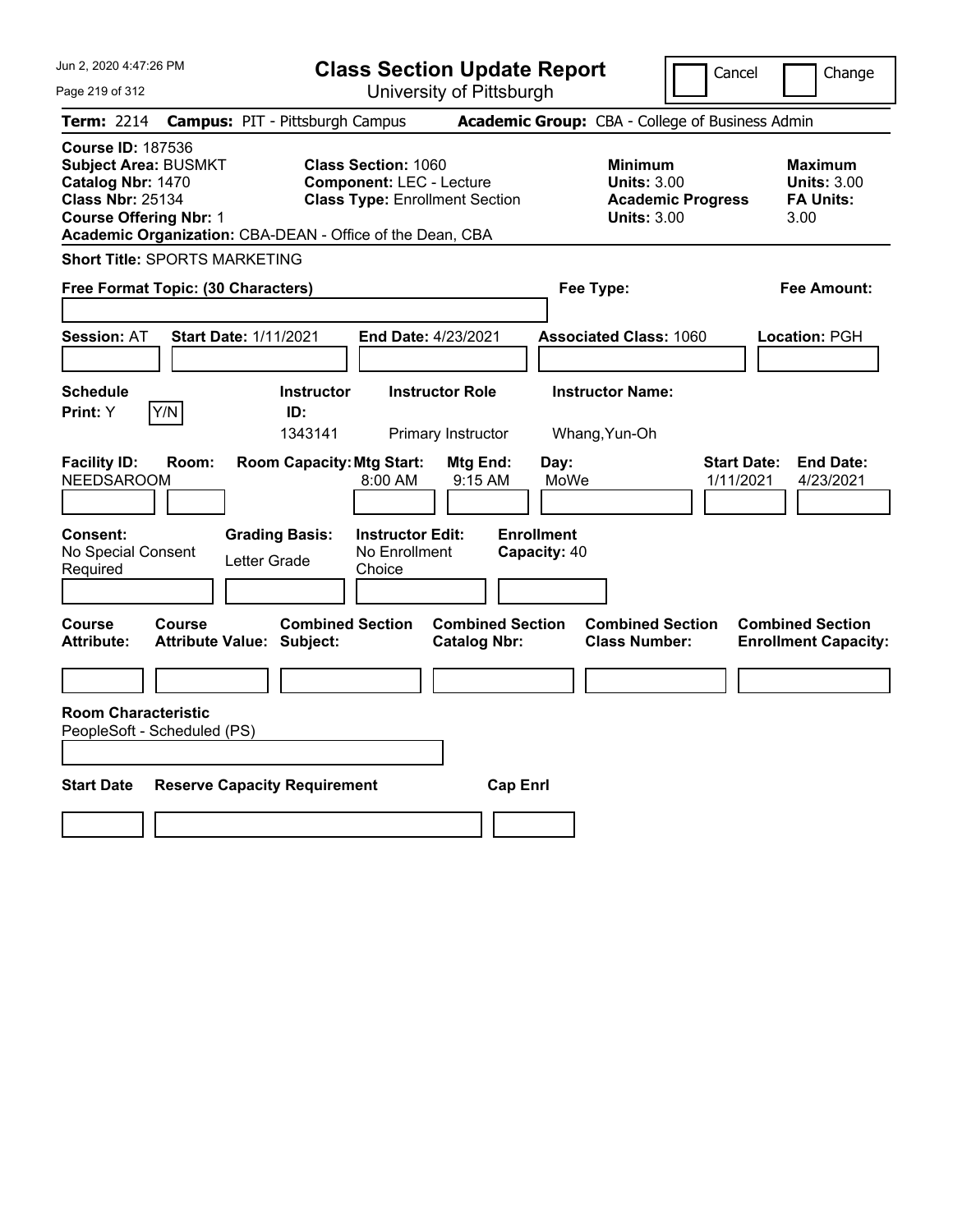| Jun 2, 2020 4:47:26 PM                                                                                                                   | <b>Class Section Update Report</b>                                                                                                                                  |                                                                            | Cancel<br>Change                                                                             |
|------------------------------------------------------------------------------------------------------------------------------------------|---------------------------------------------------------------------------------------------------------------------------------------------------------------------|----------------------------------------------------------------------------|----------------------------------------------------------------------------------------------|
| Page 220 of 312                                                                                                                          | University of Pittsburgh                                                                                                                                            |                                                                            |                                                                                              |
| Term: 2214                                                                                                                               | <b>Campus: PIT - Pittsburgh Campus</b>                                                                                                                              | Academic Group: CBA - College of Business Admin                            |                                                                                              |
| <b>Course ID: 103272</b><br><b>Subject Area: BUSMKT</b><br>Catalog Nbr: 1481<br><b>Class Nbr: 11996</b><br><b>Course Offering Nbr: 1</b> | <b>Class Section: 1060</b><br><b>Component: LEC - Lecture</b><br><b>Class Type: Enrollment Section</b><br>Academic Organization: CBA-DEAN - Office of the Dean, CBA | <b>Minimum</b><br><b>Units: 3.00</b><br><b>Units: 3.00</b>                 | <b>Maximum</b><br><b>Units: 3.00</b><br><b>FA Units:</b><br><b>Academic Progress</b><br>3.00 |
| <b>Short Title: BRAND MANAGEMENT</b>                                                                                                     |                                                                                                                                                                     |                                                                            |                                                                                              |
| Free Format Topic: (30 Characters)                                                                                                       |                                                                                                                                                                     | Fee Type:                                                                  | Fee Amount:                                                                                  |
| Session: SE3<br><b>Start Date: 1/11/2021</b>                                                                                             | <b>End Date: 5/1/2021</b>                                                                                                                                           | <b>Associated Class: 1060</b>                                              | Location: PGH                                                                                |
| <b>Schedule</b><br>Y/N<br>Print: Y                                                                                                       | <b>Instructor Role</b><br><b>Instructor</b><br>ID:<br>2966665<br>Primary Instructor                                                                                 | <b>Instructor Name:</b><br>Thompson, Robert John                           |                                                                                              |
| <b>Facility ID:</b><br>Room:<br><b>NEEDSAROOM</b>                                                                                        | <b>Room Capacity: Mtg Start:</b><br>Mtg End:<br>6:30 PM                                                                                                             | Day:<br>9:00 PM<br>We                                                      | <b>Start Date:</b><br><b>End Date:</b><br>1/11/2021<br>5/1/2021                              |
| <b>Consent:</b><br>No Special Consent<br>Required                                                                                        | <b>Grading Basis:</b><br><b>Instructor Edit:</b><br>No Enrollment<br>Letter Grade<br>Choice                                                                         | <b>Enrollment</b><br>Capacity: 40                                          |                                                                                              |
| Course<br><b>Course</b><br><b>Attribute:</b><br><b>Attribute Value: Subject:</b>                                                         | <b>Combined Section</b><br><b>Catalog Nbr:</b>                                                                                                                      | <b>Combined Section</b><br><b>Combined Section</b><br><b>Class Number:</b> | <b>Combined Section</b><br><b>Enrollment Capacity:</b>                                       |
|                                                                                                                                          |                                                                                                                                                                     |                                                                            |                                                                                              |
| <b>Room Characteristic</b><br>Media - Data Projector/Monitor<br>PeopleSoft - Scheduled (PS)                                              |                                                                                                                                                                     |                                                                            |                                                                                              |
| <b>Start Date</b>                                                                                                                        | <b>Reserve Capacity Requirement</b>                                                                                                                                 | <b>Cap Enri</b>                                                            |                                                                                              |
|                                                                                                                                          |                                                                                                                                                                     |                                                                            |                                                                                              |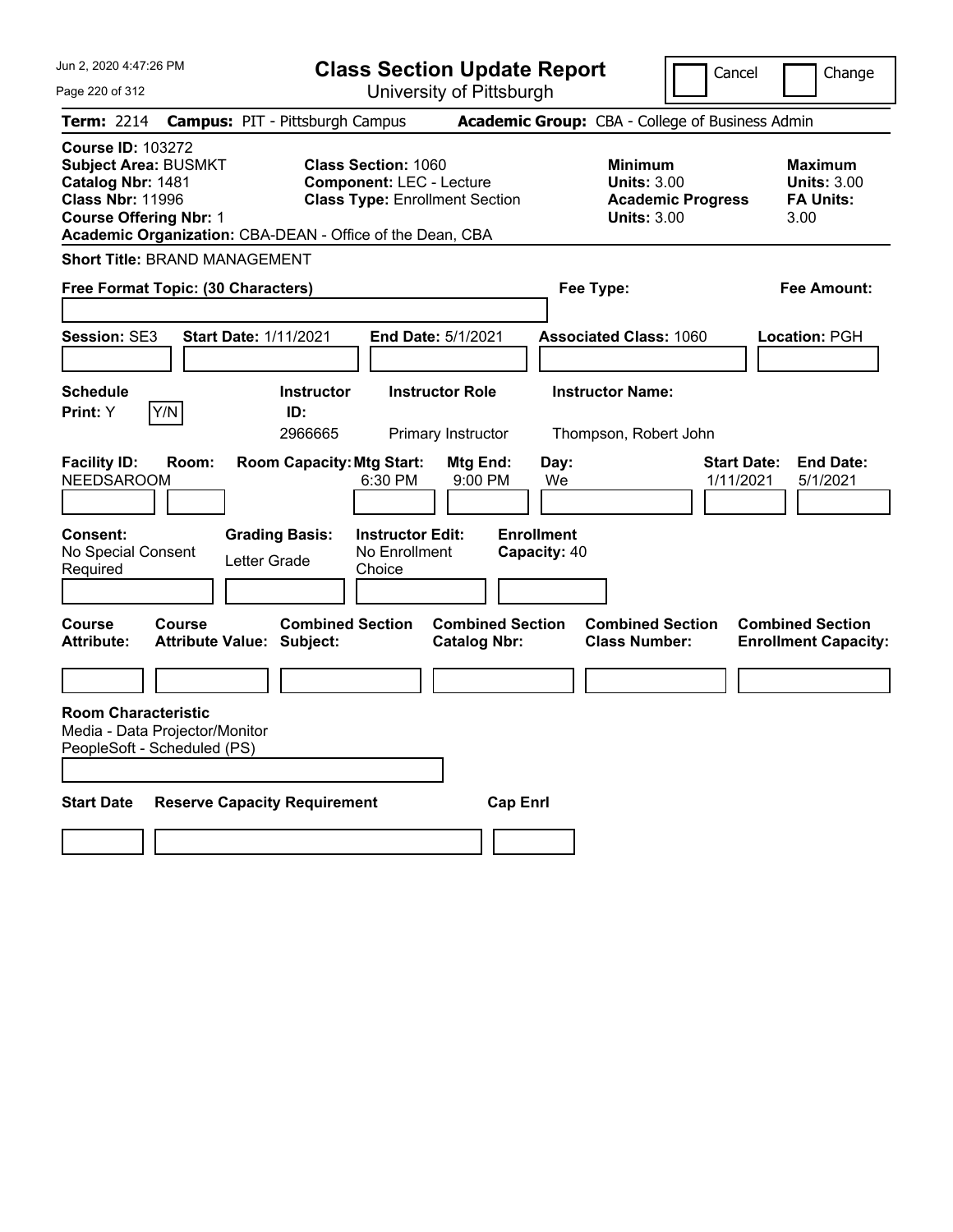| Jun 2, 2020 4:47:26 PM                                                                                                                                                                                | <b>Class Section Update Report</b>                                                                              |                                                |                                                                                        | Cancel<br>Change                                                 |
|-------------------------------------------------------------------------------------------------------------------------------------------------------------------------------------------------------|-----------------------------------------------------------------------------------------------------------------|------------------------------------------------|----------------------------------------------------------------------------------------|------------------------------------------------------------------|
| Page 221 of 312                                                                                                                                                                                       |                                                                                                                 | University of Pittsburgh                       |                                                                                        |                                                                  |
| <b>Term: 2214</b>                                                                                                                                                                                     | <b>Campus: PIT - Pittsburgh Campus</b>                                                                          |                                                | Academic Group: CBA - College of Business Admin                                        |                                                                  |
| <b>Course ID: 150001</b><br><b>Subject Area: BUSMKT</b><br>Catalog Nbr: 1485<br><b>Class Nbr: 27024</b><br><b>Course Offering Nbr: 1</b><br>Academic Organization: CBA-DEAN - Office of the Dean, CBA | <b>Class Section: 1170</b><br><b>Component: DIR - Directed Studies</b><br><b>Class Type: Enrollment Section</b> |                                                | <b>Minimum</b><br><b>Units: 3.00</b><br><b>Academic Progress</b><br><b>Units: 3.00</b> | <b>Maximum</b><br><b>Units: 3.00</b><br><b>FA Units:</b><br>3.00 |
| <b>Short Title: PROJECTS IN MARKETING</b>                                                                                                                                                             |                                                                                                                 |                                                |                                                                                        |                                                                  |
| Free Format Topic: (30 Characters)                                                                                                                                                                    |                                                                                                                 |                                                | Fee Type:                                                                              | Fee Amount:                                                      |
| Session: AT<br><b>Start Date: 1/11/2021</b>                                                                                                                                                           | End Date: 4/23/2021                                                                                             |                                                | <b>Associated Class: 1170</b>                                                          | Location: PGH                                                    |
| <b>Schedule</b><br>Print: Y<br>Y/N                                                                                                                                                                    | <b>Instructor Role</b><br><b>Instructor</b><br>ID:<br>2919878                                                   | Primary Instructor                             | <b>Instructor Name:</b><br>Ledger, Kate Robinson                                       |                                                                  |
| <b>Facility ID:</b><br>Room:<br><b>NEEDSAROOM</b>                                                                                                                                                     | <b>Room Capacity: Mtg Start:</b><br>12:30 PM                                                                    | Mtg End:<br>Day:<br>1:45 PM<br>TuTh            |                                                                                        | <b>End Date:</b><br><b>Start Date:</b><br>1/11/2021<br>4/23/2021 |
| <b>Consent:</b><br><b>Department Consent</b><br>Required                                                                                                                                              | <b>Instructor Edit:</b><br><b>Grading Basis:</b><br>No Enrollment<br>Letter Grade<br>Choice                     | <b>Enrollment</b><br>Capacity: 15              |                                                                                        |                                                                  |
| Course<br><b>Course</b><br><b>Attribute Value: Subject:</b><br><b>Attribute:</b>                                                                                                                      | <b>Combined Section</b>                                                                                         | <b>Combined Section</b><br><b>Catalog Nbr:</b> | <b>Combined Section</b><br><b>Class Number:</b>                                        | <b>Combined Section</b><br><b>Enrollment Capacity:</b>           |
|                                                                                                                                                                                                       |                                                                                                                 |                                                |                                                                                        |                                                                  |
| <b>Room Characteristic</b><br>PeopleSoft - Scheduled (PS)                                                                                                                                             |                                                                                                                 |                                                |                                                                                        |                                                                  |
| <b>Start Date</b><br><b>Reserve Capacity Requirement</b>                                                                                                                                              |                                                                                                                 | <b>Cap Enrl</b>                                |                                                                                        |                                                                  |
|                                                                                                                                                                                                       |                                                                                                                 |                                                |                                                                                        |                                                                  |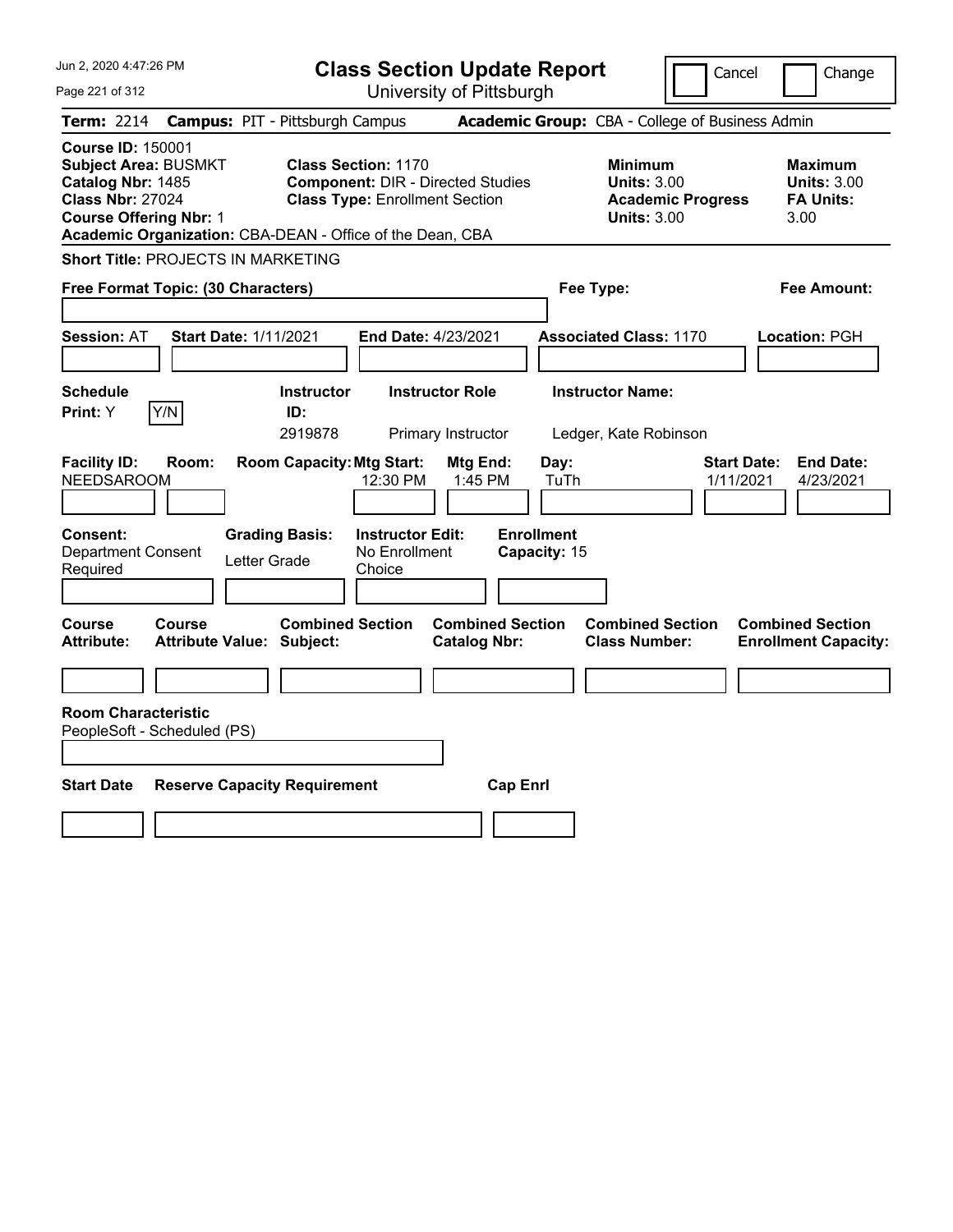| Jun 2, 2020 4:47:26 PM                                                                                                                                                                                | <b>Class Section Update Report</b>                                                                                                         |                                                                           | Cancel                                                                                 | Change                                                           |
|-------------------------------------------------------------------------------------------------------------------------------------------------------------------------------------------------------|--------------------------------------------------------------------------------------------------------------------------------------------|---------------------------------------------------------------------------|----------------------------------------------------------------------------------------|------------------------------------------------------------------|
| Page 222 of 312                                                                                                                                                                                       | University of Pittsburgh                                                                                                                   |                                                                           |                                                                                        |                                                                  |
| Term: 2214                                                                                                                                                                                            | <b>Campus: PIT - Pittsburgh Campus</b>                                                                                                     | Academic Group: CBA - College of Business Admin                           |                                                                                        |                                                                  |
| <b>Course ID: 150001</b><br><b>Subject Area: BUSMKT</b><br>Catalog Nbr: 1485<br><b>Class Nbr: 29695</b><br><b>Course Offering Nbr: 1</b><br>Academic Organization: CBA-DEAN - Office of the Dean, CBA | <b>Class Section: 1180</b><br><b>Component: DIR - Directed Studies</b><br><b>Class Type: Enrollment Section</b>                            |                                                                           | <b>Minimum</b><br><b>Units: 3.00</b><br><b>Academic Progress</b><br><b>Units: 3.00</b> | <b>Maximum</b><br><b>Units: 3.00</b><br><b>FA Units:</b><br>3.00 |
| <b>Short Title: PROJECTS IN MARKETING</b>                                                                                                                                                             |                                                                                                                                            |                                                                           |                                                                                        |                                                                  |
| Free Format Topic: (30 Characters)                                                                                                                                                                    |                                                                                                                                            | Fee Type:                                                                 |                                                                                        | Fee Amount:                                                      |
| <b>Session: AT</b><br><b>Start Date: 1/11/2021</b>                                                                                                                                                    | <b>End Date: 4/23/2021</b>                                                                                                                 | <b>Associated Class: 1180</b>                                             |                                                                                        | Location: PGH                                                    |
| <b>Schedule</b><br>Y/N<br><b>Print:</b> Y                                                                                                                                                             | <b>Instructor Role</b><br><b>Instructor</b><br>ID:<br>2952154<br>Primary Instructor<br>1779862<br>Primary Instructor                       | <b>Instructor Name:</b><br>Johnson, Ellen M<br>Koller, Hillary J          |                                                                                        |                                                                  |
| <b>Facility ID:</b><br>Room:<br><b>SENSQ02501</b><br>02501<br>18<br>Consent:<br><b>Department Consent</b><br>Required                                                                                 | <b>Room Capacity: Mtg Start:</b><br>9:30 AM<br><b>Grading Basis:</b><br><b>Instructor Edit:</b><br>No Enrollment<br>Letter Grade<br>Choice | Mtg End:<br>Day:<br>MoWe<br>10:45 AM<br><b>Enrollment</b><br>Capacity: 15 | <b>Start Date:</b><br>1/11/2021                                                        | <b>End Date:</b><br>4/23/2021                                    |
| <b>Course</b><br><b>Course</b><br><b>Attribute:</b><br><b>Attribute Value: Subject:</b>                                                                                                               | <b>Combined Section</b>                                                                                                                    | <b>Combined Section</b><br><b>Catalog Nbr:</b>                            | <b>Combined Section</b><br><b>Class Number:</b>                                        | <b>Combined Section</b><br><b>Enrollment Capacity:</b>           |
|                                                                                                                                                                                                       |                                                                                                                                            |                                                                           |                                                                                        |                                                                  |
| <b>Room Characteristic</b>                                                                                                                                                                            |                                                                                                                                            |                                                                           |                                                                                        |                                                                  |
|                                                                                                                                                                                                       |                                                                                                                                            |                                                                           |                                                                                        |                                                                  |
| <b>Start Date</b>                                                                                                                                                                                     | <b>Reserve Capacity Requirement</b>                                                                                                        | <b>Cap Enri</b>                                                           |                                                                                        |                                                                  |
|                                                                                                                                                                                                       |                                                                                                                                            |                                                                           |                                                                                        |                                                                  |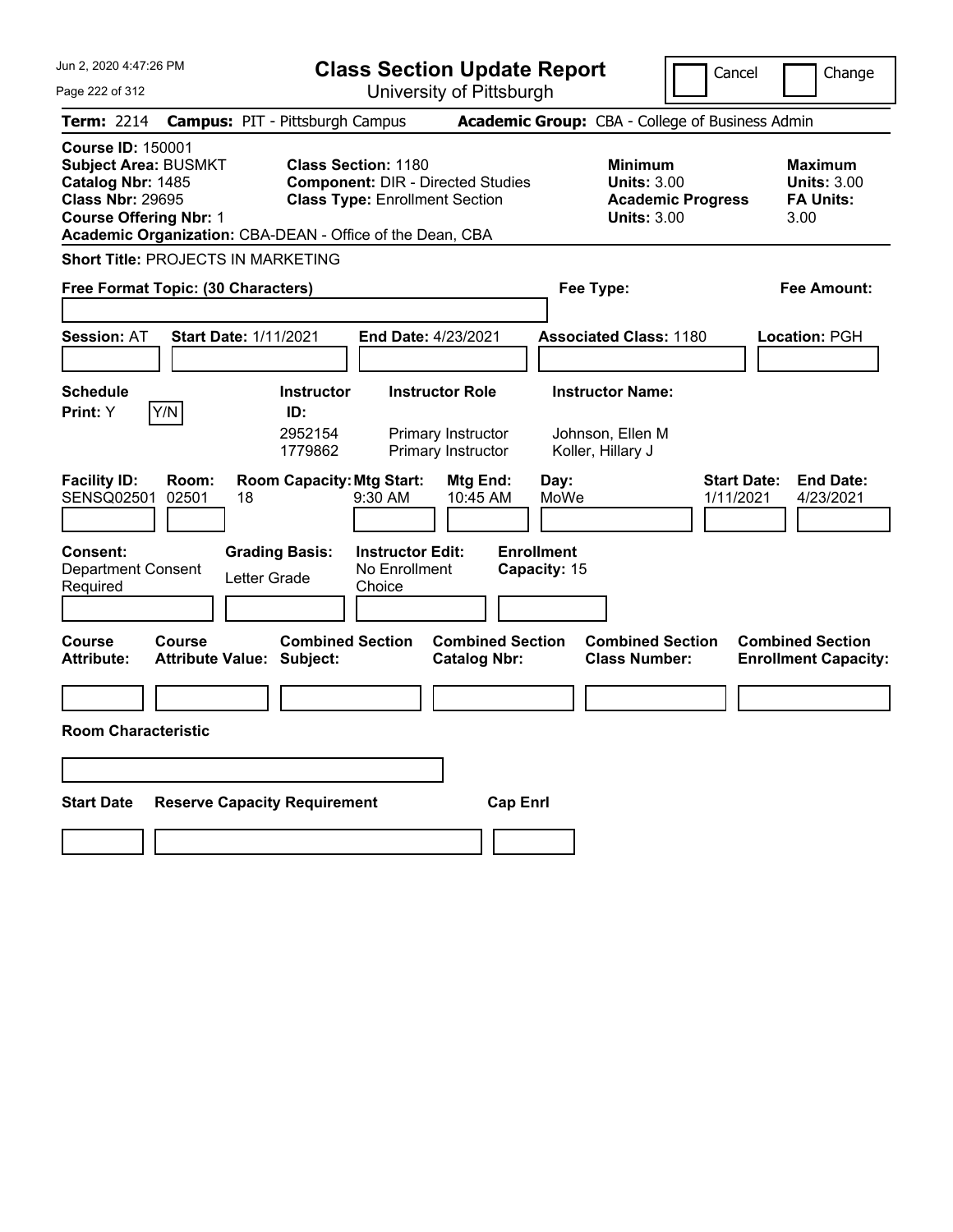| Jun 2, 2020 4:47:26 PM<br>Page 223 of 312                                                                                                                                                             |                                                       |                                                           |                                                           | <b>Class Section Update Report</b><br>University of Pittsburgh       |                                   |                                                                                             | Cancel                          | Change                                                           |
|-------------------------------------------------------------------------------------------------------------------------------------------------------------------------------------------------------|-------------------------------------------------------|-----------------------------------------------------------|-----------------------------------------------------------|----------------------------------------------------------------------|-----------------------------------|---------------------------------------------------------------------------------------------|---------------------------------|------------------------------------------------------------------|
| <b>Term: 2214</b>                                                                                                                                                                                     |                                                       | <b>Campus: PIT - Pittsburgh Campus</b>                    |                                                           |                                                                      |                                   | Academic Group: CBA - College of Business Admin                                             |                                 |                                                                  |
| <b>Course ID: 103273</b><br><b>Subject Area: BUSMKT</b><br>Catalog Nbr: 1490<br><b>Class Nbr: 12006</b><br><b>Course Offering Nbr: 1</b><br>Academic Organization: CBA-DEAN - Office of the Dean, CBA |                                                       |                                                           | Class Section: 1010                                       | Component: INT - Internship<br><b>Class Type: Enrollment Section</b> |                                   | <b>Minimum</b><br><b>Units: 3.00</b><br><b>Academic Progress</b><br><b>Units: 3.00</b>      |                                 | <b>Maximum</b><br><b>Units: 3.00</b><br><b>FA Units:</b><br>3.00 |
| <b>Short Title: MARKETING INTERNSHIP</b>                                                                                                                                                              |                                                       |                                                           |                                                           |                                                                      |                                   |                                                                                             |                                 |                                                                  |
| Free Format Topic: (30 Characters)                                                                                                                                                                    |                                                       |                                                           |                                                           |                                                                      | Fee Type:                         |                                                                                             |                                 | Fee Amount:                                                      |
| <b>Session: AT</b>                                                                                                                                                                                    | <b>Start Date: 1/11/2021</b>                          |                                                           |                                                           | End Date: 4/23/2021                                                  |                                   | <b>Associated Class: 1010</b>                                                               |                                 | Location: PGH                                                    |
| <b>Schedule</b><br>Y/N<br>Print: Y                                                                                                                                                                    |                                                       | <b>Instructor</b><br>ID:<br>2902946<br>2941114<br>2952740 | Special                                                   | <b>Instructor Role</b><br>Primary Instructor<br>Primary Instructor   |                                   | <b>Instructor Name:</b><br>Gilbert, Robert John<br>Maryott, Kiersten M<br>McDonald, Derek B |                                 |                                                                  |
| <b>Facility ID:</b><br>SENSQ02600                                                                                                                                                                     | Room:<br>02600<br>25                                  | <b>Room Capacity: Mtg Start:</b>                          |                                                           | Mtg End:                                                             | Day:                              |                                                                                             | <b>Start Date:</b><br>1/11/2021 | <b>End Date:</b><br>4/23/2021                                    |
| <b>Consent:</b><br><b>Department Consent</b><br>Required                                                                                                                                              | Credit                                                | <b>Grading Basis:</b><br>Satisfactory/No                  | <b>Instructor Edit:</b><br>Class Instructor<br>Table Edit |                                                                      | <b>Enrollment</b><br>Capacity: 25 |                                                                                             |                                 |                                                                  |
| <b>Course</b><br><b>Attribute:</b><br><b>HIP</b>                                                                                                                                                      | Course<br><b>Attribute Value:</b><br><b>INTRNSHIP</b> | <b>Combined Section</b><br>Subject:                       |                                                           | <b>Combined Section</b><br><b>Catalog Nbr:</b>                       |                                   | <b>Combined Section</b><br><b>Class Number:</b>                                             |                                 | <b>Combined Section</b><br><b>Enrollment Capacity:</b>           |
| <b>Room Characteristic</b><br>Media - Data Projector/Monitor                                                                                                                                          |                                                       |                                                           |                                                           |                                                                      |                                   |                                                                                             |                                 |                                                                  |
| <b>Start Date</b>                                                                                                                                                                                     |                                                       | <b>Reserve Capacity Requirement</b>                       |                                                           | <b>Cap Enrl</b>                                                      |                                   |                                                                                             |                                 |                                                                  |
|                                                                                                                                                                                                       |                                                       |                                                           |                                                           |                                                                      |                                   |                                                                                             |                                 |                                                                  |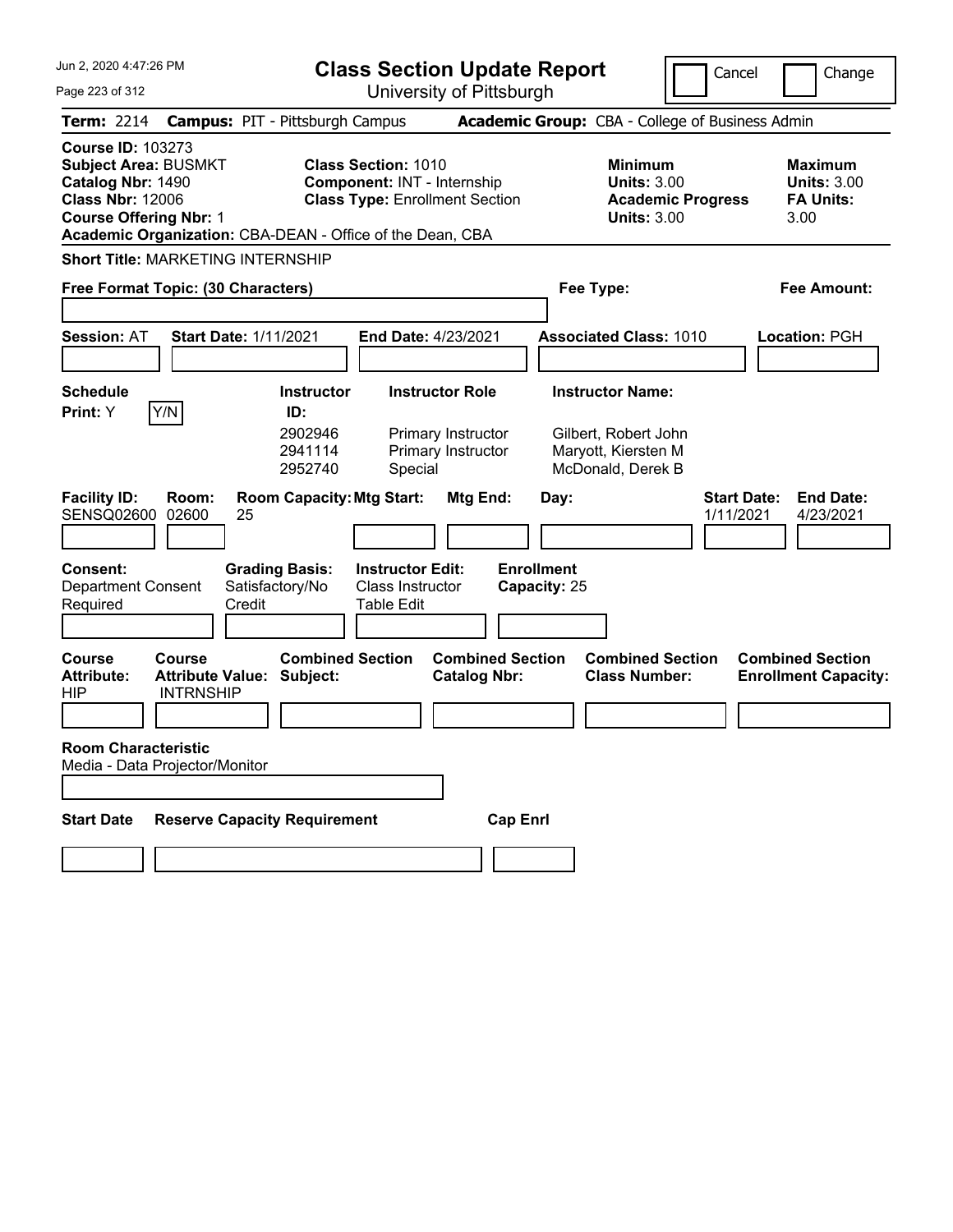| Jun 2, 2020 4:47:26 PM<br>Page 224 of 312                                                                                                                                                             | <b>Class Section Update Report</b><br>University of Pittsburgh                                            |                                                |                                                                                        | Cancel<br>Change                                                 |
|-------------------------------------------------------------------------------------------------------------------------------------------------------------------------------------------------------|-----------------------------------------------------------------------------------------------------------|------------------------------------------------|----------------------------------------------------------------------------------------|------------------------------------------------------------------|
| <b>Term: 2214</b>                                                                                                                                                                                     | <b>Campus: PIT - Pittsburgh Campus</b>                                                                    |                                                | Academic Group: CBA - College of Business Admin                                        |                                                                  |
| <b>Course ID: 103274</b><br><b>Subject Area: BUSMKT</b><br>Catalog Nbr: 1495<br><b>Class Nbr: 12015</b><br><b>Course Offering Nbr: 1</b><br>Academic Organization: CBA-DEAN - Office of the Dean, CBA | <b>Class Section: 1010</b><br>Component: IND - Independent Study<br><b>Class Type: Enrollment Section</b> |                                                | <b>Minimum</b><br><b>Units: 1.00</b><br><b>Academic Progress</b><br><b>Units: 1.00</b> | <b>Maximum</b><br><b>Units: 3.00</b><br><b>FA Units:</b><br>1.00 |
| Short Title: MARKETING INDEPENDENT STUDY                                                                                                                                                              |                                                                                                           |                                                |                                                                                        |                                                                  |
| Free Format Topic: (30 Characters)                                                                                                                                                                    |                                                                                                           | Fee Type:                                      |                                                                                        | Fee Amount:                                                      |
| <b>Session: AT</b><br><b>Start Date: 1/11/2021</b>                                                                                                                                                    | <b>End Date: 4/23/2021</b>                                                                                |                                                | <b>Associated Class: 1010</b>                                                          | Location: PGH                                                    |
| <b>Schedule</b><br>Print: Y<br>Y/N                                                                                                                                                                    | <b>Instructor</b><br><b>Instructor Role</b><br>ID:<br>2952740<br>Special                                  |                                                | <b>Instructor Name:</b><br>McDonald, Derek B                                           |                                                                  |
| <b>Facility ID:</b><br>Room:<br>SENSQ02204<br>02204<br>25                                                                                                                                             | <b>Room Capacity: Mtg Start:</b>                                                                          | Mtg End:<br>Day:                               |                                                                                        | <b>Start Date:</b><br><b>End Date:</b><br>1/11/2021<br>4/23/2021 |
| Consent:<br><b>Department Consent</b><br>Letter Grade<br>Required                                                                                                                                     | <b>Grading Basis:</b><br><b>Instructor Edit:</b><br>Class Instructor<br><b>Table Edit</b>                 | <b>Enrollment</b><br>Capacity: 25              |                                                                                        |                                                                  |
| Course<br><b>Course</b><br><b>Attribute Value: Subject:</b><br><b>Attribute:</b>                                                                                                                      | <b>Combined Section</b>                                                                                   | <b>Combined Section</b><br><b>Catalog Nbr:</b> | <b>Combined Section</b><br><b>Class Number:</b>                                        | <b>Combined Section</b><br><b>Enrollment Capacity:</b>           |
| <b>Room Characteristic</b><br>Media - Data Projector/Monitor<br><b>Start Date</b><br><b>Reserve Capacity Requirement</b>                                                                              |                                                                                                           | <b>Cap Enrl</b>                                |                                                                                        |                                                                  |
|                                                                                                                                                                                                       |                                                                                                           |                                                |                                                                                        |                                                                  |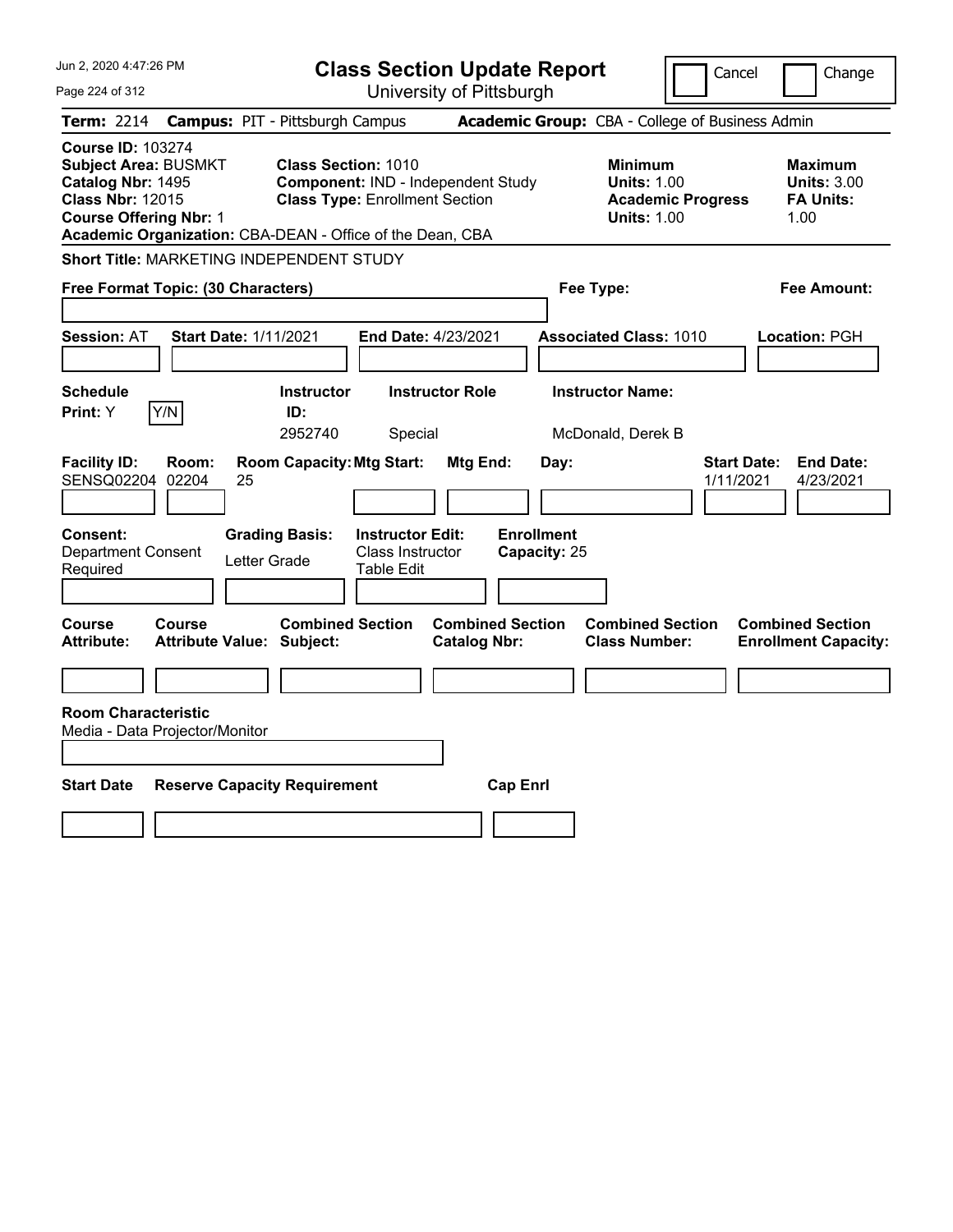| Jun 2, 2020 4:47:26 PM<br>Page 225 of 312                                                                                                                                                             |                                                            |                                                           | <b>Class Section Update Report</b>                                                                     | University of Pittsburgh                                           |                                   |                                                                                      |                          | Cancel                          | Change                                                           |
|-------------------------------------------------------------------------------------------------------------------------------------------------------------------------------------------------------|------------------------------------------------------------|-----------------------------------------------------------|--------------------------------------------------------------------------------------------------------|--------------------------------------------------------------------|-----------------------------------|--------------------------------------------------------------------------------------|--------------------------|---------------------------------|------------------------------------------------------------------|
| <b>Term: 2214</b>                                                                                                                                                                                     | <b>Campus: PIT - Pittsburgh Campus</b>                     |                                                           |                                                                                                        |                                                                    |                                   | <b>Academic Group:</b> CBA - College of Business Admin                               |                          |                                 |                                                                  |
| <b>Course ID: 184967</b><br><b>Subject Area: BUSMKT</b><br>Catalog Nbr: 1511<br><b>Class Nbr: 22036</b><br><b>Course Offering Nbr: 1</b><br>Academic Organization: CBA-DEAN - Office of the Dean, CBA |                                                            |                                                           | <b>Class Section: 1200</b><br><b>Component: LEC - Lecture</b><br><b>Class Type: Enrollment Section</b> |                                                                    |                                   | <b>Minimum</b><br><b>Units: 1.00</b><br><b>Units: 1.00</b>                           | <b>Academic Progress</b> |                                 | <b>Maximum</b><br><b>Units: 1.00</b><br><b>FA Units:</b><br>1.00 |
| Short Title: MKTG "MADE IN ECUADOR" TO WRLD                                                                                                                                                           |                                                            |                                                           |                                                                                                        |                                                                    |                                   |                                                                                      |                          |                                 |                                                                  |
| Free Format Topic: (30 Characters)                                                                                                                                                                    |                                                            |                                                           |                                                                                                        |                                                                    |                                   | Fee Type:                                                                            |                          |                                 | Fee Amount:                                                      |
| <b>Session: AT</b>                                                                                                                                                                                    | <b>Start Date: 1/11/2021</b>                               |                                                           | End Date: 4/23/2021                                                                                    |                                                                    |                                   | <b>Associated Class: 1200</b>                                                        |                          |                                 | <b>Location: ECADR</b>                                           |
| <b>Schedule</b><br>Y/N<br>Print: Y                                                                                                                                                                    |                                                            | <b>Instructor</b><br>ID:<br>2951057<br>1779862<br>2911325 | Special                                                                                                | <b>Instructor Role</b><br>Primary Instructor<br>Primary Instructor |                                   | <b>Instructor Name:</b><br>Glenn, George S<br>Koller, Hillary J<br>Whitehead, Jeff R |                          |                                 |                                                                  |
| <b>Facility ID:</b><br><b>TBATBA</b>                                                                                                                                                                  | Room:<br>TBA<br>0                                          |                                                           | <b>Room Capacity: Mtg Start:</b>                                                                       | Mtg End:                                                           | Day:                              |                                                                                      |                          | <b>Start Date:</b><br>1/11/2021 | <b>End Date:</b><br>4/23/2021                                    |
| <b>Consent:</b><br><b>Department Consent</b><br>Required                                                                                                                                              | <b>Grading Basis:</b><br>Letter Grade                      |                                                           | <b>Instructor Edit:</b><br>No Enrollment<br>Choice                                                     |                                                                    | <b>Enrollment</b><br>Capacity: 40 |                                                                                      |                          |                                 |                                                                  |
| <b>Course</b><br><b>Attribute:</b><br><b>SAB</b><br><b>SAB</b><br>UCIS                                                                                                                                | Course<br><b>Attribute Value: Subject:</b><br><b>GLBST</b> | <b>Combined Section</b>                                   |                                                                                                        | <b>Combined Section</b><br><b>Catalog Nbr:</b>                     |                                   | <b>Combined Section</b><br><b>Class Number:</b>                                      |                          |                                 | <b>Combined Section</b><br><b>Enrollment Capacity:</b>           |
| <b>Room Characteristic</b>                                                                                                                                                                            |                                                            |                                                           |                                                                                                        |                                                                    |                                   |                                                                                      |                          |                                 |                                                                  |
|                                                                                                                                                                                                       |                                                            |                                                           |                                                                                                        |                                                                    |                                   |                                                                                      |                          |                                 |                                                                  |
| <b>Start Date</b>                                                                                                                                                                                     | <b>Reserve Capacity Requirement</b>                        |                                                           |                                                                                                        |                                                                    | <b>Cap Enrl</b>                   |                                                                                      |                          |                                 |                                                                  |
|                                                                                                                                                                                                       |                                                            |                                                           |                                                                                                        |                                                                    |                                   |                                                                                      |                          |                                 |                                                                  |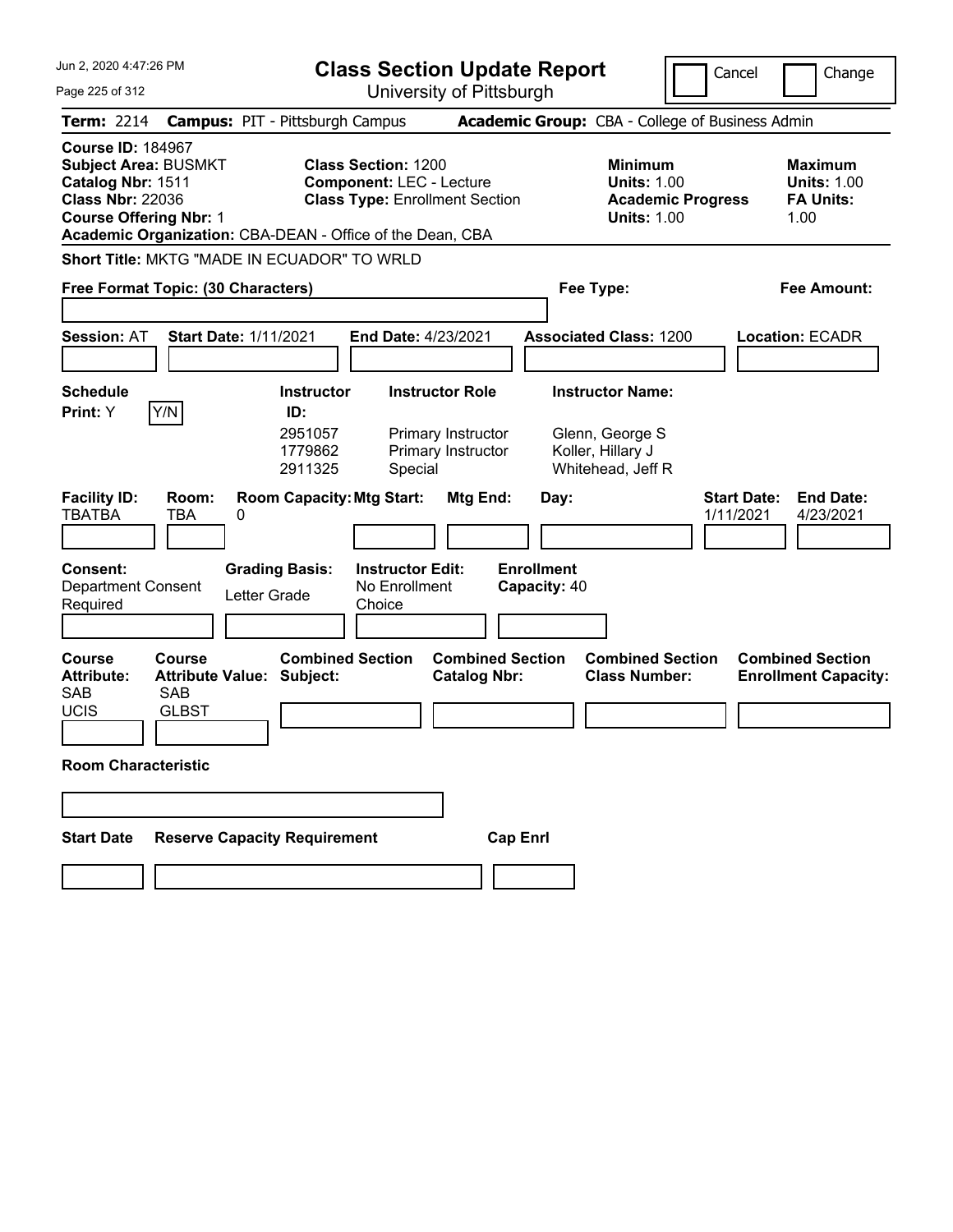| Jun 2, 2020 4:47:26 PM                                                                                                                   |                                |                                                           | <b>Class Section Update Report</b>                                                                     |                                                |                                   |                                                     | Cancel                          | Change                                                           |
|------------------------------------------------------------------------------------------------------------------------------------------|--------------------------------|-----------------------------------------------------------|--------------------------------------------------------------------------------------------------------|------------------------------------------------|-----------------------------------|-----------------------------------------------------|---------------------------------|------------------------------------------------------------------|
| Page 226 of 312                                                                                                                          |                                |                                                           |                                                                                                        | University of Pittsburgh                       |                                   |                                                     |                                 |                                                                  |
| Term: 2214                                                                                                                               |                                | <b>Campus: PIT - Pittsburgh Campus</b>                    |                                                                                                        |                                                |                                   | Academic Group: CBA - College of Business Admin     |                                 |                                                                  |
| <b>Course ID: 103275</b><br><b>Subject Area: BUSORG</b><br>Catalog Nbr: 1020<br><b>Class Nbr: 11975</b><br><b>Course Offering Nbr: 1</b> |                                | Academic Organization: CBA-DEAN - Office of the Dean, CBA | <b>Class Section: 1120</b><br><b>Component: LEC - Lecture</b><br><b>Class Type: Enrollment Section</b> |                                                |                                   | Minimum<br><b>Units: 3.00</b><br><b>Units: 3.00</b> | <b>Academic Progress</b>        | <b>Maximum</b><br><b>Units: 3.00</b><br><b>FA Units:</b><br>3.00 |
|                                                                                                                                          |                                | <b>Short Title: ORGANIZATIONAL BEHAVIOR</b>               |                                                                                                        |                                                |                                   |                                                     |                                 |                                                                  |
| Free Format Topic: (30 Characters)                                                                                                       |                                |                                                           |                                                                                                        |                                                |                                   | Fee Type:                                           |                                 | Fee Amount:                                                      |
| <b>Session: AT</b>                                                                                                                       |                                | <b>Start Date: 1/11/2021</b>                              | <b>End Date: 4/23/2021</b>                                                                             |                                                |                                   | <b>Associated Class: 1120</b>                       |                                 | Location: PGH                                                    |
| <b>Schedule</b><br><b>Print:</b> Y                                                                                                       | Y/N                            | <b>Instructor</b><br>ID:<br>2957334                       |                                                                                                        | <b>Instructor Role</b><br>Primary Instructor   |                                   | <b>Instructor Name:</b><br>Johnson, Ronald M        |                                 |                                                                  |
| <b>Facility ID:</b><br><b>NEEDSAROOM</b>                                                                                                 | Room:                          | <b>Room Capacity: Mtg Start:</b>                          | 5:00 PM                                                                                                | Mtg End:<br>6:15 PM                            | Day:<br>TuTh                      |                                                     | <b>Start Date:</b><br>1/11/2021 | <b>End Date:</b><br>4/23/2021                                    |
| Consent:<br>No Special Consent<br>Required                                                                                               |                                | <b>Grading Basis:</b><br>Letter Grade                     | <b>Instructor Edit:</b><br>No Enrollment<br>Choice                                                     |                                                | <b>Enrollment</b><br>Capacity: 60 |                                                     |                                 |                                                                  |
| <b>Course</b><br><b>Attribute:</b><br><b>FNL</b>                                                                                         | <b>Course</b><br><b>DEPART</b> | <b>Combined Section</b><br>Attribute Value: Subject:      |                                                                                                        | <b>Combined Section</b><br><b>Catalog Nbr:</b> |                                   | <b>Combined Section</b><br><b>Class Number:</b>     |                                 | <b>Combined Section</b><br><b>Enrollment Capacity:</b>           |
| <b>Room Characteristic</b><br>Media - Data Projector/Monitor<br>PeopleSoft - Scheduled (PS)                                              |                                |                                                           |                                                                                                        |                                                |                                   |                                                     |                                 |                                                                  |
| <b>Start Date</b>                                                                                                                        |                                | <b>Reserve Capacity Requirement</b>                       |                                                                                                        | <b>Cap Enri</b>                                |                                   |                                                     |                                 |                                                                  |
|                                                                                                                                          |                                |                                                           |                                                                                                        |                                                |                                   |                                                     |                                 |                                                                  |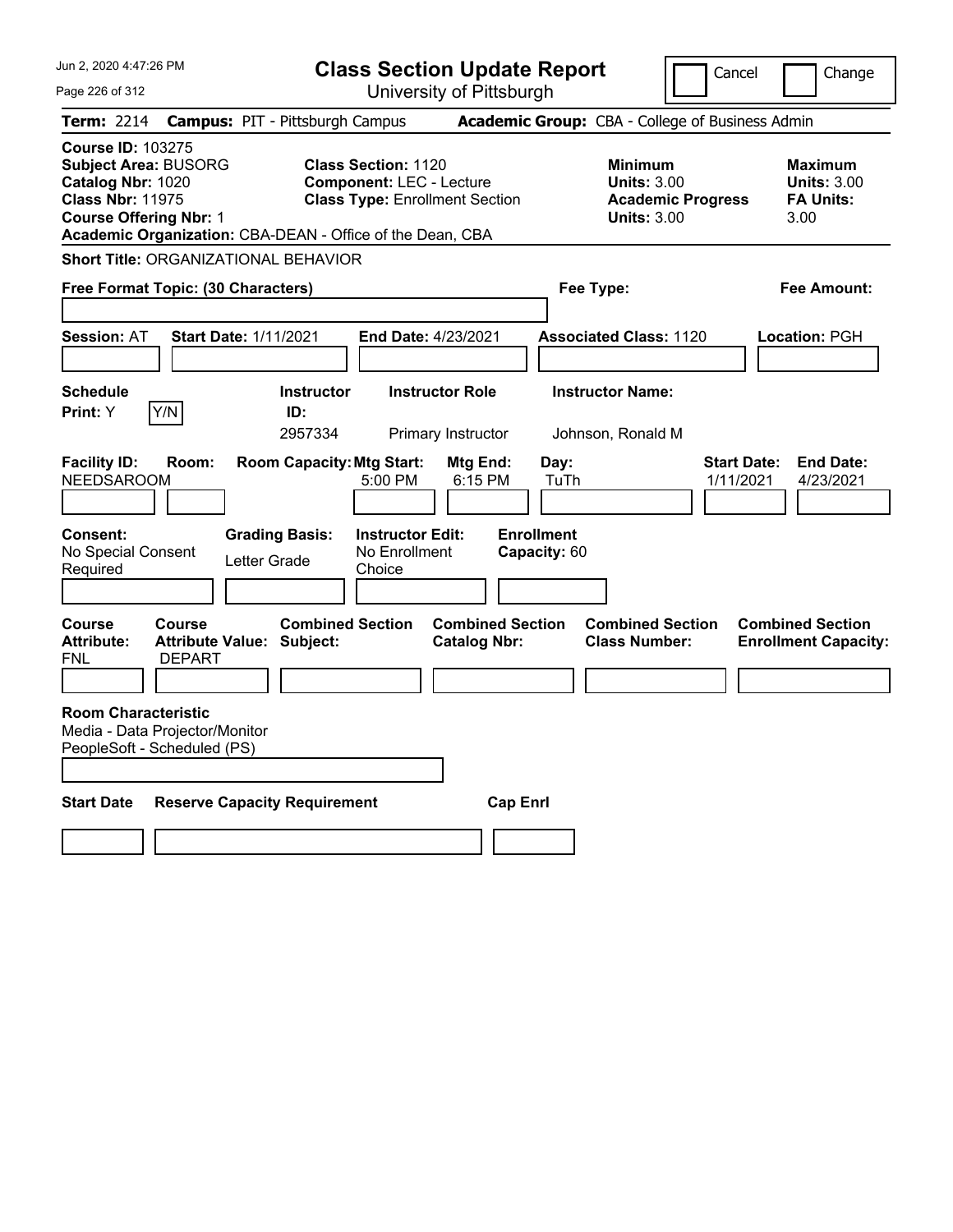| Jun 2, 2020 4:47:26 PM                                                                                                                                                                                | <b>Class Section Update Report</b>                                                                     |                                                |                                                            | Cancel                          | Change                                                    |
|-------------------------------------------------------------------------------------------------------------------------------------------------------------------------------------------------------|--------------------------------------------------------------------------------------------------------|------------------------------------------------|------------------------------------------------------------|---------------------------------|-----------------------------------------------------------|
| Page 227 of 312                                                                                                                                                                                       |                                                                                                        | University of Pittsburgh                       |                                                            |                                 |                                                           |
| <b>Term: 2214</b>                                                                                                                                                                                     | <b>Campus: PIT - Pittsburgh Campus</b>                                                                 |                                                | Academic Group: CBA - College of Business Admin            |                                 |                                                           |
| <b>Course ID: 103275</b><br><b>Subject Area: BUSORG</b><br>Catalog Nbr: 1020<br><b>Class Nbr: 11976</b><br><b>Course Offering Nbr: 1</b><br>Academic Organization: CBA-DEAN - Office of the Dean, CBA | <b>Class Section: 1130</b><br><b>Component: LEC - Lecture</b><br><b>Class Type: Enrollment Section</b> |                                                | <b>Minimum</b><br><b>Units: 3.00</b><br><b>Units: 3.00</b> | <b>Academic Progress</b>        | Maximum<br><b>Units: 3.00</b><br><b>FA Units:</b><br>3.00 |
| <b>Short Title: ORGANIZATIONAL BEHAVIOR</b>                                                                                                                                                           |                                                                                                        |                                                |                                                            |                                 |                                                           |
| Free Format Topic: (30 Characters)                                                                                                                                                                    |                                                                                                        |                                                | Fee Type:                                                  |                                 | Fee Amount:                                               |
| <b>Start Date: 1/11/2021</b><br><b>Session: AT</b>                                                                                                                                                    | End Date: 4/23/2021                                                                                    |                                                | <b>Associated Class: 1130</b>                              |                                 | Location: PGH                                             |
| <b>Schedule</b><br>Y/N<br>Print: Y                                                                                                                                                                    | <b>Instructor</b><br>ID:<br>2957051                                                                    | <b>Instructor Role</b><br>Primary Instructor   | <b>Instructor Name:</b><br>Nair, Nisha                     |                                 |                                                           |
| <b>Facility ID:</b><br>Room:<br><b>NEEDSAROOM</b>                                                                                                                                                     | <b>Room Capacity: Mtg Start:</b><br>9:30 AM                                                            | Mtg End:<br>10:45 AM                           | Day:<br>TuTh                                               | <b>Start Date:</b><br>1/11/2021 | <b>End Date:</b><br>4/23/2021                             |
| Consent:<br>No Special Consent<br>Required                                                                                                                                                            | <b>Grading Basis:</b><br><b>Instructor Edit:</b><br>No Enrollment<br>Letter Grade<br>Choice            |                                                | <b>Enrollment</b><br>Capacity: 50                          |                                 |                                                           |
| Course<br>Course<br><b>Attribute:</b><br><b>Attribute Value: Subject:</b><br><b>FNL</b><br><b>DEPART</b>                                                                                              | <b>Combined Section</b>                                                                                | <b>Combined Section</b><br><b>Catalog Nbr:</b> | <b>Combined Section</b><br><b>Class Number:</b>            |                                 | <b>Combined Section</b><br><b>Enrollment Capacity:</b>    |
| <b>Room Characteristic</b><br>Media - Data Projector/Monitor<br>PeopleSoft - Scheduled (PS)                                                                                                           |                                                                                                        |                                                |                                                            |                                 |                                                           |
| <b>Start Date</b>                                                                                                                                                                                     | <b>Reserve Capacity Requirement</b>                                                                    | <b>Cap Enrl</b>                                |                                                            |                                 |                                                           |
|                                                                                                                                                                                                       |                                                                                                        |                                                |                                                            |                                 |                                                           |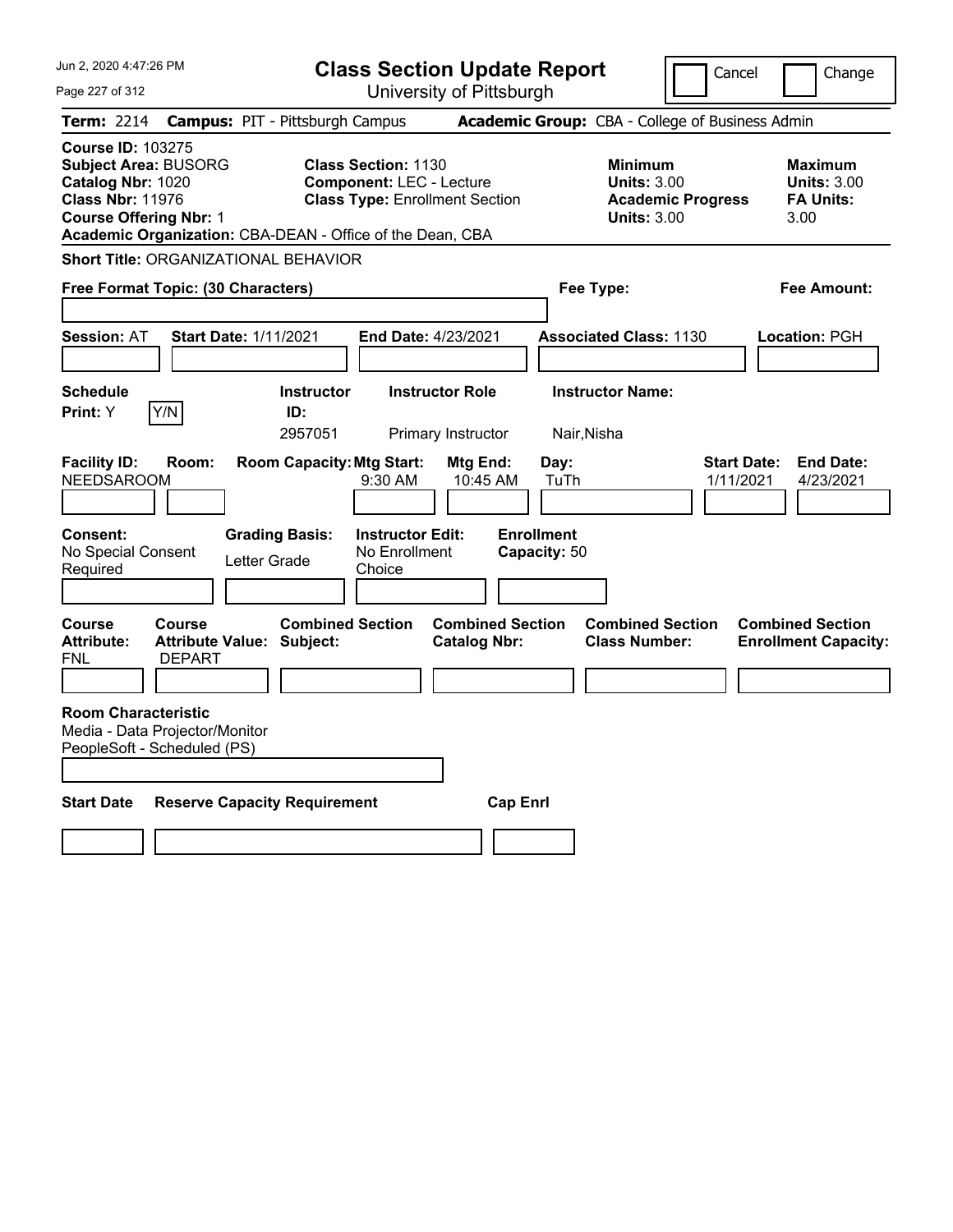| Jun 2, 2020 4:47:26 PM                                                                                                                                                                                | <b>Class Section Update Report</b>                          |                                                                                                        |                                                |                                                 | Cancel                                                               | Change                                                           |
|-------------------------------------------------------------------------------------------------------------------------------------------------------------------------------------------------------|-------------------------------------------------------------|--------------------------------------------------------------------------------------------------------|------------------------------------------------|-------------------------------------------------|----------------------------------------------------------------------|------------------------------------------------------------------|
| Page 228 of 312                                                                                                                                                                                       |                                                             | University of Pittsburgh                                                                               |                                                |                                                 |                                                                      |                                                                  |
| Term: 2214                                                                                                                                                                                            | <b>Campus: PIT - Pittsburgh Campus</b>                      |                                                                                                        |                                                | Academic Group: CBA - College of Business Admin |                                                                      |                                                                  |
| <b>Course ID: 103275</b><br><b>Subject Area: BUSORG</b><br>Catalog Nbr: 1020<br><b>Class Nbr: 11980</b><br><b>Course Offering Nbr: 1</b><br>Academic Organization: CBA-DEAN - Office of the Dean, CBA |                                                             | <b>Class Section: 1150</b><br><b>Component: LEC - Lecture</b><br><b>Class Type: Enrollment Section</b> |                                                | <b>Minimum</b>                                  | <b>Units: 3.00</b><br><b>Academic Progress</b><br><b>Units: 3.00</b> | <b>Maximum</b><br><b>Units: 3.00</b><br><b>FA Units:</b><br>3.00 |
| <b>Short Title: ORGANIZATIONAL BEHAVIOR</b>                                                                                                                                                           |                                                             |                                                                                                        |                                                |                                                 |                                                                      |                                                                  |
| Free Format Topic: (30 Characters)                                                                                                                                                                    |                                                             |                                                                                                        |                                                | Fee Type:                                       |                                                                      | Fee Amount:                                                      |
| <b>Session: AT</b>                                                                                                                                                                                    | <b>Start Date: 1/11/2021</b>                                | End Date: 4/23/2021                                                                                    |                                                | <b>Associated Class: 1150</b>                   |                                                                      | Location: PGH                                                    |
| <b>Schedule</b><br>Y/N<br>Print: Y                                                                                                                                                                    | <b>Instructor</b><br>ID:<br>2957051                         | <b>Instructor Role</b><br>Primary Instructor                                                           |                                                | <b>Instructor Name:</b><br>Nair, Nisha          |                                                                      |                                                                  |
| <b>Facility ID:</b><br>Room:<br><b>NEEDSAROOM</b>                                                                                                                                                     | <b>Room Capacity: Mtg Start:</b>                            | 11:00 AM                                                                                               | Mtg End:<br>12:15 PM                           | Day:<br>TuTh                                    | <b>Start Date:</b><br>1/11/2021                                      | <b>End Date:</b><br>4/23/2021                                    |
| <b>Consent:</b><br>No Special Consent<br>Required                                                                                                                                                     | <b>Grading Basis:</b><br>Letter Grade                       | <b>Instructor Edit:</b><br>No Enrollment<br>Choice                                                     |                                                | <b>Enrollment</b><br>Capacity: 50               |                                                                      |                                                                  |
| Course<br><b>Course</b><br><b>Attribute:</b><br>FNL<br><b>DEPART</b>                                                                                                                                  | <b>Combined Section</b><br><b>Attribute Value: Subject:</b> |                                                                                                        | <b>Combined Section</b><br><b>Catalog Nbr:</b> | <b>Class Number:</b>                            | <b>Combined Section</b>                                              | <b>Combined Section</b><br><b>Enrollment Capacity:</b>           |
| <b>Room Characteristic</b><br>Media - Data Projector/Monitor<br>PeopleSoft - Scheduled (PS)                                                                                                           |                                                             |                                                                                                        |                                                |                                                 |                                                                      |                                                                  |
| <b>Start Date</b>                                                                                                                                                                                     | <b>Reserve Capacity Requirement</b>                         |                                                                                                        | <b>Cap Enri</b>                                |                                                 |                                                                      |                                                                  |
|                                                                                                                                                                                                       |                                                             |                                                                                                        |                                                |                                                 |                                                                      |                                                                  |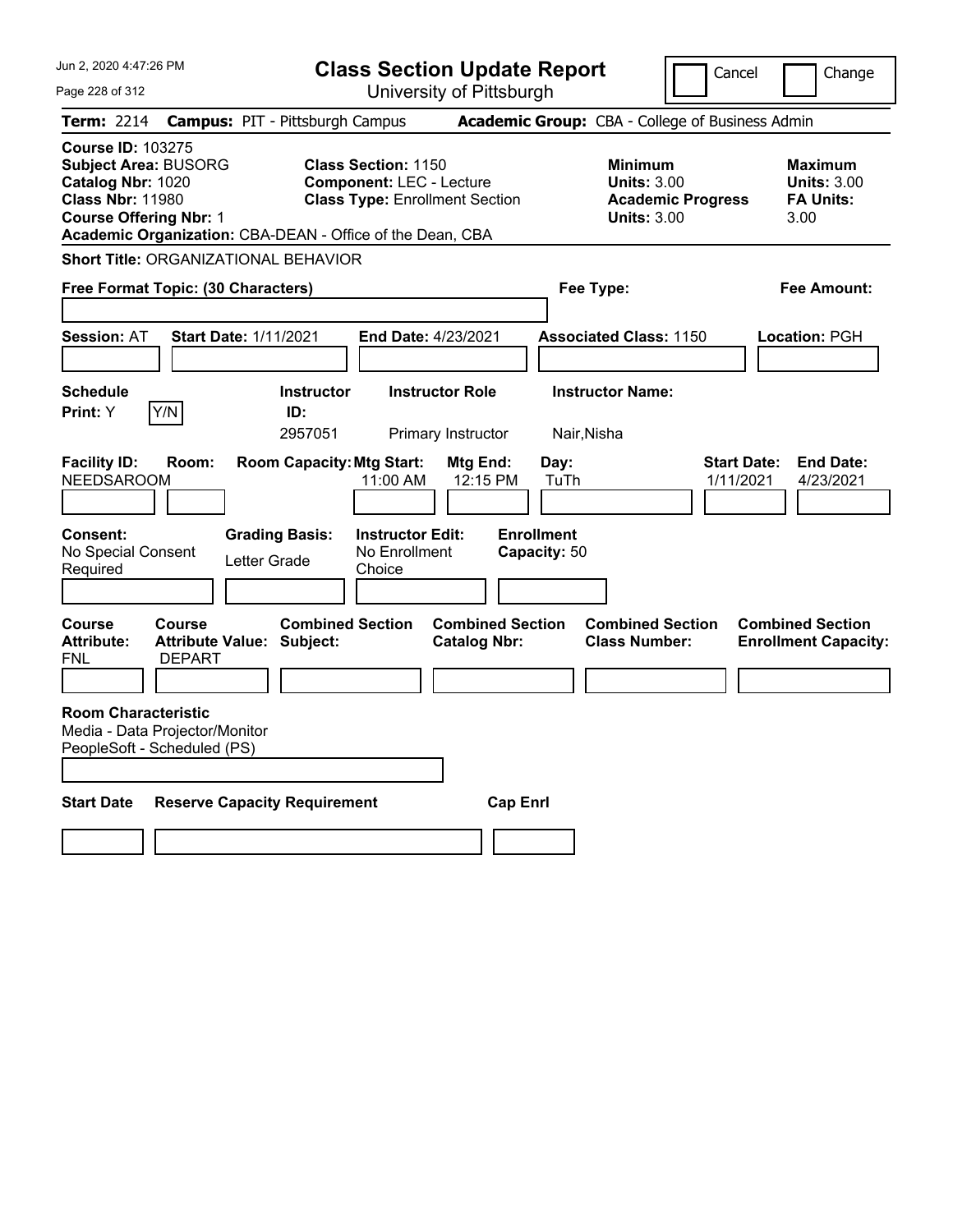| Jun 2, 2020 4:47:26 PM                                                                                                                                                                                | <b>Class Section Update Report</b>                                 |                                     |                                                               |                                                |                                   | Cancel                                                     | Change                          |                                                                  |
|-------------------------------------------------------------------------------------------------------------------------------------------------------------------------------------------------------|--------------------------------------------------------------------|-------------------------------------|---------------------------------------------------------------|------------------------------------------------|-----------------------------------|------------------------------------------------------------|---------------------------------|------------------------------------------------------------------|
| Page 229 of 312                                                                                                                                                                                       |                                                                    |                                     |                                                               | University of Pittsburgh                       |                                   |                                                            |                                 |                                                                  |
| Term: 2214                                                                                                                                                                                            | <b>Campus: PIT - Pittsburgh Campus</b>                             |                                     |                                                               |                                                |                                   | Academic Group: CBA - College of Business Admin            |                                 |                                                                  |
| <b>Course ID: 103275</b><br><b>Subject Area: BUSORG</b><br>Catalog Nbr: 1020<br><b>Class Nbr: 12026</b><br><b>Course Offering Nbr: 1</b><br>Academic Organization: CBA-DEAN - Office of the Dean, CBA |                                                                    |                                     | <b>Class Section: 1180</b><br><b>Component: LEC - Lecture</b> | <b>Class Type: Enrollment Section</b>          |                                   | <b>Minimum</b><br><b>Units: 3.00</b><br><b>Units: 3.00</b> | <b>Academic Progress</b>        | <b>Maximum</b><br><b>Units: 3.00</b><br><b>FA Units:</b><br>3.00 |
| <b>Short Title: ORGANIZATIONAL BEHAVIOR</b>                                                                                                                                                           |                                                                    |                                     |                                                               |                                                |                                   |                                                            |                                 |                                                                  |
| Free Format Topic: (30 Characters)                                                                                                                                                                    |                                                                    |                                     |                                                               |                                                | Fee Type:                         |                                                            |                                 | Fee Amount:                                                      |
| <b>Session: AT</b>                                                                                                                                                                                    | <b>Start Date: 1/11/2021</b>                                       |                                     | End Date: 4/23/2021                                           |                                                |                                   | <b>Associated Class: 1180</b>                              |                                 | Location: PGH                                                    |
| <b>Schedule</b><br>Y/N<br>Print: Y                                                                                                                                                                    |                                                                    | <b>Instructor</b><br>ID:<br>2957051 |                                                               | <b>Instructor Role</b><br>Primary Instructor   | Nair, Nisha                       | <b>Instructor Name:</b>                                    |                                 |                                                                  |
| <b>Facility ID:</b><br><b>NEEDSAROOM</b>                                                                                                                                                              | Room:                                                              | <b>Room Capacity: Mtg Start:</b>    | 2:00 PM                                                       | Mtg End:<br>3:15 PM                            | Day:<br>TuTh                      |                                                            | <b>Start Date:</b><br>1/11/2021 | <b>End Date:</b><br>4/23/2021                                    |
| <b>Consent:</b><br>No Special Consent<br>Required                                                                                                                                                     | <b>Grading Basis:</b><br>Letter Grade                              |                                     | <b>Instructor Edit:</b><br>No Enrollment<br>Choice            |                                                | <b>Enrollment</b><br>Capacity: 60 |                                                            |                                 |                                                                  |
| Course<br><b>Attribute:</b><br>FNL                                                                                                                                                                    | <b>Course</b><br><b>Attribute Value: Subject:</b><br><b>DEPART</b> | <b>Combined Section</b>             |                                                               | <b>Combined Section</b><br><b>Catalog Nbr:</b> |                                   | <b>Combined Section</b><br><b>Class Number:</b>            |                                 | <b>Combined Section</b><br><b>Enrollment Capacity:</b>           |
| <b>Room Characteristic</b><br>Media - Data Projector/Monitor<br>PeopleSoft - Scheduled (PS)                                                                                                           |                                                                    |                                     |                                                               |                                                |                                   |                                                            |                                 |                                                                  |
| <b>Start Date</b>                                                                                                                                                                                     | <b>Reserve Capacity Requirement</b>                                |                                     |                                                               | <b>Cap Enri</b>                                |                                   |                                                            |                                 |                                                                  |
|                                                                                                                                                                                                       |                                                                    |                                     |                                                               |                                                |                                   |                                                            |                                 |                                                                  |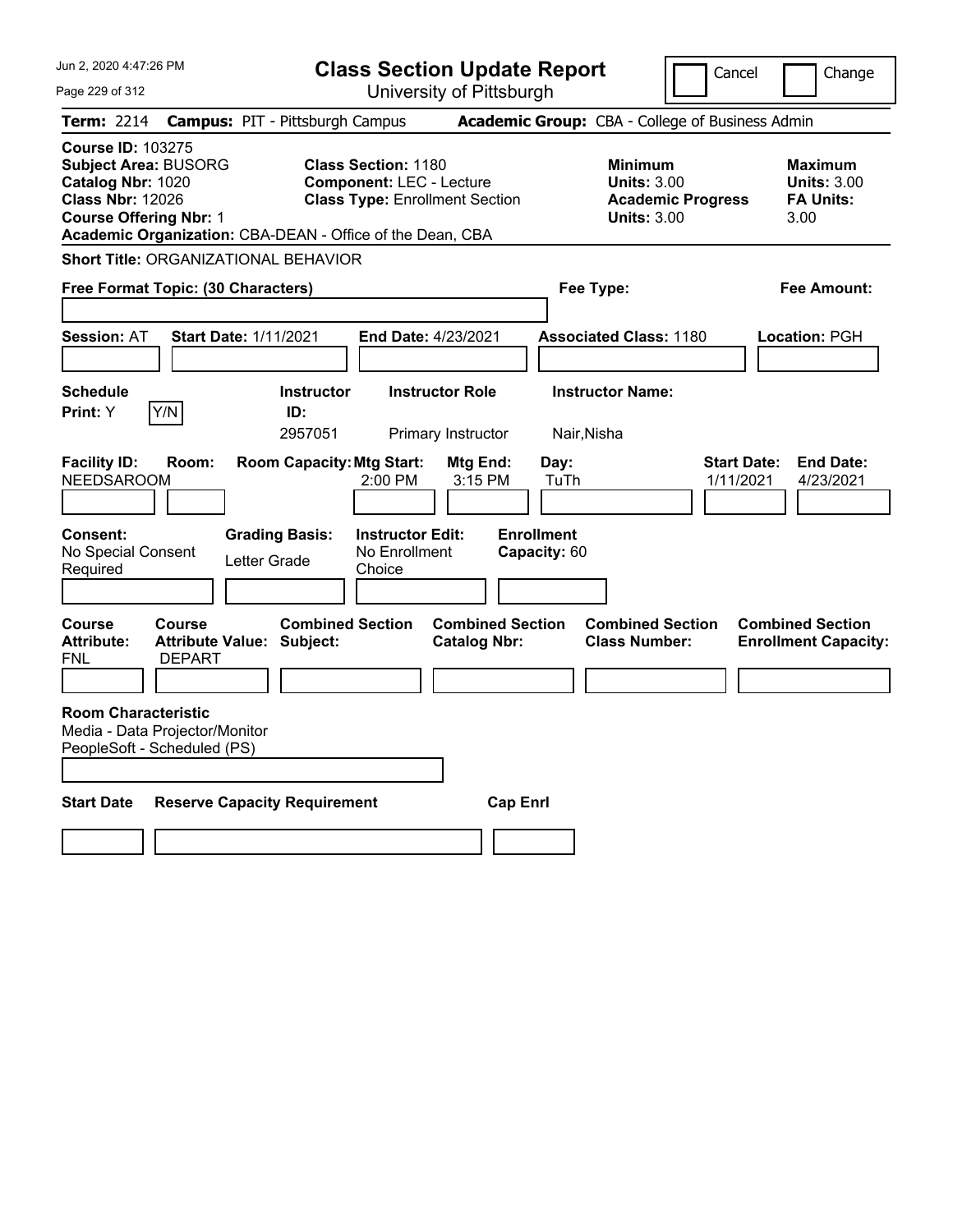| Jun 2, 2020 4:47:26 PM<br><b>Class Section Update Report</b>                                                                                                                                          |                                                             |                                                                                                        |                                                |                                                            | Cancel                          | Change                                                           |
|-------------------------------------------------------------------------------------------------------------------------------------------------------------------------------------------------------|-------------------------------------------------------------|--------------------------------------------------------------------------------------------------------|------------------------------------------------|------------------------------------------------------------|---------------------------------|------------------------------------------------------------------|
| Page 230 of 312                                                                                                                                                                                       |                                                             | University of Pittsburgh                                                                               |                                                |                                                            |                                 |                                                                  |
| Term: 2214                                                                                                                                                                                            | <b>Campus: PIT - Pittsburgh Campus</b>                      |                                                                                                        |                                                | Academic Group: CBA - College of Business Admin            |                                 |                                                                  |
| <b>Course ID: 103275</b><br><b>Subject Area: BUSORG</b><br>Catalog Nbr: 1020<br><b>Class Nbr: 11991</b><br><b>Course Offering Nbr: 1</b><br>Academic Organization: CBA-DEAN - Office of the Dean, CBA |                                                             | <b>Class Section: 1190</b><br><b>Component: LEC - Lecture</b><br><b>Class Type: Enrollment Section</b> |                                                | <b>Minimum</b><br><b>Units: 3.00</b><br><b>Units: 3.00</b> | <b>Academic Progress</b>        | <b>Maximum</b><br><b>Units: 3.00</b><br><b>FA Units:</b><br>3.00 |
| <b>Short Title: ORGANIZATIONAL BEHAVIOR</b>                                                                                                                                                           |                                                             |                                                                                                        |                                                |                                                            |                                 |                                                                  |
| Free Format Topic: (30 Characters)                                                                                                                                                                    |                                                             |                                                                                                        |                                                | Fee Type:                                                  |                                 | Fee Amount:                                                      |
| <b>Session: AT</b>                                                                                                                                                                                    | <b>Start Date: 1/11/2021</b>                                | End Date: 4/23/2021                                                                                    |                                                | <b>Associated Class: 1190</b>                              |                                 | Location: PGH                                                    |
| <b>Schedule</b><br>Y/N<br>Print: Y                                                                                                                                                                    | <b>Instructor</b><br>ID:<br>2950289                         | <b>Instructor Role</b><br>Primary Instructor                                                           |                                                | <b>Instructor Name:</b><br>Lebel, Ronald David             |                                 |                                                                  |
| <b>Facility ID:</b><br>Room:<br><b>NEEDSAROOM</b>                                                                                                                                                     | <b>Room Capacity: Mtg Start:</b>                            | 3:30 PM                                                                                                | Mtg End:<br>4:45 PM                            | Day:<br>TuTh                                               | <b>Start Date:</b><br>1/11/2021 | <b>End Date:</b><br>4/23/2021                                    |
| <b>Consent:</b><br>No Special Consent<br>Required                                                                                                                                                     | <b>Grading Basis:</b><br>Letter Grade                       | <b>Instructor Edit:</b><br>No Enrollment<br>Choice                                                     | <b>Enrollment</b><br>Capacity: 60              |                                                            |                                 |                                                                  |
| <b>Course</b><br>Course<br><b>Attribute:</b><br><b>DEPART</b><br>FNL                                                                                                                                  | <b>Combined Section</b><br><b>Attribute Value: Subject:</b> |                                                                                                        | <b>Combined Section</b><br><b>Catalog Nbr:</b> | <b>Combined Section</b><br><b>Class Number:</b>            |                                 | <b>Combined Section</b><br><b>Enrollment Capacity:</b>           |
| <b>Room Characteristic</b><br>Media - Data Projector/Monitor<br>PeopleSoft - Scheduled (PS)                                                                                                           |                                                             |                                                                                                        |                                                |                                                            |                                 |                                                                  |
| <b>Start Date</b>                                                                                                                                                                                     | <b>Reserve Capacity Requirement</b>                         |                                                                                                        | <b>Cap Enrl</b>                                |                                                            |                                 |                                                                  |
|                                                                                                                                                                                                       |                                                             |                                                                                                        |                                                |                                                            |                                 |                                                                  |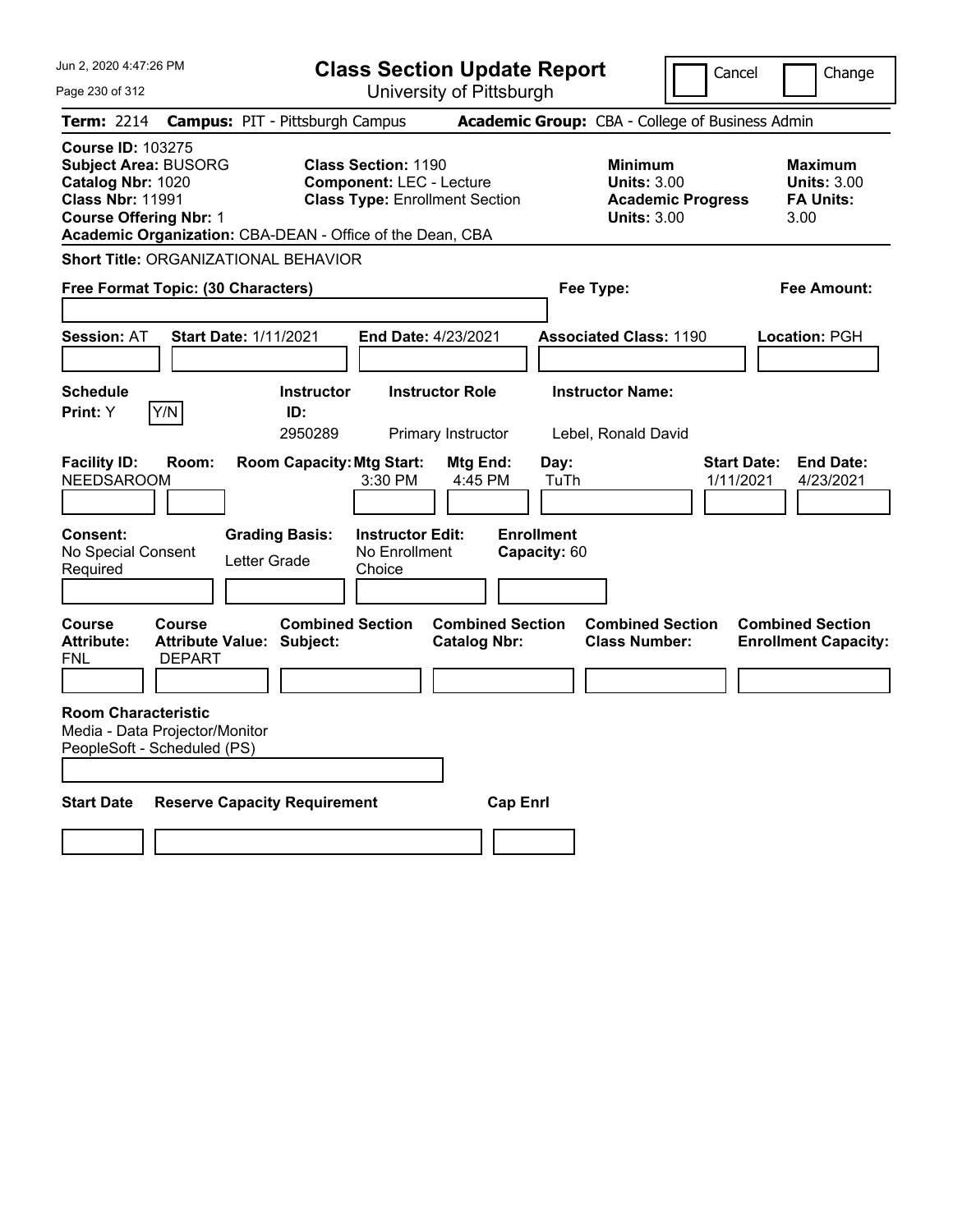| Jun 2, 2020 4:47:26 PM                                                                                                                   |               | <b>Class Section Update Report</b>                          |                                                                                                        |                                                |                                   |                                                                                 | Cancel                          | Change                                                           |
|------------------------------------------------------------------------------------------------------------------------------------------|---------------|-------------------------------------------------------------|--------------------------------------------------------------------------------------------------------|------------------------------------------------|-----------------------------------|---------------------------------------------------------------------------------|---------------------------------|------------------------------------------------------------------|
| Page 231 of 312                                                                                                                          |               |                                                             |                                                                                                        | University of Pittsburgh                       |                                   |                                                                                 |                                 |                                                                  |
| Term: 2214                                                                                                                               |               | <b>Campus: PIT - Pittsburgh Campus</b>                      |                                                                                                        |                                                |                                   | Academic Group: CBA - College of Business Admin                                 |                                 |                                                                  |
| <b>Course ID: 103275</b><br><b>Subject Area: BUSORG</b><br>Catalog Nbr: 1020<br><b>Class Nbr: 18161</b><br><b>Course Offering Nbr: 1</b> |               | Academic Organization: CBA-DEAN - Office of the Dean, CBA   | <b>Class Section: 1260</b><br><b>Component: LEC - Lecture</b><br><b>Class Type: Enrollment Section</b> |                                                |                                   | Minimum<br><b>Units: 3.00</b><br><b>Academic Progress</b><br><b>Units: 3.00</b> |                                 | <b>Maximum</b><br><b>Units: 3.00</b><br><b>FA Units:</b><br>3.00 |
|                                                                                                                                          |               | <b>Short Title: ORGANIZATIONAL BEHAVIOR</b>                 |                                                                                                        |                                                |                                   |                                                                                 |                                 |                                                                  |
| Free Format Topic: (30 Characters)                                                                                                       |               |                                                             |                                                                                                        |                                                | Fee Type:                         |                                                                                 |                                 | Fee Amount:                                                      |
| <b>Session: SE3</b>                                                                                                                      |               | <b>Start Date: 1/11/2021</b>                                | End Date: 5/1/2021                                                                                     |                                                |                                   | <b>Associated Class: 1260</b>                                                   |                                 | Location: PGH                                                    |
| <b>Schedule</b><br>Print: Y                                                                                                              | Y/N           | <b>Instructor</b><br>ID:<br>4144525                         |                                                                                                        | <b>Instructor Role</b><br>Primary Instructor   |                                   | <b>Instructor Name:</b><br>Gilbertson, Evan S                                   |                                 |                                                                  |
| <b>Facility ID:</b><br><b>NEEDSAROOM</b>                                                                                                 | Room:         | <b>Room Capacity: Mtg Start:</b>                            | 6:30 PM                                                                                                | Mtg End:<br>9:00 PM                            | Day:<br>Tu                        |                                                                                 | <b>Start Date:</b><br>1/11/2021 | <b>End Date:</b><br>5/1/2021                                     |
| Consent:<br>No Special Consent<br>Required                                                                                               |               | <b>Grading Basis:</b><br>Letter Grade                       | <b>Instructor Edit:</b><br>No Enrollment<br>Choice                                                     |                                                | <b>Enrollment</b><br>Capacity: 38 |                                                                                 |                                 |                                                                  |
| <b>Course</b><br><b>Attribute:</b>                                                                                                       | <b>Course</b> | <b>Combined Section</b><br><b>Attribute Value: Subject:</b> |                                                                                                        | <b>Combined Section</b><br><b>Catalog Nbr:</b> |                                   | <b>Combined Section</b><br><b>Class Number:</b>                                 |                                 | <b>Combined Section</b><br><b>Enrollment Capacity:</b>           |
|                                                                                                                                          |               |                                                             |                                                                                                        |                                                |                                   |                                                                                 |                                 |                                                                  |
| <b>Room Characteristic</b><br>Media - Data Projector/Monitor<br>PeopleSoft - Scheduled (PS)                                              |               |                                                             |                                                                                                        |                                                |                                   |                                                                                 |                                 |                                                                  |
| <b>Start Date</b>                                                                                                                        |               | <b>Reserve Capacity Requirement</b>                         |                                                                                                        | <b>Cap Enri</b>                                |                                   |                                                                                 |                                 |                                                                  |
|                                                                                                                                          |               |                                                             |                                                                                                        |                                                |                                   |                                                                                 |                                 |                                                                  |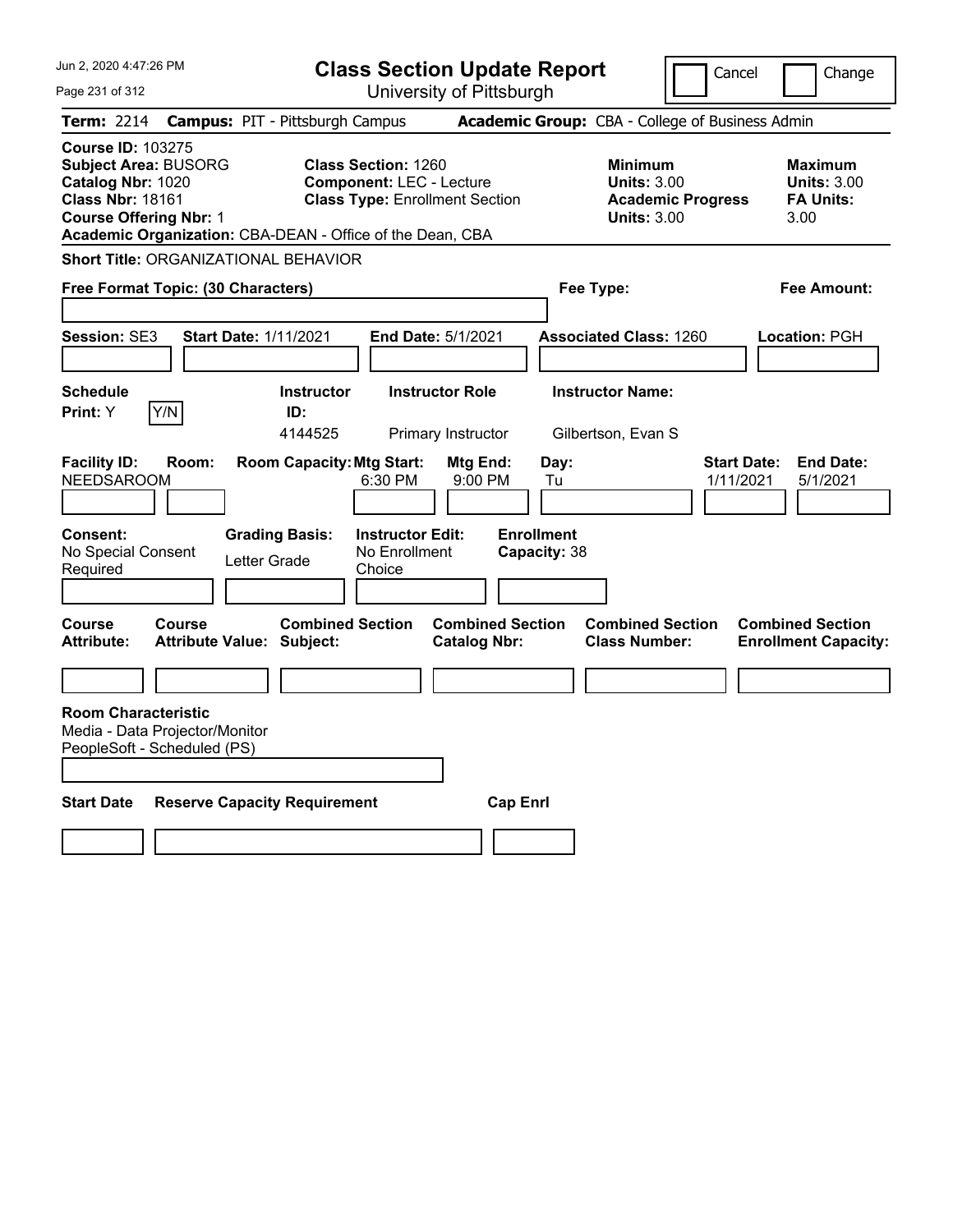| Jun 2, 2020 4:47:26 PM                                                                                                                                                                                | <b>Class Section Update Report</b>                                                                     |                                                | Cancel                                              | Change                          |                                                           |
|-------------------------------------------------------------------------------------------------------------------------------------------------------------------------------------------------------|--------------------------------------------------------------------------------------------------------|------------------------------------------------|-----------------------------------------------------|---------------------------------|-----------------------------------------------------------|
| Page 232 of 312                                                                                                                                                                                       |                                                                                                        | University of Pittsburgh                       |                                                     |                                 |                                                           |
| Term: 2214                                                                                                                                                                                            | <b>Campus: PIT - Pittsburgh Campus</b>                                                                 |                                                | Academic Group: CBA - College of Business Admin     |                                 |                                                           |
| <b>Course ID: 103277</b><br><b>Subject Area: BUSORG</b><br>Catalog Nbr: 1101<br><b>Class Nbr: 12040</b><br><b>Course Offering Nbr: 1</b><br>Academic Organization: CBA-DEAN - Office of the Dean, CBA | <b>Class Section: 1010</b><br><b>Component: LEC - Lecture</b><br><b>Class Type: Enrollment Section</b> |                                                | Minimum<br><b>Units: 3.00</b><br><b>Units: 3.00</b> | <b>Academic Progress</b>        | Maximum<br><b>Units: 3.00</b><br><b>FA Units:</b><br>3.00 |
| Short Title: FUNDAMNTLS OF BUS COMMUNICTN                                                                                                                                                             |                                                                                                        |                                                |                                                     |                                 |                                                           |
| Free Format Topic: (30 Characters)                                                                                                                                                                    |                                                                                                        |                                                | Fee Type:                                           |                                 | Fee Amount:                                               |
|                                                                                                                                                                                                       |                                                                                                        |                                                |                                                     |                                 |                                                           |
| Session: SE3<br><b>Start Date: 1/11/2021</b>                                                                                                                                                          | End Date: 5/1/2021                                                                                     |                                                | <b>Associated Class: 1010</b>                       |                                 | Location: PGH                                             |
|                                                                                                                                                                                                       |                                                                                                        |                                                |                                                     |                                 |                                                           |
| <b>Schedule</b>                                                                                                                                                                                       | <b>Instructor Role</b><br><b>Instructor</b>                                                            |                                                | <b>Instructor Name:</b>                             |                                 |                                                           |
| Y/N<br>Print: Y                                                                                                                                                                                       | ID:                                                                                                    |                                                |                                                     |                                 |                                                           |
|                                                                                                                                                                                                       | 2949751<br>Primary Instructor                                                                          |                                                | Butter, Robert E                                    |                                 |                                                           |
| <b>Facility ID:</b><br>Room:<br><b>NEEDSAROOM</b>                                                                                                                                                     | <b>Room Capacity: Mtg Start:</b><br>6:30 PM                                                            | Mtg End:<br>9:00 PM                            | Day:<br>We                                          | <b>Start Date:</b><br>1/11/2021 | <b>End Date:</b><br>5/1/2021                              |
| Consent:<br>No Special Consent<br>Required                                                                                                                                                            | <b>Grading Basis:</b><br><b>Instructor Edit:</b><br>No Enrollment<br>Letter Grade<br>Choice            | <b>Enrollment</b>                              | Capacity: 26                                        |                                 |                                                           |
| <b>Course</b><br>Course<br><b>Attribute:</b><br><b>Attribute Value: Subject:</b>                                                                                                                      | <b>Combined Section</b>                                                                                | <b>Combined Section</b><br><b>Catalog Nbr:</b> | <b>Combined Section</b><br><b>Class Number:</b>     |                                 | <b>Combined Section</b><br><b>Enrollment Capacity:</b>    |
|                                                                                                                                                                                                       |                                                                                                        |                                                |                                                     |                                 |                                                           |
| <b>Room Characteristic</b><br>Media - Data Projector/Monitor<br>PeopleSoft - Scheduled (PS)                                                                                                           |                                                                                                        |                                                |                                                     |                                 |                                                           |
| <b>Start Date</b>                                                                                                                                                                                     | <b>Reserve Capacity Requirement</b>                                                                    | <b>Cap Enrl</b>                                |                                                     |                                 |                                                           |
|                                                                                                                                                                                                       |                                                                                                        |                                                |                                                     |                                 |                                                           |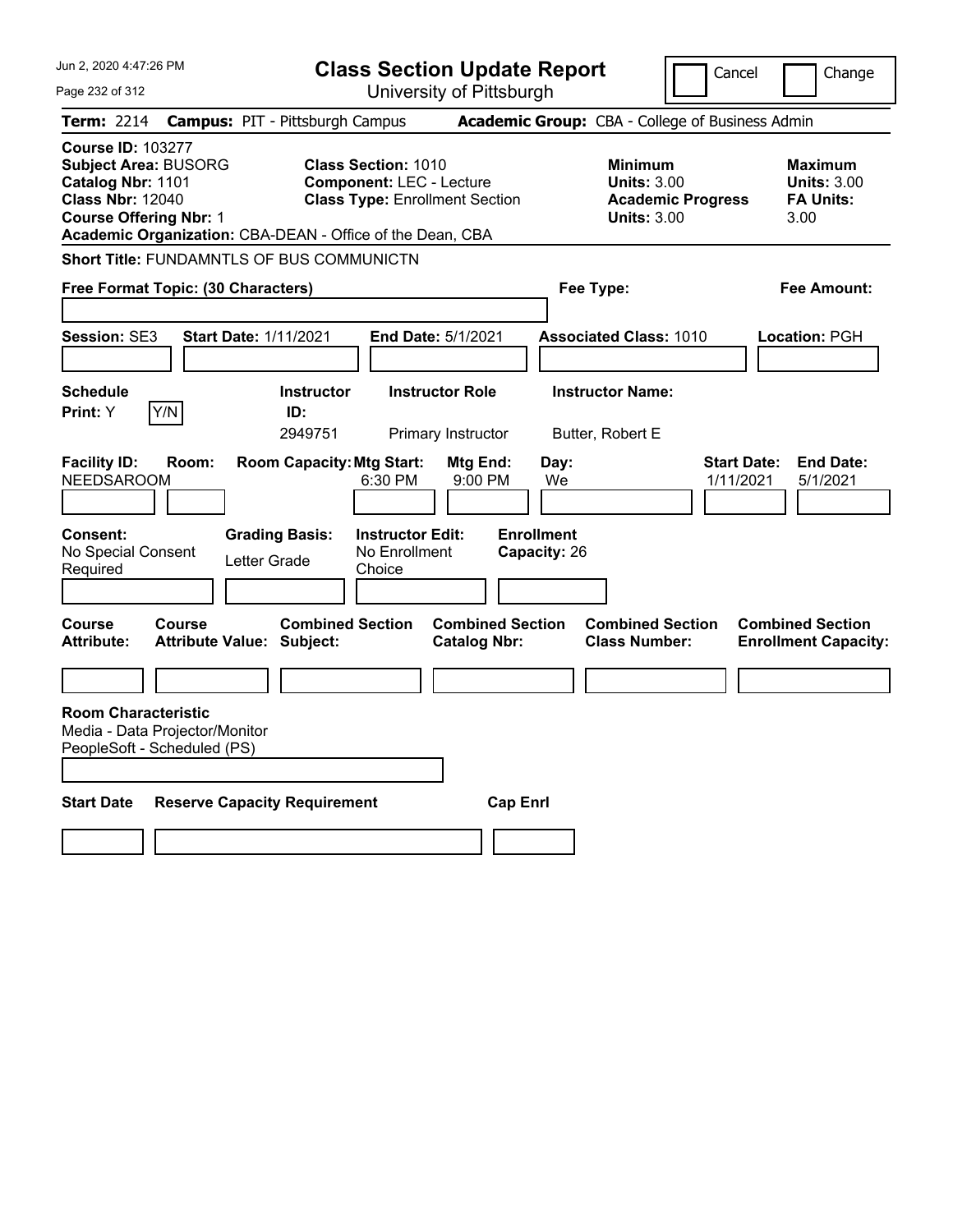| Jun 2, 2020 4:47:26 PM                                                                                                                                                                                |                                                   |                                       | <b>Class Section Update Report</b>                                                                     |                                                |                                   |                                                                                 | Cancel                          | Change                                                    |
|-------------------------------------------------------------------------------------------------------------------------------------------------------------------------------------------------------|---------------------------------------------------|---------------------------------------|--------------------------------------------------------------------------------------------------------|------------------------------------------------|-----------------------------------|---------------------------------------------------------------------------------|---------------------------------|-----------------------------------------------------------|
| Page 233 of 312                                                                                                                                                                                       |                                                   |                                       |                                                                                                        | University of Pittsburgh                       |                                   |                                                                                 |                                 |                                                           |
| Term: 2214                                                                                                                                                                                            | <b>Campus: PIT - Pittsburgh Campus</b>            |                                       |                                                                                                        |                                                |                                   | Academic Group: CBA - College of Business Admin                                 |                                 |                                                           |
| <b>Course ID: 103277</b><br><b>Subject Area: BUSORG</b><br>Catalog Nbr: 1101<br><b>Class Nbr: 12027</b><br><b>Course Offering Nbr: 1</b><br>Academic Organization: CBA-DEAN - Office of the Dean, CBA |                                                   |                                       | <b>Class Section: 1020</b><br><b>Component: LEC - Lecture</b><br><b>Class Type: Enrollment Section</b> |                                                |                                   | Minimum<br><b>Units: 3.00</b><br><b>Academic Progress</b><br><b>Units: 3.00</b> |                                 | Maximum<br><b>Units: 3.00</b><br><b>FA Units:</b><br>3.00 |
| <b>Short Title: FUNDAMNTLS OF BUS COMMUNICTN</b>                                                                                                                                                      |                                                   |                                       |                                                                                                        |                                                |                                   |                                                                                 |                                 |                                                           |
| Free Format Topic: (30 Characters)                                                                                                                                                                    |                                                   |                                       |                                                                                                        |                                                | Fee Type:                         |                                                                                 |                                 | Fee Amount:                                               |
|                                                                                                                                                                                                       |                                                   |                                       |                                                                                                        |                                                |                                   |                                                                                 |                                 |                                                           |
| <b>Session: AT</b>                                                                                                                                                                                    | <b>Start Date: 1/11/2021</b>                      |                                       | End Date: 4/23/2021                                                                                    |                                                |                                   | <b>Associated Class: 1020</b>                                                   |                                 | <b>Location: PGH</b>                                      |
|                                                                                                                                                                                                       |                                                   |                                       |                                                                                                        |                                                |                                   |                                                                                 |                                 |                                                           |
| <b>Schedule</b>                                                                                                                                                                                       |                                                   | <b>Instructor</b>                     |                                                                                                        | <b>Instructor Role</b>                         |                                   | <b>Instructor Name:</b>                                                         |                                 |                                                           |
| <b>Print:</b> Y                                                                                                                                                                                       | Y/N                                               | ID:                                   |                                                                                                        |                                                |                                   |                                                                                 |                                 |                                                           |
|                                                                                                                                                                                                       |                                                   | 1102338                               |                                                                                                        | Primary Instructor                             | Reinert, Carole                   |                                                                                 |                                 |                                                           |
| <b>Facility ID:</b><br><b>NEEDSAROOM</b>                                                                                                                                                              | Room:                                             | <b>Room Capacity: Mtg Start:</b>      | 5:00 PM                                                                                                | Mtg End:<br>6:15 PM                            | Day:<br>MoWe                      |                                                                                 | <b>Start Date:</b><br>1/11/2021 | <b>End Date:</b><br>4/23/2021                             |
| <b>Consent:</b><br>No Special Consent<br>Required                                                                                                                                                     |                                                   | <b>Grading Basis:</b><br>Letter Grade | <b>Instructor Edit:</b><br>No Enrollment<br>Choice                                                     |                                                | <b>Enrollment</b><br>Capacity: 26 |                                                                                 |                                 |                                                           |
|                                                                                                                                                                                                       |                                                   |                                       |                                                                                                        |                                                |                                   |                                                                                 |                                 |                                                           |
| <b>Course</b><br><b>Attribute:</b>                                                                                                                                                                    | <b>Course</b><br><b>Attribute Value: Subject:</b> | <b>Combined Section</b>               |                                                                                                        | <b>Combined Section</b><br><b>Catalog Nbr:</b> |                                   | <b>Combined Section</b><br><b>Class Number:</b>                                 |                                 | <b>Combined Section</b><br><b>Enrollment Capacity:</b>    |
|                                                                                                                                                                                                       |                                                   |                                       |                                                                                                        |                                                |                                   |                                                                                 |                                 |                                                           |
| <b>Room Characteristic</b><br>Media - Data Projector/Monitor<br>PeopleSoft - Scheduled (PS)                                                                                                           |                                                   |                                       |                                                                                                        |                                                |                                   |                                                                                 |                                 |                                                           |
| <b>Start Date</b>                                                                                                                                                                                     | <b>Reserve Capacity Requirement</b>               |                                       |                                                                                                        | <b>Cap Enrl</b>                                |                                   |                                                                                 |                                 |                                                           |
|                                                                                                                                                                                                       |                                                   |                                       |                                                                                                        |                                                |                                   |                                                                                 |                                 |                                                           |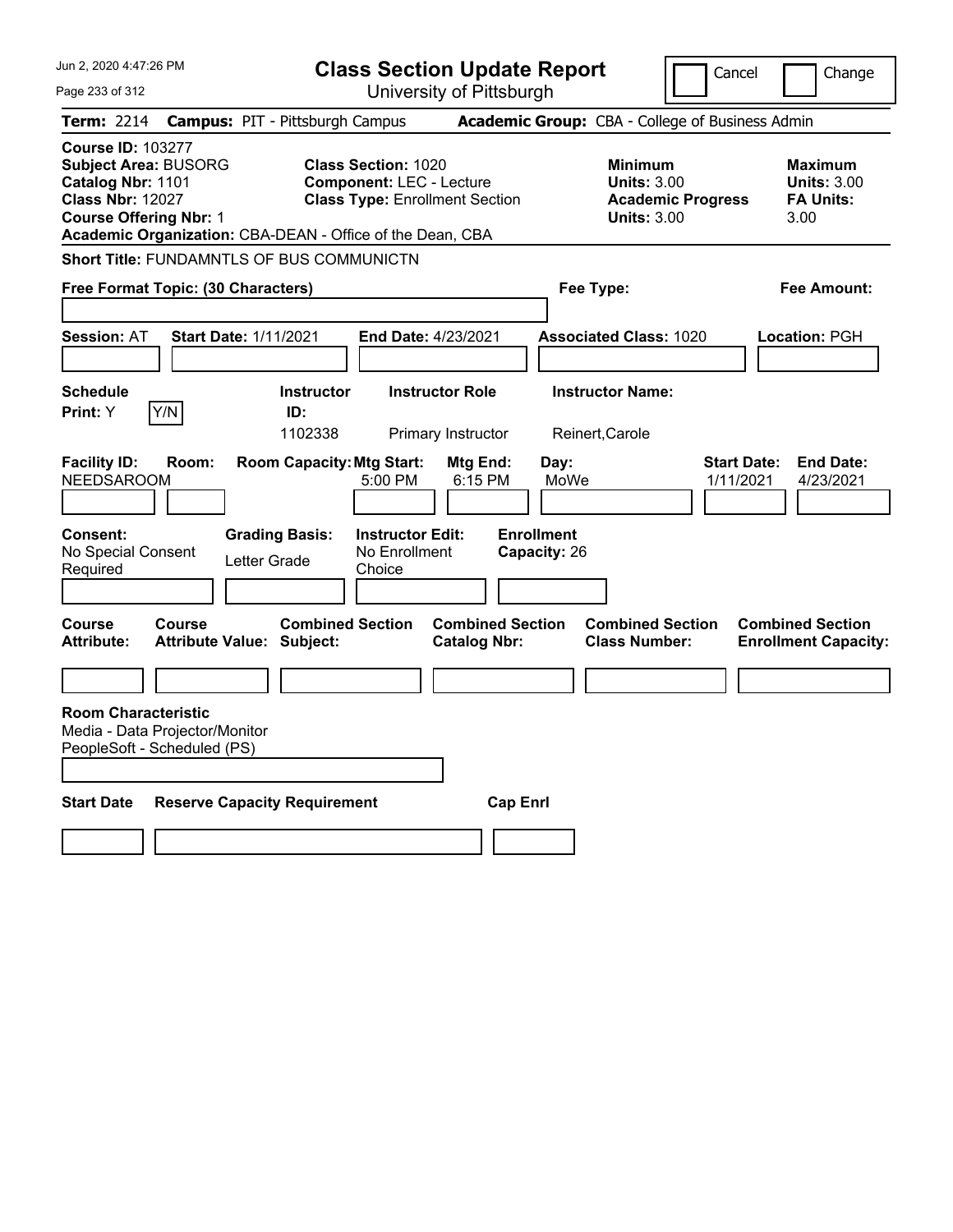| Jun 2, 2020 4:47:26 PM                                                                                                                   |               |                                                             |                                                               | <b>Class Section Update Report</b>             |                                   |                                                                                        | Cancel                          | Change                                                           |
|------------------------------------------------------------------------------------------------------------------------------------------|---------------|-------------------------------------------------------------|---------------------------------------------------------------|------------------------------------------------|-----------------------------------|----------------------------------------------------------------------------------------|---------------------------------|------------------------------------------------------------------|
| Page 234 of 312                                                                                                                          |               |                                                             |                                                               | University of Pittsburgh                       |                                   |                                                                                        |                                 |                                                                  |
| <b>Term: 2214</b>                                                                                                                        |               | <b>Campus: PIT - Pittsburgh Campus</b>                      |                                                               |                                                |                                   | Academic Group: CBA - College of Business Admin                                        |                                 |                                                                  |
| <b>Course ID: 103277</b><br><b>Subject Area: BUSORG</b><br>Catalog Nbr: 1101<br><b>Class Nbr: 12028</b><br><b>Course Offering Nbr: 1</b> |               | Academic Organization: CBA-DEAN - Office of the Dean, CBA   | <b>Class Section: 1030</b><br><b>Component: LEC - Lecture</b> | <b>Class Type: Enrollment Section</b>          |                                   | <b>Minimum</b><br><b>Units: 3.00</b><br><b>Academic Progress</b><br><b>Units: 3.00</b> |                                 | <b>Maximum</b><br><b>Units: 3.00</b><br><b>FA Units:</b><br>3.00 |
|                                                                                                                                          |               | <b>Short Title: FUNDAMNTLS OF BUS COMMUNICTN</b>            |                                                               |                                                |                                   |                                                                                        |                                 |                                                                  |
| Free Format Topic: (30 Characters)                                                                                                       |               |                                                             |                                                               | Fee Type:                                      |                                   |                                                                                        | Fee Amount:                     |                                                                  |
| <b>Session: AT</b>                                                                                                                       |               | <b>Start Date: 1/11/2021</b>                                | <b>End Date: 4/23/2021</b>                                    |                                                |                                   | <b>Associated Class: 1030</b>                                                          |                                 | Location: PGH                                                    |
| <b>Schedule</b>                                                                                                                          |               | <b>Instructor</b>                                           |                                                               | <b>Instructor Role</b>                         |                                   | <b>Instructor Name:</b>                                                                |                                 |                                                                  |
| <b>Print:</b> Y                                                                                                                          | Y/N           | ID:<br>2965081                                              |                                                               | Primary Instructor                             | Wallace, Alan J                   |                                                                                        |                                 |                                                                  |
| <b>Facility ID:</b><br><b>NEEDSAROOM</b>                                                                                                 | Room:         | <b>Room Capacity: Mtg Start:</b>                            | $9:30$ AM                                                     | Mtg End:<br>10:45 AM                           | Day:<br>MoWe                      |                                                                                        | <b>Start Date:</b><br>1/11/2021 | <b>End Date:</b><br>4/23/2021                                    |
| Consent:<br>No Special Consent<br>Required                                                                                               |               | <b>Grading Basis:</b><br>Letter Grade                       | <b>Instructor Edit:</b><br>No Enrollment<br>Choice            |                                                | <b>Enrollment</b><br>Capacity: 26 |                                                                                        |                                 |                                                                  |
| Course<br><b>Attribute:</b>                                                                                                              | <b>Course</b> | <b>Combined Section</b><br><b>Attribute Value: Subject:</b> |                                                               | <b>Combined Section</b><br><b>Catalog Nbr:</b> |                                   | <b>Combined Section</b><br><b>Class Number:</b>                                        |                                 | <b>Combined Section</b><br><b>Enrollment Capacity:</b>           |
|                                                                                                                                          |               |                                                             |                                                               |                                                |                                   |                                                                                        |                                 |                                                                  |
| <b>Room Characteristic</b><br>Media - Data Projector/Monitor<br>PeopleSoft - Scheduled (PS)                                              |               |                                                             |                                                               |                                                |                                   |                                                                                        |                                 |                                                                  |
| <b>Start Date</b>                                                                                                                        |               | <b>Reserve Capacity Requirement</b>                         |                                                               | <b>Cap Enri</b>                                |                                   |                                                                                        |                                 |                                                                  |
|                                                                                                                                          |               |                                                             |                                                               |                                                |                                   |                                                                                        |                                 |                                                                  |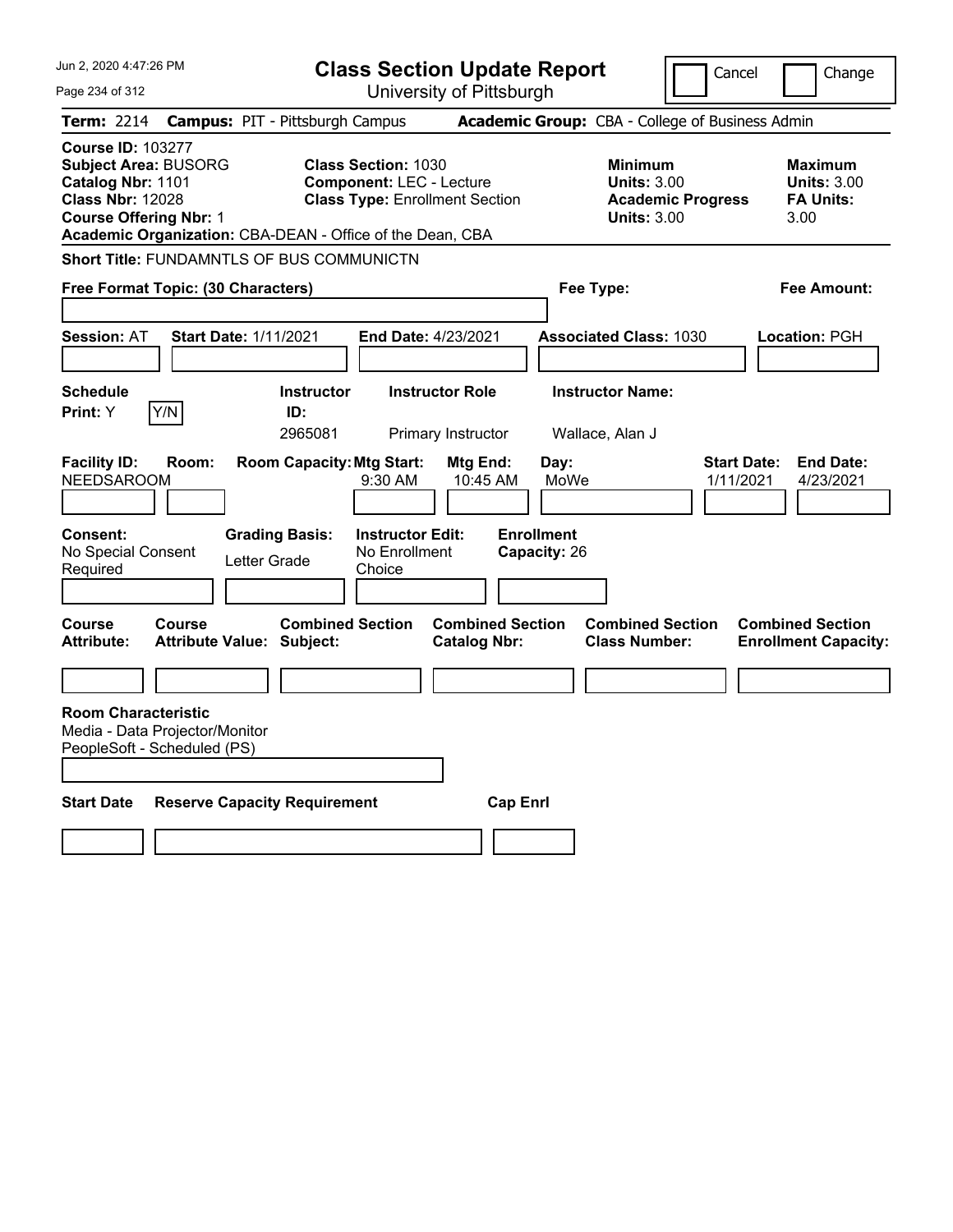| Jun 2, 2020 4:47:26 PM                                                                                                                                                                                | <b>Class Section Update Report</b>                                                                                                                            |                                                                                        | Cancel<br>Change                                                 |
|-------------------------------------------------------------------------------------------------------------------------------------------------------------------------------------------------------|---------------------------------------------------------------------------------------------------------------------------------------------------------------|----------------------------------------------------------------------------------------|------------------------------------------------------------------|
| Page 235 of 312                                                                                                                                                                                       | University of Pittsburgh                                                                                                                                      |                                                                                        |                                                                  |
| Term: 2214                                                                                                                                                                                            | <b>Campus: PIT - Pittsburgh Campus</b>                                                                                                                        | Academic Group: CBA - College of Business Admin                                        |                                                                  |
| <b>Course ID: 103277</b><br><b>Subject Area: BUSORG</b><br>Catalog Nbr: 1101<br><b>Class Nbr: 12029</b><br><b>Course Offering Nbr: 1</b><br>Academic Organization: CBA-DEAN - Office of the Dean, CBA | <b>Class Section: 1040</b><br><b>Component: LEC - Lecture</b><br><b>Class Type: Enrollment Section</b>                                                        | <b>Minimum</b><br><b>Units: 3.00</b><br><b>Academic Progress</b><br><b>Units: 3.00</b> | <b>Maximum</b><br><b>Units: 3.00</b><br><b>FA Units:</b><br>3.00 |
| <b>Short Title: FUNDAMNTLS OF BUS COMMUNICTN</b>                                                                                                                                                      |                                                                                                                                                               |                                                                                        |                                                                  |
| Free Format Topic: (30 Characters)                                                                                                                                                                    |                                                                                                                                                               | Fee Type:                                                                              | Fee Amount:                                                      |
| <b>Session: AT</b><br><b>Start Date: 1/11/2021</b>                                                                                                                                                    | <b>End Date: 4/23/2021</b>                                                                                                                                    | <b>Associated Class: 1040</b>                                                          | Location: PGH                                                    |
| <b>Schedule</b>                                                                                                                                                                                       | <b>Instructor Role</b><br><b>Instructor</b>                                                                                                                   | <b>Instructor Name:</b>                                                                |                                                                  |
| Y/N<br>Print: Y                                                                                                                                                                                       | ID:<br>2965081<br>Primary Instructor                                                                                                                          | Wallace, Alan J                                                                        |                                                                  |
| <b>Facility ID:</b><br>Room:<br><b>NEEDSAROOM</b><br><b>Consent:</b><br>No Special Consent<br>Letter Grade<br>Required                                                                                | <b>Room Capacity: Mtg Start:</b><br>Mtg End:<br>$8:00 \, \text{AM}$<br>9:15 AM<br><b>Grading Basis:</b><br><b>Instructor Edit:</b><br>No Enrollment<br>Choice | Day:<br>MoWe<br><b>Enrollment</b><br>Capacity: 26                                      | <b>Start Date:</b><br><b>End Date:</b><br>1/11/2021<br>4/23/2021 |
| <b>Course</b><br>Course<br>Attribute:<br><b>Attribute Value: Subject:</b>                                                                                                                             | <b>Combined Section</b><br><b>Catalog Nbr:</b>                                                                                                                | <b>Combined Section</b><br><b>Combined Section</b><br><b>Class Number:</b>             | <b>Combined Section</b><br><b>Enrollment Capacity:</b>           |
|                                                                                                                                                                                                       |                                                                                                                                                               |                                                                                        |                                                                  |
| <b>Room Characteristic</b><br>Media - Data Projector/Monitor<br>PeopleSoft - Scheduled (PS)                                                                                                           |                                                                                                                                                               |                                                                                        |                                                                  |
| <b>Start Date</b><br><b>Reserve Capacity Requirement</b>                                                                                                                                              |                                                                                                                                                               | <b>Cap Enri</b>                                                                        |                                                                  |
|                                                                                                                                                                                                       |                                                                                                                                                               |                                                                                        |                                                                  |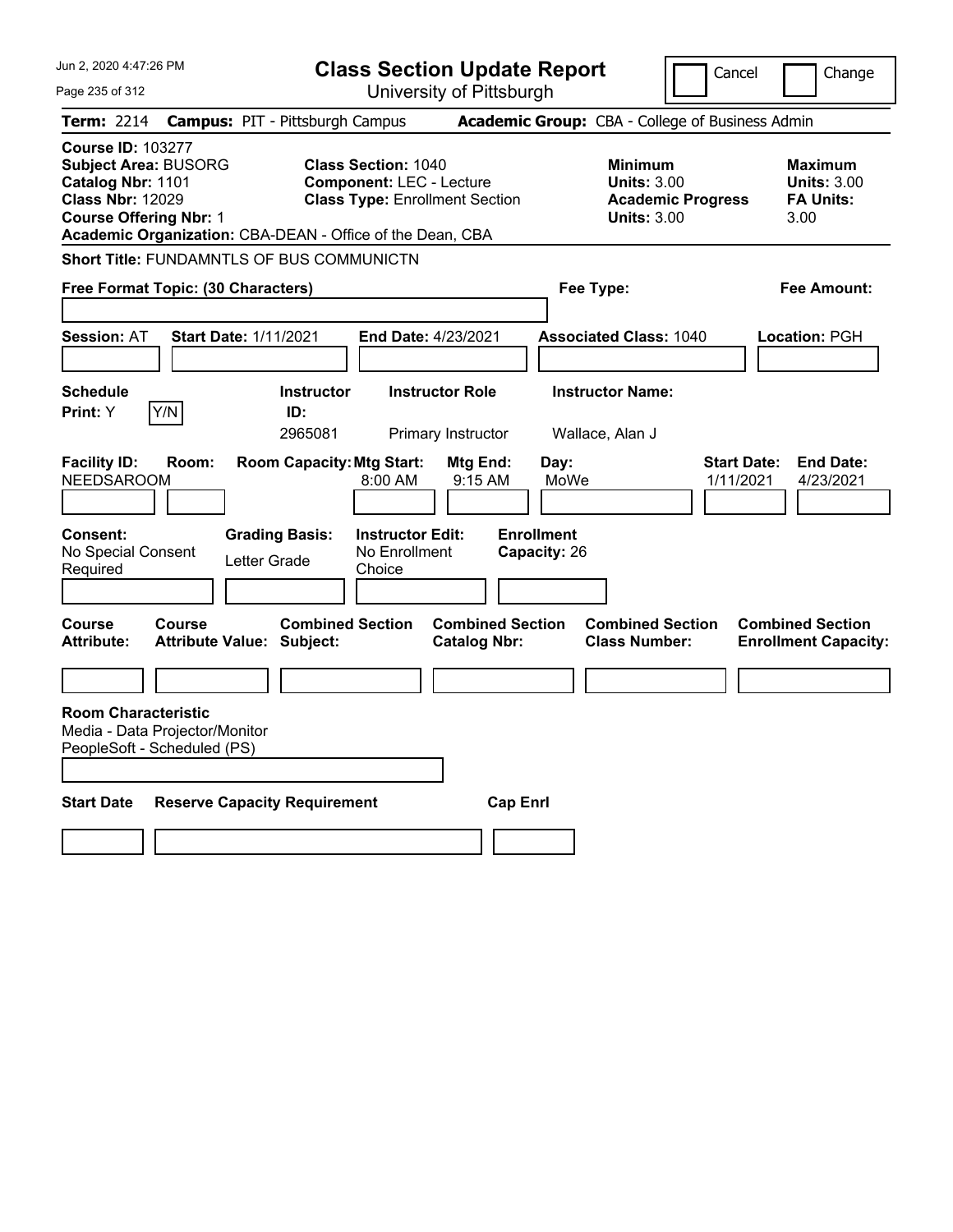| Jun 2, 2020 4:47:26 PM                                                                                                                   | <b>Class Section Update Report</b>                        |                                     |                                                                                                        |                                                |                                   |                                                                                        | Cancel                          | Change                                                           |
|------------------------------------------------------------------------------------------------------------------------------------------|-----------------------------------------------------------|-------------------------------------|--------------------------------------------------------------------------------------------------------|------------------------------------------------|-----------------------------------|----------------------------------------------------------------------------------------|---------------------------------|------------------------------------------------------------------|
| Page 236 of 312                                                                                                                          |                                                           |                                     |                                                                                                        | University of Pittsburgh                       |                                   |                                                                                        |                                 |                                                                  |
| <b>Term: 2214</b>                                                                                                                        | <b>Campus: PIT - Pittsburgh Campus</b>                    |                                     |                                                                                                        |                                                |                                   | Academic Group: CBA - College of Business Admin                                        |                                 |                                                                  |
| <b>Course ID: 103277</b><br><b>Subject Area: BUSORG</b><br>Catalog Nbr: 1101<br><b>Class Nbr: 14857</b><br><b>Course Offering Nbr: 1</b> | Academic Organization: CBA-DEAN - Office of the Dean, CBA |                                     | <b>Class Section: 1050</b><br><b>Component: LEC - Lecture</b><br><b>Class Type: Enrollment Section</b> |                                                |                                   | <b>Minimum</b><br><b>Units: 3.00</b><br><b>Academic Progress</b><br><b>Units: 3.00</b> |                                 | <b>Maximum</b><br><b>Units: 3.00</b><br><b>FA Units:</b><br>3.00 |
|                                                                                                                                          | <b>Short Title: FUNDAMNTLS OF BUS COMMUNICTN</b>          |                                     |                                                                                                        |                                                |                                   |                                                                                        |                                 |                                                                  |
|                                                                                                                                          | Free Format Topic: (30 Characters)                        |                                     |                                                                                                        | Fee Type:                                      |                                   |                                                                                        | Fee Amount:                     |                                                                  |
| <b>Session: AT</b>                                                                                                                       | <b>Start Date: 1/11/2021</b>                              |                                     | End Date: 4/23/2021                                                                                    |                                                |                                   | <b>Associated Class: 1050</b>                                                          |                                 | Location: PGH                                                    |
| <b>Schedule</b><br><b>Print:</b> Y                                                                                                       | Y/N                                                       | <b>Instructor</b><br>ID:<br>2957334 |                                                                                                        | <b>Instructor Role</b><br>Primary Instructor   |                                   | <b>Instructor Name:</b><br>Johnson, Ronald M                                           |                                 |                                                                  |
| <b>Facility ID:</b><br><b>NEEDSAROOM</b>                                                                                                 | Room:                                                     | <b>Room Capacity: Mtg Start:</b>    | 12:30 PM                                                                                               | Mtg End:<br>1:45 PM                            | Day:<br>MoWe                      |                                                                                        | <b>Start Date:</b><br>1/11/2021 | <b>End Date:</b><br>4/23/2021                                    |
| Consent:<br>No Special Consent<br>Required                                                                                               | Letter Grade                                              | <b>Grading Basis:</b>               | <b>Instructor Edit:</b><br>No Enrollment<br>Choice                                                     |                                                | <b>Enrollment</b><br>Capacity: 26 |                                                                                        |                                 |                                                                  |
| <b>Course</b><br><b>Attribute:</b>                                                                                                       | <b>Course</b><br><b>Attribute Value: Subject:</b>         | <b>Combined Section</b>             |                                                                                                        | <b>Combined Section</b><br><b>Catalog Nbr:</b> |                                   | <b>Combined Section</b><br><b>Class Number:</b>                                        |                                 | <b>Combined Section</b><br><b>Enrollment Capacity:</b>           |
|                                                                                                                                          |                                                           |                                     |                                                                                                        |                                                |                                   |                                                                                        |                                 |                                                                  |
| <b>Room Characteristic</b><br>PeopleSoft - Scheduled (PS)                                                                                | Media - Data Projector/Monitor                            |                                     |                                                                                                        |                                                |                                   |                                                                                        |                                 |                                                                  |
| <b>Start Date</b>                                                                                                                        | <b>Reserve Capacity Requirement</b>                       |                                     |                                                                                                        | <b>Cap Enrl</b>                                |                                   |                                                                                        |                                 |                                                                  |
|                                                                                                                                          |                                                           |                                     |                                                                                                        |                                                |                                   |                                                                                        |                                 |                                                                  |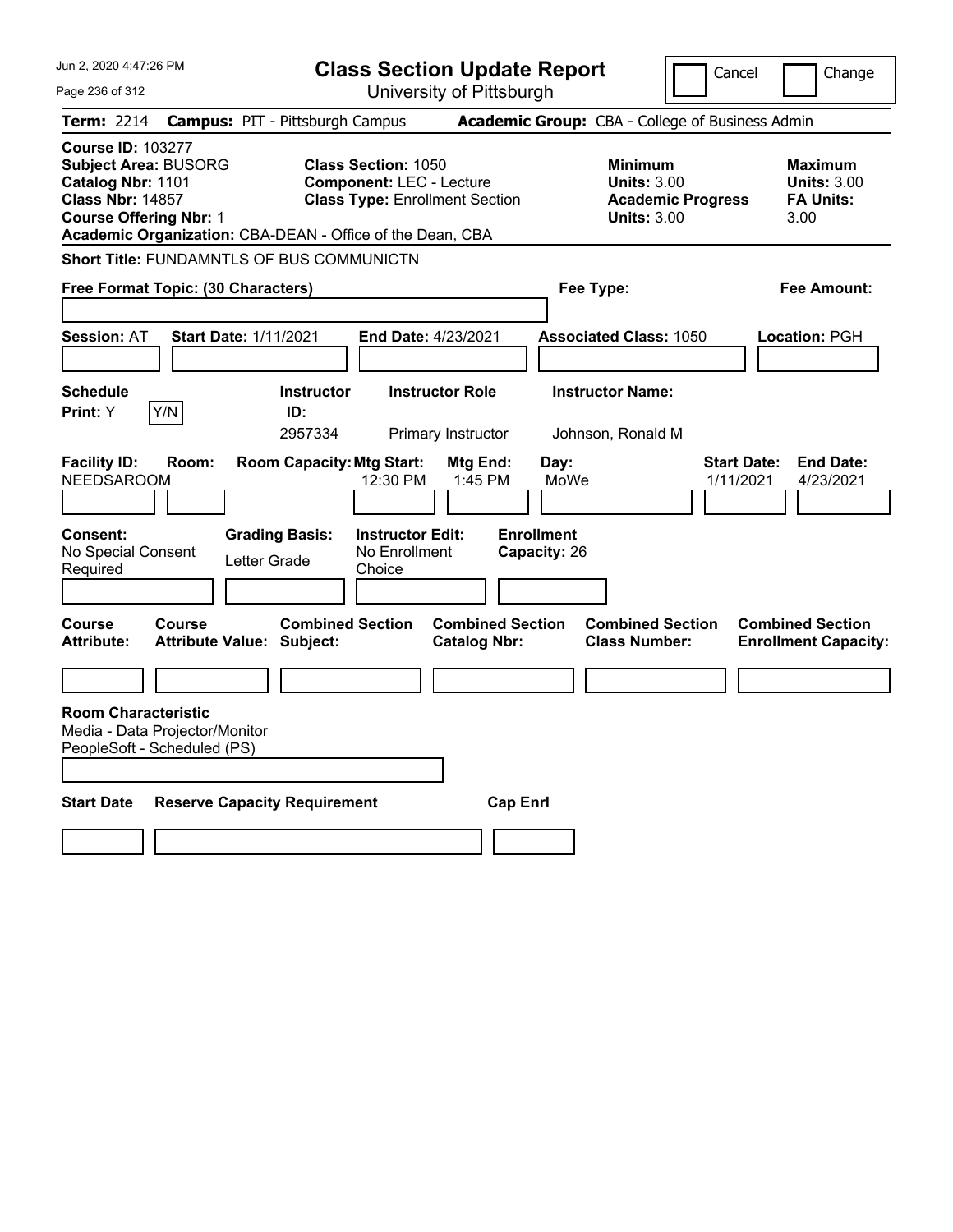| Jun 2, 2020 4:47:26 PM                                                                                                                   |                                                  | <b>Class Section Update Report</b>                                                                                                                                  | Cancel<br>Change                                                                |                                                                  |
|------------------------------------------------------------------------------------------------------------------------------------------|--------------------------------------------------|---------------------------------------------------------------------------------------------------------------------------------------------------------------------|---------------------------------------------------------------------------------|------------------------------------------------------------------|
| Page 237 of 312                                                                                                                          |                                                  | University of Pittsburgh                                                                                                                                            |                                                                                 |                                                                  |
| Term: 2214                                                                                                                               | <b>Campus: PIT - Pittsburgh Campus</b>           |                                                                                                                                                                     | Academic Group: CBA - College of Business Admin                                 |                                                                  |
| <b>Course ID: 103277</b><br><b>Subject Area: BUSORG</b><br>Catalog Nbr: 1101<br><b>Class Nbr: 15684</b><br><b>Course Offering Nbr: 1</b> |                                                  | <b>Class Section: 1060</b><br><b>Component: LEC - Lecture</b><br><b>Class Type: Enrollment Section</b><br>Academic Organization: CBA-DEAN - Office of the Dean, CBA | Minimum<br><b>Units: 3.00</b><br><b>Academic Progress</b><br><b>Units: 3.00</b> | Maximum<br><b>Units: 3.00</b><br><b>FA Units:</b><br>3.00        |
|                                                                                                                                          | <b>Short Title: FUNDAMNTLS OF BUS COMMUNICTN</b> |                                                                                                                                                                     |                                                                                 |                                                                  |
| Free Format Topic: (30 Characters)                                                                                                       |                                                  |                                                                                                                                                                     | Fee Type:                                                                       | Fee Amount:                                                      |
| <b>Session: AT</b>                                                                                                                       | <b>Start Date: 1/11/2021</b>                     | <b>End Date: 4/23/2021</b>                                                                                                                                          | <b>Associated Class: 1060</b>                                                   | Location: PGH                                                    |
| <b>Schedule</b><br>Y/N<br>Print: Y                                                                                                       | <b>Instructor</b><br>ID:<br>2906680              | <b>Instructor Role</b><br>Primary Instructor                                                                                                                        | <b>Instructor Name:</b><br>Good, Deborah C                                      |                                                                  |
| <b>Facility ID:</b><br><b>NEEDSAROOM</b>                                                                                                 | Room:                                            | <b>Room Capacity: Mtg Start:</b><br>Mtg End:<br>11:00 AM<br>12:15 PM                                                                                                | Day:<br>MoWe                                                                    | <b>End Date:</b><br><b>Start Date:</b><br>1/11/2021<br>4/23/2021 |
| <b>Consent:</b><br>No Special Consent<br>Required                                                                                        | <b>Grading Basis:</b><br>Letter Grade            | <b>Instructor Edit:</b><br>No Enrollment<br>Choice                                                                                                                  | <b>Enrollment</b><br>Capacity: 26                                               |                                                                  |
| <b>Course</b><br>Course<br><b>Attribute:</b>                                                                                             | <b>Attribute Value: Subject:</b>                 | <b>Combined Section</b><br><b>Combined Section</b><br><b>Catalog Nbr:</b>                                                                                           | <b>Combined Section</b><br><b>Class Number:</b>                                 | <b>Combined Section</b><br><b>Enrollment Capacity:</b>           |
|                                                                                                                                          |                                                  |                                                                                                                                                                     |                                                                                 |                                                                  |
| <b>Room Characteristic</b><br>Media - Data Projector/Monitor<br>PeopleSoft - Scheduled (PS)                                              |                                                  |                                                                                                                                                                     |                                                                                 |                                                                  |
| <b>Start Date</b>                                                                                                                        | <b>Reserve Capacity Requirement</b>              |                                                                                                                                                                     | <b>Cap Enrl</b>                                                                 |                                                                  |
|                                                                                                                                          |                                                  |                                                                                                                                                                     |                                                                                 |                                                                  |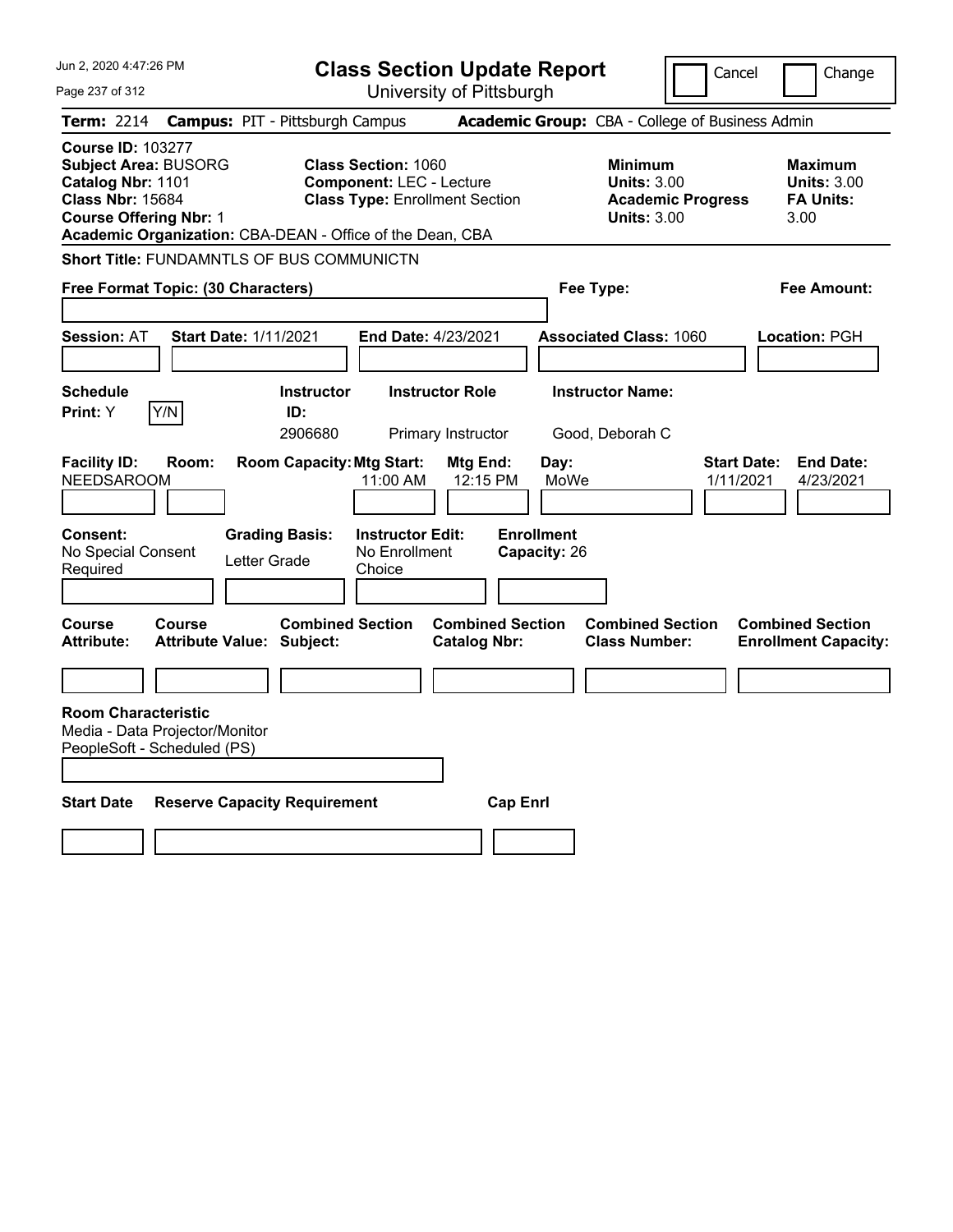| Jun 2, 2020 4:47:26 PM                                                                                                                   |                                                                       | <b>Class Section Update Report</b>                                        |                                                                                                        |                                                |                                                   |                                                                                 | Cancel                          | Change                                                    |
|------------------------------------------------------------------------------------------------------------------------------------------|-----------------------------------------------------------------------|---------------------------------------------------------------------------|--------------------------------------------------------------------------------------------------------|------------------------------------------------|---------------------------------------------------|---------------------------------------------------------------------------------|---------------------------------|-----------------------------------------------------------|
| Page 238 of 312                                                                                                                          |                                                                       |                                                                           |                                                                                                        | University of Pittsburgh                       |                                                   |                                                                                 |                                 |                                                           |
| Term: 2214                                                                                                                               | <b>Campus: PIT - Pittsburgh Campus</b>                                |                                                                           |                                                                                                        |                                                |                                                   | Academic Group: CBA - College of Business Admin                                 |                                 |                                                           |
| <b>Course ID: 103277</b><br><b>Subject Area: BUSORG</b><br>Catalog Nbr: 1101<br><b>Class Nbr: 12063</b><br><b>Course Offering Nbr: 1</b> | Academic Organization: CBA-DEAN - Office of the Dean, CBA             |                                                                           | <b>Class Section: 1070</b><br><b>Component: LEC - Lecture</b><br><b>Class Type: Enrollment Section</b> |                                                |                                                   | Minimum<br><b>Units: 3.00</b><br><b>Academic Progress</b><br><b>Units: 3.00</b> |                                 | Maximum<br><b>Units: 3.00</b><br><b>FA Units:</b><br>3.00 |
|                                                                                                                                          | <b>Short Title: FUNDAMNTLS OF BUS COMMUNICTN</b>                      |                                                                           |                                                                                                        |                                                |                                                   |                                                                                 |                                 |                                                           |
|                                                                                                                                          | Free Format Topic: (30 Characters)                                    |                                                                           |                                                                                                        |                                                | Fee Type:                                         |                                                                                 |                                 | Fee Amount:                                               |
| <b>Session: AT</b>                                                                                                                       | <b>Start Date: 1/11/2021</b>                                          |                                                                           | End Date: 4/23/2021                                                                                    |                                                |                                                   | <b>Associated Class: 1070</b>                                                   |                                 | <b>Location: PGH</b>                                      |
| <b>Schedule</b>                                                                                                                          |                                                                       | <b>Instructor</b>                                                         |                                                                                                        | <b>Instructor Role</b>                         |                                                   | <b>Instructor Name:</b>                                                         |                                 |                                                           |
| <b>Print:</b> Y                                                                                                                          | Y/N                                                                   | ID:<br>2904790                                                            |                                                                                                        | Primary Instructor                             |                                                   | Ziaukas, Timothy F                                                              |                                 |                                                           |
| <b>Facility ID:</b><br><b>NEEDSAROOM</b><br><b>Consent:</b><br>No Special Consent<br>Required                                            | Room:                                                                 | <b>Room Capacity: Mtg Start:</b><br><b>Grading Basis:</b><br>Letter Grade | 3:30 PM<br><b>Instructor Edit:</b><br>No Enrollment<br>Choice                                          | Mtg End:<br>4:45 PM                            | Day:<br>MoWe<br><b>Enrollment</b><br>Capacity: 26 |                                                                                 | <b>Start Date:</b><br>1/11/2021 | <b>End Date:</b><br>4/23/2021                             |
| <b>Course</b><br><b>Attribute:</b>                                                                                                       | <b>Course</b><br><b>Attribute Value: Subject:</b>                     | <b>Combined Section</b>                                                   |                                                                                                        | <b>Combined Section</b><br><b>Catalog Nbr:</b> |                                                   | <b>Combined Section</b><br><b>Class Number:</b>                                 |                                 | <b>Combined Section</b><br><b>Enrollment Capacity:</b>    |
| <b>Room Characteristic</b><br>PeopleSoft - Scheduled (PS)<br><b>Start Date</b>                                                           | Media - Data Projector/Monitor<br><b>Reserve Capacity Requirement</b> |                                                                           |                                                                                                        | <b>Cap Enrl</b>                                |                                                   |                                                                                 |                                 |                                                           |
|                                                                                                                                          |                                                                       |                                                                           |                                                                                                        |                                                |                                                   |                                                                                 |                                 |                                                           |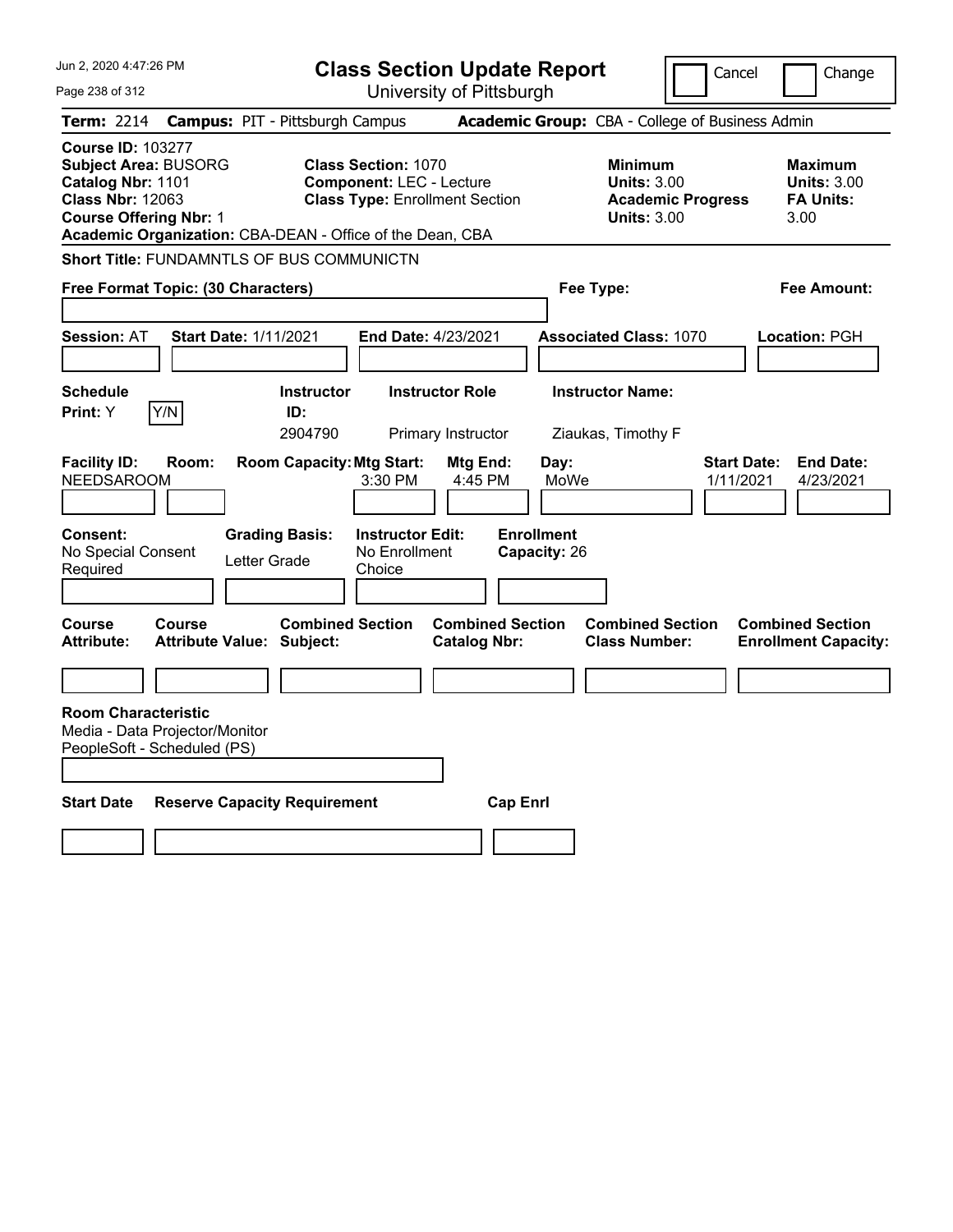| Jun 2, 2020 4:47:26 PM                                                                                                                                                                                | <b>Class Section Update Report</b>                                                                                        |                                                                                 | Cancel<br>Change                                                 |
|-------------------------------------------------------------------------------------------------------------------------------------------------------------------------------------------------------|---------------------------------------------------------------------------------------------------------------------------|---------------------------------------------------------------------------------|------------------------------------------------------------------|
| Page 239 of 312                                                                                                                                                                                       | University of Pittsburgh                                                                                                  |                                                                                 |                                                                  |
| Term: 2214                                                                                                                                                                                            | <b>Campus: PIT - Pittsburgh Campus</b>                                                                                    | Academic Group: CBA - College of Business Admin                                 |                                                                  |
| <b>Course ID: 103277</b><br><b>Subject Area: BUSORG</b><br>Catalog Nbr: 1101<br><b>Class Nbr: 14858</b><br><b>Course Offering Nbr: 1</b><br>Academic Organization: CBA-DEAN - Office of the Dean, CBA | <b>Class Section: 1130</b><br><b>Component: LEC - Lecture</b><br><b>Class Type: Enrollment Section</b>                    | Minimum<br><b>Units: 3.00</b><br><b>Academic Progress</b><br><b>Units: 3.00</b> | Maximum<br><b>Units: 3.00</b><br><b>FA Units:</b><br>3.00        |
| <b>Short Title: FUNDAMNTLS OF BUS COMMUNICTN</b>                                                                                                                                                      |                                                                                                                           |                                                                                 |                                                                  |
| Free Format Topic: (30 Characters)                                                                                                                                                                    |                                                                                                                           | Fee Type:                                                                       | Fee Amount:                                                      |
| <b>Session: AT</b><br><b>Start Date: 1/11/2021</b>                                                                                                                                                    | End Date: 4/23/2021                                                                                                       | <b>Associated Class: 1130</b>                                                   | <b>Location: PGH</b>                                             |
| <b>Schedule</b>                                                                                                                                                                                       | <b>Instructor Role</b><br><b>Instructor</b>                                                                               | <b>Instructor Name:</b>                                                         |                                                                  |
| Y/N<br><b>Print:</b> Y                                                                                                                                                                                | ID:<br>2902201<br>Primary Instructor                                                                                      | Kerr, Carolyn E                                                                 |                                                                  |
| <b>Facility ID:</b><br>Room:<br><b>NEEDSAROOM</b><br><b>Consent:</b><br><b>Grading Basis:</b><br>No Special Consent<br>Letter Grade<br>Required                                                       | <b>Room Capacity: Mtg Start:</b><br>Mtg End:<br>9:30 AM<br>10:45 AM<br><b>Instructor Edit:</b><br>No Enrollment<br>Choice | Day:<br>TuTh<br><b>Enrollment</b><br>Capacity: 26                               | <b>Start Date:</b><br><b>End Date:</b><br>1/11/2021<br>4/23/2021 |
| <b>Course</b><br><b>Course</b><br><b>Attribute:</b><br><b>Attribute Value: Subject:</b>                                                                                                               | <b>Combined Section</b><br><b>Catalog Nbr:</b>                                                                            | <b>Combined Section</b><br><b>Combined Section</b><br><b>Class Number:</b>      | <b>Combined Section</b><br><b>Enrollment Capacity:</b>           |
|                                                                                                                                                                                                       |                                                                                                                           |                                                                                 |                                                                  |
| <b>Room Characteristic</b><br>Media - Data Projector/Monitor<br>PeopleSoft - Scheduled (PS)                                                                                                           |                                                                                                                           |                                                                                 |                                                                  |
| <b>Start Date</b><br><b>Reserve Capacity Requirement</b>                                                                                                                                              |                                                                                                                           | <b>Cap Enrl</b>                                                                 |                                                                  |
|                                                                                                                                                                                                       |                                                                                                                           |                                                                                 |                                                                  |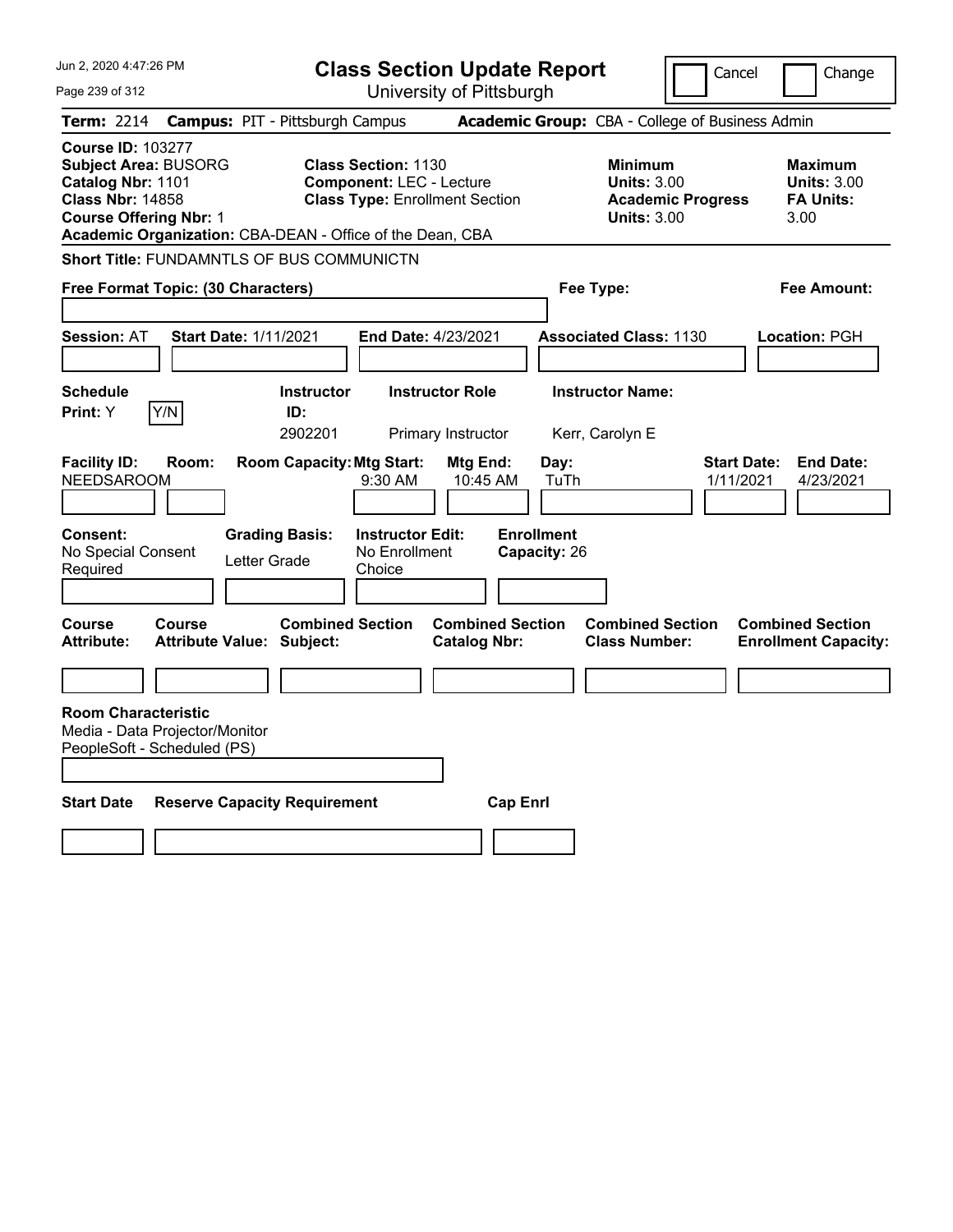| Jun 2, 2020 4:47:26 PM                                                                                                                                                                                | <b>Class Section Update Report</b>                                                                                                                  |                                                                                 | Cancel<br>Change                                                 |
|-------------------------------------------------------------------------------------------------------------------------------------------------------------------------------------------------------|-----------------------------------------------------------------------------------------------------------------------------------------------------|---------------------------------------------------------------------------------|------------------------------------------------------------------|
| Page 240 of 312                                                                                                                                                                                       | University of Pittsburgh                                                                                                                            |                                                                                 |                                                                  |
| Term: 2214                                                                                                                                                                                            | <b>Campus: PIT - Pittsburgh Campus</b>                                                                                                              | Academic Group: CBA - College of Business Admin                                 |                                                                  |
| <b>Course ID: 103277</b><br><b>Subject Area: BUSORG</b><br>Catalog Nbr: 1101<br><b>Class Nbr: 14859</b><br><b>Course Offering Nbr: 1</b><br>Academic Organization: CBA-DEAN - Office of the Dean, CBA | <b>Class Section: 1150</b><br><b>Component: LEC - Lecture</b><br><b>Class Type: Enrollment Section</b>                                              | Minimum<br><b>Units: 3.00</b><br><b>Academic Progress</b><br><b>Units: 3.00</b> | Maximum<br><b>Units: 3.00</b><br><b>FA Units:</b><br>3.00        |
| <b>Short Title: FUNDAMNTLS OF BUS COMMUNICTN</b>                                                                                                                                                      |                                                                                                                                                     |                                                                                 |                                                                  |
| Free Format Topic: (30 Characters)                                                                                                                                                                    |                                                                                                                                                     | Fee Type:                                                                       | Fee Amount:                                                      |
| <b>Session: AT</b><br><b>Start Date: 1/11/2021</b>                                                                                                                                                    | End Date: 4/23/2021                                                                                                                                 | <b>Associated Class: 1150</b>                                                   | <b>Location: PGH</b>                                             |
| <b>Schedule</b>                                                                                                                                                                                       | <b>Instructor Role</b><br><b>Instructor</b>                                                                                                         | <b>Instructor Name:</b>                                                         |                                                                  |
| Y/N<br><b>Print:</b> Y                                                                                                                                                                                | ID:<br>2902201<br>Primary Instructor                                                                                                                | Kerr, Carolyn E                                                                 |                                                                  |
| <b>Facility ID:</b><br>Room:<br><b>NEEDSAROOM</b><br>Consent:<br>No Special Consent<br>Letter Grade<br>Required                                                                                       | <b>Room Capacity: Mtg Start:</b><br>Mtg End:<br>12:15 PM<br>11:00 AM<br><b>Grading Basis:</b><br><b>Instructor Edit:</b><br>No Enrollment<br>Choice | Day:<br>TuTh<br><b>Enrollment</b><br>Capacity: 26                               | <b>Start Date:</b><br><b>End Date:</b><br>1/11/2021<br>4/23/2021 |
| <b>Course</b><br><b>Course</b><br><b>Attribute:</b><br><b>Attribute Value: Subject:</b>                                                                                                               | <b>Combined Section</b><br><b>Catalog Nbr:</b>                                                                                                      | <b>Combined Section</b><br><b>Combined Section</b><br><b>Class Number:</b>      | <b>Combined Section</b><br><b>Enrollment Capacity:</b>           |
|                                                                                                                                                                                                       |                                                                                                                                                     |                                                                                 |                                                                  |
| <b>Room Characteristic</b><br>Media - Data Projector/Monitor<br>PeopleSoft - Scheduled (PS)                                                                                                           |                                                                                                                                                     |                                                                                 |                                                                  |
| <b>Start Date</b><br><b>Reserve Capacity Requirement</b>                                                                                                                                              |                                                                                                                                                     | <b>Cap Enrl</b>                                                                 |                                                                  |
|                                                                                                                                                                                                       |                                                                                                                                                     |                                                                                 |                                                                  |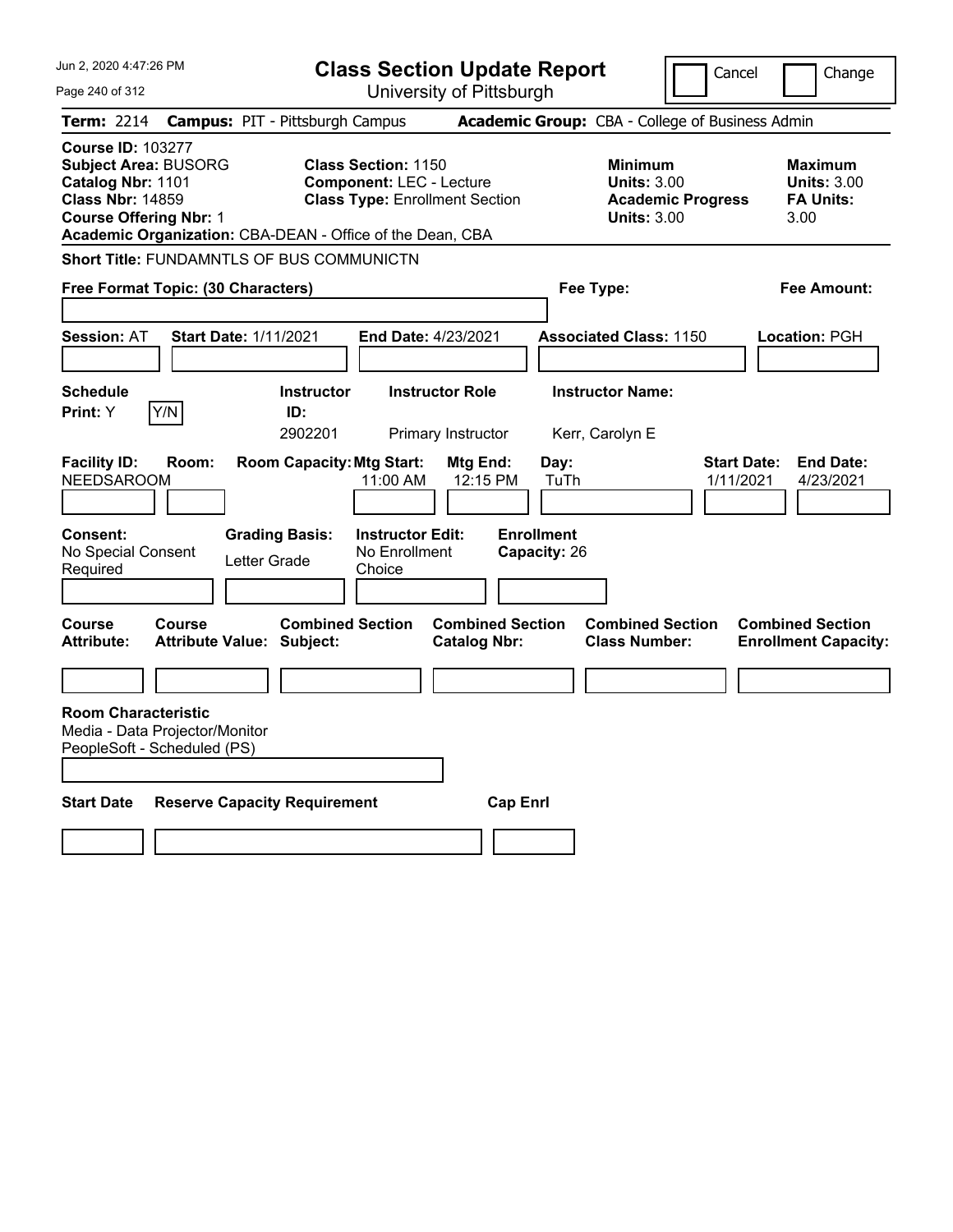| Jun 2, 2020 4:47:26 PM                                                                                                                                                                                | <b>Class Section Update Report</b>                                                                                        |                                                                                 | Cancel<br>Change                                                 |
|-------------------------------------------------------------------------------------------------------------------------------------------------------------------------------------------------------|---------------------------------------------------------------------------------------------------------------------------|---------------------------------------------------------------------------------|------------------------------------------------------------------|
| Page 241 of 312                                                                                                                                                                                       | University of Pittsburgh                                                                                                  |                                                                                 |                                                                  |
| Term: 2214                                                                                                                                                                                            | <b>Campus: PIT - Pittsburgh Campus</b>                                                                                    | Academic Group: CBA - College of Business Admin                                 |                                                                  |
| <b>Course ID: 103277</b><br><b>Subject Area: BUSORG</b><br>Catalog Nbr: 1101<br><b>Class Nbr: 12030</b><br><b>Course Offering Nbr: 1</b><br>Academic Organization: CBA-DEAN - Office of the Dean, CBA | <b>Class Section: 1160</b><br><b>Component: LEC - Lecture</b><br><b>Class Type: Enrollment Section</b>                    | Minimum<br><b>Units: 3.00</b><br><b>Academic Progress</b><br><b>Units: 3.00</b> | Maximum<br><b>Units: 3.00</b><br><b>FA Units:</b><br>3.00        |
| <b>Short Title: FUNDAMNTLS OF BUS COMMUNICTN</b>                                                                                                                                                      |                                                                                                                           |                                                                                 |                                                                  |
| Free Format Topic: (30 Characters)                                                                                                                                                                    |                                                                                                                           | Fee Type:                                                                       | Fee Amount:                                                      |
| <b>Session: AT</b><br><b>Start Date: 1/11/2021</b>                                                                                                                                                    | End Date: 4/23/2021                                                                                                       | <b>Associated Class: 1160</b>                                                   | <b>Location: PGH</b>                                             |
| <b>Schedule</b>                                                                                                                                                                                       | <b>Instructor Role</b><br><b>Instructor</b>                                                                               | <b>Instructor Name:</b>                                                         |                                                                  |
| Y/N<br><b>Print:</b> Y                                                                                                                                                                                | ID:<br>2902201<br>Primary Instructor                                                                                      | Kerr, Carolyn E                                                                 |                                                                  |
| <b>Facility ID:</b><br>Room:<br><b>NEEDSAROOM</b><br><b>Consent:</b><br><b>Grading Basis:</b><br>No Special Consent<br>Letter Grade<br>Required                                                       | <b>Room Capacity: Mtg Start:</b><br>Mtg End:<br>1:45 PM<br>12:30 PM<br><b>Instructor Edit:</b><br>No Enrollment<br>Choice | Day:<br>TuTh<br><b>Enrollment</b><br>Capacity: 26                               | <b>Start Date:</b><br><b>End Date:</b><br>1/11/2021<br>4/23/2021 |
| <b>Course</b><br><b>Course</b><br><b>Attribute:</b><br><b>Attribute Value: Subject:</b>                                                                                                               | <b>Combined Section</b><br><b>Catalog Nbr:</b>                                                                            | <b>Combined Section</b><br><b>Combined Section</b><br><b>Class Number:</b>      | <b>Combined Section</b><br><b>Enrollment Capacity:</b>           |
|                                                                                                                                                                                                       |                                                                                                                           |                                                                                 |                                                                  |
| <b>Room Characteristic</b><br>Media - Data Projector/Monitor<br>PeopleSoft - Scheduled (PS)                                                                                                           |                                                                                                                           |                                                                                 |                                                                  |
| <b>Start Date</b><br><b>Reserve Capacity Requirement</b>                                                                                                                                              |                                                                                                                           | <b>Cap Enrl</b>                                                                 |                                                                  |
|                                                                                                                                                                                                       |                                                                                                                           |                                                                                 |                                                                  |
|                                                                                                                                                                                                       |                                                                                                                           |                                                                                 |                                                                  |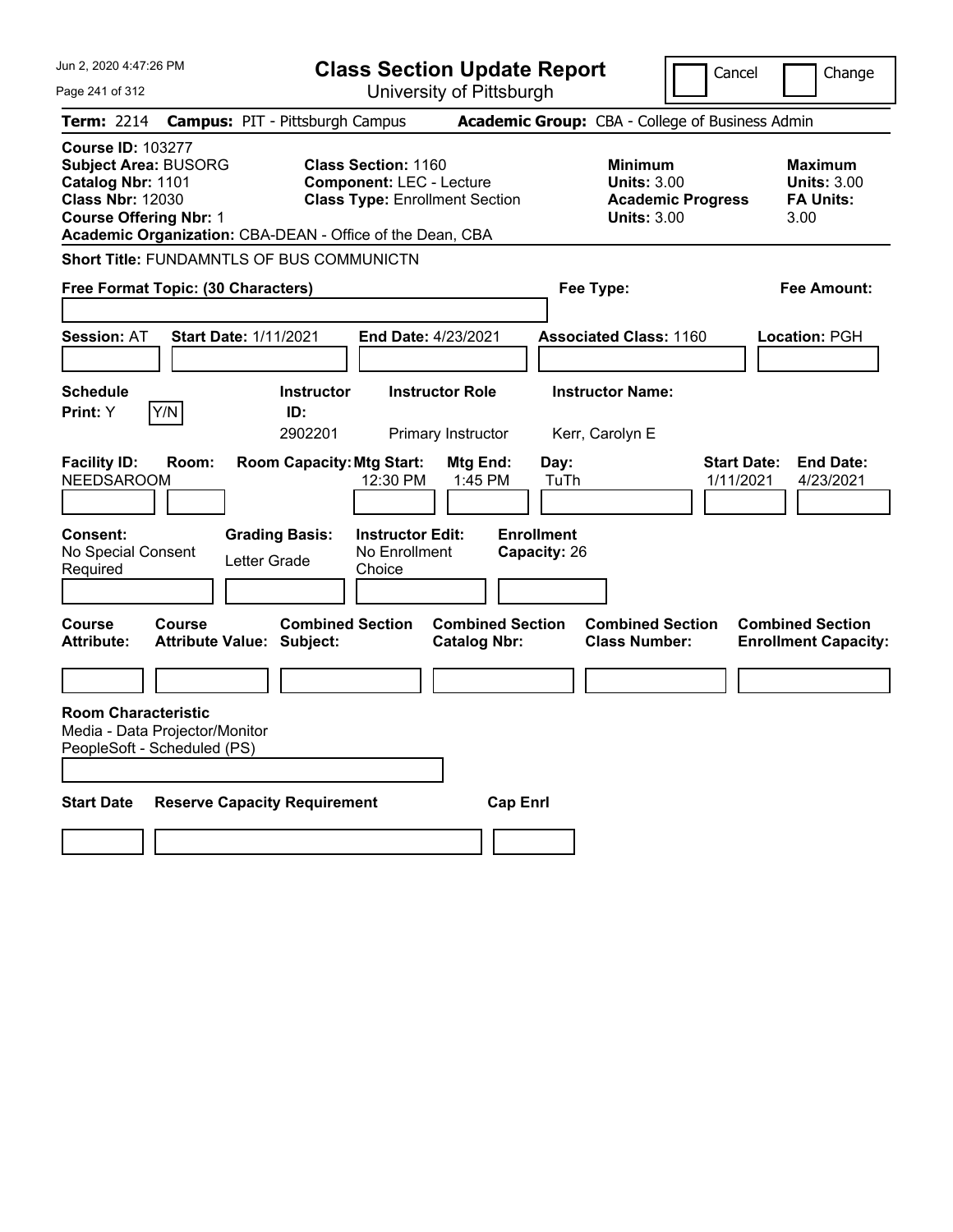| Jun 2, 2020 4:47:26 PM                                                                                                                                                                                | <b>Class Section Update Report</b>                                                                                                                |                                                                                 | Cancel<br>Change                                                 |
|-------------------------------------------------------------------------------------------------------------------------------------------------------------------------------------------------------|---------------------------------------------------------------------------------------------------------------------------------------------------|---------------------------------------------------------------------------------|------------------------------------------------------------------|
| Page 242 of 312                                                                                                                                                                                       | University of Pittsburgh                                                                                                                          |                                                                                 |                                                                  |
| Term: 2214                                                                                                                                                                                            | <b>Campus: PIT - Pittsburgh Campus</b>                                                                                                            | Academic Group: CBA - College of Business Admin                                 |                                                                  |
| <b>Course ID: 103277</b><br><b>Subject Area: BUSORG</b><br>Catalog Nbr: 1101<br><b>Class Nbr: 12031</b><br><b>Course Offering Nbr: 1</b><br>Academic Organization: CBA-DEAN - Office of the Dean, CBA | <b>Class Section: 1180</b><br><b>Component: LEC - Lecture</b><br><b>Class Type: Enrollment Section</b>                                            | Minimum<br><b>Units: 3.00</b><br><b>Academic Progress</b><br><b>Units: 3.00</b> | Maximum<br><b>Units: 3.00</b><br><b>FA Units:</b><br>3.00        |
| <b>Short Title: FUNDAMNTLS OF BUS COMMUNICTN</b>                                                                                                                                                      |                                                                                                                                                   |                                                                                 |                                                                  |
| Free Format Topic: (30 Characters)                                                                                                                                                                    |                                                                                                                                                   | Fee Type:                                                                       | Fee Amount:                                                      |
| <b>Session: AT</b><br><b>Start Date: 1/11/2021</b>                                                                                                                                                    | End Date: 4/23/2021                                                                                                                               | <b>Associated Class: 1180</b>                                                   | <b>Location: PGH</b>                                             |
| <b>Schedule</b>                                                                                                                                                                                       | <b>Instructor Role</b><br><b>Instructor</b>                                                                                                       | <b>Instructor Name:</b>                                                         |                                                                  |
| Y/N<br><b>Print:</b> Y                                                                                                                                                                                | ID:<br>2902201<br>Primary Instructor                                                                                                              | Kerr, Carolyn E                                                                 |                                                                  |
| <b>Facility ID:</b><br>Room:<br><b>NEEDSAROOM</b><br><b>Consent:</b><br>No Special Consent<br>Letter Grade<br>Required                                                                                | <b>Room Capacity: Mtg Start:</b><br>Mtg End:<br>3:15 PM<br>2:00 PM<br><b>Grading Basis:</b><br><b>Instructor Edit:</b><br>No Enrollment<br>Choice | Day:<br>TuTh<br><b>Enrollment</b><br>Capacity: 26                               | <b>Start Date:</b><br><b>End Date:</b><br>1/11/2021<br>4/23/2021 |
| <b>Course</b><br><b>Course</b><br><b>Attribute:</b><br><b>Attribute Value: Subject:</b>                                                                                                               | <b>Combined Section</b><br><b>Catalog Nbr:</b>                                                                                                    | <b>Combined Section</b><br><b>Combined Section</b><br><b>Class Number:</b>      | <b>Combined Section</b><br><b>Enrollment Capacity:</b>           |
|                                                                                                                                                                                                       |                                                                                                                                                   |                                                                                 |                                                                  |
| <b>Room Characteristic</b><br>Media - Data Projector/Monitor<br>PeopleSoft - Scheduled (PS)                                                                                                           |                                                                                                                                                   |                                                                                 |                                                                  |
| <b>Start Date</b><br><b>Reserve Capacity Requirement</b>                                                                                                                                              |                                                                                                                                                   | <b>Cap Enrl</b>                                                                 |                                                                  |
|                                                                                                                                                                                                       |                                                                                                                                                   |                                                                                 |                                                                  |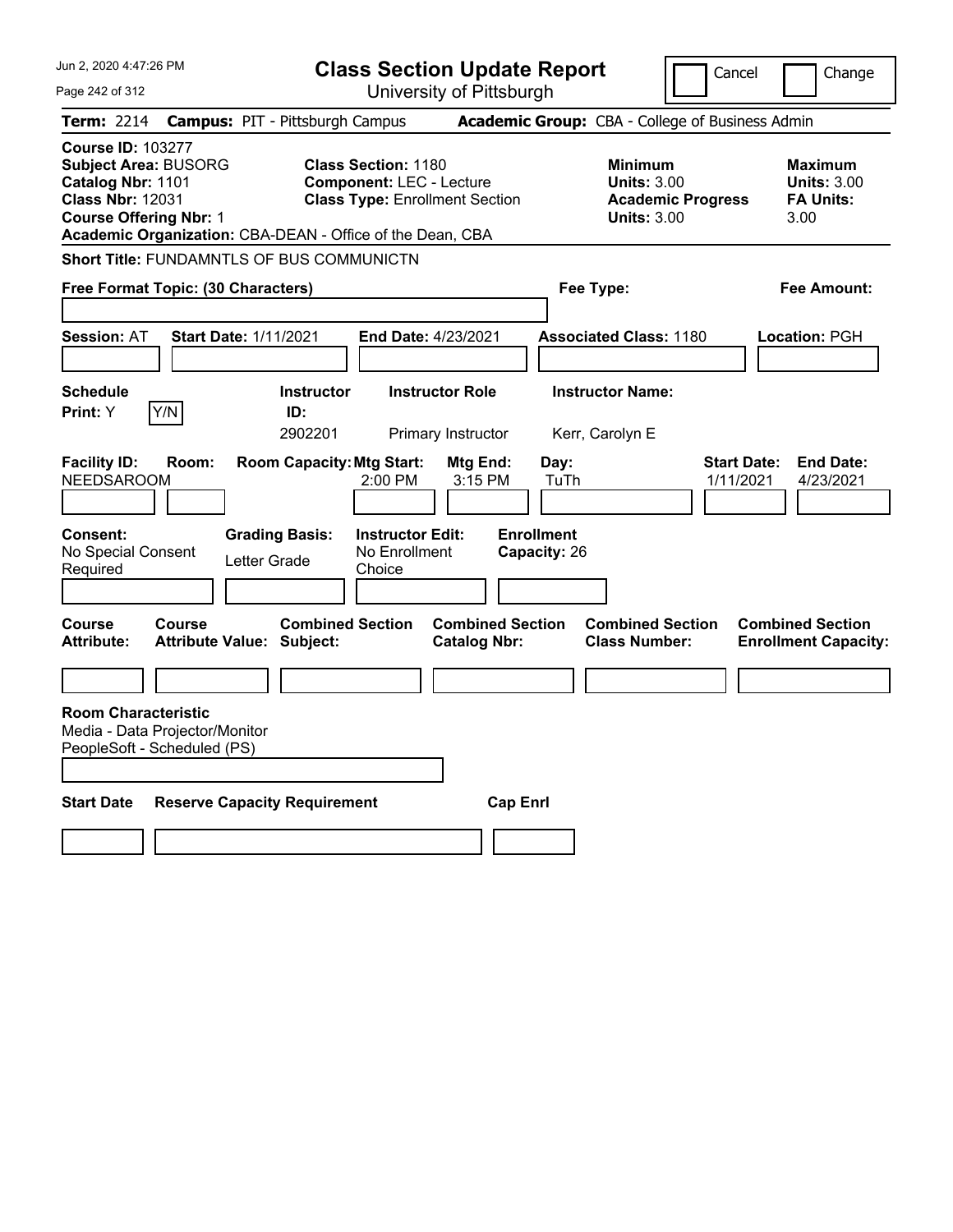| Jun 2, 2020 4:47:26 PM                                                                                                                                                                                |                                                                                             | <b>Class Section Update Report</b>             |                                                            | Cancel                          | Change                                                           |
|-------------------------------------------------------------------------------------------------------------------------------------------------------------------------------------------------------|---------------------------------------------------------------------------------------------|------------------------------------------------|------------------------------------------------------------|---------------------------------|------------------------------------------------------------------|
| Page 243 of 312                                                                                                                                                                                       |                                                                                             | University of Pittsburgh                       |                                                            |                                 |                                                                  |
| Term: 2214                                                                                                                                                                                            | <b>Campus: PIT - Pittsburgh Campus</b>                                                      |                                                | Academic Group: CBA - College of Business Admin            |                                 |                                                                  |
| <b>Course ID: 103277</b><br><b>Subject Area: BUSORG</b><br>Catalog Nbr: 1101<br><b>Class Nbr: 12032</b><br><b>Course Offering Nbr: 1</b><br>Academic Organization: CBA-DEAN - Office of the Dean, CBA | <b>Class Section: 1190</b><br><b>Component: LEC - Lecture</b>                               | <b>Class Type: Enrollment Section</b>          | <b>Minimum</b><br><b>Units: 3.00</b><br><b>Units: 3.00</b> | <b>Academic Progress</b>        | <b>Maximum</b><br><b>Units: 3.00</b><br><b>FA Units:</b><br>3.00 |
| <b>Short Title: FUNDAMNTLS OF BUS COMMUNICTN</b>                                                                                                                                                      |                                                                                             |                                                |                                                            |                                 |                                                                  |
| Free Format Topic: (30 Characters)                                                                                                                                                                    |                                                                                             |                                                | Fee Type:                                                  |                                 | Fee Amount:                                                      |
| <b>Session: AT</b>                                                                                                                                                                                    | <b>Start Date: 1/11/2021</b>                                                                | <b>End Date: 4/23/2021</b>                     | <b>Associated Class: 1190</b>                              |                                 | Location: PGH                                                    |
| <b>Schedule</b>                                                                                                                                                                                       | <b>Instructor</b>                                                                           | <b>Instructor Role</b>                         | <b>Instructor Name:</b>                                    |                                 |                                                                  |
| Y/N<br>Print: Y                                                                                                                                                                                       | ID:<br>1016401                                                                              | Primary Instructor                             | Stevenson, Joan                                            |                                 |                                                                  |
| <b>Facility ID:</b><br>Room:<br><b>NEEDSAROOM</b>                                                                                                                                                     | <b>Room Capacity: Mtg Start:</b><br>$8:00 \, \text{AM}$                                     | Mtg End:<br>9:15 AM                            | Day:<br>TuTh                                               | <b>Start Date:</b><br>1/11/2021 | <b>End Date:</b><br>4/23/2021                                    |
| <b>Consent:</b><br>No Special Consent<br>Required                                                                                                                                                     | <b>Grading Basis:</b><br><b>Instructor Edit:</b><br>No Enrollment<br>Letter Grade<br>Choice |                                                | <b>Enrollment</b><br>Capacity: 26                          |                                 |                                                                  |
| <b>Course</b><br>Course<br>Attribute:                                                                                                                                                                 | <b>Combined Section</b><br><b>Attribute Value: Subject:</b>                                 | <b>Combined Section</b><br><b>Catalog Nbr:</b> | <b>Combined Section</b><br><b>Class Number:</b>            |                                 | <b>Combined Section</b><br><b>Enrollment Capacity:</b>           |
|                                                                                                                                                                                                       |                                                                                             |                                                |                                                            |                                 |                                                                  |
| <b>Room Characteristic</b><br>Media - Data Projector/Monitor<br>PeopleSoft - Scheduled (PS)                                                                                                           |                                                                                             |                                                |                                                            |                                 |                                                                  |
| <b>Start Date</b>                                                                                                                                                                                     | <b>Reserve Capacity Requirement</b>                                                         | <b>Cap Enri</b>                                |                                                            |                                 |                                                                  |
|                                                                                                                                                                                                       |                                                                                             |                                                |                                                            |                                 |                                                                  |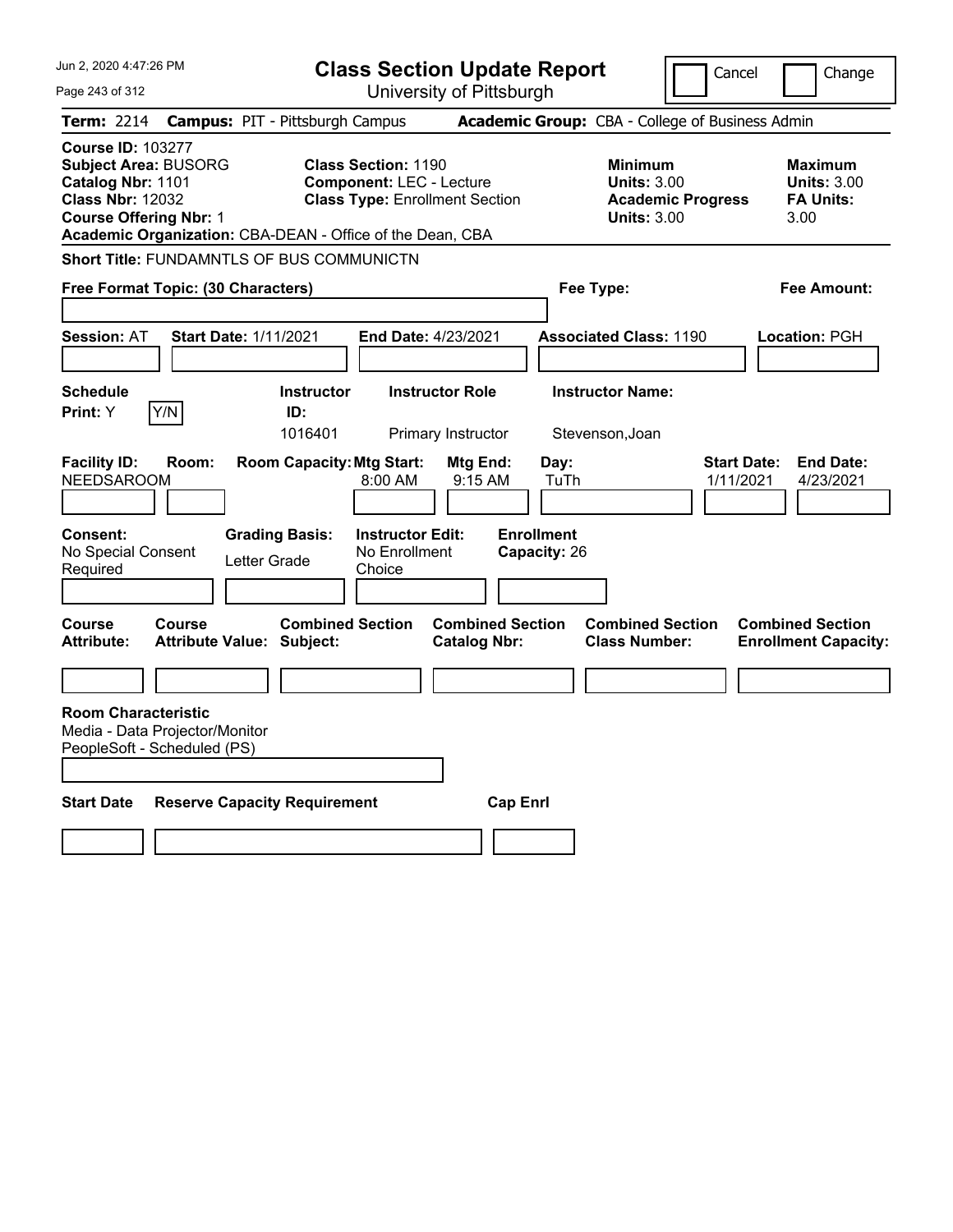| Jun 2, 2020 4:47:26 PM                                                                                                                   |                                                                    |                                                                           | <b>Class Section Update Report</b>                                                                     |                                                |                                                   |                                                                                        | Cancel                          | Change                                                           |
|------------------------------------------------------------------------------------------------------------------------------------------|--------------------------------------------------------------------|---------------------------------------------------------------------------|--------------------------------------------------------------------------------------------------------|------------------------------------------------|---------------------------------------------------|----------------------------------------------------------------------------------------|---------------------------------|------------------------------------------------------------------|
| Page 244 of 312                                                                                                                          |                                                                    |                                                                           |                                                                                                        | University of Pittsburgh                       |                                                   |                                                                                        |                                 |                                                                  |
| Term: 2214                                                                                                                               | <b>Campus: PIT - Pittsburgh Campus</b>                             |                                                                           |                                                                                                        |                                                |                                                   | Academic Group: CBA - College of Business Admin                                        |                                 |                                                                  |
| <b>Course ID: 180685</b><br><b>Subject Area: BUSORG</b><br>Catalog Nbr: 1645<br><b>Class Nbr: 24180</b><br><b>Course Offering Nbr: 1</b> | Academic Organization: CBA-DEAN - Office of the Dean, CBA          |                                                                           | <b>Class Section: 1120</b><br><b>Component: LEC - Lecture</b><br><b>Class Type: Enrollment Section</b> |                                                |                                                   | <b>Minimum</b><br><b>Units: 3.00</b><br><b>Academic Progress</b><br><b>Units: 3.00</b> |                                 | <b>Maximum</b><br><b>Units: 3.00</b><br><b>FA Units:</b><br>3.00 |
|                                                                                                                                          | <b>Short Title: CORPORATE ENTREPRENEURSHIP</b>                     |                                                                           |                                                                                                        |                                                |                                                   |                                                                                        |                                 |                                                                  |
|                                                                                                                                          | Free Format Topic: (30 Characters)                                 |                                                                           |                                                                                                        |                                                | Fee Type:                                         |                                                                                        |                                 | Fee Amount:                                                      |
| <b>Session: AT</b>                                                                                                                       | <b>Start Date: 1/11/2021</b>                                       |                                                                           | <b>End Date: 4/23/2021</b>                                                                             |                                                |                                                   | <b>Associated Class: 1120</b>                                                          |                                 | Location: PGH                                                    |
| <b>Schedule</b>                                                                                                                          |                                                                    | <b>Instructor</b>                                                         |                                                                                                        | <b>Instructor Role</b>                         |                                                   | <b>Instructor Name:</b>                                                                |                                 |                                                                  |
| Print: Y                                                                                                                                 | Y/N                                                                | ID:<br>2949990                                                            |                                                                                                        | Primary Instructor                             | Harper, Paul T                                    |                                                                                        |                                 |                                                                  |
| <b>Facility ID:</b><br><b>NEEDSAROOM</b><br><b>Consent:</b><br>No Special Consent<br>Required                                            | Room:                                                              | <b>Room Capacity: Mtg Start:</b><br><b>Grading Basis:</b><br>Letter Grade | $9:30$ AM<br><b>Instructor Edit:</b><br>No Enrollment<br>Choice                                        | Mtg End:<br>10:45 AM                           | Day:<br>TuTh<br><b>Enrollment</b><br>Capacity: 25 |                                                                                        | <b>Start Date:</b><br>1/11/2021 | <b>End Date:</b><br>4/23/2021                                    |
| Course<br><b>Attribute:</b><br>FNL                                                                                                       | <b>Course</b><br><b>Attribute Value: Subject:</b><br><b>HOURLY</b> | <b>Combined Section</b>                                                   |                                                                                                        | <b>Combined Section</b><br><b>Catalog Nbr:</b> |                                                   | <b>Combined Section</b><br><b>Class Number:</b>                                        |                                 | <b>Combined Section</b><br><b>Enrollment Capacity:</b>           |
| <b>Room Characteristic</b><br>PeopleSoft - Scheduled (PS)                                                                                | Media - Data Projector/Monitor                                     |                                                                           |                                                                                                        |                                                |                                                   |                                                                                        |                                 |                                                                  |
| <b>Start Date</b>                                                                                                                        | <b>Reserve Capacity Requirement</b>                                |                                                                           |                                                                                                        | <b>Cap Enri</b>                                |                                                   |                                                                                        |                                 |                                                                  |
|                                                                                                                                          |                                                                    |                                                                           |                                                                                                        |                                                |                                                   |                                                                                        |                                 |                                                                  |
|                                                                                                                                          |                                                                    |                                                                           |                                                                                                        |                                                |                                                   |                                                                                        |                                 |                                                                  |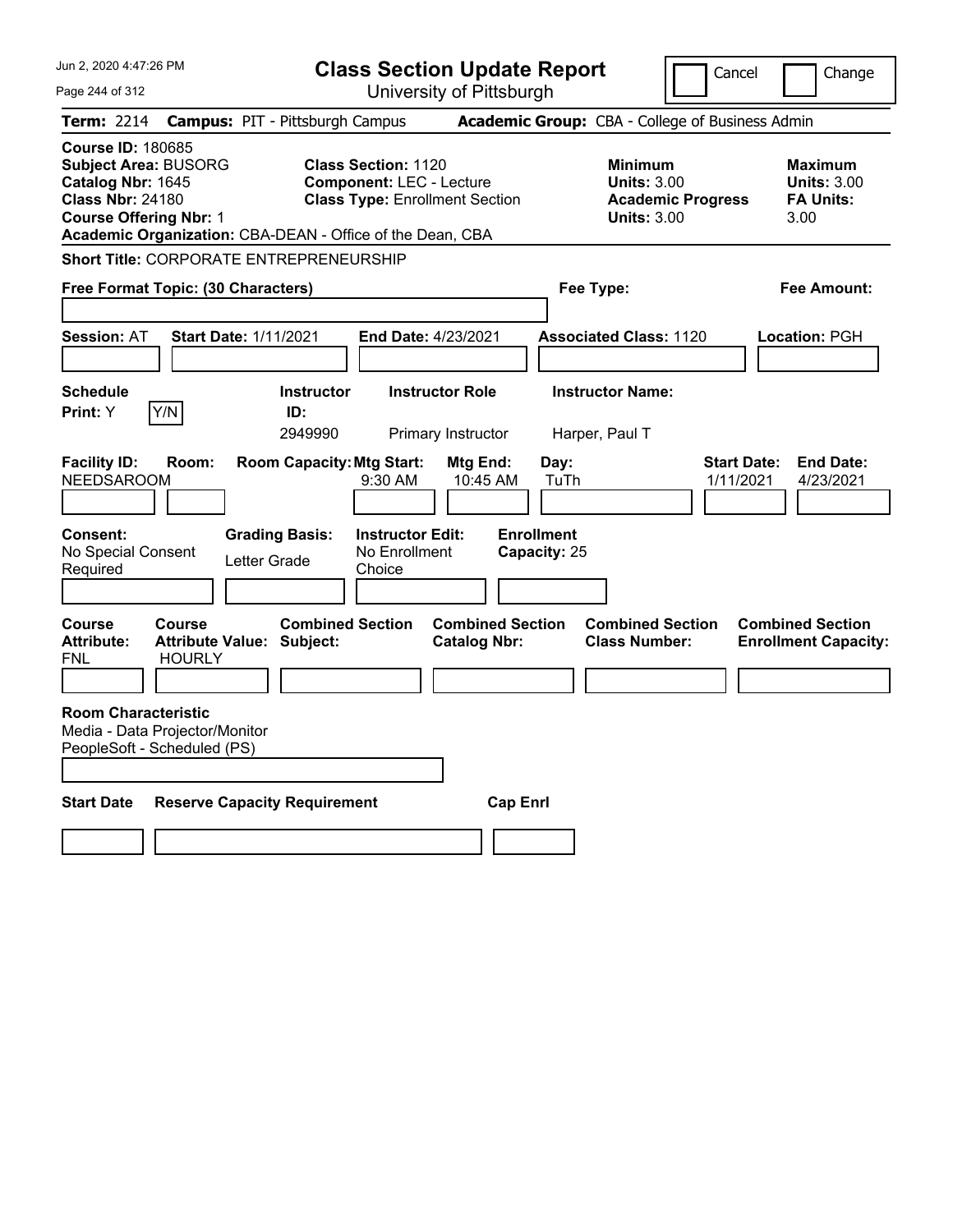| Jun 2, 2020 4:47:26 PM                                                                                                                                                                                                              |                                                                                                                            | <b>Class Section Update Report</b>                       |                                                                                        | Cancel<br>Change                                                 |
|-------------------------------------------------------------------------------------------------------------------------------------------------------------------------------------------------------------------------------------|----------------------------------------------------------------------------------------------------------------------------|----------------------------------------------------------|----------------------------------------------------------------------------------------|------------------------------------------------------------------|
| Page 245 of 312                                                                                                                                                                                                                     |                                                                                                                            | University of Pittsburgh                                 |                                                                                        |                                                                  |
| <b>Term: 2214</b>                                                                                                                                                                                                                   | <b>Campus: PIT - Pittsburgh Campus</b>                                                                                     |                                                          | Academic Group: CBA - College of Business Admin                                        |                                                                  |
| <b>Course ID: 103279</b><br><b>Subject Area: BUSORG</b><br>Catalog Nbr: 1655<br><b>Class Nbr: 25192</b><br><b>Course Offering Nbr: 1</b><br>Academic Organization: CBA-DEAN - Office of the Dean, CBA                               | <b>Class Section: 1010</b><br><b>Component: LEC - Lecture</b><br><b>Class Type: Enrollment Section</b>                     |                                                          | <b>Minimum</b><br><b>Units: 3.00</b><br><b>Academic Progress</b><br><b>Units: 3.00</b> | <b>Maximum</b><br><b>Units: 3.00</b><br><b>FA Units:</b><br>3.00 |
| Short Title: INT'L DIMENSNS ORGNZTNL BEHAV                                                                                                                                                                                          |                                                                                                                            |                                                          |                                                                                        |                                                                  |
| Free Format Topic: (30 Characters)                                                                                                                                                                                                  |                                                                                                                            |                                                          | Fee Type:                                                                              | <b>Fee Amount:</b>                                               |
| Session: AT<br><b>Start Date: 1/11/2021</b>                                                                                                                                                                                         |                                                                                                                            | End Date: 4/23/2021                                      | <b>Associated Class: 1010</b>                                                          | Location: PGH                                                    |
| <b>Schedule</b><br>Y/N<br>Print: Y                                                                                                                                                                                                  | <b>Instructor</b><br>ID:<br>2966552                                                                                        | <b>Instructor Role</b><br>Primary Instructor             | <b>Instructor Name:</b><br>Pomeroy, H Blair                                            |                                                                  |
| <b>Facility ID:</b><br>Room:<br><b>NEEDSAROOM</b><br><b>Consent:</b><br>No Special Consent<br>Letter Grade<br>Required                                                                                                              | <b>Room Capacity: Mtg Start:</b><br>5:00 PM<br><b>Grading Basis:</b><br><b>Instructor Edit:</b><br>No Enrollment<br>Choice | Mtg End:<br>6:15 PM<br><b>Enrollment</b><br>Capacity: 40 | Day:<br>TuTh                                                                           | <b>End Date:</b><br><b>Start Date:</b><br>1/11/2021<br>4/23/2021 |
| <b>Course</b><br><b>Course</b><br><b>Attribute:</b><br><b>Attribute Value: Subject:</b><br>UCIS<br><b>ASP</b><br>ECC<br><b>UCIS</b><br>UCIS<br><b>GLBST</b><br><b>UCIS</b><br><b>TS</b><br>UCIS<br><b>UGH</b><br>UCIS<br><b>WES</b> | <b>Combined Section</b>                                                                                                    | <b>Combined Section</b><br><b>Catalog Nbr:</b>           | <b>Combined Section</b><br><b>Class Number:</b>                                        | <b>Combined Section</b><br><b>Enrollment Capacity:</b>           |
| <b>Room Characteristic</b><br>PeopleSoft - Scheduled (PS)                                                                                                                                                                           |                                                                                                                            |                                                          |                                                                                        |                                                                  |
| <b>Reserve Capacity Requirement</b><br><b>Start Date</b>                                                                                                                                                                            |                                                                                                                            | <b>Cap Enrl</b>                                          |                                                                                        |                                                                  |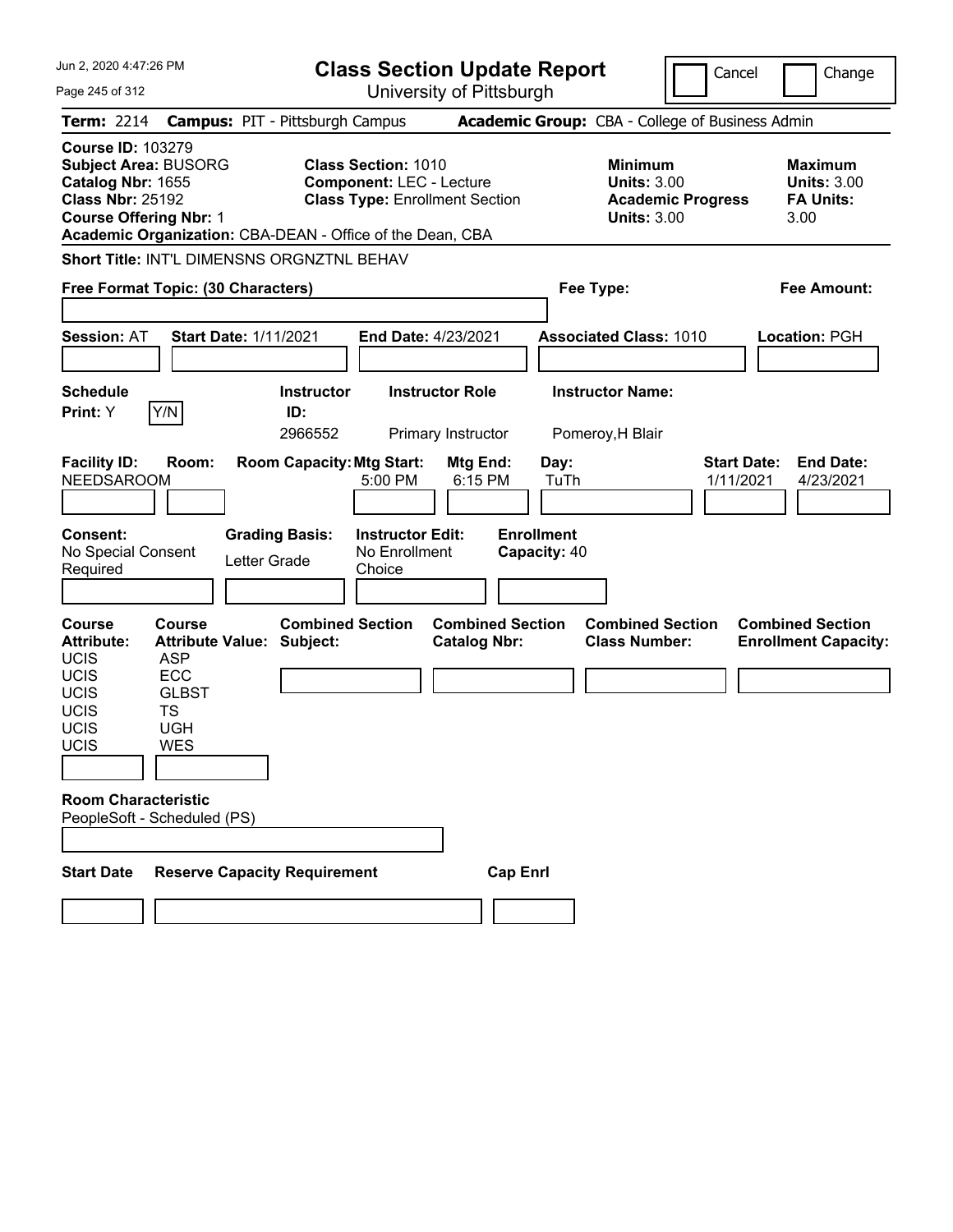| Jun 2, 2020 4:47:26 PM                                                                                                                     |                                                                                |                                                                                                    | <b>Class Section Update Report</b>                                                                     |                                                                   |                                                                   |                                                                                        | Cancel                          | Change                                                           |
|--------------------------------------------------------------------------------------------------------------------------------------------|--------------------------------------------------------------------------------|----------------------------------------------------------------------------------------------------|--------------------------------------------------------------------------------------------------------|-------------------------------------------------------------------|-------------------------------------------------------------------|----------------------------------------------------------------------------------------|---------------------------------|------------------------------------------------------------------|
| Page 246 of 312                                                                                                                            |                                                                                |                                                                                                    |                                                                                                        | University of Pittsburgh                                          |                                                                   |                                                                                        |                                 |                                                                  |
| <b>Term: 2214</b>                                                                                                                          |                                                                                | <b>Campus: PIT - Pittsburgh Campus</b>                                                             |                                                                                                        |                                                                   | Academic Group: CBA - College of Business Admin                   |                                                                                        |                                 |                                                                  |
| <b>Course ID: 103279</b><br><b>Subject Area: BUSORG</b><br>Catalog Nbr: 1655<br><b>Class Nbr: 22029</b><br><b>Course Offering Nbr: 1</b>   |                                                                                | Academic Organization: CBA-DEAN - Office of the Dean, CBA                                          | <b>Class Section: 1080</b><br><b>Component: LEC - Lecture</b><br><b>Class Type: Enrollment Section</b> |                                                                   |                                                                   | <b>Minimum</b><br><b>Units: 3.00</b><br><b>Academic Progress</b><br><b>Units: 3.00</b> |                                 | <b>Maximum</b><br><b>Units: 3.00</b><br><b>FA Units:</b><br>3.00 |
|                                                                                                                                            |                                                                                | Short Title: INT'L DIMENSNS ORGNZTNL BEHAV                                                         |                                                                                                        |                                                                   |                                                                   |                                                                                        |                                 |                                                                  |
| Free Format Topic: (30 Characters)                                                                                                         |                                                                                |                                                                                                    |                                                                                                        |                                                                   | Fee Type:                                                         |                                                                                        |                                 | Fee Amount:                                                      |
| <b>Session: AT</b>                                                                                                                         |                                                                                | <b>Start Date: 1/11/2021</b>                                                                       | End Date: 4/23/2021                                                                                    |                                                                   | <b>Associated Class: 1080</b>                                     |                                                                                        |                                 | <b>Location: LONDN</b>                                           |
| <b>Schedule</b><br>Print: Y                                                                                                                | Y/N                                                                            | <b>Instructor</b><br>ID:<br>1779862<br>2911325                                                     | Special                                                                                                | <b>Instructor Role</b><br>Primary Instructor                      | <b>Instructor Name:</b><br>Koller, Hillary J<br>Whitehead, Jeff R |                                                                                        |                                 |                                                                  |
| <b>Facility ID:</b><br><b>TBATBA</b><br><b>Consent:</b><br><b>Department Consent</b><br>Required                                           | Room:<br>TBA                                                                   | <b>Room Capacity: Mtg Start:</b><br>0<br><b>Grading Basis:</b><br>Letter Grade                     | <b>Instructor Edit:</b><br>No Enrollment<br>Choice                                                     | Mtg End:                                                          | Day:<br><b>Enrollment</b><br>Capacity: 40                         |                                                                                        | <b>Start Date:</b><br>1/11/2021 | <b>End Date:</b><br>4/23/2021                                    |
| <b>Course</b><br><b>Attribute:</b><br><b>SAB</b><br><b>UCIS</b><br>UCIS<br>UCIS<br>UCIS<br><b>Room Characteristic</b><br><b>Start Date</b> | Course<br><b>SAB</b><br><b>ECC</b><br><b>GLBST</b><br><b>UGH</b><br><b>WES</b> | <b>Combined Section</b><br><b>Attribute Value: Subject:</b><br><b>Reserve Capacity Requirement</b> |                                                                                                        | <b>Combined Section</b><br><b>Catalog Nbr:</b><br><b>Cap Enrl</b> |                                                                   | <b>Combined Section</b><br><b>Class Number:</b>                                        |                                 | <b>Combined Section</b><br><b>Enrollment Capacity:</b>           |
|                                                                                                                                            |                                                                                |                                                                                                    |                                                                                                        |                                                                   |                                                                   |                                                                                        |                                 |                                                                  |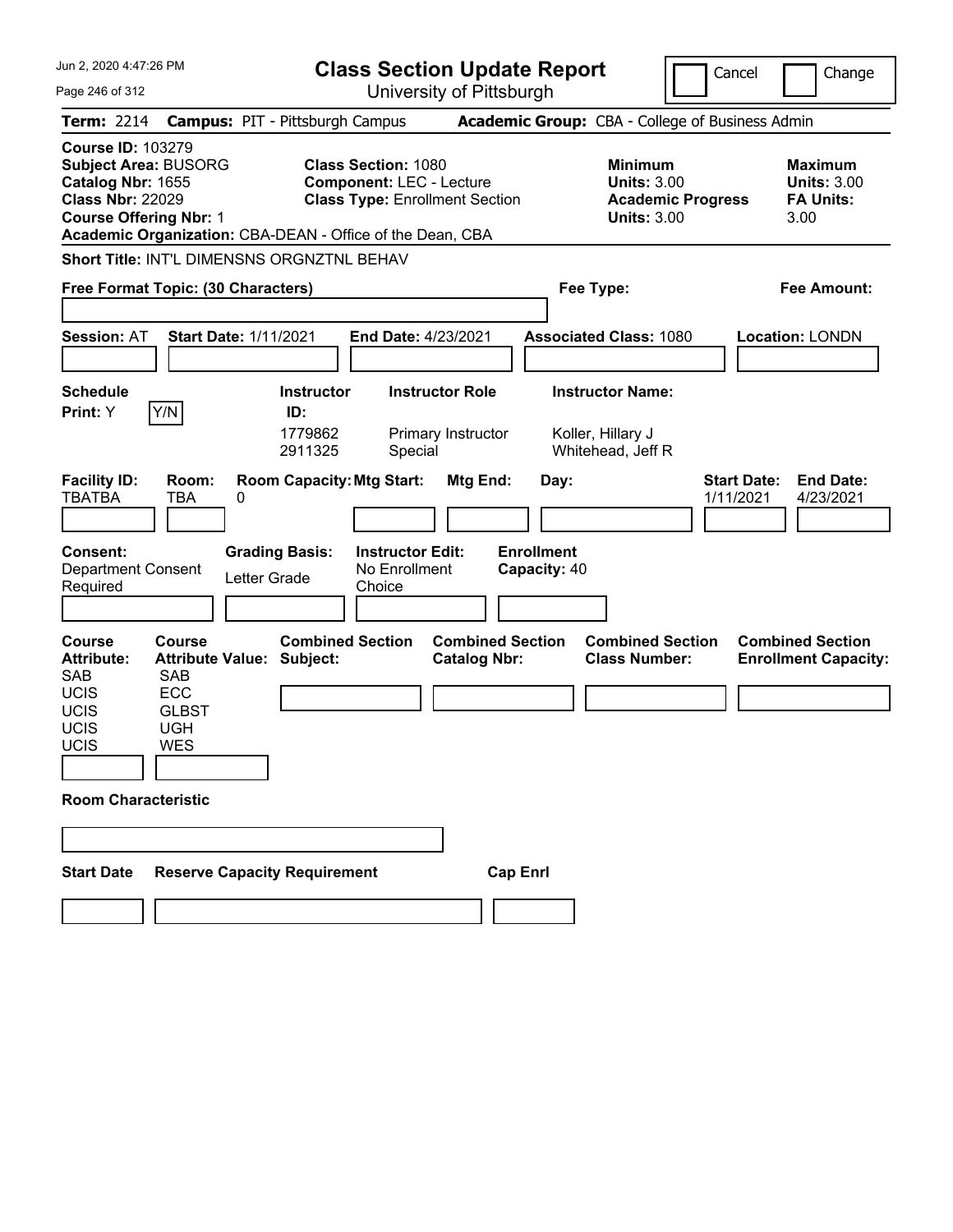| Jun 2, 2020 4:47:26 PM                                                                                                                                                                                |                                                             | <b>Class Section Update Report</b>                                                                     |                                                 |                                                                                        | Cancel<br>Change                                                 |
|-------------------------------------------------------------------------------------------------------------------------------------------------------------------------------------------------------|-------------------------------------------------------------|--------------------------------------------------------------------------------------------------------|-------------------------------------------------|----------------------------------------------------------------------------------------|------------------------------------------------------------------|
| Page 247 of 312                                                                                                                                                                                       |                                                             | University of Pittsburgh                                                                               |                                                 |                                                                                        |                                                                  |
| <b>Term: 2214</b>                                                                                                                                                                                     | <b>Campus: PIT - Pittsburgh Campus</b>                      |                                                                                                        | Academic Group: CBA - College of Business Admin |                                                                                        |                                                                  |
| <b>Course ID: 103279</b><br><b>Subject Area: BUSORG</b><br>Catalog Nbr: 1655<br><b>Class Nbr: 26667</b><br><b>Course Offering Nbr: 1</b><br>Academic Organization: CBA-DEAN - Office of the Dean, CBA |                                                             | <b>Class Section: 1090</b><br><b>Component: LEC - Lecture</b><br><b>Class Type: Enrollment Section</b> |                                                 | <b>Minimum</b><br><b>Units: 3.00</b><br><b>Academic Progress</b><br><b>Units: 3.00</b> | <b>Maximum</b><br><b>Units: 3.00</b><br><b>FA Units:</b><br>3.00 |
| Short Title: INT'L DIMENSNS ORGNZTNL BEHAV                                                                                                                                                            |                                                             |                                                                                                        |                                                 |                                                                                        |                                                                  |
| Free Format Topic: (30 Characters)                                                                                                                                                                    |                                                             |                                                                                                        | Fee Type:                                       |                                                                                        | Fee Amount:                                                      |
| <b>Session: AT</b>                                                                                                                                                                                    | <b>Start Date: 1/11/2021</b>                                | End Date: 4/23/2021                                                                                    | <b>Associated Class: 1090</b>                   |                                                                                        | <b>Location: SHNGHI</b>                                          |
| <b>Schedule</b>                                                                                                                                                                                       | <b>Instructor</b>                                           | <b>Instructor Role</b>                                                                                 | <b>Instructor Name:</b>                         |                                                                                        |                                                                  |
| Y/N<br>Print: Y                                                                                                                                                                                       | ID:                                                         |                                                                                                        |                                                 |                                                                                        |                                                                  |
|                                                                                                                                                                                                       | 2911325                                                     | Special                                                                                                | Whitehead, Jeff R                               |                                                                                        |                                                                  |
| <b>Facility ID:</b><br>Room:<br>TBATBA<br>TBA                                                                                                                                                         | <b>Room Capacity: Mtg Start:</b><br>0                       | Mtg End:                                                                                               | Day:                                            |                                                                                        | <b>End Date:</b><br><b>Start Date:</b><br>1/11/2021<br>4/23/2021 |
|                                                                                                                                                                                                       |                                                             |                                                                                                        |                                                 |                                                                                        |                                                                  |
| <b>Consent:</b><br><b>Department Consent</b><br>Required                                                                                                                                              | <b>Grading Basis:</b><br>Letter Grade                       | <b>Instructor Edit:</b><br>No Enrollment<br>Choice                                                     | <b>Enrollment</b><br>Capacity: 50               |                                                                                        |                                                                  |
| <b>Course</b><br>Course<br><b>Attribute:</b><br><b>SAB</b><br><b>SAB</b>                                                                                                                              | <b>Combined Section</b><br><b>Attribute Value: Subject:</b> | <b>Catalog Nbr:</b>                                                                                    | <b>Combined Section</b>                         | <b>Combined Section</b><br><b>Class Number:</b>                                        | <b>Combined Section</b><br><b>Enrollment Capacity:</b>           |
| <b>UCIS</b><br><b>GLBST</b>                                                                                                                                                                           |                                                             |                                                                                                        |                                                 |                                                                                        |                                                                  |
| UCIS<br><b>UGH</b><br>UCIS<br><b>WES</b>                                                                                                                                                              |                                                             |                                                                                                        |                                                 |                                                                                        |                                                                  |
|                                                                                                                                                                                                       |                                                             |                                                                                                        |                                                 |                                                                                        |                                                                  |
| <b>Room Characteristic</b>                                                                                                                                                                            |                                                             |                                                                                                        |                                                 |                                                                                        |                                                                  |
|                                                                                                                                                                                                       |                                                             |                                                                                                        |                                                 |                                                                                        |                                                                  |
|                                                                                                                                                                                                       |                                                             |                                                                                                        |                                                 |                                                                                        |                                                                  |
| <b>Start Date</b>                                                                                                                                                                                     | <b>Reserve Capacity Requirement</b>                         |                                                                                                        | <b>Cap Enrl</b>                                 |                                                                                        |                                                                  |
|                                                                                                                                                                                                       |                                                             |                                                                                                        |                                                 |                                                                                        |                                                                  |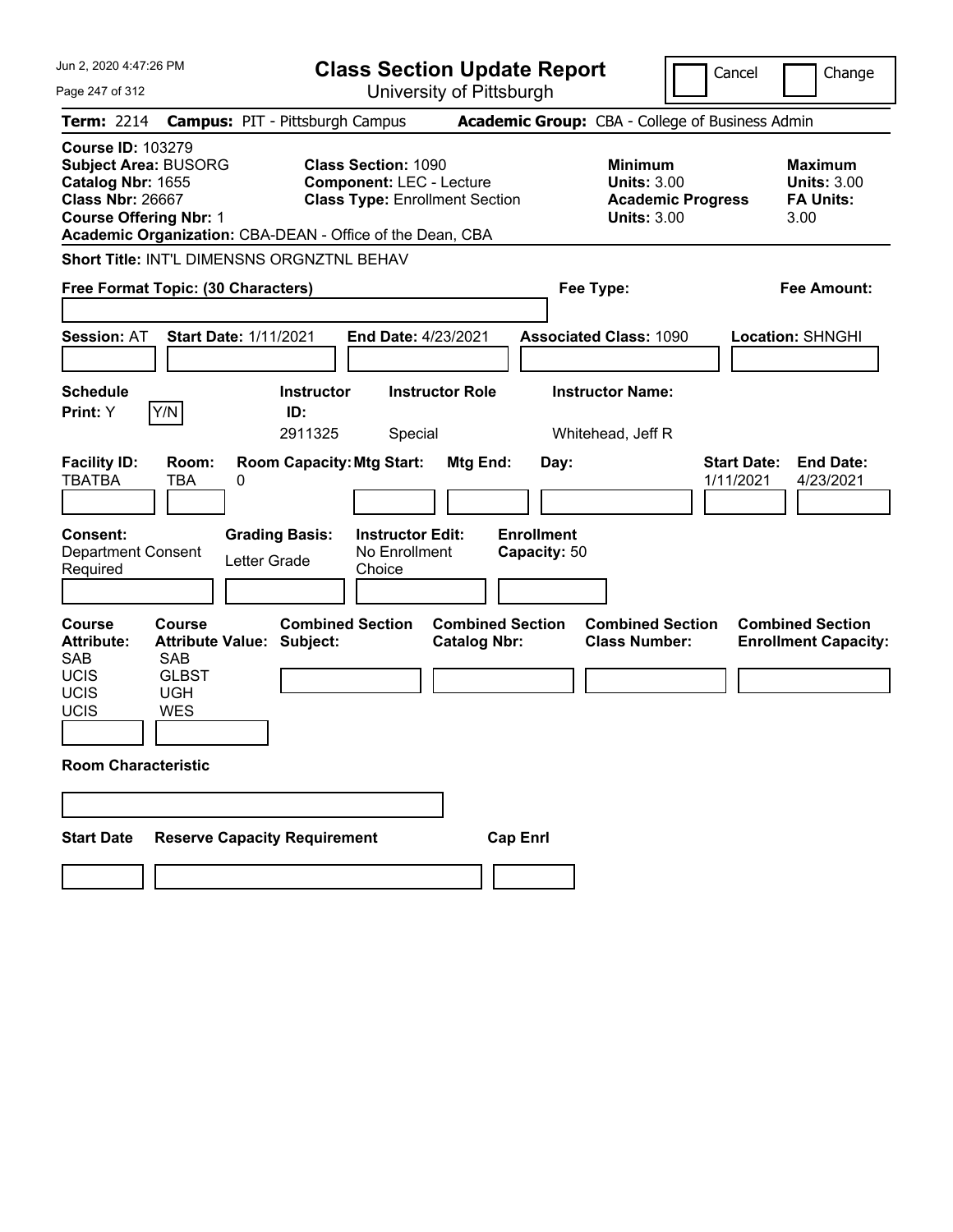| Jun 2, 2020 4:47:26 PM                                                                                                                     |                                                                                |                                                                                                    | <b>Class Section Update Report</b>                                                                     |                                                |                                           |                                                                                        | Cancel                          | Change                                                           |
|--------------------------------------------------------------------------------------------------------------------------------------------|--------------------------------------------------------------------------------|----------------------------------------------------------------------------------------------------|--------------------------------------------------------------------------------------------------------|------------------------------------------------|-------------------------------------------|----------------------------------------------------------------------------------------|---------------------------------|------------------------------------------------------------------|
| Page 248 of 312                                                                                                                            |                                                                                |                                                                                                    | University of Pittsburgh                                                                               |                                                |                                           |                                                                                        |                                 |                                                                  |
| <b>Term: 2214</b>                                                                                                                          |                                                                                | <b>Campus: PIT - Pittsburgh Campus</b>                                                             |                                                                                                        |                                                |                                           | Academic Group: CBA - College of Business Admin                                        |                                 |                                                                  |
| <b>Course ID: 103279</b><br><b>Subject Area: BUSORG</b><br>Catalog Nbr: 1655<br><b>Class Nbr: 23082</b><br><b>Course Offering Nbr: 1</b>   |                                                                                | Academic Organization: CBA-DEAN - Office of the Dean, CBA                                          | <b>Class Section: 1500</b><br><b>Component: LEC - Lecture</b><br><b>Class Type: Enrollment Section</b> |                                                |                                           | <b>Minimum</b><br><b>Units: 3.00</b><br><b>Academic Progress</b><br><b>Units: 3.00</b> |                                 | <b>Maximum</b><br><b>Units: 3.00</b><br><b>FA Units:</b><br>3.00 |
|                                                                                                                                            |                                                                                | Short Title: INT'L DIMENSNS ORGNZTNL BEHAV                                                         |                                                                                                        |                                                |                                           |                                                                                        |                                 |                                                                  |
| Free Format Topic: (30 Characters)                                                                                                         |                                                                                |                                                                                                    |                                                                                                        |                                                |                                           | Fee Type:                                                                              |                                 | Fee Amount:                                                      |
| <b>Session: AT</b>                                                                                                                         |                                                                                | <b>Start Date: 1/11/2021</b>                                                                       | End Date: 4/23/2021                                                                                    |                                                |                                           | <b>Associated Class: 1500</b>                                                          |                                 | <b>Location: FLORNC</b>                                          |
| <b>Schedule</b><br>Print: Y                                                                                                                | Y/N                                                                            | <b>Instructor</b><br>ID:<br>1779862<br>2911325                                                     | Special                                                                                                | <b>Instructor Role</b><br>Primary Instructor   |                                           | <b>Instructor Name:</b><br>Koller, Hillary J<br>Whitehead, Jeff R                      |                                 |                                                                  |
| <b>Facility ID:</b><br><b>TBATBA</b><br><b>Consent:</b><br><b>Department Consent</b><br>Required                                           | Room:<br>TBA                                                                   | <b>Room Capacity: Mtg Start:</b><br>0<br><b>Grading Basis:</b><br>Letter Grade                     | <b>Instructor Edit:</b><br>No Enrollment<br>Choice                                                     | Mtg End:                                       | Day:<br><b>Enrollment</b><br>Capacity: 40 |                                                                                        | <b>Start Date:</b><br>1/11/2021 | <b>End Date:</b><br>4/23/2021                                    |
| <b>Course</b><br><b>Attribute:</b><br><b>SAB</b><br><b>UCIS</b><br>UCIS<br>UCIS<br>UCIS<br><b>Room Characteristic</b><br><b>Start Date</b> | Course<br><b>SAB</b><br><b>ECC</b><br><b>GLBST</b><br><b>UGH</b><br><b>WES</b> | <b>Combined Section</b><br><b>Attribute Value: Subject:</b><br><b>Reserve Capacity Requirement</b> |                                                                                                        | <b>Combined Section</b><br><b>Catalog Nbr:</b> | <b>Cap Enrl</b>                           | <b>Combined Section</b><br><b>Class Number:</b>                                        |                                 | <b>Combined Section</b><br><b>Enrollment Capacity:</b>           |
|                                                                                                                                            |                                                                                |                                                                                                    |                                                                                                        |                                                |                                           |                                                                                        |                                 |                                                                  |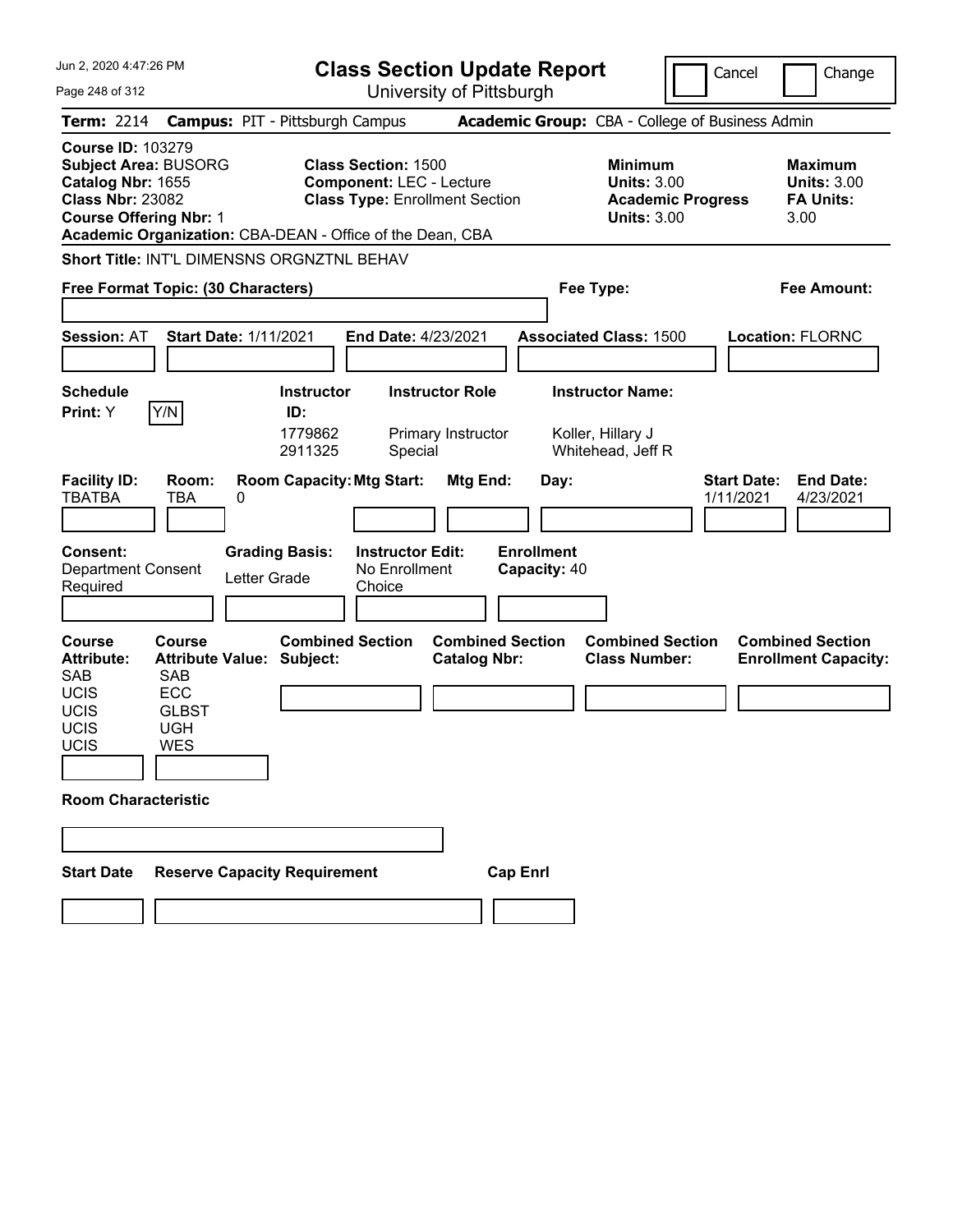| Jun 2, 2020 4:47:26 PM                                                                                                                     |                                                                                |                                                                                                    | <b>Class Section Update Report</b>                                                                     |                                                |                                           |                                                                                        | Cancel                          | Change                                                           |
|--------------------------------------------------------------------------------------------------------------------------------------------|--------------------------------------------------------------------------------|----------------------------------------------------------------------------------------------------|--------------------------------------------------------------------------------------------------------|------------------------------------------------|-------------------------------------------|----------------------------------------------------------------------------------------|---------------------------------|------------------------------------------------------------------|
| Page 249 of 312                                                                                                                            |                                                                                |                                                                                                    |                                                                                                        | University of Pittsburgh                       |                                           |                                                                                        |                                 |                                                                  |
| <b>Term: 2214</b>                                                                                                                          |                                                                                | <b>Campus: PIT - Pittsburgh Campus</b>                                                             |                                                                                                        |                                                |                                           | Academic Group: CBA - College of Business Admin                                        |                                 |                                                                  |
| <b>Course ID: 103279</b><br><b>Subject Area: BUSORG</b><br>Catalog Nbr: 1655<br><b>Class Nbr: 23052</b><br><b>Course Offering Nbr: 1</b>   |                                                                                | Academic Organization: CBA-DEAN - Office of the Dean, CBA                                          | <b>Class Section: 1510</b><br><b>Component: LEC - Lecture</b><br><b>Class Type: Enrollment Section</b> |                                                |                                           | <b>Minimum</b><br><b>Units: 3.00</b><br><b>Academic Progress</b><br><b>Units: 3.00</b> |                                 | <b>Maximum</b><br><b>Units: 3.00</b><br><b>FA Units:</b><br>3.00 |
|                                                                                                                                            |                                                                                | Short Title: INT'L DIMENSNS ORGNZTNL BEHAV                                                         |                                                                                                        |                                                |                                           |                                                                                        |                                 |                                                                  |
| Free Format Topic: (30 Characters)                                                                                                         |                                                                                |                                                                                                    |                                                                                                        |                                                |                                           | Fee Type:                                                                              |                                 | Fee Amount:                                                      |
| <b>Session: AT</b>                                                                                                                         |                                                                                | <b>Start Date: 1/11/2021</b>                                                                       | End Date: 4/23/2021                                                                                    |                                                |                                           | <b>Associated Class: 1510</b>                                                          |                                 | <b>Location: SYDNEY</b>                                          |
| <b>Schedule</b><br>Print: Y                                                                                                                | Y/N                                                                            | <b>Instructor</b><br>ID:<br>1779862<br>2911325                                                     | Special                                                                                                | <b>Instructor Role</b><br>Primary Instructor   |                                           | <b>Instructor Name:</b><br>Koller, Hillary J<br>Whitehead, Jeff R                      |                                 |                                                                  |
| <b>Facility ID:</b><br><b>TBATBA</b><br><b>Consent:</b><br><b>Department Consent</b><br>Required                                           | Room:<br>TBA                                                                   | <b>Room Capacity: Mtg Start:</b><br>0<br><b>Grading Basis:</b><br>Letter Grade                     | <b>Instructor Edit:</b><br>No Enrollment<br>Choice                                                     | Mtg End:                                       | Day:<br><b>Enrollment</b><br>Capacity: 40 |                                                                                        | <b>Start Date:</b><br>1/11/2021 | <b>End Date:</b><br>4/23/2021                                    |
| <b>Course</b><br><b>Attribute:</b><br><b>SAB</b><br><b>UCIS</b><br>UCIS<br>UCIS<br>UCIS<br><b>Room Characteristic</b><br><b>Start Date</b> | Course<br><b>SAB</b><br><b>ECC</b><br><b>GLBST</b><br><b>UGH</b><br><b>WES</b> | <b>Combined Section</b><br><b>Attribute Value: Subject:</b><br><b>Reserve Capacity Requirement</b> |                                                                                                        | <b>Combined Section</b><br><b>Catalog Nbr:</b> | <b>Cap Enrl</b>                           | <b>Combined Section</b><br><b>Class Number:</b>                                        |                                 | <b>Combined Section</b><br><b>Enrollment Capacity:</b>           |
|                                                                                                                                            |                                                                                |                                                                                                    |                                                                                                        |                                                |                                           |                                                                                        |                                 |                                                                  |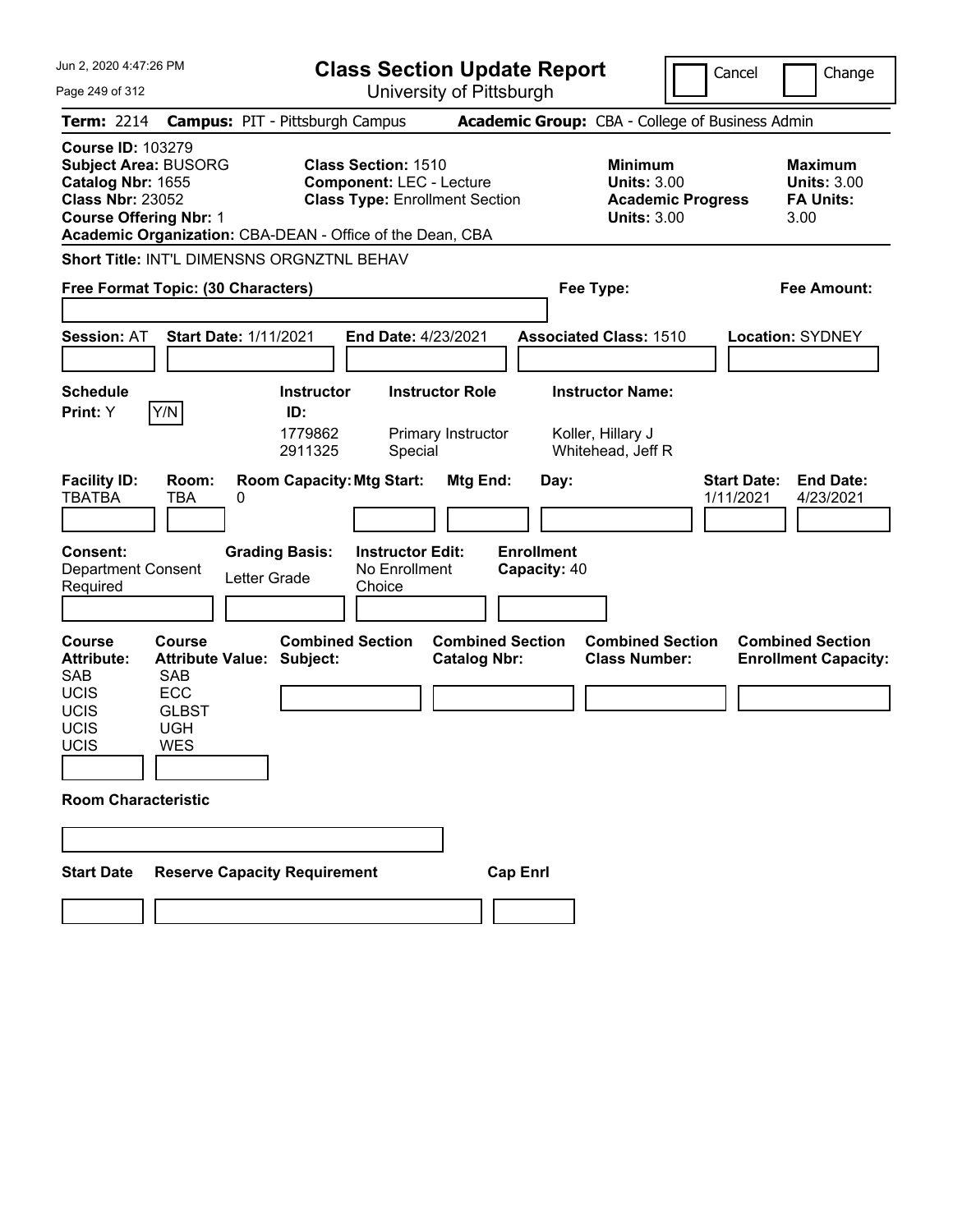| Jun 2, 2020 4:47:26 PM                                                                                                                                                                                                                                                            | <b>Class Section Update Report</b>                                                                        |                                                                                        | Cancel<br>Change                                                 |
|-----------------------------------------------------------------------------------------------------------------------------------------------------------------------------------------------------------------------------------------------------------------------------------|-----------------------------------------------------------------------------------------------------------|----------------------------------------------------------------------------------------|------------------------------------------------------------------|
| Page 250 of 312                                                                                                                                                                                                                                                                   | University of Pittsburgh                                                                                  |                                                                                        |                                                                  |
| <b>Term: 2214</b>                                                                                                                                                                                                                                                                 | <b>Campus: PIT - Pittsburgh Campus</b>                                                                    | Academic Group: CBA - College of Business Admin                                        |                                                                  |
| <b>Course ID: 103279</b><br><b>Subject Area: BUSORG</b><br>Catalog Nbr: 1655<br><b>Class Nbr: 25260</b><br><b>Course Offering Nbr: 1</b><br>Academic Organization: CBA-DEAN - Office of the Dean, CBA                                                                             | <b>Class Section: 1520</b><br><b>Component: LEC - Lecture</b><br><b>Class Type: Enrollment Section</b>    | <b>Minimum</b><br><b>Units: 3.00</b><br><b>Academic Progress</b><br><b>Units: 3.00</b> | <b>Maximum</b><br><b>Units: 3.00</b><br><b>FA Units:</b><br>3.00 |
| Short Title: INT'L DIMENSNS ORGNZTNL BEHAV                                                                                                                                                                                                                                        |                                                                                                           |                                                                                        |                                                                  |
| Free Format Topic: (30 Characters)                                                                                                                                                                                                                                                |                                                                                                           | Fee Type:                                                                              | Fee Amount:                                                      |
| <b>Start Date: 1/11/2021</b><br><b>Session: AT</b>                                                                                                                                                                                                                                | End Date: 4/23/2021                                                                                       | <b>Associated Class: 1520</b>                                                          | <b>Location: BUEN AIRES</b>                                      |
| <b>Schedule</b><br>Y/N<br>Print: Y                                                                                                                                                                                                                                                | <b>Instructor Role</b><br><b>Instructor</b><br>ID:<br>1779862<br>Primary Instructor<br>2911325<br>Special | <b>Instructor Name:</b><br>Koller, Hillary J<br>Whitehead, Jeff R                      |                                                                  |
| <b>Facility ID:</b><br>Room:<br><b>TBATBA</b><br>TBA<br>0<br><b>Grading Basis:</b><br>Consent:<br><b>Department Consent</b><br>Letter Grade<br>Required                                                                                                                           | <b>Room Capacity: Mtg Start:</b><br>Mtg End:<br><b>Instructor Edit:</b><br>No Enrollment<br>Choice        | Day:<br><b>Enrollment</b><br>Capacity: 35                                              | <b>Start Date:</b><br><b>End Date:</b><br>1/11/2021<br>4/23/2021 |
| <b>Course</b><br>Course<br><b>Attribute Value: Subject:</b><br><b>Attribute:</b><br><b>SAB</b><br><b>SAB</b><br><b>UCIS</b><br><b>GLBST</b><br>UCIS<br><b>UGH</b><br>UCIS<br><b>WES</b><br><b>Room Characteristic</b><br><b>Reserve Capacity Requirement</b><br><b>Start Date</b> | <b>Combined Section</b><br><b>Combined Section</b><br><b>Catalog Nbr:</b><br><b>Cap Enrl</b>              | <b>Combined Section</b><br><b>Class Number:</b>                                        | <b>Combined Section</b><br><b>Enrollment Capacity:</b>           |
|                                                                                                                                                                                                                                                                                   |                                                                                                           |                                                                                        |                                                                  |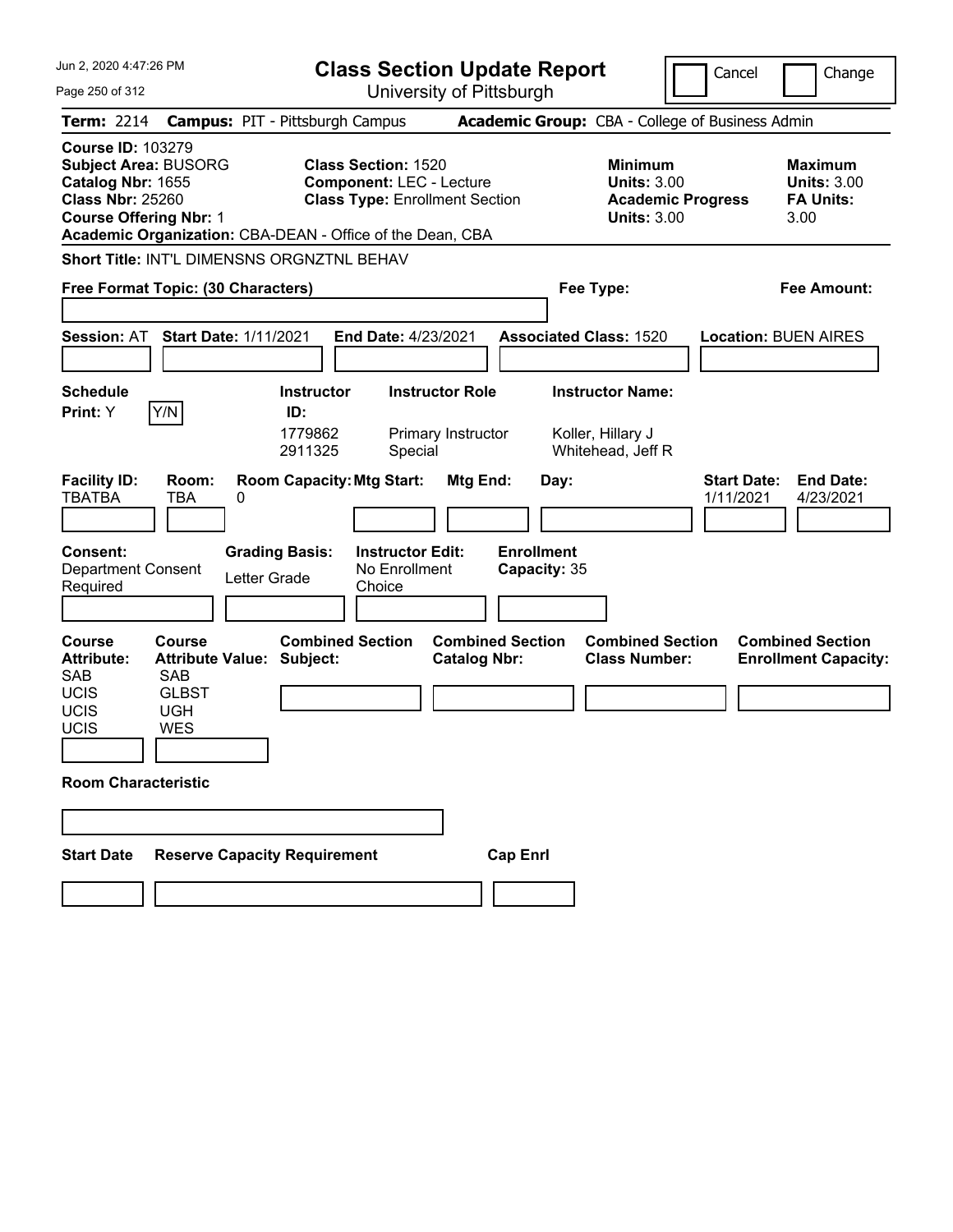| Jun 2, 2020 4:47:26 PM                                                                                                                   | <b>Class Section Update Report</b>                                                                                                                                     |                                                                            | Cancel                          | Change                                                           |
|------------------------------------------------------------------------------------------------------------------------------------------|------------------------------------------------------------------------------------------------------------------------------------------------------------------------|----------------------------------------------------------------------------|---------------------------------|------------------------------------------------------------------|
| Page 251 of 312                                                                                                                          | University of Pittsburgh                                                                                                                                               |                                                                            |                                 |                                                                  |
| <b>Term: 2214</b>                                                                                                                        | <b>Campus: PIT - Pittsburgh Campus</b>                                                                                                                                 | Academic Group: CBA - College of Business Admin                            |                                 |                                                                  |
| <b>Course ID: 103284</b><br><b>Subject Area: BUSORG</b><br>Catalog Nbr: 1670<br><b>Class Nbr: 12014</b><br><b>Course Offering Nbr: 1</b> | <b>Class Section: 1010</b><br>Component: IND - Independent Study<br><b>Class Type: Enrollment Section</b><br>Academic Organization: CBA-DEAN - Office of the Dean, CBA | <b>Minimum</b><br><b>Units: 1.00</b><br><b>Units: 1.00</b>                 | <b>Academic Progress</b>        | <b>Maximum</b><br><b>Units: 3.00</b><br><b>FA Units:</b><br>1.00 |
| <b>Short Title: ORGANIZATIONAL BEHAVR IND STDY</b>                                                                                       |                                                                                                                                                                        |                                                                            |                                 |                                                                  |
| Free Format Topic: (30 Characters)                                                                                                       |                                                                                                                                                                        | Fee Type:                                                                  |                                 | Fee Amount:                                                      |
| <b>Session: AT</b><br><b>Start Date: 1/11/2021</b>                                                                                       | End Date: 4/23/2021                                                                                                                                                    | <b>Associated Class: 1010</b>                                              |                                 | Location: PGH                                                    |
| <b>Schedule</b><br>Y/N<br>Print: Y                                                                                                       | <b>Instructor Role</b><br>Instructor<br>ID:<br>2902956<br>Special<br>2952740<br>Special                                                                                | <b>Instructor Name:</b><br>Leana, Carrie R<br>McDonald, Derek B            |                                 |                                                                  |
| <b>Facility ID:</b><br>Room:<br>SENSQ02204<br>02204<br>25                                                                                | <b>Room Capacity: Mtg Start:</b><br>Mtg End:                                                                                                                           | Day:                                                                       | <b>Start Date:</b><br>1/11/2021 | <b>End Date:</b><br>4/23/2021                                    |
| <b>Consent:</b><br><b>Department Consent</b><br>Letter Grade<br>Required                                                                 | <b>Grading Basis:</b><br><b>Instructor Edit:</b><br><b>Class Instructor</b><br><b>Table Edit</b>                                                                       | <b>Enrollment</b><br>Capacity: 25                                          |                                 |                                                                  |
| <b>Course</b><br>Course<br><b>Attribute:</b><br>Attribute Value: Subject:                                                                | <b>Combined Section</b><br><b>Catalog Nbr:</b>                                                                                                                         | <b>Combined Section</b><br><b>Combined Section</b><br><b>Class Number:</b> |                                 | <b>Combined Section</b><br><b>Enrollment Capacity:</b>           |
|                                                                                                                                          |                                                                                                                                                                        |                                                                            |                                 |                                                                  |
| <b>Room Characteristic</b><br>Media - Data Projector/Monitor                                                                             |                                                                                                                                                                        |                                                                            |                                 |                                                                  |
| <b>Start Date</b><br><b>Reserve Capacity Requirement</b>                                                                                 |                                                                                                                                                                        | <b>Cap Enrl</b>                                                            |                                 |                                                                  |
|                                                                                                                                          |                                                                                                                                                                        |                                                                            |                                 |                                                                  |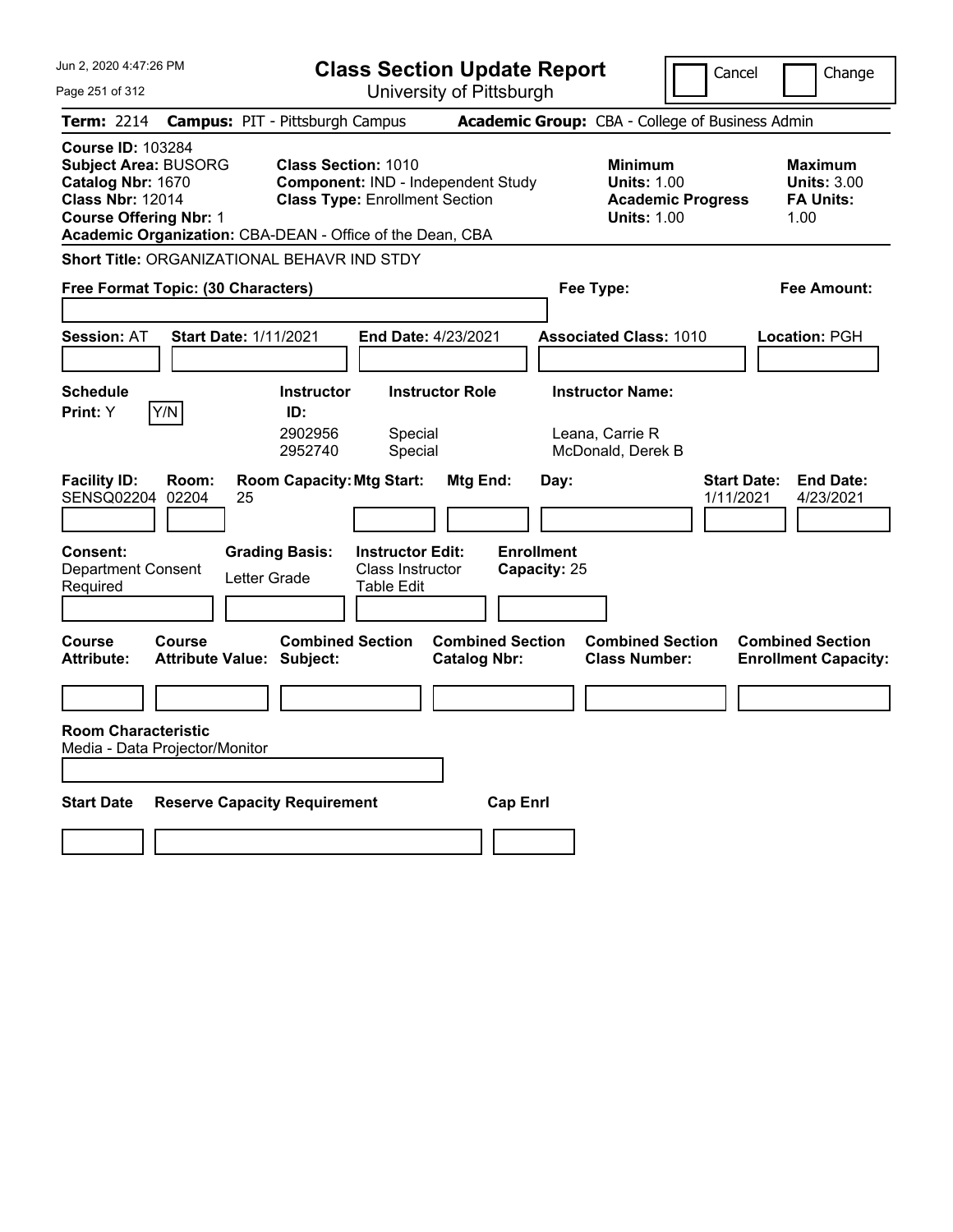| Jun 2, 2020 4:47:26 PM                                                                                                                                                                                |                                                             |                                        |                                                                                                        | <b>Class Section Update Report</b>             |                                    |                                                                                        | Cancel                          | Change                                                           |
|-------------------------------------------------------------------------------------------------------------------------------------------------------------------------------------------------------|-------------------------------------------------------------|----------------------------------------|--------------------------------------------------------------------------------------------------------|------------------------------------------------|------------------------------------|----------------------------------------------------------------------------------------|---------------------------------|------------------------------------------------------------------|
| Page 252 of 312                                                                                                                                                                                       |                                                             |                                        |                                                                                                        | University of Pittsburgh                       |                                    |                                                                                        |                                 |                                                                  |
| Term: 2214                                                                                                                                                                                            |                                                             | <b>Campus: PIT - Pittsburgh Campus</b> |                                                                                                        |                                                |                                    | Academic Group: CBA - College of Business Admin                                        |                                 |                                                                  |
| <b>Course ID: 103288</b><br><b>Subject Area: BUSQOM</b><br>Catalog Nbr: 0050<br><b>Class Nbr: 11952</b><br><b>Course Offering Nbr: 1</b><br>Academic Organization: CBA-DEAN - Office of the Dean, CBA |                                                             |                                        | <b>Class Section: 1260</b><br><b>Component: LEC - Lecture</b><br><b>Class Type: Enrollment Section</b> |                                                |                                    | <b>Minimum</b><br><b>Units: 3.00</b><br><b>Academic Progress</b><br><b>Units: 3.00</b> |                                 | <b>Maximum</b><br><b>Units: 3.00</b><br><b>FA Units:</b><br>3.00 |
| <b>Short Title: QUANTITATIVE METHODS</b>                                                                                                                                                              |                                                             |                                        |                                                                                                        |                                                |                                    |                                                                                        |                                 |                                                                  |
| Free Format Topic: (30 Characters)                                                                                                                                                                    |                                                             |                                        |                                                                                                        |                                                | Fee Type:                          |                                                                                        |                                 | Fee Amount:                                                      |
| <b>Session: AT</b>                                                                                                                                                                                    | <b>Start Date: 1/11/2021</b>                                |                                        | <b>End Date: 4/23/2021</b>                                                                             |                                                |                                    | <b>Associated Class: 1260</b>                                                          |                                 | Location: PGH                                                    |
| <b>Schedule</b><br>Print: Y                                                                                                                                                                           | Y/N                                                         | <b>Instructor</b><br>ID:<br>2900908    |                                                                                                        | <b>Instructor Role</b><br>Primary Instructor   |                                    | <b>Instructor Name:</b><br>Hegde, Gajanan G                                            |                                 |                                                                  |
| <b>Facility ID:</b><br><b>NEEDSAROOM</b>                                                                                                                                                              | Room:                                                       | <b>Room Capacity: Mtg Start:</b>       | 3:30 PM                                                                                                | Mtg End:<br>4:45 PM                            | Day:<br>MoWe                       |                                                                                        | <b>Start Date:</b><br>1/11/2021 | <b>End Date:</b><br>4/23/2021                                    |
| <b>Consent:</b><br>No Special Consent<br>Required                                                                                                                                                     |                                                             | <b>Grading Basis:</b><br>Letter Grade  | <b>Instructor Edit:</b><br>No Enrollment<br>Choice                                                     |                                                | <b>Enrollment</b><br>Capacity: 150 |                                                                                        |                                 |                                                                  |
| Course<br><b>Attribute:</b><br>FNL                                                                                                                                                                    | Course<br><b>Attribute Value: Subject:</b><br><b>DEPART</b> | <b>Combined Section</b>                |                                                                                                        | <b>Combined Section</b><br><b>Catalog Nbr:</b> |                                    | <b>Combined Section</b><br><b>Class Number:</b>                                        |                                 | <b>Combined Section</b><br><b>Enrollment Capacity:</b>           |
| <b>Room Characteristic</b><br>Media - Data Projector/Monitor<br>PeopleSoft - Scheduled (PS)                                                                                                           |                                                             |                                        |                                                                                                        |                                                |                                    |                                                                                        |                                 |                                                                  |
| <b>Start Date</b>                                                                                                                                                                                     |                                                             | <b>Reserve Capacity Requirement</b>    |                                                                                                        | <b>Cap Enri</b>                                |                                    |                                                                                        |                                 |                                                                  |
|                                                                                                                                                                                                       |                                                             |                                        |                                                                                                        |                                                |                                    |                                                                                        |                                 |                                                                  |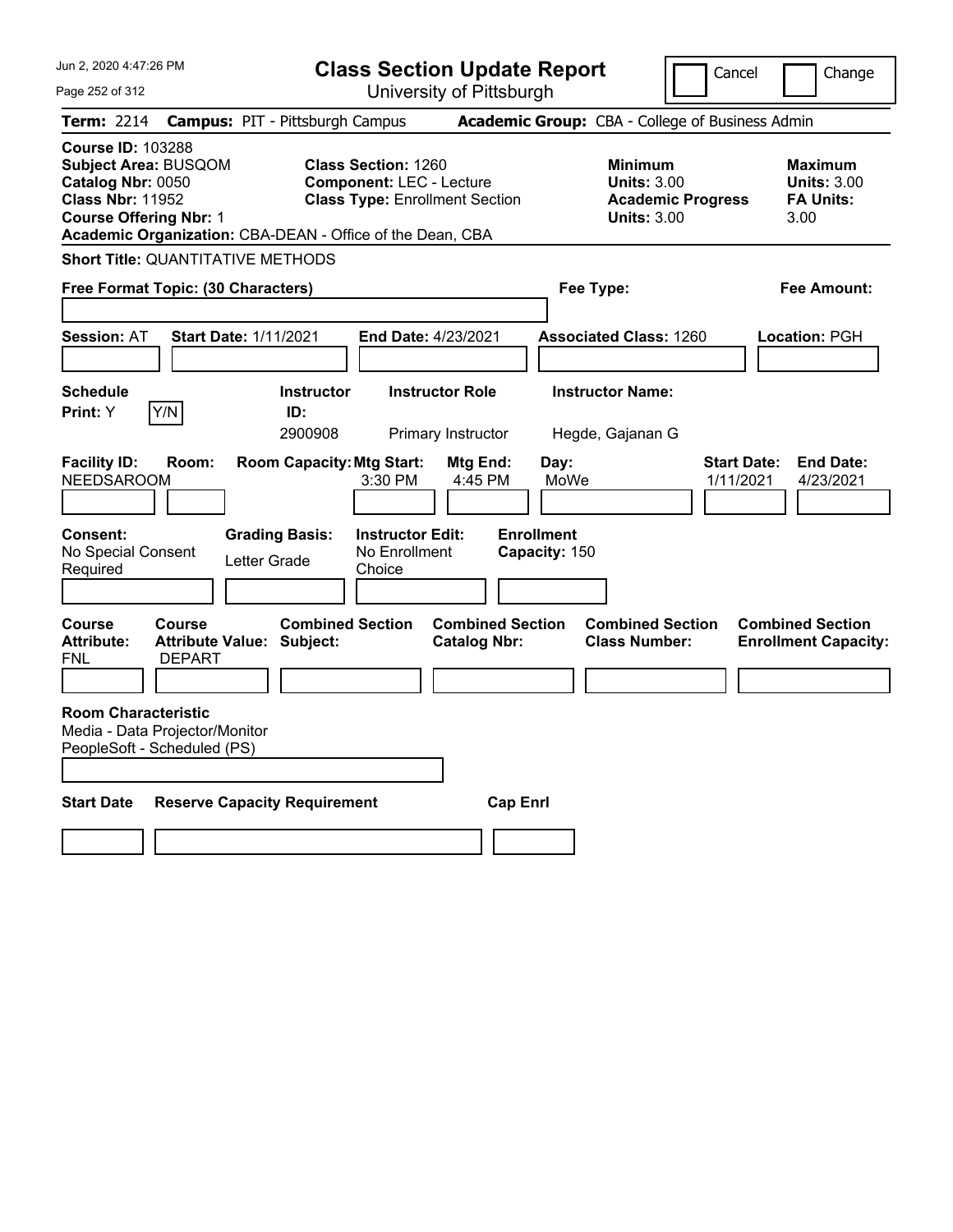| Jun 2, 2020 4:47:26 PM                                                                                                                                                                                | <b>Class Section Update Report</b>                                                                            |                                                | Cancel                                                                                 | Change                                                           |
|-------------------------------------------------------------------------------------------------------------------------------------------------------------------------------------------------------|---------------------------------------------------------------------------------------------------------------|------------------------------------------------|----------------------------------------------------------------------------------------|------------------------------------------------------------------|
| Page 253 of 312                                                                                                                                                                                       | University of Pittsburgh                                                                                      |                                                |                                                                                        |                                                                  |
| <b>Term: 2214</b>                                                                                                                                                                                     | <b>Campus: PIT - Pittsburgh Campus</b>                                                                        |                                                | Academic Group: CBA - College of Business Admin                                        |                                                                  |
| <b>Course ID: 103288</b><br><b>Subject Area: BUSQOM</b><br>Catalog Nbr: 0050<br><b>Class Nbr: 12052</b><br><b>Course Offering Nbr: 1</b><br>Academic Organization: CBA-DEAN - Office of the Dean, CBA | <b>Class Section: 1290</b><br><b>Component: REC - Recitation</b><br><b>Class Type: Non-Enrollment Section</b> |                                                | <b>Minimum</b><br><b>Units: 3.00</b><br><b>Academic Progress</b><br><b>Units: 3.00</b> | <b>Maximum</b><br><b>Units: 3.00</b><br><b>FA Units:</b><br>3.00 |
| <b>Short Title: QUANTITATIVE METHODS</b>                                                                                                                                                              |                                                                                                               |                                                |                                                                                        |                                                                  |
| Free Format Topic: (30 Characters)                                                                                                                                                                    |                                                                                                               | Fee Type:                                      |                                                                                        | <b>Fee Amount:</b>                                               |
| <b>Start Date: 1/11/2021</b><br><b>Session: AT</b>                                                                                                                                                    | End Date: 4/23/2021                                                                                           |                                                | <b>Associated Class: 1260</b>                                                          | Location: PGH                                                    |
| <b>Schedule</b><br>Y/N<br>Print: Y                                                                                                                                                                    | <b>Instructor Role</b><br><b>Instructor</b><br>ID:<br>2900908<br>Primary Instructor                           |                                                | <b>Instructor Name:</b><br>Hegde, Gajanan G                                            |                                                                  |
| <b>Facility ID:</b><br>Room:<br><b>NEEDSAROOM</b>                                                                                                                                                     | <b>Room Capacity: Mtg Start:</b><br>$9:00$ AM                                                                 | Mtg End:<br>Day:<br>9:50 AM<br>Fr              | <b>Start Date:</b><br>1/11/2021                                                        | <b>End Date:</b><br>4/23/2021                                    |
| <b>Consent:</b><br>No Special Consent<br>Letter Grade<br>Required                                                                                                                                     | <b>Grading Basis:</b><br><b>Instructor Edit:</b><br>No Enrollment<br>Choice                                   | <b>Enrollment</b><br>Capacity: 40              |                                                                                        |                                                                  |
| <b>Course</b><br>Course<br><b>Attribute:</b><br><b>Attribute Value: Subject:</b>                                                                                                                      | <b>Combined Section</b>                                                                                       | <b>Combined Section</b><br><b>Catalog Nbr:</b> | <b>Combined Section</b><br><b>Class Number:</b>                                        | <b>Combined Section</b><br><b>Enrollment Capacity:</b>           |
|                                                                                                                                                                                                       |                                                                                                               |                                                |                                                                                        |                                                                  |
| <b>Room Characteristic</b><br>Media - Data Projector/Monitor<br>PeopleSoft - Scheduled (PS)                                                                                                           |                                                                                                               |                                                |                                                                                        |                                                                  |
| <b>Start Date</b><br><b>Reserve Capacity Requirement</b>                                                                                                                                              |                                                                                                               | <b>Cap Enri</b>                                |                                                                                        |                                                                  |
|                                                                                                                                                                                                       |                                                                                                               |                                                |                                                                                        |                                                                  |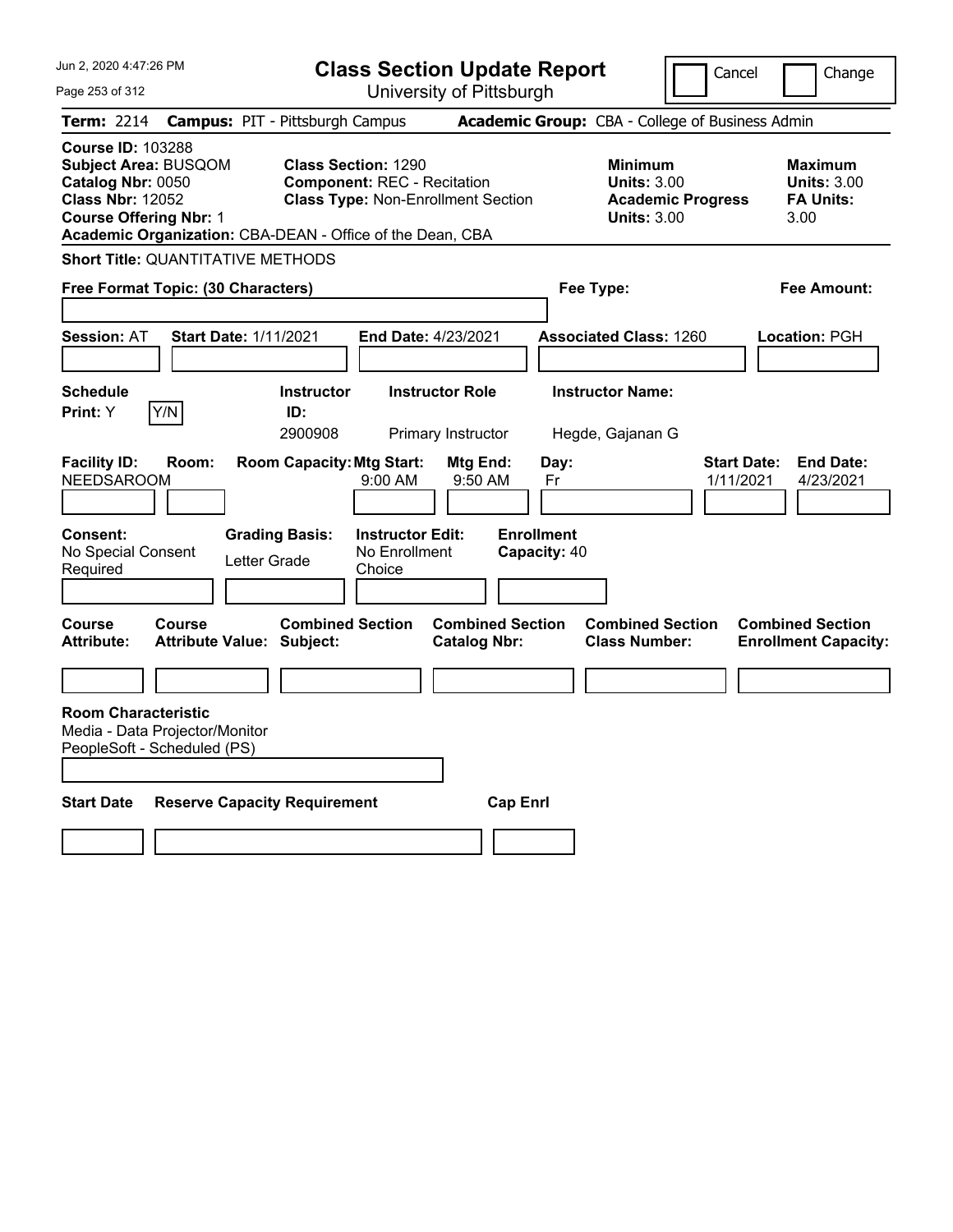| Jun 2, 2020 4:47:26 PM                                                                                                                   |                                                           | <b>Class Section Update Report</b>                                                                     |                                     |                                                                                        | Cancel<br>Change                                                 |
|------------------------------------------------------------------------------------------------------------------------------------------|-----------------------------------------------------------|--------------------------------------------------------------------------------------------------------|-------------------------------------|----------------------------------------------------------------------------------------|------------------------------------------------------------------|
| Page 254 of 312                                                                                                                          |                                                           | University of Pittsburgh                                                                               |                                     |                                                                                        |                                                                  |
| Term: 2214                                                                                                                               | <b>Campus: PIT - Pittsburgh Campus</b>                    |                                                                                                        |                                     | Academic Group: CBA - College of Business Admin                                        |                                                                  |
| <b>Course ID: 103288</b><br><b>Subject Area: BUSQOM</b><br>Catalog Nbr: 0050<br><b>Class Nbr: 23514</b><br><b>Course Offering Nbr: 1</b> | Academic Organization: CBA-DEAN - Office of the Dean, CBA | <b>Class Section: 1295</b><br><b>Component: LEC - Lecture</b><br><b>Class Type: Enrollment Section</b> |                                     | <b>Minimum</b><br><b>Units: 3.00</b><br><b>Academic Progress</b><br><b>Units: 3.00</b> | Maximum<br><b>Units: 3.00</b><br><b>FA Units:</b><br>3.00        |
|                                                                                                                                          | <b>Short Title: QUANTITATIVE METHODS</b>                  |                                                                                                        |                                     |                                                                                        |                                                                  |
| Free Format Topic: (30 Characters)                                                                                                       |                                                           |                                                                                                        |                                     | Fee Type:                                                                              | Fee Amount:                                                      |
| <b>Session: AT</b>                                                                                                                       | <b>Start Date: 1/11/2021</b>                              | <b>End Date: 4/23/2021</b>                                                                             |                                     | <b>Associated Class: 1295</b>                                                          | Location: PGH                                                    |
| <b>Schedule</b><br>Y/N<br>Print: Y                                                                                                       | <b>Instructor</b><br>ID:<br>2900908                       | <b>Instructor Role</b><br>Primary Instructor                                                           |                                     | <b>Instructor Name:</b><br>Hegde, Gajanan G                                            |                                                                  |
| <b>Facility ID:</b><br><b>NEEDSAROOM</b>                                                                                                 | <b>Room Capacity: Mtg Start:</b><br>Room:                 | 5:00 PM                                                                                                | Mtg End:<br>Day:<br>MoWe<br>6:15 PM |                                                                                        | <b>Start Date:</b><br><b>End Date:</b><br>1/11/2021<br>4/23/2021 |
| <b>Consent:</b><br>No Special Consent<br>Required                                                                                        | <b>Grading Basis:</b><br>Letter Grade                     | <b>Instructor Edit:</b><br>No Enrollment<br>Choice                                                     | <b>Enrollment</b><br>Capacity: 152  |                                                                                        |                                                                  |
| <b>Course</b><br><b>Course</b><br><b>Attribute:</b><br><b>DEPART</b><br>FNL                                                              | <b>Attribute Value: Subject:</b>                          | <b>Combined Section</b><br><b>Catalog Nbr:</b>                                                         | <b>Combined Section</b>             | <b>Combined Section</b><br><b>Class Number:</b>                                        | <b>Combined Section</b><br><b>Enrollment Capacity:</b>           |
| <b>Room Characteristic</b><br>Media - Data Projector/Monitor<br>PeopleSoft - Scheduled (PS)                                              |                                                           |                                                                                                        |                                     |                                                                                        |                                                                  |
| <b>Start Date</b>                                                                                                                        | <b>Reserve Capacity Requirement</b>                       |                                                                                                        | <b>Cap Enrl</b>                     |                                                                                        |                                                                  |
|                                                                                                                                          |                                                           |                                                                                                        |                                     |                                                                                        |                                                                  |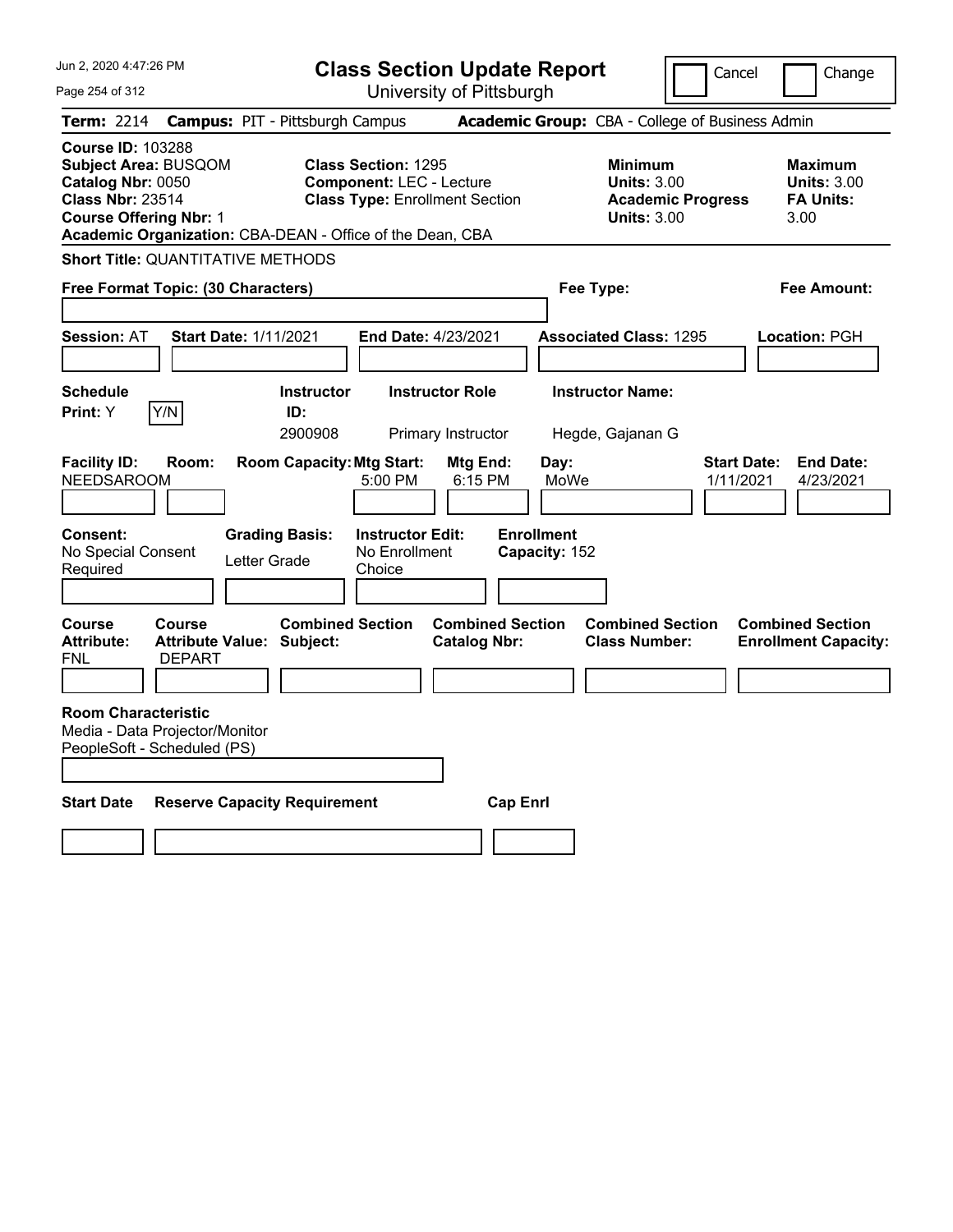| Jun 2, 2020 4:47:26 PM                                                                                                                   | <b>Class Section Update Report</b>                                                                                                                                         |                                                            | Cancel                          | Change                                                           |
|------------------------------------------------------------------------------------------------------------------------------------------|----------------------------------------------------------------------------------------------------------------------------------------------------------------------------|------------------------------------------------------------|---------------------------------|------------------------------------------------------------------|
| Page 255 of 312                                                                                                                          | University of Pittsburgh                                                                                                                                                   |                                                            |                                 |                                                                  |
| <b>Term: 2214</b>                                                                                                                        | <b>Campus: PIT - Pittsburgh Campus</b>                                                                                                                                     | Academic Group: CBA - College of Business Admin            |                                 |                                                                  |
| <b>Course ID: 103288</b><br><b>Subject Area: BUSQOM</b><br>Catalog Nbr: 0050<br><b>Class Nbr: 23516</b><br><b>Course Offering Nbr: 1</b> | <b>Class Section: 1296</b><br><b>Component: REC - Recitation</b><br><b>Class Type: Non-Enrollment Section</b><br>Academic Organization: CBA-DEAN - Office of the Dean, CBA | <b>Minimum</b><br><b>Units: 3.00</b><br><b>Units: 3.00</b> | <b>Academic Progress</b>        | <b>Maximum</b><br><b>Units: 3.00</b><br><b>FA Units:</b><br>3.00 |
| <b>Short Title: QUANTITATIVE METHODS</b>                                                                                                 |                                                                                                                                                                            |                                                            |                                 |                                                                  |
| Free Format Topic: (30 Characters)                                                                                                       |                                                                                                                                                                            | Fee Type:                                                  |                                 | Fee Amount:                                                      |
| <b>Session: AT</b><br><b>Start Date: 1/11/2021</b>                                                                                       | End Date: 4/23/2021                                                                                                                                                        | <b>Associated Class: 1295</b>                              |                                 | Location: PGH                                                    |
| <b>Schedule</b><br>Y/N<br>Print: Y                                                                                                       | <b>Instructor</b><br><b>Instructor Role</b><br>ID:<br>2900908<br>Primary Instructor                                                                                        | <b>Instructor Name:</b><br>Hegde, Gajanan G                |                                 |                                                                  |
| <b>Facility ID:</b><br>Room:<br><b>NEEDSAROOM</b>                                                                                        | <b>Room Capacity: Mtg Start:</b><br>Mtg End:<br>9:00 AM                                                                                                                    | Day:<br>9:50 AM<br>Fr                                      | <b>Start Date:</b><br>1/11/2021 | <b>End Date:</b><br>4/23/2021                                    |
| Consent:<br>No Special Consent<br>Required                                                                                               | <b>Grading Basis:</b><br><b>Instructor Edit:</b><br>No Enrollment<br>Letter Grade<br>Choice                                                                                | <b>Enrollment</b><br>Capacity: 38                          |                                 |                                                                  |
| <b>Course</b><br><b>Course</b><br><b>Attribute:</b><br><b>Attribute Value: Subject:</b>                                                  | <b>Combined Section</b><br><b>Catalog Nbr:</b>                                                                                                                             | <b>Combined Section</b><br><b>Class Number:</b>            | <b>Combined Section</b>         | <b>Combined Section</b><br><b>Enrollment Capacity:</b>           |
|                                                                                                                                          |                                                                                                                                                                            |                                                            |                                 |                                                                  |
| <b>Room Characteristic</b><br>Media - Data Projector/Monitor<br>PeopleSoft - Scheduled (PS)                                              |                                                                                                                                                                            |                                                            |                                 |                                                                  |
| <b>Start Date</b>                                                                                                                        | <b>Reserve Capacity Requirement</b>                                                                                                                                        | <b>Cap Enri</b>                                            |                                 |                                                                  |
|                                                                                                                                          |                                                                                                                                                                            |                                                            |                                 |                                                                  |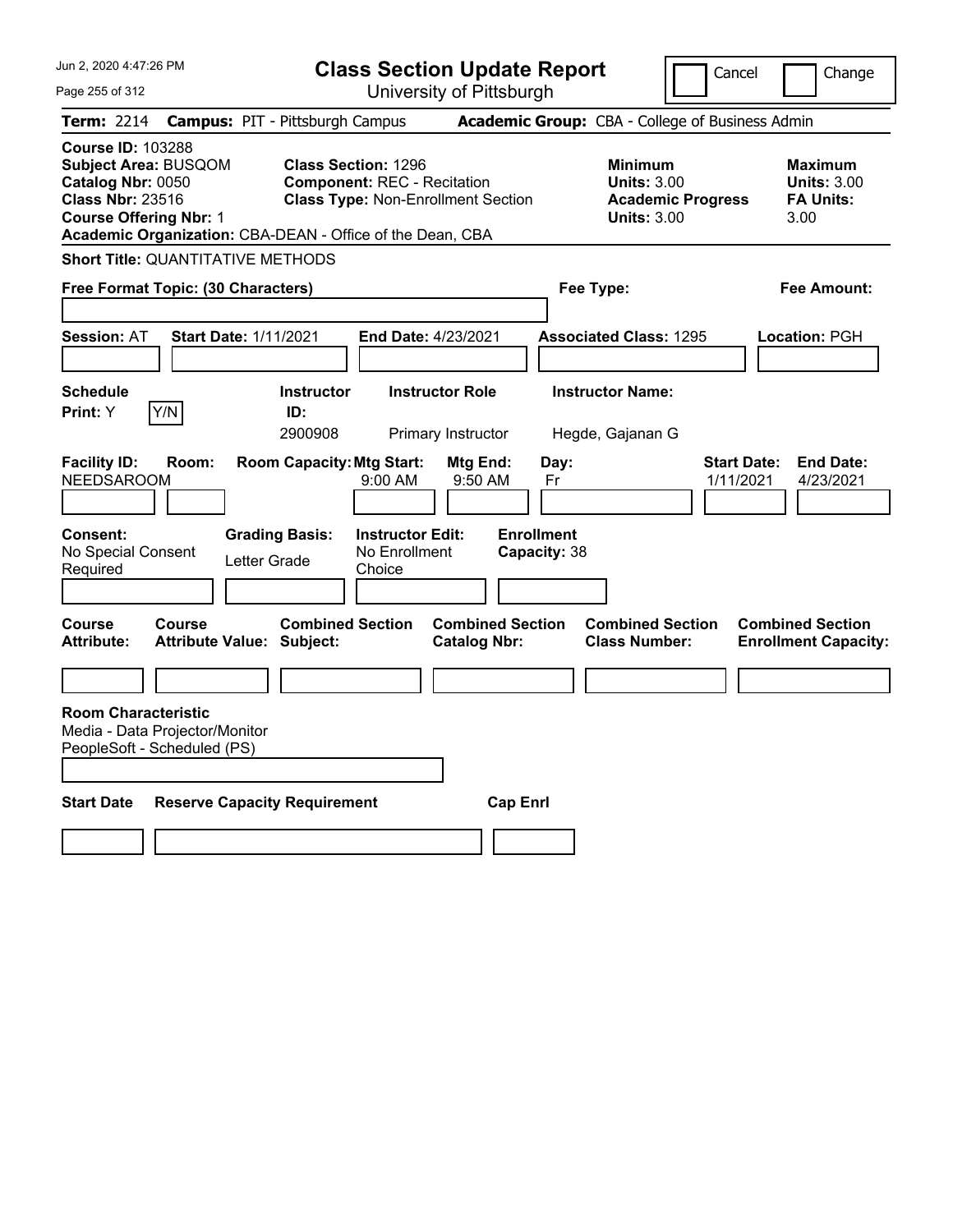| Jun 2, 2020 4:47:26 PM                                                                                                                                                                         |                                                             | <b>Class Section Update Report</b>                                                                            |                                   |                                                                                        | Cancel<br>Change                                                 |
|------------------------------------------------------------------------------------------------------------------------------------------------------------------------------------------------|-------------------------------------------------------------|---------------------------------------------------------------------------------------------------------------|-----------------------------------|----------------------------------------------------------------------------------------|------------------------------------------------------------------|
| Page 256 of 312                                                                                                                                                                                |                                                             | University of Pittsburgh                                                                                      |                                   |                                                                                        |                                                                  |
| Term: 2214                                                                                                                                                                                     | <b>Campus: PIT - Pittsburgh Campus</b>                      |                                                                                                               |                                   | Academic Group: CBA - College of Business Admin                                        |                                                                  |
| <b>Course ID: 103288</b><br>Subject Area: BUSQOM<br>Catalog Nbr: 0050<br><b>Class Nbr: 23517</b><br><b>Course Offering Nbr: 1</b><br>Academic Organization: CBA-DEAN - Office of the Dean, CBA |                                                             | <b>Class Section: 1297</b><br><b>Component: REC - Recitation</b><br><b>Class Type: Non-Enrollment Section</b> |                                   | <b>Minimum</b><br><b>Units: 3.00</b><br><b>Academic Progress</b><br><b>Units: 3.00</b> | <b>Maximum</b><br><b>Units: 3.00</b><br><b>FA Units:</b><br>3.00 |
| <b>Short Title: QUANTITATIVE METHODS</b>                                                                                                                                                       |                                                             |                                                                                                               |                                   |                                                                                        |                                                                  |
| Free Format Topic: (30 Characters)                                                                                                                                                             |                                                             |                                                                                                               |                                   | Fee Type:                                                                              | Fee Amount:                                                      |
| <b>Session: AT</b>                                                                                                                                                                             | Start Date: 1/11/2021                                       | End Date: 4/23/2021                                                                                           |                                   | <b>Associated Class: 1295</b>                                                          | Location: PGH                                                    |
| <b>Schedule</b><br>Y/N<br><b>Print:</b> Y                                                                                                                                                      | <b>Instructor</b><br>ID:<br>2900908                         | <b>Instructor Role</b><br>Primary Instructor                                                                  |                                   | <b>Instructor Name:</b><br>Hegde, Gajanan G                                            |                                                                  |
| <b>Facility ID:</b><br>Room:<br><b>NEEDSAROOM</b>                                                                                                                                              | <b>Room Capacity: Mtg Start:</b>                            | Mtg End:<br>10:00 AM                                                                                          | Day:<br>10:50 AM<br>Fr            |                                                                                        | <b>End Date:</b><br><b>Start Date:</b><br>1/11/2021<br>4/23/2021 |
| <b>Consent:</b><br>No Special Consent<br>Required                                                                                                                                              | <b>Grading Basis:</b><br>Letter Grade                       | <b>Instructor Edit:</b><br>No Enrollment<br>Choice                                                            | <b>Enrollment</b><br>Capacity: 38 |                                                                                        |                                                                  |
| <b>Course</b><br><b>Course</b><br><b>Attribute:</b>                                                                                                                                            | <b>Combined Section</b><br><b>Attribute Value: Subject:</b> | <b>Catalog Nbr:</b>                                                                                           | <b>Combined Section</b>           | <b>Combined Section</b><br><b>Class Number:</b>                                        | <b>Combined Section</b><br><b>Enrollment Capacity:</b>           |
|                                                                                                                                                                                                |                                                             |                                                                                                               |                                   |                                                                                        |                                                                  |
| <b>Room Characteristic</b><br>Media - Data Projector/Monitor<br>PeopleSoft - Scheduled (PS)                                                                                                    |                                                             |                                                                                                               |                                   |                                                                                        |                                                                  |
| <b>Start Date</b>                                                                                                                                                                              | <b>Reserve Capacity Requirement</b>                         |                                                                                                               | <b>Cap Enri</b>                   |                                                                                        |                                                                  |
|                                                                                                                                                                                                |                                                             |                                                                                                               |                                   |                                                                                        |                                                                  |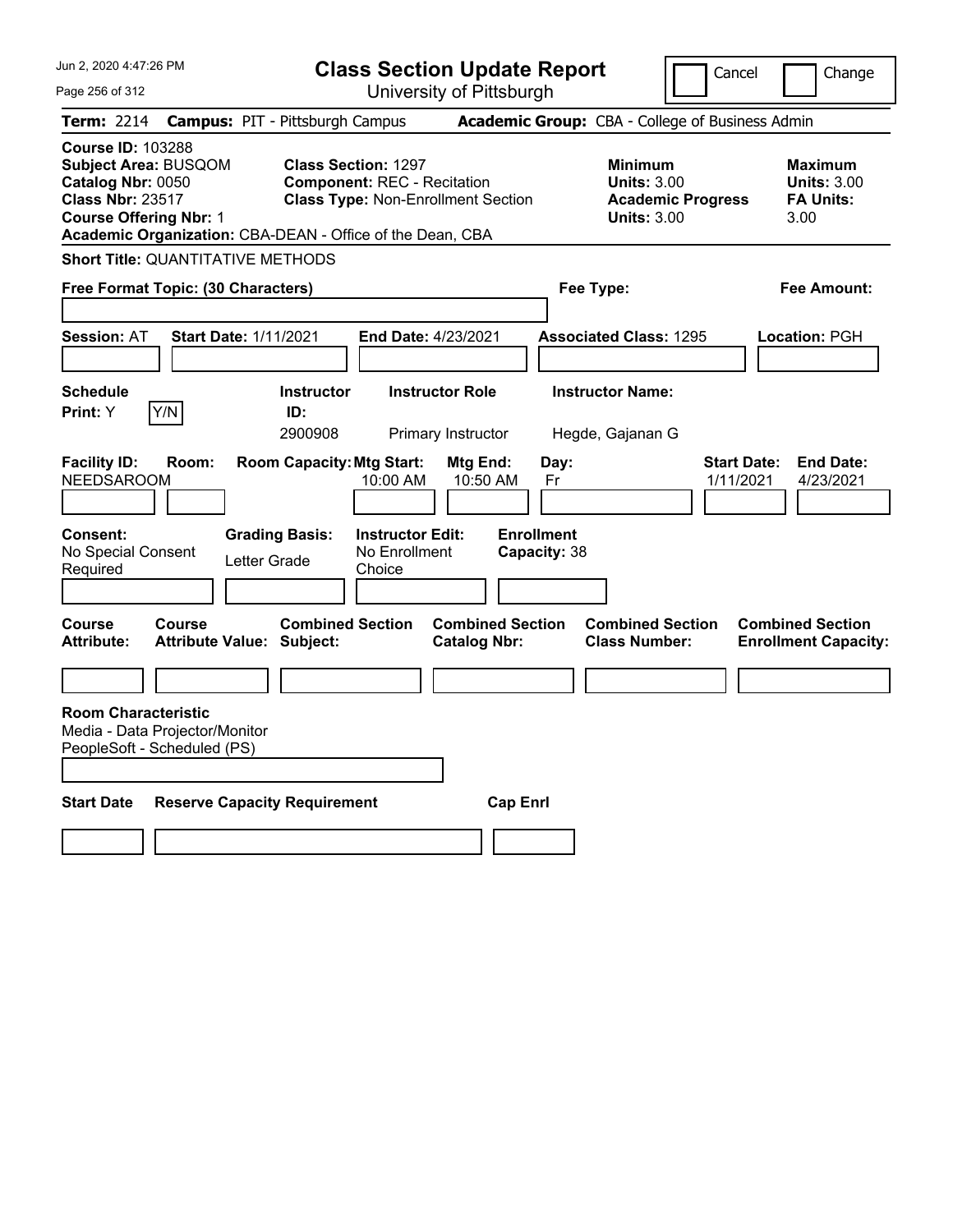| Academic Group: CBA - College of Business Admin                                        |                                                                  |
|----------------------------------------------------------------------------------------|------------------------------------------------------------------|
|                                                                                        |                                                                  |
|                                                                                        |                                                                  |
| <b>Minimum</b><br><b>Units: 3.00</b><br><b>Academic Progress</b><br><b>Units: 3.00</b> | <b>Maximum</b><br><b>Units: 3.00</b><br><b>FA Units:</b><br>3.00 |
|                                                                                        |                                                                  |
| Fee Type:                                                                              | <b>Fee Amount:</b>                                               |
| <b>Associated Class: 1295</b>                                                          | Location: PGH                                                    |
| <b>Instructor Name:</b><br>Hegde, Gajanan G                                            |                                                                  |
| <b>Start Date:</b><br>1/11/2021                                                        | <b>End Date:</b><br>4/23/2021                                    |
|                                                                                        |                                                                  |
| <b>Combined Section</b><br><b>Class Number:</b>                                        | <b>Combined Section</b><br><b>Enrollment Capacity:</b>           |
|                                                                                        |                                                                  |
|                                                                                        |                                                                  |
|                                                                                        |                                                                  |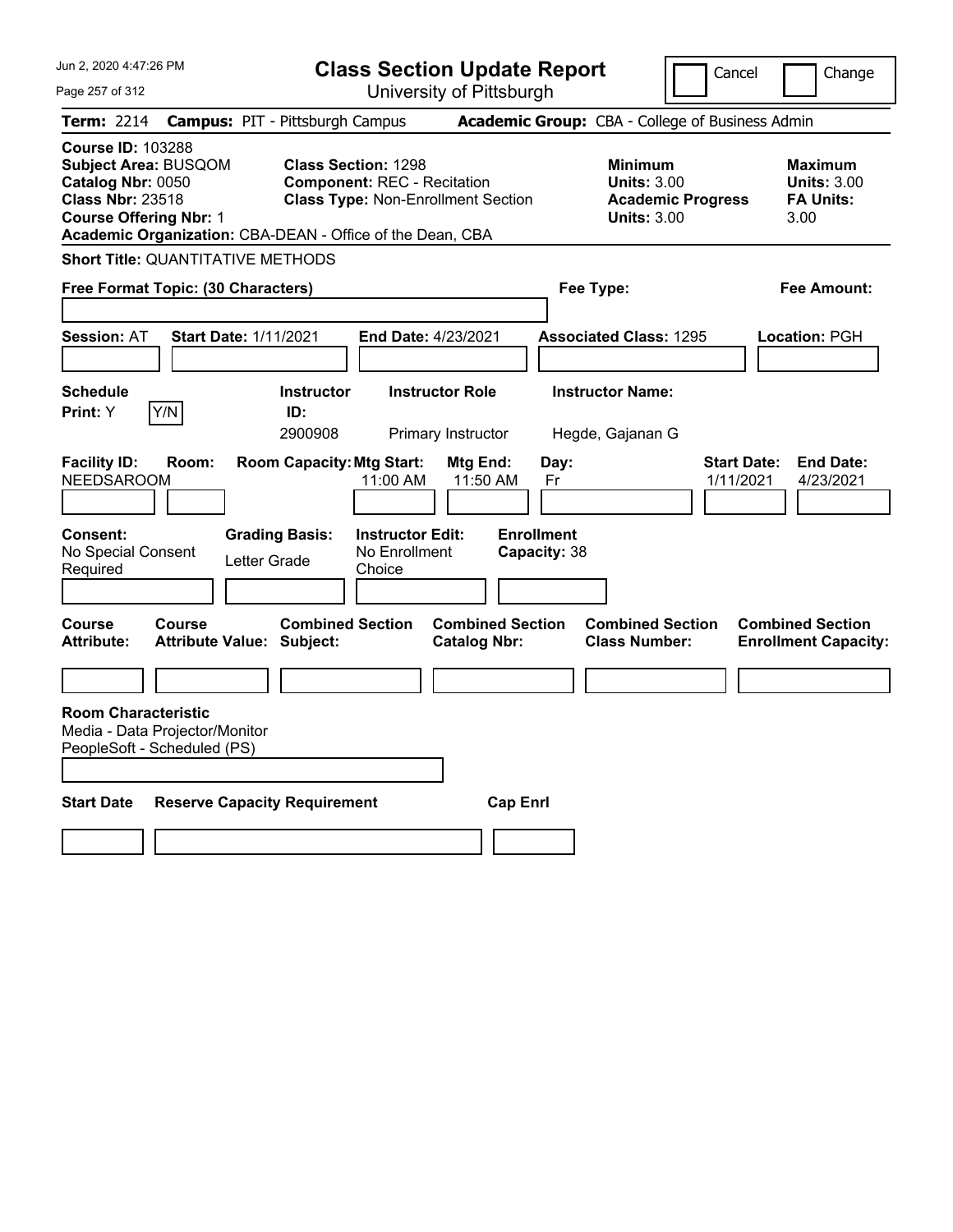| Jun 2, 2020 4:47:26 PM                                                                                                                                                                                | <b>Class Section Update Report</b>                                                                                            |                                                                            | Cancel                          | Change                                                           |
|-------------------------------------------------------------------------------------------------------------------------------------------------------------------------------------------------------|-------------------------------------------------------------------------------------------------------------------------------|----------------------------------------------------------------------------|---------------------------------|------------------------------------------------------------------|
| Page 258 of 312                                                                                                                                                                                       | University of Pittsburgh                                                                                                      |                                                                            |                                 |                                                                  |
| <b>Term: 2214</b>                                                                                                                                                                                     | <b>Campus: PIT - Pittsburgh Campus</b>                                                                                        | <b>Academic Group:</b> CBA - College of Business Admin                     |                                 |                                                                  |
| <b>Course ID: 103288</b><br><b>Subject Area: BUSQOM</b><br>Catalog Nbr: 0050<br><b>Class Nbr: 23519</b><br><b>Course Offering Nbr: 1</b><br>Academic Organization: CBA-DEAN - Office of the Dean, CBA | <b>Class Section: 1299</b><br><b>Component: REC - Recitation</b><br><b>Class Type: Non-Enrollment Section</b>                 | <b>Minimum</b><br><b>Units: 3.00</b><br><b>Units: 3.00</b>                 | <b>Academic Progress</b>        | <b>Maximum</b><br><b>Units: 3.00</b><br><b>FA Units:</b><br>3.00 |
| <b>Short Title: QUANTITATIVE METHODS</b>                                                                                                                                                              |                                                                                                                               |                                                                            |                                 |                                                                  |
| Free Format Topic: (30 Characters)                                                                                                                                                                    |                                                                                                                               | Fee Type:                                                                  |                                 | Fee Amount:                                                      |
| <b>Session: AT</b><br><b>Start Date: 1/11/2021</b>                                                                                                                                                    | <b>End Date: 4/23/2021</b>                                                                                                    | <b>Associated Class: 1295</b>                                              |                                 | Location: PGH                                                    |
| Schedule<br>Y/N<br><b>Print:</b> Y                                                                                                                                                                    | <b>Instructor Role</b><br><b>Instructor</b><br>ID:<br>2900908<br>Primary Instructor                                           | <b>Instructor Name:</b><br>Hegde, Gajanan G                                |                                 |                                                                  |
| <b>Facility ID:</b><br>Room:<br><b>NEEDSAROOM</b><br><b>Consent:</b><br>No Special Consent                                                                                                            | <b>Room Capacity: Mtg Start:</b><br>Mtg End:<br>12:00 PM<br><b>Grading Basis:</b><br><b>Instructor Edit:</b><br>No Enrollment | Day:<br>12:50 PM<br>Fr<br><b>Enrollment</b><br>Capacity: 38                | <b>Start Date:</b><br>1/11/2021 | <b>End Date:</b><br>4/23/2021                                    |
| Letter Grade<br>Required                                                                                                                                                                              | Choice                                                                                                                        |                                                                            |                                 |                                                                  |
| <b>Course</b><br>Course<br><b>Attribute:</b><br><b>Attribute Value: Subject:</b>                                                                                                                      | <b>Combined Section</b><br><b>Catalog Nbr:</b>                                                                                | <b>Combined Section</b><br><b>Combined Section</b><br><b>Class Number:</b> |                                 | <b>Combined Section</b><br><b>Enrollment Capacity:</b>           |
|                                                                                                                                                                                                       |                                                                                                                               |                                                                            |                                 |                                                                  |
| <b>Room Characteristic</b><br>Media - Data Projector/Monitor<br>PeopleSoft - Scheduled (PS)                                                                                                           |                                                                                                                               |                                                                            |                                 |                                                                  |
| <b>Start Date</b><br><b>Reserve Capacity Requirement</b>                                                                                                                                              |                                                                                                                               | <b>Cap Enrl</b>                                                            |                                 |                                                                  |
|                                                                                                                                                                                                       |                                                                                                                               |                                                                            |                                 |                                                                  |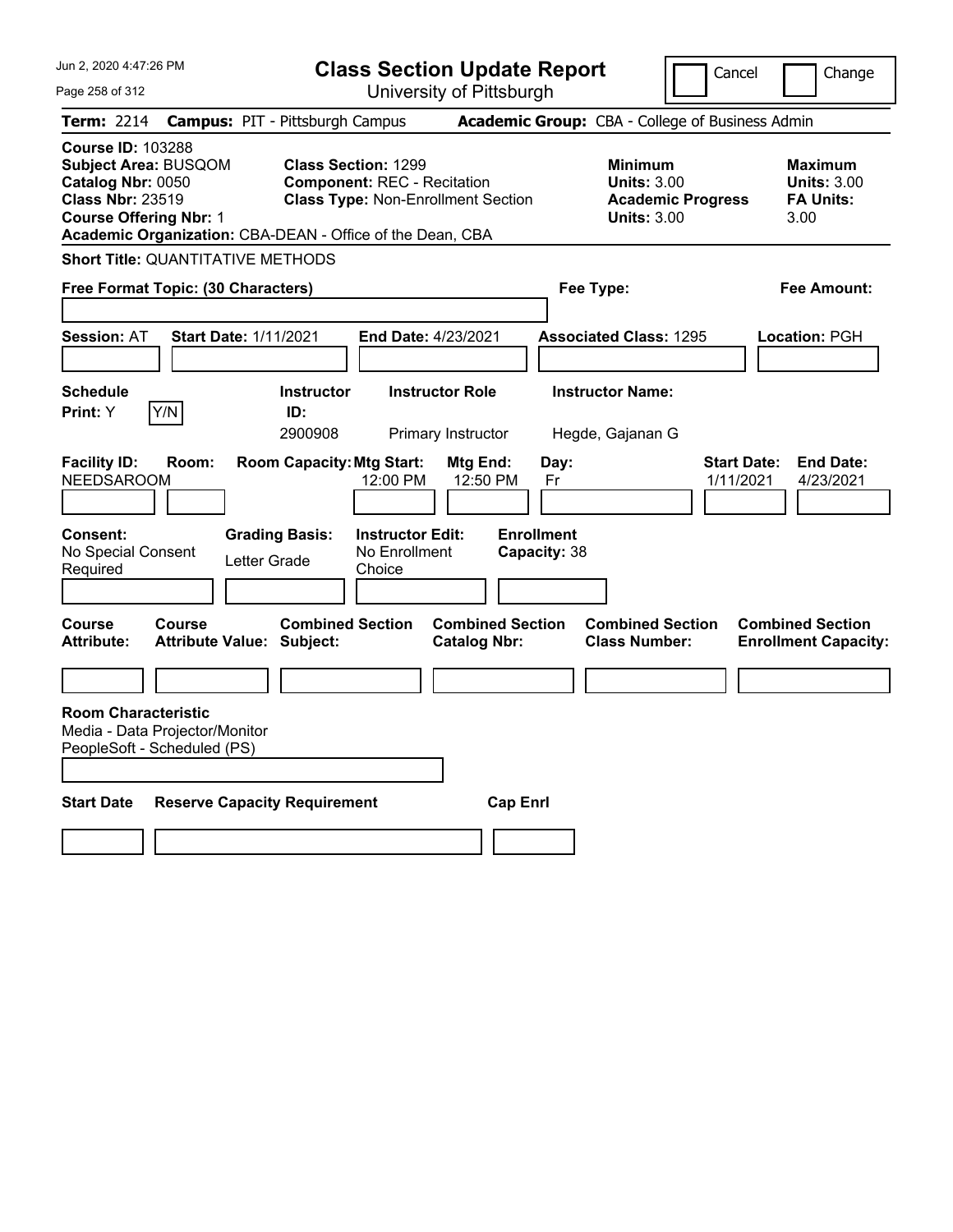| Jun 2, 2020 4:47:26 PM                                                                                                                                                                                | <b>Class Section Update Report</b>                                                                            |                                                         | Cancel                                                                                 | Change                                                           |
|-------------------------------------------------------------------------------------------------------------------------------------------------------------------------------------------------------|---------------------------------------------------------------------------------------------------------------|---------------------------------------------------------|----------------------------------------------------------------------------------------|------------------------------------------------------------------|
| Page 259 of 312                                                                                                                                                                                       |                                                                                                               | University of Pittsburgh                                |                                                                                        |                                                                  |
| <b>Term: 2214</b>                                                                                                                                                                                     | <b>Campus: PIT - Pittsburgh Campus</b>                                                                        |                                                         | Academic Group: CBA - College of Business Admin                                        |                                                                  |
| <b>Course ID: 103288</b><br><b>Subject Area: BUSQOM</b><br>Catalog Nbr: 0050<br><b>Class Nbr: 12053</b><br><b>Course Offering Nbr: 1</b><br>Academic Organization: CBA-DEAN - Office of the Dean, CBA | <b>Class Section: 1300</b><br><b>Component: REC - Recitation</b><br><b>Class Type: Non-Enrollment Section</b> |                                                         | <b>Minimum</b><br><b>Units: 3.00</b><br><b>Academic Progress</b><br><b>Units: 3.00</b> | <b>Maximum</b><br><b>Units: 3.00</b><br><b>FA Units:</b><br>3.00 |
| <b>Short Title: QUANTITATIVE METHODS</b>                                                                                                                                                              |                                                                                                               |                                                         |                                                                                        |                                                                  |
| Free Format Topic: (30 Characters)                                                                                                                                                                    |                                                                                                               |                                                         | Fee Type:                                                                              | <b>Fee Amount:</b>                                               |
| <b>Start Date: 1/11/2021</b><br><b>Session: AT</b>                                                                                                                                                    | End Date: 4/23/2021                                                                                           |                                                         | <b>Associated Class: 1260</b>                                                          | Location: PGH                                                    |
| <b>Schedule</b><br>Y/N<br>Print: Y                                                                                                                                                                    | <b>Instructor Role</b><br><b>Instructor</b><br>ID:<br>2900908<br>Primary Instructor                           |                                                         | <b>Instructor Name:</b><br>Hegde, Gajanan G                                            |                                                                  |
| <b>Facility ID:</b><br>Room:<br><b>NEEDSAROOM</b><br><b>Consent:</b>                                                                                                                                  | <b>Room Capacity: Mtg Start:</b><br>10:00 AM<br><b>Grading Basis:</b><br><b>Instructor Edit:</b>              | Mtg End:<br>Day:<br>10:50 AM<br>Fr<br><b>Enrollment</b> |                                                                                        | <b>Start Date:</b><br><b>End Date:</b><br>1/11/2021<br>4/23/2021 |
| No Special Consent<br>Letter Grade<br>Required                                                                                                                                                        | No Enrollment<br>Choice                                                                                       | Capacity: 40                                            |                                                                                        |                                                                  |
| Course<br>Course<br><b>Attribute:</b><br><b>Attribute Value: Subject:</b>                                                                                                                             | <b>Combined Section</b>                                                                                       | <b>Combined Section</b><br><b>Catalog Nbr:</b>          | <b>Combined Section</b><br><b>Class Number:</b>                                        | <b>Combined Section</b><br><b>Enrollment Capacity:</b>           |
|                                                                                                                                                                                                       |                                                                                                               |                                                         |                                                                                        |                                                                  |
| <b>Room Characteristic</b><br>Media - Data Projector/Monitor<br>PeopleSoft - Scheduled (PS)                                                                                                           |                                                                                                               |                                                         |                                                                                        |                                                                  |
| <b>Start Date</b><br><b>Reserve Capacity Requirement</b>                                                                                                                                              |                                                                                                               | <b>Cap Enri</b>                                         |                                                                                        |                                                                  |
|                                                                                                                                                                                                       |                                                                                                               |                                                         |                                                                                        |                                                                  |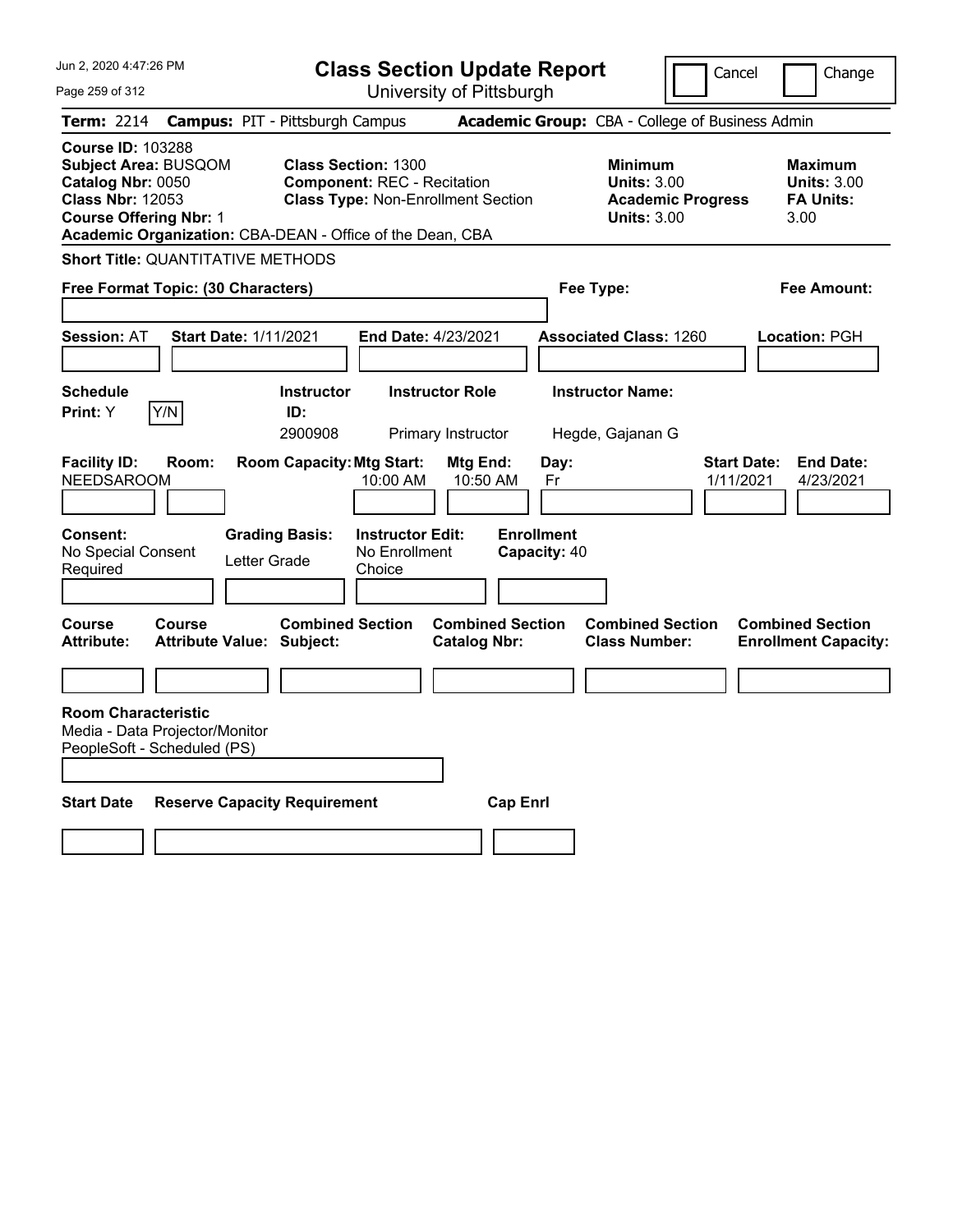| Jun 2, 2020 4:47:26 PM                                                                                                            |               |                                                                                         |                                     | <b>Class Section Update Report</b>              |                                 |                                                            | Cancel                          | Change                                                           |
|-----------------------------------------------------------------------------------------------------------------------------------|---------------|-----------------------------------------------------------------------------------------|-------------------------------------|-------------------------------------------------|---------------------------------|------------------------------------------------------------|---------------------------------|------------------------------------------------------------------|
| Page 260 of 312                                                                                                                   |               |                                                                                         |                                     | University of Pittsburgh                        |                                 |                                                            |                                 |                                                                  |
| Term: 2214                                                                                                                        |               | <b>Campus: PIT - Pittsburgh Campus</b>                                                  |                                     | Academic Group: CBA - College of Business Admin |                                 |                                                            |                                 |                                                                  |
| <b>Course ID: 103288</b><br>Subject Area: BUSQOM<br>Catalog Nbr: 0050<br><b>Class Nbr: 12054</b><br><b>Course Offering Nbr: 1</b> |               | <b>Class Section: 1310</b><br>Academic Organization: CBA-DEAN - Office of the Dean, CBA | <b>Component: REC - Recitation</b>  | <b>Class Type: Non-Enrollment Section</b>       |                                 | <b>Minimum</b><br><b>Units: 3.00</b><br><b>Units: 3.00</b> | <b>Academic Progress</b>        | <b>Maximum</b><br><b>Units: 3.00</b><br><b>FA Units:</b><br>3.00 |
| <b>Short Title: QUANTITATIVE METHODS</b>                                                                                          |               |                                                                                         |                                     |                                                 |                                 |                                                            |                                 |                                                                  |
| Free Format Topic: (30 Characters)                                                                                                |               |                                                                                         |                                     |                                                 |                                 | Fee Type:                                                  |                                 | Fee Amount:                                                      |
| <b>Session: AT</b>                                                                                                                |               | <b>Start Date: 1/11/2021</b>                                                            | End Date: 4/23/2021                 |                                                 |                                 | <b>Associated Class: 1260</b>                              |                                 | Location: PGH                                                    |
| <b>Schedule</b><br>Print: Y                                                                                                       | Y/N           | <b>Instructor</b><br>ID:<br>2900908                                                     |                                     | <b>Instructor Role</b><br>Primary Instructor    |                                 | <b>Instructor Name:</b><br>Hegde, Gajanan G                |                                 |                                                                  |
| <b>Facility ID:</b><br><b>NEEDSAROOM</b><br><b>Consent:</b>                                                                       | Room:         | <b>Room Capacity: Mtg Start:</b><br><b>Grading Basis:</b>                               | 11:00 AM<br><b>Instructor Edit:</b> | Mtg End:<br>11:50 AM                            | Day:<br>Fr<br><b>Enrollment</b> |                                                            | <b>Start Date:</b><br>1/11/2021 | <b>End Date:</b><br>4/23/2021                                    |
| No Special Consent<br>Required                                                                                                    |               | Letter Grade                                                                            | No Enrollment<br>Choice             |                                                 | Capacity: 40                    |                                                            |                                 |                                                                  |
| Course<br><b>Attribute:</b>                                                                                                       | <b>Course</b> | <b>Combined Section</b><br><b>Attribute Value: Subject:</b>                             |                                     | <b>Combined Section</b><br><b>Catalog Nbr:</b>  |                                 | <b>Combined Section</b><br><b>Class Number:</b>            |                                 | <b>Combined Section</b><br><b>Enrollment Capacity:</b>           |
|                                                                                                                                   |               |                                                                                         |                                     |                                                 |                                 |                                                            |                                 |                                                                  |
| <b>Room Characteristic</b><br>Media - Data Projector/Monitor<br>PeopleSoft - Scheduled (PS)                                       |               |                                                                                         |                                     |                                                 |                                 |                                                            |                                 |                                                                  |
| <b>Start Date</b>                                                                                                                 |               | <b>Reserve Capacity Requirement</b>                                                     |                                     | <b>Cap Enri</b>                                 |                                 |                                                            |                                 |                                                                  |
|                                                                                                                                   |               |                                                                                         |                                     |                                                 |                                 |                                                            |                                 |                                                                  |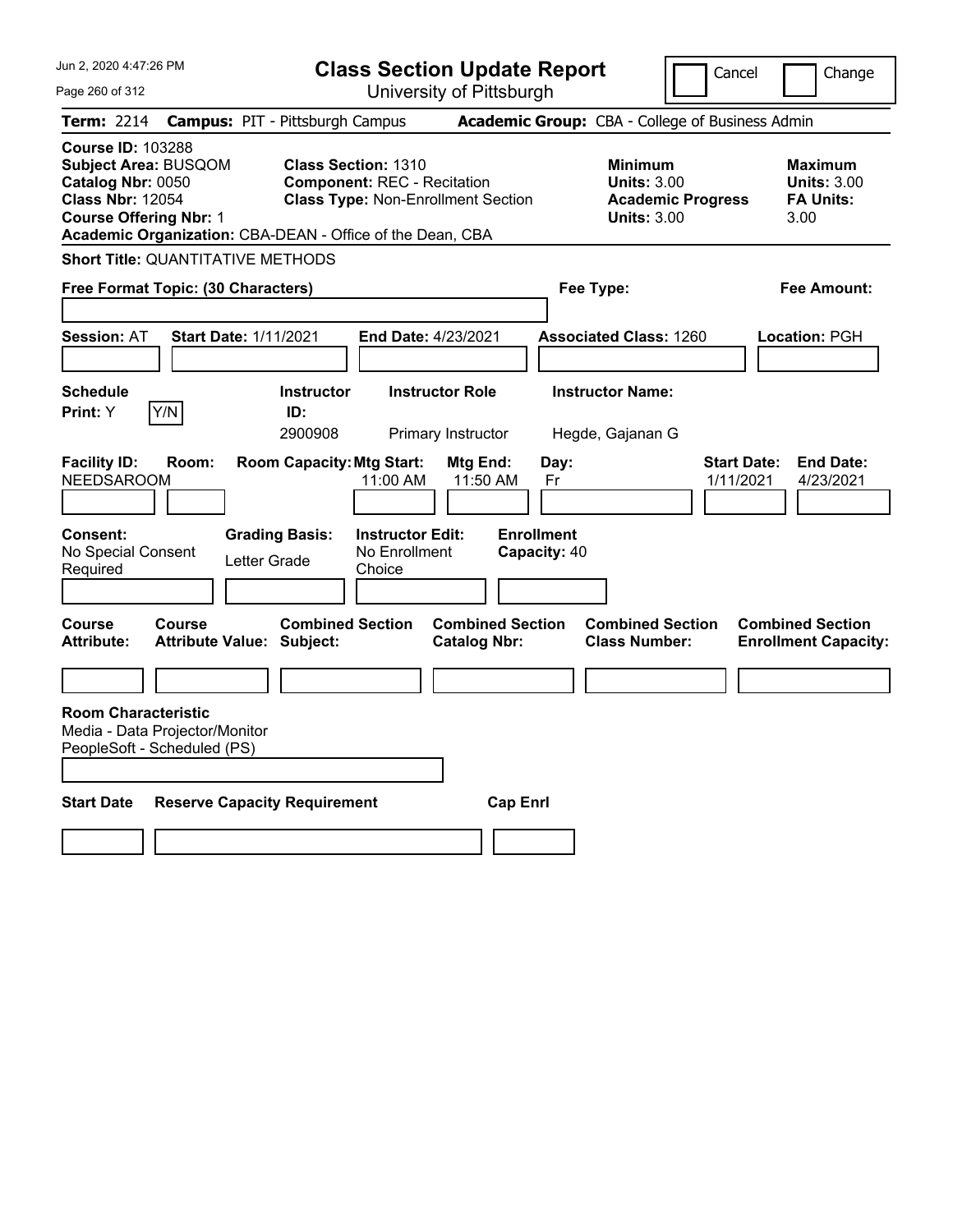| Jun 2, 2020 4:47:26 PM                                                                                                                                                                         |                                                                           | <b>Class Section Update Report</b>                                                                     |                                                |                                                    | Cancel                                                               | Change                                                           |
|------------------------------------------------------------------------------------------------------------------------------------------------------------------------------------------------|---------------------------------------------------------------------------|--------------------------------------------------------------------------------------------------------|------------------------------------------------|----------------------------------------------------|----------------------------------------------------------------------|------------------------------------------------------------------|
| Page 261 of 312                                                                                                                                                                                |                                                                           | University of Pittsburgh                                                                               |                                                |                                                    |                                                                      |                                                                  |
| Term: 2214                                                                                                                                                                                     | <b>Campus: PIT - Pittsburgh Campus</b>                                    |                                                                                                        |                                                | Academic Group: CBA - College of Business Admin    |                                                                      |                                                                  |
| <b>Course ID: 103288</b><br>Subject Area: BUSQOM<br>Catalog Nbr: 0050<br><b>Class Nbr: 16653</b><br><b>Course Offering Nbr: 1</b><br>Academic Organization: CBA-DEAN - Office of the Dean, CBA |                                                                           | <b>Class Section: 1320</b><br><b>Component: LEC - Lecture</b><br><b>Class Type: Enrollment Section</b> |                                                | <b>Minimum</b>                                     | <b>Units: 3.00</b><br><b>Academic Progress</b><br><b>Units: 3.00</b> | <b>Maximum</b><br><b>Units: 3.00</b><br><b>FA Units:</b><br>3.00 |
| <b>Short Title: QUANTITATIVE METHODS</b>                                                                                                                                                       |                                                                           |                                                                                                        |                                                |                                                    |                                                                      |                                                                  |
| Free Format Topic: (30 Characters)                                                                                                                                                             |                                                                           |                                                                                                        |                                                | Fee Type:                                          |                                                                      | Fee Amount:                                                      |
|                                                                                                                                                                                                |                                                                           |                                                                                                        |                                                |                                                    |                                                                      |                                                                  |
| <b>Session: AT</b>                                                                                                                                                                             | <b>Start Date: 1/11/2021</b>                                              | <b>End Date: 4/23/2021</b>                                                                             |                                                | <b>Associated Class: 1320</b>                      |                                                                      | Location: PGH                                                    |
|                                                                                                                                                                                                |                                                                           |                                                                                                        |                                                |                                                    |                                                                      |                                                                  |
| <b>Schedule</b>                                                                                                                                                                                | <b>Instructor</b>                                                         | <b>Instructor Role</b>                                                                                 |                                                | <b>Instructor Name:</b>                            |                                                                      |                                                                  |
| Y/N<br>Print: Y                                                                                                                                                                                | ID:<br>2900908                                                            | Primary Instructor                                                                                     |                                                | Hegde, Gajanan G                                   |                                                                      |                                                                  |
| <b>Facility ID:</b><br>Room:<br><b>NEEDSAROOM</b><br><b>Consent:</b><br>No Special Consent<br>Required                                                                                         | <b>Room Capacity: Mtg Start:</b><br><b>Grading Basis:</b><br>Letter Grade | 2:00 PM<br><b>Instructor Edit:</b><br>No Enrollment<br>Choice                                          | Mtg End:<br>3:15 PM                            | Day:<br>MoWe<br><b>Enrollment</b><br>Capacity: 150 | <b>Start Date:</b><br>1/11/2021                                      | <b>End Date:</b><br>4/23/2021                                    |
| Course<br><b>Course</b><br><b>Attribute:</b><br>FNL<br><b>DEPART</b>                                                                                                                           | <b>Combined Section</b><br><b>Attribute Value: Subject:</b>               |                                                                                                        | <b>Combined Section</b><br><b>Catalog Nbr:</b> | <b>Class Number:</b>                               | <b>Combined Section</b>                                              | <b>Combined Section</b><br><b>Enrollment Capacity:</b>           |
| <b>Room Characteristic</b><br>Media - Data Projector/Monitor<br>PeopleSoft - Scheduled (PS)                                                                                                    |                                                                           |                                                                                                        |                                                |                                                    |                                                                      |                                                                  |
| <b>Start Date</b>                                                                                                                                                                              | <b>Reserve Capacity Requirement</b>                                       |                                                                                                        | <b>Cap Enrl</b>                                |                                                    |                                                                      |                                                                  |
|                                                                                                                                                                                                |                                                                           |                                                                                                        |                                                |                                                    |                                                                      |                                                                  |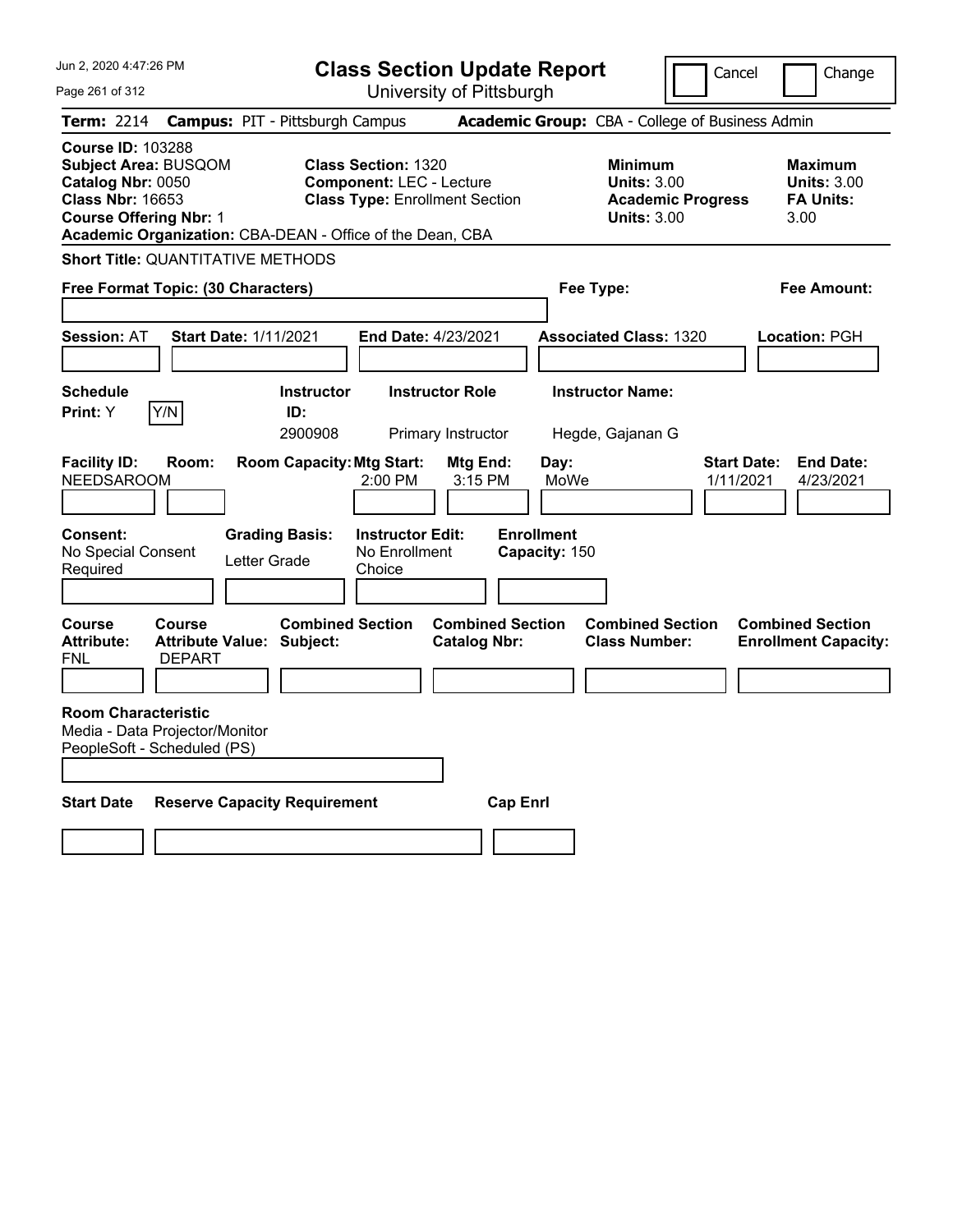| Jun 2, 2020 4:47:26 PM                                                                                                                   |                              |                                                                                         |                                                    | <b>Class Section Update Report</b>             |                                   |                                                            | Cancel                          | Change                                                           |
|------------------------------------------------------------------------------------------------------------------------------------------|------------------------------|-----------------------------------------------------------------------------------------|----------------------------------------------------|------------------------------------------------|-----------------------------------|------------------------------------------------------------|---------------------------------|------------------------------------------------------------------|
| Page 262 of 312                                                                                                                          |                              |                                                                                         |                                                    | University of Pittsburgh                       |                                   |                                                            |                                 |                                                                  |
| Term: 2214                                                                                                                               |                              | <b>Campus: PIT - Pittsburgh Campus</b>                                                  |                                                    |                                                |                                   | Academic Group: CBA - College of Business Admin            |                                 |                                                                  |
| <b>Course ID: 103288</b><br><b>Subject Area: BUSQOM</b><br>Catalog Nbr: 0050<br><b>Class Nbr: 22791</b><br><b>Course Offering Nbr: 1</b> |                              | <b>Class Section: 1325</b><br>Academic Organization: CBA-DEAN - Office of the Dean, CBA | <b>Component: REC - Recitation</b>                 | <b>Class Type: Non-Enrollment Section</b>      |                                   | <b>Minimum</b><br><b>Units: 3.00</b><br><b>Units: 3.00</b> | <b>Academic Progress</b>        | <b>Maximum</b><br><b>Units: 3.00</b><br><b>FA Units:</b><br>3.00 |
| <b>Short Title: QUANTITATIVE METHODS</b>                                                                                                 |                              |                                                                                         |                                                    |                                                |                                   |                                                            |                                 |                                                                  |
| Free Format Topic: (30 Characters)                                                                                                       |                              |                                                                                         |                                                    |                                                |                                   | Fee Type:                                                  |                                 | Fee Amount:                                                      |
| <b>Session: AT</b>                                                                                                                       | <b>Start Date: 1/11/2021</b> |                                                                                         | <b>End Date: 4/23/2021</b>                         |                                                |                                   | <b>Associated Class: 1260</b>                              |                                 | Location: PGH                                                    |
| <b>Schedule</b><br><b>Print:</b> Y                                                                                                       | Y/N                          | <b>Instructor</b><br>ID:<br>2900908                                                     |                                                    | <b>Instructor Role</b><br>Primary Instructor   |                                   | <b>Instructor Name:</b><br>Hegde, Gajanan G                |                                 |                                                                  |
| <b>Facility ID:</b><br><b>NEEDSAROOM</b>                                                                                                 | Room:                        | <b>Room Capacity: Mtg Start:</b>                                                        | 8:00 AM                                            | Mtg End:<br>8:50 AM                            | Day:<br>Fr                        |                                                            | <b>Start Date:</b><br>1/11/2021 | <b>End Date:</b><br>4/23/2021                                    |
| Consent:<br>No Special Consent<br>Required                                                                                               |                              | <b>Grading Basis:</b><br>Letter Grade                                                   | <b>Instructor Edit:</b><br>No Enrollment<br>Choice |                                                | <b>Enrollment</b><br>Capacity: 40 |                                                            |                                 |                                                                  |
| Course<br><b>Attribute:</b>                                                                                                              | <b>Course</b>                | <b>Combined Section</b><br><b>Attribute Value: Subject:</b>                             |                                                    | <b>Combined Section</b><br><b>Catalog Nbr:</b> |                                   | <b>Combined Section</b><br><b>Class Number:</b>            |                                 | <b>Combined Section</b><br><b>Enrollment Capacity:</b>           |
|                                                                                                                                          |                              |                                                                                         |                                                    |                                                |                                   |                                                            |                                 |                                                                  |
| <b>Room Characteristic</b><br>Media - Data Projector/Monitor<br>PeopleSoft - Scheduled (PS)                                              |                              |                                                                                         |                                                    |                                                |                                   |                                                            |                                 |                                                                  |
| <b>Start Date</b>                                                                                                                        |                              | <b>Reserve Capacity Requirement</b>                                                     |                                                    | <b>Cap Enri</b>                                |                                   |                                                            |                                 |                                                                  |
|                                                                                                                                          |                              |                                                                                         |                                                    |                                                |                                   |                                                            |                                 |                                                                  |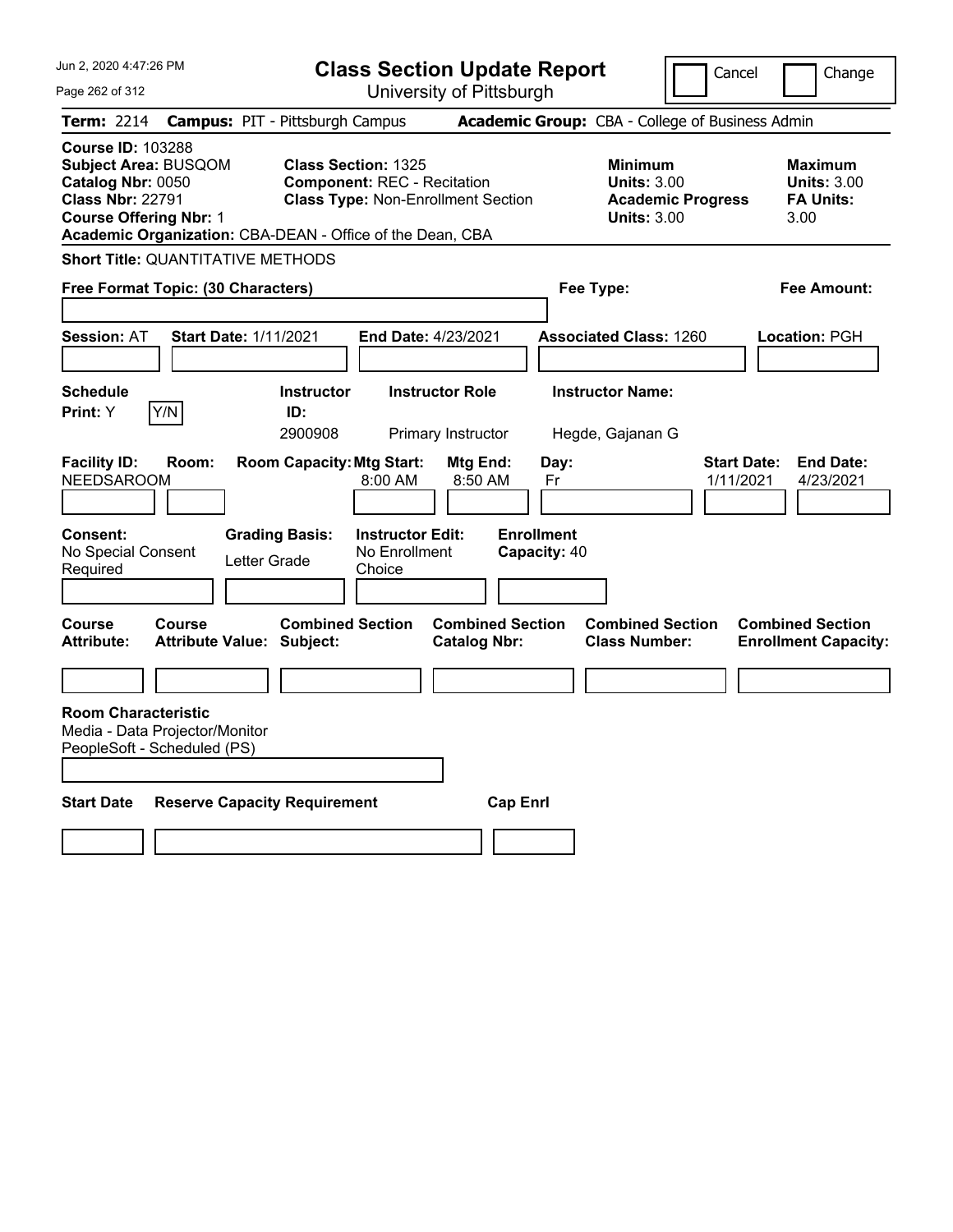| Jun 2, 2020 4:47:26 PM                                                                                                                                                                         |                                                   |              |                                        | <b>Class Section Update Report</b>                                                                            |                                                |                 |                                   |                                                                                        | Cancel                          | Change                                                           |
|------------------------------------------------------------------------------------------------------------------------------------------------------------------------------------------------|---------------------------------------------------|--------------|----------------------------------------|---------------------------------------------------------------------------------------------------------------|------------------------------------------------|-----------------|-----------------------------------|----------------------------------------------------------------------------------------|---------------------------------|------------------------------------------------------------------|
| Page 263 of 312                                                                                                                                                                                |                                                   |              |                                        | University of Pittsburgh                                                                                      |                                                |                 |                                   |                                                                                        |                                 |                                                                  |
| Term: 2214                                                                                                                                                                                     |                                                   |              | <b>Campus: PIT - Pittsburgh Campus</b> |                                                                                                               |                                                |                 |                                   | Academic Group: CBA - College of Business Admin                                        |                                 |                                                                  |
| <b>Course ID: 103288</b><br>Subject Area: BUSQOM<br>Catalog Nbr: 0050<br><b>Class Nbr: 16654</b><br><b>Course Offering Nbr: 1</b><br>Academic Organization: CBA-DEAN - Office of the Dean, CBA |                                                   |              |                                        | <b>Class Section: 1330</b><br><b>Component: REC - Recitation</b><br><b>Class Type: Non-Enrollment Section</b> |                                                |                 |                                   | <b>Minimum</b><br><b>Units: 3.00</b><br><b>Academic Progress</b><br><b>Units: 3.00</b> |                                 | <b>Maximum</b><br><b>Units: 3.00</b><br><b>FA Units:</b><br>3.00 |
| <b>Short Title: QUANTITATIVE METHODS</b>                                                                                                                                                       |                                                   |              |                                        |                                                                                                               |                                                |                 |                                   |                                                                                        |                                 |                                                                  |
| Free Format Topic: (30 Characters)                                                                                                                                                             |                                                   |              |                                        |                                                                                                               |                                                |                 |                                   | Fee Type:                                                                              |                                 | Fee Amount:                                                      |
| <b>Session: AT</b>                                                                                                                                                                             | <b>Start Date: 1/11/2021</b>                      |              |                                        | End Date: 4/23/2021                                                                                           |                                                |                 |                                   | <b>Associated Class: 1320</b>                                                          |                                 | Location: PGH                                                    |
| <b>Schedule</b><br>Print: Y                                                                                                                                                                    | Y/N                                               |              | <b>Instructor</b><br>ID:<br>2900908    |                                                                                                               | <b>Instructor Role</b><br>Primary Instructor   |                 |                                   | <b>Instructor Name:</b><br>Hegde, Gajanan G                                            |                                 |                                                                  |
| <b>Facility ID:</b><br><b>NEEDSAROOM</b>                                                                                                                                                       | Room:                                             |              | <b>Room Capacity: Mtg Start:</b>       | 12:00 PM                                                                                                      | Mtg End:<br>12:50 PM                           |                 | Day:<br>Fr                        |                                                                                        | <b>Start Date:</b><br>1/11/2021 | <b>End Date:</b><br>4/23/2021                                    |
| <b>Consent:</b><br>No Special Consent<br>Required                                                                                                                                              |                                                   | Letter Grade | <b>Grading Basis:</b>                  | <b>Instructor Edit:</b><br>No Enrollment<br>Choice                                                            |                                                |                 | <b>Enrollment</b><br>Capacity: 40 |                                                                                        |                                 |                                                                  |
| Course<br><b>Attribute:</b>                                                                                                                                                                    | <b>Course</b><br><b>Attribute Value: Subject:</b> |              | <b>Combined Section</b>                |                                                                                                               | <b>Combined Section</b><br><b>Catalog Nbr:</b> |                 |                                   | <b>Combined Section</b><br><b>Class Number:</b>                                        |                                 | <b>Combined Section</b><br><b>Enrollment Capacity:</b>           |
|                                                                                                                                                                                                |                                                   |              |                                        |                                                                                                               |                                                |                 |                                   |                                                                                        |                                 |                                                                  |
| <b>Room Characteristic</b><br>Media - Data Projector/Monitor<br>PeopleSoft - Scheduled (PS)                                                                                                    |                                                   |              |                                        |                                                                                                               |                                                |                 |                                   |                                                                                        |                                 |                                                                  |
| <b>Start Date</b>                                                                                                                                                                              | <b>Reserve Capacity Requirement</b>               |              |                                        |                                                                                                               |                                                | <b>Cap Enri</b> |                                   |                                                                                        |                                 |                                                                  |
|                                                                                                                                                                                                |                                                   |              |                                        |                                                                                                               |                                                |                 |                                   |                                                                                        |                                 |                                                                  |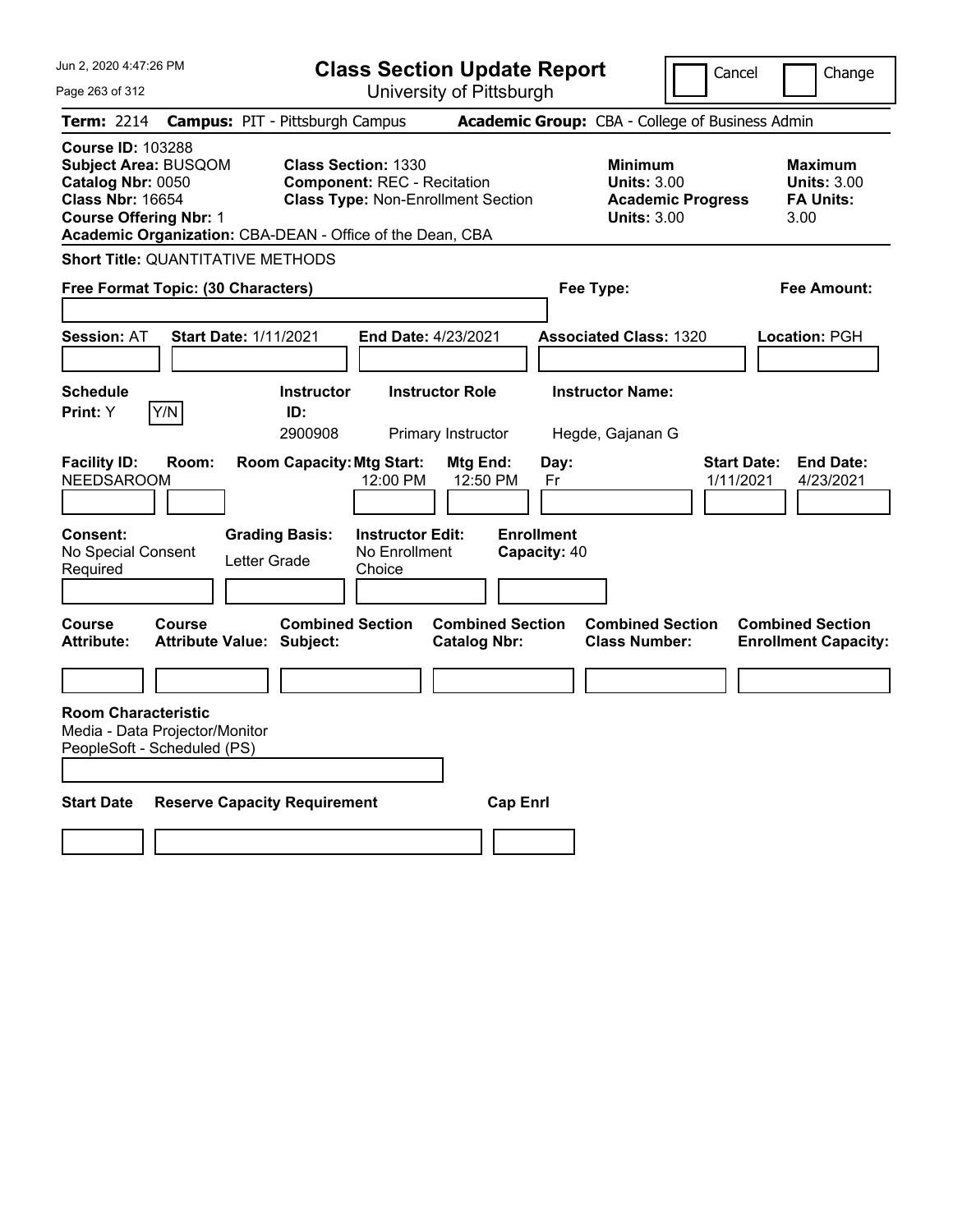| Jun 2, 2020 4:47:26 PM                                                                                                                                                                                | <b>Class Section Update Report</b>                                                                                         |                                                                        | Cancel                                                                                 | Change                                                           |
|-------------------------------------------------------------------------------------------------------------------------------------------------------------------------------------------------------|----------------------------------------------------------------------------------------------------------------------------|------------------------------------------------------------------------|----------------------------------------------------------------------------------------|------------------------------------------------------------------|
| Page 264 of 312                                                                                                                                                                                       | University of Pittsburgh                                                                                                   |                                                                        |                                                                                        |                                                                  |
| <b>Term: 2214</b>                                                                                                                                                                                     | <b>Campus: PIT - Pittsburgh Campus</b>                                                                                     |                                                                        | Academic Group: CBA - College of Business Admin                                        |                                                                  |
| <b>Course ID: 103288</b><br><b>Subject Area: BUSQOM</b><br>Catalog Nbr: 0050<br><b>Class Nbr: 16656</b><br><b>Course Offering Nbr: 1</b><br>Academic Organization: CBA-DEAN - Office of the Dean, CBA | <b>Class Section: 1340</b><br><b>Component: REC - Recitation</b><br><b>Class Type: Non-Enrollment Section</b>              |                                                                        | <b>Minimum</b><br><b>Units: 3.00</b><br><b>Academic Progress</b><br><b>Units: 3.00</b> | <b>Maximum</b><br><b>Units: 3.00</b><br><b>FA Units:</b><br>3.00 |
| <b>Short Title: QUANTITATIVE METHODS</b>                                                                                                                                                              |                                                                                                                            |                                                                        |                                                                                        |                                                                  |
| Free Format Topic: (30 Characters)                                                                                                                                                                    |                                                                                                                            | Fee Type:                                                              |                                                                                        | Fee Amount:                                                      |
| <b>Session: AT</b><br><b>Start Date: 1/11/2021</b>                                                                                                                                                    | End Date: 4/23/2021                                                                                                        |                                                                        | <b>Associated Class: 1320</b>                                                          | Location: PGH                                                    |
| <b>Schedule</b><br>Y/N<br>Print: Y                                                                                                                                                                    | <b>Instructor Role</b><br><b>Instructor</b><br>ID:<br>2900908<br>Primary Instructor                                        |                                                                        | <b>Instructor Name:</b><br>Hegde, Gajanan G                                            |                                                                  |
| <b>Facility ID:</b><br>Room:<br><b>NEEDSAROOM</b><br>Consent:<br>No Special Consent<br>Letter Grade<br>Required                                                                                       | <b>Room Capacity: Mtg Start:</b><br>1:00 PM<br><b>Grading Basis:</b><br><b>Instructor Edit:</b><br>No Enrollment<br>Choice | Mtg End:<br>Day:<br>1:50 PM<br>Fr<br><b>Enrollment</b><br>Capacity: 40 | 1/11/2021                                                                              | <b>Start Date:</b><br><b>End Date:</b><br>4/23/2021              |
| Course<br>Course<br><b>Attribute:</b><br><b>Attribute Value: Subject:</b>                                                                                                                             | <b>Combined Section</b>                                                                                                    | <b>Combined Section</b><br><b>Catalog Nbr:</b>                         | <b>Combined Section</b><br><b>Class Number:</b>                                        | <b>Combined Section</b><br><b>Enrollment Capacity:</b>           |
|                                                                                                                                                                                                       |                                                                                                                            |                                                                        |                                                                                        |                                                                  |
| <b>Room Characteristic</b><br>Media - Data Projector/Monitor<br>PeopleSoft - Scheduled (PS)                                                                                                           |                                                                                                                            |                                                                        |                                                                                        |                                                                  |
| <b>Start Date</b><br><b>Reserve Capacity Requirement</b>                                                                                                                                              |                                                                                                                            | <b>Cap Enri</b>                                                        |                                                                                        |                                                                  |
|                                                                                                                                                                                                       |                                                                                                                            |                                                                        |                                                                                        |                                                                  |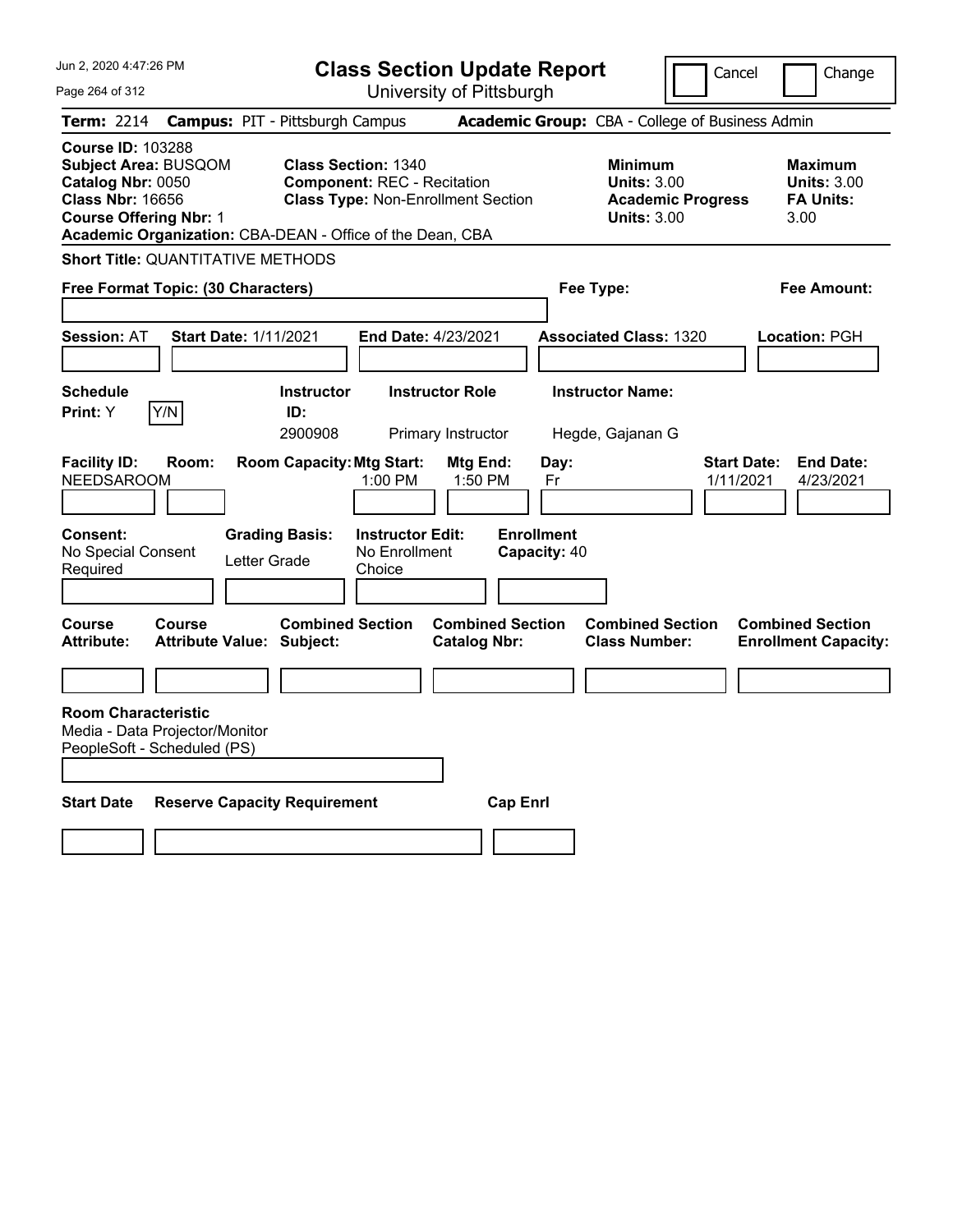| Jun 2, 2020 4:47:26 PM                                                                                                                                                                                | <b>Class Section Update Report</b>                                                                                           |                                                                        | Cancel                                                                                 | Change                                                           |
|-------------------------------------------------------------------------------------------------------------------------------------------------------------------------------------------------------|------------------------------------------------------------------------------------------------------------------------------|------------------------------------------------------------------------|----------------------------------------------------------------------------------------|------------------------------------------------------------------|
| Page 265 of 312                                                                                                                                                                                       |                                                                                                                              | University of Pittsburgh                                               |                                                                                        |                                                                  |
| Term: 2214                                                                                                                                                                                            | <b>Campus: PIT - Pittsburgh Campus</b>                                                                                       |                                                                        | Academic Group: CBA - College of Business Admin                                        |                                                                  |
| <b>Course ID: 103288</b><br><b>Subject Area: BUSQOM</b><br>Catalog Nbr: 0050<br><b>Class Nbr: 16658</b><br><b>Course Offering Nbr: 1</b><br>Academic Organization: CBA-DEAN - Office of the Dean, CBA | <b>Class Section: 1350</b><br><b>Component: REC - Recitation</b><br><b>Class Type: Non-Enrollment Section</b>                |                                                                        | <b>Minimum</b><br><b>Units: 3.00</b><br><b>Academic Progress</b><br><b>Units: 3.00</b> | <b>Maximum</b><br><b>Units: 3.00</b><br><b>FA Units:</b><br>3.00 |
| <b>Short Title: QUANTITATIVE METHODS</b>                                                                                                                                                              |                                                                                                                              |                                                                        |                                                                                        |                                                                  |
| Free Format Topic: (30 Characters)                                                                                                                                                                    |                                                                                                                              | Fee Type:                                                              |                                                                                        | Fee Amount:                                                      |
| <b>Session: AT</b><br><b>Start Date: 1/11/2021</b>                                                                                                                                                    | End Date: 4/23/2021                                                                                                          |                                                                        | <b>Associated Class: 1320</b>                                                          | Location: PGH                                                    |
| <b>Schedule</b><br>Y/N<br><b>Print:</b> Y                                                                                                                                                             | <b>Instructor Role</b><br><b>Instructor</b><br>ID:<br>2900908<br>Primary Instructor                                          |                                                                        | <b>Instructor Name:</b><br>Hegde, Gajanan G                                            |                                                                  |
| <b>Facility ID:</b><br>Room:<br><b>NEEDSAROOM</b><br><b>Consent:</b><br>No Special Consent<br>Letter Grade<br>Required                                                                                | <b>Room Capacity: Mtg Start:</b><br>$2:00$ PM<br><b>Grading Basis:</b><br><b>Instructor Edit:</b><br>No Enrollment<br>Choice | Mtg End:<br>Day:<br>2:50 PM<br>Fr<br><b>Enrollment</b><br>Capacity: 40 | <b>Start Date:</b><br>1/11/2021                                                        | <b>End Date:</b><br>4/23/2021                                    |
| Course<br>Course<br><b>Attribute:</b><br><b>Attribute Value: Subject:</b>                                                                                                                             | <b>Combined Section</b>                                                                                                      | <b>Combined Section</b><br><b>Catalog Nbr:</b>                         | <b>Combined Section</b><br><b>Class Number:</b>                                        | <b>Combined Section</b><br><b>Enrollment Capacity:</b>           |
| <b>Room Characteristic</b>                                                                                                                                                                            |                                                                                                                              |                                                                        |                                                                                        |                                                                  |
| Media - Data Projector/Monitor<br>PeopleSoft - Scheduled (PS)                                                                                                                                         |                                                                                                                              |                                                                        |                                                                                        |                                                                  |
| <b>Start Date</b><br><b>Reserve Capacity Requirement</b>                                                                                                                                              |                                                                                                                              | <b>Cap Enrl</b>                                                        |                                                                                        |                                                                  |
|                                                                                                                                                                                                       |                                                                                                                              |                                                                        |                                                                                        |                                                                  |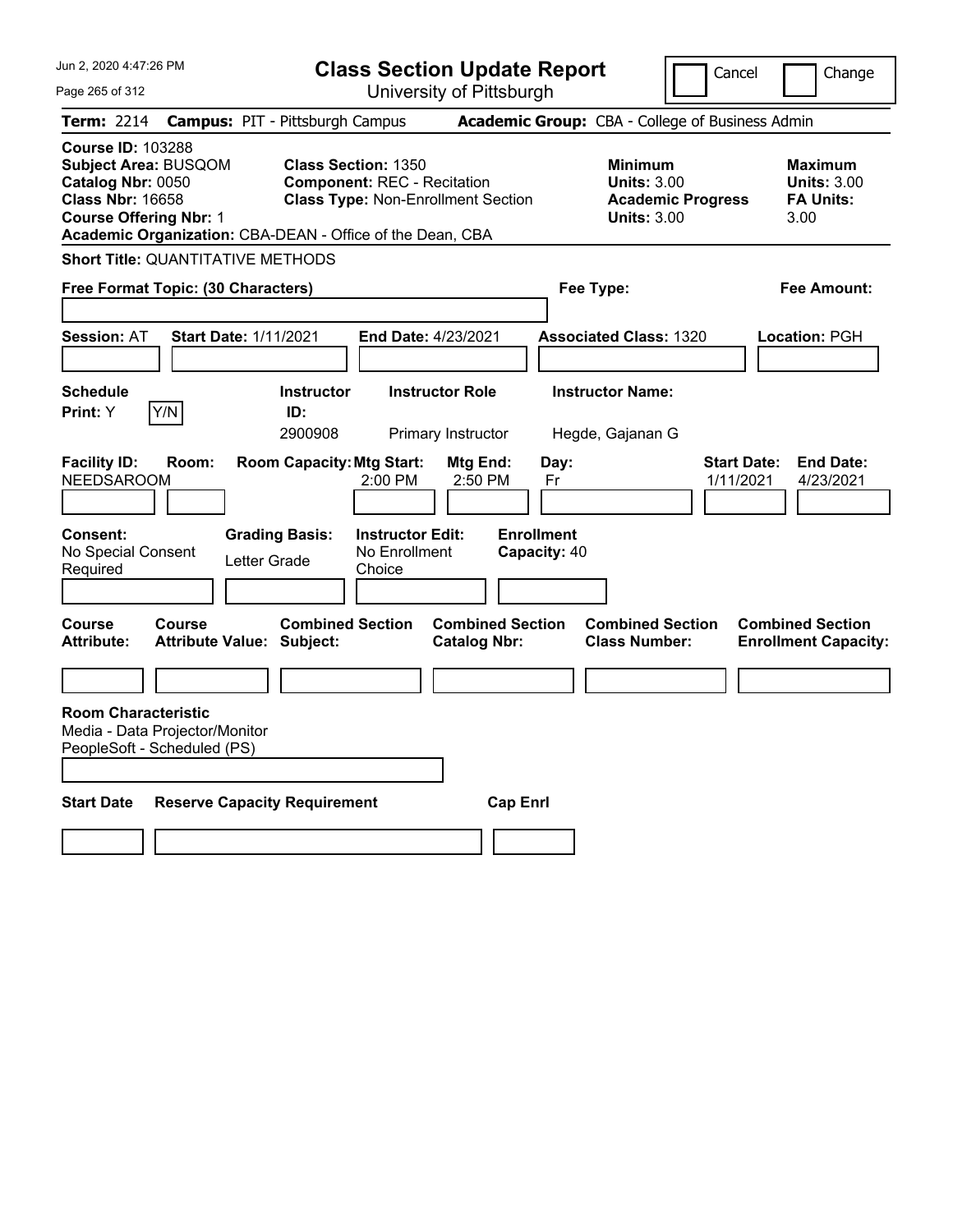| Jun 2, 2020 4:47:26 PM                                                                                                                                                                                | <b>Class Section Update Report</b>                                                                                     |                                                                            | Cancel                          | Change                                                           |
|-------------------------------------------------------------------------------------------------------------------------------------------------------------------------------------------------------|------------------------------------------------------------------------------------------------------------------------|----------------------------------------------------------------------------|---------------------------------|------------------------------------------------------------------|
| Page 266 of 312                                                                                                                                                                                       | University of Pittsburgh                                                                                               |                                                                            |                                 |                                                                  |
| <b>Term: 2214</b>                                                                                                                                                                                     | <b>Campus: PIT - Pittsburgh Campus</b>                                                                                 | <b>Academic Group:</b> CBA - College of Business Admin                     |                                 |                                                                  |
| <b>Course ID: 103288</b><br><b>Subject Area: BUSQOM</b><br>Catalog Nbr: 0050<br><b>Class Nbr: 16659</b><br><b>Course Offering Nbr: 1</b><br>Academic Organization: CBA-DEAN - Office of the Dean, CBA | <b>Class Section: 1360</b><br><b>Component: REC - Recitation</b><br><b>Class Type: Non-Enrollment Section</b>          | <b>Minimum</b><br><b>Units: 3.00</b><br><b>Units: 3.00</b>                 | <b>Academic Progress</b>        | <b>Maximum</b><br><b>Units: 3.00</b><br><b>FA Units:</b><br>3.00 |
| <b>Short Title: QUANTITATIVE METHODS</b>                                                                                                                                                              |                                                                                                                        |                                                                            |                                 |                                                                  |
| Free Format Topic: (30 Characters)                                                                                                                                                                    |                                                                                                                        | Fee Type:                                                                  |                                 | Fee Amount:                                                      |
| <b>Session: AT</b><br><b>Start Date: 1/11/2021</b>                                                                                                                                                    | <b>End Date: 4/23/2021</b>                                                                                             | <b>Associated Class: 1320</b>                                              |                                 | Location: PGH                                                    |
| Schedule<br>Y/N<br><b>Print:</b> Y                                                                                                                                                                    | <b>Instructor Role</b><br><b>Instructor</b><br>ID:<br>2900908<br>Primary Instructor                                    | <b>Instructor Name:</b><br>Hegde, Gajanan G                                |                                 |                                                                  |
| <b>Facility ID:</b><br>Room:<br><b>NEEDSAROOM</b><br><b>Consent:</b>                                                                                                                                  | <b>Room Capacity: Mtg Start:</b><br>Mtg End:<br>3:00 PM<br>3:50 PM<br><b>Grading Basis:</b><br><b>Instructor Edit:</b> | Day:<br>Fr<br><b>Enrollment</b>                                            | <b>Start Date:</b><br>1/11/2021 | <b>End Date:</b><br>4/23/2021                                    |
| No Special Consent<br>Letter Grade<br>Required                                                                                                                                                        | No Enrollment<br>Choice                                                                                                | Capacity: 40                                                               |                                 |                                                                  |
| <b>Course</b><br>Course<br><b>Attribute:</b><br><b>Attribute Value: Subject:</b>                                                                                                                      | <b>Combined Section</b><br><b>Catalog Nbr:</b>                                                                         | <b>Combined Section</b><br><b>Combined Section</b><br><b>Class Number:</b> |                                 | <b>Combined Section</b><br><b>Enrollment Capacity:</b>           |
|                                                                                                                                                                                                       |                                                                                                                        |                                                                            |                                 |                                                                  |
| <b>Room Characteristic</b><br>Media - Data Projector/Monitor<br>PeopleSoft - Scheduled (PS)                                                                                                           |                                                                                                                        |                                                                            |                                 |                                                                  |
| <b>Start Date</b><br><b>Reserve Capacity Requirement</b>                                                                                                                                              |                                                                                                                        | <b>Cap Enrl</b>                                                            |                                 |                                                                  |
|                                                                                                                                                                                                       |                                                                                                                        |                                                                            |                                 |                                                                  |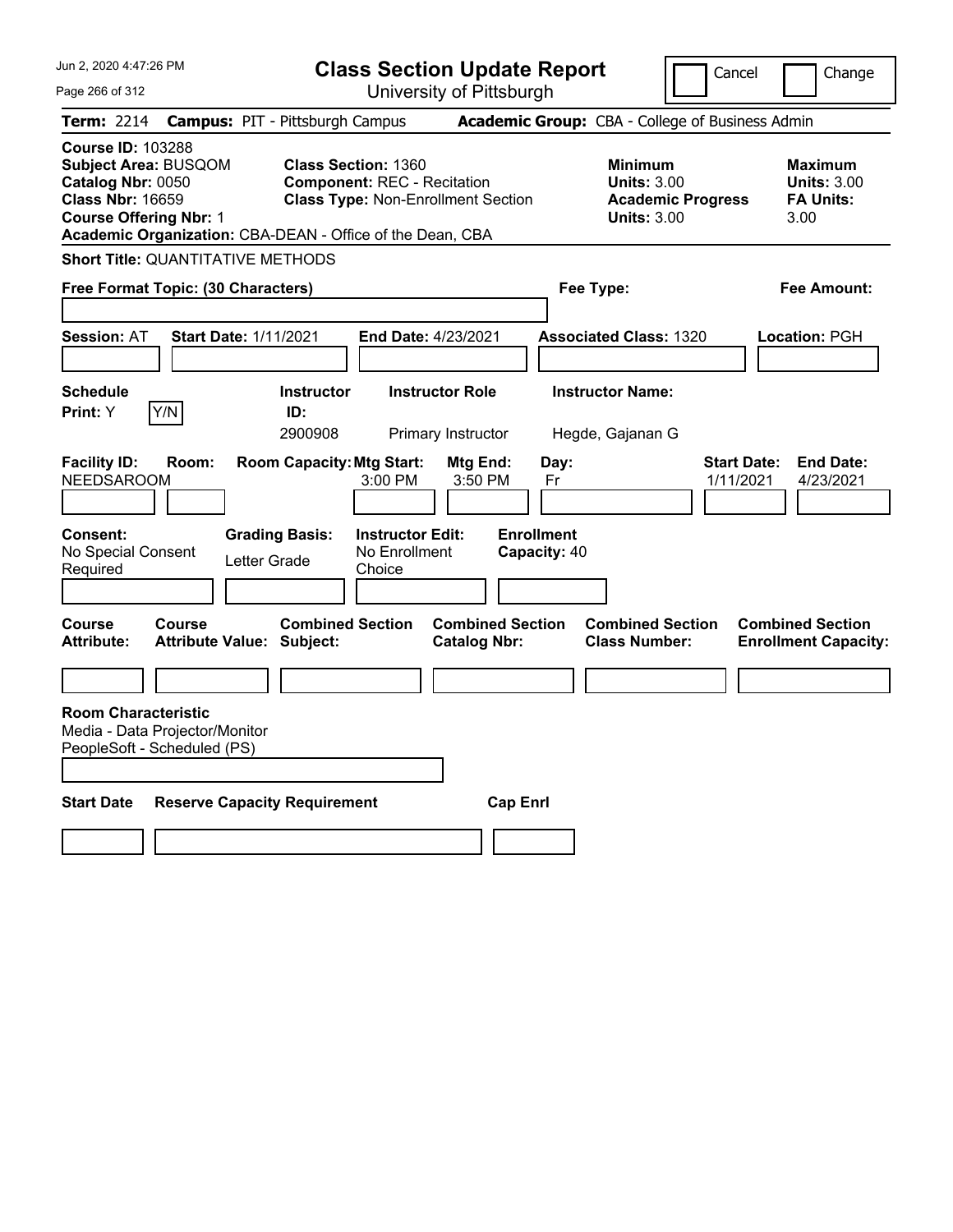| Jun 2, 2020 4:47:26 PM                                                                                                                   |                                                                                                                                                                       | <b>Class Section Update Report</b>               |                                                                            | Cancel                          | Change                                                           |
|------------------------------------------------------------------------------------------------------------------------------------------|-----------------------------------------------------------------------------------------------------------------------------------------------------------------------|--------------------------------------------------|----------------------------------------------------------------------------|---------------------------------|------------------------------------------------------------------|
| Page 267 of 312                                                                                                                          |                                                                                                                                                                       | University of Pittsburgh                         |                                                                            |                                 |                                                                  |
| <b>Term: 2214</b>                                                                                                                        | <b>Campus: PIT - Pittsburgh Campus</b>                                                                                                                                |                                                  | Academic Group: CBA - College of Business Admin                            |                                 |                                                                  |
| <b>Course ID: 103288</b><br><b>Subject Area: BUSQOM</b><br>Catalog Nbr: 0050<br><b>Class Nbr: 12045</b><br><b>Course Offering Nbr: 1</b> | <b>Class Section: 1400</b><br><b>Component: LEC - Lecture</b><br><b>Class Type: Enrollment Section</b><br>Academic Organization: CBA-DEAN - Office of the Dean, CBA   |                                                  | <b>Minimum</b><br><b>Units: 3.00</b><br><b>Units: 3.00</b>                 | <b>Academic Progress</b>        | <b>Maximum</b><br><b>Units: 3.00</b><br><b>FA Units:</b><br>3.00 |
| <b>Short Title: QUANTITATIVE METHODS</b>                                                                                                 |                                                                                                                                                                       |                                                  |                                                                            |                                 |                                                                  |
| Free Format Topic: (30 Characters)                                                                                                       |                                                                                                                                                                       |                                                  | Fee Type:                                                                  |                                 | Fee Amount:                                                      |
|                                                                                                                                          |                                                                                                                                                                       |                                                  |                                                                            |                                 |                                                                  |
| Session: SE3                                                                                                                             | <b>Start Date: 1/11/2021</b>                                                                                                                                          | <b>End Date: 5/1/2021</b>                        | <b>Associated Class: 1400</b>                                              |                                 | <b>Location: PGH</b>                                             |
|                                                                                                                                          |                                                                                                                                                                       |                                                  |                                                                            |                                 |                                                                  |
| <b>Schedule</b>                                                                                                                          | <b>Instructor</b>                                                                                                                                                     | <b>Instructor Role</b>                           | <b>Instructor Name:</b>                                                    |                                 |                                                                  |
| Y/N<br><b>Print:</b> Y                                                                                                                   | ID:<br>2953393                                                                                                                                                        | Primary Instructor                               | Martis, John F                                                             |                                 |                                                                  |
| <b>Facility ID:</b><br>Room:<br><b>NEEDSAROOM</b><br>Consent:<br>No Special Consent<br>Required<br>Course<br>Course                      | <b>Room Capacity: Mtg Start:</b><br>6:30 PM<br><b>Grading Basis:</b><br><b>Instructor Edit:</b><br>No Enrollment<br>Letter Grade<br>Choice<br><b>Combined Section</b> | Mtg End:<br>$9:00$ PM<br><b>Combined Section</b> | Day:<br>Th<br><b>Enrollment</b><br>Capacity: 55<br><b>Combined Section</b> | <b>Start Date:</b><br>1/11/2021 | <b>End Date:</b><br>5/1/2021<br><b>Combined Section</b>          |
| <b>Attribute:</b>                                                                                                                        | <b>Attribute Value: Subject:</b>                                                                                                                                      | <b>Catalog Nbr:</b>                              | <b>Class Number:</b>                                                       |                                 | <b>Enrollment Capacity:</b>                                      |
|                                                                                                                                          |                                                                                                                                                                       |                                                  |                                                                            |                                 |                                                                  |
| <b>Room Characteristic</b><br>Media - Data Projector/Monitor<br>PeopleSoft - Scheduled (PS)                                              |                                                                                                                                                                       |                                                  |                                                                            |                                 |                                                                  |
| <b>Start Date</b>                                                                                                                        | <b>Reserve Capacity Requirement</b>                                                                                                                                   | <b>Cap Enri</b>                                  |                                                                            |                                 |                                                                  |
|                                                                                                                                          |                                                                                                                                                                       |                                                  |                                                                            |                                 |                                                                  |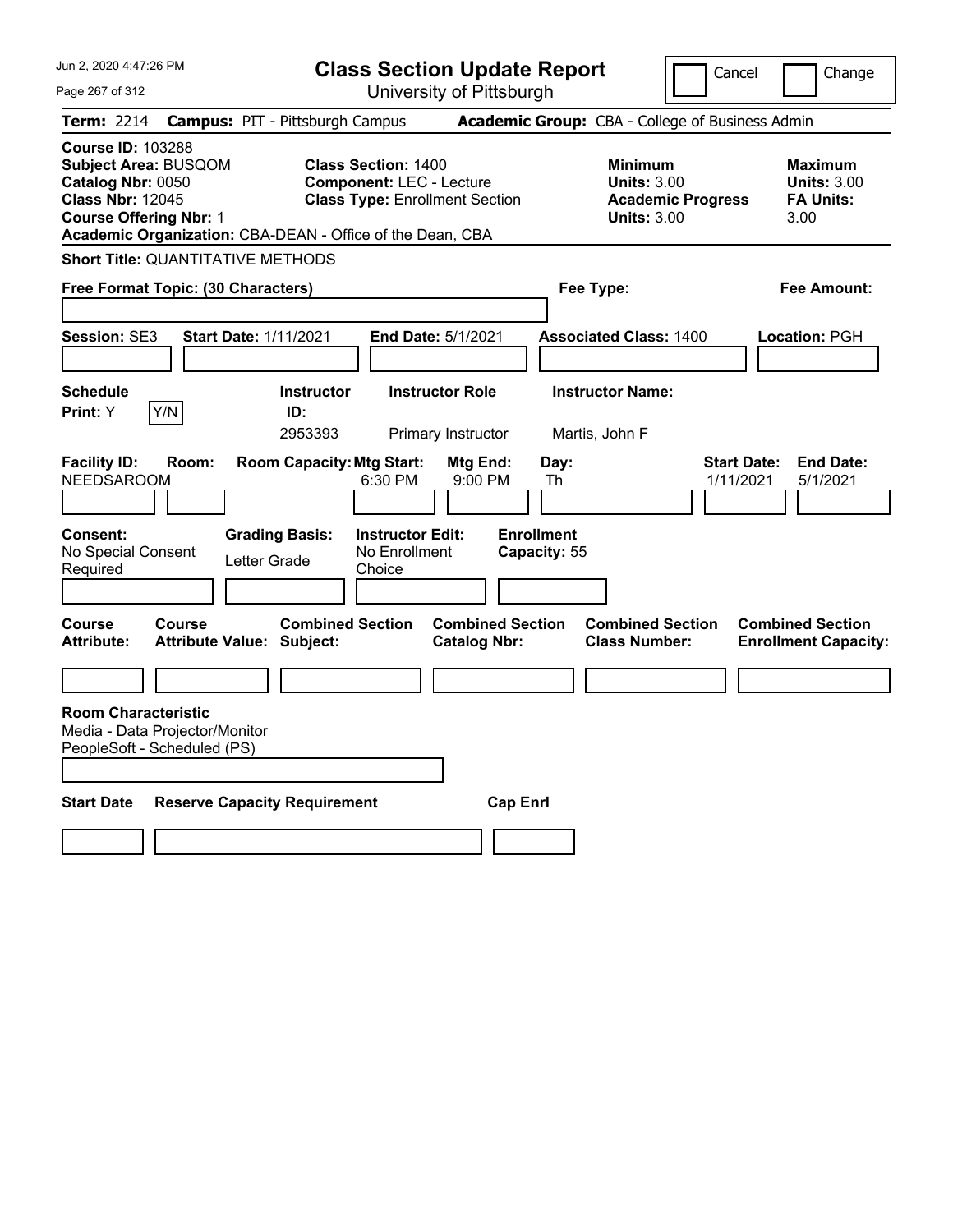| Jun 2, 2020 4:47:26 PM                                                                                                                   | <b>Class Section Update Report</b>                                                                                                                                         |                                                            | Cancel                          | Change                                                           |
|------------------------------------------------------------------------------------------------------------------------------------------|----------------------------------------------------------------------------------------------------------------------------------------------------------------------------|------------------------------------------------------------|---------------------------------|------------------------------------------------------------------|
| Page 268 of 312                                                                                                                          | University of Pittsburgh                                                                                                                                                   |                                                            |                                 |                                                                  |
| <b>Term: 2214</b>                                                                                                                        | <b>Campus: PIT - Pittsburgh Campus</b>                                                                                                                                     | Academic Group: CBA - College of Business Admin            |                                 |                                                                  |
| <b>Course ID: 103288</b><br><b>Subject Area: BUSQOM</b><br>Catalog Nbr: 0050<br><b>Class Nbr: 12062</b><br><b>Course Offering Nbr: 1</b> | <b>Class Section: 1420</b><br><b>Component: REC - Recitation</b><br><b>Class Type: Non-Enrollment Section</b><br>Academic Organization: CBA-DEAN - Office of the Dean, CBA | <b>Minimum</b><br><b>Units: 3.00</b><br><b>Units: 3.00</b> | <b>Academic Progress</b>        | <b>Maximum</b><br><b>Units: 3.00</b><br><b>FA Units:</b><br>3.00 |
| <b>Short Title: QUANTITATIVE METHODS</b>                                                                                                 |                                                                                                                                                                            |                                                            |                                 |                                                                  |
| Free Format Topic: (30 Characters)                                                                                                       |                                                                                                                                                                            | Fee Type:                                                  |                                 | <b>Fee Amount:</b>                                               |
| <b>Session: SE3</b><br><b>Start Date: 1/11/2021</b>                                                                                      | End Date: 5/1/2021                                                                                                                                                         | <b>Associated Class: 1400</b>                              |                                 | Location: PGH                                                    |
| <b>Schedule</b><br>Y/N<br>Print: Y                                                                                                       | <b>Instructor</b><br><b>Instructor Role</b><br>ID:<br>2953393<br>Primary Instructor                                                                                        | <b>Instructor Name:</b><br>Martis, John F                  |                                 |                                                                  |
| <b>Facility ID:</b><br>Room:<br><b>NEEDSAROOM</b><br><b>Consent:</b><br>No Special Consent<br>Letter Grade<br>Required                   | <b>Room Capacity: Mtg Start:</b><br>Mtg End:<br>9:05 PM<br><b>Grading Basis:</b><br><b>Instructor Edit:</b><br>No Enrollment<br>Choice                                     | Day:<br>9:55 PM<br>Th<br><b>Enrollment</b><br>Capacity: 55 | <b>Start Date:</b><br>1/11/2021 | <b>End Date:</b><br>5/1/2021                                     |
| <b>Course</b><br>Course<br><b>Attribute Value: Subject:</b><br><b>Attribute:</b>                                                         | <b>Combined Section</b><br><b>Catalog Nbr:</b>                                                                                                                             | <b>Combined Section</b><br><b>Class Number:</b>            | <b>Combined Section</b>         | <b>Combined Section</b><br><b>Enrollment Capacity:</b>           |
|                                                                                                                                          |                                                                                                                                                                            |                                                            |                                 |                                                                  |
| <b>Room Characteristic</b><br>Media - Data Projector/Monitor<br>PeopleSoft - Scheduled (PS)                                              |                                                                                                                                                                            |                                                            |                                 |                                                                  |
| <b>Start Date</b><br><b>Reserve Capacity Requirement</b>                                                                                 |                                                                                                                                                                            | <b>Cap Enrl</b>                                            |                                 |                                                                  |
|                                                                                                                                          |                                                                                                                                                                            |                                                            |                                 |                                                                  |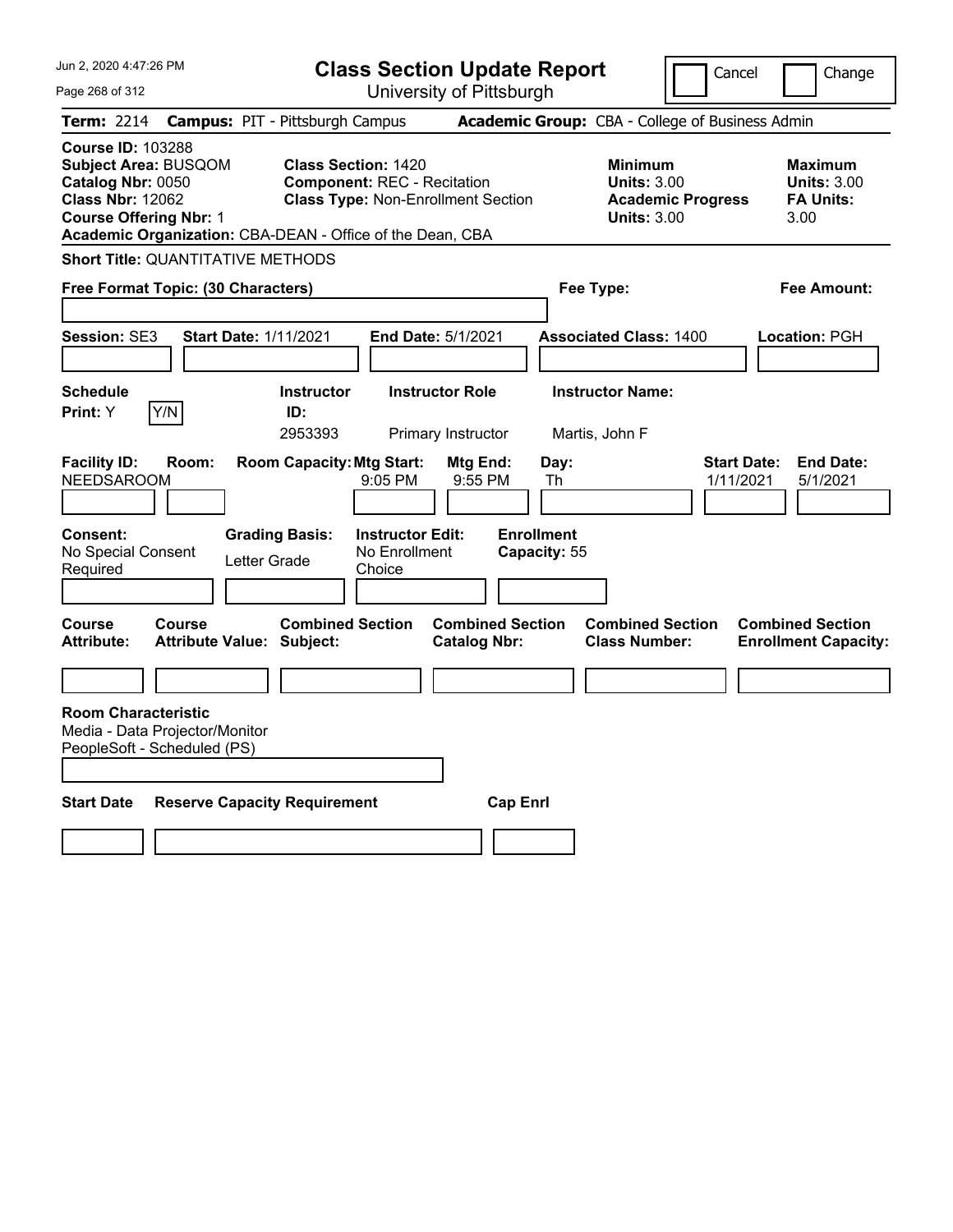| Jun 2, 2020 4:47:26 PM                                                                                                                   |                                |                                                           | <b>Class Section Update Report</b>                                                                     |                                                |                                   |                                                                                        | Cancel                          | Change                                                    |
|------------------------------------------------------------------------------------------------------------------------------------------|--------------------------------|-----------------------------------------------------------|--------------------------------------------------------------------------------------------------------|------------------------------------------------|-----------------------------------|----------------------------------------------------------------------------------------|---------------------------------|-----------------------------------------------------------|
| Page 269 of 312                                                                                                                          |                                |                                                           |                                                                                                        | University of Pittsburgh                       |                                   |                                                                                        |                                 |                                                           |
| Term: 2214                                                                                                                               |                                | <b>Campus: PIT - Pittsburgh Campus</b>                    |                                                                                                        |                                                |                                   | Academic Group: CBA - College of Business Admin                                        |                                 |                                                           |
| <b>Course ID: 103289</b><br><b>Subject Area: BUSQOM</b><br>Catalog Nbr: 1070<br><b>Class Nbr: 12067</b><br><b>Course Offering Nbr: 1</b> |                                | Academic Organization: CBA-DEAN - Office of the Dean, CBA | <b>Class Section: 1030</b><br><b>Component: LEC - Lecture</b><br><b>Class Type: Enrollment Section</b> |                                                |                                   | <b>Minimum</b><br><b>Units: 3.00</b><br><b>Academic Progress</b><br><b>Units: 3.00</b> |                                 | Maximum<br><b>Units: 3.00</b><br><b>FA Units:</b><br>3.00 |
|                                                                                                                                          |                                | <b>Short Title: OPERATIONS MANAGEMENT</b>                 |                                                                                                        |                                                |                                   |                                                                                        |                                 |                                                           |
| Free Format Topic: (30 Characters)                                                                                                       |                                |                                                           |                                                                                                        |                                                | Fee Type:                         |                                                                                        |                                 | Fee Amount:                                               |
| <b>Session: AT</b>                                                                                                                       | <b>Start Date: 1/11/2021</b>   |                                                           | <b>End Date: 4/23/2021</b>                                                                             |                                                |                                   | <b>Associated Class: 1030</b>                                                          |                                 | Location: PGH                                             |
| <b>Schedule</b><br>Print: Y                                                                                                              | Y/N                            | <b>Instructor</b><br>ID:<br>2951304                       |                                                                                                        | <b>Instructor Role</b><br>Primary Instructor   | Paljug, Eric                      | <b>Instructor Name:</b>                                                                |                                 |                                                           |
| <b>Facility ID:</b><br><b>NEEDSAROOM</b>                                                                                                 | Room:                          | <b>Room Capacity: Mtg Start:</b>                          | 12:30 PM                                                                                               | Mtg End:<br>1:45 PM                            | Day:<br>MoWe                      |                                                                                        | <b>Start Date:</b><br>1/11/2021 | <b>End Date:</b><br>4/23/2021                             |
| <b>Consent:</b><br>No Special Consent<br>Required                                                                                        |                                | <b>Grading Basis:</b><br>Letter Grade                     | <b>Instructor Edit:</b><br>No Enrollment<br>Choice                                                     |                                                | <b>Enrollment</b><br>Capacity: 62 |                                                                                        |                                 |                                                           |
| Course<br><b>Attribute:</b><br>FNL                                                                                                       | <b>Course</b><br><b>DEPART</b> | <b>Combined Section</b><br>Attribute Value: Subject:      |                                                                                                        | <b>Combined Section</b><br><b>Catalog Nbr:</b> |                                   | <b>Combined Section</b><br><b>Class Number:</b>                                        |                                 | <b>Combined Section</b><br><b>Enrollment Capacity:</b>    |
| <b>Room Characteristic</b><br>Media - Data Projector/Monitor<br>PeopleSoft - Scheduled (PS)                                              |                                |                                                           |                                                                                                        |                                                |                                   |                                                                                        |                                 |                                                           |
| <b>Start Date</b>                                                                                                                        |                                | <b>Reserve Capacity Requirement</b>                       |                                                                                                        | <b>Cap Enri</b>                                |                                   |                                                                                        |                                 |                                                           |
|                                                                                                                                          |                                |                                                           |                                                                                                        |                                                |                                   |                                                                                        |                                 |                                                           |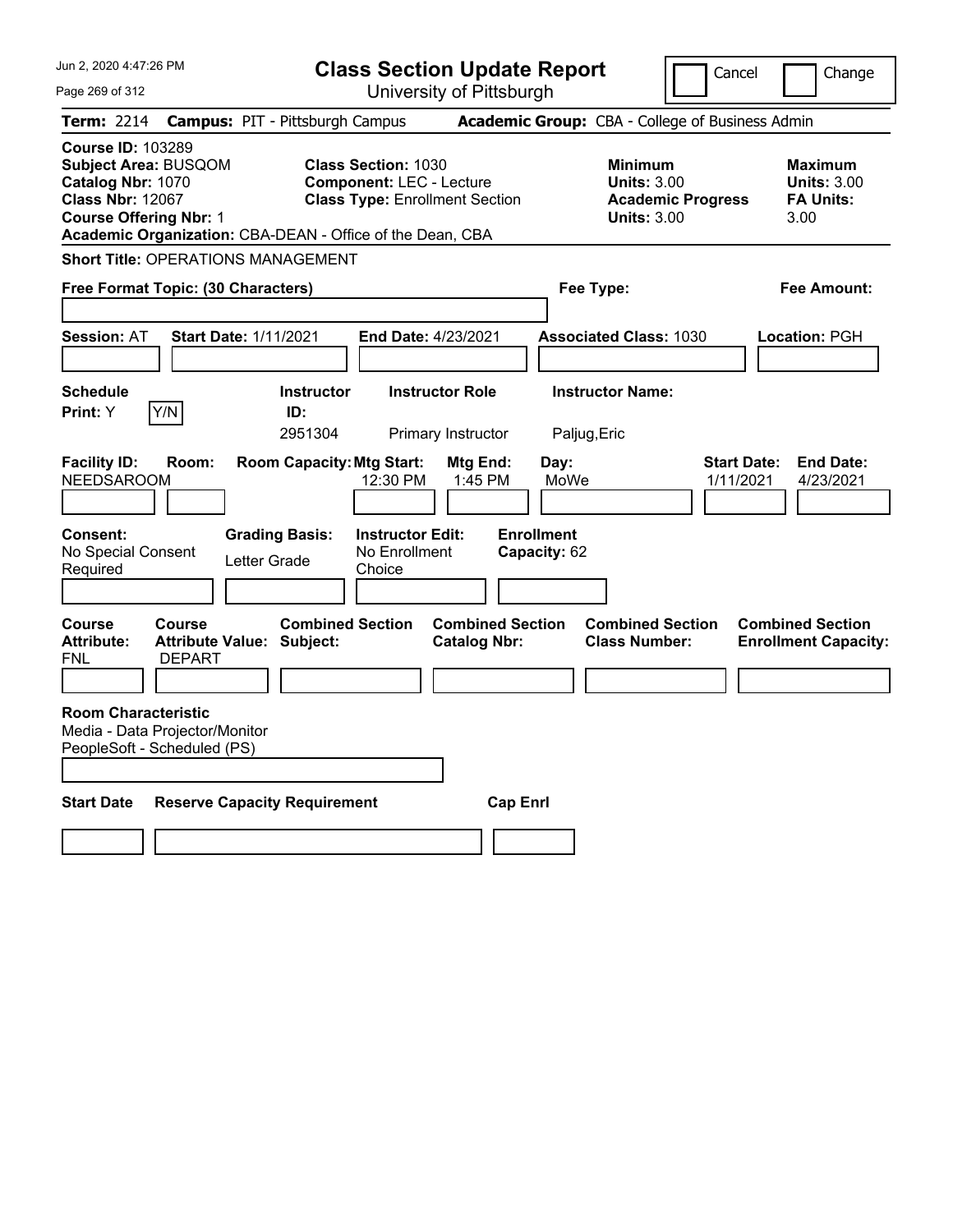| Jun 2, 2020 4:47:26 PM                                                                                                                                                                                |                                                             |                                        | <b>Class Section Update Report</b>                                                                     |                                                |                                   |                                                            | Cancel                                          | Change                                                    |
|-------------------------------------------------------------------------------------------------------------------------------------------------------------------------------------------------------|-------------------------------------------------------------|----------------------------------------|--------------------------------------------------------------------------------------------------------|------------------------------------------------|-----------------------------------|------------------------------------------------------------|-------------------------------------------------|-----------------------------------------------------------|
| Page 270 of 312                                                                                                                                                                                       |                                                             |                                        |                                                                                                        | University of Pittsburgh                       |                                   |                                                            |                                                 |                                                           |
| Term: 2214                                                                                                                                                                                            |                                                             | <b>Campus: PIT - Pittsburgh Campus</b> |                                                                                                        |                                                |                                   |                                                            | Academic Group: CBA - College of Business Admin |                                                           |
| <b>Course ID: 103289</b><br><b>Subject Area: BUSQOM</b><br>Catalog Nbr: 1070<br><b>Class Nbr: 11977</b><br><b>Course Offering Nbr: 1</b><br>Academic Organization: CBA-DEAN - Office of the Dean, CBA |                                                             |                                        | <b>Class Section: 1040</b><br><b>Component: LEC - Lecture</b><br><b>Class Type: Enrollment Section</b> |                                                |                                   | <b>Minimum</b><br><b>Units: 3.00</b><br><b>Units: 3.00</b> | <b>Academic Progress</b>                        | Maximum<br><b>Units: 3.00</b><br><b>FA Units:</b><br>3.00 |
| <b>Short Title: OPERATIONS MANAGEMENT</b>                                                                                                                                                             |                                                             |                                        |                                                                                                        |                                                |                                   |                                                            |                                                 |                                                           |
| Free Format Topic: (30 Characters)                                                                                                                                                                    |                                                             |                                        |                                                                                                        |                                                | Fee Type:                         |                                                            |                                                 | Fee Amount:                                               |
| <b>Session: AT</b>                                                                                                                                                                                    | <b>Start Date: 1/11/2021</b>                                |                                        | <b>End Date: 4/23/2021</b>                                                                             |                                                |                                   | <b>Associated Class: 1040</b>                              |                                                 | Location: PGH                                             |
| <b>Schedule</b><br>Print: Y                                                                                                                                                                           | Y/N                                                         | <b>Instructor</b><br>ID:<br>2955364    |                                                                                                        | <b>Instructor Role</b><br>Primary Instructor   |                                   | <b>Instructor Name:</b><br>Stakeley, John                  |                                                 |                                                           |
| <b>Facility ID:</b><br><b>NEEDSAROOM</b>                                                                                                                                                              | Room:                                                       | <b>Room Capacity: Mtg Start:</b>       | 2:00 PM                                                                                                | Mtg End:<br>3:15 PM                            | Day:<br>TuTh                      |                                                            | <b>Start Date:</b><br>1/11/2021                 | <b>End Date:</b><br>4/23/2021                             |
| <b>Consent:</b><br>No Special Consent<br>Required                                                                                                                                                     |                                                             | <b>Grading Basis:</b><br>Letter Grade  | <b>Instructor Edit:</b><br>No Enrollment<br>Choice                                                     |                                                | <b>Enrollment</b><br>Capacity: 60 |                                                            |                                                 |                                                           |
| Course<br><b>Attribute:</b><br>FNL                                                                                                                                                                    | <b>Course</b><br>Attribute Value: Subject:<br><b>DEPART</b> | <b>Combined Section</b>                |                                                                                                        | <b>Combined Section</b><br><b>Catalog Nbr:</b> |                                   | <b>Combined Section</b><br><b>Class Number:</b>            |                                                 | <b>Combined Section</b><br><b>Enrollment Capacity:</b>    |
| <b>Room Characteristic</b><br>Media - Data Projector/Monitor<br>PeopleSoft - Scheduled (PS)                                                                                                           |                                                             |                                        |                                                                                                        |                                                |                                   |                                                            |                                                 |                                                           |
| <b>Start Date</b>                                                                                                                                                                                     |                                                             | <b>Reserve Capacity Requirement</b>    |                                                                                                        | <b>Cap Enri</b>                                |                                   |                                                            |                                                 |                                                           |
|                                                                                                                                                                                                       |                                                             |                                        |                                                                                                        |                                                |                                   |                                                            |                                                 |                                                           |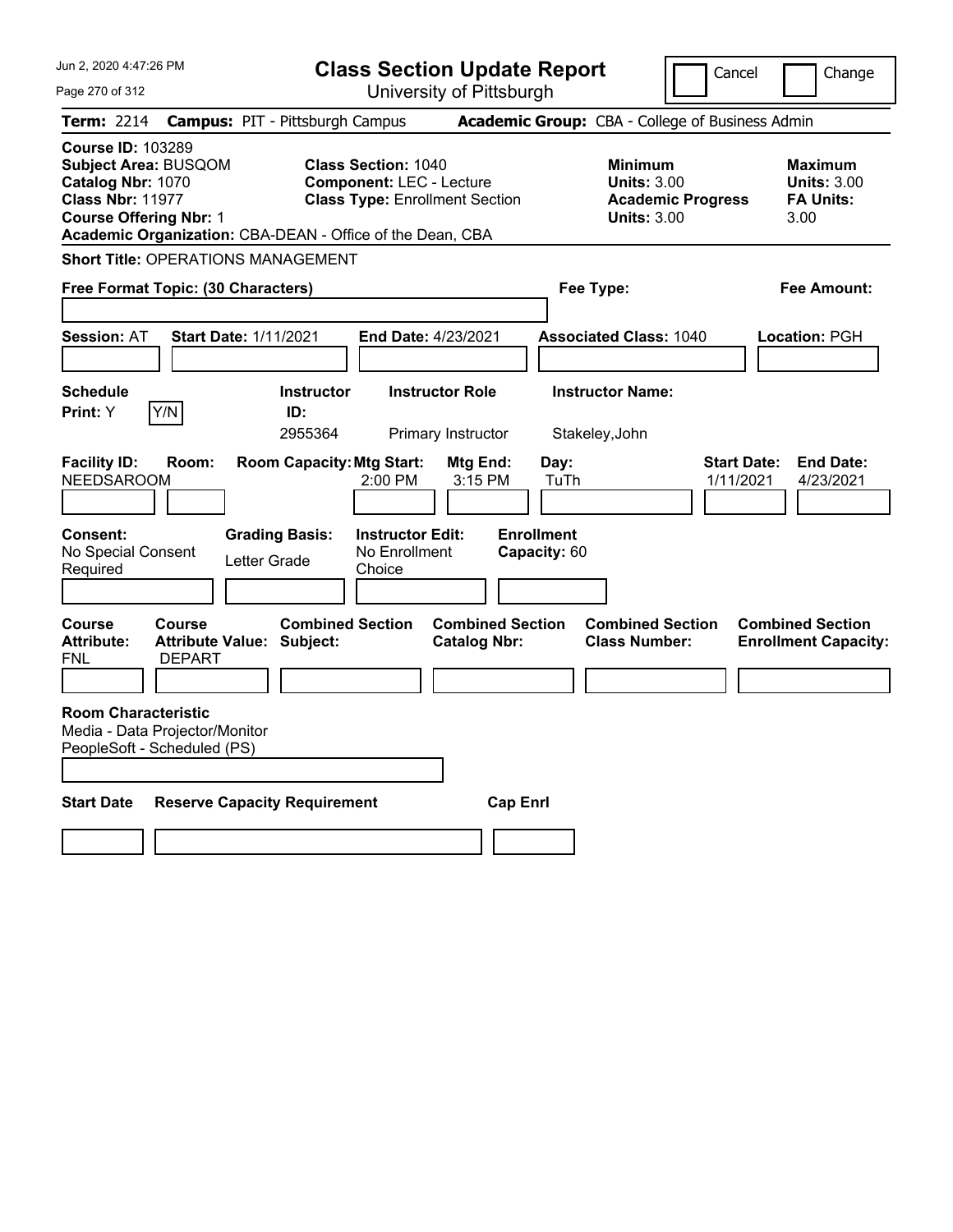| Jun 2, 2020 4:47:26 PM                                                                                                                                                                                | <b>Class Section Update Report</b>                                                                     |                                                |                                                                                        | Cancel<br>Change                                                 |
|-------------------------------------------------------------------------------------------------------------------------------------------------------------------------------------------------------|--------------------------------------------------------------------------------------------------------|------------------------------------------------|----------------------------------------------------------------------------------------|------------------------------------------------------------------|
| Page 271 of 312                                                                                                                                                                                       | University of Pittsburgh                                                                               |                                                |                                                                                        |                                                                  |
| Term: 2214                                                                                                                                                                                            | <b>Campus: PIT - Pittsburgh Campus</b>                                                                 |                                                | Academic Group: CBA - College of Business Admin                                        |                                                                  |
| <b>Course ID: 103289</b><br><b>Subject Area: BUSQOM</b><br>Catalog Nbr: 1070<br><b>Class Nbr: 12051</b><br><b>Course Offering Nbr: 1</b><br>Academic Organization: CBA-DEAN - Office of the Dean, CBA | <b>Class Section: 1060</b><br><b>Component: LEC - Lecture</b><br><b>Class Type: Enrollment Section</b> |                                                | <b>Minimum</b><br><b>Units: 3.00</b><br><b>Academic Progress</b><br><b>Units: 3.00</b> | Maximum<br><b>Units: 3.00</b><br><b>FA Units:</b><br>3.00        |
| <b>Short Title: OPERATIONS MANAGEMENT</b>                                                                                                                                                             |                                                                                                        |                                                |                                                                                        |                                                                  |
| Free Format Topic: (30 Characters)                                                                                                                                                                    |                                                                                                        |                                                | Fee Type:                                                                              | Fee Amount:                                                      |
| <b>Session: AT</b><br><b>Start Date: 1/11/2021</b>                                                                                                                                                    | <b>End Date: 4/23/2021</b>                                                                             |                                                | <b>Associated Class: 1060</b>                                                          | Location: PGH                                                    |
| <b>Schedule</b>                                                                                                                                                                                       | <b>Instructor Role</b><br><b>Instructor</b>                                                            |                                                | <b>Instructor Name:</b>                                                                |                                                                  |
| Y/N<br>Print: Y                                                                                                                                                                                       | ID:<br>2951304<br>Primary Instructor                                                                   | Paljug, Eric                                   |                                                                                        |                                                                  |
| <b>Facility ID:</b><br>Room:<br><b>NEEDSAROOM</b>                                                                                                                                                     | <b>Room Capacity: Mtg Start:</b><br>2:00 PM                                                            | Mtg End:<br>Day:<br>MoWe<br>3:15 PM            |                                                                                        | <b>Start Date:</b><br><b>End Date:</b><br>1/11/2021<br>4/23/2021 |
| <b>Consent:</b><br>No Special Consent<br>Letter Grade<br>Required                                                                                                                                     | <b>Instructor Edit:</b><br><b>Grading Basis:</b><br>No Enrollment<br>Choice                            | <b>Enrollment</b><br>Capacity: 60              |                                                                                        |                                                                  |
| <b>Course</b><br>Course<br><b>Attribute:</b><br>Attribute Value: Subject:<br><b>DEPART</b><br>FNL                                                                                                     | <b>Combined Section</b>                                                                                | <b>Combined Section</b><br><b>Catalog Nbr:</b> | <b>Combined Section</b><br><b>Class Number:</b>                                        | <b>Combined Section</b><br><b>Enrollment Capacity:</b>           |
| <b>Room Characteristic</b><br>Media - Data Projector/Monitor<br>PeopleSoft - Scheduled (PS)                                                                                                           |                                                                                                        |                                                |                                                                                        |                                                                  |
| <b>Start Date</b><br><b>Reserve Capacity Requirement</b>                                                                                                                                              |                                                                                                        | <b>Cap Enri</b>                                |                                                                                        |                                                                  |
|                                                                                                                                                                                                       |                                                                                                        |                                                |                                                                                        |                                                                  |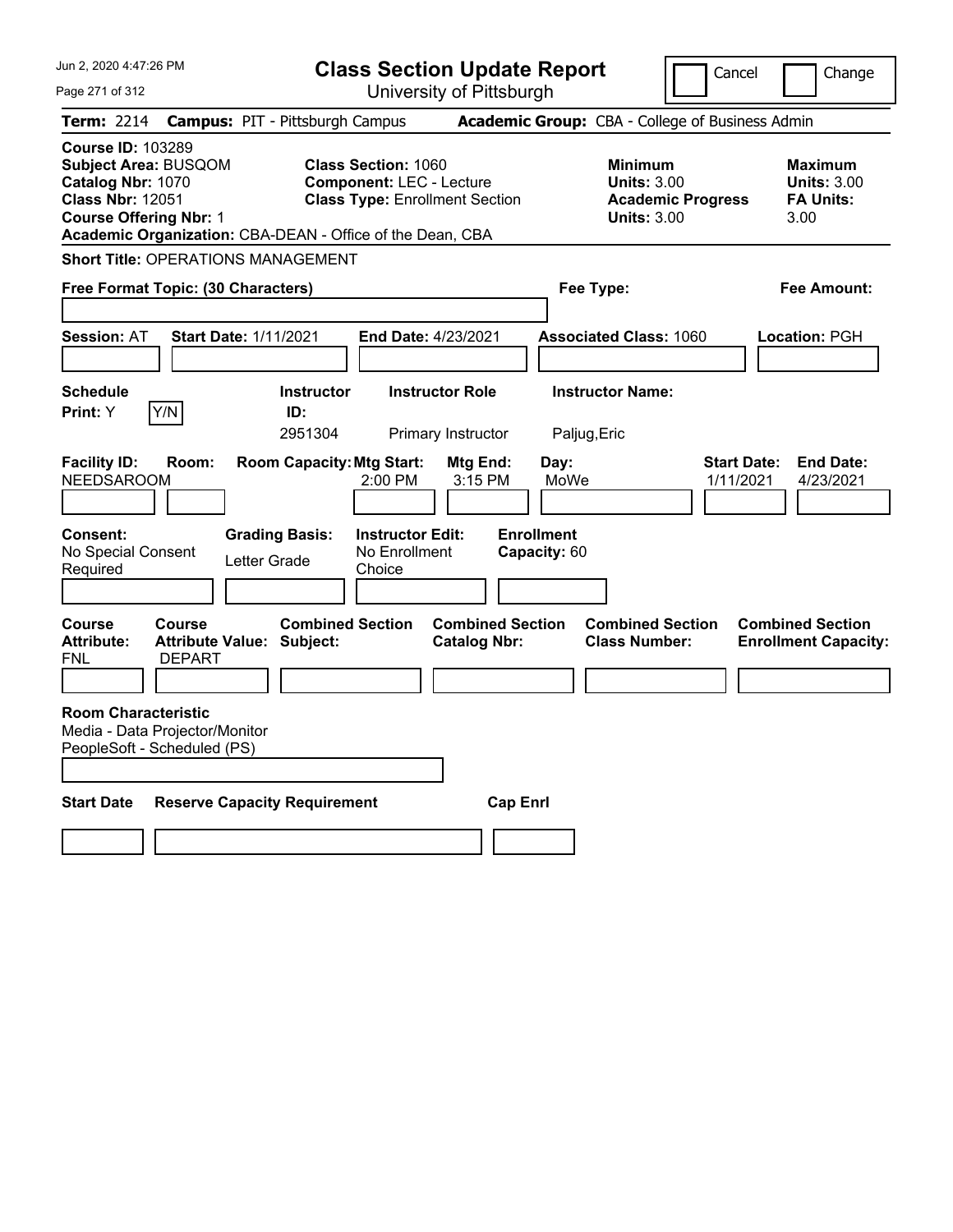| Jun 2, 2020 4:47:26 PM                                                                                                                   |                                |                                                           | <b>Class Section Update Report</b>                                                                     |                                                |                                   |                                                            | Cancel                          | Change                                                    |
|------------------------------------------------------------------------------------------------------------------------------------------|--------------------------------|-----------------------------------------------------------|--------------------------------------------------------------------------------------------------------|------------------------------------------------|-----------------------------------|------------------------------------------------------------|---------------------------------|-----------------------------------------------------------|
| Page 272 of 312                                                                                                                          |                                |                                                           |                                                                                                        | University of Pittsburgh                       |                                   |                                                            |                                 |                                                           |
| Term: 2214                                                                                                                               |                                | <b>Campus: PIT - Pittsburgh Campus</b>                    |                                                                                                        |                                                |                                   | Academic Group: CBA - College of Business Admin            |                                 |                                                           |
| <b>Course ID: 103289</b><br><b>Subject Area: BUSQOM</b><br>Catalog Nbr: 1070<br><b>Class Nbr: 11997</b><br><b>Course Offering Nbr: 1</b> |                                | Academic Organization: CBA-DEAN - Office of the Dean, CBA | <b>Class Section: 1080</b><br><b>Component: LEC - Lecture</b><br><b>Class Type: Enrollment Section</b> |                                                |                                   | <b>Minimum</b><br><b>Units: 3.00</b><br><b>Units: 3.00</b> | <b>Academic Progress</b>        | Maximum<br><b>Units: 3.00</b><br><b>FA Units:</b><br>3.00 |
|                                                                                                                                          |                                | <b>Short Title: OPERATIONS MANAGEMENT</b>                 |                                                                                                        |                                                |                                   |                                                            |                                 |                                                           |
| Free Format Topic: (30 Characters)                                                                                                       |                                |                                                           |                                                                                                        |                                                | Fee Type:                         |                                                            |                                 | Fee Amount:                                               |
| <b>Session: AT</b>                                                                                                                       |                                | <b>Start Date: 1/11/2021</b>                              | <b>End Date: 4/23/2021</b>                                                                             |                                                |                                   | <b>Associated Class: 1080</b>                              |                                 | Location: PGH                                             |
| <b>Schedule</b><br>Print: Y                                                                                                              | Y/N                            | <b>Instructor</b><br>ID:<br>2955364                       |                                                                                                        | <b>Instructor Role</b><br>Primary Instructor   |                                   | <b>Instructor Name:</b><br>Stakeley, John                  |                                 |                                                           |
| <b>Facility ID:</b><br><b>NEEDSAROOM</b>                                                                                                 | Room:                          | <b>Room Capacity: Mtg Start:</b>                          | 5:00 PM                                                                                                | Mtg End:<br>6:15 PM                            | Day:<br>TuTh                      |                                                            | <b>Start Date:</b><br>1/11/2021 | <b>End Date:</b><br>4/23/2021                             |
| <b>Consent:</b><br>No Special Consent<br>Required                                                                                        |                                | <b>Grading Basis:</b><br>Letter Grade                     | <b>Instructor Edit:</b><br>No Enrollment<br>Choice                                                     |                                                | <b>Enrollment</b><br>Capacity: 60 |                                                            |                                 |                                                           |
| Course<br><b>Attribute:</b><br>FNL                                                                                                       | <b>Course</b><br><b>DEPART</b> | <b>Combined Section</b><br>Attribute Value: Subject:      |                                                                                                        | <b>Combined Section</b><br><b>Catalog Nbr:</b> |                                   | <b>Combined Section</b><br><b>Class Number:</b>            |                                 | <b>Combined Section</b><br><b>Enrollment Capacity:</b>    |
| <b>Room Characteristic</b><br>Media - Data Projector/Monitor<br>PeopleSoft - Scheduled (PS)                                              |                                |                                                           |                                                                                                        |                                                |                                   |                                                            |                                 |                                                           |
| <b>Start Date</b>                                                                                                                        |                                | <b>Reserve Capacity Requirement</b>                       |                                                                                                        | <b>Cap Enri</b>                                |                                   |                                                            |                                 |                                                           |
|                                                                                                                                          |                                |                                                           |                                                                                                        |                                                |                                   |                                                            |                                 |                                                           |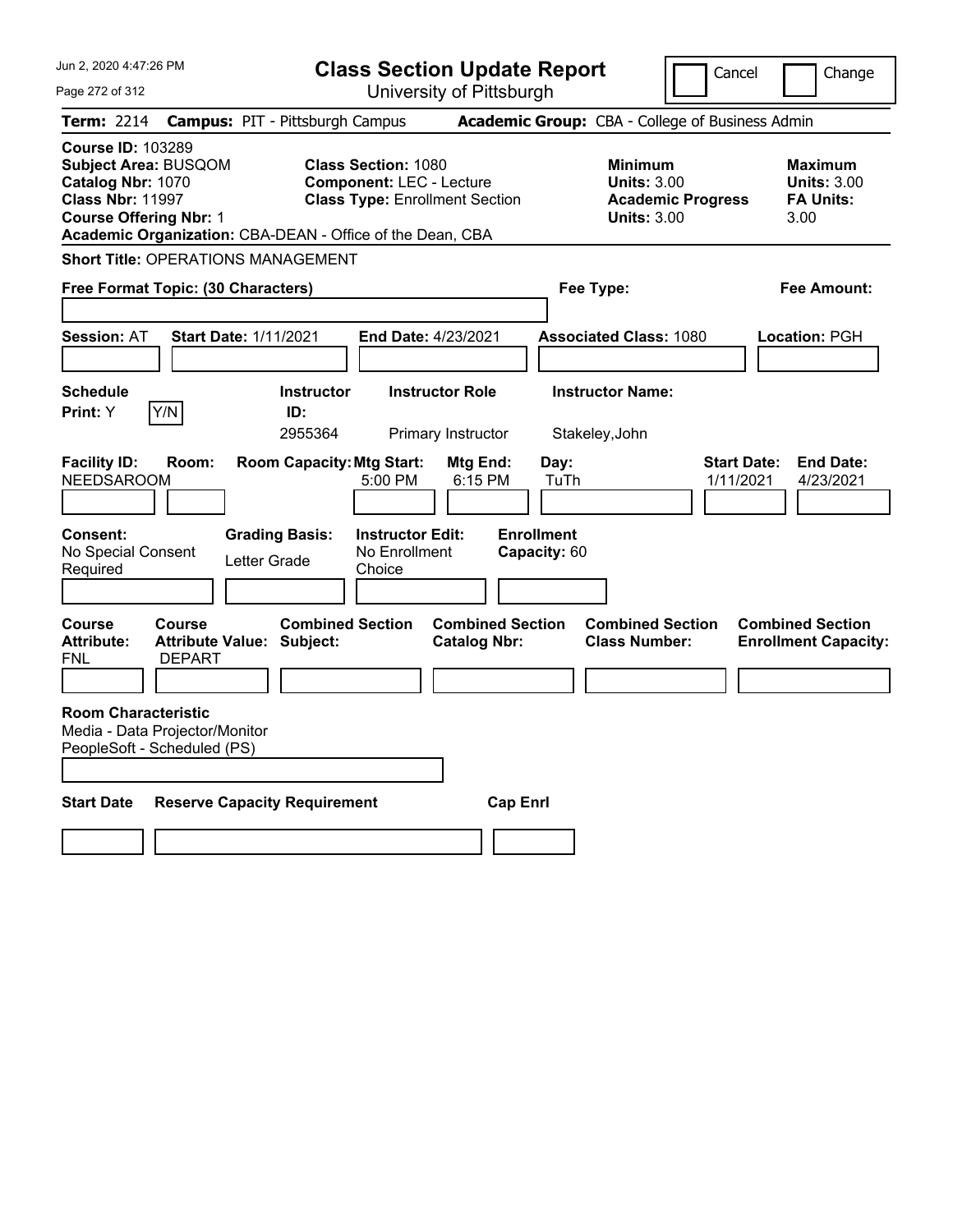| Jun 2, 2020 4:47:26 PM                                                                                                                                                                                |                                        | <b>Class Section Update Report</b>                                                                     |                                                |                                                                                        | Cancel<br>Change                                                 |
|-------------------------------------------------------------------------------------------------------------------------------------------------------------------------------------------------------|----------------------------------------|--------------------------------------------------------------------------------------------------------|------------------------------------------------|----------------------------------------------------------------------------------------|------------------------------------------------------------------|
| Page 273 of 312                                                                                                                                                                                       |                                        | University of Pittsburgh                                                                               |                                                |                                                                                        |                                                                  |
| Term: 2214                                                                                                                                                                                            | <b>Campus: PIT - Pittsburgh Campus</b> |                                                                                                        |                                                | Academic Group: CBA - College of Business Admin                                        |                                                                  |
| <b>Course ID: 103289</b><br><b>Subject Area: BUSQOM</b><br>Catalog Nbr: 1070<br><b>Class Nbr: 11979</b><br><b>Course Offering Nbr: 1</b><br>Academic Organization: CBA-DEAN - Office of the Dean, CBA |                                        | <b>Class Section: 1180</b><br><b>Component: LEC - Lecture</b><br><b>Class Type: Enrollment Section</b> |                                                | <b>Minimum</b><br><b>Units: 3.00</b><br><b>Academic Progress</b><br><b>Units: 3.00</b> | Maximum<br><b>Units: 3.00</b><br><b>FA Units:</b><br>3.00        |
| <b>Short Title: OPERATIONS MANAGEMENT</b>                                                                                                                                                             |                                        |                                                                                                        |                                                |                                                                                        |                                                                  |
| Free Format Topic: (30 Characters)                                                                                                                                                                    |                                        |                                                                                                        |                                                | Fee Type:                                                                              | Fee Amount:                                                      |
| <b>Session: AT</b>                                                                                                                                                                                    | Start Date: 1/11/2021                  | <b>End Date: 4/23/2021</b>                                                                             |                                                | <b>Associated Class: 1180</b>                                                          | Location: PGH                                                    |
| <b>Schedule</b><br>Y/N<br>Print: Y                                                                                                                                                                    | <b>Instructor</b><br>ID:<br>2944721    | <b>Instructor Role</b><br>Primary Instructor                                                           |                                                | <b>Instructor Name:</b><br>Kimpel, James Farley                                        |                                                                  |
| <b>Facility ID:</b><br>Room:<br><b>NEEDSAROOM</b>                                                                                                                                                     | <b>Room Capacity: Mtg Start:</b>       | 3:30 PM                                                                                                | Mtg End:<br>Day:<br>TuTh<br>4:45 PM            |                                                                                        | <b>Start Date:</b><br><b>End Date:</b><br>1/11/2021<br>4/23/2021 |
| <b>Consent:</b><br>No Special Consent<br>Required                                                                                                                                                     | <b>Grading Basis:</b><br>Letter Grade  | <b>Instructor Edit:</b><br>No Enrollment<br>Choice                                                     | <b>Enrollment</b><br>Capacity: 40              |                                                                                        |                                                                  |
| <b>Course</b><br>Course<br><b>Attribute:</b><br><b>DEPART</b><br>FNL                                                                                                                                  | Attribute Value: Subject:              | <b>Combined Section</b>                                                                                | <b>Combined Section</b><br><b>Catalog Nbr:</b> | <b>Combined Section</b><br><b>Class Number:</b>                                        | <b>Combined Section</b><br><b>Enrollment Capacity:</b>           |
| <b>Room Characteristic</b><br>Media - Data Projector/Monitor<br>PeopleSoft - Scheduled (PS)                                                                                                           |                                        |                                                                                                        |                                                |                                                                                        |                                                                  |
| <b>Start Date</b>                                                                                                                                                                                     | <b>Reserve Capacity Requirement</b>    |                                                                                                        | <b>Cap Enri</b>                                |                                                                                        |                                                                  |
|                                                                                                                                                                                                       |                                        |                                                                                                        |                                                |                                                                                        |                                                                  |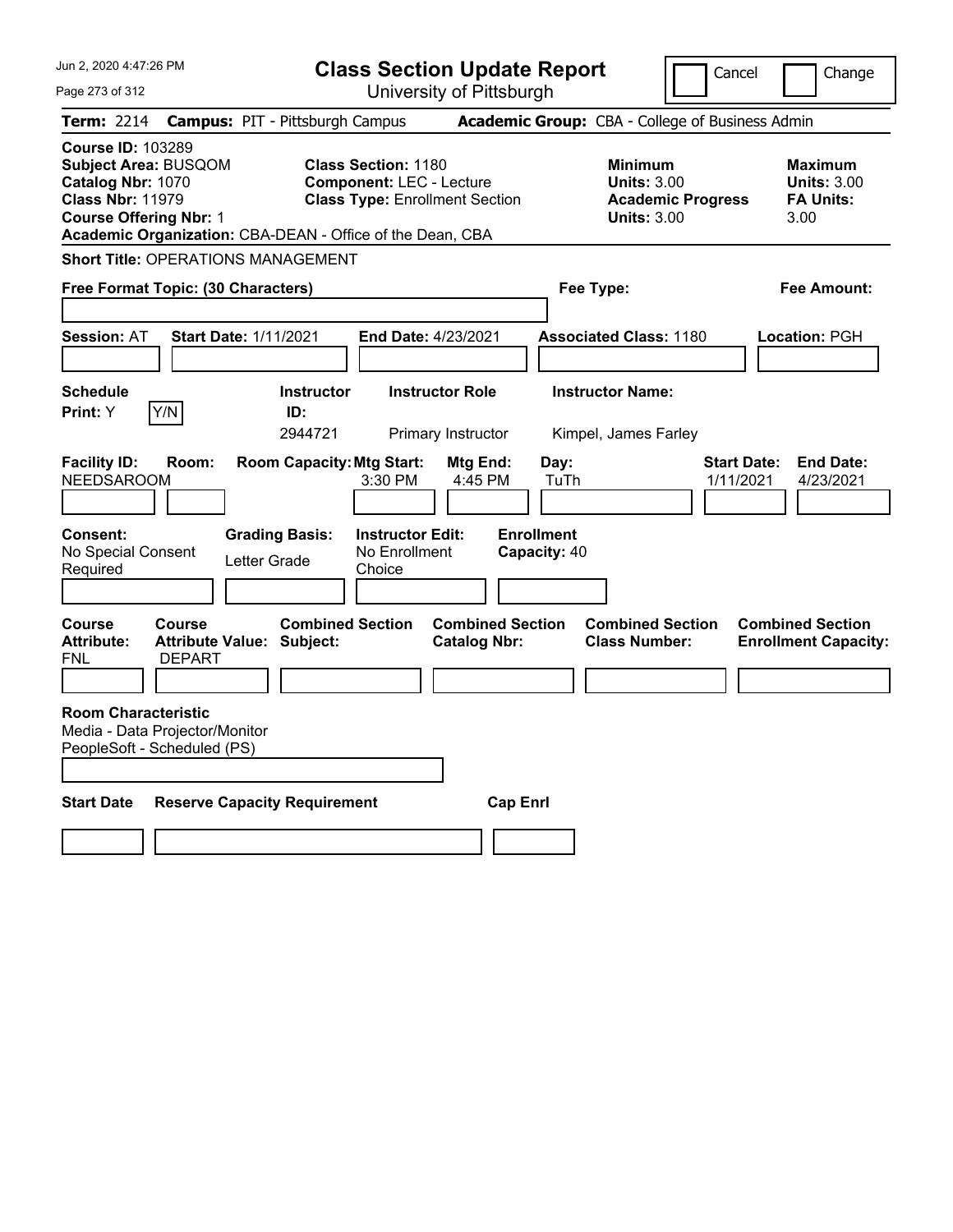| Jun 2, 2020 4:47:26 PM                                                                                                                                                                                |                                            |                                                           |                                                               | <b>Class Section Update Report</b>             |                                                 |                                                            | Cancel                   | Change                                                           |
|-------------------------------------------------------------------------------------------------------------------------------------------------------------------------------------------------------|--------------------------------------------|-----------------------------------------------------------|---------------------------------------------------------------|------------------------------------------------|-------------------------------------------------|------------------------------------------------------------|--------------------------|------------------------------------------------------------------|
| Page 274 of 312                                                                                                                                                                                       |                                            |                                                           |                                                               | University of Pittsburgh                       |                                                 |                                                            |                          |                                                                  |
| <b>Term: 2214</b>                                                                                                                                                                                     | <b>Campus: PIT - Pittsburgh Campus</b>     |                                                           |                                                               |                                                |                                                 | Academic Group: CBA - College of Business Admin            |                          |                                                                  |
| <b>Course ID: 103289</b><br><b>Subject Area: BUSQOM</b><br>Catalog Nbr: 1070<br><b>Class Nbr: 12016</b><br><b>Course Offering Nbr: 1</b><br>Academic Organization: CBA-DEAN - Office of the Dean, CBA |                                            |                                                           | <b>Class Section: 1190</b><br><b>Component: LEC - Lecture</b> | <b>Class Type: Enrollment Section</b>          |                                                 | <b>Minimum</b><br><b>Units: 3.00</b><br><b>Units: 3.00</b> | <b>Academic Progress</b> | <b>Maximum</b><br><b>Units: 3.00</b><br><b>FA Units:</b><br>3.00 |
| <b>Short Title: OPERATIONS MANAGEMENT</b>                                                                                                                                                             |                                            |                                                           |                                                               |                                                |                                                 |                                                            |                          |                                                                  |
| Free Format Topic: (30 Characters)                                                                                                                                                                    |                                            |                                                           |                                                               |                                                |                                                 | Fee Type:                                                  |                          | Fee Amount:                                                      |
|                                                                                                                                                                                                       |                                            |                                                           |                                                               |                                                |                                                 |                                                            |                          |                                                                  |
| <b>Session: SE3</b>                                                                                                                                                                                   | <b>Start Date: 1/11/2021</b>               |                                                           |                                                               | <b>End Date: 5/1/2021</b>                      |                                                 | <b>Associated Class: 1190</b>                              |                          | Location: PGH                                                    |
|                                                                                                                                                                                                       |                                            |                                                           |                                                               |                                                |                                                 |                                                            |                          |                                                                  |
| <b>Schedule</b>                                                                                                                                                                                       |                                            | <b>Instructor</b>                                         |                                                               | <b>Instructor Role</b>                         |                                                 | <b>Instructor Name:</b>                                    |                          |                                                                  |
| Y/N<br><b>Print:</b> Y                                                                                                                                                                                |                                            | ID:<br>2955356                                            |                                                               | Primary Instructor                             |                                                 | McMorrow, Paul A                                           |                          |                                                                  |
| <b>Facility ID:</b><br><b>NEEDSAROOM</b><br><b>Consent:</b><br>No Special Consent<br>Required                                                                                                         | Room:<br>Letter Grade                      | <b>Room Capacity: Mtg Start:</b><br><b>Grading Basis:</b> | 6:30 PM<br><b>Instructor Edit:</b><br>No Enrollment<br>Choice | Mtg End:<br>9:00 PM                            | Day:<br>We<br><b>Enrollment</b><br>Capacity: 60 |                                                            | 1/11/2021                | <b>Start Date:</b><br><b>End Date:</b><br>5/1/2021               |
| Course<br><b>Attribute:</b>                                                                                                                                                                           | Course<br><b>Attribute Value: Subject:</b> | <b>Combined Section</b>                                   |                                                               | <b>Combined Section</b><br><b>Catalog Nbr:</b> |                                                 | <b>Combined Section</b><br><b>Class Number:</b>            |                          | <b>Combined Section</b><br><b>Enrollment Capacity:</b>           |
|                                                                                                                                                                                                       |                                            |                                                           |                                                               |                                                |                                                 |                                                            |                          |                                                                  |
| <b>Room Characteristic</b><br>Media - Data Projector/Monitor<br>PeopleSoft - Scheduled (PS)                                                                                                           |                                            |                                                           |                                                               |                                                |                                                 |                                                            |                          |                                                                  |
| <b>Start Date</b>                                                                                                                                                                                     | <b>Reserve Capacity Requirement</b>        |                                                           |                                                               | <b>Cap Enri</b>                                |                                                 |                                                            |                          |                                                                  |
|                                                                                                                                                                                                       |                                            |                                                           |                                                               |                                                |                                                 |                                                            |                          |                                                                  |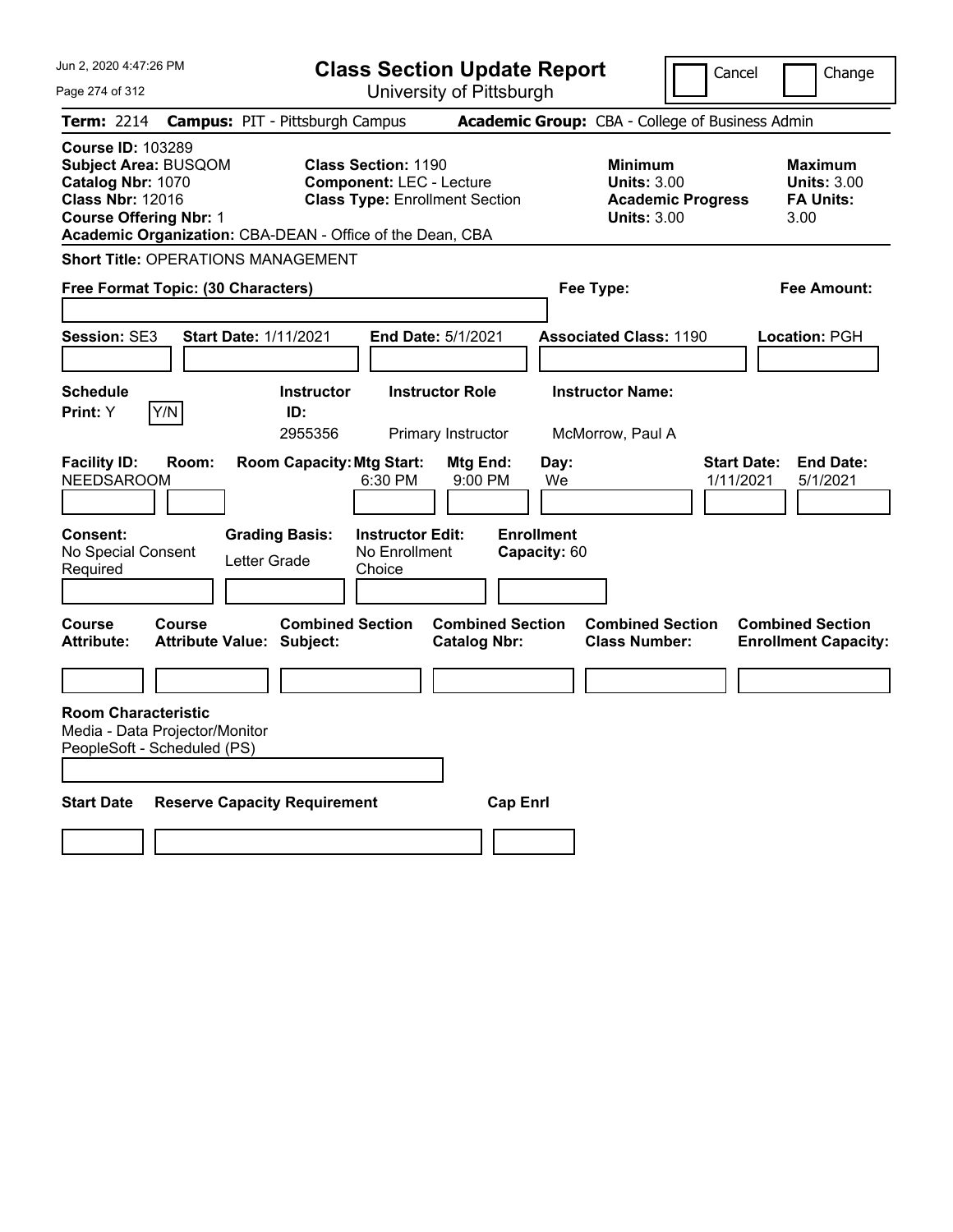| Jun 2, 2020 4:47:26 PM                                                                                                                                                                                |                                                                                                                                                  | <b>Class Section Update Report</b>                                            | Cancel                                                                                 | Change                                                           |
|-------------------------------------------------------------------------------------------------------------------------------------------------------------------------------------------------------|--------------------------------------------------------------------------------------------------------------------------------------------------|-------------------------------------------------------------------------------|----------------------------------------------------------------------------------------|------------------------------------------------------------------|
| Page 275 of 312                                                                                                                                                                                       |                                                                                                                                                  | University of Pittsburgh                                                      |                                                                                        |                                                                  |
| <b>Term: 2214</b>                                                                                                                                                                                     | <b>Campus: PIT - Pittsburgh Campus</b>                                                                                                           |                                                                               | Academic Group: CBA - College of Business Admin                                        |                                                                  |
| <b>Course ID: 187420</b><br><b>Subject Area: BUSQOM</b><br>Catalog Nbr: 1085<br><b>Class Nbr: 25212</b><br><b>Course Offering Nbr: 1</b><br>Academic Organization: CBA-DEAN - Office of the Dean, CBA | <b>Class Section: 1010</b><br>Component: IND - Independent Study<br><b>Class Type: Enrollment Section</b>                                        |                                                                               | <b>Minimum</b><br><b>Units: 3.00</b><br><b>Academic Progress</b><br><b>Units: 3.00</b> | <b>Maximum</b><br><b>Units: 3.00</b><br><b>FA Units:</b><br>3.00 |
| Short Title: APPLIED BUS ANALYTICS PROJECT                                                                                                                                                            |                                                                                                                                                  |                                                                               |                                                                                        |                                                                  |
| Free Format Topic: (30 Characters)                                                                                                                                                                    |                                                                                                                                                  |                                                                               | Fee Type:                                                                              | Fee Amount:                                                      |
| <b>Session: SE3</b><br><b>Start Date: 1/11/2021</b>                                                                                                                                                   | End Date: 5/1/2021                                                                                                                               |                                                                               | <b>Associated Class: 1010</b>                                                          | Location: PGH                                                    |
| <b>Schedule</b>                                                                                                                                                                                       | <b>Instructor</b><br><b>Instructor Role</b>                                                                                                      |                                                                               | <b>Instructor Name:</b>                                                                |                                                                  |
| Y/N<br>Print: Y                                                                                                                                                                                       | ID:<br>1121987                                                                                                                                   |                                                                               |                                                                                        |                                                                  |
| <b>Facility ID:</b><br>Room:<br>SENSQ02501<br>02501<br>18<br>Consent:<br><b>Instructor Consent</b><br>Letter Grade<br>Required                                                                        | Primary Instructor<br><b>Room Capacity: Mtg Start:</b><br>6:30 PM<br><b>Grading Basis:</b><br><b>Instructor Edit:</b><br>No Enrollment<br>Choice | <b>Mtg End:</b><br>Day:<br>9:00 PM<br>Mo<br><b>Enrollment</b><br>Capacity: 20 | Hannah, Andrew William<br><b>Start Date:</b><br>1/11/2021                              | <b>End Date:</b><br>5/1/2021                                     |
|                                                                                                                                                                                                       |                                                                                                                                                  |                                                                               |                                                                                        |                                                                  |
| Course<br>Course<br><b>Attribute:</b><br><b>Attribute Value: Subject:</b>                                                                                                                             | <b>Combined Section</b>                                                                                                                          | <b>Combined Section</b><br><b>Catalog Nbr:</b>                                | <b>Combined Section</b><br><b>Class Number:</b>                                        | <b>Combined Section</b><br><b>Enrollment Capacity:</b>           |
| <b>Room Characteristic</b>                                                                                                                                                                            |                                                                                                                                                  |                                                                               |                                                                                        |                                                                  |
| <b>Start Date</b><br><b>Reserve Capacity Requirement</b>                                                                                                                                              |                                                                                                                                                  | <b>Cap Enrl</b>                                                               |                                                                                        |                                                                  |
|                                                                                                                                                                                                       |                                                                                                                                                  |                                                                               |                                                                                        |                                                                  |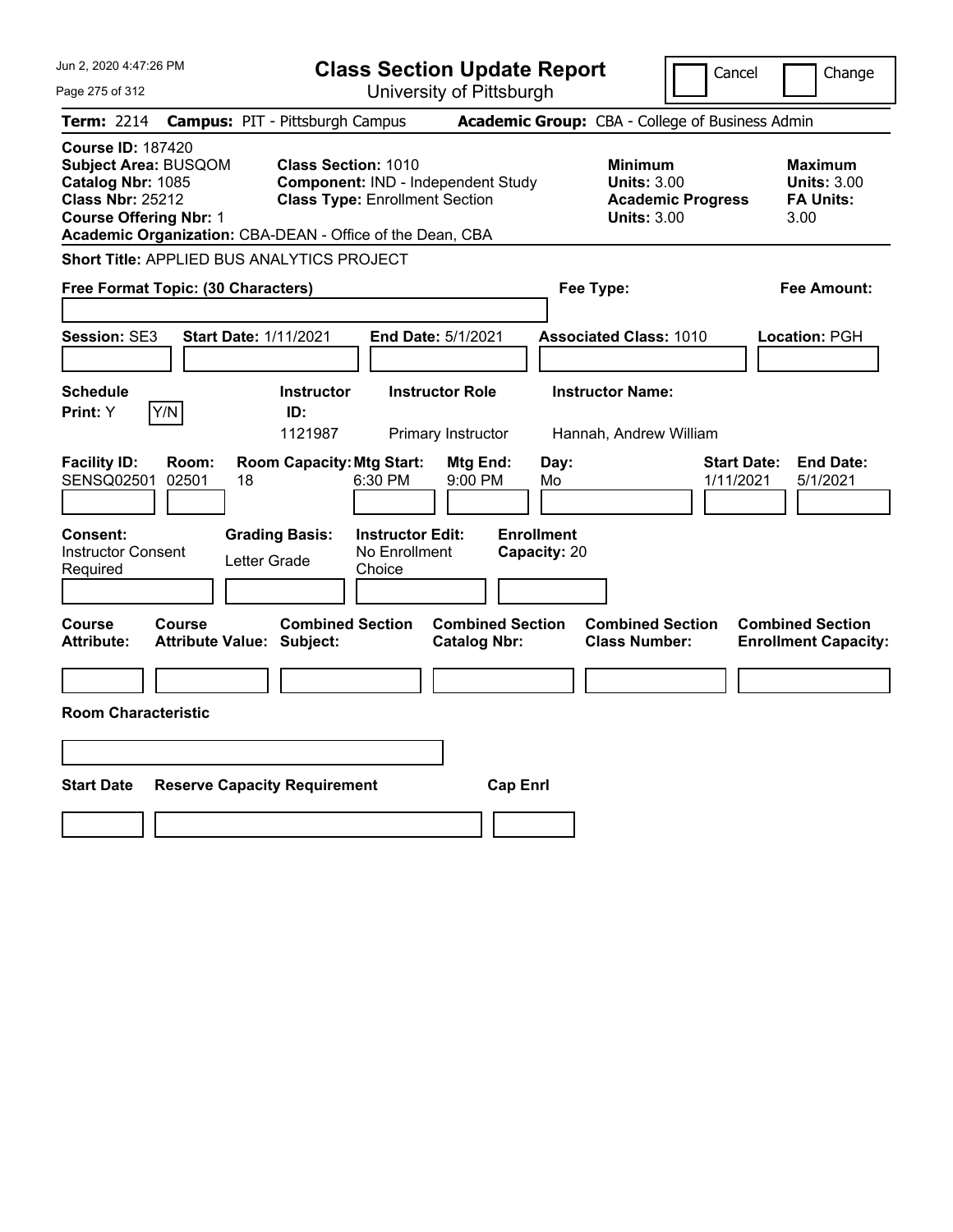| Jun 2, 2020 4:47:26 PM                                                                                                                                                                                | <b>Class Section Update Report</b>                                                                        |                                                |                                                                                        | Cancel<br>Change                                                 |
|-------------------------------------------------------------------------------------------------------------------------------------------------------------------------------------------------------|-----------------------------------------------------------------------------------------------------------|------------------------------------------------|----------------------------------------------------------------------------------------|------------------------------------------------------------------|
| Page 276 of 312                                                                                                                                                                                       | University of Pittsburgh                                                                                  |                                                |                                                                                        |                                                                  |
| <b>Term: 2214</b>                                                                                                                                                                                     | <b>Campus: PIT - Pittsburgh Campus</b>                                                                    |                                                | Academic Group: CBA - College of Business Admin                                        |                                                                  |
| <b>Course ID: 103295</b><br><b>Subject Area: BUSQOM</b><br>Catalog Nbr: 1715<br><b>Class Nbr: 12017</b><br><b>Course Offering Nbr: 1</b><br>Academic Organization: CBA-DEAN - Office of the Dean, CBA | <b>Class Section: 1010</b><br>Component: IND - Independent Study<br><b>Class Type: Enrollment Section</b> |                                                | <b>Minimum</b><br><b>Units: 1.00</b><br><b>Academic Progress</b><br><b>Units: 1.00</b> | <b>Maximum</b><br><b>Units: 3.00</b><br><b>FA Units:</b><br>1.00 |
| Short Title: OPERATIONS MGMNT INDP STUDY                                                                                                                                                              |                                                                                                           |                                                |                                                                                        |                                                                  |
| Free Format Topic: (30 Characters)                                                                                                                                                                    |                                                                                                           |                                                | Fee Type:                                                                              | Fee Amount:                                                      |
| <b>Start Date: 1/11/2021</b><br><b>Session: AT</b>                                                                                                                                                    | End Date: 4/23/2021                                                                                       |                                                | <b>Associated Class: 1010</b>                                                          | Location: PGH                                                    |
| <b>Schedule</b><br>Print: Y<br>Y/N                                                                                                                                                                    | Instructor<br><b>Instructor Role</b><br>ID:<br>2952740<br>Special                                         |                                                | <b>Instructor Name:</b><br>McDonald, Derek B                                           |                                                                  |
| <b>Facility ID:</b><br>Room:<br>SENSQ02204<br>02204<br>25                                                                                                                                             | <b>Room Capacity: Mtg Start:</b>                                                                          | Mtg End:<br>Day:                               |                                                                                        | <b>Start Date:</b><br><b>End Date:</b><br>1/11/2021<br>4/23/2021 |
| Consent:<br><b>Grading Basis:</b><br><b>Department Consent</b><br>Letter Grade<br>Required                                                                                                            | <b>Instructor Edit:</b><br><b>Class Instructor</b><br><b>Table Edit</b>                                   | <b>Enrollment</b><br>Capacity: 25              |                                                                                        |                                                                  |
| Course<br>Course<br><b>Attribute:</b><br><b>Attribute Value: Subject:</b>                                                                                                                             | <b>Combined Section</b>                                                                                   | <b>Combined Section</b><br><b>Catalog Nbr:</b> | <b>Combined Section</b><br><b>Class Number:</b>                                        | <b>Combined Section</b><br><b>Enrollment Capacity:</b>           |
|                                                                                                                                                                                                       |                                                                                                           |                                                |                                                                                        |                                                                  |
| <b>Room Characteristic</b><br>Media - Data Projector/Monitor                                                                                                                                          |                                                                                                           |                                                |                                                                                        |                                                                  |
| <b>Start Date</b><br><b>Reserve Capacity Requirement</b>                                                                                                                                              |                                                                                                           | <b>Cap Enrl</b>                                |                                                                                        |                                                                  |
|                                                                                                                                                                                                       |                                                                                                           |                                                |                                                                                        |                                                                  |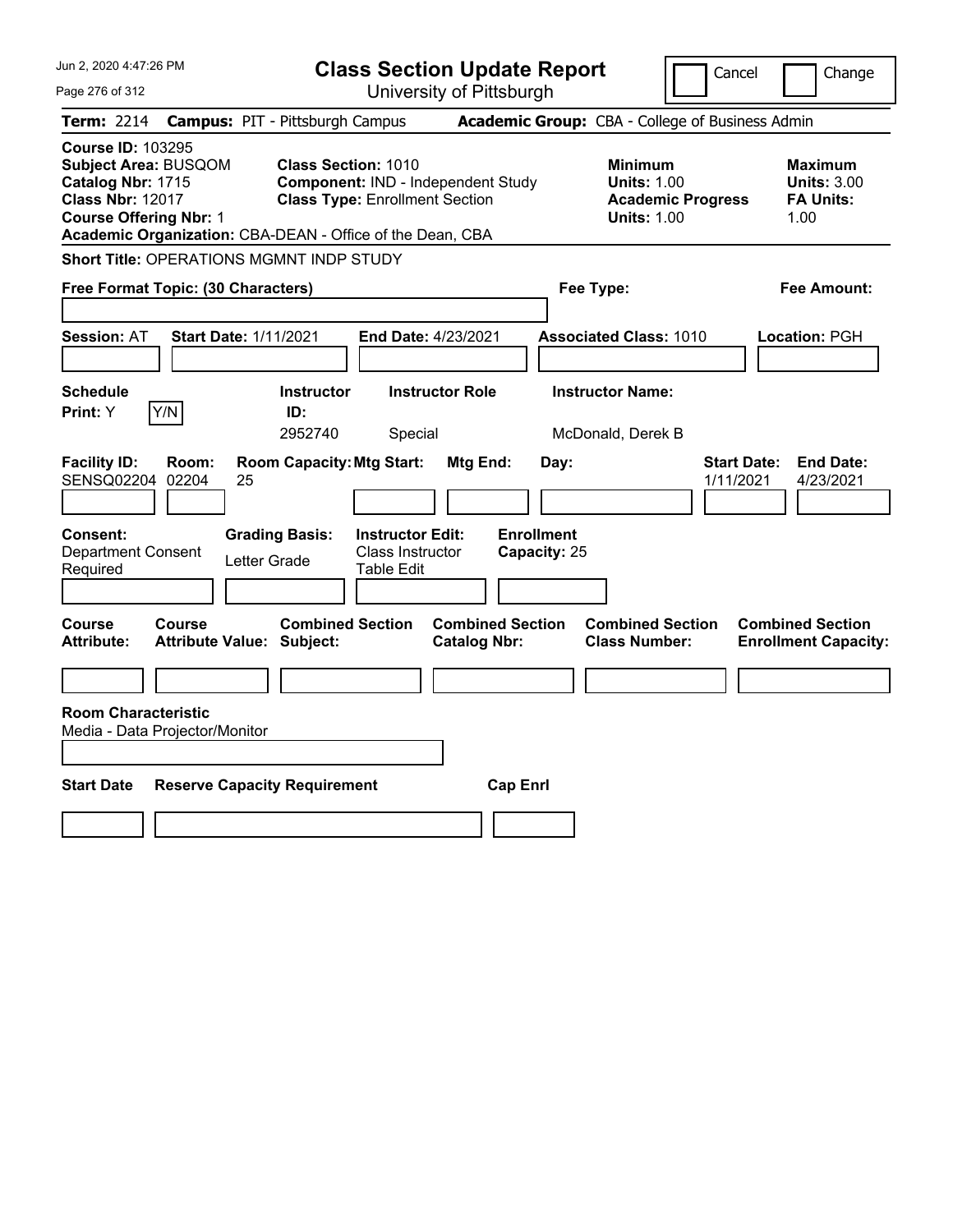| Jun 2, 2020 4:47:26 PM                                                                                                                                                                                |                                                                                                              | <b>Class Section Update Report</b>             |                                                                                        | Cancel<br>Change                                                 |
|-------------------------------------------------------------------------------------------------------------------------------------------------------------------------------------------------------|--------------------------------------------------------------------------------------------------------------|------------------------------------------------|----------------------------------------------------------------------------------------|------------------------------------------------------------------|
| Page 277 of 312                                                                                                                                                                                       |                                                                                                              | University of Pittsburgh                       |                                                                                        |                                                                  |
| <b>Term: 2214</b>                                                                                                                                                                                     | <b>Campus: PIT - Pittsburgh Campus</b>                                                                       |                                                | Academic Group: CBA - College of Business Admin                                        |                                                                  |
| <b>Course ID: 103296</b><br><b>Subject Area: BUSQOM</b><br>Catalog Nbr: 1720<br><b>Class Nbr: 17471</b><br><b>Course Offering Nbr: 1</b><br>Academic Organization: CBA-DEAN - Office of the Dean, CBA | <b>Class Section: 1030</b><br>Component: INT - Internship<br><b>Class Type: Enrollment Section</b>           |                                                | <b>Minimum</b><br><b>Units: 1.00</b><br><b>Academic Progress</b><br><b>Units: 1.00</b> | <b>Maximum</b><br><b>Units: 3.00</b><br><b>FA Units:</b><br>1.00 |
| Short Title: OPERATIONS MGMT INTERNSHIP                                                                                                                                                               |                                                                                                              |                                                |                                                                                        |                                                                  |
| Free Format Topic: (30 Characters)                                                                                                                                                                    |                                                                                                              |                                                | Fee Type:                                                                              | Fee Amount:                                                      |
| <b>Start Date: 1/11/2021</b><br><b>Session: AT</b>                                                                                                                                                    |                                                                                                              | End Date: 4/23/2021                            | <b>Associated Class: 1030</b>                                                          | <b>Location: PGH</b>                                             |
| <b>Schedule</b><br>Print: Y<br>Y/N                                                                                                                                                                    | <b>Instructor</b><br>ID:<br>2952740<br>Special                                                               | <b>Instructor Role</b>                         | <b>Instructor Name:</b><br>McDonald, Derek B                                           |                                                                  |
| <b>Facility ID:</b><br>Room:<br>SENSQ02600 02600<br>25                                                                                                                                                | <b>Room Capacity: Mtg Start:</b>                                                                             | Mtg End:<br>Day:                               |                                                                                        | <b>End Date:</b><br><b>Start Date:</b><br>1/11/2021<br>4/23/2021 |
| Consent:<br><b>Department Consent</b><br>Required<br>Credit                                                                                                                                           | <b>Grading Basis:</b><br><b>Instructor Edit:</b><br>Satisfactory/No<br>Class Instructor<br><b>Table Edit</b> | <b>Enrollment</b><br>Capacity: 25              |                                                                                        |                                                                  |
| Course<br>Course<br><b>Attribute Value: Subject:</b><br><b>Attribute:</b><br><b>INTRNSHIP</b><br>HIP                                                                                                  | <b>Combined Section</b>                                                                                      | <b>Combined Section</b><br><b>Catalog Nbr:</b> | <b>Combined Section</b><br><b>Class Number:</b>                                        | <b>Combined Section</b><br><b>Enrollment Capacity:</b>           |
| <b>Room Characteristic</b><br>Media - Data Projector/Monitor                                                                                                                                          |                                                                                                              |                                                |                                                                                        |                                                                  |
| <b>Start Date</b>                                                                                                                                                                                     | <b>Reserve Capacity Requirement</b>                                                                          | <b>Cap Enrl</b>                                |                                                                                        |                                                                  |
|                                                                                                                                                                                                       |                                                                                                              |                                                |                                                                                        |                                                                  |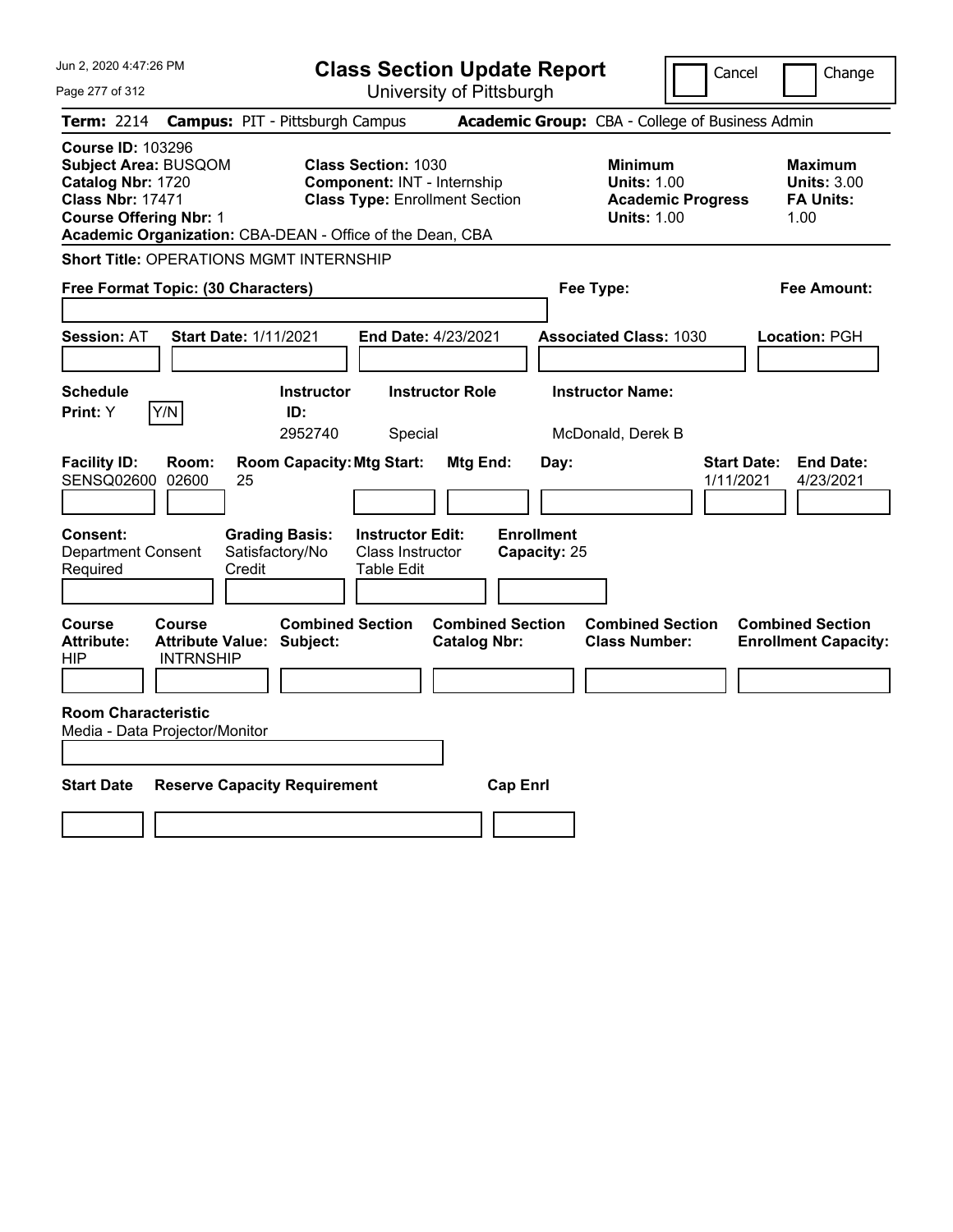| Jun 2, 2020 4:47:26 PM                                                                                                                                                                         | <b>Class Section Update Report</b>                                                                                       | Cancel                                                                                 | Change                                                           |
|------------------------------------------------------------------------------------------------------------------------------------------------------------------------------------------------|--------------------------------------------------------------------------------------------------------------------------|----------------------------------------------------------------------------------------|------------------------------------------------------------------|
| Page 278 of 312                                                                                                                                                                                | University of Pittsburgh                                                                                                 |                                                                                        |                                                                  |
| <b>Term: 2214</b>                                                                                                                                                                              | <b>Campus: PIT - Pittsburgh Campus</b>                                                                                   | Academic Group: CBA - College of Business Admin                                        |                                                                  |
| <b>Course ID: 191486</b><br>Subject Area: BUSQOM<br>Catalog Nbr: 1745<br><b>Class Nbr: 30772</b><br><b>Course Offering Nbr: 1</b><br>Academic Organization: CBA-DEAN - Office of the Dean, CBA | <b>Class Section: 1120</b><br><b>Component: LEC - Lecture</b><br><b>Class Type: Enrollment Section</b>                   | <b>Minimum</b><br><b>Units: 3.00</b><br><b>Academic Progress</b><br><b>Units: 3.00</b> | <b>Maximum</b><br><b>Units: 3.00</b><br><b>FA Units:</b><br>3.00 |
| Short Title: SIX SIGMA THEORY AND PRACTICE                                                                                                                                                     |                                                                                                                          |                                                                                        |                                                                  |
| Free Format Topic: (30 Characters)                                                                                                                                                             |                                                                                                                          | Fee Type:                                                                              | Fee Amount:                                                      |
| <b>Start Date: 1/11/2021</b><br><b>Session: KMT</b>                                                                                                                                            | <b>End Date: 5/1/2021</b>                                                                                                | <b>Associated Class: 1120</b>                                                          | Location: PGH                                                    |
| <b>Schedule</b><br>Y/N<br>Print: Y                                                                                                                                                             | <b>Instructor Role</b><br><b>Instructor</b><br>ID:                                                                       | <b>Instructor Name:</b>                                                                |                                                                  |
|                                                                                                                                                                                                | 2944721<br>Primary Instructor                                                                                            | Kimpel, James Farley                                                                   |                                                                  |
| <b>Facility ID:</b><br>Room:<br><b>NEEDSAROOM</b><br>Consent:<br><b>Grading Basis:</b><br><b>Department Consent</b><br>Letter Grade<br>Required                                                | <b>Room Capacity: Mtg Start:</b><br>Mtg End:<br>6:20 PM<br>9:20 PM<br><b>Instructor Edit:</b><br>No Enrollment<br>Choice | Day:<br><b>Start Date:</b><br>1/11/2021<br>We<br><b>Enrollment</b><br>Capacity: 6      | <b>End Date:</b><br>5/1/2021                                     |
|                                                                                                                                                                                                |                                                                                                                          |                                                                                        |                                                                  |
| <b>Course</b><br>Course<br><b>Attribute Value: Subject:</b><br><b>Attribute:</b><br><b>Room Characteristic</b>                                                                                 | <b>Combined Section</b><br><b>Combined Section</b><br><b>Catalog Nbr:</b><br><b>BQOM</b><br>2139                         | <b>Combined Section</b><br><b>Class Number:</b><br>20938                               | <b>Combined Section</b><br><b>Enrollment Capacity:</b><br>30     |
| PeopleSoft - Scheduled (PS)                                                                                                                                                                    |                                                                                                                          |                                                                                        |                                                                  |
| <b>Start Date</b><br><b>Reserve Capacity Requirement</b>                                                                                                                                       | <b>Cap Enrl</b>                                                                                                          |                                                                                        |                                                                  |
|                                                                                                                                                                                                |                                                                                                                          |                                                                                        |                                                                  |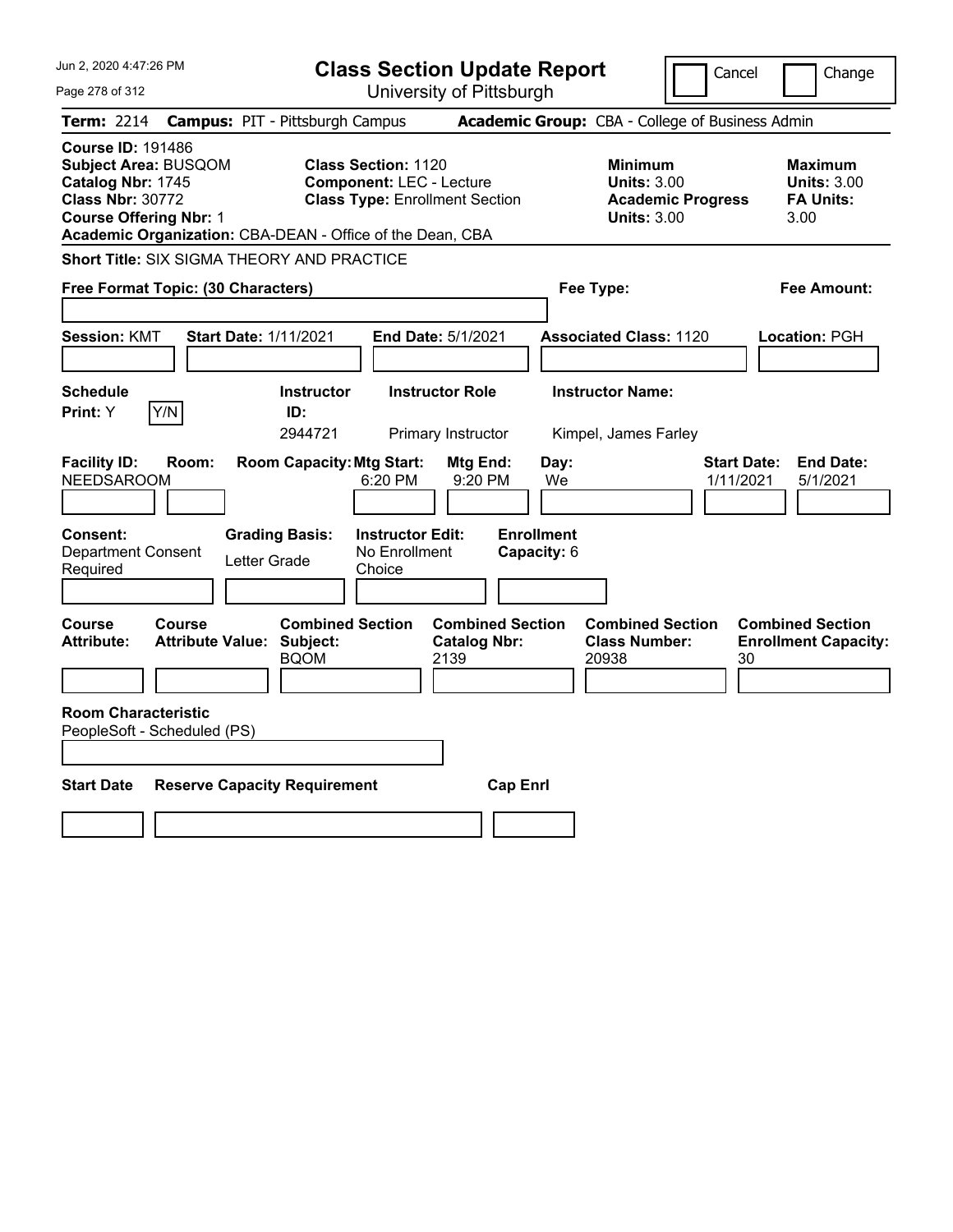| Jun 2, 2020 4:47:26 PM                                                                                                                                                                                | <b>Class Section Update Report</b>                                                                     |                                                                                 | Cancel<br>Change                                                 |
|-------------------------------------------------------------------------------------------------------------------------------------------------------------------------------------------------------|--------------------------------------------------------------------------------------------------------|---------------------------------------------------------------------------------|------------------------------------------------------------------|
| Page 279 of 312                                                                                                                                                                                       | University of Pittsburgh                                                                               |                                                                                 |                                                                  |
| <b>Term: 2214</b>                                                                                                                                                                                     | <b>Campus: PIT - Pittsburgh Campus</b>                                                                 | Academic Group: CBA - College of Business Admin                                 |                                                                  |
| <b>Course ID: 173925</b><br><b>Subject Area: BUSSCM</b><br>Catalog Nbr: 1730<br><b>Class Nbr: 25255</b><br><b>Course Offering Nbr: 1</b><br>Academic Organization: CBA-DEAN - Office of the Dean, CBA | <b>Class Section: 1050</b><br><b>Component: LEC - Lecture</b><br><b>Class Type: Enrollment Section</b> | Minimum<br><b>Units: 3.00</b><br><b>Academic Progress</b><br><b>Units: 3.00</b> | <b>Maximum</b><br><b>Units: 3.00</b><br><b>FA Units:</b><br>3.00 |
| <b>Short Title: MANAGING GLOBAL SUPPLY CHAINS</b>                                                                                                                                                     |                                                                                                        |                                                                                 |                                                                  |
| Free Format Topic: (30 Characters)                                                                                                                                                                    |                                                                                                        | Fee Type:                                                                       | Fee Amount:                                                      |
| <b>Start Date: 1/11/2021</b><br><b>Session: AT</b>                                                                                                                                                    | <b>End Date: 4/23/2021</b>                                                                             | <b>Associated Class: 1050</b>                                                   | <b>Location: BUEN AIRES</b>                                      |
| <b>Schedule</b>                                                                                                                                                                                       | <b>Instructor Role</b><br><b>Instructor</b>                                                            | <b>Instructor Name:</b>                                                         |                                                                  |
| Y/N<br>Print: Y                                                                                                                                                                                       | ID:<br>1779862<br>Special<br>2911325<br>Special                                                        | Koller, Hillary J<br>Whitehead, Jeff R                                          |                                                                  |
| <b>Facility ID:</b><br>Room:<br><b>TBATBA</b><br>TBA<br>0                                                                                                                                             | <b>Room Capacity: Mtg Start:</b><br>Mtg End:                                                           | Day:                                                                            | <b>End Date:</b><br><b>Start Date:</b><br>1/11/2021<br>4/23/2021 |
| <b>Grading Basis:</b><br><b>Consent:</b><br><b>Department Consent</b><br>Letter Grade<br>Required                                                                                                     | <b>Instructor Edit:</b><br>No Enrollment<br>Choice                                                     | <b>Enrollment</b><br>Capacity: 50                                               |                                                                  |
| <b>Course</b><br>Course<br>Attribute Value: Subject:<br><b>Attribute:</b><br><b>SAB</b><br>SAB                                                                                                        | <b>Combined Section</b><br><b>Catalog Nbr:</b>                                                         | <b>Combined Section</b><br><b>Combined Section</b><br><b>Class Number:</b>      | <b>Combined Section</b><br><b>Enrollment Capacity:</b>           |
|                                                                                                                                                                                                       |                                                                                                        |                                                                                 |                                                                  |
| <b>Room Characteristic</b>                                                                                                                                                                            |                                                                                                        |                                                                                 |                                                                  |
|                                                                                                                                                                                                       |                                                                                                        |                                                                                 |                                                                  |
| <b>Start Date</b><br><b>Reserve Capacity Requirement</b>                                                                                                                                              |                                                                                                        | <b>Cap Enri</b>                                                                 |                                                                  |
|                                                                                                                                                                                                       |                                                                                                        |                                                                                 |                                                                  |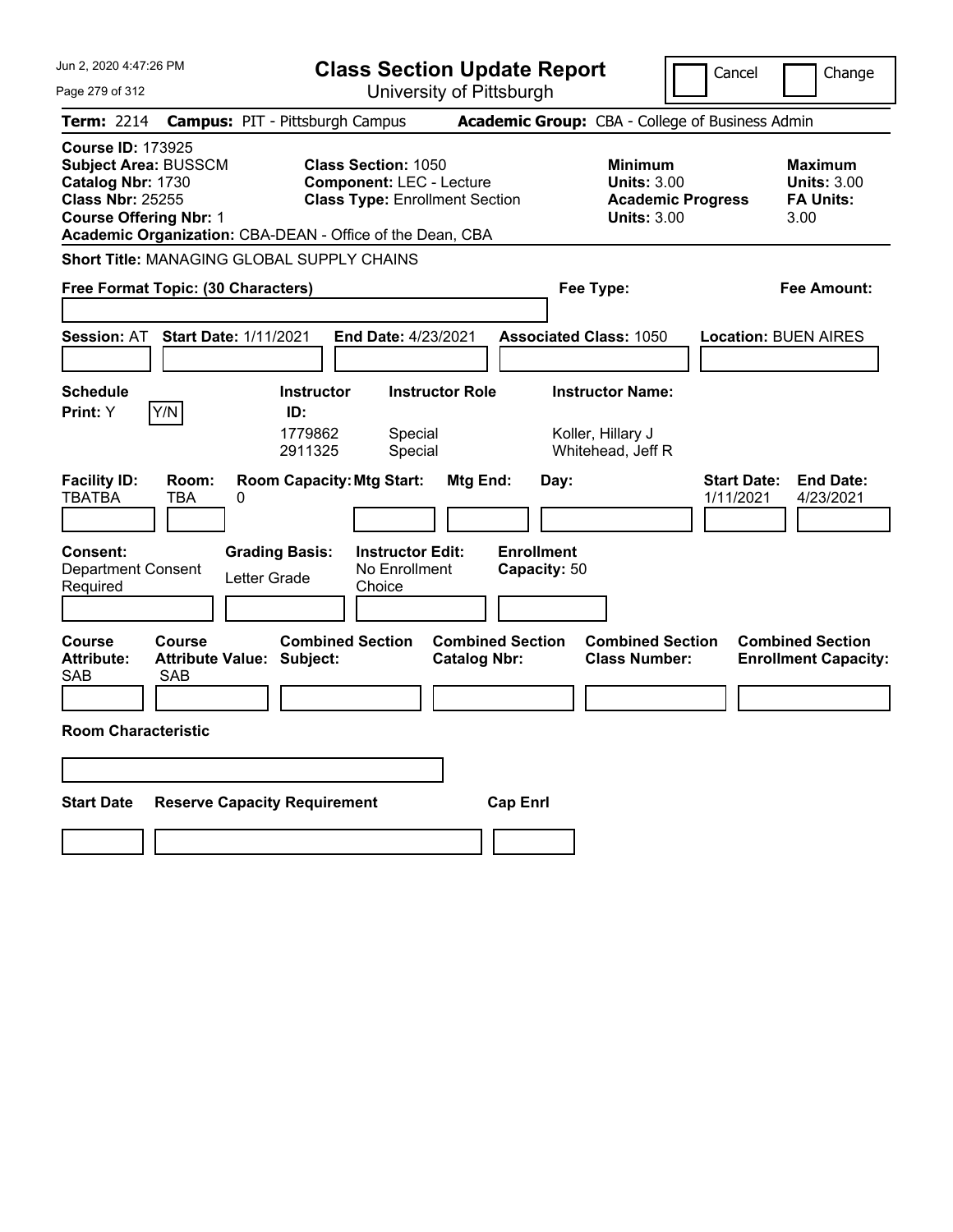| Jun 2. 2020 4:47:26 PM                                                                                                                   |                                                                                    | <b>Class Section Update Report</b>                                                                     |                                                   |                                                                                        | Cancel<br>Change                                                 |
|------------------------------------------------------------------------------------------------------------------------------------------|------------------------------------------------------------------------------------|--------------------------------------------------------------------------------------------------------|---------------------------------------------------|----------------------------------------------------------------------------------------|------------------------------------------------------------------|
| Page 280 of 312                                                                                                                          |                                                                                    | University of Pittsburgh                                                                               |                                                   |                                                                                        |                                                                  |
| <b>Term: 2214</b>                                                                                                                        | <b>Campus: PIT - Pittsburgh Campus</b>                                             |                                                                                                        |                                                   | Academic Group: CBA - College of Business Admin                                        |                                                                  |
| <b>Course ID: 173925</b><br><b>Subject Area: BUSSCM</b><br>Catalog Nbr: 1730<br><b>Class Nbr: 21769</b><br><b>Course Offering Nbr: 1</b> | Academic Organization: CBA-DEAN - Office of the Dean, CBA                          | <b>Class Section: 1060</b><br><b>Component: LEC - Lecture</b><br><b>Class Type: Enrollment Section</b> |                                                   | <b>Minimum</b><br><b>Units: 3.00</b><br><b>Academic Progress</b><br><b>Units: 3.00</b> | <b>Maximum</b><br><b>Units: 3.00</b><br><b>FA Units:</b><br>3.00 |
|                                                                                                                                          | <b>Short Title: MANAGING GLOBAL SUPPLY CHAINS</b>                                  |                                                                                                        |                                                   |                                                                                        |                                                                  |
|                                                                                                                                          | Free Format Topic: (30 Characters)                                                 |                                                                                                        | Fee Type:                                         |                                                                                        | <b>Fee Amount:</b>                                               |
| <b>Session: AT</b>                                                                                                                       | <b>Start Date: 1/11/2021</b>                                                       | End Date: 4/23/2021                                                                                    |                                                   | <b>Associated Class: 1060</b>                                                          | Location: PGH                                                    |
| <b>Schedule</b>                                                                                                                          | <b>Instructor</b>                                                                  | <b>Instructor Role</b>                                                                                 |                                                   | <b>Instructor Name:</b>                                                                |                                                                  |
| Y/N<br>Print: Y                                                                                                                          | ID:<br>2955356                                                                     | Primary Instructor                                                                                     |                                                   | McMorrow, Paul A                                                                       |                                                                  |
| <b>Facility ID:</b><br><b>NEEDSAROOM</b><br><b>Consent:</b><br>No Special Consent<br>Required                                            | <b>Room Capacity: Mtg Start:</b><br>Room:<br><b>Grading Basis:</b><br>Letter Grade | Mtg End:<br>1:45 PM<br>12:30 PM<br><b>Instructor Edit:</b><br>No Enrollment<br>Choice                  | Day:<br>MoWe<br><b>Enrollment</b><br>Capacity: 40 |                                                                                        | <b>Start Date:</b><br><b>End Date:</b><br>1/11/2021<br>4/23/2021 |
| <b>Course</b><br><b>Course</b><br><b>Attribute:</b><br><b>UCIS</b><br><b>GLBST</b><br><b>UCIS</b><br><b>UGH</b>                          | <b>Combined Section</b><br><b>Attribute Value: Subject:</b>                        | <b>Catalog Nbr:</b>                                                                                    | <b>Combined Section</b>                           | <b>Combined Section</b><br><b>Class Number:</b>                                        | <b>Combined Section</b><br><b>Enrollment Capacity:</b>           |
| <b>Room Characteristic</b><br>Media - Data Projector/Monitor<br>PeopleSoft - Scheduled (PS)                                              |                                                                                    |                                                                                                        |                                                   |                                                                                        |                                                                  |
| <b>Start Date</b>                                                                                                                        | <b>Reserve Capacity Requirement</b>                                                |                                                                                                        | <b>Cap Enrl</b>                                   |                                                                                        |                                                                  |
|                                                                                                                                          |                                                                                    |                                                                                                        |                                                   |                                                                                        |                                                                  |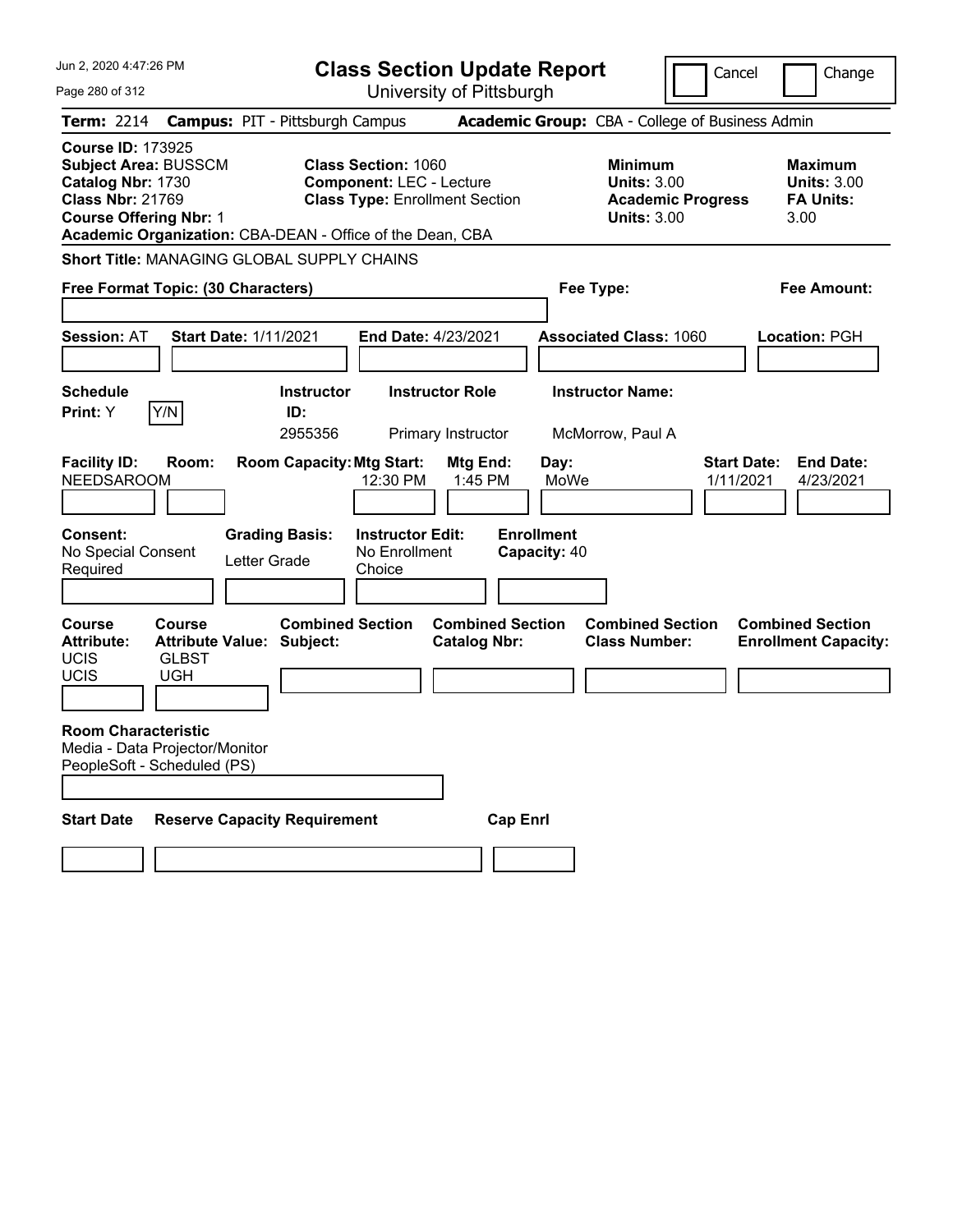| Jun 2, 2020 4:47:26 PM                                                                                                                   |                                                                                                                                                                     | <b>Class Section Update Report</b>                                     | Cancel                                                                                 | Change                                                           |
|------------------------------------------------------------------------------------------------------------------------------------------|---------------------------------------------------------------------------------------------------------------------------------------------------------------------|------------------------------------------------------------------------|----------------------------------------------------------------------------------------|------------------------------------------------------------------|
| Page 281 of 312                                                                                                                          |                                                                                                                                                                     | University of Pittsburgh                                               |                                                                                        |                                                                  |
| <b>Term: 2214</b>                                                                                                                        | <b>Campus: PIT - Pittsburgh Campus</b>                                                                                                                              | Academic Group: CBA - College of Business Admin                        |                                                                                        |                                                                  |
| <b>Course ID: 173925</b><br><b>Subject Area: BUSSCM</b><br>Catalog Nbr: 1730<br><b>Class Nbr: 23085</b><br><b>Course Offering Nbr: 1</b> | <b>Class Section: 1500</b><br><b>Component: LEC - Lecture</b><br><b>Class Type: Enrollment Section</b><br>Academic Organization: CBA-DEAN - Office of the Dean, CBA |                                                                        | <b>Minimum</b><br><b>Units: 3.00</b><br><b>Academic Progress</b><br><b>Units: 3.00</b> | <b>Maximum</b><br><b>Units: 3.00</b><br><b>FA Units:</b><br>3.00 |
|                                                                                                                                          | <b>Short Title: MANAGING GLOBAL SUPPLY CHAINS</b>                                                                                                                   |                                                                        |                                                                                        |                                                                  |
| Free Format Topic: (30 Characters)                                                                                                       |                                                                                                                                                                     | Fee Type:                                                              |                                                                                        | Fee Amount:                                                      |
| <b>Session: AT</b>                                                                                                                       | <b>Start Date: 1/11/2021</b><br>End Date: 4/23/2021                                                                                                                 | <b>Associated Class: 1500</b>                                          |                                                                                        | <b>Location: FLORNC</b>                                          |
| <b>Schedule</b>                                                                                                                          | <b>Instructor Role</b><br><b>Instructor</b>                                                                                                                         | <b>Instructor Name:</b>                                                |                                                                                        |                                                                  |
| Y/N <br>Print: Y                                                                                                                         | ID:<br>1779862<br>Primary Instructor<br>2911325<br>Special                                                                                                          | Koller, Hillary J<br>Whitehead, Jeff R                                 |                                                                                        |                                                                  |
| <b>Facility ID:</b><br>Room:<br><b>TBATBA</b><br>TBA                                                                                     | <b>Room Capacity: Mtg Start:</b><br>0                                                                                                                               | Mtg End:<br>Day:                                                       | <b>Start Date:</b><br>1/11/2021                                                        | <b>End Date:</b><br>4/23/2021                                    |
| <b>Consent:</b><br><b>Department Consent</b><br>Required                                                                                 | <b>Grading Basis:</b><br><b>Instructor Edit:</b><br>No Enrollment<br>Letter Grade<br>Choice                                                                         | <b>Enrollment</b><br>Capacity: 40                                      |                                                                                        |                                                                  |
| <b>Course</b><br>Course<br><b>Attribute:</b><br><b>SAB</b><br><b>SAB</b><br><b>UCIS</b><br><b>GLBST</b><br>UCIS<br><b>UGH</b>            | <b>Combined Section</b><br><b>Attribute Value: Subject:</b>                                                                                                         | <b>Combined Section</b><br><b>Class Number:</b><br><b>Catalog Nbr:</b> | <b>Combined Section</b>                                                                | <b>Combined Section</b><br><b>Enrollment Capacity:</b>           |
| <b>Room Characteristic</b>                                                                                                               |                                                                                                                                                                     |                                                                        |                                                                                        |                                                                  |
|                                                                                                                                          |                                                                                                                                                                     |                                                                        |                                                                                        |                                                                  |
| <b>Start Date</b>                                                                                                                        | <b>Reserve Capacity Requirement</b>                                                                                                                                 | <b>Cap Enrl</b>                                                        |                                                                                        |                                                                  |
|                                                                                                                                          |                                                                                                                                                                     |                                                                        |                                                                                        |                                                                  |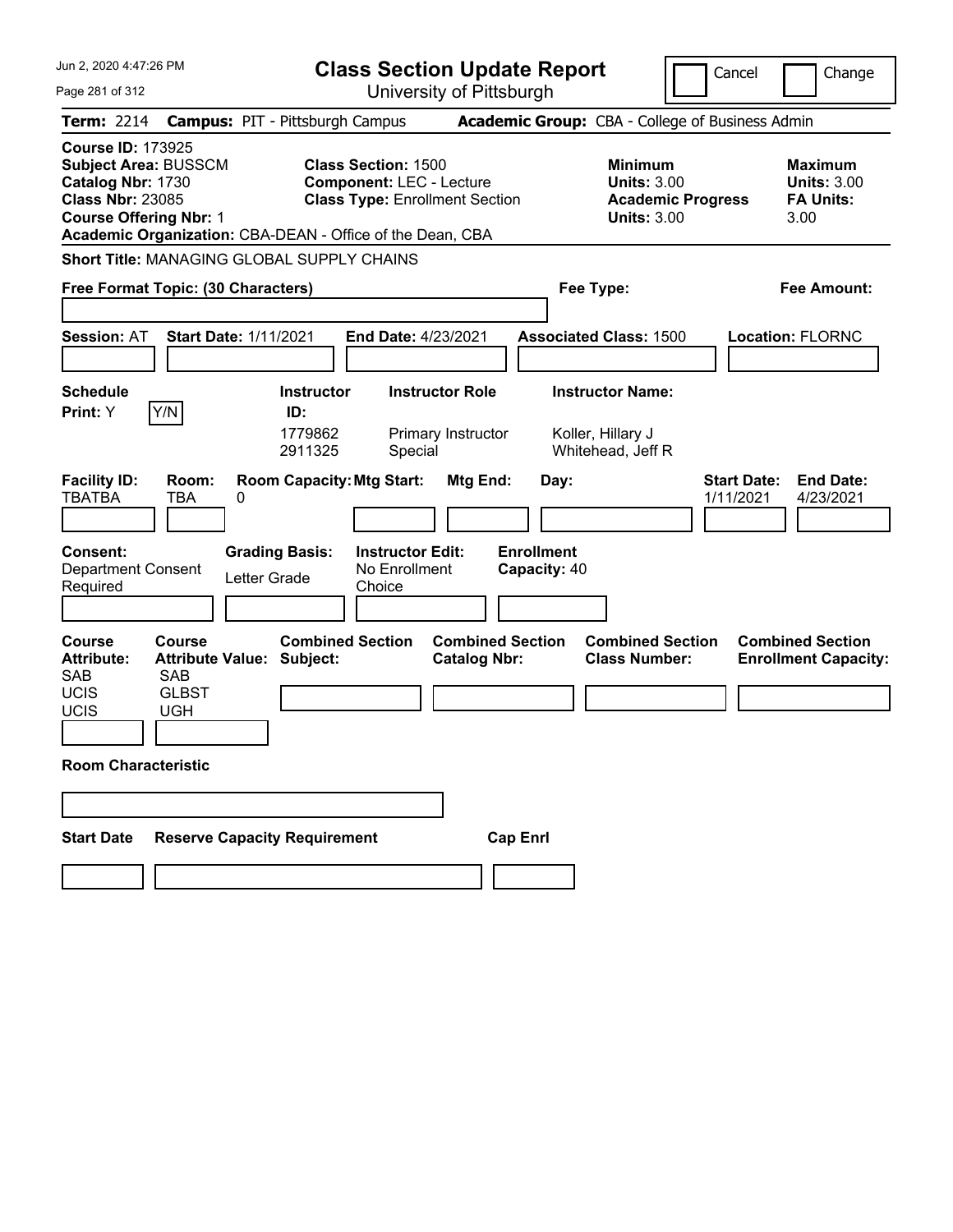| Jun 2, 2020 4:47:26 PM                                                                                                                                                                                |                                        |                                                |                                                               | <b>Class Section Update Report</b>             |                                   |                                                                                        | Cancel                          | Change                                                           |
|-------------------------------------------------------------------------------------------------------------------------------------------------------------------------------------------------------|----------------------------------------|------------------------------------------------|---------------------------------------------------------------|------------------------------------------------|-----------------------------------|----------------------------------------------------------------------------------------|---------------------------------|------------------------------------------------------------------|
| Page 282 of 312                                                                                                                                                                                       |                                        |                                                |                                                               | University of Pittsburgh                       |                                   |                                                                                        |                                 |                                                                  |
| <b>Term: 2214</b>                                                                                                                                                                                     | <b>Campus: PIT - Pittsburgh Campus</b> |                                                |                                                               |                                                |                                   | Academic Group: CBA - College of Business Admin                                        |                                 |                                                                  |
| <b>Course ID: 173925</b><br><b>Subject Area: BUSSCM</b><br>Catalog Nbr: 1730<br><b>Class Nbr: 23049</b><br><b>Course Offering Nbr: 1</b><br>Academic Organization: CBA-DEAN - Office of the Dean, CBA |                                        |                                                | <b>Class Section: 1510</b><br><b>Component: LEC - Lecture</b> | <b>Class Type: Enrollment Section</b>          |                                   | <b>Minimum</b><br><b>Units: 3.00</b><br><b>Academic Progress</b><br><b>Units: 3.00</b> |                                 | <b>Maximum</b><br><b>Units: 3.00</b><br><b>FA Units:</b><br>3.00 |
| <b>Short Title: MANAGING GLOBAL SUPPLY CHAINS</b>                                                                                                                                                     |                                        |                                                |                                                               |                                                |                                   |                                                                                        |                                 |                                                                  |
| Free Format Topic: (30 Characters)                                                                                                                                                                    |                                        |                                                |                                                               |                                                |                                   | Fee Type:                                                                              |                                 | Fee Amount:                                                      |
| <b>Session: AT</b>                                                                                                                                                                                    | <b>Start Date: 1/11/2021</b>           |                                                | End Date: 4/23/2021                                           |                                                |                                   | <b>Associated Class: 1510</b>                                                          |                                 | <b>Location: LONDN</b>                                           |
| <b>Schedule</b><br> Y/N <br>Print: Y                                                                                                                                                                  |                                        | <b>Instructor</b><br>ID:<br>1779862<br>2911325 | Special                                                       | <b>Instructor Role</b><br>Primary Instructor   |                                   | <b>Instructor Name:</b><br>Koller, Hillary J<br>Whitehead, Jeff R                      |                                 |                                                                  |
| <b>Facility ID:</b><br><b>TBATBA</b><br>TBA                                                                                                                                                           | Room:<br>0                             | <b>Room Capacity: Mtg Start:</b>               |                                                               | Mtg End:                                       | Day:                              |                                                                                        | <b>Start Date:</b><br>1/11/2021 | <b>End Date:</b><br>4/23/2021                                    |
| <b>Consent:</b><br><b>Department Consent</b><br>Required                                                                                                                                              | <b>Grading Basis:</b><br>Letter Grade  |                                                | <b>Instructor Edit:</b><br>No Enrollment<br>Choice            |                                                | <b>Enrollment</b><br>Capacity: 40 |                                                                                        |                                 |                                                                  |
| <b>Course</b><br>Course<br><b>Attribute:</b><br><b>SAB</b><br><b>SAB</b><br><b>UCIS</b><br><b>GLBST</b><br>UCIS<br><b>UGH</b>                                                                         | <b>Attribute Value: Subject:</b>       | <b>Combined Section</b>                        |                                                               | <b>Combined Section</b><br><b>Catalog Nbr:</b> |                                   | <b>Combined Section</b><br><b>Class Number:</b>                                        |                                 | <b>Combined Section</b><br><b>Enrollment Capacity:</b>           |
| <b>Room Characteristic</b>                                                                                                                                                                            |                                        |                                                |                                                               |                                                |                                   |                                                                                        |                                 |                                                                  |
|                                                                                                                                                                                                       |                                        |                                                |                                                               |                                                |                                   |                                                                                        |                                 |                                                                  |
| <b>Start Date</b>                                                                                                                                                                                     | <b>Reserve Capacity Requirement</b>    |                                                |                                                               |                                                | <b>Cap Enrl</b>                   |                                                                                        |                                 |                                                                  |
|                                                                                                                                                                                                       |                                        |                                                |                                                               |                                                |                                   |                                                                                        |                                 |                                                                  |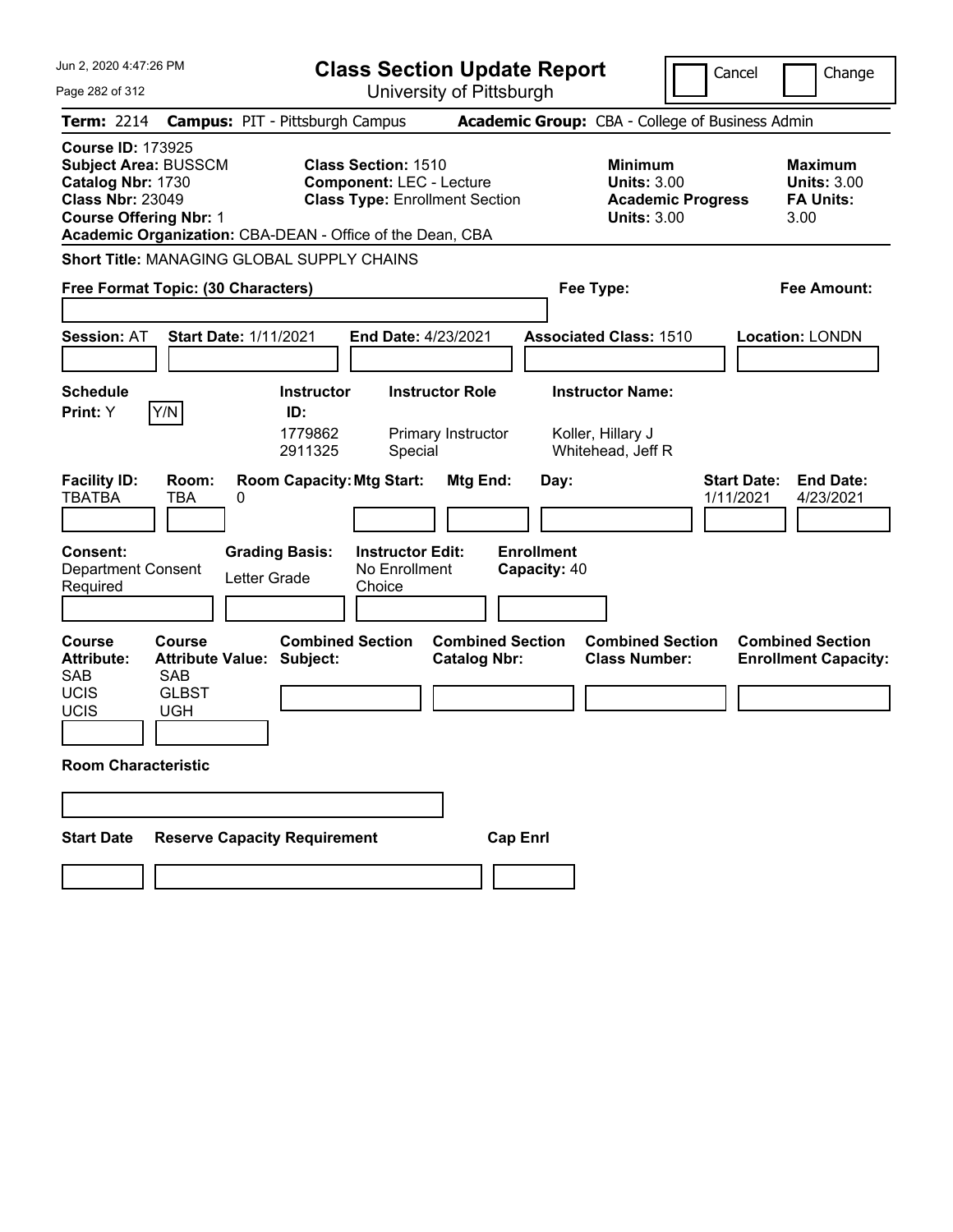| Jun 2. 2020 4:47:26 PM                                                                                                                                                                         | <b>Class Section Update Report</b>                                                                     | Cancel<br>Change                                                                                                                                           |
|------------------------------------------------------------------------------------------------------------------------------------------------------------------------------------------------|--------------------------------------------------------------------------------------------------------|------------------------------------------------------------------------------------------------------------------------------------------------------------|
| Page 283 of 312                                                                                                                                                                                | University of Pittsburgh                                                                               |                                                                                                                                                            |
| <b>Term: 2214</b>                                                                                                                                                                              | <b>Campus: PIT - Pittsburgh Campus</b>                                                                 | Academic Group: CBA - College of Business Admin                                                                                                            |
| <b>Course ID: 173925</b><br>Subject Area: BUSSCM<br>Catalog Nbr: 1730<br><b>Class Nbr: 23050</b><br><b>Course Offering Nbr: 1</b><br>Academic Organization: CBA-DEAN - Office of the Dean, CBA | <b>Class Section: 1515</b><br><b>Component: LEC - Lecture</b><br><b>Class Type: Enrollment Section</b> | <b>Minimum</b><br><b>Maximum</b><br><b>Units: 3.00</b><br><b>Units: 3.00</b><br><b>FA Units:</b><br><b>Academic Progress</b><br><b>Units: 3.00</b><br>3.00 |
| <b>Short Title: MANAGING GLOBAL SUPPLY CHAINS</b>                                                                                                                                              |                                                                                                        |                                                                                                                                                            |
| Free Format Topic: (30 Characters)                                                                                                                                                             |                                                                                                        | Fee Type:<br>Fee Amount:                                                                                                                                   |
| <b>Session: AT</b><br><b>Start Date: 1/11/2021</b>                                                                                                                                             | <b>End Date: 4/23/2021</b>                                                                             | <b>Associated Class: 1515</b><br><b>Location: SYDNEY</b>                                                                                                   |
| <b>Schedule</b><br>Y/N<br>Print: Y                                                                                                                                                             | <b>Instructor Role</b><br><b>Instructor</b><br>ID:                                                     | <b>Instructor Name:</b>                                                                                                                                    |
|                                                                                                                                                                                                | 1779862<br>Primary Instructor<br>2911325<br>Special                                                    | Koller, Hillary J<br>Whitehead, Jeff R                                                                                                                     |
| <b>Facility ID:</b><br>Room:<br><b>TBATBA</b><br>TBA<br>0                                                                                                                                      | <b>Room Capacity: Mtg Start:</b><br>Mtg End:                                                           | <b>End Date:</b><br><b>Start Date:</b><br>Day:<br>1/11/2021<br>4/23/2021                                                                                   |
| <b>Consent:</b><br><b>Grading Basis:</b><br><b>Department Consent</b><br>Letter Grade<br>Required                                                                                              | <b>Enrollment</b><br><b>Instructor Edit:</b><br>No Enrollment<br>Capacity: 40<br>Choice                |                                                                                                                                                            |
| <b>Course</b><br><b>Course</b><br><b>Attribute:</b><br><b>Attribute Value: Subject:</b><br><b>SAB</b><br><b>SAB</b><br><b>UCIS</b><br><b>GLBST</b><br><b>UCIS</b><br><b>UGH</b>                | <b>Combined Section</b><br><b>Combined Section</b><br><b>Catalog Nbr:</b>                              | <b>Combined Section</b><br><b>Combined Section</b><br><b>Class Number:</b><br><b>Enrollment Capacity:</b>                                                  |
| <b>Room Characteristic</b>                                                                                                                                                                     |                                                                                                        |                                                                                                                                                            |
|                                                                                                                                                                                                |                                                                                                        |                                                                                                                                                            |
| <b>Reserve Capacity Requirement</b><br><b>Start Date</b>                                                                                                                                       | <b>Cap Enrl</b>                                                                                        |                                                                                                                                                            |
|                                                                                                                                                                                                |                                                                                                        |                                                                                                                                                            |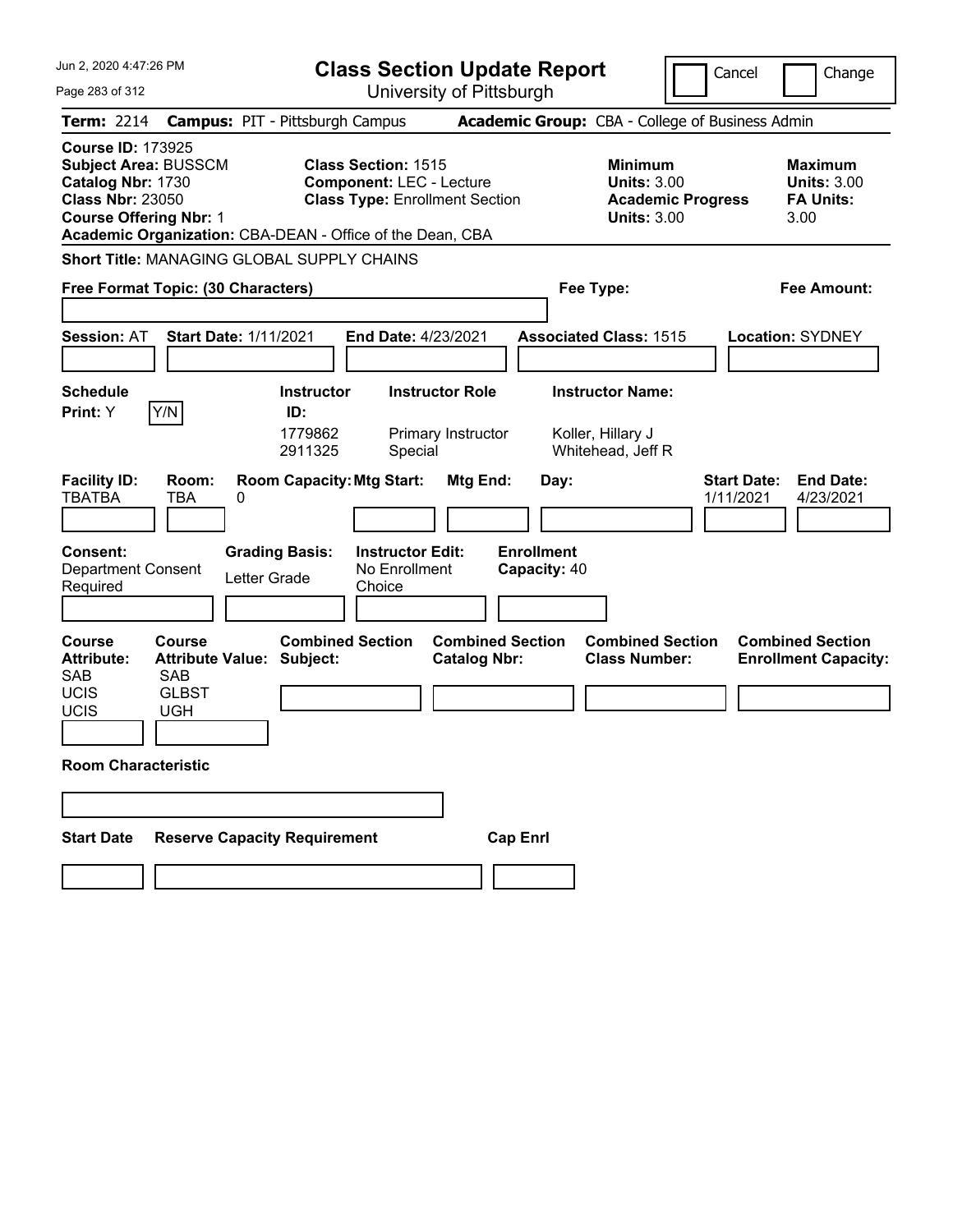| Jun 2, 2020 4:47:26 PM                                                                                                                                                                                | <b>Class Section Update Report</b>                                                                     | Cancel<br>Change                                                                                                                                           |
|-------------------------------------------------------------------------------------------------------------------------------------------------------------------------------------------------------|--------------------------------------------------------------------------------------------------------|------------------------------------------------------------------------------------------------------------------------------------------------------------|
| Page 284 of 312                                                                                                                                                                                       | University of Pittsburgh                                                                               |                                                                                                                                                            |
| Term: 2214                                                                                                                                                                                            | <b>Campus: PIT - Pittsburgh Campus</b>                                                                 | Academic Group: CBA - College of Business Admin                                                                                                            |
| <b>Course ID: 173925</b><br><b>Subject Area: BUSSCM</b><br>Catalog Nbr: 1730<br><b>Class Nbr: 26668</b><br><b>Course Offering Nbr: 1</b><br>Academic Organization: CBA-DEAN - Office of the Dean, CBA | <b>Class Section: 1520</b><br><b>Component: LEC - Lecture</b><br><b>Class Type: Enrollment Section</b> | <b>Minimum</b><br><b>Maximum</b><br><b>Units: 3.00</b><br><b>Units: 3.00</b><br><b>Academic Progress</b><br><b>FA Units:</b><br><b>Units: 3.00</b><br>3.00 |
| <b>Short Title: MANAGING GLOBAL SUPPLY CHAINS</b>                                                                                                                                                     |                                                                                                        |                                                                                                                                                            |
| Free Format Topic: (30 Characters)                                                                                                                                                                    |                                                                                                        | Fee Type:<br>Fee Amount:                                                                                                                                   |
| <b>Start Date: 1/11/2021</b><br><b>Session: AT</b>                                                                                                                                                    | End Date: 4/23/2021                                                                                    | <b>Associated Class: 1520</b><br><b>Location: SHNGHI</b>                                                                                                   |
| <b>Schedule</b><br>Y/N<br>Print: Y                                                                                                                                                                    | <b>Instructor</b><br><b>Instructor Role</b><br>ID:<br>2911325<br>Special                               | <b>Instructor Name:</b><br>Whitehead, Jeff R                                                                                                               |
| <b>Facility ID:</b><br>Room:<br><b>TBATBA</b><br>TBA<br>0                                                                                                                                             | <b>Room Capacity: Mtg Start:</b><br>Mtg End:<br>Day:                                                   | <b>Start Date:</b><br><b>End Date:</b><br>1/11/2021<br>4/23/2021                                                                                           |
| <b>Consent:</b><br><b>Grading Basis:</b><br><b>Department Consent</b><br>Letter Grade<br>Required                                                                                                     | <b>Enrollment</b><br><b>Instructor Edit:</b><br>No Enrollment<br>Capacity: 50<br>Choice                |                                                                                                                                                            |
| Course<br>Course<br><b>Attribute:</b><br><b>Attribute Value: Subject:</b><br>SAB<br>SAB                                                                                                               | <b>Combined Section</b><br><b>Combined Section</b><br><b>Catalog Nbr:</b>                              | <b>Combined Section</b><br><b>Combined Section</b><br><b>Class Number:</b><br><b>Enrollment Capacity:</b>                                                  |
| <b>Room Characteristic</b>                                                                                                                                                                            |                                                                                                        |                                                                                                                                                            |
| <b>Start Date</b><br><b>Reserve Capacity Requirement</b>                                                                                                                                              | <b>Cap Enrl</b>                                                                                        |                                                                                                                                                            |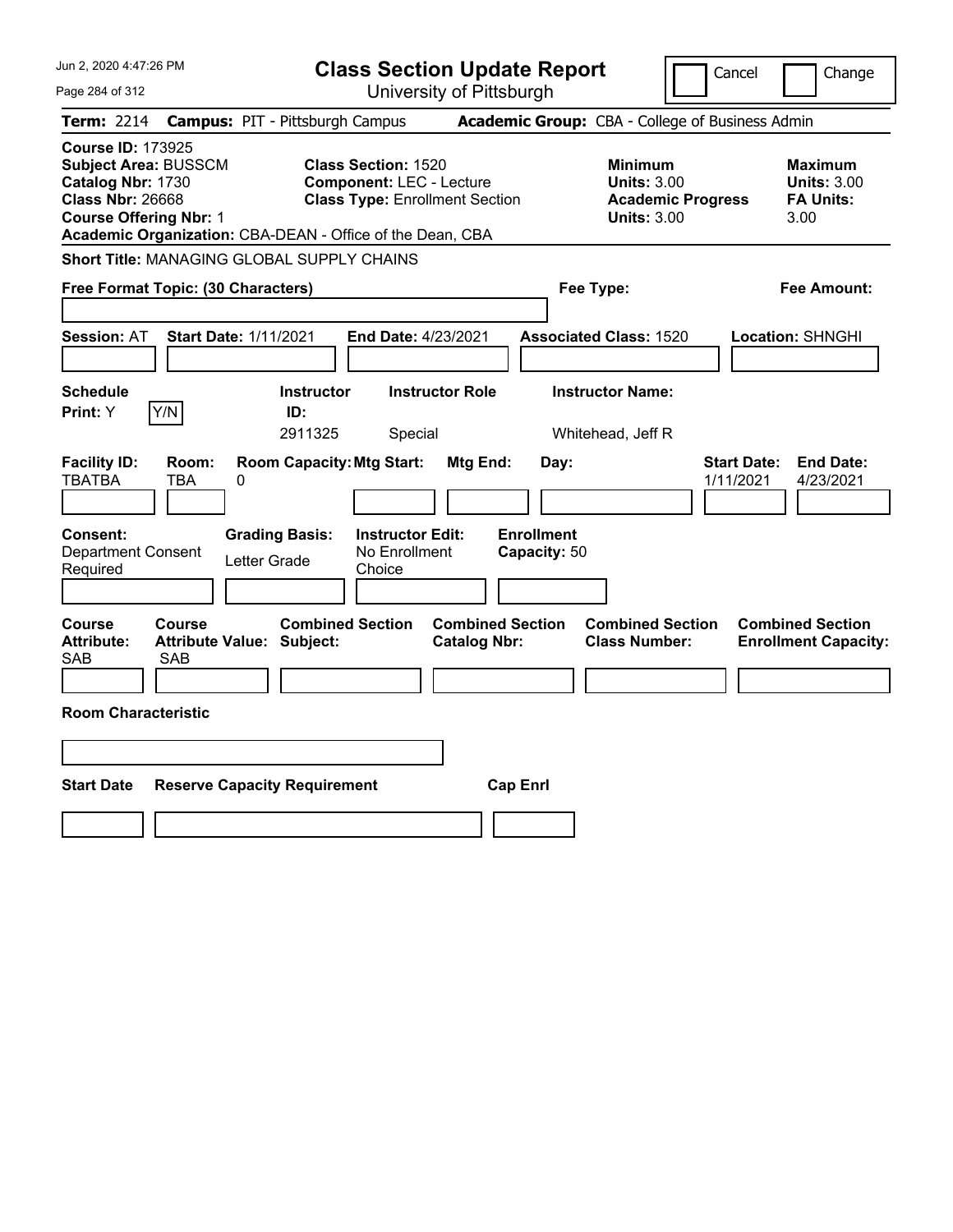| Jun 2, 2020 4:47:26 PM                                                                                                                                                                                | <b>Class Section Update Report</b>                                                                                         |                                                                            | Cancel<br>Change                                                                      |
|-------------------------------------------------------------------------------------------------------------------------------------------------------------------------------------------------------|----------------------------------------------------------------------------------------------------------------------------|----------------------------------------------------------------------------|---------------------------------------------------------------------------------------|
| Page 285 of 312                                                                                                                                                                                       | University of Pittsburgh                                                                                                   |                                                                            |                                                                                       |
| Term: 2214                                                                                                                                                                                            | <b>Campus: PIT - Pittsburgh Campus</b>                                                                                     | Academic Group: CBA - College of Business Admin                            |                                                                                       |
| <b>Course ID: 178535</b><br><b>Subject Area: BUSSCM</b><br>Catalog Nbr: 1740<br><b>Class Nbr: 24964</b><br><b>Course Offering Nbr: 1</b><br>Academic Organization: CBA-DEAN - Office of the Dean, CBA | <b>Class Section: 1060</b><br><b>Component: LEC - Lecture</b><br><b>Class Type: Enrollment Section</b>                     | <b>Minimum</b><br><b>Units: 3.00</b><br><b>Units: 3.00</b>                 | Maximum<br><b>Units: 3.00</b><br><b>FA Units:</b><br><b>Academic Progress</b><br>3.00 |
| Short Title: PURCHASING & SUPPLY MANAGEMENT                                                                                                                                                           |                                                                                                                            |                                                                            |                                                                                       |
| Free Format Topic: (30 Characters)                                                                                                                                                                    |                                                                                                                            | Fee Type:                                                                  | Fee Amount:                                                                           |
| <b>Start Date: 1/11/2021</b><br><b>Session: AT</b>                                                                                                                                                    | End Date: 4/23/2021                                                                                                        | <b>Associated Class: 1060</b>                                              | Location: PGH                                                                         |
| <b>Schedule</b>                                                                                                                                                                                       | <b>Instructor Role</b><br><b>Instructor</b>                                                                                | <b>Instructor Name:</b>                                                    |                                                                                       |
| Y/N<br>Print: Y                                                                                                                                                                                       | ID:<br>2955356<br>Primary Instructor                                                                                       | McMorrow, Paul A                                                           |                                                                                       |
| <b>Facility ID:</b><br>Room:<br><b>NEEDSAROOM</b><br><b>Grading Basis:</b><br><b>Consent:</b><br>No Special Consent<br>Letter Grade<br>Required                                                       | <b>Room Capacity: Mtg Start:</b><br>Mtg End:<br>12:15 PM<br>11:00 AM<br><b>Instructor Edit:</b><br>No Enrollment<br>Choice | Day:<br>MoWe<br><b>Enrollment</b><br>Capacity: 53                          | <b>Start Date:</b><br><b>End Date:</b><br>1/11/2021<br>4/23/2021                      |
| <b>Course</b><br>Course<br>Attribute:<br><b>Attribute Value: Subject:</b>                                                                                                                             | <b>Combined Section</b><br><b>Catalog Nbr:</b>                                                                             | <b>Combined Section</b><br><b>Combined Section</b><br><b>Class Number:</b> | <b>Combined Section</b><br><b>Enrollment Capacity:</b>                                |
|                                                                                                                                                                                                       |                                                                                                                            |                                                                            |                                                                                       |
| <b>Room Characteristic</b><br>Media - Data Projector/Monitor<br>PeopleSoft - Scheduled (PS)                                                                                                           |                                                                                                                            |                                                                            |                                                                                       |
| <b>Start Date</b><br><b>Reserve Capacity Requirement</b>                                                                                                                                              |                                                                                                                            | <b>Cap Enri</b>                                                            |                                                                                       |
|                                                                                                                                                                                                       |                                                                                                                            |                                                                            |                                                                                       |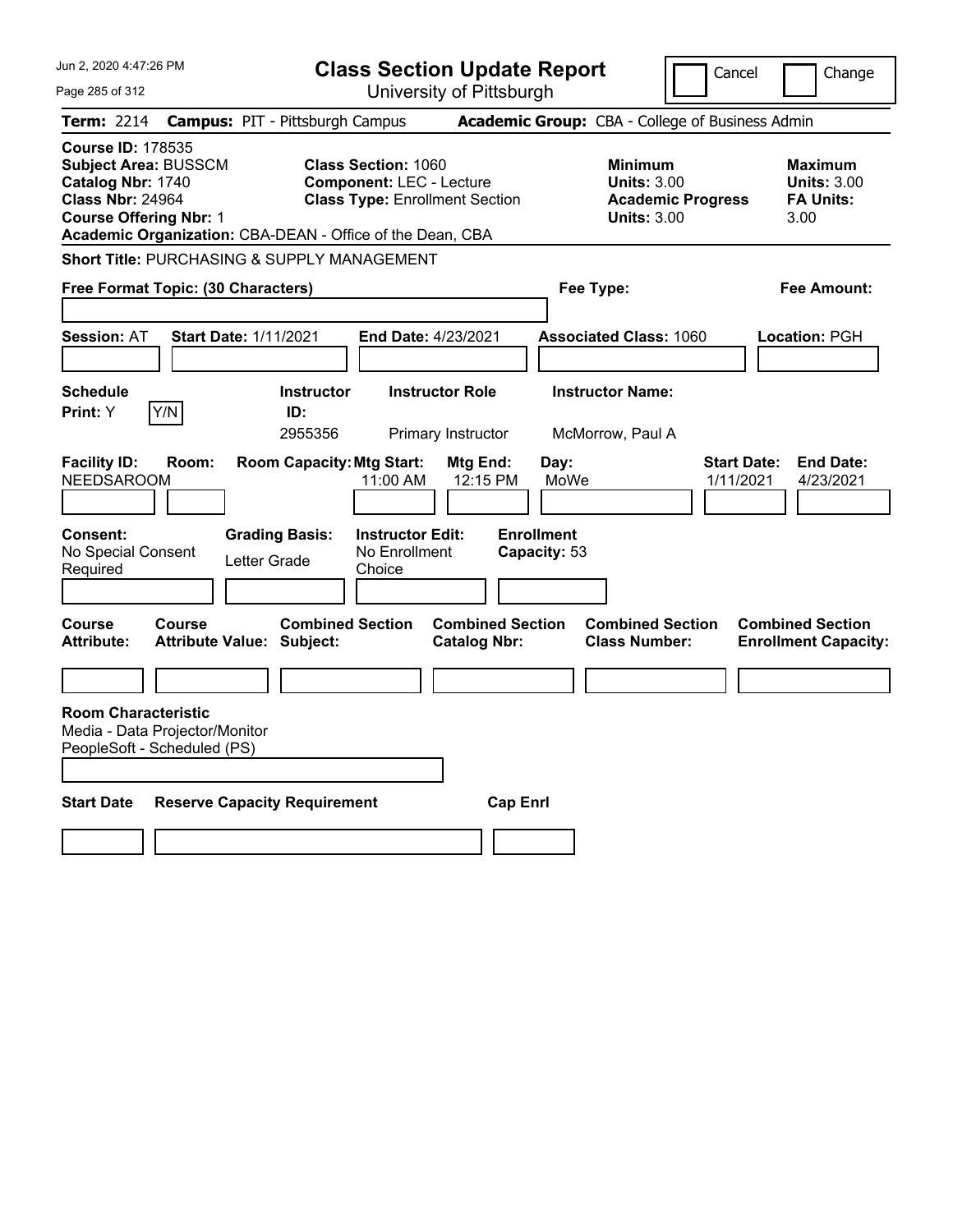| Jun 2, 2020 4:47:26 PM                                                                                                                   | <b>Class Section Update Report</b>                                                                                                                                  |                                                                            | Cancel<br>Change                                                                      |
|------------------------------------------------------------------------------------------------------------------------------------------|---------------------------------------------------------------------------------------------------------------------------------------------------------------------|----------------------------------------------------------------------------|---------------------------------------------------------------------------------------|
| Page 286 of 312                                                                                                                          | University of Pittsburgh                                                                                                                                            |                                                                            |                                                                                       |
| Term: 2214                                                                                                                               | <b>Campus: PIT - Pittsburgh Campus</b>                                                                                                                              | Academic Group: CBA - College of Business Admin                            |                                                                                       |
| <b>Course ID: 178535</b><br><b>Subject Area: BUSSCM</b><br>Catalog Nbr: 1740<br><b>Class Nbr: 22792</b><br><b>Course Offering Nbr: 1</b> | <b>Class Section: 1070</b><br><b>Component: LEC - Lecture</b><br><b>Class Type: Enrollment Section</b><br>Academic Organization: CBA-DEAN - Office of the Dean, CBA | Minimum<br><b>Units: 3.00</b><br><b>Units: 3.00</b>                        | Maximum<br><b>Units: 3.00</b><br><b>FA Units:</b><br><b>Academic Progress</b><br>3.00 |
| Short Title: PURCHASING & SUPPLY MANAGEMENT                                                                                              |                                                                                                                                                                     |                                                                            |                                                                                       |
| Free Format Topic: (30 Characters)                                                                                                       |                                                                                                                                                                     | Fee Type:                                                                  | Fee Amount:                                                                           |
|                                                                                                                                          |                                                                                                                                                                     |                                                                            |                                                                                       |
| <b>Start Date: 1/11/2021</b><br><b>Session: AT</b>                                                                                       | End Date: 4/23/2021                                                                                                                                                 | <b>Associated Class: 1070</b>                                              | Location: PGH                                                                         |
|                                                                                                                                          |                                                                                                                                                                     |                                                                            |                                                                                       |
| <b>Schedule</b>                                                                                                                          | <b>Instructor Role</b><br><b>Instructor</b>                                                                                                                         | <b>Instructor Name:</b>                                                    |                                                                                       |
| Y/N<br>Print: Y                                                                                                                          | ID:<br>2955356<br>Primary Instructor                                                                                                                                | McMorrow, Paul A                                                           |                                                                                       |
| <b>Facility ID:</b><br>Room:<br><b>NEEDSAROOM</b><br>Consent:<br>No Special Consent<br>Required                                          | <b>Room Capacity: Mtg Start:</b><br>Mtg End:<br>9:30 AM<br><b>Grading Basis:</b><br><b>Instructor Edit:</b><br>No Enrollment<br>Letter Grade<br>Choice              | Day:<br>MoWe<br>10:45 AM<br><b>Enrollment</b><br>Capacity: 53              | <b>Start Date:</b><br><b>End Date:</b><br>1/11/2021<br>4/23/2021                      |
| Course<br>Course<br><b>Attribute:</b><br><b>Attribute Value: Subject:</b><br><b>HOURLY</b><br>FNL                                        | <b>Combined Section</b><br><b>Catalog Nbr:</b>                                                                                                                      | <b>Combined Section</b><br><b>Combined Section</b><br><b>Class Number:</b> | <b>Combined Section</b><br><b>Enrollment Capacity:</b>                                |
|                                                                                                                                          |                                                                                                                                                                     |                                                                            |                                                                                       |
| <b>Room Characteristic</b><br>Media - Data Projector/Monitor<br>PeopleSoft - Scheduled (PS)                                              |                                                                                                                                                                     |                                                                            |                                                                                       |
| <b>Start Date</b><br><b>Reserve Capacity Requirement</b>                                                                                 |                                                                                                                                                                     | <b>Cap Enrl</b>                                                            |                                                                                       |
|                                                                                                                                          |                                                                                                                                                                     |                                                                            |                                                                                       |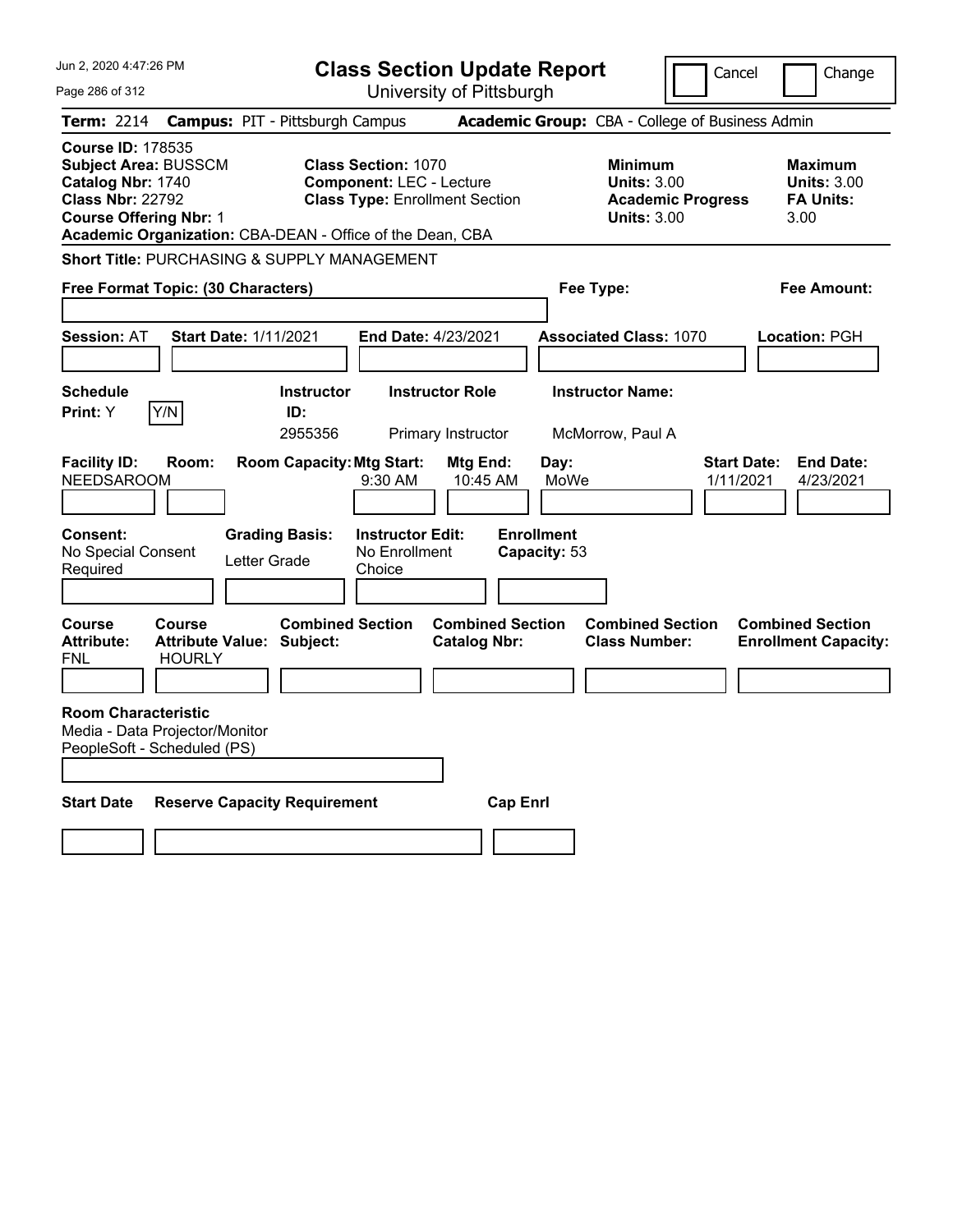| Jun 2, 2020 4:47:26 PM                                                                                                                   |                                |                                                           | <b>Class Section Update Report</b>                                                                     |                                                |                                   |                                                                                 | Cancel                          | Change                                                           |
|------------------------------------------------------------------------------------------------------------------------------------------|--------------------------------|-----------------------------------------------------------|--------------------------------------------------------------------------------------------------------|------------------------------------------------|-----------------------------------|---------------------------------------------------------------------------------|---------------------------------|------------------------------------------------------------------|
| Page 287 of 312                                                                                                                          |                                |                                                           |                                                                                                        | University of Pittsburgh                       |                                   |                                                                                 |                                 |                                                                  |
| Term: 2214                                                                                                                               |                                | <b>Campus: PIT - Pittsburgh Campus</b>                    |                                                                                                        |                                                |                                   | Academic Group: CBA - College of Business Admin                                 |                                 |                                                                  |
| <b>Course ID: 184635</b><br><b>Subject Area: BUSSCM</b><br>Catalog Nbr: 1750<br><b>Class Nbr: 21743</b><br><b>Course Offering Nbr: 1</b> |                                | Academic Organization: CBA-DEAN - Office of the Dean, CBA | <b>Class Section: 1040</b><br><b>Component: LEC - Lecture</b><br><b>Class Type: Enrollment Section</b> |                                                |                                   | Minimum<br><b>Units: 3.00</b><br><b>Academic Progress</b><br><b>Units: 3.00</b> |                                 | <b>Maximum</b><br><b>Units: 3.00</b><br><b>FA Units:</b><br>3.00 |
| <b>Short Title: REVENUE MANAGEMENT</b>                                                                                                   |                                |                                                           |                                                                                                        |                                                |                                   |                                                                                 |                                 |                                                                  |
| Free Format Topic: (30 Characters)                                                                                                       |                                |                                                           |                                                                                                        |                                                | Fee Type:                         |                                                                                 |                                 | Fee Amount:                                                      |
| <b>Session: AT</b>                                                                                                                       |                                | <b>Start Date: 1/11/2021</b>                              | <b>End Date: 4/23/2021</b>                                                                             |                                                |                                   | <b>Associated Class: 1040</b>                                                   |                                 | Location: PGH                                                    |
| <b>Schedule</b><br><b>Print:</b> Y                                                                                                       | Y/N                            | <b>Instructor</b><br>ID:<br>2902061                       |                                                                                                        | <b>Instructor Role</b><br>Primary Instructor   |                                   | <b>Instructor Name:</b><br>Vargas, Luis G                                       |                                 |                                                                  |
| <b>Facility ID:</b><br><b>NEEDSAROOM</b>                                                                                                 | Room:                          | <b>Room Capacity: Mtg Start:</b>                          | 11:00 AM                                                                                               | Mtg End:<br>12:15 PM                           | Day:<br>MoWe                      |                                                                                 | <b>Start Date:</b><br>1/11/2021 | <b>End Date:</b><br>4/23/2021                                    |
| Consent:<br>No Special Consent<br>Required                                                                                               |                                | <b>Grading Basis:</b><br>Letter Grade                     | <b>Instructor Edit:</b><br>No Enrollment<br>Choice                                                     |                                                | <b>Enrollment</b><br>Capacity: 50 |                                                                                 |                                 |                                                                  |
| <b>Course</b><br><b>Attribute:</b><br><b>FNL</b>                                                                                         | <b>Course</b><br><b>HOURLY</b> | <b>Combined Section</b><br>Attribute Value: Subject:      |                                                                                                        | <b>Combined Section</b><br><b>Catalog Nbr:</b> |                                   | <b>Combined Section</b><br><b>Class Number:</b>                                 |                                 | <b>Combined Section</b><br><b>Enrollment Capacity:</b>           |
| <b>Room Characteristic</b><br>Media - Data Projector/Monitor<br>PeopleSoft - Scheduled (PS)                                              |                                |                                                           |                                                                                                        |                                                |                                   |                                                                                 |                                 |                                                                  |
| <b>Start Date</b>                                                                                                                        |                                | <b>Reserve Capacity Requirement</b>                       |                                                                                                        | <b>Cap Enrl</b>                                |                                   |                                                                                 |                                 |                                                                  |
|                                                                                                                                          |                                |                                                           |                                                                                                        |                                                |                                   |                                                                                 |                                 |                                                                  |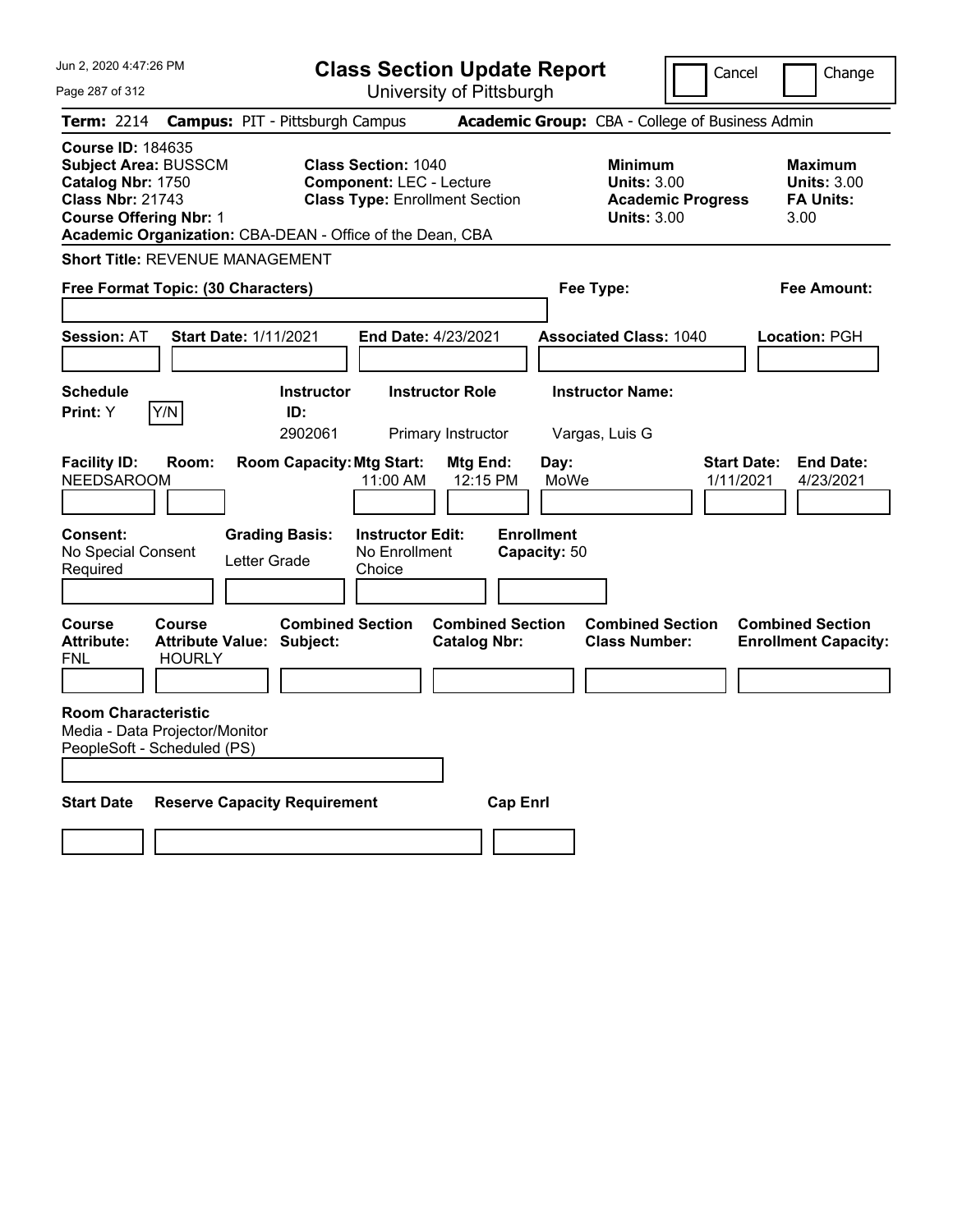| Jun 2, 2020 4:47:26 PM                                                                                                                                                                                |                                                                                                        | <b>Class Section Update Report</b>             |                                                                                        | Cancel<br>Change                                                 |
|-------------------------------------------------------------------------------------------------------------------------------------------------------------------------------------------------------|--------------------------------------------------------------------------------------------------------|------------------------------------------------|----------------------------------------------------------------------------------------|------------------------------------------------------------------|
| Page 288 of 312                                                                                                                                                                                       |                                                                                                        | University of Pittsburgh                       |                                                                                        |                                                                  |
| <b>Term:</b> 2214                                                                                                                                                                                     | <b>Campus: PIT - Pittsburgh Campus</b>                                                                 |                                                | Academic Group: CBA - College of Business Admin                                        |                                                                  |
| <b>Course ID: 184635</b><br><b>Subject Area: BUSSCM</b><br>Catalog Nbr: 1750<br><b>Class Nbr: 26895</b><br><b>Course Offering Nbr: 1</b><br>Academic Organization: CBA-DEAN - Office of the Dean, CBA | <b>Class Section: 1050</b><br><b>Component: LEC - Lecture</b><br><b>Class Type: Enrollment Section</b> |                                                | <b>Minimum</b><br><b>Units: 3.00</b><br><b>Academic Progress</b><br><b>Units: 3.00</b> | <b>Maximum</b><br><b>Units: 3.00</b><br><b>FA Units:</b><br>3.00 |
| <b>Short Title: REVENUE MANAGEMENT</b>                                                                                                                                                                |                                                                                                        |                                                |                                                                                        |                                                                  |
| Free Format Topic: (30 Characters)                                                                                                                                                                    |                                                                                                        |                                                | Fee Type:                                                                              | Fee Amount:                                                      |
| <b>Session: AT</b><br><b>Start Date: 1/11/2021</b>                                                                                                                                                    | <b>End Date: 4/23/2021</b>                                                                             |                                                | <b>Associated Class: 1050</b>                                                          | Location: PGH                                                    |
| <b>Schedule</b><br>Y/N<br>Print: Y                                                                                                                                                                    | <b>Instructor Role</b><br><b>Instructor</b><br>ID:<br>2902061                                          | Primary Instructor                             | <b>Instructor Name:</b><br>Vargas, Luis G                                              |                                                                  |
| <b>Facility ID:</b><br>Room:<br><b>NEEDSAROOM</b>                                                                                                                                                     | <b>Room Capacity: Mtg Start:</b><br>12:30 PM                                                           | Mtg End:<br>Day:<br>1:45 PM<br>MoWe            |                                                                                        | <b>End Date:</b><br><b>Start Date:</b><br>1/11/2021<br>4/23/2021 |
| Consent:<br>No Special Consent<br>Required                                                                                                                                                            | <b>Instructor Edit:</b><br><b>Grading Basis:</b><br>No Enrollment<br>Letter Grade<br>Choice            | <b>Enrollment</b><br>Capacity: 35              |                                                                                        |                                                                  |
| Course<br>Course<br><b>Attribute:</b><br>Attribute Value: Subject:                                                                                                                                    | <b>Combined Section</b>                                                                                | <b>Combined Section</b><br><b>Catalog Nbr:</b> | <b>Combined Section</b><br><b>Class Number:</b>                                        | <b>Combined Section</b><br><b>Enrollment Capacity:</b>           |
|                                                                                                                                                                                                       |                                                                                                        |                                                |                                                                                        |                                                                  |
| <b>Room Characteristic</b><br>PeopleSoft - Scheduled (PS)                                                                                                                                             |                                                                                                        |                                                |                                                                                        |                                                                  |
| <b>Start Date</b>                                                                                                                                                                                     | <b>Reserve Capacity Requirement</b>                                                                    | <b>Cap Enrl</b>                                |                                                                                        |                                                                  |
|                                                                                                                                                                                                       |                                                                                                        |                                                |                                                                                        |                                                                  |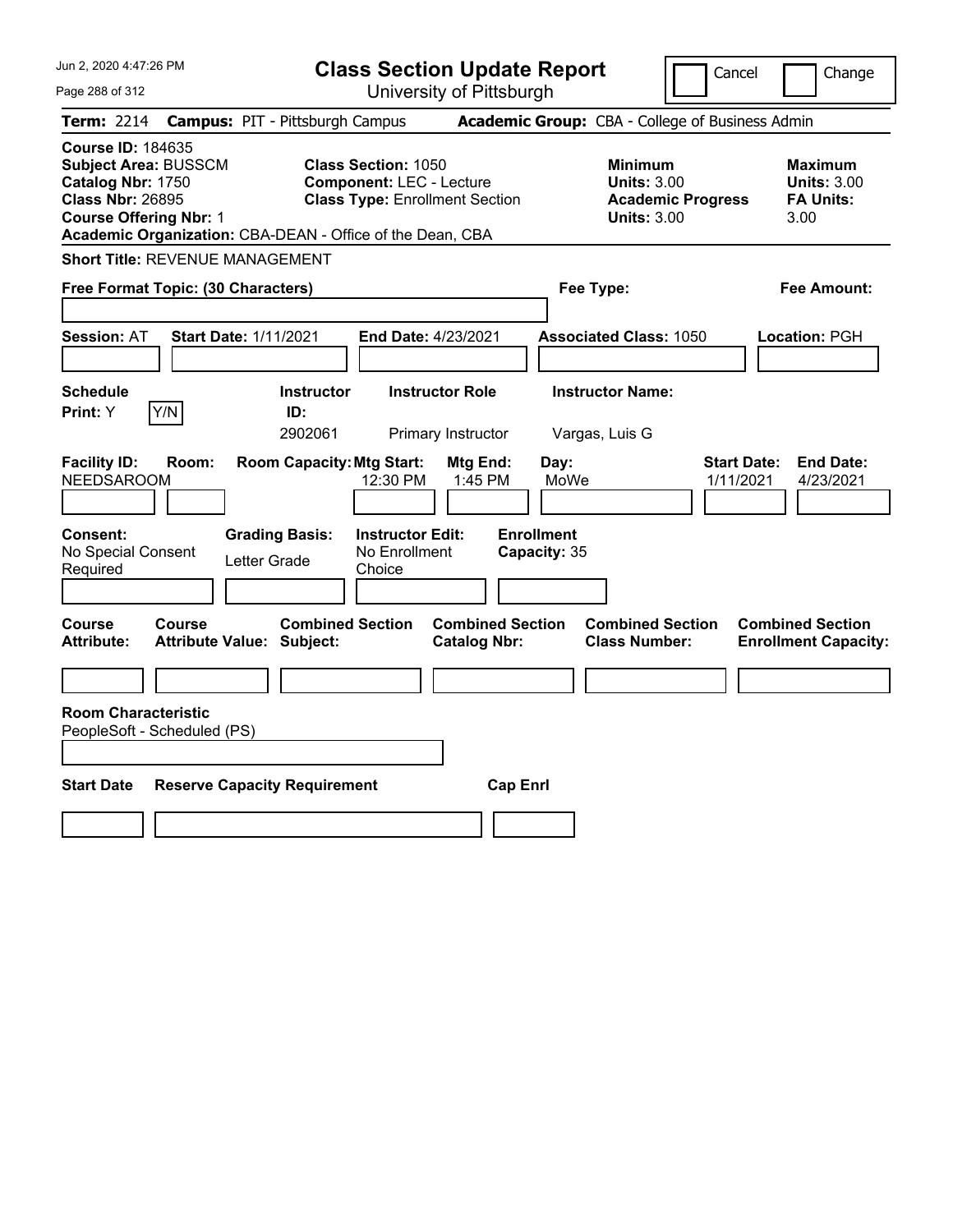|  |  | Jun 2, 2020 4:47:26 PM |  |
|--|--|------------------------|--|
|--|--|------------------------|--|

Page 289 of 312

**Class Section Update Report**

University of Pittsburgh

Cancel Change

| Term: 2214                                                                                                                               |        | <b>Campus: PIT - Pittsburgh Campus</b>                    |                                                                                                        |                                                |                                   | <b>Academic Group:</b> CBA - College of Business Admin                                 |                                 |                                                                  |
|------------------------------------------------------------------------------------------------------------------------------------------|--------|-----------------------------------------------------------|--------------------------------------------------------------------------------------------------------|------------------------------------------------|-----------------------------------|----------------------------------------------------------------------------------------|---------------------------------|------------------------------------------------------------------|
| <b>Course ID: 184955</b><br><b>Subject Area: BUSSCM</b><br>Catalog Nbr: 1760<br><b>Class Nbr: 24944</b><br><b>Course Offering Nbr: 1</b> |        | Academic Organization: CBA-DEAN - Office of the Dean, CBA | <b>Class Section: 1300</b><br><b>Component: LEC - Lecture</b><br><b>Class Type: Enrollment Section</b> |                                                |                                   | <b>Minimum</b><br><b>Units: 3.00</b><br><b>Academic Progress</b><br><b>Units: 3.00</b> |                                 | <b>Maximum</b><br><b>Units: 3.00</b><br><b>FA Units:</b><br>3.00 |
| <b>Short Title: DATA MINING</b>                                                                                                          |        |                                                           |                                                                                                        |                                                |                                   |                                                                                        |                                 |                                                                  |
| Free Format Topic: (30 Characters)                                                                                                       |        |                                                           |                                                                                                        |                                                | Fee Type:                         |                                                                                        |                                 | <b>Fee Amount:</b>                                               |
| <b>Session: AT</b>                                                                                                                       |        | <b>Start Date: 1/11/2021</b>                              | End Date: 4/23/2021                                                                                    |                                                |                                   | <b>Associated Class: 1300</b>                                                          |                                 | Location: PGH                                                    |
| <b>Schedule</b><br>Print: Y                                                                                                              | Y/N    | <b>Instructor</b><br>ID:<br>2962014                       |                                                                                                        | <b>Instructor Role</b><br>Primary Instructor   |                                   | <b>Instructor Name:</b><br>Valdes Saavedra, Leon Matias                                |                                 |                                                                  |
| <b>Facility ID:</b><br><b>NEEDSAROOM</b>                                                                                                 | Room:  | <b>Room Capacity: Mtg Start:</b>                          | 11:00 AM                                                                                               | Mtg End:<br>12:15 PM                           | Day:<br>TuTh                      |                                                                                        | <b>Start Date:</b><br>1/11/2021 | <b>End Date:</b><br>4/23/2021                                    |
| <b>Consent:</b><br>No Special Consent<br>Required                                                                                        |        | <b>Grading Basis:</b><br>Letter Grade                     | <b>Instructor Edit:</b><br>No Enrollment<br>Choice                                                     |                                                | <b>Enrollment</b><br>Capacity: 50 |                                                                                        |                                 |                                                                  |
| <b>Course</b><br>Attribute:                                                                                                              | Course | <b>Attribute Value: Subject:</b>                          | <b>Combined Section</b>                                                                                | <b>Combined Section</b><br><b>Catalog Nbr:</b> |                                   | <b>Combined Section</b><br><b>Class Number:</b>                                        |                                 | <b>Combined Section</b><br><b>Enrollment Capacity:</b>           |
| <b>Room Characteristic</b><br>Media - Data Projector/Monitor<br>PeopleSoft - Scheduled (PS)                                              |        |                                                           |                                                                                                        |                                                |                                   |                                                                                        |                                 |                                                                  |
| <b>Start Date</b>                                                                                                                        |        | <b>Reserve Capacity Requirement</b>                       |                                                                                                        | <b>Cap Enrl</b>                                |                                   |                                                                                        |                                 |                                                                  |
|                                                                                                                                          |        |                                                           |                                                                                                        |                                                |                                   |                                                                                        |                                 |                                                                  |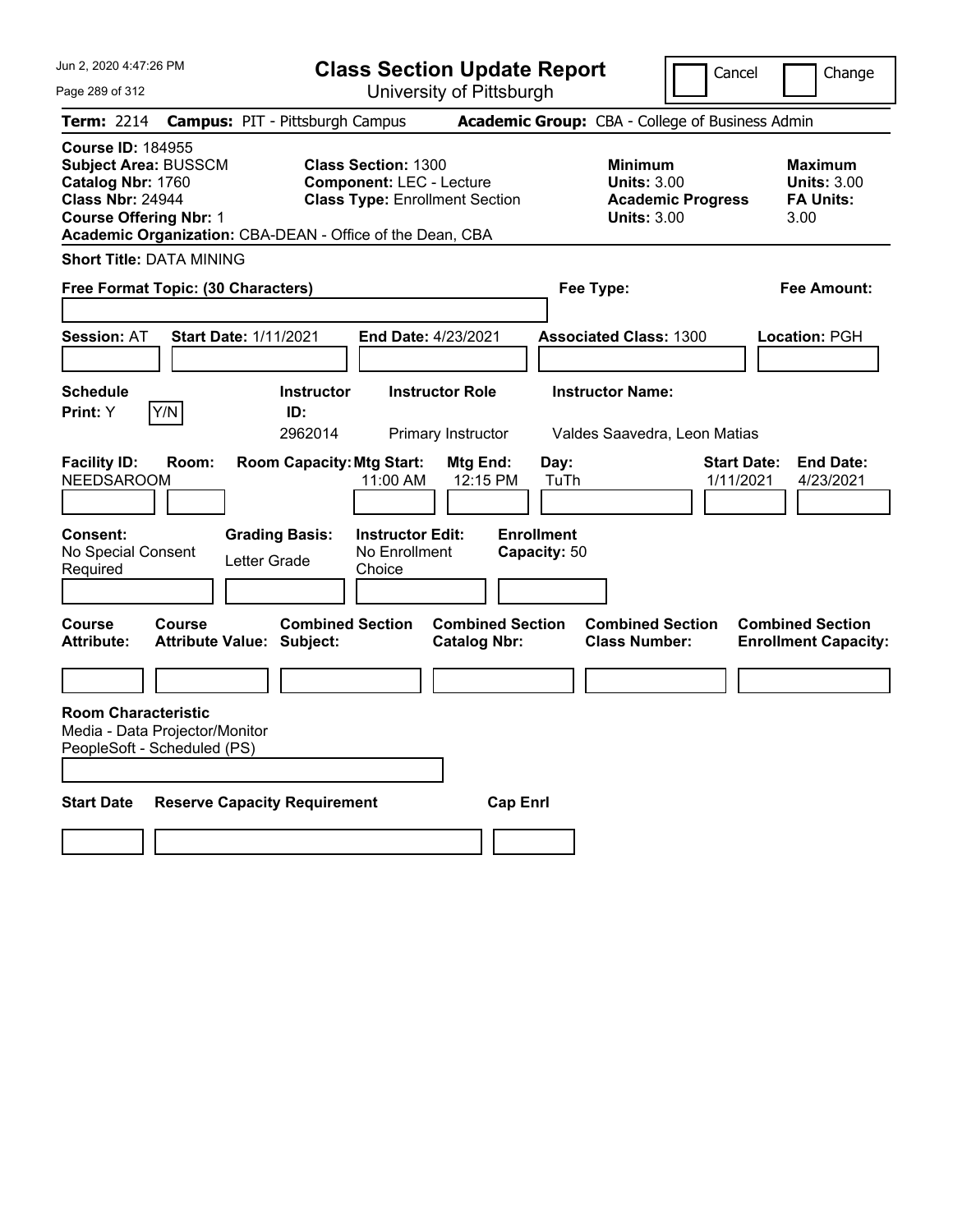| Jun 2, 2020 4:47:26 PM |  |  |  |  |  |
|------------------------|--|--|--|--|--|
|------------------------|--|--|--|--|--|

Page 290 of 312

**Class Section Update Report**

Cancel **Change** 

University of Pittsburgh

| <b>Term: 2214</b>                                                                                                                        |               | <b>Campus: PIT - Pittsburgh Campus</b>                      |                                                                                                                                                                     | Academic Group: CBA - College of Business Admin                                 |                                                                  |
|------------------------------------------------------------------------------------------------------------------------------------------|---------------|-------------------------------------------------------------|---------------------------------------------------------------------------------------------------------------------------------------------------------------------|---------------------------------------------------------------------------------|------------------------------------------------------------------|
| <b>Course ID: 184955</b><br><b>Subject Area: BUSSCM</b><br>Catalog Nbr: 1760<br><b>Class Nbr: 26072</b><br><b>Course Offering Nbr: 1</b> |               |                                                             | <b>Class Section: 1310</b><br><b>Component: LEC - Lecture</b><br><b>Class Type: Enrollment Section</b><br>Academic Organization: CBA-DEAN - Office of the Dean, CBA | Minimum<br><b>Units: 3.00</b><br><b>Academic Progress</b><br><b>Units: 3.00</b> | <b>Maximum</b><br><b>Units: 3.00</b><br><b>FA Units:</b><br>3.00 |
| <b>Short Title: DATA MINING</b>                                                                                                          |               |                                                             |                                                                                                                                                                     |                                                                                 |                                                                  |
| Free Format Topic: (30 Characters)                                                                                                       |               |                                                             |                                                                                                                                                                     | Fee Type:                                                                       | <b>Fee Amount:</b>                                               |
| <b>Session: AT</b>                                                                                                                       |               | <b>Start Date: 1/11/2021</b>                                | End Date: 4/23/2021                                                                                                                                                 | <b>Associated Class: 1310</b>                                                   | <b>Location: PGH</b>                                             |
| <b>Schedule</b><br>Print: Y                                                                                                              | Y/N           | <b>Instructor</b><br>ID:<br>2962014                         | <b>Instructor Role</b><br>Primary Instructor                                                                                                                        | <b>Instructor Name:</b><br>Valdes Saavedra, Leon Matias                         |                                                                  |
| <b>Facility ID:</b><br><b>NEEDSAROOM</b>                                                                                                 | Room:         | <b>Room Capacity: Mtg Start:</b>                            | Mtg End:<br>9:30 AM<br>10:45 AM                                                                                                                                     | Day:<br>1/11/2021<br>TuTh                                                       | <b>Start Date:</b><br><b>End Date:</b><br>4/23/2021              |
| <b>Consent:</b><br>No Special Consent<br>Required                                                                                        |               | <b>Grading Basis:</b><br>Letter Grade                       | <b>Instructor Edit:</b><br>No Enrollment<br>Choice                                                                                                                  | <b>Enrollment</b><br>Capacity: 50                                               |                                                                  |
| <b>Course</b><br><b>Attribute:</b>                                                                                                       | <b>Course</b> | <b>Combined Section</b><br><b>Attribute Value: Subject:</b> | <b>Combined Section</b><br><b>Catalog Nbr:</b>                                                                                                                      | <b>Combined Section</b><br><b>Class Number:</b>                                 | <b>Combined Section</b><br><b>Enrollment Capacity:</b>           |
|                                                                                                                                          |               |                                                             |                                                                                                                                                                     |                                                                                 |                                                                  |
| <b>Room Characteristic</b><br>PeopleSoft - Scheduled (PS)<br><b>Start Date</b>                                                           |               | <b>Reserve Capacity Requirement</b>                         | <b>Cap Enrl</b>                                                                                                                                                     |                                                                                 |                                                                  |
|                                                                                                                                          |               |                                                             |                                                                                                                                                                     |                                                                                 |                                                                  |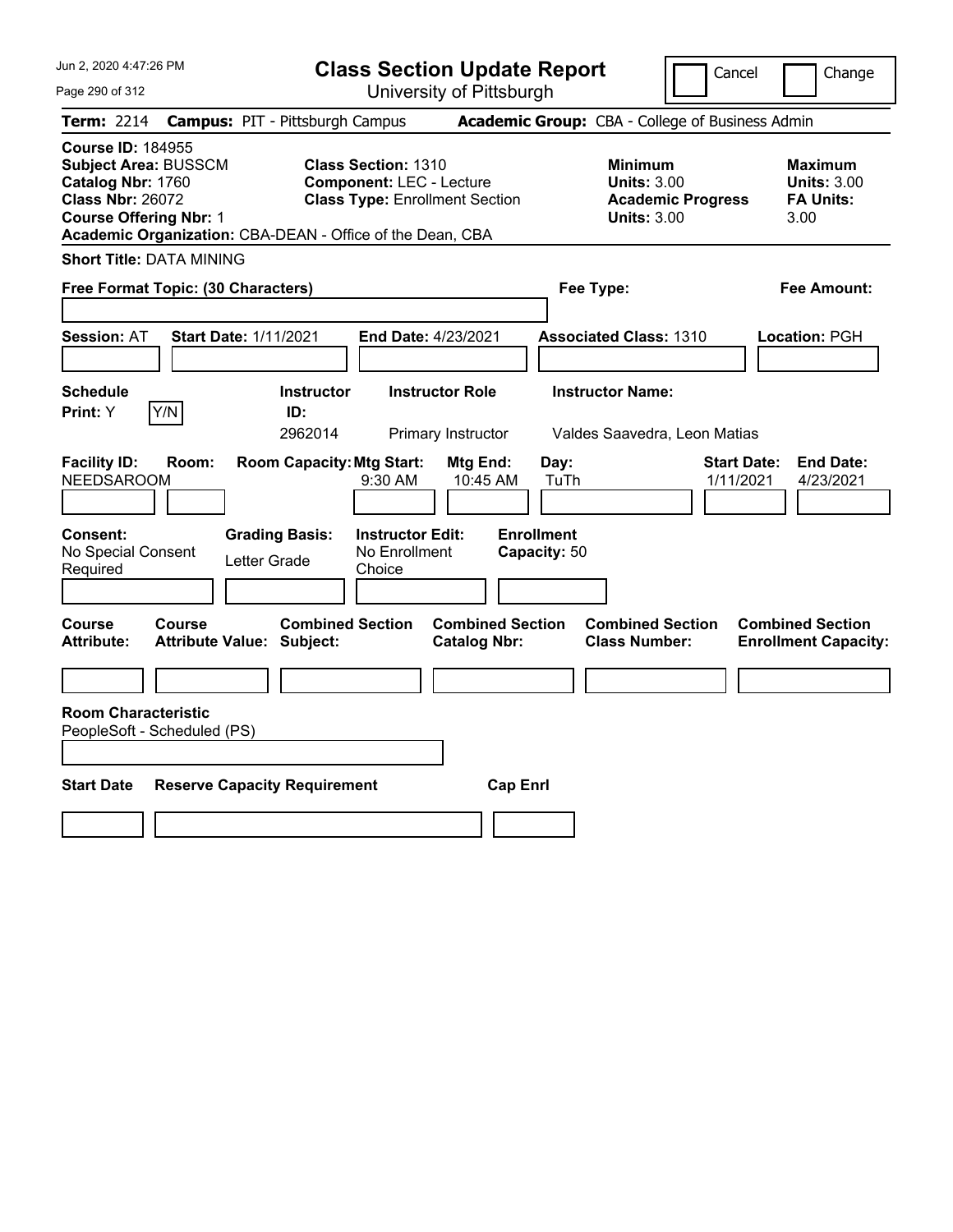Jun 2, 2020 4:47:26 PM

Page 291 of 312

**Class Section Update Report**

Cancel **Change** 

University of Pittsburgh

|                                                                                                                                          |                                |                                                             |                                                               | University Of Fillspurgh                       |                                   |                                                                                        |                                                                  |
|------------------------------------------------------------------------------------------------------------------------------------------|--------------------------------|-------------------------------------------------------------|---------------------------------------------------------------|------------------------------------------------|-----------------------------------|----------------------------------------------------------------------------------------|------------------------------------------------------------------|
| <b>Term: 2214</b>                                                                                                                        |                                | <b>Campus: PIT - Pittsburgh Campus</b>                      |                                                               |                                                |                                   | <b>Academic Group: CBA - College of Business Admin</b>                                 |                                                                  |
| <b>Course ID: 184787</b><br><b>Subject Area: BUSSCM</b><br>Catalog Nbr: 1780<br><b>Class Nbr: 21815</b><br><b>Course Offering Nbr: 1</b> |                                | Academic Organization: CBA-DEAN - Office of the Dean, CBA   | <b>Class Section: 1140</b><br><b>Component: LEC - Lecture</b> | <b>Class Type: Enrollment Section</b>          |                                   | <b>Minimum</b><br><b>Units: 3.00</b><br><b>Academic Progress</b><br><b>Units: 3.00</b> | <b>Maximum</b><br><b>Units: 3.00</b><br><b>FA Units:</b><br>3.00 |
| <b>Short Title: SIX SIGMA</b>                                                                                                            |                                |                                                             |                                                               |                                                |                                   |                                                                                        |                                                                  |
| Free Format Topic: (30 Characters)                                                                                                       |                                |                                                             |                                                               |                                                |                                   | Fee Type:                                                                              | <b>Fee Amount:</b>                                               |
| <b>Session: AT</b>                                                                                                                       |                                | <b>Start Date: 1/11/2021</b>                                | End Date: 4/23/2021                                           |                                                |                                   | <b>Associated Class: 1140</b>                                                          | Location: PGH                                                    |
| <b>Schedule</b>                                                                                                                          |                                | <b>Instructor</b>                                           |                                                               | <b>Instructor Role</b>                         |                                   | <b>Instructor Name:</b>                                                                |                                                                  |
| Print: Y                                                                                                                                 | Y/N                            | ID:<br>2944721                                              |                                                               | <b>Primary Instructor</b>                      |                                   | Kimpel, James Farley                                                                   |                                                                  |
| <b>Facility ID:</b><br><b>NEEDSAROOM</b>                                                                                                 | Room:                          | <b>Room Capacity: Mtg Start:</b>                            | 2:00 PM                                                       | Mtg End:<br>3:15 PM                            | Day:<br>TuTh                      | <b>Start Date:</b><br>1/11/2021                                                        | <b>End Date:</b><br>4/23/2021                                    |
| Consent:<br>No Special Consent<br>Required                                                                                               |                                | <b>Grading Basis:</b><br>Letter Grade                       | <b>Instructor Edit:</b><br>No Enrollment<br>Choice            |                                                | <b>Enrollment</b><br>Capacity: 38 |                                                                                        |                                                                  |
| <b>Course</b><br><b>Attribute:</b><br>FNL                                                                                                | <b>Course</b><br><b>HOURLY</b> | <b>Combined Section</b><br><b>Attribute Value: Subject:</b> |                                                               | <b>Combined Section</b><br><b>Catalog Nbr:</b> |                                   | <b>Combined Section</b><br><b>Class Number:</b>                                        | <b>Combined Section</b><br><b>Enrollment Capacity:</b>           |
| <b>Room Characteristic</b><br>Media - Data Projector/Monitor<br>PeopleSoft - Scheduled (PS)                                              |                                |                                                             |                                                               |                                                |                                   |                                                                                        |                                                                  |
| <b>Start Date</b>                                                                                                                        |                                | <b>Reserve Capacity Requirement</b>                         |                                                               | <b>Cap Enrl</b>                                |                                   |                                                                                        |                                                                  |
|                                                                                                                                          |                                |                                                             |                                                               |                                                |                                   |                                                                                        |                                                                  |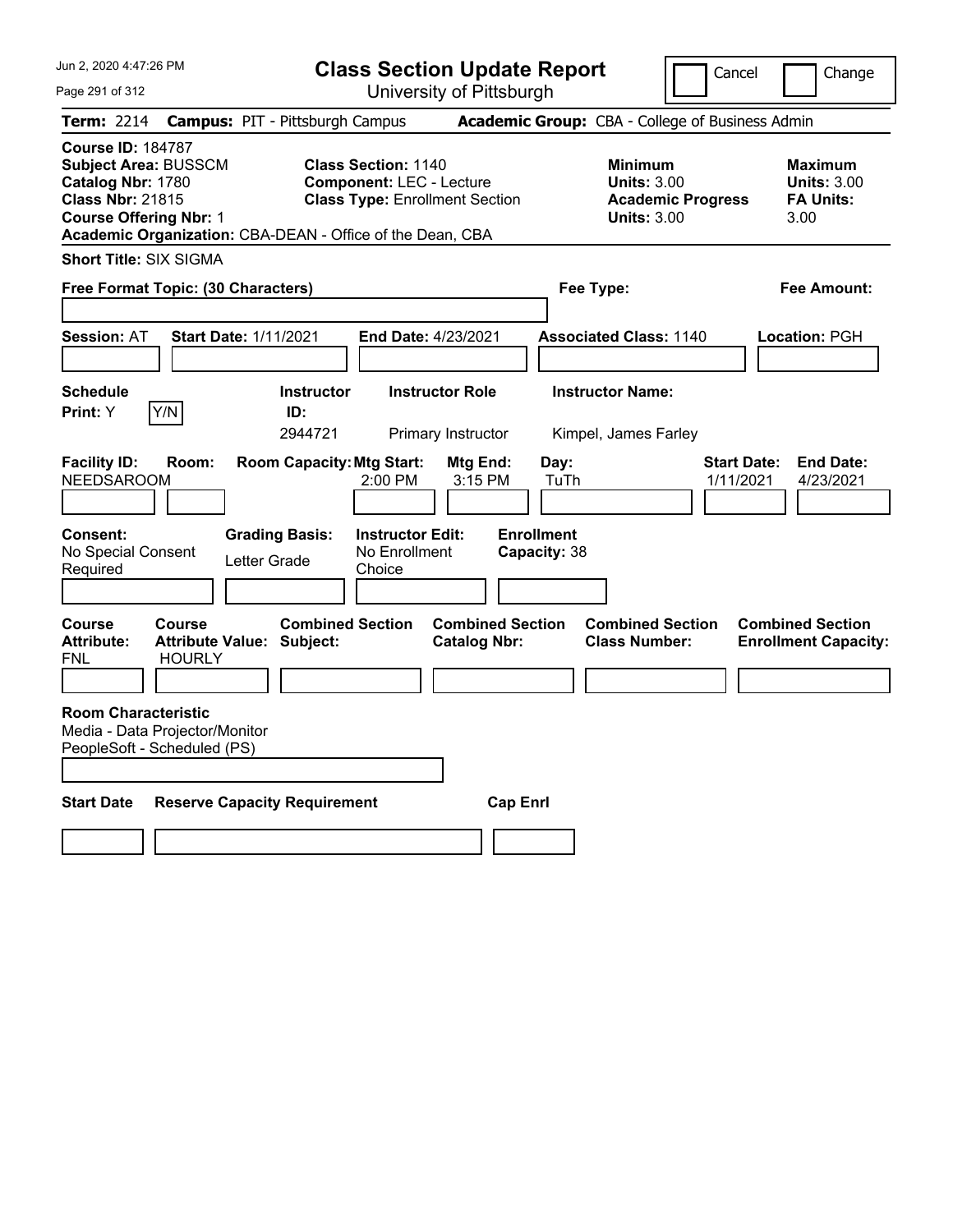| Jun 2, 2020 4:47:26 PM                                                                                                                                                                                |                                                                                                                  | <b>Class Section Update Report</b>             | Cancel                                                                                 | Change                                                           |
|-------------------------------------------------------------------------------------------------------------------------------------------------------------------------------------------------------|------------------------------------------------------------------------------------------------------------------|------------------------------------------------|----------------------------------------------------------------------------------------|------------------------------------------------------------------|
| Page 292 of 312                                                                                                                                                                                       |                                                                                                                  | University of Pittsburgh                       |                                                                                        |                                                                  |
| <b>Term: 2214</b>                                                                                                                                                                                     | <b>Campus: PIT - Pittsburgh Campus</b>                                                                           |                                                | Academic Group: CBA - College of Business Admin                                        |                                                                  |
| <b>Course ID: 185666</b><br><b>Subject Area: BUSSCM</b><br>Catalog Nbr: 1790<br><b>Class Nbr: 22815</b><br><b>Course Offering Nbr: 1</b><br>Academic Organization: CBA-DEAN - Office of the Dean, CBA | <b>Class Section: 1010</b><br><b>Component: IND - Independent Study</b><br><b>Class Type: Enrollment Section</b> |                                                | <b>Minimum</b><br><b>Units: 1.00</b><br><b>Academic Progress</b><br><b>Units: 1.00</b> | <b>Maximum</b><br><b>Units: 3.00</b><br><b>FA Units:</b><br>1.00 |
| Short Title: SUPPLY CHAIN MGMT IND STUDY                                                                                                                                                              |                                                                                                                  |                                                |                                                                                        |                                                                  |
| Free Format Topic: (30 Characters)                                                                                                                                                                    |                                                                                                                  |                                                | Fee Type:                                                                              | Fee Amount:                                                      |
| <b>Start Date: 1/11/2021</b><br><b>Session: AT</b>                                                                                                                                                    | End Date: 4/23/2021                                                                                              |                                                | <b>Associated Class: 1010</b>                                                          | Location: PGH                                                    |
| <b>Schedule</b><br>Y/N<br>Print: Y                                                                                                                                                                    | <b>Instructor</b><br>ID:<br>2951304                                                                              | <b>Instructor Role</b><br>Primary Instructor   | <b>Instructor Name:</b><br>Paljug, Eric                                                |                                                                  |
| <b>Facility ID:</b><br>Room:<br>SENSQ02600 02600<br>25                                                                                                                                                | <b>Room Capacity: Mtg Start:</b>                                                                                 | Mtg End:<br>Day:                               | 1/11/2021                                                                              | <b>Start Date:</b><br><b>End Date:</b><br>4/23/2021              |
| Consent:<br><b>Department Consent</b><br>Required<br>Credit                                                                                                                                           | <b>Grading Basis:</b><br><b>Instructor Edit:</b><br>Satisfactory/No<br>No Enrollment<br>Choice                   | <b>Enrollment</b><br>Capacity: 25              |                                                                                        |                                                                  |
| Course<br>Course<br><b>Attribute Value: Subject:</b><br><b>Attribute:</b><br><b>UCIS</b><br><b>GLBST</b>                                                                                              | <b>Combined Section</b>                                                                                          | <b>Combined Section</b><br><b>Catalog Nbr:</b> | <b>Combined Section</b><br><b>Class Number:</b>                                        | <b>Combined Section</b><br><b>Enrollment Capacity:</b>           |
| <b>Room Characteristic</b>                                                                                                                                                                            |                                                                                                                  |                                                |                                                                                        |                                                                  |
| Media - Data Projector/Monitor                                                                                                                                                                        |                                                                                                                  |                                                |                                                                                        |                                                                  |
| <b>Start Date</b>                                                                                                                                                                                     | <b>Reserve Capacity Requirement</b>                                                                              | <b>Cap Enrl</b>                                |                                                                                        |                                                                  |
|                                                                                                                                                                                                       |                                                                                                                  |                                                |                                                                                        |                                                                  |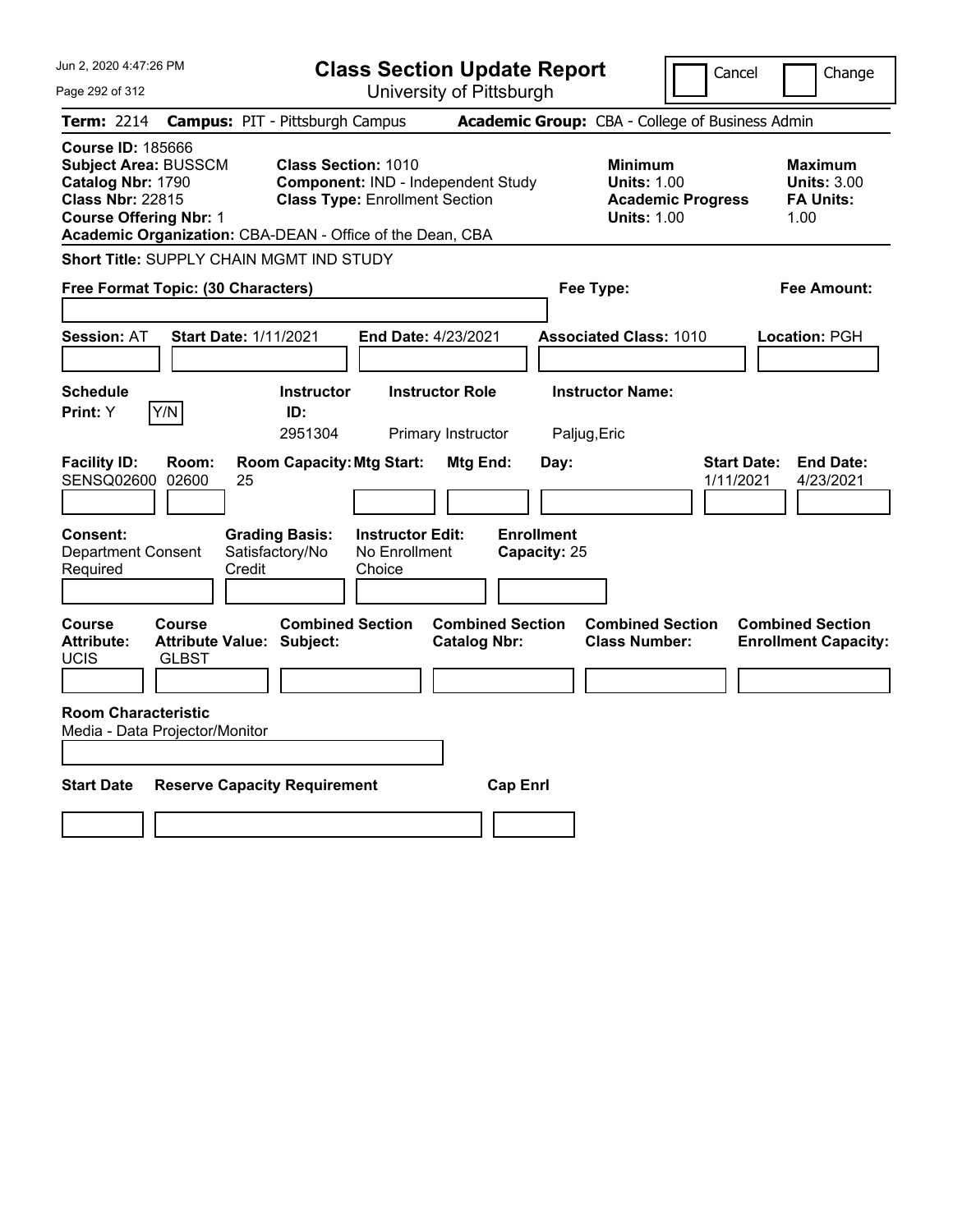| Jun 2, 2020 4:47:26 PM                                                                                                                                                                                |                                                                                                    | <b>Class Section Update Report</b>             |                                                                                        | Cancel<br>Change                                                 |
|-------------------------------------------------------------------------------------------------------------------------------------------------------------------------------------------------------|----------------------------------------------------------------------------------------------------|------------------------------------------------|----------------------------------------------------------------------------------------|------------------------------------------------------------------|
| Page 293 of 312                                                                                                                                                                                       |                                                                                                    | University of Pittsburgh                       |                                                                                        |                                                                  |
| <b>Term: 2214</b>                                                                                                                                                                                     | <b>Campus: PIT - Pittsburgh Campus</b>                                                             |                                                | Academic Group: CBA - College of Business Admin                                        |                                                                  |
| <b>Course ID: 184953</b><br><b>Subject Area: BUSSCM</b><br>Catalog Nbr: 1795<br><b>Class Nbr: 22816</b><br><b>Course Offering Nbr: 1</b><br>Academic Organization: CBA-DEAN - Office of the Dean, CBA | <b>Class Section: 1100</b><br>Component: INT - Internship<br><b>Class Type: Enrollment Section</b> |                                                | <b>Minimum</b><br><b>Units: 3.00</b><br><b>Academic Progress</b><br><b>Units: 3.00</b> | <b>Maximum</b><br><b>Units: 3.00</b><br><b>FA Units:</b><br>3.00 |
| Short Title: SUPPLY CHAIN MGT INTERNSHIP                                                                                                                                                              |                                                                                                    |                                                |                                                                                        |                                                                  |
| Free Format Topic: (30 Characters)                                                                                                                                                                    |                                                                                                    |                                                | Fee Type:                                                                              | Fee Amount:                                                      |
| <b>Session: AT</b><br><b>Start Date: 1/11/2021</b>                                                                                                                                                    |                                                                                                    | End Date: 4/23/2021                            | <b>Associated Class: 1100</b>                                                          | Location: PGH                                                    |
| <b>Schedule</b><br>Print: Y<br>Y/N                                                                                                                                                                    | <b>Instructor</b><br>ID:<br>0                                                                      | <b>Instructor Role</b>                         | <b>Instructor Name:</b><br>No Instructor Assigned                                      |                                                                  |
| <b>Facility ID:</b><br>Room:<br>SENSQ02600 02600<br>25                                                                                                                                                | <b>Room Capacity: Mtg Start:</b>                                                                   | Mtg End:<br>Day:                               |                                                                                        | <b>Start Date:</b><br><b>End Date:</b><br>1/11/2021<br>4/23/2021 |
| Consent:<br><b>Department Consent</b><br>Required                                                                                                                                                     | <b>Grading Basis:</b><br><b>Instructor Edit:</b><br>No Enrollment<br>Letter Grade<br>Choice        | <b>Enrollment</b><br>Capacity: 25              |                                                                                        |                                                                  |
| Course<br><b>Course</b><br><b>Attribute:</b><br>Attribute Value: Subject:<br><b>INTRNSHIP</b><br>HIP                                                                                                  | <b>Combined Section</b>                                                                            | <b>Combined Section</b><br><b>Catalog Nbr:</b> | <b>Combined Section</b><br><b>Class Number:</b>                                        | <b>Combined Section</b><br><b>Enrollment Capacity:</b>           |
| <b>Room Characteristic</b><br>Media - Data Projector/Monitor                                                                                                                                          |                                                                                                    |                                                |                                                                                        |                                                                  |
| <b>Start Date</b>                                                                                                                                                                                     | <b>Reserve Capacity Requirement</b>                                                                | <b>Cap Enrl</b>                                |                                                                                        |                                                                  |
|                                                                                                                                                                                                       |                                                                                                    |                                                |                                                                                        |                                                                  |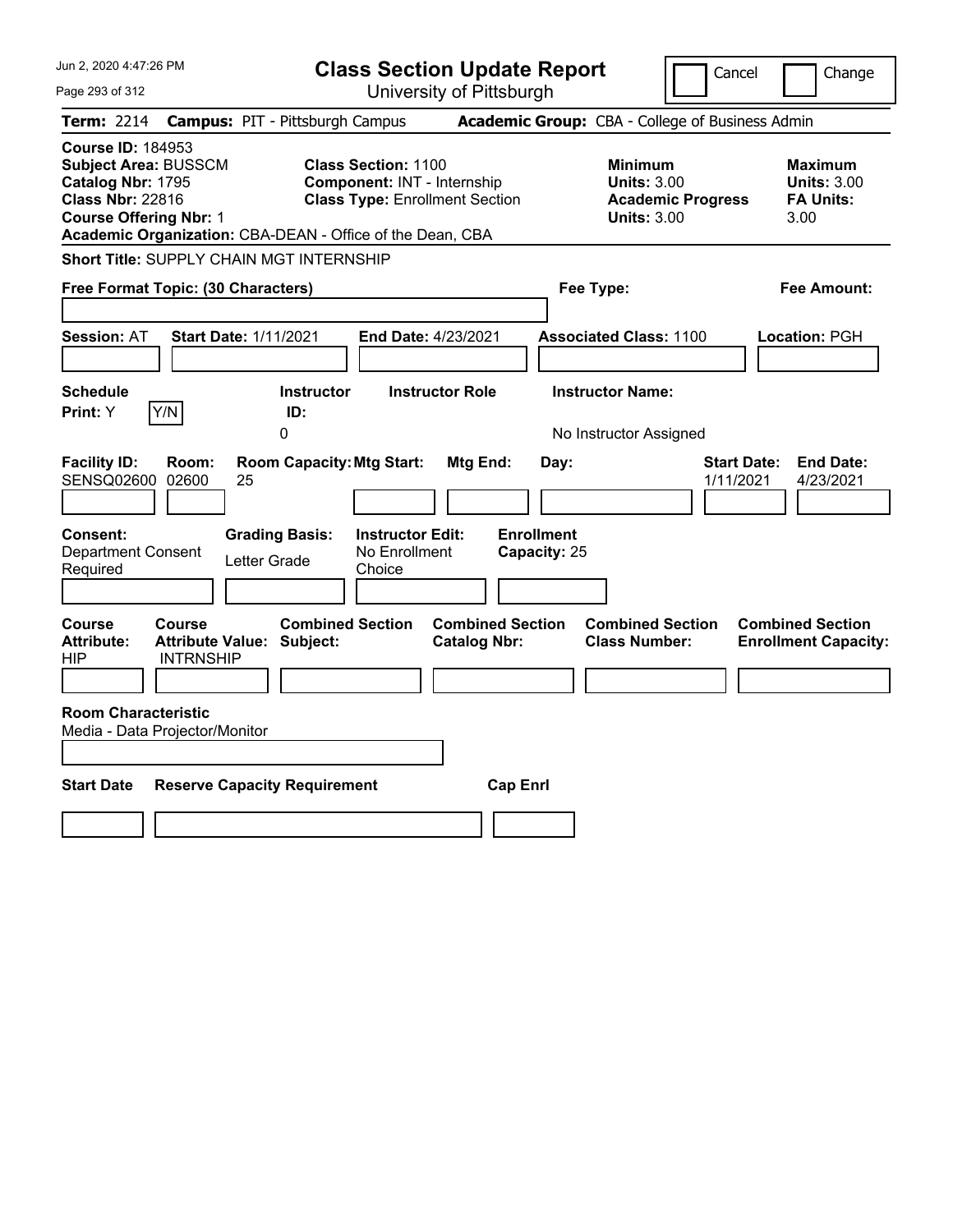| Jun 2, 2020 4:47:26 PM                                                                                                                   |                        |                                                             |                                                               | <b>Class Section Update Report</b>             |                                            | Cancel                                                                                 | Change                                                           |
|------------------------------------------------------------------------------------------------------------------------------------------|------------------------|-------------------------------------------------------------|---------------------------------------------------------------|------------------------------------------------|--------------------------------------------|----------------------------------------------------------------------------------------|------------------------------------------------------------------|
| Page 294 of 312                                                                                                                          |                        |                                                             |                                                               | University of Pittsburgh                       |                                            |                                                                                        |                                                                  |
| <b>Term: 2214</b>                                                                                                                        |                        | <b>Campus: PIT - Pittsburgh Campus</b>                      |                                                               |                                                |                                            | Academic Group: CBA - College of Business Admin                                        |                                                                  |
| <b>Course ID: 103297</b><br><b>Subject Area: BUSSPP</b><br>Catalog Nbr: 0020<br><b>Class Nbr: 12033</b><br><b>Course Offering Nbr: 1</b> |                        | Academic Organization: CBA-DEAN - Office of the Dean, CBA   | <b>Class Section: 1040</b><br><b>Component: LEC - Lecture</b> | <b>Class Type: Enrollment Section</b>          |                                            | <b>Minimum</b><br><b>Units: 3.00</b><br><b>Academic Progress</b><br><b>Units: 3.00</b> | <b>Maximum</b><br><b>Units: 3.00</b><br><b>FA Units:</b><br>3.00 |
|                                                                                                                                          |                        | <b>Short Title: MANAGING IN COMPLX ENVIRONMNTS</b>          |                                                               |                                                |                                            |                                                                                        |                                                                  |
| Free Format Topic: (30 Characters)                                                                                                       |                        |                                                             |                                                               |                                                | Fee Type:                                  |                                                                                        | Fee Amount:                                                      |
| <b>Session: SE3</b>                                                                                                                      |                        | <b>Start Date: 1/11/2021</b>                                |                                                               | <b>End Date: 5/1/2021</b>                      | <b>Associated Class: 1040</b>              |                                                                                        | <b>Location: PGH</b>                                             |
| <b>Schedule</b><br><b>Print:</b> Y                                                                                                       | Y/N                    | <b>Instructor</b><br>ID:<br>2901563                         |                                                               | <b>Instructor Role</b><br>Primary Instructor   | <b>Instructor Name:</b><br>Atkin, Robert S |                                                                                        |                                                                  |
| <b>Facility ID:</b><br><b>NEEDSAROOM</b>                                                                                                 | Room:                  | <b>Room Capacity: Mtg Start:</b>                            | 6:30 PM                                                       | Mtg End:<br>9:00 PM                            | Day:<br>Tu                                 |                                                                                        | <b>Start Date:</b><br><b>End Date:</b><br>1/11/2021<br>5/1/2021  |
| Consent:<br>No Special Consent<br>Required                                                                                               |                        | <b>Grading Basis:</b><br>Letter Grade                       | <b>Instructor Edit:</b><br>No Enrollment<br>Choice            |                                                | <b>Enrollment</b><br>Capacity: 100         |                                                                                        |                                                                  |
| Course<br><b>Attribute:</b><br>UCIS                                                                                                      | Course<br><b>GLBST</b> | <b>Combined Section</b><br><b>Attribute Value: Subject:</b> |                                                               | <b>Combined Section</b><br><b>Catalog Nbr:</b> |                                            | <b>Combined Section</b><br><b>Class Number:</b>                                        | <b>Combined Section</b><br><b>Enrollment Capacity:</b>           |
| <b>Room Characteristic</b><br>Media - Data Projector/Monitor<br>PeopleSoft - Scheduled (PS)                                              |                        |                                                             |                                                               |                                                |                                            |                                                                                        |                                                                  |
| <b>Start Date</b>                                                                                                                        |                        | <b>Reserve Capacity Requirement</b>                         |                                                               | <b>Cap Enri</b>                                |                                            |                                                                                        |                                                                  |
|                                                                                                                                          |                        |                                                             |                                                               |                                                |                                            |                                                                                        |                                                                  |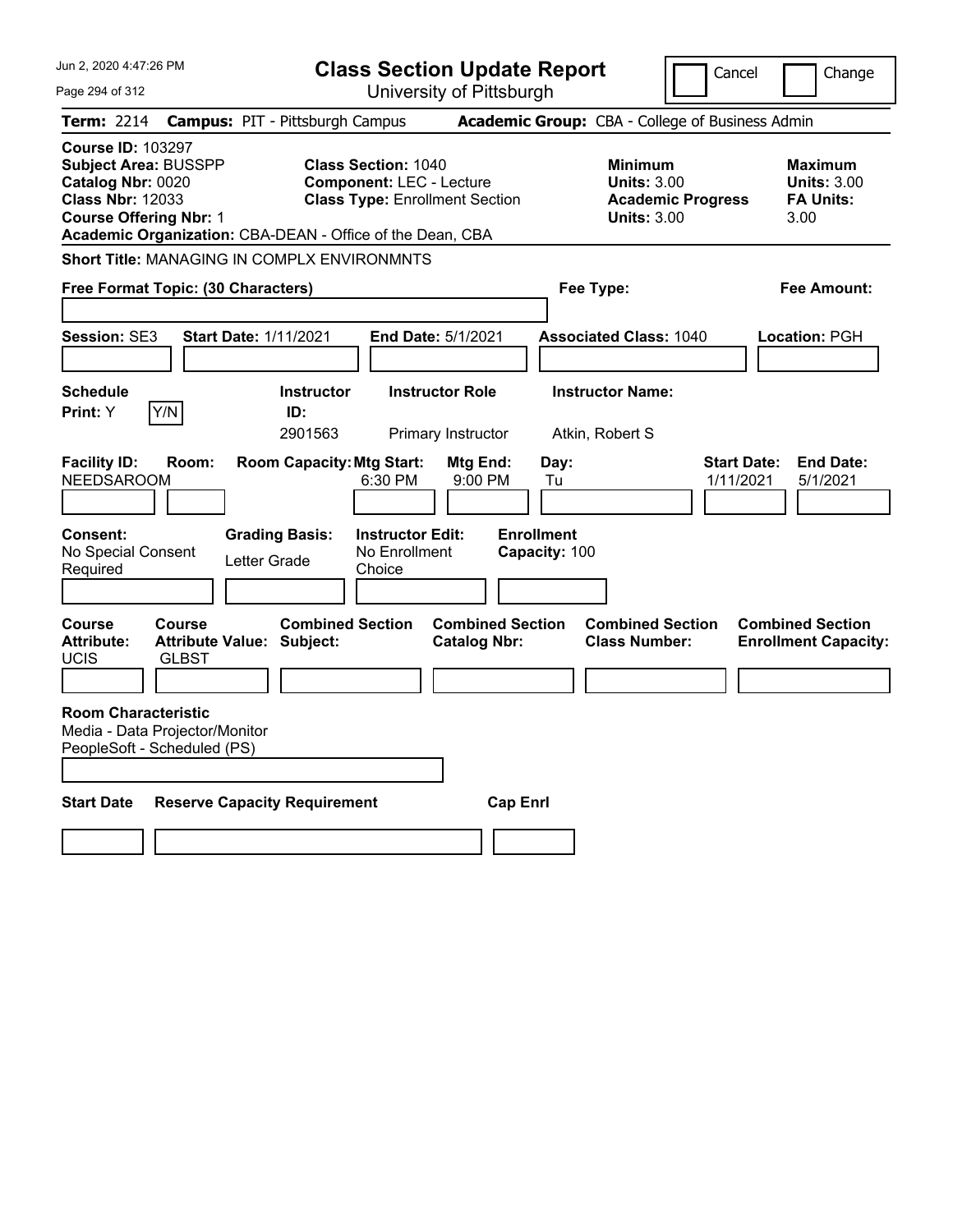| Jun 2, 2020 4:47:26 PM                                                                                                                   |                                                                   |                                       | <b>Class Section Update Report</b>                                              |                                                |                                    |                                                     | Cancel                          | Change                                                           |
|------------------------------------------------------------------------------------------------------------------------------------------|-------------------------------------------------------------------|---------------------------------------|---------------------------------------------------------------------------------|------------------------------------------------|------------------------------------|-----------------------------------------------------|---------------------------------|------------------------------------------------------------------|
| Page 295 of 312                                                                                                                          |                                                                   |                                       |                                                                                 | University of Pittsburgh                       |                                    |                                                     |                                 |                                                                  |
| Term: 2214                                                                                                                               | <b>Campus: PIT - Pittsburgh Campus</b>                            |                                       |                                                                                 |                                                |                                    | Academic Group: CBA - College of Business Admin     |                                 |                                                                  |
| <b>Course ID: 103297</b><br><b>Subject Area: BUSSPP</b><br>Catalog Nbr: 0020<br><b>Class Nbr: 12050</b><br><b>Course Offering Nbr: 1</b> | Academic Organization: CBA-DEAN - Office of the Dean, CBA         | <b>Class Section: 1050</b>            | <b>Component: REC - Recitation</b><br><b>Class Type: Non-Enrollment Section</b> |                                                |                                    | Minimum<br><b>Units: 3.00</b><br><b>Units: 3.00</b> | <b>Academic Progress</b>        | <b>Maximum</b><br><b>Units: 3.00</b><br><b>FA Units:</b><br>3.00 |
|                                                                                                                                          | <b>Short Title: MANAGING IN COMPLX ENVIRONMNTS</b>                |                                       |                                                                                 |                                                |                                    |                                                     |                                 |                                                                  |
|                                                                                                                                          | Free Format Topic: (30 Characters)                                |                                       |                                                                                 |                                                | Fee Type:                          |                                                     |                                 | Fee Amount:                                                      |
| <b>Session: SE3</b>                                                                                                                      | Start Date: 1/11/2021                                             |                                       | <b>End Date: 5/1/2021</b>                                                       |                                                |                                    | <b>Associated Class: 1040</b>                       |                                 | Location: PGH                                                    |
| <b>Schedule</b><br>Print: Y                                                                                                              | Y/N                                                               | <b>Instructor</b><br>ID:<br>2901563   |                                                                                 | <b>Instructor Role</b><br>Primary Instructor   |                                    | <b>Instructor Name:</b><br>Atkin, Robert S          |                                 |                                                                  |
| <b>Facility ID:</b><br><b>NEEDSAROOM</b>                                                                                                 | Room:                                                             | <b>Room Capacity: Mtg Start:</b>      | 9:05 PM                                                                         | Mtg End:<br>9:55 PM                            | Day:<br>Tu                         |                                                     | <b>Start Date:</b><br>1/11/2021 | <b>End Date:</b><br>5/1/2021                                     |
| Consent:<br>No Special Consent<br>Required                                                                                               |                                                                   | <b>Grading Basis:</b><br>Letter Grade | <b>Instructor Edit:</b><br>No Enrollment<br>Choice                              |                                                | <b>Enrollment</b><br>Capacity: 100 |                                                     |                                 |                                                                  |
| <b>Course</b><br><b>Attribute:</b><br><b>UCIS</b>                                                                                        | <b>Course</b><br><b>Attribute Value: Subject:</b><br><b>GLBST</b> | <b>Combined Section</b>               |                                                                                 | <b>Combined Section</b><br><b>Catalog Nbr:</b> |                                    | <b>Combined Section</b><br><b>Class Number:</b>     |                                 | <b>Combined Section</b><br><b>Enrollment Capacity:</b>           |
| <b>Room Characteristic</b>                                                                                                               | Media - Data Projector/Monitor<br>PeopleSoft - Scheduled (PS)     |                                       |                                                                                 |                                                |                                    |                                                     |                                 |                                                                  |
| <b>Start Date</b>                                                                                                                        | <b>Reserve Capacity Requirement</b>                               |                                       |                                                                                 | <b>Cap Enrl</b>                                |                                    |                                                     |                                 |                                                                  |
|                                                                                                                                          |                                                                   |                                       |                                                                                 |                                                |                                    |                                                     |                                 |                                                                  |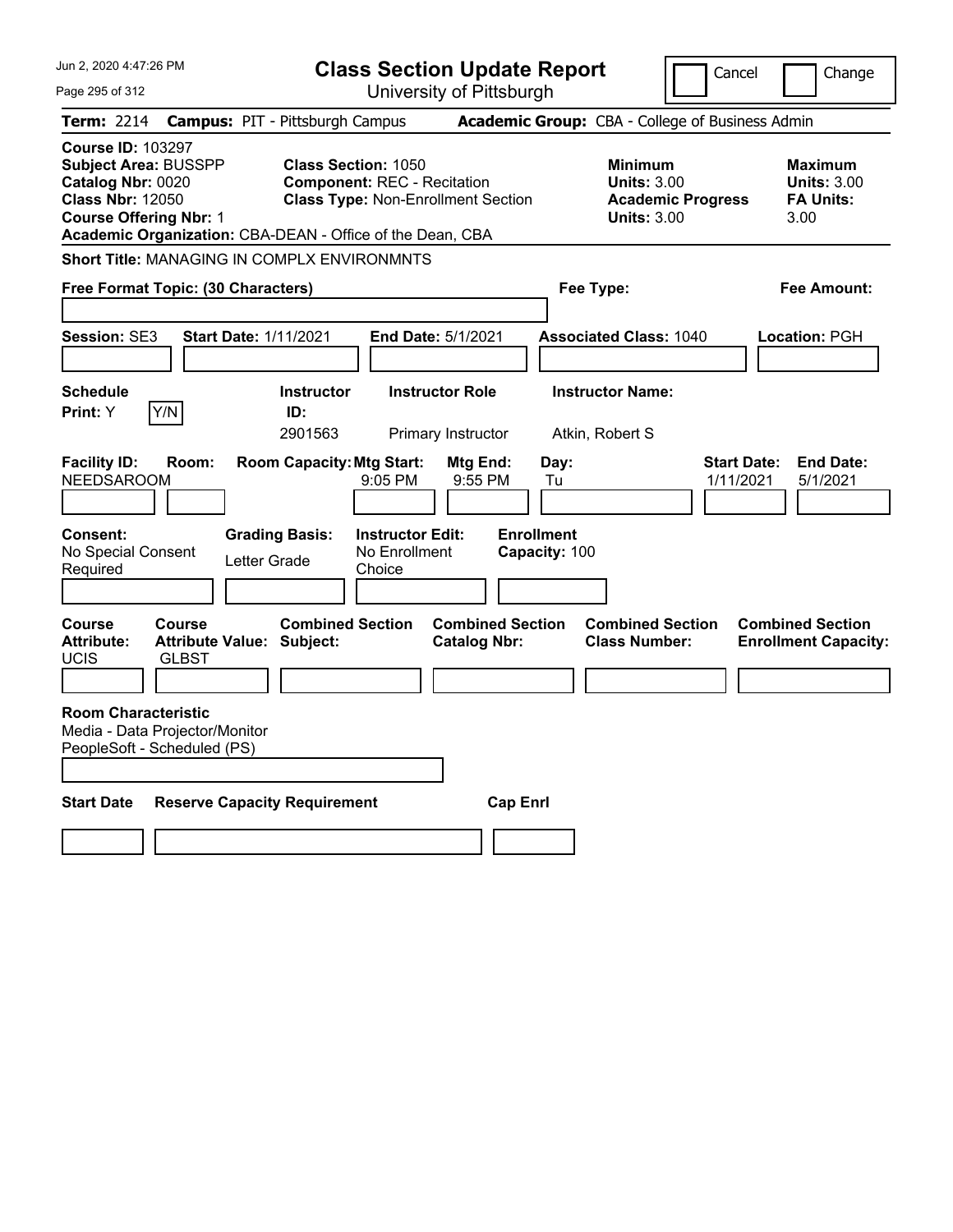| Jun 2. 2020 4:47:26 PM                                                                                                                                                                                |                                                                             |                                                           |                                                                | <b>Class Section Update Report</b>             |                                                    |                                                            | Cancel                   | Change                                                           |
|-------------------------------------------------------------------------------------------------------------------------------------------------------------------------------------------------------|-----------------------------------------------------------------------------|-----------------------------------------------------------|----------------------------------------------------------------|------------------------------------------------|----------------------------------------------------|------------------------------------------------------------|--------------------------|------------------------------------------------------------------|
| Page 296 of 312                                                                                                                                                                                       |                                                                             |                                                           |                                                                | University of Pittsburgh                       |                                                    |                                                            |                          |                                                                  |
| <b>Term: 2214</b>                                                                                                                                                                                     | <b>Campus: PIT - Pittsburgh Campus</b>                                      |                                                           |                                                                |                                                |                                                    |                                                            |                          | Academic Group: CBA - College of Business Admin                  |
| <b>Course ID: 103297</b><br><b>Subject Area: BUSSPP</b><br>Catalog Nbr: 0020<br><b>Class Nbr: 11951</b><br><b>Course Offering Nbr: 1</b><br>Academic Organization: CBA-DEAN - Office of the Dean, CBA |                                                                             |                                                           | <b>Class Section: 1110</b><br><b>Component: LEC - Lecture</b>  | <b>Class Type: Enrollment Section</b>          |                                                    | <b>Minimum</b><br><b>Units: 3.00</b><br><b>Units: 3.00</b> | <b>Academic Progress</b> | <b>Maximum</b><br><b>Units: 3.00</b><br><b>FA Units:</b><br>3.00 |
| <b>Short Title: MANAGING IN COMPLX ENVIRONMNTS</b>                                                                                                                                                    |                                                                             |                                                           |                                                                |                                                |                                                    |                                                            |                          |                                                                  |
| Free Format Topic: (30 Characters)                                                                                                                                                                    |                                                                             |                                                           |                                                                |                                                | Fee Type:                                          |                                                            |                          | <b>Fee Amount:</b>                                               |
| <b>Session: AT</b>                                                                                                                                                                                    | <b>Start Date: 1/11/2021</b>                                                |                                                           | End Date: 4/23/2021                                            |                                                |                                                    | <b>Associated Class: 1110</b>                              |                          | <b>Location: PGH</b>                                             |
| <b>Schedule</b>                                                                                                                                                                                       |                                                                             | <b>Instructor</b>                                         |                                                                | <b>Instructor Role</b>                         |                                                    | <b>Instructor Name:</b>                                    |                          |                                                                  |
| Y/N<br>Print: Y                                                                                                                                                                                       |                                                                             | ID:<br>2901563                                            |                                                                | Primary Instructor                             |                                                    | Atkin, Robert S                                            |                          |                                                                  |
| <b>Facility ID:</b><br><b>NEEDSAROOM</b><br>Consent:<br>No Special Consent<br>Required                                                                                                                | Room:<br>Letter Grade                                                       | <b>Room Capacity: Mtg Start:</b><br><b>Grading Basis:</b> | 11:00 AM<br><b>Instructor Edit:</b><br>No Enrollment<br>Choice | Mtg End:<br>12:15 PM                           | Day:<br>TuTh<br><b>Enrollment</b><br>Capacity: 123 |                                                            |                          | <b>End Date:</b><br><b>Start Date:</b><br>1/11/2021<br>4/23/2021 |
| <b>Course</b><br><b>Attribute:</b><br><b>FNL</b><br>UCIS                                                                                                                                              | Course<br><b>Attribute Value: Subject:</b><br><b>DEPART</b><br><b>GLBST</b> | <b>Combined Section</b>                                   |                                                                | <b>Combined Section</b><br><b>Catalog Nbr:</b> |                                                    | <b>Combined Section</b><br><b>Class Number:</b>            |                          | <b>Combined Section</b><br><b>Enrollment Capacity:</b>           |
| <b>Room Characteristic</b><br>Media - Data Projector/Monitor<br>PeopleSoft - Scheduled (PS)                                                                                                           |                                                                             |                                                           |                                                                |                                                |                                                    |                                                            |                          |                                                                  |
| <b>Start Date</b>                                                                                                                                                                                     | <b>Reserve Capacity Requirement</b>                                         |                                                           |                                                                | <b>Cap Enrl</b>                                |                                                    |                                                            |                          |                                                                  |
|                                                                                                                                                                                                       |                                                                             |                                                           |                                                                |                                                |                                                    |                                                            |                          |                                                                  |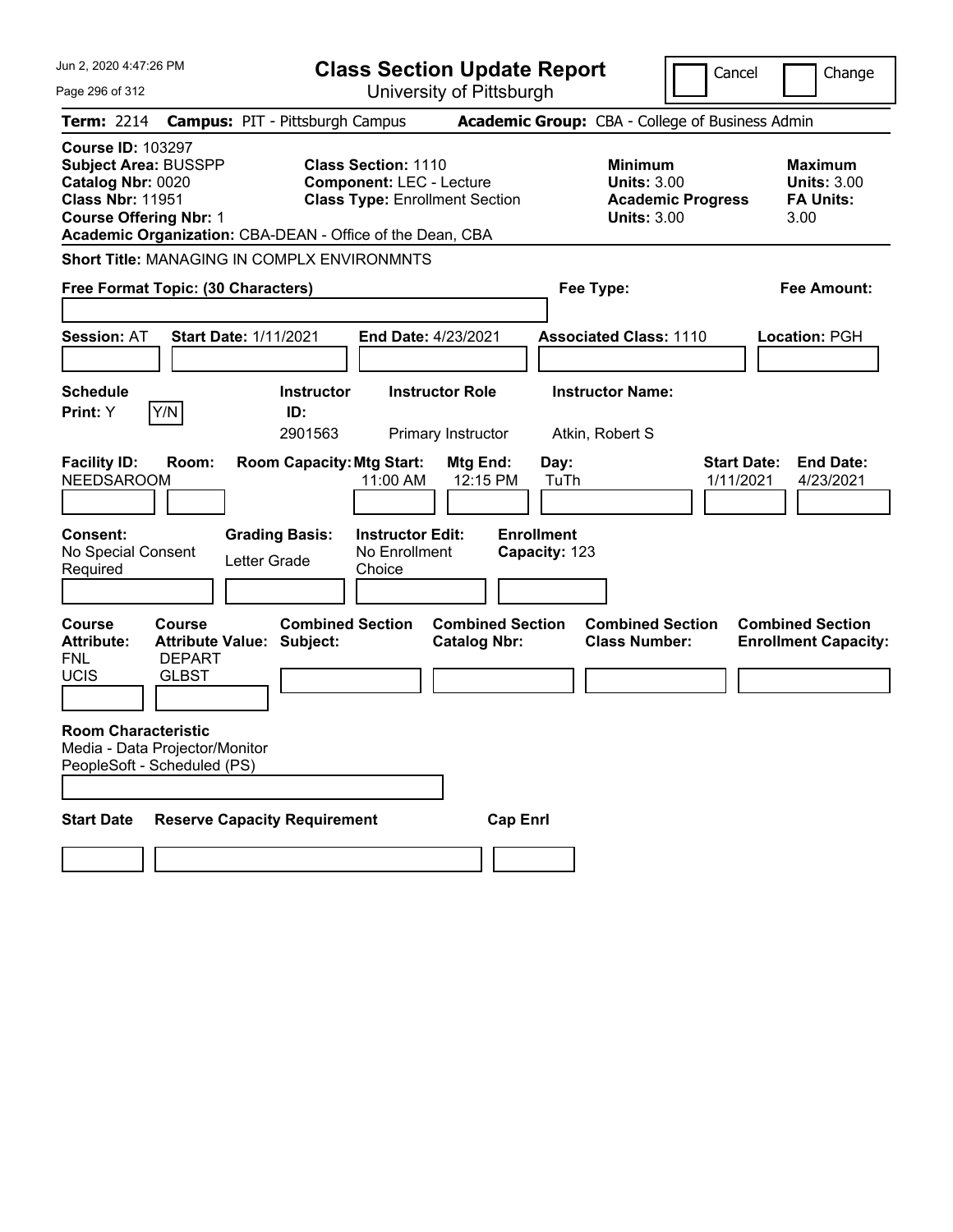| Jun 2. 2020 4:47:26 PM                                                                                                                                                                                |                                                                           | <b>Class Section Update Report</b>                                                                     |                                                |                                                    | Cancel                                                                                 | Change                                                           |
|-------------------------------------------------------------------------------------------------------------------------------------------------------------------------------------------------------|---------------------------------------------------------------------------|--------------------------------------------------------------------------------------------------------|------------------------------------------------|----------------------------------------------------|----------------------------------------------------------------------------------------|------------------------------------------------------------------|
| Page 297 of 312                                                                                                                                                                                       |                                                                           | University of Pittsburgh                                                                               |                                                |                                                    |                                                                                        |                                                                  |
| <b>Term: 2214</b>                                                                                                                                                                                     | <b>Campus: PIT - Pittsburgh Campus</b>                                    |                                                                                                        |                                                | Academic Group: CBA - College of Business Admin    |                                                                                        |                                                                  |
| <b>Course ID: 103297</b><br><b>Subject Area: BUSSPP</b><br>Catalog Nbr: 0020<br><b>Class Nbr: 12021</b><br><b>Course Offering Nbr: 1</b><br>Academic Organization: CBA-DEAN - Office of the Dean, CBA |                                                                           | <b>Class Section: 1160</b><br><b>Component: LEC - Lecture</b><br><b>Class Type: Enrollment Section</b> |                                                |                                                    | <b>Minimum</b><br><b>Units: 3.00</b><br><b>Academic Progress</b><br><b>Units: 3.00</b> | <b>Maximum</b><br><b>Units: 3.00</b><br><b>FA Units:</b><br>3.00 |
| <b>Short Title: MANAGING IN COMPLX ENVIRONMNTS</b>                                                                                                                                                    |                                                                           |                                                                                                        |                                                |                                                    |                                                                                        |                                                                  |
| Free Format Topic: (30 Characters)                                                                                                                                                                    |                                                                           |                                                                                                        |                                                | Fee Type:                                          |                                                                                        | <b>Fee Amount:</b>                                               |
| <b>Session: AT</b>                                                                                                                                                                                    | <b>Start Date: 1/11/2021</b>                                              | End Date: 4/23/2021                                                                                    |                                                | <b>Associated Class: 1160</b>                      |                                                                                        | Location: PGH                                                    |
| <b>Schedule</b>                                                                                                                                                                                       | <b>Instructor</b>                                                         | <b>Instructor Role</b>                                                                                 |                                                | <b>Instructor Name:</b>                            |                                                                                        |                                                                  |
| Y/N<br>Print: Y                                                                                                                                                                                       | ID:<br>2901563                                                            | Primary Instructor                                                                                     |                                                | Atkin, Robert S                                    |                                                                                        |                                                                  |
| <b>Facility ID:</b><br>Room:<br><b>NEEDSAROOM</b><br><b>Consent:</b><br>No Special Consent<br>Required                                                                                                | <b>Room Capacity: Mtg Start:</b><br><b>Grading Basis:</b><br>Letter Grade | 9:30 AM<br><b>Instructor Edit:</b><br>No Enrollment<br>Choice                                          | Mtg End:<br>10:45 AM                           | Day:<br>TuTh<br><b>Enrollment</b><br>Capacity: 113 |                                                                                        | <b>Start Date:</b><br><b>End Date:</b><br>1/11/2021<br>4/23/2021 |
| <b>Course</b><br>Course<br><b>Attribute:</b><br><b>DEPART</b><br><b>FNL</b><br><b>UCIS</b><br><b>GLBST</b>                                                                                            | <b>Combined Section</b><br><b>Attribute Value: Subject:</b>               |                                                                                                        | <b>Combined Section</b><br><b>Catalog Nbr:</b> | <b>Class Number:</b>                               | <b>Combined Section</b>                                                                | <b>Combined Section</b><br><b>Enrollment Capacity:</b>           |
| <b>Room Characteristic</b><br>Media - Data Projector/Monitor<br>PeopleSoft - Scheduled (PS)                                                                                                           |                                                                           |                                                                                                        |                                                |                                                    |                                                                                        |                                                                  |
| <b>Start Date</b>                                                                                                                                                                                     | <b>Reserve Capacity Requirement</b>                                       |                                                                                                        | <b>Cap Enrl</b>                                |                                                    |                                                                                        |                                                                  |
|                                                                                                                                                                                                       |                                                                           |                                                                                                        |                                                |                                                    |                                                                                        |                                                                  |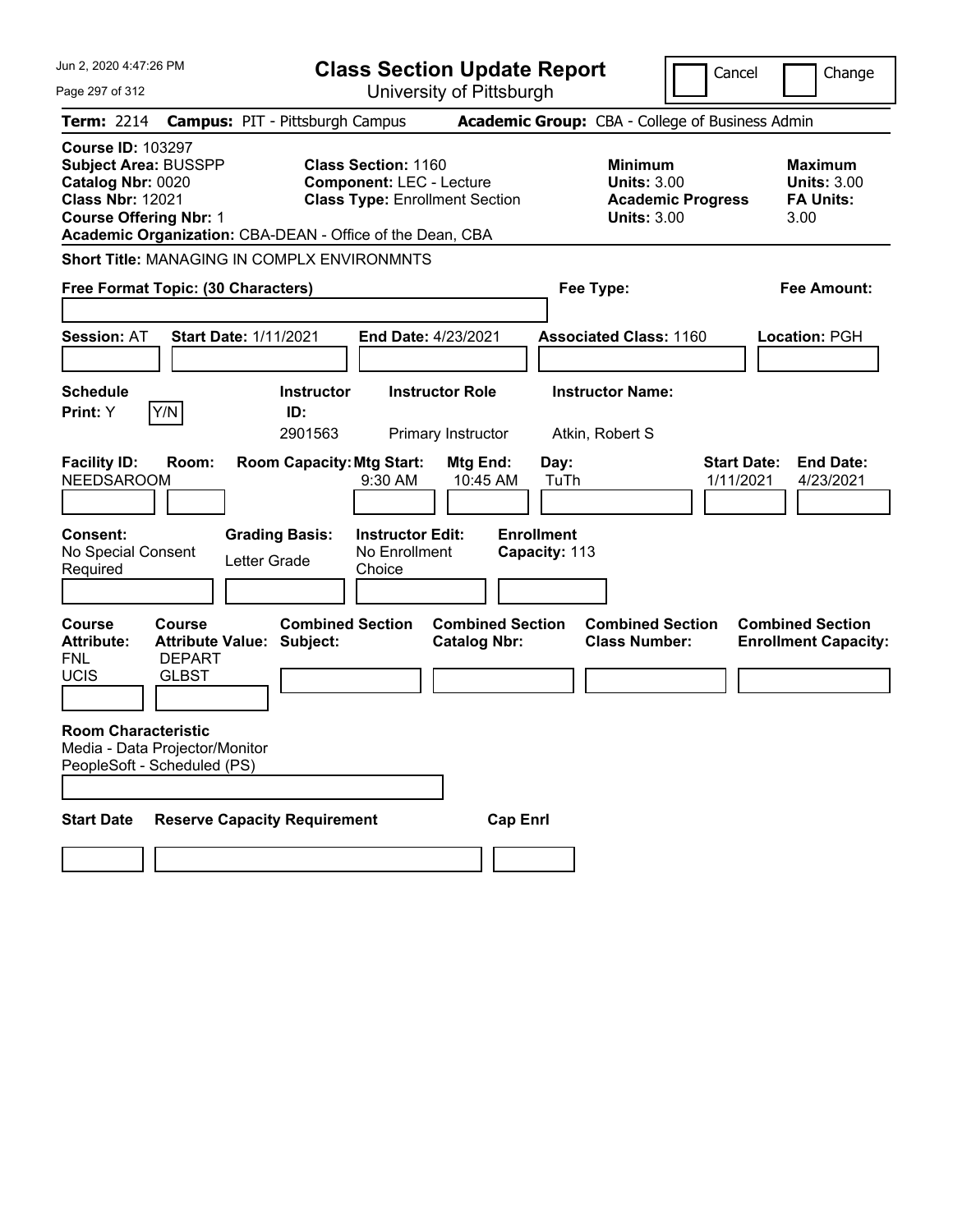| Jun 2, 2020 4:47:26 PM                                                                                                                   | <b>Class Section Update Report</b>                                                                                                                                         |                                                               | Cancel                                                                        | Change                                       |
|------------------------------------------------------------------------------------------------------------------------------------------|----------------------------------------------------------------------------------------------------------------------------------------------------------------------------|---------------------------------------------------------------|-------------------------------------------------------------------------------|----------------------------------------------|
| Page 298 of 312                                                                                                                          | University of Pittsburgh                                                                                                                                                   |                                                               |                                                                               |                                              |
| Term: 2214                                                                                                                               | <b>Campus: PIT - Pittsburgh Campus</b>                                                                                                                                     |                                                               | Academic Group: CBA - College of Business Admin                               |                                              |
| <b>Course ID: 103297</b><br><b>Subject Area: BUSSPP</b><br>Catalog Nbr: 0020<br><b>Class Nbr: 12022</b><br><b>Course Offering Nbr: 1</b> | <b>Class Section: 1250</b><br><b>Component: REC - Recitation</b><br><b>Class Type: Non-Enrollment Section</b><br>Academic Organization: CBA-DEAN - Office of the Dean, CBA |                                                               | <b>Minimum</b><br>Units:<br><b>Academic Progress</b><br><b>Units: 0.00</b>    | <b>Maximum</b><br>Units:<br><b>FA Units:</b> |
| <b>Short Title: MANAGING IN COMPLX ENVIRONMNTS</b>                                                                                       |                                                                                                                                                                            |                                                               |                                                                               |                                              |
| Free Format Topic: (30 Characters)                                                                                                       |                                                                                                                                                                            | Fee Type:                                                     |                                                                               | Fee Amount:                                  |
| <b>Start Date: 1/11/2021</b><br><b>Session: AT</b>                                                                                       | End Date: 4/23/2021                                                                                                                                                        |                                                               | <b>Associated Class: 9999</b>                                                 | Location: PGH                                |
| <b>Schedule</b><br>Y/N<br>Print: Y<br><b>Facility ID:</b><br>Room:<br><b>NEEDSAROOM</b>                                                  | <b>Instructor Role</b><br><b>Instructor</b><br>ID:<br>2901563<br>Primary Instructor<br><b>Room Capacity: Mtg Start:</b><br>3:00 PM                                         | Mtg End:<br>Day:<br>5:50 PM<br>Fr                             | <b>Instructor Name:</b><br>Atkin, Robert S<br><b>Start Date:</b><br>1/11/2021 | <b>End Date:</b><br>4/23/2021                |
| <b>Consent:</b><br>No Special Consent<br>Required<br>Course<br>Course                                                                    | <b>Grading Basis:</b><br><b>Instructor Edit:</b><br><b>Combined Section</b>                                                                                                | <b>Enrollment</b><br>Capacity: 300<br><b>Combined Section</b> | <b>Combined Section</b>                                                       | <b>Combined Section</b>                      |
| <b>Attribute:</b><br><b>Attribute Value: Subject:</b>                                                                                    |                                                                                                                                                                            | <b>Catalog Nbr:</b>                                           | <b>Class Number:</b>                                                          | <b>Enrollment Capacity:</b>                  |
|                                                                                                                                          |                                                                                                                                                                            |                                                               |                                                                               |                                              |
| <b>Room Characteristic</b><br>Media - Data Projector/Monitor<br>PeopleSoft - Scheduled (PS)                                              |                                                                                                                                                                            |                                                               |                                                                               |                                              |
| <b>Start Date</b>                                                                                                                        | <b>Reserve Capacity Requirement</b>                                                                                                                                        | <b>Cap Enrl</b>                                               |                                                                               |                                              |
|                                                                                                                                          |                                                                                                                                                                            |                                                               |                                                                               |                                              |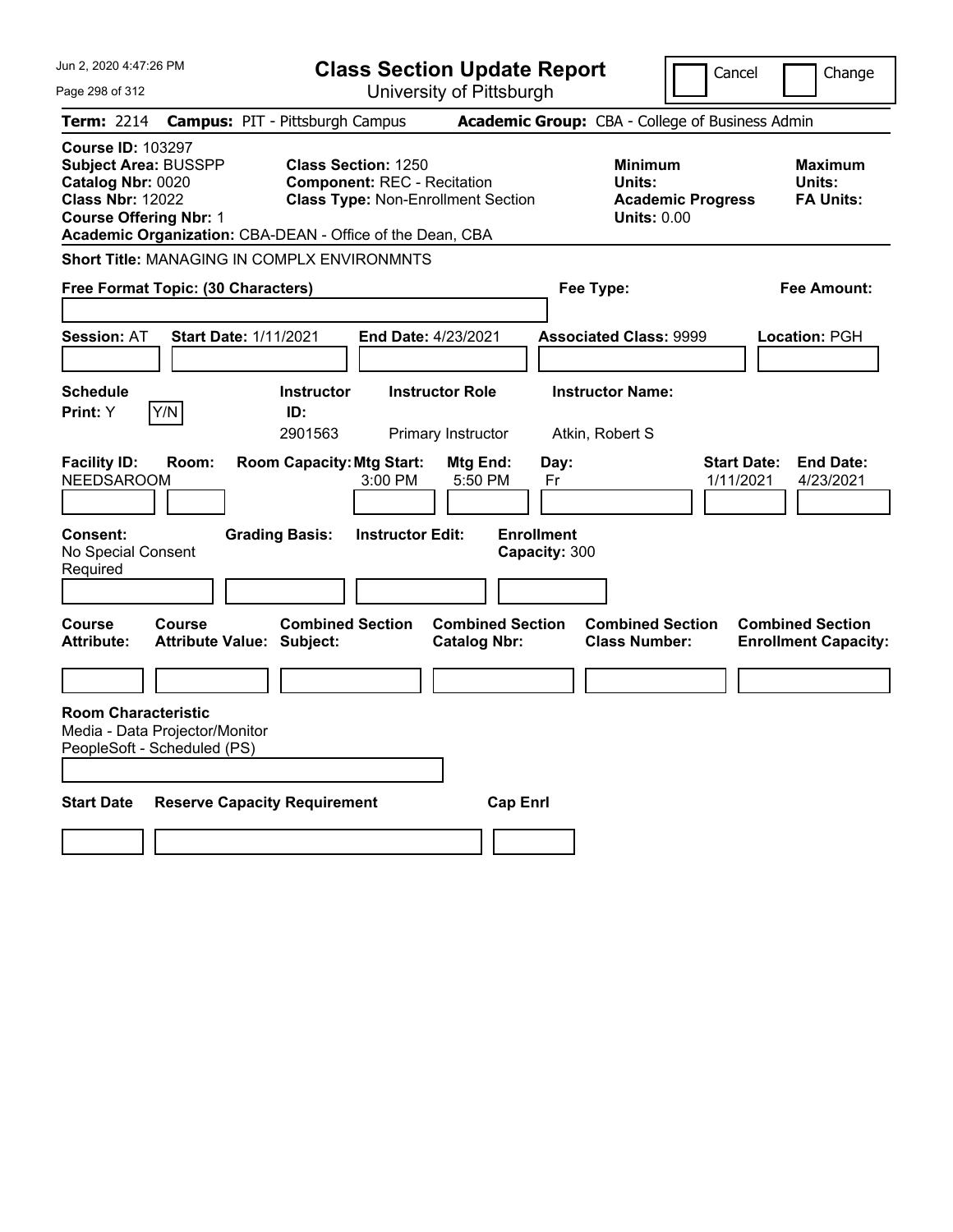| Jun 2, 2020 4:47:26 PM                                                                                                                   |                                          | <b>Class Section Update Report</b>                                                                                                                                  |                         |                                                              | Cancel                          | Change                                                    |
|------------------------------------------------------------------------------------------------------------------------------------------|------------------------------------------|---------------------------------------------------------------------------------------------------------------------------------------------------------------------|-------------------------|--------------------------------------------------------------|---------------------------------|-----------------------------------------------------------|
| Page 299 of 312                                                                                                                          |                                          | University of Pittsburgh                                                                                                                                            |                         |                                                              |                                 |                                                           |
| Term: 2214                                                                                                                               | <b>Campus: PIT - Pittsburgh Campus</b>   |                                                                                                                                                                     |                         | Academic Group: CBA - College of Business Admin              |                                 |                                                           |
| <b>Course ID: 103305</b><br><b>Subject Area: BUSSPP</b><br>Catalog Nbr: 1080<br><b>Class Nbr: 12061</b><br><b>Course Offering Nbr: 1</b> |                                          | <b>Class Section: 1030</b><br><b>Component: LEC - Lecture</b><br><b>Class Type: Enrollment Section</b><br>Academic Organization: CBA-DEAN - Office of the Dean, CBA |                         | <b>Minimum</b><br><b>Units: 3.00</b><br><b>Units: 3.00</b>   | <b>Academic Progress</b>        | Maximum<br><b>Units: 3.00</b><br><b>FA Units:</b><br>3.00 |
|                                                                                                                                          | <b>Short Title: STRATEGIC MANAGEMENT</b> |                                                                                                                                                                     |                         |                                                              |                                 |                                                           |
| Free Format Topic: (30 Characters)                                                                                                       |                                          |                                                                                                                                                                     |                         | Fee Type:                                                    |                                 | Fee Amount:                                               |
| <b>Session: AT</b>                                                                                                                       | <b>Start Date: 1/11/2021</b>             | <b>End Date: 4/23/2021</b>                                                                                                                                          |                         | <b>Associated Class: 1030</b>                                |                                 | Location: PGH                                             |
| <b>Schedule</b><br>Y/N<br>Print: Y                                                                                                       | <b>Instructor</b><br>ID:<br>3851258      | <b>Instructor Role</b><br>Primary Instructor                                                                                                                        |                         | <b>Instructor Name:</b><br>Balasubramanian, Midhu            |                                 |                                                           |
| <b>Facility ID:</b><br><b>NEEDSAROOM</b>                                                                                                 | Room:                                    | <b>Room Capacity: Mtg Start:</b><br>11:00 AM                                                                                                                        | Mtg End:<br>12:15 PM    | Day:<br>MoWe                                                 | <b>Start Date:</b><br>1/11/2021 | <b>End Date:</b><br>4/23/2021                             |
| <b>Consent:</b><br>No Special Consent<br>Required<br><b>Course</b><br>Course                                                             | <b>Grading Basis:</b><br>Letter Grade    | <b>Instructor Edit:</b><br>No Enrollment<br>Choice<br><b>Combined Section</b>                                                                                       | <b>Combined Section</b> | <b>Enrollment</b><br>Capacity: 48<br><b>Combined Section</b> |                                 | <b>Combined Section</b>                                   |
| <b>Attribute:</b>                                                                                                                        | <b>Attribute Value: Subject:</b>         |                                                                                                                                                                     | <b>Catalog Nbr:</b>     | <b>Class Number:</b>                                         |                                 | <b>Enrollment Capacity:</b>                               |
|                                                                                                                                          |                                          |                                                                                                                                                                     |                         |                                                              |                                 |                                                           |
| <b>Room Characteristic</b><br>Media - Data Projector/Monitor<br>PeopleSoft - Scheduled (PS)                                              |                                          |                                                                                                                                                                     |                         |                                                              |                                 |                                                           |
| <b>Start Date</b>                                                                                                                        | <b>Reserve Capacity Requirement</b>      |                                                                                                                                                                     | <b>Cap Enri</b>         |                                                              |                                 |                                                           |
|                                                                                                                                          |                                          |                                                                                                                                                                     |                         |                                                              |                                 |                                                           |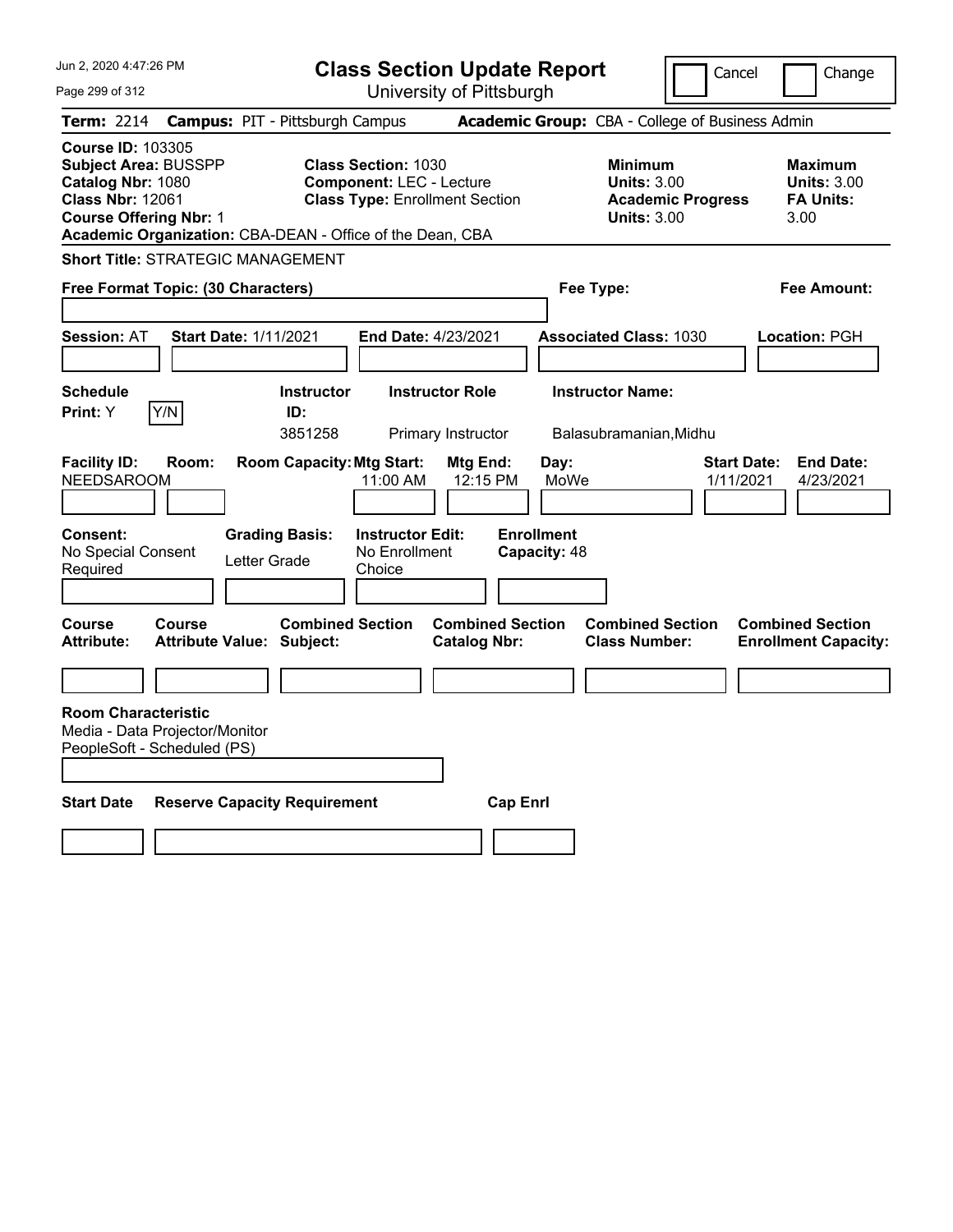| Jun 2, 2020 4:47:26 PM                                                                                                                   |        |                                                             |                                                                                                        | <b>Class Section Update Report</b>             |                                   |                                                                                        | Cancel                          | Change                                                           |
|------------------------------------------------------------------------------------------------------------------------------------------|--------|-------------------------------------------------------------|--------------------------------------------------------------------------------------------------------|------------------------------------------------|-----------------------------------|----------------------------------------------------------------------------------------|---------------------------------|------------------------------------------------------------------|
| Page 300 of 312                                                                                                                          |        |                                                             |                                                                                                        | University of Pittsburgh                       |                                   |                                                                                        |                                 |                                                                  |
| Term: 2214                                                                                                                               |        | <b>Campus: PIT - Pittsburgh Campus</b>                      |                                                                                                        |                                                |                                   | Academic Group: CBA - College of Business Admin                                        |                                 |                                                                  |
| <b>Course ID: 103305</b><br><b>Subject Area: BUSSPP</b><br>Catalog Nbr: 1080<br><b>Class Nbr: 12019</b><br><b>Course Offering Nbr: 1</b> |        | Academic Organization: CBA-DEAN - Office of the Dean, CBA   | <b>Class Section: 1040</b><br><b>Component: LEC - Lecture</b><br><b>Class Type: Enrollment Section</b> |                                                |                                   | <b>Minimum</b><br><b>Units: 3.00</b><br><b>Academic Progress</b><br><b>Units: 3.00</b> |                                 | <b>Maximum</b><br><b>Units: 3.00</b><br><b>FA Units:</b><br>3.00 |
|                                                                                                                                          |        | <b>Short Title: STRATEGIC MANAGEMENT</b>                    |                                                                                                        |                                                |                                   |                                                                                        |                                 |                                                                  |
| Free Format Topic: (30 Characters)                                                                                                       |        |                                                             |                                                                                                        |                                                | Fee Type:                         |                                                                                        |                                 | Fee Amount:                                                      |
| <b>Session: AT</b>                                                                                                                       |        | <b>Start Date: 1/11/2021</b>                                | <b>End Date: 4/23/2021</b>                                                                             |                                                |                                   | <b>Associated Class: 1040</b>                                                          |                                 | Location: PGH                                                    |
| <b>Schedule</b><br>Print: Y                                                                                                              | Y/N    | <b>Instructor</b><br>ID:<br>2966552                         |                                                                                                        | <b>Instructor Role</b><br>Primary Instructor   |                                   | <b>Instructor Name:</b><br>Pomeroy, H Blair                                            |                                 |                                                                  |
| <b>Facility ID:</b><br><b>NEEDSAROOM</b>                                                                                                 | Room:  | <b>Room Capacity: Mtg Start:</b>                            | 12:30 PM                                                                                               | Mtg End:<br>1:45 PM                            | Day:<br>MoWe                      |                                                                                        | <b>Start Date:</b><br>1/11/2021 | <b>End Date:</b><br>4/23/2021                                    |
| <b>Consent:</b><br>No Special Consent<br>Required                                                                                        |        | <b>Grading Basis:</b><br>Letter Grade                       | <b>Instructor Edit:</b><br>No Enrollment<br>Choice                                                     |                                                | <b>Enrollment</b><br>Capacity: 48 |                                                                                        |                                 |                                                                  |
| Course<br><b>Attribute:</b>                                                                                                              | Course | <b>Combined Section</b><br><b>Attribute Value: Subject:</b> |                                                                                                        | <b>Combined Section</b><br><b>Catalog Nbr:</b> |                                   | <b>Combined Section</b><br><b>Class Number:</b>                                        |                                 | <b>Combined Section</b><br><b>Enrollment Capacity:</b>           |
|                                                                                                                                          |        |                                                             |                                                                                                        |                                                |                                   |                                                                                        |                                 |                                                                  |
| <b>Room Characteristic</b><br>Media - Data Projector/Monitor<br>PeopleSoft - Scheduled (PS)                                              |        |                                                             |                                                                                                        |                                                |                                   |                                                                                        |                                 |                                                                  |
| <b>Start Date</b>                                                                                                                        |        | <b>Reserve Capacity Requirement</b>                         |                                                                                                        | <b>Cap Enri</b>                                |                                   |                                                                                        |                                 |                                                                  |
|                                                                                                                                          |        |                                                             |                                                                                                        |                                                |                                   |                                                                                        |                                 |                                                                  |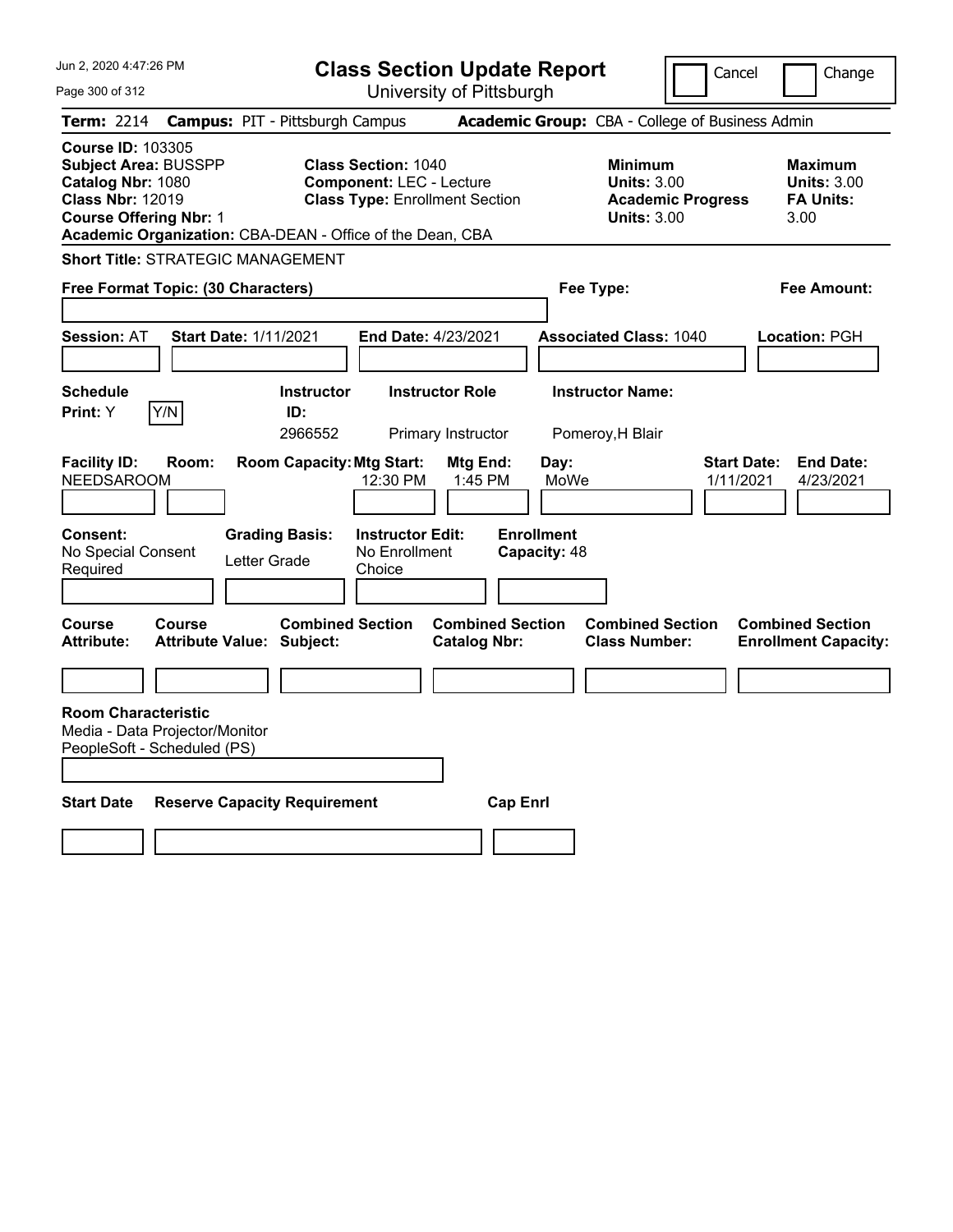| Jun 2, 2020 4:47:26 PM                                                                                                                   |                                                           | <b>Class Section Update Report</b>                                                                     |                                                              |                                                                                        | Cancel<br>Change                                                 |
|------------------------------------------------------------------------------------------------------------------------------------------|-----------------------------------------------------------|--------------------------------------------------------------------------------------------------------|--------------------------------------------------------------|----------------------------------------------------------------------------------------|------------------------------------------------------------------|
| Page 301 of 312                                                                                                                          |                                                           | University of Pittsburgh                                                                               |                                                              |                                                                                        |                                                                  |
| Term: 2214                                                                                                                               | <b>Campus: PIT - Pittsburgh Campus</b>                    |                                                                                                        |                                                              | Academic Group: CBA - College of Business Admin                                        |                                                                  |
| <b>Course ID: 103305</b><br><b>Subject Area: BUSSPP</b><br>Catalog Nbr: 1080<br><b>Class Nbr: 11999</b><br><b>Course Offering Nbr: 1</b> | Academic Organization: CBA-DEAN - Office of the Dean, CBA | <b>Class Section: 1060</b><br><b>Component: LEC - Lecture</b><br><b>Class Type: Enrollment Section</b> |                                                              | <b>Minimum</b><br><b>Units: 3.00</b><br><b>Academic Progress</b><br><b>Units: 3.00</b> | Maximum<br><b>Units: 3.00</b><br><b>FA Units:</b><br>3.00        |
|                                                                                                                                          | <b>Short Title: STRATEGIC MANAGEMENT</b>                  |                                                                                                        |                                                              |                                                                                        |                                                                  |
| Free Format Topic: (30 Characters)                                                                                                       |                                                           |                                                                                                        | Fee Type:                                                    |                                                                                        | Fee Amount:                                                      |
| <b>Session: AT</b>                                                                                                                       | <b>Start Date: 1/11/2021</b>                              | <b>End Date: 4/23/2021</b>                                                                             |                                                              | <b>Associated Class: 1060</b>                                                          | Location: PGH                                                    |
| <b>Schedule</b><br>Y/N<br>Print: Y                                                                                                       | <b>Instructor</b><br>ID:<br>2905621                       | <b>Instructor Role</b><br>Primary Instructor                                                           |                                                              | <b>Instructor Name:</b><br>Prescott, John E                                            |                                                                  |
| <b>Facility ID:</b><br><b>NEEDSAROOM</b>                                                                                                 | <b>Room Capacity: Mtg Start:</b><br>Room:                 | Mtg End:<br>2:00 PM                                                                                    | Day:<br>MoWe<br>3:15 PM                                      |                                                                                        | <b>Start Date:</b><br><b>End Date:</b><br>1/11/2021<br>4/23/2021 |
| <b>Consent:</b><br>No Special Consent<br>Required<br><b>Course</b><br>Course                                                             | <b>Grading Basis:</b><br>Letter Grade                     | <b>Instructor Edit:</b><br>No Enrollment<br>Choice<br><b>Combined Section</b>                          | <b>Enrollment</b><br>Capacity: 48<br><b>Combined Section</b> | <b>Combined Section</b>                                                                | <b>Combined Section</b>                                          |
| <b>Attribute:</b>                                                                                                                        | <b>Attribute Value: Subject:</b>                          | <b>Catalog Nbr:</b>                                                                                    |                                                              | <b>Class Number:</b>                                                                   | <b>Enrollment Capacity:</b>                                      |
|                                                                                                                                          |                                                           |                                                                                                        |                                                              |                                                                                        |                                                                  |
| <b>Room Characteristic</b><br>Media - Data Projector/Monitor<br>PeopleSoft - Scheduled (PS)                                              |                                                           |                                                                                                        |                                                              |                                                                                        |                                                                  |
| <b>Start Date</b>                                                                                                                        | <b>Reserve Capacity Requirement</b>                       |                                                                                                        | <b>Cap Enri</b>                                              |                                                                                        |                                                                  |
|                                                                                                                                          |                                                           |                                                                                                        |                                                              |                                                                                        |                                                                  |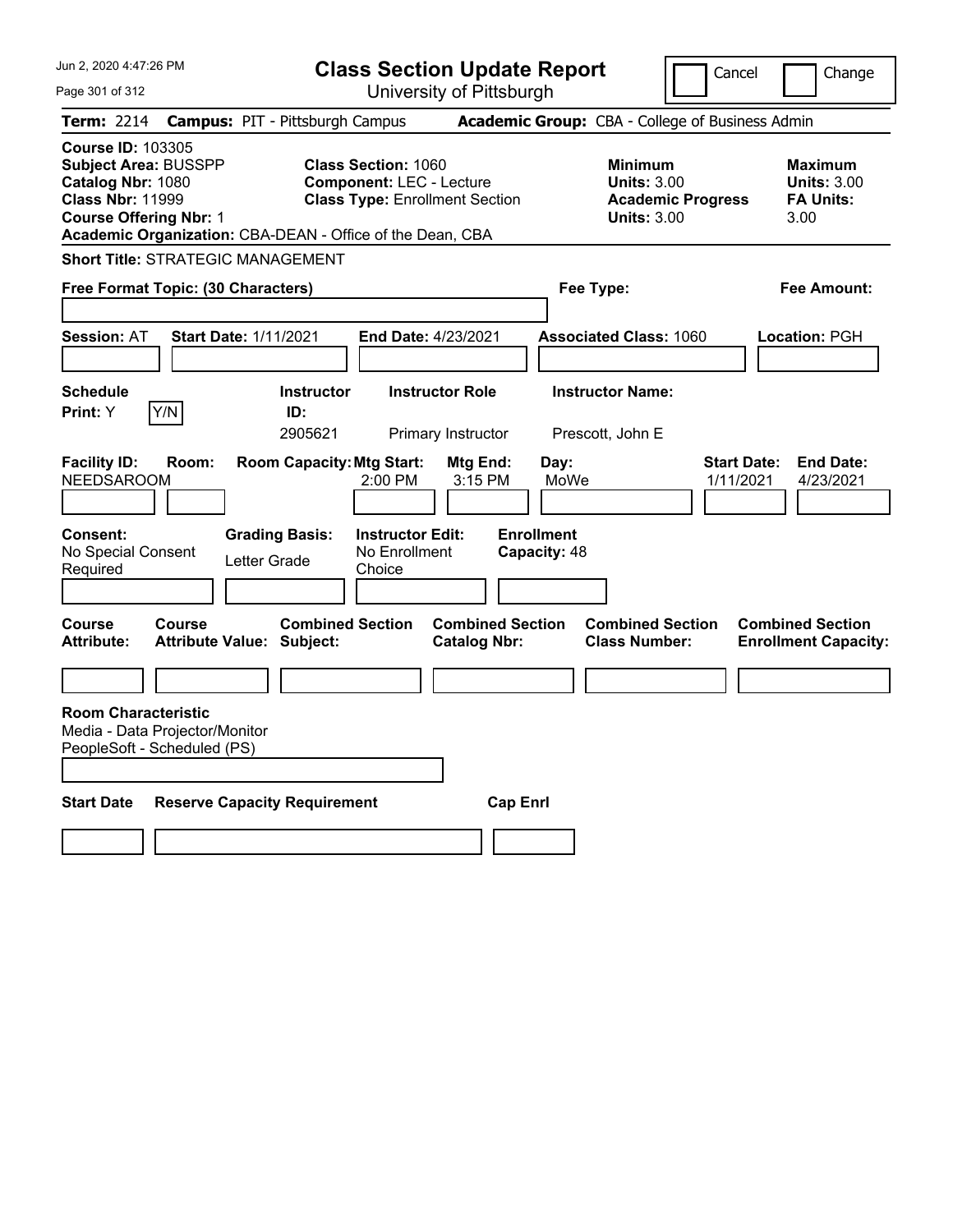|                                       |                                                                                                                                                                                                                                                                                                |                                                                                                                                                                                                 |                                                                                                                                                                                                                                                                                              |                                                                                                                                                   | Change                                                                                                                                                                                                                                                                                    |
|---------------------------------------|------------------------------------------------------------------------------------------------------------------------------------------------------------------------------------------------------------------------------------------------------------------------------------------------|-------------------------------------------------------------------------------------------------------------------------------------------------------------------------------------------------|----------------------------------------------------------------------------------------------------------------------------------------------------------------------------------------------------------------------------------------------------------------------------------------------|---------------------------------------------------------------------------------------------------------------------------------------------------|-------------------------------------------------------------------------------------------------------------------------------------------------------------------------------------------------------------------------------------------------------------------------------------------|
|                                       |                                                                                                                                                                                                                                                                                                |                                                                                                                                                                                                 |                                                                                                                                                                                                                                                                                              |                                                                                                                                                   |                                                                                                                                                                                                                                                                                           |
|                                       |                                                                                                                                                                                                                                                                                                |                                                                                                                                                                                                 |                                                                                                                                                                                                                                                                                              |                                                                                                                                                   |                                                                                                                                                                                                                                                                                           |
|                                       |                                                                                                                                                                                                                                                                                                |                                                                                                                                                                                                 |                                                                                                                                                                                                                                                                                              |                                                                                                                                                   | Maximum<br><b>Units: 3.00</b><br><b>FA Units:</b><br>3.00                                                                                                                                                                                                                                 |
|                                       |                                                                                                                                                                                                                                                                                                |                                                                                                                                                                                                 |                                                                                                                                                                                                                                                                                              |                                                                                                                                                   |                                                                                                                                                                                                                                                                                           |
|                                       |                                                                                                                                                                                                                                                                                                |                                                                                                                                                                                                 | Fee Type:                                                                                                                                                                                                                                                                                    |                                                                                                                                                   | Fee Amount:                                                                                                                                                                                                                                                                               |
|                                       |                                                                                                                                                                                                                                                                                                |                                                                                                                                                                                                 |                                                                                                                                                                                                                                                                                              |                                                                                                                                                   | Location: PGH                                                                                                                                                                                                                                                                             |
|                                       |                                                                                                                                                                                                                                                                                                |                                                                                                                                                                                                 |                                                                                                                                                                                                                                                                                              |                                                                                                                                                   |                                                                                                                                                                                                                                                                                           |
| ID:                                   |                                                                                                                                                                                                                                                                                                |                                                                                                                                                                                                 |                                                                                                                                                                                                                                                                                              |                                                                                                                                                   |                                                                                                                                                                                                                                                                                           |
| <b>Grading Basis:</b><br>Letter Grade | 3:30 PM<br>No Enrollment<br>Choice                                                                                                                                                                                                                                                             |                                                                                                                                                                                                 | Day:<br>MoWe                                                                                                                                                                                                                                                                                 | 1/11/2021                                                                                                                                         | <b>Start Date:</b><br><b>End Date:</b><br>4/23/2021                                                                                                                                                                                                                                       |
|                                       |                                                                                                                                                                                                                                                                                                |                                                                                                                                                                                                 |                                                                                                                                                                                                                                                                                              |                                                                                                                                                   | <b>Combined Section</b><br><b>Enrollment Capacity:</b>                                                                                                                                                                                                                                    |
|                                       |                                                                                                                                                                                                                                                                                                |                                                                                                                                                                                                 |                                                                                                                                                                                                                                                                                              |                                                                                                                                                   |                                                                                                                                                                                                                                                                                           |
|                                       |                                                                                                                                                                                                                                                                                                |                                                                                                                                                                                                 |                                                                                                                                                                                                                                                                                              |                                                                                                                                                   |                                                                                                                                                                                                                                                                                           |
|                                       | <b>Subject Area: BUSSPP</b><br><b>Course Offering Nbr: 1</b><br><b>Short Title: STRATEGIC MANAGEMENT</b><br>Free Format Topic: (30 Characters)<br><b>Start Date: 1/11/2021</b><br>4137392<br><b>Attribute Value: Subject:</b><br>Media - Data Projector/Monitor<br>PeopleSoft - Scheduled (PS) | <b>Campus: PIT - Pittsburgh Campus</b><br><b>Class Section: 1070</b><br><b>Instructor</b><br><b>Room Capacity: Mtg Start:</b><br><b>Combined Section</b><br><b>Reserve Capacity Requirement</b> | <b>Component: LEC - Lecture</b><br><b>Class Type: Enrollment Section</b><br>Academic Organization: CBA-DEAN - Office of the Dean, CBA<br><b>End Date: 4/23/2021</b><br><b>Instructor Role</b><br>Primary Instructor<br>Mtg End:<br>4:45 PM<br><b>Instructor Edit:</b><br><b>Catalog Nbr:</b> | <b>Class Section Update Report</b><br>University of Pittsburgh<br><b>Enrollment</b><br>Capacity: 48<br><b>Combined Section</b><br><b>Cap Enri</b> | Cancel<br>Academic Group: CBA - College of Business Admin<br><b>Minimum</b><br><b>Units: 3.00</b><br><b>Academic Progress</b><br><b>Units: 3.00</b><br><b>Associated Class: 1070</b><br><b>Instructor Name:</b><br>Kim, Jimmy Dongwook<br><b>Combined Section</b><br><b>Class Number:</b> |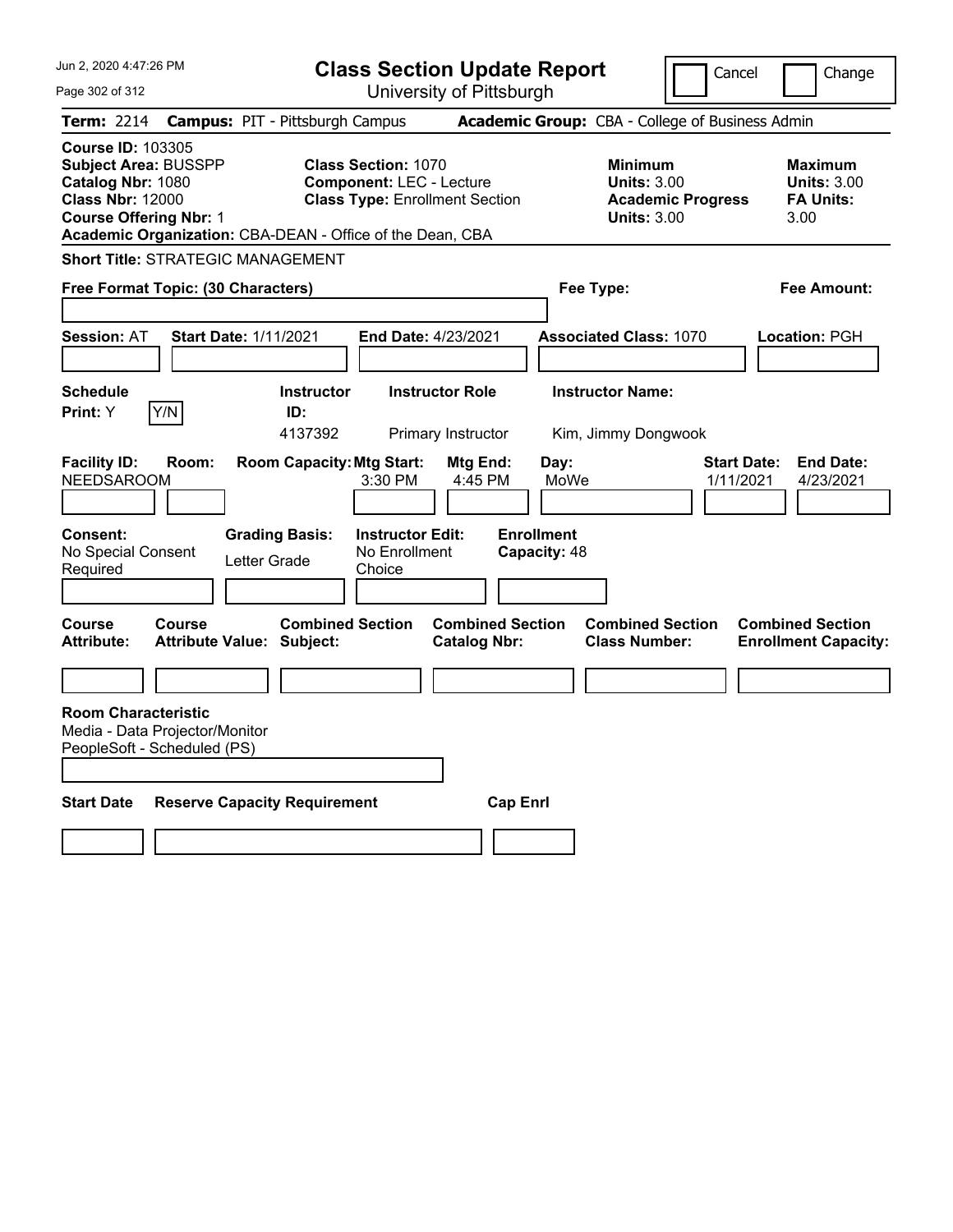| Change<br>University of Pittsburgh<br>Page 303 of 312<br>Academic Group: CBA - College of Business Admin<br><b>Campus: PIT - Pittsburgh Campus</b><br><b>Term: 2214</b><br><b>Course ID: 103305</b><br><b>Class Section: 1110</b><br><b>Subject Area: BUSSPP</b><br><b>Minimum</b><br>Maximum<br>Catalog Nbr: 1080<br><b>Component: LEC - Lecture</b><br><b>Units: 3.00</b><br><b>Units: 3.00</b><br><b>Class Nbr: 11998</b><br><b>Class Type: Enrollment Section</b><br><b>FA Units:</b><br><b>Academic Progress</b> |
|-----------------------------------------------------------------------------------------------------------------------------------------------------------------------------------------------------------------------------------------------------------------------------------------------------------------------------------------------------------------------------------------------------------------------------------------------------------------------------------------------------------------------|
|                                                                                                                                                                                                                                                                                                                                                                                                                                                                                                                       |
|                                                                                                                                                                                                                                                                                                                                                                                                                                                                                                                       |
| <b>Course Offering Nbr: 1</b><br><b>Units: 3.00</b><br>3.00<br>Academic Organization: CBA-DEAN - Office of the Dean, CBA                                                                                                                                                                                                                                                                                                                                                                                              |
| <b>Short Title: STRATEGIC MANAGEMENT</b>                                                                                                                                                                                                                                                                                                                                                                                                                                                                              |
| Free Format Topic: (30 Characters)<br>Fee Type:<br>Fee Amount:                                                                                                                                                                                                                                                                                                                                                                                                                                                        |
|                                                                                                                                                                                                                                                                                                                                                                                                                                                                                                                       |
| <b>Session: AT</b><br><b>Start Date: 1/11/2021</b><br>End Date: 4/23/2021<br><b>Associated Class: 1110</b><br>Location: PGH                                                                                                                                                                                                                                                                                                                                                                                           |
|                                                                                                                                                                                                                                                                                                                                                                                                                                                                                                                       |
| <b>Schedule</b><br><b>Instructor Role</b><br><b>Instructor Name:</b><br><b>Instructor</b>                                                                                                                                                                                                                                                                                                                                                                                                                             |
| Y/N<br>Print: Y<br>ID:<br>2966552<br>Primary Instructor<br>Pomeroy, H Blair                                                                                                                                                                                                                                                                                                                                                                                                                                           |
| <b>Facility ID:</b><br><b>Room Capacity: Mtg Start:</b><br>Room:<br>Mtg End:<br>Day:<br><b>Start Date:</b><br><b>End Date:</b><br><b>NEEDSAROOM</b><br>MoWe<br>5:00 PM<br>6:15 PM<br>1/11/2021<br>4/23/2021<br><b>Enrollment</b><br><b>Instructor Edit:</b><br><b>Consent:</b><br><b>Grading Basis:</b><br>No Special Consent<br>No Enrollment<br>Capacity: 48<br>Letter Grade<br>Choice<br>Required                                                                                                                  |
|                                                                                                                                                                                                                                                                                                                                                                                                                                                                                                                       |
| <b>Course</b><br><b>Combined Section</b><br><b>Combined Section</b><br><b>Combined Section</b><br><b>Combined Section</b><br><b>Course</b><br><b>Catalog Nbr:</b><br><b>Class Number:</b><br><b>Attribute:</b><br><b>Attribute Value: Subject:</b><br><b>Enrollment Capacity:</b>                                                                                                                                                                                                                                     |
|                                                                                                                                                                                                                                                                                                                                                                                                                                                                                                                       |
| <b>Room Characteristic</b><br>Media - Data Projector/Monitor<br>PeopleSoft - Scheduled (PS)                                                                                                                                                                                                                                                                                                                                                                                                                           |
| <b>Start Date</b><br><b>Reserve Capacity Requirement</b><br><b>Cap Enri</b>                                                                                                                                                                                                                                                                                                                                                                                                                                           |
|                                                                                                                                                                                                                                                                                                                                                                                                                                                                                                                       |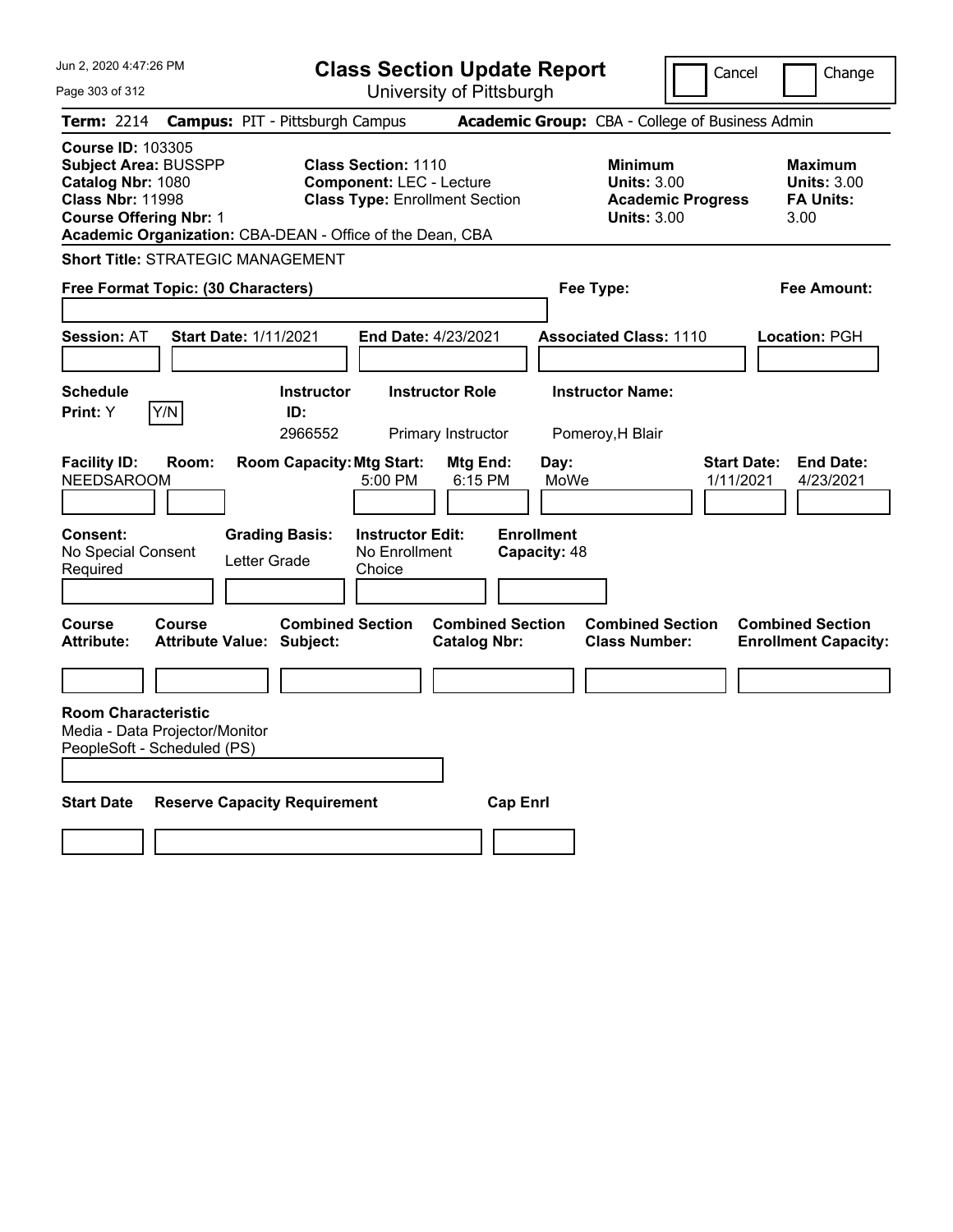| Jun 2, 2020 4:47:26 PM                                                                                                                                                                                |                                                                  | <b>Class Section Update Report</b>                                                                     |                                                              |                                                            | Cancel                          | Change                                                    |
|-------------------------------------------------------------------------------------------------------------------------------------------------------------------------------------------------------|------------------------------------------------------------------|--------------------------------------------------------------------------------------------------------|--------------------------------------------------------------|------------------------------------------------------------|---------------------------------|-----------------------------------------------------------|
| Page 304 of 312                                                                                                                                                                                       |                                                                  | University of Pittsburgh                                                                               |                                                              |                                                            |                                 |                                                           |
| Term: 2214                                                                                                                                                                                            | <b>Campus: PIT - Pittsburgh Campus</b>                           |                                                                                                        |                                                              | Academic Group: CBA - College of Business Admin            |                                 |                                                           |
| <b>Course ID: 103305</b><br><b>Subject Area: BUSSPP</b><br>Catalog Nbr: 1080<br><b>Class Nbr: 12066</b><br><b>Course Offering Nbr: 1</b><br>Academic Organization: CBA-DEAN - Office of the Dean, CBA |                                                                  | <b>Class Section: 1130</b><br><b>Component: LEC - Lecture</b><br><b>Class Type: Enrollment Section</b> |                                                              | <b>Minimum</b><br><b>Units: 3.00</b><br><b>Units: 3.00</b> | <b>Academic Progress</b>        | Maximum<br><b>Units: 3.00</b><br><b>FA Units:</b><br>3.00 |
| <b>Short Title: STRATEGIC MANAGEMENT</b>                                                                                                                                                              |                                                                  |                                                                                                        |                                                              |                                                            |                                 |                                                           |
| Free Format Topic: (30 Characters)                                                                                                                                                                    |                                                                  |                                                                                                        |                                                              | Fee Type:                                                  |                                 | Fee Amount:                                               |
| <b>Session: AT</b>                                                                                                                                                                                    | <b>Start Date: 1/11/2021</b>                                     | <b>End Date: 4/23/2021</b>                                                                             |                                                              | <b>Associated Class: 1130</b>                              |                                 | Location: PGH                                             |
| <b>Schedule</b><br>Y/N<br>Print: Y                                                                                                                                                                    | <b>Instructor</b><br>ID:<br>3851258                              | <b>Instructor Role</b><br>Primary Instructor                                                           |                                                              | <b>Instructor Name:</b><br>Balasubramanian, Midhu          |                                 |                                                           |
| <b>Facility ID:</b><br>Room:<br><b>NEEDSAROOM</b>                                                                                                                                                     | <b>Room Capacity: Mtg Start:</b>                                 | Mtg End:<br>9:30 AM                                                                                    | Day:<br>MoWe<br>10:45 AM                                     |                                                            | <b>Start Date:</b><br>1/11/2021 | <b>End Date:</b><br>4/23/2021                             |
| <b>Consent:</b><br>No Special Consent<br>Required<br><b>Course</b><br>Course                                                                                                                          | <b>Grading Basis:</b><br>Letter Grade<br><b>Combined Section</b> | <b>Instructor Edit:</b><br>No Enrollment<br>Choice                                                     | <b>Enrollment</b><br>Capacity: 48<br><b>Combined Section</b> | <b>Combined Section</b>                                    |                                 | <b>Combined Section</b>                                   |
| <b>Attribute:</b>                                                                                                                                                                                     | <b>Attribute Value: Subject:</b>                                 | <b>Catalog Nbr:</b>                                                                                    |                                                              | <b>Class Number:</b>                                       |                                 | <b>Enrollment Capacity:</b>                               |
|                                                                                                                                                                                                       |                                                                  |                                                                                                        |                                                              |                                                            |                                 |                                                           |
| <b>Room Characteristic</b><br>Media - Data Projector/Monitor<br>PeopleSoft - Scheduled (PS)                                                                                                           |                                                                  |                                                                                                        |                                                              |                                                            |                                 |                                                           |
| <b>Start Date</b>                                                                                                                                                                                     | <b>Reserve Capacity Requirement</b>                              |                                                                                                        | <b>Cap Enri</b>                                              |                                                            |                                 |                                                           |
|                                                                                                                                                                                                       |                                                                  |                                                                                                        |                                                              |                                                            |                                 |                                                           |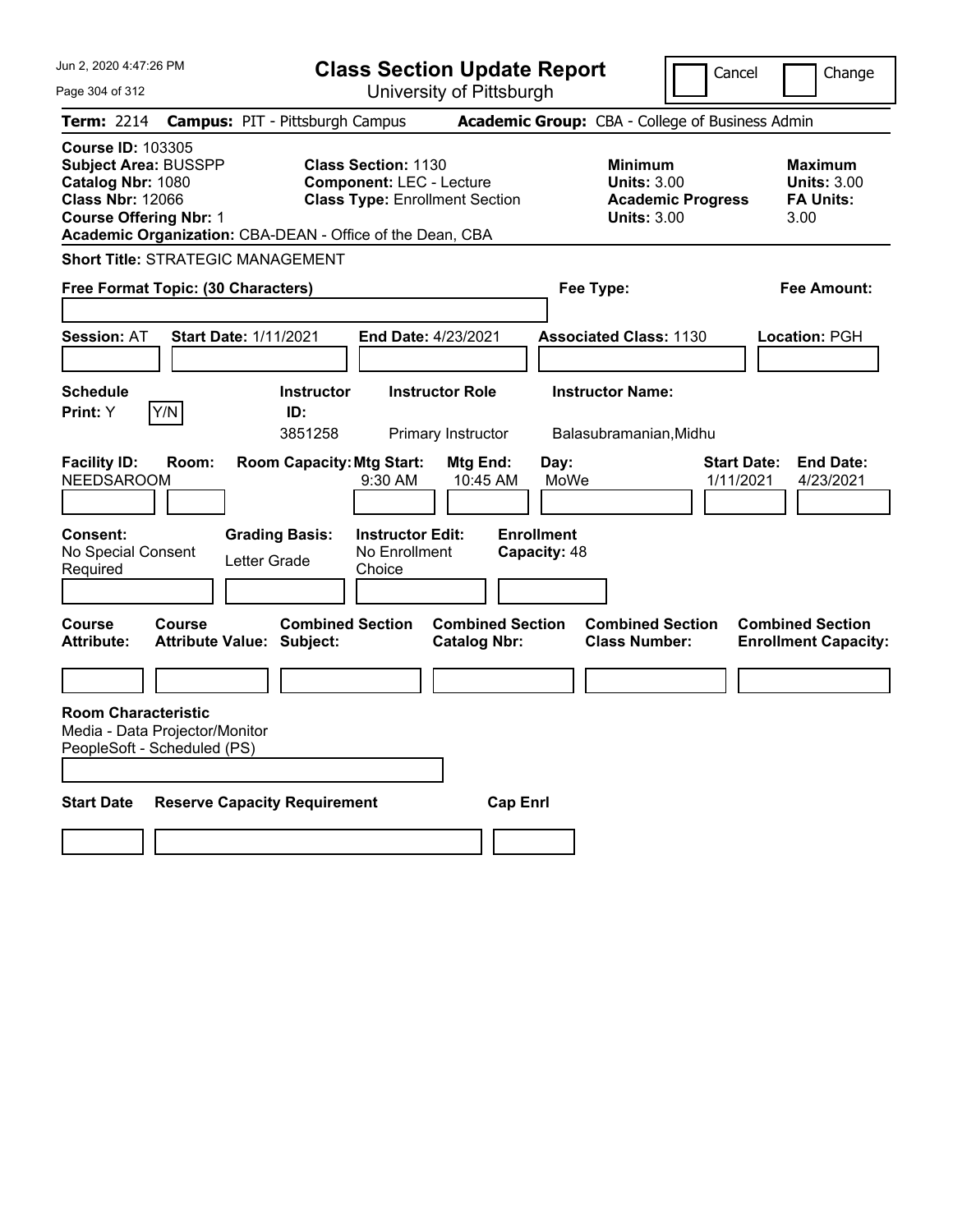| Jun 2, 2020 4:47:26 PM                                                                                                                   | <b>Class Section Update Report</b>                                                                                                                                  |                                                |                                                            | Cancel                          | Change                                                    |
|------------------------------------------------------------------------------------------------------------------------------------------|---------------------------------------------------------------------------------------------------------------------------------------------------------------------|------------------------------------------------|------------------------------------------------------------|---------------------------------|-----------------------------------------------------------|
| Page 305 of 312                                                                                                                          |                                                                                                                                                                     | University of Pittsburgh                       |                                                            |                                 |                                                           |
| Term: 2214                                                                                                                               | <b>Campus: PIT - Pittsburgh Campus</b>                                                                                                                              |                                                | Academic Group: CBA - College of Business Admin            |                                 |                                                           |
| <b>Course ID: 103305</b><br><b>Subject Area: BUSSPP</b><br>Catalog Nbr: 1080<br><b>Class Nbr: 12038</b><br><b>Course Offering Nbr: 1</b> | <b>Class Section: 1150</b><br><b>Component: LEC - Lecture</b><br><b>Class Type: Enrollment Section</b><br>Academic Organization: CBA-DEAN - Office of the Dean, CBA |                                                | <b>Minimum</b><br><b>Units: 3.00</b><br><b>Units: 3.00</b> | <b>Academic Progress</b>        | Maximum<br><b>Units: 3.00</b><br><b>FA Units:</b><br>3.00 |
| <b>Short Title: STRATEGIC MANAGEMENT</b>                                                                                                 |                                                                                                                                                                     |                                                |                                                            |                                 |                                                           |
| Free Format Topic: (30 Characters)                                                                                                       |                                                                                                                                                                     |                                                | Fee Type:                                                  |                                 | Fee Amount:                                               |
| <b>Session: AT</b>                                                                                                                       | <b>Start Date: 1/11/2021</b>                                                                                                                                        | <b>End Date: 4/23/2021</b>                     | <b>Associated Class: 1150</b>                              |                                 | Location: PGH                                             |
| <b>Schedule</b>                                                                                                                          | <b>Instructor</b>                                                                                                                                                   | <b>Instructor Role</b>                         | <b>Instructor Name:</b>                                    |                                 |                                                           |
| Y/N<br>Print: Y                                                                                                                          | ID:<br>2949990                                                                                                                                                      | Primary Instructor                             | Harper, Paul T                                             |                                 |                                                           |
| <b>Facility ID:</b><br>Room:<br><b>NEEDSAROOM</b><br><b>Consent:</b><br>No Special Consent<br>Required                                   | <b>Room Capacity: Mtg Start:</b><br>2:00 PM<br><b>Instructor Edit:</b><br><b>Grading Basis:</b><br>No Enrollment<br>Letter Grade<br>Choice                          | Mtg End:<br>3:15 PM                            | Day:<br>TuTh<br><b>Enrollment</b><br>Capacity: 48          | <b>Start Date:</b><br>1/11/2021 | <b>End Date:</b><br>4/23/2021                             |
| <b>Course</b><br>Course<br><b>Attribute:</b>                                                                                             | <b>Combined Section</b><br><b>Attribute Value: Subject:</b>                                                                                                         | <b>Combined Section</b><br><b>Catalog Nbr:</b> | <b>Combined Section</b><br><b>Class Number:</b>            |                                 | <b>Combined Section</b><br><b>Enrollment Capacity:</b>    |
|                                                                                                                                          |                                                                                                                                                                     |                                                |                                                            |                                 |                                                           |
| <b>Room Characteristic</b><br>Media - Data Projector/Monitor<br>PeopleSoft - Scheduled (PS)<br><b>Start Date</b>                         | <b>Reserve Capacity Requirement</b>                                                                                                                                 | <b>Cap Enri</b>                                |                                                            |                                 |                                                           |
|                                                                                                                                          |                                                                                                                                                                     |                                                |                                                            |                                 |                                                           |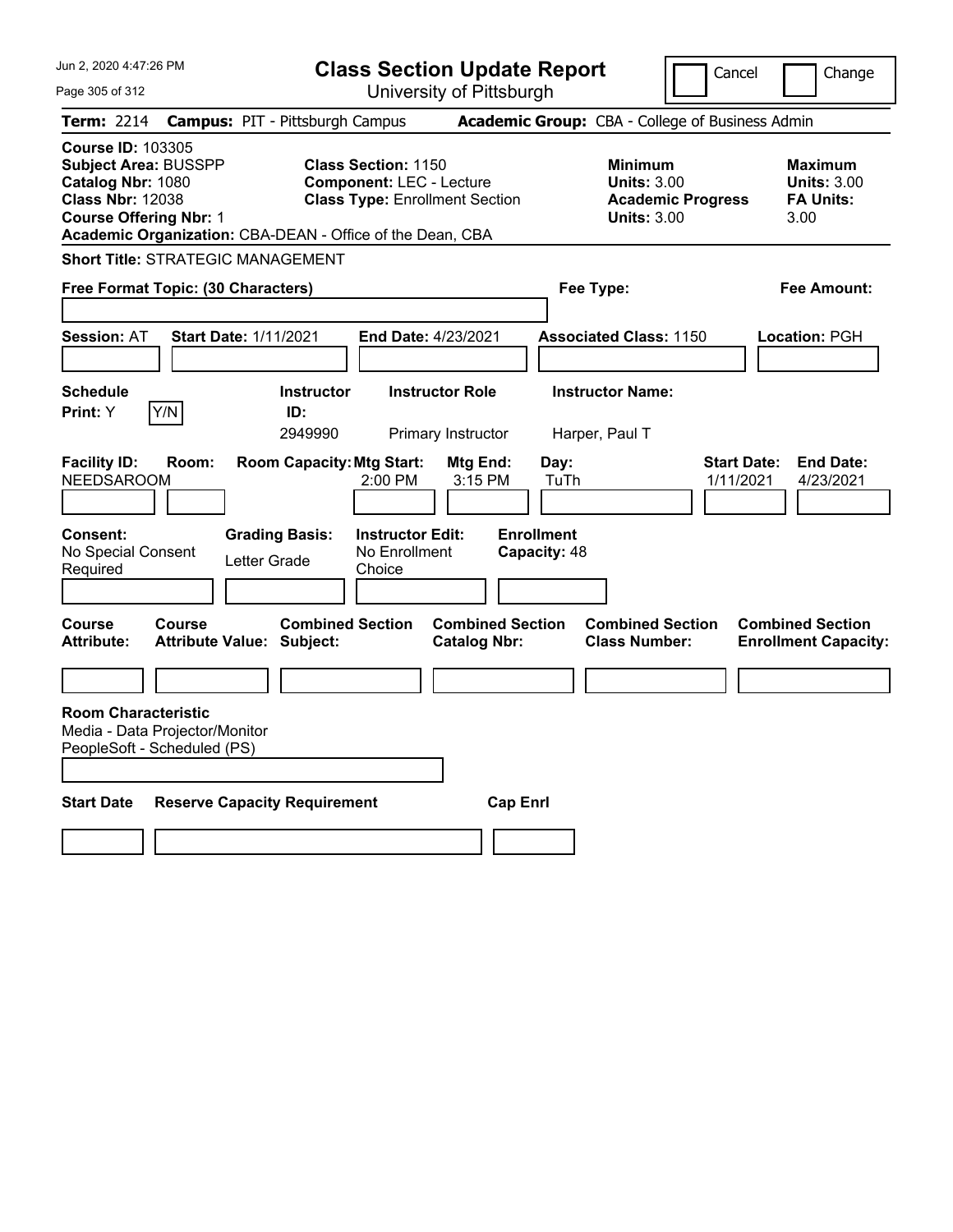| Jun 2, 2020 4:47:26 PM                                                                                                                                                                                |                                                                                                | <b>Class Section Update Report</b>                              |                                                            | Cancel                          | Change                                                    |
|-------------------------------------------------------------------------------------------------------------------------------------------------------------------------------------------------------|------------------------------------------------------------------------------------------------|-----------------------------------------------------------------|------------------------------------------------------------|---------------------------------|-----------------------------------------------------------|
| Page 306 of 312                                                                                                                                                                                       |                                                                                                | University of Pittsburgh                                        |                                                            |                                 |                                                           |
| <b>Term: 2214</b>                                                                                                                                                                                     | <b>Campus: PIT - Pittsburgh Campus</b>                                                         |                                                                 | Academic Group: CBA - College of Business Admin            |                                 |                                                           |
| <b>Course ID: 103305</b><br><b>Subject Area: BUSSPP</b><br>Catalog Nbr: 1080<br><b>Class Nbr: 23348</b><br><b>Course Offering Nbr: 1</b><br>Academic Organization: CBA-DEAN - Office of the Dean, CBA | <b>Class Section: 1160</b><br><b>Component: LEC - Lecture</b>                                  | <b>Class Type: Enrollment Section</b>                           | <b>Minimum</b><br><b>Units: 3.00</b><br><b>Units: 3.00</b> | <b>Academic Progress</b>        | Maximum<br><b>Units: 3.00</b><br><b>FA Units:</b><br>3.00 |
| <b>Short Title: STRATEGIC MANAGEMENT</b>                                                                                                                                                              |                                                                                                |                                                                 |                                                            |                                 |                                                           |
| Free Format Topic: (30 Characters)                                                                                                                                                                    |                                                                                                |                                                                 | Fee Type:                                                  |                                 | Fee Amount:                                               |
|                                                                                                                                                                                                       |                                                                                                |                                                                 |                                                            |                                 |                                                           |
| <b>Session: AT</b>                                                                                                                                                                                    | <b>Start Date: 1/11/2021</b>                                                                   | End Date: 4/23/2021                                             | <b>Associated Class: 1160</b>                              |                                 | Location: PGH                                             |
|                                                                                                                                                                                                       |                                                                                                |                                                                 |                                                            |                                 |                                                           |
| <b>Schedule</b>                                                                                                                                                                                       | <b>Instructor</b>                                                                              | <b>Instructor Role</b>                                          | <b>Instructor Name:</b>                                    |                                 |                                                           |
| Y/N<br>Print: Y                                                                                                                                                                                       | ID:<br>2966552                                                                                 | Primary Instructor                                              | Pomeroy, H Blair                                           |                                 |                                                           |
| <b>Facility ID:</b><br>Room:<br><b>NEEDSAROOM</b><br><b>Consent:</b><br>No Special Consent<br>Required                                                                                                | <b>Room Capacity: Mtg Start:</b><br>3:30 PM<br><b>Grading Basis:</b><br>Letter Grade<br>Choice | Mtg End:<br>4:45 PM<br><b>Instructor Edit:</b><br>No Enrollment | Day:<br>TuTh<br><b>Enrollment</b><br>Capacity: 48          | <b>Start Date:</b><br>1/11/2021 | <b>End Date:</b><br>4/23/2021                             |
|                                                                                                                                                                                                       |                                                                                                |                                                                 |                                                            |                                 |                                                           |
| <b>Course</b><br><b>Course</b><br><b>Attribute:</b>                                                                                                                                                   | <b>Combined Section</b><br><b>Attribute Value: Subject:</b>                                    | <b>Combined Section</b><br><b>Catalog Nbr:</b>                  | <b>Combined Section</b><br><b>Class Number:</b>            |                                 | <b>Combined Section</b><br><b>Enrollment Capacity:</b>    |
|                                                                                                                                                                                                       |                                                                                                |                                                                 |                                                            |                                 |                                                           |
| <b>Room Characteristic</b><br>Media - Data Projector/Monitor<br>PeopleSoft - Scheduled (PS)                                                                                                           |                                                                                                |                                                                 |                                                            |                                 |                                                           |
| <b>Start Date</b>                                                                                                                                                                                     | <b>Reserve Capacity Requirement</b>                                                            | <b>Cap Enri</b>                                                 |                                                            |                                 |                                                           |
|                                                                                                                                                                                                       |                                                                                                |                                                                 |                                                            |                                 |                                                           |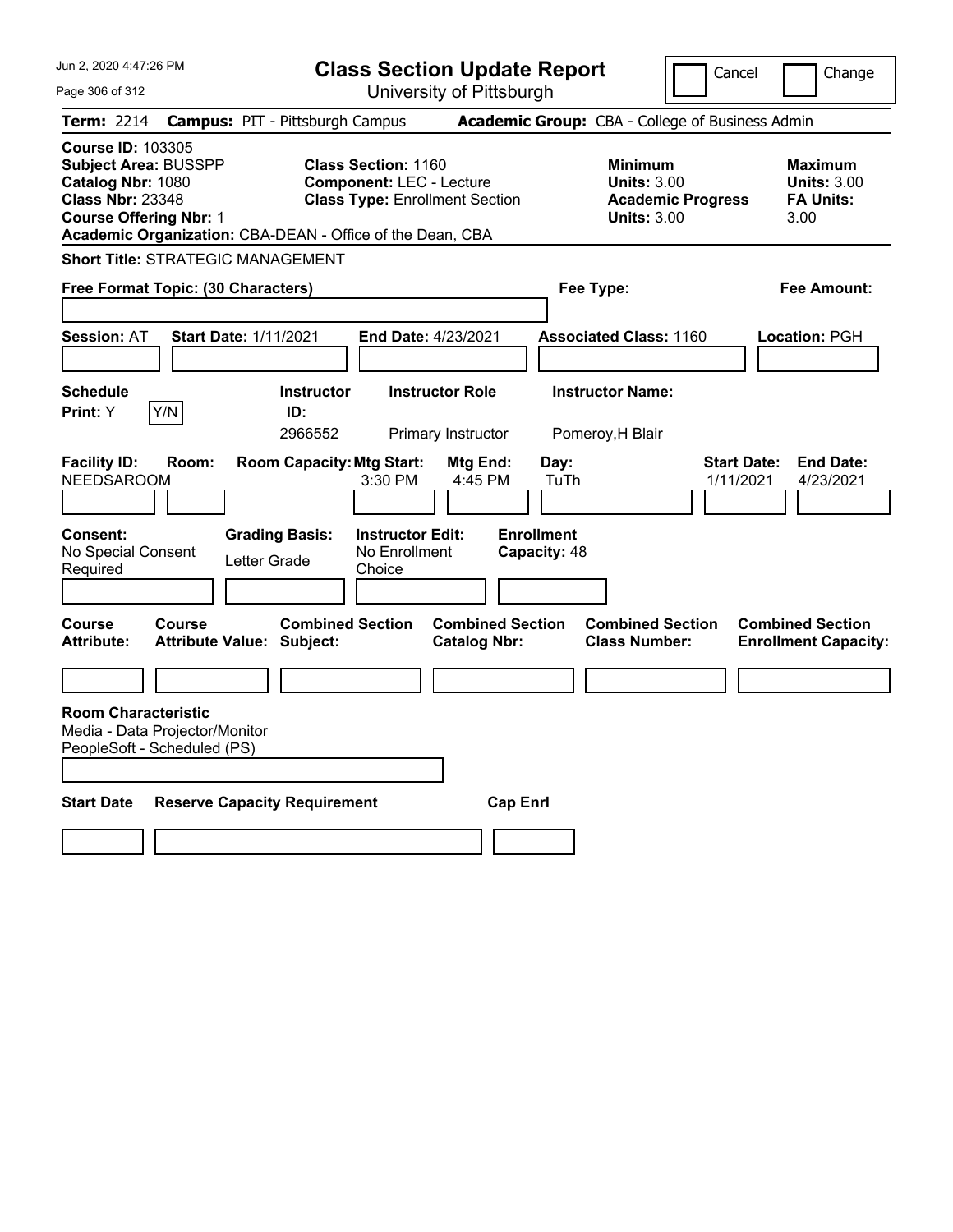| Jun 2, 2020 4:47:26 PM                                                                                                                   |               |                                                             | <b>Class Section Update Report</b>                                                                     |                                                |                                   |                                                            | Cancel                          | Change                                                    |
|------------------------------------------------------------------------------------------------------------------------------------------|---------------|-------------------------------------------------------------|--------------------------------------------------------------------------------------------------------|------------------------------------------------|-----------------------------------|------------------------------------------------------------|---------------------------------|-----------------------------------------------------------|
| Page 307 of 312                                                                                                                          |               |                                                             |                                                                                                        | University of Pittsburgh                       |                                   |                                                            |                                 |                                                           |
| Term: 2214                                                                                                                               |               | <b>Campus: PIT - Pittsburgh Campus</b>                      |                                                                                                        |                                                |                                   | Academic Group: CBA - College of Business Admin            |                                 |                                                           |
| <b>Course ID: 103305</b><br><b>Subject Area: BUSSPP</b><br>Catalog Nbr: 1080<br><b>Class Nbr: 16373</b><br><b>Course Offering Nbr: 1</b> |               | Academic Organization: CBA-DEAN - Office of the Dean, CBA   | <b>Class Section: 1170</b><br><b>Component: LEC - Lecture</b><br><b>Class Type: Enrollment Section</b> |                                                |                                   | <b>Minimum</b><br><b>Units: 3.00</b><br><b>Units: 3.00</b> | <b>Academic Progress</b>        | Maximum<br><b>Units: 3.00</b><br><b>FA Units:</b><br>3.00 |
|                                                                                                                                          |               | <b>Short Title: STRATEGIC MANAGEMENT</b>                    |                                                                                                        |                                                |                                   |                                                            |                                 |                                                           |
| Free Format Topic: (30 Characters)                                                                                                       |               |                                                             |                                                                                                        |                                                | Fee Type:                         |                                                            |                                 | Fee Amount:                                               |
| Session: SE3                                                                                                                             |               | <b>Start Date: 1/11/2021</b>                                | <b>End Date: 5/1/2021</b>                                                                              |                                                |                                   | <b>Associated Class: 1170</b>                              |                                 | Location: PGH                                             |
| <b>Schedule</b><br>Print: Y                                                                                                              | Y/N           | <b>Instructor</b><br>ID:<br>4140577                         |                                                                                                        | <b>Instructor Role</b><br>Primary Instructor   |                                   | <b>Instructor Name:</b><br>Huang, Peiyuan                  |                                 |                                                           |
| <b>Facility ID:</b><br><b>NEEDSAROOM</b>                                                                                                 | Room:         | <b>Room Capacity: Mtg Start:</b>                            | 6:30 PM                                                                                                | Mtg End:<br>9:00 PM                            | Day:<br>Mo                        |                                                            | <b>Start Date:</b><br>1/11/2021 | <b>End Date:</b><br>5/1/2021                              |
| <b>Consent:</b><br>No Special Consent<br>Required                                                                                        |               | <b>Grading Basis:</b><br>Letter Grade                       | <b>Instructor Edit:</b><br>No Enrollment<br>Choice                                                     |                                                | <b>Enrollment</b><br>Capacity: 48 |                                                            |                                 |                                                           |
| Course<br><b>Attribute:</b>                                                                                                              | <b>Course</b> | <b>Combined Section</b><br><b>Attribute Value: Subject:</b> |                                                                                                        | <b>Combined Section</b><br><b>Catalog Nbr:</b> |                                   | <b>Combined Section</b><br><b>Class Number:</b>            |                                 | <b>Combined Section</b><br><b>Enrollment Capacity:</b>    |
|                                                                                                                                          |               |                                                             |                                                                                                        |                                                |                                   |                                                            |                                 |                                                           |
| <b>Room Characteristic</b><br>Media - Data Projector/Monitor<br>PeopleSoft - Scheduled (PS)                                              |               |                                                             |                                                                                                        |                                                |                                   |                                                            |                                 |                                                           |
| <b>Start Date</b>                                                                                                                        |               | <b>Reserve Capacity Requirement</b>                         |                                                                                                        | <b>Cap Enri</b>                                |                                   |                                                            |                                 |                                                           |
|                                                                                                                                          |               |                                                             |                                                                                                        |                                                |                                   |                                                            |                                 |                                                           |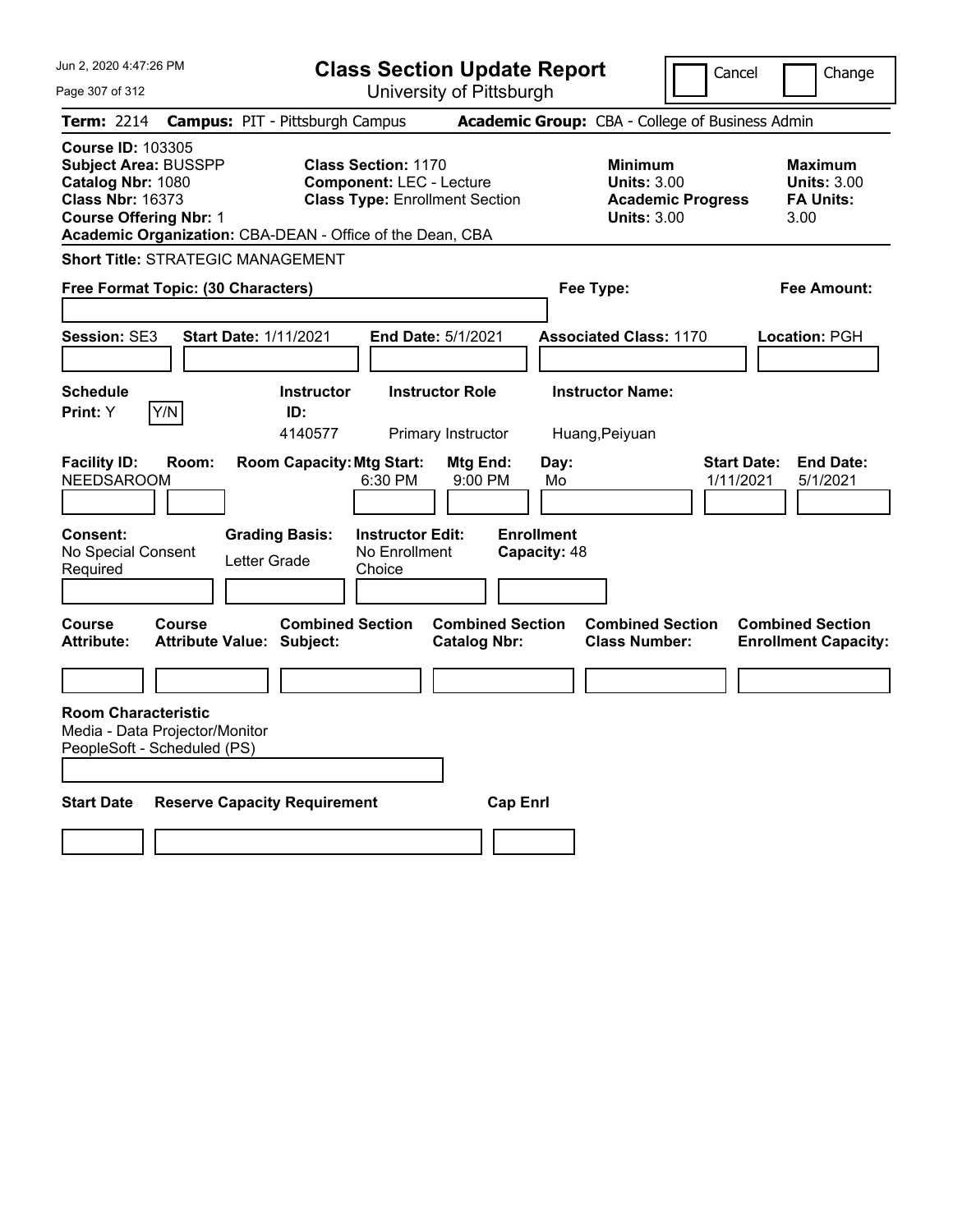| Jun 2, 2020 4:47:26 PM                                                                                                                   |                                                             | <b>Class Section Update Report</b>                                                                     |                                                |                                                                                        | Cancel                          | Change                                                           |
|------------------------------------------------------------------------------------------------------------------------------------------|-------------------------------------------------------------|--------------------------------------------------------------------------------------------------------|------------------------------------------------|----------------------------------------------------------------------------------------|---------------------------------|------------------------------------------------------------------|
| Page 308 of 312                                                                                                                          |                                                             | University of Pittsburgh                                                                               |                                                |                                                                                        |                                 |                                                                  |
| <b>Term: 2214</b>                                                                                                                        | <b>Campus: PIT - Pittsburgh Campus</b>                      |                                                                                                        |                                                | Academic Group: CBA - College of Business Admin                                        |                                 |                                                                  |
| <b>Course ID: 178532</b><br><b>Subject Area: BUSSPP</b><br>Catalog Nbr: 1740<br><b>Class Nbr: 17472</b><br><b>Course Offering Nbr: 1</b> | Academic Organization: CBA-DEAN - Office of the Dean, CBA   | <b>Class Section: 1030</b><br><b>Component: LEC - Lecture</b><br><b>Class Type: Enrollment Section</b> |                                                | <b>Minimum</b><br><b>Units: 3.00</b><br><b>Academic Progress</b><br><b>Units: 3.00</b> |                                 | <b>Maximum</b><br><b>Units: 3.00</b><br><b>FA Units:</b><br>3.00 |
|                                                                                                                                          | Short Title: GLBL STRATEGY & COMPV ADVNTG                   |                                                                                                        |                                                |                                                                                        |                                 |                                                                  |
| Free Format Topic: (30 Characters)                                                                                                       |                                                             |                                                                                                        |                                                | Fee Type:                                                                              |                                 | <b>Fee Amount:</b>                                               |
| <b>Session: AT</b>                                                                                                                       | <b>Start Date: 1/11/2021</b>                                | End Date: 4/23/2021                                                                                    |                                                | <b>Associated Class: 1030</b>                                                          |                                 | <b>Location: PGH</b>                                             |
| <b>Schedule</b><br>Y/N<br>Print: Y                                                                                                       | <b>Instructor</b><br>ID:<br>2915693                         | <b>Instructor Role</b><br>Primary Instructor                                                           |                                                | <b>Instructor Name:</b><br>Madhavan, Ravi                                              |                                 |                                                                  |
| <b>Facility ID:</b><br>Room:<br><b>NEEDSAROOM</b>                                                                                        | <b>Room Capacity: Mtg Start:</b>                            | 5:00 PM                                                                                                | Mtg End:<br>Day:<br>6:15 PM<br>TuTh            |                                                                                        | <b>Start Date:</b><br>1/11/2021 | <b>End Date:</b><br>4/23/2021                                    |
| <b>Consent:</b><br>No Special Consent<br>Required                                                                                        | <b>Grading Basis:</b><br>Letter Grade                       | <b>Instructor Edit:</b><br>No Enrollment<br>Choice                                                     | <b>Enrollment</b><br>Capacity: 38              |                                                                                        |                                 |                                                                  |
| <b>Course</b><br><b>Course</b><br><b>Attribute:</b><br><b>FNL</b><br><b>HOURLY</b><br>UCIS<br><b>ASP</b>                                 | <b>Combined Section</b><br><b>Attribute Value: Subject:</b> |                                                                                                        | <b>Combined Section</b><br><b>Catalog Nbr:</b> | <b>Combined Section</b><br><b>Class Number:</b>                                        |                                 | <b>Combined Section</b><br><b>Enrollment Capacity:</b>           |
| <b>UCIS</b><br><b>GLBST</b>                                                                                                              |                                                             |                                                                                                        |                                                |                                                                                        |                                 |                                                                  |
| <b>Room Characteristic</b><br>Media - Data Projector/Monitor<br>PeopleSoft - Scheduled (PS)                                              |                                                             |                                                                                                        |                                                |                                                                                        |                                 |                                                                  |
|                                                                                                                                          |                                                             |                                                                                                        |                                                |                                                                                        |                                 |                                                                  |
| <b>Start Date</b>                                                                                                                        | <b>Reserve Capacity Requirement</b>                         |                                                                                                        | <b>Cap Enrl</b>                                |                                                                                        |                                 |                                                                  |
|                                                                                                                                          |                                                             |                                                                                                        |                                                |                                                                                        |                                 |                                                                  |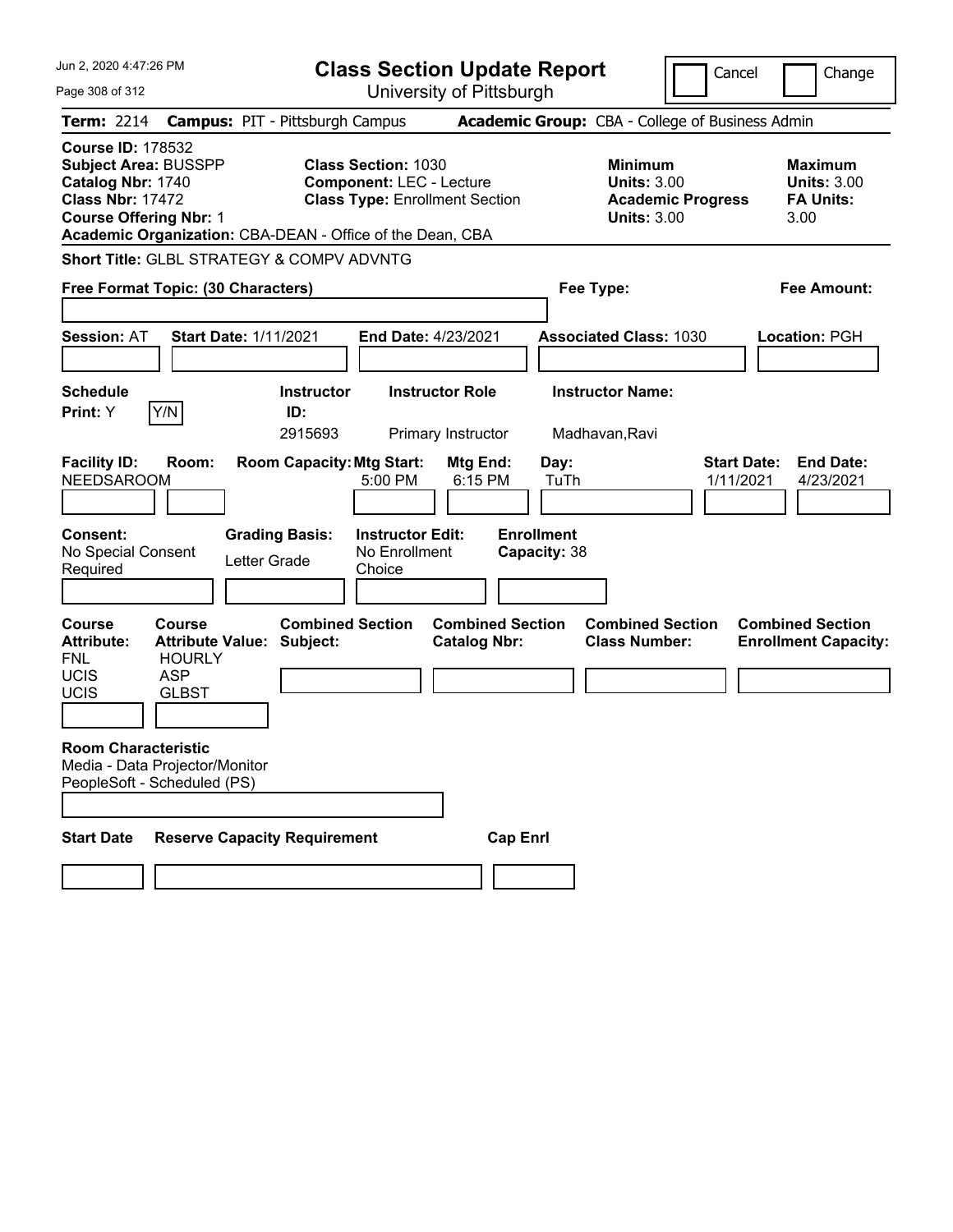| Jun 2, 2020 4:47:26 PM                                                                                                                                                                                | <b>Class Section Update Report</b>                                                                     |                                                |                                                            | Cancel                          | Change                                                           |
|-------------------------------------------------------------------------------------------------------------------------------------------------------------------------------------------------------|--------------------------------------------------------------------------------------------------------|------------------------------------------------|------------------------------------------------------------|---------------------------------|------------------------------------------------------------------|
| Page 309 of 312                                                                                                                                                                                       |                                                                                                        | University of Pittsburgh                       |                                                            |                                 |                                                                  |
| <b>Term: 2214</b>                                                                                                                                                                                     | <b>Campus: PIT - Pittsburgh Campus</b>                                                                 |                                                | Academic Group: CBA - College of Business Admin            |                                 |                                                                  |
| <b>Course ID: 186393</b><br><b>Subject Area: BUSSPP</b><br>Catalog Nbr: 1750<br><b>Class Nbr: 25350</b><br><b>Course Offering Nbr: 1</b><br>Academic Organization: CBA-DEAN - Office of the Dean, CBA | <b>Class Section: 1095</b><br><b>Component: LEC - Lecture</b><br><b>Class Type: Enrollment Section</b> |                                                | <b>Minimum</b><br><b>Units: 3.00</b><br><b>Units: 3.00</b> | <b>Academic Progress</b>        | <b>Maximum</b><br><b>Units: 3.00</b><br><b>FA Units:</b><br>3.00 |
| Short Title: COMMERCIALIZING NEW TECHNOLOGY                                                                                                                                                           |                                                                                                        |                                                |                                                            |                                 |                                                                  |
| Free Format Topic: (30 Characters)                                                                                                                                                                    |                                                                                                        |                                                | Fee Type:                                                  |                                 | Fee Amount:                                                      |
| Session: SE3                                                                                                                                                                                          | <b>Start Date: 1/11/2021</b>                                                                           | End Date: 5/1/2021                             | <b>Associated Class: 1095</b>                              |                                 | Location: PGH                                                    |
| <b>Schedule</b><br>Y/N<br>Print: Y                                                                                                                                                                    | <b>Instructor</b><br>ID:<br>1149115                                                                    | <b>Instructor Role</b><br>Primary Instructor   | <b>Instructor Name:</b><br>Green, Mary E                   |                                 |                                                                  |
| <b>Facility ID:</b><br>Room:<br><b>NEEDSAROOM</b>                                                                                                                                                     | <b>Room Capacity: Mtg Start:</b><br>6:30 PM                                                            | Mtg End:<br>9:00 PM                            | Day:<br>Mo                                                 | <b>Start Date:</b><br>1/11/2021 | <b>End Date:</b><br>5/1/2021                                     |
| Consent:<br>No Special Consent<br>Required                                                                                                                                                            | <b>Grading Basis:</b><br><b>Instructor Edit:</b><br>No Enrollment<br>Letter Grade<br>Choice            |                                                | <b>Enrollment</b><br>Capacity: 35                          |                                 |                                                                  |
| Course<br>Course<br><b>Attribute Value: Subject:</b><br>Attribute:                                                                                                                                    | <b>Combined Section</b>                                                                                | <b>Combined Section</b><br><b>Catalog Nbr:</b> | <b>Combined Section</b><br><b>Class Number:</b>            |                                 | <b>Combined Section</b><br><b>Enrollment Capacity:</b>           |
| <b>Room Characteristic</b><br>PeopleSoft - Scheduled (PS)                                                                                                                                             |                                                                                                        |                                                |                                                            |                                 |                                                                  |
| <b>Start Date</b>                                                                                                                                                                                     | <b>Reserve Capacity Requirement</b>                                                                    | <b>Cap Enrl</b>                                |                                                            |                                 |                                                                  |
|                                                                                                                                                                                                       |                                                                                                        |                                                |                                                            |                                 |                                                                  |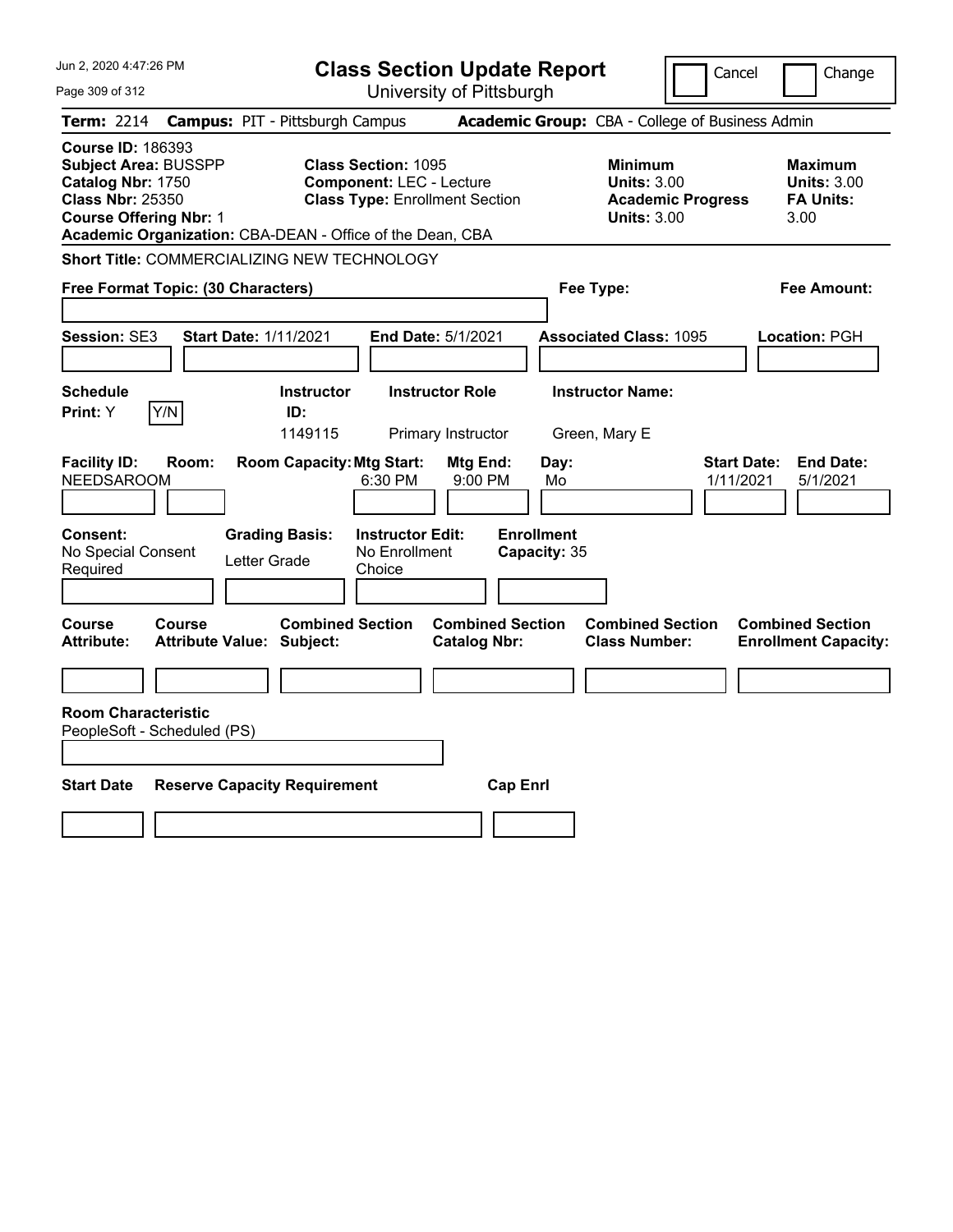| Jun 2, 2020 4:47:26 PM                                                                                                                                                                                |                                                   |                                                                                                           | <b>Class Section Update Report</b>                                      |                                                                                        |                                   |                                                 | Cancel                                                           | Change                                                 |  |  |
|-------------------------------------------------------------------------------------------------------------------------------------------------------------------------------------------------------|---------------------------------------------------|-----------------------------------------------------------------------------------------------------------|-------------------------------------------------------------------------|----------------------------------------------------------------------------------------|-----------------------------------|-------------------------------------------------|------------------------------------------------------------------|--------------------------------------------------------|--|--|
| Page 310 of 312                                                                                                                                                                                       |                                                   |                                                                                                           |                                                                         | University of Pittsburgh                                                               |                                   |                                                 |                                                                  |                                                        |  |  |
| Term: 2214                                                                                                                                                                                            |                                                   | <b>Campus: PIT - Pittsburgh Campus</b>                                                                    |                                                                         |                                                                                        |                                   | Academic Group: CBA - College of Business Admin |                                                                  |                                                        |  |  |
| <b>Course ID: 103307</b><br><b>Subject Area: BUSSPP</b><br>Catalog Nbr: 1790<br><b>Class Nbr: 12003</b><br><b>Course Offering Nbr: 1</b><br>Academic Organization: CBA-DEAN - Office of the Dean, CBA |                                                   | <b>Class Section: 1010</b><br><b>Component: INT - Internship</b><br><b>Class Type: Enrollment Section</b> |                                                                         | <b>Minimum</b><br><b>Units: 1.00</b><br><b>Academic Progress</b><br><b>Units: 1.00</b> |                                   |                                                 | <b>Maximum</b><br><b>Units: 3.00</b><br><b>FA Units:</b><br>1.00 |                                                        |  |  |
|                                                                                                                                                                                                       |                                                   | <b>Short Title: GLOBAL MGMT INTERNSHIP</b>                                                                |                                                                         |                                                                                        |                                   |                                                 |                                                                  |                                                        |  |  |
| Free Format Topic: (30 Characters)                                                                                                                                                                    |                                                   |                                                                                                           |                                                                         |                                                                                        |                                   | Fee Type:                                       |                                                                  | Fee Amount:                                            |  |  |
| <b>Session: AT</b>                                                                                                                                                                                    |                                                   | <b>Start Date: 1/11/2021</b>                                                                              | <b>End Date: 4/23/2021</b>                                              |                                                                                        |                                   | <b>Associated Class: 1010</b>                   |                                                                  | Location: PGH                                          |  |  |
| <b>Schedule</b><br>Print: Y                                                                                                                                                                           | Y/N                                               | <b>Instructor</b><br>ID:<br>2952740                                                                       | Special                                                                 | <b>Instructor Role</b>                                                                 |                                   | <b>Instructor Name:</b><br>McDonald, Derek B    |                                                                  |                                                        |  |  |
| <b>Facility ID:</b><br>SENSQ02600                                                                                                                                                                     | Room:<br>02600                                    | <b>Room Capacity: Mtg Start:</b><br>25                                                                    |                                                                         | Mtg End:                                                                               | Day:                              |                                                 | <b>Start Date:</b><br>1/11/2021                                  | <b>End Date:</b><br>4/23/2021                          |  |  |
| <b>Consent:</b><br><b>Department Consent</b><br>Required                                                                                                                                              |                                                   | <b>Grading Basis:</b><br>Satisfactory/No<br>Credit                                                        | <b>Instructor Edit:</b><br><b>Class Instructor</b><br><b>Table Edit</b> |                                                                                        | <b>Enrollment</b><br>Capacity: 25 |                                                 |                                                                  |                                                        |  |  |
| Course<br><b>Attribute:</b><br>HIP<br>UCIS                                                                                                                                                            | <b>Course</b><br><b>INTRNSHIP</b><br><b>GLBST</b> | <b>Combined Section</b><br><b>Attribute Value: Subject:</b>                                               |                                                                         | <b>Combined Section</b><br><b>Catalog Nbr:</b>                                         |                                   | <b>Combined Section</b><br><b>Class Number:</b> |                                                                  | <b>Combined Section</b><br><b>Enrollment Capacity:</b> |  |  |
| <b>Room Characteristic</b><br>Media - Data Projector/Monitor                                                                                                                                          |                                                   |                                                                                                           |                                                                         |                                                                                        |                                   |                                                 |                                                                  |                                                        |  |  |
| <b>Start Date</b>                                                                                                                                                                                     |                                                   | <b>Reserve Capacity Requirement</b>                                                                       |                                                                         | <b>Cap Enri</b>                                                                        |                                   |                                                 |                                                                  |                                                        |  |  |
|                                                                                                                                                                                                       |                                                   |                                                                                                           |                                                                         |                                                                                        |                                   |                                                 |                                                                  |                                                        |  |  |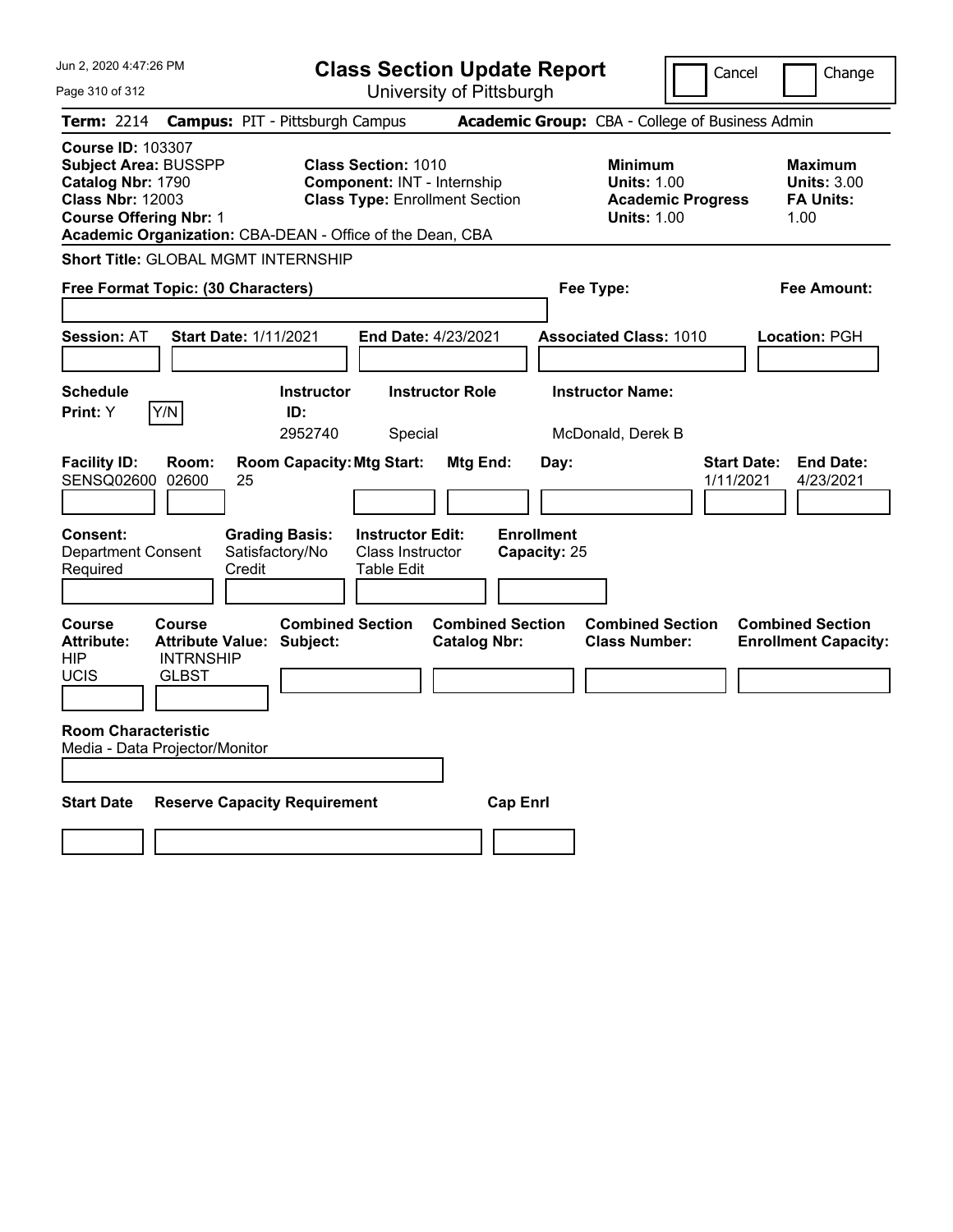| Jun 2, 2020 4:47:26 PM                                                                                                                                                                                | <b>Class Section Update Report</b>                                                                        | Cancel<br>Change                                                                       |                                                                  |  |  |
|-------------------------------------------------------------------------------------------------------------------------------------------------------------------------------------------------------|-----------------------------------------------------------------------------------------------------------|----------------------------------------------------------------------------------------|------------------------------------------------------------------|--|--|
| Page 311 of 312                                                                                                                                                                                       | University of Pittsburgh                                                                                  |                                                                                        |                                                                  |  |  |
| <b>Term: 2214</b>                                                                                                                                                                                     | <b>Campus: PIT - Pittsburgh Campus</b>                                                                    | Academic Group: CBA - College of Business Admin                                        |                                                                  |  |  |
| <b>Course ID: 103308</b><br><b>Subject Area: BUSSPP</b><br>Catalog Nbr: 1795<br><b>Class Nbr: 12020</b><br><b>Course Offering Nbr: 1</b><br>Academic Organization: CBA-DEAN - Office of the Dean, CBA | <b>Class Section: 1010</b><br>Component: IND - Independent Study<br><b>Class Type: Enrollment Section</b> | <b>Minimum</b><br><b>Units: 1.00</b><br><b>Academic Progress</b><br><b>Units: 1.00</b> | <b>Maximum</b><br><b>Units: 3.00</b><br><b>FA Units:</b><br>1.00 |  |  |
| Short Title: GLOBAL MGMT INDP STUDY                                                                                                                                                                   |                                                                                                           |                                                                                        |                                                                  |  |  |
| Free Format Topic: (30 Characters)                                                                                                                                                                    |                                                                                                           | Fee Type:                                                                              | Fee Amount:                                                      |  |  |
| <b>Session: AT</b><br><b>Start Date: 1/11/2021</b>                                                                                                                                                    | End Date: 4/23/2021                                                                                       | <b>Associated Class: 1010</b>                                                          | Location: PGH                                                    |  |  |
| Schedule<br>Print: Y<br>Y/N                                                                                                                                                                           | <b>Instructor Role</b><br><b>Instructor</b><br>ID:<br>2952740<br>Special                                  | <b>Instructor Name:</b><br>McDonald, Derek B                                           |                                                                  |  |  |
| <b>Facility ID:</b><br>Room:<br>SENSQ02204<br>02204<br>25                                                                                                                                             | <b>Room Capacity: Mtg Start:</b><br>Mtg End:                                                              | Day:                                                                                   | <b>End Date:</b><br><b>Start Date:</b><br>1/11/2021<br>4/23/2021 |  |  |
| Consent:<br><b>Department Consent</b><br>Letter Grade<br>Required                                                                                                                                     | <b>Instructor Edit:</b><br><b>Grading Basis:</b><br>Class Instructor<br><b>Table Edit</b>                 | <b>Enrollment</b><br>Capacity: 25                                                      |                                                                  |  |  |
| <b>Course</b><br>Course<br><b>Attribute Value: Subject:</b><br><b>Attribute:</b>                                                                                                                      | <b>Combined Section</b><br><b>Catalog Nbr:</b>                                                            | <b>Combined Section</b><br><b>Combined Section</b><br><b>Class Number:</b>             | <b>Combined Section</b><br><b>Enrollment Capacity:</b>           |  |  |
| <b>Room Characteristic</b><br>Media - Data Projector/Monitor                                                                                                                                          |                                                                                                           |                                                                                        |                                                                  |  |  |
| <b>Start Date</b><br><b>Reserve Capacity Requirement</b>                                                                                                                                              |                                                                                                           | <b>Cap Enrl</b>                                                                        |                                                                  |  |  |